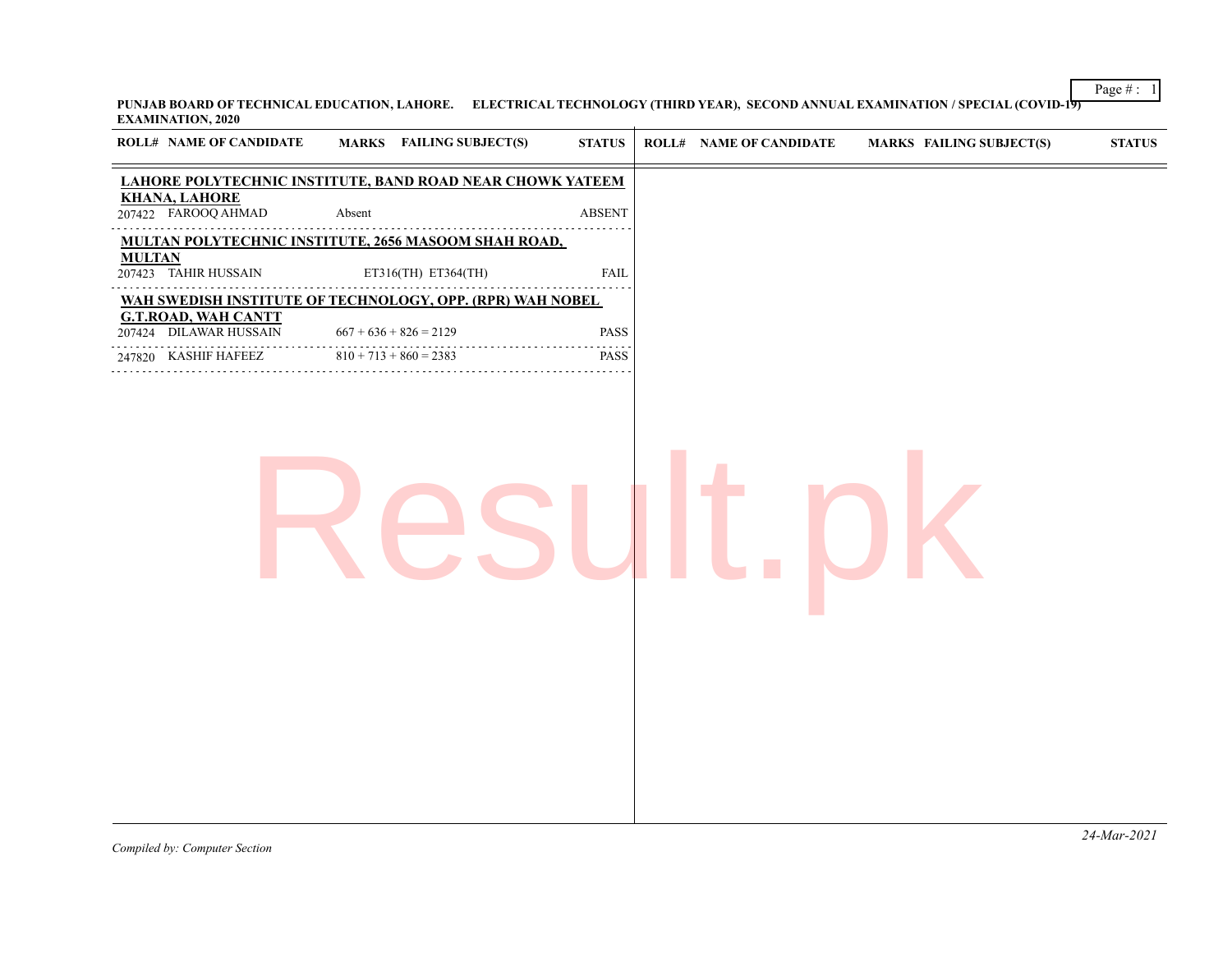Page  $\#$  : 2 **PUNJAB BOARD OF TECHNICAL EDUCATION, LAHORE. ELECTRONICS TECHNOLOGY(REVISED COURSE) (THIRD YEAR), SECOND ANNUAL EXAMINATION / SPECIAL (COVID-19) EXAMINATION, 2020**

| <b>MARKS</b> FAILING SUBJECT(S)<br><b>ROLL# NAME OF CANDIDATE</b>                               | ${\bf STATUS}$ | <b>ROLL# NAME OF CANDIDATE</b> | <b>MARKS FAILING SUBJECT(S)</b> | ${\bf STATUS}$ |
|-------------------------------------------------------------------------------------------------|----------------|--------------------------------|---------------------------------|----------------|
| PUNJAB POLYTECHNIC INSTITUTE, SIDRA LODGE NEAR UNDER PASS                                       |                |                                |                                 |                |
| <b>GOJRA ROAD, RAILWAY CROSSING, JHANG</b><br>207425 MUZMMAL YASEEN<br>$674 + 826 + 734 = 2234$ | PASS           |                                |                                 |                |
|                                                                                                 |                |                                |                                 |                |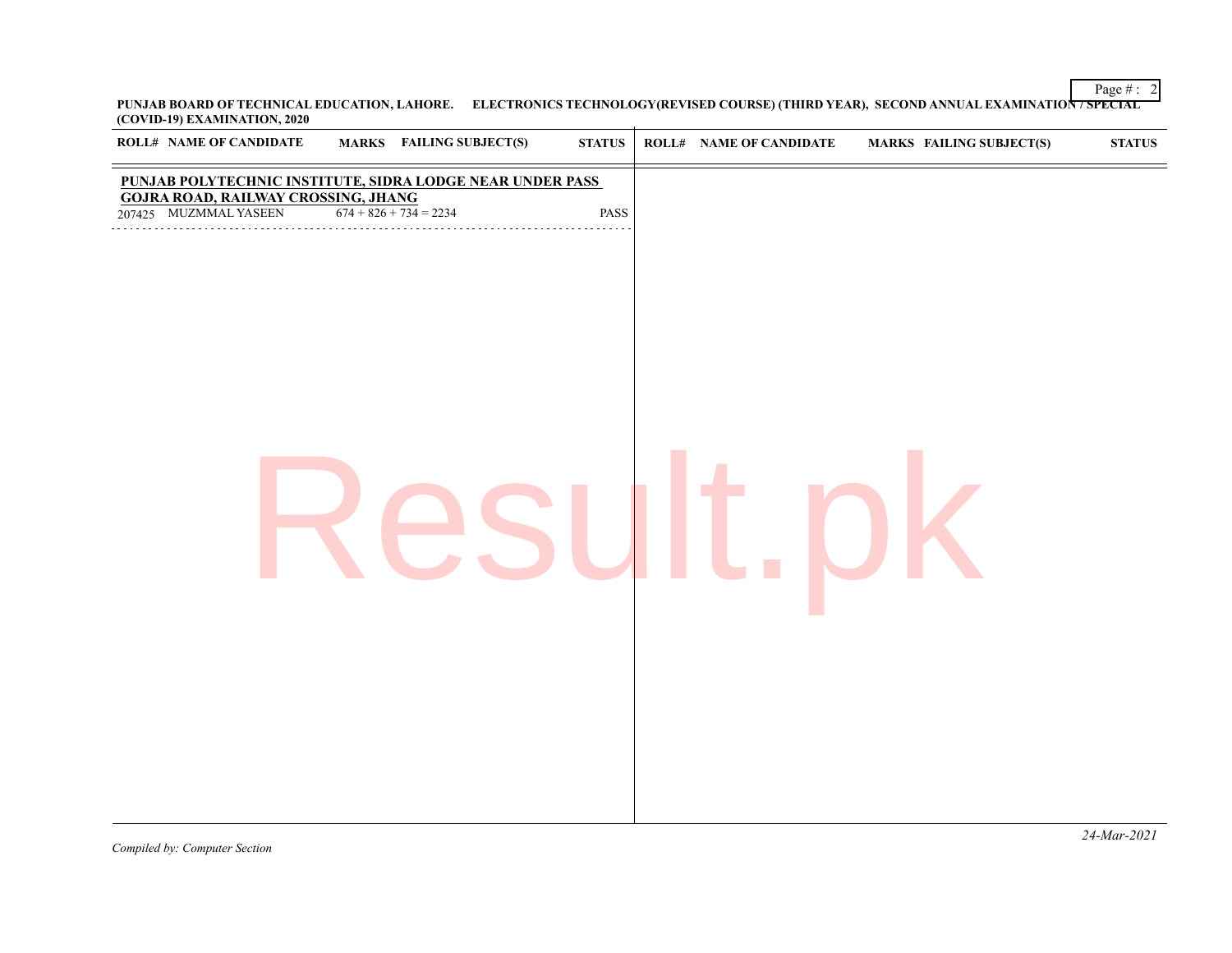Page  $\#$  : 3 **PUNJAB BOARD OF TECHNICAL EDUCATION, LAHORE. MECHANICAL TECHNOLOGY(REVISED COURSE) (THIRD YEAR), SECOND ANNUAL EXAMINATION / SPECIAL (COVID-19) EXAMINATION, 2020**  $\overline{1}$ 

| <b>ROLL# NAME OF CANDIDATE</b> |        | <b>MARKS</b> FAILING SUBJECT(S)                               | ${\bf STATUS}$ | ROLL# NAME OF CANDIDATE | <b>MARKS FAILING SUBJECT(S)</b> | $\bold{STATUS}$ |
|--------------------------------|--------|---------------------------------------------------------------|----------------|-------------------------|---------------------------------|-----------------|
|                                |        | <b>GOVERNMENT COLLEGE OF TECHNOLOGY, COLLEGE ROAD, LAYYAH</b> |                |                         |                                 |                 |
| 207426 KHALID MEHMOOD          | Absent |                                                               | ABSENT         |                         |                                 |                 |
|                                |        |                                                               |                |                         |                                 |                 |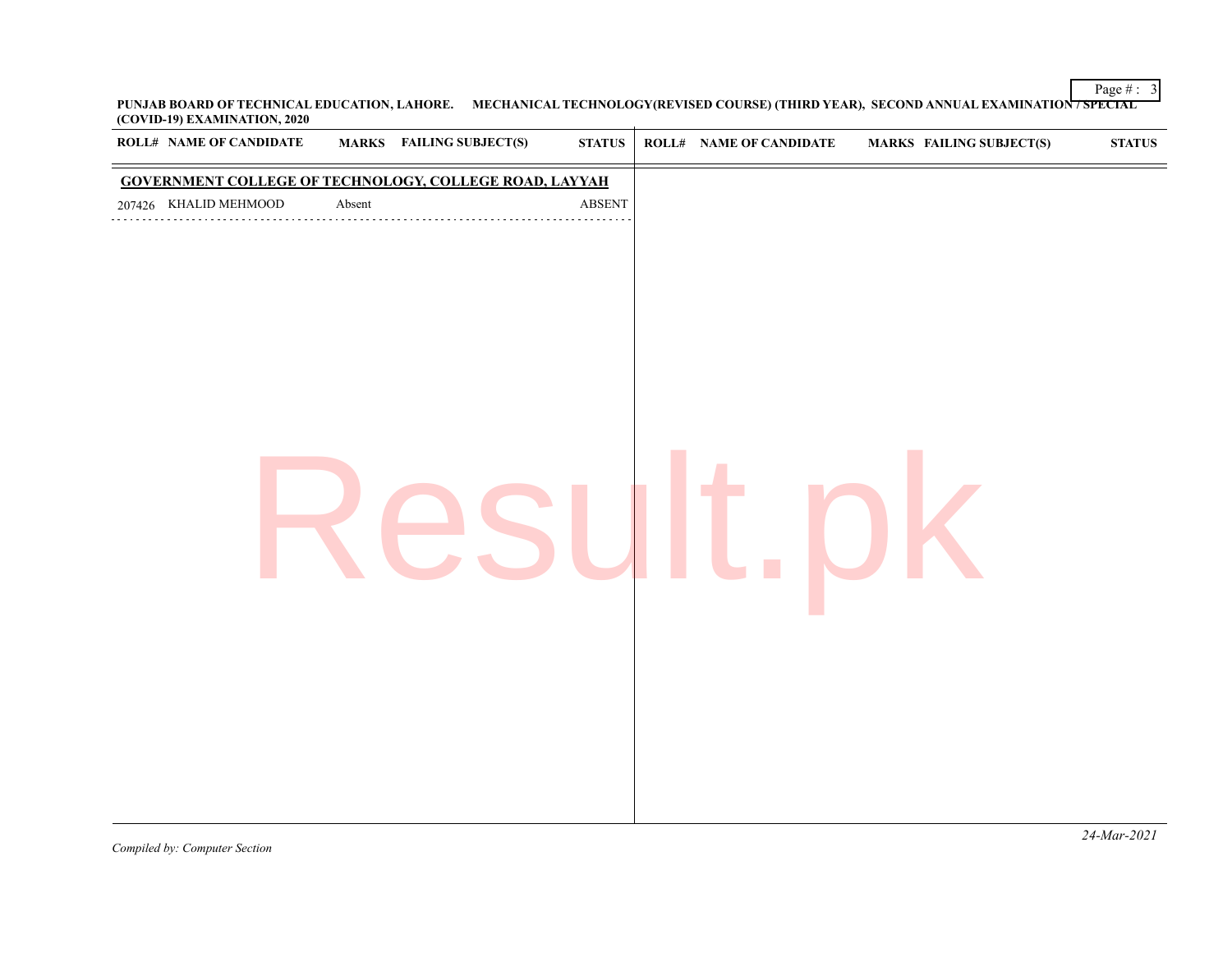Page #:  $4$ PUNJAB BOARD OF TECHNICAL EDUCATION, LAHORE. CHEMICAL TECHNOLOGY(2006) (THIRD YEAR), SECOND ANNUAL EXAMINATION / SPECIAL (COVID-19) **EXAMINATION, 2020**

| <b>ROLL# NAME OF CANDIDATE</b>                                               | MARKS FAILING SUBJECT(S)                                                                                                  | <b>STATUS</b>                                 | <b>ROLL# NAME OF CANDIDATE</b> | <b>MARKS FAILING SUBJECT(S)</b> | <b>STATUS</b> |
|------------------------------------------------------------------------------|---------------------------------------------------------------------------------------------------------------------------|-----------------------------------------------|--------------------------------|---------------------------------|---------------|
|                                                                              | <b>GOVERNMENT COLLEGE OF TECHNOLOGY, QASIM PUR COLONY,</b>                                                                |                                               |                                |                                 |               |
| <b>MULTAN</b><br>207427 HAFIZ MUHAMMAD ALI                                   | CHT335(TH) TH                                                                                                             | <b>FAIL</b>                                   |                                |                                 |               |
| 207428 HAROON RASHEED                                                        | $613 + 724 + 748 = 2085$                                                                                                  | 2 2 2 2 2<br><b>PASS</b>                      |                                |                                 |               |
|                                                                              | <b>SWEDISH INSTITUTE OF TECHNOLOGY, OPP. GRID STATION, VEHARI</b>                                                         |                                               |                                |                                 |               |
| <b>CHOWK, MULTAN</b><br>207429 MUDASSIR HANIF                                | Absent                                                                                                                    | <b>ABSENT</b>                                 |                                |                                 |               |
|                                                                              | SADIQABAD POLYTECHNIC INSTITUTE (CAMPUS II), BY PASS CHOWK                                                                |                                               |                                |                                 |               |
| <b>KLP ROAD, SADIQABAD</b><br>207430 ABID HUSSAIN BAJWA                      | $741 + 789 + 737 = 2267$                                                                                                  | <b>PASS</b>                                   |                                |                                 |               |
| POF INSTITUTE OF TECHNOLOGY, , WAH CANTT                                     |                                                                                                                           |                                               |                                |                                 |               |
| 207431 ZEESHAN RAUF                                                          | $709 + 717 + 678 = 2104$                                                                                                  | PASS                                          |                                |                                 |               |
| 207432 AHMED ALI                                                             | CHT324(TH)                                                                                                                | $- - - - -$<br>FAIL                           |                                |                                 |               |
| <b>G.T.ROAD, WAH CANTT</b><br>207433 WAQAS AHMED<br>207434 SAMI ULLAH REHMAN | WAH SWEDISH INSTITUTE OF TECHNOLOGY, OPP. (RPR) WAH NOBEL<br>Fail In First Year + $715 + 750$<br>$679 + 780 + 809 = 2268$ | <b>RL FIRST</b><br><b>YEAR</b><br><b>PASS</b> |                                |                                 |               |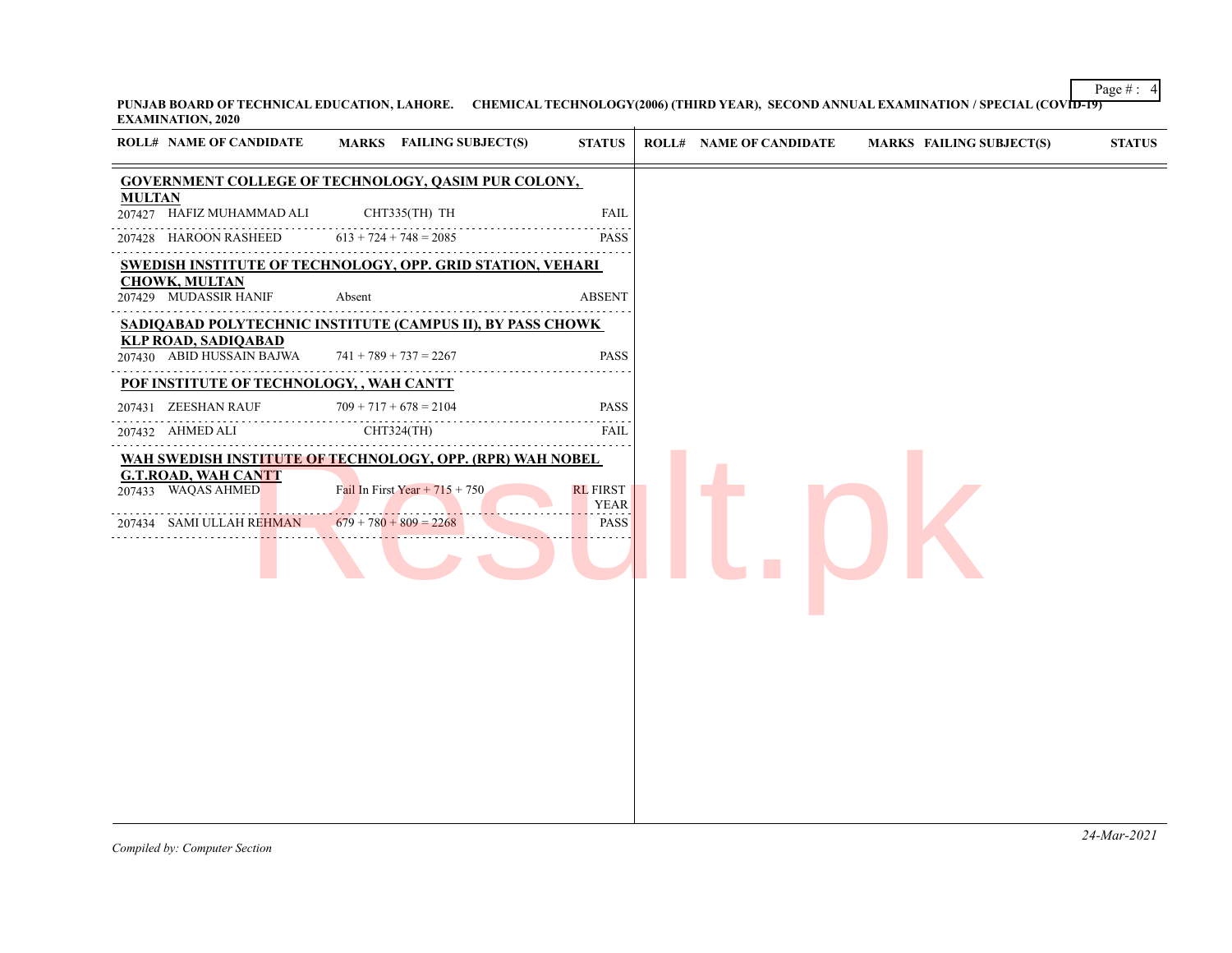**PUNJAB BOARD OF TECHNICAL EDUCATION, LAHORE. CIVIL TECHNOLOGY(2006) (THIRD YEAR), SECOND ANNUAL EXAMINATION / SPECIAL (COVID-19) EXAMINATION, 2020**

| <b>ROLL# NAME OF CANDIDATE</b><br><b>MARKS</b> FAILING SUBJECT(S)                        | <b>STATUS</b> | <b>ROLL# NAME OF CANDIDATE</b>                        | <b>MARKS FAILING SUBJECT(S)</b>                                                                        | <b>STATUS</b>            |
|------------------------------------------------------------------------------------------|---------------|-------------------------------------------------------|--------------------------------------------------------------------------------------------------------|--------------------------|
| SWEDISH INSTITUTE OF TECHNOLOGY, NEAR SPRING FIELD COLLEGE,<br>BY PASS ROAD, BAGH (AJK)  |               |                                                       | 207443 MUHAMMAD IRFAN CT312 CT333(TH) CT344(TH)<br>CT364(TH)                                           | <b>FAIL</b>              |
| 207435 SYED ADNAN AHMED SHAH<br>CT312 CT333(TH) CT344(TH)<br>CT364(TH)<br><b>GARDAZI</b> | <b>FAIL</b>   |                                                       |                                                                                                        | ABSENT                   |
| <b>ASIAN COLLEGE OF TECHNOLOGY (CAMPUS - 1), HASILUR ROAD, NEAR</b>                      |               |                                                       | SAIFIA POLYTECHNIC INSTITUTE, MOHALLA MUHAMMDIA GOJRA                                                  |                          |
| KHURRAM PETROLEUM., BAHAWALPUR<br>247821 FAIZAN RAFIQUE CT344(TH)                        | <b>FAIL</b>   | <b>ROAD, JHANG</b><br>207445 MUDASSAR NASIR           | $807 +$ Fail In Second Year + 667                                                                      | <b>RL SECOND</b><br>YEAR |
| <b>GOVERNMENT COLLEGE OF TECHNOLOGY, BAGHDAD ROAD,</b>                                   |               |                                                       | 2ND CAMPUS GOVT. COLLEGE OF TECHNOLOGY,, PLOT NO 214-A, AT                                             |                          |
| BAHAWALPUR<br>207436 SYED NAWEED QAMAR CT333(TH) FAIL                                    | FAII.         | 207446 SHAMS IRSHAD                                   | <b>GATTI SUNDER INDUSTRIAL ESTATE, RAIWIND ROAD, LAHORE</b><br>Absent                                  | <b>ABSENT</b>            |
| U.K COLLEGE OF TECHNOLOGY, 11-B MUHAMMAD HUSSAIN ROAD,                                   |               |                                                       | AHMAD HASSAN POLYTECHNIC INSTITUTE, DEV SAMAJ ROAD, LAHORE                                             |                          |
| <b>MODEL TOWN - A, BAHAWALPUR</b><br>248530 MUHAMMAD UMAR<br>$CT364$ (TH)                | <b>FAIL</b>   | 247823 MUDASSAR NAVEED KHAN $752 + 790 + 755 = 2297$  |                                                                                                        | <b>PASS</b>              |
| <b>KHALID</b>                                                                            |               |                                                       | PAK POLYTECHNIC INSTITUTE, 32-CIVIC CENTRE MOON MARKET                                                 |                          |
| SWEDISH INSTITUTE OF TECHNOLOGY, OUDHAR WAL CHOWK,                                       |               | ALLAMA IQBAL TOWN, LAHORE<br>207448 SYED KARRAR ABBAS | $CT344$ (TH)                                                                                           | FAIL                     |
| <b>CHAKWAL</b><br>CT344(TH)<br>207437 MUBASSHAR ABBAS                                    | <b>FAIL</b>   |                                                       | PUNJAB INSTITUTE OF ENGINEERING & TECHNOLOGY, ADJACENT                                                 |                          |
| PAK POLYTECHNIC INSTITUTE, FAISALABAD ROAD, CHINIOT                                      |               | SHAHZADA MARKET, GHAZI ROAD, LAHORE                   |                                                                                                        |                          |
| 247822 AFTAB HUSSAIN Absent                                                              | <b>ABSENT</b> |                                                       | 207449 ASGHAR KHOKHAR CT344(TH) CT364(TH) FAIL                                                         |                          |
| <u>MIR CHAKAR KHAN RIND UNIVERSITY OF TECHNOLOGY,, SAKHI</u>                             |               |                                                       | PUNJAB POLYTECHNIC INSTITUTE, ALLAMA IQBAL ROAD, AL-HAMRA                                              |                          |
| <b>SARWAR ROAD, DERA GHAZI KHAN</b>                                                      |               |                                                       | <b>COMPLEX BOHARWALA CHOWK, NEAR RAILWAY STATION, LAHORE</b><br>207447 FAISAL AMEER AWAN Absent ABSENT |                          |
| 207438 ABDUL MAJEED<br>CT344(TH)                                                         | <b>FAIL</b>   |                                                       | <b>GOVERNMENT COLLEGE OF TECHNOLOGY, COLLEGE ROAD, LAYYAH</b>                                          |                          |
| 207439 SAJJAD HUSSAIN Fail In First Year And Second Year + 673 RL SECOND                 | YEAR          |                                                       | 207450 JALAL UL DIN AKBAR CT353(TH) FAIL FAIL                                                          |                          |
| <b>JAPAN POLYTECHNIC INSTITUTE, , DHING SHAH ADDA</b>                                    |               |                                                       | 207451 ZEESHAN ASHRAF 679 + 655 + 674 = 2008                                                           | <b>PASS</b>              |
| 207440 HAFIZ SADAQAT HUSSAIN Absent<br>IZ SADAQAT HUSSAIN Absent ABSENT ABSENT           |               |                                                       | <b>GOVERNMENT COLLEGE OF TECHNOLOGY, QASIM PUR COLONY,</b>                                             |                          |
| <b>GOVERNMENT COLLEGE OF TECHNOLOGY, SAMANABAD, FAISALABAD</b>                           |               | <b>MULTAN</b>                                         |                                                                                                        |                          |
| 207441 MUHAMMAD SHAHID<br>$687 + 681 + 710 = 2078$                                       | <b>PASS</b>   |                                                       | 207452 HASSAN RAZA Absent<br>ABSENT                                                                    |                          |
| <b>RAFIOUE</b>                                                                           |               |                                                       | 207453 FARHAD ALI TAMOOR CT353(TH) CT364(TH) CT364(TH) FAIL                                            |                          |
| 207442 MUHAMMAD MUSHARRAF Absent<br><b>SAFDAR</b>                                        | ABSENT        |                                                       | 248439 MUHAMMAD KALIM AZHARAbsent<br>ABSENT                                                            |                          |
| <b>GUJRANWALA SWEDISH INSTITUTE OF TECHNOLOGY, OPP. GOLD</b>                             |               |                                                       | KASIB POLYTECHNIC INSTITUTE, 242-B, GULGASHT COLONY, MULTAN                                            |                          |
| MARRIAGE HALL G.T.ROAD, GUJRANWALA                                                       |               | 207454 MUHAMMAD ASIF AYUB                             | ISL/PAK CT344(TH) CT364(TH)<br>CT373(TH)                                                               | <b>FAIL</b>              |

*Compiled by: Computer Section*

*24-Mar-2021*

Page  $\#$  : 5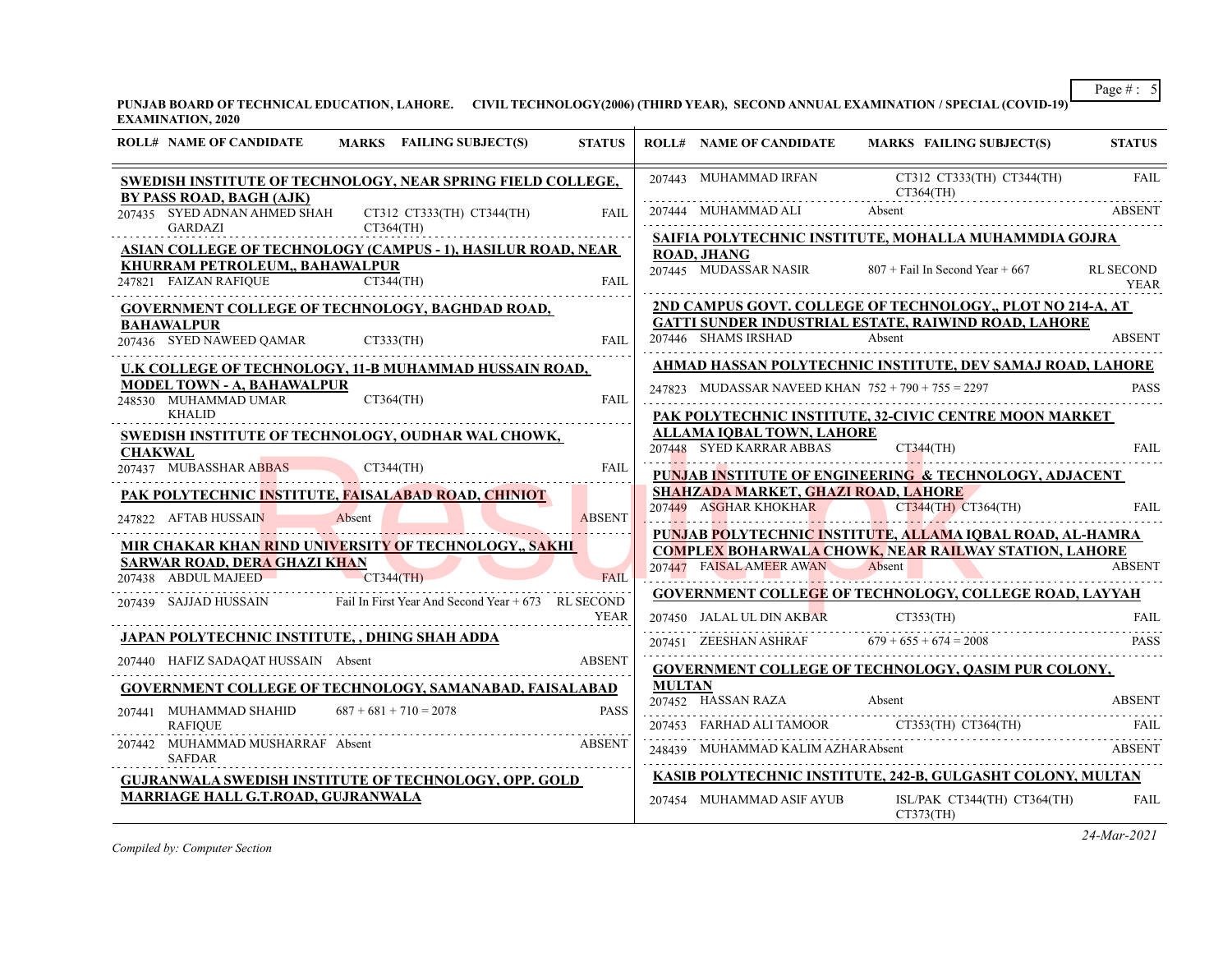**PUNJAB BOARD OF TECHNICAL EDUCATION, LAHORE. CIVIL TECHNOLOGY(2006) (THIRD YEAR), SECOND ANNUAL EXAMINATION / SPECIAL (COVID-19) EXAMINATION, 2020**

| <b>ROLL# NAME OF CANDIDATE</b>                                        | MARKS FAILING SUBJECT(S)                                                                                                                                                                                                                                                                                                                                                                                                     | <b>STATUS</b>           | <b>ROLL# NAME OF CANDIDATE</b>       | MARKS FAILING SUBJECT(S)                                          | <b>STATUS</b> |
|-----------------------------------------------------------------------|------------------------------------------------------------------------------------------------------------------------------------------------------------------------------------------------------------------------------------------------------------------------------------------------------------------------------------------------------------------------------------------------------------------------------|-------------------------|--------------------------------------|-------------------------------------------------------------------|---------------|
|                                                                       | 207455 FAISAL SHAZAD CT344(TH) CT364(TH)                                                                                                                                                                                                                                                                                                                                                                                     | FAIL                    | 207471 TAHIR MEHMOOD                 | CT344(TH) CT364(TH)<br>CT373(TH)                                  | FAIL          |
|                                                                       | <b>SWEDISH INSTITUTE OF TECHNOLOGY, OPP. GRID STATION, VEHARI</b>                                                                                                                                                                                                                                                                                                                                                            |                         |                                      | <b>RAWALPINDI SWEDISH INSTITUTE OF TECHNOLOGY, D-324,</b>         |               |
| <b>CHOWK, MULTAN</b><br>207456 ZAHID MUMTAZ                           | Fail In First Year $+698 + 761$                                                                                                                                                                                                                                                                                                                                                                                              | <b>RL FIRST</b><br>YEAR | 207472 MUHAMMAD HUSNAIN ALI Absent   | <b>COMMERCIAL MARKET, SATELLITE TOWN, RAWALPINDI</b>              | <b>ABSENT</b> |
| 207457 RASHID HUSSAIN                                                 | Absent                                                                                                                                                                                                                                                                                                                                                                                                                       | <b>ABSENT</b>           |                                      | <b>GOVERNMENT COLLEGE OF TECHNOLOGY, PAF ROAD, SARGODHA</b>       |               |
| <b>OKARA</b>                                                          | <b>OKARA POLYTECHNIC INSTITUTE, KARMANWALA TOWN, G.T ROAD,,</b>                                                                                                                                                                                                                                                                                                                                                              |                         | 207473 WAQAS AHMED                   | CT333(TH) CT344(TH)<br>CT364(TH) CT373(TH)                        | <b>FAIL</b>   |
| 248507 ABDUL BASIT 674 + Fail In Second Year + 808                    |                                                                                                                                                                                                                                                                                                                                                                                                                              | RL SECOND<br>YEAR       | NEAR BUS STAND, SHAH KOT             | <b>JINNAH COLLEGE OF ENGINEERING &amp; TECHNOLOGY, MAIN ROAD,</b> |               |
|                                                                       | <b>QUAID-E-AZAM COLLEGE OF ENGINEERING &amp; TECHNOLOGY, G.T.</b>                                                                                                                                                                                                                                                                                                                                                            |                         | 207474 MUHAMMAD FAISAL               | $683 + 768 + 755 = 2206$                                          | <b>PASS</b>   |
| ROAD, OPP. MODEL CITY, PATTOKI                                        |                                                                                                                                                                                                                                                                                                                                                                                                                              | <b>FAIL</b>             |                                      | <b>GOVERNMENT COLLEGE OF TECHNOLOGY, PARIS ROAD, SIALKOT</b>      |               |
| 207458 RAMEEZ IQBAL CT344(TH)                                         |                                                                                                                                                                                                                                                                                                                                                                                                                              |                         | 207475 SAQIB ALI                     |                                                                   |               |
|                                                                       | 207459 ALI RIAZ 716 + Fail In Second Year + 712 RL SECOND                                                                                                                                                                                                                                                                                                                                                                    | YEAR                    | 207476 UMAR RIAZ                     | $CT364$ (TH)                                                      | <b>FAIL</b>   |
| <b>GOVERNMENT COLLEGE OF TECHNOLOGY, , RASUL</b>                      |                                                                                                                                                                                                                                                                                                                                                                                                                              |                         |                                      | CT312 CT333(TH) CT344(TH)                                         | <b>FAIL</b>   |
|                                                                       |                                                                                                                                                                                                                                                                                                                                                                                                                              | FAIL                    |                                      | 207477 SHABBIR AHMED CT312 CT333(TH) CT34<br>CT353(TH) CT364(TH)  |               |
|                                                                       | 207460 MUHAMMAD AHSAN CT344(TH)<br>207461 MUHAMMAD ADEEL CT344(TH)                                                                                                                                                                                                                                                                                                                                                           | FAIL                    | <b>G.T.ROAD, WAH CANTT</b>           | WAH SWEDISH INSTITUTE OF TECHNOLOGY, OPP. (RPR) WAH NOBEL         |               |
|                                                                       | 207462 ADNAN IFFI KHAN CT344(TH) FAIL                                                                                                                                                                                                                                                                                                                                                                                        |                         | 207478 MUHAMMAD ASIF JAVED CT333(TH) |                                                                   | FAIL          |
|                                                                       | 207463 RAJA BILAL AHMAD CT344(TH) FAIL                                                                                                                                                                                                                                                                                                                                                                                       | <b>FAIL</b>             |                                      | 207479 GHULAM MURTAZA CT333(TH) CT344(TH)                         | FAII.         |
|                                                                       | 207464 NAEEM HUSSAIN CT344(TH) FAIL                                                                                                                                                                                                                                                                                                                                                                                          |                         |                                      | CT353(TH) CT364(TH)                                               |               |
|                                                                       | 207465 RAFAQAT ALI $667 + 600 + 569 = 1836$ PASS                                                                                                                                                                                                                                                                                                                                                                             | <b>PASS</b>             |                                      |                                                                   |               |
|                                                                       | 207466 SYED ALI ASGHER NAQVI $569 + 633 + 648 = 1850$                                                                                                                                                                                                                                                                                                                                                                        | <b>PASS</b>             |                                      |                                                                   |               |
|                                                                       |                                                                                                                                                                                                                                                                                                                                                                                                                              |                         |                                      |                                                                   |               |
|                                                                       | $\begin{tabular}{lllllllllll} \multicolumn{2}{l}{{\textbf{207467}}}\quad \textbf{HAMMAD HASAIN} & $\textbf{CT344(TH) CT373(TH)}$ & \textbf{FAIL} \\ \multicolumn{2}{l}{\textbf{207468}} & \textbf{HAFIZ MASAB YAQOOB} & $\textbf{CT344(TH)}$ & \textbf{FAIL} \\ \multicolumn{2}{l}{\textbf{207468}} & \textbf{HAFIZ MASAB YAQOOB} & $\textbf{CT344(TH)}$ & \textbf{FAIL} \\ \multicolumn{2}{l}{\textbf{207468}} & \textbf{H$ |                         |                                      |                                                                   |               |
|                                                                       | RAWALPINDI POLYTECHNIC INSTITUTE, NE-273 TEPO ROAD,                                                                                                                                                                                                                                                                                                                                                                          |                         |                                      |                                                                   |               |
| <b>RAWALPINDI</b><br>207469 ABOUL SAMIHNASIR $683 + 681 + 737 = 2101$ |                                                                                                                                                                                                                                                                                                                                                                                                                              | <b>PASS</b>             |                                      |                                                                   |               |
|                                                                       | 207470 SYED NASIR MUSHTAQ CT344(TH) CT364(TH)<br>$CT373$ (TH)                                                                                                                                                                                                                                                                                                                                                                | FAIL                    |                                      |                                                                   |               |
|                                                                       | <b>RAWALPINDI SWEDISH INSTITUTE OF TECHNOLOGY, BAHADUR PLAZA</b>                                                                                                                                                                                                                                                                                                                                                             |                         |                                      |                                                                   |               |
|                                                                       | <b>SHAIR PAO COLONY NEAR COMMITTEE CHOWK, RAWALPINDI</b>                                                                                                                                                                                                                                                                                                                                                                     |                         |                                      |                                                                   |               |

*Compiled by: Computer Section*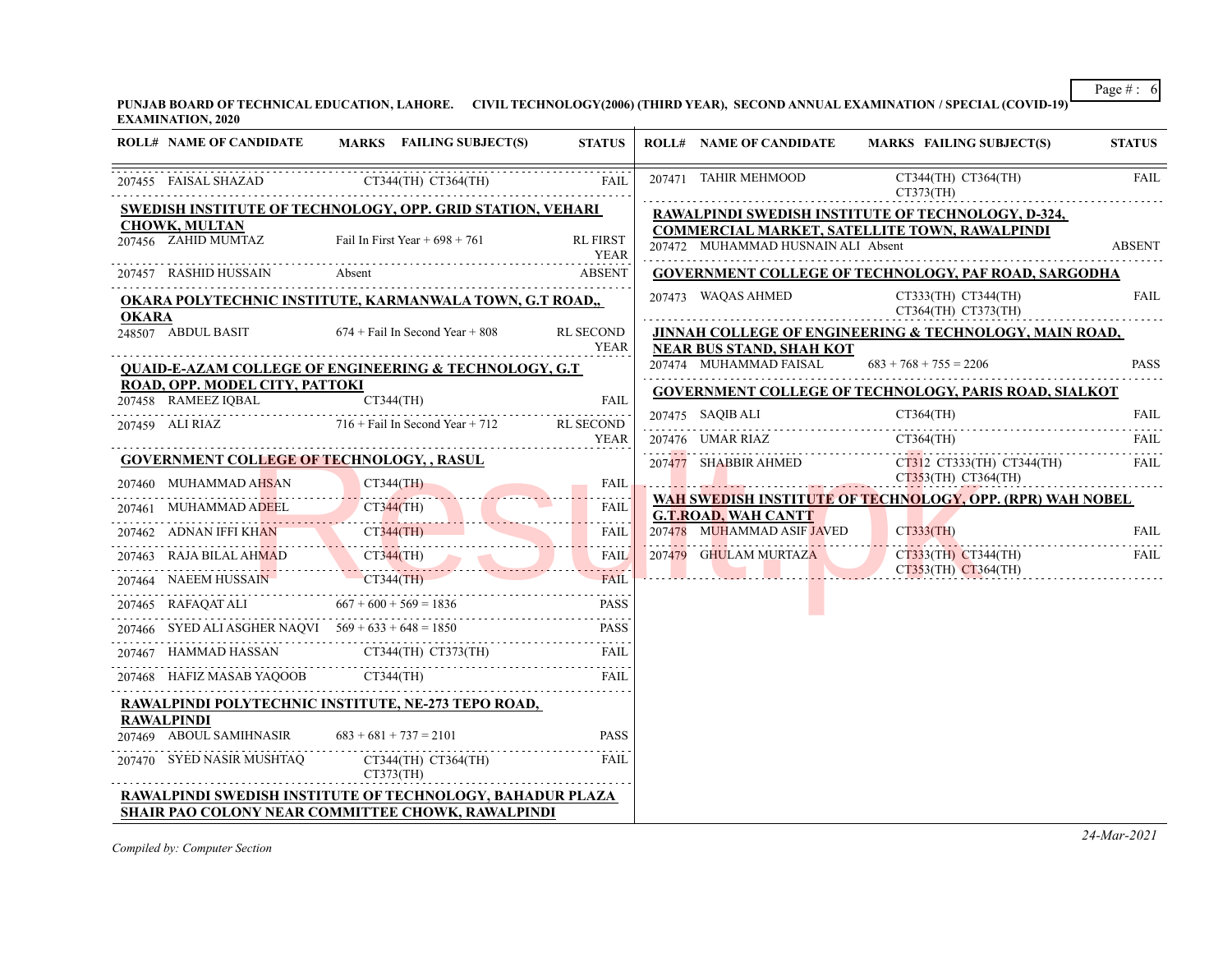**PUNJAB BOARD OF TECHNICAL EDUCATION, LAHORE. CIVIL TECHNOLOGY(10) (THIRD YEAR), SECOND ANNUAL EXAMINATION / SPECIAL (COVID-19) EXAMINATION, 2020**

| <b>ROLL# NAME OF CANDIDATE</b>                                                | <b>MARKS</b> FAILING SUBJECT(S)                                     | <b>STATUS</b> |              | <b>ROLL# NAME OF CANDIDATE</b>                         | <b>MARKS FAILING SUBJECT(S)</b>                                                                                                                                                                                                                                                                                                                                                                                                                                | <b>STATUS</b> |
|-------------------------------------------------------------------------------|---------------------------------------------------------------------|---------------|--------------|--------------------------------------------------------|----------------------------------------------------------------------------------------------------------------------------------------------------------------------------------------------------------------------------------------------------------------------------------------------------------------------------------------------------------------------------------------------------------------------------------------------------------------|---------------|
|                                                                               | <b>QUAID-E-AZAM COLLEGE OF ENGINEERING &amp; TECHNOLOGY,</b>        |               |              |                                                        |                                                                                                                                                                                                                                                                                                                                                                                                                                                                |               |
| <b>BAHAWALNAGAR</b>                                                           | HAROONABAD ROAD, NEAR TABLIGHI MARKEZ, MOZA ISLAM PURA,             |               |              |                                                        |                                                                                                                                                                                                                                                                                                                                                                                                                                                                |               |
| 880 ALLAH YAR CIVIL363(TH)<br>207480 ALLAH YAR                                |                                                                     | <b>FAIL</b>   |              |                                                        | KASIB POLYTECHNIC INSTITUTE, 242-B, GULGASHT COLONY, MULTAN                                                                                                                                                                                                                                                                                                                                                                                                    |               |
| <b>SHAHDAB ROAD, BUREWALA</b>                                                 | JINNAH COLLEGE OF ENGINEERING & TECHNOLOGY, NEAR G.C.C, 505         |               |              |                                                        | 207489 MUHAMMAD SHAMSHAD $759 +$ Fail In Second Year $+ 836$                                                                                                                                                                                                                                                                                                                                                                                                   | RL SECOND     |
| 207481 MUHAMMAD MAJID ALI Absent                                              |                                                                     | <b>ABSENT</b> |              |                                                        | $\begin{tabular}{lllllll} \multicolumn{2}{l}{} & \multicolumn{2}{c }{VHAR} & \multicolumn{2}{c }{YEAR} & \multicolumn{2}{c }{YEAR} \\ \multicolumn{2}{c }{207490} & \multicolumn{2}{c }{WAJAHAT ALI} \end{tabular} \begin{tabular}{llllll} \multicolumn{2}{c }{NFAR} & \multicolumn{2}{c }{YFAR} \\ \multicolumn{2}{c }{FAIL} & \multicolumn{2}{c }{FAIL} \\ \multicolumn{2}{c }{PATA} & \multicolumn{2}{c }{VHA} \\ \multicolumn{2}{c }{PATA} & \multicolumn$ |               |
|                                                                               | KASIB POLYTECHNIC INSTITUTE, NEAR AL-REHMAN CNG STATION,            |               |              |                                                        | OKARA POLYTECHNIC INSTITUTE, KARMANWALA TOWN, G.T ROAD,,                                                                                                                                                                                                                                                                                                                                                                                                       |               |
| <b>JINNAH CHOWK, DASKA</b><br>207482 MUHAMMAD AHTESHAM CIVIL344(TH)<br>UL HAQ |                                                                     | FAIL          | <b>OKARA</b> |                                                        | 207491 ANWAAR TAHIR CIVIL312 CIVIL363(TH) FAIL                                                                                                                                                                                                                                                                                                                                                                                                                 |               |
|                                                                               | SCIENCE INSTITUTE OF TECHNOLOGY, MOHSIN TOWN PULL DATT,             |               |              | ROAD, OPP. MODEL CITY, PATTOKI                         | <b>QUAID-E-AZAM COLLEGE OF ENGINEERING &amp; TECHNOLOGY, G.T</b>                                                                                                                                                                                                                                                                                                                                                                                               |               |
| <b>DERA GHAZI KHAN</b><br>207483 MUHAMMAD TOUQEER                             | CIVIL344(TH)                                                        | <b>FAIL</b>   |              | 207492 MOAZAM ALI CIVIL363(TH)                         |                                                                                                                                                                                                                                                                                                                                                                                                                                                                | FAII.         |
| <b>SADIO</b>                                                                  |                                                                     |               |              | GOVERNMENT COLLEGE OF TECHNOLOGY, , RASUL              |                                                                                                                                                                                                                                                                                                                                                                                                                                                                |               |
| <b>ROAD, FAISALABAD</b>                                                       | JINNAH POLYTECHNIC INSTITUTE, ZUBAIR COLONY JARANWALA               |               |              |                                                        | 207493 MISKEEN CIVIL363(TH) FAIL                                                                                                                                                                                                                                                                                                                                                                                                                               |               |
|                                                                               | 207484 USMAN AHMAD $692 + 743 + 785 = 2220$                         | <b>PASS</b>   |              |                                                        | <b>GOVERNMENT COLLEGE OF TECHNOLOGY, VILLAGE TARAR,</b>                                                                                                                                                                                                                                                                                                                                                                                                        |               |
|                                                                               | <b>CONSTRUCTION TECHNOLOGY TRAINING INSTITUTE, P.O. BOX # 145,</b>  |               |              | <b>RAWALAKOT(AJK)</b><br>207494 KASHIF ASLAM           | $655 + 642 + 647 = 1944$                                                                                                                                                                                                                                                                                                                                                                                                                                       | <b>PASS</b>   |
| <b>SECTOR 1/12, ISLAMABAD</b>                                                 | 207485 MUHAMMAD FAROQUE CIVIL363(TH) FAIL                           |               |              |                                                        | <b>RAWALPINDI POLYTECHNIC INSTITUTE, NE-273 TEPO ROAD,</b>                                                                                                                                                                                                                                                                                                                                                                                                     |               |
|                                                                               | SARGODHA COLLEGE OF TECHNOLOGY, NEAR SATELLITE TOWN,                |               |              | <b>RAWALPINDI</b>                                      | <b>RAWALPINDI</b><br>207496 SALMAN USMANI<br>207496 SALMAN USMANI<br>207496 SALMAN USMANI<br>207496 SALMAN USMANI<br>207496 SALMAN USMANI                                                                                                                                                                                                                                                                                                                      | <b>FAIL</b>   |
| MIANWALI ROAD, KHUSHAB                                                        | MIANWALI ROAD, KHUSHAB<br>207486 MUZMMAIL HUSSAIN CIVIL363(TH) FAIL |               |              |                                                        |                                                                                                                                                                                                                                                                                                                                                                                                                                                                | FAIL.         |
|                                                                               | <b>GLOBAL COLLEGE OF TECHNOLOGY, CHOWK NOOR SHAH, KOT ADDU</b>      |               |              | <b>ASHRAF</b>                                          | $207497$ MUHAMMAD HASNAT CIVIL363(TH)<br>ASHRAF ASHRAF                                                                                                                                                                                                                                                                                                                                                                                                         | FAIL          |
| 247824 AMIR KHAN                                                              | CIVIL344(TH) CIVIL363(TH)                                           | <b>FAIL</b>   |              | 207498 SYED KHAYYAM ALI SHAH Absent                    |                                                                                                                                                                                                                                                                                                                                                                                                                                                                | ABSENT        |
|                                                                               | AHMAD HASSAN POLYTECHNIC INSTITUTE, DEV SAMAJ ROAD, LAHORE          |               |              |                                                        | RAWALPINDI SWEDISH INSTITUTE OF TECHNOLOGY, BAHADUR PLAZA                                                                                                                                                                                                                                                                                                                                                                                                      |               |
| $207487\quad {\rm ZARGHAM ABBAS}\qquad \qquad {\rm CIVIL363(TH)}$             |                                                                     | <b>FAIL</b>   |              |                                                        | SHAIR PAO COLONY NEAR COMMITTEE CHOWK, RAWALPINDI                                                                                                                                                                                                                                                                                                                                                                                                              | <b>FAIL</b>   |
|                                                                               | LAHORE POLYTECHNIC INSTITUTE, BAND ROAD NEAR CHOWK YATEEM           |               |              | $207499$ FAHAD IMTIAZ CIVIL344(TH)<br>248508 NAEEM GUL | CIVIL332 CIVIL344(TH)                                                                                                                                                                                                                                                                                                                                                                                                                                          | FAIL          |
| <b>KHANA, LAHORE</b>                                                          | <u>247825 JAWAD GHAZALI</u> CIVIL344(TH) FAIL <b>FAIL</b>           |               |              | CIVIL363(TH)                                           | PUNJAB INSTITUTE OF TECHNOLOGY, FAISAL TOWN, OPP. GOVT.                                                                                                                                                                                                                                                                                                                                                                                                        |               |
| <b>ALLAMA IQBAL TOWN, LAHORE</b>                                              | PAK POLYTECHNIC INSTITUTE, 32-CIVIC CENTRE MOON MARKET              |               |              | DEGREE COLLEGE,, VEHARI<br>207500 BASHIR AHMAD         | CIVIL344(TH) CIVIL363(TH)                                                                                                                                                                                                                                                                                                                                                                                                                                      | <b>FAIL</b>   |

*Compiled by: Computer Section*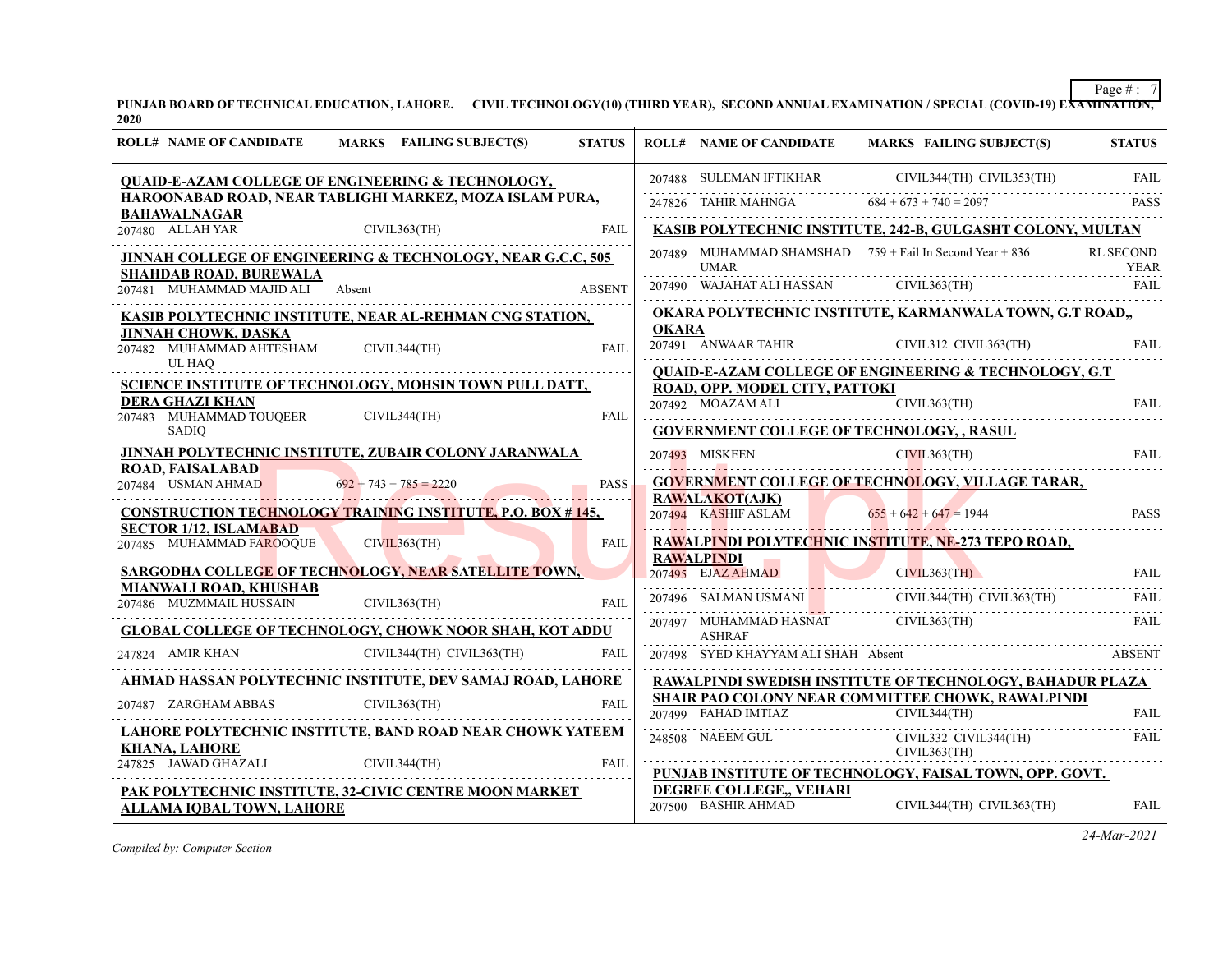**PUNJAB BOARD OF TECHNICAL EDUCATION, LAHORE. CIVIL TECHNOLOGY(10) (THIRD YEAR), SECOND ANNUAL EXAMINATION / SPECIAL (COVID-19) EXAMINATION, 2020**

| <b>ROLL# NAME OF CANDIDATE</b>            | MARKS FAILING SUBJECT(S)                                  | <b>STATUS</b> | <b>ROLL# NAME OF CANDIDATE</b> | <b>MARKS FAILING SUBJECT(S)</b> | $\bold{STATUS}$ |
|-------------------------------------------|-----------------------------------------------------------|---------------|--------------------------------|---------------------------------|-----------------|
|                                           | WAH SWEDISH INSTITUTE OF TECHNOLOGY, OPP. (RPR) WAH NOBEL |               |                                |                                 |                 |
| G.T.ROAD, WAH CANTT<br>207501 UBAID ULLAH | CIVIL312 CIVIL363(TH)<br>CIVIL383(TH)<br>.                | <b>FAIL</b>   |                                |                                 |                 |
|                                           |                                                           |               |                                |                                 |                 |
|                                           |                                                           |               |                                |                                 |                 |
|                                           |                                                           |               |                                |                                 |                 |
|                                           |                                                           |               |                                |                                 |                 |
|                                           |                                                           |               |                                |                                 |                 |
|                                           |                                                           |               |                                |                                 |                 |
|                                           |                                                           |               |                                |                                 |                 |
|                                           |                                                           |               |                                |                                 |                 |
|                                           |                                                           |               |                                |                                 |                 |
|                                           |                                                           |               |                                |                                 |                 |
|                                           |                                                           |               |                                |                                 |                 |
|                                           |                                                           |               |                                |                                 |                 |
|                                           |                                                           |               |                                |                                 |                 |
|                                           |                                                           |               |                                |                                 |                 |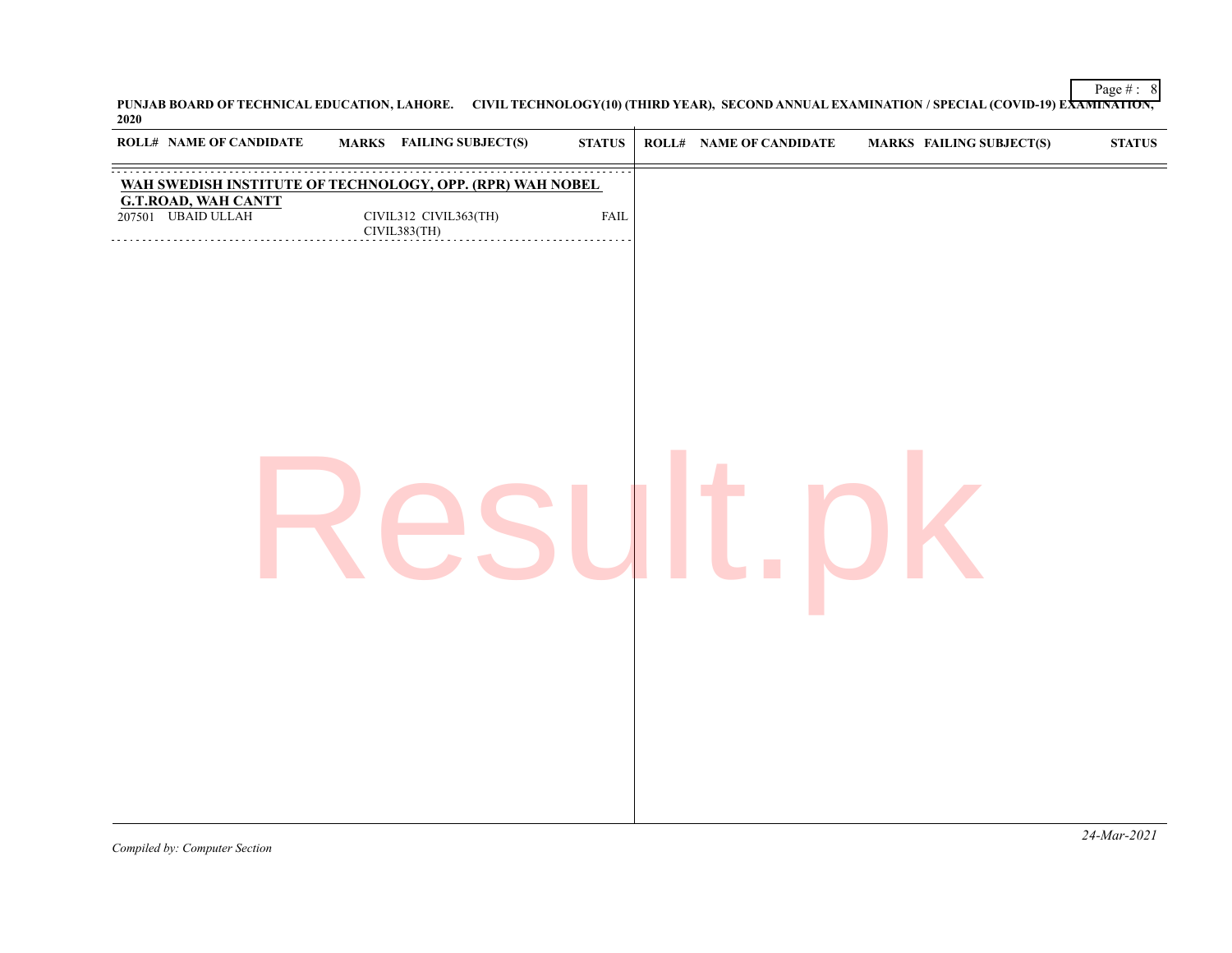Page  $\# : 9$ **PUNJAB BOARD OF TECHNICAL EDUCATION, LAHORE. DIES AND MOULD TECHNOLOGY WITH SPECIALIZATION IN SPECIAL PURPOSE MACHINES (THIRD YEAR), SECOND ANNUAL EXAMINATION / SPECIAL (COVID-19) EXAMINATION, 2020**

| ROLL# NAME OF CANDIDATE<br>MARKS FAILING SUBJECT(S)                                                                                                    | ${\bf STATUS}$ | <b>ROLL# NAME OF CANDIDATE</b> | <b>MARKS FAILING SUBJECT(S)</b> | $\boldsymbol{\text{STATUS}}$ |
|--------------------------------------------------------------------------------------------------------------------------------------------------------|----------------|--------------------------------|---------------------------------|------------------------------|
| PRECISION SYSTEMS TRAINING CENTRE, PCSIR LABORATORIES<br><b>COMPLEX (CAMPUS) FEROZEPUR ROAD, LAHORE</b><br>RIZWAN AHMED SULAHRI<br>MT323(TH)<br>247827 | FAIL           |                                |                                 |                              |
|                                                                                                                                                        |                |                                |                                 |                              |
|                                                                                                                                                        |                |                                |                                 |                              |
|                                                                                                                                                        |                |                                |                                 |                              |
|                                                                                                                                                        |                |                                |                                 |                              |
|                                                                                                                                                        |                |                                |                                 |                              |
|                                                                                                                                                        |                |                                |                                 |                              |
|                                                                                                                                                        |                |                                |                                 |                              |
|                                                                                                                                                        |                |                                |                                 |                              |
|                                                                                                                                                        |                |                                |                                 |                              |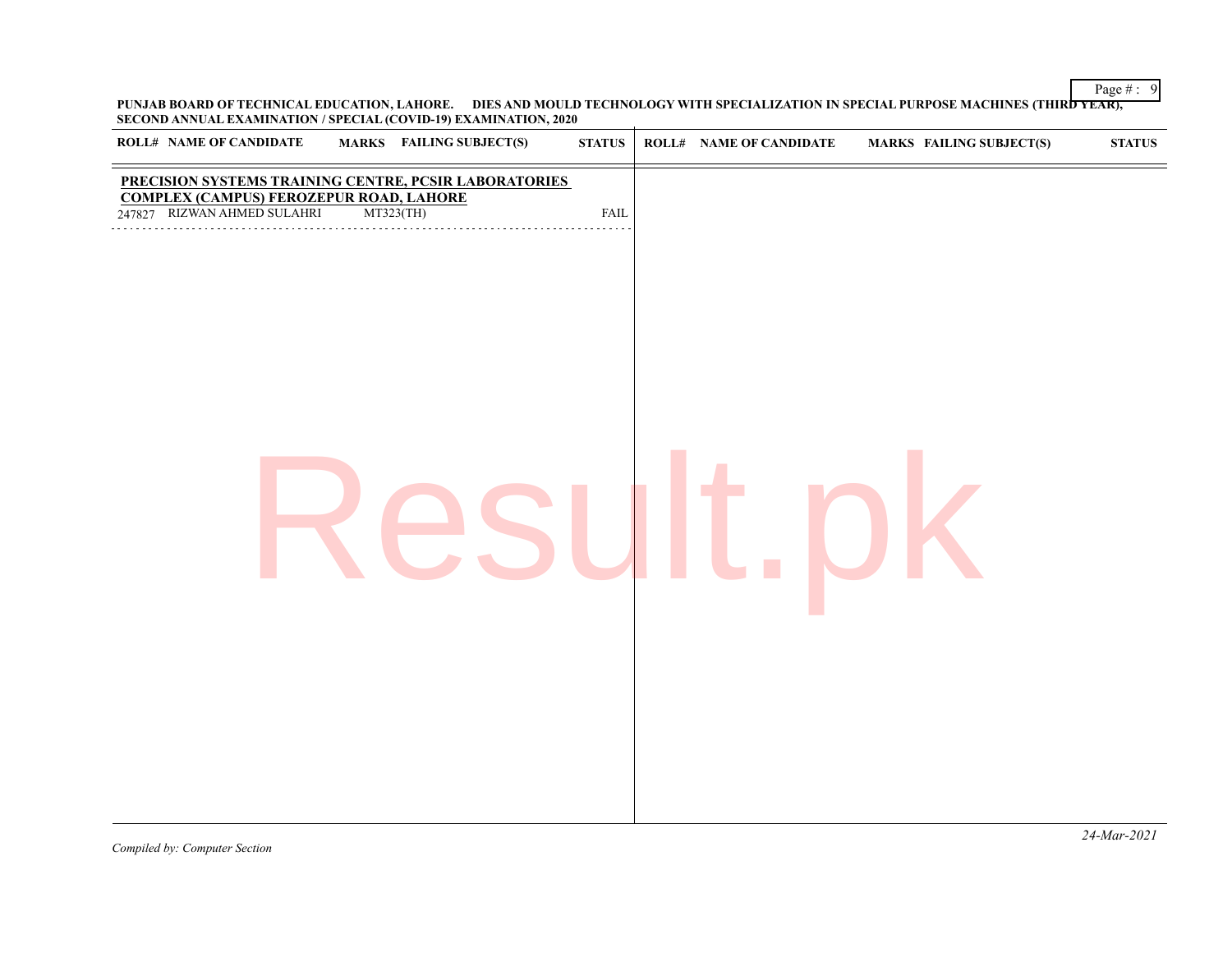**PUNJAB BOARD OF TECHNICAL EDUCATION, LAHORE. ELECTRICAL TECHNOLOGY(2006) (THIRD YEAR), SECOND ANNUAL EXAMINATION / SPECIAL (COVID-19) EXAMINATION, 2020**

| <b>ROLL# NAME OF CANDIDATE</b>                                                 | <b>MARKS</b> FAILING SUBJECT(S)                                                                                                                                                                                                                                                                             | <b>STATUS</b> |                 | <b>ROLL# NAME OF CANDIDATE</b>              | MARKS FAILING SUBJECT(S)                                                                                                      | <b>STATUS</b>   |
|--------------------------------------------------------------------------------|-------------------------------------------------------------------------------------------------------------------------------------------------------------------------------------------------------------------------------------------------------------------------------------------------------------|---------------|-----------------|---------------------------------------------|-------------------------------------------------------------------------------------------------------------------------------|-----------------|
|                                                                                | QUAID-E-AZAM COLLEGE OF ENGINEERING & TECHNOLOGY,                                                                                                                                                                                                                                                           |               |                 | 207514 ALI RAZA                             | Absent                                                                                                                        | <b>ABSENT</b>   |
| <b>BAHAWALNAGAR</b>                                                            | HAROONABAD ROAD, NEAR TABLIGHI MARKEZ, MOZA ISLAM PURA,                                                                                                                                                                                                                                                     |               |                 |                                             | HASILPUR COLLEGE OF TECHNOLOGY, 9/B REASOOLABAD COLONY,                                                                       |                 |
| 207502 MUHAMMAD JAVID AZEEM                                                    | $ET316$ (TH)                                                                                                                                                                                                                                                                                                | <b>FAIL</b>   | <b>HASILPUR</b> | 207515 SAEED UR REHMAN                      | Absent                                                                                                                        | <b>ABSENT</b>   |
|                                                                                | <b>ASIAN COLLEGE OF TECHNOLOGY (CAMPUS - 1), HASILUR ROAD, NEAR</b>                                                                                                                                                                                                                                         |               |                 |                                             | AL-REHMAN POLYTECHNIC INSTITUTE, OPP NADRA OFFICE, JHUMRA                                                                     |                 |
| <b>KHURRAM PETROLEUM,, BAHAWALPUR</b><br>207503 MUHAMMAD USMAN AFZAL ET364(TH) |                                                                                                                                                                                                                                                                                                             | <b>FAIL</b>   |                 | <b>ROAD, JARANWALA</b><br>207516 AHMAR AMAD | $731 + 693 + 796 = 2220$                                                                                                      | <b>PASS</b>     |
|                                                                                | U.K INSTITUTE OF TECHNOLOGY, 26-A NEW SATELLITE TOWN,                                                                                                                                                                                                                                                       |               |                 |                                             | <b>ORIENTAL INSTITUTE OF TECHNOLOGY, AKRAM TOWER G.T ROAD,</b>                                                                |                 |
| <b>BAHAWLPUR, BAHAWALPUR</b><br>207504 IFTIKHAR AHMAD                          | ET316(TH)                                                                                                                                                                                                                                                                                                   | <b>FAIL</b>   | <b>KHARIAN</b>  | 207517 MUHAMMAD MUSAB                       | ET316(TH) ET364(TH)                                                                                                           | <b>FAIL</b>     |
|                                                                                | PAK POLYTECHNIC INSTITUTE, FAISALABAD ROAD, CHINIOT                                                                                                                                                                                                                                                         |               |                 |                                             | <b>GLOBAL COLLEGE OF TECHNOLOGY, CHOWK NOOR SHAH, KOT ADDU</b>                                                                |                 |
|                                                                                | $\begin{tabular}{llllll} \multicolumn{2}{l}{{\textbf{207505}}}\quad \textbf{AWAIS ABBAS} & \multicolumn{2}{l}{\textbf{ET316(TH)}} & \multicolumn{2}{l}{\textbf{FAL}}\\ \multicolumn{2}{l}{\textbf{207506}} & \multicolumn{2}{l}{\textbf{ADNAN NIAZ}} & \multicolumn{2}{l}{\textbf{ABSENT}}\\ \end{tabular}$ |               |                 |                                             |                                                                                                                               |                 |
|                                                                                | VAN NIAZ Absent ABSENT                                                                                                                                                                                                                                                                                      |               |                 |                                             | 207518 AZAM SHAHZAD ET316(TH) FAIL<br>247828 MUHAMMAD SOHAIL Fail In First Year $+705 + 780$                                  | <b>RL FIRST</b> |
|                                                                                | SCIENCE INSTITUTE OF TECHNOLOGY, MOHSIN TOWN PULL DATT,                                                                                                                                                                                                                                                     |               |                 |                                             |                                                                                                                               | YEAR            |
| <b>DERA GHAZI KHAN</b>                                                         |                                                                                                                                                                                                                                                                                                             |               |                 |                                             | <b>AHMAD HASSAN POLYTECHNIC INSTITUTE, DEV SAMAJ ROAD, LAHORE</b>                                                             |                 |
| 207507 MUHAMMAD AHMAD                                                          | $809 + 691 + 834 = 2334$                                                                                                                                                                                                                                                                                    | <b>PASS</b>   |                 | 207519 MUHAMMAD USMAN                       | $ET316$ (TH)                                                                                                                  | <b>FAIL</b>     |
|                                                                                | <b>GOVERNMENT COLLEGE OF TECHNOLOGY, SAMANABAD, FAISALABAD</b>                                                                                                                                                                                                                                              |               |                 | <b>ISMAIL</b>                               | <u> Estados de Santo de Santo de Santo de Santo de Santo de Santo de Santo de Santo de Santo de Santo de Santo de S</u>       |                 |
| 207508 MOHSIN RAZA                                                             | ET <sup>316</sup> (TH)                                                                                                                                                                                                                                                                                      | FAIL          |                 | 207520 AHSAN SHABBIR ET316(TH)              |                                                                                                                               | <b>FAIL</b>     |
|                                                                                | JINNAH POLYTECH <mark>NIC</mark> INSTITU <b>T</b> E, ZU <mark>BA</mark> IR CO <mark>LONY J</mark> ARANWALA                                                                                                                                                                                                  |               |                 |                                             | ANJUMAN-E-HIMAYAT-E-ISLAM MUHAMMAD AMIN POLY TECHNIC<br><b>INSTITUTE &amp; VOCATIONAL TRAINING CENTRE, NEAR FAWARA CHOWK,</b> |                 |
| <b>ROAD, FAISALABAD</b>                                                        |                                                                                                                                                                                                                                                                                                             |               |                 |                                             | SAIDPUR MAIN BOULEVARD, SABZAZAR SCHEME MORE, LAHORE                                                                          |                 |
| 207509 SHOAIB BILAL ISHTIAQ                                                    | $ET316(TH)$ $ET335(TH)$<br>$ET343(TH)$ $ET364(TH)$                                                                                                                                                                                                                                                          | FAIL          |                 | 207521 ABDUL RAZZAQ A <mark>NJ</mark> UM    | $ET316(TH)$ $ET364(TH)$                                                                                                       | <b>FAIL</b>     |
|                                                                                | <b>JINNAH POLYTECHNIC INSTITUTE, NEAR NOVALTY PULL SAMUNDRI</b>                                                                                                                                                                                                                                             |               |                 | 247829 SYED OSMAN ASIF ET316(TH)            |                                                                                                                               | FAIL            |
| <b>ROAD., FAISALABAD</b>                                                       |                                                                                                                                                                                                                                                                                                             |               |                 |                                             | <b>INSTITUTE OF ENGINEERING &amp; TECHNOLOGY, NTC BUILDING, PTCL</b>                                                          |                 |
| 207510 MUHAMMAD BILAL HYDER ET316(TH) ET364(TH)                                |                                                                                                                                                                                                                                                                                                             | FAIL          |                 | COLONY. MUGHALPURA, LAHORE                  |                                                                                                                               |                 |
|                                                                                | <b>GUJRANWALA SWEDISH INSTITUTE OF TECHNOLOGY, OPP. GOLD</b>                                                                                                                                                                                                                                                |               |                 | 207522 WAQAS AHMAD                          | ET316(TH) ET335(TH)<br>$ET364$ (TH)                                                                                           | FAIL            |
| <b>MARRIAGE HALL G.T.ROAD, GUJRANWALA</b>                                      |                                                                                                                                                                                                                                                                                                             |               |                 |                                             | ET316(TH)<br>247830 HAMMAD AHMAD ET316(TH)                                                                                    | FAIL            |
|                                                                                | PRINCE AND CONSISTENT CONTRACT THE CONTRACT CONTRACT CONTRACT CONTRACT CONTRACT CONTRACT CONTRACT THE CONTRACT CONTRACT CONTRACT CONTRACT CONTRACT CONTRACT CONTRACT CONTRACT CONTRACT CONTRACT CONTRACT CONTRACT CONTRACT CON                                                                              |               |                 |                                             | <b>LAHORE POLYTECHNIC INSTITUTE, BAND ROAD NEAR CHOWK YATEEM</b>                                                              |                 |
|                                                                                |                                                                                                                                                                                                                                                                                                             |               |                 | <b>KHANA, LAHORE</b>                        |                                                                                                                               |                 |
| 207513 SULEMAN LIAQAT Absent                                                   | <b>ABSENT</b>                                                                                                                                                                                                                                                                                               |               |                 | 207523 IRFAN AFZAL                          | ET316(TH) ET364(TH)<br>207523 IRFAN AFZAL ET316(TH) ET364(TH) FAIL                                                            |                 |
|                                                                                | MUSLIM COLLEGE OF TECHNOLOGY, GUJRANWALA ROAD, HAFIZABAD                                                                                                                                                                                                                                                    |               |                 | 207524 MUHAMMAD RIZWAN<br><b>BABAR</b>      | $ET316$ (TH)                                                                                                                  | FAIL            |

*Compiled by: Computer Section*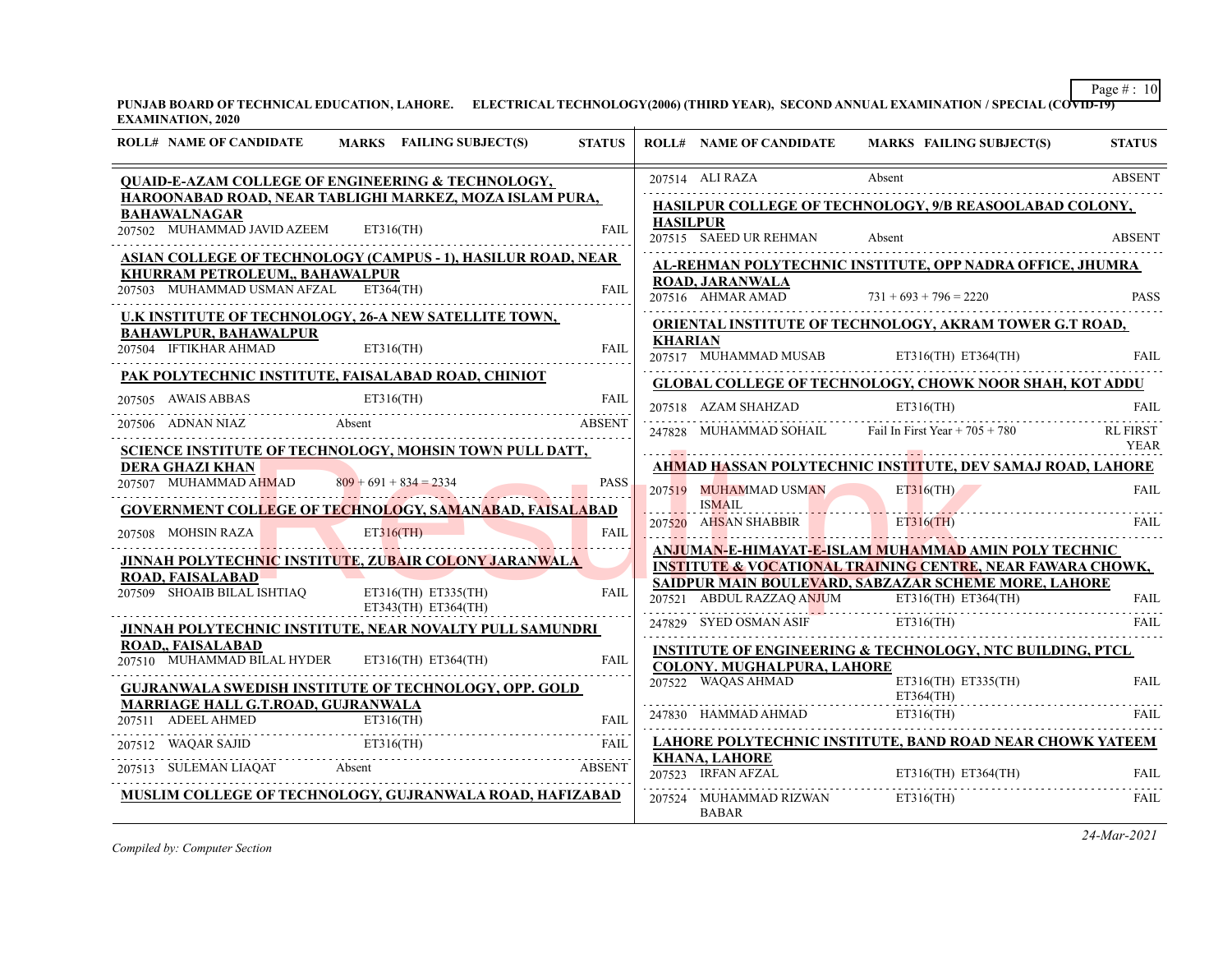**PUNJAB BOARD OF TECHNICAL EDUCATION, LAHORE. ELECTRICAL TECHNOLOGY(2006) (THIRD YEAR), SECOND ANNUAL EXAMINATION / SPECIAL (COVID-19) EXAMINATION, 2020**

|               | <b>ROLL# NAME OF CANDIDATE</b>                          | MARKS FAILING SUBJECT(S)                                                                                                                                                                                                                                                                                                                                                     | <b>STATUS</b> |                  | <b>ROLL# NAME OF CANDIDATE</b>                 | <b>MARKS FAILING SUBJECT(S)</b>                                                                                                                                                                                                                                                                                                                                                              | <b>STATUS</b> |
|---------------|---------------------------------------------------------|------------------------------------------------------------------------------------------------------------------------------------------------------------------------------------------------------------------------------------------------------------------------------------------------------------------------------------------------------------------------------|---------------|------------------|------------------------------------------------|----------------------------------------------------------------------------------------------------------------------------------------------------------------------------------------------------------------------------------------------------------------------------------------------------------------------------------------------------------------------------------------------|---------------|
|               | MUSTAFABAD, (DHARAM PURA), LAHORE                       | PAK CANADIAN POLYTECHNIC INSTITUTE, 180 ALLAMA IOBAL ROAD                                                                                                                                                                                                                                                                                                                    |               |                  | 207539 HAFIZ MUHAMMAD<br><b>ARSLAN</b>         | Fail In First Year And Second Year + 836 RL SECOND                                                                                                                                                                                                                                                                                                                                           | YEAR          |
|               | 207525 MUHAMMAD NASEER LATIF ET316(TH)                  |                                                                                                                                                                                                                                                                                                                                                                              | <b>FAIL</b>   |                  | 207540 IFTIKHAR AHMAD                          | $833 + 797 + 900 = 2530$                                                                                                                                                                                                                                                                                                                                                                     | <b>PASS</b>   |
|               |                                                         | PAK POLYTECHNIC INSTITUTE, 32-CIVIC CENTRE MOON MARKET                                                                                                                                                                                                                                                                                                                       |               |                  |                                                | $207541$ MUHAMMAD ABBAS ET316(TH) ET322 ET343(TH)                                                                                                                                                                                                                                                                                                                                            | FAIL          |
|               | <b>ALLAMA IQBAL TOWN, LAHORE</b>                        |                                                                                                                                                                                                                                                                                                                                                                              |               |                  |                                                | SWEDISH INSTITUTE OF TECHNOLOGY, OPP. GRID STATION, VEHARI                                                                                                                                                                                                                                                                                                                                   |               |
|               | 207527 SYED SHABAZ ALI                                  | ET335(TH)                                                                                                                                                                                                                                                                                                                                                                    | FAIL          |                  | <b>CHOWK, MULTAN</b>                           |                                                                                                                                                                                                                                                                                                                                                                                              |               |
|               |                                                         | 207528 AHSAN FAROOQ ET316(TH) ET335(TH) FAIL                                                                                                                                                                                                                                                                                                                                 |               |                  | 207542 KHURAM SHEHZAD                          | Absent                                                                                                                                                                                                                                                                                                                                                                                       | <b>ABSENT</b> |
|               |                                                         | 207529 USMAN SHOAKAT ET316(TH) FAIL FAIL                                                                                                                                                                                                                                                                                                                                     |               |                  | 248509 MUHAMMAD SHOAIB<br><b>AKRAM QURESHI</b> | ET316(TH) ET364(TH)                                                                                                                                                                                                                                                                                                                                                                          | <b>FAIL</b>   |
|               | 247831 RANA MUHAMMAD<br><b>MUJAHID RAFIQUE</b>          | ET316(TH)                                                                                                                                                                                                                                                                                                                                                                    | FAIL          |                  | <b>MULTAN ROAD,, MUZAFFARGARH</b>              | JINNAH COLLEGE OF TECHNOLOGY, GANISH WAH CANAL ROAD,                                                                                                                                                                                                                                                                                                                                         |               |
|               |                                                         | PUNJAB INSTITUTE OF ENGINEERING & TECHNOLOGY, ADJACENT                                                                                                                                                                                                                                                                                                                       |               |                  | 247832 MUHAMMAD SAEED                          | $775 + 725 + 860 = 2360$                                                                                                                                                                                                                                                                                                                                                                     | <b>PASS</b>   |
|               | SHAHZADA MARKET, GHAZI ROAD, LAHORE<br>207530 ASAD RAZA | $ET316$ (TH)                                                                                                                                                                                                                                                                                                                                                                 | FAIL          |                  | CENTRE KHANNA ROAD, RAWALPINDI                 | RAWALPINDI INSTITUTE OF TECHNOLOGY, MAKKAH SHOPPING                                                                                                                                                                                                                                                                                                                                          |               |
|               |                                                         | PUNJAB POLYTECHNIC INSTITUTE, ALLAMA IOBAL ROAD, AL-HAMRA                                                                                                                                                                                                                                                                                                                    |               |                  | 207543 RAB NAWAZ KHAN                          | ET316(TH)                                                                                                                                                                                                                                                                                                                                                                                    | <b>FAIL</b>   |
|               | 207526 MUHAMMAD ALI RAZA ET316(TH)                      | <b>COMPLEX BOHARWALA CHOWK, NEAR RAILWAY STATION, LAHORE</b>                                                                                                                                                                                                                                                                                                                 | <b>FAIL</b>   |                  |                                                | RAWALPINDI POLYTECHNIC INSTITUTE, NE-273 TEPO ROAD,                                                                                                                                                                                                                                                                                                                                          |               |
|               |                                                         |                                                                                                                                                                                                                                                                                                                                                                              |               |                  | <b>RAWALPINDI</b>                              |                                                                                                                                                                                                                                                                                                                                                                                              |               |
|               |                                                         | <b>GOVERNMENT COLLEGE OF TECHNOLOGY, COLLEGE ROAD, LAYYAH</b>                                                                                                                                                                                                                                                                                                                |               |                  | <b>KAWALPINDI</b><br>207544 ARSALAN KHAN       | $ET316(TH)$ $ET364(TH)$                                                                                                                                                                                                                                                                                                                                                                      | <b>FAIL</b>   |
|               | 207531 TAMOOR HASSAN                                    | $778 + 721 + 817 = 2316$                                                                                                                                                                                                                                                                                                                                                     | <b>PASS</b>   |                  |                                                | RAWALPINDI SWEDISH INSTITUTE OF TECHNOLOGY, BAHADUR PLAZA                                                                                                                                                                                                                                                                                                                                    |               |
|               | 207532 MUHAMMAD AMMAR<br>HUSSAIN                        | ET316(TH)                                                                                                                                                                                                                                                                                                                                                                    | <b>FAIL</b>   |                  | 207545 MUHAMMAD ZEESHAN ET316(TH) ET343(TH)    | SHAIR PAO COLONY NEAR COMMITTEE CHOWK, RAWALPINDI                                                                                                                                                                                                                                                                                                                                            | <b>FAIL</b>   |
|               |                                                         | SAIFIA POLYTECHNIC INSTITUTE, GULSHAN E SAIFIA, PAF ROAD,                                                                                                                                                                                                                                                                                                                    |               |                  |                                                | ET364(TH)                                                                                                                                                                                                                                                                                                                                                                                    |               |
|               | <b>MIANWALI</b><br>207533 IMDADULLAH                    | ET316(TH)                                                                                                                                                                                                                                                                                                                                                                    | <b>FAIL</b>   |                  | 207547 WAJID ALI                               | 207546 ALI TAMOOR IFTIKHAR ET316(TH) FAIL<br>Absent                                                                                                                                                                                                                                                                                                                                          | <b>ABSENT</b> |
|               |                                                         | <b>GOVERNMENT COLLEGE OF TECHNOLOGY, OASIM PUR COLONY,</b>                                                                                                                                                                                                                                                                                                                   |               |                  |                                                |                                                                                                                                                                                                                                                                                                                                                                                              |               |
| <b>MULTAN</b> | 207534 MUHAMMAD RAFIQ                                   | ET316(TH) ET343(TH)                                                                                                                                                                                                                                                                                                                                                          | <b>FAIL</b>   |                  |                                                | $\begin{tabular}{c c c c} \multicolumn{2}{c }{\textbf{207548}}&YAMEEN TARIQ & $\color{blue}{798+706+847=2351}$ & \textbf{PASS} \\ \multicolumn{2}{c }{\textbf{207549}}&MUHAAMMAD BILAL & \textbf{ET316(TH)} & \textbf{FAIL} \\ \multicolumn{2}{c }{\textbf{207549}}&MUHAMMAD BILAL & \textbf{ET316(TH)} \\ \multicolumn{2}{c }{\textbf{207549}}&YAMERANI & \textbf{207549} & \textbf{207549$ |               |
|               | ET364(TH)                                               |                                                                                                                                                                                                                                                                                                                                                                              |               |                  | 248510 PARVAIZ ASLAM $761 + 660 + 776 = 2197$  |                                                                                                                                                                                                                                                                                                                                                                                              | <b>PASS</b>   |
|               |                                                         |                                                                                                                                                                                                                                                                                                                                                                              |               |                  |                                                | <b>SWEDISH INSTITUTE OF TECHNOLOGY, D-329 COMMERCIAL MARKET,</b>                                                                                                                                                                                                                                                                                                                             |               |
|               |                                                         | $\begin{tabular}{lllllllll} \multicolumn{2}{l}{{\small 207535}} & \multicolumn{2}{l}{{\small IMRAN\ RAZA}} & \multicolumn{2}{l}{E7316(TH)} & E7364(TH) & & FAIL \\ & & & & & E7316(TH) & E7364(TH) & & & FAIL \\ & & & & & E7316(TH) & E7343(TH) & & & FAIL \\ & & & & & & & E7316(TH) & & & & E7344(TH) & & & & & \\ & & & & & & & & & & & & & & & \\ \hline \end{tabular}$ |               |                  | <b>RAWALPINDI</b>                              |                                                                                                                                                                                                                                                                                                                                                                                              |               |
| 207537        |                                                         | 7537 BABAR KHAN ET316(TH) ET364(TH) FAIL FAIL                                                                                                                                                                                                                                                                                                                                |               |                  | 207550 MUHAMMAD ALI AKHTAR Absent              |                                                                                                                                                                                                                                                                                                                                                                                              | ABSENT        |
|               |                                                         | 207538 ZESHAN HAIDER ET335(TH)                                                                                                                                                                                                                                                                                                                                               | <b>FAIL</b>   |                  |                                                | SADIQABAD POLYTECHNIC INSTITUTE (CAMPUS- I), KLP ROAD,                                                                                                                                                                                                                                                                                                                                       |               |
|               |                                                         |                                                                                                                                                                                                                                                                                                                                                                              |               | <b>SADIQABAD</b> |                                                |                                                                                                                                                                                                                                                                                                                                                                                              |               |

*Compiled by: Computer Section*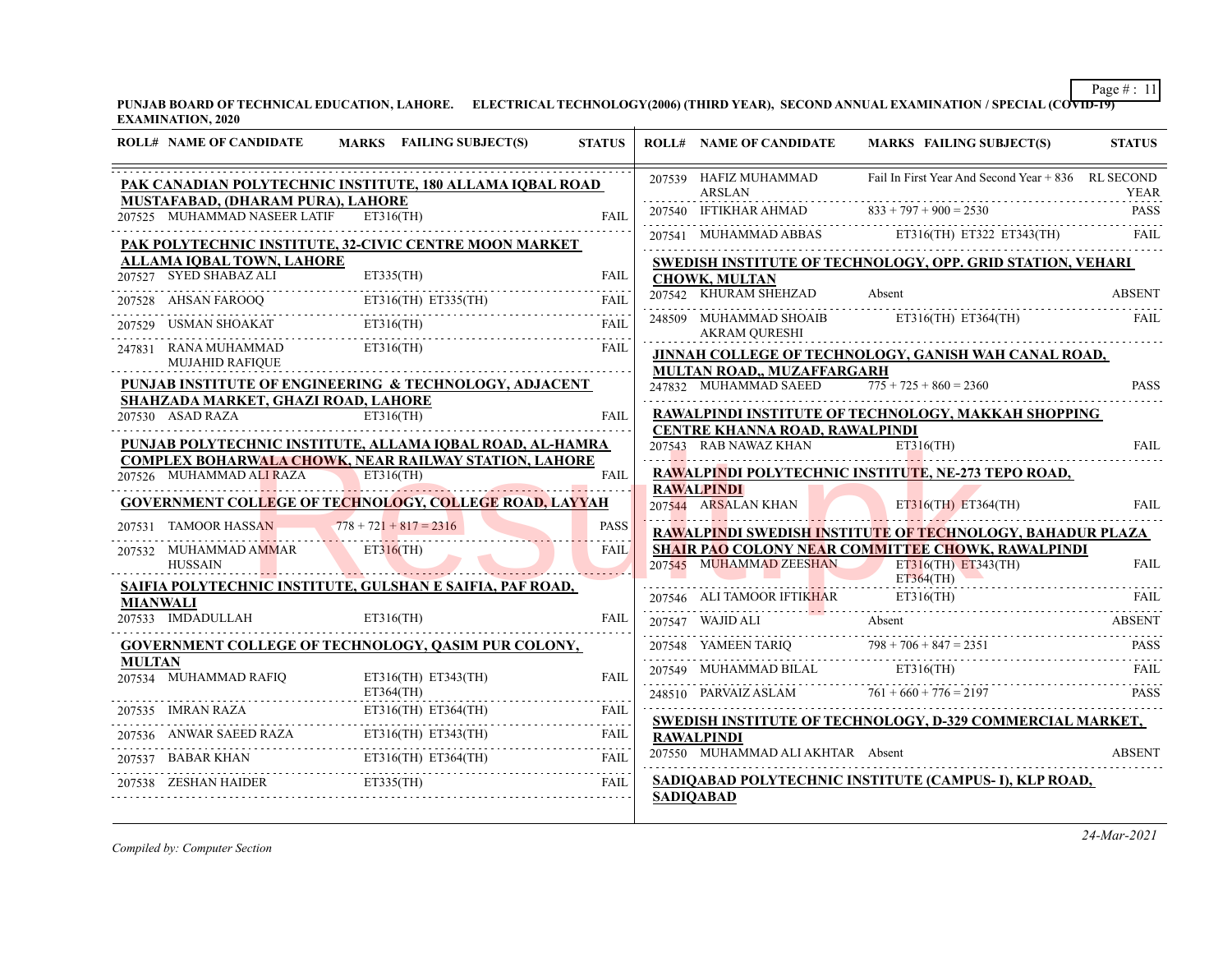Page  $\# : 12$ **PUNJAB BOARD OF TECHNICAL EDUCATION, LAHORE. ELECTRICAL TECHNOLOGY(2006) (THIRD YEAR), SECOND ANNUAL EXAMINATION / SPECIAL (COVID-19) EXAMINATION, 2020**

| MARKS FAILING SUBJECT(S)<br><b>ROLL# NAME OF CANDIDATE</b>                                                                                               | <b>STATUS</b>                  | <b>MARKS FAILING SUBJECT(S)</b><br><b>STATUS</b><br><b>ROLL# NAME OF CANDIDATE</b> |
|----------------------------------------------------------------------------------------------------------------------------------------------------------|--------------------------------|------------------------------------------------------------------------------------|
| 207551 HAFIZ AKHTAR HUSSAIN $903 + 752 + 864 = 2519$                                                                                                     | <b>PASS</b>                    |                                                                                    |
| SUPERIOR POLYTECHNIC INSTITUTE, CANAL BANK ALI TOWN,                                                                                                     |                                |                                                                                    |
| <b>SADIQABAD</b><br>207552 MUHAMMAD AMJAD<br>ET316(TH) ET364(TH)                                                                                         | <b>FAIL</b>                    |                                                                                    |
| NATIONAL POLYTECHNIC INSTITUTE, INSIDE MONTGOMERY BISCUIT                                                                                                |                                |                                                                                    |
| FACTORY, G.T ROAD, SAHIWAL<br>207553 MUHAMMAD AKRAM<br>$813 + 761 + 769 = 2343$                                                                          | <b>PASS</b>                    |                                                                                    |
| <b>QUAID-E-AZAM COLLEGE OF ENGINEERING &amp; TECHNOLOGY, 13-UMAR</b>                                                                                     |                                |                                                                                    |
| <b>BLOCK SHADAB TOWN, SAHIWAL</b><br>207554 AHSAN ALI MALIK<br>ET316(TH) ET364(TH)                                                                       | <b>FAIL</b>                    |                                                                                    |
| $ET316$ (TH)<br>207555 MUHAMMAD USMAN                                                                                                                    | FAIL                           |                                                                                    |
| <b>AGLOW COLLEGE OF SCIENCE AND TECHNOLOGY, SHEIKHUPURA,</b>                                                                                             |                                |                                                                                    |
| <b>SHEIKHUPURA</b><br>Fail In First Year + $710 + 878$<br>207556 MIRZA SOHAIL AHMAD                                                                      | <b>RL FIRST</b><br><b>YEAR</b> |                                                                                    |
| ALI INSTITUTE OF TECHNOLOGY & TEXTILE, 1 KM FAISALABAD ROAD,<br>OPP. ALI INDUSTRIES, SHEIKHUPURA<br>207557 MUHAMMAD ADNAN<br>TH MGM321<br><b>HUSSAIN</b> | <b>FAIL</b>                    |                                                                                    |
| 248511 HAFIZ MEHBOOB AHMED $743 + 721 + 851 = 2315$                                                                                                      | <b>PASS</b>                    |                                                                                    |
| <b>MAKKAH COLLEGE OF TECHNOLOGY, TRAFFIC CHOWK, TALAGANG</b>                                                                                             |                                |                                                                                    |
| 244772 SHAH ABDUL GHANNI<br>MGM321 ET316(TH) ET322<br>ET343(TH) ET364(TH)                                                                                | FAIL                           |                                                                                    |
| PUNJAB INSTITUTE OF TECHNOLOGY, FAISAL TOWN, OPP. GOVT.                                                                                                  |                                |                                                                                    |
| DEGREE COLLEGE,, VEHARI<br>207558 ZARYAB ZAULFIQAR<br>$819 + 780 + 804 = 2403$                                                                           | <b>PASS</b>                    |                                                                                    |
| $ET316$ (TH)<br>247833 FAKHAR UZ ZAMAN                                                                                                                   | FAIL                           |                                                                                    |
| POF INSTITUTE OF TECHNOLOGY, , WAH CANTT                                                                                                                 |                                |                                                                                    |
|                                                                                                                                                          | FAIL                           |                                                                                    |
| 207559 MUHAMMAD ABID ET322 ET343(TH) ET364(TH)                                                                                                           |                                |                                                                                    |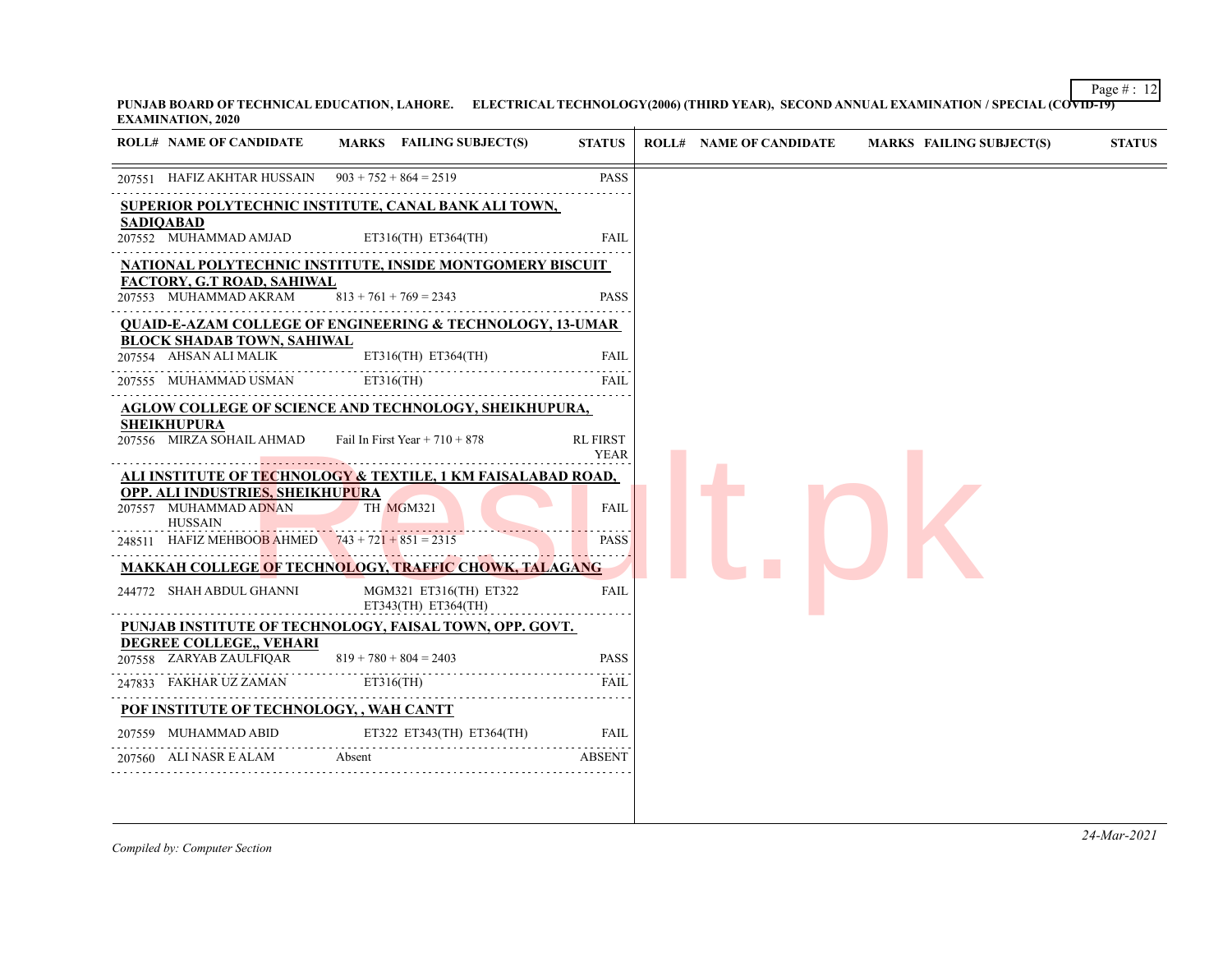**PUNJAB BOARD OF TECHNICAL EDUCATION, LAHORE. ELECTRONICS TECHNOLOGY(2006) (THIRD YEAR), SECOND ANNUAL EXAMINATION / SPECIAL (COVID-19) EXAMINATION, 2020**

| <b>ROLL# NAME OF CANDIDATE</b>                                                                   | MARKS FAILING SUBJECT(S)                                           | <b>STATUS</b> |               |                                                               | ROLL# NAME OF CANDIDATE MARKS FAILING SUBJECT(S)                                                                                                    | <b>STATUS</b>    |
|--------------------------------------------------------------------------------------------------|--------------------------------------------------------------------|---------------|---------------|---------------------------------------------------------------|-----------------------------------------------------------------------------------------------------------------------------------------------------|------------------|
|                                                                                                  | <b>GOVT. COLLEGE OF TECHNOLOGY, FATEH JANG ROAD, ATTOCK</b>        |               |               |                                                               | PAK POLYTECHNIC INSTITUTE, 32-CIVIC CENTRE MOON MARKET                                                                                              |                  |
| 207561 AYAZ HUSSAIN                                                                              | ELT333(TH)                                                         | <b>FAIL</b>   |               | ALLAMA IQBAL TOWN, LAHORE<br>207573 MUHAMMAD HASNAT           | Absent                                                                                                                                              | <b>ABSENT</b>    |
|                                                                                                  | <u>NEW NATIONAL POLYTECHNIC INSTITUTE (CAMPUS-1), MAIN DARYA</u>   |               |               | 207574 MUHAMMAD NAEEM KHAN Absent                             |                                                                                                                                                     | ABSENT           |
| <b>KHAN ROAD, BHAKKAR</b><br>207562 ADIL ABBAS                                                   | Absent                                                             | <b>ABSENT</b> |               |                                                               | <b>GOVERNMENT COLLEGE OF TECHNOLOGY, COLLEGE ROAD, LAYYAH</b>                                                                                       |                  |
|                                                                                                  | <b>FAISALABAD POLYTECHNIC INSTITUTE, 161-B, GULISTAN COLONY #2</b> |               |               | 207575 MUHAMMAD WAQAS                                         | $683 +$ Fail In Second Year + 803                                                                                                                   | <b>RL SECOND</b> |
| MILLAT CHOWK, FAISALABAD                                                                         |                                                                    |               |               |                                                               |                                                                                                                                                     | YEAR             |
| 207563 WAQAR JAVAID                                                                              | $674 + 808 + 690 = 2172$                                           | <b>PASS</b>   | <b>MULTAN</b> |                                                               | <b>GOVERNMENT COLLEGE OF TECHNOLOGY, QASIM PUR COLONY,</b>                                                                                          |                  |
| 247834 MUHAMMAD ALI $665 + 747 + 681 = 2093$                                                     |                                                                    | <b>PASS</b>   |               | 207576 TARIQ ALI                                              | ELT333(TH)                                                                                                                                          | FAIL             |
|                                                                                                  | <b>JINNAH POLYTECHNIC INSTITUTE, ZUBAIR COLONY JARANWALA</b>       |               |               |                                                               | JINNAH POLYTECHNIC INSTITUTE, BHAWANA JHANG ROAD, PANSERA                                                                                           |                  |
| ROAD, FAISALABAD<br>207564 MUHAMMAD ARSLAN<br><b>ALTUMUSH</b>                                    | Absent                                                             | <b>ABSENT</b> |               | 207565 SHAH FAISAL                                            | ELT333(TH)                                                                                                                                          | FAIL             |
|                                                                                                  | PUNJAB POLYTECHNIC INSTITUTE, SIDRA LODGE NEAR UNDER PASS          |               |               | <b>SWEDISH INSTITUTE OF TECHNOLOGY, , RAHIM YAR KHAN</b>      |                                                                                                                                                     |                  |
| <b>GOJRA ROAD, RAILWAY CROSSING, JHANG</b><br>207566 MUHAMMAD IQBAL QAISAR736 + 810 + 741 = 2287 |                                                                    | <b>PASS</b>   |               | 207577 HAFIZ MUKHTAR AHMAD $715 + 782 + 739 = 2236$<br>ABBASI |                                                                                                                                                     | <b>PASS</b>      |
|                                                                                                  | GOVERNMENT COLLEGE OF TECHNOLOGY, CHAK DAULAT, JHELUM              |               |               |                                                               | RAWALPINDI INSTITUTE OF TECHNOLOGY, MAKKAH SHOPPING                                                                                                 |                  |
| 207567 ABDUL JABBAR                                                                              | ELT333(TH)                                                         | FAIL          |               | <b>CENTRE KHANNA ROAD, RAWALPINDI</b>                         | 207578 MUHAMMAD ABDUL NASIR ELT326(TH) ELT363(TH)                                                                                                   | <b>FAIL</b>      |
|                                                                                                  | <u>KAMRA POLYTECHNIC INSTITUTE, AYAZ ARCADE G.T. ROAD, KAMRA</u>   |               |               |                                                               | RAWALPINDI SWEDISH INSTITUTE OF TECHNOLOGY, BAHADUR PLAZA                                                                                           |                  |
| <b>CANTT, KAMRA</b>                                                                              |                                                                    |               |               |                                                               | SHAIR PAO COLONY NEAR COMMITTEE CHOWK, RAWALPINDI                                                                                                   |                  |
| 207568 SYED AKHTER HUSSAIN $719 + 786 + 755 = 2260$                                              |                                                                    | <b>PASS</b>   |               | 207579 MUHAMMAD BILAL $704 + 764 + 769 = 2237$                |                                                                                                                                                     | <b>PASS</b>      |
| SHAH                                                                                             |                                                                    |               |               |                                                               | 207580 DILAWAR SAEED ELT333(TH)                                                                                                                     | FAIL             |
| <b>CHISHTI FEROZEPUR ROAD, KASUR</b>                                                             | LAHORE POLYTECHNIC INSTITUTE, NEAR DARBAR BABA KAMAL               |               |               |                                                               | SADIQABAD POLYTECHNIC INSTITUTE (CAMPUS-I), KLP ROAD,                                                                                               |                  |
| 207569 TAYYAB SAUD $684 + 784 + 733 = 2201$                                                      |                                                                    | <b>PASS</b>   |               | <b>SADIOABAD</b>                                              |                                                                                                                                                     |                  |
|                                                                                                  | <b>GOVERNMENT COLLEGE OF TECHNOLOGY, RAIWIND ROAD CAMPUS-II,</b>   |               |               | 207581 FAWAD RIAZ                                             | ELT333(TH) ELT342(TH)                                                                                                                               | FAIL             |
| <b>LAHORE</b>                                                                                    |                                                                    |               |               |                                                               | TOBA TEK SINGH POLYTECHNIC INSTITUTE, OPP. NEW FOREST PARK,                                                                                         |                  |
| 207570 MIRZA ABDUL REHMAN $646 + 744 + 623 = 2013$                                               |                                                                    | <b>PASS</b>   |               |                                                               | <b>NEAR MADINA MILLS JHANG ROAD, TOBA TEK SINGH</b><br>$207582 \quad \text{MUHAMMAD BILAL} \qquad \qquad \text{ELT333(TH)} \quad \text{ELT363(TH)}$ | <b>FAIL</b>      |
| 207571 KHUZAIMA KHAN $652 + 762 + 709 = 2123$                                                    |                                                                    | <b>PASS</b>   |               |                                                               |                                                                                                                                                     |                  |
|                                                                                                  | LAHORE POLYTECHNIC INSTITUTE, BAND ROAD NEAR CHOWK YATEEM          |               |               | POF INSTITUTE OF TECHNOLOGY, , WAH CANTT                      |                                                                                                                                                     |                  |
| <b>KHANA, LAHORE</b><br>207572 MUHAMMAD ZOHAIB                                                   | $556 + 724 + 739 = 2019$                                           | <b>PASS</b>   |               | 207583 ZIAFAT IFTIKHAR BUTT                                   | Absent                                                                                                                                              | <b>ABSENT</b>    |
|                                                                                                  |                                                                    |               |               |                                                               |                                                                                                                                                     |                  |

*Compiled by: Computer Section*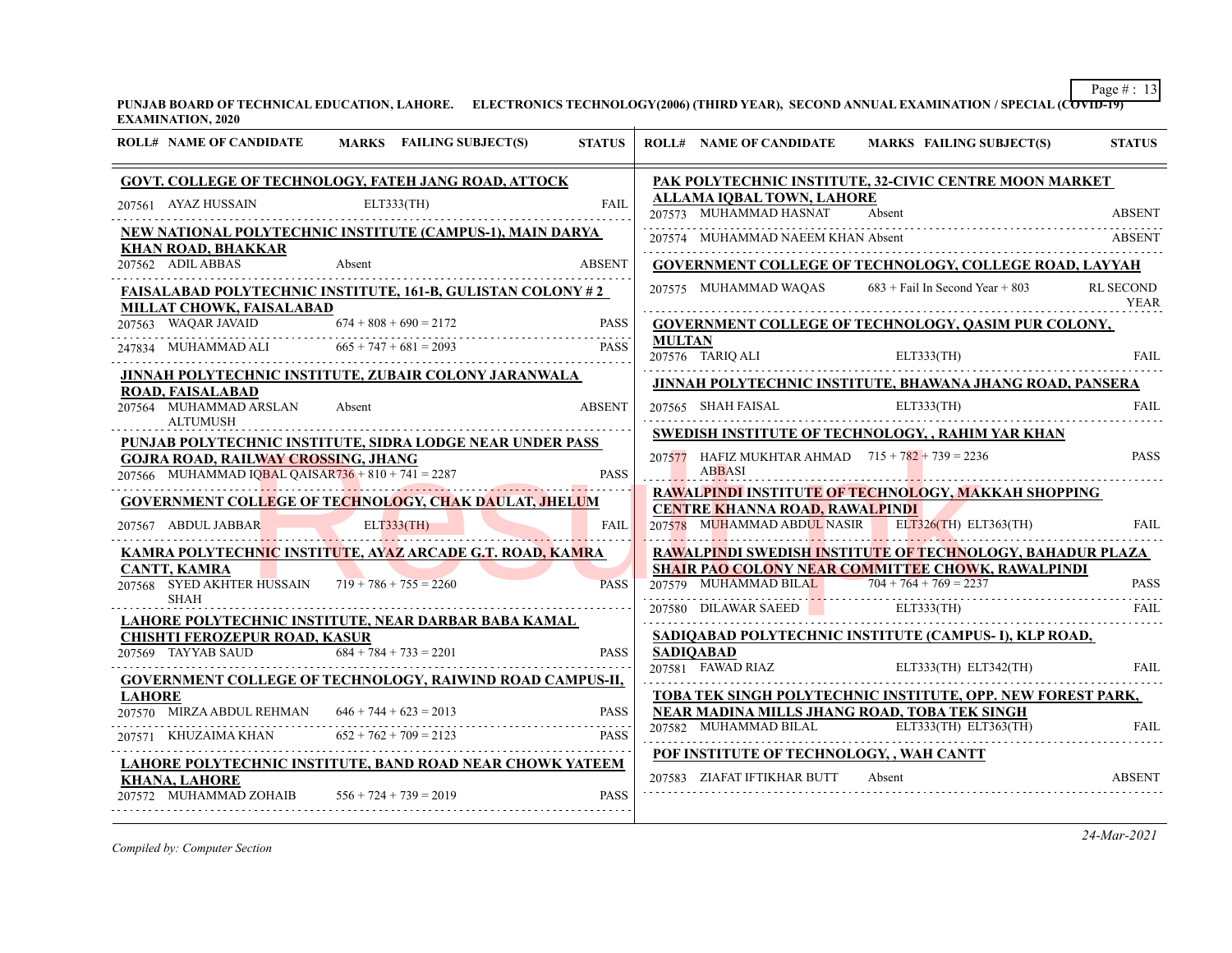Page  $\# : 14$ **PUNJAB BOARD OF TECHNICAL EDUCATION, LAHORE. ELECTRONICS TECHNOLOGY(2006) (THIRD YEAR), SECOND ANNUAL EXAMINATION / SPECIAL (COVID-19) EXAMINATION, 2020**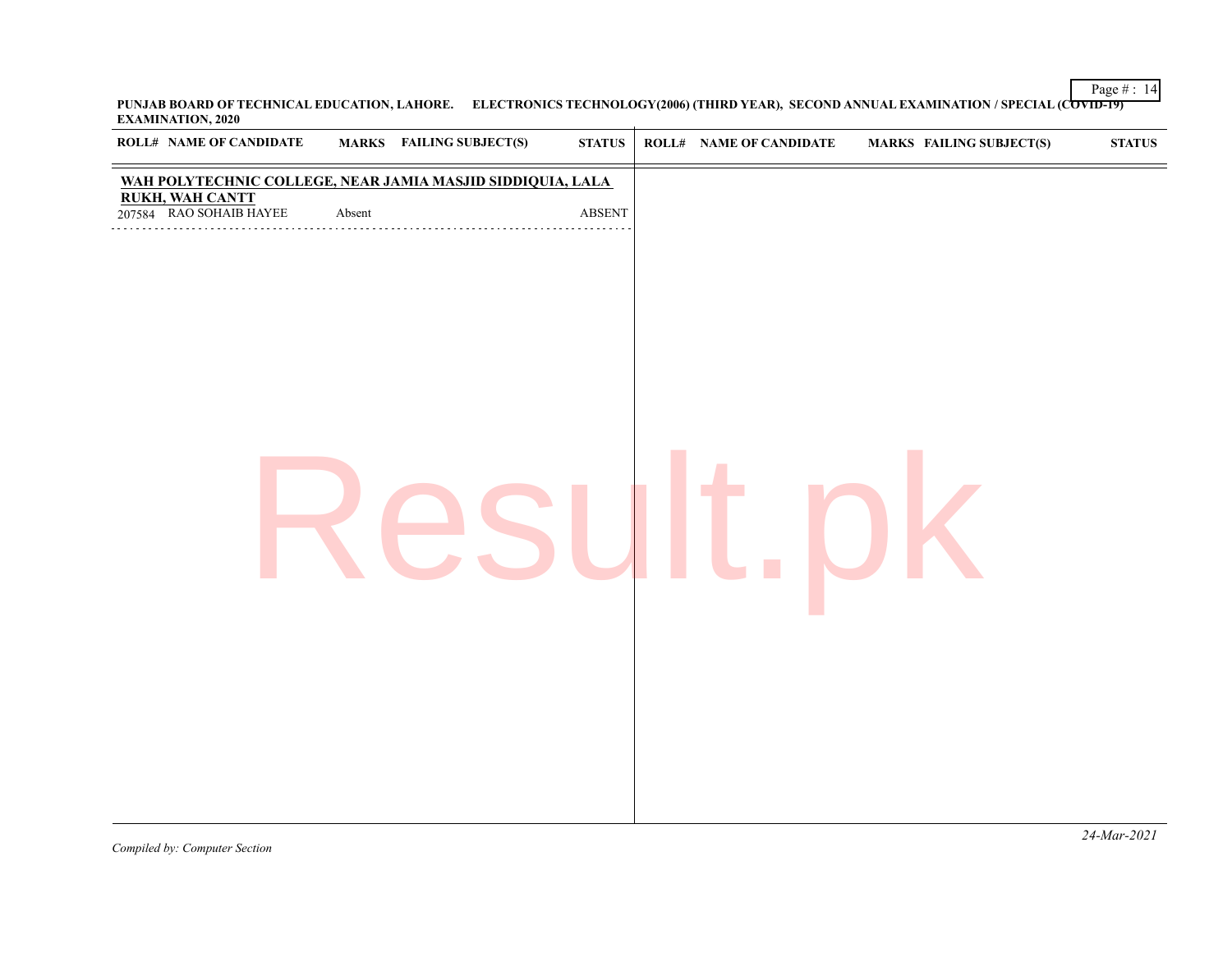Page  $\# : 15$ **PUNJAB BOARD OF TECHNICAL EDUCATION, LAHORE. ELECTRONICS TECHNOLOGY(10) (THIRD YEAR), SECOND ANNUAL EXAMINATION / SPECIAL (COVID-19) EXAMINATION, 2020**  $\overline{+}$ 

| <b>ROLL# NAME OF CANDIDATE</b><br>MARKS FAILING SUBJECT(S)<br><b>STATUS</b>                                                                                               | <b>STATUS</b><br><b>ROLL# NAME OF CANDIDATE</b><br><b>MARKS FAILING SUBJECT(S)</b> |
|---------------------------------------------------------------------------------------------------------------------------------------------------------------------------|------------------------------------------------------------------------------------|
| U.K INSTITUTE OF TECHNOLOGY, 26-A NEW SATELLITE TOWN,<br><b>BAHAWLPUR, BAHAWALPUR</b><br>207585 SAIF ULLAH<br>ABSENT<br>Absent                                            |                                                                                    |
| PAK POLYTECHNIC INSTITUTE, 32-CIVIC CENTRE MOON MARKET<br><b>ALLAMA IQBAL TOWN, LAHORE</b>                                                                                |                                                                                    |
| 207586 MUHAMMAD HASNAIN RIAZAbsent<br><b>ABSENT</b>                                                                                                                       |                                                                                    |
| WAH POLYTECHNIC COLLEGE, NEAR JAMIA MASJID SIDDIQUIA, LALA<br><b>RUKH, WAH CANTT</b><br>207587 KAMRAN SIKANDAR MALIK 710 + Fail In Second Year + 724<br>RL SECOND<br>YEAR |                                                                                    |
|                                                                                                                                                                           |                                                                                    |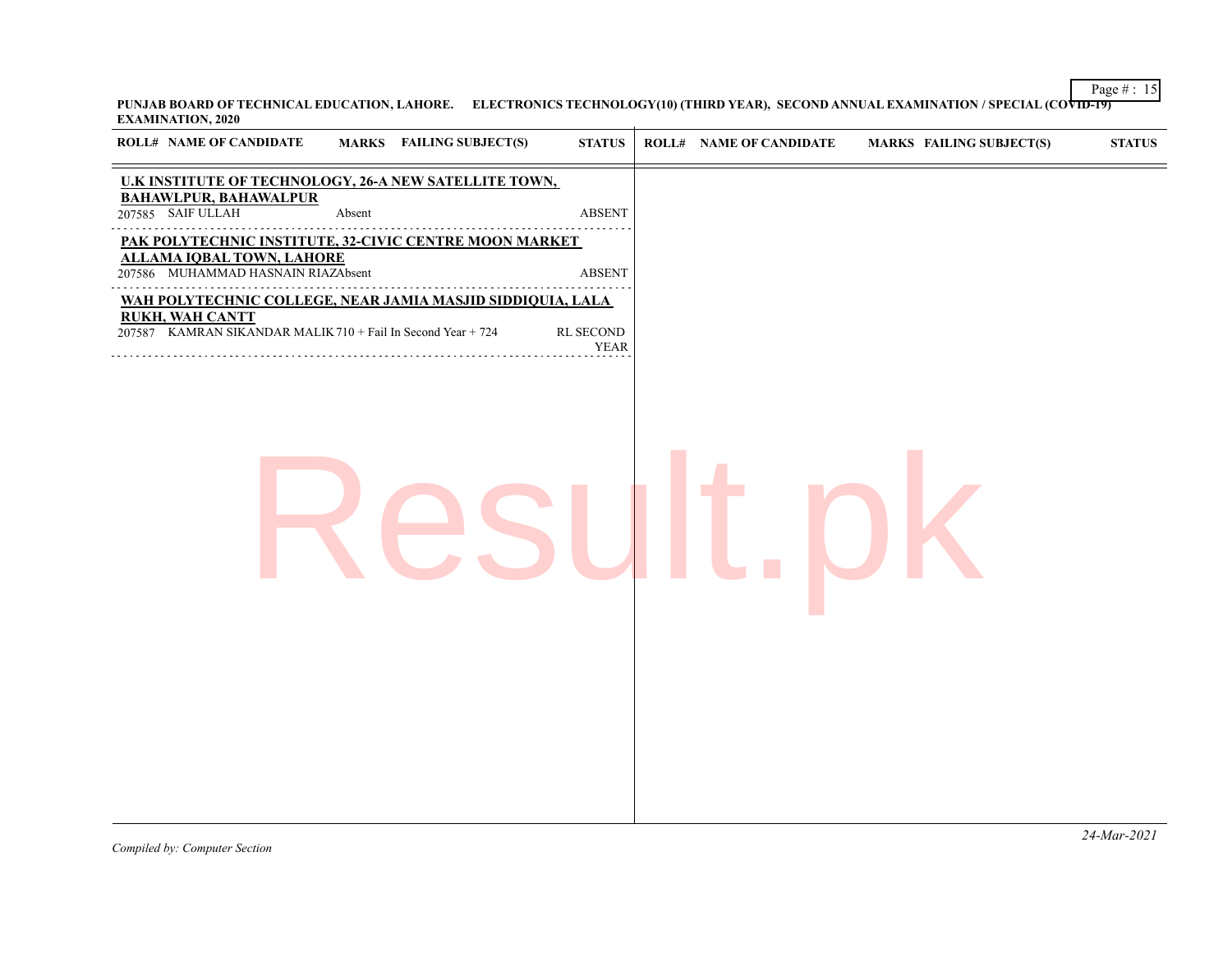**PUNJAB BOARD OF TECHNICAL EDUCATION, LAHORE. MECHANICAL TECHNOLOGY(2006) (THIRD YEAR), SECOND ANNUAL EXAMINATION / SPECIAL (COVID-19) EXAMINATION, 2020**

|               | <b>ROLL# NAME OF CANDIDATE</b>                                    | MARKS FAILING SUBJECT(S)                                                                                                                                                                                                       | <b>STATUS</b> | <b>ROLL# NAME OF CANDIDATE</b>                          | <b>MARKS FAILING SUBJECT(S)</b>                                                                                                                                                                                                                                                                                                                                                   | <b>STATUS</b> |
|---------------|-------------------------------------------------------------------|--------------------------------------------------------------------------------------------------------------------------------------------------------------------------------------------------------------------------------|---------------|---------------------------------------------------------|-----------------------------------------------------------------------------------------------------------------------------------------------------------------------------------------------------------------------------------------------------------------------------------------------------------------------------------------------------------------------------------|---------------|
|               |                                                                   | <b>GOVERNMENT COLLEGE OF TECHNOLOGY, SAMANABAD, FAISALABAD</b>                                                                                                                                                                 |               |                                                         | QUAID-E-AZAM COLLEGE OF ENGINEERING & TECHNOLOGY, G.T                                                                                                                                                                                                                                                                                                                             |               |
|               | 207588 MUHAMMAD NASEER UL $697 + 665 + 649 = 2011$<br><b>DIN</b>  |                                                                                                                                                                                                                                | <b>PASS</b>   | ROAD, OPP. MODEL CITY, PATTOKI<br>247838 MUDASAR ASGHAR | Fail In First Year And Second Year + 799 RL SECOND                                                                                                                                                                                                                                                                                                                                | <b>YEAR</b>   |
|               |                                                                   | <b>GOVERNMENT COLLEGE OF TECHNOLOGY, RAILWAY ROAD, LAHORE</b>                                                                                                                                                                  |               |                                                         |                                                                                                                                                                                                                                                                                                                                                                                   |               |
|               |                                                                   | 207589 AHMED RAZA MT312(TH)                                                                                                                                                                                                    | FAIL          | <b>BRIDGE BYPASS ROAD, RAHIM YAR KHAN</b>               | RAHIM YAR KHAN COLLEGE OF TECHNOLOGY, NEAR GHARIB SHAH                                                                                                                                                                                                                                                                                                                            |               |
|               | <b>KHANA, LAHORE</b>                                              | <u>LAHORE POLYTECHNIC INSTITUTE, BAND ROAD NEAR CHOWK YATEEM</u>                                                                                                                                                               |               |                                                         | $207600 \quad \text{SHERAZ AHMED BAJWA} \qquad \qquad \text{MT312(TH)} \text{ MT323(TH)}$<br>MT343(TH) MT362(TH)<br>MT374(TH)                                                                                                                                                                                                                                                     | <b>FAIL</b>   |
|               | 207590 MUHAMMAD BASHIR TARIQ Absent                               |                                                                                                                                                                                                                                |               |                                                         | SWEDISH INSTITUTE OF TECHNOLOGY, , RAHIM YAR KHAN                                                                                                                                                                                                                                                                                                                                 |               |
|               |                                                                   | ABSENT<br>207591 MOHSIN ALI Absent and Absent archives a series archives and a series archives and a series archives and a                                                                                                     |               | 207601 ZEESHAN ALI                                      | Absent<br>07601 ZEESHAN ALI Absent Absent ABSENT                                                                                                                                                                                                                                                                                                                                  | <b>ABSENT</b> |
|               |                                                                   | GOVERNMENT COLLEGE OF TECHNOLOGY, COLLEGE ROAD, LAYYAH                                                                                                                                                                         |               | 207602 ARSLAN ABID Absent                               |                                                                                                                                                                                                                                                                                                                                                                                   | ABSENT        |
|               | 207592 MUHAMMAD SHEHZAD                                           | MT312(PR, SE) MT332(PR, SE)<br>MT343(PR, SE) MT353(PR, SE)<br>MT362(PR, SE) MT374(SE)                                                                                                                                          | <b>FAIL</b>   |                                                         | RAWALPINDI SWEDISH INSTITUTE OF TECHNOLOGY, BAHADUR PLAZA<br>SHAIR PAO COLONY NEAR COMMITTEE CHOWK, RAWALPINDI                                                                                                                                                                                                                                                                    |               |
|               |                                                                   | DR A. O. KHAN INSTITUTE OF TECHNOLOGY, MULTAN ROAD CHAH                                                                                                                                                                        |               |                                                         | 207603 HUSNAIN ZAHID MT312(TH) MT374(TH) FAIL                                                                                                                                                                                                                                                                                                                                     |               |
|               | <b>MIANA, MIANWALI</b>                                            |                                                                                                                                                                                                                                |               |                                                         | 248512 RASHID HAMEED $M_{1323}^{12}$ (TH) $M_{1362}^{12}$ (TH)                                                                                                                                                                                                                                                                                                                    | FAIL          |
|               | 207593 ZAFAR IQBAL                                                | MT343(TH)                                                                                                                                                                                                                      | <b>FAIL</b>   |                                                         | <b>GOVERNMENT COLLEGE OF TECHNOLOGY, JEHAZ GROUND OLD</b>                                                                                                                                                                                                                                                                                                                         |               |
|               |                                                                   | 247835 SOHAIL ABDULLAH Fail In First Year And Second Year + 839 RL SECOND                                                                                                                                                      | <b>YEAR</b>   | HARRAPA ROAD, SAHIWAL<br>207604 AKIF RASOOL             | 207604 AKIE RASOOL, SAHIWAL MT312(TH)                                                                                                                                                                                                                                                                                                                                             | <b>FAIL</b>   |
|               |                                                                   | <b>GOVERNMENT COLLEGE OF TECHNOLOGY, QASIM PUR COLONY,</b>                                                                                                                                                                     |               |                                                         | LAHORE POLYTECHNIC INSTITUTE, SHAH MUHAMMAD PLAZA,                                                                                                                                                                                                                                                                                                                                |               |
| <b>MULTAN</b> | <b>BUKHARI</b>                                                    | 207594 SYED HAFEEZ UR REHMAN MT323(TH) MT382(TH)                                                                                                                                                                               | <b>FAIL</b>   |                                                         | LAHORE-SARGODHA ROAD, NEAR BHATTI CHOWK, SHEIKHUPURA<br>207605 QUMAR ABBAS 683 + 744 + 804 = 2231                                                                                                                                                                                                                                                                                 | <b>PASS</b>   |
|               | 207595 MUHAMMAD RASHID $732 + 660 + 791 = 2183$<br><b>MUSHTAQ</b> |                                                                                                                                                                                                                                | <b>PASS</b>   | <b>G.T.ROAD, WAH CANTT</b>                              | WAH SWEDISH INSTITUTE OF TECHNOLOGY, OPP. (RPR) WAH NOBEL                                                                                                                                                                                                                                                                                                                         |               |
|               |                                                                   | 207596 WASEEM AKHTER MT362(TH)                                                                                                                                                                                                 | FAIL          | 207606 MUHAMMAD IMRAN                                   |                                                                                                                                                                                                                                                                                                                                                                                   |               |
|               | <b>CHOWK, MULTAN</b>                                              | SWEDISH INSTITUTE OF TECHNOLOGY, OPP. GRID STATION, VEHARI                                                                                                                                                                     |               | 207607 ALAM ZEB                                         | MT312(TH) MT323(TH)                                                                                                                                                                                                                                                                                                                                                               | FAIL          |
|               |                                                                   | MUHAMMAD IMRAN $755 + 743 + 798 = 2296$ PASS                                                                                                                                                                                   | PASS          |                                                         | $\begin{tabular}{c c c c} \hline \text{MT343(TH)} & \text{MT343(TH)} & \text{MT374(TH)} \\ \hline 207608 & HAFIZ MUHAMMAD RAZA & \text{MT323(TH)} & \text{MT343(TH)} & \text{FAIL} \\ \hline \end{tabular} \begin{tabular}{c c c c} \hline \text{MT343(TH)} & \text{MT343(TH)} & \text{FAIL} \\ \hline \text{MT353(TH)} & \text{MT374(TH)} & \text{FAIL} \\ \hline \end{tabular}$ |               |
|               |                                                                   | ${\bf 207598} \quad {\bf MUHAMMAD YASIR FAREED} \qquad {\bf MT312} (TH) \quad {\bf MT374} (TH) \qquad {\bf FAIL} \qquad \qquad {\bf 111} \qquad {\bf 222}$                                                                     | <b>FAIL</b>   |                                                         |                                                                                                                                                                                                                                                                                                                                                                                   |               |
|               |                                                                   | $\begin{tabular}{ll} \hline 7599 & TOQEER MANZOOR & \multicolumn{2}{c}{MT374(TH)} & \multicolumn{2}{c}{FAIL} \\ \hline 7836 & QAISER AKRAM & \multicolumn{2}{c}{MT323(TH)} & \multicolumn{2}{c}{FAIL} \\ \hline \end{tabular}$ |               | 207610 MUHAMMAD USMAN $716 + 715 + 733 = 2164$          |                                                                                                                                                                                                                                                                                                                                                                                   |               |
|               |                                                                   |                                                                                                                                                                                                                                |               | 247839 ABID ALI KHAN Absent                             | 207610 MUHAMMAD USMAN $716 + 715 + 733 = 2164$ PASS                                                                                                                                                                                                                                                                                                                               |               |
| 247837        |                                                                   | 337 MUHAMMAD HASEEB Absent ABSENT                                                                                                                                                                                              |               |                                                         |                                                                                                                                                                                                                                                                                                                                                                                   |               |
|               |                                                                   |                                                                                                                                                                                                                                |               |                                                         |                                                                                                                                                                                                                                                                                                                                                                                   |               |

*Compiled by: Computer Section*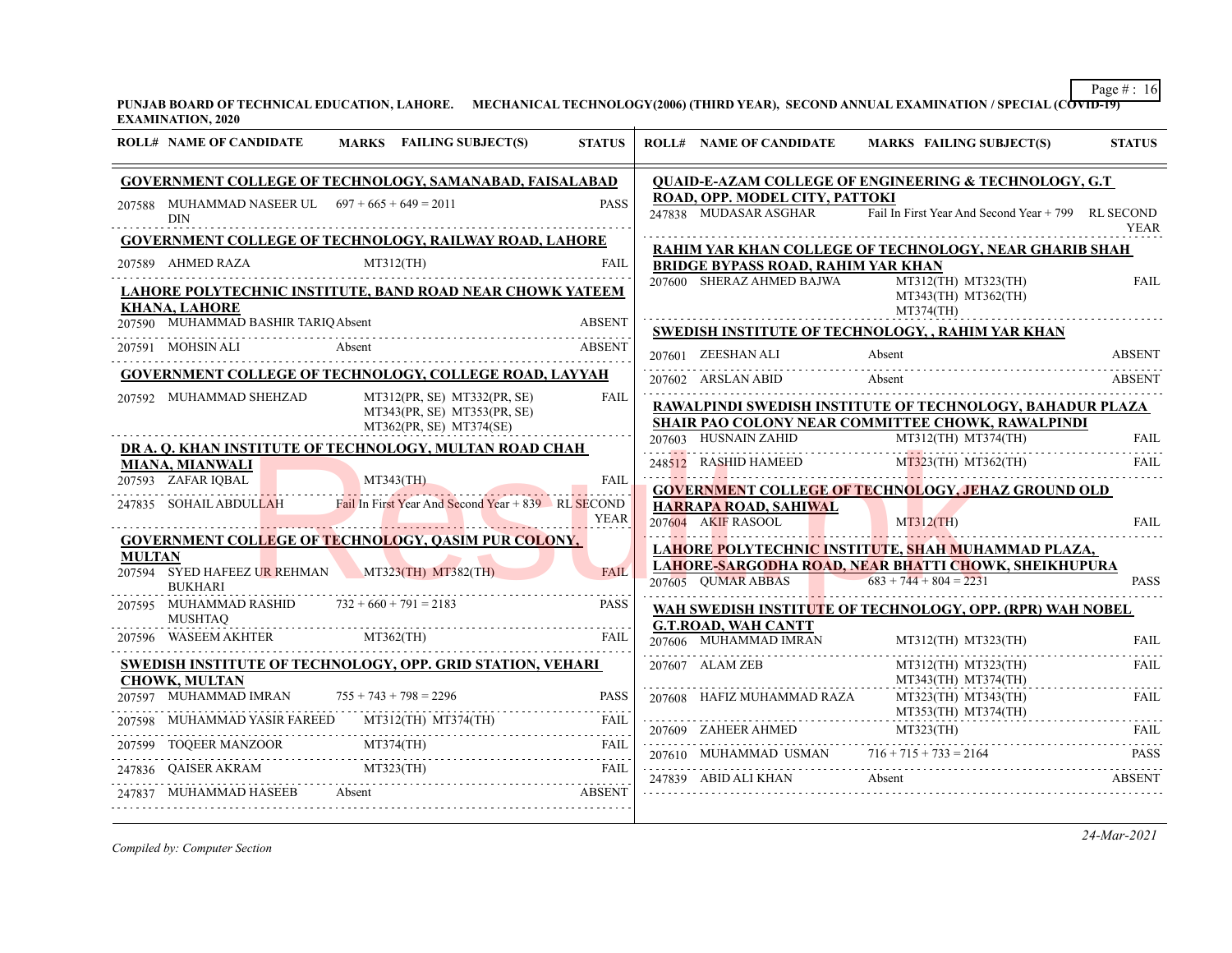Page  $\# : 17$ **PUNJAB BOARD OF TECHNICAL EDUCATION, LAHORE. MECHANICAL TECHNOLOGY(09) (THIRD YEAR), SECOND ANNUAL EXAMINATION / SPECIAL (COVID-19) EXAMINATION, 2020**

| <b>ROLL# NAME OF CANDIDATE</b>                                     |                                                                                                     |               |                                |                                 |               |
|--------------------------------------------------------------------|-----------------------------------------------------------------------------------------------------|---------------|--------------------------------|---------------------------------|---------------|
|                                                                    | MARKS FAILING SUBJECT(S)                                                                            | <b>STATUS</b> | <b>ROLL# NAME OF CANDIDATE</b> | <b>MARKS FAILING SUBJECT(S)</b> | <b>STATUS</b> |
|                                                                    | <b>GOVT. COLLEGE OF TECHNOLOGY, FATEH JANG ROAD, ATTOCK</b>                                         |               |                                |                                 |               |
| 207611 MEHDI HASSAN                                                | Absent                                                                                              | <b>ABSENT</b> |                                |                                 |               |
|                                                                    | <u>LAHORE POLYTECHNIC INSTITUTE, BAND ROAD NEAR CHOWK YATEEM</u>                                    |               |                                |                                 |               |
| <b>KHANA, LAHORE</b><br>207612 SARMAD YAQUB                        | MECH322(TH)                                                                                         | FAIL          |                                |                                 |               |
| 247840 TALHA MUAZZAM                                               | MECH322(TH)                                                                                         | <b>FAIL</b>   |                                |                                 |               |
|                                                                    | ALLAMA IQBAL COLLEGE OF TECHNOLOGY, EID GAH ROAD NEAR                                               |               |                                |                                 |               |
| <b>SHAH SHAMAS PARK, MULTAN</b><br>207613 MUHAMMAD AZHAR           | $824 + 789 + 845 = 2458$                                                                            | <b>PASS</b>   |                                |                                 |               |
| 207614 MUHAMMAD KASHIF                                             | MECH322(TH)                                                                                         | FAIL          |                                |                                 |               |
|                                                                    | SWEDISH INSTITUTE OF TECHNOLOGY, OPP. GRID STATION, VEHARI                                          |               |                                |                                 |               |
| <b>CHOWK, MULTAN</b><br>207615 MUHAMMAD KASHIF<br><b>NAZEER</b>    | MECH322(TH) MECH353(TH)                                                                             | <b>FAIL</b>   |                                |                                 |               |
|                                                                    | THE CITY COLLEGE OF TECHNOLOGY, WAINS AUTO CENTRE, OPP                                              |               |                                |                                 |               |
| 207616 SHAKEEL AHMAD                                               | <b>FAISAL MOVERS, VEHARI CHOWK, LARRI ADDA, MULTAN</b><br>MECH322(TH) MECH353(TH)<br>$MECH362$ (TH) | <b>FAIL</b>   |                                |                                 |               |
|                                                                    | <b>GOVERNMENT COLLEGE OF TECHNOLOGY, SHAHBAZ PUR ROAD,</b>                                          |               |                                |                                 |               |
| OPPOSITE COCA-COLA FACTORY, RAHIM YAR KHAN<br>207617 SAJID HUSSAIN | MECH322(TH)                                                                                         | <b>FAIL</b>   |                                |                                 |               |
|                                                                    | SADIQABAD POLYTECHNIC INSTITUTE (CAMPUS II), BY PASS CHOWK                                          |               |                                |                                 |               |
| <b>KLP ROAD, SADIQABAD</b><br>207618 SAMI ULLAH                    | $765 + 726 + 783 = 2274$                                                                            | <b>PASS</b>   |                                |                                 |               |
|                                                                    | <b>GOVERNMENT COLLEGE OF TECHNOLOGY, JEHAZ GROUND OLD</b>                                           |               |                                |                                 |               |
| <b>HARRAPA ROAD, SAHIWAL</b>                                       |                                                                                                     |               |                                |                                 |               |
| 207619 HAFIZ AMEER HAMZA                                           | MECH322(TH) MECH353(TH)<br>MECH374(TH) MECH382(TH)                                                  | <b>FAIL</b>   |                                |                                 |               |
|                                                                    | WAH SWEDISH INSTITUTE OF TECHNOLOGY, OPP. (RPR) WAH NOBEL                                           |               |                                |                                 |               |
| <b>G.T.ROAD, WAH CANTT</b><br>207620 MUHAMMAD ZOHAIB KAHN          | MECH374(TH)                                                                                         | <b>FAIL</b>   |                                |                                 |               |

*Compiled by: Computer Section*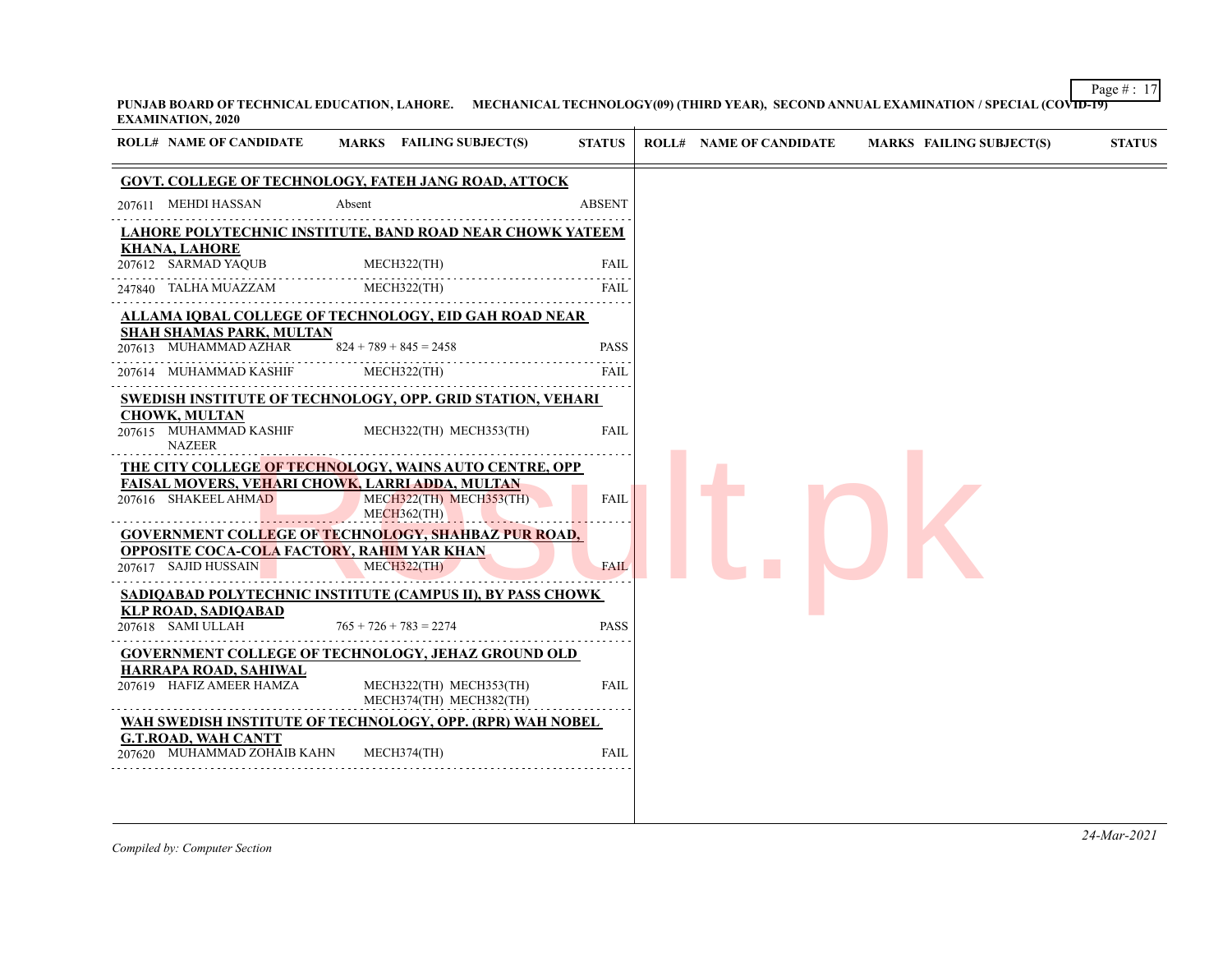Page  $\#$  : 18 **PUNJAB BOARD OF TECHNICAL EDUCATION, LAHORE. PETRO-CHEMICAL TECHNOLOGY(2006) (THIRD YEAR), SECOND ANNUAL EXAMINATION / SPECIAL (COVID-19) EXAMINATION, 2020**

| <b>ROLL# NAME OF CANDIDATE</b> |   | MARKS FAILING SUBJECT(S)                                                           | $\boldsymbol{\text{STATUS}}$ | <b>ROLL# NAME OF CANDIDATE</b> | <b>MARKS FAILING SUBJECT(S)</b> | ${\bf STATUS}$ |
|--------------------------------|---|------------------------------------------------------------------------------------|------------------------------|--------------------------------|---------------------------------|----------------|
|                                |   | MIR CHAKAR KHAN RIND UNIVERSITY OF TECHNOLOGY,, SAKHI SARWAR ROAD, DERA GHAZI KHAN |                              |                                |                                 |                |
| 207621 ARIF HUSSAIN            |   | PET363(TH)                                                                         | ${\rm FAIL}$                 |                                |                                 |                |
| 207622 MUHAMMAD SALAH          | . | $695 + 772 + 669 = 2136$                                                           | PASS                         |                                |                                 |                |
|                                |   |                                                                                    |                              |                                |                                 |                |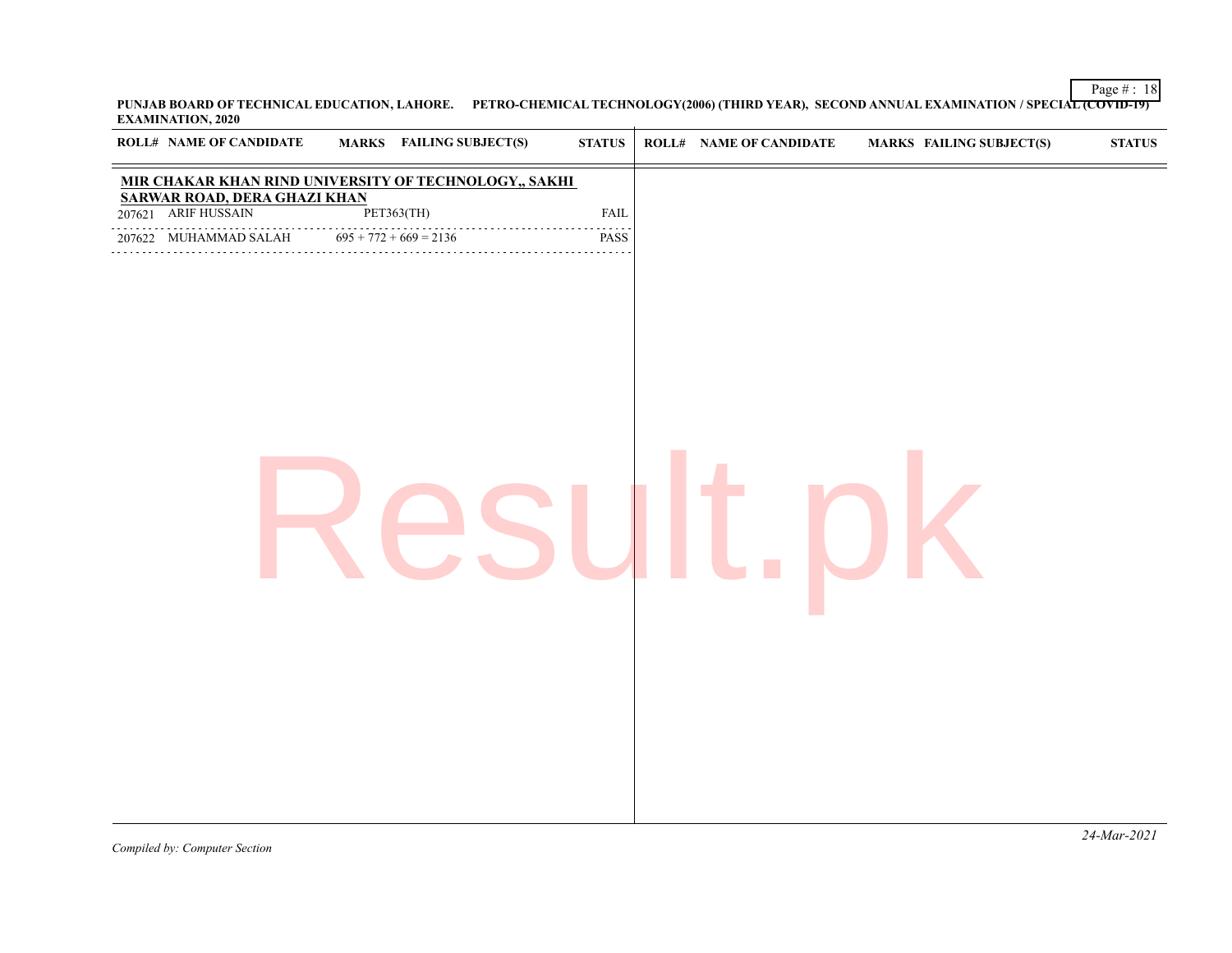Page  $\#$  : 19 **PUNJAB BOARD OF TECHNICAL EDUCATION, LAHORE. PRECISION MECHANICAL AND INSTRUMENT TECHNOLOGY (THIRD YEAR), SECOND ANNUAL EXAMINATION / SPECIAL (COVID-19) EXAMINATION, 2020**

| <b>ROLL# NAME OF CANDIDATE</b>                                                                                                   |        | <b>MARKS</b> FAILING SUBJECT(S) | ${\bf STATUS}$ | <b>ROLL# NAME OF CANDIDATE</b> | <b>MARKS FAILING SUBJECT(S)</b> | ${\bf STATUS}$ |
|----------------------------------------------------------------------------------------------------------------------------------|--------|---------------------------------|----------------|--------------------------------|---------------------------------|----------------|
| PRECISION SYSTEMS TRAINING CENTRE, PCSIR LABORATORIES<br><b>COMPLEX (CAMPUS) FEROZEPUR ROAD, LAHORE</b><br>207623 MUHAMMAD AWAIS | Absent |                                 | <b>ABSENT</b>  |                                |                                 |                |
|                                                                                                                                  |        |                                 |                |                                |                                 |                |
|                                                                                                                                  |        |                                 |                |                                |                                 |                |
|                                                                                                                                  |        |                                 |                |                                |                                 |                |
|                                                                                                                                  |        |                                 |                |                                |                                 |                |
|                                                                                                                                  |        |                                 |                |                                |                                 |                |
|                                                                                                                                  |        |                                 |                |                                |                                 |                |
|                                                                                                                                  |        |                                 |                |                                |                                 |                |
|                                                                                                                                  |        |                                 |                |                                |                                 |                |
|                                                                                                                                  |        |                                 |                |                                |                                 |                |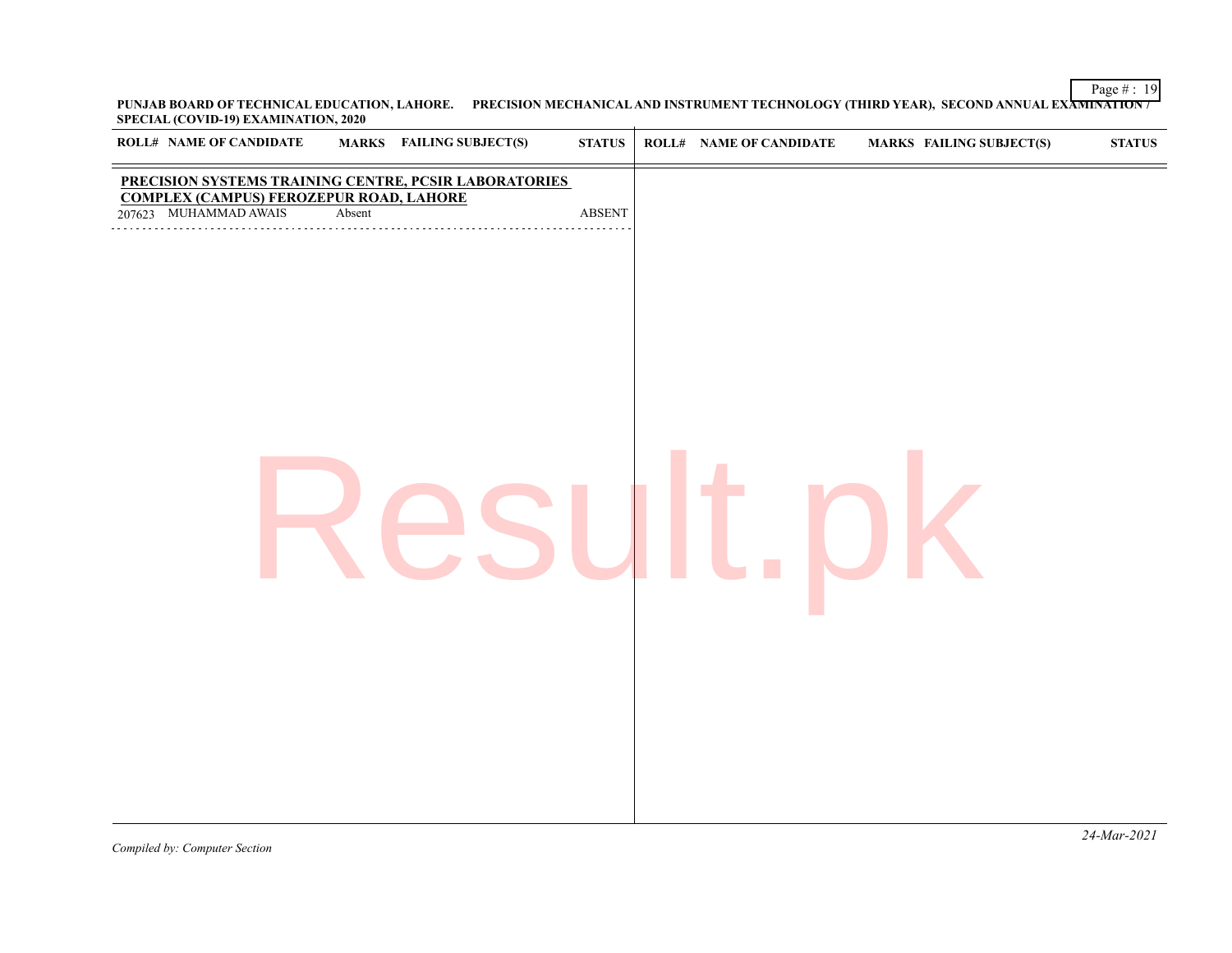Page  $\#$  : 20 **PUNJAB BOARD OF TECHNICAL EDUCATION, LAHORE. PRINTING AND GRAPHIC ARTS TECHNOLOGY(2006) (THIRD YEAR), SECOND ANNUAL EXAMINATION / SPECIAL (COVID-19) EXAMINATION, 2020**

| <b>ROLL# NAME OF CANDIDATE</b>                 | <b>MARKS</b> FAILING SUBJECT(S)                          | $\boldsymbol{\mathrm{STATUS}}$           | <b>ROLL# NAME OF CANDIDATE</b> | <b>MARKS FAILING SUBJECT(S)</b> | ${\bf STATUS}$ |
|------------------------------------------------|----------------------------------------------------------|------------------------------------------|--------------------------------|---------------------------------|----------------|
| <b>GRAPHIC ARTS, ALLAMA IQBAL TOWN, LAHORE</b> | <b>GOVERNMENT COLLEGE OF TECHNOLOGY FOR PRINTING AND</b> |                                          |                                |                                 |                |
| 207624 IMRAN AFZAL                             | $730 + 690 + 746 = 2166$                                 | PASS                                     |                                |                                 |                |
| 247841 ASIF RASHEED                            | CH323(TH)                                                | $\omega$ is a $\omega$ in<br><b>FAIL</b> |                                |                                 |                |
|                                                |                                                          |                                          |                                |                                 |                |
|                                                |                                                          |                                          |                                |                                 |                |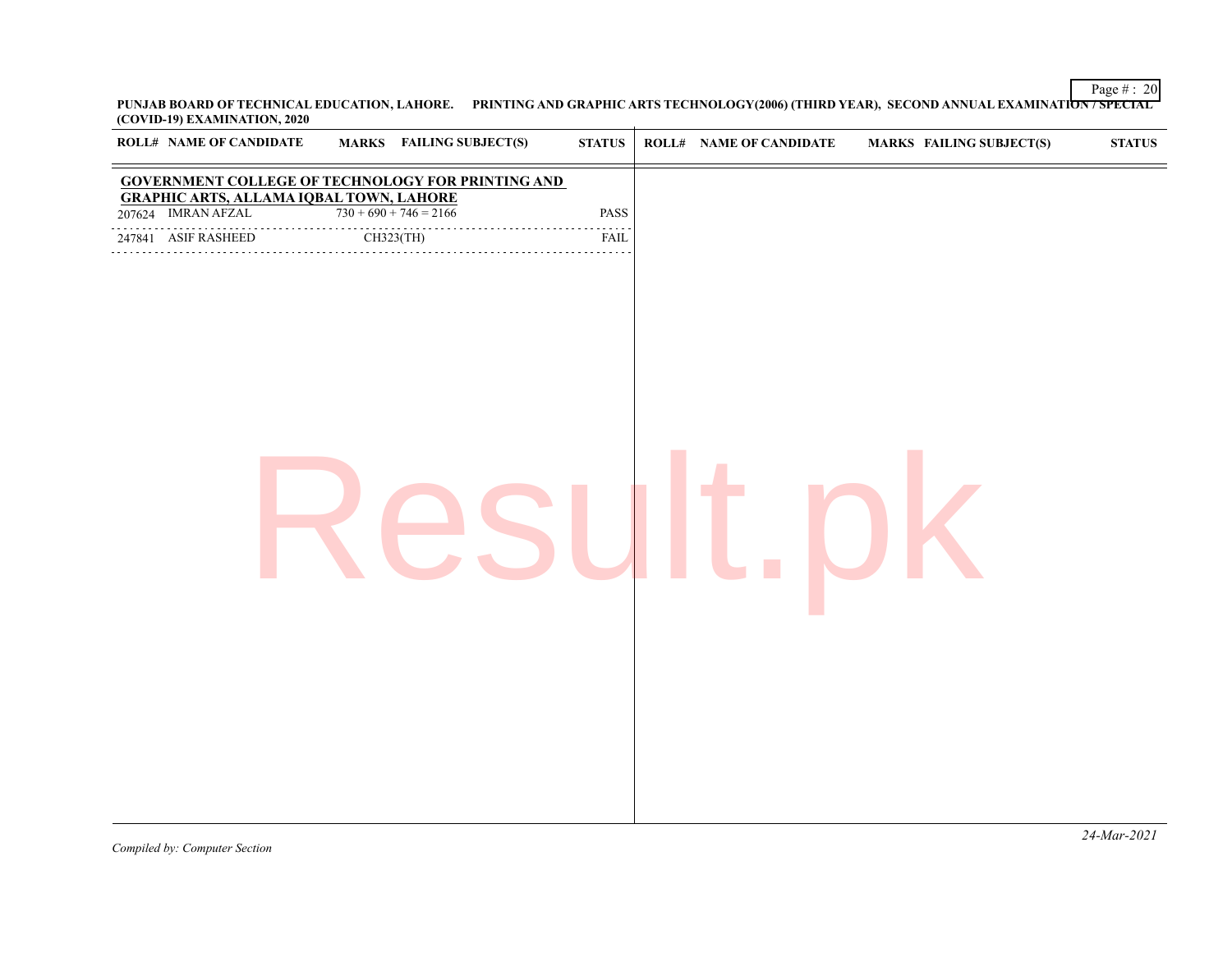Page  $\#$  : 21 **PUNJAB BOARD OF TECHNICAL EDUCATION, LAHORE. TELECOMMUNICATION TECHNOLOGY(2006) (THIRD YEAR), SECOND ANNUAL EXAMINATION / SPECIAL (COVID-19) EXAMINATION, 2020**

| <b>ROLL# NAME OF CANDIDATE</b>                                 | <b>MARKS</b> FAILING SUBJECT(S)                               | <b>STATUS</b> | <b>ROLL# NAME OF CANDIDATE</b> | <b>MARKS FAILING SUBJECT(S)</b> | <b>STATUS</b> |
|----------------------------------------------------------------|---------------------------------------------------------------|---------------|--------------------------------|---------------------------------|---------------|
|                                                                | <b>FARAN INSTITUTE OFTECHNOLOGY, G.T ROAD OPP SERVICE</b>     |               |                                |                                 |               |
| <b>INDUSTRIES, GUJRAT</b><br>207625 MUHAMMAD AHTIZAZ<br>KHALID | Absent                                                        | <b>ABSENT</b> |                                |                                 |               |
|                                                                | <b>GOVERNMENT COLLEGE OF TECHNOLOGY, COLLEGE ROAD, LAYYAH</b> |               |                                |                                 |               |
| 207626 ABDUR REHMAN                                            | $705 + 742 + 703 = 2150$                                      | PASS          |                                |                                 |               |
|                                                                |                                                               |               |                                |                                 |               |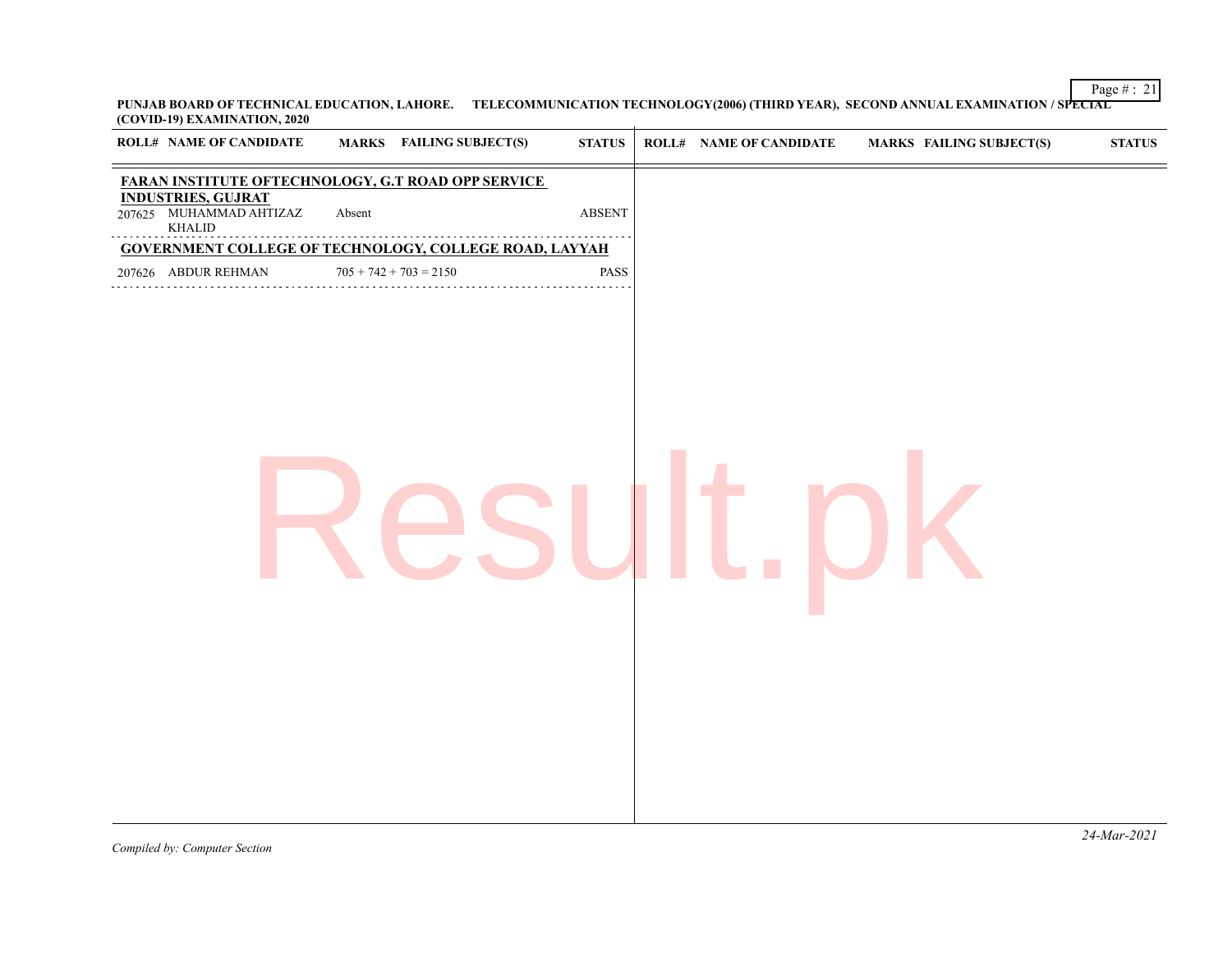Page  $\#$  : 22 **PUNJAB BOARD OF TECHNICAL EDUCATION, LAHORE. ARCHITECTURE TECHNOLOGY (12) (THIRD YEAR), SECOND ANNUAL EXAMINATION / SPECIAL (COVID-19) EXAMINATION, 2020**  $\overline{1}$ 

| <b>ROLL# NAME OF CANDIDATE</b>                         |                        | MARKS FAILING SUBJECT(S)                                              | $\boldsymbol{\text{STATUS}}$   | ROLL# NAME OF CANDIDATE | <b>MARKS FAILING SUBJECT(S)</b> | $\boldsymbol{\text{STATUS}}$ |
|--------------------------------------------------------|------------------------|-----------------------------------------------------------------------|--------------------------------|-------------------------|---------------------------------|------------------------------|
|                                                        |                        | <b>CHRISTIAN TECHNICAL TRAINING CENTRE, P.O.BOX NO. 90 CIVIL LINE</b> |                                |                         |                                 |                              |
| <b>CHURCH ROAD,, GUJRANWALA</b><br>207627 ABDUL HANNAN |                        | Fail In First Year + $689 + 635$                                      | <b>RL FIRST</b><br><b>YEAR</b> |                         |                                 |                              |
| 247842 ZAIN ABBAS                                      | $\overline{\text{TH}}$ |                                                                       | <b>FAIL</b>                    |                         |                                 |                              |
|                                                        |                        |                                                                       |                                |                         |                                 |                              |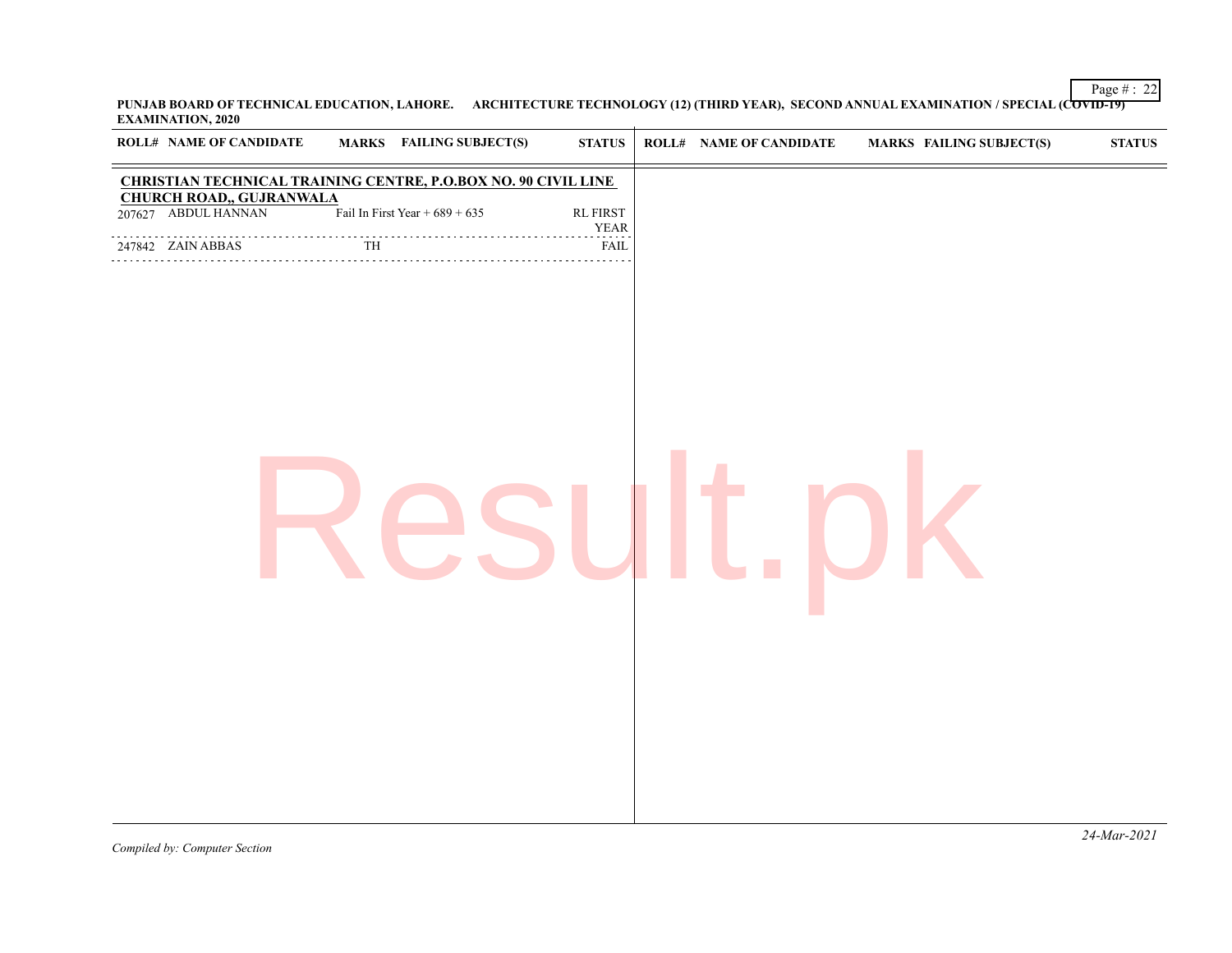**PUNJAB BOARD OF TECHNICAL EDUCATION, LAHORE. ARCHITECTURE TECHNOLOGY (2014) (THIRD YEAR), SECOND ANNUAL EXAMINATION / SPECIAL (COVID-19) EXAMINATION, 2020**

| 207797 AHSAN IJAZ<br>TH ARCH343(TH)<br>CHRISTIAN TECHNICAL TRAINING CENTRE, P.O.BOX NO. 90 CIVIL LINE                                                                                                                                                                                                                                                                                                                                                                    | <b>FAIL</b>   |
|--------------------------------------------------------------------------------------------------------------------------------------------------------------------------------------------------------------------------------------------------------------------------------------------------------------------------------------------------------------------------------------------------------------------------------------------------------------------------|---------------|
| ARCH353(TH) ARCH362<br><b>CHURCH ROAD,, GUJRANWALA</b>                                                                                                                                                                                                                                                                                                                                                                                                                   |               |
| 207799 HUSSAMUDDIN RIAZ<br>ARCH343(TH)<br>207728 MUHAMMAD ALI<br>ARCH343(TH) ARCH353(TH)<br><b>FAIL</b>                                                                                                                                                                                                                                                                                                                                                                  | FAIL          |
| ARCH362<br>ARCH324(SE) ARCH343(TH,<br>207800 HAFIZ MUHAMMAD RIZWAN<br>207729 HAMZA SHAMS<br>Absent<br><b>ABSENT</b><br>SE) ARCH353(SE) ARCH362                                                                                                                                                                                                                                                                                                                           | <b>FAIL</b>   |
| ARCH372(SE)<br>207730 MUHAMMAD ABDULLAH Absent<br><b>ABSENT</b><br>ARCH362<br><b>GHOURI</b>                                                                                                                                                                                                                                                                                                                                                                              |               |
| 207801 HAIDER ALI CHAND ARCH362 FAIL<br>.<br>207731 ALI HAIDER<br>Absent<br><b>ABSENT</b><br>247844 SHERAZ SALEEM ARCH362                                                                                                                                                                                                                                                                                                                                                | <b>FAIL</b>   |
| Absent<br>207732 ABDUL QADEER<br>ABSENT<br>GOVERNMENT COLLEGE OF TECHNOLOGY, RAILWAY ROAD, LAHORE                                                                                                                                                                                                                                                                                                                                                                        |               |
| 207733 HAFIZ HAMZA SAFDAR<br>Absent<br><b>ABSENT</b><br>207948 HAMZA REHMAN BUTT<br>TH ARCH343(PR, SE)                                                                                                                                                                                                                                                                                                                                                                   | <b>FAIL</b>   |
| ARCH353(TH) ARCH372(SE)<br>207736 HAIDER ALI<br>Absent<br><b>ABSENT</b>                                                                                                                                                                                                                                                                                                                                                                                                  |               |
| 207950 MARYUM NADEEM<br>Absent<br>Absent<br>207737 SAMAMA ZULFIQAR<br><b>ABSENT</b><br>Absent ABSENT                                                                                                                                                                                                                                                                                                                                                                     | <b>ABSENT</b> |
| 207952 ALI USAMA<br>ARCH332(PR, SE)<br>Absent<br><b>ABSENT</b><br>207738 ZUNAIR ALI ZULFIQAR<br>ARCH343(TH, PR, SE)                                                                                                                                                                                                                                                                                                                                                      | <b>FAIL</b>   |
| 207957 MOHAMMAD AHMED<br>ARCH324(PR, SE)<br>207740 ABU BAKAR<br>Absent<br><b>ABSENT</b>                                                                                                                                                                                                                                                                                                                                                                                  | <b>FAIL</b>   |
| ARCH332(SE) ARCH343(TH,<br>ISL/PAK ARCH343(TH)<br>207741 INAM UR REHMAN<br><b>FAIL</b><br>PR, SE) ARCH353(TH, PR)<br>ARCH353(TH)<br>ARCH362 ARCH372(SE)                                                                                                                                                                                                                                                                                                                  |               |
| $712 +$ Fail In Second Year + 600<br>247843 MUHAMMAD AFAAQ<br>RL SECOND<br>ARCH343(PR) ARCH362<br>207958 SHAHZAIB<br><b>YEAR</b>                                                                                                                                                                                                                                                                                                                                         | FAIL          |
| ARCH343(PR)<br>207959 JAZIM KHILJI<br>SHADABIA INSTITUTE OF TECHNOLOGY, OPP. S.A FAN BUILDING, NEAR                                                                                                                                                                                                                                                                                                                                                                      | FAIL          |
| <b>ARCH343(PR)</b><br>SMALL INDUSTRIAL ESTATE G.T ROAD, GUJRAT<br>207960 MUBEEN AHMED                                                                                                                                                                                                                                                                                                                                                                                    | <b>FAIL</b>   |
| Absent<br>207746 YASEEN<br><b>ABSENT</b><br><b>ARCH343(TH, PR)</b><br>207961 GULZAIB KHAN                                                                                                                                                                                                                                                                                                                                                                                | FAIL          |
| ARCH353(TH)<br><b>GOVERNMENT POLYTECHNIC INSTITUTE FOR WOMEN, SECTOR H8-1,</b>                                                                                                                                                                                                                                                                                                                                                                                           |               |
| 207964 HAFIZ MUHAMMAD FAHAD Absent ABSENT<br><b>ISLAMABAD</b><br>207756 SYEDA LARAIB SHAH<br>Fail In First Year And Second Year + 525 RL SECOND                                                                                                                                                                                                                                                                                                                          |               |
| $\begin{tabular}{llllllll} \multicolumn{2}{l}{{207965}} & HITASHAM UL HAQ & \multicolumn{2}{l}{{\bf ARCH353} (SE)} & \multicolumn{2}{l}{{\bf FAIL}} \\ \multicolumn{2}{l}{207966}& \multicolumn{2}{l}{{\bf ALL}} \\ \multicolumn{2}{l}{207966}& \multicolumn{2}{l}{{\bf ALL}} \\ \multicolumn{2}{l}{207966}& \multicolumn{2}{l}{{\bf ALL}} \\ \multicolumn{2}{l}{\bf TAL} & \multicolumn{2}{l}{{\bf ARCH343} (TH)} & \multicolumn{2}{l}{{\bf FAIL}} \\ \$<br><b>YEAR</b> |               |
| ABBAS COLLEGE OF TECHNOLOGY, 13-B, LAKE ROAD, LAHORE,<br><b>LAHORE</b><br>207967 SAYYED FAROOO BUKHARI Absent                                                                                                                                                                                                                                                                                                                                                            | <b>ABSENT</b> |
| 207760 ALI HAIDER<br><b>ABSENT</b><br>Absent<br>207970 MUHAMMAD AHMED                                                                                                                                                                                                                                                                                                                                                                                                    |               |
| ARCH324(SE) ARCH343(PR,<br>SE) ARCH362<br>AHMAD HASSAN POLYTECHNIC INSTITUTE, DEV SAMAJ ROAD, LAHORE                                                                                                                                                                                                                                                                                                                                                                     | FAIL          |
| 247845 ALI HASSAN<br>ARCH324(SE) ARCH343(TH.<br><b>FULL FAIL</b><br>207795 WAQAS ALI<br>SE)                                                                                                                                                                                                                                                                                                                                                                              | <b>FAIL</b>   |
| 207796 SYED MUHAMMAD ALI<br>247846 MUHAMMAD SUFYAN<br>ABSENT<br>Absent<br>TH ARCH343(TH)<br>HUSSAIN NAQVI<br>ARCH353(TH)                                                                                                                                                                                                                                                                                                                                                 | FAIL          |
| 247847 SALMAN ASIF<br>ARCH343(SE) ARCH372(SE)                                                                                                                                                                                                                                                                                                                                                                                                                            | FAIL          |

*Compiled by: Computer Section*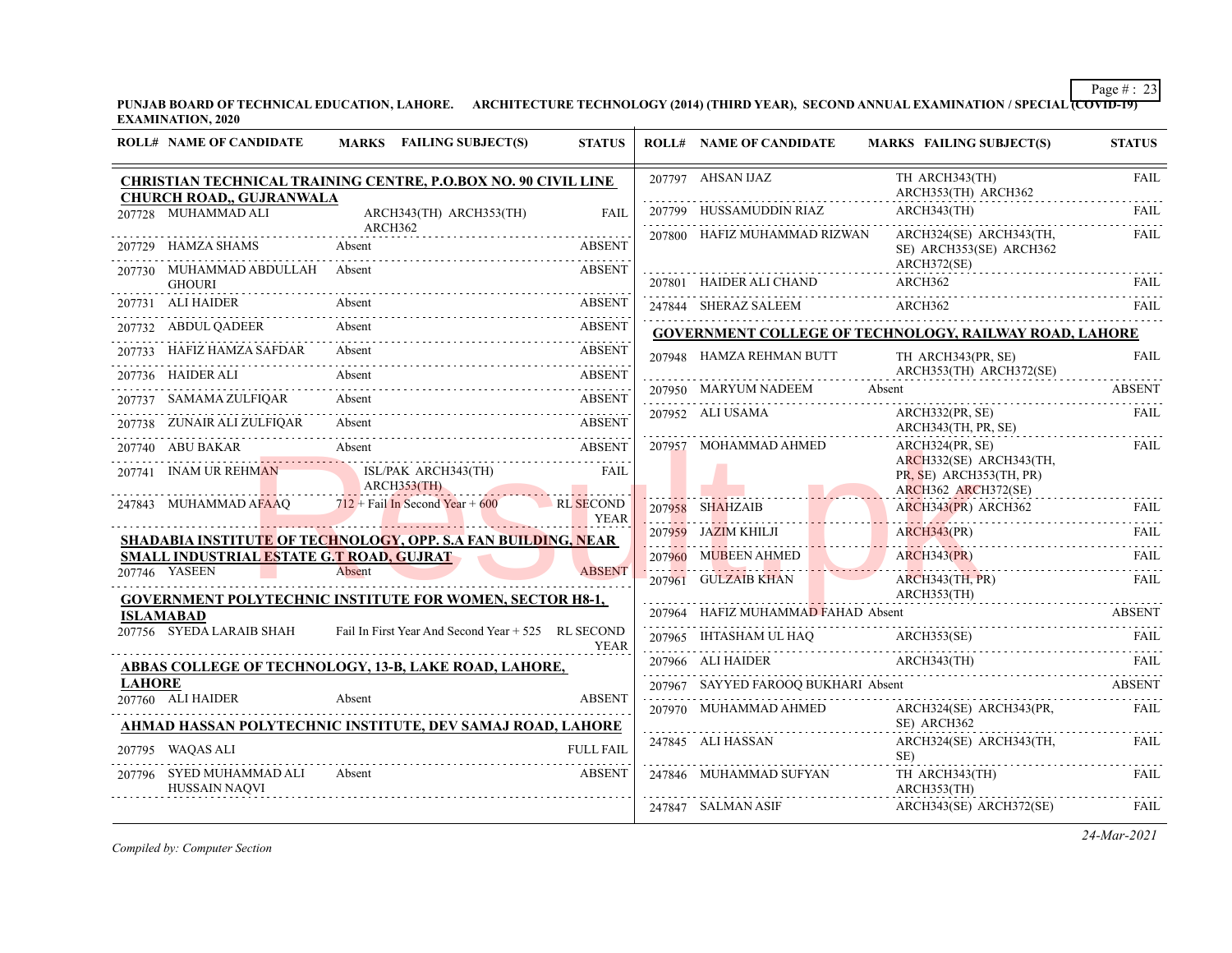Page  $\#$  : 24 **PUNJAB BOARD OF TECHNICAL EDUCATION, LAHORE. ARCHITECTURE TECHNOLOGY (2014) (THIRD YEAR), SECOND ANNUAL EXAMINATION / SPECIAL (COVID-19) EXAMINATION, 2020**

| <b>ROLL# NAME OF CANDIDATE</b>                             | MARKS FAILING SUBJECT(S) | <b>STATUS</b> | ROLL# NAME OF CANDIDATE | <b>MARKS FAILING SUBJECT(S)</b> | ${\bf STATUS}$ |
|------------------------------------------------------------|--------------------------|---------------|-------------------------|---------------------------------|----------------|
| ASKARI INSTITUTE OF TECHNOLOGY, G.T ROAD RAWAT, RAWALPINDI |                          |               |                         |                                 |                |
| 207994 AMMAR HASSAN ALI                                    |                          | ${\rm FAIL}$  |                         |                                 |                |
|                                                            |                          |               |                         |                                 |                |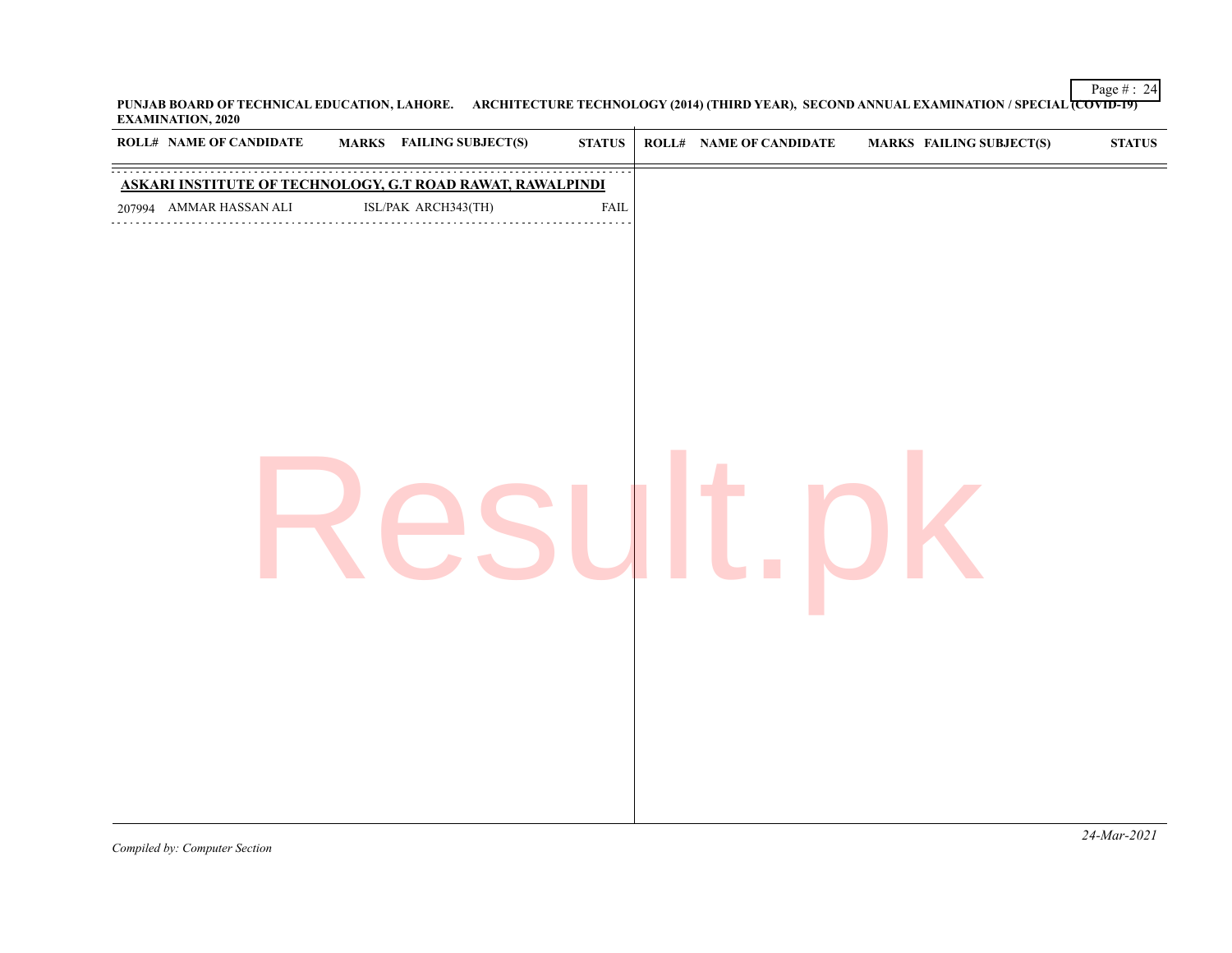Page  $\#$  : 25 **PUNJAB BOARD OF TECHNICAL EDUCATION, LAHORE. AUTOMATION TECHNOLOGY(12) (THIRD YEAR), SECOND ANNUAL EXAMINATION / SPECIAL (COVID-19) EXAMINATION, 2020**

| <b>ROLL# NAME OF CANDIDATE</b>                      |                               | <b>MARKS</b> FAILING SUBJECT(S) | <b>STATUS</b>      | <b>ROLL# NAME OF CANDIDATE</b> | <b>MARKS FAILING SUBJECT(S)</b> | <b>STATUS</b> |
|-----------------------------------------------------|-------------------------------|---------------------------------|--------------------|--------------------------------|---------------------------------|---------------|
| GOVERNMENT SWEDISH PAKISTANI COLLEGE OF TECHNOLOGY, |                               |                                 |                    |                                |                                 |               |
| REHMAN SHAHEED ROAD, GUJRAT<br>208123 HASSAN IQBAL  |                               | AT312(TH) AT363(TH)             | FAIL               |                                |                                 |               |
| 208124 ABDUL MUBEEN                                 | $803 + 785 + 698 = 2286$      |                                 | والمناصبات<br>PASS |                                |                                 |               |
| 208128 USMAN AHMAD                                  | $873 + 946 + 717 = 2536$<br>. |                                 | .<br>PASS          |                                |                                 |               |
|                                                     |                               |                                 |                    |                                |                                 |               |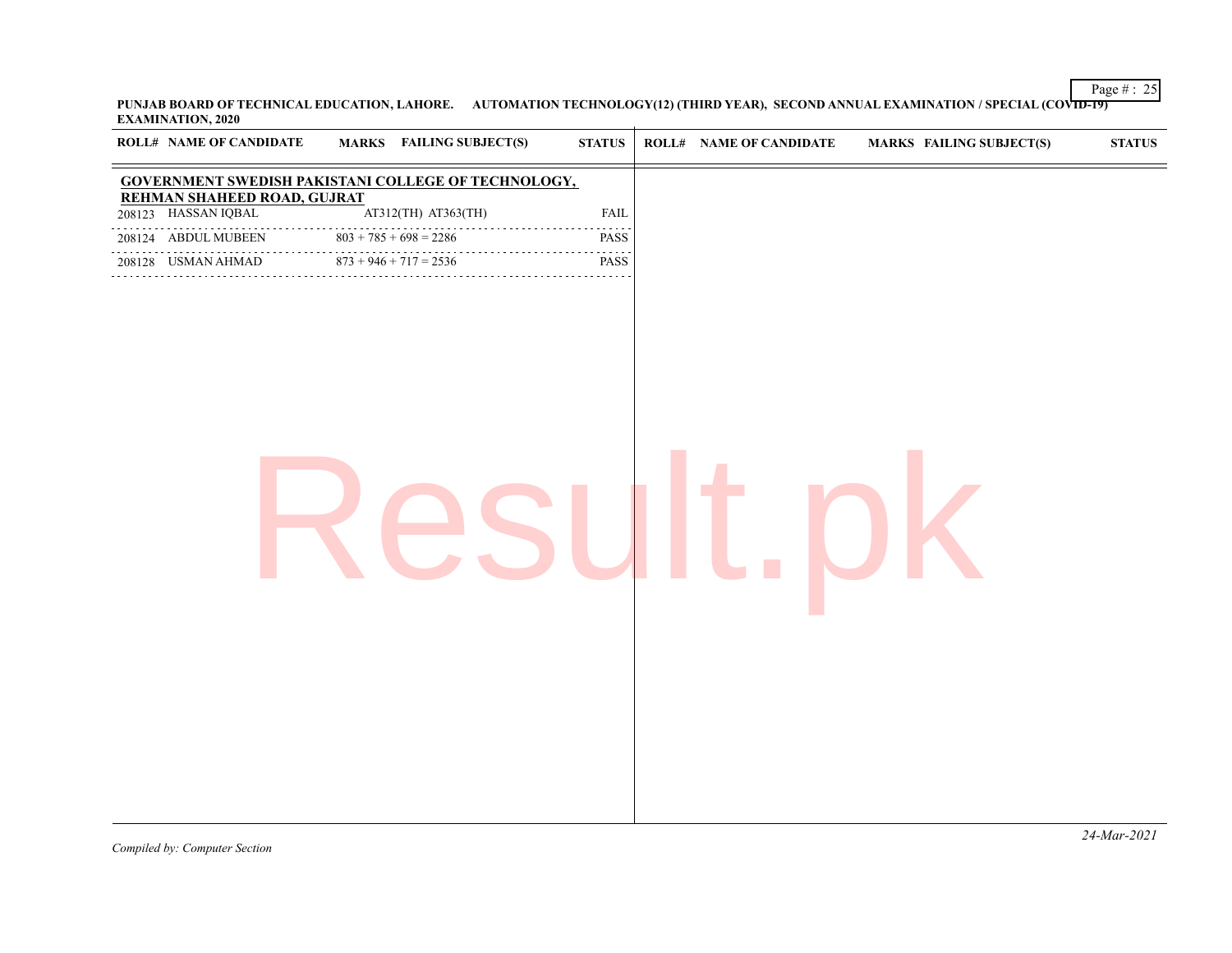**PUNJAB BOARD OF TECHNICAL EDUCATION, LAHORE. BIO-MEDICAL TECHNOLOGY(12) (THIRD YEAR), SECOND ANNUAL EXAMINATION / SPECIAL (COVID-19) EXAMINATION, 2020**  $\overline{1}$ 

| <b>ROLL# NAME OF CANDIDATE</b><br><b>MARKS</b> FAILING SUBJECT(S)                                                                                                                     | ${\bf STATUS}$ | <b>ROLL# NAME OF CANDIDATE</b> | <b>MARKS FAILING SUBJECT(S)</b> | ${\bf STATUS}$ |
|---------------------------------------------------------------------------------------------------------------------------------------------------------------------------------------|----------------|--------------------------------|---------------------------------|----------------|
| <b>GOVERNMENT COLLEGE OF TECHNOLOGY FOR PRINTING AND</b><br><b>GRAPHIC ARTS, ALLAMA IQBAL TOWN, LAHORE</b><br>BMI312(TH) BMI324(TH)<br>BMI354(TH) BMI362(TH)<br>247848 MUHAMMAD TAHIR | <b>FAIL</b>    |                                |                                 |                |
|                                                                                                                                                                                       |                |                                |                                 |                |
|                                                                                                                                                                                       |                |                                |                                 |                |
|                                                                                                                                                                                       |                |                                |                                 |                |
|                                                                                                                                                                                       |                |                                |                                 |                |
|                                                                                                                                                                                       |                |                                |                                 |                |
|                                                                                                                                                                                       |                |                                |                                 |                |

Page  $\#$  : 26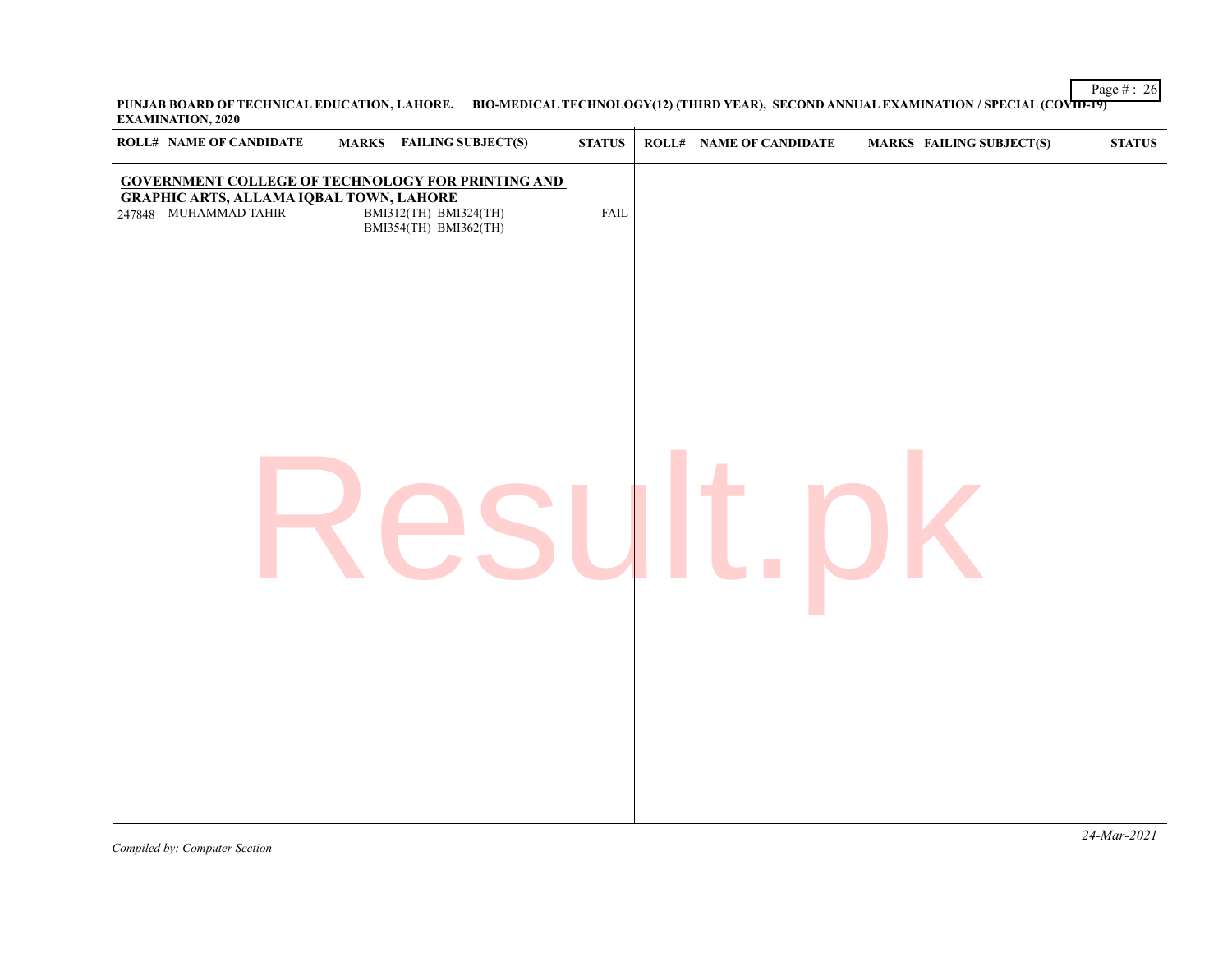Page # : 27 **PUNJAB BOARD OF TECHNICAL EDUCATION, LAHORE. CHEMICAL TECHNOLOGY(12) (THIRD YEAR), SECOND ANNUAL EXAMINATION / SPECIAL (COVID-19) EXAMINATION, 2020**  $\overline{1}$ 

| <b>ROLL# NAME OF CANDIDATE</b>                                                                                                        |        | <b>MARKS</b> FAILING SUBJECT(S) | <b>STATUS</b> | <b>ROLL# NAME OF CANDIDATE</b> | <b>MARKS FAILING SUBJECT(S)</b> | <b>STATUS</b> |
|---------------------------------------------------------------------------------------------------------------------------------------|--------|---------------------------------|---------------|--------------------------------|---------------------------------|---------------|
| SCIENCE INSTITUTE OF TECHNOLOGY, MOHSIN TOWN PULL DATT,<br><b>DERA GHAZI KHAN</b>                                                     |        |                                 |               |                                |                                 |               |
| 208185 MUHAMMAD ASAD ULLAH                                                                                                            |        | CHT335(TH)                      | <b>FAIL</b>   |                                |                                 |               |
| 208186 MUHAMMAD TAUQIR                                                                                                                | Absent |                                 | <b>ABSENT</b> |                                |                                 |               |
| DR A. Q. KHAN INSTITUTE OF TECHNOLOGY, MULTAN ROAD CHAH<br><b>MIANA, MIANWALI</b><br>208187 MUHAMMAD TAHIR FARAZ Absent<br>ULLAH KHAN |        |                                 | <b>ABSENT</b> |                                |                                 |               |
| <b>GOVERNMENT COLLEGE OF TECHNOLOGY, HATTAR ROAD, NEAR</b><br><b>HEAVY MECHANICAL COMPLEX-3, TAXILA</b><br>208188 USAMA BIN TAHIR     |        | $616 + 658 + 816 = 2090$        | <b>PASS</b>   |                                |                                 |               |
| WAH SWEDISH INSTITUTE OF TECHNOLOGY, OPP. (RPR) WAH NOBEL<br><b>G.T.ROAD, WAH CANTT</b><br>208189 EHTISHAM KHIZAR                     | Absent |                                 | <b>ABSENT</b> |                                |                                 |               |
|                                                                                                                                       |        |                                 |               |                                |                                 |               |
|                                                                                                                                       |        |                                 |               |                                |                                 |               |
|                                                                                                                                       |        |                                 |               |                                |                                 |               |
|                                                                                                                                       |        |                                 |               |                                |                                 |               |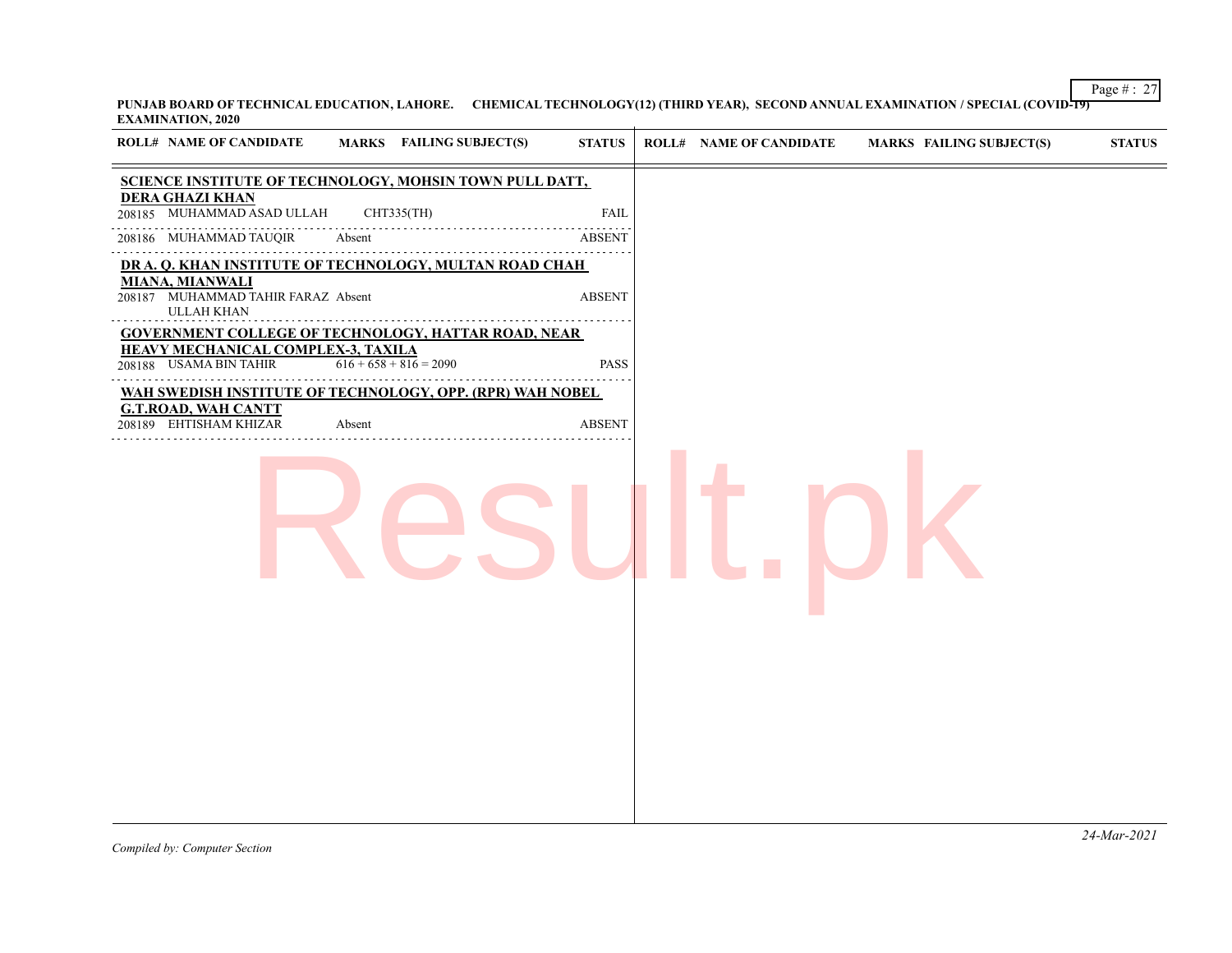**PUNJAB BOARD OF TECHNICAL EDUCATION, LAHORE. CHEMICAL TECHNOLOGY (2014) (THIRD YEAR), SECOND ANNUAL EXAMINATION / SPECIAL (COVID-19) EXAMINATION, 2020**

| <b>ROLL# NAME OF CANDIDATE</b>              | MARKS FAILING SUBJECT(S)                                                                            | <b>STATUS</b>    |               | <b>ROLL# NAME OF CANDIDATE</b> | <b>MARKS FAILING SUBJECT(S)</b>                                                                                      | <b>STATUS</b>    |
|---------------------------------------------|-----------------------------------------------------------------------------------------------------|------------------|---------------|--------------------------------|----------------------------------------------------------------------------------------------------------------------|------------------|
| SARWAR ROAD, DERA GHAZI KHAN                | MIR CHAKAR KHAN RIND UNIVERSITY OF TECHNOLOGY,, SAKHI                                               |                  |               |                                | 208471 MUHAMMAD RAZA ABID Fail In First Year And Second Year + 800 RL SECOND                                         | <b>YEAR</b>      |
| 208223 SALEEM ABBAS                         | CHT314(REV)(PR)<br>CHT324(REV)(PR)<br>CHT335(REV)(PR) CHT343(PR)                                    | <b>FAIL</b>      | <b>MULTAN</b> |                                | GOVERNMENT COLLEGE OF TECHNOLOGY, QASIM PUR COLONY,<br>208822 MUHAMMAD FISHAN KHAN $788 +$ Fail In Second Year + 879 | <b>RL SECOND</b> |
|                                             | TH CHT352(PR)                                                                                       |                  |               |                                |                                                                                                                      | <b>YEAR</b>      |
| 208224 KUMAIL HAIDER                        | Fail In First Year And Second Year + 724 RL SECOND                                                  | <b>YEAR</b>      |               | 208854 USAMA TARIO             | CHT314(REV)(TH)<br>$CHT324(REV)(SE)$ TH                                                                              | <b>FAIL</b>      |
|                                             | SITARA INSTITUTE OF MANAGEMENT & TECHNOLOGY (CAMPUS-II),                                            |                  |               |                                | $\begin{tabular}{lllllllllll} 208859 & JUNAID JAMSHED & TH & FAIL \\ \hline \end{tabular}$                           |                  |
| <b>FAISALABAD</b><br>208263 MUHAMMAD MAHTAB | 32-KM SHEIKHUPURA ROAD SITARA CHEMICAL INDUSTRIES,<br>Absent                                        | <b>ABSENT</b>    |               | 208865 SOHAIB AHMAD            | CHT314(REV)(TH)<br>$CHT324(REV)(SE)$ $CHT343(SE)$<br>TH -                                                            | FAIL             |
| <b>ANWAR</b><br>208266 AZHAR ALI            | Fail In First Year And Second Year + 803 RL SECOND                                                  | YEAR             |               |                                | 208866 TAHIR SHAHZAD CHT324(REV)(TH)<br>$CHT335(REV)(TH)$ TH                                                         | FAIL             |
| 208269 TALHA ARIF                           | <b>TH</b>                                                                                           |                  |               |                                | 208867 SHAKEEL MAZHAR Absent ABSENT ABSENT                                                                           |                  |
| 208270 ASIF ALI                             |                                                                                                     |                  |               | 208872 MUHAMMAD ZAKRIA Absent  |                                                                                                                      | ABSENT           |
| 208276 MUHAMMAD UMAIR<br>CHATHA             | 18270 ASIF ALI Absent ABSENT<br><b>ABSENT</b><br>Absent                                             |                  |               | 208874 MUHAMMAD HAMZA          | $705 + \text{Fall In Second Year} + 653$ RL SECOND                                                                   | <b>YEAR</b>      |
|                                             | <b>GOVERNMENT COLLEGE OF TECHNOLOGY, 15KM CHINIOT ROAD,</b>                                         |                  |               |                                | <b>208875 MUHAMMAD TALHA</b> TH FAIL RAIL                                                                            |                  |
| <b>JHANG</b>                                |                                                                                                     |                  |               |                                | 208886 AHMAD RAZA Absent ABSENT ABSENT                                                                               |                  |
| 208366 FAKHAR HAYAT                         | <b>FULL FAIL</b>                                                                                    | <b>FULL FAIL</b> |               |                                | 208888 MUHAMMAD FAHEEM NAZ CHT314(REV)(TH) TH<br>PAIL                                                                |                  |
|                                             | 208374 ZAWAR HUSSAIN CHT335(REV)(TH) TH                                                             |                  |               |                                | 208889 ASADALI TH FAIL                                                                                               |                  |
|                                             | 208379 SALAR HAIDER CHT335(REV)(TH) TH                                                              | FAIL             |               |                                | 208891 HASSAN ASKARI CHT343(TH) FAIL                                                                                 |                  |
|                                             | <b>GOVERNMENT COLLEGE OF TECHNOLOGY, OPPOSIT DHQ, JOHARABAD</b>                                     |                  |               |                                | 208900 MUHAMMAD ALAM SHAH Absent ABSENT                                                                              |                  |
| (KHUSHAB)<br>247849 MUHAMMAD USMAN          | $728 + 857 + 839 = 2424$                                                                            | <b>PASS</b>      |               | 208901 MUHAMMAD ISHAQ Absent   | 208901 MUHAMMAD ISHAQ Absent Absent ABSENT                                                                           | <b>ABSENT</b>    |
|                                             |                                                                                                     |                  |               |                                | 208915 WASEEMULLAH FULL FAIL FULL FAIL                                                                               |                  |
| NAUGRAN, KAHUTA                             | KAHUTA INSTITUTE OF TECHNOLOGY, 6 KM KALAR SYDEN ROAD                                               |                  |               | 208918 BILAL WAZIR Absent      |                                                                                                                      | ABSENT           |
| 208464 RAJA SHARIQ SAYYAM                   | Fail In First Year And Second Year + 633 RL SECOND                                                  | <b>YEAR</b>      |               | 208920 SHAHBAZ AHMAD           | CHT324(REV)(TH) CHT352(PR,<br>SE)                                                                                    | FAIL             |
|                                             | 247850 MUHAMMAD UMAR Fail In First Year And Second Year + 766 RL SECOND                             | <b>YEAR</b>      |               | 247851 AMIR TASLEEM            | CHT314(REV)(TH, PR, SE)<br>CHT324(REV)(TH, PR, SE)                                                                   | FAIL             |
|                                             | LAHORE COLLEGE OF TECHNOLOGY & MANAGEMENT, 18-KM<br>FEROZEPURE ROAD OPP. DURA FOAM INDUSTRY, LAHORE |                  |               |                                | CHT335(REV)(PR, SE)<br>CHT343(TH, PR, SE) TH<br>ISL/PAK CHT352(PR, SE)                                               |                  |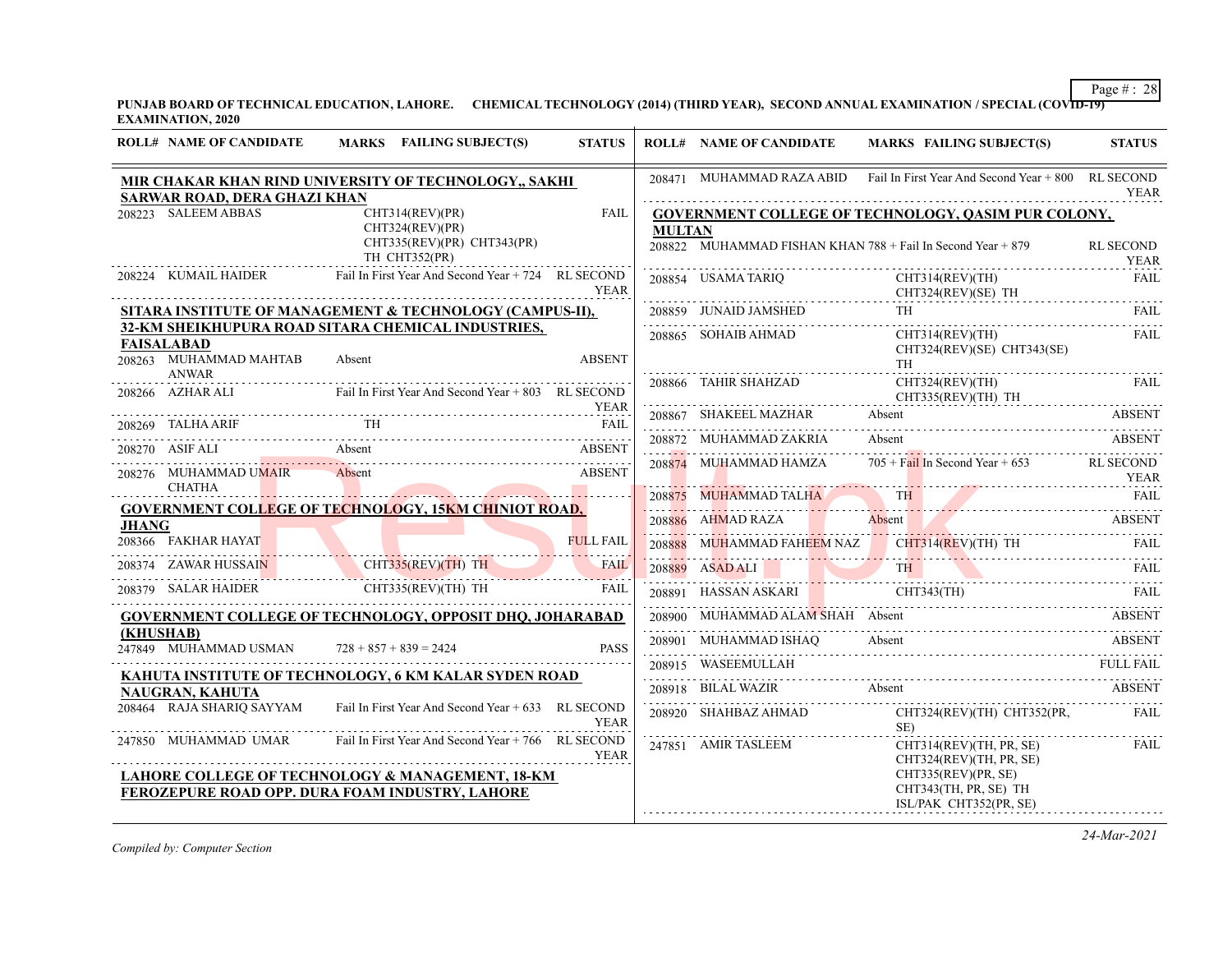**PUNJAB BOARD OF TECHNICAL EDUCATION, LAHORE. CHEMICAL TECHNOLOGY (2014) (THIRD YEAR), SECOND ANNUAL EXAMINATION / SPECIAL (COVID-19) EXAMINATION, 2020**

|               | <b>ROLL# NAME OF CANDIDATE</b>         | MARKS FAILING SUBJECT(S)                                                                                    | <b>STATUS</b> | <b>ROLL# NAME OF CANDIDATE</b>                     | MARKS FAILING SUBJECT(S)                                                                                                              | <b>STATUS</b>                   |
|---------------|----------------------------------------|-------------------------------------------------------------------------------------------------------------|---------------|----------------------------------------------------|---------------------------------------------------------------------------------------------------------------------------------------|---------------------------------|
|               | 247852 MUHAMMAD ISHFAQ                 | CHT314(REV)(PR, SE)<br>CHT324(REV)(PR, SE)<br>CHT335(REV)(TH, PR, SE)                                       | <b>FAIL</b>   | NO. 8, NEAR SPECTRUM COLLEGE, SHUJABAD             | PREMIER COLLEGE OF TECHNOLOGY, NEW HOUSING COLONY, WARD<br>209140 MUHAMMAD SHAHEER Fail In First Year And Second Year + 781 RL SECOND |                                 |
|               |                                        | CHT343(PR, SE) TH<br>CHT352(PR, SE)                                                                         |               |                                                    |                                                                                                                                       | <b>YEAR</b>                     |
|               | 247853 MUHAMMAD HASSAN<br><b>ZAFAR</b> | CHT314(REV)(TH) CHT343(SE)<br>TH ISL/PAK CHT352(SE)                                                         | <b>FAIL</b>   | HEAVY MECHANICAL COMPLEX-3, TAXILA                 | <b>GOVERNMENT COLLEGE OF TECHNOLOGY, HATTAR ROAD, NEAR</b>                                                                            |                                 |
|               |                                        | ${\small \begin{tabular}{ll} \bf 247854 & MUHAMMAD TANVEER & CHT343(TH) TH & FAIL \\ \hline \end{tabular}}$ |               |                                                    | 209191 ABDULLAH BIN ASHFAQ $556 +$ Fail In Second Year + 658                                                                          | <b>RL SECOND</b><br><b>YEAR</b> |
|               |                                        | 247855 NASIR ALI $723 + 776 + 691 = 2190$                                                                   | PASS          | 209194 MUHAMMAD ARSLAN                             | Absent                                                                                                                                | <b>ABSENT</b>                   |
|               |                                        | 247856 JUNAID IQBAL 749 + 798 + 848 = 2395 PASS                                                             | PASS          | 247857 ABDUL MATEEN                                | Fail In First Year And Second Year + 808 RL SECOND                                                                                    | YEAR                            |
| <b>MULTAN</b> |                                        | <b>MULTAN POLYTECHNIC INSTITUTE, 2656 MASOOM SHAH ROAD,</b>                                                 |               | POF INSTITUTE OF TECHNOLOGY, , WAH CANTT           |                                                                                                                                       |                                 |
|               | 208941 NAUMAN QAISER                   | Absent                                                                                                      | <b>ABSENT</b> | 209246 NAQASH AHMED                                | CHT314(REV)(TH) TH                                                                                                                    | <b>FAIL</b>                     |
|               | 208947 MUHAMMAD SAQIB                  | Absent                                                                                                      | <b>ABSENT</b> | 209247 ABDULLAH WARIS                              | $622 +$ Fail In Second Year + 685                                                                                                     | RL SECOND                       |
|               |                                        | 208948 SAYYAD ARSLAN ZAFAR Absent ABSENT                                                                    |               |                                                    |                                                                                                                                       | <b>YEAR</b>                     |
|               |                                        | <b>SWEDISH INSTITUTE OF TECHNOLOGY, OPP. GRID STATION, VEHARI</b>                                           |               |                                                    | 209248 QAZI FAIZAN AHMED Absent Absent ABSENT                                                                                         |                                 |
|               | <b>CHOWK, MULTAN</b>                   |                                                                                                             |               | 209251 EHTASHAM AZAM                               | Absent 1                                                                                                                              | ABSENT                          |
|               | 208968 MUHAMMAD AFAQ                   | TH                                                                                                          | <b>FAIL</b>   | 209254 HAFIZ MEESAM ALI                            | $770 + Fall In Second Year + 731$ RL SECOND                                                                                           | <b>YEAR</b>                     |
|               | 208974 FAISAL HAFEEZ                   | CHT343(TH) TH                                                                                               | FAIL          | 209262 SYED MUHAMMAD FAIZ                          | CHT314(REV)(PR)                                                                                                                       | <b>FAIL</b>                     |
|               | 208977 NAJAF ALI                       | CHT335(REV)(TH) CHT343(TH)<br>TH <sup>1</sup>                                                               | <b>FAIL</b>   | <b>ZAIDI</b>                                       | CHT324(REV)(TH, PR)<br>CHT335(REV)(TH, PR)                                                                                            |                                 |
|               |                                        | <b>GOVERNMENT (CMYB) COLLEGE OF TECHNOLOGY, JHELUM ROAD,</b>                                                |               | 247858 MUHAMMAD USMAN                              | CHT352(PR)<br>CHT314(REV)(TH, PR)                                                                                                     | FAIL                            |
|               | PIND DADAN KHAN<br>209055 BILAL AHMAD  | <b>TH</b>                                                                                                   | <b>FAIL</b>   |                                                    | CHT324(REV)(TH, PR)<br>CHT335(REV)(TH, PR)                                                                                            |                                 |
|               |                                        | 209063 MUDASSAR BILAL Fail In First Year And Second Year + 793 RL SECOND                                    | <b>YEAR</b>   |                                                    | CHT343(TH, PR) TH TH<br>ISL/PAK TH CHT352(PR)                                                                                         |                                 |
|               | 209064 NAQI HAIDER CHT343(TH) TH       |                                                                                                             | <b>FAIL</b>   | 247859 MUHAMMAD RASHID                             | Absent                                                                                                                                | <b>ABSENT</b>                   |
|               |                                        | 209065 GHULAM ABBAS Absent ABSENT                                                                           |               | 247860 SYED SHEHARYAR HUSSAIN Absent               |                                                                                                                                       | <b>ABSENT</b>                   |
|               |                                        | SWEDISH INSTITUTE OF TECHNOLOGY, , RAHIM YAR KHAN                                                           |               |                                                    | WAH SWEDISH INSTITUTE OF TECHNOLOGY, OPP. (RPR) WAH NOBEL                                                                             |                                 |
|               | 209092 ABDUL REHMAN                    | <b>TH</b>                                                                                                   | FAIL          | <b>G.T.ROAD, WAH CANTT</b><br>209202 MUSHTAQ AHMAD |                                                                                                                                       |                                 |
|               |                                        |                                                                                                             | <b>FAIL</b>   | 209203 NADEEM EJAZ                                 | 209202 MUSHTAQ AHMAD $931 + 1020 + 924 = 2875$ PASS                                                                                   |                                 |
|               |                                        |                                                                                                             |               |                                                    | NADEEM EJAZ CHT314(REV)(PR) FAIL<br>209204 TOUQEER MUHAMMAD CHT314(REV)(PR) TH                                                        | FAIL                            |
|               |                                        |                                                                                                             |               |                                                    |                                                                                                                                       |                                 |

*Compiled by: Computer Section*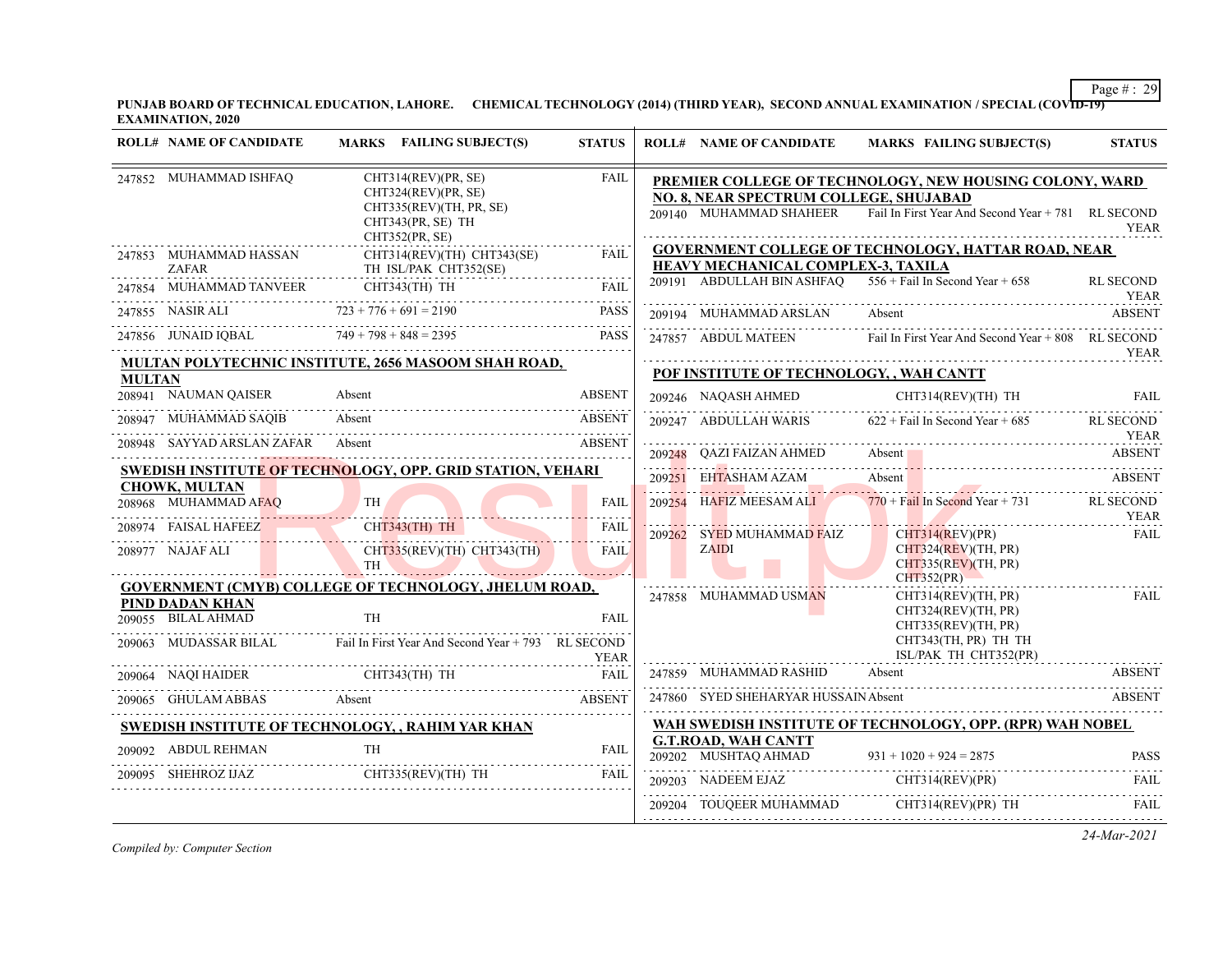Page  $\#$  : 30 **PUNJAB BOARD OF TECHNICAL EDUCATION, LAHORE. CHEMICAL TECHNOLOGY (2014) (THIRD YEAR), SECOND ANNUAL EXAMINATION / SPECIAL (COVID-19) EXAMINATION, 2020**

|        | <b>ROLL# NAME OF CANDIDATE</b>           | <b>MARKS</b> FAILING SUBJECT(S)                     | <b>STATUS</b>      |
|--------|------------------------------------------|-----------------------------------------------------|--------------------|
| 209291 | HAMAYYOUN AHMED KHANAbsent               |                                                     | <b>ABSENT</b>      |
| 209294 | MUHAMMAD ZOHAIB                          | TH                                                  | FAIL               |
| 209295 | REHAN ALI                                | TH                                                  | FAIL               |
|        | 209296 ARSLAN YAQOOB                     | Absent                                              | <b>ABSENT</b>      |
|        | 209297 MUHAMAMD SHAZEEL<br><b>MUNIER</b> | Absent                                              | ABSENT             |
|        | 209298 MUHAMMAD HARIS                    | CHT324(REV)(TH) TH                                  | FAIL               |
|        | 209301 SHAHEER UL ISLAM                  | Absent<br><u>.</u>                                  | .<br><b>ABSENT</b> |
|        | 209302 MOHSIN EHSAN                      | TH                                                  | FAIL               |
|        | 209303 MUHAMMAD HUSNAIN                  | <b>TH</b>                                           | FAIL               |
|        | 209304 KASHIF IMAM                       | TH                                                  | .<br>FAIL          |
|        | 209306 RASHID ALI                        | Absent                                              | .<br><b>ABSENT</b> |
|        | 209308 MUHAMMAD BILAL                    | Absent                                              | .<br><b>ABSENT</b> |
|        | 209309 ADNAN JAFFAR                      | CHT324(REV)(TH)<br>CHT335(REV)(TH) CHT343(TH)<br>TH | <b>FAIL</b>        |
|        | 209310 MUHAMMAD ADIL                     | $662 + 743 + 842 = 2247$                            | <b>PASS</b>        |
|        | 209311 GHULAM AHMED KHAN                 | CHT324(REV)(TH) CHT343(TH)<br>TH                    | FAIL               |
|        | 209312 SARDAR USMAN ALI                  | $CHT314$ (REV)(TH)<br>CHT335(REV)(TH) TH            | FAIL               |
|        | 209317 UZAIR ASLAM                       | TH                                                  | FAIL               |
|        | 209322 MALIK SADDAM HUSSAIN<br>.         | <b>TH</b>                                           | <b>FAIL</b><br>.   |
|        | 209324 AWAIS AZHAR                       | TH                                                  | <b>FAIL</b>        |
|        | 209326 USAMA AQEEL                       | CHT314(REV)(TH)                                     | FAIL               |
|        | 209327 MUHAMMAD FAHEEM<br><b>SALEEM</b>  | Absent                                              | <b>ABSENT</b>      |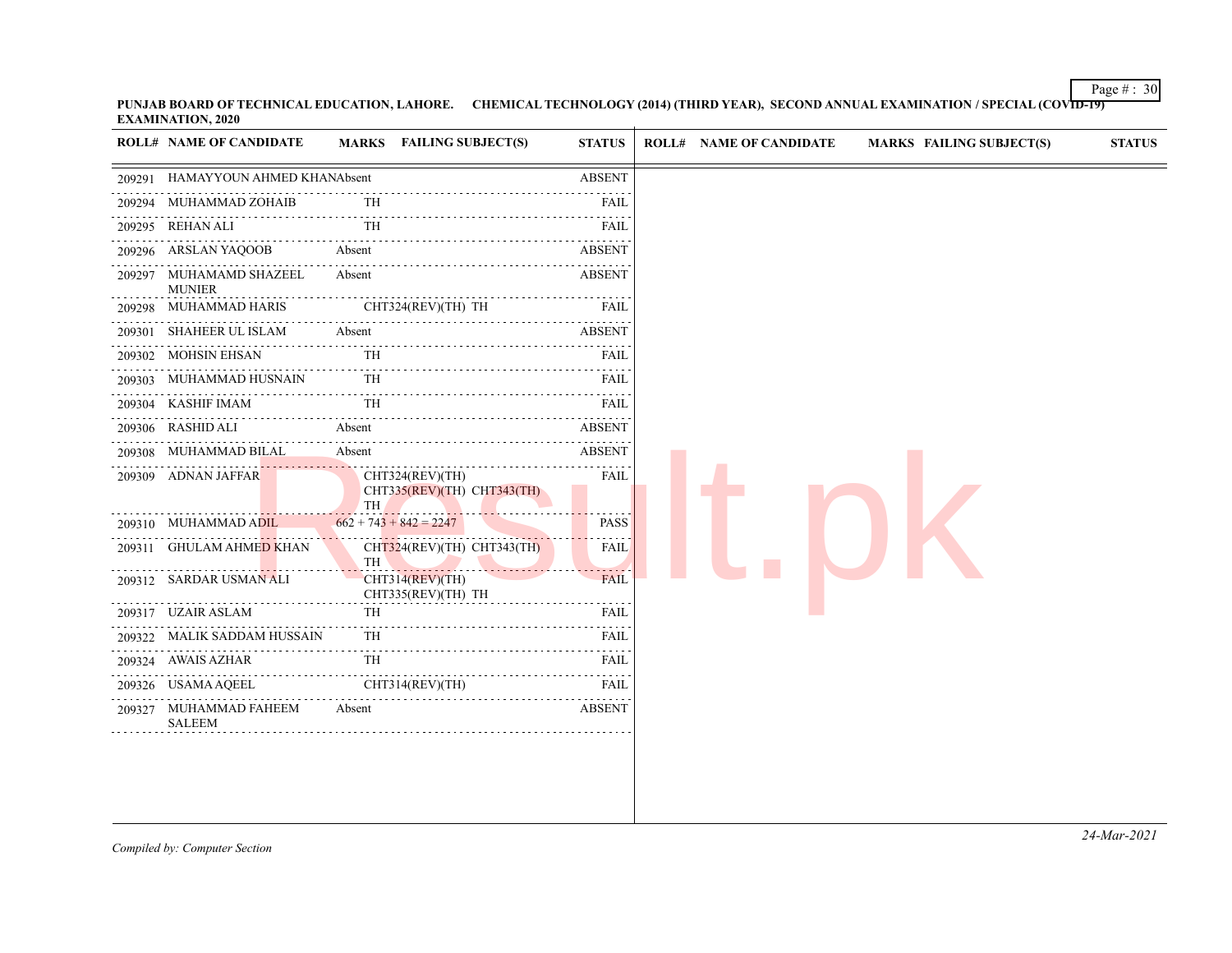Page # : 31 **PUNJAB BOARD OF TECHNICAL EDUCATION, LAHORE. CHEMICAL TECHNOLOGY WITH SPECIALIZATION IN SUGAR (13) (THIRD YEAR), SECOND ANNUAL EXAMINATION / SPECIAL (COVID-19) EXAMINATION, 2020**

| <b>ROLL# NAME OF CANDIDATE</b>                                  |        | <b>MARKS</b> FAILING SUBJECT(S)                    | <b>STATUS</b> | <b>ROLL# NAME OF CANDIDATE</b> | <b>MARKS FAILING SUBJECT(S)</b> | ${\bf STATUS}$ |
|-----------------------------------------------------------------|--------|----------------------------------------------------|---------------|--------------------------------|---------------------------------|----------------|
| <b>GOVERNMENT COLLEGE OF TECHNOLOGY, CHICHAWATNI ROAD, STOP</b> |        |                                                    |               |                                |                                 |                |
| #3, NEAR G.C.C KAMALIA, KAMALIA<br>209379 MUHAMMAD ADNAN        | Absent |                                                    | <b>ABSENT</b> |                                |                                 |                |
| 209380 ZAFAR IQBAL                                              |        | Fail In First Year And Second Year + 736 RL SECOND | <b>YEAR</b>   |                                |                                 |                |
| $709 + 748 + 647 = 2104$<br>247861 AFAQ NAWAZ                   |        |                                                    | PASS          |                                |                                 |                |
|                                                                 |        |                                                    |               |                                |                                 |                |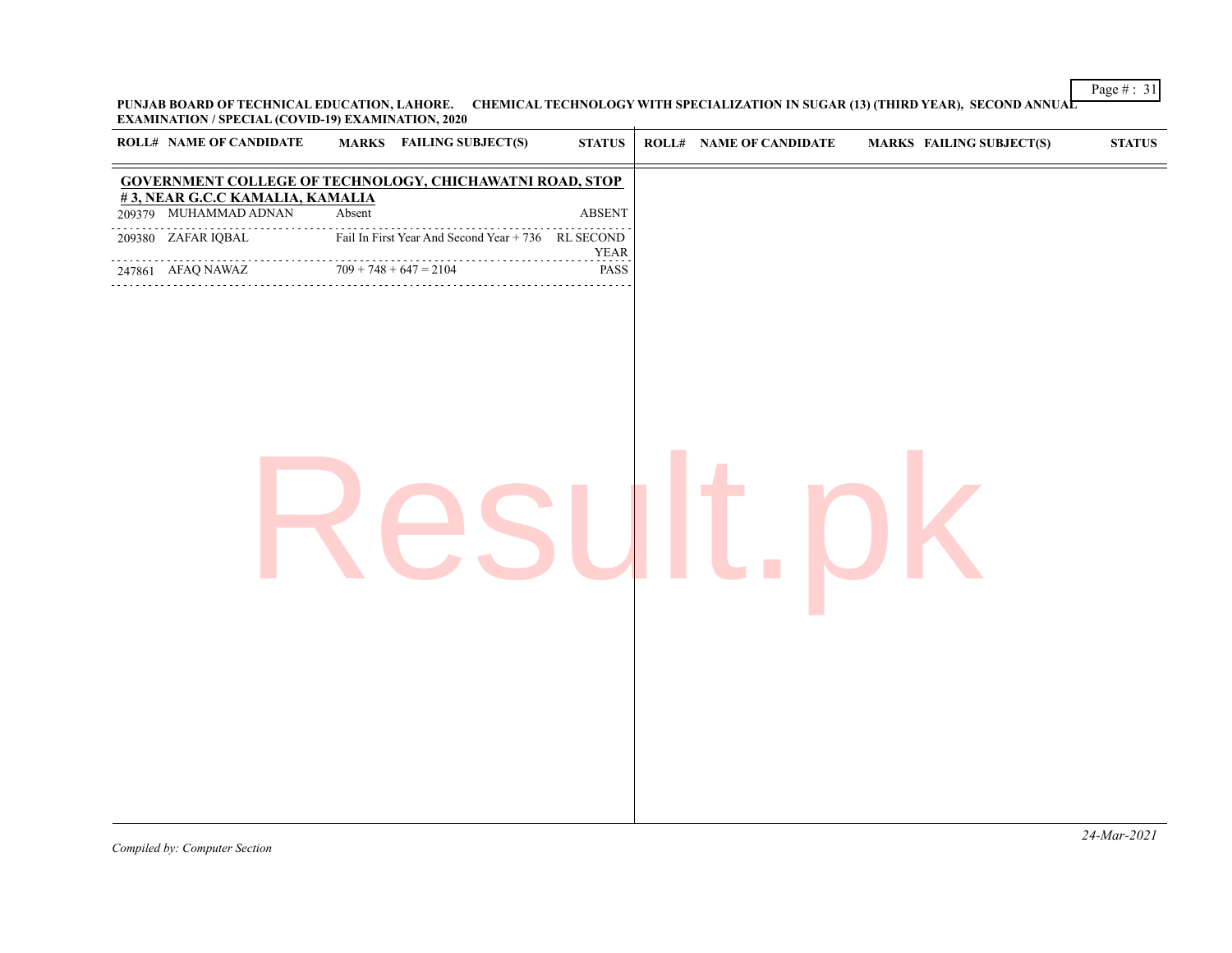**PUNJAB BOARD OF TECHNICAL EDUCATION, LAHORE. CIVIL TECHNOLOGY(12) (THIRD YEAR), SECOND ANNUAL EXAMINATION / SPECIAL (COVID-19) EXAMINATION, 2020**

| <b>ROLL# NAME OF CANDIDATE</b>                  | MARKS FAILING SUBJECT(S)                                                                                                   |                           | <b>STATUS</b>                   |                | <b>ROLL# NAME OF CANDIDATE</b>                         | <b>MARKS FAILING SUBJECT(S)</b>                                                            | <b>STATUS</b> |
|-------------------------------------------------|----------------------------------------------------------------------------------------------------------------------------|---------------------------|---------------------------------|----------------|--------------------------------------------------------|--------------------------------------------------------------------------------------------|---------------|
|                                                 | UNITED COLLEGE OF TECHNOLOGY, AMEER HUMZA TOWN,,                                                                           |                           |                                 |                | 209427 MUHAMMAD IRFAN                                  | Absent                                                                                     | <b>ABSENT</b> |
| <b>AHMADPUR EAST</b><br>209387 MUHAMMAD WASEEM  | CIVIL332 CIVIL344(TH)                                                                                                      |                           | <b>FAIL</b>                     |                | 209429 SAAD ARSHAD<br>CIVIL383(TH)                     | CIVIL332 CIVIL353(TH)                                                                      | FAIL          |
| 209390 SALMAN IQBAL                             | CIVIL383(TH)<br>Absent                                                                                                     |                           | <b>ABSENT</b>                   |                | 209439 GHAZI AHMAD $761 + 679 + 656 = 2096$            | 209439 GHAZI AHMAD 761 + 679 + 656 = 2096 PASS                                             |               |
| 209393 MUHAMMAD ZESHAN                          | Absent                                                                                                                     |                           | <b>ABSENT</b>                   |                | 244588 MAHAR SHAHZAIB ASLAM Absent                     |                                                                                            | <b>ABSENT</b> |
|                                                 |                                                                                                                            |                           |                                 |                |                                                        |                                                                                            |               |
|                                                 | JINNAH COLLEGE OF ENGINEERING & TECHNOLOGY, JATOEE BY PASS,<br><b>BAHAWAL NALA, OPP. GOVT. BOYS DEGREE COLLEGE, ALIPUR</b> |                           |                                 |                |                                                        | 247865 WASEEM AKHTAR Absent ABSENT ABSENT ABSENT ABSENT ABSENT ABSENT ABSENT ABSENT ABSENT |               |
|                                                 | 209397 USAMA KHALID $799 + \text{fail In Second Year} + 800$                                                               |                           | <b>RL SECOND</b><br><b>YEAR</b> |                |                                                        | 247867 MUHAMMAD SALMAN $763 + 746 + 814 = 2323$ PASS                                       |               |
|                                                 | AL-FALLAH TECHNICAL COLLEGE, CHOWK ARRAIAN BUTTA CHOWK,                                                                    |                           |                                 |                |                                                        | <b>IDEAL POLYTECHNIC INSTITUTE, NEAR GOVT. GIRLS HIGHER</b>                                |               |
| <b>ALIPUR CHATHA</b><br>209399 UMAR DARAZ       | Absent                                                                                                                     |                           | <b>ABSENT</b>                   |                | <b>SECONDARY SCHOOL, BHERA</b><br>209442 MUKHTAR AHMED | Absent                                                                                     | <b>ABSENT</b> |
| 209400 LUQMAN ASHRAF                            | Absent                                                                                                                     |                           | ABSENT                          |                |                                                        | <b>KHAN MUHAMMAD KHAN COLLEGE OF EDUCATION &amp; TECHNOLOGY,</b>                           |               |
| 209401 SHAZIB ALI                               | Absent<br>9401 SHAZIB ALI Absent ABSENT ABSENT                                                                             |                           | <b>ABSENT</b>                   |                | NEAR GOVT. GIRLS HIGH SCHOOL, BHIMBER (AJK)            | 209454 DANISH IJAZ CIVIL344(TH) CIVIL363(TH)                                               | FAII.         |
|                                                 | SWEDISH INSTITUTE OF TECHNOLOGY, NEAR SPRING FIELD COLLEGE,                                                                |                           |                                 |                |                                                        | 209458 DANISH ISHTIAQ CIVIL 344(TH) FAIL                                                   |               |
| BY PASS ROAD, BAGH (AJK)<br>209402 AMMAR JAVAID | Absent                                                                                                                     |                           | <b>ABSENT</b>                   |                | ROAD, 187/E-B GAGGOO MANDI, BUREWALA                   | <b>GAGGOO COLLEGE OF ENGINEERING &amp; TECHNOLOGY, SHAIKH FAZAL</b>                        |               |
|                                                 | <b>QUAID-E-AZAM COLLEGE OF ENGINEERING &amp; TECHNOLOGY,</b>                                                               |                           |                                 |                | 209465 SHAHZAIB SARWAR                                 | Absent                                                                                     | <b>ABSENT</b> |
| <b>BAHAWALNAGAR</b>                             | HAROONABAD ROAD, NEAR TABLIGHI MARKEZ, MOZA ISLAM PURA,                                                                    |                           |                                 |                |                                                        | <b>GOVERNMENT COLLEGE OF TECHNOLOGY, THOA BAHADER,</b>                                     |               |
| 247862 MUHAMMAD ANAS KHALID Absent              |                                                                                                                            |                           | <b>ABSENT</b>                   |                | TALAGANG ROAD, CHAKWAL                                 |                                                                                            |               |
| 247863 AHSAN RAZA                               | Absent                                                                                                                     |                           | <b>ABSENT</b>                   |                | 209471 MUHAMMAD FARHAN                                 | CIVIL363(TH)                                                                               | <b>FAIL</b>   |
|                                                 | <b>ASIAN COLLEGE OF TECHNOLOGY (CAMPUS - 1), HASILUR ROAD, NEAR</b>                                                        |                           |                                 |                | TRADE CENTRE, TEHSIL CHOWK, CHAKWAL                    | RAWALPINDI POLYTECHNIC INSTITUTE, CHAKWAL CAMPUS, CITI                                     |               |
| KHURRAM PETROLEUM,, BAHAWALPUR                  |                                                                                                                            |                           |                                 |                | 209474 IFTIKHAR AHMED                                  | ISL/PAK CIVIL312                                                                           | <b>FAIL</b>   |
| 209414 ZEESHAN QASIM CI                         |                                                                                                                            | CIVIL344(TH) CIVIL363(TH) | FAIL                            |                |                                                        | CIVIL323(TH) CIVIL332<br>CIVIL344(TH) CIVIL353(TH)                                         |               |
| 247864 MUHAMMAD ISMAIL                          |                                                                                                                            | CIVIL344(TH) CIVIL363(TH) | <b>FAIL</b>                     |                |                                                        | CIVIL363(TH) TH                                                                            |               |
|                                                 | <b>GOVERNMENT COLLEGE OF TECHNOLOGY, BAGHDAD ROAD,</b>                                                                     |                           |                                 |                |                                                        | CIVIL383(TH)                                                                               |               |
| <b>BAHAWALPUR</b><br>209415 SALMAN ZAFAR        | Absent                                                                                                                     |                           | <b>ABSENT</b>                   | <b>CHAKWAL</b> |                                                        | SWEDISH INSTITUTE OF TECHNOLOGY, OUDHAR WAL CHOWK,                                         |               |
| 209419 MUHAMMAD KHALID                          | Absent                                                                                                                     |                           | <b>ABSENT</b>                   |                | 209477 KUMAIL HASSAN                                   | Absent                                                                                     | <b>ABSENT</b> |
| <b>MEHMOOD</b>                                  |                                                                                                                            |                           |                                 |                | 209478 MUHAMMAD AHSAN EHSAN                            | CIVIL344(TH)                                                                               | <b>FAIL</b>   |
| 209426 FAHEEM AFZAL                             | Absent                                                                                                                     |                           | <b>ABSENT</b>                   |                |                                                        |                                                                                            |               |

*Compiled by: Computer Section*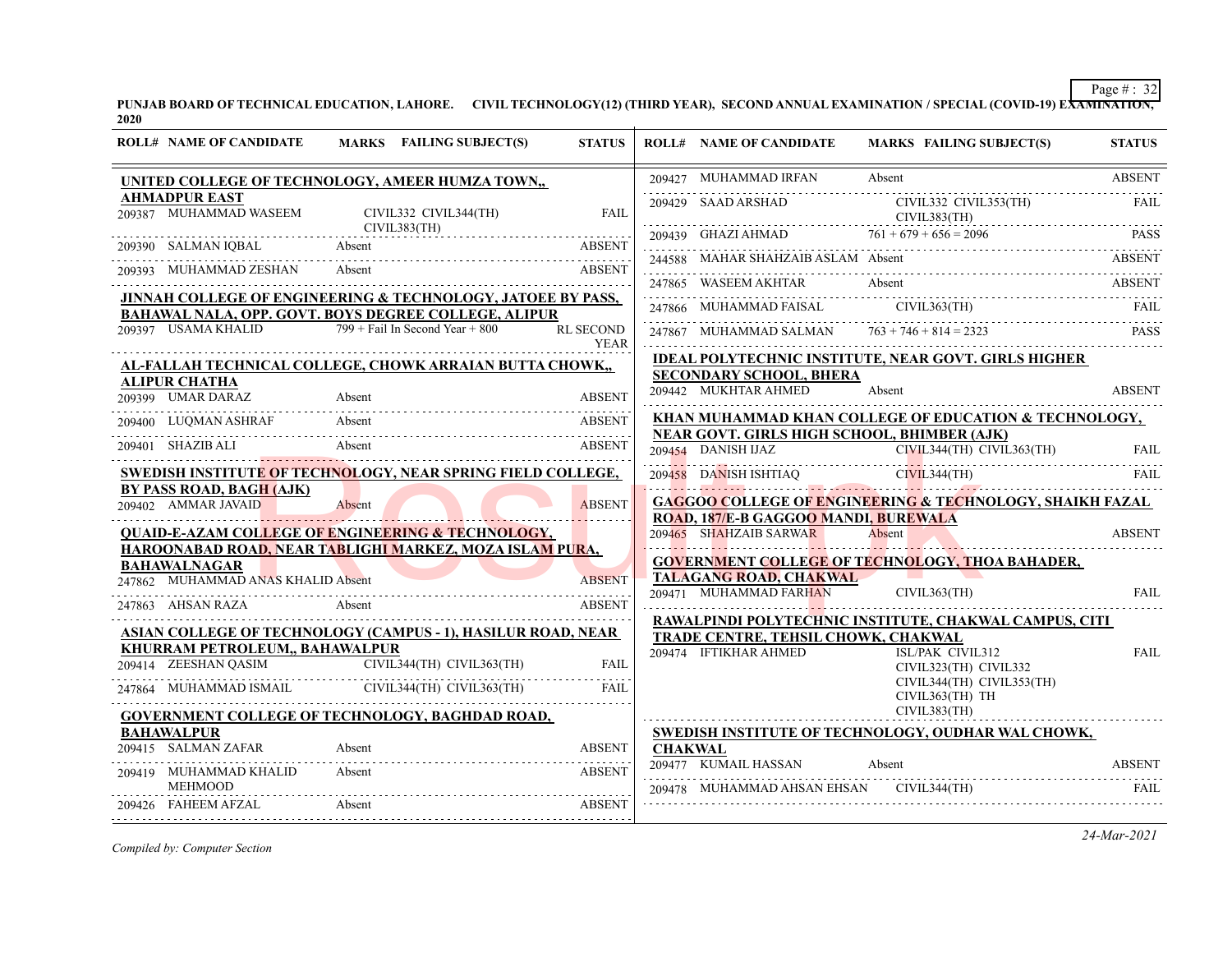**PUNJAB BOARD OF TECHNICAL EDUCATION, LAHORE. CIVIL TECHNOLOGY(12) (THIRD YEAR), SECOND ANNUAL EXAMINATION / SPECIAL (COVID-19) EXAMINATION, 2020**

| <b>ROLL# NAME OF CANDIDATE</b>                                                  | MARKS FAILING SUBJECT(S)                                             | <b>STATUS</b> |                 | <b>ROLL# NAME OF CANDIDATE</b>      | MARKS FAILING SUBJECT(S)                                                                                  | <b>STATUS</b> |
|---------------------------------------------------------------------------------|----------------------------------------------------------------------|---------------|-----------------|-------------------------------------|-----------------------------------------------------------------------------------------------------------|---------------|
| 209479 SYED ZAIN ALI RAZA KAZMI CIVIL363(TH)                                    |                                                                      | <b>FAIL</b>   |                 | 209512 ATEEB AHMED                  | CIVIL332 CIVIL344(TH)<br>CIVIL363(TH)                                                                     | <b>FAIL</b>   |
|                                                                                 | 209481 MAHTAB HUSSAIN Absent ABSENT                                  |               |                 | 209513 MUHAMMAD USMAN               | CIVIL323(PR) CIVIL332<br>CIVIL344(TH, PR)                                                                 | <b>FAIL</b>   |
| <b>4 HAYATABAD, CHICHAWATNI</b>                                                 | <b>CHICHAWATNI COLLEGE OF TECHNOLOGY, BUREWALA ROAD, OPP. ST #</b>   |               |                 |                                     | CIVIL353(PR) CIVIL363(TH,                                                                                 |               |
| 209484 MUHAMMAD ASAD<br>MEHBOOB                                                 | CIVIL332 CIVIL344(TH)<br>CIVIL363(TH) CIVIL383(TH)                   | FAII.         |                 |                                     | PR) CIVIL383(PR)<br>CIVIL392(PR)                                                                          |               |
|                                                                                 | 209486 BABER ALI CIVIL344(TH) CIVIL363(TH) FAIL                      |               |                 |                                     | <b>ROYAL COLLEGE OF TECHNOLOGY, CIRCULAR ROAD, NEAR</b>                                                   |               |
| 209490 SANABAL GULZAR Absent                                                    |                                                                      | <b>ABSENT</b> |                 | 209514 SAQIB MEHMOOD                | KOH-E-NOOR RICE MILL DEGREE COLLEGE CHOWK, DASKA<br>Absent                                                | <b>ABSENT</b> |
|                                                                                 | JINNAH COLLEGE OF ENGINEERING & TECHNOLOGY, TOP OF MCB,              |               |                 |                                     | ZAHRA INSTITUTE OF TECHNOLOGY, OPP. NADRA OFFICE, STADIUM                                                 |               |
| <b>NEAR POLICE STATION, CHICHAWATNI</b><br>209491 JUNAID ARSHAD                 | CIVIL312 CIVIL332<br>CIVIL344(TH) CIVIL353(TH)                       | <b>FAIL</b>   |                 | <b>ROAD., DASKA</b>                 | 209518 FARHAN KHALID CIVIL344(TH) CIVIL363(TH)                                                            | <b>FAIL</b>   |
|                                                                                 | CIVIL363(TH)                                                         |               |                 |                                     | DEPALPUR POLYTECHNIC INSTITUTE, OKARA ROAD DEPALPUR,                                                      |               |
| 209492 MUHAMMAD SHAHBAZ Absent                                                  |                                                                      | ABSENT        | <b>DEPALPUR</b> |                                     |                                                                                                           |               |
| 209493 MUHAMMAD UMAIR<br><b>BASHIR BUTT</b>                                     | Absent                                                               | ABSENT        |                 | 209519 MUHAMMAD KASHIF<br>HUSSAIN   | ISL/PAK CIVIL312<br>CIVIL323(TH, PR) CIVIL332<br>CIVIL344(TH, PR)                                         | FAIL          |
|                                                                                 | 209494 ABDUL MUQEET Absent ABSENT                                    |               |                 |                                     | CIVIL353(TH, PR)                                                                                          |               |
| <b>YOUSUF</b>                                                                   | 209495 MUHAMMAD ZEESHAN CIVIL344(TH) CIVIL363(TH)                    | FAIL.         |                 |                                     | CIVIL363(TH, PR) TH<br>CIVIL383(TH, PR)                                                                   |               |
|                                                                                 | 209497 HAMZA GHULAM Absent ABSENT                                    |               |                 | 209520 ABDUL QADEER                 | CIVIL392(PR)<br>ISL/PAK CIVIL312<br>CIVIL323(TH) CIVIL332                                                 | FAIL          |
| 209500 MUHAMMAD JUNAID IQBAL CIVIL363(TH)                                       | 209500 MUHAMMAD JU <mark>NA</mark> ID IQBAL CIVIL363(TH) FAIL FAIL   | FAIL          |                 |                                     | CIVIL344(TH) CIVIL363(TH)                                                                                 |               |
|                                                                                 | 209502 HASNAIN SHARIF CIVIL323(TH)                                   | FAIL          |                 |                                     | 209521 MUHAMMAD SHAHBAZ 734 + Fail In Second Year + 734 RL SECOND                                         | YEAR          |
|                                                                                 | <u>ASIAN COLLEGE OF TECHNOLOGY, BAHOO CHOWK, SABZI MANDI</u>         |               |                 |                                     | $209525 \quad \text{MOHAMMAD UMAR DRAZ} \quad \quad \text{CIVIL312 CIVIL363(TH)} \quad \quad \text{FAIL}$ |               |
| <b>ROAD, CHISHTIAN</b><br>209509 MUHAMMAD SOHAIL<br><b>KHAWAR</b>               | $751 + 786 + 756 = 2293$                                             | <b>PASS</b>   |                 | SARWAR ROAD, DERA GHAZI KHAN        | MIR CHAKAR KHAN RIND UNIVERSITY OF TECHNOLOGY,, SAKHI                                                     |               |
| 209510 AMIR RIAZ                                                                | Absent<br><b>ABSENT</b>                                              |               |                 |                                     | 209533 DILAWAR KHAN CIVIL312 CIVIL323(TH)<br>CIVIL344(TH) CIVIL363(<br>CIVIL344(TH) CIVIL363(TH)          | <b>FAIL</b>   |
| COLONY, BAHAWALNAGAR ROAD, CHISHTIAN<br>209511 MUHAMMAD TAHIR<br><b>MEHMOOD</b> | <b>GREAT JINNAH COLLEGE OF TECHNOLOGY,, OPPOSITE WAPDA</b><br>Absent | <b>ABSENT</b> |                 | 209534 SEERAT ABBAS<br>CIVIL392(SE) | CIVIL323(PR, SE) CIVIL344(SE)<br>CIVIL353(TH) CIVIL363(TH,<br>SE) CIVIL383(SE)                            | FAIL          |
|                                                                                 | KASIB POLYTECHNIC INSTITUTE, NEAR AL-REHMAN CNG STATION,             |               |                 |                                     | 209535 ALI AKBAR CIVIL332 CIVIL344(TH) FAIL                                                               |               |
| <b>JINNAH CHOWK, DASKA</b>                                                      |                                                                      |               |                 | 209536 SHAMS UR REHMAN Absent       |                                                                                                           | ABSENT        |
|                                                                                 |                                                                      |               |                 |                                     |                                                                                                           |               |

*Compiled by: Computer Section*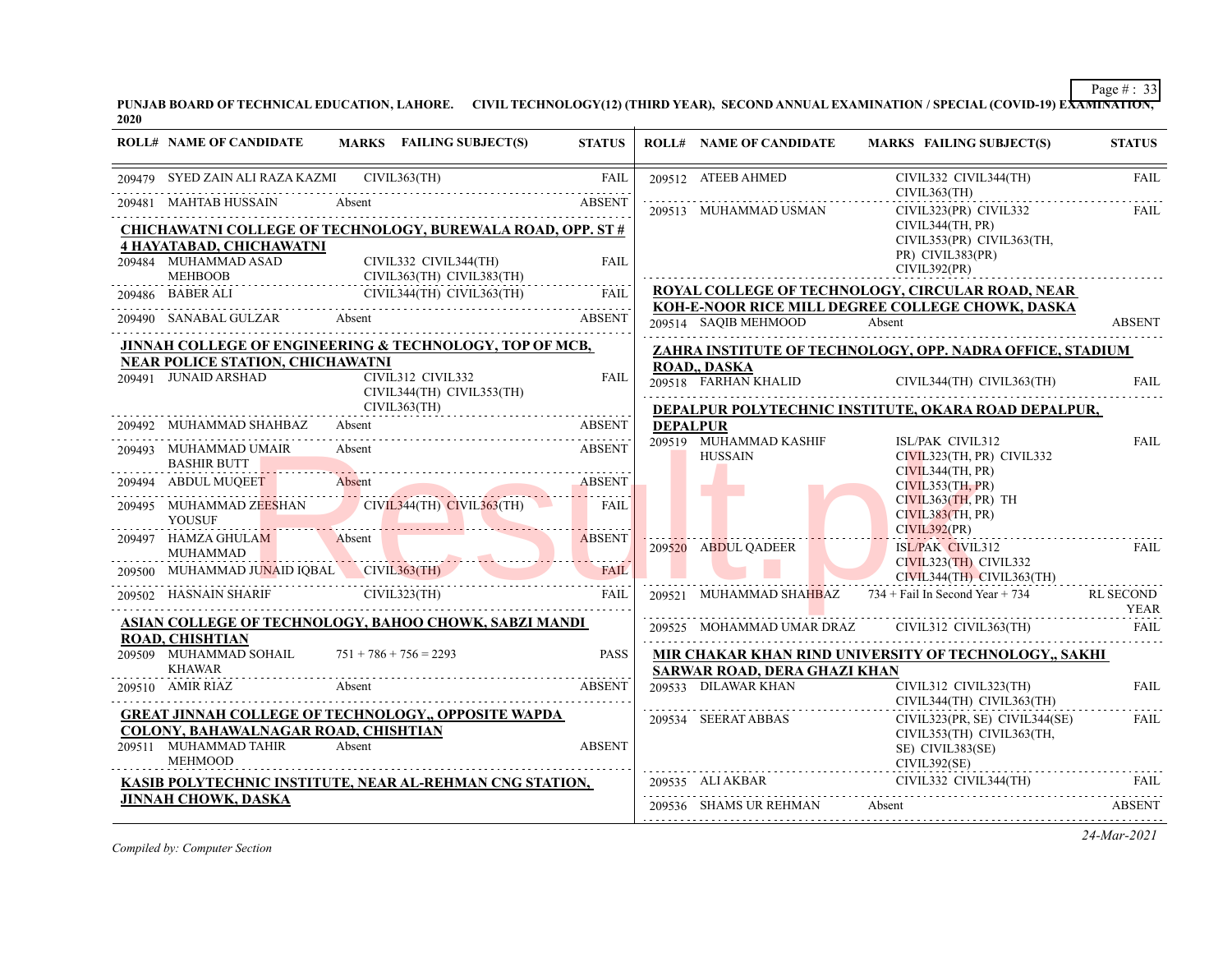**PUNJAB BOARD OF TECHNICAL EDUCATION, LAHORE. CIVIL TECHNOLOGY(12) (THIRD YEAR), SECOND ANNUAL EXAMINATION / SPECIAL (COVID-19) EXAMINATION, 2020**

| <b>ROLL# NAME OF CANDIDATE</b>                 | MARKS FAILING SUBJECT(S)                                                | <b>STATUS</b> |   |                                     | ROLL# NAME OF CANDIDATE MARKS FAILING SUBJECT(S)                   | <b>STATUS</b>                   |
|------------------------------------------------|-------------------------------------------------------------------------|---------------|---|-------------------------------------|--------------------------------------------------------------------|---------------------------------|
| 209538 MUHAMMAD SHAHBAZ                        | Absent                                                                  | <b>ABSENT</b> |   |                                     | 209575 ALI HAIDER CIVIL312 CIVIL323(TH) FAIL CIVIL323(TH) FAIL     |                                 |
| 247868 MUHAMMAD ASAD ULLAH Absent              | AD ASAD ULLAH Absent ABSENT                                             | <b>ABSENT</b> |   | 209576 MUHAMMAD HASEEB CIVIL344(TH) |                                                                    | FAII.                           |
|                                                | SCIENCE INSTITUTE OF TECHNOLOGY, MOHSIN TOWN PULL DATT,                 |               | . | QAMAR                               |                                                                    |                                 |
| <b>DERA GHAZI KHAN</b>                         |                                                                         |               |   |                                     | 247872 FAIZAN SATTAR 816 + 840 + 792 = 2448 PASS                   |                                 |
| 209539 MUHAMMAD IMRAN                          | ISL/PAK CIVIL312<br>CIVIL323(TH, PR) CIVIL332                           | <b>FAIL</b>   |   |                                     |                                                                    |                                 |
|                                                | CIVIL344(TH, PR)<br>CIVIL353(TH, PR)                                    |               |   |                                     | IMIT, COLLEGE OF TECHNOLOGY, 108/2-A, PEOPLES COLONY,              |                                 |
|                                                | CIVIL363(TH, PR) TH<br>CIVIL383(TH, PR)<br>CIVIL392(PR)                 |               |   | <b>FAISALABAD</b>                   | 209577 HAMZA KHAN 773 + Fail In Second Year + 801                  | <b>RL SECOND</b><br><b>YEAR</b> |
|                                                | CIVIL332 CIVIL344(TH) FAIL                                              |               |   |                                     | JINNAH POLYTECHNIC INSTITUTE, ZUBAIR COLONY JARANWALA              |                                 |
|                                                | CIVIL363(TH)                                                            |               |   | ROAD. FAISALABAD                    |                                                                    |                                 |
| 247869 MUHAMMAD ARSALAN ALI CIVIL363(TH)       | $SALAN ALI$ $CIVIL363(TH)$ $FAIL$                                       |               |   |                                     | 209587 ZAIN ALI ANJUM CIVIL344(TH) FAIL                            |                                 |
|                                                | 247870 NAVEED HASSAN Fail In First Year And Second Year + 828 RL SECOND | YEAR          |   | <b>ROAD., FAISALABAD</b>            | JINNAH POLYTECHNIC INSTITUTE, NEAR NOVALTY PULL SAMUNDRI           |                                 |
| JAPAN POLYTECHNIC INSTITUTE, , DHING SHAH ADDA |                                                                         |               |   | 209588 GHULAM QADIR                 | ISL/PAK CIVIL312                                                   | FAIL                            |
| 209547 MUHAMMAD RAMAZAN                        | 547 MUHAMMAD RAMAZAN Absent ABSENT                                      | <b>ABSENT</b> |   |                                     | CIVIL323(TH) CIVIL332<br>CIVIL344(TH) CIVIL353(TH)                 |                                 |
|                                                | <b>FAISALABAD POLYTECHNIC INSTITUTE, 161-B, GULISTAN COLONY#2</b>       |               |   |                                     | $CIVIL363(TH)$ TH                                                  |                                 |
| <b>MILLAT CHOWK, FAISALABAD</b>                |                                                                         |               |   |                                     | CIVIL383(TH)                                                       |                                 |
| 209555 MASROOR AHMAD TAYYAB CIVIL344(TH)       |                                                                         | <b>FAIL</b>   |   | 209593 MUHAMMAD UMAR SAJJAD         | CIVIL312 CIVIL344(TH)<br>CIVIL353(TH) CIVIL363(TH)<br>CIVIL383(TH) | <b>FAIL</b>                     |
|                                                | <b>GOVERNMENT COLLEGE OF TECHNOLOGY, SAMANABAD, FAISALABAD</b>          |               |   |                                     | 209594 MUHAMMAD HUSSNAIN CIVIL344(TH) CIVIL383(TH) FAIL            |                                 |
| 209559 MUHAMMAD ROZAIN ALI                     | ISL/PAK CIVIL312                                                        | <b>FAIL</b>   |   | ZAHID                               |                                                                    |                                 |
|                                                | CIVIL323(TH, PR) CIVIL332<br>CIVIL344(TH, PR)                           |               |   | 209597 MUAMMAD HAROON KHAN Absent   |                                                                    | ABSENT                          |
|                                                | CIVIL353(TH, PR)                                                        |               |   |                                     | SITARA INSTITUTE OF MANAGEMENT & TECHNOLOGY, JARANWALA             |                                 |
|                                                | CIVIL363(TH, PR) TH                                                     |               |   |                                     | ROAD, KOH-E-NOOR CHOWK, AZIZ FATIMA TRUST, FAISALABAD              |                                 |
|                                                | CIVIL383(TH, PR)<br>CIVIL392(PR)                                        |               |   |                                     | 209608 MUHAMMAD ANWAR UL Absent                                    | <b>ABSENT</b>                   |
|                                                | 247871 FAHAD ALI AMJAD Absent ABSENT                                    |               |   | HAO                                 |                                                                    | FAIL                            |
|                                                | <b>GOVERNMENT STAFF TRAINING COLLEGE, PEOPLES COLONY NEAR D</b>         |               |   | <b>RASHEED</b>                      |                                                                    |                                 |
| <b>GROUND, FAISALABAD</b>                      |                                                                         |               |   |                                     | 209612 WASIF AHTISHAM Absent ABSENT                                |                                 |
| 209565 SHAHROZ PERVAIZ                         |                                                                         |               |   | 209613 SALMAN NAEEM                 | Absent                                                             | ABSENT                          |
|                                                | 99571 MUHAMMAD USMAN ALI Absent ABSENT                                  |               |   | 209615 MUHAMMAD SALMAN              | Absent                                                             | <b>ABSENT</b>                   |
|                                                | 209572 HASSAN MEHMOOD CIVIL344(TH) CIVIL353(TH) FAIL                    |               |   | ASHFAO                              |                                                                    |                                 |
|                                                |                                                                         |               |   |                                     |                                                                    |                                 |

*Compiled by: Computer Section*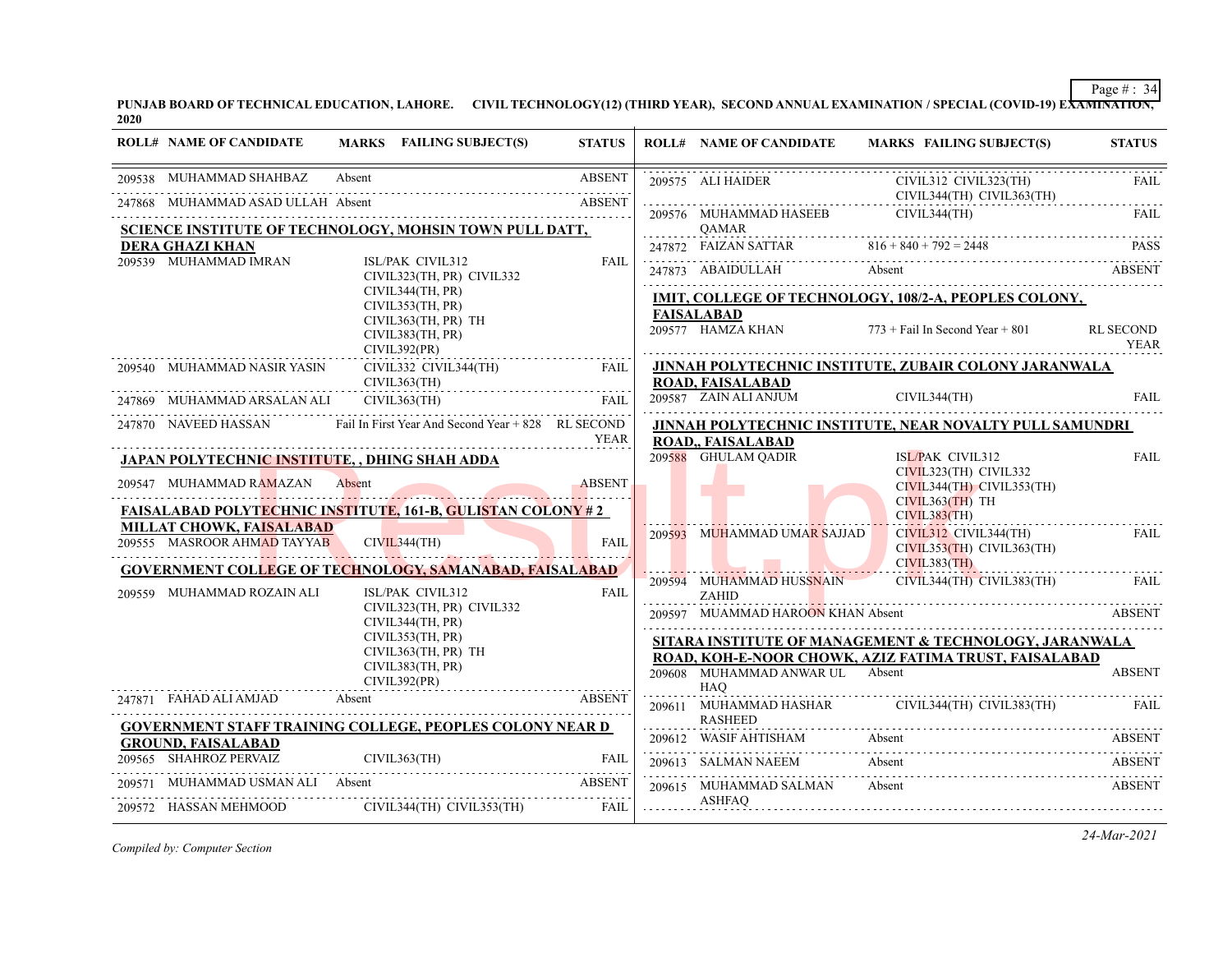**PUNJAB BOARD OF TECHNICAL EDUCATION, LAHORE. CIVIL TECHNOLOGY(12) (THIRD YEAR), SECOND ANNUAL EXAMINATION / SPECIAL (COVID-19) EXAMINATION, 2020**

| <b>ROLL# NAME OF CANDIDATE</b>            | <b>MARKS</b> FAILING SUBJECT(S)                                                                                                                                                                                                 | <b>STATUS</b>                                            |               | <b>ROLL# NAME OF CANDIDATE</b>                                                                                                                                                                                                                                                                                                                                                                                                                                               |                          | <b>MARKS FAILING SUBJECT(S)</b>                | <b>STATUS</b>                                 |
|-------------------------------------------|---------------------------------------------------------------------------------------------------------------------------------------------------------------------------------------------------------------------------------|----------------------------------------------------------|---------------|------------------------------------------------------------------------------------------------------------------------------------------------------------------------------------------------------------------------------------------------------------------------------------------------------------------------------------------------------------------------------------------------------------------------------------------------------------------------------|--------------------------|------------------------------------------------|-----------------------------------------------|
| <b>JANG</b>                               | TAMEER-E- MILLAT INSTITUTE OF TECHNOLOGY, RATWAL, FATEH                                                                                                                                                                         |                                                          |               | 209661 RANA MUZAMMAL<br><b>HUSSAIN</b>                                                                                                                                                                                                                                                                                                                                                                                                                                       | Absent                   |                                                | <b>ABSENT</b>                                 |
| 209617 UMER AHMAD                         | CIVIL344(TH)                                                                                                                                                                                                                    | <b>FAII</b>                                              |               | 209665 ABDUL REHMAN<br>209665 ABDUL REHMAN Absent ABSENT                                                                                                                                                                                                                                                                                                                                                                                                                     | Absent                   |                                                | <b>ABSENT</b>                                 |
|                                           | TOBA TEK SINGH POLYTECHNIC INSTITUTE, II CAMPUS, 448-P MAJOR                                                                                                                                                                    |                                                          |               | 209667 MUHAMMAD YASIR<br>209667 MUHAMMAD YASIR Absent Assemnt ABSENT                                                                                                                                                                                                                                                                                                                                                                                                         | Absent                   |                                                | <b>ABSENT</b>                                 |
| COLONY, JHANG ROAD, GOJRA                 |                                                                                                                                                                                                                                 |                                                          |               | 209668 HAMZA SABOOR Absent ABSENT                                                                                                                                                                                                                                                                                                                                                                                                                                            |                          |                                                |                                               |
| 247874 MUHAMMAD ANDEEL<br><b>MURTAZA</b>  | ISL/PAK CIVIL332<br>CIVIL344(TH) CIVIL353(TH)                                                                                                                                                                                   | <b>FAIL</b>                                              |               | 209669 HASEEB AHSAN<br>209669 HASEEB AHSAN Absent Absent ABSENT                                                                                                                                                                                                                                                                                                                                                                                                              | Absent                   |                                                |                                               |
|                                           | CIVIL363(TH) CIVIL383(TH)                                                                                                                                                                                                       |                                                          |               | 209670 AYAZ KHALID Absent ABSENT                                                                                                                                                                                                                                                                                                                                                                                                                                             |                          |                                                |                                               |
|                                           | <b>CHRISTIAN TECHNICAL TRAINING CENTRE, P.O.BOX NO. 90 CIVIL LINE</b>                                                                                                                                                           |                                                          |               |                                                                                                                                                                                                                                                                                                                                                                                                                                                                              |                          |                                                |                                               |
| <b>CHURCH ROAD,, GUJRANWALA</b>           |                                                                                                                                                                                                                                 |                                                          |               | $\begin{tabular}{ll} 247875 & AHMAD EJAZ & CIVIL344(TH) & FAIL \\ \hline \end{tabular} \begin{tabular}{ll} \multicolumn{3}{l}{} & CHIL-1 & CHIL \\ \multicolumn{3}{l}{} & \multicolumn{3}{l}{} & CHIL-1 \\ \multicolumn{3}{l}{} & \multicolumn{3}{l}{} & CHIL-1 \\ \multicolumn{3}{l}{} & \multicolumn{3}{l}{} & \multicolumn{3}{l}{} \\ \multicolumn{3}{l}{} & \multicolumn{3}{l}{} & \multicolumn{3}{l}{} \\ \multicolumn{3}{l}{} & \multicolumn{3}{l}{} & \multicolumn{3$ |                          |                                                |                                               |
| 209623 HAMZA BASHIR                       | ISL/PAK CIVIL312<br>CIVIL323(TH, PR) CIVIL332                                                                                                                                                                                   | <b>FAIL</b>                                              |               | 247876 ADIL SOHAIL<br>$CIVIL363(TH)$ $CIVIL363(TH)$ $CIVIL383(TH)$                                                                                                                                                                                                                                                                                                                                                                                                           |                          | ISL/PAK CIVIL353(TH)                           | FAII.                                         |
|                                           | CIVIL344(TH, PR)<br>CIVIL353(TH, PR)<br>CIVIL363(TH, PR) TH                                                                                                                                                                     |                                                          |               | 247877 SHAH NAWAZ                                                                                                                                                                                                                                                                                                                                                                                                                                                            |                          | CIVIL312 CIVIL363(TH)                          | Registration<br>cancelled due to<br>No Chance |
|                                           | CIVIL383(TH, PR)<br>CIVIL392(PR)                                                                                                                                                                                                |                                                          |               | ARSHAD INSTITUTE OF TECHNOLOGY, GULZAR E MADINA ROAD,                                                                                                                                                                                                                                                                                                                                                                                                                        |                          |                                                |                                               |
| 209628 HAIDER IQRAR                       | CIVIL323(TH) CIVIL332<br>CIVIL344(TH) CIVIL353(TH)                                                                                                                                                                              | <b>FAIL</b>                                              | <b>GUJRAT</b> | 209672 ABDULLAH MUDUSSAR                                                                                                                                                                                                                                                                                                                                                                                                                                                     | Absent                   |                                                | <b>ABSENT</b>                                 |
|                                           | $CIVIL363(TH)$ $CIVIL383(TH)$                                                                                                                                                                                                   |                                                          |               | <b>FARAN INSTITUTE OF TECHNOLOGY, NEAR ZAMINDAR SCIENCE</b>                                                                                                                                                                                                                                                                                                                                                                                                                  |                          |                                                |                                               |
| 209629 SHEHROZ ZULFIQAR                   | CIVIL332 CIVIL344(TH)                                                                                                                                                                                                           | FAIL                                                     |               | <b>DEGREE COLLEGE, GUJRAT</b>                                                                                                                                                                                                                                                                                                                                                                                                                                                |                          |                                                |                                               |
|                                           | <b>FARAN INSTITUTE OF TECHNOLOGY, AHMAD PLAZA NEAR KHIALI BY</b>                                                                                                                                                                |                                                          |               | 209683 UMAR NAZIR                                                                                                                                                                                                                                                                                                                                                                                                                                                            | Absent                   |                                                | <b>ABSENT</b>                                 |
| PASS G.T.ROAD, GUJRANWALA                 |                                                                                                                                                                                                                                 |                                                          |               | SHADABIA INSTITUTE OF TECHNOLOGY, OPP. S.A FAN BUILDING, NEAR                                                                                                                                                                                                                                                                                                                                                                                                                |                          |                                                |                                               |
| 209634 HUSSNAIN ZULFIOAR                  | CIVIL344(TH) CIVIL363(TH)<br>CIVIL383(TH)                                                                                                                                                                                       | <b>FAIL</b>                                              |               | SMALL INDUSTRIAL ESTATE G.T ROAD, GUJRAT                                                                                                                                                                                                                                                                                                                                                                                                                                     |                          |                                                |                                               |
|                                           |                                                                                                                                                                                                                                 | .                                                        |               | 247878 FAIZAN<br>and the control of                                                                                                                                                                                                                                                                                                                                                                                                                                          | $744 + 731 + 743 = 2218$ |                                                | <b>PASS</b>                                   |
| <b>MARRIAGE HALL G.T.ROAD, GUJRANWALA</b> | <b>GUJRANWALA SWEDISH INSTITUTE OF TECHNOLOGY, OPP. GOLD</b>                                                                                                                                                                    |                                                          |               | <b>MUSLIM COLLEGE OF TECHNOLOGY, GUJRANWALA ROAD, HAFIZABAD</b>                                                                                                                                                                                                                                                                                                                                                                                                              |                          |                                                |                                               |
| 209641 HUSNAIN RAZA                       | CIVIL332 CIVIL353(TH)<br>CIVIL363(TH) TH                                                                                                                                                                                        | <b>FAIL</b>                                              |               | 209692 TAMAR-UL-HUSSAN                                                                                                                                                                                                                                                                                                                                                                                                                                                       |                          | CIVIL312 CIVIL323(TH)<br>CIVIL363(TH)          | <b>FAIL</b>                                   |
|                                           | CIVIL383(TH)                                                                                                                                                                                                                    |                                                          |               | ALLAMA IQBAL POLYTECHNIC INSTITUTE, 108-109 MODEL TOWN,                                                                                                                                                                                                                                                                                                                                                                                                                      |                          |                                                |                                               |
|                                           | 209642 USMAN HAIDER SHAH Absent BREEK ABSENT                                                                                                                                                                                    |                                                          |               | <b>HAROONABAD</b>                                                                                                                                                                                                                                                                                                                                                                                                                                                            |                          |                                                |                                               |
|                                           | 209644 HANAN ANJUM Absent ABSENT                                                                                                                                                                                                |                                                          |               | 209699 HAFIZ ASIF JAMEEL                                                                                                                                                                                                                                                                                                                                                                                                                                                     | Absent                   |                                                | <b>ABSENT</b>                                 |
|                                           | 209645 MUHAMMAD BALAL Absent ABSENT                                                                                                                                                                                             |                                                          |               | 247879 JALIL UR REHMAN                                                                                                                                                                                                                                                                                                                                                                                                                                                       |                          | CIVIL312 CIVIL323(TH)<br>CIVIL332 CIVIL344(TH) | FAIL                                          |
|                                           | 209653 NISAR AHMED CIVIL363(TH) FAIL                                                                                                                                                                                            |                                                          |               |                                                                                                                                                                                                                                                                                                                                                                                                                                                                              |                          | CIVIL353(TH) CIVIL363(TH)                      |                                               |
| 209654 ADEEL NASIR Absent                 | e de la componentación de la componentación de la componentación de la componentación de la componentación de<br>En la componentación de la componentación de la componentación de la componentación de la componentación de la | <b>ABSENT</b>                                            |               |                                                                                                                                                                                                                                                                                                                                                                                                                                                                              |                          | TH CIVIL383(TH)                                |                                               |
|                                           |                                                                                                                                                                                                                                 | ITTEFAQ COLLEGE OF ENGINEERING & TECHNOLOGY (CAMPUS II), |               |                                                                                                                                                                                                                                                                                                                                                                                                                                                                              |                          |                                                |                                               |
|                                           |                                                                                                                                                                                                                                 |                                                          |               | <b>4-KM FORTABBAS ROAD HAROONABAD, HAROONABAD</b>                                                                                                                                                                                                                                                                                                                                                                                                                            |                          |                                                |                                               |

*Compiled by: Computer Section*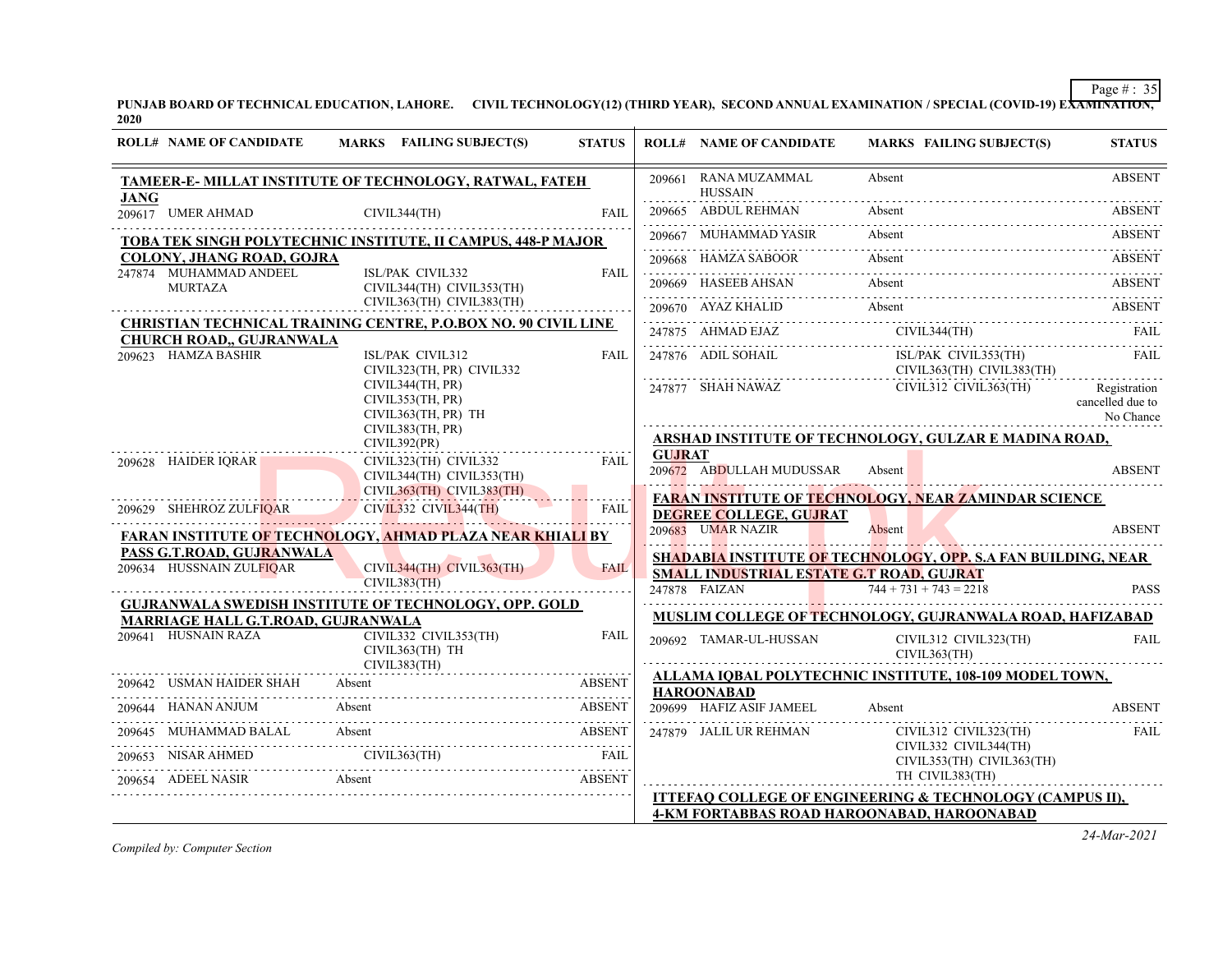**PUNJAB BOARD OF TECHNICAL EDUCATION, LAHORE. CIVIL TECHNOLOGY(12) (THIRD YEAR), SECOND ANNUAL EXAMINATION / SPECIAL (COVID-19) EXAMINATION, 2020**

|              | <b>ROLL# NAME OF CANDIDATE</b>                                                      |        | MARKS FAILING SUBJECT(S)              | <b>STATUS</b>                    |                | <b>ROLL# NAME OF CANDIDATE</b>       | MARKS FAILING SUBJECT(S)                                                                                                          | <b>STATUS</b> |
|--------------|-------------------------------------------------------------------------------------|--------|---------------------------------------|----------------------------------|----------------|--------------------------------------|-----------------------------------------------------------------------------------------------------------------------------------|---------------|
|              | 247880 NAEEM ABBAS                                                                  |        | CIVIL332 CIVIL363(TH)                 | Registration<br>cancelled due to |                |                                      | 199739 HAMZA SHAZAIB Absent ABSENT ABSENT                                                                                         |               |
|              |                                                                                     |        |                                       | No Chance                        |                |                                      | $\begin{tabular}{ll} \bf 247883 & SHERAZ REHMAN & CIVIL344(TH) & FAIL \\ \bf 247883 & SHERAZ REHMAN & CIVIL344(TH) \end{tabular}$ |               |
|              | CONSTRUCTION TECHNOLOGY TRAINING INSTITUTE, P.O. BOX #145,                          |        |                                       |                                  |                |                                      | LAHORE POLYTECHNIC INSTITUTE, NEAR DARBAR BABA KAMAL                                                                              |               |
|              | <b>SECTOR 1/12, ISLAMABAD</b>                                                       |        |                                       |                                  |                | <b>CHISHTI FEROZEPUR ROAD, KASUR</b> |                                                                                                                                   |               |
|              | 209706 MUHAMMAD SACHAL                                                              | Absent |                                       | <b>ABSENT</b>                    |                | 209745 USAMA MADNI                   | CIVIL363(TH) CIVIL383(TH)                                                                                                         | <b>FAIL</b>   |
|              | 209707 YASIR NAWAZ                                                                  | Absent |                                       | <b>ABSENT</b>                    |                | 209746 WASEEM AHSAN JUNEED           | CIVIL344(TH) CIVIL363(TH)                                                                                                         | FAIL          |
| 209708       | <b>WAQAS AHMED</b>                                                                  | Absent |                                       | <b>ABSENT</b>                    |                | <b>IOBAL</b>                         | CIVIL383(TH)                                                                                                                      |               |
|              | <b>SAEED UR REHMAN</b><br>SAEED UR REHMAN Absent ABSENT ABSENT                      | Absent |                                       | <b>ABSENT</b>                    |                | 209747 MUHAMMAD ANEEL                | CIVIL323(TH) CIVIL344(TH)<br>CIVIL363(TH)                                                                                         | FAIL          |
| 209717       | 9717 ISMAIL $692 + 672 + 715 = 2079$ PASS                                           |        |                                       |                                  |                | 247884 MUHAMMAD MOHSAN               | CIVIL363(TH)                                                                                                                      | <b>FAIL</b>   |
|              | 247881 MUHAMMAD FARHAN                                                              | Absent |                                       | Registration                     |                |                                      | DR. ABDUL QADEER KHAN COLLEGE OF TECHNOLOGY, G.T. ROAD,                                                                           |               |
|              | <b>MUSHTAO</b>                                                                      |        |                                       | cancelled due to                 |                | <b>CIVIL LINES, KHANEWAL</b>         |                                                                                                                                   |               |
|              |                                                                                     |        |                                       | No Chance                        |                |                                      | 109749 WASEEM ABBAS Absent ABSENT                                                                                                 |               |
|              | AL-REHMAN POLYTECHNIC INSTITUTE, OPP NADRA OFFICE, JHUMRA<br><b>ROAD, JARANWALA</b> |        |                                       |                                  |                |                                      | 209751 SHAHZAD ALI CIVIL344(TH) FAIL FAIL CIVIL 200751 CIVIL 200751 CIVIL 200751 CIVIL 200751 CIVIL 200751 CIVIL                  |               |
|              | 209722 WAQAR AHMAD                                                                  |        | CIVIL312 CIVIL363(TH)<br>CIVIL383(TH) | <b>FAIL</b>                      |                |                                      | 247885 ZEESHAN ALI Absent Absent Absence and Absence Absence Absence Absence Absence Absence Absence Absence A                    | <b>ABSENT</b> |
|              | <b>LAHORE POLYTECHNIC INSTITUTE, FARHAN PUBLIC HIGH SCHOOL</b>                      |        |                                       |                                  |                |                                      | <b>QUAID-E-AZAM INSTITUTE OF TECHNOLOGY, ISMAIL AND SAQIB PLAZA</b>                                                               |               |
|              | ROAD,, JARANWALA                                                                    |        |                                       |                                  |                | <b>CHOWK SANGLAN WALA, KHANEWAL</b>  |                                                                                                                                   |               |
|              | 209724 MUHAMMAD SUFYAN CIVIL383(TH)                                                 |        |                                       | <b>FAIL</b>                      |                |                                      |                                                                                                                                   |               |
|              | <b>GOVERNMENT COLLEGE OF TECHNOLOGY, 15KM CHINIOT ROAD,</b>                         |        |                                       |                                  |                |                                      | ENERGISTER AND CIVIL383(TH) FAIL CONTENT ABSENT ABSENT                                                                            |               |
| <b>JHANG</b> |                                                                                     |        |                                       |                                  |                |                                      | <b>ORIENTAL INSTITUTE OF TECHNOLOGY, AKRAM TOWER G.T ROAD,</b>                                                                    |               |
|              | 209725 ALI ADNAN                                                                    | Absent |                                       | <b>ABSENT</b>                    | <b>KHARIAN</b> | 209765 ADNAN SAMI                    | Absent                                                                                                                            | <b>ABSENT</b> |
|              |                                                                                     |        |                                       | FAIL                             |                |                                      |                                                                                                                                   |               |
|              |                                                                                     |        | CIVIL363(TH)                          | Registration                     |                |                                      | 247886 AHMAD RAZA CIVIL344(TH)                                                                                                    |               |
|              | 247882 MUHAMMAD ASADULLAH                                                           |        | CIVIL344(TH) CIVIL363(TH)             | cancelled due to                 |                |                                      | AL-REHMAN COLLEGE OF TECHNOLOGY, MINI BYPASS ROAD NEAR                                                                            |               |
|              |                                                                                     |        |                                       | No Chance                        |                | NOORAY WALA PHATAK, KOT ADDU         |                                                                                                                                   |               |
|              | PAKISTAN COLLEGE OF TECHNOLOGY, INFRONT OF D.C OFFICE,                              |        |                                       |                                  |                | 247887 TAHIR SULTAN                  | CIVIL344(TH) CIVIL363(TH)                                                                                                         | <b>FAIL</b>   |
|              | MIANWALI ROAD,, JOHARABAD (KHUSHAB)                                                 |        |                                       |                                  |                |                                      | <b>GLOBAL COLLEGE OF TECHNOLOGY, CHOWK NOOR SHAH, KOT ADDU</b>                                                                    |               |
|              | 209733 MUHAMMAD IMRAN<br><b>SHAUKAT</b>                                             | Absent |                                       | <b>ABSENT</b>                    |                | 209776 MAHBOOB HASSAN                | CIVIL344(TH) CIVIL363(TH)                                                                                                         | <b>FAIL</b>   |
|              | KAMRA POLYTECHNIC INSTITUTE, AYAZ ARCADE G.T. ROAD, KAMRA                           |        |                                       |                                  |                |                                      | 2ND CAMPUS GOVT. COLLEGE OF TECHNOLOGY,, PLOT NO 214-A, AT                                                                        |               |
|              | <b>CANTT, KAMRA</b>                                                                 |        |                                       |                                  |                |                                      | GATTI SUNDER INDUSTRIAL ESTATE, RAIWIND ROAD, LAHORE                                                                              |               |
|              | 209736 MUHAMMAD MUSAB<br>SOHAIL                                                     | Absent |                                       | <b>ABSENT</b>                    |                | 209777 HAMAD NAZAR                   | CIVIL312                                                                                                                          | FAIL          |

*Compiled by: Computer Section*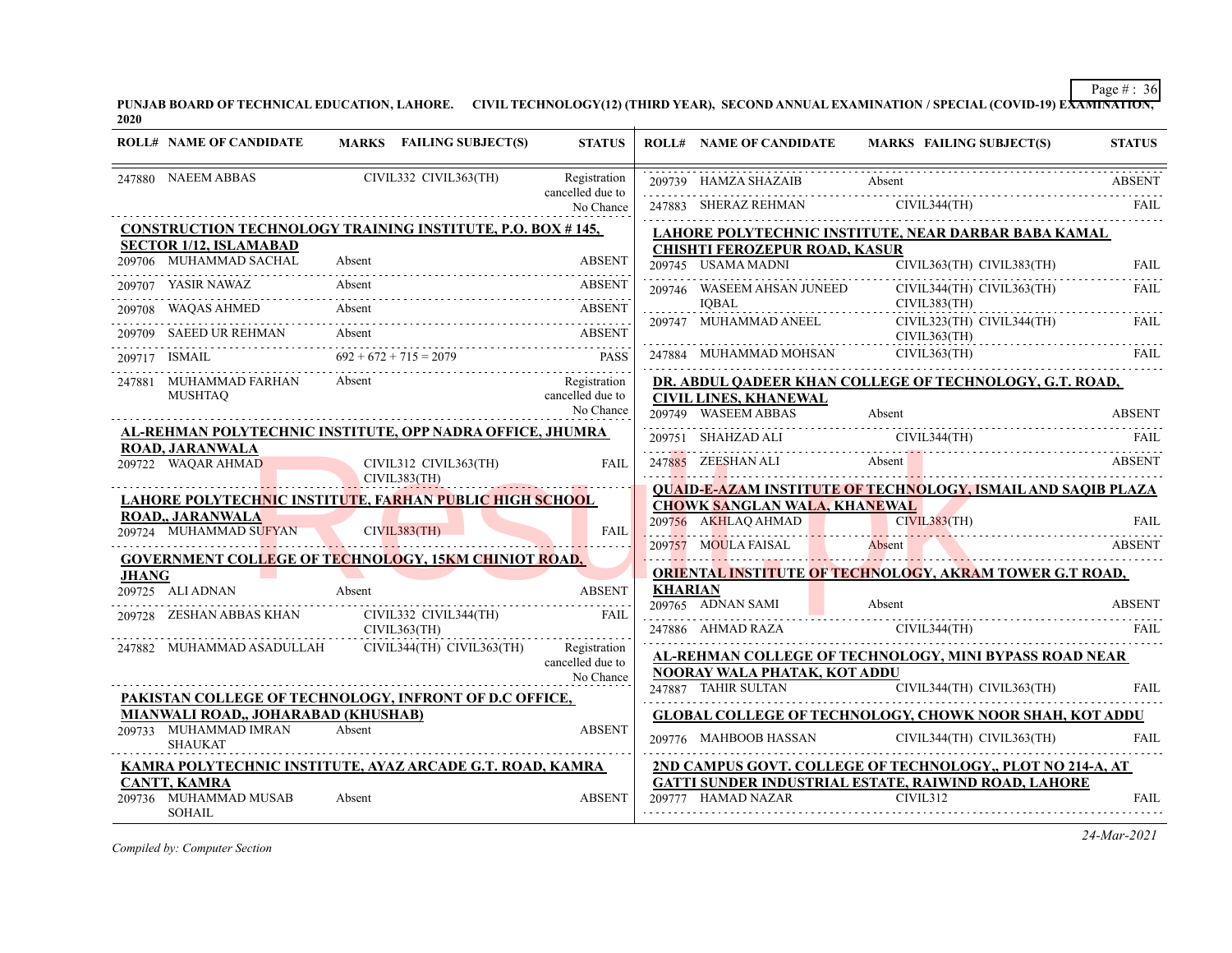**PUNJAB BOARD OF TECHNICAL EDUCATION, LAHORE. CIVIL TECHNOLOGY(12) (THIRD YEAR), SECOND ANNUAL EXAMINATION / SPECIAL (COVID-19) EXAMINATION, 2020**

|               | <b>ROLL# NAME OF CANDIDATE</b>               | MARKS FAILING SUBJECT(S)                                                                                                      | <b>STATUS</b>                    |               | <b>ROLL# NAME OF CANDIDATE</b>                | <b>MARKS FAILING SUBJECT(S)</b>                                      | <b>STATUS</b>                                           |
|---------------|----------------------------------------------|-------------------------------------------------------------------------------------------------------------------------------|----------------------------------|---------------|-----------------------------------------------|----------------------------------------------------------------------|---------------------------------------------------------|
|               | 209778 MUHAMMAD IKRAM                        | ISL/PAK CIVIL332<br>CIVIL344(TH) CIVIL353(SE)                                                                                 | <b>FAIL</b>                      |               | 209814 MUHAMMAD YUSHA BIN<br><b>MASOUD</b>    | Absent                                                               | <b>ABSENT</b>                                           |
|               |                                              | 209779 AWAIS RAZA Absent ABSENT                                                                                               |                                  |               | 209816 TAYYAB HANEEF                          | CIVIL344(TH) CIVIL363(TH)                                            | FAIL                                                    |
|               |                                              | 209791 MOBSHAR RSOOL Absent ABSENT                                                                                            |                                  |               |                                               | 209817 MUHAMMAD SALMAN CIVIL344(TH) CIVIL353(TH)                     | FAIL                                                    |
|               |                                              | 209847 ALIABBAS Absent ABSENT                                                                                                 |                                  |               | 209818 NAUMAN SHAHID $738 + 725 + 807 = 2270$ |                                                                      | <b>PASS</b>                                             |
|               |                                              |                                                                                                                               |                                  |               | 247893 HUZAIFA BIN ASHFAQ                     | Absent                                                               | Registration                                            |
|               | 209851 MUHAMMAD ALEEM<br>SHAHZAD             | CIVIL344(TH)                                                                                                                  | FAII.                            |               | <b>KIYANI</b>                                 |                                                                      | cancelled due to<br>No Chance                           |
|               | 247888 ABDUL BASIT                           | CIVIL344(TH)                                                                                                                  | Registration<br>cancelled due to |               | 247894 SAKANDAR NISAR                         | Absent                                                               | Registration<br>cancelled due to<br>No Chance           |
|               |                                              | 247889 MUHAMMAD TAYYAB Fail In First Year And Second Year + 623 RL SECOND                                                     | No Chance                        |               | 247895 MUHAMMAD SAEED                         |                                                                      |                                                         |
|               |                                              |                                                                                                                               | <b>YEAR</b>                      |               | <b>KHAN</b>                                   | 247896 MUHAMMAD SEHROSH CIVIL363(TH)                                 | FAIL                                                    |
| <b>LAHORE</b> |                                              | ABBAS COLLEGE OF TECHNOLOGY, 13-B, LAKE ROAD, LAHORE,                                                                         |                                  |               |                                               | CITY POLYTECHNIC INSTITUTE, JALAL CENTRE, G.T ROAD, SHAHDARA,        |                                                         |
|               | 209793 HAFIZ MUHAMMAD<br><b>MOUZAH JAVED</b> | CIVIL344(TH)                                                                                                                  | FAIL                             | <b>LAHORE</b> | 209820 MUHAMMAD ABDULLAH Absent               |                                                                      | <b>ABSENT</b>                                           |
|               | 209794 SHERAZ KHAN                           | ISL/PAK CIVIL323(TH)<br>CIVIL332 CIVIL344(TH)<br>$CIVIL353(TH)$ $CIVIL363(TH)$                                                | FAII.                            |               | <b>TARIO</b><br>247897 EMAN ALI               | Fail In First Year $+ 741 + 770$                                     | <b>RL FIRST</b><br><b>YEAR</b>                          |
|               |                                              | TH CIVIL383(TH)                                                                                                               |                                  |               |                                               | 247898 RANA MUHAMMAD USMAN $790 + 889 + 952 = 2631$                  | <b>PASS</b>                                             |
|               | 209795 SAJID ALI                             | CIVIL344(TH)<br><b>TA</b>                                                                                                     | <b>FAIL</b>                      |               |                                               | <b>IMPERIAL COLLEGE OF TECHNOLOGY, 6-ALLAMA IQBAL ROAD,</b>          |                                                         |
|               |                                              | AHMAD HASSAN POLYTECHNIC INSTITUTE, DEV SAMAJ ROAD, LAHORE                                                                    |                                  |               |                                               | <b>BOHARWALA CHOWK NEAR RAILWAY STATION, LAHORE</b>                  |                                                         |
|               | 209805 ARSLAN AHMAD                          | CIVIL344(TH) CIVIL363(TH)                                                                                                     |                                  |               | 209822 MUHAMMAD ARMAGHAN Absent               |                                                                      | <b>ABSENT</b>                                           |
|               | 247890 SAMEEL AHMAD $758 + 711 + 689 = 2158$ |                                                                                                                               | <b>PASS</b>                      |               | 209823 MUHAMMAD MUZAMMIL<br><b>KASHIF</b>     | CIVIL344(TH) CIVIL363(TH)                                            | FAIL                                                    |
|               | 247891 KAMRAN HAIDER                         | Absent                                                                                                                        | <b>ABSENT</b>                    |               | 209828 ZEESHAN HAIDER                         | CIVIL344(TH) CIVIL363(TH)<br>CIVIL383(TH)                            | FAIL                                                    |
|               | 247892 ASIF KHAN                             | Absent                                                                                                                        | ABSENT                           |               | 247899 SOHAIL MUSHTAQ                         | CIVIL344(TH)                                                         | <b>FAIL</b>                                             |
|               |                                              | ANJUMAN-E-HIMAYAT-E-ISLAM MUHAMMAD AMIN POLY TECHNIC<br><b>INSTITUTE &amp; VOCATIONAL TRAINING CENTRE, NEAR FAWARA CHOWK,</b> |                                  |               |                                               | <b>INSTITUTE OF ENGINEERING &amp; TECHNOLOGY, NTC BUILDING, PTCL</b> |                                                         |
|               |                                              | SAIDPUR MAIN BOULEVARD, SABZAZAR SCHEME MORE, LAHORE                                                                          |                                  |               | <b>COLONY. MUGHALPURA, LAHORE</b>             |                                                                      |                                                         |
|               | 209808 MUGHEES YOUNAS                        | Absent<br>09808 MUGHEES YOUNAS Absent ABSENT ABSENT                                                                           | <b>ABSENT</b>                    |               | 209833 SYED MUHAMMAD EHSAN<br><b>HAIDER</b>   | CIVIL344(TH)                                                         | <b>FAIL</b>                                             |
|               | 209809 MOHSIN MAZHAR<br>209811 FARAZ SHAHID  | Absent<br>Absent                                                                                                              | <b>ABSENT</b><br><b>ABSENT</b>   |               | 247900 ASAD ALI                               | Fail In Second Year                                                  | de de de de de dece<br>Registration<br>cancelled due to |
|               |                                              |                                                                                                                               |                                  |               |                                               |                                                                      | No Chance                                               |

*Compiled by: Computer Section*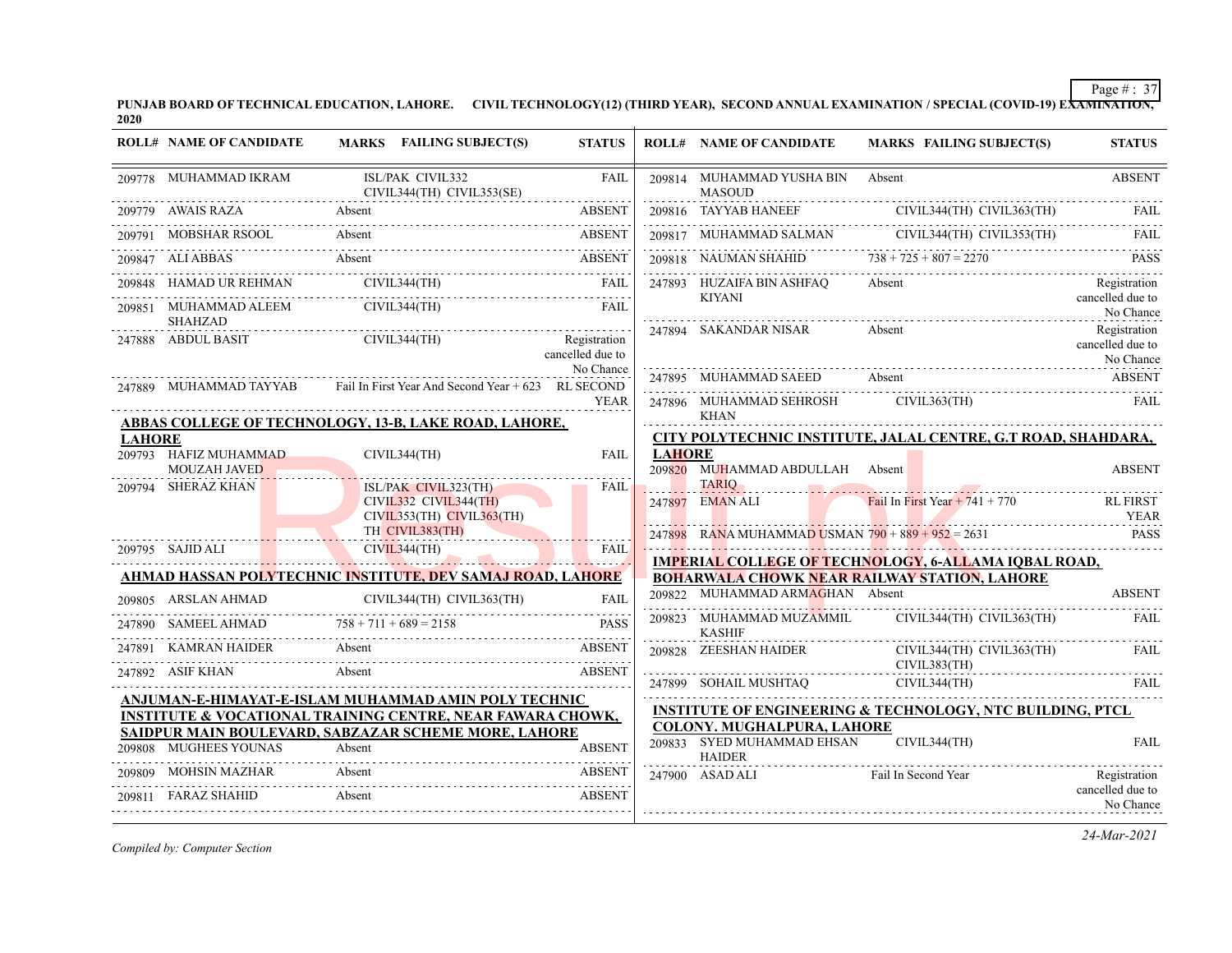**PUNJAB BOARD OF TECHNICAL EDUCATION, LAHORE. CIVIL TECHNOLOGY(12) (THIRD YEAR), SECOND ANNUAL EXAMINATION / SPECIAL (COVID-19) EXAMINATION, 2020**

| <b>ROLL# NAME OF CANDIDATE</b>               | MARKS FAILING SUBJECT(S)                                   | <b>STATUS</b>      |        | <b>ROLL# NAME OF CANDIDATE</b>                               | MARKS FAILING SUBJECT(S)                                                                                                  | <b>STATUS</b>    |
|----------------------------------------------|------------------------------------------------------------|--------------------|--------|--------------------------------------------------------------|---------------------------------------------------------------------------------------------------------------------------|------------------|
|                                              | JAPAN POLYTECHNIC INSTITUTE, MANGA ROAD, RAIWIND, LAHORE   |                    |        | 247902 MUHAMMAD ALI                                          | CIVIL332 CIVIL383(TH)                                                                                                     | <b>FAIL</b>      |
| 209836 USMAN GHANI                           | Absent                                                     | <b>ABSENT</b>      |        |                                                              | PUNJAB INSTITUTE OF ENGINEERING & TECHNOLOGY, ADJACENT                                                                    |                  |
|                                              | 209837 AHTISHAM KHALID CIVIL323(TH) FAIL FAIL              |                    |        | SHAHZADA MARKET, GHAZI ROAD, LAHORE<br>209870 MUHAMMAD NAEEM | CIVIL344(TH) CIVIL363(TH)                                                                                                 | <b>FAIL</b>      |
|                                              | LAHORE COLLEGE OF TECHNOLOGY & MANAGEMENT, 18-KM           |                    |        |                                                              | TH CIVIL383(TH)                                                                                                           |                  |
| 209821 NOUMAN MAJEED                         | FEROZEPURE ROAD OPP. DURA FOAM INDUSTRY, LAHORE<br>Absent  | <b>ABSENT</b>      |        |                                                              | PUNJAB POLYTECHNIC INSTITUTE, ALLAMA IQBAL ROAD, AL-HAMRA<br><b>COMPLEX BOHARWALA CHOWK, NEAR RAILWAY STATION, LAHORE</b> |                  |
| TAYYAB HAIDAR KHAN Absent                    |                                                            | <b>ABSENT</b>      |        | 209872 MUHAMMAD OMER                                         | $755 +$ Fail In Second Year + 694                                                                                         | <b>RL SECOND</b> |
| 209840 HASSAN MUJTABA                        | Absent<br>99840 HASSAN MUJTABA Absent ABSET ABSET          | ABSENT             |        | 209873 ADNAN KARAMAT                                         | Absent                                                                                                                    | ABSENT           |
| <b>KHANA, LAHORE</b>                         | LAHORE POLYTECHNIC INSTITUTE, BAND ROAD NEAR CHOWK YATEEM  |                    |        | 209874 MUHAMMAD FAZEEL<br><b>AHMAD</b>                       | Absent                                                                                                                    | <b>ABSENT</b>    |
| 209841 MUHAMMAD ANSAR RIAZ Absent            |                                                            | <b>ABSENT</b>      |        | 209876 TALHA SHAH HASHMI                                     | CIVIL344(TH) CIVIL363(TH)                                                                                                 | FAII.            |
| MUHAMMAD NAJI ULLAH $820 + 743 + 750 = 2313$ |                                                            | <b>PASS</b>        |        |                                                              | CIVIL383(TH)                                                                                                              |                  |
| RANA ZAHID MAHMOOD                           | CIVIL344(TH)                                               | FAIL               |        |                                                              | STANDARD POLYTECHNIC INSTITUTE, 42-1-B1, PECO<br>ROAD, OPP. MASJID-E-KHIZRA, LINK ROAD STOP, TOWNSHIP, LAHORE             |                  |
| 247901 ZAIN MUKHTAR                          | CIVIL344(TH) CIVIL363(TH)                                  | FAIL               |        |                                                              | 209880 FAHAD AYJAZ CIVIL383(TH) FAIL                                                                                      |                  |
| CIVIL383(TH)                                 |                                                            |                    |        |                                                              | 247903 MUHAMMAD SANAN ATTA Absent ABSENT                                                                                  |                  |
| <b>ALLAMA IQBAL TOWN, LAHORE</b>             | PAK POLYTECHNIC INSTITUTE, 32-CIVIC CENTRE MOON MARKET     |                    |        |                                                              | <b>GOVERNMENT COLLEGE OF TECHNOLOGY, COLLEGE ROAD, LAYYAH</b>                                                             |                  |
| 209854 ABDUL MOEEZ RAMAY                     | $CIVIL344(TH)$ $CIVIL363(TH)$                              | <b>FAIL</b>        | 209883 | <b>MUHAMMAD BILAL</b>                                        | Absent<br>Absent ABSENT                                                                                                   | <b>ABSENT</b>    |
| 209857 RAMEEL AHMED                          | Absent                                                     | .<br><b>ABSENT</b> |        | 209885 HAMZA YOUSAF                                          | Absent<br>Absent ABSEN                                                                                                    | ABSENT           |
| MUHAMMAD SHAHID BUTT Absent                  |                                                            | <b>ABSENT</b>      |        | 209888 NISAR HAIDER                                          | Absent<br>209888 NISAR HAIDER Absent Absent ABSENT                                                                        | ABSENT           |
| 209861 AWAIS LIAQAT ALI                      | CIVIL312 CIVIL323(TH, PR)                                  | FAIL               |        |                                                              | 209889 MUHAMMAD ABID Absent                                                                                               | ABSENT           |
|                                              | CIVIL332 CIVIL344(TH, PR)<br>CIVIL353(TH, PR)              |                    |        | 209891 FAISAL NADEEM                                         | Absent                                                                                                                    | ABSENT           |
|                                              | CIVIL363(TH, PR) TH<br>CIVIL383(TH, PR)                    |                    |        |                                                              | LICCS INSTITUTE OF MODERN TECHNOLOGY, HOUSING COLONY                                                                      |                  |
|                                              | CIVIL392(PR)                                               |                    |        | <b>COLLEGE ROAD, LAYYAH</b>                                  | $CIVIL344(TH)$ $CIVIL383(TH)$                                                                                             |                  |
| 209863 RAHEEL ASLAM                          | CIVIL344(TH) CIVIL363(TH)                                  | FAIL               |        | 209892 YASIR SAJJAD                                          |                                                                                                                           | <b>FAIL</b>      |
|                                              | CIVIL383(TH)                                               |                    |        |                                                              | UNITED COLLEGE OF TECHNOLOGY, HOUSING COLONY, LAYYAH                                                                      |                  |
| <b>BANK ROAD, HARBANCEPURA, LAHORE</b>       | PAK PUNJAB COLLEGE OF TECHNOLOGY, OPP. TAJ BAGH PULL CANAL |                    |        | 247904 AOEEL SHAFOAT                                         |                                                                                                                           | RL Fee           |
| 209864 HAMZA SHAFIQ                          | Absent<br>HAMZA SHAFIQ Absent ABSENT                       | <b>ABSENT</b>      |        |                                                              | <b>GOVERNMENT COLLEGE OF TECHNOLOGY, TRANDA MUHAMMAD</b>                                                                  |                  |
| 209866 DANISH KHOKHAR                        | Absent                                                     | <b>ABSENT</b>      |        | PANNAH, LIAOATPUR<br>209896 ALI RAZA                         | Absent                                                                                                                    | <b>ABSENT</b>    |
|                                              |                                                            |                    |        |                                                              |                                                                                                                           |                  |

*Compiled by: Computer Section*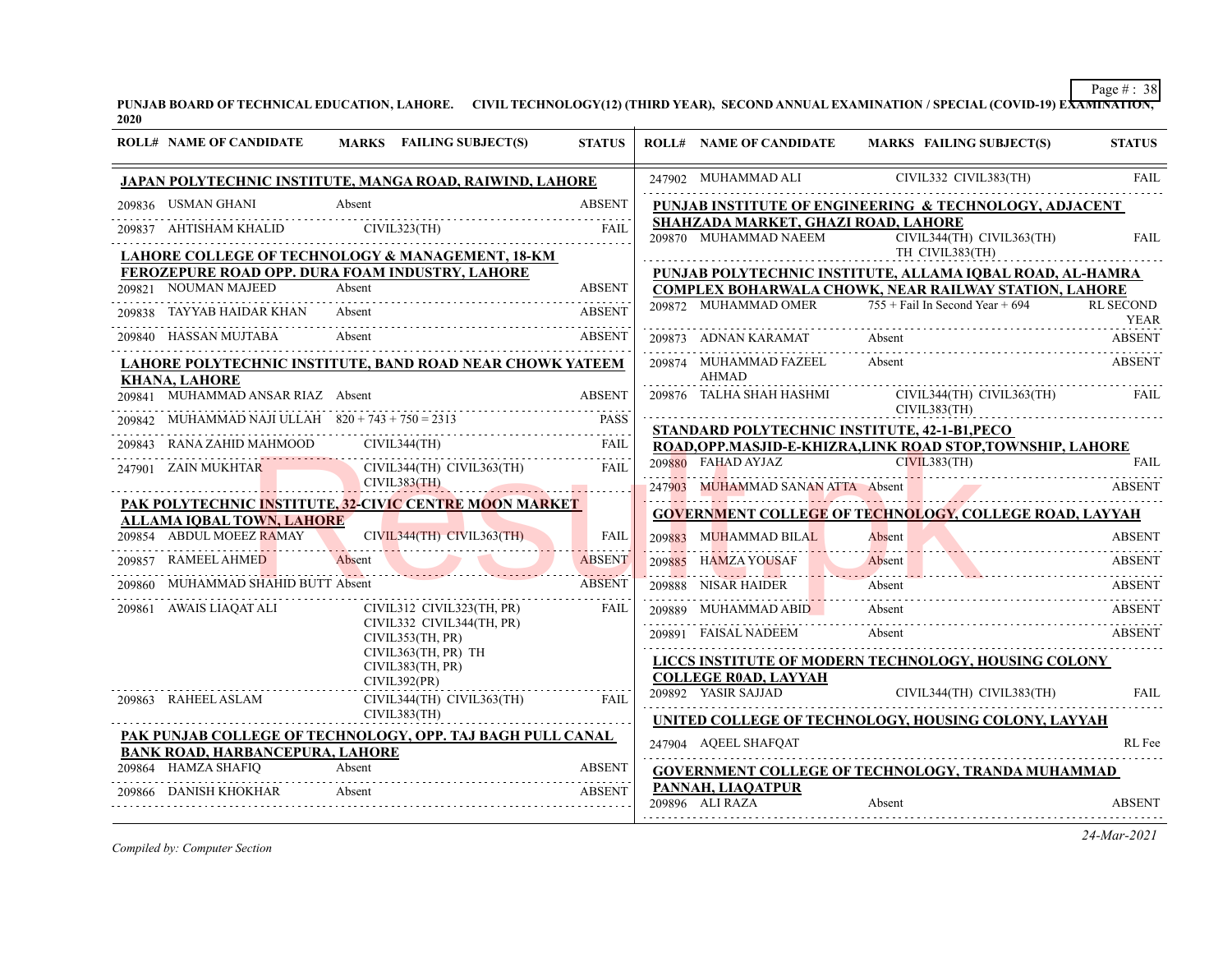**PUNJAB BOARD OF TECHNICAL EDUCATION, LAHORE. CIVIL TECHNOLOGY(12) (THIRD YEAR), SECOND ANNUAL EXAMINATION / SPECIAL (COVID-19) EXAMINATION, 2020**

| CIVIL344(TH) CIVIL363(TH)<br>209944 MUHAMMAD NOMAN<br><b>ORIENTAL INSTITUTE OF TECHNOLOGY, HOUSE #2, GALI</b>                                                                                                                                                                                                                                                                                                                                                                                                         | <b>FAIL</b>   |
|-----------------------------------------------------------------------------------------------------------------------------------------------------------------------------------------------------------------------------------------------------------------------------------------------------------------------------------------------------------------------------------------------------------------------------------------------------------------------------------------------------------------------|---------------|
| CIVIL383(TH)<br>AHMAD<br>QALANDARANWALI, MOH. SHAFQATABAD, PHALIA ROAD,, MANDI                                                                                                                                                                                                                                                                                                                                                                                                                                        |               |
| 209946 MUHAMMAD TOQEER<br>CIVIL344(TH)<br><b>BAHAUDDIN</b><br><b>NASIR</b><br>209902 JUNIAD ALI<br><b>ABSENT</b><br>Absent                                                                                                                                                                                                                                                                                                                                                                                            | <b>FAIL</b>   |
| 209947 MUHAMMAD IRFAN MUNIR CIVIL344(TH) CIVIL363(TH)<br>PAKISTAN COLLEGE OF TECHNOLOGY, NEAR RAILWAY STATION,<br>CIVIL383(TH)                                                                                                                                                                                                                                                                                                                                                                                        | FAIL.         |
| <b>MANDI BAHAUDDIN</b><br>209907 NAVEED AKHTAR Absent ABSENT                                                                                                                                                                                                                                                                                                                                                                                                                                                          | <b>ABSENT</b> |
| KASIB POLYTECHNIC INSTITUTE, 242-B, GULGASHT COLONY, MULTAN<br>209909 BADAR NASIR Absent and the contract of the contract of the second and the contract of the contract of the contract of the contract of the contract of the contract of the contract of the contract of the contract of t<br>CIVIL363(TH)                                                                                                                                                                                                         |               |
| <b>QURESHI COLLEGE OF TECHNOLOGY, QANCHI ROAD, RASUL ROAD,,</b><br>MULTAN POLYTECHNIC INSTITUTE, 2656 MASOOM SHAH ROAD,<br><b>MANDI BAHAUDDIN</b>                                                                                                                                                                                                                                                                                                                                                                     |               |
| CIVIL312 CIVIL353(TH)<br><b>MULTAN</b><br>209913 AZHAR ALI<br>FAII.<br>209952 MUHAMMAD USAMA BILAL CIVIL363(TH)<br>CIVIL383(TH)                                                                                                                                                                                                                                                                                                                                                                                       | <b>FAIL</b>   |
| FAIZUL ISLAM INSTITUTE OF TECHNOLOGY, GT ROAD, MANDRA<br>SIR SYED COLLEGE OF TECHNOLOGY, OLD BAHAWALPUR ROAD, NEAR                                                                                                                                                                                                                                                                                                                                                                                                    |               |
| GRID STATION, QASIM PUR COLONY, MULTAN<br><b>ABSENT</b><br>209916 SHAHAB DIL KHAN MALIK Absent<br>209932 AMMAR NAEEM HAIDER CIVIL344(TH) CIVIL363(TH)                                                                                                                                                                                                                                                                                                                                                                 | <b>FAIL</b>   |
| DR A. Q. KHAN INSTITUTE OF TECHNOLOGY, MULTAN ROAD CHAH<br>CIVIL383(TH)<br>MIANA, MIANWALI<br>209957 ABDUL MAJID AMEEN Absent                                                                                                                                                                                                                                                                                                                                                                                         | <b>ABSENT</b> |
| 209924 MUHAMMAD HAROON<br>CIVIL323(TH) CIVIL332<br>FAII.<br>209958 MUHAMMAD HAMZA<br>209958 MUHAMMAD HAMZA Absent ABSENT<br>CIVIL344(TH)<br><b>KHAN</b>                                                                                                                                                                                                                                                                                                                                                               |               |
| 247906 ROHAIL ANJUM CIVIL 344(TH) FAIL<br><b>GOVERNMENT COLLEGE OF TECHNOLOGY, KALA BAGH ROAD, NEAR</b><br><b>BEROWLI RAILWAY STATION, MIANWALI</b>                                                                                                                                                                                                                                                                                                                                                                   |               |
| <b>SWEDISH INSTITUTE OF TECHNOLOGY, OPP. GRID STATION, VEHARI</b><br>209927 MUHAMMAD FAHEEM<br>Absent<br><b>ABSENT</b><br><b>Contract Contract Contract Contract Contract</b><br><b>CHOWK, MULTAN</b><br>ARBAZ KHAN                                                                                                                                                                                                                                                                                                   |               |
| 209963 MUHAMMAD SAIF ULLAH Absent<br><b>MIRPUR INSTITUTE OF TECHNOLOGY, 383-HALL ROAD, SECTOR F-3,</b>                                                                                                                                                                                                                                                                                                                                                                                                                | <b>ABSENT</b> |
| 209965 SYED MASOOM RAZA<br>Absent<br><b>MIRPUR(AJK)</b><br><b>HUSSAIN GARDEZI</b><br>247905 ARSLAN HAMEED CIVIL344(TH) CIVIL363(TH)<br>Registration                                                                                                                                                                                                                                                                                                                                                                   | <b>ABSENT</b> |
| cancelled due to<br>209968 MUHAMMAD AJMAL KHAN Absent<br>No Chance                                                                                                                                                                                                                                                                                                                                                                                                                                                    | <b>ABSENT</b> |
| 209969 MUHAMMAD RIZWAN CIVIL363(TH) FAIL<br><b>GOVERNMENT COLLEGE OF TECHNOLOGY, QASIM PUR COLONY,</b>                                                                                                                                                                                                                                                                                                                                                                                                                |               |
| THE CITY COLLEGE OF TECHNOLOGY, WAINS AUTO CENTRE, OPP<br><b>MULTAN</b><br>209939 TANVEER AHMED<br>ISL/PAK CIVIL312<br>FAISAL MOVERS, VEHARI CHOWK, LARRI ADDA, MULTAN<br>FAIL.                                                                                                                                                                                                                                                                                                                                       |               |
| CIVIL323(TH) CIVIL332<br>209971 MUHAMMAD SHEHBAZ<br>Absent<br>CIVIL344(TH) CIVIL363(TH)                                                                                                                                                                                                                                                                                                                                                                                                                               | <b>ABSENT</b> |
| 209972 MUHAMMAD YOUSAF Absent<br>$TH$ CIVIL383(TH)<br>MUHAMMAD YOUSAF Absent ABSENT ABSENT                                                                                                                                                                                                                                                                                                                                                                                                                            |               |
| 209941 IRFAN ALI Absent ABSENT ABSENT ABSENT ABSENT AREA<br>$\begin{tabular}{lllllllllll} \multicolumn{2}{l}{{209977}} & {\bf MUHAMMAD ISHFAQ}& {\bf CIVIL344(TH)}& {\bf FAIL} & {\bf FAIL} & \multicolumn{2}{l}{{\bf FAIL}} & \multicolumn{2}{l}{{\bf FAIL}} & \multicolumn{2}{l}{{\bf TAI}} & \multicolumn{2}{l}{{\bf TAI}} & \multicolumn{2}{l}{{\bf TAI}} & \multicolumn{2}{l}{{\bf TAI}} & \multicolumn{2}{l}{{\bf TAI}} & \multicolumn{2}{l}{{\bf TAI}} & \multicolumn{2}{l}{{\bf TAI}} & \multicolumn{2}{l}{{$ |               |
| 209943 TAYYAB JAVED CIVIL363(TH) FAIL<br>FAIL<br>209978 MUHAMMAD UMAIR KHAN $838 + 768 + 876 = 2482$                                                                                                                                                                                                                                                                                                                                                                                                                  | <b>PASS</b>   |

*Compiled by: Computer Section*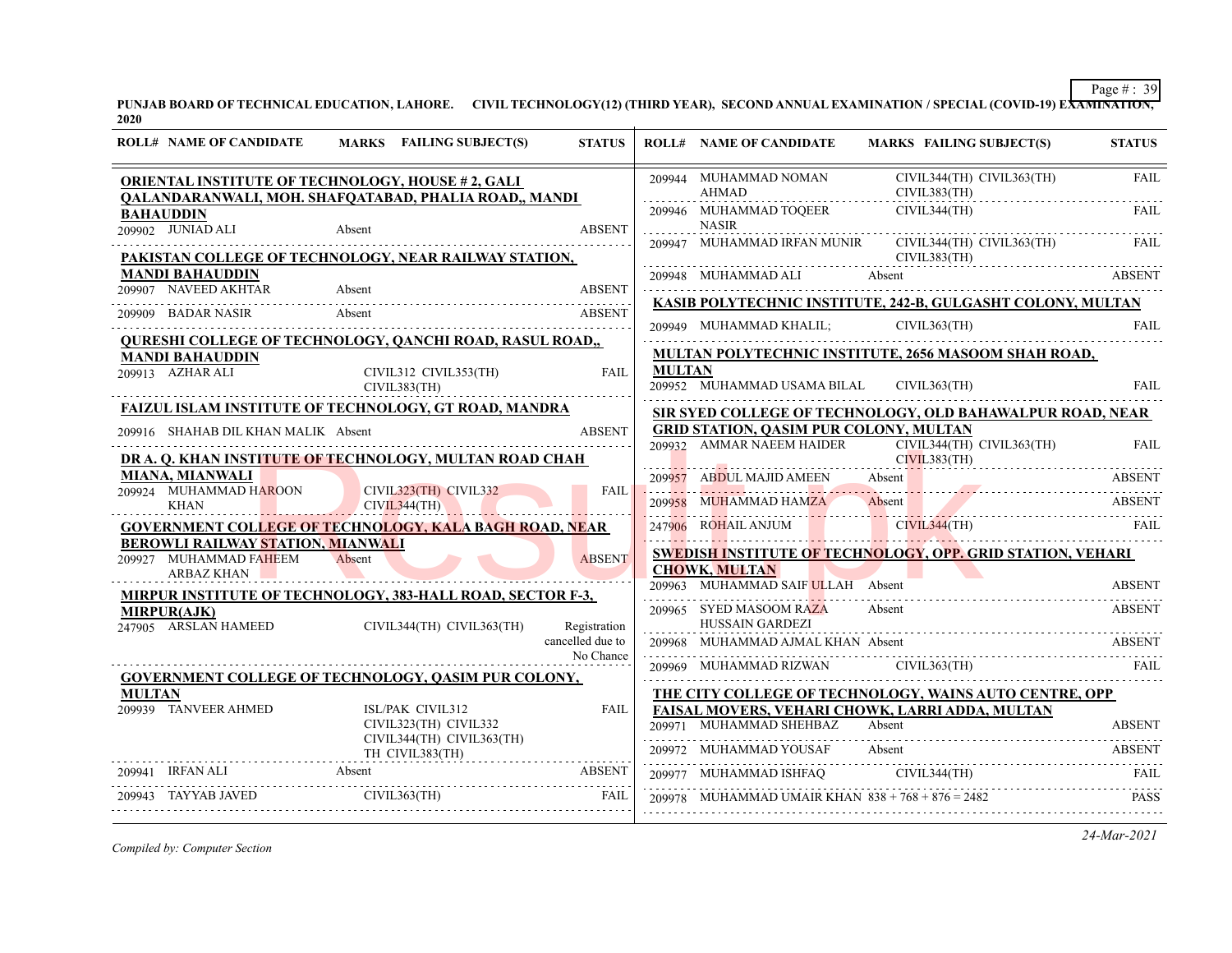**PUNJAB BOARD OF TECHNICAL EDUCATION, LAHORE. CIVIL TECHNOLOGY(12) (THIRD YEAR), SECOND ANNUAL EXAMINATION / SPECIAL (COVID-19) EXAMINATION, 2020**

| <b>ROLL# NAME OF CANDIDATE</b><br>MARKS FAILING SUBJECT(S)<br><b>STATUS</b><br><b>ROLL# NAME OF CANDIDATE</b><br>MARKS FAILING SUBJECT(S)<br>CIVIL363(TH)<br>209979 MUHAMMAD WAQAS<br><b>FAIL</b><br>JINNAH COLLEGE OF TECHNOLOGY, NEAR LARI ADDA FAISAL COLONY,<br><b>KHALID</b><br><b>PASRUR</b><br>CIVIL344(TH)<br>247907 MUZAMMIL MAZHAR<br>FAIL<br>210000 ALI HUSNAIN<br>CIVIL312 CIVIL323(TH)<br>CIVIL332 CIVIL344(TH)<br>THE NATIONAL COLLEGE, 858-D BOSSAN ROAD, MULTAN<br>CIVIL353(TH) CIVIL363(TH)<br>TH CIVIL383(TH)<br>247908 KASHIF JAWWAD<br>CIVIL323(TH, PR, SE) CIVIL332 Registration<br>cancelled due to<br>210001 AHSAN SHAFIQUE<br>CIVIL312 CIVIL332<br>CIVIL344(TH, PR, SE)<br>CIVIL344(TH) CIVIL363(TH)<br>No Chance<br>CIVIL353(TH, PR, SE)<br>CIVIL363(TH, PR, SE) TH<br>CIVIL383(TH)<br>CIVIL383(TH, PR, SE)<br>ALLAMA IQBAL COLLEGE OF TECHNOLOGY, OPP. SORENTO CNG NEAR<br>CIVIL392(PR, SE)<br><b>HALLAH CHOWK BYPASS, PATTOKI</b><br>LAHORE POLYTECHNIC INSTITUTE, OPP. TEHSIL HEAD QUARTER<br>247913 MUHAMMAD NADEEM<br>Absent<br>HOSPITAL, QAISER PARK, G.T ROAD, MURIDKE<br>209980 MAHBOOB ALI<br>Absent<br><b>ABSENT</b><br><b>QUAID-E-AZAM COLLEGE OF ENGINEERING &amp; TECHNOLOGY, G.T.</b><br>247909 HASSAN SHEHZAD CIVIL344(TH)<br>FAIL<br>ROAD, OPP. MODEL CITY, PATTOKI<br>JINNAH COLLEGE OF TECHNOLOGY, GANISH WAH CANAL ROAD,<br>210003 IBRAR RUBANI<br>Absent<br><b>MULTAN ROAD., MUZAFFARGARH</b><br>209984 MUHAMMAD ARIF<br><b>ABSENT</b><br>Absent<br>9984 MUHAMMAD ARIF<br><b>CITY COLLEGE OF TECHNOLOGY, GHOUSIA CHOWK, SHOOR KOT</b><br>Fail In First Year $+ 771 + 737$<br>209989 MUHAMMAD BILAL<br><b>RL FIRST</b><br><b>ROAD,, PEER MAHAL</b><br>YEAR<br>210007 ALI FRAZ<br>Fail In First Year + $737 + 781$<br>CIVIL344(TH)<br>209990 AWAIS SAJAD<br>FAIL<br>CIVIL332<br>209992 MUHAMMAD SHAHZAD<br>FAIL<br><b>CHENAB POLYTECHNIC INSTITUTE, NEAR NADRA OFFICE, QENCHI</b><br><b>VAINS</b><br><b>CHOWK, PHALIA</b><br>CIVIL <sub>332</sub><br>247910 MUHAMMAD ABDUL BASIT<br>Registration<br>210008 HAMZA RAZZAQ<br>Absent<br>cancelled due to<br>No Chance<br>210010 MUHAMMAD SULMAN<br>Absent<br>AKHTAR<br><b>OKARA POLYTECHNIC INSTITUTE, KARMANWALA TOWN, G.T ROAD,,</b><br>210011 MUHAMMAD AWAIS<br>Absent<br><b>OKARA</b><br>209996 RAO ABDUL MATEEN KHAN Absent<br><b>ABSENT</b><br><b>HOPE POLYTECHNIC COLLEGE, NEAR REST HOUSE ROAD, HAJIRA,</b><br><b>POONCH</b><br>THE UNI-TECH COLLEGE OF MANAGEMENT & TECHNOLOGY, 56/2-L<br>210012 MUHAMMAD DANISH KHANAbsent<br><b>NEAR KARMAWALA G.T ROAD, OKARA</b><br>209997 AMJAD SIDDIQ<br>Absent<br><b>ABSENT</b><br><b>RAHIM YAR KHAN COLLEGE OF TECHNOLOGY, NEAR GHARIB SHAH</b><br>247911 TALHA RAZZAQ<br>Absent<br>ABSENT<br><b>BRIDGE BYPASS ROAD, RAHIM YAR KHAN</b><br>CIVIL383(TH)<br>210013 SHAHZAIB<br>247912 MUHAMMAD SULTAN<br><b>ABSENT</b><br>Absent<br><b>FAREED</b><br>SWEDISH INSTITUTE OF TECHNOLOGY, , RAHIM YAR KHAN |  |  |  |  |                                  |
|------------------------------------------------------------------------------------------------------------------------------------------------------------------------------------------------------------------------------------------------------------------------------------------------------------------------------------------------------------------------------------------------------------------------------------------------------------------------------------------------------------------------------------------------------------------------------------------------------------------------------------------------------------------------------------------------------------------------------------------------------------------------------------------------------------------------------------------------------------------------------------------------------------------------------------------------------------------------------------------------------------------------------------------------------------------------------------------------------------------------------------------------------------------------------------------------------------------------------------------------------------------------------------------------------------------------------------------------------------------------------------------------------------------------------------------------------------------------------------------------------------------------------------------------------------------------------------------------------------------------------------------------------------------------------------------------------------------------------------------------------------------------------------------------------------------------------------------------------------------------------------------------------------------------------------------------------------------------------------------------------------------------------------------------------------------------------------------------------------------------------------------------------------------------------------------------------------------------------------------------------------------------------------------------------------------------------------------------------------------------------------------------------------------------------------------------------------------------------------------------------------------------------------------------------------------------------------------------------------------------------------------------------------------------------------------------------------------------------------------------------------------------------------------------------------------------------------------------------------------------------------------------------------------------------------------------|--|--|--|--|----------------------------------|
|                                                                                                                                                                                                                                                                                                                                                                                                                                                                                                                                                                                                                                                                                                                                                                                                                                                                                                                                                                                                                                                                                                                                                                                                                                                                                                                                                                                                                                                                                                                                                                                                                                                                                                                                                                                                                                                                                                                                                                                                                                                                                                                                                                                                                                                                                                                                                                                                                                                                                                                                                                                                                                                                                                                                                                                                                                                                                                                                                |  |  |  |  | <b>STATUS</b>                    |
|                                                                                                                                                                                                                                                                                                                                                                                                                                                                                                                                                                                                                                                                                                                                                                                                                                                                                                                                                                                                                                                                                                                                                                                                                                                                                                                                                                                                                                                                                                                                                                                                                                                                                                                                                                                                                                                                                                                                                                                                                                                                                                                                                                                                                                                                                                                                                                                                                                                                                                                                                                                                                                                                                                                                                                                                                                                                                                                                                |  |  |  |  |                                  |
|                                                                                                                                                                                                                                                                                                                                                                                                                                                                                                                                                                                                                                                                                                                                                                                                                                                                                                                                                                                                                                                                                                                                                                                                                                                                                                                                                                                                                                                                                                                                                                                                                                                                                                                                                                                                                                                                                                                                                                                                                                                                                                                                                                                                                                                                                                                                                                                                                                                                                                                                                                                                                                                                                                                                                                                                                                                                                                                                                |  |  |  |  | FAIL                             |
|                                                                                                                                                                                                                                                                                                                                                                                                                                                                                                                                                                                                                                                                                                                                                                                                                                                                                                                                                                                                                                                                                                                                                                                                                                                                                                                                                                                                                                                                                                                                                                                                                                                                                                                                                                                                                                                                                                                                                                                                                                                                                                                                                                                                                                                                                                                                                                                                                                                                                                                                                                                                                                                                                                                                                                                                                                                                                                                                                |  |  |  |  |                                  |
|                                                                                                                                                                                                                                                                                                                                                                                                                                                                                                                                                                                                                                                                                                                                                                                                                                                                                                                                                                                                                                                                                                                                                                                                                                                                                                                                                                                                                                                                                                                                                                                                                                                                                                                                                                                                                                                                                                                                                                                                                                                                                                                                                                                                                                                                                                                                                                                                                                                                                                                                                                                                                                                                                                                                                                                                                                                                                                                                                |  |  |  |  | FAIL                             |
|                                                                                                                                                                                                                                                                                                                                                                                                                                                                                                                                                                                                                                                                                                                                                                                                                                                                                                                                                                                                                                                                                                                                                                                                                                                                                                                                                                                                                                                                                                                                                                                                                                                                                                                                                                                                                                                                                                                                                                                                                                                                                                                                                                                                                                                                                                                                                                                                                                                                                                                                                                                                                                                                                                                                                                                                                                                                                                                                                |  |  |  |  |                                  |
|                                                                                                                                                                                                                                                                                                                                                                                                                                                                                                                                                                                                                                                                                                                                                                                                                                                                                                                                                                                                                                                                                                                                                                                                                                                                                                                                                                                                                                                                                                                                                                                                                                                                                                                                                                                                                                                                                                                                                                                                                                                                                                                                                                                                                                                                                                                                                                                                                                                                                                                                                                                                                                                                                                                                                                                                                                                                                                                                                |  |  |  |  |                                  |
|                                                                                                                                                                                                                                                                                                                                                                                                                                                                                                                                                                                                                                                                                                                                                                                                                                                                                                                                                                                                                                                                                                                                                                                                                                                                                                                                                                                                                                                                                                                                                                                                                                                                                                                                                                                                                                                                                                                                                                                                                                                                                                                                                                                                                                                                                                                                                                                                                                                                                                                                                                                                                                                                                                                                                                                                                                                                                                                                                |  |  |  |  | Registration<br>cancelled due to |
|                                                                                                                                                                                                                                                                                                                                                                                                                                                                                                                                                                                                                                                                                                                                                                                                                                                                                                                                                                                                                                                                                                                                                                                                                                                                                                                                                                                                                                                                                                                                                                                                                                                                                                                                                                                                                                                                                                                                                                                                                                                                                                                                                                                                                                                                                                                                                                                                                                                                                                                                                                                                                                                                                                                                                                                                                                                                                                                                                |  |  |  |  | No Chance                        |
|                                                                                                                                                                                                                                                                                                                                                                                                                                                                                                                                                                                                                                                                                                                                                                                                                                                                                                                                                                                                                                                                                                                                                                                                                                                                                                                                                                                                                                                                                                                                                                                                                                                                                                                                                                                                                                                                                                                                                                                                                                                                                                                                                                                                                                                                                                                                                                                                                                                                                                                                                                                                                                                                                                                                                                                                                                                                                                                                                |  |  |  |  |                                  |
|                                                                                                                                                                                                                                                                                                                                                                                                                                                                                                                                                                                                                                                                                                                                                                                                                                                                                                                                                                                                                                                                                                                                                                                                                                                                                                                                                                                                                                                                                                                                                                                                                                                                                                                                                                                                                                                                                                                                                                                                                                                                                                                                                                                                                                                                                                                                                                                                                                                                                                                                                                                                                                                                                                                                                                                                                                                                                                                                                |  |  |  |  | <b>ABSENT</b>                    |
|                                                                                                                                                                                                                                                                                                                                                                                                                                                                                                                                                                                                                                                                                                                                                                                                                                                                                                                                                                                                                                                                                                                                                                                                                                                                                                                                                                                                                                                                                                                                                                                                                                                                                                                                                                                                                                                                                                                                                                                                                                                                                                                                                                                                                                                                                                                                                                                                                                                                                                                                                                                                                                                                                                                                                                                                                                                                                                                                                |  |  |  |  |                                  |
|                                                                                                                                                                                                                                                                                                                                                                                                                                                                                                                                                                                                                                                                                                                                                                                                                                                                                                                                                                                                                                                                                                                                                                                                                                                                                                                                                                                                                                                                                                                                                                                                                                                                                                                                                                                                                                                                                                                                                                                                                                                                                                                                                                                                                                                                                                                                                                                                                                                                                                                                                                                                                                                                                                                                                                                                                                                                                                                                                |  |  |  |  |                                  |
|                                                                                                                                                                                                                                                                                                                                                                                                                                                                                                                                                                                                                                                                                                                                                                                                                                                                                                                                                                                                                                                                                                                                                                                                                                                                                                                                                                                                                                                                                                                                                                                                                                                                                                                                                                                                                                                                                                                                                                                                                                                                                                                                                                                                                                                                                                                                                                                                                                                                                                                                                                                                                                                                                                                                                                                                                                                                                                                                                |  |  |  |  |                                  |
|                                                                                                                                                                                                                                                                                                                                                                                                                                                                                                                                                                                                                                                                                                                                                                                                                                                                                                                                                                                                                                                                                                                                                                                                                                                                                                                                                                                                                                                                                                                                                                                                                                                                                                                                                                                                                                                                                                                                                                                                                                                                                                                                                                                                                                                                                                                                                                                                                                                                                                                                                                                                                                                                                                                                                                                                                                                                                                                                                |  |  |  |  | <b>RL FIRST</b><br>YEAR          |
|                                                                                                                                                                                                                                                                                                                                                                                                                                                                                                                                                                                                                                                                                                                                                                                                                                                                                                                                                                                                                                                                                                                                                                                                                                                                                                                                                                                                                                                                                                                                                                                                                                                                                                                                                                                                                                                                                                                                                                                                                                                                                                                                                                                                                                                                                                                                                                                                                                                                                                                                                                                                                                                                                                                                                                                                                                                                                                                                                |  |  |  |  |                                  |
|                                                                                                                                                                                                                                                                                                                                                                                                                                                                                                                                                                                                                                                                                                                                                                                                                                                                                                                                                                                                                                                                                                                                                                                                                                                                                                                                                                                                                                                                                                                                                                                                                                                                                                                                                                                                                                                                                                                                                                                                                                                                                                                                                                                                                                                                                                                                                                                                                                                                                                                                                                                                                                                                                                                                                                                                                                                                                                                                                |  |  |  |  | <b>ABSENT</b>                    |
|                                                                                                                                                                                                                                                                                                                                                                                                                                                                                                                                                                                                                                                                                                                                                                                                                                                                                                                                                                                                                                                                                                                                                                                                                                                                                                                                                                                                                                                                                                                                                                                                                                                                                                                                                                                                                                                                                                                                                                                                                                                                                                                                                                                                                                                                                                                                                                                                                                                                                                                                                                                                                                                                                                                                                                                                                                                                                                                                                |  |  |  |  | .<br>ABSENT                      |
|                                                                                                                                                                                                                                                                                                                                                                                                                                                                                                                                                                                                                                                                                                                                                                                                                                                                                                                                                                                                                                                                                                                                                                                                                                                                                                                                                                                                                                                                                                                                                                                                                                                                                                                                                                                                                                                                                                                                                                                                                                                                                                                                                                                                                                                                                                                                                                                                                                                                                                                                                                                                                                                                                                                                                                                                                                                                                                                                                |  |  |  |  | ABSENT                           |
|                                                                                                                                                                                                                                                                                                                                                                                                                                                                                                                                                                                                                                                                                                                                                                                                                                                                                                                                                                                                                                                                                                                                                                                                                                                                                                                                                                                                                                                                                                                                                                                                                                                                                                                                                                                                                                                                                                                                                                                                                                                                                                                                                                                                                                                                                                                                                                                                                                                                                                                                                                                                                                                                                                                                                                                                                                                                                                                                                |  |  |  |  |                                  |
|                                                                                                                                                                                                                                                                                                                                                                                                                                                                                                                                                                                                                                                                                                                                                                                                                                                                                                                                                                                                                                                                                                                                                                                                                                                                                                                                                                                                                                                                                                                                                                                                                                                                                                                                                                                                                                                                                                                                                                                                                                                                                                                                                                                                                                                                                                                                                                                                                                                                                                                                                                                                                                                                                                                                                                                                                                                                                                                                                |  |  |  |  | <b>ABSENT</b>                    |
|                                                                                                                                                                                                                                                                                                                                                                                                                                                                                                                                                                                                                                                                                                                                                                                                                                                                                                                                                                                                                                                                                                                                                                                                                                                                                                                                                                                                                                                                                                                                                                                                                                                                                                                                                                                                                                                                                                                                                                                                                                                                                                                                                                                                                                                                                                                                                                                                                                                                                                                                                                                                                                                                                                                                                                                                                                                                                                                                                |  |  |  |  |                                  |
|                                                                                                                                                                                                                                                                                                                                                                                                                                                                                                                                                                                                                                                                                                                                                                                                                                                                                                                                                                                                                                                                                                                                                                                                                                                                                                                                                                                                                                                                                                                                                                                                                                                                                                                                                                                                                                                                                                                                                                                                                                                                                                                                                                                                                                                                                                                                                                                                                                                                                                                                                                                                                                                                                                                                                                                                                                                                                                                                                |  |  |  |  |                                  |
|                                                                                                                                                                                                                                                                                                                                                                                                                                                                                                                                                                                                                                                                                                                                                                                                                                                                                                                                                                                                                                                                                                                                                                                                                                                                                                                                                                                                                                                                                                                                                                                                                                                                                                                                                                                                                                                                                                                                                                                                                                                                                                                                                                                                                                                                                                                                                                                                                                                                                                                                                                                                                                                                                                                                                                                                                                                                                                                                                |  |  |  |  | <b>FAIL</b>                      |
|                                                                                                                                                                                                                                                                                                                                                                                                                                                                                                                                                                                                                                                                                                                                                                                                                                                                                                                                                                                                                                                                                                                                                                                                                                                                                                                                                                                                                                                                                                                                                                                                                                                                                                                                                                                                                                                                                                                                                                                                                                                                                                                                                                                                                                                                                                                                                                                                                                                                                                                                                                                                                                                                                                                                                                                                                                                                                                                                                |  |  |  |  |                                  |

*Compiled by: Computer Section*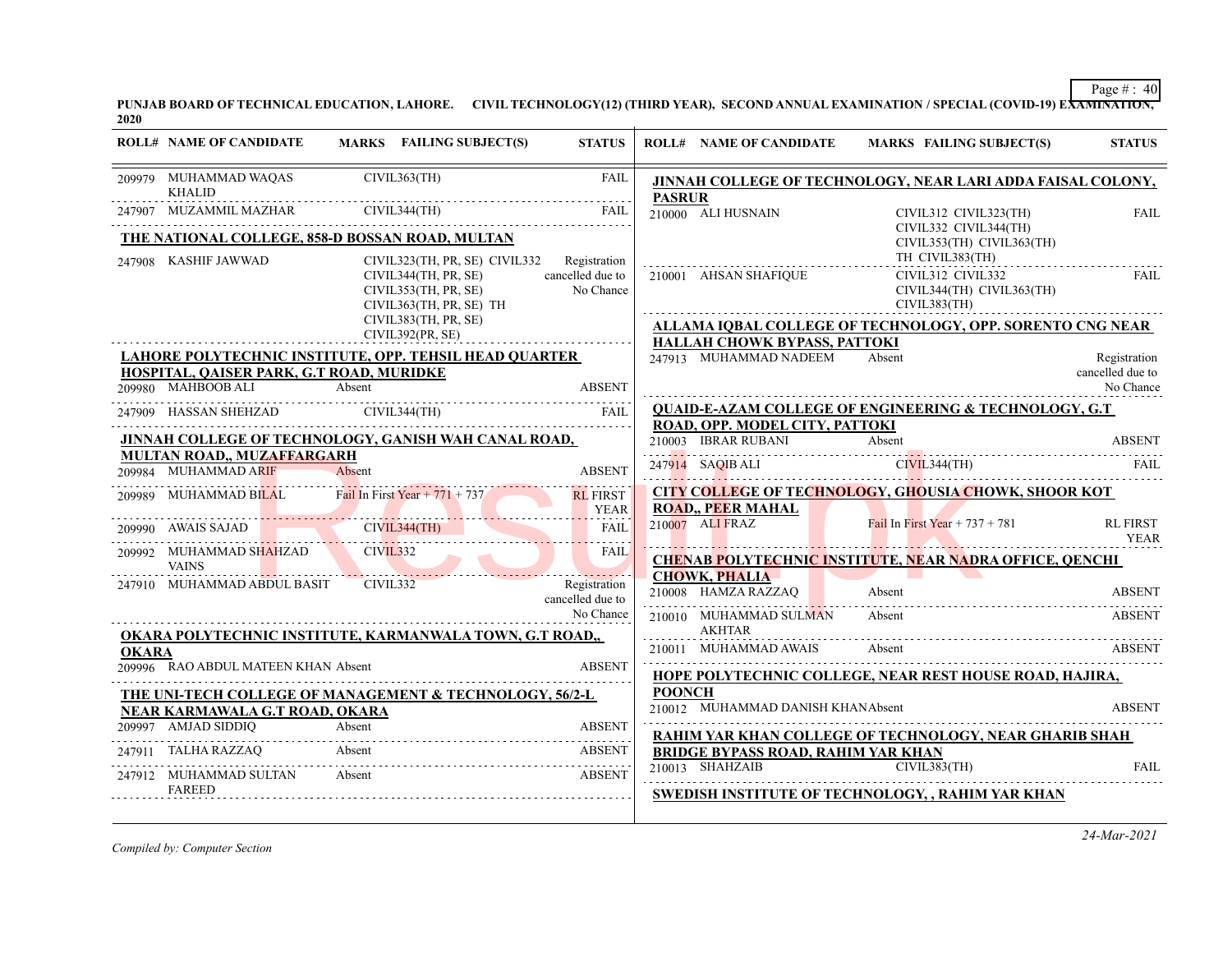**PUNJAB BOARD OF TECHNICAL EDUCATION, LAHORE. CIVIL TECHNOLOGY(12) (THIRD YEAR), SECOND ANNUAL EXAMINATION / SPECIAL (COVID-19) EXAMINATION, 2020**

| <b>ROLL# NAME OF CANDIDATE</b>                                            | MARKS FAILING SUBJECT(S)                                                                                       | <b>STATUS</b> | <b>ROLL# NAME OF CANDIDATE</b>                 | <b>MARKS FAILING SUBJECT(S)</b>                                                                                                                                                                                                                                                                                                                                                                                                                                                                                                                     | <b>STATUS</b>    |
|---------------------------------------------------------------------------|----------------------------------------------------------------------------------------------------------------|---------------|------------------------------------------------|-----------------------------------------------------------------------------------------------------------------------------------------------------------------------------------------------------------------------------------------------------------------------------------------------------------------------------------------------------------------------------------------------------------------------------------------------------------------------------------------------------------------------------------------------------|------------------|
| 210015 ROZI KHAN                                                          | Absent                                                                                                         | <b>ABSENT</b> | 210043 MUHAMMAD BILAL                          | CIVIL344(TH, PR)<br>CIVIL353(TH)                                                                                                                                                                                                                                                                                                                                                                                                                                                                                                                    | FAIL             |
| <b>GOVERNMENT COLLEGE OF TECHNOLOGY, , RASUL</b><br>210016 MUHAMMAD USMAN | ISL/PAK CIVIL312                                                                                               | FAIL          | 210045 ABDUL SHAZEEL                           | CIVIL323(PR, SE)<br>CIVIL363(TH)                                                                                                                                                                                                                                                                                                                                                                                                                                                                                                                    | <b>FAIL</b>      |
|                                                                           | CIVIL323(TH, PR, SE) CIVIL332<br>CIVIL344(TH, PR)<br>CIVIL353(TH, PR)                                          |               | 210048 BILAL HASSAN                            | CIVIL312 CIVIL332<br>CIVIL344(TH) CIVIL353(TH)<br>CIVIL363(TH) CIVIL383(TH)                                                                                                                                                                                                                                                                                                                                                                                                                                                                         | <b>FAIL</b><br>. |
|                                                                           | CIVIL363(TH, PR, SE) TH<br>CIVIL383(TH, PR)                                                                    |               | 210050 HASSAN AMIN                             | CIVIL344(TH)                                                                                                                                                                                                                                                                                                                                                                                                                                                                                                                                        | FAIL             |
| 210022 MUHAMMAD HASSAN                                                    | CIVIL392(PR, SE)<br>CIVIL323(SE) CIVIL332                                                                      | FAIL          | 210052 ADIL SADHEER                            | CIVIL323(PR, SE)<br>CIVIL344(TH) CIVIL363(TH)                                                                                                                                                                                                                                                                                                                                                                                                                                                                                                       | FAIL             |
| 210027 SHAHZEB KHAN                                                       | CIVIL344(TH) CIVIL353(TH)<br>TH<br>CIVIL312 CIVIL344(PR)                                                       | FAIL          | 210057 ABDUL WAHAB                             | CIVIL323(PR, SE)<br>CIVIL344(TH) CIVIL353(PR)<br>CIVIL363(TH)                                                                                                                                                                                                                                                                                                                                                                                                                                                                                       | FAIL             |
|                                                                           | CIVIL353(TH) CIVIL363(TH)                                                                                      |               | 210067 ATIF MUNIR                              | CIVIL323(TH) CIVIL332<br>CIVIL344(TH) CIVIL363(TH)                                                                                                                                                                                                                                                                                                                                                                                                                                                                                                  | FAII.            |
| 210028 WAJID ALI AKRAM                                                    | ISL/PAK CIVIL312<br>CIVIL323(TH) CIVIL332<br>CIVIL344(TH, PR)<br>CIVIL353(TH, PR)<br>CIVIL363(TH) CIVIL383(TH) | FAIL          | 210068 MUHAMMAD USMAN                          | CIVIL323(TH, SE) CIVIL332<br>CIVIL344(TH, PR)<br>CIVIL353(PR) CIVIL363(TH,<br>PR, SE) CIVIL383(TH)                                                                                                                                                                                                                                                                                                                                                                                                                                                  | FAIL             |
| 210029 SYED NABEEL SHAH                                                   | Absent<br>0029 SYED NABEEL SHAH ADSENT ASSENT ASSENT                                                           | <b>ABSENT</b> | 210071 AAQIB DILBAGH                           | CIVIL392(PR)<br>CIVIL344(TH)                                                                                                                                                                                                                                                                                                                                                                                                                                                                                                                        | FAIL             |
| 210030 TAHA ALI                                                           | <b>ISL/PAK CIVIL312</b><br>CIVIL323(TH) CIVIL344(TH)<br>CIVIL353(PR) CIVIL363(TH)                              | <b>FAIL</b>   |                                                | 210079 AKASH WARIS Absent ABSENT                                                                                                                                                                                                                                                                                                                                                                                                                                                                                                                    |                  |
| 210031 ANEES UR RAHMAN                                                    | Absent                                                                                                         | <b>ABSENT</b> | 210080 ZOHAIB ARSHAD                           | $CIVIL344(TH)$ $CIVIL363(TH)$                                                                                                                                                                                                                                                                                                                                                                                                                                                                                                                       | -FAIL            |
| 210032 ZAIN RAFIQUE                                                       | CIVIL312 CIVIL323(TH, PR, SE)<br>CIVIL344(TH) CIVIL353(TH,                                                     | FAIL          | 210090 MUHAMMAD TOSEEF<br>AMJAD                | CIVIL312 CIVIL332<br>CIVIL344(TH) CIVIL353(TH)<br>CIVIL363(TH) CIVIL383(TH)                                                                                                                                                                                                                                                                                                                                                                                                                                                                         | FAII.            |
|                                                                           | PR) CIVIL363(TH, PR, SE)<br>CIVIL383(TH) CIVIL392(PR)                                                          |               | 210099 KAMRAN NAVEED                           | $CIVIL323(PR, SE)$ $CIVIL353(PR)$<br>CIVIL383(PR)                                                                                                                                                                                                                                                                                                                                                                                                                                                                                                   | FAIL             |
| 210039 USAMA IMRAN                                                        | ISL/PAK CIVIL332<br>CIVIL344(TH) CIVIL353(TH)<br>CIVIL363(TH) TH                                               | <b>FAIL</b>   | 210104 MUHAMMAD AZEEM TARIO                    | ISL/PAK CIVIL323(PR, SE)<br>CIVIL332 CIVIL344(TH, PR)<br>CIVIL353(PR) CIVIL363(TH,                                                                                                                                                                                                                                                                                                                                                                                                                                                                  | FAIL             |
| 210040 ZUBAIR KAMAL                                                       | CIVIL344(TH) CIVIL353(PR)<br>CIVIL363(TH)                                                                      | FAIL.         |                                                | PR, SE) CIVIL383(TH, PR)<br>CIVIL392(PR)                                                                                                                                                                                                                                                                                                                                                                                                                                                                                                            |                  |
| 210041 MUHAMMAD SUFYAN<br>SADIO                                           | CIVIL353(TH) CIVIL363(TH)<br>CIVIL383(TH)                                                                      | FAIL          |                                                | $CIVIL363$ (TH)<br>$210105 \quad \text{MUHAMMAD IMRAN} \quad \quad \text{CIVIL363(TH)} \quad \quad \text{FAIL} \quad \quad \text{FAIL} \quad \quad \text{FAIL} \quad \quad \text{FAIL} \quad \quad \text{FAIL} \quad \quad \text{FAIL} \quad \quad \text{FAIL} \quad \quad \text{FAIL} \quad \quad \text{FAIL} \quad \quad \text{FAIL} \quad \quad \text{FAIL} \quad \quad \text{FAIL} \quad \quad \text{FAIL} \quad \quad \text{FAIL} \quad \quad \text{FAIL} \quad \quad \text{FAIL} \quad \quad \text{FAIL} \quad \quad \text{FAIL} \quad \quad$ |                  |
| 210042 MUHAMMAD AFAQ RIFAT                                                | CIVIL312 CIVIL323(PR, SE)<br>CIVIL344(TH) CIVIL353(TH,<br>PR) CIVIL363(TH)<br>CIVIL383(TH)                     | FAIL          | 210106 MUHAMMAD FARRUKH CIVIL363(TH)<br>RASHID |                                                                                                                                                                                                                                                                                                                                                                                                                                                                                                                                                     | FAIL.            |

*Compiled by: Computer Section*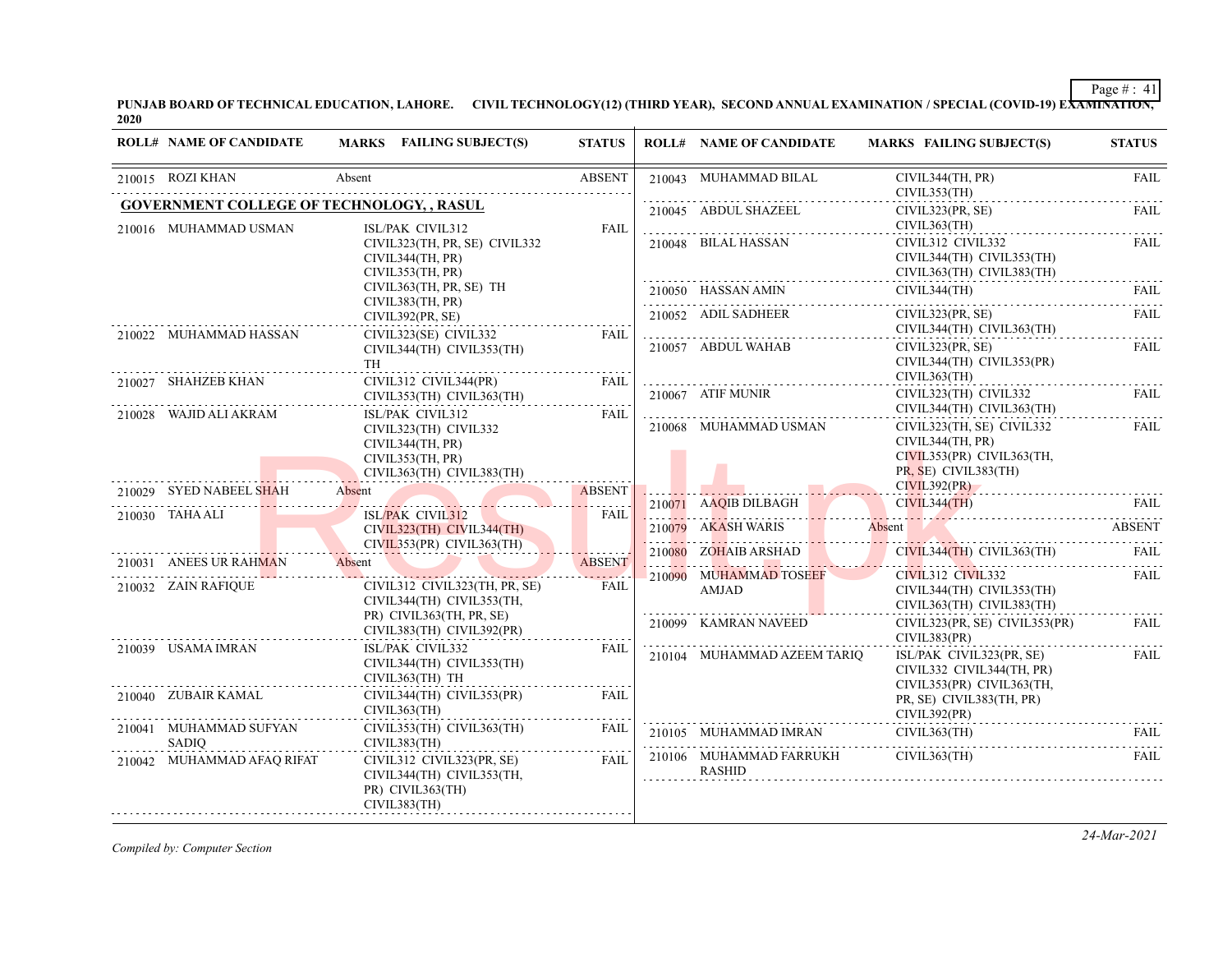**PUNJAB BOARD OF TECHNICAL EDUCATION, LAHORE. CIVIL TECHNOLOGY(12) (THIRD YEAR), SECOND ANNUAL EXAMINATION / SPECIAL (COVID-19) EXAMINATION, 2020**

| <b>ROLL# NAME OF CANDIDATE</b>    | MARKS FAILING SUBJECT(S)                                                                                                                                                                                                       | <b>STATUS</b>                                 | <b>ROLL# NAME OF CANDIDATE</b>     | <b>MARKS FAILING SUBJECT(S)</b>                                                                                                                                                                                                                                                                                                                                                                                                                                                                    | <b>STATUS</b>    |
|-----------------------------------|--------------------------------------------------------------------------------------------------------------------------------------------------------------------------------------------------------------------------------|-----------------------------------------------|------------------------------------|----------------------------------------------------------------------------------------------------------------------------------------------------------------------------------------------------------------------------------------------------------------------------------------------------------------------------------------------------------------------------------------------------------------------------------------------------------------------------------------------------|------------------|
| 247915 HARIS MASOOD               | ISL/PAK CIVIL312 CIVIL332<br>CIVIL344(TH) CIVIL353(TH)<br>CIVIL363(TH) CIVIL383(TH)                                                                                                                                            | FAIL                                          | 210120 MUHAMMAD IRFAN              | CIVIL323(TH) CIVIL344(TH)<br>CIVIL353(TH) CIVIL363(TH)<br><b>TH</b>                                                                                                                                                                                                                                                                                                                                                                                                                                | <b>FAIL</b>      |
| 247916 WAHAB SHARIF               | CIVIL332                                                                                                                                                                                                                       |                                               | 247922 MUHAMMAD TARIO              | $748 +$ Fail In Second Year + 809                                                                                                                                                                                                                                                                                                                                                                                                                                                                  | <b>RL SECOND</b> |
|                                   | 247917 TAYYAB HUSSAIN CIVIL344(TH) CIVIL363(TH) FAIL                                                                                                                                                                           |                                               |                                    |                                                                                                                                                                                                                                                                                                                                                                                                                                                                                                    | <b>YEAR</b>      |
|                                   | 247918 HAROON RASHEED CIVIL344(TH)                                                                                                                                                                                             | Registration<br>cancelled due to<br>No Chance | CENTRE KHANNA ROAD, RAWALPINDI     | RAWALPINDI INSTITUTE OF TECHNOLOGY, MAKKAH SHOPPING                                                                                                                                                                                                                                                                                                                                                                                                                                                |                  |
| 247919 MUDASAR IQBAL              | CIVIL323(PR, SE) CIVIL332                                                                                                                                                                                                      | Registration                                  |                                    | RAWALPINDI POLYTECHNIC INSTITUTE, NE-273 TEPO ROAD,                                                                                                                                                                                                                                                                                                                                                                                                                                                |                  |
|                                   | CIVIL344(PR) CIVIL353(TH,<br>PR) CIVIL363(TH, PR, SE)<br>CIVIL383(PR) CIVIL392(PR)                                                                                                                                             | cancelled due to<br>No Chance                 | <b>RAWALPINDI</b>                  | 210122 MUHAMMAD AMMAR CIVIL363(TH) FAIL                                                                                                                                                                                                                                                                                                                                                                                                                                                            |                  |
|                                   | <b>GOVERNMENT COLLEGE OF TECHNOLOGY, VILLAGE TARAR,</b>                                                                                                                                                                        |                                               |                                    | 210125 AQIB KHAN Absent ABSENT                                                                                                                                                                                                                                                                                                                                                                                                                                                                     |                  |
| RAWALAKOT(AJK)                    |                                                                                                                                                                                                                                |                                               |                                    | 210127 JAMSHID Absent ABSENT                                                                                                                                                                                                                                                                                                                                                                                                                                                                       |                  |
| 210109 DANISH HANIF               | CIVIL312                                                                                                                                                                                                                       | <b>FAIL</b>                                   |                                    | $210128 \quad \text{ZOHAIB AZIZ} \quad \text{CIVIL363(TH)} \quad \text{FAIL} \quad \text{FAIL}$                                                                                                                                                                                                                                                                                                                                                                                                    |                  |
| 210110 OSAMA TAHIR                | CIVIL323(PR) CIVIL344(TH,<br>PR) CIVIL353(TH)                                                                                                                                                                                  | FAIL                                          |                                    | 210130 MUHAMMAD UMAR ALTAF Absent ABSENT                                                                                                                                                                                                                                                                                                                                                                                                                                                           |                  |
|                                   | CIVIL383(TH)                                                                                                                                                                                                                   |                                               | 210137 ASIF ALI                    | CIVIL344(TH) CIVIL353(TH) FAIL                                                                                                                                                                                                                                                                                                                                                                                                                                                                     |                  |
| 210111 OWAIS AMIR                 | CIVIL312 CIVIL323(TH)<br>CIVIL332 CIVIL344(PR)<br>CIVIL363(TH) CIVIL383(TH,                                                                                                                                                    | <b>EAIL</b>                                   | CIVIL363(TH)                       | <b>EXAMPLE SOLUTION CONTRACTED CIVIL344(TH)</b> CIVIL363(TH) FAIL                                                                                                                                                                                                                                                                                                                                                                                                                                  |                  |
|                                   | SE)<br><u> 1988 - Johann Stoff, Amerikaansk ferhandist (</u>                                                                                                                                                                   |                                               |                                    | RAWALPINDI SWEDISH INSTITUTE OF TECHNOLOGY, B-84 SATTELLITE                                                                                                                                                                                                                                                                                                                                                                                                                                        |                  |
|                                   | ASKARI INSTITUTE OF TECHNOLOGY, G.T ROAD RAWAT, RAWALPINDI                                                                                                                                                                     |                                               | TOWN COMMERCIAL MARKET, RAWALPINDI |                                                                                                                                                                                                                                                                                                                                                                                                                                                                                                    |                  |
| 210112 UMAIR ZAKIR                | Absent                                                                                                                                                                                                                         | <b>ABSENT</b>                                 |                                    | 210138 HASEEB AHSAN Fail In First Year And Second Year + 728 RL SECOND<br><u> 1944 - Johann Maria Maria Barat (h. 1958).</u>                                                                                                                                                                                                                                                                                                                                                                       | <b>YEAR</b>      |
|                                   | <b>BURAQ INSTITUTE OF SCIENCE AND TECHNOLOGY, 11-D, 6TH ROAD,</b>                                                                                                                                                              |                                               |                                    | 210139 BABER JAVED CIVIL344(TH) CIVIL363(TH) FAIL                                                                                                                                                                                                                                                                                                                                                                                                                                                  |                  |
| <b>SATELLITE TOWN, RAWALPINDI</b> |                                                                                                                                                                                                                                |                                               |                                    |                                                                                                                                                                                                                                                                                                                                                                                                                                                                                                    |                  |
| 210114 SHEHR YAR                  | CIVIL344(TH) CIVIL383(TH)                                                                                                                                                                                                      | FAII.                                         |                                    | 210140 FAHAD IBRRAHIM Absent ABSENT 210141 SAAD HASEEB CIVIL363(TH) FAIL                                                                                                                                                                                                                                                                                                                                                                                                                           |                  |
| 247920 ANAS AKBAR                 | CIVIL344(TH) CIVIL353(TH)                                                                                                                                                                                                      | FAIL                                          |                                    |                                                                                                                                                                                                                                                                                                                                                                                                                                                                                                    |                  |
|                                   | CIVIL363(TH) CIVIL383(TH)                                                                                                                                                                                                      |                                               |                                    | RAWALPINDI SWEDISH INSTITUTE OF TECHNOLOGY, BAHADUR PLAZA<br>SHAIR PAO COLONY NEAR COMMITTEE CHOWK, RAWALPINDI                                                                                                                                                                                                                                                                                                                                                                                     |                  |
|                                   | 247921 FAHIM UD DIN Absent and the contract of the contract of the contract of the contract of the contract of the contract of the contract of the contract of the contract of the contract of the contract of the contract of |                                               |                                    |                                                                                                                                                                                                                                                                                                                                                                                                                                                                                                    |                  |
|                                   | <b>INSTITUTE OF ENGINEERING AND TECHNOLOGY, ST# 25, NASEER ABAD,</b>                                                                                                                                                           |                                               |                                    | 210116 SHAHRYAR CIVIL363(TH) FAIL<br>210146 ATTA-UR-REHMAN CIVIL344(TH) FAIL                                                                                                                                                                                                                                                                                                                                                                                                                       |                  |
|                                   | NEAR GOLRA MORE, PESHAWAR ROAD, RAWALPINDI<br>210119 AHSAN NAVEED Fail In First Year And Second Year + 806 RL SECOND                                                                                                           |                                               |                                    |                                                                                                                                                                                                                                                                                                                                                                                                                                                                                                    |                  |
|                                   |                                                                                                                                                                                                                                | <b>YEAR</b>                                   |                                    | 210147 DAIM HABIB QURASHI Absent ABSENT ABSENT                                                                                                                                                                                                                                                                                                                                                                                                                                                     |                  |
|                                   |                                                                                                                                                                                                                                |                                               | 210150 UBAID-UR-REHMAN Absent      | $10149 \quad \text{BALAWAL KHUSHAL} \quad \text{CIVIL344(TH) CIVIL363(TH) \quad \text{FAIL} \quad \text{FAIL} \quad \text{FAIL} \quad \text{FAIL} \quad \text{FAIL} \quad \text{FAIL} \quad \text{FAIL} \quad \text{FAIL} \quad \text{FAIL} \quad \text{FAIL} \quad \text{FAIL} \quad \text{FAIL} \quad \text{FAIL} \quad \text{FAIL} \quad \text{FAIL} \quad \text{FAIL} \quad \text{FAIL} \quad \text{FAIL} \quad \text{FAIL} \quad \text{FAIL} \quad \text{FAIL} \quad \text{FAIL} \quad \text$ | ABSENT           |
|                                   |                                                                                                                                                                                                                                |                                               |                                    |                                                                                                                                                                                                                                                                                                                                                                                                                                                                                                    |                  |

*Compiled by: Computer Section*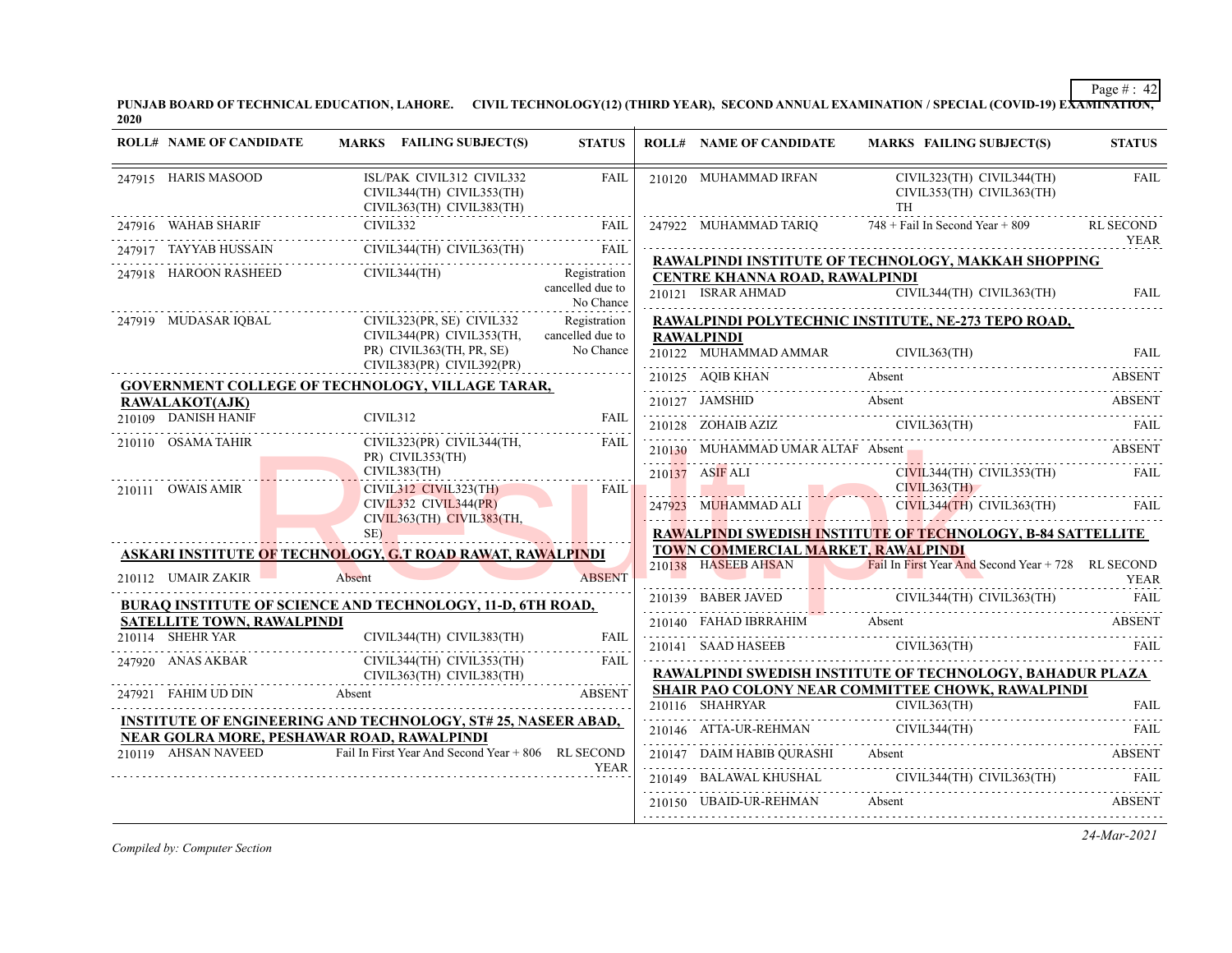**PUNJAB BOARD OF TECHNICAL EDUCATION, LAHORE. CIVIL TECHNOLOGY(12) (THIRD YEAR), SECOND ANNUAL EXAMINATION / SPECIAL (COVID-19) EXAMINATION, 2020**

| 210151 BASSAT RAZZAQ<br><b>ABSENT</b><br>210186 MUHAMMAD JAWAD RAHIMAbsent<br>Absent<br>210153 ABDUL WALEED QURESHI Absent<br>210189 AHSAN ARSHAD MEHMOOD<br><b>ABSENT</b><br>CIVIL323(TH) CIVIL344(TH)<br>CIVIL363(TH)<br>210154 FAHEEM WAZIR<br>Absent<br>ABSENT<br>CIVIL332 CIVIL344(TH)<br>210192 MUHAMMAD BILAL KHAN<br>CIVIL344(TH) CIVIL363(TH)<br>210155 RAJA ZAMMAN FAREED<br>CIVIL353(TH) CIVIL363(TH)<br><b>FAIL</b><br>210193 AMMAD ALI KHAN Absent ABSENT<br>210157 MUBASHIR SHAHZAD CIVIL344(TH)<br><b>FAIL</b><br><b>HASHMI</b><br>210194 NOMAN AJAZ<br>Absent<br>210159 HAFIZ NOMAN SHAUKAT CIVIL344(TH) CIVIL363(TH)<br>FAIL<br>210195 SHARYAR IFRAHIM<br>CIVIL344(TH) CIVIL363(TH)<br>CIVIL383(TH)<br>210161 RAKESH KUMAR<br>Absent<br><b>ABSENT</b><br>210197 USAMA BIN IFTIKHAR Absent<br>210165 AHSAN KHAN<br>Absent<br><b>ABSENT</b><br>210199 MUHAMMAD HAMMAD<br>CIVIL332 CIVIL344(TH)<br>210166     SHAHAB KHALID SATTI<br>Absent<br><b>ABSENT</b><br><b>JAVED</b><br>CIVIL363(TH)<br>210167 ZAIN ULABDIN CIVIL344(TH) FAIL<br>210202 USAMA ALI<br>Absent<br><b>ABSENT</b><br>210168 JAHANZAIB KHAN $726 + 750 + 765 = 2241$<br><b>PASS</b><br>210203 ADIL MEHMOOD<br>Absent<br><b>ABSENT</b><br>210169 ZEESHAN IQBAL CIVIL344(TH) FAIL FAIL<br>CIVIL332 CIVIL344(TH)<br>210204 HASAN<br>CIVIL323(TH) CIVIL332<br>CIVIL363(TH)<br>210170 ALI HAIDER<br>210205 NAQEEB MEHMOOD<br>FAIL<br>CIVIL344(TH)<br>210171 MUHAMMAD AQIB UMAR CIVIL344(TH)<br><b>FAIL</b><br>71 MUHAMMAD AQIB UMAR CIVIL344(TH)<br>210206 JUNAID ALI KHAN<br>CIVIL344(TH)<br>210206 JUNAID ALI KHAN CIVIL344(TH) FAIL<br>210172 MUHAMMAD FAROOQ CIVIL344(TH)<br>172 MUHAMMAD FAROOQ CIVIL344(TH)<br><b>FAIL</b><br>210212 SHAFIQ IQBAL AWAN<br>CIVIL312 CIVIL332<br>de conce<br>248513 MUHAMMAD AWAIS SHEIKHAbsent<br>CIVIL344(TH) CIVIL383(TH)<br><b>ABSENT</b><br>210213 SAUD HASSAN<br>CIVIL332 CIVIL344(TH)<br>248514 SHAH ZEB MASOOD Fail In First Year + $715 + 726$<br><b>RL FIRST</b><br><b>YEAR</b><br>210216 AHSAN ALTAF<br>CIVIL312 CIVIL323(TH)<br>CIVIL344(TH)<br>248515 HUSNAIN ABBAS<br>CIVIL332 CIVIL344(TH)<br>FAIL<br>CIVIL363(TH)<br>248531 HAMZA RAZA<br>CIVIL344(TH) CIVIL363(TH)<br>Registration<br>210218 KHALID MEHTAB<br>CIVIL332 CIVIL344(TH)<br>cancelled due to<br>CIVIL383(TH)<br>No Chance<br>CIVIL312 CIVIL323(TH)<br>210219 MUHAMMAD OSAMA FIAZ<br>RAWALPINDI SWEDISH INSTITUTE OF TECHNOLOGY, D-324,<br>CIVIL344(TH) CIVIL363(TH)<br>COMMERCIAL MARKET, SATELLITE TOWN, RAWALPINDI<br>CIVIL383(TH)<br>210175 USAMA KABIR<br>CIVIL323(TH) CIVIL363(TH)<br><b>FAIL</b><br>210220 HARIS TANVIR CIVIL363(TH) FAIL<br>CIVIL383(TH)<br>210222 GHAZANFAR ALI<br>Absent<br>210179 AHSAN MAHBOOB<br><b>ABSENT</b><br>Absent<br>CIVIL312 CIVIL344(TH)<br>210223 SHAHZAIB ABBASI<br>210180 FASEEH BIN SAMIE<br><b>ABSENT</b><br>Absent<br>CIVIL363(TH) CIVIL383(TH)<br>210182 DANISH KAZIM | <b>ROLL# NAME OF CANDIDATE</b> | MARKS FAILING SUBJECT(S) | <b>STATUS</b> | <b>ROLL# NAME OF CANDIDATE</b> | <b>MARKS FAILING SUBJECT(S)</b> | <b>STATUS</b> |
|--------------------------------------------------------------------------------------------------------------------------------------------------------------------------------------------------------------------------------------------------------------------------------------------------------------------------------------------------------------------------------------------------------------------------------------------------------------------------------------------------------------------------------------------------------------------------------------------------------------------------------------------------------------------------------------------------------------------------------------------------------------------------------------------------------------------------------------------------------------------------------------------------------------------------------------------------------------------------------------------------------------------------------------------------------------------------------------------------------------------------------------------------------------------------------------------------------------------------------------------------------------------------------------------------------------------------------------------------------------------------------------------------------------------------------------------------------------------------------------------------------------------------------------------------------------------------------------------------------------------------------------------------------------------------------------------------------------------------------------------------------------------------------------------------------------------------------------------------------------------------------------------------------------------------------------------------------------------------------------------------------------------------------------------------------------------------------------------------------------------------------------------------------------------------------------------------------------------------------------------------------------------------------------------------------------------------------------------------------------------------------------------------------------------------------------------------------------------------------------------------------------------------------------------------------------------------------------------------------------------------------------------------------------------------------------------------------------------------------------------------------------------------------------------------------------------------------------------------------------------------------------------------------------|--------------------------------|--------------------------|---------------|--------------------------------|---------------------------------|---------------|
|                                                                                                                                                                                                                                                                                                                                                                                                                                                                                                                                                                                                                                                                                                                                                                                                                                                                                                                                                                                                                                                                                                                                                                                                                                                                                                                                                                                                                                                                                                                                                                                                                                                                                                                                                                                                                                                                                                                                                                                                                                                                                                                                                                                                                                                                                                                                                                                                                                                                                                                                                                                                                                                                                                                                                                                                                                                                                                              |                                |                          |               |                                |                                 | <b>ABSENT</b> |
|                                                                                                                                                                                                                                                                                                                                                                                                                                                                                                                                                                                                                                                                                                                                                                                                                                                                                                                                                                                                                                                                                                                                                                                                                                                                                                                                                                                                                                                                                                                                                                                                                                                                                                                                                                                                                                                                                                                                                                                                                                                                                                                                                                                                                                                                                                                                                                                                                                                                                                                                                                                                                                                                                                                                                                                                                                                                                                              |                                |                          |               |                                |                                 | FAIL          |
|                                                                                                                                                                                                                                                                                                                                                                                                                                                                                                                                                                                                                                                                                                                                                                                                                                                                                                                                                                                                                                                                                                                                                                                                                                                                                                                                                                                                                                                                                                                                                                                                                                                                                                                                                                                                                                                                                                                                                                                                                                                                                                                                                                                                                                                                                                                                                                                                                                                                                                                                                                                                                                                                                                                                                                                                                                                                                                              |                                |                          |               |                                |                                 | <b>FAIL</b>   |
|                                                                                                                                                                                                                                                                                                                                                                                                                                                                                                                                                                                                                                                                                                                                                                                                                                                                                                                                                                                                                                                                                                                                                                                                                                                                                                                                                                                                                                                                                                                                                                                                                                                                                                                                                                                                                                                                                                                                                                                                                                                                                                                                                                                                                                                                                                                                                                                                                                                                                                                                                                                                                                                                                                                                                                                                                                                                                                              |                                |                          |               |                                |                                 |               |
|                                                                                                                                                                                                                                                                                                                                                                                                                                                                                                                                                                                                                                                                                                                                                                                                                                                                                                                                                                                                                                                                                                                                                                                                                                                                                                                                                                                                                                                                                                                                                                                                                                                                                                                                                                                                                                                                                                                                                                                                                                                                                                                                                                                                                                                                                                                                                                                                                                                                                                                                                                                                                                                                                                                                                                                                                                                                                                              |                                |                          |               |                                |                                 |               |
|                                                                                                                                                                                                                                                                                                                                                                                                                                                                                                                                                                                                                                                                                                                                                                                                                                                                                                                                                                                                                                                                                                                                                                                                                                                                                                                                                                                                                                                                                                                                                                                                                                                                                                                                                                                                                                                                                                                                                                                                                                                                                                                                                                                                                                                                                                                                                                                                                                                                                                                                                                                                                                                                                                                                                                                                                                                                                                              |                                |                          |               |                                |                                 | <b>ABSENT</b> |
|                                                                                                                                                                                                                                                                                                                                                                                                                                                                                                                                                                                                                                                                                                                                                                                                                                                                                                                                                                                                                                                                                                                                                                                                                                                                                                                                                                                                                                                                                                                                                                                                                                                                                                                                                                                                                                                                                                                                                                                                                                                                                                                                                                                                                                                                                                                                                                                                                                                                                                                                                                                                                                                                                                                                                                                                                                                                                                              |                                |                          |               |                                |                                 | FAIL          |
|                                                                                                                                                                                                                                                                                                                                                                                                                                                                                                                                                                                                                                                                                                                                                                                                                                                                                                                                                                                                                                                                                                                                                                                                                                                                                                                                                                                                                                                                                                                                                                                                                                                                                                                                                                                                                                                                                                                                                                                                                                                                                                                                                                                                                                                                                                                                                                                                                                                                                                                                                                                                                                                                                                                                                                                                                                                                                                              |                                |                          |               |                                |                                 | <b>ABSENT</b> |
|                                                                                                                                                                                                                                                                                                                                                                                                                                                                                                                                                                                                                                                                                                                                                                                                                                                                                                                                                                                                                                                                                                                                                                                                                                                                                                                                                                                                                                                                                                                                                                                                                                                                                                                                                                                                                                                                                                                                                                                                                                                                                                                                                                                                                                                                                                                                                                                                                                                                                                                                                                                                                                                                                                                                                                                                                                                                                                              |                                |                          |               |                                |                                 | FAIL          |
|                                                                                                                                                                                                                                                                                                                                                                                                                                                                                                                                                                                                                                                                                                                                                                                                                                                                                                                                                                                                                                                                                                                                                                                                                                                                                                                                                                                                                                                                                                                                                                                                                                                                                                                                                                                                                                                                                                                                                                                                                                                                                                                                                                                                                                                                                                                                                                                                                                                                                                                                                                                                                                                                                                                                                                                                                                                                                                              |                                |                          |               |                                |                                 |               |
|                                                                                                                                                                                                                                                                                                                                                                                                                                                                                                                                                                                                                                                                                                                                                                                                                                                                                                                                                                                                                                                                                                                                                                                                                                                                                                                                                                                                                                                                                                                                                                                                                                                                                                                                                                                                                                                                                                                                                                                                                                                                                                                                                                                                                                                                                                                                                                                                                                                                                                                                                                                                                                                                                                                                                                                                                                                                                                              |                                |                          |               |                                |                                 |               |
|                                                                                                                                                                                                                                                                                                                                                                                                                                                                                                                                                                                                                                                                                                                                                                                                                                                                                                                                                                                                                                                                                                                                                                                                                                                                                                                                                                                                                                                                                                                                                                                                                                                                                                                                                                                                                                                                                                                                                                                                                                                                                                                                                                                                                                                                                                                                                                                                                                                                                                                                                                                                                                                                                                                                                                                                                                                                                                              |                                |                          |               |                                |                                 |               |
|                                                                                                                                                                                                                                                                                                                                                                                                                                                                                                                                                                                                                                                                                                                                                                                                                                                                                                                                                                                                                                                                                                                                                                                                                                                                                                                                                                                                                                                                                                                                                                                                                                                                                                                                                                                                                                                                                                                                                                                                                                                                                                                                                                                                                                                                                                                                                                                                                                                                                                                                                                                                                                                                                                                                                                                                                                                                                                              |                                |                          |               |                                |                                 | FAIL          |
|                                                                                                                                                                                                                                                                                                                                                                                                                                                                                                                                                                                                                                                                                                                                                                                                                                                                                                                                                                                                                                                                                                                                                                                                                                                                                                                                                                                                                                                                                                                                                                                                                                                                                                                                                                                                                                                                                                                                                                                                                                                                                                                                                                                                                                                                                                                                                                                                                                                                                                                                                                                                                                                                                                                                                                                                                                                                                                              |                                |                          |               |                                |                                 | FAIL          |
|                                                                                                                                                                                                                                                                                                                                                                                                                                                                                                                                                                                                                                                                                                                                                                                                                                                                                                                                                                                                                                                                                                                                                                                                                                                                                                                                                                                                                                                                                                                                                                                                                                                                                                                                                                                                                                                                                                                                                                                                                                                                                                                                                                                                                                                                                                                                                                                                                                                                                                                                                                                                                                                                                                                                                                                                                                                                                                              |                                |                          |               |                                |                                 |               |
|                                                                                                                                                                                                                                                                                                                                                                                                                                                                                                                                                                                                                                                                                                                                                                                                                                                                                                                                                                                                                                                                                                                                                                                                                                                                                                                                                                                                                                                                                                                                                                                                                                                                                                                                                                                                                                                                                                                                                                                                                                                                                                                                                                                                                                                                                                                                                                                                                                                                                                                                                                                                                                                                                                                                                                                                                                                                                                              |                                |                          |               |                                |                                 | FAIL          |
|                                                                                                                                                                                                                                                                                                                                                                                                                                                                                                                                                                                                                                                                                                                                                                                                                                                                                                                                                                                                                                                                                                                                                                                                                                                                                                                                                                                                                                                                                                                                                                                                                                                                                                                                                                                                                                                                                                                                                                                                                                                                                                                                                                                                                                                                                                                                                                                                                                                                                                                                                                                                                                                                                                                                                                                                                                                                                                              |                                |                          |               |                                |                                 | FAII.         |
|                                                                                                                                                                                                                                                                                                                                                                                                                                                                                                                                                                                                                                                                                                                                                                                                                                                                                                                                                                                                                                                                                                                                                                                                                                                                                                                                                                                                                                                                                                                                                                                                                                                                                                                                                                                                                                                                                                                                                                                                                                                                                                                                                                                                                                                                                                                                                                                                                                                                                                                                                                                                                                                                                                                                                                                                                                                                                                              |                                |                          |               |                                |                                 | .             |
|                                                                                                                                                                                                                                                                                                                                                                                                                                                                                                                                                                                                                                                                                                                                                                                                                                                                                                                                                                                                                                                                                                                                                                                                                                                                                                                                                                                                                                                                                                                                                                                                                                                                                                                                                                                                                                                                                                                                                                                                                                                                                                                                                                                                                                                                                                                                                                                                                                                                                                                                                                                                                                                                                                                                                                                                                                                                                                              |                                |                          |               |                                |                                 | FAIL          |
|                                                                                                                                                                                                                                                                                                                                                                                                                                                                                                                                                                                                                                                                                                                                                                                                                                                                                                                                                                                                                                                                                                                                                                                                                                                                                                                                                                                                                                                                                                                                                                                                                                                                                                                                                                                                                                                                                                                                                                                                                                                                                                                                                                                                                                                                                                                                                                                                                                                                                                                                                                                                                                                                                                                                                                                                                                                                                                              |                                |                          |               |                                |                                 | <b>FAIL</b>   |
|                                                                                                                                                                                                                                                                                                                                                                                                                                                                                                                                                                                                                                                                                                                                                                                                                                                                                                                                                                                                                                                                                                                                                                                                                                                                                                                                                                                                                                                                                                                                                                                                                                                                                                                                                                                                                                                                                                                                                                                                                                                                                                                                                                                                                                                                                                                                                                                                                                                                                                                                                                                                                                                                                                                                                                                                                                                                                                              |                                |                          |               |                                |                                 |               |
|                                                                                                                                                                                                                                                                                                                                                                                                                                                                                                                                                                                                                                                                                                                                                                                                                                                                                                                                                                                                                                                                                                                                                                                                                                                                                                                                                                                                                                                                                                                                                                                                                                                                                                                                                                                                                                                                                                                                                                                                                                                                                                                                                                                                                                                                                                                                                                                                                                                                                                                                                                                                                                                                                                                                                                                                                                                                                                              |                                |                          |               |                                |                                 | <b>FAIL</b>   |
|                                                                                                                                                                                                                                                                                                                                                                                                                                                                                                                                                                                                                                                                                                                                                                                                                                                                                                                                                                                                                                                                                                                                                                                                                                                                                                                                                                                                                                                                                                                                                                                                                                                                                                                                                                                                                                                                                                                                                                                                                                                                                                                                                                                                                                                                                                                                                                                                                                                                                                                                                                                                                                                                                                                                                                                                                                                                                                              |                                |                          |               |                                |                                 |               |
|                                                                                                                                                                                                                                                                                                                                                                                                                                                                                                                                                                                                                                                                                                                                                                                                                                                                                                                                                                                                                                                                                                                                                                                                                                                                                                                                                                                                                                                                                                                                                                                                                                                                                                                                                                                                                                                                                                                                                                                                                                                                                                                                                                                                                                                                                                                                                                                                                                                                                                                                                                                                                                                                                                                                                                                                                                                                                                              |                                |                          |               |                                |                                 | <b>ABSENT</b> |
|                                                                                                                                                                                                                                                                                                                                                                                                                                                                                                                                                                                                                                                                                                                                                                                                                                                                                                                                                                                                                                                                                                                                                                                                                                                                                                                                                                                                                                                                                                                                                                                                                                                                                                                                                                                                                                                                                                                                                                                                                                                                                                                                                                                                                                                                                                                                                                                                                                                                                                                                                                                                                                                                                                                                                                                                                                                                                                              |                                |                          |               |                                |                                 | FAII.         |
| 210226 AMIR SOHAIL Absent                                                                                                                                                                                                                                                                                                                                                                                                                                                                                                                                                                                                                                                                                                                                                                                                                                                                                                                                                                                                                                                                                                                                                                                                                                                                                                                                                                                                                                                                                                                                                                                                                                                                                                                                                                                                                                                                                                                                                                                                                                                                                                                                                                                                                                                                                                                                                                                                                                                                                                                                                                                                                                                                                                                                                                                                                                                                                    |                                | Absent                   | <b>ABSENT</b> |                                |                                 | <b>ABSENT</b> |

*Compiled by: Computer Section*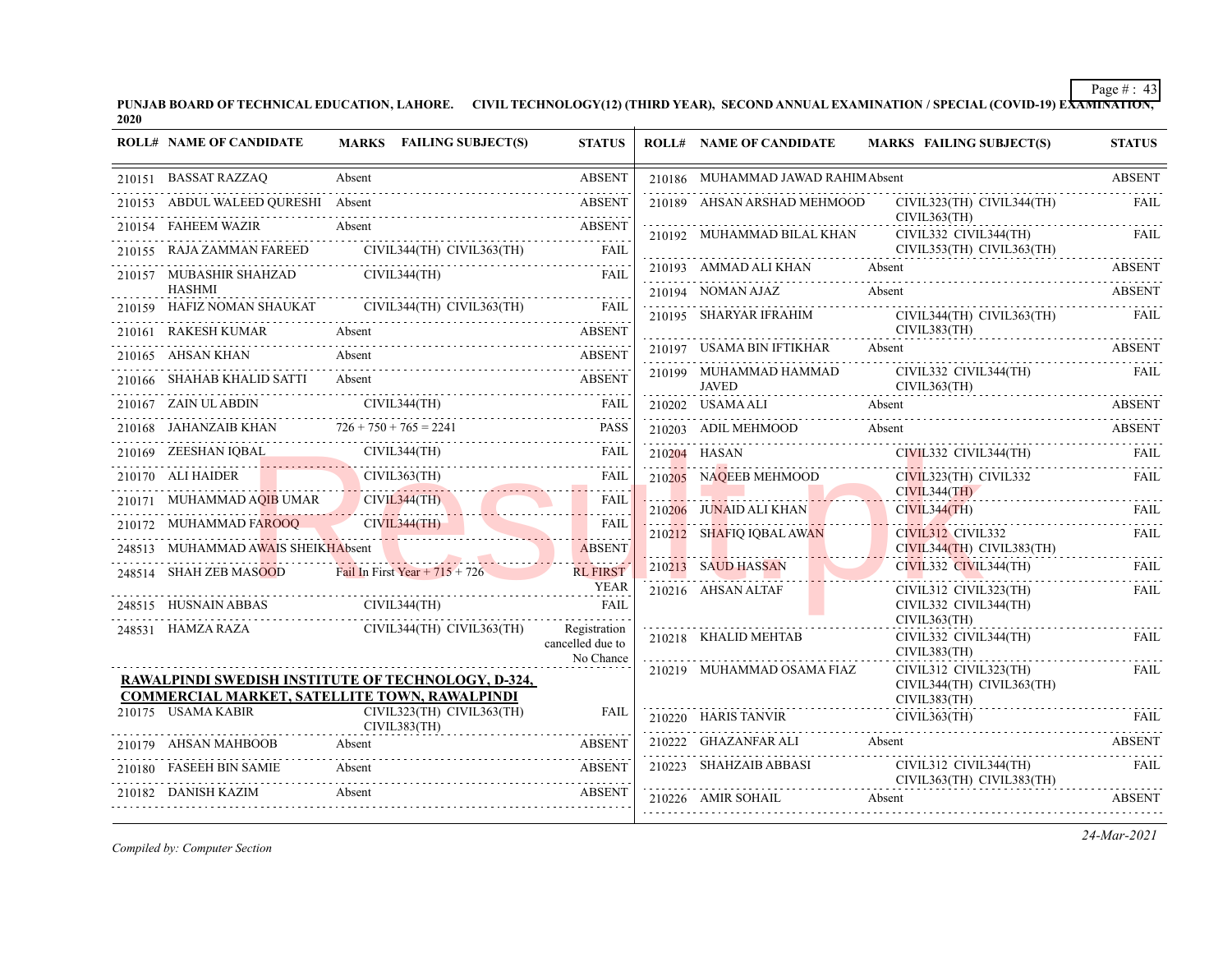**PUNJAB BOARD OF TECHNICAL EDUCATION, LAHORE. CIVIL TECHNOLOGY(12) (THIRD YEAR), SECOND ANNUAL EXAMINATION / SPECIAL (COVID-19) EXAMINATION, 2020**

|        | <b>ROLL# NAME OF CANDIDATE</b>                       | MARKS FAILING SUBJECT(S)                                                                                                                                                                                                                                             | <b>STATUS</b>            | <b>ROLL# NAME OF CANDIDATE</b>                                                | MARKS FAILING SUBJECT(S)                                                                                                                                                                                                                                                                                          | <b>STATUS</b>                                 |
|--------|------------------------------------------------------|----------------------------------------------------------------------------------------------------------------------------------------------------------------------------------------------------------------------------------------------------------------------|--------------------------|-------------------------------------------------------------------------------|-------------------------------------------------------------------------------------------------------------------------------------------------------------------------------------------------------------------------------------------------------------------------------------------------------------------|-----------------------------------------------|
|        | 210230 HAMZA BILAL                                   | Absent                                                                                                                                                                                                                                                               | <b>ABSENT</b>            | 210244 MUHAMMAD IMRAN                                                         | ISL/PAK CIVIL312 CIVIL332                                                                                                                                                                                                                                                                                         | FAIL                                          |
| 210235 | <b>TASAWAR HUSSAIN</b>                               | $743 + 678 + 772 = 2193$                                                                                                                                                                                                                                             | <b>PASS</b>              |                                                                               | CIVIL344(TH) CIVIL353(TH)<br>CIVIL363(TH) TH                                                                                                                                                                                                                                                                      |                                               |
|        |                                                      | $\begin{tabular}{ll} 210236 & \text{MUHAMMAD ZEESHAN} & & \text{CIVIL363(TH)} \\ & \text{MEHFOOZ} & & \\ \end{tabular} \begin{tabular}{ll} \text{RAL} \\ \end{tabular}$                                                                                              |                          |                                                                               | CIVIL383(TH)                                                                                                                                                                                                                                                                                                      |                                               |
|        | 244823 FAIZAN KHAN                                   | ISL/PAK CIVIL312<br>CIVIL323(TH) CIVIL332<br>CIVIL344(TH) CIVIL353(TH)<br>CIVIL363(TH) TH<br>CIVIL383(TH)                                                                                                                                                            | <b>FAIL</b>              | <b>BLOCK SHADAB TOWN, SAHIWAL</b><br>210247 MUHAMMAD SHAFQAT<br><b>RASOOL</b> | <b>QUAID-E-AZAM COLLEGE OF ENGINEERING &amp; TECHNOLOGY, 13-UMAR</b><br>CIVIL344(TH) CIVIL363(TH)<br>CIVIL383(TH)<br>210248 BADAR BASHIR Absent ABSENT ABSENT                                                                                                                                                     | FAIL                                          |
|        | 247924 SHAHZAIB ASGHAR                               |                                                                                                                                                                                                                                                                      |                          |                                                                               | 210249 BILAL ASHRAF Absent ABSENT ABSENT                                                                                                                                                                                                                                                                          | <b>ABSENT</b>                                 |
|        |                                                      | 247925 RAJA ASAD ALI Absent ABSENT                                                                                                                                                                                                                                   |                          |                                                                               | 210250 MAKMAL Absent ABSENT                                                                                                                                                                                                                                                                                       |                                               |
|        |                                                      | 247926 HUSNAIN ALI Absent ABSENT ABSENT                                                                                                                                                                                                                              |                          |                                                                               | 210251 JAWAD HUSSAIN CIVIL344(TH) FAIL FAIL                                                                                                                                                                                                                                                                       |                                               |
|        | 247927 MEHMOOD NASEEM                                | MEHMOOD NASEEM Absent Absent ABSENT                                                                                                                                                                                                                                  |                          |                                                                               | GOVERNMENT COLLEGE OF TECHNOLOGY, PAF ROAD, SARGODHA                                                                                                                                                                                                                                                              |                                               |
|        |                                                      | 247928 IKRAM-UL-HASAN 796+778+842=2416 PASS                                                                                                                                                                                                                          |                          | 210257 MUBASHAR RIAZ                                                          | Absent                                                                                                                                                                                                                                                                                                            | <b>ABSENT</b>                                 |
|        | 247929 MUHAMMAD SALMAN CIVIL363(TH)<br><b>IMTIAZ</b> | and a straight of the state.<br><u> 1999 - Jan Jan Jan Salaman, martin film ar chwarton ar chwarton ar chwarton ar chwarton ar chwarton ar chwarton ar chwarton ar chwarton ar chwarton ar chwarton ar chwarton ar chwarton ar chwarton ar chwarton ar chwarton </u> | <b>FAIL</b>              |                                                                               | 210263 SUMAR HAYAT Absent ABSENT ABSENT                                                                                                                                                                                                                                                                           |                                               |
|        |                                                      | GOVERNMENT COLLEGE OF TECHNOLOGY, JEHAZ GROUND OLD                                                                                                                                                                                                                   |                          |                                                                               | 247932 MUHAMMAD ZUBAIR Fail In First Year And Second Year + 682 RL SECOND<br><u> 1988 - Johann Johann Johann Johann Johann Johann Johann Johann Johann Johann Johann Johann Johann Johann Johann Johann Johann Johann Johann Johann Johann Johann Johann Johann Johann Johann Johann Johann Johann Johann Joh</u> | YEAR                                          |
|        | <b>HARRAPA ROAD, SAHIWAL</b><br>210238 SHAHID FARID  | CIVIL323(PR, SE)<br>CIVIL344(TH) CIVIL353(TH,                                                                                                                                                                                                                        | <b>FAIL</b>              | 247933 ABU BAKAR SIDDIQUE                                                     | Absent                                                                                                                                                                                                                                                                                                            | Registration<br>cancelled due to<br>No Chance |
|        |                                                      | $SE)$ CIVIL363(TH)<br><b>Contract Contract Contract</b><br>CIVIL383(TH) CIVIL392(SE)                                                                                                                                                                                 |                          |                                                                               | HIRA POLYTECHNIC INSTITUTE, GREEN TOWN LAHORE ROAD,                                                                                                                                                                                                                                                               |                                               |
|        | $\overline{A}$ HAD KHAT IN                           | 210239 RANA FAHAD KHALID CIVIL344(TH) CIVIL363(TH) FAIL                                                                                                                                                                                                              |                          | SARGODHA <b>COMPANY</b><br>210267 ALI RAZA AWAN                               | Absent                                                                                                                                                                                                                                                                                                            | <b>ABSENT</b>                                 |
|        |                                                      | 210240 SADI AHMED Absent ABSENT                                                                                                                                                                                                                                      |                          | 210269 INAYAT ALI                                                             | Absent                                                                                                                                                                                                                                                                                                            | ABSENT                                        |
|        | 210241 RIZWAN KHALID                                 | Absent                                                                                                                                                                                                                                                               | ABSENT                   |                                                                               | PAKISTAN COLLEGE OF TECHNOLOGY, 199-A, CHUNGI NO. 9 SATELLITE                                                                                                                                                                                                                                                     |                                               |
|        |                                                      | 210243 AHMAD JAMEEL $747 + 764 + 891 = 2402$ PASS                                                                                                                                                                                                                    |                          | <b>TOWN, SARGODHA</b>                                                         |                                                                                                                                                                                                                                                                                                                   |                                               |
|        |                                                      | 247930 ABDUL SALAM Fail In First Year And Second Year Registration                                                                                                                                                                                                   | cancelled due to         | 210274 ABDUL SALAM                                                            | Absent                                                                                                                                                                                                                                                                                                            | <b>ABSENT</b>                                 |
|        |                                                      | 247931 MUHAMMAD HANZALA CIVIL363(TH) CIVIL383(TH)                                                                                                                                                                                                                    | No Chance<br><b>FAIL</b> | <b>SARGODHA</b><br>210265 SHAROON GUL                                         | SARGODHA INSTITUTE OF TECHNOLOGY, 6TH COLLEGE ROAD,<br>CIVIL344(TH)                                                                                                                                                                                                                                               | <b>FAIL</b>                                   |
|        |                                                      | NATIONAL POLYTECHNIC INSTITUTE, INSIDE MONTGOMERY BISCUIT                                                                                                                                                                                                            |                          |                                                                               | <b>JINNAH COLLEGE OF ENGINEERING &amp; TECHNOLOGY, MAIN ROAD,</b>                                                                                                                                                                                                                                                 |                                               |
|        | FACTORY, G.T ROAD, SAHIWAL                           |                                                                                                                                                                                                                                                                      |                          | <b>NEAR BUS STAND, SHAH KOT</b><br>210279 MUHAMMAD MUZAMMAL Absent<br>KHALIL  |                                                                                                                                                                                                                                                                                                                   | <b>ABSENT</b>                                 |

*Compiled by: Computer Section*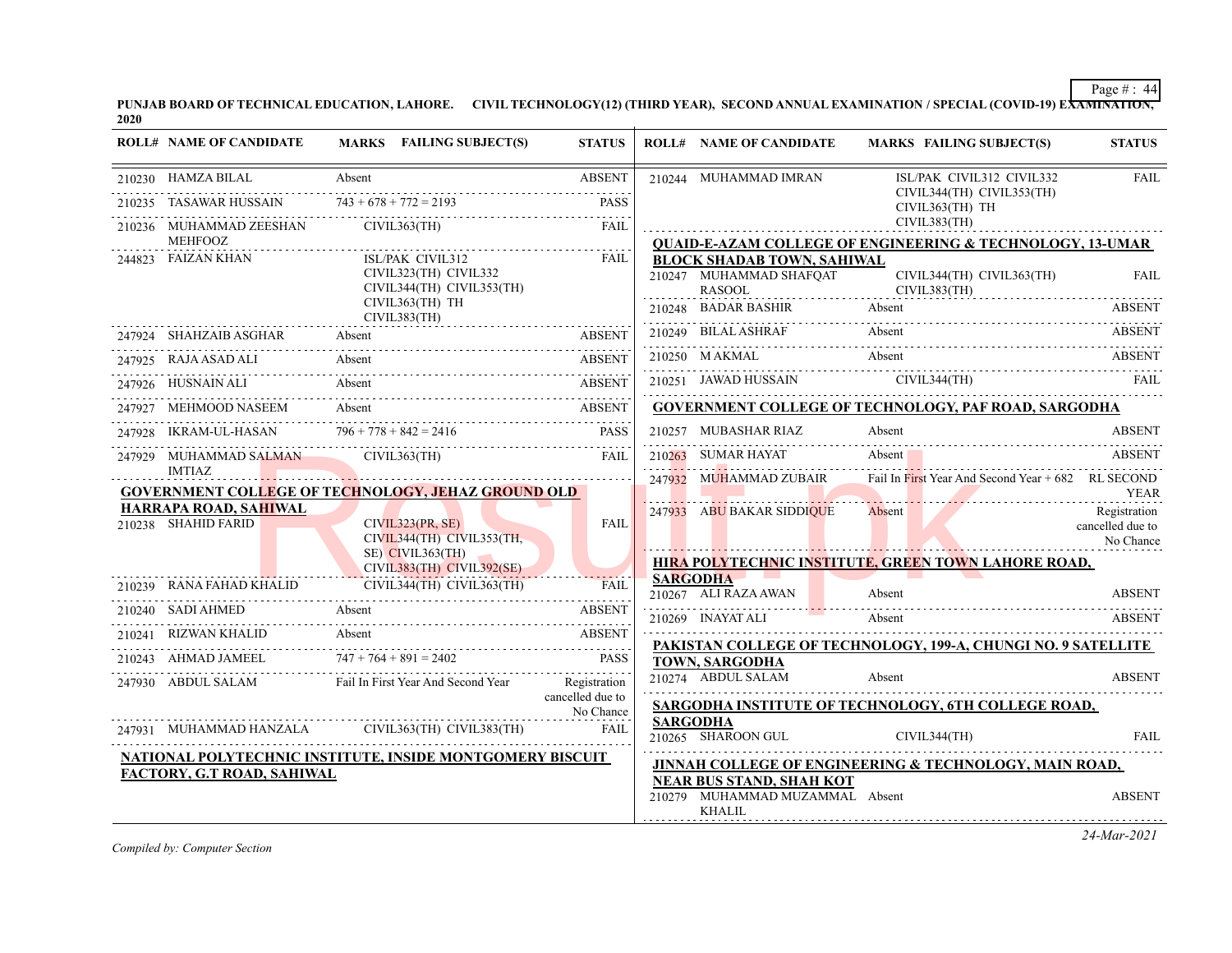**PUNJAB BOARD OF TECHNICAL EDUCATION, LAHORE. CIVIL TECHNOLOGY(12) (THIRD YEAR), SECOND ANNUAL EXAMINATION / SPECIAL (COVID-19) EXAMINATION, 2020**

|               | <b>ROLL# NAME OF CANDIDATE</b>                | MARKS FAILING SUBJECT(S)                                                                                   | <b>STATUS</b>                    | <b>ROLL# NAME OF CANDIDATE</b>               | MARKS FAILING SUBJECT(S)                                                  | <b>STATUS</b> |
|---------------|-----------------------------------------------|------------------------------------------------------------------------------------------------------------|----------------------------------|----------------------------------------------|---------------------------------------------------------------------------|---------------|
|               | 247949 MUHAMMAD HUSNAIN<br><b>SHAH NAWAZ</b>  | CIVIL323(TH) CIVIL344(TH)                                                                                  | <b>FAIL</b>                      | HEAVY MECHANICAL COMPLEX-3, TAXILA           | GOVERNMENT COLLEGE OF TECHNOLOGY, HATTAR ROAD, NEAR                       |               |
|               |                                               | LAHORE POLYTECHNIC INSTITUTE, SHAH MUHAMMAD PLAZA,<br>LAHORE-SARGODHA ROAD, NEAR BHATTI CHOWK, SHEIKHUPURA |                                  |                                              | 210311 MUHAMMAD NOUMAN Fail In First Year And Second Year + 789 RL SECOND | <b>YEAR</b>   |
|               | 210283 ARSLAN TABBSAM Absent                  | 0283 ARSLAN TABBSAM Absent Absent ABSENT                                                                   | <b>ABSENT</b>                    |                                              | 210316 HAMMAD SALEEM CIVIL312 CIVIL363(TH)                                | <b>FAIL</b>   |
|               |                                               | 210284 RASHID MAHMOOD CIVIL344(TH) CIVIL363(TH)                                                            | FAIL                             | 210317 AHSAN ATIZAZ SULTAN Absent            |                                                                           | <b>ABSENT</b> |
|               |                                               | 247950 ALI HADDER 828 + Fail In Second Year + 902 RL SECOND                                                | <b>YEAR</b>                      | 210319 MUHAMMAD OSAMA<br><b>KHURSHID</b>     | Absent                                                                    | <b>ABSENT</b> |
|               |                                               | <b>OXFORD POLYTECHNIC INSTITUTE (OPI), NEAR NATIONAL FLOOR MILL</b>                                        |                                  | 247953 MUHAMMAD SHOAIB Absent                |                                                                           | <b>ABSENT</b> |
|               | ROSHANPURA, SHEIKHUPURA<br>210287 USAMA KABIR | Absent                                                                                                     | <b>ABSENT</b>                    |                                              | 247954 ZULQARNAIN KHALID CIVIL344(TH) CIVIL363(TH) FAIL                   |               |
|               |                                               |                                                                                                            |                                  |                                              | 247955 MUHAMMAD ANEES ALI CIVIL344(TH)                                    | FAIL          |
|               |                                               | 247951 GULFAM HUSSAIN CIVIL363(TH) FAIL                                                                    |                                  |                                              | TOBA TEK SINGH POLYTECHNIC INSTITUTE, OPP. NEW FOREST PARK,               |               |
|               | CENTRE, KHADAM ALI ROAD,, SIALKOT             | SIALKOT COLLEGE OF TECHNOLOGY, CHOWK KOTLI BEHRAM, NAZIR                                                   |                                  |                                              | NEAR MADINA MILLS JHANG ROAD, TOBA TEK SINGH                              |               |
|               | 210300 MUHSIN ZULFIQAR                        | Absent                                                                                                     | <b>ABSENT</b>                    |                                              | 210331 SABEEH UL NASAR Absent ABSENT ABSENT                               |               |
|               |                                               | 210302 FARRUKH TAJ CIVIL363(TH) FAIL                                                                       |                                  |                                              | 210332 BILAL IQBAL CIVIL344(TH) CIVIL363(TH)                              | - FAIL        |
|               | 210303 ZELE E REHMAN CIVIL332                 |                                                                                                            | FAIL                             |                                              | PUNJAB INSTITUTE OF TECHNOLOGY, FAISAL TOWN, OPP. GOVT.                   |               |
|               |                                               | <b>TRIGON COLLEGE OF TECHNOLOGY, KATCHERY ROAD NEAR 1122</b>                                               |                                  | DEGREE COLLEGE,, VEHARI<br>210333 ANAS ABBAS | Fail In First Year And Second Year + 783 RL SECOND                        |               |
|               | <b>OFFICE, SIALKOT, SIALKOT</b>               |                                                                                                            |                                  |                                              |                                                                           | YEAR          |
|               | 210305 AFZAN ALI                              | $824$ + Fail In Second Year + 857                                                                          | <b>RL SECOND</b><br><b>YEAR</b>  | 210335 SQLAIN SHABIR                         | Absent                                                                    | <b>ABSENT</b> |
|               |                                               | PAK POLYTECHNIC INSTITUTE, MADINA AHLEBAIT, AIRPORT ROAD,                                                  |                                  |                                              | POF INSTITUTE OF TECHNOLOGY, , WAH CANTT                                  |               |
| <b>SKARDU</b> |                                               |                                                                                                            |                                  |                                              | 210343 FAIZAN HASSAN Absent ABSENT                                        |               |
|               | 210307 RAJAB ALI                              | $759 + 731 + 780 = 2270$                                                                                   | <b>PASS</b>                      | 210344 DANISH ALI                            | Absent                                                                    | ABSENT        |
|               | 210308 MUHAMMAD ABUBAKER Absent               | <u>MAKKAH COLLEGE OF TECHNOLOGY, TRAFFIC CHOWK, TALAGANG</u>                                               | <b>ABSENT</b>                    | 210345 ATTA-UL-BARI                          | CIVIL312 CIVIL344(TH)<br>CIVIL353(TH)                                     | FAIL          |
|               | AZIZ                                          |                                                                                                            |                                  |                                              | WAH SWEDISH INSTITUTE OF TECHNOLOGY, OPP. (RPR) WAH NOBEL                 |               |
|               |                                               | LEADS COLLEGE OF TECHNOLOGY, NEAR TOWN COMMITTEE, TAUNSA                                                   |                                  | <b>G.T.ROAD, WAH CANTT</b><br>210350 ZEESHAN | Absent                                                                    | <b>ABSENT</b> |
| <b>SHARIF</b> | 210310 SABEEH ULLAH                           | Absent                                                                                                     | <b>ABSENT</b>                    |                                              |                                                                           |               |
|               |                                               |                                                                                                            |                                  | 210355 HAIDER RAZA                           | Absent                                                                    | <b>ABSENT</b> |
|               | 247952 ABDUL WAHAB                            | Absent                                                                                                     | Registration<br>cancelled due to |                                              | THE PUNJAB COLLEGE OF TECHNOLOGY, BANGLA ROAD, YAZMAN                     |               |
|               |                                               |                                                                                                            | No Chance                        | 210361 MUHAMMAD AHMAD                        | CIVIL344(TH) CIVIL363(TH)                                                 | FAIL          |
|               |                                               |                                                                                                            |                                  |                                              |                                                                           |               |

*Compiled by: Computer Section*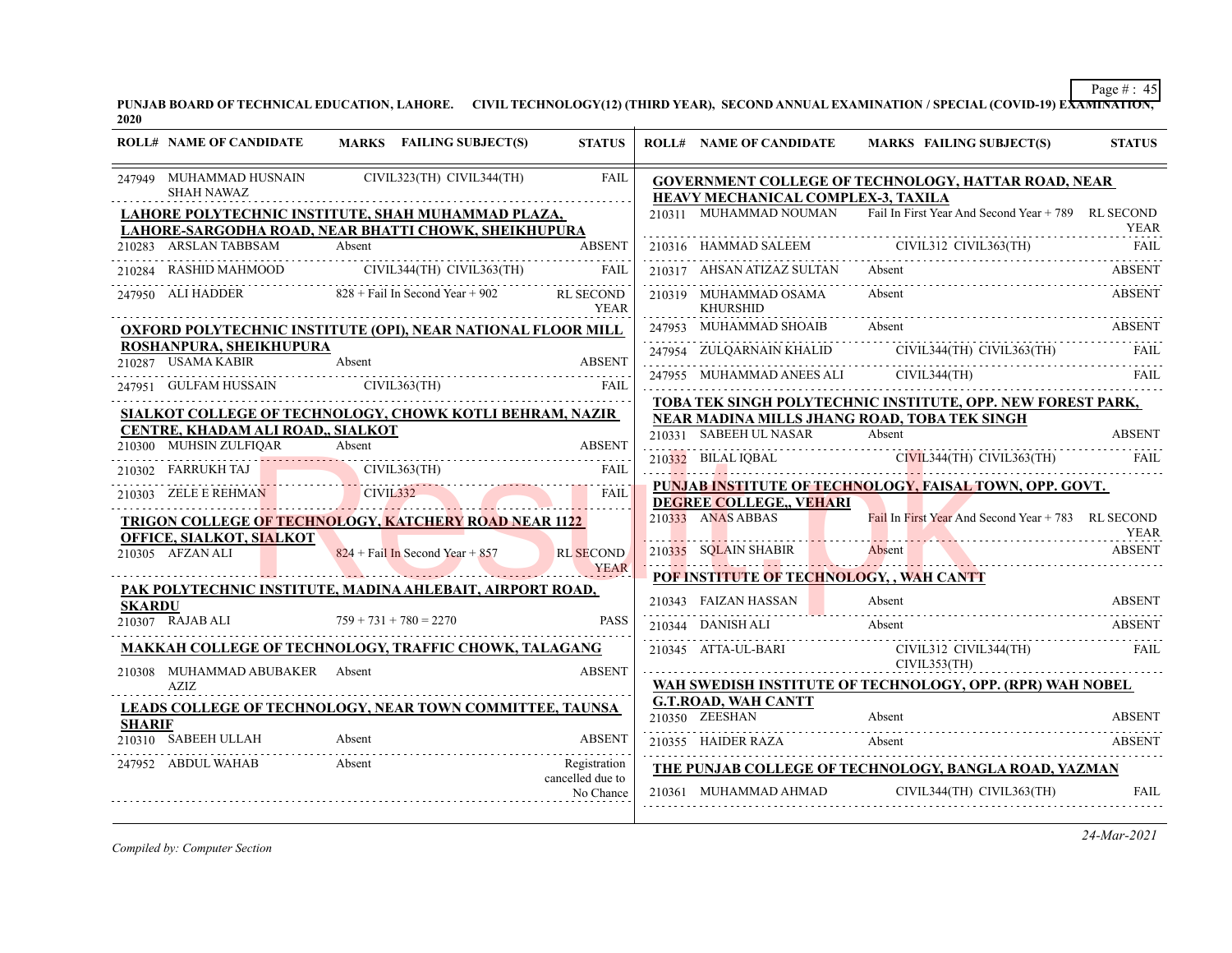**PUNJAB BOARD OF TECHNICAL EDUCATION, LAHORE. CIVIL TECHNOLOGY (2016) (THIRD YEAR), SECOND ANNUAL EXAMINATION / SPECIAL (COVID-19) EXAMINATION, 2020**

|               | <b>ROLL# NAME OF CANDIDATE</b>                                       | MARKS FAILING SUBJECT(S)                                                                                                                                                                                                                        | <b>STATUS</b>                   | <b>ROLL# NAME OF CANDIDATE</b>                                | <b>MARKS FAILING SUBJECT(S)</b>                                      | <b>STATUS</b>             |
|---------------|----------------------------------------------------------------------|-------------------------------------------------------------------------------------------------------------------------------------------------------------------------------------------------------------------------------------------------|---------------------------------|---------------------------------------------------------------|----------------------------------------------------------------------|---------------------------|
| <b>HAKEEM</b> |                                                                      | ROSHAN COLLEGE OF TECHNOLOGY, TULAMBA ROAD,, ABDUL                                                                                                                                                                                              |                                 | 247956 FARHAN ABBAS                                           | ISL/PAK CIVIL303(TH)<br>CIVIL314(TH) TH<br>CIVIL334(TH) CIVIL343(TH) | <b>FAIL</b>               |
|               | 210395 HAMZA ZIA RAJA                                                |                                                                                                                                                                                                                                                 | <b>ABSENT</b>                   |                                                               | CIVIL354(TH) CIVIL373(TH)                                            |                           |
|               | 210397 ABU BAKAR CIVIL373(TH)                                        |                                                                                                                                                                                                                                                 | FAIL                            |                                                               | SWEDISH INSTITUTE OF TECHNOLOGY, NEAR SPRING FIELD COLLEGE,          |                           |
|               | 210398 MUHAMMAD<br>TAYYAB-UR-REHMAN                                  | Absent                                                                                                                                                                                                                                          | <b>ABSENT</b>                   | BY PASS ROAD, BAGH (AJK)<br>210562 NAEEM AKRAM                | CIVIL343(TH) CIVIL373(TH)                                            | FAIL                      |
|               |                                                                      | UNITED COLLEGE OF TECHNOLOGY, AMEER HUMZA TOWN.                                                                                                                                                                                                 |                                 |                                                               | 210569 KASHAN SAEED CIVIL334(TH) CIVIL373(TH)                        | FAIL                      |
|               | <b>AHMADPUR EAST</b><br>210421 MUHAMMAD YASIR                        | Absent                                                                                                                                                                                                                                          | <b>ABSENT</b>                   |                                                               | 247957 SYED DANISH ALI KAZMI CIVIL334(TH) CIVIL354(TH)               | <b>FAIL</b>               |
|               |                                                                      | $\begin{tabular}{ll} 210423 & YOUNIS AMEEN & CIVIL354(TH) & FAIL \\ \hline \end{tabular} \begin{tabular}{ll} \multicolumn{3}{l}{} & \multicolumn{3}{l}{} & CHVIL354(TH) \\ \multicolumn{3}{l}{} & \multicolumn{3}{l}{} & FAIL \\ \end{tabular}$ |                                 |                                                               | <b>LAHORE COLLEGE OF TECHNOLOGY, HOUSE #100, MADINA TOWN</b>         |                           |
|               |                                                                      |                                                                                                                                                                                                                                                 |                                 | <b>CHISHTIAN ROAD, BAHAWALNAGAR</b>                           |                                                                      |                           |
|               |                                                                      | 210424 MUHAMMAD SHEHZAD CIVIL343(TH) CIVIL354(TH) FAIL                                                                                                                                                                                          |                                 | 210594 MUHAMMAD KHAN                                          | CIVIL354(TH) CIVIL373(TH)                                            | <b>FAIL</b><br>. <b>.</b> |
|               |                                                                      | 210425 MUHAMMAD ALI Absent                                                                                                                                                                                                                      | <b>ABSENT</b>                   | 210595 MUHAMMAD ARSHAD                                        | CIVIL303(TH) CIVIL354(TH)                                            | FAIL                      |
|               |                                                                      | JINNAH COLLEGE OF ENGINEERING & TECHNOLOGY, JATOEE BY PASS,                                                                                                                                                                                     |                                 | <b>IOBAL</b>                                                  | CIVIL373(TH)                                                         |                           |
|               |                                                                      | BAHAWAL NALA, OPP. GOVT. BOYS DEGREE COLLEGE, ALIPUR                                                                                                                                                                                            |                                 |                                                               | <b>QUAID-E-AZAM COLLEGE OF ENGINEERING &amp; TECHNOLOGY,</b>         |                           |
|               | <u> 1989 - John Harry Barn, mars a</u>                               | 210451 SHAHER YAR KHAN CIVIL303(TH) CIVIL354(TH)                                                                                                                                                                                                | <b>FAIL</b>                     |                                                               | HAROONABAD ROAD, NEAR TABLIGHI MARKEZ, MOZA ISLAM PURA,              |                           |
|               | 210453 ALI RAZA                                                      | $842 +$ Fail In Second Year + 811                                                                                                                                                                                                               | <b>RL SECOND</b><br><b>YEAR</b> | <b>BAHAWALNAGAR</b><br>210603 MUHAMMAD AHASAN<br><b>KAMAL</b> | CIVIL334(TH) CIVIL343(TH)<br>CIVIL354(TH)                            | <b>FAIL</b>               |
|               |                                                                      | 210454 MUHAMMAD AMIR<br>Absent Absent Absent                                                                                                                                                                                                    | <b>ABSENT</b>                   | 210604 MUHAMMAD ASIF                                          | CIVIL354(TH) CIVIL373(TH)                                            | FAIL                      |
|               |                                                                      | 210456 UMAIR FIAZ CIVIL354(TH)                                                                                                                                                                                                                  | <b>FAIL</b>                     | 210605 MUHAMMAD NUMAN                                         | $CIVIL334(TH)$ $CIVIL343(TH)$<br>CIVIL354(TH)<br><u>\</u>            | FAIL                      |
|               |                                                                      | AL-FALAH COLLEGE OF TECHNOLOGY, GUJRANWALA ROAD NEAR                                                                                                                                                                                            |                                 | 210606 USAMA SIDDIQUE                                         | Absent                                                               | ABSENT                    |
|               | SHELL PETROL PUMP, ALIPUR CHATHA<br>210466 MUHAMMAD MURSALEEN Absent |                                                                                                                                                                                                                                                 | <b>ABSENT</b>                   | 210608 WAQAS HAMEED                                           | CIVIL334(TH) CIVIL354(TH)                                            | FAIL                      |
|               | 210467 MUJAHID BASHIR BUTT                                           |                                                                                                                                                                                                                                                 |                                 | CIVIL373(TH)                                                  |                                                                      |                           |
|               |                                                                      |                                                                                                                                                                                                                                                 |                                 |                                                               | ASIAN COLLEGE OF TECHNOLOGY (CAMPUS - 1), HASILUR ROAD, NEAR         |                           |
|               |                                                                      | 210468 SAQIB JAVEED ISL/PAK TH CIVIL334(TH)<br>CIVIL343(TH) CIVIL373(TH)<br>ISL/PAK TH CIVIL334(TH)                                                                                                                                             | FAIL                            | KHURRAM PETROLEUM,, BAHAWALPUR                                |                                                                      |                           |
|               | 210470 ASAD ALI                                                      | <b>Absent</b>                                                                                                                                                                                                                                   | ABSENT                          | 210609 MUHAMMAD USAMA                                         | Absent                                                               | <b>ABSENT</b>             |
|               |                                                                      |                                                                                                                                                                                                                                                 |                                 | 210611 JUNAID AZHAR                                           | CIVIL354(TH) CIVIL373(TH)                                            | <b>FAIL</b>               |
|               | 210471 ALI SHER                                                      | Fail In First Year And Second Year + 830 RL SECOND                                                                                                                                                                                              | <b>YEAR</b>                     | 210613 MUHAMMAD USAMA IOBAL                                   | CIVIL334(TH) CIVIL343(TH)                                            | FAIL                      |
|               | 210472 TEHZEEB UL HASSAN                                             | Absent                                                                                                                                                                                                                                          | <b>ABSENT</b>                   |                                                               | CIVIL354(TH) CIVIL373(TH)                                            |                           |
|               |                                                                      |                                                                                                                                                                                                                                                 |                                 | 210614 MUHAMMAD HAMZA                                         | TH CIVIL334(TH)                                                      | FAIL                      |
|               | 210474 MUNEEB UL REHMAN                                              | Fail In First Year $+806 + 878$                                                                                                                                                                                                                 | <b>RL FIRST</b><br><b>YEAR</b>  | <b>MUNIR</b>                                                  | CIVIL343(TH) CIVIL354(TH)<br>CIVIL373(TH)                            |                           |
|               |                                                                      | <b>GOVT. COLLEGE OF TECHNOLOGY, FATEH JANG ROAD, ATTOCK</b>                                                                                                                                                                                     |                                 |                                                               |                                                                      |                           |
|               |                                                                      |                                                                                                                                                                                                                                                 |                                 |                                                               |                                                                      |                           |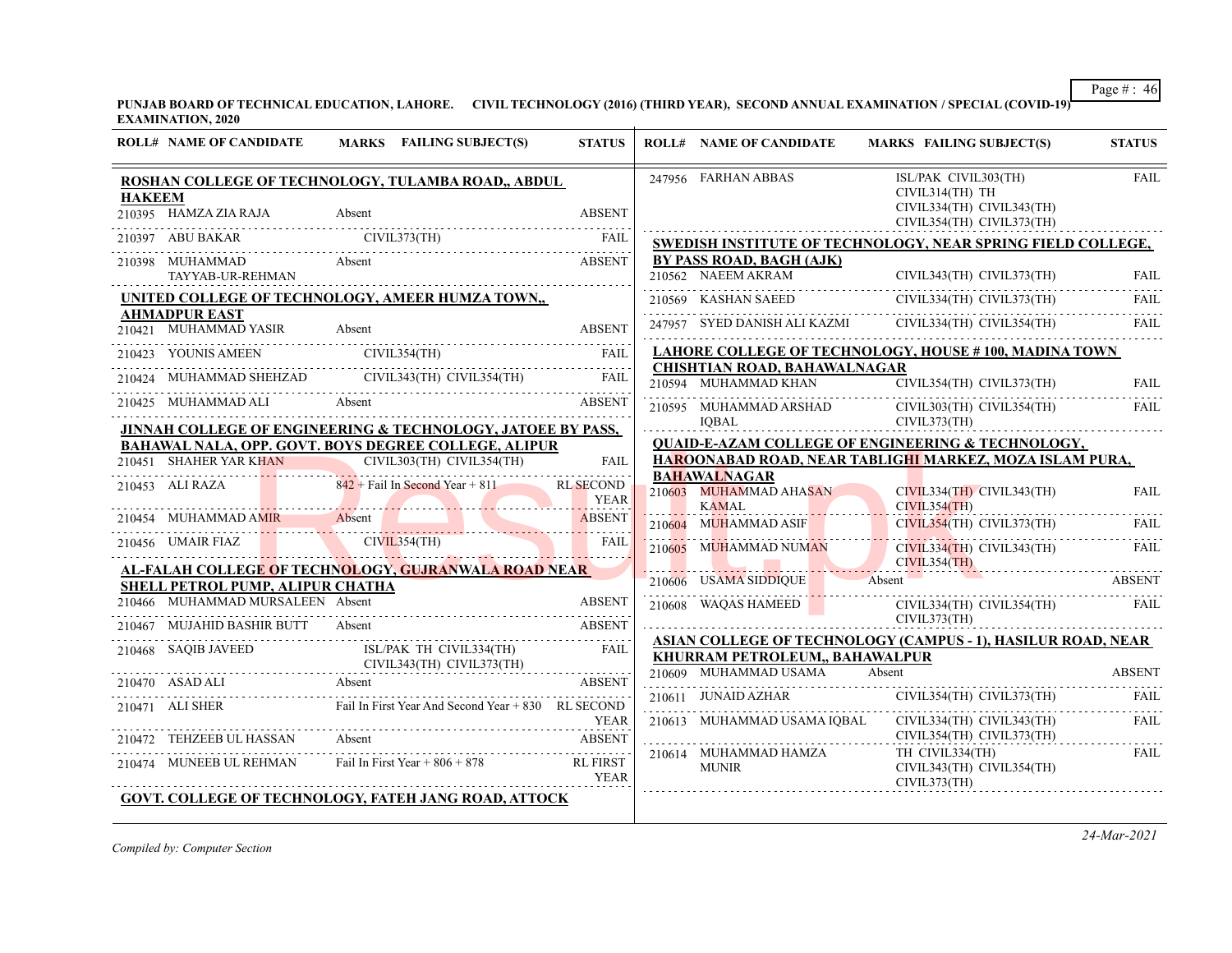**PUNJAB BOARD OF TECHNICAL EDUCATION, LAHORE. CIVIL TECHNOLOGY (2016) (THIRD YEAR), SECOND ANNUAL EXAMINATION / SPECIAL (COVID-19) EXAMINATION, 2020**

|        | <b>ROLL# NAME OF CANDIDATE</b>                                 | MARKS FAILING SUBJECT(S)                                                                                            | <b>STATUS</b>                   | <b>ROLL# NAME OF CANDIDATE</b>                         | <b>MARKS FAILING SUBJECT(S)</b>                                                                   | <b>STATUS</b>    |
|--------|----------------------------------------------------------------|---------------------------------------------------------------------------------------------------------------------|---------------------------------|--------------------------------------------------------|---------------------------------------------------------------------------------------------------|------------------|
|        | 210618 IRFAN JAVED                                             | ISL/PAK TH CIVIL334(TH)<br>CIVIL373(TH)                                                                             | <b>FAIL</b>                     |                                                        | EXAMPLE 210874 KHAWAR ALI KHAN CIVIL334(TH) FAIL                                                  |                  |
|        |                                                                | 210619 SYED ALI HASSNAIN NAQVI CIVIL354(TH) CIVIL373(TH)                                                            | FAIL                            | 210876 AWAIS AKBAR                                     | 210876 AWAIS AKBAR Absent ABSENT                                                                  |                  |
|        |                                                                | 210620 UBAID-U-REHMAN Absent                                                                                        | <b>ABSENT</b>                   | 210880 ABDUL BASIT                                     | Fail In First Year And Second Year + 697 RL SECOND                                                | YEAR             |
|        | <b>BAHAWALPUR</b><br>210835 WAQAS AHMAD<br>210838 USMAN IMTIAZ | <b>GOVERNMENT COLLEGE OF TECHNOLOGY, BAGHDAD ROAD,</b>                                                              | <b>FULL FAIL</b><br><b>FAIL</b> | 210881 QAIM ALI                                        | CIVIL303(TH, PR, SE)<br>CIVIL314(TH, PR, SE) TH<br>CIVIL334(TH, PR, SE)<br>CIVIL343(TH, PR)       | FAIL             |
|        |                                                                | ISL/PAK CIVIL303(TH)<br>CIVIL314(TH, PR) TH<br>CIVIL334(TH) CIVIL343(TH)<br>CIVIL354(TH) CIVIL373(TH)               |                                 | 247958 ALI MEHMOOD                                     | CIVIL354(TH, PR)<br>CIVIL373(TH, PR)<br>CIVIL303(TH) TH<br>CIVIL334(TH) CIVIL343(TH)              | <b>FAIL</b>      |
|        | 210840 AHMED ALI                                               | ISL/PAK CIVIL303(TH, PR)<br>CIVIL314(TH, PR, SE) TH<br>CIVIL334(TH, PR, SE)<br>CIVIL343(TH, PR)<br>CIVIL354(TH, PR) | FAIL                            | <b>BAHAWLPUR, BAHAWALPUR</b><br>247959 MUHAMMAD ARSLAN | CIVIL354(TH)<br>U.K INSTITUTE OF TECHNOLOGY, 26-A NEW SATELLITE TOWN,<br>$773 + 754 + 778 = 2305$ | <b>PASS</b>      |
|        | 210841 CHOUDRY BILAL PERVEZ                                    | CIVIL373(TH, PR)<br>841 CHOUDRY BILAL PERVEZ CIVIL314(TH) FAIL                                                      |                                 | 247960 HAFIZ MUHAMMAD<br><b>KHAWAR RAFIQUE</b>         | CIVIL354(TH) CIVIL373(TH)                                                                         | <b>FAIL</b>      |
|        | 210845 M. ZAHID                                                | CIVIL373(TH) FAIL                                                                                                   |                                 | 247961 MUHAMMAD RASHID                                 | $CIVIL334(TH)$ $CIVIL373(TH)$                                                                     | FAIL             |
|        | 210848 MUHAMMAD KHALID<br><b>SARDAR</b>                        | CIVIL314(TH) CIVIL373(TH,<br>SE)                                                                                    | <b>FAIL</b>                     | <b>SHAHAB CENTRE, BASTI MALOOK</b>                     | <b>AZEEM COLLEGE OF TECHNOLOGY &amp; MANGEMENT, NEAR UBL BANK</b>                                 |                  |
| 210851 |                                                                | MUHAMMAD UMAR CIVIL373(TH)                                                                                          | FAIL                            | $210942$ ZAHID ABBAS                                   | Absent                                                                                            | <b>ABSENT</b>    |
|        |                                                                | 210852 MUHAMMAD MUZAMIL Fail In First Year And Second Year + 766 RL SECOND                                          | <b>YEAR</b>                     | 210943 AAMIR SOHAIL                                    | $833 + 773 + 834 = 2440$                                                                          | PASS             |
|        | <b>BUKHARI</b>                                                 | 210853 SYED MUHAMMAD AWAIS Fail In First Year And Second Year + 684 RL SECOND                                       | <b>YEAR</b>                     | 247962 MUHAMMAD SULAMAN<br><b>HAIDER</b>               |                                                                                                   | <b>FULL FAIL</b> |
|        | 210854 ZESHAN IQBAL                                            |                                                                                                                     |                                 |                                                        | 247963 MUHAMMAD KHALID $956 + 911 + 867 = 2734$                                                   | <b>PASS</b>      |
| 210865 | HAFIZ MUHAMMAD HAMID                                           | CIVIL343(TH)                                                                                                        | <b>FAIL</b>                     |                                                        | 247963 MODASSAR ALI CIVIL373(TH) FAIL                                                             |                  |
|        | 210867 MUHAMMAD SALMAN<br><b>MAOBOOL</b>                       | CIVIL343(TH) CIVIL354(TH,<br>SE)                                                                                    | FAII.                           | 211046 YASIR SUHAIL KHAN                               | <b>GOVERNMENT COLLEGE OF TECHNOLOGY, , BHAKKAR</b><br>Absent                                      | <b>ABSENT</b>    |
|        | 210868 MUHAMMAD KASHIF<br>NAWAZ                                | $CIVIL303(PR)$ $CIVIL314(PR)$<br>CIVIL334(PR) CIVIL343(TH,<br>PR) CIVIL354(TH, PR)<br>CIVIL373(PR)                  | <b>FAIL</b>                     | <b>SECONDARY SCHOOL, BHERA</b><br>211114 ISHTIAQ AHMAD | <b>IDEAL POLYTECHNIC INSTITUTE, NEAR GOVT. GIRLS HIGHER</b><br>CIVIL343(TH) CIVIL373(TH)          | <b>FAIL</b>      |
|        | 210872 MUHAMMAD FASEH KHAN Absent                              |                                                                                                                     | ABSENT                          | 211119 FAHAD ALI                                       | CIVIL334(TH) CIVIL343(TH)<br>CIVIL354(TH) CIVIL373(TH)                                            | <b>FAIL</b>      |
|        | 210873 MUHAMMAD ADEEL                                          | CIVIL373(TH)                                                                                                        | FAIL                            |                                                        |                                                                                                   |                  |

*Compiled by: Computer Section*

*24-Mar-2021*

Page # : 47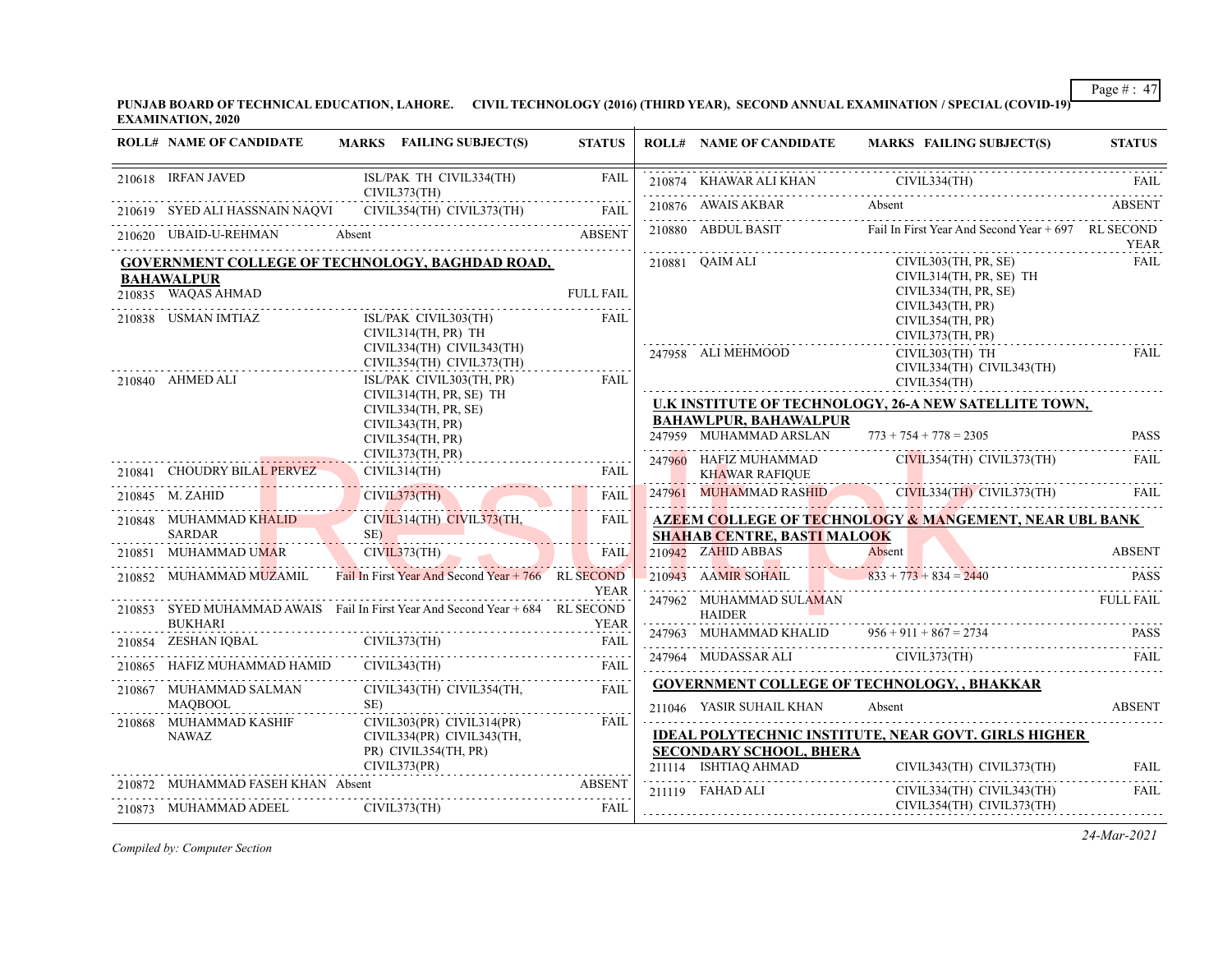**PUNJAB BOARD OF TECHNICAL EDUCATION, LAHORE. CIVIL TECHNOLOGY (2016) (THIRD YEAR), SECOND ANNUAL EXAMINATION / SPECIAL (COVID-19) EXAMINATION, 2020**

|                 | <b>ROLL# NAME OF CANDIDATE</b>                                                | MARKS FAILING SUBJECT(S)                                                                                                                                                                                                                                                         | <b>STATUS</b> |                           | <b>ROLL# NAME OF CANDIDATE</b>                      | MARKS FAILING SUBJECT(S)                                                                                                                                                                                                                                                                                                                                                                                                 | <b>STATUS</b> |
|-----------------|-------------------------------------------------------------------------------|----------------------------------------------------------------------------------------------------------------------------------------------------------------------------------------------------------------------------------------------------------------------------------|---------------|---------------------------|-----------------------------------------------------|--------------------------------------------------------------------------------------------------------------------------------------------------------------------------------------------------------------------------------------------------------------------------------------------------------------------------------------------------------------------------------------------------------------------------|---------------|
|                 | 211121 MUHAMMAD ARBAZ KHAN                                                    | CIVIL314(TH) CIVIL334(TH)<br>CIVIL343(TH) CIVIL373(TH)                                                                                                                                                                                                                           | <b>FAIL</b>   |                           | 211221 AAMIR SALEEM                                 | ISL/PAK CIVIL303(TH)<br>CIVIL314(TH) TH                                                                                                                                                                                                                                                                                                                                                                                  | <b>FAIL</b>   |
|                 | 211122 MAAZ AHMED MALIK                                                       | CIVIL334(TH) CIVIL343(TH)<br>CIVIL354(TH) CIVIL373(TH)                                                                                                                                                                                                                           | <b>FAIL</b>   |                           |                                                     | CIVIL334(TH) CIVIL343(TH)<br>CIVIL354(TH) CIVIL373(TH)                                                                                                                                                                                                                                                                                                                                                                   |               |
|                 |                                                                               | <b>IDEAL POLYTECHNIC INSTITUTE (CAMPUS-II), NEAR JAMIA MASJID</b>                                                                                                                                                                                                                |               |                           |                                                     | 211226 MUHAMMAD UMAR CIVIL334(TH) CIVIL373(TH) FAIL                                                                                                                                                                                                                                                                                                                                                                      |               |
|                 | <b>BUGVIA, BHERA</b>                                                          |                                                                                                                                                                                                                                                                                  |               |                           |                                                     | 211229 USMAN AKRAM Absent ABSENT                                                                                                                                                                                                                                                                                                                                                                                         |               |
|                 | 211124 SAJID HASSAN                                                           | CIVIL303(TH) CIVIL314(TH)<br>CIVIL354(TH) CIVIL373(TH)                                                                                                                                                                                                                           | FAIL          |                           |                                                     | JINNAH COLLEGE OF ENGINEERING & TECHNOLOGY, NEAR G.C.C, 505                                                                                                                                                                                                                                                                                                                                                              |               |
|                 | 211125 MUJAHID ALI ASHRAF                                                     | CIVIL334(TH) CIVIL343(TH)<br>CIVIL373(TH)                                                                                                                                                                                                                                        | FAII.         |                           | <b>SHAHDAB ROAD, BUREWALA</b><br>211263 USAMA AYUB  | Absent                                                                                                                                                                                                                                                                                                                                                                                                                   | <b>ABSENT</b> |
|                 |                                                                               | 247965 MUHAMMAD IRFAN CIVIL334(TH) CIVIL343(TH)                                                                                                                                                                                                                                  | <b>FAIL</b>   |                           |                                                     | NATIONAL POLYTECHNIC INSTITUTE, LAHORE ROAD, CANAL BANK,                                                                                                                                                                                                                                                                                                                                                                 |               |
|                 |                                                                               | 247966 ADEEL ARSHAD Fail In First Year And Second Year + 777 RL SECOND                                                                                                                                                                                                           | <b>YEAR</b>   |                           | <b>BUREWALA</b><br>211284 SHAHID IQBAL              | Fail In First Year And Second Year + 876 RL SECOND                                                                                                                                                                                                                                                                                                                                                                       | <b>YEAR</b>   |
|                 |                                                                               | <b>FARAN INSTITUTE OF TECHNOLOGY, MIRPUR CHOWK, BHIMBER (AJK)</b>                                                                                                                                                                                                                |               |                           |                                                     | 247970 MUHAMMAD AQIL IMRAN 796 + 765 + 894 = 2455                                                                                                                                                                                                                                                                                                                                                                        | <b>PASS</b>   |
|                 | 211154 SHERAZ IQBAL                                                           | Absent                                                                                                                                                                                                                                                                           | <b>ABSENT</b> |                           |                                                     | 247971 CHAUDHARY MUDASSAR CIVIL343(TH)                                                                                                                                                                                                                                                                                                                                                                                   | FAIL          |
|                 |                                                                               | 211155 MUHAMMAD USMAN CIVIL343(TH) CIVIL354(TH) FAIL                                                                                                                                                                                                                             |               | $\ldots$ $\ldots$ $ZAHID$ |                                                     |                                                                                                                                                                                                                                                                                                                                                                                                                          |               |
|                 | 211157 MUHAMMAD ADEEL                                                         | Absent                                                                                                                                                                                                                                                                           | ABSENT        |                           |                                                     | <b>GOVERNMENT COLLEGE OF TECHNOLOGY, THOA BAHADER,</b>                                                                                                                                                                                                                                                                                                                                                                   |               |
|                 | <b>OAYYUM</b>                                                                 | 247967 FARRUKH ALI RAJA CIVIL354(TH)                                                                                                                                                                                                                                             | <b>FAIL</b>   |                           | TALAGANG ROAD, CHAKWAL                              | 211337 RAJA BILAL SAEED CIVIL334(TH) CIVIL343(TH)                                                                                                                                                                                                                                                                                                                                                                        | <b>FAIL</b>   |
|                 |                                                                               | KHAN MUHAMMAD KHAN COLLEGE OF EDUCATION & TECHNOLOGY,                                                                                                                                                                                                                            |               |                           |                                                     | 211339 ASHAD MINHAS Absent ABSENT                                                                                                                                                                                                                                                                                                                                                                                        |               |
|                 | <b>NEAR GOVT. GIRLS HIGH SCHOOL, BHIMBER (AJK)</b><br>211170 MUHAMMAD SULEMAN | CIVIL334(TH) CIVIL343(TH)                                                                                                                                                                                                                                                        | <b>FAIL</b>   |                           |                                                     | 211343 ABDUL NASIR CIVIL334(TH) FAIL                                                                                                                                                                                                                                                                                                                                                                                     |               |
|                 | RAZZAQ                                                                        | CIVIL354(TH)                                                                                                                                                                                                                                                                     |               |                           | 211344 MUHAMMAD BILAL                               | CIVIL334(TH) CIVIL343(TH)                                                                                                                                                                                                                                                                                                                                                                                                | FAIL          |
|                 |                                                                               | 211171 DANISH ALI Absent<br>Absent<br>Absent<br>Absent<br>Absent<br>Absent<br>Absent<br>Absent<br>Absent<br>Absent<br>Absent<br>Absent<br>Absent<br>Absent<br>Absent<br>Absent<br>Absent<br>Absent<br>Absent<br>Absent<br>Absent<br>Absent<br>Absent<br>Absent<br>Absent<br>Abse |               |                           |                                                     | CIVIL373(TH)<br>CIVIL334(TH) CIVIL343(TH)                                                                                                                                                                                                                                                                                                                                                                                | FAIL          |
|                 | 211172 MUBASHAR HUSSAIN                                                       | ISL/PAK CIVIL303(TH)                                                                                                                                                                                                                                                             | FAIL          |                           | 211345 MUHAMMAD FARHAN CIVIL334(TH)<br>CIVIL373(TH) |                                                                                                                                                                                                                                                                                                                                                                                                                          |               |
|                 |                                                                               | CIVIL314(TH) TH<br>CIVIL334(TH) CIVIL343(TH)<br>$CIVIL354(TH)$ $CIVIL373(TH)$                                                                                                                                                                                                    |               |                           |                                                     | $\begin{tabular}{ll} 211346 & \text{SYED JAHANZAIB ALI} & \text{CIVIL334(TH) CIVIL343(TH) } \end{tabular} \begin{tabular}{ll} \multicolumn{2}{l}{{\small\bf{FAL}}} \\ \multicolumn{2}{l}{\small\bf{CIVIL354(TH) CIVIL373(TH)}} \\ \multicolumn{2}{l}{\small\bf{CIVIL354(TH) CIVIL373(TH)}} \\ \multicolumn{2}{l}{\small\bf{CIVIL354(TH) CIVIL373(TH)}} \\ \multicolumn{2}{l}{\small\bf{CIVIL354(TH) CIVIL373(TH)}} \\ \$ |               |
|                 |                                                                               | 247968 UMER SHERAZ 878 + 790 + 910 = 2578 PASS<br>PASS                                                                                                                                                                                                                           |               |                           |                                                     |                                                                                                                                                                                                                                                                                                                                                                                                                          |               |
|                 |                                                                               | 247969 OSAMA IMTIAZ $847 + 746 + 810 = 2403$ PASS PASS                                                                                                                                                                                                                           |               |                           |                                                     | 211348 MUHAMMAD JAWAD ALI Absent ABSENT                                                                                                                                                                                                                                                                                                                                                                                  |               |
|                 |                                                                               | ALLAMA IQBAL COLLEGE, NEAR MODEL TOWN CHICHAWATNI ROAD,                                                                                                                                                                                                                          |               |                           | 211349 ABDUL WAHAB                                  | Absent                                                                                                                                                                                                                                                                                                                                                                                                                   | ABSENT        |
| <b>BUREWALA</b> |                                                                               |                                                                                                                                                                                                                                                                                  |               |                           |                                                     | 247972 ATTIQ UR REHMAN 739 + 877 + 924 = 2540 PASS                                                                                                                                                                                                                                                                                                                                                                       |               |
|                 | 211186 USAMA NAVEED                                                           | Absent                                                                                                                                                                                                                                                                           | <b>ABSENT</b> |                           |                                                     |                                                                                                                                                                                                                                                                                                                                                                                                                          | FAIL          |
|                 |                                                                               | <b>GAGGOO COLLEGE OF ENGINEERING &amp; TECHNOLOGY, SHAIKH FAZAL</b>                                                                                                                                                                                                              |               |                           |                                                     |                                                                                                                                                                                                                                                                                                                                                                                                                          |               |
|                 | ROAD, 187/E-B GAGGOO MANDI, BUREWALA                                          |                                                                                                                                                                                                                                                                                  |               |                           |                                                     |                                                                                                                                                                                                                                                                                                                                                                                                                          |               |

*Compiled by: Computer Section*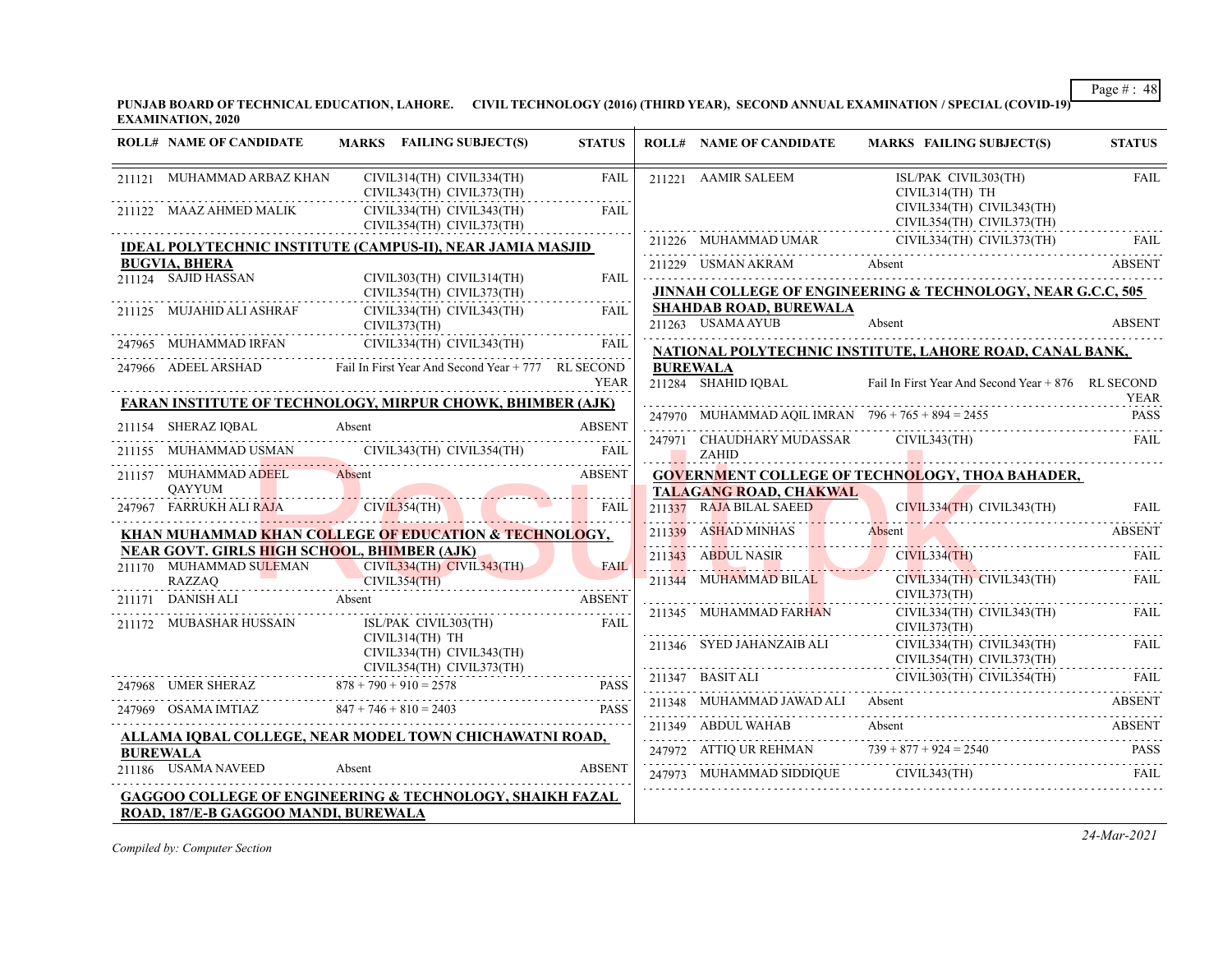**PUNJAB BOARD OF TECHNICAL EDUCATION, LAHORE. CIVIL TECHNOLOGY (2016) (THIRD YEAR), SECOND ANNUAL EXAMINATION / SPECIAL (COVID-19) EXAMINATION, 2020**

| <b>ROLL# NAME OF CANDIDATE</b>                                                     | MARKS FAILING SUBJECT(S)                                                      | <b>STATUS</b>    |                 | <b>ROLL# NAME OF CANDIDATE</b>                                 | <b>MARKS FAILING SUBJECT(S)</b>                                                                                                                                | <b>STATUS</b> |
|------------------------------------------------------------------------------------|-------------------------------------------------------------------------------|------------------|-----------------|----------------------------------------------------------------|----------------------------------------------------------------------------------------------------------------------------------------------------------------|---------------|
|                                                                                    | RAWALPINDI POLYTECHNIC INSTITUTE, CHAKWAL CAMPUS, CITI                        |                  |                 |                                                                | LAYYAH INSTITUTE OF TECHNOLOGY, LAYYAH ROAD,, CHOWK AZAM                                                                                                       |               |
| TRADE CENTRE, TEHSIL CHOWK, CHAKWAL<br>211360 YASIR IOBAL                          | Absent                                                                        | <b>ABSENT</b>    |                 | 211560 MUHAMMAD TALHA                                          | CIVIL314(TH) CIVIL334(TH)<br>CIVIL373(TH)                                                                                                                      | FAIL          |
|                                                                                    | SWEDISH INSTITUTE OF TECHNOLOGY, OUDHAR WAL CHOWK,                            |                  |                 | 247974 AHMED NAWAZ                                             | Absent                                                                                                                                                         | <b>ABSENT</b> |
| <b>CHAKWAL</b><br>211375 SYED IMRAN HAIDER                                         | CIVIL314(TH) TH                                                               | <b>FAIL</b>      |                 | 247975 MUHAMMAD FAISAL                                         | Absent                                                                                                                                                         | ABSENT        |
|                                                                                    | CIVIL334(TH) CIVIL354(TH)<br>CIVIL373(TH)                                     |                  |                 | <b>JINNAH CHOWK, DASKA</b>                                     | KASIB POLYTECHNIC INSTITUTE, NEAR AL-REHMAN CNG STATION,                                                                                                       |               |
|                                                                                    | <b>CHICHAWATNI COLLEGE OF TECHNOLOGY, BUREWALA ROAD, OPP. ST #</b>            |                  |                 | 211582 DANISH ZAHID                                            | CIVIL303(PR) CIVIL314(PR)                                                                                                                                      | <b>FAIL</b>   |
| 4 HAYATABAD, CHICHAWATNI<br>211403 YASIR NAEEM                                     | CIVIL303(TH) CIVIL314(TH)<br>TH CIVIL334(TH)                                  | <b>FAIL</b>      |                 |                                                                | TH CIVIL334(TH, PR)<br>CIVIL343(PR) CIVIL354(PR)<br>CIVIL373(TH, PR)                                                                                           |               |
|                                                                                    | CIVIL354(TH) CIVIL373(TH)                                                     |                  |                 | 211583 ABU ZAR RANJHA                                          | $CIVIL343(PR)$ $CIVIL354(PR)$<br>CIVIL373(PR)                                                                                                                  | <b>FAIL</b>   |
|                                                                                    | 211404 HAFIZ INAM UR REHMAN Absent<br><b>ABSENT</b>                           |                  |                 |                                                                | DEPALPUR POLYTECHNIC INSTITUTE, OKARA ROAD DEPALPUR,                                                                                                           |               |
|                                                                                    | <b>JINNAH COLLEGE OF ENGINEERING &amp; TECHNOLOGY, TOP OF MCB,</b>            |                  | <b>DEPALPUR</b> |                                                                |                                                                                                                                                                |               |
| <b>NEAR POLICE STATION, CHICHAWATNI</b><br>211426 MUHAMMAD AFZAL<br><b>MEHMOOD</b> | CIVIL354(TH)                                                                  | <b>FAIL</b>      |                 | 211605 KHURRAM SHAHZAD                                         | CIVIL334(TH) CIVIL343(TH)<br>CIVIL354(TH)                                                                                                                      | <b>FAIL</b>   |
|                                                                                    |                                                                               |                  |                 |                                                                | MIR CHAKAR KHAN RIND UNIVERSITY OF TECHNOLOGY,, SAKHI                                                                                                          |               |
|                                                                                    | 211427 MUHAMMAD AMMAR YASIRAbsent                                             | <b>FAIL</b>      |                 | <b>SARWAR ROAD, DERA GHAZI KHAN</b><br>211667 MUHAMMAD SHAUKAT | Absent                                                                                                                                                         | <b>ABSENT</b> |
| 211429 RANA ZOHAIB ALI                                                             | 211428 HAMID ANWER CIVIL303(TH) CIVIL354(TH)<br>$CIVIL314(TH)$ $CIVIL343(TH)$ | FAIL             |                 | 211668 USMAN FAROOQ                                            | Absent                                                                                                                                                         | <b>ABSENT</b> |
| RANA ZOHAIB ALI                                                                    | CIVIL354(TH) CIVIL373(TH)                                                     |                  |                 |                                                                | <u> Millian Handing American Millian American Millian </u>                                                                                                     |               |
| 211430 MUHAMMAD AHMAD RAZA CIVIL303(TH)                                            |                                                                               | <b>FAIL</b>      |                 | 211669 MUHAMMAD RIZWAN CIVIL354(TH)<br><b>MAZHAR</b>           |                                                                                                                                                                | <b>FAIL</b>   |
|                                                                                    | 211431 HARIS MAQBOOL CIVIL343(TH) FAIL                                        | FAII             |                 | 247976 MUHAMMAD SAEED                                          | Absent                                                                                                                                                         | <b>ABSENT</b> |
|                                                                                    | PAK POLYTECHNIC INSTITUTE, FAISALABAD ROAD, CHINIOT                           |                  |                 |                                                                | SCIENCE INSTITUTE OF TECHNOLOGY, MOHSIN TOWN PULL DATT,                                                                                                        |               |
| 211482 ARSLAN ASHRAF                                                               |                                                                               | <b>FULL FAIL</b> |                 | <b>DERA GHAZI KHAN</b>                                         |                                                                                                                                                                |               |
| MUHAMMAD TALHA IMTIAZ                                                              |                                                                               | <b>FULL FAIL</b> |                 | 211709 SAFARISH ALI                                            | $\fbox{211703} \quad \text{MUHAMMAD TAHIR} \qquad \qquad \text{CIVIL334(TH)} \quad \text{CIVIL354(TH)} \qquad \qquad \text{FAIL}$<br>CIVIL334(TH) CIVIL354(TH) | FAIL.         |
| 211484                                                                             | MUHAMMAD RIZWAN CIVIL343(TH) CIVIL373(TH)                                     | FAIL             |                 | 247977 MAAZ KHURSHEED                                          | CIVIL303(TH) CIVIL314(TH)                                                                                                                                      |               |
|                                                                                    | <b>GREAT JINNAH COLLEGE OF TECHNOLOGY,, OPPOSITE WAPDA</b>                    |                  |                 |                                                                | TH CIVIL334(TH)<br>CIVIL343(TH) CIVIL354(TH)                                                                                                                   | FAIL          |
| COLONY, BAHAWALNAGAR ROAD, CHISHTIAN<br>211507 SHOAIB IRSHAD CIVIL334(TH)          |                                                                               | <b>FAIL</b>      |                 |                                                                |                                                                                                                                                                | FAIL          |
| 211508 MUHAMMAD AREEB CIVIL373(TH)                                                 |                                                                               | <b>FAIL</b>      |                 |                                                                | 247979 ISMAIL CIVIL334(TH) CIVIL343(TH)                                                                                                                        |               |
| <b>REHMAN</b>                                                                      |                                                                               |                  |                 |                                                                | <b>JAPAN POLYTECHNIC INSTITUTE, , DHING SHAH ADDA</b>                                                                                                          |               |
|                                                                                    |                                                                               |                  |                 |                                                                |                                                                                                                                                                |               |

*Compiled by: Computer Section*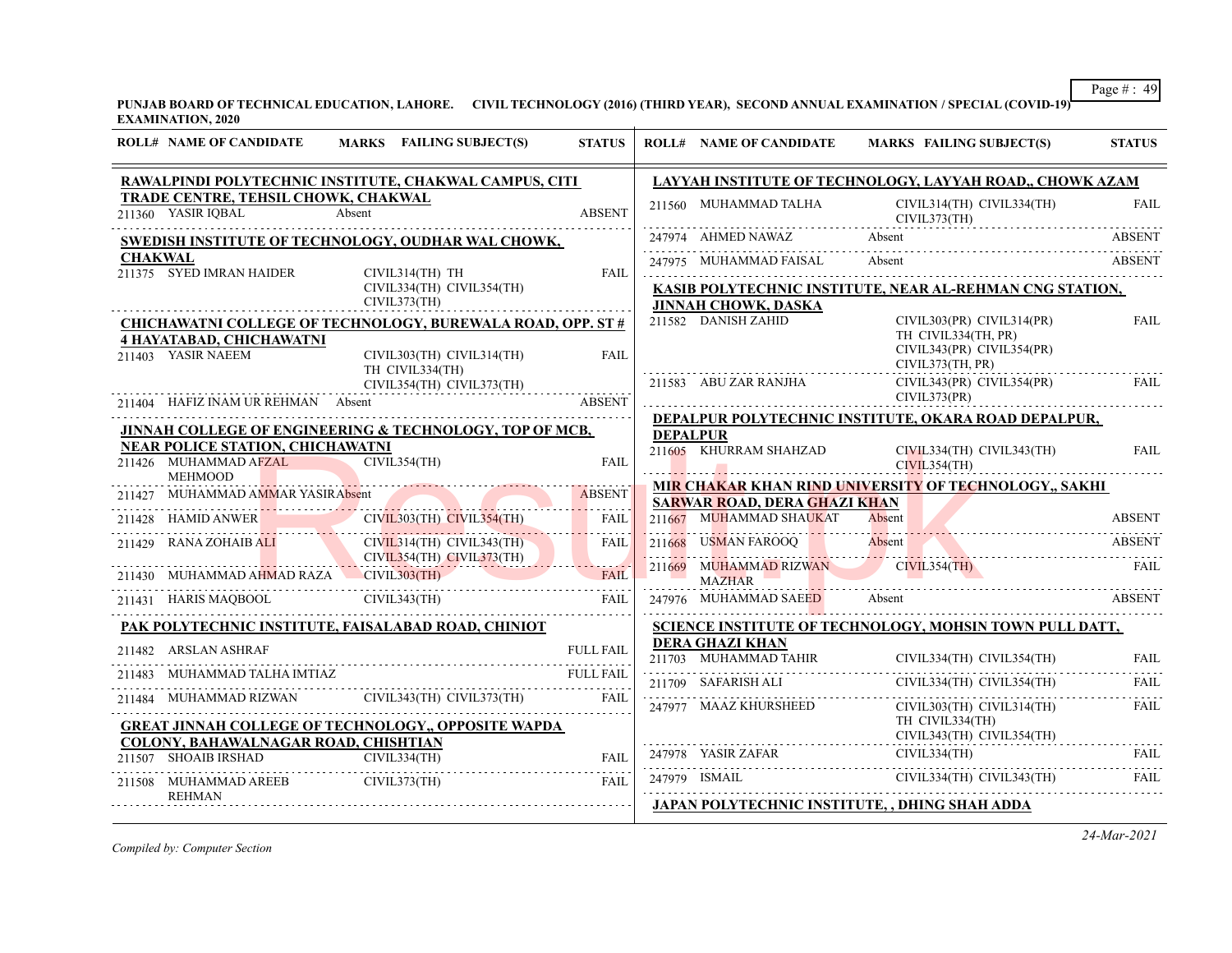**PUNJAB BOARD OF TECHNICAL EDUCATION, LAHORE. CIVIL TECHNOLOGY (2016) (THIRD YEAR), SECOND ANNUAL EXAMINATION / SPECIAL (COVID-19) EXAMINATION, 2020**

| <b>ABSENT</b><br>247980 DANISH IQBAL<br>211727 MUBSHAR SHAHID<br>Absent<br>ISL/PAK CIVIL303(TH, PR)<br>CIVIL314(TH, PR) TH<br>Absent<br><b>ABSENT</b><br>211729 MUHAMMAD AZHAR<br>CIVIL334(TH, PR)<br><b>FAREED</b><br>CIVIL343(TH, PR)<br>Fail In First Year And Second Year + 805 RL SECOND<br>211732 MUHAMMAD SOHAIL<br>CIVIL354(TH, PR)<br><b>SHAKEEL</b><br>YEAR<br>CIVIL373(TH, PR)<br>211733 MUHAMMAD JAVEED IQBAL CIVIL373(TH) FAIL<br>247981 MUHAMMAD SOHAIB<br>CIVIL303(TH, PR)<br><b>KHALID</b><br>CIVIL314(TH, PR) TH<br>211736 MUHAMMAD UMAR USMAN CIVIL303(TH) CIVIL334(TH) FAIL | <b>FAIL</b>                     |
|------------------------------------------------------------------------------------------------------------------------------------------------------------------------------------------------------------------------------------------------------------------------------------------------------------------------------------------------------------------------------------------------------------------------------------------------------------------------------------------------------------------------------------------------------------------------------------------------|---------------------------------|
|                                                                                                                                                                                                                                                                                                                                                                                                                                                                                                                                                                                                |                                 |
|                                                                                                                                                                                                                                                                                                                                                                                                                                                                                                                                                                                                |                                 |
|                                                                                                                                                                                                                                                                                                                                                                                                                                                                                                                                                                                                |                                 |
|                                                                                                                                                                                                                                                                                                                                                                                                                                                                                                                                                                                                | <b>FAIL</b>                     |
| CIVIL334(PR) CIVIL343(TH,<br>CIVIL354(TH)                                                                                                                                                                                                                                                                                                                                                                                                                                                                                                                                                      |                                 |
| PR) CIVIL354(TH, PR)<br><b>QUAID-E-AZAM COLLEGE OF SCIENCE &amp; TECHNOLOGY, SUPER ROAD,</b><br>CIVIL373(TH, PR)                                                                                                                                                                                                                                                                                                                                                                                                                                                                               |                                 |
| <b>DUNYAPUR</b><br>247982 HAMMAD MUJAHID<br>CIVIL314(TH) TH<br>211739 NADEEM HASSAN CIVIL334(TH)<br>FAII.<br>$\overline{3}$ Minamazo $\overline{3}$ Minamazo $\overline{3}$<br>CIVIL334(TH) CIVIL343(TH)<br>CIVIL354(TH)                                                                                                                                                                                                                                                                                                                                                                       | <b>FAIL</b>                     |
| <b>FAISALABAD POLYTECHNIC INSTITUTE, 161-B, GULISTAN COLONY #2</b><br>247983 MUHAMMAD NADEEM 820 + Fail In Second Year + 749 RL SECOND<br>MILLAT CHOWK, FAISALABAD                                                                                                                                                                                                                                                                                                                                                                                                                             |                                 |
| TEAR THE MARKET CONTROL OF THE MARKET CONTROL CONTROL CONTROL OF THE MARKET CONTROL OF THE MARKET CONTROL OF T<br>211748 MUHAMMAD BILAL NABI Absent<br><b>ABSENT</b><br>247984 MUHAMMAD ABU HURERA Absent ABSENT                                                                                                                                                                                                                                                                                                                                                                               |                                 |
| <b>FORTUNE INSTITUTE OF ADVANCE STUDIES, GULSHAN IQBAL MADINA</b><br><b>GOVERNMENT STAFF TRAINING COLLEGE, PEOPLES COLONY NEAR D</b>                                                                                                                                                                                                                                                                                                                                                                                                                                                           |                                 |
| <b>TOWN, FAISALABAD</b><br><b>GROUND, FAISALABAD</b><br>211754 MUHAMMAD AFNAN<br>ISL/PAK CIVIL303(TH)<br><b>FAIL</b>                                                                                                                                                                                                                                                                                                                                                                                                                                                                           |                                 |
| 212126 MUHAMMAD ABDULLAH Fail In First Year And Second Year + 660 RL SECOND<br><b>BASHIR</b><br>$CIVIL314(TH)$ TH<br>$CIVIL334(TH)$ $CIVIL343(TH)$                                                                                                                                                                                                                                                                                                                                                                                                                                             | <b>YEAR</b>                     |
| 212127 SAKHAWAT ALI $\overline{742} + \overline{1}$ Tail In Second Year + 624<br>CIVIL354(TH) CIVIL373(TH)<br>The Manual Manual Manual Manual Manual Manual                                                                                                                                                                                                                                                                                                                                                                                                                                    | <b>RL SECOND</b><br><b>YEAR</b> |
| <b>GOVERNMENT COLLEGE OF TECHNOLOGY, SAMANABAD, FAISALABAD</b><br>212128 ALIAKBAR CIVIL314(TH) CIVIL334(TH)<br>CIVIL343(TH) CIVIL373(PR)                                                                                                                                                                                                                                                                                                                                                                                                                                                       | <b>FAIL</b>                     |
| CIVIL303(TH) CIVIL334(TH)<br>211972 HAFIZ MUHAMMAD ADIL<br>FAIL<br><b>AFZAL WAINS</b><br>212129 TANZEEL ISHAQ Fail In First Year And Second Year + 630 RL SECOND                                                                                                                                                                                                                                                                                                                                                                                                                               |                                 |
| 211973 SAAD ASHRAF                                                                                                                                                                                                                                                                                                                                                                                                                                                                                                                                                                             | <b>YEAR</b>                     |
| 212130 MUHAMMAD ZUNAIR CIVIL373(TH, PR) FAIL<br>211974 MUHAMMAD ADNAN Absent ABSENT ABSENT                                                                                                                                                                                                                                                                                                                                                                                                                                                                                                     |                                 |
| 212131 SHEHARYAR<br>$CIVIL334(TH)$ $CIVIL343(TH)$<br>211977 MOMIN ALI RAZA<br>Absent<br><b>ABSENT</b><br>CIVIL373(PR)                                                                                                                                                                                                                                                                                                                                                                                                                                                                          | <b>FAIL</b>                     |
| Absent<br><b>ABSENT</b><br>211978 MUHAMMAD AMMAR<br>212132 HASSAN SAJID<br>CIVIL303(PR) CIVIL343(TH)<br>CIVIL373(TH, PR)                                                                                                                                                                                                                                                                                                                                                                                                                                                                       | FAIL                            |
| TARIQ<br>211979 KHAWAR ABBAS CIVIL343(TH) FAIL<br>211979 KHAWAR ABBAS CIVIL343(TH) FAIL<br>212133 MUHAMMAD QASIM Absent ABSENT                                                                                                                                                                                                                                                                                                                                                                                                                                                                 |                                 |
| 211980 MAZHAR ALI CIVIL334(TH) CIVIL343(TH) FAIL<br>$\begin{tabular}{c c c} \multicolumn{2}{c }{\textbf{212136}}& \textbf{USMAN AKBAR} & $\textbf{CIVIL373(TH)}$ & \textbf{FAIL} \\ \multicolumn{2}{c }{\textbf{212138}}& \textbf{MUHAMMAD HAMZA} & $\textbf{CIVIL334(TH)}$ & \textbf{FAIL} \\ \end{tabular}$                                                                                                                                                                                                                                                                                  |                                 |
| 211981 KHALID ABDULLAH CIVIL314(TH) CIVIL354(TH) FAIL<br><b>ZAHOOR</b>                                                                                                                                                                                                                                                                                                                                                                                                                                                                                                                         |                                 |
| 212245 SAIF-UR-REHMAN CIVIL303(TH) CIVIL314(TH) FAIL<br>212139 MUHAMMAD FAIZAN Fail In First Year And Second Year + 719 RL SECOND<br>TH CIVIL354(TH)<br>SHAFIO                                                                                                                                                                                                                                                                                                                                                                                                                                 | YEAR                            |

*Compiled by: Computer Section*

*24-Mar-2021*

Page # : 50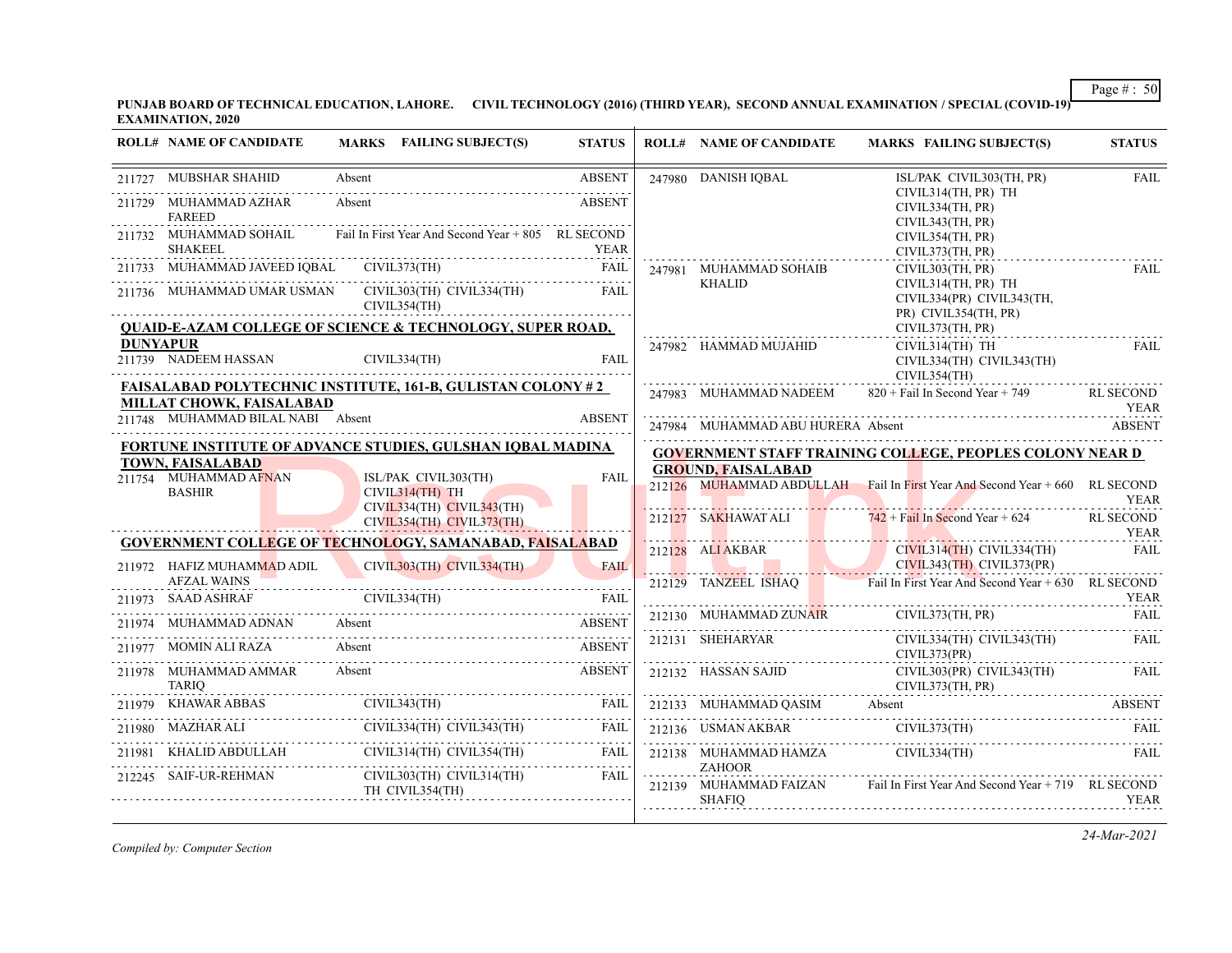**PUNJAB BOARD OF TECHNICAL EDUCATION, LAHORE. CIVIL TECHNOLOGY (2016) (THIRD YEAR), SECOND ANNUAL EXAMINATION / SPECIAL (COVID-19) EXAMINATION, 2020**

|        | <b>ROLL# NAME OF CANDIDATE</b>                      | MARKS FAILING SUBJECT(S)                                                            | <b>STATUS</b>                   |               | <b>ROLL# NAME OF CANDIDATE</b>           | <b>MARKS FAILING SUBJECT(S)</b>                                                                                                                                                                                                                                    | <b>STATUS</b>                   |
|--------|-----------------------------------------------------|-------------------------------------------------------------------------------------|---------------------------------|---------------|------------------------------------------|--------------------------------------------------------------------------------------------------------------------------------------------------------------------------------------------------------------------------------------------------------------------|---------------------------------|
|        | 212140 HAMMAD ALI                                   | CIVIL334(TH)                                                                        | <b>FAIL</b><br>.                |               |                                          | SITARA INSTITUTE OF MANAGEMENT & TECHNOLOGY, JARANWALA                                                                                                                                                                                                             |                                 |
| 212141 | KHUBAYB RASOOL                                      | CIVIL314(TH) CIVIL334(TH)<br>CIVIL343(TH)                                           | FAII.                           |               | 212284 MUHAMMAD HAMID                    | ROAD, KOH-E-NOOR CHOWK, AZIZ FATIMA TRUST, FAISALABAD<br>CIVIL373(TH)                                                                                                                                                                                              | <b>FAIL</b>                     |
|        | 212142 HAMAYON MAHMOOD                              | CIVIL314(TH) TH<br>CIVIL334(TH) CIVIL343(TH)                                        | FAIL                            |               | 212285 MUHAMMAD SAQLAIN                  | Absent                                                                                                                                                                                                                                                             | <b>ABSENT</b>                   |
|        |                                                     | CIVIL373(TH, PR)                                                                    |                                 |               | 212286 USMAN SHAFAAT                     | Absent                                                                                                                                                                                                                                                             | <b>ABSENT</b>                   |
|        |                                                     | <b>IMPERIAL INSTITUTE OF TECHNOLOGY, 84-C PEOPLES COLONY #1,</b>                    |                                 |               | 212287 USMAN JAMEEL                      | Absent                                                                                                                                                                                                                                                             | <b>ABSENT</b>                   |
|        | <b>FAISALABAD</b><br>212174 GHULAM ABBAS            | Absent                                                                              | <b>ABSENT</b>                   |               |                                          | 212290 SYED MOHSIN ALI ZAIDI Fail In First Year And Second Year + 710 RL SECOND                                                                                                                                                                                    | <b>YEAR</b>                     |
|        |                                                     | 212178 MUHAMMAD ABDULLAH Fail In First Year And Second Year + 788 RL SECOND         | <b>YEAR</b>                     |               |                                          | CIVIL343(TH)<br>212291 EHSAN ABDULLAH CIVIL343(TH) FAIL FAIL                                                                                                                                                                                                       |                                 |
|        | 212180 MUHAMMAD HAMID CIVIL334(TH)<br><b>RAMZAN</b> |                                                                                     | <b>FAIL</b>                     |               | 212292 MUHAMMAD AMIR<br><b>SHAHBAZ</b>   | Absent                                                                                                                                                                                                                                                             | <b>ABSENT</b>                   |
|        |                                                     | 212182 HARIS ASHFAQ Absent Absent ABSENT                                            |                                 |               |                                          |                                                                                                                                                                                                                                                                    |                                 |
|        | 212183 BILAL RIAZ                                   | CIVIL343(TH) CIVIL354(TH)                                                           | FAII.                           |               | 212294 ARSLAN JEELANI<br>MUHAMMAD HASHIM | Absent<br>$786 +$ Fail In Second Year + 729 RL SECOND                                                                                                                                                                                                              | <b>ABSENT</b>                   |
|        | CIVIL373(TH)                                        | 212186 ALI HUSNAIN CIVIL343(TH) CIVIL354(TH) FAIL                                   |                                 | 212295        |                                          |                                                                                                                                                                                                                                                                    | <b>YEAR</b>                     |
|        |                                                     | JINNAH POLYTECHNIC INSTITUTE, ZUBAIR COLONY JARANWALA                               |                                 | 247987        | ABDUR REHMAN                             | ABDUR REHMAN CIVIL 343(TH)<br><u>- 2000 ADINANT - 2000 - 2000 - 2000 - 2000 - 2000 - 2000 - 2000 - 2000 - 2000 - 2000 - 2000 - 2000 - 2000 - 2000 - 2000 - 2000 - 2000 - 2000 - 2000 - 2000 - 2000 - 2000 - 2000 - 2000 - 2000 - 2000 - 2000 - 2000 - 2000 - 2</u> | FAIL                            |
|        | <b>ROAD, FAISALABAD</b>                             |                                                                                     |                                 | 247988        | USAMA TARIQ                              | CIVIL343(TH)                                                                                                                                                                                                                                                       | FAIL                            |
|        | 212207 RAJA ISMAIL                                  | <b>TH</b>                                                                           | <b>FAIL</b><br>111111           | 247989        |                                          | MUHAMMAD SUFYAN $765 + 779 + 777 = 2321$                                                                                                                                                                                                                           | <b>PASS</b>                     |
|        | MUHAMMAD MUDASSAR                                   | CIVIL373(TH)                                                                        | <b>FAIL</b><br>. <mark>.</mark> |               | <b>SAEED</b>                             | TAMEER-E- MILLAT INSTITUTE OF TECHNOLOGY, RATWAL, FATEH                                                                                                                                                                                                            |                                 |
|        | WAQAS AHMAD                                         | CIVIL334(TH)                                                                        | <b>FAIL</b>                     | <b>JANG</b>   |                                          |                                                                                                                                                                                                                                                                    |                                 |
|        | 212210 ASGHAR RAZA IMRANI                           | CIVIL303(TH) CIVIL314(TH)<br>CIVIL334(TH) CIVIL343(TH)<br>CIVIL354(TH) CIVIL373(TH) | FAIL                            |               | 212300 SHUJHAT ALI KHAN                  | CIVIL314(TH) TH<br>CIVIL334(TH) CIVIL343(TH)<br>CIVIL373(TH)                                                                                                                                                                                                       | <b>FAIL</b>                     |
|        | 212211 MUHAMMAD ANEEQ UR<br><b>REHMAN</b>           | CIVIL334(TH) CIVIL354(TH)                                                           | FAIL                            |               | <b>FATEH PUR</b>                         | JINNAH COLLEGE OF ENGINEERING & TECHNOLOGY, KAROR ROAD,                                                                                                                                                                                                            |                                 |
|        | 247985 MUHAMMAD NAVEED<br><b>ARSHAD</b>             | CIVIL303(TH) CIVIL314(TH)<br>CIVIL334(TH) CIVIL343(TH)                              | <b>FAIL</b>                     |               |                                          | 212323 QAISAR IMRAN $804 + 813 + 839 = 2456$ PASS                                                                                                                                                                                                                  |                                 |
|        |                                                     | CIVIL373(TH)                                                                        |                                 |               |                                          | 212326 MUHAMMAD ABU SUFYAN Absent                                                                                                                                                                                                                                  | <b>ABSENT</b>                   |
|        | ROAD,, FAISALABAD                                   | JINNAH POLYTECHNIC INSTITUTE, NEAR NOVALTY PULL SAMUNDRI                            |                                 |               |                                          | RISE COLLEGE OF MANAGEMENT & TECHNOLOGY, SHAHEED                                                                                                                                                                                                                   |                                 |
|        | 212237 MUHAMMAD ABDULLAH CIVIL343(TH)               |                                                                                     | <b>FAIL</b>                     | <b>GILGIT</b> |                                          | <b>BAINAZEER CHOWK, OPP RANGERS HEAD QUARTERS KHAZANA ROAD,</b>                                                                                                                                                                                                    |                                 |
|        | 247986 SHAHID ALI ADIL                              | Fail In First Year $+ 735 + 813$                                                    | <b>RL FIRST</b><br><b>YEAR</b>  |               | 212333 ARAFAT UD DIN                     | $762 +$ Fail In Second Year + 733                                                                                                                                                                                                                                  | <b>RL SECOND</b><br><b>YEAR</b> |

*Compiled by: Computer Section*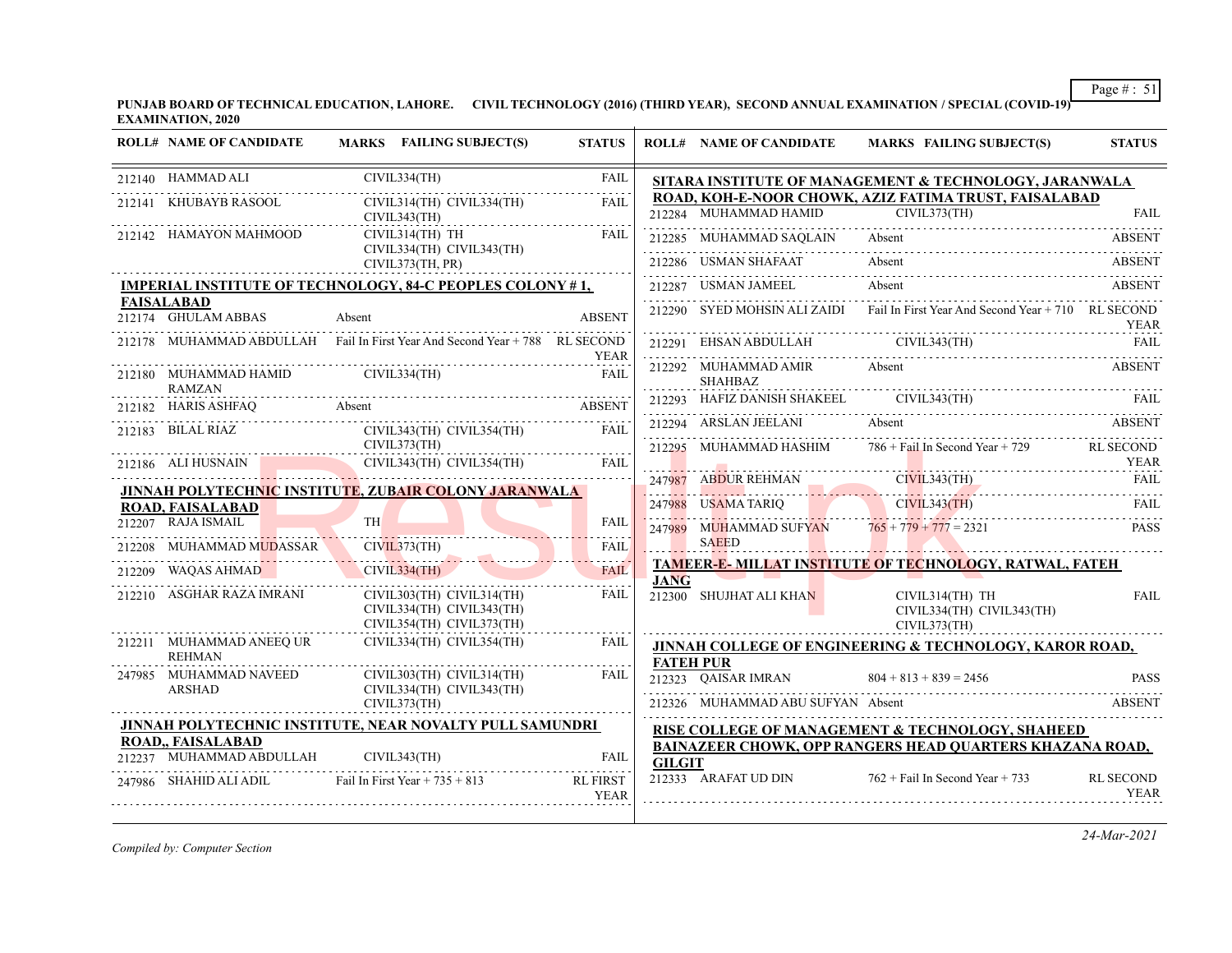**PUNJAB BOARD OF TECHNICAL EDUCATION, LAHORE. CIVIL TECHNOLOGY (2016) (THIRD YEAR), SECOND ANNUAL EXAMINATION / SPECIAL (COVID-19) EXAMINATION, 2020**

|              | <b>ROLL# NAME OF CANDIDATE</b>                     | MARKS FAILING SUBJECT(S)                                                                                        | <b>STATUS</b> | <b>ROLL# NAME OF CANDIDATE</b>                                     | MARKS FAILING SUBJECT(S)                                                                                                                                                                                                                                                                                                                                                                                                            | <b>STATUS</b> |
|--------------|----------------------------------------------------|-----------------------------------------------------------------------------------------------------------------|---------------|--------------------------------------------------------------------|-------------------------------------------------------------------------------------------------------------------------------------------------------------------------------------------------------------------------------------------------------------------------------------------------------------------------------------------------------------------------------------------------------------------------------------|---------------|
|              |                                                    | PAKTECH COLLEGE OF TECHNOLOGY, CHOWK RAILWAY STATION,,                                                          |               | 247996 MAHID ISLAM                                                 | $795 + 808 + 809 = 2412$                                                                                                                                                                                                                                                                                                                                                                                                            | PASS          |
| <b>GOJRA</b> | 212384 MUHAMMAD NUMAIR<br><b>RASHEED</b>           | CIVIL303(TH) CIVIL314(TH)<br>CIVIL334(TH) CIVIL354(TH)<br>CIVIL373(TH)                                          | <b>FAIL</b>   | MARRIAGE HALL G.T.ROAD, GUJRANWALA<br>212657 BILAL NADEEM SIDDIQUE | <b>GUJRANWALA SWEDISH INSTITUTE OF TECHNOLOGY, OPP. GOLD</b><br>CIVIL303(TH) CIVIL314(TH)                                                                                                                                                                                                                                                                                                                                           | <b>FAIL</b>   |
|              | 247990 MUHAMMAD MOAZAM                             | CIVIL303(TH) CIVIL314(TH)<br>TH CIVIL334(TH)                                                                    | <b>FAIL</b>   |                                                                    | CIVIL334(TH) CIVIL343(TH)<br>CIVIL354(TH) CIVIL373(TH)                                                                                                                                                                                                                                                                                                                                                                              |               |
|              | 247991 MUHAMMAD USMAN HABIB805 + 821 + 918 = 2544  | CIVIL343(TH) CIVIL354(TH)                                                                                       | <b>PASS</b>   |                                                                    | $\begin{tabular}{lllllllllll} \multicolumn{2}{l}{{\small 212658}} & \multicolumn{2}{l}{SAIF}} & \multicolumn{2}{l}{ULLAH} & \multicolumn{2}{l}{CIVIL303(TH)} & \multicolumn{2}{l}{CIVIL303(TH)} & \multicolumn{2}{l}{CIVIL334(TH)} & \multicolumn{2}{l}{FAIL} \\ \multicolumn{2}{l}{212665}& \multicolumn{2}{l}{SYED}~ZAIN~ALI~SHAH & \multicolumn{2}{l}{CIVIL343(TH)}~CIVIL373(TH) & \multicolumn{2}{l}{FAIL} \\ \multicolumn{2}{$ |               |
|              | <b>GUJRANWALA</b>                                  | ARSHAD INSTITUTE OF TECHNOLOGY, OPP. RESCUE 1122 PINDI BYPASS,                                                  |               | 212666 MUHAMMAD DANYAL (IQBAL                                      | CIVIL314(TH) CIVIL343(TH)<br>CIVIL373(TH)                                                                                                                                                                                                                                                                                                                                                                                           | <b>FAIL</b>   |
|              |                                                    | Primari ABSENT<br>212418 JUNAID ZAMAN Absent<br>212419 SAIF NIAMAT CIVIL334(TH) CIVIL354(TH) FAIL               |               | 212668 FAISAL JAHANGEER                                            | CIVIL343(TH) CIVIL354(TH)<br>CIVIL373(TH)                                                                                                                                                                                                                                                                                                                                                                                           | <b>FAIL</b>   |
|              |                                                    |                                                                                                                 |               |                                                                    | 212670 USAMA SHAHZEB Absent ABSENT ABSENT                                                                                                                                                                                                                                                                                                                                                                                           |               |
|              |                                                    | 212420 MUHAMMAD AWAIS Absent ABSENT                                                                             |               |                                                                    | 212671 MUHAMMAD ARSLAN CIVIL334(TH) CIVIL373(TH) FAIL                                                                                                                                                                                                                                                                                                                                                                               |               |
|              |                                                    | 212422 MUEEZ KAMRAN CIVIL334(TH) CIVIL373(TH) FAIL                                                              |               | <b>TARIO</b>                                                       |                                                                                                                                                                                                                                                                                                                                                                                                                                     |               |
|              | 247992 MUHAMMAD HAMMAD CIVIL334(TH)<br><b>RAZA</b> |                                                                                                                 | <b>FAIL</b>   |                                                                    | 212673 ZULQARNAIN Absent BEENT ABSENT<br>212676 SAGHEER SHOUKAT Fail In First Year And Second Year + 827 RL SECOND<br>YEAR                                                                                                                                                                                                                                                                                                          |               |
|              | <b>CHURCH ROAD,, GUJRANWALA</b>                    | <b>CHRISTIAN TECHNICAL TRAINING CENTRE, P.O.BOX NO. 90 CIVIL LINE</b>                                           |               |                                                                    | 212677 MUHAMMAD ALI ISLAM CIVIL314(TH) CIVIL343(TH) FAIL                                                                                                                                                                                                                                                                                                                                                                            | <b>YEAR</b>   |
|              | 212548 AMEER ALI BUTT                              | CIVIL314(TH) CIVIL334(TH)<br>EER ALI BUTT CIVIL314(TH) CIVIL334(TH)                                             | <b>FAIL</b>   |                                                                    | CIVIL373(TH)<br>212679 ALI SUFYAN SHAFIQUE Absent ABSENT ABSENT                                                                                                                                                                                                                                                                                                                                                                     |               |
|              |                                                    | EN ABSENT ABOUL QADEER Absent (EVIL343(TH) CIVIL373(TH) FAIL (EVILS) ABSENT (EVILS) ABOUL QADEER (EVILS) ASSENT |               | 212680 MUZAMIL                                                     | Fail In First Year And Second Year + 806 RL SECOND                                                                                                                                                                                                                                                                                                                                                                                  | <b>YEAR</b>   |
|              |                                                    | 212557 AMMAR HAIDER Absent ABSENT                                                                               |               | 212681 MIAN AROUM WAHEED                                           | 798 + Fail In Second Year + 774 RL SECOND                                                                                                                                                                                                                                                                                                                                                                                           | <b>YEAR</b>   |
|              |                                                    | 212558 MUHAMMAD ALTAF BHATTI Absent ABSENT                                                                      |               | <b>WAOAR</b>                                                       | 212682 CH. MUHAMMAD TARIQ BIN CIVIL314(TH) CIVIL354(TH)                                                                                                                                                                                                                                                                                                                                                                             | FAIL          |
|              |                                                    | 212559 AFTAB AHMAD Absent                                                                                       | ABSENT        |                                                                    | CIVIL373(TH)<br>212683 MUHAMMAD YOUSAF Absent ABSENT ABSENT ABSENT                                                                                                                                                                                                                                                                                                                                                                  |               |
|              | <b>NAWAZ</b>                                       | 247993 MUHAMMAD SHERAZ CIVIL334(TH) CIVIL343(TH)                                                                | <b>FAIL</b>   |                                                                    |                                                                                                                                                                                                                                                                                                                                                                                                                                     |               |
|              |                                                    | 247994 NAQASH ASLAM Absent ABSENT                                                                               |               |                                                                    | $\begin{tabular}{c c c c} \hline 212684 & HAFIZ ZOHAIB ALI & CIVIL334(TH) CIVIL373(TH) & FAIL \\ \hline \end{tabular} \begin{tabular}{c c c c} \hline \multicolumn{3}{c}{FAL} \multicolumn{3}{c}{FAL} \multicolumn{3}{c}{CIVIL334(TH)} & FAIL \\ \hline \multicolumn{3}{c}{CIVIL343(TH)} & FAIL \\ \hline \end{tabular}$                                                                                                            |               |
|              |                                                    | FARAN INSTITUTE OF TECHNOLOGY, AHMAD PLAZA NEAR KHIALI BY                                                       |               |                                                                    | $[212686 \quad ZAIN-UL-ABIDEEN \quad \text{CIVIL334(TH) CIVIL373(TH) \quad \text{FAIL}}$                                                                                                                                                                                                                                                                                                                                            |               |
|              | PASS G.T.ROAD, GUJRANWALA                          |                                                                                                                 |               |                                                                    | 212691 FAHID BILAL Absent ABSENT ABSENT                                                                                                                                                                                                                                                                                                                                                                                             |               |
|              | 212588 ABDULLAH NASIR                              | CIVIL373(TH)                                                                                                    | <b>FAIL</b>   | 212693 MUHAMMAD SAQLAIN Absent                                     | 212693 MUHAMMAD SAQLAIN Absent ABSENT                                                                                                                                                                                                                                                                                                                                                                                               |               |
|              | 247995 MUHAMMAD FAISAL                             | CIVIL343(TH)                                                                                                    | FAIL          |                                                                    |                                                                                                                                                                                                                                                                                                                                                                                                                                     |               |

*Compiled by: Computer Section*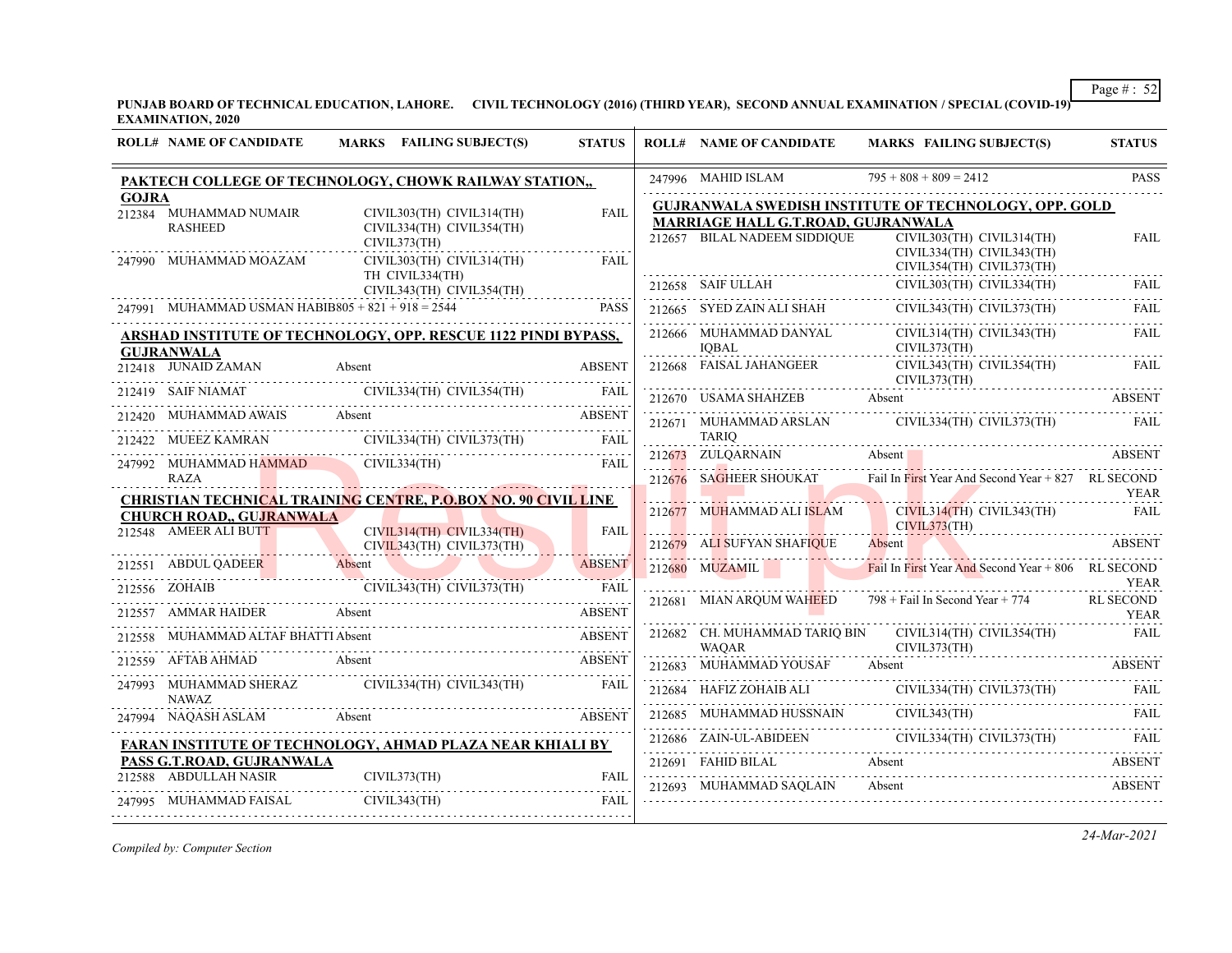**PUNJAB BOARD OF TECHNICAL EDUCATION, LAHORE. CIVIL TECHNOLOGY (2016) (THIRD YEAR), SECOND ANNUAL EXAMINATION / SPECIAL (COVID-19) EXAMINATION, 2020**

|               | <b>ROLL# NAME OF CANDIDATE</b>                                                                                          | MARKS FAILING SUBJECT(S)                                                                              | <b>STATUS</b> |               | <b>ROLL# NAME OF CANDIDATE</b>                                 | <b>MARKS FAILING SUBJECT(S)</b>                                                                                                                                                                                                                                 | <b>STATUS</b> |
|---------------|-------------------------------------------------------------------------------------------------------------------------|-------------------------------------------------------------------------------------------------------|---------------|---------------|----------------------------------------------------------------|-----------------------------------------------------------------------------------------------------------------------------------------------------------------------------------------------------------------------------------------------------------------|---------------|
|               | 212694 TALHA BIN ZUBAIR                                                                                                 | Absent                                                                                                | <b>ABSENT</b> |               | 212798 USMAN ASIF                                              | CIVIL334(TH) CIVIL343(TH)                                                                                                                                                                                                                                       | <b>FAIL</b>   |
|               | 212695 UBAID PERVAIZ                                                                                                    | Absent                                                                                                | <b>ABSENT</b> |               |                                                                | CIVIL354(TH) CIVIL373(TH)                                                                                                                                                                                                                                       |               |
|               | 212696 RIZWAN SHOUKAT                                                                                                   | CIVIL314(TH) CIVIL334(TH)                                                                             | FAIL          | <b>GUJRAT</b> |                                                                | CHENAB INSTITUTE OF TECHNOLOGY, JALALPUR JATTAN ROAD,                                                                                                                                                                                                           |               |
|               | 212697 HAFIZ WALEED BUTT                                                                                                | CIVIL343(TH)<br>Absent                                                                                | <b>ABSENT</b> |               | 212827 SYED ALI HAIDER SHAH                                    | Absent                                                                                                                                                                                                                                                          | <b>ABSENT</b> |
|               | 212699 SHAHID NADEEM                                                                                                    | Absent                                                                                                | ABSENT        |               | 212828 MUHAMMAD MOIED KHAN                                     | CIVIL334(TH) CIVIL354(TH)<br>CIVIL373(TH)                                                                                                                                                                                                                       | FAIL          |
|               | 212704 HASSAN ALI                                                                                                       | Absent                                                                                                | <b>ABSENT</b> |               | 212831 ZEESHAN BASHIR                                          | Absent                                                                                                                                                                                                                                                          | ABSENT        |
|               |                                                                                                                         | 212705 USAMA JAVAID 898 + Fail In Second Year + 829 RL SECOND                                         |               |               |                                                                | $\begin{tabular}{ll} \bf 248516 & ADNAN JAVAID & CIVIL334(TH) CIVIL373(TH) & FAIL \\ \hline \end{tabular}$                                                                                                                                                      |               |
|               |                                                                                                                         |                                                                                                       |               |               |                                                                | 248517 FALAK SHER CIVIL334(TH) CIVIL373(TH) FAIL                                                                                                                                                                                                                |               |
|               | 212707 MUHAMMAD AWAIS                                                                                                   | $\begin{tabular}{ll} 212706 & HAMAYUN NADEEM & CIVIL334(TH) & FAIL \\ \hline \end{tabular}$<br>Absent | <b>ABSENT</b> |               | 248518 ALI AHMAD                                               | Absent ABSENT                                                                                                                                                                                                                                                   |               |
|               | <b>HUSSAIN</b>                                                                                                          |                                                                                                       |               |               |                                                                | FARAN INSTITUTE OF TECHNOLOGY, NEAR ZAMINDAR SCIENCE                                                                                                                                                                                                            |               |
|               | 212708 HUZAIFA BASHARAT Absent                                                                                          |                                                                                                       | <b>ABSENT</b> |               | DEGREE COLLEGE, GUJRAT<br>212867 SYED KAMRAN ALI GILLANIAbsent |                                                                                                                                                                                                                                                                 | <b>ABSENT</b> |
|               | 212709 AHMAD ALI                                                                                                        | Absent                                                                                                | ABSENT        |               |                                                                |                                                                                                                                                                                                                                                                 |               |
|               | 247997 AHMER RAZA                                                                                                       | Absent                                                                                                | <b>ABSENT</b> |               | 212868 KHALID LATIF                                            | Absent                                                                                                                                                                                                                                                          | <b>ABSENT</b> |
|               | 247998 MUHAMMAD WAQAS                                                                                                   | $867 + 788 + 839 = 2494$                                                                              | <b>PASS</b>   |               | 212869 ZEESHAN HAIDER CIVIL334(TH)                             |                                                                                                                                                                                                                                                                 | <b>FAIL</b>   |
|               |                                                                                                                         | <b>QUAID-E-AZAM COLLEGE OF TECHNOLOGY, OPP. GOVERNMENT HIGH.</b>                                      |               |               | 212871 ALI HAIDER KHALID                                       | Absent                                                                                                                                                                                                                                                          | ABSENT        |
|               |                                                                                                                         | <b>SCHOOL # 1, MAIN BAZAR ROAD, QILA DIDAR SINGH, GUJRANWALA</b>                                      |               |               |                                                                | 212874 SUFYAN ANJUM CIVIL334(TH) CIVIL373(TH)                                                                                                                                                                                                                   | FAIL          |
|               | 212735 MUHAMMAD ARSLAN<br><b>ATHAR</b>                                                                                  | CIVIL334(TH)                                                                                          | <b>FAIL</b>   |               |                                                                | 212875 USAMA SHAKEEL CIVIL334(TH) CIVIL373(TH)                                                                                                                                                                                                                  | FAIL          |
|               | 212738 ZARAR AHMED                                                                                                      | CIVIL334(TH) CIVIL343(TH)<br>$ZARAR$ AHMED CIVIL33 $\overline{A}$ (TH) CIVIL343(TH) FAIL              | FAII.         |               | 212877 SAMEER KHALID                                           | Absent                                                                                                                                                                                                                                                          | ABSENT        |
|               | 212739 SHAHID MEHMOOD                                                                                                   | CIVIL354(TH)                                                                                          | FAIL          |               | 212878 SULMAN ARIF                                             | CIVIL334(TH) CIVIL354(TH)<br>CIVIL373(TH)                                                                                                                                                                                                                       | FAIL          |
|               | $$\begin{array}{c} \textbf{212740} \quad \textbf{AHMED} \textbf{AYAZ} \textbf{HAIDER} \\ \textbf{CHTHA} \end{array}$\,$ | CIVIL334(TH) CIVIL343(TH)<br>CIVIL354(TH) CIVIL373(TH)                                                | FAIL          |               |                                                                | 212880 FAROOQ SAEED 733 + 743 + 704 = 2180 PASS                                                                                                                                                                                                                 |               |
|               | 247999 AMMAR HASSAN                                                                                                     | CIVIL343(TH)                                                                                          | FAIL          |               |                                                                | $\begin{tabular}{ll} \bf 212882 & KHALEEQ ZAMAN & \multicolumn{3}{l}{{\bf CIVIL334(TH) CIVIL373(TH)} & \multicolumn{3}{l}{FAIL} \end{tabular} \begin{tabular}{ll} \bf 212882 & KHALEEQ ZAMAN & \multicolumn{3}{l}{\bf CIVIL334(TH) CIVIL373(TH)} \end{tabular}$ |               |
|               |                                                                                                                         | ARSHAD INSTITUTE OF TECHNOLOGY, GULZAR E MADINA ROAD,                                                 |               |               |                                                                | $\begin{tabular}{c} 212884 \end{tabular} \begin{tabular}{l} \bf{HAMZA NAEEM} \\ \bf{CIVIL334(TH)} \end{tabular} \begin{tabular}{l} \bf{FAL} \\ \bf{FAL} \end{tabular}$                                                                                          |               |
| <b>GUJRAT</b> |                                                                                                                         |                                                                                                       |               |               |                                                                | 212885 SHAHZEB Absent                                                                                                                                                                                                                                           | <b>ABSENT</b> |
|               | 212789 ARSLAN RIAZ                                                                                                      | $831 + 868 + 947 = 2646$                                                                              | <b>PASS</b>   |               |                                                                | <b>QURESHI COLLEGE OF TECHNOLOGY, SERVICE MORE, G.T ROAD,</b>                                                                                                                                                                                                   |               |
|               | 212792 MALIK MUHAMMAD<br>HAMZA IJAZ                                                                                     | Absent                                                                                                | ABSENT        | <b>GUJRAT</b> | 212886 FARRUKH SHEHZAD                                         | $CIVIL303(PR)$ $CIVIL314(PR)$                                                                                                                                                                                                                                   | FAIL          |
|               | 212797 TAHIR SULTAN                                                                                                     | Absent                                                                                                | <b>ABSENT</b> |               |                                                                | CIVIL334(TH, PR)<br>CIVIL343(PR) CIVIL354(PR)<br>CIVIL373(PR)                                                                                                                                                                                                   |               |

*Compiled by: Computer Section*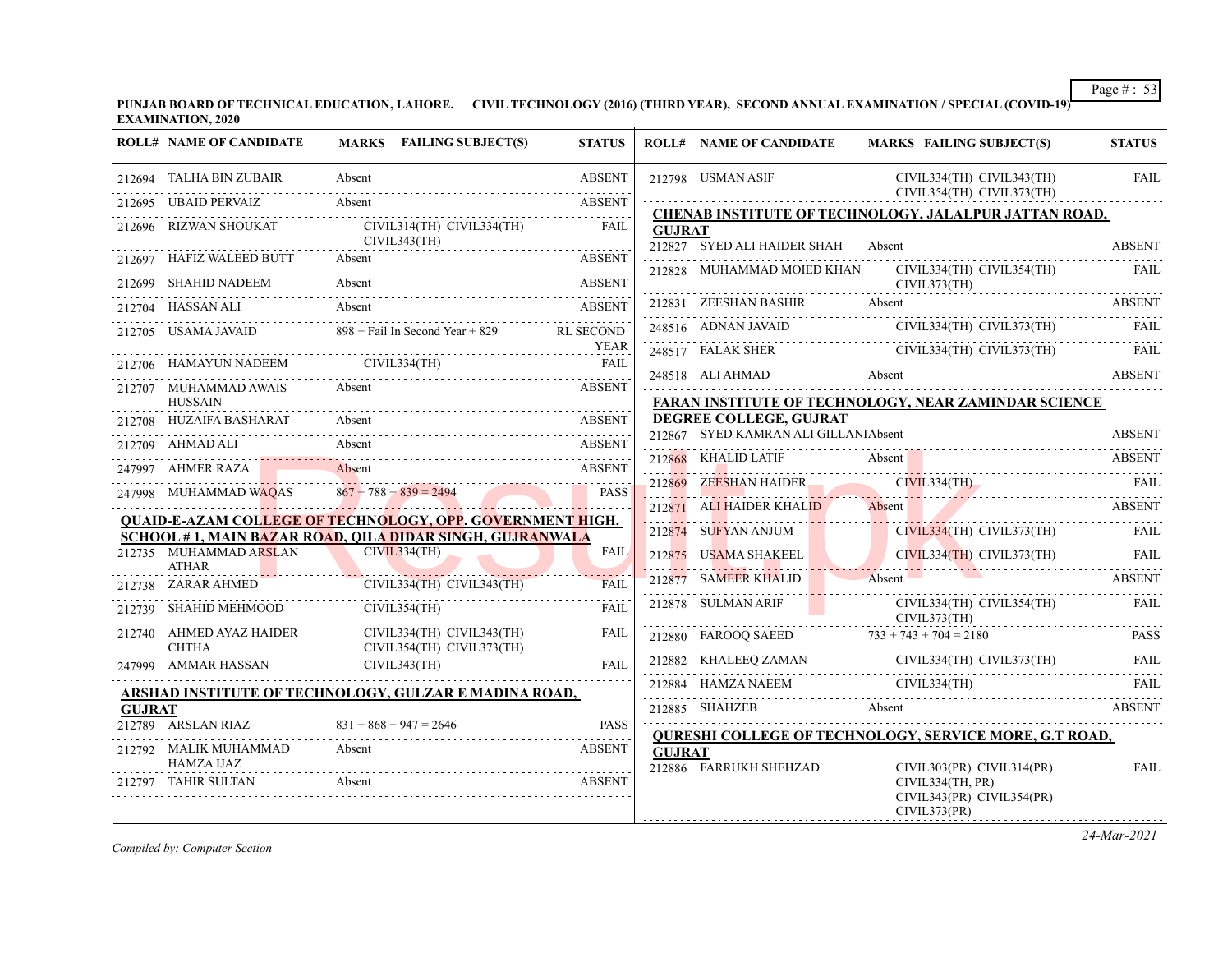**PUNJAB BOARD OF TECHNICAL EDUCATION, LAHORE. CIVIL TECHNOLOGY (2016) (THIRD YEAR), SECOND ANNUAL EXAMINATION / SPECIAL (COVID-19) EXAMINATION, 2020**

| <b>ROLL# NAME OF CANDIDATE</b>                                                                                                                                                                                                                                                                                                                                                                                                                                                               | MARKS FAILING SUBJECT(S)                                                          |                                                                                                                                                                                                                                      | <b>STATUS</b> |                        | <b>ROLL# NAME OF CANDIDATE</b>                | MARKS FAILING SUBJECT(S)                                                                                                                                                                                                      | <b>STATUS</b>            |
|----------------------------------------------------------------------------------------------------------------------------------------------------------------------------------------------------------------------------------------------------------------------------------------------------------------------------------------------------------------------------------------------------------------------------------------------------------------------------------------------|-----------------------------------------------------------------------------------|--------------------------------------------------------------------------------------------------------------------------------------------------------------------------------------------------------------------------------------|---------------|------------------------|-----------------------------------------------|-------------------------------------------------------------------------------------------------------------------------------------------------------------------------------------------------------------------------------|--------------------------|
| 212887 AFTAB AHMAD<br>SHADABIA INSTITUTE OF TECHNOLOGY, OPP. S.A FAN BUILDING, NEAR                                                                                                                                                                                                                                                                                                                                                                                                          | Absent                                                                            |                                                                                                                                                                                                                                      | <b>ABSENT</b> |                        | 212941 ALEEM AHMED                            | ISL/PAK TH CIVIL334(TH)<br>CIVIL343(TH) CIVIL354(TH)                                                                                                                                                                          | <b>FAIL</b>              |
| SMALL INDUSTRIAL ESTATE G.T ROAD, GUJRAT<br>$\begin{tabular}{l c c c} \textbf{L INDUSTRIAL ESTATE G.T ROAD, GUIRAT} \\ \textbf{MEHAR MUHAMMAD} & CIVIL334(TH) CIVIL354(TH) \\ \textbf{WALEED YAQOOB} & CIVIL373(TH) \\ \textbf{WALEED YAQOOB} & CIVIL373(TH) \\ \end{tabular} \hspace{1.5cm} \begin{tabular}{l@{}}\textbf{FAL} \\ \textbf{FAL} \\ \textbf{CIVIL373(TH)} \\ \textbf{GIVIL373(TH)} \\ \textbf{GIVIL373(TH)} \\ \textbf{GIVL373(TH)} \\ \textbf{GIVL3$<br>212893 MEHAR MUHAMMAD |                                                                                   |                                                                                                                                                                                                                                      |               |                        | 212943 MUHAMMAD YASIR IOBAL                   | CIVIL373(TH)<br>CIVIL334(TH) CIVIL343(TH)<br>CIVIL354(TH) CIVIL373(TH)                                                                                                                                                        | FAIL                     |
| 212895 MUHAMMAD AJMAL Absent                                                                                                                                                                                                                                                                                                                                                                                                                                                                 |                                                                                   |                                                                                                                                                                                                                                      | <b>ABSENT</b> |                        |                                               | 212944 NOMAN ALAM KHAN Absent ABSENT ABSENT                                                                                                                                                                                   |                          |
|                                                                                                                                                                                                                                                                                                                                                                                                                                                                                              |                                                                                   |                                                                                                                                                                                                                                      |               |                        |                                               | MUSLIM COLLEGE OF TECHNOLOGY, GUJRANWALA ROAD, HAFIZABAD                                                                                                                                                                      |                          |
| 212898 ZAIN ALI Absent ABSENT<br>212899 MUHAMMAD ZEESHAN CIVIL334(TH)                                                                                                                                                                                                                                                                                                                                                                                                                        |                                                                                   |                                                                                                                                                                                                                                      | FAIL          |                        |                                               | ${\bf 212975} \quad {\bf WASEEM KHALID} \qquad \qquad {\bf TH} \qquad \qquad {\bf FAIL}$                                                                                                                                      |                          |
| MIRZA                                                                                                                                                                                                                                                                                                                                                                                                                                                                                        |                                                                                   |                                                                                                                                                                                                                                      | FAIL          |                        | 212976 MUHAMMAD AMIR Absent                   | $21270$ MOTH MINING AMIRE ANOTHER AND ALL 212710 MOTH MINING AND ALL 212710 MOTH MINING AND ALL 212710 MOTH MINING AND ALL 212710 MOTH MINING AND ALL 212710 MOTH MINING AND ALL 212710 MOTH MINING AND ALL 212710 MOTH MININ | <b>ABSENT</b>            |
| 248000 MUHAMMAD HAMZA CIVIL334(TH) FAIL (2000)                                                                                                                                                                                                                                                                                                                                                                                                                                               |                                                                                   |                                                                                                                                                                                                                                      |               | 212977 MUJAHID HUSSAIN | Absent                                        | ABSENT                                                                                                                                                                                                                        |                          |
| SAIFIA POLYTECHNIC INSTITUTE, PAKKI MOR, KALA BAGH ROAD,<br><b>GULLEN KHEL</b>                                                                                                                                                                                                                                                                                                                                                                                                               |                                                                                   |                                                                                                                                                                                                                                      |               |                        |                                               | 212978 MUHAMMAD USMAN BUTT Fail In First Year And Second Year + 781 RL SECOND                                                                                                                                                 | YEAR                     |
| 212917 MAJID ULLAH                                                                                                                                                                                                                                                                                                                                                                                                                                                                           | CIVIL314(TH) TH<br>CIVIL334(TH) CIVIL354(TH)                                      |                                                                                                                                                                                                                                      | <b>FAIL</b>   |                        | 213065 MUHAMMAD USMAN Absent<br><b>KHALID</b> |                                                                                                                                                                                                                               | <b>ABSENT</b>            |
| 212922 MUHAMMAD SOHAIL Absent                                                                                                                                                                                                                                                                                                                                                                                                                                                                |                                                                                   | CIVIL373(TH)                                                                                                                                                                                                                         | <b>ABSENT</b> |                        |                                               | 213066 HAMZA AHMAD Fail In First Year And Second Year + 768 RL SECOND                                                                                                                                                         | YEAR                     |
| AKRAM                                                                                                                                                                                                                                                                                                                                                                                                                                                                                        |                                                                                   |                                                                                                                                                                                                                                      |               |                        |                                               | 213067 TALHA Absent Absent Absent Absent Absent Absent Absent Absent Absent Absent Absent Absent Absent Absent                                                                                                                |                          |
| 212925 ASIF ADEEL                                                                                                                                                                                                                                                                                                                                                                                                                                                                            |                                                                                   | $CIVIL334(TH)$ $CIVIL343(TH)$ $FAIL$<br>CIVIL354(TH) CIVIL373(TH)                                                                                                                                                                    |               |                        | 213069 ASAD ULLAH                             | Absent Absent ABSENT                                                                                                                                                                                                          |                          |
| 212927 ZEESHAN HASSAN KHAN Absent                                                                                                                                                                                                                                                                                                                                                                                                                                                            |                                                                                   | . <del>.</del>                                                                                                                                                                                                                       | ABSENT        |                        | 213070 MUHAMMAD RIZWAN                        | Absent                                                                                                                                                                                                                        | <b>ABSENT</b>            |
| 212928 ZUBIR ABAS KHAN                                                                                                                                                                                                                                                                                                                                                                                                                                                                       | CIVIL314(TH) CIVIL334(TH)<br>KHAN<br>CIVIL314(TH)<br>CIVIL373(TH)<br>CIVIL373(TH) | CIVIL343(TH) CIVIL354(TH)                                                                                                                                                                                                            | <b>FAIL</b>   | .                      | ULLAH                                         | 213071 ALI ZAIN CIVIL373(TH) FAIL                                                                                                                                                                                             |                          |
|                                                                                                                                                                                                                                                                                                                                                                                                                                                                                              |                                                                                   | <u>and the second second second second second second second second second second second second second second second second second second second second second second second second second second second second second second sec</u> |               |                        |                                               | 248001 FAISAL ADEEL 846 + 892 + 931 = 2669                                                                                                                                                                                    | <b>PASS</b>              |
| $\begin{tabular}{ll} 212929 & RIZWAN KHAN & CIVIL334(TH) CIVIL343(TH) & FAIL \\ & CIVIL354(TH) CIVIL373(TH) & & FAIL \\ \end{tabular}$                                                                                                                                                                                                                                                                                                                                                       |                                                                                   |                                                                                                                                                                                                                                      |               |                        |                                               | ALI COLLEGE OF TECHNOLOGY, BYPASS ROAD NEAR ZARI BANK,                                                                                                                                                                        |                          |
| 212931 ATIQ UR REHMAN Absent<br>.                                                                                                                                                                                                                                                                                                                                                                                                                                                            |                                                                                   | ABSENT                                                                                                                                                                                                                               |               |                        | <b>HAROONABAD</b>                             |                                                                                                                                                                                                                               |                          |
| 212932 SHAKEEL AHMAD                                                                                                                                                                                                                                                                                                                                                                                                                                                                         |                                                                                   | CIVIL314(TH) TH<br>CIVIL334(TH) CIVIL343(TH)<br>CIVIL354(TH) CIVIL373(TH)                                                                                                                                                            | <b>FAIL</b>   |                        |                                               | 213099 ALI HAIDER Absent ABSENT<br>213101 SAJJAD NAEEM Absent                                                                                                                                                                 | ABSENT                   |
| 212935 MUHAMMAD ZAHEER                                                                                                                                                                                                                                                                                                                                                                                                                                                                       | TH CIVIL334(TH)                                                                   | CIVIL343(TH) CIVIL354(TH)                                                                                                                                                                                                            | FAIL          |                        | <b>HAROONABAD</b>                             | ALLAMA IQBAL POLYTECHNIC INSTITUTE, 108-109 MODEL TOWN,                                                                                                                                                                       |                          |
|                                                                                                                                                                                                                                                                                                                                                                                                                                                                                              | CIVIL373(TH)                                                                      |                                                                                                                                                                                                                                      |               |                        | 213112 MUHAMMAD KASHIF AMIN                   | CIVIL373(TH)                                                                                                                                                                                                                  | <b>FAIL</b>              |
| 212936 MURAD ALI                                                                                                                                                                                                                                                                                                                                                                                                                                                                             | CIVIL373(TH)                                                                      | CIVIL334(TH) CIVIL354(TH)                                                                                                                                                                                                            | FAIL          |                        |                                               | 213115 MUHAMMAD WAZEER CIVIL373(TH) FAIL                                                                                                                                                                                      |                          |
| 212940 FAISAL UR REHMAN                                                                                                                                                                                                                                                                                                                                                                                                                                                                      |                                                                                   | ISL/PAK TH CIVIL334(TH)                                                                                                                                                                                                              | <b>FAIL</b>   |                        |                                               | 213117 MUHAMMAD ZAHID ASLAM CIVIL354(TH) FAIL                                                                                                                                                                                 |                          |
|                                                                                                                                                                                                                                                                                                                                                                                                                                                                                              | CIVIL343(TH) CIVIL354(TH)<br>CIVIL373(TH)                                         |                                                                                                                                                                                                                                      |               |                        |                                               | 248002 MUHAMMAD AKRAM $803 +$ Fail In Second Year + 824                                                                                                                                                                       | RL SECOND<br><b>YEAR</b> |

*Compiled by: Computer Section*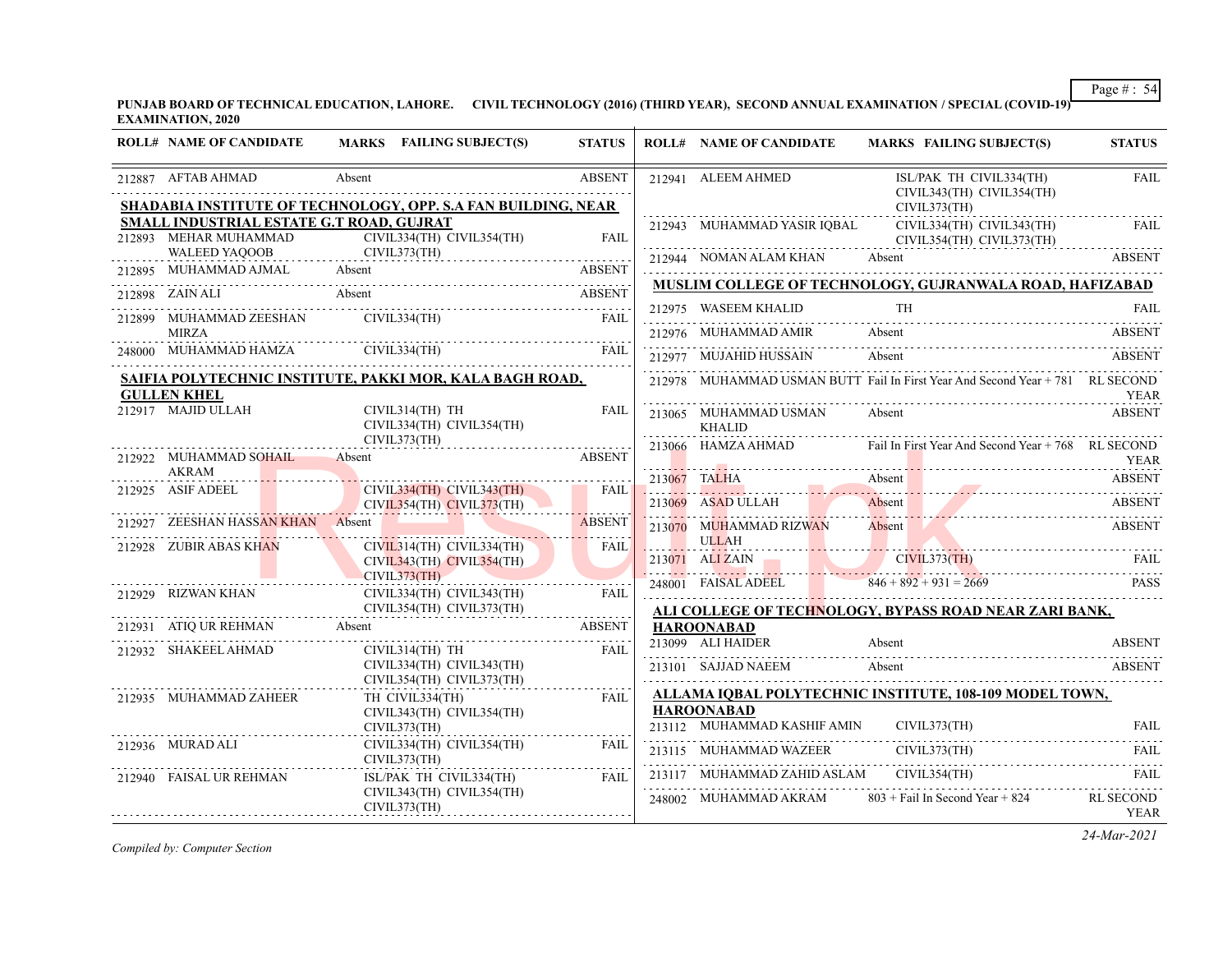**PUNJAB BOARD OF TECHNICAL EDUCATION, LAHORE. CIVIL TECHNOLOGY (2016) (THIRD YEAR), SECOND ANNUAL EXAMINATION / SPECIAL (COVID-19) EXAMINATION, 2020**

| <b>ROLL# NAME OF CANDIDATE</b>                                                            | MARKS FAILING SUBJECT(S)                                                                                                                                                                                                                                                | <b>STATUS</b> |              | <b>ROLL# NAME OF CANDIDATE</b>                   | MARKS FAILING SUBJECT(S)                                                                                                                                                                                                                                                                                                                                                                                                    | <b>STATUS</b> |
|-------------------------------------------------------------------------------------------|-------------------------------------------------------------------------------------------------------------------------------------------------------------------------------------------------------------------------------------------------------------------------|---------------|--------------|--------------------------------------------------|-----------------------------------------------------------------------------------------------------------------------------------------------------------------------------------------------------------------------------------------------------------------------------------------------------------------------------------------------------------------------------------------------------------------------------|---------------|
|                                                                                           | <b>ITTEFAQ COLLEGE OF ENGINEERING &amp; TECHNOLOGY (CAMPUS II),</b>                                                                                                                                                                                                     |               |              |                                                  |                                                                                                                                                                                                                                                                                                                                                                                                                             |               |
| 213146 RIASAT ALI Absent                                                                  | <b>4-KM FORTABBAS ROAD HAROONABAD, HAROONABAD</b>                                                                                                                                                                                                                       | <b>ABSENT</b> |              |                                                  | $\begin{tabular}{c c c} \hline 213392 & \text{MUHAMMAD YOUSAF} & \text{CIVIL354(TH)} & \text{FAIL} \\ \hline 213396 & \text{USMAN BIN NAEEM} & \text{CIVIL334(TH) CIVIL343(TH)} & \text{FAIL} \\ \hline \end{tabular}$                                                                                                                                                                                                      |               |
|                                                                                           | 213150 HUSNAIN AKRAM CIVIL314(TH) CIVIL334(TH)<br>CIVIL354(TH) CIVIL373(TH)                                                                                                                                                                                             | FAIL          | <b>JHANG</b> |                                                  | <b>GOVERNMENT COLLEGE OF TECHNOLOGY, 15KM CHINIOT ROAD,</b>                                                                                                                                                                                                                                                                                                                                                                 |               |
|                                                                                           | HASILPUR COLLEGE OF TECHNOLOGY, 9/B REASOOLABAD COLONY,                                                                                                                                                                                                                 |               |              |                                                  | $\begin{tabular}{lllllllllll} \bf 213532 & \bf MUHAMMAD JAVED & \bf CIVIL303(TH) & \bf FAIL \\ \hline \end{tabular}$                                                                                                                                                                                                                                                                                                        |               |
| <b>HASILPUR</b><br>213165 MUHAMMAD HAQ NAWAZ<br>CIVIL303(TH) CIVIL343(TH)<br>CIVIL373(TH) |                                                                                                                                                                                                                                                                         | <b>FAIL</b>   |              | 213557 ALI ABBAS                                 | CIVIL303(TH, PR)<br>CIVIL314(TH, PR) TH<br>CIVIL334(TH, PR)                                                                                                                                                                                                                                                                                                                                                                 | <b>FAIL</b>   |
|                                                                                           | THE QUAID-E-AZAM COLLEGE OF TECHNOLOGY, QUAID-E-AZAM                                                                                                                                                                                                                    |               |              |                                                  | CIVIL343(TH, PR)<br>CIVIL354(TH, PR)                                                                                                                                                                                                                                                                                                                                                                                        |               |
| PLAZA, RASOOLABAD COLOY, HASILPUR<br>213178 MUHAMMAD MUBEEN                               | Absent                                                                                                                                                                                                                                                                  | <b>ABSENT</b> |              |                                                  | CIVIL373(TH, PR)                                                                                                                                                                                                                                                                                                                                                                                                            |               |
| <b>BASHIR</b>                                                                             |                                                                                                                                                                                                                                                                         |               |              | 213559 MUHAMMAD KHALID Absent                    |                                                                                                                                                                                                                                                                                                                                                                                                                             | ABSENT        |
| AHMAD                                                                                     | 213179 MUHAMMAD ZUBAIR Fail In First Year And Second Year + 841 RL SECOND                                                                                                                                                                                               | <b>YEAR</b>   |              |                                                  | <sup>2</sup> 48005 MUHAMMAD HUSSAIN CIVIL373(TH) FAIL                                                                                                                                                                                                                                                                                                                                                                       |               |
|                                                                                           | <b>CONSTRUCTION TECHNOLOGY TRAINING INSTITUTE, P.O. BOX #145,</b>                                                                                                                                                                                                       |               |              |                                                  | SAIFIA POLYTECHNIC INSTITUTE, MOHALLA MUHAMMDIA GOJRA                                                                                                                                                                                                                                                                                                                                                                       |               |
| <b>SECTOR 1/12, ISLAMABAD</b>                                                             | 213331 ATIF ALI CIVIL334(TH) CIVIL373(TH) FAIL 213332 MUHAMMAD AFAQ CIVIL334(TH) CIVIL373(TH) FAIL                                                                                                                                                                      |               |              | <b>ROAD, JHANG</b><br>213595 NAEEM IQBAL         | Absent                                                                                                                                                                                                                                                                                                                                                                                                                      | <b>ABSENT</b> |
|                                                                                           |                                                                                                                                                                                                                                                                         |               |              |                                                  | FARAN INSTITUTE OF TECHNOLOGY, KAHKASHAN MARRIAGE HALL,                                                                                                                                                                                                                                                                                                                                                                     |               |
| 248003 MUHAMMAD HAMZA Absent                                                              |                                                                                                                                                                                                                                                                         | <b>ABSENT</b> |              | <b>ROHTAS ROAD, JHELUM</b>                       | <b>EXECUTE AND DASIM BAIG</b> CIVIL334(TH) CIVIL343(TH) FAIL                                                                                                                                                                                                                                                                                                                                                                |               |
|                                                                                           | <b>JINNAH COLLEGE OF ENGINEERING &amp; TECHNOLOGY, , JAMPUR</b>                                                                                                                                                                                                         |               |              |                                                  | <b>EXECUTE 213610 AQEEL ZAFAR</b> CIVIL354(TH) FAIL FIRE                                                                                                                                                                                                                                                                                                                                                                    |               |
| 213345 ALI RAZA                                                                           | CIVIL303(TH) CIVIL354(TH)                                                                                                                                                                                                                                               | <b>FAIL</b>   |              |                                                  | 213611 MUHAMMAD AYAZ CIVIL334(TH) CIVIL343(TH)<br><u> 1999 - Johann Harry Harry, mars and deutscher Amerikaanse kommunister (</u>                                                                                                                                                                                                                                                                                           | FAIL          |
| 15 ALI RAZA CIVIL303(TH)<br>CIVIL373(TH)                                                  | AL-REHMAN POLYTECHNIC INSTITUTE, OPP NADRA OFFICE, JHUMRA                                                                                                                                                                                                               |               |              | 213612 MUHAMMAD UBAID UR Absent<br><b>REHMAN</b> |                                                                                                                                                                                                                                                                                                                                                                                                                             | <b>ABSENT</b> |
| <b>ROAD, JARANWALA</b>                                                                    |                                                                                                                                                                                                                                                                         |               |              |                                                  |                                                                                                                                                                                                                                                                                                                                                                                                                             |               |
| 213367 KAFEEL AHMAD                                                                       |                                                                                                                                                                                                                                                                         | <b>FAIL</b>   |              |                                                  | $\begin{tabular}{c c c c} \multicolumn{2}{c }{\textbf{213614}} & \multicolumn{2}{c }{SHAHROZ SHEZAD} & \multicolumn{2}{c }{CIVIL334(TH)} & \multicolumn{2}{c }{CIVIL334(TH)} & \multicolumn{2}{c }{FAIL} \\ \multicolumn{2}{c }{\textbf{213615}} & \multicolumn{2}{c }{MUHAMMAD HAMZA} & \multicolumn{2}{c }{CIVIL334(TH)} & \multicolumn{2}{c }{CIVIL354(TH)} & \multicolumn{2}{c }{FAIL} \\ \multicolumn{2}{c }{\textbf{$ |               |
|                                                                                           |                                                                                                                                                                                                                                                                         |               |              |                                                  | PUNJAB COLLEGE OF TECHNOLOGY, OLD G.T ROAD, OPPOSIT D.H.O                                                                                                                                                                                                                                                                                                                                                                   |               |
|                                                                                           | $\begin{tabular}{lllllllllll} \multicolumn{2}{l}{{\textbf{213370}}}&{\textbf{ZEESHAN KHALID}}&{\textbf{CIVIL343(TH) CIVIL373(TH)}}&{\textbf{FAIL}}\\ &{\textbf{213371}}&{\textbf{MUHAMMAD WASIF}}&{\textbf{CIVIL343(TH) CIVIL373(TH)}}&{\textbf{FAIL}}\\ \end{tabular}$ |               |              | HOSPITAL, JHELUM                                 |                                                                                                                                                                                                                                                                                                                                                                                                                             |               |
|                                                                                           | $\begin{tabular}{ll} 213376 & ARSLAN TARIQ & CIVIL334(TH) CIVIL343(TH) \\ & CIVIL373(TH) & & CIVIL373(TH) \\ \end{tabular}$                                                                                                                                             | FAIL          |              |                                                  | 213755 HAMMAD ARSHAD KAYANI CIVIL334(TH) CIVIL343(TH)<br>213761 SAIFULLAH Fail In First Year And Second Year + 785 RL SECOND                                                                                                                                                                                                                                                                                                | <b>FAIL</b>   |
|                                                                                           | 213377 SAEED UL HASAN CIVIL373(TH)                                                                                                                                                                                                                                      | <b>FAIL</b>   |              |                                                  |                                                                                                                                                                                                                                                                                                                                                                                                                             | <b>YEAR</b>   |
|                                                                                           | LAHORE POLYTECHNIC INSTITUTE, FARHAN PUBLIC HIGH SCHOOL                                                                                                                                                                                                                 |               |              |                                                  | 213762 UMAIR ANJUM Fail In First Year And Second Year + 739 RL SECOND                                                                                                                                                                                                                                                                                                                                                       | <b>YEAR</b>   |
| ROAD,, JARANWALA                                                                          |                                                                                                                                                                                                                                                                         |               |              |                                                  | $\begin{tabular}{ll} \multicolumn{2}{l}{{\textbf{213764}}} & \multicolumn{2}{l}{\textbf{SUBEMAN RASHEED}} & $\textbf{CIVIL314(TH)}$ & $\textbf{CIVIL334(TH)}$ \end{tabular}$                                                                                                                                                                                                                                                | FAIL          |

*Compiled by: Computer Section*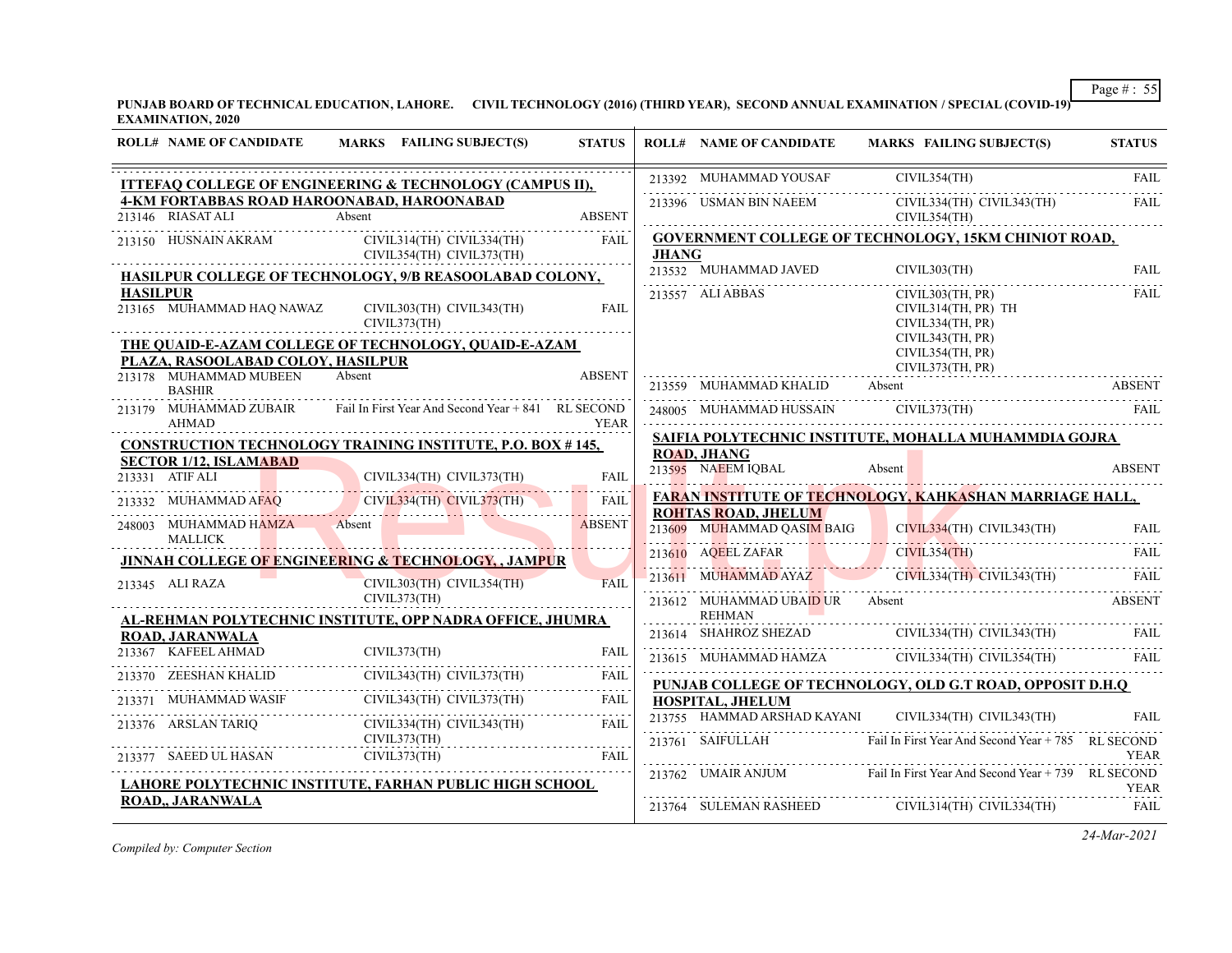**PUNJAB BOARD OF TECHNICAL EDUCATION, LAHORE. CIVIL TECHNOLOGY (2016) (THIRD YEAR), SECOND ANNUAL EXAMINATION / SPECIAL (COVID-19) EXAMINATION, 2020**

| <b>ROLL# NAME OF CANDIDATE</b>                                     | <b>MARKS</b> FAILING SUBJECT(S)                                                                                                                                                                                                                                                                                                                                    | <b>STATUS</b> | <b>ROLL# NAME OF CANDIDATE</b>            | <b>MARKS FAILING SUBJECT(S)</b>                                                                                        | <b>STATUS</b> |
|--------------------------------------------------------------------|--------------------------------------------------------------------------------------------------------------------------------------------------------------------------------------------------------------------------------------------------------------------------------------------------------------------------------------------------------------------|---------------|-------------------------------------------|------------------------------------------------------------------------------------------------------------------------|---------------|
|                                                                    | 213765 MUHAMMAD KASHIF CIVIL334(TH) CIVIL343(TH) FAIL                                                                                                                                                                                                                                                                                                              |               |                                           | ${\bf 248008} \quad {\bf MUHAMMAD ASIF KHAN} \qquad {\bf CIVIL303(TH)} \quad {\bf CIVIL354(TH)} \qquad {\bf FAIL}$     |               |
|                                                                    | 213768 MIRZA USMAN NAWAZ Absent ABSENT                                                                                                                                                                                                                                                                                                                             |               | 248009 SYED IFTIKHAR HUSAIN               | CIVIL303(TH) CIVIL314(TH)                                                                                              | FAIL          |
|                                                                    | $\begin{tabular}{ll} 213770 & SHAHZAIB IKRAM & CIVIL334(TH) CIVIL343(TH) \\ & CIVIL354(TH) \\ \end{tabular}$                                                                                                                                                                                                                                                       | FAIL          |                                           | CIVIL334(TH) CIVIL343(TH)<br>CIVIL354(TH)                                                                              |               |
|                                                                    | <b>GOVERNMENT COLLEGE OF TECHNOLOGY, OPPOSIT DHQ, JOHARABAD</b>                                                                                                                                                                                                                                                                                                    |               | 248010 MUHAMMAD USAMA<br><b>DANISH</b>    | $955 + 810 + 762 = 2527$                                                                                               | <b>PASS</b>   |
| (KHUSHAB)                                                          |                                                                                                                                                                                                                                                                                                                                                                    |               |                                           | STANDARD POLYTECHNIC INSTITUTE, MAIN G.T ROAD,, KAMOKE                                                                 |               |
| 213828 MUHAMMAD KAMRAN Absent                                      |                                                                                                                                                                                                                                                                                                                                                                    | <b>ABSENT</b> | 213939 WAQAS KAINTH                       | CIVIL303(TH) CIVIL334(TH)                                                                                              | FAIL          |
|                                                                    | $\begin{tabular}{ll} \bf 213833 & \bf 100HAMMAD IRFAN & \bf 100H1 & \bf 213837 & \bf 110H1 & \bf 211H1 & \bf 211H1 & \bf 211H1 & \bf 211H1 & \bf 211H1 & \bf 211H1 & \bf 211H1 & \bf 211H1 & \bf 211H1 & \bf 211H1 & \bf 211H1 & \bf 211H1 & \bf 211H1 & \bf 211H1 & \bf 211H1 & \bf 211H1 & \bf 211H1 & \bf 211H$                                                 |               | CIVIL373(TH)                              |                                                                                                                        |               |
|                                                                    | 213835 MUHAMMAD MAJID KHAN $840 + 803 + 855 = 2498$                                                                                                                                                                                                                                                                                                                | <b>PASS</b>   |                                           | KAMRA POLYTECHNIC INSTITUTE, AYAZ ARCADE G.T. ROAD, KAMRA                                                              |               |
|                                                                    | 213836 MUHAMMAD QAMRAAN CIVIL303(TH) FAIL                                                                                                                                                                                                                                                                                                                          |               | <b>CANTT, KAMRA</b><br>213946 WAQAS AHMAD | ISL/PAK CIVIL303(TH)                                                                                                   | <b>FAIL</b>   |
|                                                                    | 248006 MUHAMMAD TAIMUR ABID CIVIL334(TH) FAIL                                                                                                                                                                                                                                                                                                                      | FAIL          |                                           | CIVIL314(TH) CIVIL334(TH)<br>CIVIL354(TH) CIVIL373(TH)                                                                 |               |
|                                                                    | PAKISTAN COLLEGE OF TECHNOLOGY, INFRONT OF D.C OFFICE,                                                                                                                                                                                                                                                                                                             |               | 213948 AHMED LATEEF                       | CIVIL303(TH) CIVIL314(TH)                                                                                              | <b>FAIL</b>   |
| MIANWALI ROAD,, JOHARABAD (KHUSHAB)<br>213843 AMJAD MEHMOOD Absent |                                                                                                                                                                                                                                                                                                                                                                    | <b>ABSENT</b> |                                           | CIVIL334(TH) CIVIL354(TH)                                                                                              |               |
|                                                                    | KAHUTA INSTITUTE OF TECHNOLOGY, 6 KM KALAR SYDEN ROAD                                                                                                                                                                                                                                                                                                              |               |                                           | ALI COLLEGE OF TECHNOLOGY, ASTATION ROAD, WARD #5, NEAR                                                                |               |
| <b>NAUGRAN, KAHUTA</b>                                             |                                                                                                                                                                                                                                                                                                                                                                    |               | <b>FATEHPUR ROAD,, KAROR LAL ESAN</b>     |                                                                                                                        |               |
| 248007 USAMA MUNIR                                                 | R<br>Absent                                                                                                                                                                                                                                                                                                                                                        | <b>ABSENT</b> | 213962 JAVEED IQBAL                       | CIVIL303(TH) CIVIL314(TH) FAIL                                                                                         |               |
|                                                                    | <b>IBN-E-SEENA COLLEGE OF TECHNOLOGY, BANNU MIANWALI ROAD,</b>                                                                                                                                                                                                                                                                                                     |               |                                           | 213965 MUHAMMAD FAISAL RIAZ Absent ABSENT                                                                              |               |
| KAMAR MUSHANI, KAMAR MUSHANI                                       |                                                                                                                                                                                                                                                                                                                                                                    | <b>FAIL</b>   |                                           | 213970 AHMAD ALI 818 + Fail In Second Year + 772 RL SECOND<br>TEAR YEAR                                                |               |
| 213912 HASEEB UR REHMAN CIVIL303(TH)                               | $\begin{picture}(180,10) \put(0,0){\vector(1,0){180}} \put(10,0){\vector(1,0){180}} \put(10,0){\vector(1,0){180}} \put(10,0){\vector(1,0){180}} \put(10,0){\vector(1,0){180}} \put(10,0){\vector(1,0){180}} \put(10,0){\vector(1,0){180}} \put(10,0){\vector(1,0){180}} \put(10,0){\vector(1,0){180}} \put(10,0){\vector(1,0){180}} \put(10,0){\vector(1,0){180}}$ |               |                                           | HAMZA POLYTECHNIC INSTITUTE, COLLEGE CHOWK, GAMAN SHAH                                                                 |               |
|                                                                    | 213914 HAIDER ALI KHAN CIVIL303(TH) CIVIL354(TH) FAIL                                                                                                                                                                                                                                                                                                              |               | <b>ROAD., KASUR</b>                       |                                                                                                                        |               |
|                                                                    | 213915 SAEED SHAHZAD 957 + Fail In Second Year + 747 RL SECOND                                                                                                                                                                                                                                                                                                     | YEAR          | 213980 MUHAMMAD WAQAR Absent              |                                                                                                                        | <b>ABSENT</b> |
|                                                                    | 213921 SABIR SHAH Absent Absent Absent Absent Absent Absent Absent Absent Absent Absent Absent Absent Absent Absent Absent Absent Absent Absent Absent Absent Absent Absent Absent Absent Absent Absent Absent Absent Absent A                                                                                                                                     |               | 213981 MUHAMMAD HAMZA<br>MANSHA           | Absent                                                                                                                 | <b>ABSENT</b> |
|                                                                    | 213922 NIMAT ULLAN CIVIL334(TH) CIVIL354(TH) FAIL                                                                                                                                                                                                                                                                                                                  |               |                                           | 213982 RIZWAN ALI CIVIL303(TH) CIVIL314(TH) FAI                                                                        | FAIL          |
|                                                                    | $\begin{tabular}{c} 213924 \quad MUHAMMAD ABDULLAH \qquad \qquad CIVIL303(TH) \quad CIVIL314(TH) \qquad \qquad FAIL \\ \qquad \qquad QURESH {\qquad \qquad CIVIL334(TH) \quad CIVIL354(TH) \qquad \qquad } \end{tabular}$                                                                                                                                          | FAIL          |                                           | 213983 SHAHID FARMAN Absent ABSENT                                                                                     |               |
|                                                                    |                                                                                                                                                                                                                                                                                                                                                                    |               |                                           | $\begin{tabular}{lllllllllll} \bf 213984 & ALI HAIDAR & CIVIL334(TH) & FAIL \\ \hline \end{tabular}$                   |               |
|                                                                    | 213925 JAWAD HUSSAIN KHAN CIVIL303(TH) FAIL NIAZI NASH PART REPORT OF THE MARKET RESERVE AND RESERVE ASSESSED AND RESERVE ASSESSED AND RESERVE ASSESSED AND RESERVE ASSESSED AND RESERVE ASSESSED AND RESERVE ASSESSED AND RES                                                                                                                                     |               |                                           | 213985 MUHAMMAD SHERAZ CIVIL334(TH) CIVIL373(TH) FAIL                                                                  |               |
| 213927 SABIR JAVED                                                 | CIVIL314(TH) CIVIL334(TH) FAIL<br>CIVIL354(TH)                                                                                                                                                                                                                                                                                                                     |               |                                           | $\begin{tabular}{ccccc} 213986 & ALI RAZA & CIVIL303(TH) CIVIL314(TH) \\ & CIVIL334(TH) CIVIL373(TH) \\ \end{tabular}$ | FAIL          |
|                                                                    |                                                                                                                                                                                                                                                                                                                                                                    |               |                                           |                                                                                                                        |               |

*Compiled by: Computer Section*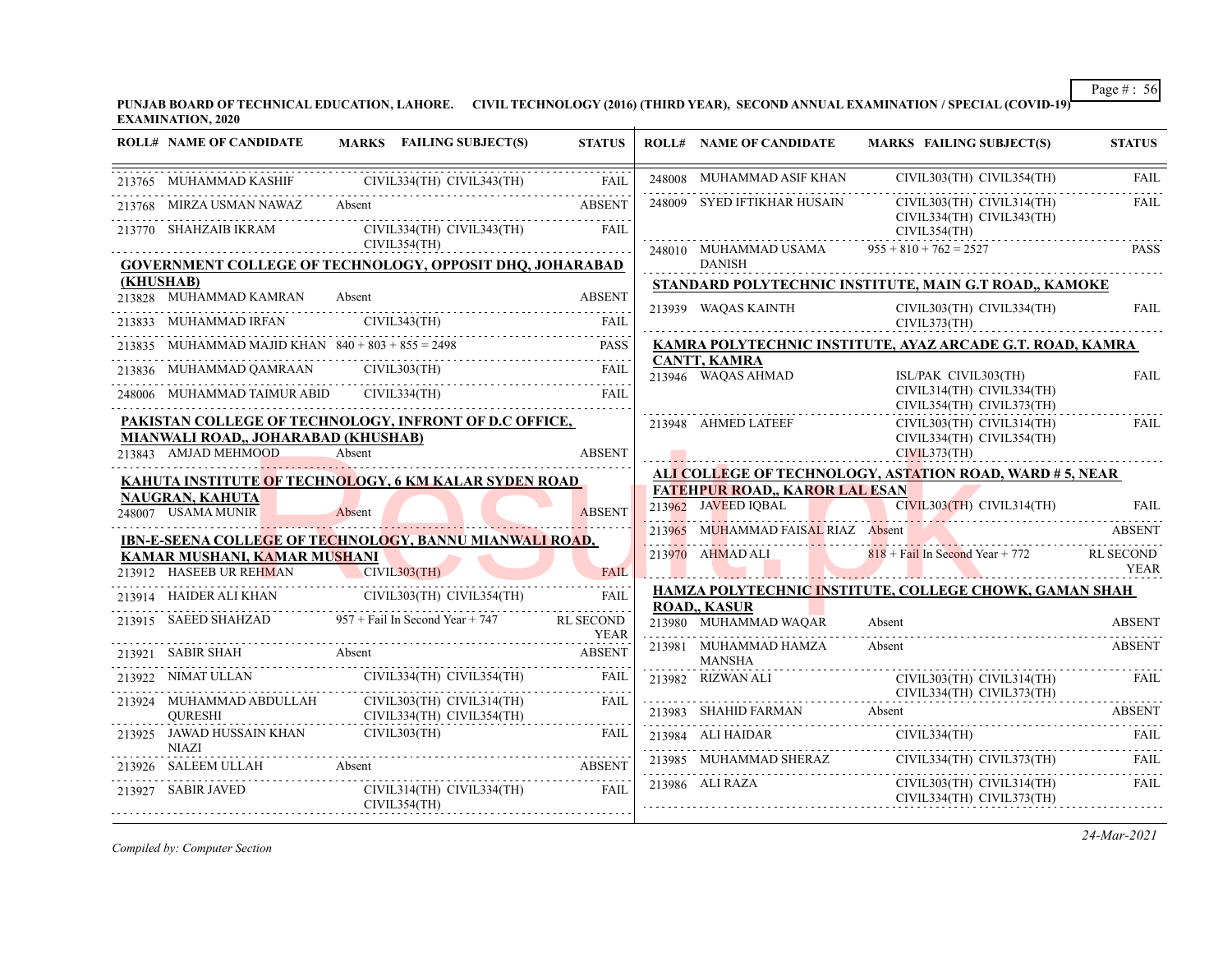**PUNJAB BOARD OF TECHNICAL EDUCATION, LAHORE. CIVIL TECHNOLOGY (2016) (THIRD YEAR), SECOND ANNUAL EXAMINATION / SPECIAL (COVID-19) EXAMINATION, 2020**

|        | <b>ROLL# NAME OF CANDIDATE</b>                                | MARKS FAILING SUBJECT(S)                                                                              | <b>STATUS</b> |                | <b>ROLL# NAME OF CANDIDATE</b>                | <b>MARKS FAILING SUBJECT(S)</b>                                                       | <b>STATUS</b> |
|--------|---------------------------------------------------------------|-------------------------------------------------------------------------------------------------------|---------------|----------------|-----------------------------------------------|---------------------------------------------------------------------------------------|---------------|
|        |                                                               | LAHORE POLYTECHNIC INSTITUTE, NEAR DARBAR BABA KAMAL                                                  |               |                | 214093 ARSLAN MUSTAFA GILANI                  | ISL/PAK CIVIL303(TH, PR)                                                              | <b>FAIL</b>   |
|        | <b>CHISHTI FEROZEPUR ROAD, KASUR</b><br>214018 ARSLAN MEHMOOD | CIVIL334(TH)                                                                                          | <b>FAIL</b>   |                |                                               | CIVIL314(TH, PR) TH<br>CIVIL334(TH, PR)<br>CIVIL343(PR) CIVIL354(TH,                  |               |
|        | 214020 MUHAMMAD AWAIS                                         | CIVIL334(TH) CIVIL373(TH)                                                                             | <b>FAIL</b>   |                |                                               | PR) CIVIL373(TH, PR)                                                                  |               |
| 214021 | AHMAD RAZA                                                    | CIVIL314(TH) CIVIL334(TH)<br>CIVIL373(TH)                                                             | FAIL          |                | 214096 MUHAMMAD WAJID                         | CIVIL303(TH) CIVIL314(TH)<br>CIVIL334(TH) CIVIL354(TH)<br>CIVIL373(TH)                | <b>FAIL</b>   |
|        | 214022 AHMAD ARSHAD                                           | CIVIL334(TH)                                                                                          | <b>FAIL</b>   |                | 214097 NADER ALI                              | CIVIL334(TH) CIVIL373(TH)                                                             | FAIL          |
|        |                                                               | 214025 SHAN ALI CIVIL334(TH) CIVIL373(TH) FAIL                                                        | FAIL          |                |                                               | ALI COLLEGE OF ENGINEERING & TECHNOLOGY, MODEL TOWN,                                  |               |
|        |                                                               | CIVIL334(TH) CIVIL373(TH)<br>214028 SUFYAN ALI CIVIL334(TH) CIVIL373(TH) FAIL                         |               | <b>KHANPUR</b> |                                               |                                                                                       |               |
|        | 214029 ZEESHAN Absent                                         |                                                                                                       | <b>ABSENT</b> |                | 214122 RAO AHMED ALI                          | Absent                                                                                | <b>ABSENT</b> |
|        | 214030 MUHAMMAD                                               | $CIVIL303(PR)$ $CIVIL314(PR)$                                                                         | FAIL          |                | 214123 MUHAMMAD ASAD JAVED Absent             |                                                                                       | <b>ABSENT</b> |
|        | <b>FAZAL-E-SUBHAN</b>                                         | CIVIL334(TH, PR)<br>CIVIL343(TH, PR)                                                                  |               |                | 248012 HARIS SHAUKAT HASHMI                   | CIVIL373(TH)                                                                          | FAII.         |
|        |                                                               | CIVIL354(PR) CIVIL373(TH)                                                                             |               |                |                                               | KHANPUR COLLEGE OF TECHNOLOGY, MANZOOR COLONY, OPP.                                   |               |
|        |                                                               | 214031 HAFIZ HAMZA FAROOQ CIVIL373(TH)                                                                | FAII.<br>.    |                | 214141 MUHAMMAD MAJID                         | <b>MADNI MASJID, NEAR WAPDA OFFICE, AIRPORT ROAD, KHANPUR</b>                         | <b>FAIL</b>   |
|        |                                                               | 214032 SHAHER YAR CIVIL334(TH) CIVIL373(TH)                                                           | <b>FAIL</b>   |                | <u> Martin Alban (d. 1988)</u>                | CIVIL303(TH) CIVIL354(TH)<br>CIVIL373(TH)                                             |               |
|        |                                                               | DR. ABDUL QADEER KHAN COLLEGE OF TECHNOLOGY, G.T. ROAD,                                               |               |                |                                               | ARSHAD INSTITUTE OF TECHNOLOGY, MANGOWAL LINK ROAD,                                   |               |
|        | <b>CIVIL LINES, KHANEWAL</b><br>214057 MUHAMMAD SAEED         | CIVIL303(TH)                                                                                          | <b>FAIL</b>   |                | <b>DHINGA, KHARIAN</b><br>214163 WALEED AHMED | Absent                                                                                | <b>ABSENT</b> |
|        | 214058 MUHAMMAD ANNIS                                         | Absent                                                                                                | <b>ABSENT</b> |                | 214164 MUHAMMAD NAVEED                        | Absent                                                                                | <b>ABSENT</b> |
|        | 214061 MUHAMMAD MAZHAR<br><b>FAREED</b>                       | CIVIL354(TH)                                                                                          | <b>FAIL</b>   |                | <b>ZAFAR KHAN</b><br>214165 SAMI ULLAH        | Absent                                                                                | <b>ABSENT</b> |
|        |                                                               |                                                                                                       | <b>ABSENT</b> |                |                                               | <b>ORIENTAL INSTITUTE OF TECHNOLOGY, AKRAM TOWER G.T ROAD,</b>                        |               |
| 214063 |                                                               | $\begin{tabular}{ll} & CIVIL334(TH) & CIVIL354(TH)\\ & & CIVIL334(TH) & CIVIL354(TH)\\ \end{tabular}$ | FAIL          | <b>KHARIAN</b> | 214193 DANYAL RAFAQAT                         |                                                                                       |               |
| 214064 |                                                               |                                                                                                       |               |                |                                               | CIVIL303(TH, PR, SE)<br>CIVIL314(TH, PR, SE) TH                                       | <b>FAIL</b>   |
|        | 214066 MUHAMMAD HANNAN                                        | CIVIL314(TH) CIVIL334(TH)<br>CIVIL354(TH)                                                             | FAII.         |                |                                               | CIVIL334(TH, PR, SE)<br>CIVIL343(PR, SE) CIVIL354(TH,<br>PR, SE) CIVIL373(TH, PR, SE) |               |
|        | 214067 SYED UBAID HUSSAIN                                     | CIVIL354(TH) CIVIL373(TH)                                                                             | <b>FAIL</b>   |                | 214211 MUHAMMAD FAISAL                        | Absent                                                                                | <b>ABSENT</b> |
|        | 248011 MUBASHAR HUSSAIN                                       | Absent                                                                                                | <b>ABSENT</b> |                | 248013 TARIQ NAVEED                           | CIVIL303(PR, SE) CIVIL314(PR,                                                         | FAIL          |
|        | CHOWK SANGLAN WALA, KHANEWAL                                  | <b>OUAID-E-AZAM INSTITUTE OF TECHNOLOGY, ISMAIL AND SAOIB PLAZA</b>                                   |               |                |                                               | SE) CIVIL334(PR, SE)<br>CIVIL343(PR, SE) CIVIL354(PR,<br>SE) CIVIL373(PR, SE)         |               |

*Compiled by: Computer Section*

*24-Mar-2021*

Page # : 57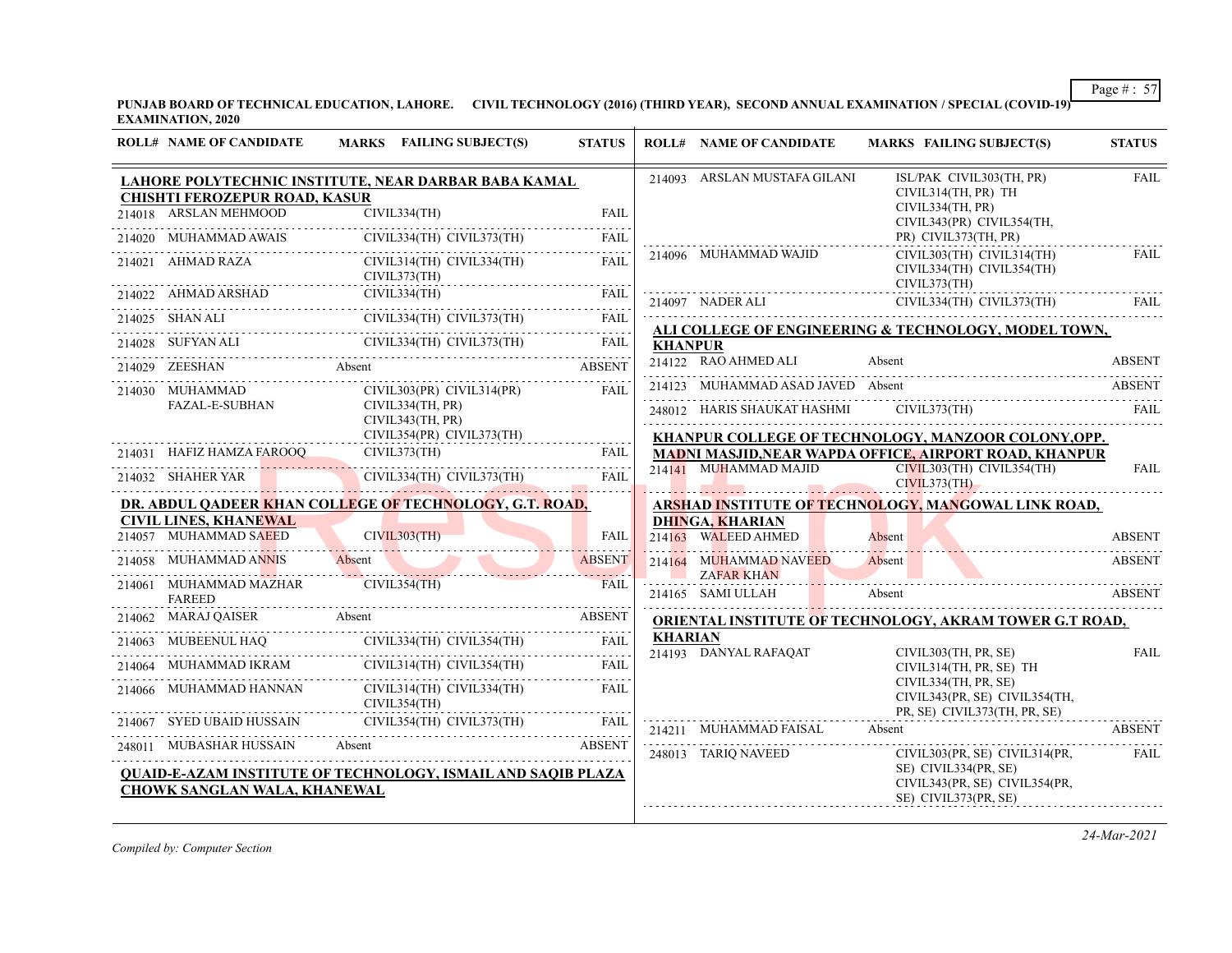**PUNJAB BOARD OF TECHNICAL EDUCATION, LAHORE. CIVIL TECHNOLOGY (2016) (THIRD YEAR), SECOND ANNUAL EXAMINATION / SPECIAL (COVID-19) EXAMINATION, 2020**

| <b>ROLL# NAME OF CANDIDATE</b>                | MARKS FAILING SUBJECT(S)                                                       | <b>STATUS</b> |              | <b>ROLL# NAME OF CANDIDATE</b>         | <b>MARKS FAILING SUBJECT(S)</b>                                                                                                                                                                                                                                                                                                                                                     | <b>STATUS</b> |
|-----------------------------------------------|--------------------------------------------------------------------------------|---------------|--------------|----------------------------------------|-------------------------------------------------------------------------------------------------------------------------------------------------------------------------------------------------------------------------------------------------------------------------------------------------------------------------------------------------------------------------------------|---------------|
| 248014 ROSHAN SYED                            | Absent                                                                         | <b>ABSENT</b> |              | 214351 GHULAM MURTZA                   | CIVIL303(TH) CIVIL314(TH)                                                                                                                                                                                                                                                                                                                                                           | FAII.         |
|                                               | ALLAMA IQBAL POLYTECHNIC INSTITUTE (CAMPUS-II), NEAR RAILWAY                   |               |              | 214352 MUHAMMAD SAFDAR                 | Absent                                                                                                                                                                                                                                                                                                                                                                              | <b>ABSENT</b> |
| <b>CROSSING, KHIDIAN KHAS</b>                 |                                                                                |               |              | <b>IOBAL</b>                           |                                                                                                                                                                                                                                                                                                                                                                                     |               |
| 214249 WASIF ALI                              | CIVIL303(TH) CIVIL334(TH)<br>CIVIL354(TH)                                      | FAIL          |              |                                        | 248016 KHALILAHMAD CIVIL343(TH) FAIL                                                                                                                                                                                                                                                                                                                                                |               |
|                                               |                                                                                |               |              |                                        | SHAN COLLEGE OF COMMERCE & TECHNOLOGY, CHOWK SARWAR                                                                                                                                                                                                                                                                                                                                 |               |
| 248015 ABDUL WAHEED                           | ISL/PAK CIVIL303(TH)                                                           | FAIL          |              | <b>SHAHEED, KOT ADDU</b>               |                                                                                                                                                                                                                                                                                                                                                                                     |               |
|                                               | CIVIL334(TH) CIVIL343(TH)<br>CIVIL354(TH) CIVIL373(TH)                         |               |              | 214421 MUHAMMAD NADEEM TH CIVIL334(TH) | CIVIL343(TH) CIVIL354(TH)                                                                                                                                                                                                                                                                                                                                                           | <b>FAIL</b>   |
|                                               | <b>SARGODHA COLLEGE OF TECHNOLOGY, NEAR SATELLITE TOWN,</b>                    |               |              | 214423 MUHAMMAD NAEEM                  | CIVIL334(TH) CIVIL343(TH)                                                                                                                                                                                                                                                                                                                                                           | FAIL          |
| MIANWALI ROAD, KHUSHAB                        |                                                                                |               |              |                                        | CIVIL373(TH, PR)                                                                                                                                                                                                                                                                                                                                                                    |               |
| 214264 MUHAMMAD ARSLAN                        | CIVIL343(TH) CIVIL354(TH)                                                      | FAII.         |              |                                        |                                                                                                                                                                                                                                                                                                                                                                                     |               |
| <b>NAZIR</b>                                  | CIVIL373(TH)                                                                   |               |              |                                        | FARAN INSTITUTE OF TECHNOLOGY, G&A PLAZA NEW KATCHERY,                                                                                                                                                                                                                                                                                                                              |               |
| 214265 SUFYAN IDREES                          | CIVIL373(TH)                                                                   | FAII.         | <b>KOTLY</b> |                                        | 214437 WAQAR MAHMOOD CIVIL373(TH) FAIL                                                                                                                                                                                                                                                                                                                                              |               |
|                                               | AL-REHMAN COLLEGE OF TECHNOLOGY, MINI BYPASS ROAD NEAR                         |               |              |                                        | 214438 MUHAMMAD HARIS MALIK CIVIL314(PR) CIVIL334(PR)                                                                                                                                                                                                                                                                                                                               | FAIL          |
| NOORAY WALA PHATAK, KOT ADDU                  |                                                                                |               |              |                                        | CIVIL373(TH)                                                                                                                                                                                                                                                                                                                                                                        |               |
| 214320 MUHAMMAD SHAHID                        | Absent                                                                         | <b>ABSENT</b> |              |                                        |                                                                                                                                                                                                                                                                                                                                                                                     |               |
| 214323 MUHAMMAD SANWAL                        | CIVIL354(TH) CIVIL373(TH)                                                      | FAIL          |              |                                        | NEW KASHMIR POLYTECHNIC INSTITUTE, NEAR ARMY GROUND                                                                                                                                                                                                                                                                                                                                 |               |
| AMMAD SANWAL                                  |                                                                                |               |              | <b>ABSHAR CHOWK, KOTLY</b>             |                                                                                                                                                                                                                                                                                                                                                                                     |               |
| 214324 MUHAMMAD AHSAN                         | CIVIL343(TH)                                                                   | FAIL          |              | 214456 MUHAMMAD FAHIM NASIM            | CIVIL303(TH) CIVIL354(TH)                                                                                                                                                                                                                                                                                                                                                           | FAIL          |
| 214327 FARAZ ABBAS JOYA                       | $CIVIL303(TH)$ TH                                                              | <b>FAIL</b>   |              | 214457 HAROON RAJOOF                   | CIVIL354(TH)<br><b>STATISTICS</b>                                                                                                                                                                                                                                                                                                                                                   | FAIL          |
|                                               | CIVIL334(TH) CIVIL343(TH)                                                      |               |              |                                        |                                                                                                                                                                                                                                                                                                                                                                                     | .             |
|                                               | CIVIL354(TH) CIVIL373(TH)                                                      |               |              |                                        | 2ND CAMPUS GOVT. COLLEGE OF TECHNOLOGY., PLOT NO 214-A, AT                                                                                                                                                                                                                                                                                                                          |               |
|                                               | <b>GLOBAL COLLEGE OF TECHNOLOGY, CHOWK NOOR SHAH, KOT ADDU</b>                 |               |              |                                        | <b>GATTI SUNDER INDUSTRIAL ESTATE, RAIWIND ROAD, LAHORE</b>                                                                                                                                                                                                                                                                                                                         |               |
|                                               |                                                                                |               |              | 214684 EJAZ ALI                        | ISL/PAK CIVIL303(TH, PR, SE)<br>CIVIL314(TH, PR, SE)                                                                                                                                                                                                                                                                                                                                | FAIL          |
|                                               | CIVIL303(TH)                                                                   | <b>FAIL</b>   |              |                                        | CIVIL334(TH, PR, SE)                                                                                                                                                                                                                                                                                                                                                                |               |
| 214339 TAHAIR IQBAL<br>214343 SAYYAD SHAHZAIN | CIVIL303(TH) CIVIL314(TH)                                                      | FAII.         |              |                                        | CIVIL343(TH, PR, SE)                                                                                                                                                                                                                                                                                                                                                                |               |
|                                               | CIVIL343(TH)                                                                   |               |              |                                        | CIVIL354(TH, PR, SE)                                                                                                                                                                                                                                                                                                                                                                |               |
| 214344 SAYYAD SHAHZAIB                        | CIVIL343(TH)                                                                   | <b>FAIL</b>   |              |                                        | CIVIL373(TH, PR, SE)                                                                                                                                                                                                                                                                                                                                                                |               |
|                                               |                                                                                |               |              | 214689 MUDASSAR ALI                    | $CIVIL314(SE)$ $CIVIL373(TH)$                                                                                                                                                                                                                                                                                                                                                       | - FAIL        |
|                                               | 214345 MUHAMMAD NASIR JAMAL Fail In First Year And Second Year + 747 RL SECOND |               |              |                                        | CIVIL314(SE) CIVIL334(TH)                                                                                                                                                                                                                                                                                                                                                           | FAIL          |
|                                               |                                                                                | YEAR          |              | 214690 SARFRAZ (2014)                  |                                                                                                                                                                                                                                                                                                                                                                                     |               |
| 214346 MUHAMMAD ZAREEF                        | CIVIL354(TH)                                                                   |               |              |                                        | CIVIL373(TH)                                                                                                                                                                                                                                                                                                                                                                        |               |
| 214348 MUHAMMAD SHAHMEER                      | CIVIL303(TH) CIVIL314(TH)                                                      | FAIL          |              |                                        | 214696 HAMZA SHAHID Absent ABSENT ABSENT                                                                                                                                                                                                                                                                                                                                            |               |
|                                               | CIVIL343(TH)                                                                   |               |              |                                        | $[CIVIL354(TH) \hspace*{1.5mm} CIVIL373(TH) \hspace*{1.5mm} \hspace*{1.5mm} FAIL \\ \hspace*{1.5mm} CIVIL373(TH) \hspace*{1.5mm} \hspace*{1.5mm} FAIL \\ \hspace*{1.5mm} FAIL \\ \hspace*{1.5mm} \hspace*{1.5mm} FAIL \\ \hspace*{1.5mm} \hspace*{1.5mm} FAIL \\ \hspace*{1.5mm} \hspace*{1.5mm} FAIL \\ \hspace*{1.5mm} \hspace*{1.5mm} FAIL \\ \hspace*{1.5mm} \hspace*{1.5mm} F$ |               |
|                                               | 214349 GHULAM JILLANI CIVIL303(TH) FAIL                                        |               |              |                                        |                                                                                                                                                                                                                                                                                                                                                                                     |               |
| 214350 MUHAMMAD SHOAIB                        | CIVIL314(TH) CIVIL354(TH)                                                      | FAIL          |              |                                        | 214707 MUHAMMAD NAWAZ CIVIL334(TH) CIVIL373(TH) FAIL                                                                                                                                                                                                                                                                                                                                |               |
|                                               |                                                                                |               |              | ARSHAD                                 | 214708 MUHAMMAD SULEMAN CIVIL334(TH) CIVIL354(TH)<br>CIVIL373(TH)                                                                                                                                                                                                                                                                                                                   | FAIL          |
|                                               |                                                                                |               |              |                                        |                                                                                                                                                                                                                                                                                                                                                                                     |               |

*Compiled by: Computer Section*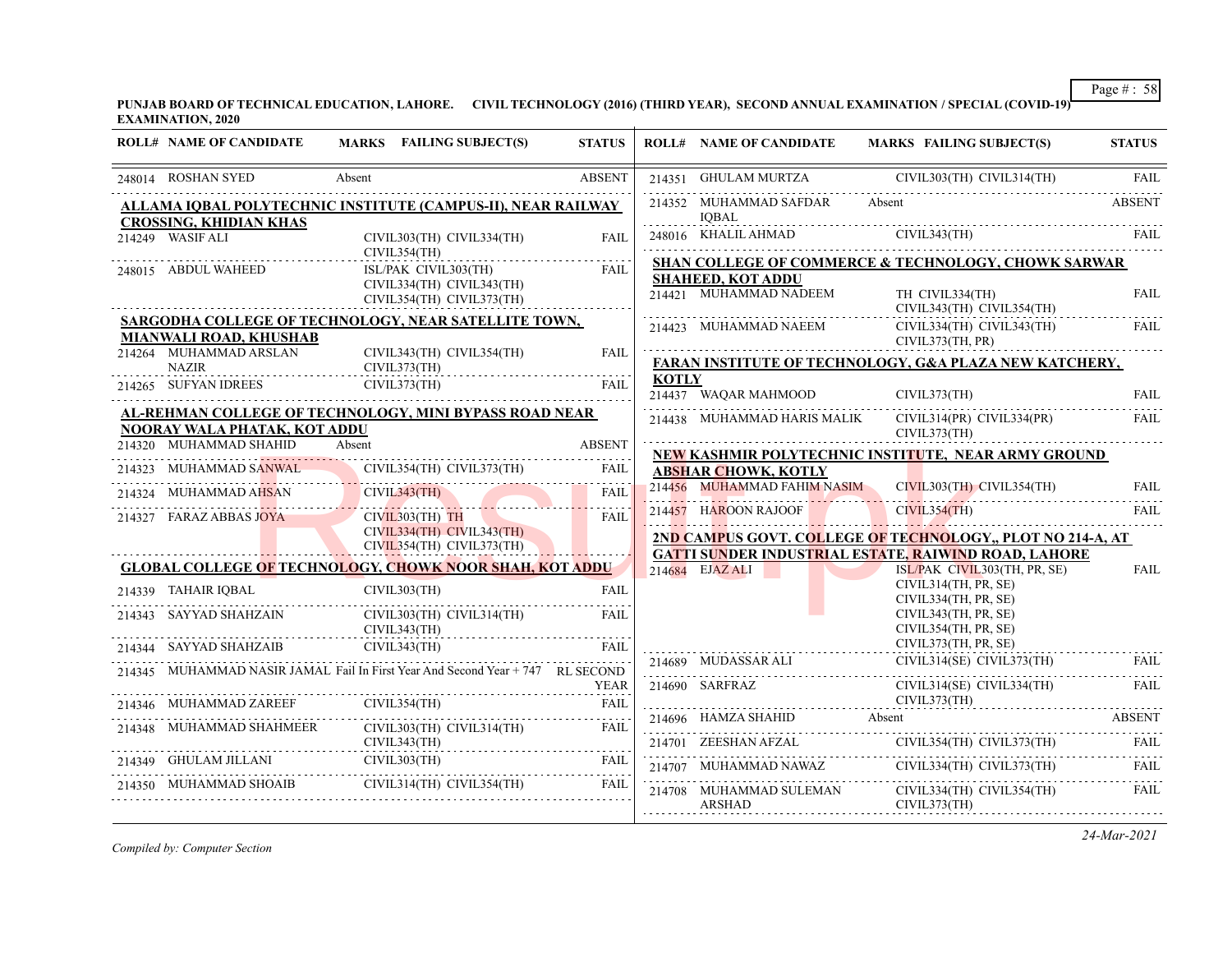**PUNJAB BOARD OF TECHNICAL EDUCATION, LAHORE. CIVIL TECHNOLOGY (2016) (THIRD YEAR), SECOND ANNUAL EXAMINATION / SPECIAL (COVID-19) EXAMINATION, 2020**

| <b>ROLL# NAME OF CANDIDATE</b>         | MARKS FAILING SUBJECT(S)                                                    | <b>STATUS</b>                                                                                                                                                                                                                        |   | <b>ROLL# NAME OF CANDIDATE</b>                                                                                                                                                                                                                                                                                                                                                                                                                      |   | <b>MARKS FAILING SUBJECT(S)</b> |                                                        | <b>STATUS</b>    |
|----------------------------------------|-----------------------------------------------------------------------------|--------------------------------------------------------------------------------------------------------------------------------------------------------------------------------------------------------------------------------------|---|-----------------------------------------------------------------------------------------------------------------------------------------------------------------------------------------------------------------------------------------------------------------------------------------------------------------------------------------------------------------------------------------------------------------------------------------------------|---|---------------------------------|--------------------------------------------------------|------------------|
| 214714 RUMAN SHAHZAD                   | CIVIL303(SE) CIVIL314(SE)<br>CIVIL334(SE) CIVIL343(SE)                      | <b>FAIL</b>                                                                                                                                                                                                                          |   | 215090 MUHAMMAD HASSAN<br><b>BILAL</b>                                                                                                                                                                                                                                                                                                                                                                                                              |   | CIVIL373(TH)                    |                                                        | <b>FAIL</b>      |
| 214719 MUHAMMAD BILAL                  | CIVIL354(TH, SE)<br>CIVIL373(TH, SE)<br>$CIVIL314(SE)$ $CIVIL373(TH)$       | FAIL                                                                                                                                                                                                                                 |   | 215091 JALAL IQBAL                                                                                                                                                                                                                                                                                                                                                                                                                                  |   | CIVIL373(TH)                    | CIVIL303(TH) CIVIL334(TH)<br>CIVIL343(TH) CIVIL354(TH) | FAIL             |
| 214721 AKMAL ESSA                      | CIVIL334(TH) CIVIL354(TH)                                                   | <b>FAIL</b>                                                                                                                                                                                                                          |   | 248017 MUHAMMAD YOUNAS BUTT CIVIL343(TH) CIVIL373(TH)                                                                                                                                                                                                                                                                                                                                                                                               |   |                                 |                                                        | FAII.            |
|                                        | CIVIL373(TH)                                                                |                                                                                                                                                                                                                                      |   | AHMAD HASSAN POLYTECHNIC INSTITUTE, DEV SAMAJ ROAD, LAHORE                                                                                                                                                                                                                                                                                                                                                                                          |   |                                 |                                                        |                  |
|                                        | CIVIL334(TH) CIVIL373(TH)<br>214723 AQIB ALI CIVIL334(TH) CIVIL373(TH) FAIL |                                                                                                                                                                                                                                      |   | 214846 DANISH MAQSOOD                                                                                                                                                                                                                                                                                                                                                                                                                               |   |                                 |                                                        | <b>FULL FAIL</b> |
| 214725 SOHAIL SALEEM                   | CIVIL303(SE) CIVIL314(PR, SE)<br>CIVIL334(TH, PR, SE)                       | FAII.                                                                                                                                                                                                                                |   | 214849 ALI RAZA CIVIL354(TH) FAIL                                                                                                                                                                                                                                                                                                                                                                                                                   |   |                                 |                                                        |                  |
|                                        | CIVIL343(TH, SE)<br>CIVIL354(TH) CIVIL373(TH,<br>SE)                        |                                                                                                                                                                                                                                      |   | 214852 MUHAMMAD WAQAS<br>HASHMI                                                                                                                                                                                                                                                                                                                                                                                                                     |   | CIVIL373(TH)                    | CIVIL314(TH) CIVIL334(TH)<br>CIVIL343(TH) CIVIL354(TH) | <b>FAIL</b>      |
| 214726 MUHAMMAD SHAKIR<br><b>ABBAS</b> | CIVIL354(TH) CIVIL373(TH)                                                   | FAIL                                                                                                                                                                                                                                 |   | 214853 MUHAMMAD NOUMAN<br>NAEEM                                                                                                                                                                                                                                                                                                                                                                                                                     |   |                                 | CIVIL314(TH) CIVIL334(TH)<br>CIVIL354(TH) CIVIL373(TH) | FAIL             |
| 214727 AHMAD RAZA KHAN                 | CIVIL334(TH) CIVIL354(TH)<br>CIVIL373(TH)                                   | <b>FAIL</b>                                                                                                                                                                                                                          |   | 214854 ABDUL REHMAN ABID                                                                                                                                                                                                                                                                                                                                                                                                                            |   | TH CIVIL334(TH)                 | CIVIL303(TH) CIVIL314(TH)                              | <b>FAIL</b>      |
| 214730 MUHAMMAD MUSANNIF ALIAbsent     | <b>ABSENT</b>                                                               |                                                                                                                                                                                                                                      |   |                                                                                                                                                                                                                                                                                                                                                                                                                                                     |   |                                 | CIVIL343(TH) CIVIL354(TH)                              |                  |
| 214732 ALI RAZA                        | CIVIL314(SE) CIVIL354(TH) FAIL<br>CIVIL373(TH)                              | <u> Andrea Andrews and a strong for the strong strong for the strong strong strong strong strong strong strong strong strong strong strong strong strong strong strong strong strong strong strong strong strong strong strong s</u> |   | 214855 UMAR NOMAN                                                                                                                                                                                                                                                                                                                                                                                                                                   |   | CIVIL373(TH)                    | CIVIL334(TH) CIVIL373(TH)                              | FAIL             |
|                                        | 214734 SHAHZAD ASLAM CIVIL334(TH) CIVIL373(TH) FAIL                         | <b>FAIL</b>                                                                                                                                                                                                                          |   | 214856 SAQIB JAVAID Absent ABSENT                                                                                                                                                                                                                                                                                                                                                                                                                   |   |                                 |                                                        |                  |
|                                        | 214736 MUHAMMAD SHAHZAIB CIVIL373(TH)                                       | <b>FAIL</b>                                                                                                                                                                                                                          |   | 214857 ABDUL REHMAN CIVIL343(TH) CIVIL373(TH) FAIL                                                                                                                                                                                                                                                                                                                                                                                                  |   |                                 |                                                        |                  |
|                                        | 214740 SAAD AHMAD $730 + \text{Fail In Second Year} + 713$ RL SECOND        | <b>YEAR</b>                                                                                                                                                                                                                          |   | 214866 MUHAMMAD SAQAB CIVIL334(TH) CIVIL343(TH)                                                                                                                                                                                                                                                                                                                                                                                                     |   | CIVIL373(TH)                    |                                                        | <b>FAIL</b>      |
|                                        | 214742 ABDUL REHMAN MADNI CIVIL334(TH) CIVIL373(TH) FAIL                    |                                                                                                                                                                                                                                      |   | 214867 MUHAMMAD ABDUL RAHIM CIVIL334(TH) CIVIL373(TH)                                                                                                                                                                                                                                                                                                                                                                                               |   |                                 |                                                        | FAIL             |
| 214746 AWAIS SADIQ                     | CIVIL373(TH)                                                                |                                                                                                                                                                                                                                      |   | 214869 MUHAMMAD NABEEL Fail In First Year And Second Year $+ 776$ RL SECOND                                                                                                                                                                                                                                                                                                                                                                         |   |                                 |                                                        | <b>YEAR</b>      |
|                                        | 214748 JUNAID ALI Absent ABSENT                                             |                                                                                                                                                                                                                                      |   | $\begin{tabular}{ll} 214875 & TALHA SHAHID & CIVIL354(TH) CIVIL373(TH) & FAIL \\ \hline \end{tabular} \begin{tabular}{ll} \multicolumn{2}{l}{{\small\bf{CIVIL373(TH)}} & FAIL \\ \multicolumn{2}{l}{\small\bf{CIVIL373(TH)}} & \multicolumn{2}{l}{\small\bf{FAIL}} \\ \multicolumn{2}{l}{\small\bf{CIVIL373(TH)}} & \multicolumn{2}{l}{\small\bf{CIVIL373(TH)}} \\ \multicolumn{2}{l}{\small\bf{CIVIL373(TH)}} & \multicolumn{2}{l}{\small\bf{FAIL$ |   |                                 |                                                        |                  |
| 214753 BASHART ALI                     | CIVIL354(TH) CIVIL373(TH)                                                   | FAIL                                                                                                                                                                                                                                 |   | 214876 MUHAMMAD ATTA UL HAQ Absent                                                                                                                                                                                                                                                                                                                                                                                                                  |   |                                 |                                                        | ABSENT           |
| 214754 ABDUL RAHEEM                    | CIVIL303(SE) CIVIL314(SE)<br>$CIVIL334(TH)$ $CIVIL373(TH)$                  | FAIL                                                                                                                                                                                                                                 | . | 214878 USMAN KHAN                                                                                                                                                                                                                                                                                                                                                                                                                                   |   | Absent                          |                                                        | ABSENT           |
| 214759 AHSAN ZAHIR                     | ISL/PAK CIVIL303(TH)<br>CIVIL314(TH, SE) TH                                 | <b>FAIL</b>                                                                                                                                                                                                                          |   | 214883 MUHAMMAD ALI ZAHOOR<br><b>CHAUDHRY</b>                                                                                                                                                                                                                                                                                                                                                                                                       | . | CIVIL373(TH)                    | CIVIL343(TH) CIVIL354(TH)                              | FAIL             |
|                                        | CIVIL334(TH) CIVIL343(TH)<br>CIVIL354(TH) CIVIL373(TH)                      |                                                                                                                                                                                                                                      |   | 214885 MUHAMMAD SHOAIB<br>ASLAM AWAN                                                                                                                                                                                                                                                                                                                                                                                                                | . |                                 | CIVIL334(TH) CIVIL343(TH)<br>CIVIL354(TH) CIVIL373(TH) | <b>FAIL</b>      |
| 215089 SHAHRYAR ANJUM KHAN             | CIVIL373(TH)                                                                | <b>FAIL</b>                                                                                                                                                                                                                          |   | 214886 MANAN ASGHAR Fail In First Year And Second Year + 692 RL SECOND                                                                                                                                                                                                                                                                                                                                                                              |   |                                 |                                                        | YEAR             |

*Compiled by: Computer Section*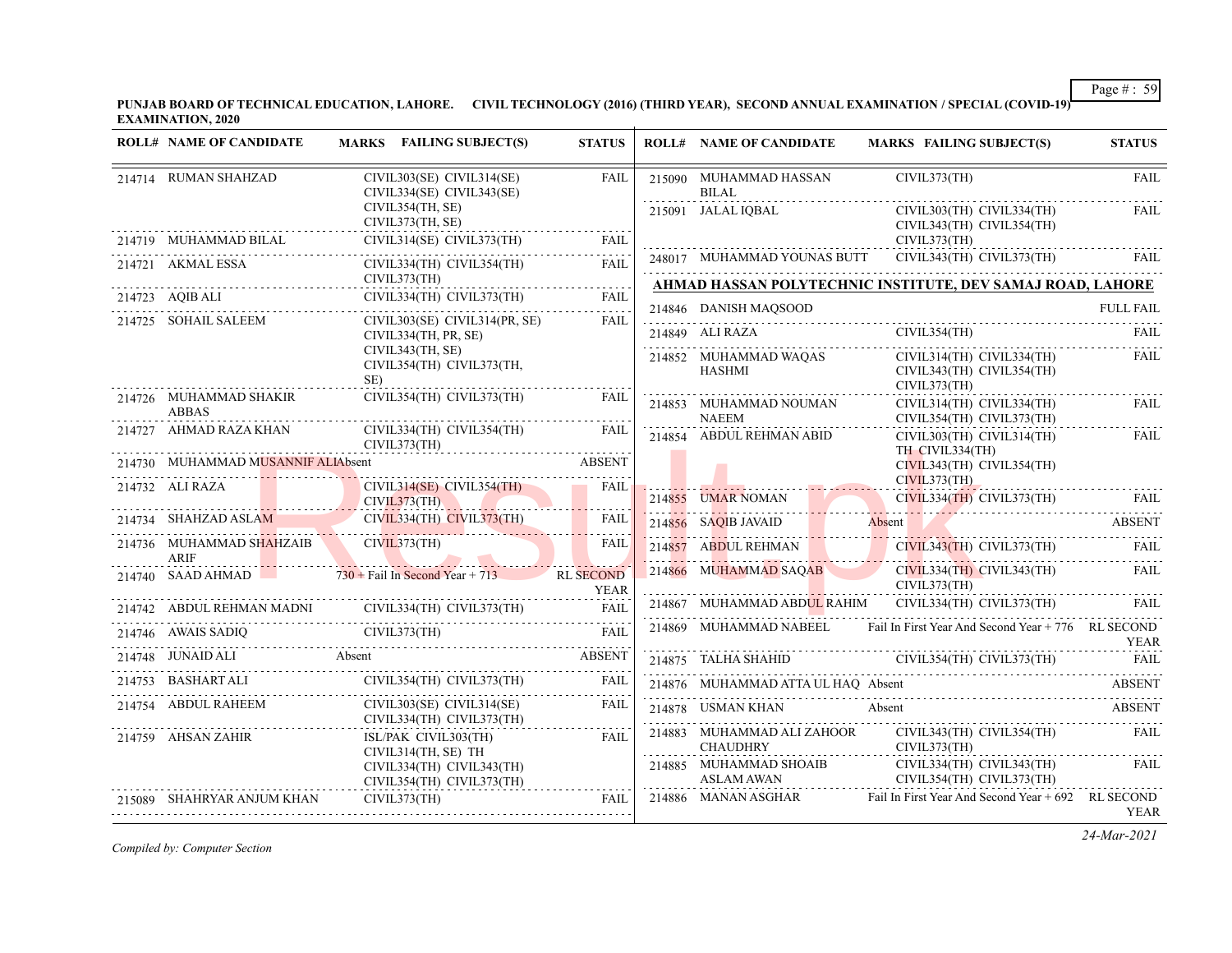**PUNJAB BOARD OF TECHNICAL EDUCATION, LAHORE. CIVIL TECHNOLOGY (2016) (THIRD YEAR), SECOND ANNUAL EXAMINATION / SPECIAL (COVID-19) EXAMINATION, 2020**

|                      | 248018 SYED MUBEEN SHAH     | ISL/PAK CIVIL303(TH)<br>CIVIL314(TH) CIVIL334(TH)                                                                             | <b>FAIL</b>                  | <b>LAHORE</b>                                                      |                                                     | <b>GOVERNMENT COLLEGE OF TECHNOLOGY, RAIWIND ROAD CAMPUS-II,</b>                    |                    |
|----------------------|-----------------------------|-------------------------------------------------------------------------------------------------------------------------------|------------------------------|--------------------------------------------------------------------|-----------------------------------------------------|-------------------------------------------------------------------------------------|--------------------|
|                      | 248019 MUHAMMAD USAMA NIAZI | CIVIL343(TH) CIVIL373(TH)<br>CIVIL373(TH)                                                                                     | .                            |                                                                    |                                                     | 214940 ABU HURAIRA CIVIL303(TH) CIVIL334(TH) FAIL                                   |                    |
| 248020 RANA MUHAMMAD |                             | <b>ABSENT</b><br>Absent                                                                                                       |                              |                                                                    |                                                     | IMPERIAL COLLEGE OF TECHNOLOGY, 6-ALLAMA IQBAL ROAD,                                |                    |
|                      | ZEESHAN KHALID              |                                                                                                                               |                              |                                                                    | 214962 MUHAMMAD ARSLAN                              | BOHARWALA CHOWK NEAR RAILWAY STATION, LAHORE<br>Absent                              | <b>ABSENT</b>      |
| 248021               |                             | MUHAMMAD HAMMAD CIVIL343(TH) FAIL                                                                                             |                              |                                                                    |                                                     | CIVIL314(TH) CIVIL334(TH)                                                           | FAIL               |
|                      |                             | 248022 ALI KHAN LASHARI CIVIL334(TH)                                                                                          | FAIL                         | 214965 MUHAMMAD USMAN<br>CIVIL343(TH) CIVIL354(TH)<br>CIVIL373(TH) |                                                     |                                                                                     |                    |
|                      |                             | ANJUMAN-E-HIMAYAT-E-ISLAM MUHAMMAD AMIN POLY TECHNIC<br><b>INSTITUTE &amp; VOCATIONAL TRAINING CENTRE, NEAR FAWARA CHOWK,</b> |                              |                                                                    | 248026 MUHAMMAD SAJID                               | CIVIL303(TH) CIVIL314(TH)<br>TH CIVIL334(TH)                                        | FAIL               |
|                      |                             | SAIDPUR MAIN BOULEVARD, SABZAZAR SCHEME MORE, LAHORE<br>214915 UZAIR AHMAD CIVIL354(TH) FAIL                                  |                              |                                                                    |                                                     | CIVIL343(TH) CIVIL354(TH)<br>CIVIL373(TH)                                           |                    |
|                      | 214916 TALHA AHMAD          | Absent                                                                                                                        | <b>ABSENT</b>                |                                                                    |                                                     | <b>INSTITUTE OF ENGINEERING &amp; TECHNOLOGY, NTC BUILDING, PTCL</b>                |                    |
|                      | 214918 MUHAMMAD MUDASIR ALI | CIVIL343(TH) CIVIL373(TH)                                                                                                     | <b>FAIL</b>                  |                                                                    | COLONY. MUGHALPURA, LAHORE<br>214987 MUHAMMAD JAMIL | Absent                                                                              | <b>ABSENT</b>      |
|                      |                             | 214919 MUHAMMAD UMAR MUNIR CIVIL334(TH) CIVIL343(TH)<br>CIVIL354(TH) CIVIL373(TH)                                             | FAIL                         |                                                                    | 214990 IRTAZA HASSAN                                | Fail In First Year And Second Year + 739 RL SECOND                                  |                    |
|                      | 214920 MUHAMMAD IRTAZA ALI  | CIVIL334(TH)<br>- 17                                                                                                          | <b>FAIL</b>                  | 214991                                                             |                                                     | YEAR<br>HAMZA RASHID CIVIL334(TH) CIVIL373(TH) FAIL                                 |                    |
| <b>BHATTI</b>        |                             | 214921 HAFIZ HASNAT UMER CIVIL303(TH)                                                                                         | FAIL                         |                                                                    |                                                     | 214992 ADNAN ASHFAQ CIVIL334(TH) CIVIL373(TH) FAIL                                  |                    |
|                      |                             | 214922 TALHA DANISH CIVIL343(TH) FAIL                                                                                         | .                            |                                                                    | 214996 SADAM HUSSAIN Absent                         | 214996 SADAM HUSSAIN Absent ABSENT                                                  |                    |
|                      |                             | 214924 RANA ABDULLAH Fail In First Year And Second Year + 807 RL SECOND                                                       | <b>YEAR</b>                  |                                                                    |                                                     | 214997 ZAIN AHMAD CHUGHTAI CIVIL314(TH) CIVIL334(TH)<br>CIVIL343(TH) CIVIL373(TH)   | FAIL               |
|                      |                             | 214925 AHSAN ALI $793 + \text{Fall In Second Year} + 713$                                                                     | <b>RL SECOND</b>             |                                                                    |                                                     | 214998 AWAIS MAQSOOD CIVIL334(TH) CIVIL373(TH) FAIL                                 |                    |
| 214927 MUHAMMAD      | ZAIN-UL-ABIDIN QADRI        | Absent                                                                                                                        | <b>YEAR</b><br><b>ABSENT</b> |                                                                    | 214999 ABDUL MAAD                                   | CIVIL303(TH) CIVIL314(TH)<br>CIVIL334(TH) CIVIL343(TH)<br>CIVIL354(TH) CIVIL373(TH) | <b>FAIL</b>        |
| <b>SHARIF</b>        | 248023 MUHAMMAD WASEEM      | CIVIL373(TH)                                                                                                                  | FAIL                         |                                                                    | 215000 MUHAMMAD FURQAN<br><b>GHOUSS AKHTAR</b>      | Absent                                                                              | .<br><b>ABSENT</b> |
|                      |                             | CITY POLYTECHNIC INSTITUTE, JALAL CENTRE, G.T ROAD, SHAHDARA,                                                                 |                              |                                                                    | 215001 ANEES ASLAM                                  | Absent                                                                              | ABSENT             |
| <b>LAHORE</b>        |                             | 214939 MUHAMMAD JUNAID ASAIM CIVIL334(TH) CIVIL343(TH)                                                                        | FAII.                        |                                                                    | 215002 HUSSAIN MEHDI ALVI                           | CIVIL314(TH) CIVIL334(TH)<br>CIVIL343(TH) CIVIL373(TH)                              | FAII.              |
|                      |                             | 248024 MUHAMMAD WAQAR CIVIL343(TH) FAIL                                                                                       | FAIL                         |                                                                    | 248027 ZAIN JOHNSON                                 | CIVIL334(TH) CIVIL343(TH)                                                           | FAIL               |
| 248025 UMAIR ABBAS   |                             | UMAIR ABBAS CIVIL334(TH) CIVIL343(TH) FAIL                                                                                    | FAIL                         |                                                                    |                                                     | CIVIL373(TH)<br>248028 MUHAMMAD UBAID CIVIL373(TH) FAIL                             |                    |

*Compiled by: Computer Section*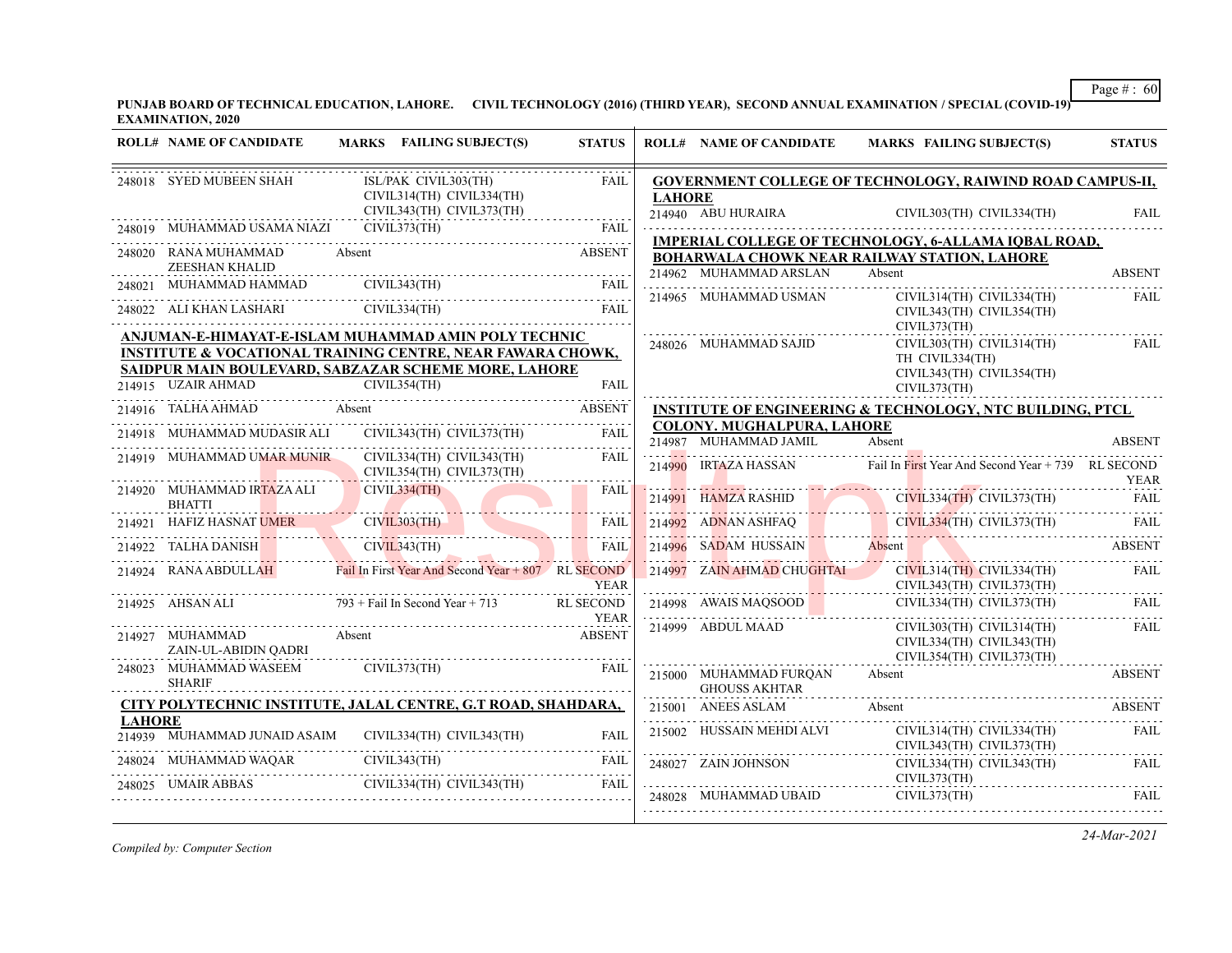**PUNJAB BOARD OF TECHNICAL EDUCATION, LAHORE. CIVIL TECHNOLOGY (2016) (THIRD YEAR), SECOND ANNUAL EXAMINATION / SPECIAL (COVID-19) EXAMINATION, 2020**

| <b>ROLL# NAME OF CANDIDATE</b>                   | MARKS FAILING SUBJECT(S)                                                                                                                                                                                          | <b>STATUS</b> | <b>ROLL# NAME OF CANDIDATE</b>         | MARKS FAILING SUBJECT(S)                                                                                                                                                                                                                                                                                                                                                                                                      | <b>STATUS</b> |
|--------------------------------------------------|-------------------------------------------------------------------------------------------------------------------------------------------------------------------------------------------------------------------|---------------|----------------------------------------|-------------------------------------------------------------------------------------------------------------------------------------------------------------------------------------------------------------------------------------------------------------------------------------------------------------------------------------------------------------------------------------------------------------------------------|---------------|
| 248029 SAIFULLAH                                 | CIVIL334(TH) CIVIL343(TH)<br>CIVIL354(TH) CIVIL373(TH)                                                                                                                                                            | FAIL          | 215100 MUHAMMAD AHSAN                  | CIVIL314(TH) CIVIL334(TH)<br>CIVIL343(TH) CIVIL354(TH)                                                                                                                                                                                                                                                                                                                                                                        | FAIL          |
|                                                  | JAPAN POLYTECHNIC INSTITUTE, MANGA ROAD, RAIWIND, LAHORE                                                                                                                                                          |               | 215101 MUHAMMAD EJAZ                   | CIVIL373(TH)<br>CIVIL314(TH) CIVIL334(TH)                                                                                                                                                                                                                                                                                                                                                                                     | FAIL          |
| 215021 MUHAMMAD WALEED<br><b>ARSHAD BHATTI</b>   | CIVIL303(TH) CIVIL334(TH)<br>CIVIL343(TH) CIVIL373(TH)                                                                                                                                                            | <b>FAIL</b>   |                                        | CIVIL343(TH) CIVIL354(TH)<br>CIVIL373(TH)                                                                                                                                                                                                                                                                                                                                                                                     |               |
| 215022 MUHAMMAD KHURAM                           | CIVIL354(TH)                                                                                                                                                                                                      | FAIL          | 215102 WAQAR UL HASSAN ALVI            | CIVIL303(TH) CIVIL314(TH)                                                                                                                                                                                                                                                                                                                                                                                                     | FAIL          |
| 215023 MUHAMMAD MUNAZAM                          | CIVIL303(TH) CIVIL334(TH)<br>CIVIL373(TH)                                                                                                                                                                         | FAIL          |                                        | CIVIL334(TH) CIVIL343(TH)<br>CIVIL354(TH) CIVIL373(TH)                                                                                                                                                                                                                                                                                                                                                                        | .             |
| 215024 SOHAIB ALAM                               | CIVIL303(TH) CIVIL334(TH)                                                                                                                                                                                         | FAIL          | 215103 UMER GHOUS Absent               | <b>ABSENT</b>                                                                                                                                                                                                                                                                                                                                                                                                                 |               |
|                                                  | CIVIL373(TH)                                                                                                                                                                                                      |               |                                        | PAK POLYTECHNIC INSTITUTE, 32-CIVIC CENTRE MOON MARKET                                                                                                                                                                                                                                                                                                                                                                        |               |
| 215025 ABU BAKAR KHAN                            | CIVIL303(TH) CIVIL334(TH)                                                                                                                                                                                         | FAIL          | ALLAMA IQBAL TOWN, LAHORE              |                                                                                                                                                                                                                                                                                                                                                                                                                               |               |
|                                                  | CIVIL343(TH) CIVIL354(TH)<br>CIVIL373(TH)                                                                                                                                                                         |               | 215221 RANA MUHAMMAD SHOAIB            | ISL/PAK CIVIL303(TH)                                                                                                                                                                                                                                                                                                                                                                                                          | FAIL          |
| 215030 HAFIZ MUHAMMAD ASIF                       | CIVIL303(TH) CIVIL314(TH)                                                                                                                                                                                         | FAIL          |                                        | CIVIL314(TH) TH<br>CIVIL334(TH) CIVIL343(TH)                                                                                                                                                                                                                                                                                                                                                                                  |               |
|                                                  | TH CIVIL334(TH)                                                                                                                                                                                                   |               |                                        | CIVIL354(TH) CIVIL373(TH)                                                                                                                                                                                                                                                                                                                                                                                                     | .             |
|                                                  | CIVIL343(TH) CIVIL354(TH)<br>CIVIL373(TH)                                                                                                                                                                         |               | 215229 HASNAIN SARIM SHAFIQUE          | CIVIL343(TH) CIVIL354(TH)<br>CIVIL373(TH)                                                                                                                                                                                                                                                                                                                                                                                     | <b>FAIL</b>   |
| 248030 ZEESHAN ALI                               | $812 + 726 + 765 = 2303$                                                                                                                                                                                          | <b>PASS</b>   | 215236 MUHAMMAD ARSLAN Absent          |                                                                                                                                                                                                                                                                                                                                                                                                                               | <b>ABSENT</b> |
|                                                  | <b>LAHORE COLLEGE OF TECHNOLOGY &amp; MANAGEMENT, 18-KM</b>                                                                                                                                                       |               |                                        | TARIQ                                                                                                                                                                                                                                                                                                                                                                                                                         |               |
|                                                  | <b>FEROZEPURE ROAD OPP. DURA FOAM INDUSTRY, LAHORE</b>                                                                                                                                                            |               |                                        |                                                                                                                                                                                                                                                                                                                                                                                                                               |               |
| 215052 IMRAN ALI                                 | Absent                                                                                                                                                                                                            | <b>ABSENT</b> |                                        | EN CONTENUES ANNE CONTENUES ANN CONTENUES (THE CONTENUES AND CONTENUES AND CONTENUES AND CONTENUES AND CONTENUES AND CONTENUES AND CONTENUES AND CONTENUES AND CONTENUES AND CONTENUES AND CONTENUES AND CONTENUES AND CONTENU                                                                                                                                                                                                |               |
|                                                  | LAHORE POLYTECHNIC INSTITUTE, MANZOOR TRADE CENTRE,                                                                                                                                                               |               |                                        |                                                                                                                                                                                                                                                                                                                                                                                                                               |               |
| 37-MAIN RAVI ROAD, LAHORE<br>215064 GHULAM ABBAS | ISL/PAK CIVIL303(TH, PR)                                                                                                                                                                                          | <b>FAIL</b>   |                                        | 215244 UMAR FAROOQ BHATTI Absent ABSENT ABSENT ABSENT ABSENT ABSENT ABSENT ABSENT ABSENT                                                                                                                                                                                                                                                                                                                                      |               |
|                                                  | CIVIL314(TH, PR) TH                                                                                                                                                                                               |               |                                        | 215248 SAAD NASIM KHA <mark>N</mark> CIVIL334(TH) CIVIL373(TH) FAIL                                                                                                                                                                                                                                                                                                                                                           |               |
|                                                  | CIVIL334(TH, PR)<br>CIVIL343(TH, PR)                                                                                                                                                                              |               |                                        |                                                                                                                                                                                                                                                                                                                                                                                                                               |               |
|                                                  | CIVIL354(TH, PR)<br>CIVIL373(TH, PR)                                                                                                                                                                              |               |                                        | $\begin{tabular}{lllllll} \multicolumn{2}{l}{{\small 15252}} & FIDAULLAH & CIVIL334(TH) & CIVIL343(TH) & FAIL \\ & & CIVIL373(TH) & & FAIL \\ \multicolumn{2}{l}{\small 15252} & FIDAULLAH & & CIVIL373(TH) & & & FAIL \\ \multicolumn{2}{l}{\small 15252} & & & FIDAULLAH & & & & CIVIL373(TH) & & & & & & \multicolumn{2}{l}{\small 15252} & & & & & \multicolumn{2}{l}{\small 15252} & & & & & \multicolumn{2}{l}{\small $ |               |
|                                                  | CIVIL334(TH) CIVIL354(TH)<br>$\begin{tabular}{c c c c} 215066 & MUHAMMAD SHARIEEL & CIVIL334(TH) CIVIL354(TH) \\ \hline \multicolumn{2}{c}{215067} & MUHAMMAD IQBAL & CIVIL354(TH) CIVIL373(TH) \\ \end{tabular}$ | FAIL<br>.     |                                        | 215253 RIZWAN ULLAH Absent ABSENT                                                                                                                                                                                                                                                                                                                                                                                             |               |
| <b>SIDDIQUE</b>                                  |                                                                                                                                                                                                                   | FAIL          | CIVIL373(TH)                           | 215254 FARHAN UMER CIVIL334(TH) CIVIL343(TH)                                                                                                                                                                                                                                                                                                                                                                                  | FAIL          |
|                                                  | 215069 RANA MUZAMMIL CIVIL354(TH) CIVIL373(TH)                                                                                                                                                                    | <b>FAIL</b>   |                                        | 248031 NABEEL CIVIL334(TH) FAIL FAIL                                                                                                                                                                                                                                                                                                                                                                                          |               |
|                                                  | PAK CANADIAN POLYTECHNIC INSTITUTE, 180 ALLAMA IQBAL ROAD                                                                                                                                                         |               |                                        | PAK PUNJAB COLLEGE OF TECHNOLOGY, OPP. TAJ BAGH PULL CANAL                                                                                                                                                                                                                                                                                                                                                                    |               |
| <b>MUSTAFABAD, (DHARAM PURA), LAHORE</b>         |                                                                                                                                                                                                                   |               | <b>BANK ROAD, HARBANCEPURA, LAHORE</b> |                                                                                                                                                                                                                                                                                                                                                                                                                               |               |
|                                                  |                                                                                                                                                                                                                   |               |                                        | 215278 MUHAMMAD ZUNAIR CIVIL334(TH) CIVIL343(TH)                                                                                                                                                                                                                                                                                                                                                                              | FAIL          |
|                                                  |                                                                                                                                                                                                                   |               |                                        |                                                                                                                                                                                                                                                                                                                                                                                                                               |               |

*Compiled by: Computer Section*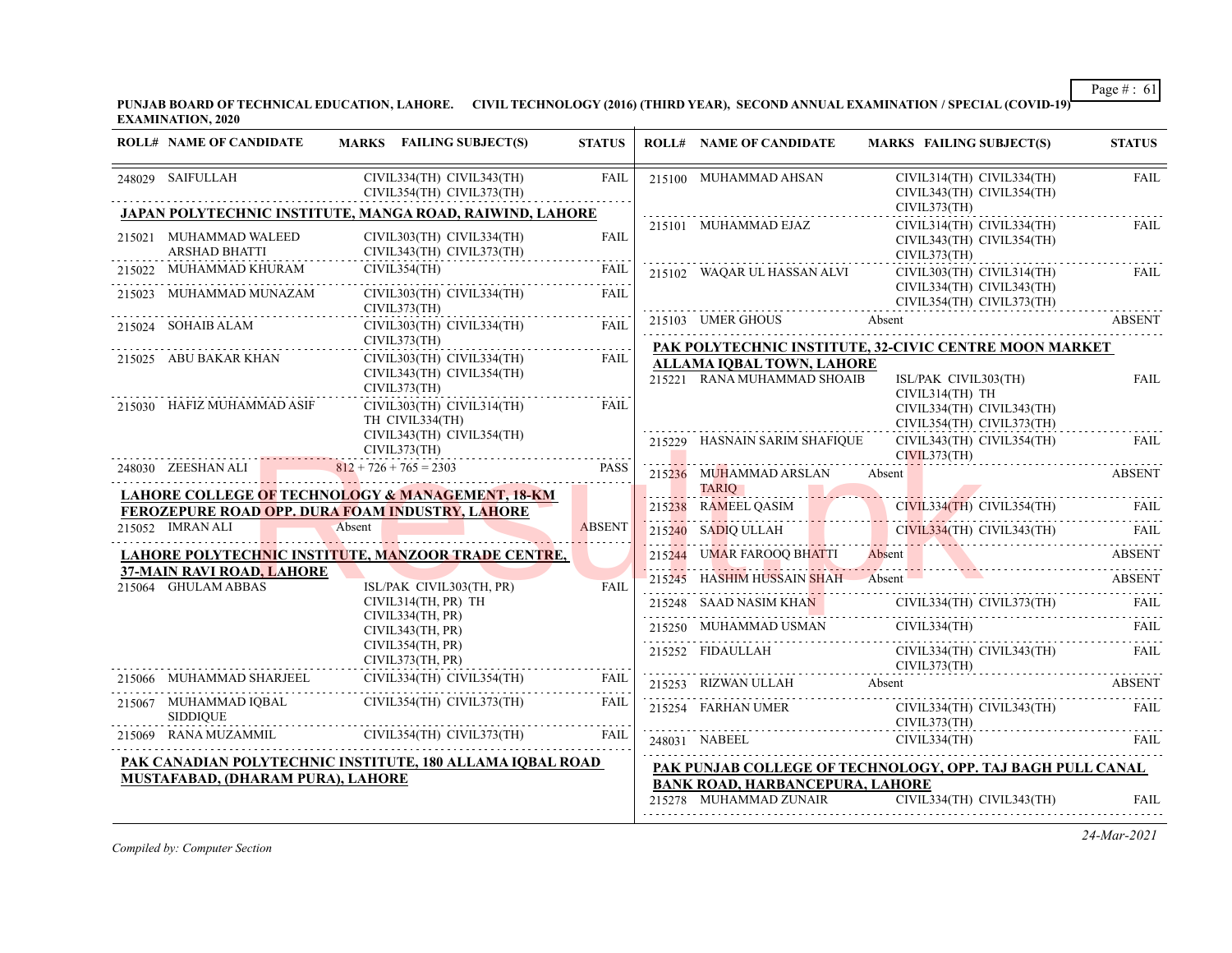**PUNJAB BOARD OF TECHNICAL EDUCATION, LAHORE. CIVIL TECHNOLOGY (2016) (THIRD YEAR), SECOND ANNUAL EXAMINATION / SPECIAL (COVID-19) EXAMINATION, 2020**

| <b>ROLL# NAME OF CANDIDATE</b>                                                                                                                                                                                                                                                                                                                          | <b>MARKS</b> FAILING SUBJECT(S)                                                                                                                                                                                                                                                                                                                                                                                                                                                                                                | <b>STATUS</b>    | <b>ROLL# NAME OF CANDIDATE</b>            | <b>MARKS FAILING SUBJECT(S)</b>                                                                                                                                                                                                                                                                                                                                                                                                                                                                     | <b>STATUS</b> |
|---------------------------------------------------------------------------------------------------------------------------------------------------------------------------------------------------------------------------------------------------------------------------------------------------------------------------------------------------------|--------------------------------------------------------------------------------------------------------------------------------------------------------------------------------------------------------------------------------------------------------------------------------------------------------------------------------------------------------------------------------------------------------------------------------------------------------------------------------------------------------------------------------|------------------|-------------------------------------------|-----------------------------------------------------------------------------------------------------------------------------------------------------------------------------------------------------------------------------------------------------------------------------------------------------------------------------------------------------------------------------------------------------------------------------------------------------------------------------------------------------|---------------|
| 215279 MUHAMMAD FAHEEM                                                                                                                                                                                                                                                                                                                                  | CIVIL334(TH) CIVIL343(TH)                                                                                                                                                                                                                                                                                                                                                                                                                                                                                                      | <b>FAIL</b>      | 215419 HUMAIR ALI                         | Absent                                                                                                                                                                                                                                                                                                                                                                                                                                                                                              | <b>ABSENT</b> |
| <b>UMAR</b><br>215289 MUHAMMAD GHAZI<br>SULEHRI                                                                                                                                                                                                                                                                                                         | CIVIL354(TH) CIVIL373(TH)<br>CIVIL334(TH) CIVIL354(TH)                                                                                                                                                                                                                                                                                                                                                                                                                                                                         | <b>FAIL</b>      | 215420 MUHAMMAD WAQAR<br>AHMAD            | Fail In First Year And Second Year + 798 RL SECOND                                                                                                                                                                                                                                                                                                                                                                                                                                                  | YEAR          |
|                                                                                                                                                                                                                                                                                                                                                         | CIVIL373(TH)                                                                                                                                                                                                                                                                                                                                                                                                                                                                                                                   |                  |                                           | 215421 MUZAMMAL HUSSAIN CIVIL303(TH) CIVIL334(TH) FAIL                                                                                                                                                                                                                                                                                                                                                                                                                                              |               |
| SHAHZADA MARKET, GHAZI ROAD, LAHORE                                                                                                                                                                                                                                                                                                                     | PUNJAB INSTITUTE OF ENGINEERING & TECHNOLOGY, ADJACENT                                                                                                                                                                                                                                                                                                                                                                                                                                                                         |                  |                                           | GOVERNMENT COLLEGE OF TECHNOLOGY, COLLEGE ROAD, LAYYAH                                                                                                                                                                                                                                                                                                                                                                                                                                              |               |
| $\begin{tabular}{ll} \multicolumn{2}{l}{{\textbf{215304}}} & \multicolumn{2}{l}{\textbf{RIZWAN MUSHTAQ}} & \multicolumn{2}{l}{\textbf{CIVIL303(TH)}}\\ & \multicolumn{2}{l}{\textbf{CIVIL373(TH)}} & \multicolumn{2}{l}{\textbf{CIVIL373(TH)}}\\ \multicolumn{2}{l}{\textbf{CIVIL373(TH)}} & \multicolumn{2}{l}{\textbf{CIVIL373(TH)}}\\ \end{tabular}$ | CIVIL303(TH) CIVIL334(TH)                                                                                                                                                                                                                                                                                                                                                                                                                                                                                                      | <b>FAIL</b>      | 215550 AHSAN ALI                          | 215550 AHSAN ALI Absent ABSENT                                                                                                                                                                                                                                                                                                                                                                                                                                                                      |               |
|                                                                                                                                                                                                                                                                                                                                                         |                                                                                                                                                                                                                                                                                                                                                                                                                                                                                                                                |                  |                                           | 215552 SYED ZUNAIR ARSHAD CIVIL303(TH) CIVIL334(TH)                                                                                                                                                                                                                                                                                                                                                                                                                                                 | <b>FAIL</b>   |
|                                                                                                                                                                                                                                                                                                                                                         | 215305 TAHSEEN HAIDER CIVIL334(TH) CIVIL343(TH) FAIL 215307 ALI RAZA CIVIL354(TH) CIVIL373(TH) FAIL                                                                                                                                                                                                                                                                                                                                                                                                                            |                  |                                           | CIVIL373(TH)<br>215553 MUHAMMAD USMAN AFZAL CIVIL303(TH) CIVIL334(TH)                                                                                                                                                                                                                                                                                                                                                                                                                               | FAIL          |
|                                                                                                                                                                                                                                                                                                                                                         | PUNJAB POLYTECHNIC INSTITUTE, ALLAMA IQBAL ROAD, AL-HAMRA                                                                                                                                                                                                                                                                                                                                                                                                                                                                      |                  |                                           | CIVIL343(TH) CIVIL354(TH)<br>CIVIL373(TH)                                                                                                                                                                                                                                                                                                                                                                                                                                                           |               |
|                                                                                                                                                                                                                                                                                                                                                         | COMPLEX BOHARWALA CHOWK, NEAR RAILWAY STATION, LAHORE<br>$\begin{tabular}{c} 215364 \quad MUHAMMAD HAMZA \\ \qquad \qquad \text{CIVIL334(TH)} \quad \text{CIVIL373(TH)} \qquad \qquad \text{FAIL} \\ \qquad \qquad \text{SHAFIQ} \qquad \qquad \text{CIVIL334(TH)} \qquad \qquad \text{CIVIL373(TH)} \qquad \qquad \text{FAIL} \qquad \qquad \text{FAIL} \qquad \qquad \text{FAIL} \qquad \qquad \text{FAIL} \qquad \qquad \text{FAIL} \qquad \qquad \text{FAIL} \qquad \qquad \text{FAIL} \qquad \qquad \text{FAIL} \qquad \$ | <b>FAIL</b>      |                                           | 215554 MUHAMMAD ANWAR 815 + Fail In Second Year + 784 RL SECOND                                                                                                                                                                                                                                                                                                                                                                                                                                     | <b>YEAR</b>   |
| 215365 ZEESHAN AHMAD Absent                                                                                                                                                                                                                                                                                                                             |                                                                                                                                                                                                                                                                                                                                                                                                                                                                                                                                | <b>ABSENT</b>    | HUSSAIN                                   | $\begin{tabular}{ll} & ULLAH \\ 215557 & MUHAMMAD AYAZ \\ \end{tabular} \begin{tabular}{ll} \multicolumn{3}{l}{{\small CIVIL343(TH)}} \\ \multicolumn{3}{l}{CIVIL343(TH)} \\ \end{tabular}$<br><b>EAIL</b>                                                                                                                                                                                                                                                                                          |               |
| 215369 MUHAMMAD FARIS<br>MUNEER                                                                                                                                                                                                                                                                                                                         | CIVIL334(TH) CIVIL343(TH)<br>CIVIL373(TH)                                                                                                                                                                                                                                                                                                                                                                                                                                                                                      | FAIL             |                                           | 215560 WASEEM ABBAS CIVIL303(TH) CIVIL334(TH) FAIL                                                                                                                                                                                                                                                                                                                                                                                                                                                  |               |
| 215372 MUHAMMAD AWAIS                                                                                                                                                                                                                                                                                                                                   | Absent ABSENT                                                                                                                                                                                                                                                                                                                                                                                                                                                                                                                  |                  | 248034 ABDULLAH JAVED                     | ISL/PAK CIVIL303(TH)<br>$CIVIL314(TH)$ TH                                                                                                                                                                                                                                                                                                                                                                                                                                                           | FAII.         |
| 215373 MALIK ARSLAN MUSHTAQ                                                                                                                                                                                                                                                                                                                             | CIVIL303(TH) CIVIL334(TH)<br>CIVIL373(TH)                                                                                                                                                                                                                                                                                                                                                                                                                                                                                      | FAIL             |                                           | CIVIL334(TH) CIVIL343(TH)<br>CIVIL354(TH) CIVIL373(TH)                                                                                                                                                                                                                                                                                                                                                                                                                                              |               |
| 215375 ABDUL REHMAN BUTT<br>CIVIL373                                                                                                                                                                                                                                                                                                                    | $CIVIL343(TH)$ $CIVIL354(TH)$ FAIL<br>CIVIL373(TH)                                                                                                                                                                                                                                                                                                                                                                                                                                                                             |                  | 248035 ZAIN ASLAM                         | CIVIL343(TH)                                                                                                                                                                                                                                                                                                                                                                                                                                                                                        | <b>FAIL</b>   |
| 248032 AHMAD MUSTAFA                                                                                                                                                                                                                                                                                                                                    | Absent ABSENT                                                                                                                                                                                                                                                                                                                                                                                                                                                                                                                  |                  |                                           | LICCS INSTITUTE OF MODERN TECHNOLOGY, HOUSING COLONY                                                                                                                                                                                                                                                                                                                                                                                                                                                |               |
| 248033 SYED HASEEB ALI SHAH                                                                                                                                                                                                                                                                                                                             | CIVIL334(TH) CIVIL343(TH) FAIL<br>CIVIL373(TH)                                                                                                                                                                                                                                                                                                                                                                                                                                                                                 |                  | <b>COLLEGE ROAD, LAYYAH</b>               | 215581 SAID HUSSAIN<br>215581 SAID HUSSAIN CIVIL334(TH) CIVIL373(TH) FAIL                                                                                                                                                                                                                                                                                                                                                                                                                           |               |
| STANDARD POLYTECHNIC INSTITUTE, 42-1-B1, PECO                                                                                                                                                                                                                                                                                                           |                                                                                                                                                                                                                                                                                                                                                                                                                                                                                                                                |                  |                                           | 215583 MOBEEN ALI CIVIL343(TH) CIVIL354(TH)                                                                                                                                                                                                                                                                                                                                                                                                                                                         | <b>FAIL</b>   |
| 215392 MUHAMMAD QASIM                                                                                                                                                                                                                                                                                                                                   | ROAD, OPP.MASJID-E-KHIZRA, LINK ROAD STOP, TOWNSHIP, LAHORE<br>$682 +$ Fail In Second Year + 805                                                                                                                                                                                                                                                                                                                                                                                                                               | <b>RL SECOND</b> |                                           | 215584 MUHAMMAD HAMZA SHAN CIVIL314(TH) CIVIL334(TH)<br>CIVIL343(TH) CIVIL354(TH)                                                                                                                                                                                                                                                                                                                                                                                                                   | <b>FAIL</b>   |
|                                                                                                                                                                                                                                                                                                                                                         |                                                                                                                                                                                                                                                                                                                                                                                                                                                                                                                                | <b>YEAR</b>      |                                           | 248036 MUHAMMAD USAMA Absent RL Fee                                                                                                                                                                                                                                                                                                                                                                                                                                                                 |               |
| 215393 ZAIN RAMZAN                                                                                                                                                                                                                                                                                                                                      | CIVIL303(TH) CIVIL334(TH)<br>CIVIL343(TH) CIVIL373(TH)                                                                                                                                                                                                                                                                                                                                                                                                                                                                         | FAIL             |                                           | UNITED COLLEGE OF TECHNOLOGY, HOUSING COLONY, LAYYAH                                                                                                                                                                                                                                                                                                                                                                                                                                                |               |
|                                                                                                                                                                                                                                                                                                                                                         | THE GRACE COLLEGE OF TECHNOLOGY & COMPUTER SCIENCES, H#                                                                                                                                                                                                                                                                                                                                                                                                                                                                        |                  | 215589 MUHAMMAD JUNAID BILAL CIVIL343(TH) | 215589 MUHAMIMAD JUNAID BILAL UIVIL545(1H) FAIL FAIL                                                                                                                                                                                                                                                                                                                                                                                                                                                | FAII.         |
| S-27 QUAID-E-MILLAT COLONY,, LAHORE<br>215416 MUHAMMAD AHMAD CIVIL373(TH)                                                                                                                                                                                                                                                                               |                                                                                                                                                                                                                                                                                                                                                                                                                                                                                                                                | <b>FAIL</b>      |                                           | $\begin{tabular}{c} 248037 \end{tabular} \begin{tabular}{l} \hline \textbf{M} \end{tabular} \begin{tabular}{l} \hline \textbf{M} \end{tabular} \begin{tabular}{l} \hline \textbf{M} \end{tabular} \begin{tabular}{l} \hline \textbf{M} \end{tabular} \end{tabular} \begin{tabular}{l} \hline \textbf{M} \end{tabular} \begin{tabular}{l} \hline \textbf{M} \end{tabular} \end{tabular} \begin{tabular}{l} \hline \textbf{M} \end{tabular} \begin{tabular}{l} \hline \textbf{M} \end{tabular} \end{$ |               |
| 215417 ABDUL RAUF                                                                                                                                                                                                                                                                                                                                       | CIVIL303(TH) CIVIL334(TH)<br>CIVIL373(TH)                                                                                                                                                                                                                                                                                                                                                                                                                                                                                      | FAIL             | PANNAH, LIAQATPUR                         | <b>GOVERNMENT COLLEGE OF TECHNOLOGY, TRANDA MUHAMMAD</b>                                                                                                                                                                                                                                                                                                                                                                                                                                            |               |

*Compiled by: Computer Section*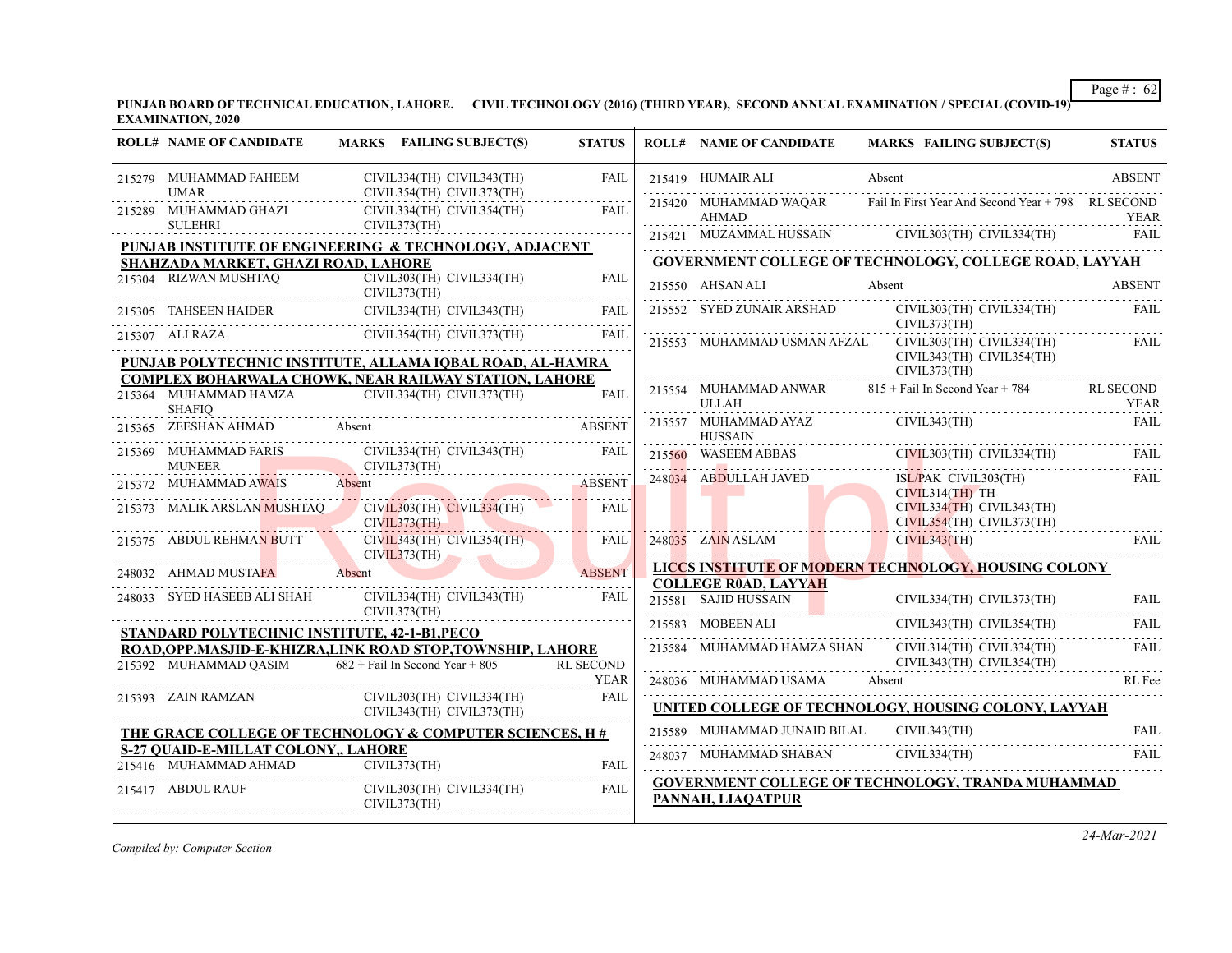**PUNJAB BOARD OF TECHNICAL EDUCATION, LAHORE. CIVIL TECHNOLOGY (2016) (THIRD YEAR), SECOND ANNUAL EXAMINATION / SPECIAL (COVID-19) EXAMINATION, 2020**

|               | <b>ROLL# NAME OF CANDIDATE</b>                                                                                                                       |              | MARKS FAILING SUBJECT(S)                               | <b>STATUS</b> | <b>ROLL# NAME OF CANDIDATE</b>                          | MARKS FAILING SUBJECT(S)                                           | <b>STATUS</b> |
|---------------|------------------------------------------------------------------------------------------------------------------------------------------------------|--------------|--------------------------------------------------------|---------------|---------------------------------------------------------|--------------------------------------------------------------------|---------------|
|               | 215636 GHULAM MUSTAFA                                                                                                                                | CIVIL343(TH) |                                                        | <b>FAIL</b>   |                                                         | PAKISTAN COLLEGE OF TECHNOLOGY, NEAR RAILWAY STATION,              |               |
| 215638        | MUHAMMAD OWAIS NAEEM                                                                                                                                 |              | CIVIL343(TH) CIVIL373(TH)                              | FAII.         | <b>MANDI BAHAUDDIN</b>                                  |                                                                    |               |
|               | 248038 ZEESHAN KARIM                                                                                                                                 |              | ISL/PAK CIVIL303(TH)                                   | <b>FAIL</b>   | 215809 MUHAMMAD FAIQ FARHAN Absent                      | Absent                                                             | <b>ABSENT</b> |
|               |                                                                                                                                                      | CIVIL354(TH) | CIVIL334(TH) CIVIL343(TH)                              |               | 215810 MUHAMMAD HAMAD<br><b>FAROOO</b>                  |                                                                    | <b>ABSENT</b> |
|               | MILLAT COLLEGE OF TECHNOLOGY, SUPER CHOWK, KHANEWAL                                                                                                  |              |                                                        |               | 215814 KHURAM SHAHZAD<br>.                              | Absent                                                             | <b>ABSENT</b> |
|               | ROAD.LODHRAN. LODHRAN<br>215649 MUHAMMAD AJMAL                                                                                                       | Absent       |                                                        | <b>ABSENT</b> | 215815 KASHIF MEHMOOD                                   | CIVIL314(TH) CIVIL343(TH)<br>CIVIL354(TH) CIVIL373(TH)             | FAIL          |
|               | PUNJAB COLLEGE OF TECHNOLOGY, NEAR TOOL TAX, VEHARI ROAD,,                                                                                           |              |                                                        |               |                                                         | 215816 SAAD SALMAN AHMED CIVIL334(TH) CIVIL354(TH)<br>CIVIL373(TH) | FAIL          |
| <b>MAILSI</b> | 215697 ALLAH DITTA                                                                                                                                   | CIVIL303(TH) |                                                        | <b>FAIL</b>   |                                                         | <b>QURESHI COLLEGE OF TECHNOLOGY, QANCHI ROAD, RASUL ROAD,</b>     |               |
|               | <b>CITY TECH, RUKAN ROAD, MALAKWAL</b>                                                                                                               |              |                                                        |               | <b>MANDI BAHAUDDIN</b>                                  | 215830 BILALAHSAN CIVIL373(TH) FAIL                                |               |
|               | 215724 MUHAMMAD SHAHZAD                                                                                                                              | Absent       |                                                        | <b>ABSENT</b> | 215835 MUHAMMAD AZHAR $743 + 766 + 806 = 2315$          |                                                                    | <b>PASS</b>   |
|               | <b>ANJUM</b>                                                                                                                                         |              |                                                        |               | <b>MASOOD</b>                                           |                                                                    |               |
|               | <b>ORIENTAL INSTITUTE OF TECHNOLOGY, HOUSE #2, GALI</b><br><b>QALANDARANWALI, MOH. SHAFQATABAD, PHALIA ROAD,, MANDI</b>                              |              |                                                        |               | 215836 MOHAMMAD TAYAB<br><b>GONDAL</b>                  | Absent —                                                           | <b>ABSENT</b> |
|               | <b>BAHAUDDIN</b>                                                                                                                                     |              |                                                        |               |                                                         | <b>FAIZUL ISLAM INSTITUTE OF TECHNOLOGY, GT ROAD, MANDRA</b>       |               |
|               | 215767 NOUMAN HASHMI                                                                                                                                 |              | ISL/PAK CIVIL303(TH)<br>$CIVIL314(TH)$ TH              | FAIL          | 215875 MUBASHER MEHMOOD                                 | Absent                                                             | <b>ABSENT</b> |
|               |                                                                                                                                                      |              | CIVIL334(TH) CIVIL343(TH)<br>CIVIL354(TH) CIVIL373(TH) |               | 215876 CHAUDARY MUHAMMAD Absent<br><b>SHAMS SHEHZAD</b> |                                                                    | ABSENT        |
|               | 215768 SHAHZAD AFZAL CIVIL303(TH) FAIL                                                                                                               |              | CIVIL303(TH)                                           |               | 215877 MUHAMMAD AZAM                                    | Absent<br>__________________________________                       | <b>ABSENT</b> |
|               | 215772 YASIR ARFAAT Absent                                                                                                                           |              |                                                        | <b>ABSENT</b> |                                                         | 215878 BABAR ZAHEER AHMED TH CIVIL354(TH) FAIL                     |               |
|               | 215775 MUHAMMAD UZAIR ALI                                                                                                                            |              | CIVIL314(TH)                                           | FAIL          | 215879 MUHAMMAD TALMEEZ                                 | Absent                                                             | <b>ABSENT</b> |
|               | 215777 KHURRAM SHAHZAD                                                                                                                               |              | CIVIL334(TH) CIVIL343(TH)<br>CIVIL354(TH) CIVIL373(TH) | FAIL          | <b>HAIDER</b>                                           | NATIONAL POLYTECHNIC INSTITUTE, BODLA WELFARE TRUST GT             |               |
|               | 215782 GULFAM ABBAS                                                                                                                                  |              | CIVIL314(TH) CIVIL343(TH)                              | FAIL          | <b>ROAD, MIAN CHANNU</b><br>215898 SHAHID NADEEM        | CIVIL303(TH) CIVIL314(TH)                                          | <b>FAIL</b>   |
|               | $\frac{1}{2}$ , the space of the state continuous section of $\frac{1}{2}$<br>215783 UMAIR SARWAR Fail In First Year And Second Year + 758 RL SECOND |              | CIVIL354(TH) CIVIL373(TH)                              |               |                                                         | CIVIL334(TH) CIVIL354(TH)                                          |               |
|               |                                                                                                                                                      |              |                                                        | YEAR          |                                                         | DR A. Q. KHAN INSTITUTE OF TECHNOLOGY, MULTAN ROAD CHAH            |               |
|               | 215785 MUHAMMAD IJAZ CIVIL303(TH) CIVIL354(TH) FAIL                                                                                                  |              |                                                        |               | <b>MIANA, MIANWALI</b><br>215921 AWAIS SHAUKAT RANA     | CIVIL303(TH) CIVIL343(TH)                                          | <b>FAIL</b>   |
| 248039        | $UMAR FAROOQ$ 818 + 785 + 840 = 2443 PASS                                                                                                            |              |                                                        |               |                                                         | CIVIL354(TH) CIVIL373(TH)                                          | .             |
|               | 248040 SHAKEEL HAIDER                                                                                                                                |              | CIVIL334(TH) CIVIL343(TH) FAIL                         |               | 215922 MUHAMMAD WASEEM                                  | CIVIL303(TH) CIVIL314(TH)<br>TH CIVIL343(TH)<br>CIVIL373(TH)       | FAIL          |

*Compiled by: Computer Section*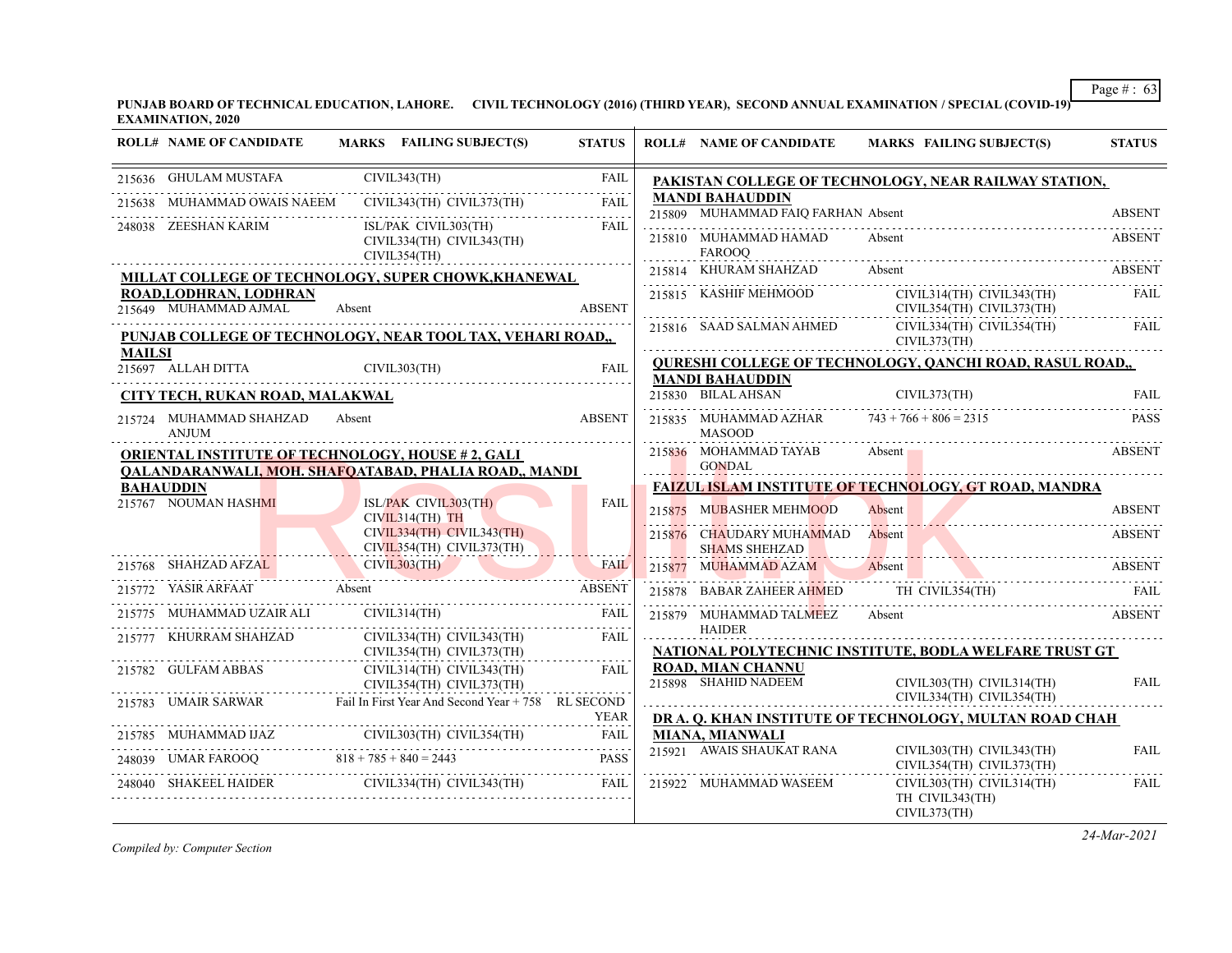**PUNJAB BOARD OF TECHNICAL EDUCATION, LAHORE. CIVIL TECHNOLOGY (2016) (THIRD YEAR), SECOND ANNUAL EXAMINATION / SPECIAL (COVID-19) EXAMINATION, 2020**

| CIVIL343(TH) CIVIL373(TH)<br>216021 SHAFQAT ULLAH KHAN<br>CIVIL334(TH) CIVIL354(TH)<br>215923 MUHAMMAD ARSLAN<br><b>FAIL</b><br>ASLAM CIVI<br>215924 MUHAMMAD ZAMIN ABBAS Absent<br>CIVIL373(TH)<br>248041 UZAIR AHMAD<br>ISL/PAK CIVIL303(TH, PR)<br>924 MUHAMMAD ZAMIN ABBAS Absent ABSENT<br><b>ABSENT</b><br>CIVIL314(TH, PR) TH<br>CIVIL334(TH, PR, SE)<br>215927 SAJAWAL KHAN (<br>CIVIL334(TH) CIVIL354(TH)<br>FAIL<br>CIVIL343(TH, PR)<br>CIVIL373(TH)<br>CIVIL354(TH, PR)<br>215928 IMRAN ULLAH KHAN Absent<br>928 IMRAN ULLAH KHAN Absent ABSENT ABSENT<br>CIVIL373(TH, PR)<br>CIVIL343(TH) CIVIL354(TH) FAIL<br>248042 MUHAMMAD NASIR KHAN<br>CIVIL314(TH) CIVIL334(TH)<br>215929 UMAR KHITAB<br>CIVIL343(TH) CIVIL354(TH)<br>CIVIL373(TH)<br>CIVIL373(TH)<br>215930 RANA MOHAMMAD Absent<br>ABSENT<br>ZEESHAN AKHTAR<br>SAIFIA POLYTECHNIC INSTITUTE, GULSHAN E SAIFIA, PAF ROAD,<br>215931 MUHAMMAD IRFAN<br>Absent<br><b>ABSENT</b><br><b>MIANWALI</b><br>216022 SOHAIB AHMED KHAN<br>CIVIL373(TH)<br><b>GOVERNMENT COLLEGE OF TECHNOLOGY, KALA BAGH ROAD, NEAR</b><br>216023 MUHAMMAD LATIF<br>CIVIL303(TH) CIVIL334(TH)<br>BEROWLI RAILWAY STATION, MIANWALI<br>CIVIL373(TH)<br>215992 MUHAMMAD ASHRAF CIVIL354(TH) CIVIL373(TH) FAIL<br><b>FAIL</b><br>KASHMIR ENGINEERING COLLEGE, AL-NOOR PLAZA SECTOR F3 PART2,<br>Absent<br>ABSENT<br>215996 LAAREB<br><b>NEAR PURANI CHUNGI, MIRPUR(AJK)</b><br>GHULAM MOHYO UD DIN Absent<br><b>ABSENT</b><br>Absent<br>216086 ARSLAN YASIN<br>CIVIL343(TH) CIVIL354(TH) FAIL<br>CIVIL373(TH)<br>216091 TALLHA ZUBAIR Absent ABSENT ABSENT<br>216002 MUHAMMAD SHAWAL<br>and the state of the local<br><b>KHAN</b><br>216094 AAMIR SOHAIL CIVIL373(TH) CIVIL343(TH) FAIL CIVIL373(TH) ABSENT<br>$CIVIL343(TH)$ $CIVIL354(TH)$<br>216003 MUHAMMAD RIZWAN<br>FAIL<br>CIVIL373(TH)<br>HAIDER SHAH GELANI<br>VA.<br>ZESHAN AHMAD KHAN<br>CIVIL343(TH) CIVIL373(TH)<br><b>FAIL</b><br>216004<br>216096 MUHAMMAD FAIZAN CIVIL314(TH) CIVIL334(TH) FAIL<br>216006 MUHAMMAD YOUSAF<br>Absent<br><b>ABSENT</b><br><b>RUKHSAR</b><br>CIVIL373(TH)<br><b>KHAN</b><br>216097 MUHAMMAD SALIM Absent<br><b>IHTASHAM SARDAR</b> Absent<br><b>ABSENT</b><br>216010<br><b>GOVERNMENT COLLEGE OF TECHNOLOGY, QASIM PUR COLONY,</b><br>FAIL<br><b>MULTAN</b><br>CIVIL373(TH)<br>216298 UMAIR ISHFAQ<br>216014 KAMRAN IQBAL<br>CIVIL314(TH) CIVIL334(TH)<br>FAIL<br>CIVIL343(TH) CIVIL354(TH)<br>$\begin{tabular}{c c c c} \hline 216300 & ARBAB HUSNAIN & CIVIL334(TH) CIVIL373(TH) & FAIL \\ \hline \hline \end{tabular} \begin{tabular}{c c c} \hline \multicolumn{1}{c}{\textbf{FAIL}} \\ \hline \multicolumn{1}{c}{\textbf{CIVIL334(TH) CIVIL343(TH)} \\ \hline \multicolumn{1}{c}{\textbf{CIVIL334(TH) CIVIL343(TH)} \\ \hline \multicolumn{1}{c}{\textbf{FAIL}} \\ \hline \end{tabular} \begin{tabular}{c} \hline \multicolumn{1}{c}{\textbf$<br>CIVIL373(TH)<br>216015 NASIR SHAH Absent<br>16015 NASIR SHAH Absent<br>ABSENT ABSENT<br>216016 MUHAMMAD SALEEM<br>CIVIL334(TH) CIVIL343(TH) FAIL<br>$CIVIL354(TH)$ $CIVIL373(TH)$<br>216305 MOHAMMAD MUDASSIR CIVIL303(TH) CIVIL373(TH)<br>216018 MUHAMMAD UMAR CIVIL354(TH) CIVIL373(TH) FAIL<br><b>IOBAL</b><br>216306 MUHAMMAD GHAZALI Fail In First Year And Second Year + 726 RL SECOND<br>216020 MUHAMMAD AQIB KHAN CIVIL354(TH) CIVIL373(TH) FAIL<br>USMAN | <b>ROLL# NAME OF CANDIDATE</b> | MARKS FAILING SUBJECT(S) | <b>STATUS</b> | <b>ROLL# NAME OF CANDIDATE</b> | <b>MARKS FAILING SUBJECT(S)</b> | <b>STATUS</b>    |
|-------------------------------------------------------------------------------------------------------------------------------------------------------------------------------------------------------------------------------------------------------------------------------------------------------------------------------------------------------------------------------------------------------------------------------------------------------------------------------------------------------------------------------------------------------------------------------------------------------------------------------------------------------------------------------------------------------------------------------------------------------------------------------------------------------------------------------------------------------------------------------------------------------------------------------------------------------------------------------------------------------------------------------------------------------------------------------------------------------------------------------------------------------------------------------------------------------------------------------------------------------------------------------------------------------------------------------------------------------------------------------------------------------------------------------------------------------------------------------------------------------------------------------------------------------------------------------------------------------------------------------------------------------------------------------------------------------------------------------------------------------------------------------------------------------------------------------------------------------------------------------------------------------------------------------------------------------------------------------------------------------------------------------------------------------------------------------------------------------------------------------------------------------------------------------------------------------------------------------------------------------------------------------------------------------------------------------------------------------------------------------------------------------------------------------------------------------------------------------------------------------------------------------------------------------------------------------------------------------------------------------------------------------------------------------------------------------------------------------------------------------------------------------------------------------------------------------------------------------------------------------------------------------------------------------------------------------------------------------------------------------------------------------------------------------------------------------------------------------------------------------------------------------------------------------------------------------------------------------------------------------------------------------------------------------------------------------------------------------------|--------------------------------|--------------------------|---------------|--------------------------------|---------------------------------|------------------|
|                                                                                                                                                                                                                                                                                                                                                                                                                                                                                                                                                                                                                                                                                                                                                                                                                                                                                                                                                                                                                                                                                                                                                                                                                                                                                                                                                                                                                                                                                                                                                                                                                                                                                                                                                                                                                                                                                                                                                                                                                                                                                                                                                                                                                                                                                                                                                                                                                                                                                                                                                                                                                                                                                                                                                                                                                                                                                                                                                                                                                                                                                                                                                                                                                                                                                                                                                             |                                |                          |               |                                |                                 | <b>FAIL</b>      |
|                                                                                                                                                                                                                                                                                                                                                                                                                                                                                                                                                                                                                                                                                                                                                                                                                                                                                                                                                                                                                                                                                                                                                                                                                                                                                                                                                                                                                                                                                                                                                                                                                                                                                                                                                                                                                                                                                                                                                                                                                                                                                                                                                                                                                                                                                                                                                                                                                                                                                                                                                                                                                                                                                                                                                                                                                                                                                                                                                                                                                                                                                                                                                                                                                                                                                                                                                             |                                |                          |               |                                |                                 | <b>FAIL</b>      |
|                                                                                                                                                                                                                                                                                                                                                                                                                                                                                                                                                                                                                                                                                                                                                                                                                                                                                                                                                                                                                                                                                                                                                                                                                                                                                                                                                                                                                                                                                                                                                                                                                                                                                                                                                                                                                                                                                                                                                                                                                                                                                                                                                                                                                                                                                                                                                                                                                                                                                                                                                                                                                                                                                                                                                                                                                                                                                                                                                                                                                                                                                                                                                                                                                                                                                                                                                             |                                |                          |               |                                |                                 |                  |
|                                                                                                                                                                                                                                                                                                                                                                                                                                                                                                                                                                                                                                                                                                                                                                                                                                                                                                                                                                                                                                                                                                                                                                                                                                                                                                                                                                                                                                                                                                                                                                                                                                                                                                                                                                                                                                                                                                                                                                                                                                                                                                                                                                                                                                                                                                                                                                                                                                                                                                                                                                                                                                                                                                                                                                                                                                                                                                                                                                                                                                                                                                                                                                                                                                                                                                                                                             |                                |                          |               |                                |                                 |                  |
|                                                                                                                                                                                                                                                                                                                                                                                                                                                                                                                                                                                                                                                                                                                                                                                                                                                                                                                                                                                                                                                                                                                                                                                                                                                                                                                                                                                                                                                                                                                                                                                                                                                                                                                                                                                                                                                                                                                                                                                                                                                                                                                                                                                                                                                                                                                                                                                                                                                                                                                                                                                                                                                                                                                                                                                                                                                                                                                                                                                                                                                                                                                                                                                                                                                                                                                                                             |                                |                          |               |                                |                                 | FAIL             |
|                                                                                                                                                                                                                                                                                                                                                                                                                                                                                                                                                                                                                                                                                                                                                                                                                                                                                                                                                                                                                                                                                                                                                                                                                                                                                                                                                                                                                                                                                                                                                                                                                                                                                                                                                                                                                                                                                                                                                                                                                                                                                                                                                                                                                                                                                                                                                                                                                                                                                                                                                                                                                                                                                                                                                                                                                                                                                                                                                                                                                                                                                                                                                                                                                                                                                                                                                             |                                |                          |               |                                |                                 |                  |
|                                                                                                                                                                                                                                                                                                                                                                                                                                                                                                                                                                                                                                                                                                                                                                                                                                                                                                                                                                                                                                                                                                                                                                                                                                                                                                                                                                                                                                                                                                                                                                                                                                                                                                                                                                                                                                                                                                                                                                                                                                                                                                                                                                                                                                                                                                                                                                                                                                                                                                                                                                                                                                                                                                                                                                                                                                                                                                                                                                                                                                                                                                                                                                                                                                                                                                                                                             |                                |                          |               |                                |                                 |                  |
|                                                                                                                                                                                                                                                                                                                                                                                                                                                                                                                                                                                                                                                                                                                                                                                                                                                                                                                                                                                                                                                                                                                                                                                                                                                                                                                                                                                                                                                                                                                                                                                                                                                                                                                                                                                                                                                                                                                                                                                                                                                                                                                                                                                                                                                                                                                                                                                                                                                                                                                                                                                                                                                                                                                                                                                                                                                                                                                                                                                                                                                                                                                                                                                                                                                                                                                                                             |                                |                          |               |                                |                                 | <b>FAIL</b>      |
|                                                                                                                                                                                                                                                                                                                                                                                                                                                                                                                                                                                                                                                                                                                                                                                                                                                                                                                                                                                                                                                                                                                                                                                                                                                                                                                                                                                                                                                                                                                                                                                                                                                                                                                                                                                                                                                                                                                                                                                                                                                                                                                                                                                                                                                                                                                                                                                                                                                                                                                                                                                                                                                                                                                                                                                                                                                                                                                                                                                                                                                                                                                                                                                                                                                                                                                                                             |                                |                          |               |                                |                                 | <b>FAIL</b>      |
|                                                                                                                                                                                                                                                                                                                                                                                                                                                                                                                                                                                                                                                                                                                                                                                                                                                                                                                                                                                                                                                                                                                                                                                                                                                                                                                                                                                                                                                                                                                                                                                                                                                                                                                                                                                                                                                                                                                                                                                                                                                                                                                                                                                                                                                                                                                                                                                                                                                                                                                                                                                                                                                                                                                                                                                                                                                                                                                                                                                                                                                                                                                                                                                                                                                                                                                                                             |                                |                          |               |                                |                                 |                  |
|                                                                                                                                                                                                                                                                                                                                                                                                                                                                                                                                                                                                                                                                                                                                                                                                                                                                                                                                                                                                                                                                                                                                                                                                                                                                                                                                                                                                                                                                                                                                                                                                                                                                                                                                                                                                                                                                                                                                                                                                                                                                                                                                                                                                                                                                                                                                                                                                                                                                                                                                                                                                                                                                                                                                                                                                                                                                                                                                                                                                                                                                                                                                                                                                                                                                                                                                                             |                                |                          |               |                                |                                 |                  |
|                                                                                                                                                                                                                                                                                                                                                                                                                                                                                                                                                                                                                                                                                                                                                                                                                                                                                                                                                                                                                                                                                                                                                                                                                                                                                                                                                                                                                                                                                                                                                                                                                                                                                                                                                                                                                                                                                                                                                                                                                                                                                                                                                                                                                                                                                                                                                                                                                                                                                                                                                                                                                                                                                                                                                                                                                                                                                                                                                                                                                                                                                                                                                                                                                                                                                                                                                             |                                |                          |               |                                |                                 | <b>ABSENT</b>    |
|                                                                                                                                                                                                                                                                                                                                                                                                                                                                                                                                                                                                                                                                                                                                                                                                                                                                                                                                                                                                                                                                                                                                                                                                                                                                                                                                                                                                                                                                                                                                                                                                                                                                                                                                                                                                                                                                                                                                                                                                                                                                                                                                                                                                                                                                                                                                                                                                                                                                                                                                                                                                                                                                                                                                                                                                                                                                                                                                                                                                                                                                                                                                                                                                                                                                                                                                                             |                                |                          |               |                                |                                 |                  |
|                                                                                                                                                                                                                                                                                                                                                                                                                                                                                                                                                                                                                                                                                                                                                                                                                                                                                                                                                                                                                                                                                                                                                                                                                                                                                                                                                                                                                                                                                                                                                                                                                                                                                                                                                                                                                                                                                                                                                                                                                                                                                                                                                                                                                                                                                                                                                                                                                                                                                                                                                                                                                                                                                                                                                                                                                                                                                                                                                                                                                                                                                                                                                                                                                                                                                                                                                             |                                |                          |               |                                |                                 |                  |
|                                                                                                                                                                                                                                                                                                                                                                                                                                                                                                                                                                                                                                                                                                                                                                                                                                                                                                                                                                                                                                                                                                                                                                                                                                                                                                                                                                                                                                                                                                                                                                                                                                                                                                                                                                                                                                                                                                                                                                                                                                                                                                                                                                                                                                                                                                                                                                                                                                                                                                                                                                                                                                                                                                                                                                                                                                                                                                                                                                                                                                                                                                                                                                                                                                                                                                                                                             |                                |                          |               |                                |                                 |                  |
|                                                                                                                                                                                                                                                                                                                                                                                                                                                                                                                                                                                                                                                                                                                                                                                                                                                                                                                                                                                                                                                                                                                                                                                                                                                                                                                                                                                                                                                                                                                                                                                                                                                                                                                                                                                                                                                                                                                                                                                                                                                                                                                                                                                                                                                                                                                                                                                                                                                                                                                                                                                                                                                                                                                                                                                                                                                                                                                                                                                                                                                                                                                                                                                                                                                                                                                                                             |                                |                          |               |                                |                                 |                  |
|                                                                                                                                                                                                                                                                                                                                                                                                                                                                                                                                                                                                                                                                                                                                                                                                                                                                                                                                                                                                                                                                                                                                                                                                                                                                                                                                                                                                                                                                                                                                                                                                                                                                                                                                                                                                                                                                                                                                                                                                                                                                                                                                                                                                                                                                                                                                                                                                                                                                                                                                                                                                                                                                                                                                                                                                                                                                                                                                                                                                                                                                                                                                                                                                                                                                                                                                                             |                                |                          |               |                                |                                 | ABSENT           |
|                                                                                                                                                                                                                                                                                                                                                                                                                                                                                                                                                                                                                                                                                                                                                                                                                                                                                                                                                                                                                                                                                                                                                                                                                                                                                                                                                                                                                                                                                                                                                                                                                                                                                                                                                                                                                                                                                                                                                                                                                                                                                                                                                                                                                                                                                                                                                                                                                                                                                                                                                                                                                                                                                                                                                                                                                                                                                                                                                                                                                                                                                                                                                                                                                                                                                                                                                             |                                |                          |               |                                |                                 |                  |
|                                                                                                                                                                                                                                                                                                                                                                                                                                                                                                                                                                                                                                                                                                                                                                                                                                                                                                                                                                                                                                                                                                                                                                                                                                                                                                                                                                                                                                                                                                                                                                                                                                                                                                                                                                                                                                                                                                                                                                                                                                                                                                                                                                                                                                                                                                                                                                                                                                                                                                                                                                                                                                                                                                                                                                                                                                                                                                                                                                                                                                                                                                                                                                                                                                                                                                                                                             |                                |                          |               |                                |                                 | <b>FULL FAIL</b> |
|                                                                                                                                                                                                                                                                                                                                                                                                                                                                                                                                                                                                                                                                                                                                                                                                                                                                                                                                                                                                                                                                                                                                                                                                                                                                                                                                                                                                                                                                                                                                                                                                                                                                                                                                                                                                                                                                                                                                                                                                                                                                                                                                                                                                                                                                                                                                                                                                                                                                                                                                                                                                                                                                                                                                                                                                                                                                                                                                                                                                                                                                                                                                                                                                                                                                                                                                                             |                                |                          |               |                                |                                 |                  |
|                                                                                                                                                                                                                                                                                                                                                                                                                                                                                                                                                                                                                                                                                                                                                                                                                                                                                                                                                                                                                                                                                                                                                                                                                                                                                                                                                                                                                                                                                                                                                                                                                                                                                                                                                                                                                                                                                                                                                                                                                                                                                                                                                                                                                                                                                                                                                                                                                                                                                                                                                                                                                                                                                                                                                                                                                                                                                                                                                                                                                                                                                                                                                                                                                                                                                                                                                             |                                |                          |               |                                |                                 |                  |
|                                                                                                                                                                                                                                                                                                                                                                                                                                                                                                                                                                                                                                                                                                                                                                                                                                                                                                                                                                                                                                                                                                                                                                                                                                                                                                                                                                                                                                                                                                                                                                                                                                                                                                                                                                                                                                                                                                                                                                                                                                                                                                                                                                                                                                                                                                                                                                                                                                                                                                                                                                                                                                                                                                                                                                                                                                                                                                                                                                                                                                                                                                                                                                                                                                                                                                                                                             |                                |                          |               |                                |                                 |                  |
|                                                                                                                                                                                                                                                                                                                                                                                                                                                                                                                                                                                                                                                                                                                                                                                                                                                                                                                                                                                                                                                                                                                                                                                                                                                                                                                                                                                                                                                                                                                                                                                                                                                                                                                                                                                                                                                                                                                                                                                                                                                                                                                                                                                                                                                                                                                                                                                                                                                                                                                                                                                                                                                                                                                                                                                                                                                                                                                                                                                                                                                                                                                                                                                                                                                                                                                                                             |                                |                          |               |                                |                                 | FAIL             |
|                                                                                                                                                                                                                                                                                                                                                                                                                                                                                                                                                                                                                                                                                                                                                                                                                                                                                                                                                                                                                                                                                                                                                                                                                                                                                                                                                                                                                                                                                                                                                                                                                                                                                                                                                                                                                                                                                                                                                                                                                                                                                                                                                                                                                                                                                                                                                                                                                                                                                                                                                                                                                                                                                                                                                                                                                                                                                                                                                                                                                                                                                                                                                                                                                                                                                                                                                             |                                |                          |               |                                |                                 | YEAR             |

*Compiled by: Computer Section*

*24-Mar-2021*

Page # : 64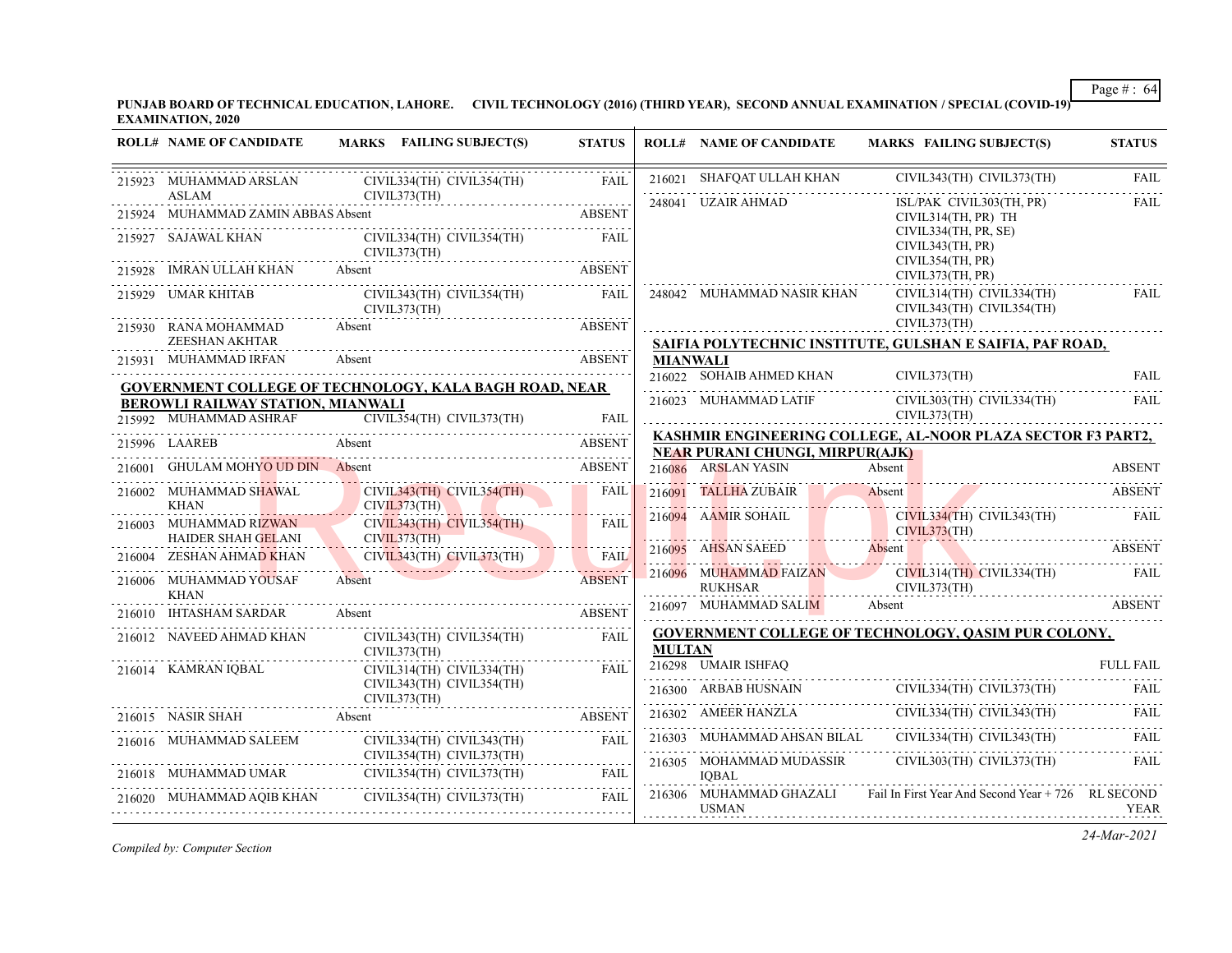**PUNJAB BOARD OF TECHNICAL EDUCATION, LAHORE. CIVIL TECHNOLOGY (2016) (THIRD YEAR), SECOND ANNUAL EXAMINATION / SPECIAL (COVID-19) EXAMINATION, 2020**

|               | <b>ROLL# NAME OF CANDIDATE</b>                | MARKS FAILING SUBJECT(S)                                                                                                                                                                                                                                                                                                                                                                                                                        | <b>STATUS</b>                   | <b>ROLL# NAME OF CANDIDATE</b>           | MARKS FAILING SUBJECT(S)                                                                                                                                                                                                                                                                                                                                                                   | <b>STATUS</b> |
|---------------|-----------------------------------------------|-------------------------------------------------------------------------------------------------------------------------------------------------------------------------------------------------------------------------------------------------------------------------------------------------------------------------------------------------------------------------------------------------------------------------------------------------|---------------------------------|------------------------------------------|--------------------------------------------------------------------------------------------------------------------------------------------------------------------------------------------------------------------------------------------------------------------------------------------------------------------------------------------------------------------------------------------|---------------|
|               | 216307 NASIR SHABIR                           | Absent                                                                                                                                                                                                                                                                                                                                                                                                                                          | <b>ABSENT</b>                   |                                          |                                                                                                                                                                                                                                                                                                                                                                                            |               |
|               |                                               | 216312 MUHAMMAD TAUQEER CIVIL334(TH) CIVIL354(TH) FAIL                                                                                                                                                                                                                                                                                                                                                                                          |                                 |                                          | 216443 SAFDAR KAREEM CIVIL334(TH) FAIL 216444 MUHAMMAD AQIB Absent ABSENT                                                                                                                                                                                                                                                                                                                  |               |
|               | <b>RIAZ</b>                                   | 216313 MUHAMMAD USMAN TAHIR CIVIL334(TH) CIVIL354(TH) FAIL                                                                                                                                                                                                                                                                                                                                                                                      |                                 |                                          | 216446 MUHAMMAD FAISAL KHAN CIVIL373(TH)                                                                                                                                                                                                                                                                                                                                                   | - FAIL        |
|               |                                               | 216314 AHMAD ALI Absent ABSENT                                                                                                                                                                                                                                                                                                                                                                                                                  |                                 | 216448 USMAN JAVED                       | CIVIL303(TH) CIVIL334(TH)<br>CIVIL343(TH) CIVIL354(TH)                                                                                                                                                                                                                                                                                                                                     | FAIL          |
|               |                                               |                                                                                                                                                                                                                                                                                                                                                                                                                                                 |                                 |                                          | CIVIL373(TH)                                                                                                                                                                                                                                                                                                                                                                               |               |
|               |                                               | $\begin{tabular}{lllllllllll} \multicolumn{2}{l}{{\textbf{216320}}}\quad\textbf{AHSAN SAJJAD} & $\textbf{CIVIL373(TH)}$ & \multicolumn{2}{l}{\textbf{FAIL}}$ \\ \multicolumn{2}{l}{\textbf{248043}} & $\textbf{MUHAMMAD UMAR}$ & $\textbf{CIVIL343(TH)}$ & \multicolumn{2}{l}{\textbf{FAIL}}$ \\ \multicolumn{2}{l}{\textbf{248043}} & $\textbf{MUHAMMAD UMAR}$ & $\textbf{CIVIL343(TH)}$ & \multicolumn{2}{l}{\textbf{FAIL}}$ \\ \multicolumn$ |                                 | 248045 ATTIQ UR REHMAN Absent            | 248045 ATTIQ UR REHMAN Absent Absent ABSENT                                                                                                                                                                                                                                                                                                                                                |               |
|               |                                               | 248044 MUHAMMAD BILAL $783 + 781 + 778 = 2342$ PASS                                                                                                                                                                                                                                                                                                                                                                                             |                                 |                                          | THE CITY COLLEGE OF TECHNOLOGY, WAINS AUTO CENTRE, OPP<br>FAISAL MOVERS, VEHARI CHOWK, LARRI ADDA, MULTAN                                                                                                                                                                                                                                                                                  |               |
|               |                                               | KASIB POLYTECHNIC INSTITUTE, 242-B, GULGASHT COLONY, MULTAN                                                                                                                                                                                                                                                                                                                                                                                     |                                 |                                          |                                                                                                                                                                                                                                                                                                                                                                                            |               |
|               | 216337 SAJID MEHMOOD                          | Absent                                                                                                                                                                                                                                                                                                                                                                                                                                          | <b>ABSENT</b>                   |                                          | 216519 AWON RAZA CIVIL334(TH) CIVIL373(TH) FAIL<br>216523 HAMID RAZZAQ CIVIL334(TH) CIVIL373(TH) FAIL                                                                                                                                                                                                                                                                                      |               |
|               |                                               | MULTAN POLYTECHNIC INSTITUTE, 2656 MASOOM SHAH ROAD,                                                                                                                                                                                                                                                                                                                                                                                            |                                 |                                          | 216524 M.SAGHEER Absent ABSENT ABSENT                                                                                                                                                                                                                                                                                                                                                      |               |
| <b>MULTAN</b> |                                               |                                                                                                                                                                                                                                                                                                                                                                                                                                                 | FAIL                            |                                          | $\begin{tabular}{lllllllll} 216526 & \text{USAMA ZULFIQAR} & & \text{CIVIL334(TH)} & & \text{FAIL} \\ \hline \rule{0pt}{2.5mm} & \text{CIVIL334(TH)} & & \text{FAIL} \end{tabular}$                                                                                                                                                                                                        |               |
|               |                                               | 216390 MUHAMMAD USMAN CIVIL303(TH) CIVIL354(TH)                                                                                                                                                                                                                                                                                                                                                                                                 |                                 |                                          | 216527 MUHAMMAD RAMZAN CIVIL354(TH) FAIL                                                                                                                                                                                                                                                                                                                                                   |               |
|               |                                               | 216391 NOOR ULAMIN CIVIL354(TH) CIVIL373(TH)                                                                                                                                                                                                                                                                                                                                                                                                    | <b>FAIL</b>                     |                                          | 216529 SOHAIL ARSHAD Absent ABSENT                                                                                                                                                                                                                                                                                                                                                         |               |
|               |                                               | 216392 MUHAMMAD HAMZA 812 + Fail In Second Year + 856<br><u> Elizabeth Communication de la communication de la communication de la communication de la communication de la communication de la communication de la communication de la communication de la communication de la communicat</u>                                                                                                                                                   | <b>RL</b> SECOND<br><b>YEAR</b> |                                          | 216530 MUHAMMAD ATIQ<br>CIVIL334(TH)<br>CIVIL354(TH)                                                                                                                                                                                                                                                                                                                                       | <b>FAIL</b>   |
|               | <b>GRID STATION, QASIM PUR COLONY, MULTAN</b> | SIR SYED COLLEGE OF TECHNOLOGY, OLD BAHAWALPUR ROAD, NEAR                                                                                                                                                                                                                                                                                                                                                                                       |                                 | 216532 WASEEM                            | CIVIL314(TH) CIVIL343(TH) FAIL<br>CIVIL373(TH)                                                                                                                                                                                                                                                                                                                                             |               |
|               | 216393 ARSLAN RIAZ Absent                     |                                                                                                                                                                                                                                                                                                                                                                                                                                                 | <b>ABSENT</b>                   |                                          | 216535 MUHAMMAD FAISAL ISMAIL CIVIL303(TH) CIVIL314(TH)                                                                                                                                                                                                                                                                                                                                    | FAIL          |
|               |                                               | 216394 ADEEL AHMED CIVIL303(TH) CIVIL334(TH) FAIL                                                                                                                                                                                                                                                                                                                                                                                               |                                 |                                          | TH CIVIL343(TH)<br>CIVIL354(TH) CIVIL373(TH)                                                                                                                                                                                                                                                                                                                                               |               |
|               |                                               | CIVIL373(TH)<br>SWEDISH INSTITUTE OF TECHNOLOGY, OPP. GRID STATION, VEHARI                                                                                                                                                                                                                                                                                                                                                                      |                                 | 216537 MUHAMMAD SHAHBAZ Absent           | <b>ABSENT</b>                                                                                                                                                                                                                                                                                                                                                                              |               |
|               | <b>CHOWK, MULTAN</b>                          |                                                                                                                                                                                                                                                                                                                                                                                                                                                 |                                 | <b>SHAHID</b>                            | 216545 MUHAMMAD SALMAN CIVIL334(TH) CIVIL373(TH) FAIL                                                                                                                                                                                                                                                                                                                                      |               |
|               | 216430 SALMAN JAMEEL                          | Absent                                                                                                                                                                                                                                                                                                                                                                                                                                          | <b>ABSENT</b>                   | 216547 MUHAMMAD SHOAIB Absent            |                                                                                                                                                                                                                                                                                                                                                                                            | ABSENT        |
|               |                                               | 216431 MUHAMMAD TALHA TARIQ Absent ABSENT                                                                                                                                                                                                                                                                                                                                                                                                       |                                 |                                          | $\begin{tabular}{ll} \bf 248046 & A SAD ALTAF & CIVIL334(TH) & FAIL \\ \hline \end{tabular} \begin{tabular}{ll} \bf 248046 & A SAD ALTAF & CIVIL334(TH) \end{tabular} \begin{tabular}{ll} \bf 248047 & FAIL \\ \bf 248046 & A SAD ALTAF & CIVIL334(TH) \end{tabular}$                                                                                                                      |               |
|               | <b>ZAFAR</b>                                  | 216432 MUHAMMAD AMMAR CIVIL303(TH) CIVIL373(TH)                                                                                                                                                                                                                                                                                                                                                                                                 | FAIL                            |                                          | $\begin{tabular}{c} 248047 \end{tabular} \begin{tabular}{l} {\bf M}UHAMMAD ZEESHAN \\ \hline \end{tabular} \begin{tabular}{l} \hline \multicolumn{2}{c}{\textbf{CIVL314(TH)}} \\ \hline \end{tabular} \begin{tabular}{l} \hline \multicolumn{2}{c}{\textbf{FAL}} \\ \hline \end{tabular} \end{tabular} \begin{tabular}{l} \hline \multicolumn{2}{c}{\textbf{FAL}} \\ \hline \end{tabular}$ |               |
|               |                                               | $\begin{tabular}{ll} 216434 & MUHAMMAD AHMAD & CIVIL334(TH) CIVIL343(TH) & FAIL \\ & CIVIL373(TH) & CIVIL373(TH) \end{tabular}$                                                                                                                                                                                                                                                                                                                 |                                 |                                          | LAHORE POLYTECHNIC INSTITUTE, OPP. TEHSIL HEAD QUARTER                                                                                                                                                                                                                                                                                                                                     |               |
|               |                                               | 216436 MUHAMMAD MOIN SALEEM CIVIL334(TH) CIVIL373(TH) FAIL                                                                                                                                                                                                                                                                                                                                                                                      |                                 | HOSPITAL, QAISER PARK, G.T ROAD, MURIDKE | CIVIL334(TH) CIVIL354(TH)                                                                                                                                                                                                                                                                                                                                                                  | <b>FAIL</b>   |
|               |                                               | 216442 AQIB JAVED CIVIL354(TH) FAIL                                                                                                                                                                                                                                                                                                                                                                                                             |                                 | 216553 ADIL                              | CIVIL373(TH)                                                                                                                                                                                                                                                                                                                                                                               |               |

*Compiled by: Computer Section*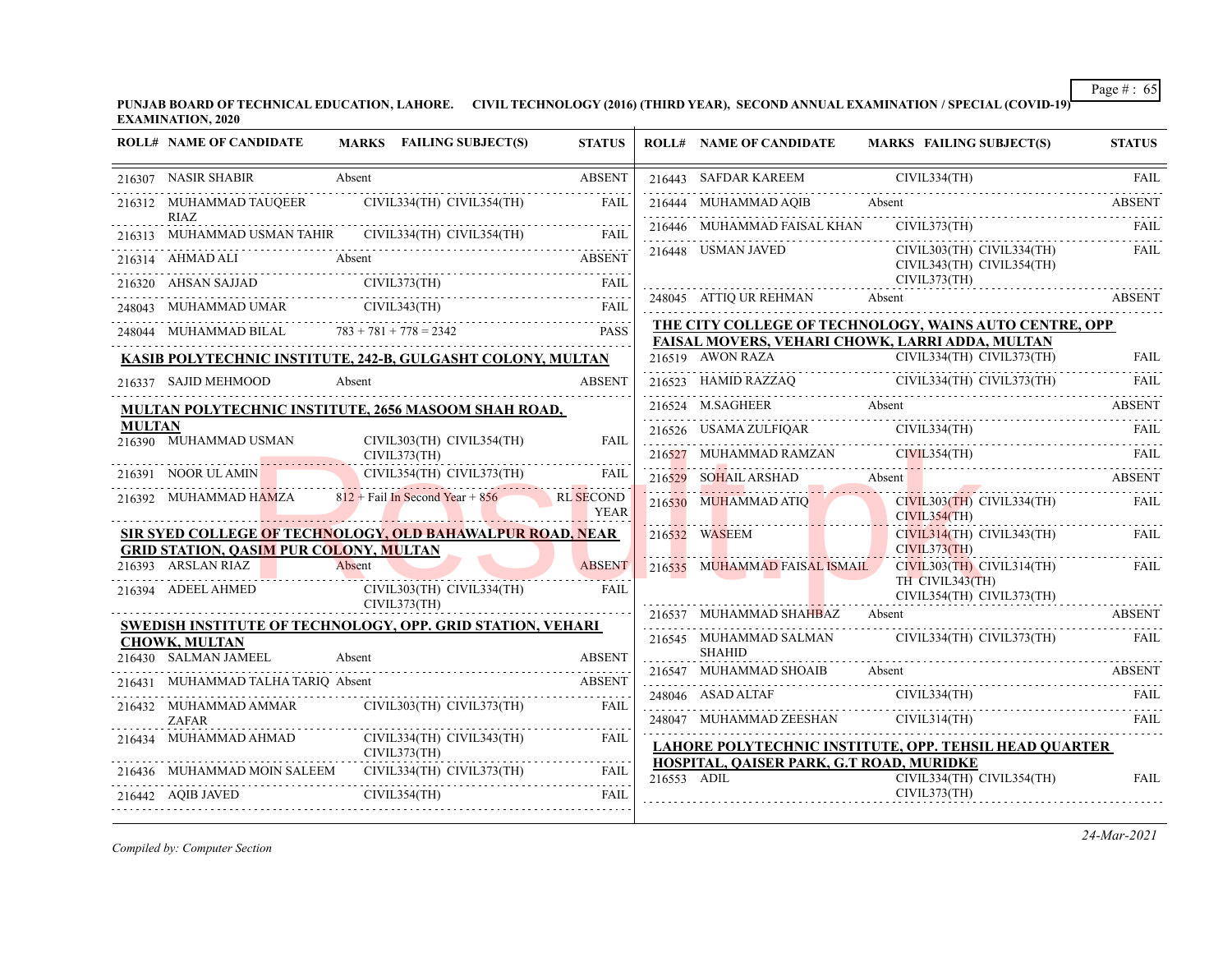**PUNJAB BOARD OF TECHNICAL EDUCATION, LAHORE. CIVIL TECHNOLOGY (2016) (THIRD YEAR), SECOND ANNUAL EXAMINATION / SPECIAL (COVID-19) EXAMINATION, 2020**

| <b>ROLL# NAME OF CANDIDATE</b>                                     | <b>MARKS</b> FAILING SUBJECT(S)                                   | <b>STATUS</b>                   |               | <b>ROLL# NAME OF CANDIDATE</b>                   | <b>MARKS FAILING SUBJECT(S)</b>                                            | <b>STATUS</b>            |
|--------------------------------------------------------------------|-------------------------------------------------------------------|---------------------------------|---------------|--------------------------------------------------|----------------------------------------------------------------------------|--------------------------|
|                                                                    | JINNAH COLLEGE OF TECHNOLOGY, GANISH WAH CANAL ROAD,              |                                 |               | 216872 ZAHID ABBAS                               | Absent                                                                     | <b>ABSENT</b>            |
| MULTAN ROAD,, MUZAFFARGARH<br>216681 MOHAMMAD ABU BAKAR Absent     |                                                                   | <b>ABSENT</b>                   |               | 248051 ZAIN IJAZ                                 | $790 +$ Fail In Second Year + 758                                          | <b>RL SECOND</b><br>YEAR |
| 216682 MUHAMMAD RIZWAN                                             | ISL/PAK CIVIL303(TH)<br>CIVIL354(TH) CIVIL373(TH)                 | FAIL                            | <b>OKARA</b>  |                                                  | OKARA POLYTECHNIC INSTITUTE, KARMANWALA TOWN, G.T ROAD,,                   |                          |
|                                                                    | 216684 ANEES UR REHMAN 858 + Fail In Second Year + 843 RL SECOND  | YEAR                            |               | 216890 FAIZAN NADEEM CIVIL303(TH)                |                                                                            | <b>FAIL</b>              |
|                                                                    |                                                                   |                                 |               | NEAR KARMAWALA G.T ROAD, OKARA                   | THE UNI-TECH COLLEGE OF MANAGEMENT & TECHNOLOGY, 56/2-L                    |                          |
|                                                                    | <b>MULTAN COLLEGE OF MANAGEMENT &amp; INFORMATION TECHNOLOGY.</b> |                                 |               | 216952 HAFIZ ARSLAN ASHRAF                       | Absent                                                                     | <b>ABSENT</b>            |
| DERA GHAZI KHAN ROAD, MUZAFFARGARH<br>216698 ADNAN FAREED          | Absent                                                            | <b>ABSENT</b>                   |               |                                                  | 216954 SHAHZAD ARSHAD Absent ABSEN ABSEN                                   | ABSENT                   |
| 216699 KHAWAR ABBAS                                                |                                                                   |                                 |               | 216957 SAIF ULLAH                                | CIVIL303(TH) CIVIL334(TH)<br>CIVIL343(TH) CIVIL354(TH)                     | FAII.                    |
|                                                                    | <b>CHENAB INSTITUTE OF TECHNOLOGY, MANGTANWALA ROAD,</b>          |                                 |               |                                                  | PAKPATTAN POLYTECHNIC INSTITUTE, AL GHAFOOR MARKET                         |                          |
| OPPOSITE GENERAL BUS STAND, NANKANA SAHIB<br>216708 FAISAL MANZOOR | Absent                                                            | <b>ABSENT</b>                   |               | 216967 TASDDUQ HUSSAIN Absent                    | SAHIWAL ROAD, NEAR SHELL PETROL PUMP, PAKPATTAN SHARIF<br>$210701$ ADOLINE | <b>ABSENT</b>            |
| 216712 NEHAL AHMAD ZAFAR                                           | CIVIL354(TH)                                                      | <b>FAIL</b>                     |               | 216968 HAIDER ALI                                | Absent                                                                     | <b>ABSENT</b>            |
|                                                                    | <b>ABDUL WAHAB TARKAIT COLLEGE OF TECHNOLOGY AND SCIENCES,</b>    |                                 |               |                                                  | 216970 MUHAMMAD USMAN Absent ABSENT                                        |                          |
| 2-KM MURIDKE ROAD, NAROWAL, NAROWAL<br>216748 GULRAIZ AHMAD        | ISL/PAK CIVIL303(TH)                                              | FAII.                           |               |                                                  | 216971 AQIB HUSSAIN CIVIL334(TH) CIVIL343(TH)                              | FAIL                     |
|                                                                    | $CIVIL314(TH)$ TH<br>$CIVIL334(TH)$ $CIVIL343(TH)$                |                                 |               | 216972 AMANAT ALI                                | CIVIL354(TH) CIVIL373(TH)<br>Absent ABSENT                                 |                          |
| 248048 HASEEB MUHAMMAD                                             | CIVIL354(TH) CIVIL373(TH)                                         |                                 |               |                                                  | 248052 AHMAD MOHI UD DIN $883 + 793 + 784 = 2460$                          | <b>PASS</b>              |
|                                                                    | CIVIL303(TH) CIVIL334(TH)<br>CIVIL373(TH)                         | FAIL                            |               |                                                  | JINNAH POLYTECHNIC INSTITUTE, BHAWANA JHANG ROAD, PANSERA                  |                          |
|                                                                    | CITY COLLEGE OF TECHNOLOGY, PASRUR ROAD., NAROWAL                 |                                 |               |                                                  | 216993 IMRAN HAIDER CIVIL373(TH) FAIL                                      |                          |
| 248049 MUHAMMAD MOAZZAM $832 +$ Fail In Second Year + 727          |                                                                   | <b>RL SECOND</b><br><b>YEAR</b> |               | 248053 NASIR ABBAS Absent                        |                                                                            | ABSENT                   |
|                                                                    | <b>NAROWAL INSTITUTE OF TECHNOLOGY, CIRCULAR ROAD, NEAR SADIO</b> |                                 | <b>PASRUR</b> |                                                  | <b>JINNAH COLLEGE OF TECHNOLOGY, NEAR LARI ADDA FAISAL COLONY,</b>         |                          |
| PURA, NAROWAL<br>216861 MUHAMMAD ALMAS                             | CIVIL334(TH) CIVIL373(TH)                                         | <b>FAIL</b>                     |               | 217013 SALMAN MUSHTAQ                            | CIVIL343(TH)                                                               | <b>FAIL</b>              |
| 248050 MUHAMMAD SHAKIR ALI CIVIL343(TH)                            |                                                                   | FAII.                           |               |                                                  | PASRUR COLLEGE OF TECHNOLOGY, NAROWAL BYPASS, PASRUR                       |                          |
| AKBAR                                                              |                                                                   |                                 |               |                                                  | 217053 GHAFFAR HUSAIN CIVIL373(TH) FAIL                                    |                          |
| <b>CHAND COLONY, NAUSHERA VIRKAN</b>                               | <b>OUAID-E-AZAM COLLEGE OF TECHNOLOGY, JAGOWALA ROAD NEAR</b>     |                                 |               | 248054 MUDASSAR HUSSAIN $874 + 870 + 886 = 2630$ |                                                                            | <b>PASS</b>              |
|                                                                    |                                                                   |                                 |               |                                                  |                                                                            |                          |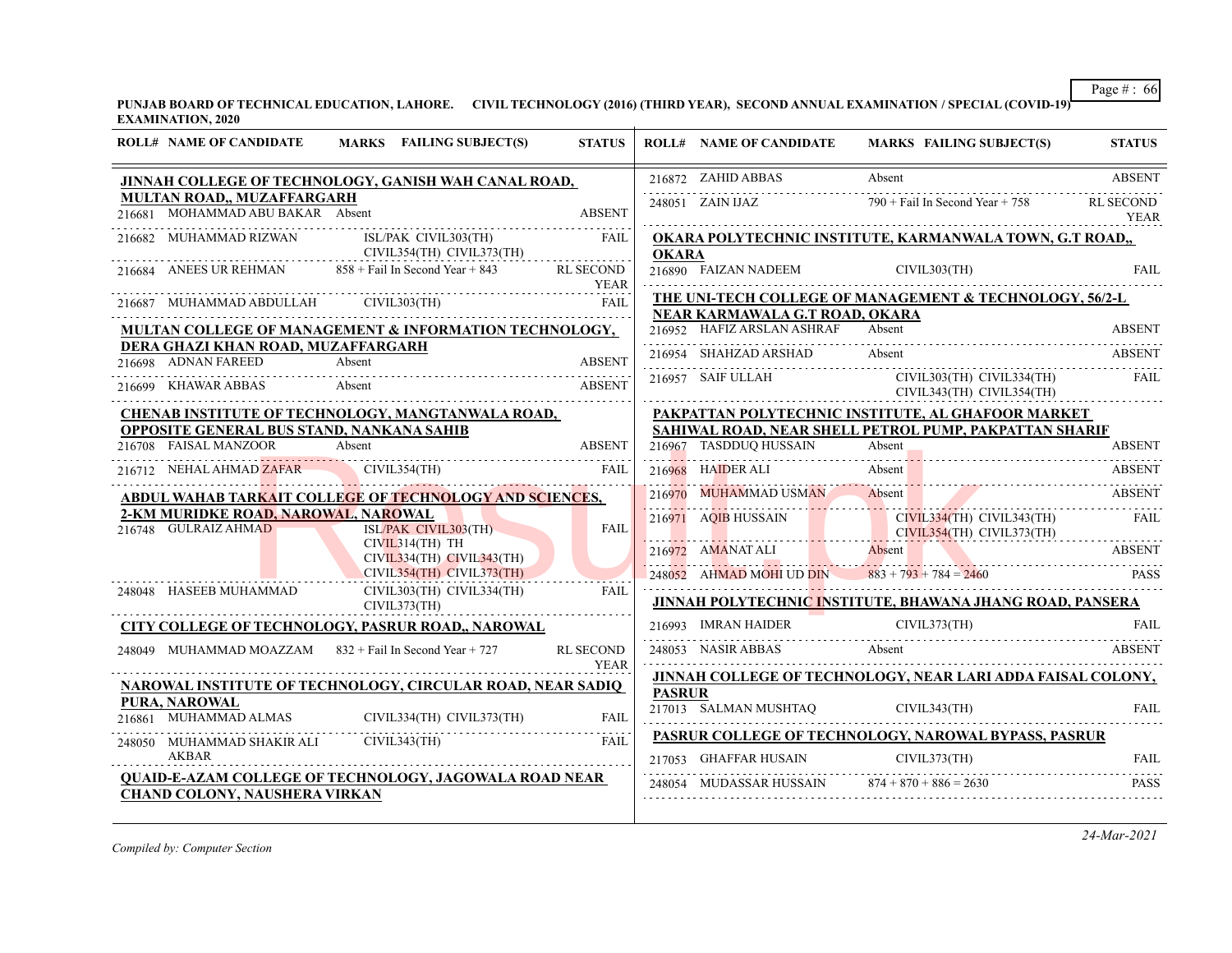Page # : 67 **PUNJAB BOARD OF TECHNICAL EDUCATION, LAHORE. CIVIL TECHNOLOGY (2016) (THIRD YEAR), SECOND ANNUAL EXAMINATION / SPECIAL (COVID-19)** 

|               | <b>EXAMINATION, 2020</b>                                 |                                                                                                                                                                      |                                |                                           |                                                                                                                                                                                                                 |                     |
|---------------|----------------------------------------------------------|----------------------------------------------------------------------------------------------------------------------------------------------------------------------|--------------------------------|-------------------------------------------|-----------------------------------------------------------------------------------------------------------------------------------------------------------------------------------------------------------------|---------------------|
|               | <b>ROLL# NAME OF CANDIDATE</b>                           | MARKS FAILING SUBJECT(S)                                                                                                                                             | <b>STATUS</b>                  | <b>ROLL# NAME OF CANDIDATE</b>            | <b>MARKS FAILING SUBJECT(S)</b>                                                                                                                                                                                 | <b>STATUS</b>       |
|               | ROAD, OPP. MODEL CITY, PATTOKI                           | <b>QUAID-E-AZAM COLLEGE OF ENGINEERING &amp; TECHNOLOGY, G.T</b>                                                                                                     |                                | 217278 KAMRAN NISAR                       | CIVIL334(TH) CIVIL343(TH)<br>CIVIL354(TH)                                                                                                                                                                       | <b>FAIL</b>         |
|               | 217098 MUHAMMAD BOOTA                                    | ISL/PAK CIVIL303(TH)<br>CIVIL314(TH) TH                                                                                                                              | FAIL                           |                                           | 217279 KASHAN HROON CIVIL334(TH) CIVIL334(TH) FAIL CIVIL354(TH)                                                                                                                                                 |                     |
|               |                                                          | CIVIL334(TH) CIVIL343(TH)                                                                                                                                            |                                |                                           | 217280 BLAWAL BUTT Absent ABSENT ABSENT                                                                                                                                                                         |                     |
|               |                                                          | CIVIL354(TH) CIVIL373(TH)<br>217100 ALI RAZA Fail In First Year And Second Year + 859 RL SECOND                                                                      | <b>YEAR</b>                    |                                           | 217282 AHTSHAM SHOUKAT CIVIL334(TH) CIVIL354(TH) FAIL CIVIL373(TH)                                                                                                                                              |                     |
|               |                                                          | CITY COLLEGE OF TECHNOLOGY, GHOUSIA CHOWK, SHOOR KOT                                                                                                                 |                                | 217284 MUHAMMAD IKRAM Absent<br>RABBANI   |                                                                                                                                                                                                                 | ABSENT              |
|               | <b>ROAD,, PEER MAHAL</b>                                 | 217134 MUHAMMAD HAMZA CIVIL314(TH) CIVIL334(TH) FAIL<br>217138 ZEESHAN YASEEN CIVIL334(TH) CIVIL334(TH) FAIL<br>217138 ZEESHAN YASEEN CIVIL334(TH) CIVIL354(TH) FAIL |                                | 217285 KHAWAR MUKARRAM                    | ISL/PAK TH CIVIL334(TH)<br>CIVIL343(TH) CIVIL354(TH)<br>CIVIL373(TH)                                                                                                                                            | FAIL                |
|               |                                                          |                                                                                                                                                                      |                                |                                           | RAHIM YAR KHAN COLLEGE OF TECHNOLOGY, NEAR GHARIB SHAH                                                                                                                                                          |                     |
|               |                                                          | 248055 MUHAMMAD WAQAS CIVIL303(TH) FAIL                                                                                                                              | FAIL                           | <b>BRIDGE BYPASS ROAD, RAHIM YAR KHAN</b> | 217311 HURAIRA YASEEN CIVIL334(TH)                                                                                                                                                                              | FAII.               |
|               | <b>CHOWK, PHALIA</b>                                     | CHENAB POLYTECHNIC INSTITUTE, NEAR NADRA OFFICE, QENCHI                                                                                                              |                                |                                           | SWEDISH INSTITUTE OF TECHNOLOGY, , RAHIM YAR KHAN                                                                                                                                                               |                     |
|               | 217153 SAQIB ALI SAFDAR Fail In First Year + $761 + 768$ |                                                                                                                                                                      | <b>RL FIRST</b><br><b>YEAR</b> | 217349 MUHAMMAD SHAHZAD<br><b>YASEEN</b>  | CIVIL343(TH)                                                                                                                                                                                                    | <b>FAIL</b>         |
|               |                                                          | 217154 REHAN AYUB BHATTI CIVIL303(TH) CIVIL334(TH)                                                                                                                   |                                |                                           | 21/351 ASAD ABBAS CIVIL334(TH) CIVIL354(TH)                                                                                                                                                                     | FAIL.               |
|               | PIND DADAN KHAN                                          | <b>GOVERNMENT (CMYB) COLLEGE OF TECHNOLOGY, JHELUM ROAD,</b>                                                                                                         |                                |                                           | 217352 WASIM AKRAM Fail In First Year + 773 + 804                                                                                                                                                               | RL FIRST            |
|               |                                                          | 217247 NAFELS AHMED CIVIL343(TH)                                                                                                                                     | <b>FAIL</b>                    |                                           | The Thomas Manual Andrew Manual Communication<br>217353 MUHAMMAD AHMAD TH CIVIL334(TH)                                                                                                                          | YEAR<br><b>FAIL</b> |
|               | 217248 TAHIR HASSAN                                      | Absent                                                                                                                                                               | <b>ABSENT</b>                  |                                           | CIVIL343(TH) CIVIL354(TH)                                                                                                                                                                                       |                     |
|               | 217249 DANISH ALI                                        | Absent                                                                                                                                                               | <b>ABSENT</b>                  |                                           | CIVIL373(TH)                                                                                                                                                                                                    |                     |
|               | 217250 MUHAMMAD REHAN AZIZ                               | $\begin{tabular}{ll} \bf ISL/PAK & CIVIL314(TH) & TH & FAIL \\ \bf CIVIL334(TH) & CIVIL354(TH) & & & FAIL \\ \bf CIVIL373(TH) & & & & & \\ \end{tabular}$            |                                |                                           | 217354 AMEER HAMZA Absent ABSENT<br>${\color{red} 217355} \quad {\color{red} \text{EHTSHAM-UL-HAQ}} \qquad {\color{red} \text{CIVIL314(TH)}} \qquad {\color{red} \text{FAIL}} \qquad {\color{red} \text{FAIL}}$ |                     |
|               |                                                          |                                                                                                                                                                      |                                |                                           | 217356 HASNAIN RAZA CIVIL334(TH) CIVIL354(TH) FAIL                                                                                                                                                              |                     |
|               | 217251 HAMZA ABBAS                                       | CIVIL303(TH) CIVIL314(TH) FAIL<br>CIVIL334(TH) CIVIL354(TH)<br>CIVIL373(TH)                                                                                          |                                |                                           | 217357 MUHAMMAD BILAL CIVIL334(TH) CIVIL354(TH) FAIL                                                                                                                                                            |                     |
|               | 217252 MALIK FARAKH NAVEED<br><b>REHAN</b>               | CIVIL303(TH) CIVIL334(TH) FAIL<br>CIVIL343(TH) CIVIL354(TH)<br>CIVIL373(TH)                                                                                          |                                | 217819 MUHAMMAD MUZAMMIL<br><b>BASHIR</b> | <b>GOVERNMENT COLLEGE OF TECHNOLOGY, , RASUL</b><br>ISL/PAK CIVIL303(TH, PR)<br>CIVIL314(TH, PR, SE) TH                                                                                                         | <b>FAIL</b>         |
|               |                                                          | 217253 ZEESHAN NADEEM CIVIL373(TH) FAIL<br><b>EXAMPLE 2018</b>                                                                                                       |                                |                                           | CIVIL334(TH, PR)<br>CIVIL343(TH, PR)                                                                                                                                                                            |                     |
| <b>POONCH</b> |                                                          | HOPE POLYTECHNIC COLLEGE, NEAR REST HOUSE ROAD, HAJIRA,                                                                                                              |                                |                                           | CIVIL354(TH, PR, SE)<br>CIVIL373(TH, PR)                                                                                                                                                                        |                     |

*Compiled by: Computer Section*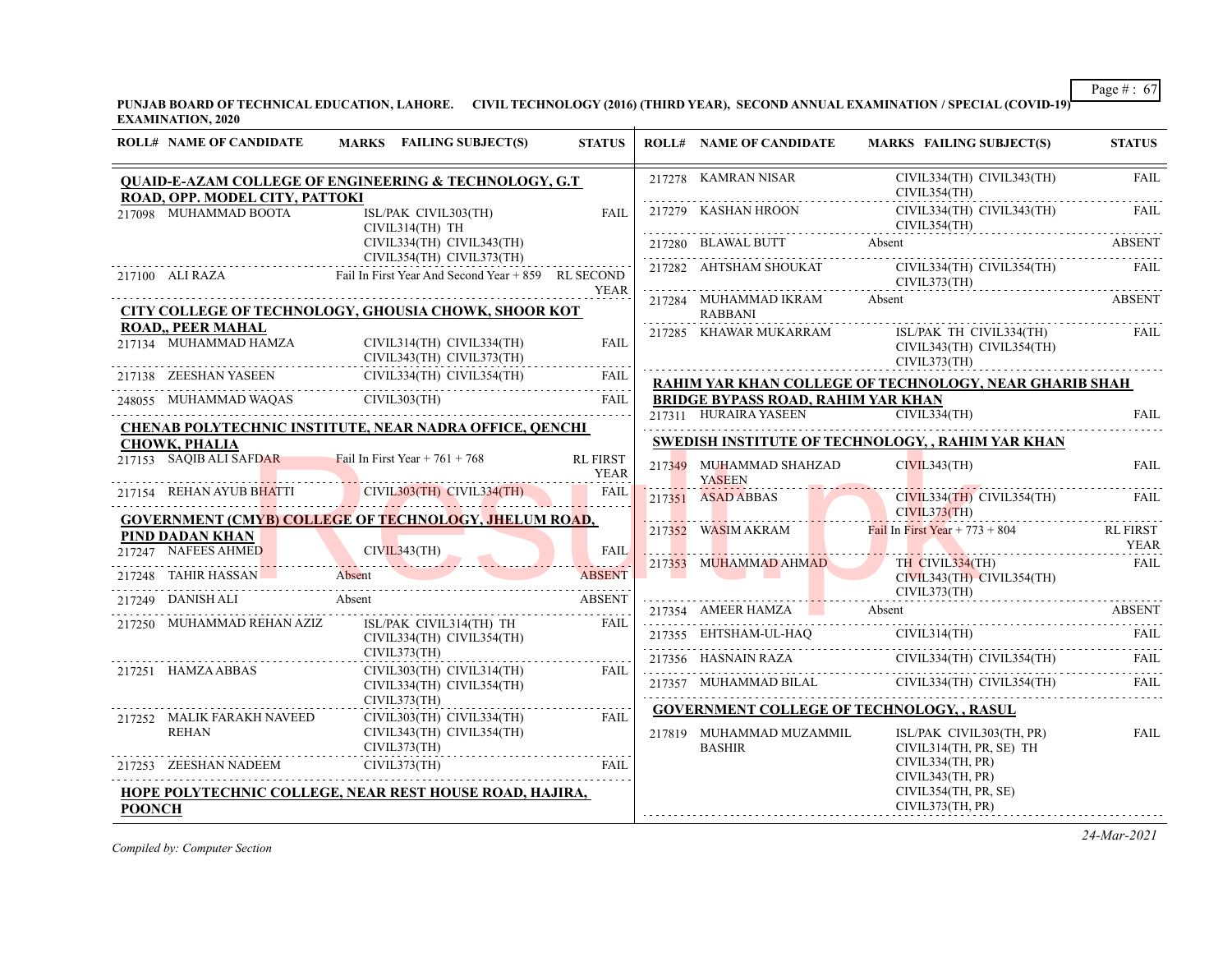**PUNJAB BOARD OF TECHNICAL EDUCATION, LAHORE. CIVIL TECHNOLOGY (2016) (THIRD YEAR), SECOND ANNUAL EXAMINATION / SPECIAL (COVID-19) EXAMINATION, 2020**

| <b>ROLL# NAME OF CANDIDATE</b>                                                                          | MARKS FAILING SUBJECT(S)                                                                                                                                                           | <b>STATUS</b>         | <b>ROLL# NAME OF CANDIDATE</b>          | <b>MARKS FAILING SUBJECT(S)</b>                                          | <b>STATUS</b> |
|---------------------------------------------------------------------------------------------------------|------------------------------------------------------------------------------------------------------------------------------------------------------------------------------------|-----------------------|-----------------------------------------|--------------------------------------------------------------------------|---------------|
| 217820 NOMAN BASHIR BHATTI                                                                              | ISL/PAK CIVIL303(TH, PR, SE)<br>CIVIL314(TH, PR, SE) TH<br>CIVIL334(TH, PR)<br>CIVIL343(TH, PR)                                                                                    | <b>FAIL</b>           | 217862 MUHAMMAD FARHAN                  | CIVIL334(TH, PR)<br>CIVIL343(TH, PR)<br>CIVIL354(TH) CIVIL373(TH,<br>PR) | <b>FAIL</b>   |
|                                                                                                         | CIVIL354(TH, PR, SE)<br>CIVIL373(TH, PR)                                                                                                                                           |                       |                                         | PR)<br>217863 SAQLAIN MAJEED Absent ABSENT                               |               |
| 217821 GHULAM MURTAZA                                                                                   | ISL/PAK CIVIL303(TH, PR, SE)                                                                                                                                                       | FAII.                 | 217865 AHSAN MUNIR                      | CIVIL303(SE)                                                             | - FAIL        |
|                                                                                                         | CIVIL314(TH, PR, SE) TH<br>CIVIL334(TH, PR)                                                                                                                                        |                       | 217871 OASIM ALI                        | CIVIL343(TH) CIVIL354(TH)<br>CIVIL373(TH)                                | FAII.         |
|                                                                                                         | CIVIL343(TH, PR)<br>CIVIL354(TH, PR, SE)<br>CIVIL373(TH, PR)                                                                                                                       |                       | 217875 ABDUL MUNAF CHEEMA               | CIVIL334(PR) CIVIL343(PR)<br>CIVIL354(PR)                                | <b>FAIL</b>   |
| 217828 HAMZA SHARIF                                                                                     | $759 +$ Fail In Second Year + 674                                                                                                                                                  | RL SECOND             | 217877 SYED ALI HAIDAR MEHDI Absent     |                                                                          | <b>ABSENT</b> |
|                                                                                                         |                                                                                                                                                                                    | <b>YEAR</b>           |                                         | 217879 ABDULLAH ARIF $824 + 659 + 685 = 2168$ PASS                       |               |
| 217829 FAHAD ABBAS                                                                                      | $CIVIL303(PR, SE)$ $CIVIL314(PR)$<br>CIVIL334(TH, PR)                                                                                                                              | <b>FAIL</b>           |                                         | 217882 WALEED ABDULLAH CIVIL343(TH) CIVIL373(TH)                         | FAIL          |
|                                                                                                         | CIVIL343(TH, PR)<br>CIVIL354(TH, PR, SE)                                                                                                                                           |                       |                                         | 217883 RAHMAN ALTAF 784 + 733 + 692 = 2209                               | <b>PASS</b>   |
|                                                                                                         | CIVIL373(TH, PR)                                                                                                                                                                   |                       |                                         | 217884 MUHAMMAD ZARYAB CIVIL303(PR, SE) CIVIL334(TH,                     | FAIL          |
| 217833 MUHAMMAD ZAKI                                                                                    |                                                                                                                                                                                    | FAIL                  |                                         | PR) CIVIL343(TH, PR)<br>CIVIL373(TH)                                     |               |
| 217834 BILAL HASSAN                                                                                     | 3 MUHAMMAD ZAKI<br>CIVIL303(TH) CIVIL303(TH) CIVIL354(SE)<br><u> 1988 - An Dùbhlachd an Dùbhlachd an Dùbhlachd an Dùbhlachd an Dùbhlachd an Dùbhlachd an Dùbhlachd an Dùbhlach</u> | FAIL                  | 217891 MUHAMMAD YOUSUF Absent           |                                                                          | <b>ABSENT</b> |
| 217835 SYED EHSAAN ALI KAZMI CIVIL373(TH)                                                               |                                                                                                                                                                                    | <b>FAIL</b>           | 217892 MUHAMMAD IKHLAO                  | CIVIL314(TH) CIVIL334(TH,                                                | <b>FAIL</b>   |
| 217839 MUHAMMAD USMAN 676 + 649 + 665 = 1990                                                            |                                                                                                                                                                                    | <b>PASS</b>           |                                         | PR) CIVIL343(TH)<br>CIVIL373(TH)                                         |               |
|                                                                                                         | 217840 FRAZ AHMAD CIVIL343(TH) CIVIL354(TH)                                                                                                                                        | <b>FAIL</b>           |                                         | 217893 ADEEL GULZAR CIVIL343(TH) FAIL                                    |               |
| $\begin{tabular}{cc} 217846 & USMAN ALI & CIVIL354(TH)\\ & \dots & \dots & \dots & \dots \end{tabular}$ |                                                                                                                                                                                    | FAIL                  | 217894 HAMZA ASHRAF                     | CIVIL373(TH)                                                             | FAII.         |
|                                                                                                         | 217847 BILAL HASSAN $768 + 608 + 669 = 2045$ PASS                                                                                                                                  | <b>PASS</b>           | 217896 USMAN ZAIB                       | CIVIL343(TH, PR)                                                         | <b>FAIL</b>   |
|                                                                                                         | 217848 FAIZAN AHMED Absent ABSENT                                                                                                                                                  |                       | 217900 ALI RAZA                         | CIVIL373(TH)<br>CIVIL343(TH) CIVIL354(PR,                                | FAIL          |
| 217849 HASSAN MOAVIA                                                                                    | $680 +$ Fail In Second Year + 685                                                                                                                                                  | RL SECOND             |                                         | SE) CIVIL373(TH)                                                         |               |
| 217851 AFTAB MUDASSAR                                                                                   | Absent                                                                                                                                                                             | YEAR<br><b>ABSENT</b> | 217901 WALEED ABDULLAH Absent           |                                                                          | ABSENT        |
| 217852 SHAH ZAIB MOAZAM                                                                                 | $728 +$ Fail In Second Year + 630                                                                                                                                                  | RL SECOND             | 217902 MUHAMMAD SUFYAN                  | CIVIL314(TH) CIVIL343(TH)                                                | FAIL          |
|                                                                                                         |                                                                                                                                                                                    | YEAR                  | <b>AKHTAR</b><br>217903 MUHAMMAD HASSAN | CIVIL373(TH)<br>$784 + 684 + 685 = 2153$                                 | <b>PASS</b>   |
|                                                                                                         | 217859 MUHAMMAD IDREES Absent ABSENT ABSENT                                                                                                                                        |                       | BILAL                                   |                                                                          |               |
| 217860 SYED FASEEH HYDER                                                                                | CIVIL354(TH)                                                                                                                                                                       | FAIL                  | 217904 MUHAMMAD ZOHAIB<br><b>HAIDER</b> | CIVIL343(TH)                                                             | <b>FAIL</b>   |
|                                                                                                         |                                                                                                                                                                                    |                       | 217905 AQEEL AHMAD                      | CIVIL343(TH) CIVIL373(TH)                                                | FAIL          |

*Compiled by: Computer Section*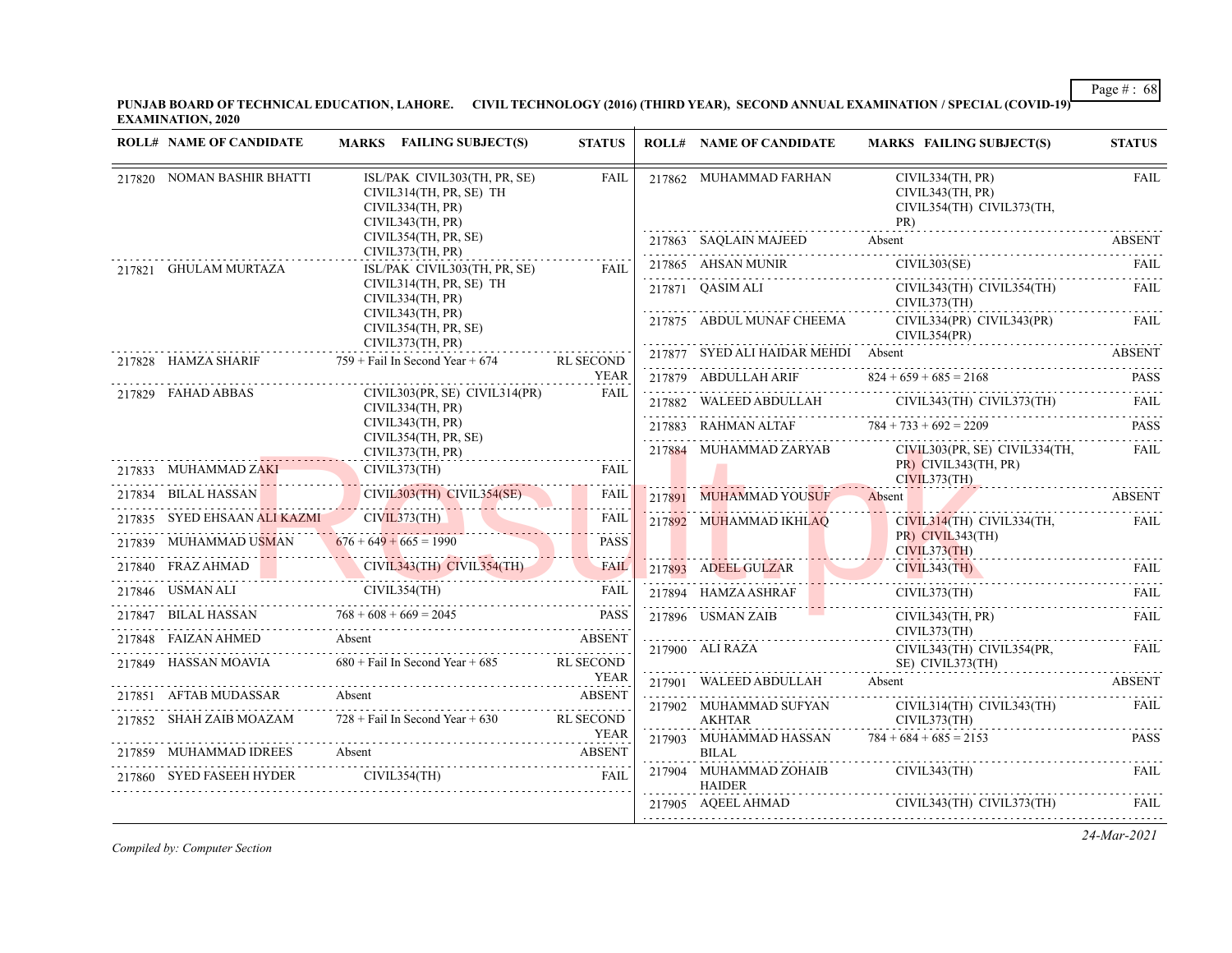**PUNJAB BOARD OF TECHNICAL EDUCATION, LAHORE. CIVIL TECHNOLOGY (2016) (THIRD YEAR), SECOND ANNUAL EXAMINATION / SPECIAL (COVID-19) EXAMINATION, 2020**

|        | <b>ROLL# NAME OF CANDIDATE</b>          | MARKS FAILING SUBJECT(S)                                                  | <b>STATUS</b>              | <b>ROLL# NAME OF CANDIDATE</b> | <b>MARKS FAILING SUBJECT(S)</b>                                                  | <b>STATUS</b> |
|--------|-----------------------------------------|---------------------------------------------------------------------------|----------------------------|--------------------------------|----------------------------------------------------------------------------------|---------------|
|        | 217906 WAQAS KHALID                     | Absent                                                                    | <b>ABSENT</b>              | 217936 MUHAMMAD ASIM           | ISL/PAK CIVIL303(TH)                                                             | <b>FAIL</b>   |
| 217907 | FAKHAR BASHIR                           | CIVIL303(TH, PR, SE)<br>CIVIL314(TH, PR)<br>CIVIL334(TH, PR)              | FAIL                       |                                | CIVIL314(TH) TH<br>CIVIL334(TH) CIVIL343(TH,<br>PR) CIVIL354(TH)<br>CIVIL373(TH) |               |
|        |                                         | CIVIL343(TH, PR)<br>CIVIL354(TH, PR, SE)<br>CIVIL373(TH, PR)              |                            | 217937 ABDULLAH                | Fail In First Year And Second Year + 642 RL SECOND                               | <b>YEAR</b>   |
|        | 217909 USAMA BIN TUFAIL                 | CIVIL303(TH, PR, SE)                                                      | <b>FAIL</b>                | 217938 MUSTAFA RIAZ            | $775 + 805 + 623 = 2203$                                                         | <b>PASS</b>   |
|        |                                         | CIVIL314(TH) CIVIL343(TH)<br>CIVIL354(TH, PR, SE)                         |                            | 217943 JUNAID WAQAR ARSHAD     | CIVIL334(TH) CIVIL343(PR)<br>CIVIL354(TH) CIVIL373(TH)                           | <b>FAIL</b>   |
|        | 217912 SHERYAR                          | CIVIL373(TH)<br>CIVIL303(PR, SE) CIVIL354(PR,<br>SE) CIVIL373(TH)         | FAIL                       | 217944 SAJAWAL                 | CIVIL334(TH, PR)<br>CIVIL343(PR) CIVIL354(TH)<br>CIVIL373(TH)                    | <b>FAIL</b>   |
|        | 217914 SHAH ZAIN SAJID                  | CIVIL334(TH) CIVIL373(TH)                                                 | FAIL                       | 217947 ALI NAWAZ               | CIVIL303(TH, PR, SE)                                                             | FAIL          |
|        | 217915 SYED ALI ZAIN HAIDER             | CIVIL303(TH) CIVIL314(TH)<br>TH CIVIL334(TH)<br>CIVIL343(TH) CIVIL354(TH) | <b>FAIL</b>                |                                | CIVIL314(TH) CIVIL334(TH)<br>CIVIL343(TH) CIVIL354(TH)<br>CIVIL373(TH)           |               |
|        |                                         | CIVIL373(TH)                                                              |                            |                                | 217948 USMAN ALI CIVIL343(PR) FAIL FAIL                                          |               |
|        | 217916 MUHAMMAD ISHFAQ                  | CIVIL303(TH, PR, SE)<br>CIVIL314(TH, PR)                                  | <b>FAIL</b>                | 217949 ALI RAZA                | CIVIL334(TH) CIVIL343(TH)<br>CIVIL354(TH) CIVIL373(TH)                           | <b>FAIL</b>   |
|        |                                         | CIVIL334(TH) CIVIL343(TH)<br>CIVIL354(TH, PR, SE)<br>CIVIL373(TH, PR)     |                            |                                | 217950 RANA MUHAMMAD HASSANFail In First Year And Second Year + 676 RL SECOND    | <b>YEAR</b>   |
|        | 217917 MUHAMMAD NASIR                   | $CIVIL343(TH)$ $CIVIL373(TH)$                                             | <b>FAIL</b>                | 217952 MUHAMMAD WAQAS          | $CIVIL314(PR)$ $CIVIL334(PR)$<br>CIVIL343(TH, PR)                                | <b>FAIL</b>   |
|        | 217919 MUHAMMAD RAMZAN                  | Absent                                                                    | <b>ABSENT</b>              |                                | CIVIL354(PR) CIVIL373(TH,<br>PR)                                                 |               |
|        | 217920 ZUBAIR ALI                       | CIVIL303(TH) CIVIL314(TH)<br>CIVIL343(TH) CIVIL373(TH)                    | FAIL                       | 217953 MUHAMMAD AZEEM          | Absent                                                                           | <b>ABSENT</b> |
|        | 217922 RAFIQUE JAN                      | $799 +$ Fail In Second Year + 676                                         | RL SECOND                  | 217954 IMRAN KHAN              | Absent                                                                           | ABSENT        |
|        | 217924 MUHAMMAD ZEESHAN<br><b>TARIO</b> | $699 + 673 + 624 = 1996$                                                  | <b>YEAR</b><br><b>PASS</b> | 217955 ALI HUSSAIN             | CIVIL314(TH) CIVIL334(TH,<br>PR) CIVIL343(TH)<br>CIVIL354(TH) CIVIL373(TH)       | <b>FAIL</b>   |
|        | 217925 HASEEB HAIDER                    | CIVIL303(PR, SE)<br>CIVIL314(TH) CIVIL334(PR)                             | FAIL                       | 217958 MEHRAB ALI Absent       |                                                                                  | <b>ABSENT</b> |
|        |                                         | CIVIL343(TH, PR)<br>CIVIL354(TH) CIVIL373(TH)                             |                            | 217959 SYED SAOIB SAEED        | CIVIL334(TH) CIVIL343(TH)<br>CIVIL373(TH)                                        | FAIL          |
|        | 217929 MUHAMMAD ZUMAIR<br><b>KHADIM</b> | CIVIL343(TH) CIVIL354(TH)                                                 | FAIL.                      | 217960 MUHAMMAD ZAMAN          | CIVIL334(TH) CIVIL343(TH)<br>CIVIL354(TH) CIVIL373(TH)                           | FAIL          |
|        |                                         |                                                                           |                            | 217961 AWAIS ALI               | Absent                                                                           | <b>ABSENT</b> |

*Compiled by: Computer Section*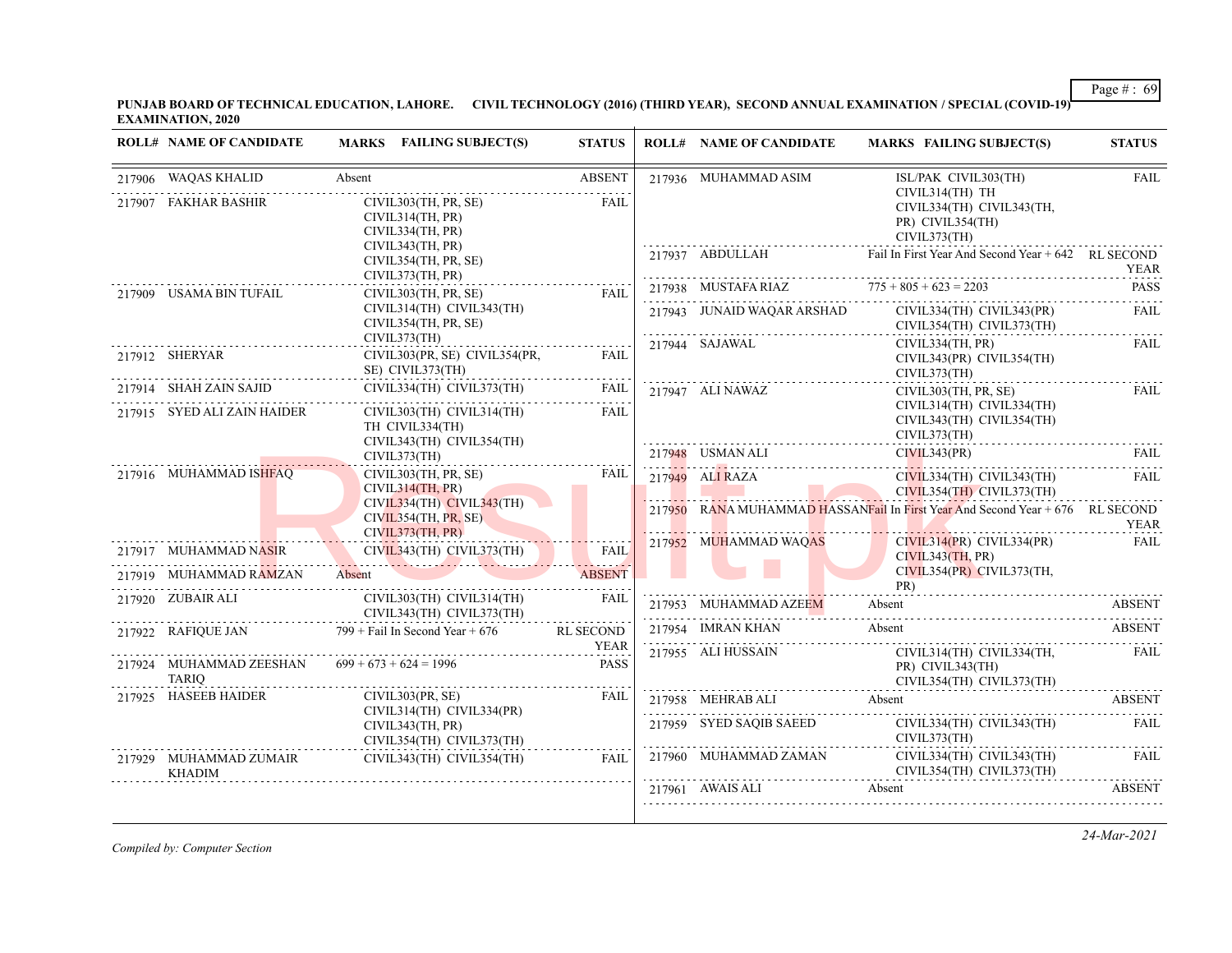**PUNJAB BOARD OF TECHNICAL EDUCATION, LAHORE. CIVIL TECHNOLOGY (2016) (THIRD YEAR), SECOND ANNUAL EXAMINATION / SPECIAL (COVID-19) EXAMINATION, 2020**

| <b>ROLL# NAME OF CANDIDATE</b>                         | MARKS FAILING SUBJECT(S)                                                                                                                                                                                                                                                                                                                                                                                                                                                                | <b>STATUS</b> | <b>ROLL# NAME OF CANDIDATE</b>                        | <b>MARKS FAILING SUBJECT(S)</b>                                                                                                                                                                                                                                                                                                                                                                                                                                                          | <b>STATUS</b>            |
|--------------------------------------------------------|-----------------------------------------------------------------------------------------------------------------------------------------------------------------------------------------------------------------------------------------------------------------------------------------------------------------------------------------------------------------------------------------------------------------------------------------------------------------------------------------|---------------|-------------------------------------------------------|------------------------------------------------------------------------------------------------------------------------------------------------------------------------------------------------------------------------------------------------------------------------------------------------------------------------------------------------------------------------------------------------------------------------------------------------------------------------------------------|--------------------------|
| 217962 MUHAMMAD ANEES<br>$CIVIL373(TH)$<br>NOIMAN AZAM | CIVIL334(TH) CIVIL343(TH)                                                                                                                                                                                                                                                                                                                                                                                                                                                               | <b>FAIL</b>   | 217992 ALI RAZA                                       | CIVIL334(TH) CIVIL343(TH,<br>PR) CIVIL373(TH)                                                                                                                                                                                                                                                                                                                                                                                                                                            | <b>FAIL</b>              |
|                                                        | 217963 NOUMAN AZAM CIVIL343(TH) CIVIL373(TH) FAIL                                                                                                                                                                                                                                                                                                                                                                                                                                       |               |                                                       | 217993 ADNAN ZAHID Absent ABSENT                                                                                                                                                                                                                                                                                                                                                                                                                                                         |                          |
|                                                        | 217969 MANAZAR HUSSAIN Absent ABSENT                                                                                                                                                                                                                                                                                                                                                                                                                                                    |               | 217994 HASSAN BIN NAEEM                               | CIVIL314(PR) CIVIL334(TH)<br>CIVIL343(TH, PR)                                                                                                                                                                                                                                                                                                                                                                                                                                            | FAIL                     |
| 217970 NAOASH ALI                                      | T <sub>970</sub> NAQASH ALI CIVIL373(TH) FAIL                                                                                                                                                                                                                                                                                                                                                                                                                                           |               |                                                       | CIVIL354(TH) CIVIL373(TH)                                                                                                                                                                                                                                                                                                                                                                                                                                                                |                          |
|                                                        | 217971 ZESHAN ALI Fail In First Year And Second Year + 738 RL SECOND                                                                                                                                                                                                                                                                                                                                                                                                                    |               | 217995 MUHAMMAD SULEMAN Absent                        |                                                                                                                                                                                                                                                                                                                                                                                                                                                                                          | ABSENT                   |
| 217972 JUNAID UL HASSAN Absent                         |                                                                                                                                                                                                                                                                                                                                                                                                                                                                                         | <b>ABSENT</b> | 218000 FARHAD ALI                                     | TH CIVIL334(TH)<br>CIVIL373(TH)                                                                                                                                                                                                                                                                                                                                                                                                                                                          | <b>FAIL</b>              |
| 217973 JUNAID AZAM<br>217976 AMEER HAMZA               | CIVIL373(TH)<br>JUNAID AZAM CIVIL373(TH) FAIL<br>CIVIL303(PR, SE)                                                                                                                                                                                                                                                                                                                                                                                                                       | FAII.         | 218001 HASSAN ABBAS                                   | CIVIL314(TH) CIVIL334(TH)<br>CIVIL343(TH) CIVIL354(TH.                                                                                                                                                                                                                                                                                                                                                                                                                                   | FAIL                     |
|                                                        | CIVIL314(TH) CIVIL334(TH)<br>CIVIL343(TH) CIVIL354(TH,<br>PR, SE) CIVIL373(TH)                                                                                                                                                                                                                                                                                                                                                                                                          |               |                                                       | PR, SE) CIVIL373(TH)<br>218002 MUHAMMAD BILAL $838 +$ Fail In Second Year + 628                                                                                                                                                                                                                                                                                                                                                                                                          | <b>RL SECOND</b><br>YEAR |
| 217977 MUHAMMAD RAMZAN                                 | CIVIL334(TH) CIVIL343(TH)                                                                                                                                                                                                                                                                                                                                                                                                                                                               | <b>FAIL</b>   | 218005 MEHBOOB BILAL Absent                           |                                                                                                                                                                                                                                                                                                                                                                                                                                                                                          | ABSENT                   |
| 217978 MUHAMMAD WAQAS                                  | CIVIL354(TH) CIVIL373(TH)<br>CIVIL303(PR, SE)                                                                                                                                                                                                                                                                                                                                                                                                                                           | .<br>FAIL     |                                                       | 218007 BAKHTAWAR SHAHZAD TH_CIVIL334(TH, PR)                                                                                                                                                                                                                                                                                                                                                                                                                                             | FAIL                     |
|                                                        | $CIVIL314(TH)$ $CIVIL343(PR)$                                                                                                                                                                                                                                                                                                                                                                                                                                                           |               | 218008 USAMA HUSSNAIN                                 | CIVIL343(TH) CIVIL354(TH)                                                                                                                                                                                                                                                                                                                                                                                                                                                                | FAIL                     |
| 217979 FAIZAN KHALID                                   | CIVIL354(TH) CIVIL373(TH)<br>CIVIL303(PR, SE)<br>CIVIL334(TH) CIVIL373(TH)                                                                                                                                                                                                                                                                                                                                                                                                              | FAIL          | . <i>.</i><br>218009 MUHAMMAD NASIR<br><b>SAGHEER</b> | CIVIL303(TH) CIVIL334(TH,<br>PR)                                                                                                                                                                                                                                                                                                                                                                                                                                                         | <b>FAIL</b>              |
| 217980 MIRZA ZAIN RASHEED                              | CIVIL303(TH, PR, SE)                                                                                                                                                                                                                                                                                                                                                                                                                                                                    | <b>FAIL</b>   | 218012 ALI RAZA                                       | Absent                                                                                                                                                                                                                                                                                                                                                                                                                                                                                   | <b>ABSENT</b>            |
|                                                        | CIVIL314(TH, PR)<br>CIVIL334(TH) CIVIL343(TH,                                                                                                                                                                                                                                                                                                                                                                                                                                           |               | 218013 MUHAMMAD USMAN<br><b>MURTAZA</b>               | Absent<br><u> 1950 - Jan James Stein, Amerikaansk politiker († 1950)</u>                                                                                                                                                                                                                                                                                                                                                                                                                 | <b>ABSENT</b>            |
|                                                        | PR) CIVIL354(TH, PR, SE)<br>CIVIL373(TH, PR)                                                                                                                                                                                                                                                                                                                                                                                                                                            |               | 218014 IZAT ULLAH                                     | CIVIL334(TH) CIVIL354(TH) FAIL                                                                                                                                                                                                                                                                                                                                                                                                                                                           |                          |
| 217981 MUHAMMAD SUFYAN                                 | CIVIL314(TH) CIVIL334(TH)<br>CIVIL373(TH)                                                                                                                                                                                                                                                                                                                                                                                                                                               | FAII.         |                                                       | 218015 USAMA YUNAS CIVIL314(TH) CIVIL334(TH)                                                                                                                                                                                                                                                                                                                                                                                                                                             | FAIL                     |
| 217982 ADNAN ASLAM                                     | CIVIL334(TH) CIVIL343(PR)                                                                                                                                                                                                                                                                                                                                                                                                                                                               | .<br>FAII.    | 248056 SAQLAIN ABBAS                                  | CIVIL303(TH) CIVIL314(TH)                                                                                                                                                                                                                                                                                                                                                                                                                                                                | FAIL                     |
|                                                        | CIVIL373(TH)                                                                                                                                                                                                                                                                                                                                                                                                                                                                            |               | 248057 MUHAMMAD SHEHROOZ                              | CIVIL303(TH) CIVIL314(TH)                                                                                                                                                                                                                                                                                                                                                                                                                                                                | <b>FAIL</b>              |
| 217984 AHMED HASSAN                                    | ISL/PAK CIVIL334(TH)<br>CIVIL343(TH) CIVIL354(TH)<br>CIVIL373(TH)                                                                                                                                                                                                                                                                                                                                                                                                                       | <b>FAIL</b>   |                                                       | TH CIVIL334(TH)<br>CIVIL343(TH) CIVIL354(TH)<br>CIVIL373(TH)                                                                                                                                                                                                                                                                                                                                                                                                                             |                          |
|                                                        | $\begin{tabular}{ll} 217986 & ABDUL MANAF & CIVIL354(TH) CIVIL373(TH) & FAIL \\ \hline \end{tabular} \begin{tabular}{ll} \multicolumn{2}{l}{{\small\bf{FAIL}}} \\ \multicolumn{2}{l}{\textbf{FAIL}} \\ \multicolumn{2}{l}{\textbf{FAIL}} \\ \multicolumn{2}{l}{\textbf{FAIL}} \\ \multicolumn{2}{l}{\textbf{FAIL}} \\ \multicolumn{2}{l}{\textbf{FAIL}} \\ \multicolumn{2}{l}{\textbf{FAIL}} \\ \multicolumn{2}{l}{\textbf{FAIL}} \\ \multicolumn{2}{l}{\textbf{FAIL}} \\ \multicolumn$ |               | 248058 ABDUL BASIT                                    | CIVIL303(TH)                                                                                                                                                                                                                                                                                                                                                                                                                                                                             | FAIL                     |
| 217988 MUBASHAR MEHBOOB ARIF                           | CIVIL373(TH)                                                                                                                                                                                                                                                                                                                                                                                                                                                                            |               |                                                       | 248059 MUHAMMAD HASSAN ALI $774 + 641 + 681 = 2096$                                                                                                                                                                                                                                                                                                                                                                                                                                      | <b>PASS</b>              |
| 217989 ASIF KHAN                                       | CIVIL334(TH) CIVIL343(TH,                                                                                                                                                                                                                                                                                                                                                                                                                                                               | FAII.         |                                                       | 248060 HAMZA BASHIR CIVIL373(TH) FAIL FAIL                                                                                                                                                                                                                                                                                                                                                                                                                                               | FAIL                     |
|                                                        | PR) CIVIL373(TH)                                                                                                                                                                                                                                                                                                                                                                                                                                                                        |               |                                                       | $\begin{tabular}{c} 248061 \end{tabular} \begin{tabular}{c} ALI MAZHAR \end{tabular} \begin{tabular}{c} ADSENT \end{tabular} \begin{tabular}{c} \multicolumn{2}{c}{} \multicolumn{2}{c}{} \multicolumn{2}{c}{} \multicolumn{2}{c}{} \multicolumn{2}{c}{} \multicolumn{2}{c}{} \multicolumn{2}{c}{} \multicolumn{2}{c}{} \multicolumn{2}{c}{} \multicolumn{2}{c}{} \multicolumn{2}{c}{} \multicolumn{2}{c}{} \multicolumn{2}{c}{} \multicolumn{2}{c}{} \multicolumn{2}{c}{} \multicolumn$ |                          |

*Compiled by: Computer Section*

*24-Mar-2021*

Page # : 70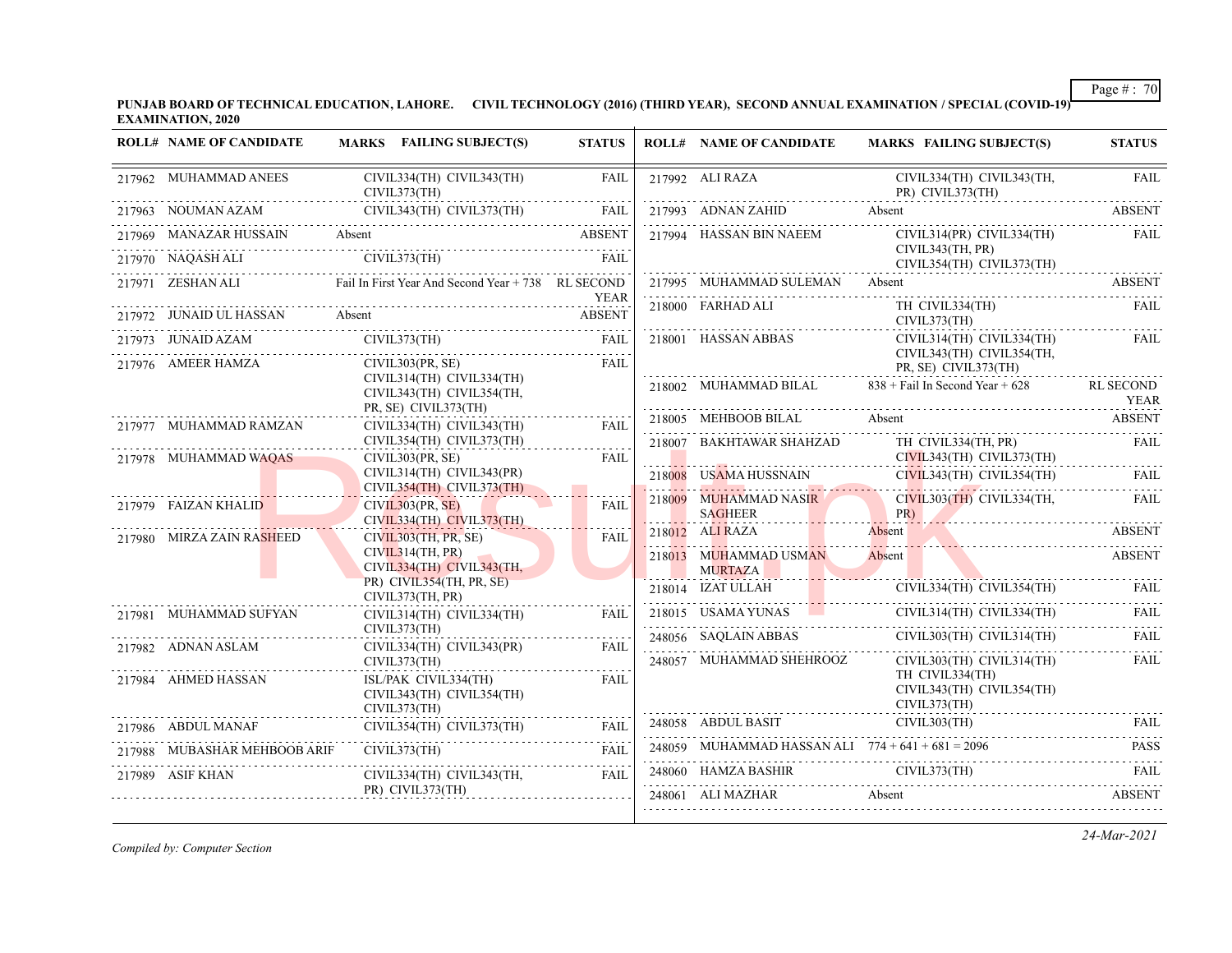**PUNJAB BOARD OF TECHNICAL EDUCATION, LAHORE. CIVIL TECHNOLOGY (2016) (THIRD YEAR), SECOND ANNUAL EXAMINATION / SPECIAL (COVID-19) EXAMINATION, 2020**

| <b>ROLL# NAME OF CANDIDATE</b>                       | MARKS FAILING SUBJECT(S)                                                | <b>STATUS</b>                   | <b>ROLL# NAME OF CANDIDATE</b>                              | MARKS FAILING SUBJECT(S)                                               | <b>STATUS</b> |
|------------------------------------------------------|-------------------------------------------------------------------------|---------------------------------|-------------------------------------------------------------|------------------------------------------------------------------------|---------------|
| 248062 YASIN                                         | CIVIL373(TH)<br><b>GOVERNMENT COLLEGE OF TECHNOLOGY, VILLAGE TARAR,</b> | <b>FAIL</b>                     | 218239 ABDUL RAFAY                                          | CIVIL303(TH) CIVIL314(TH)<br>CIVIL334(TH) CIVIL343(TH)<br>CIVIL373(TH) | <b>FAIL</b>   |
| <b>RAWALAKOT(AJK)</b>                                |                                                                         |                                 | 218241 MUHAMMAD SADDIQUE                                    | CIVIL334(TH) CIVIL373(TH)                                              | FAIL.         |
| 218081 ALI USMAN                                     | CIVIL314(TH)                                                            | <b>FAIL</b>                     | 218245 UMMAIR ALI                                           | CIVIL334(TH) CIVIL343(TH)                                              | <b>FAIL</b>   |
|                                                      | <b>ASKARI INSTITUTE OF TECHNOLOGY, G.T ROAD RAWAT, RAWALPINDI</b>       |                                 |                                                             | CIVIL373(TH)                                                           |               |
| 218133 TALHA HANIF                                   | $779 + 733 + 739 = 2251$                                                | <b>PASS</b><br>i i i i i i      | 218246 MUHAMMAD KASHAN<br>TARIO                             | $CIVIL343(TH)$ $CIVIL373(TH)$                                          | FAIL.         |
|                                                      | 218143 ADEEL JAMSHAID CIVIL314(TH) CIVIL334(TH)                         | <b>FAIL</b>                     | 218248 HARIS MOUGHEES                                       | CIVIL343(TH) CIVIL373(TH)                                              | FAIL          |
| 218144 MUHAMMAD ZEESHAN<br><b>SAJID</b>              | CIVIL334(TH) CIVIL343(TH)<br>CIVIL354(TH) CIVIL373(TH)                  | <b>FAIL</b>                     |                                                             | 218249 MOHSIN ALI MAQBOOL CIVIL334(TH) CIVIL373(TH) FAIL               |               |
|                                                      | 218147 USAMA RAHEEM CIVIL343(TH) FAIL CIVIL CONTEXTS AND RAIL           |                                 |                                                             | RAWALPINDI INSTITUTE OF TECHNOLOGY, MAKKAH SHOPPING                    |               |
|                                                      | 218148 ABDUL WASSAY ASLAM CIVIL373(TH) FAIL                             |                                 | CENTRE KHANNA ROAD, RAWALPINDI<br>218283 MUHAMMAD AMJAD     | $\overline{CIVIL}$ 373(TH)                                             | FAII.         |
| 248063 MOHAMMAD MOHSIN                               | $810 +$ Fail In Second Year + 821                                       | <b>RL SECOND</b><br><b>YEAR</b> |                                                             | 248066 OSAMA GHOURI Absent                                             | <b>ABSENT</b> |
| 248064 SAAD HUSSAIN                                  | CIVIL303(TH) CIVIL334(TH)                                               | <b>FAIL</b>                     |                                                             | RAWALPINDI POLYTECHNIC INSTITUTE, NE-273 TEPO ROAD,                    |               |
|                                                      | CIVIL354(TH) CIVIL373(TH)                                               |                                 | <b>RAWALPINDI</b>                                           |                                                                        |               |
| 248065 MOAZZAM NADEEM<br>MUGHAL                      | Absent                                                                  | <b>ABSENT</b>                   | 218347 SHAMEER SHAMAS                                       | Absent                                                                 | <b>ABSENT</b> |
|                                                      | <b>BURAO INSTITUTE OF SCIENCE AND TECHNOLOGY, 11-D, 6TH ROAD,</b>       |                                 | 218349 JUNAID                                               | CIVIL354(TH) CIVIL373(TH) FAIL                                         |               |
| <b>SATELLITE TOWN, RAWALPINDI</b>                    |                                                                         |                                 |                                                             | 218350 NAVEED TALIB AWAN Absent ABSENT ABSENT                          |               |
| 218152 MUHAMMAD USMAN                                | CIVIL334(TH)                                                            | <b>FAIL</b>                     |                                                             | 218351 AHSAN SATTI CIVIL354(TH) CIVIL373(TH) FAIL                      |               |
| 218153 FAHAD GHAFOOR                                 | CIVIL303(TH) CIVIL334(TH)                                               | <b>FAIL</b>                     | 218354 NAQASH AHMAD Absent                                  | ABSENT                                                                 |               |
| 218154 SOHAIB SABBIR                                 | CIVIL303(TH) CIVIL334(TH)<br>CIVIL354(TH) CIVIL373(TH)                  | <b>FAIL</b>                     | 218355 SYED ZAIN ALI HAMDANI Absent                         |                                                                        | <b>ABSENT</b> |
|                                                      | <b>GOVERNMENT COLLEGE OF TECHNOLOGY, FAROOQ-E-AZAM ROAD</b>             |                                 | 218356 USAMA MAJEED                                         | CIVIL303(TH) CIVIL334(TH) FAIL<br>CIVIL373(TH)                         |               |
| <b>NEAR SHAMSABAD, RAWALPINDI</b><br>218237 ZAIN ALI | ISL/PAK CIVIL303(TH, PR)                                                | <b>FAIL</b>                     | 218357 MEHTAB ALI AKHTAR                                    | CIVIL373(TH)                                                           | FAIL          |
|                                                      | CIVIL314(TH, PR, SE) TH<br>CIVIL334(TH, PR)                             |                                 | 218358 MUHAMMAD USAMA<br><b>MUSAWIR</b>                     | CIVIL334(TH)                                                           | <b>FAIL</b>   |
|                                                      | CIVIL343(TH, PR, SE)<br>CIVIL354(TH, PR, SE)<br>CIVIL373(TH, PR, SE)    |                                 | 218359 ALI RAZA RATHORE                                     | $CIVIL314(TH)$ $CIVIL334(PR)$<br>CIVIL343(PR) CIVIL354(PR)             | FAIL          |
| 218238 TURAB ALI                                     | ISL/PAK CIVIL303(TH)                                                    | <b>FAIL</b>                     |                                                             | RAWALPINDI SWEDISH INSTITUTE OF TECHNOLOGY, B-84 SATTELLITE            |               |
|                                                      | CIVIL314(TH) TH<br>CIVIL334(TH) CIVIL343(TH)                            |                                 | TOWN COMMERCIAL MARKET, RAWALPINDI<br>218360 ASHBEEL KHALID | CIVIL334(TH)                                                           | FAIL          |
|                                                      | CIVIL354(TH) CIVIL373(TH)                                               |                                 |                                                             |                                                                        |               |

*Compiled by: Computer Section*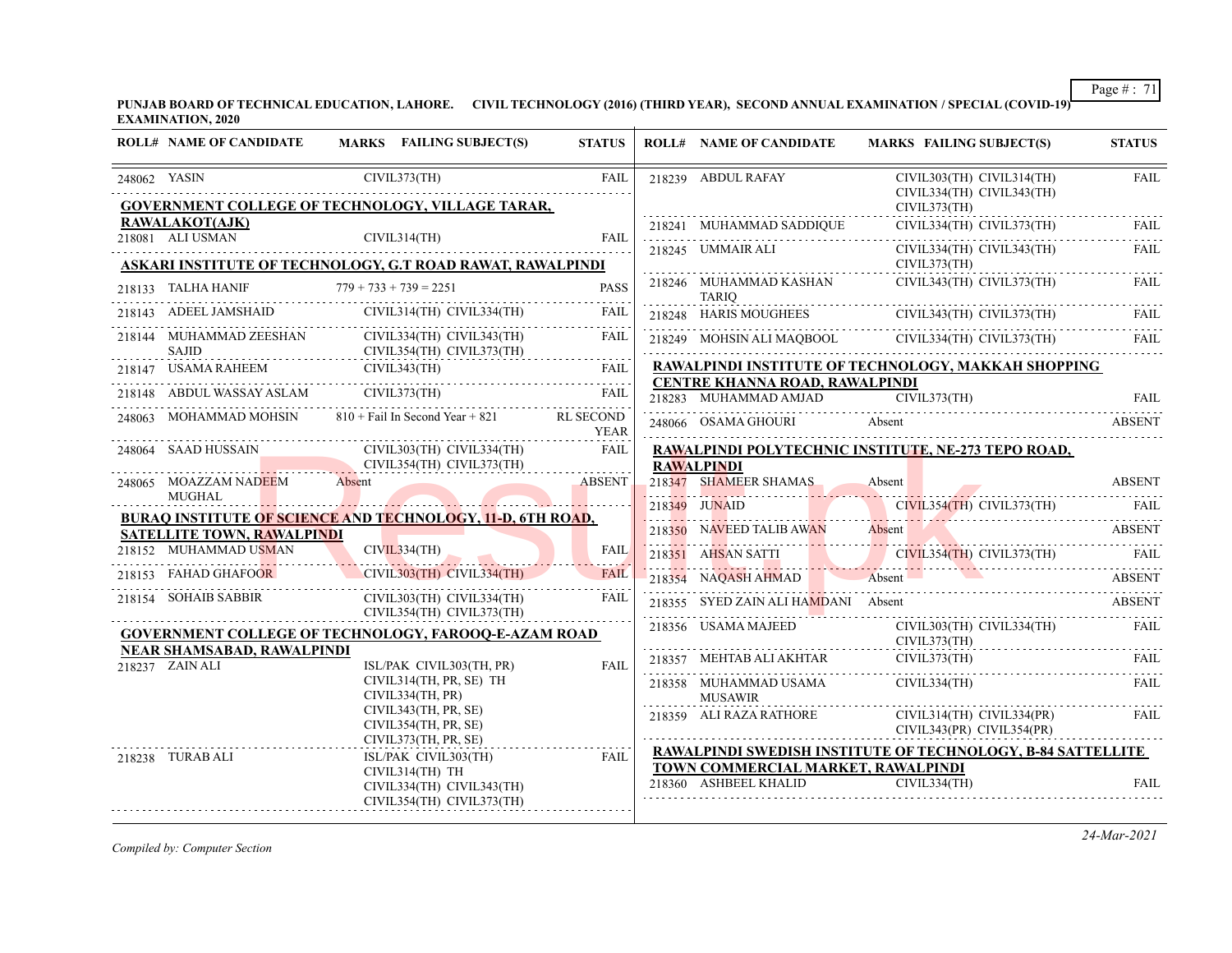**PUNJAB BOARD OF TECHNICAL EDUCATION, LAHORE. CIVIL TECHNOLOGY (2016) (THIRD YEAR), SECOND ANNUAL EXAMINATION / SPECIAL (COVID-19) EXAMINATION, 2020**

| 218559 SYED MOHSIN ABBAS SHAH CIVIL334(TH)<br>RAWALPINDI SWEDISH INSTITUTE OF TECHNOLOGY, BAHADUR PLAZA<br>SHAIR PAO COLONY NEAR COMMITTEE CHOWK, RAWALPINDI<br>218561 TAIMOOR ARIF<br>Absent<br>218424 RAJA MUHAMMAD<br>ISL/PAK CIVIL303(TH)<br><b>FAIL</b><br>218562 RAJA HARIS QADEER CIVIL373(TH)<br>CIVIL314(TH) CIVIL334(TH)<br><b>RAFAQAT</b><br><b>DHANIAL</b><br>Absent ABSENT<br>CIVIL343(TH) CIVIL354(TH)<br>CIVIL373(TH)<br>218563 SAIF ULLAH<br>218563 SAIF ULLAH Absent Absent ABSENT<br>218426 MUHAMMAD FAIZAN<br>218564 MUHAMMAD HAMZA CIVIL314(TH) CIVIL373(TH)<br>110501<br>IFTIKHAR<br>218565 ASAD REHMAN CIVIL334(TH) FAIL<br>218565 ASAD REHMAN CIVIL334(TH) FAIL<br>$\begin{tabular}{lllllllllll} \multicolumn{2}{l}{{\textbf{218427}}}\quad {\textbf{MULTMMAD AHMED ALI}} & {\textbf{CIVIL354(TH)}} & {\textbf{FAIL}} \\ \multicolumn{2}{l}{\textbf{218428}} & {\textbf{NOMAN LIAQUAT}} & {\textbf{CIVIL334(TH)}} & {\textbf{FAIL}} \\ \multicolumn{2}{l}{\textbf{218428}} & {\textbf{NOMAN LIAQUAT}} & {\textbf{CIVIL334(TH)}} & {\textbf{FAIL}} \\ \multicolumn{2}{l}{\textbf{218429}} & {\textbf{NOMAN LIAQUAT}} & {\text$<br>$\begin{tabular}{lllllllll} \multicolumn{2}{l}{{\small 218566}}&\multicolumn{2}{l}{\textbf{WALEED AFTAB}}&\multicolumn{2}{l}{\textbf{TH CIVIL343(TH)}}&\multicolumn{2}{l}{\textbf{FAL}}\\ & \multicolumn{2}{l}{\textbf{218567}}&\multicolumn{2}{l}{\textbf{MUHAMMAD FAROOQ}}&\multicolumn{2}{l}{\textbf{CIVIL343(TH)}}&\multicolumn{2}{l}{\textbf{FALL}}\\ & \multicolumn{2}{l}{\textbf{218567}}&\multicolumn{2}{l}{\textbf{MUIAM$<br>218430 MUHAMMAD USMAN Fail In First Year And Second Year + 736 RL SECOND<br><b>YEAR</b><br>TH CIVIL334(TH)<br>218431 ABDUL HAMEED KHAN<br><b>FAIL</b><br>CIVIL354(TH)<br>218568 MUHAMMAD ZEESHAN<br>CIVIL343(TH) CIVIL354(TH)<br><b>ILYAS</b><br>CIVIL373(TH)<br>CIVIL314(TH)<br>218571 HUMZA ZIA<br>218432 ABDULLAH SHAFIQ CIVIL373(TH) FAIL<br>CIVIL334(TH) CIVIL343(TH)<br>218572 RIZWAN AMIN | <b>FAIL</b><br><b>ABSENT</b><br>FAIL<br>FAIL |
|------------------------------------------------------------------------------------------------------------------------------------------------------------------------------------------------------------------------------------------------------------------------------------------------------------------------------------------------------------------------------------------------------------------------------------------------------------------------------------------------------------------------------------------------------------------------------------------------------------------------------------------------------------------------------------------------------------------------------------------------------------------------------------------------------------------------------------------------------------------------------------------------------------------------------------------------------------------------------------------------------------------------------------------------------------------------------------------------------------------------------------------------------------------------------------------------------------------------------------------------------------------------------------------------------------------------------------------------------------------------------------------------------------------------------------------------------------------------------------------------------------------------------------------------------------------------------------------------------------------------------------------------------------------------------------------------------------------------------------------------------------------------------------------------------------------------------------------------------------------------------------------------------------------------------------------------------------------------------------------------|----------------------------------------------|
|                                                                                                                                                                                                                                                                                                                                                                                                                                                                                                                                                                                                                                                                                                                                                                                                                                                                                                                                                                                                                                                                                                                                                                                                                                                                                                                                                                                                                                                                                                                                                                                                                                                                                                                                                                                                                                                                                                                                                                                                |                                              |
|                                                                                                                                                                                                                                                                                                                                                                                                                                                                                                                                                                                                                                                                                                                                                                                                                                                                                                                                                                                                                                                                                                                                                                                                                                                                                                                                                                                                                                                                                                                                                                                                                                                                                                                                                                                                                                                                                                                                                                                                |                                              |
|                                                                                                                                                                                                                                                                                                                                                                                                                                                                                                                                                                                                                                                                                                                                                                                                                                                                                                                                                                                                                                                                                                                                                                                                                                                                                                                                                                                                                                                                                                                                                                                                                                                                                                                                                                                                                                                                                                                                                                                                |                                              |
|                                                                                                                                                                                                                                                                                                                                                                                                                                                                                                                                                                                                                                                                                                                                                                                                                                                                                                                                                                                                                                                                                                                                                                                                                                                                                                                                                                                                                                                                                                                                                                                                                                                                                                                                                                                                                                                                                                                                                                                                |                                              |
|                                                                                                                                                                                                                                                                                                                                                                                                                                                                                                                                                                                                                                                                                                                                                                                                                                                                                                                                                                                                                                                                                                                                                                                                                                                                                                                                                                                                                                                                                                                                                                                                                                                                                                                                                                                                                                                                                                                                                                                                |                                              |
|                                                                                                                                                                                                                                                                                                                                                                                                                                                                                                                                                                                                                                                                                                                                                                                                                                                                                                                                                                                                                                                                                                                                                                                                                                                                                                                                                                                                                                                                                                                                                                                                                                                                                                                                                                                                                                                                                                                                                                                                |                                              |
|                                                                                                                                                                                                                                                                                                                                                                                                                                                                                                                                                                                                                                                                                                                                                                                                                                                                                                                                                                                                                                                                                                                                                                                                                                                                                                                                                                                                                                                                                                                                                                                                                                                                                                                                                                                                                                                                                                                                                                                                |                                              |
|                                                                                                                                                                                                                                                                                                                                                                                                                                                                                                                                                                                                                                                                                                                                                                                                                                                                                                                                                                                                                                                                                                                                                                                                                                                                                                                                                                                                                                                                                                                                                                                                                                                                                                                                                                                                                                                                                                                                                                                                |                                              |
|                                                                                                                                                                                                                                                                                                                                                                                                                                                                                                                                                                                                                                                                                                                                                                                                                                                                                                                                                                                                                                                                                                                                                                                                                                                                                                                                                                                                                                                                                                                                                                                                                                                                                                                                                                                                                                                                                                                                                                                                |                                              |
|                                                                                                                                                                                                                                                                                                                                                                                                                                                                                                                                                                                                                                                                                                                                                                                                                                                                                                                                                                                                                                                                                                                                                                                                                                                                                                                                                                                                                                                                                                                                                                                                                                                                                                                                                                                                                                                                                                                                                                                                | FAII.                                        |
|                                                                                                                                                                                                                                                                                                                                                                                                                                                                                                                                                                                                                                                                                                                                                                                                                                                                                                                                                                                                                                                                                                                                                                                                                                                                                                                                                                                                                                                                                                                                                                                                                                                                                                                                                                                                                                                                                                                                                                                                | <b>FAIL</b>                                  |
| RIZWAN AMIN<br>CIVIL373(TH)<br>218434 MUHAMMAD ADIL<br>FAII.<br>AMMAD ADIL CIVIL373(TH) FAIL<br>CIVIL354(TH)                                                                                                                                                                                                                                                                                                                                                                                                                                                                                                                                                                                                                                                                                                                                                                                                                                                                                                                                                                                                                                                                                                                                                                                                                                                                                                                                                                                                                                                                                                                                                                                                                                                                                                                                                                                                                                                                                   | FAIL                                         |
| 218436 HAMZA ZAREEF<br><b>ABSENT</b><br>218574 MUHAMMAD ASHIR $702 + \text{Fall In Second Year} + 652$ RL SECOND<br>Absent                                                                                                                                                                                                                                                                                                                                                                                                                                                                                                                                                                                                                                                                                                                                                                                                                                                                                                                                                                                                                                                                                                                                                                                                                                                                                                                                                                                                                                                                                                                                                                                                                                                                                                                                                                                                                                                                     | <b>YEAR</b>                                  |
| MUHAMMAD SULEMAN<br>CIVIL334(TH)<br><b>FAIL</b><br>HAMMAD SULEMAN CIVIL 334(TH)<br>218437<br>218575 AMIR SHAKEEL CIVIL354(TH) CIVIL373(TH)<br><u>.</u>                                                                                                                                                                                                                                                                                                                                                                                                                                                                                                                                                                                                                                                                                                                                                                                                                                                                                                                                                                                                                                                                                                                                                                                                                                                                                                                                                                                                                                                                                                                                                                                                                                                                                                                                                                                                                                         | <b>FAIL</b>                                  |
| CIVIL334(TH)<br>218441 MUHAMMAD SAMEER<br><b>FAIL</b><br>218576 MUHAMMAD ASHRAF<br>$CIVIL314(TH)$ TH<br><b>KHALID</b><br>CIVIL334(TH) CIVIL343(TH)                                                                                                                                                                                                                                                                                                                                                                                                                                                                                                                                                                                                                                                                                                                                                                                                                                                                                                                                                                                                                                                                                                                                                                                                                                                                                                                                                                                                                                                                                                                                                                                                                                                                                                                                                                                                                                             | <b>FAIL</b>                                  |
| TH CIVIL334(TH)<br>CIVIL334(TH)<br>218443 USAMA AHMED<br><b>FAIL</b><br>$CIVIL354(TH)$ $CIVIL373(TH)$<br>.                                                                                                                                                                                                                                                                                                                                                                                                                                                                                                                                                                                                                                                                                                                                                                                                                                                                                                                                                                                                                                                                                                                                                                                                                                                                                                                                                                                                                                                                                                                                                                                                                                                                                                                                                                                                                                                                                     |                                              |
| 218444 UMAIR MUNIR CIVIL 334(TH)<br>218577 USMAN ASLAM<br><b>FAIL</b><br>CIVIL314(TH) CIVIL334(TH)                                                                                                                                                                                                                                                                                                                                                                                                                                                                                                                                                                                                                                                                                                                                                                                                                                                                                                                                                                                                                                                                                                                                                                                                                                                                                                                                                                                                                                                                                                                                                                                                                                                                                                                                                                                                                                                                                             | FAIL                                         |
| CIVIL343(TH) CIVIL354(TH)<br>CIVIL303(TH) CIVIL334(TH) FAIL<br>218445 MUHAMMAD OSAMA<br>FAIL                                                                                                                                                                                                                                                                                                                                                                                                                                                                                                                                                                                                                                                                                                                                                                                                                                                                                                                                                                                                                                                                                                                                                                                                                                                                                                                                                                                                                                                                                                                                                                                                                                                                                                                                                                                                                                                                                                   |                                              |
| 218578 MUHAMMAD ADNAN CIVIL334(TH) CIVIL343(TH) FAIL<br>218446 MUHAMMAD JUNAID CIVIL334(TH) FAIL FAIL<br>218579 NOMAN KHALID Absent                                                                                                                                                                                                                                                                                                                                                                                                                                                                                                                                                                                                                                                                                                                                                                                                                                                                                                                                                                                                                                                                                                                                                                                                                                                                                                                                                                                                                                                                                                                                                                                                                                                                                                                                                                                                                                                            | <b>ABSENT</b>                                |
| CIVIL334(TH)<br>218448 MUHAMMAD SAQLAIN ZIA<br><b>FAIL</b>                                                                                                                                                                                                                                                                                                                                                                                                                                                                                                                                                                                                                                                                                                                                                                                                                                                                                                                                                                                                                                                                                                                                                                                                                                                                                                                                                                                                                                                                                                                                                                                                                                                                                                                                                                                                                                                                                                                                     |                                              |
| 218581 MUHAMMAD ZEESHAN CIVIL334(TH) CIVIL343(TH)<br>CIVIL373(TH)<br>218449 SHOAIB ASLAM<br>CIVIL334(TH) CIVIL343(TH)<br>FAIL                                                                                                                                                                                                                                                                                                                                                                                                                                                                                                                                                                                                                                                                                                                                                                                                                                                                                                                                                                                                                                                                                                                                                                                                                                                                                                                                                                                                                                                                                                                                                                                                                                                                                                                                                                                                                                                                  | FAIL                                         |
| CIVIL354(TH)<br>218582 JAHANGEER KHAN Absent                                                                                                                                                                                                                                                                                                                                                                                                                                                                                                                                                                                                                                                                                                                                                                                                                                                                                                                                                                                                                                                                                                                                                                                                                                                                                                                                                                                                                                                                                                                                                                                                                                                                                                                                                                                                                                                                                                                                                   | <b>ABSENT</b>                                |
| 218450 MUHAMMAD IBRAR CIVIL334(TH) FAIL<br>218583 HASSAN RAZA CIVIL334(TH) FAIL FAIL                                                                                                                                                                                                                                                                                                                                                                                                                                                                                                                                                                                                                                                                                                                                                                                                                                                                                                                                                                                                                                                                                                                                                                                                                                                                                                                                                                                                                                                                                                                                                                                                                                                                                                                                                                                                                                                                                                           |                                              |
| 218451 WALEED ABDULLAH CIVIL334(TH) CIVIL354(TH)<br><b>FAIL</b><br>218586 MOHAMMAD AZEEM<br>Absent<br><b>SHAHOOD</b>                                                                                                                                                                                                                                                                                                                                                                                                                                                                                                                                                                                                                                                                                                                                                                                                                                                                                                                                                                                                                                                                                                                                                                                                                                                                                                                                                                                                                                                                                                                                                                                                                                                                                                                                                                                                                                                                           | <b>ABSENT</b>                                |
| RAWALPINDI SWEDISH INSTITUTE OF TECHNOLOGY, D-324,<br>Fail In First Year And Second Year + 687 RL SECOND<br>218588 MUHAMMAD HASSAM<br><b>COMMERCIAL MARKET, SATELLITE TOWN, RAWALPINDI</b>                                                                                                                                                                                                                                                                                                                                                                                                                                                                                                                                                                                                                                                                                                                                                                                                                                                                                                                                                                                                                                                                                                                                                                                                                                                                                                                                                                                                                                                                                                                                                                                                                                                                                                                                                                                                     |                                              |
| <b>ZAFAR</b><br>218557 MUHAMMAD ZEESHAN<br>CIVIL303(TH) CIVIL334(TH)<br><b>FAIL</b><br>CIVIL343(TH)<br>218589 MOHSIN IMTIAZ<br>Absent                                                                                                                                                                                                                                                                                                                                                                                                                                                                                                                                                                                                                                                                                                                                                                                                                                                                                                                                                                                                                                                                                                                                                                                                                                                                                                                                                                                                                                                                                                                                                                                                                                                                                                                                                                                                                                                          |                                              |

*Compiled by: Computer Section*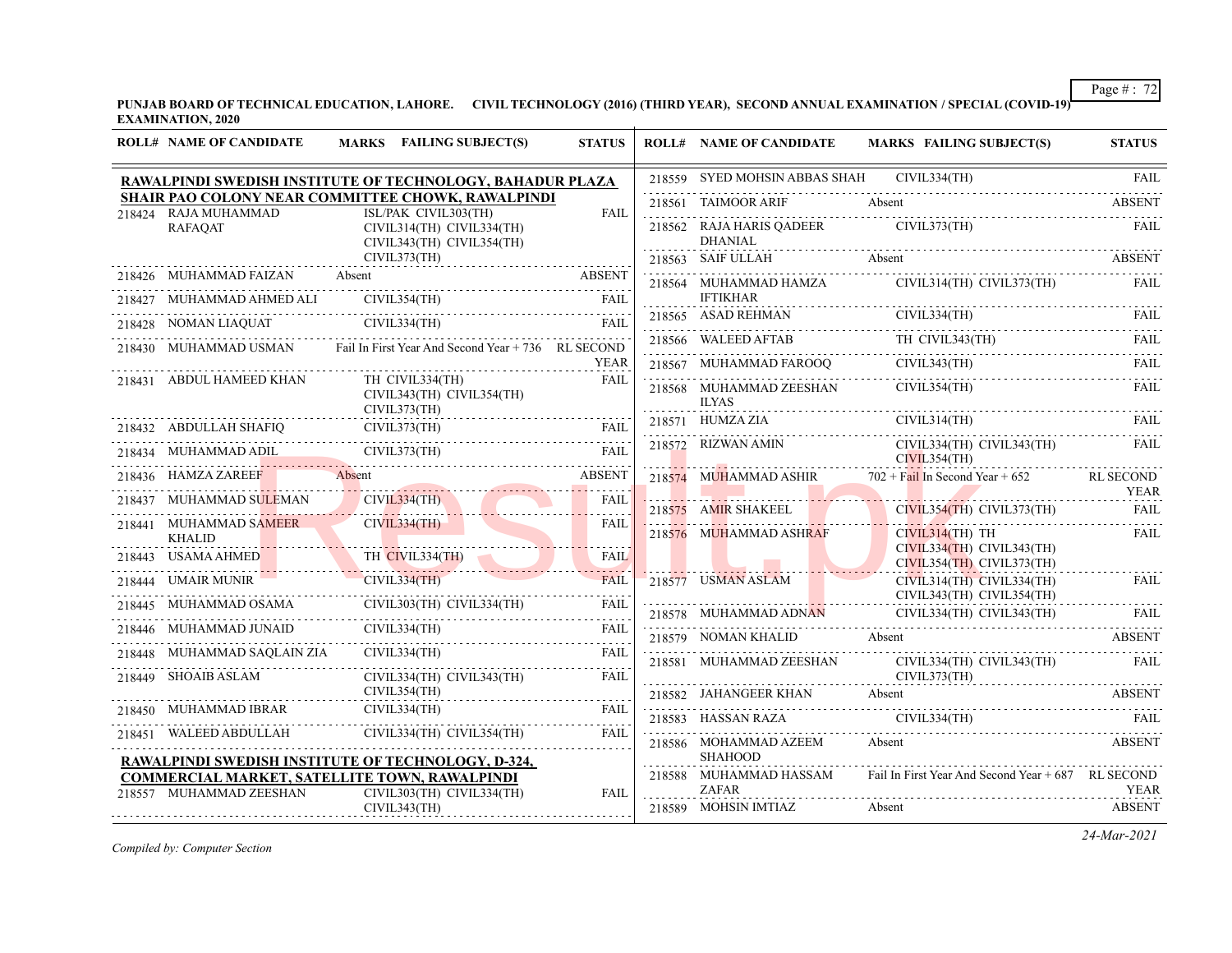**PUNJAB BOARD OF TECHNICAL EDUCATION, LAHORE. CIVIL TECHNOLOGY (2016) (THIRD YEAR), SECOND ANNUAL EXAMINATION / SPECIAL (COVID-19) EXAMINATION, 2020**

| <b>ROLL# NAME OF CANDIDATE</b>                                                       | MARKS FAILING SUBJECT(S)                                                            | <b>STATUS</b>       | <b>ROLL# NAME OF CANDIDATE</b>      | MARKS FAILING SUBJECT(S)                                                  | <b>STATUS</b> |
|--------------------------------------------------------------------------------------|-------------------------------------------------------------------------------------|---------------------|-------------------------------------|---------------------------------------------------------------------------|---------------|
|                                                                                      | 218591 HAFIZ MUHAMMAD BILAL 752 + Fail In Second Year + 774                         | <b>RL SECOND</b>    | 218621 SYED ALI HASSAN KAZMI Absent |                                                                           | <b>ABSENT</b> |
| <b>IOBAL</b>                                                                         | 218594 ATTA-UR-REHMAN CIVIL343(TH) CIVIL373(TH) FAIL                                | YEAR                | 218622 HAMZA AWAN                   | CIVIL334(TH) CIVIL343(TH)<br>CIVIL373(TH)                                 | FAIL          |
|                                                                                      | 218595 TALHA ZULFIQAR Absent ABSENT ABSENT                                          |                     |                                     | 218623 FAROOQ AHMAD SHAH CIVIL334(TH) FAIL FAIL                           |               |
|                                                                                      | 218596 ABDUL MUNEEB CIVIL343(TH) CIVIL373(TH)                                       | FAIL                |                                     | CIVIL334(TH) CIVIL343(TH)<br>CIVIL354(TH) CIVIL373(TH)                    | FAIL          |
| 218597 MUHAMMAD JUNAID<br><b>ABBASI</b>                                              | Absent                                                                              | <b>ABSENT</b>       |                                     | 218626 MEHMOOD-UL-HASSAN CIVIL343(TH) FAIL                                |               |
| 218598 SAMI UR REHMAN                                                                | CIVIL334(TH) CIVIL343(TH)<br>CIVIL354(TH)                                           | <b>FAIL</b>         | 218627 HAMZA AKBAR                  |                                                                           | ABSENT        |
| ${\small \begin{tabular}{ll} \bf 218600 & MUHAMMAD BILAL \\ SALEEM & \end{tabular}}$ | CIVIL334(TH) CIVIL343(TH)                                                           | FAIL                | 218629 WAQAS IQBAL                  | Fail In First Year And Second Year + 759 RL SECOND                        | YEAR          |
|                                                                                      | CIVIL373(TH)<br>218602 MUHAMMAD NASIR 770 + Fail In Second Year + 684               | <b>RL SECOND</b>    | 218630 ASMAN ALI                    | CIVIL334(TH) CIVIL343(TH)<br>CIVIL354(TH) CIVIL373(TH)                    | <b>FAIL</b>   |
| <b>KHURSHEED</b><br>218603 ANEES AKHTAR                                              | CIVIL334(TH) CIVIL343(TH)<br>CIVIL354(TH) CIVIL373(TH)                              | <b>YEAR</b><br>FAIL | 218631 ATIQ ULLAH KHAN              | CIVIL303(TH) CIVIL314(TH)<br>TH CIVIL334(TH)<br>CIVIL343(TH) CIVIL354(TH) | FAIL          |
| 218605 ABDUL TAWAB<br>8605 ABDUL TAWAB CI                                            | CIVIL343(TH)                                                                        | FAIL                |                                     | CIVIL373(TH)                                                              |               |
| 218606 SHAKIR ALI                                                                    | CIVIL334(TH) CIVIL354(TH)<br>CIVIL373(TH)                                           | FAIL                | 218632 MUHAMMAD SHERAZ AZIZ         | CIVIL343(TH) CIVIL373(TH)                                                 | FAIL          |
| 218607 HAMMAD SAEED                                                                  | $CIVIL343(TH)$ $CIVIL373(TH)$                                                       | FAIL                | 218633 MUHAMMAD<br>AHTISHAM-UD-DIN  | CIVIL334(TH) CIVIL343(TH)<br>CIVIL373(TH)                                 | FAIL          |
| 218608 MALIK-ZIA-UL-HAO                                                              | $CIVIL334(TH)$ $CIVIL343(TH)$<br>CIVIL354(TH) CIVIL373(TH)                          | <b>FAIL</b>         | 218634 MALIK AMMAR KHALID           | CIVIL303(PR) CIVIL334(TH)<br>CIVIL343(TH) CIVIL373(TH)                    | FAIL          |
|                                                                                      | 218610 RAJA AAMIR ALTAF CIVIL343(TH) CIVIL375(1n)<br>CIVIL343(TH) CIVIL343(TH) FAIL |                     | 218635 SAAD GHAZANFAR               | CIVIL334(TH) CIVIL343(TH)<br>CIVIL373(TH)                                 | FAIL          |
|                                                                                      |                                                                                     |                     |                                     | 218636 ADNAN YOUSAF Absent ABSENT                                         |               |
| 218612 ALI USMAN RAZA CIVIL343(TH)                                                   |                                                                                     |                     |                                     | 218638 SHAHROZ SULTAN CIVIL334(TH) CIVIL373(TH) FAIL                      |               |
| 218613 RAJA MUHAMMAD HAYAT Absent                                                    | UHAMMAD HAYAT Absent ABSENT                                                         |                     | 218639 ABDUL HASEEB ISHAO           | Absent                                                                    | ABSENT        |
| 218614 CHAUDHARY ALI NAWAZ                                                           | CIVIL303(TH) CIVIL334(TH)<br>CIVIL373(TH)                                           | <b>FAIL</b>         | 218641 SAAD AHMED                   | CIVIL334(TH) CIVIL343(TH)<br>CIVIL373(TH)                                 | FAIL          |
| 218615 MOHSIN IMTIAZ Absent                                                          |                                                                                     | <b>ABSENT</b>       | 218642 SAOIB HUSSAIN                | CIVIL314(TH) TH                                                           | FAIL          |
| 218616 MUHAMMAD ZIA UR<br><b>REHMAN</b>                                              | 694 + Fail In Second Year + 721 RL SECOND<br><b>YEAR</b>                            |                     |                                     | CIVIL334(TH) CIVIL343(TH)<br>CIVIL373(TH)                                 |               |
|                                                                                      | 218617 MOHSIN HANEEF Absent ABSENT ABSENT                                           | <b>ABSENT</b>       | 218643 HASNAIN AHMED                | Absent                                                                    | ABSENT        |
| 218618 AFAQ ANJUM                                                                    | Absent                                                                              | <b>ABSENT</b>       | 218644 ABDULLAH TARIQ               | CIVIL334(TH) CIVIL343(TH)<br>CIVIL354(TH) CIVIL373(TH)                    | <b>FAIL</b>   |
| 218619 ZULQARNAIN HUSSAIN<br><b>BHATTI</b>                                           | Absent                                                                              | <b>ABSENT</b>       | 218645 BILAL GOHAR                  | CIVIL303(TH) CIVIL334(TH)<br>CIVIL343(TH)                                 | <b>FAIL</b>   |

*Compiled by: Computer Section*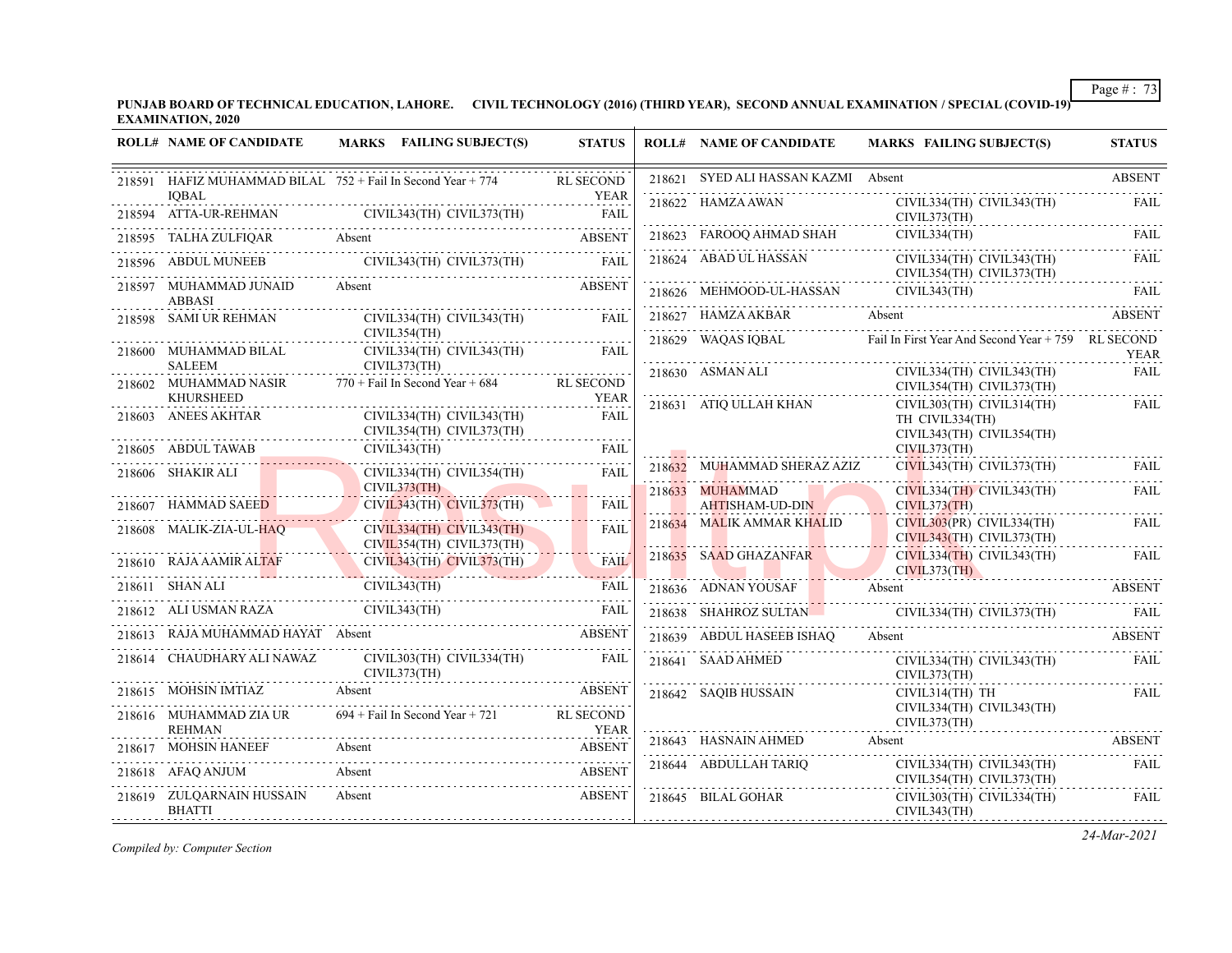**PUNJAB BOARD OF TECHNICAL EDUCATION, LAHORE. CIVIL TECHNOLOGY (2016) (THIRD YEAR), SECOND ANNUAL EXAMINATION / SPECIAL (COVID-19) EXAMINATION, 2020**

| <b>ROLL# NAME OF CANDIDATE</b>                   | MARKS FAILING SUBJECT(S)                                                                                                                                                                                                                                   | <b>STATUS</b> | <b>ROLL# NAME OF CANDIDATE</b>                | <b>MARKS FAILING SUBJECT(S)</b>                                                                                                                                                                                                                                                                                                                                                                                                                                                                        | <b>STATUS</b>                   |
|--------------------------------------------------|------------------------------------------------------------------------------------------------------------------------------------------------------------------------------------------------------------------------------------------------------------|---------------|-----------------------------------------------|--------------------------------------------------------------------------------------------------------------------------------------------------------------------------------------------------------------------------------------------------------------------------------------------------------------------------------------------------------------------------------------------------------------------------------------------------------------------------------------------------------|---------------------------------|
| 218647 MALIK ABDUL MATEEN                        | Absent                                                                                                                                                                                                                                                     | <b>ABSENT</b> | 218676 WAQAS HASSAN                           | CIVIL334(TH) CIVIL343(TH)<br>CIVIL373(TH)                                                                                                                                                                                                                                                                                                                                                                                                                                                              | <b>FAIL</b>                     |
| 218648 ABDUL MOIZ                                | Absent                                                                                                                                                                                                                                                     | <b>ABSENT</b> |                                               | 218677 NOMAN ALI Absent ABSENT                                                                                                                                                                                                                                                                                                                                                                                                                                                                         |                                 |
| 218650 AZHAR-UL-ISLAM                            | ISL/PAK CIVIL334(TH)<br>CIVIL343(TH) CIVIL354(TH)                                                                                                                                                                                                          | FAIL          |                                               | 218679 AHSAN IQBAL SABRI CIVIL343(TH) FAIL FAIL                                                                                                                                                                                                                                                                                                                                                                                                                                                        |                                 |
| 218651 IRSHAD UL HAQ                             | CIVIL373(TH)<br>ISL/PAK CIVIL314(TH)                                                                                                                                                                                                                       | FAIL          |                                               | $18680 \quad \text{MUHAMMAD IRRAM ALL} \quad \text{CIVII.343(TH)} \quad \text{FAII} \quad \text{FAII} \quad \text{FAII} \quad \text{FAII} \quad \text{FAII} \quad \text{FAII} \quad \text{FAII} \quad \text{FAII} \quad \text{FAII} \quad \text{FAII} \quad \text{FAII} \quad \text{FAII} \quad \text{FAII} \quad \text{FAII} \quad \text{FAII} \quad \text{FAII} \quad \text{FAII} \quad \text{FAII} \quad \text{FAII} \quad \text{FAII} \quad \text{FAII} \quad \text{FAII} \quad \text{FAII} \quad$ |                                 |
|                                                  | CIVIL334(TH) CIVIL343(TH)<br>CIVIL354(TH) CIVIL373(TH)                                                                                                                                                                                                     |               | 218682 MATTI UR REHMAN                        | ISL/PAK CIVIL303(TH) TH<br>CIVIL334(TH) CIVIL343(TH)<br>CIVIL354(TH) CIVIL373(TH)                                                                                                                                                                                                                                                                                                                                                                                                                      | FAIL                            |
| 218652 MANZAR MASOOD ABBASI                      | TH CIVIL334(TH)<br>CIVIL343(TH) CIVIL373(TH)                                                                                                                                                                                                               | FAIL          |                                               | <b>GOVERNMENT COLLEGE OF TECHNOLOGY, JEHAZ GROUND OLD</b>                                                                                                                                                                                                                                                                                                                                                                                                                                              |                                 |
| 218653 ASAD MUGHAL                               | CIVIL314(TH) CIVIL334(TH)<br>CIVIL343(TH) CIVIL354(TH)                                                                                                                                                                                                     | FAIL          | HARRAPA ROAD, SAHIWAL<br>218965 NADEEM ASHFAQ | $902 + 807 + 739 = 2448$                                                                                                                                                                                                                                                                                                                                                                                                                                                                               | <b>PASS</b>                     |
| 218655 SYED INAM BUKHARI                         | CIVIL373(TH)<br>Absent                                                                                                                                                                                                                                     | <b>ABSENT</b> | 218968 MUHAMMAD DANIAL<br><b>MUZAMMAL</b>     | $823 +$ Fail In Second Year + 716                                                                                                                                                                                                                                                                                                                                                                                                                                                                      | <b>RL SECOND</b><br><b>YEAR</b> |
| 218656 MUHAMMAD MUDASSAR Absent<br><b>HAFEEZ</b> |                                                                                                                                                                                                                                                            | <b>ABSENT</b> | 218972 AWAIS ASLAM                            | CIVIL373(TH)                                                                                                                                                                                                                                                                                                                                                                                                                                                                                           | FAIL<br>.                       |
| 218657 ABDUL REHMAN                              | Absent<br>JL REHMAN Absent ABSENT                                                                                                                                                                                                                          | <b>ABSENT</b> | 218974 MUHAMMAD ISRAR                         | CIVIL303(SE) CIVIL314(SE) TH<br>CIVIL334(TH) CIVIL354(TH,                                                                                                                                                                                                                                                                                                                                                                                                                                              | FAIL                            |
| 218658 ANEES-UR-REHMAN                           | CIVIL303(TH, PR)<br>$CIVIL314(PR)$ $CIVIL334(PR)$<br>CIVIL343(TH, PR)                                                                                                                                                                                      | FAIL          |                                               | SE)<br>218976 KHURRAM ABBAS 787 + Fail In Second Year + 650 RL SECOND                                                                                                                                                                                                                                                                                                                                                                                                                                  | <b>YEAR</b>                     |
|                                                  | CIVIL354(PR) CIVIL373(TH,<br>PR) FOR THE CONTROL OF THE CONTROL OF THE CONTROL OF THE CONTROL OF THE CONTROL OF THE CONTROL OF THE CONTROL OF THE CONTROL OF THE CONTROL OF THE CONTROL OF THE CONTROL OF THE CONTROL OF THE CONTROL OF THE CONTROL OF THE |               |                                               | TEAR YEAR VAQAR UL HASSAN CIVIL343(TH)                                                                                                                                                                                                                                                                                                                                                                                                                                                                 |                                 |
| 248067 AKRAM ULLAH                               | ISL/PAK CIVIL303(TH)                                                                                                                                                                                                                                       | <b>FAIL</b>   |                                               | 218986 IBRAR MUNIR 766 + 788 + 735 = 2289 PASS                                                                                                                                                                                                                                                                                                                                                                                                                                                         |                                 |
|                                                  | $CIVIL314(TH)$ TH<br>CIVIL334(TH) CIVIL343(TH)                                                                                                                                                                                                             |               | 218989 HAMID RAZA                             | CIVIL303(SE) CIVIL314(SE)<br>CIVIL343(SE)                                                                                                                                                                                                                                                                                                                                                                                                                                                              | <b>FAIL</b>                     |
| 248068 MUHAMMAD USMAN                            | CIVIL354(TH) CIVIL373(TH)<br>CIVIL314(TH) CIVIL334(TH)                                                                                                                                                                                                     | <b>FAIL</b>   |                                               | 218993 ALI AHMAD RAZA 768 + Fail In Second Year + 751 RL SECOND                                                                                                                                                                                                                                                                                                                                                                                                                                        | <b>YEAR</b>                     |
| <b>GHANI</b>                                     | CIVIL343(TH) CIVIL354(TH)<br>CIVIL373(TH)                                                                                                                                                                                                                  |               |                                               | $\begin{tabular}{c} 218994 \end{tabular} \begin{tabular}{l} \bf 18994 \end{tabular} \begin{tabular}{l} \bf 181894 \end{tabular} \begin{tabular}{l} \bf 181894 \end{tabular} \begin{tabular}{l} \bf 181894 \end{tabular} \begin{tabular}{l} \bf 181894 \end{tabular} \end{tabular} \begin{tabular}{l} \bf 181894 \end{tabular} \begin{tabular}{l} \bf 181894 \end{tabular} \end{tabular} \begin{tabular}{l} \bf 181894 \end{tabular} \begin{tab$                                                        |                                 |
| 248069 HAMZA ZAHIR MEHMOOD                       | CIVIL334(TH) CIVIL343(TH)                                                                                                                                                                                                                                  | FAII.         |                                               | 218996 MUHAMMAD FAHAD Absent                                                                                                                                                                                                                                                                                                                                                                                                                                                                           | <b>ABSENT</b>                   |
|                                                  | CIVIL373(TH)<br>SADIQABAD POLYTECHNIC INSTITUTE (CAMPUS II), BY PASS CHOWK                                                                                                                                                                                 |               | 218998 NOOR-UL-AMIN-JAN                       | Fail In First Year And Second Year + 798 RL SECOND                                                                                                                                                                                                                                                                                                                                                                                                                                                     | YEAR                            |
| <b>KLP ROAD, SADIOABAD</b>                       |                                                                                                                                                                                                                                                            |               | 218999 SAOLAIN RASOOL                         | Absent                                                                                                                                                                                                                                                                                                                                                                                                                                                                                                 | <b>ABSENT</b>                   |
| 218674 MUDASSAR HUSSAIN                          | Absent                                                                                                                                                                                                                                                     | <b>ABSENT</b> | 219001 MUHAMMAD AHSAN                         | Absent<br>219001 MUHAMMAD AHSAN Absent Assemblance ABSENT                                                                                                                                                                                                                                                                                                                                                                                                                                              | ABSENT                          |
|                                                  | <b>ALLAMA IOBAL POLYTECHNIC INSTITUTE, 841 STREET NO 2 TUFAIL</b><br>SHAHEED ROADMADINA MARKET NEAR OVER HEAD BRIDGE, SAHIWAL                                                                                                                              |               | 219002 MUHAMMAD ISMAIL                        | Absent                                                                                                                                                                                                                                                                                                                                                                                                                                                                                                 | ABSENT                          |
| 218675 ANSAR UR REHMAN                           | CIVIL334(TH) CIVIL343(TH)<br>CIVIL373(TH)                                                                                                                                                                                                                  | FAII.         |                                               | 219003 KASHIF NIAZ CIVIL343(TH) CIVIL373(TH)                                                                                                                                                                                                                                                                                                                                                                                                                                                           | FAIL                            |

*Compiled by: Computer Section*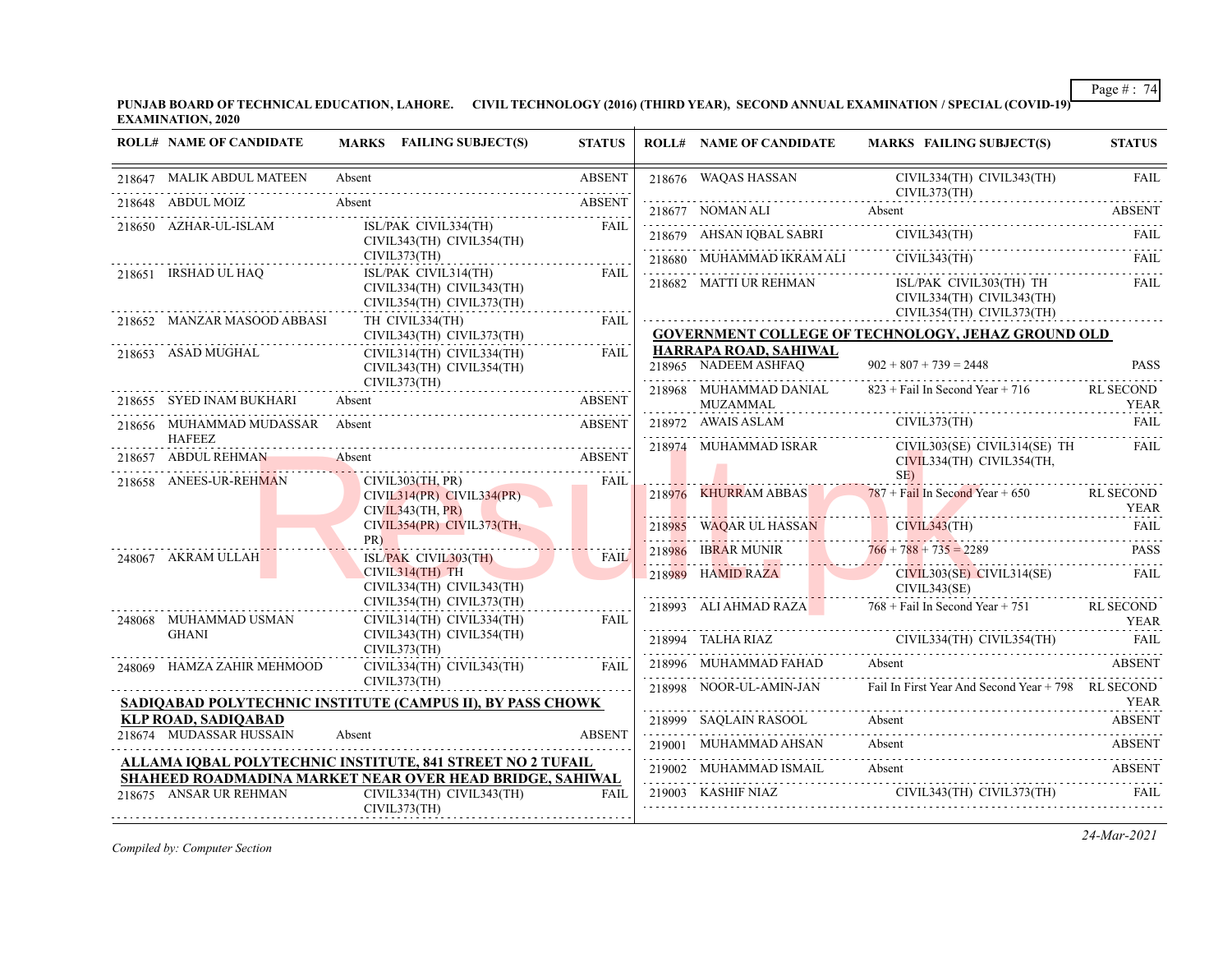**PUNJAB BOARD OF TECHNICAL EDUCATION, LAHORE. CIVIL TECHNOLOGY (2016) (THIRD YEAR), SECOND ANNUAL EXAMINATION / SPECIAL (COVID-19) EXAMINATION, 2020**

| <b>ROLL# NAME OF CANDIDATE</b>                           | <b>MARKS</b> FAILING SUBJECT(S)                                                                                                                                                                                                                                                                                                                                                                                                 | <b>STATUS</b>                  |   | <b>ROLL# NAME OF CANDIDATE</b>                             | MARKS FAILING SUBJECT(S)                                                                                                                                                                                                                                                                                                                                                                     | <b>STATUS</b>                   |
|----------------------------------------------------------|---------------------------------------------------------------------------------------------------------------------------------------------------------------------------------------------------------------------------------------------------------------------------------------------------------------------------------------------------------------------------------------------------------------------------------|--------------------------------|---|------------------------------------------------------------|----------------------------------------------------------------------------------------------------------------------------------------------------------------------------------------------------------------------------------------------------------------------------------------------------------------------------------------------------------------------------------------------|---------------------------------|
| 219004 MUHAMMAD TALHA<br>FAROOQ                          | Absent                                                                                                                                                                                                                                                                                                                                                                                                                          | <b>ABSENT</b>                  |   |                                                            | PUNJAB POLYTECHNIC INSTITUTE, BISMILLAH TOWN, GOJRA ROAD,                                                                                                                                                                                                                                                                                                                                    |                                 |
| 219005 ALI WAJAHAT                                       | CIVIL334(TH) CIVIL343(TH)<br>CIVIL354(TH)                                                                                                                                                                                                                                                                                                                                                                                       | FAIL                           |   | <b>SAMMUNDRI</b><br>219050 MUHAMMAD HASNAT                 | CIVIL303(TH) CIVIL314(TH)<br>CIVIL354(TH)                                                                                                                                                                                                                                                                                                                                                    | FAIL                            |
| 248070 IJAZ AKRAM                                        | CIVIL303(PR, SE) CIVIL314(TH,<br>PR, SE) CIVIL334(TH, PR, SE)<br>CIVIL343(TH, PR, SE)                                                                                                                                                                                                                                                                                                                                           | FAIL                           |   | 219052 MUHAMMAD SHAHBAZ<br>ASLAM                           | Absent                                                                                                                                                                                                                                                                                                                                                                                       | <b>ABSENT</b>                   |
|                                                          | CIVIL354(TH, PR, SE)<br>CIVIL373(TH, PR, SE)                                                                                                                                                                                                                                                                                                                                                                                    |                                |   | 219053 ASHFAQ AHMAD                                        | Absent<br><b>ABSENT</b><br><b>QUAID POLYTECHNIC INSTITUTE, RAJBAH ROAD FAREED TOWN</b>                                                                                                                                                                                                                                                                                                       |                                 |
| 248071 MUHAMMAD IBRAR<br><b>HUSSAIN</b>                  | ISL/PAK CIVIL303(TH)<br>CIVIL314(TH) TH<br>CIVIL334(TH) CIVIL343(TH)<br>CIVIL354(TH) CIVIL373(TH)                                                                                                                                                                                                                                                                                                                               | FAIL                           |   | SAMUNDARI FAISALABAD, SAMMUNDRI<br><b>MURTAZA</b>          | 219074 MUHAMMAD SHOAIB $815 + \text{Fall In Second Year} + 627$                                                                                                                                                                                                                                                                                                                              | <b>RL SECOND</b><br><b>YEAR</b> |
| 248072 ZAID BIN TANVEER                                  |                                                                                                                                                                                                                                                                                                                                                                                                                                 |                                |   | 219076 MUHAMMAD UMAIR TAHIR                                | CIVIL303(TH)                                                                                                                                                                                                                                                                                                                                                                                 | FAIL                            |
|                                                          | 248073 ARFAN MASHI CIVIL343(TH) FAIL                                                                                                                                                                                                                                                                                                                                                                                            |                                |   | 219077 ARSUM MEHMOOD                                       | CIVIL303(TH) CIVIL314(TH)<br>CIVIL343(TH) CIVIL354(TH)                                                                                                                                                                                                                                                                                                                                       | FAIL                            |
|                                                          | 248074 ATEEQ-UR-REHMAN Fail In First Year + 831 + 906                                                                                                                                                                                                                                                                                                                                                                           | <b>RL FIRST</b><br><b>YEAR</b> |   | 219079 ALEEM ULLAH CIVIL334(TH)                            |                                                                                                                                                                                                                                                                                                                                                                                              | FAIL                            |
|                                                          | NATIONAL POLYTECHNIC INSTITUTE, INSIDE MONTGOMERY BISCUIT                                                                                                                                                                                                                                                                                                                                                                       |                                |   |                                                            | 248077 FAHAD TANVEER Fail In First Year And Second Year + 782 RL SECOND                                                                                                                                                                                                                                                                                                                      | YEAR                            |
| FACTORY, G.T ROAD, SAHIWAL<br>219007 MUHAMMAD AQDAS      | CIVIL303(TH) CIVIL314(TH)<br>$CIVIL334(TH)$ $CIVIL343(TH)$<br>CIVIL354(TH) CIVIL373(TH)                                                                                                                                                                                                                                                                                                                                         | <b>FAIL</b>                    |   | <b>SUGAR MILLS,, SANGLA HILLS</b><br>219118 KHAWAR SHAHZAD | <b>LAHORE POLYTECHNIC INSTITUTE, SAFDAR ABAD ROAD, NEAR HUDA</b><br>CIVIL334(TH)                                                                                                                                                                                                                                                                                                             | FAIL                            |
|                                                          | 219008 M USAMA Absent                                                                                                                                                                                                                                                                                                                                                                                                           | ABSENT                         |   | 219119 MUHAMMAD USMAN                                      | Absent                                                                                                                                                                                                                                                                                                                                                                                       | <b>ABSENT</b>                   |
|                                                          | 219009 FARHAN ULLAH CIVIL343(TH) CIVIL373(TH)                                                                                                                                                                                                                                                                                                                                                                                   | . <i>.</i> .<br><b>FAIL</b>    |   | <b>MEHMOOD</b><br>219121 MUHAMMAD FARHAN                   | $CIVIL334(TH)$ $CIVIL354(TH)$                                                                                                                                                                                                                                                                                                                                                                | FAIL                            |
|                                                          | <b>QUAID-E-AZAM COLLEGE OF ENGINEERING &amp; TECHNOLOGY, 13-UMAR</b>                                                                                                                                                                                                                                                                                                                                                            |                                | . | ASLAM                                                      |                                                                                                                                                                                                                                                                                                                                                                                              |                                 |
| <b>BLOCK SHADAB TOWN, SAHIWAL</b>                        | CIVIL314(TH)                                                                                                                                                                                                                                                                                                                                                                                                                    |                                |   |                                                            | <b>GOVERNMENT COLLEGE OF TECHNOLOGY, PAF ROAD, SARGODHA</b>                                                                                                                                                                                                                                                                                                                                  |                                 |
|                                                          | 219025 ASAD GHAFOOR CIVIL314(TH) FAIL<br>219026 ALI RAZA Absent                                                                                                                                                                                                                                                                                                                                                                 | ABSENT                         |   | 219278 TANVEER HASSAN                                      | CIVIL314(TH) CIVIL334(TH)<br>CIVIL343(TH)                                                                                                                                                                                                                                                                                                                                                    | <b>FAIL</b>                     |
|                                                          |                                                                                                                                                                                                                                                                                                                                                                                                                                 |                                |   | 219280 MUHAMMAD NAWAZ                                      | CIVIL343(TH) CIVIL373(TH)                                                                                                                                                                                                                                                                                                                                                                    | FAIL                            |
|                                                          |                                                                                                                                                                                                                                                                                                                                                                                                                                 |                                |   |                                                            | AHMAD<br>219281 MUHAMMAD NADEEM CIVIL343(TH) FAIL FAIL                                                                                                                                                                                                                                                                                                                                       |                                 |
|                                                          | $\begin{tabular}{c c c c} \multicolumn{2}{c }{\textbf{219029}} & \multicolumn{2}{c }{\textbf{ALI ABBAS}} & \multicolumn{2}{c }{\textbf{CIVIL343(TH)} & $\textbf{CIVIL373(TH)}$ & \multicolumn{2}{c }{\textbf{FAIL}}$ \\ \multicolumn{2}{c }{\textbf{219032}} & \multicolumn{2}{c }{\textbf{MUHAMMAD ALI}} & \multicolumn{2}{c }{\textbf{CIVIL343(TH)} & $\textbf{CIVIL343(TH)}$ & \multicolumn{2}{c }{\textbf{FAIL}}$ \\ \mult$ |                                |   |                                                            | 219282 JALAL HAIDER CIVIL343(TH) FAIL (219282 JALAL HAIDER CIVIL343(TH) FAIL                                                                                                                                                                                                                                                                                                                 |                                 |
|                                                          | SAHIWAL POLYTECHNIC INSTITUTE, NEAR GOVT. GIRLS PILOT                                                                                                                                                                                                                                                                                                                                                                           |                                |   |                                                            |                                                                                                                                                                                                                                                                                                                                                                                              |                                 |
| SCHOOL, GIRLS COLLEGE ROAD,, SAHIWAL<br>219033 SHAH ZAIB | CIVIL303(TH) CIVIL314(TH)                                                                                                                                                                                                                                                                                                                                                                                                       | FAIL                           |   |                                                            | $\begin{tabular}{lllllllll} \multicolumn{2}{c l}{{\bf 219283}} & \multicolumn{2}{c l}{{\bf A}B\text{SENT}} & & & & & & & & & & & \\ \hline \multicolumn{2}{c l}{{\bf 219287}} & \multicolumn{2}{c l}{{\bf 219287}} & \multicolumn{2}{c l}{{\bf 219287}} & \multicolumn{2}{c l}{{\bf 219287}} & \multicolumn{2}{c l}{{\bf 219287}} & \multicolumn{2}{c l}{{\bf 219287}} & \multicolumn{2}{c $ |                                 |
|                                                          | CIVIL334(TH) CIVIL343(TH)<br>CIVIL354(TH)                                                                                                                                                                                                                                                                                                                                                                                       |                                |   | 219288 MUHAMMAD IRFAN                                      | Absent                                                                                                                                                                                                                                                                                                                                                                                       | ABSENT                          |

*Compiled by: Computer Section*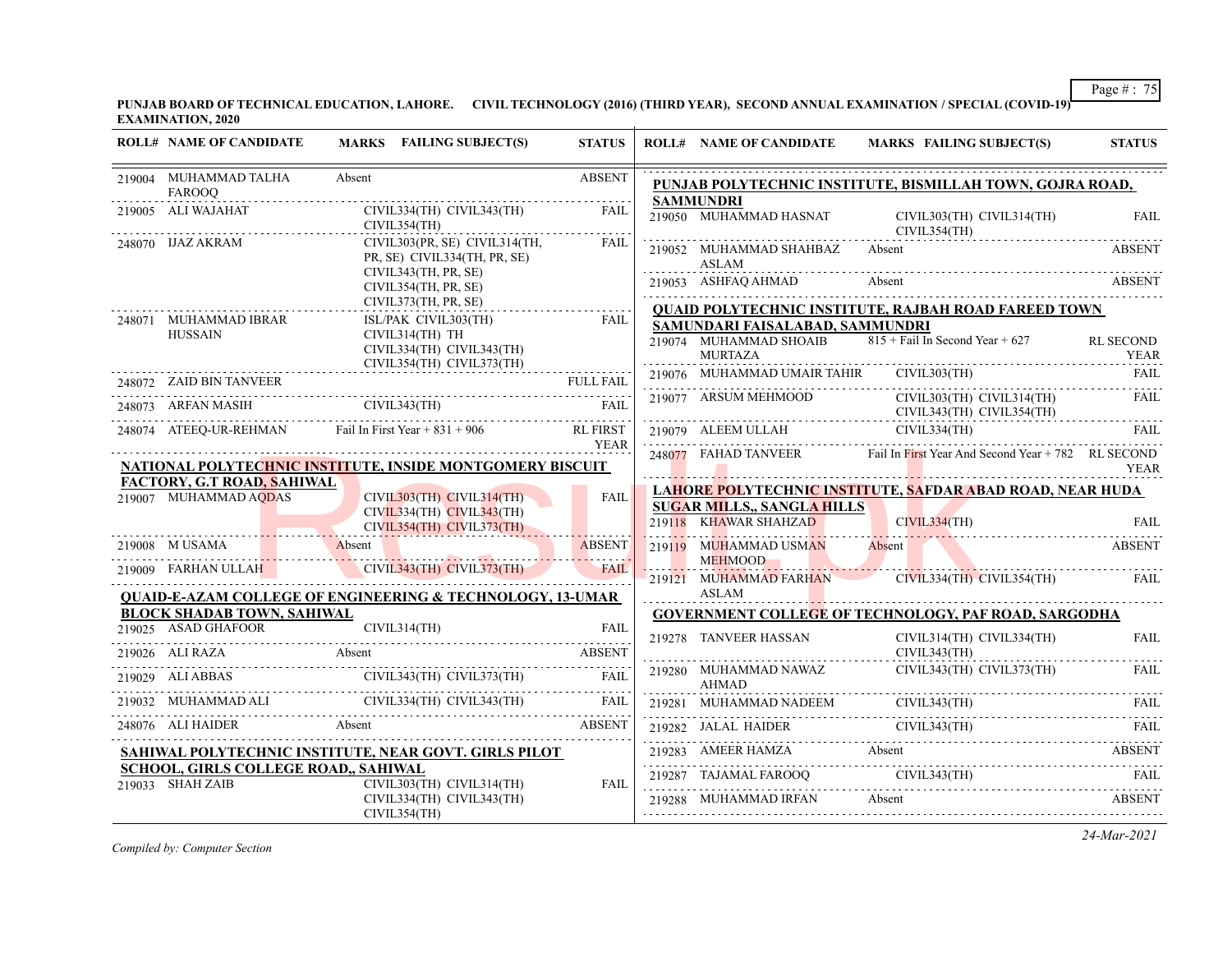**PUNJAB BOARD OF TECHNICAL EDUCATION, LAHORE. CIVIL TECHNOLOGY (2016) (THIRD YEAR), SECOND ANNUAL EXAMINATION / SPECIAL (COVID-19) EXAMINATION, 2020**

|                 | <b>ROLL# NAME OF CANDIDATE</b>                                                            |        | MARKS FAILING SUBJECT(S)                                     | <b>STATUS</b>              | <b>ROLL# NAME OF CANDIDATE</b>          | <b>MARKS FAILING SUBJECT(S)</b>                                                                                                                                                                                                                                                                                                                                                                                                          | <b>STATUS</b> |
|-----------------|-------------------------------------------------------------------------------------------|--------|--------------------------------------------------------------|----------------------------|-----------------------------------------|------------------------------------------------------------------------------------------------------------------------------------------------------------------------------------------------------------------------------------------------------------------------------------------------------------------------------------------------------------------------------------------------------------------------------------------|---------------|
|                 | 219289 MUHAMMAD SHOAIB                                                                    |        | CIVIL343(TH)                                                 | FAIL                       |                                         | STANDARD POLYTECHNIC INSTITUTE (S.P.I), ZAFARWAL ROAD, NEAR                                                                                                                                                                                                                                                                                                                                                                              |               |
|                 | USAMA AKRAM CIVIL334(TH)<br>219290 USAMA AKRAM                                            |        |                                                              | FAIL                       | NEW BUS STAND, SHAKARGARH               |                                                                                                                                                                                                                                                                                                                                                                                                                                          |               |
| 219291          | MUHAMMAD AHSAN<br><b>TANVIR</b>                                                           | Absent |                                                              | <b>ABSENT</b>              | 219495 AZEEM AFZAL                      | CIVIL303(TH) CIVIL314(TH)<br>TH CIVIL334(TH)<br>CIVIL343(TH) CIVIL354(TH)                                                                                                                                                                                                                                                                                                                                                                | FAIL          |
|                 | 219292 BILAL AHMAD                                                                        |        | CIVIL303(TH) CIVIL334(TH)<br>CIVIL343(TH) CIVIL373(TH)       | <b>FAIL</b>                | 219496 MUHAMMAD AHSAN IQBAL             | CIVIL373(TH)<br>CIVIL303(TH)                                                                                                                                                                                                                                                                                                                                                                                                             | FAIL.         |
|                 | 219293 BABAR MUGHAL                                                                       |        | CIVIL334(TH) CIVIL343(TH)                                    | <b>FAIL</b>                |                                         |                                                                                                                                                                                                                                                                                                                                                                                                                                          |               |
|                 | 248078 MUHAMMAD BILAL Absent                                                              |        |                                                              | <b>ABSENT</b>              | 219497 ADNAN LIAQUAT                    | CIVIL303(TH) CIVIL334(TH)<br>CIVIL343(TH)                                                                                                                                                                                                                                                                                                                                                                                                | FAIL          |
| <b>SARGODHA</b> | HASSAN<br><b>HIRA POLYTECHNIC INSTITUTE, GREEN TOWN LAHORE ROAD,</b>                      |        |                                                              |                            | 219498 UMAR NAZEER                      | CIVIL303(TH) CIVIL314(TH)<br>TH CIVIL334(TH)<br>CIVIL343(TH) CIVIL354(TH)<br>CIVIL373(TH)                                                                                                                                                                                                                                                                                                                                                | FAIL          |
|                 | 219377 ABDUL MOEEZ                                                                        |        | $779 + 732 + 728 = 2239$<br>EZ $779 + 732 + 728 = 2239$ PASS | <b>PASS</b>                |                                         | 219501 USAMA KHALID $879 + 846 + 793 = 2518$ PASS                                                                                                                                                                                                                                                                                                                                                                                        |               |
|                 | 219378 ARSLAN NAZAR<br>ARSLAN NAZAR Absent ABSENT                                         | Absent |                                                              | <b>ABSENT</b>              |                                         | $\begin{tabular}{c} 219502 \end{tabular} \begin{tabular}{c} 219502 \end{tabular} \begin{tabular}{c} 219502 \end{tabular} \begin{tabular}{c} 219502 \end{tabular} \begin{tabular}{c} 219502 \end{tabular} \begin{tabular}{c} 219502 \end{tabular} \end{tabular} \begin{tabular}{c} 219502 \end{tabular} \begin{tabular}{c} 219502 \end{tabular} \end{tabular} \begin{tabular}{c} 219502 \end{tabular} \begin{tabular}{c} 219502 \end{tab$ |               |
|                 | 219380 ARSLAN ALI                                                                         |        |                                                              |                            |                                         |                                                                                                                                                                                                                                                                                                                                                                                                                                          |               |
|                 | 219381 MUHAMMAD FARHAN 850 + Fail In Second Year + 891 RL SECOND<br><b>TARIO</b>          |        |                                                              | YEAR                       |                                         | 19506 HAMMAD ARSHAD CIVIL334(TH) CIVIL343(TH) FAIL 219506 HAMMAD ARSHAD CIVIL334(TH) CIVIL343(TH) FAIL 219507                                                                                                                                                                                                                                                                                                                            |               |
|                 | PAKISTAN COLLEGE OF TECHNOLOGY, 199-A, CHUNGI NO. 9 SATELLITE                             |        |                                                              |                            | 219509 HAMZA HAMEED                     | CIVIL334(TH)                                                                                                                                                                                                                                                                                                                                                                                                                             | FAIL          |
|                 | TOWN, SARGODHA<br>219395 IBRAR ASHRAF                                                     | Absent |                                                              | <b>ABSENT</b>              |                                         | 219515 AHMED KHALID CIVIL303(TH) CIVIL334(TH)                                                                                                                                                                                                                                                                                                                                                                                            | FAIL          |
|                 | 219396 GHULAM MURTAZA                                                                     |        | $772 + \text{Fall In Second Year} + 771$                     | .<br><b>RL SECOND</b>      | 219516 ADIL SIDDIQUE                    | ISL/PAK CIVIL334(TH)<br>CIVIL354(TH)                                                                                                                                                                                                                                                                                                                                                                                                     | FAIL          |
|                 | 219397 ZEESHAN AHMAD CIVIL343(TH)                                                         |        |                                                              | <b>YEAR</b><br><b>FAIL</b> | 219521 MUHAMMAD WAHAB                   | CIVIL334(TH) CIVIL343(TH) FAIL                                                                                                                                                                                                                                                                                                                                                                                                           |               |
|                 |                                                                                           |        |                                                              |                            | 248086 ABDUL REHMAN                     | CIVIL303(TH) CIVIL334(TH)                                                                                                                                                                                                                                                                                                                                                                                                                | <b>FAIL</b>   |
|                 | JINNAH COLLEGE OF ENGINEERING & TECHNOLOGY, MAIN ROAD,<br><b>NEAR BUS STAND, SHAH KOT</b> |        |                                                              |                            |                                         | $N$ CIVIL334(TH) FAIL<br>$248087 \quad \text{MUHAMMAD MEHRAN} \quad \quad \text{CIVIL334(TH)} \quad \quad \text{FAIL}$                                                                                                                                                                                                                                                                                                                   |               |
|                 | 219449 ARSLAN HUSSAIN SHAH                                                                |        | CIVIL334(TH) CIVIL343(TH)<br>CIVIL354(TH)                    | <b>FAIL</b>                | 248088 MUHAMMAD IRFAN<br><b>SHABBIR</b> | CIVIL303(TH) CIVIL334(TH)<br>CIVIL354(TH)                                                                                                                                                                                                                                                                                                                                                                                                | FAIL          |
|                 | 219451 MUHAMMAD AWAIS ZIA                                                                 | Absent |                                                              | <b>ABSENT</b>              |                                         | ALI INSTITUTE OF TECHNOLOGY & TEXTILE, 1 KM FAISALABAD ROAD,                                                                                                                                                                                                                                                                                                                                                                             |               |
|                 | 219452 MUHAMMAD TAUQEER<br>9452 MUHAMMAD TAUQEER CIVIL334(TH) FAIL                        |        |                                                              |                            | OPP. ALI INDUSTRIES, SHEIKHUPURA        |                                                                                                                                                                                                                                                                                                                                                                                                                                          |               |
|                 | 219453 SHAHID NADEEM CIVIL354(TH)                                                         |        |                                                              | FAIL                       | 219548 YASIR GEORGE                     | CIVIL303(TH) CIVIL343(TH)                                                                                                                                                                                                                                                                                                                                                                                                                | FAII.<br>.    |
|                 | 219454 MUHAMMAD NASIR<br><b>NADEEM</b>                                                    |        | CIVIL334(TH) CIVIL343(TH)                                    | FAIL                       | 219549 ZAHEER GEORGE                    | CIVIL303(TH) CIVIL334(TH)<br>CIVIL343(TH)                                                                                                                                                                                                                                                                                                                                                                                                | <b>FAIL</b>   |
|                 | 219455 ROHAIL ADALAT                                                                      |        | CIVIL303(TH) CIVIL334(TH)                                    | FAIL                       | 219551 MUHAMMAD AYOUB                   | CIVIL373(TH)                                                                                                                                                                                                                                                                                                                                                                                                                             | <b>FAIL</b>   |
|                 |                                                                                           |        | CIVIL354(TH)                                                 |                            | ROSHANPURA, SHEIKHUPURA                 | <b>OXFORD POLYTECHNIC INSTITUTE (OPI), NEAR NATIONAL FLOOR MILL</b>                                                                                                                                                                                                                                                                                                                                                                      |               |

*Compiled by: Computer Section*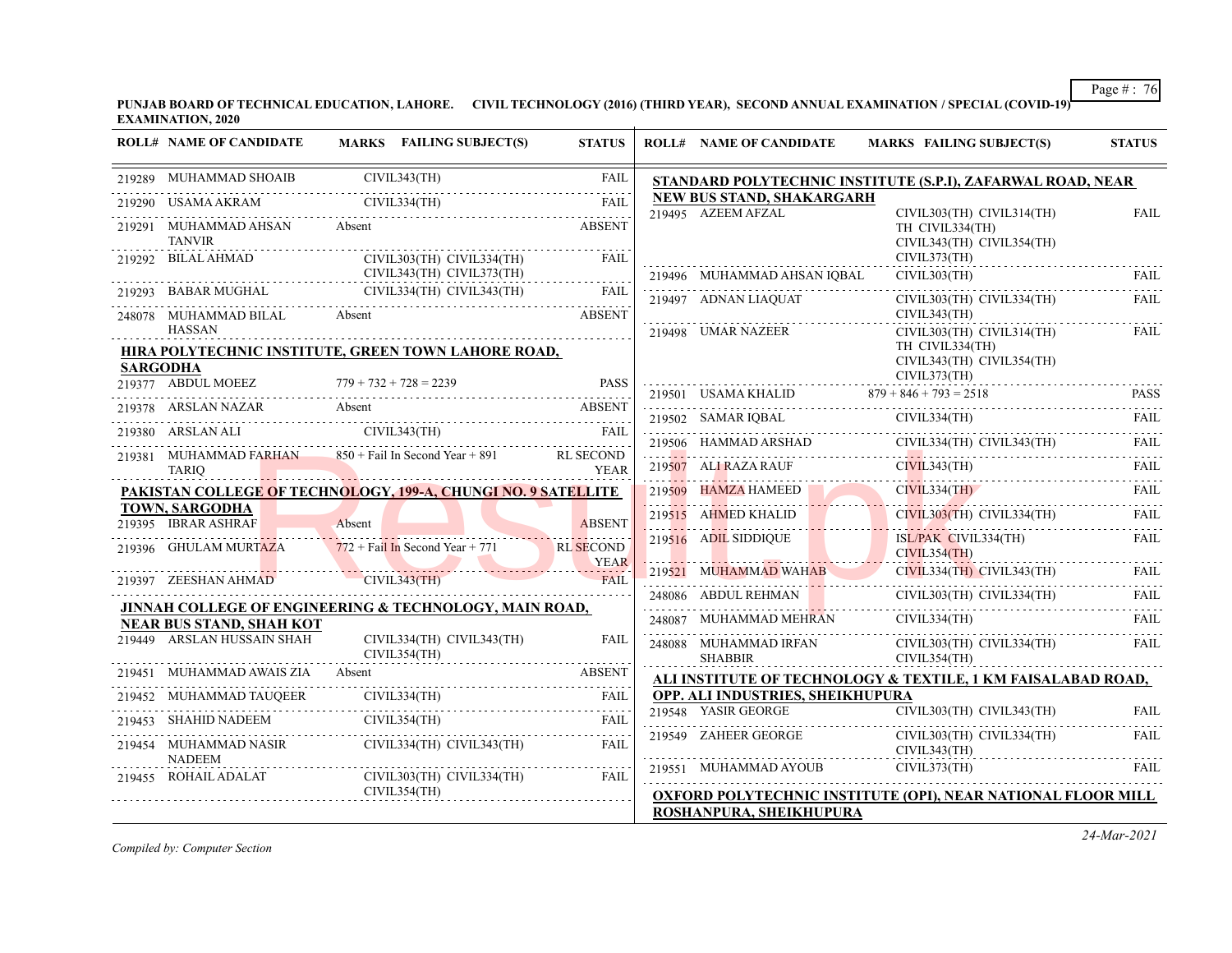**PUNJAB BOARD OF TECHNICAL EDUCATION, LAHORE. CIVIL TECHNOLOGY (2016) (THIRD YEAR), SECOND ANNUAL EXAMINATION / SPECIAL (COVID-19) EXAMINATION, 2020**

| <b>ROLL# NAME OF CANDIDATE</b>                                       | MARKS FAILING SUBJECT(S)                                                                                                                                                                                                                                                                                                                                                                                             | <b>STATUS</b> |               | <b>ROLL# NAME OF CANDIDATE</b>                  | MARKS FAILING SUBJECT(S)                                                                                                                                                                                                                                                                                                                                                                                                                                      | <b>STATUS</b> |
|----------------------------------------------------------------------|----------------------------------------------------------------------------------------------------------------------------------------------------------------------------------------------------------------------------------------------------------------------------------------------------------------------------------------------------------------------------------------------------------------------|---------------|---------------|-------------------------------------------------|---------------------------------------------------------------------------------------------------------------------------------------------------------------------------------------------------------------------------------------------------------------------------------------------------------------------------------------------------------------------------------------------------------------------------------------------------------------|---------------|
| 219627 MUBSHAR HUSSAIN                                               | Absent                                                                                                                                                                                                                                                                                                                                                                                                               | <b>ABSENT</b> |               |                                                 | 219951 HAMMAD AHMAD CIVIL373(TH)                                                                                                                                                                                                                                                                                                                                                                                                                              | FAIL          |
| <b>ROAD, SHORKOT</b>                                                 | JINNAH POLYTECHNIC INSTITUTE, BEHIND HOUSING COLONY, JHANG                                                                                                                                                                                                                                                                                                                                                           |               |               | 248090 MUHAMMAD AMIR<br>SHAHZAD                 | Absent                                                                                                                                                                                                                                                                                                                                                                                                                                                        | <b>ABSENT</b> |
| 219653 USMAN ALI                                                     | 219653 USMAN ALI Absent ABSENT                                                                                                                                                                                                                                                                                                                                                                                       | <b>ABSENT</b> |               |                                                 | $\begin{tabular}{ll} \multicolumn{2}{c}{SHAHZAD} & \multicolumn{2}{c}{SAFIAN ASHIQ} & \multicolumn{2}{c}{774+772+804=2350} & \multicolumn{2}{c}{PASS} & \multicolumn{2}{c}{PASS} \\ \multicolumn{2}{c}{248091} & SAFIAN ASHIQ & 774+772+804=2350 & & \multicolumn{2}{c}{PASS} \\ \multicolumn{2}{c}{\textbf{774+772+804=2350}} & \multicolumn{2}{c}{\textbf{774+772+804=2350}} & \multicolumn{2}{c}{$                                                         |               |
| 219655 MUHAMMAD GHANI Absent                                         |                                                                                                                                                                                                                                                                                                                                                                                                                      | ABSENT        |               |                                                 | TRIGON COLLEGE OF TECHNOLOGY, KATCHERY ROAD NEAR 1122                                                                                                                                                                                                                                                                                                                                                                                                         |               |
|                                                                      | Absent<br>219656 AAMIR MUMTAZ Absent ABSENT                                                                                                                                                                                                                                                                                                                                                                          |               |               | OFFICE, SIALKOT, SIALKOT<br>220000 UMER RAFIQUE | CIVIL303(TH) CIVIL314(TH)                                                                                                                                                                                                                                                                                                                                                                                                                                     | <b>FAIL</b>   |
|                                                                      | 219657 AQEELABBAS Absent ABSENT ARSENT                                                                                                                                                                                                                                                                                                                                                                               |               |               |                                                 | CIVIL334(TH) CIVIL343(TH)                                                                                                                                                                                                                                                                                                                                                                                                                                     |               |
| 219658 ABDUL QADIR QAMAR Absent                                      | 219658 ABDUL QADIR QAMAR Absent ABSENT ABSENT                                                                                                                                                                                                                                                                                                                                                                        |               |               |                                                 | CIVIL354(TH) CIVIL373(TH)                                                                                                                                                                                                                                                                                                                                                                                                                                     | .             |
|                                                                      | PREMIER COLLEGE OF TECHNOLOGY, NEW HOUSING COLONY, WARD                                                                                                                                                                                                                                                                                                                                                              |               |               |                                                 |                                                                                                                                                                                                                                                                                                                                                                                                                                                               |               |
| <b>NO. 8, NEAR SPECTRUM COLLEGE, SHUJABAD</b>                        |                                                                                                                                                                                                                                                                                                                                                                                                                      |               |               |                                                 | 220006 MIAN MUHAMMAD DANIAL CIVIL343(TH) FAIL FAIL                                                                                                                                                                                                                                                                                                                                                                                                            |               |
|                                                                      | 219685 MUHAMMAD FIAZ CIVIL334(TH) CIVIL343(TH)                                                                                                                                                                                                                                                                                                                                                                       | FAIL          |               |                                                 | 220008 ALI IMRAN CIVIL334(TH) CIVIL343(TH) FAIL                                                                                                                                                                                                                                                                                                                                                                                                               |               |
|                                                                      | CIVIL373(TH)                                                                                                                                                                                                                                                                                                                                                                                                         | FAIL          |               |                                                 | $\begin{tabular}{c} \bf 220009 {\color{red} 5} HOAIB HASSAN \\ \hline \end{tabular} \begin{tabular}{c} \bf 220009 {\color{red} 5} HOAIB HASSAN \\ \bf 220009 {\color{red} 5} HOAIB HASSAN \\ \bf 220009 {\color{red} 5} HOAIB HASSAN \\ \bf 220009 {\color{red} 5} HOAIB HASSAN \\ \bf 220009 {\color{red} 5} HOAIB HASSAN \\ \bf 220009 {\color{red} 5} HOAIB HASSAN \\ \bf 220009 {\color{red} 5} HAOAB HASSAN \\ \bf $                                     |               |
|                                                                      |                                                                                                                                                                                                                                                                                                                                                                                                                      |               |               |                                                 | 248092 ABDULLAH Absent Absent ABSENT                                                                                                                                                                                                                                                                                                                                                                                                                          |               |
|                                                                      | CIVIL373(TH)<br>219686 MUHAMMAD UMAR<br>FAROOQ CIVIL373(TH)<br>219687 FAISAL SAEED CIVIL373(TH)<br>219687 FAISAL SAEED CIVIL343(TH)                                                                                                                                                                                                                                                                                  | FAIL          |               |                                                 | 248093 ARSLAN SHOAIB Absent Absent ABSENT                                                                                                                                                                                                                                                                                                                                                                                                                     |               |
|                                                                      | 219688 MUHAMMAD AKMAL CIVIL343(TH) FAIL FAIL                                                                                                                                                                                                                                                                                                                                                                         |               |               |                                                 | PAK POLYTECHNIC INSTITUTE, MADINA AHLEBAIT, AIRPORT ROAD,                                                                                                                                                                                                                                                                                                                                                                                                     |               |
|                                                                      | <b>GOVERNMENT COLLEGE OF TECHNOLOGY, PARIS ROAD, SIALKOT</b>                                                                                                                                                                                                                                                                                                                                                         |               | <b>SKARDU</b> |                                                 |                                                                                                                                                                                                                                                                                                                                                                                                                                                               |               |
|                                                                      | CIVIL303(TH) CIVIL314(TH)                                                                                                                                                                                                                                                                                                                                                                                            | <b>FAIL</b>   |               |                                                 | 220062 ABDULLAH Absent ABSENT ABSENT                                                                                                                                                                                                                                                                                                                                                                                                                          |               |
|                                                                      | CIVIL334(TH)                                                                                                                                                                                                                                                                                                                                                                                                         |               |               |                                                 | 220064 QURBAN ALI CIVIL314(TH) CIVIL354(SE) FAIL CIVIL373(SE)                                                                                                                                                                                                                                                                                                                                                                                                 |               |
| 219889 MUHAMMAD HUSNAIN<br>ANJUM<br>219890 MUHAMMAD SAQIB<br>REHIMAN | CIVIL334(TH) CIVIL343(TH)                                                                                                                                                                                                                                                                                                                                                                                            | <b>FAIL</b>   |               |                                                 | 220065 NADEEM HUSSAIN Absent ABSENT                                                                                                                                                                                                                                                                                                                                                                                                                           |               |
|                                                                      |                                                                                                                                                                                                                                                                                                                                                                                                                      |               |               |                                                 |                                                                                                                                                                                                                                                                                                                                                                                                                                                               |               |
|                                                                      | $\begin{tabular}{ll} \multicolumn{2}{l}{{\small 219895}} & {\small 1014AMMAD JUNAID} & {\small 1144TH} & {\small 121434TH} & {\small 1314TH} & {\small 1414TH} & {\small 1514TH} & {\small 1514TH} & {\small 1614TH} & {\small 1714TH} & {\small 1714TH} & {\small 1714TH} & {\small 1714TH} & {\small 1714TH} & {\small 1714TH} & {\small 1714TH} & {\small 1714TH} & {\small 1714TH} & {\small 1714TH} & {\small $ |               |               |                                                 | MAKKAH COLLEGE OF TECHNOLOGY, TRAFFIC CHOWK, TALAGANG                                                                                                                                                                                                                                                                                                                                                                                                         |               |
|                                                                      |                                                                                                                                                                                                                                                                                                                                                                                                                      |               |               |                                                 | 220073 MEHMOOD AHMED Fail In First Year And Second Year + 792 RL SECOND                                                                                                                                                                                                                                                                                                                                                                                       | YEAR          |
|                                                                      | 248089 ALI HAMZA Absent ABSENT                                                                                                                                                                                                                                                                                                                                                                                       |               |               |                                                 | 220075 MUHAMMAD JUNAID CIVIL343(TH)                                                                                                                                                                                                                                                                                                                                                                                                                           | <b>FAIL</b>   |
|                                                                      | SIALKOT COLLEGE OF TECHNOLOGY, CHOWK KOTLI BEHRAM, NAZIR                                                                                                                                                                                                                                                                                                                                                             |               |               | SARWAR                                          |                                                                                                                                                                                                                                                                                                                                                                                                                                                               |               |
| CENTRE, KHADAM ALI ROAD,, SIALKOT<br>219946 AHMED RAZA               | ISL/PAK CIVIL303(TH)                                                                                                                                                                                                                                                                                                                                                                                                 | FAIL          |               |                                                 | 220076 USMAN AHMED Absent ABSENT                                                                                                                                                                                                                                                                                                                                                                                                                              |               |
|                                                                      | CIVIL314(TH) TH                                                                                                                                                                                                                                                                                                                                                                                                      |               |               |                                                 | PAKISTAN COLLEGE OF COMMERCE, SCIENCE & TECHNOLOGY, CANAL                                                                                                                                                                                                                                                                                                                                                                                                     |               |
|                                                                      | CIVIL334(TH, PR, SE)                                                                                                                                                                                                                                                                                                                                                                                                 |               |               | VIEW ROAD, NAZIR TOWN, TANDLIANWALA             |                                                                                                                                                                                                                                                                                                                                                                                                                                                               |               |
|                                                                      | CIVIL343(TH, PR, SE)<br>CIVIL354(TH, PR, SE)                                                                                                                                                                                                                                                                                                                                                                         |               |               |                                                 |                                                                                                                                                                                                                                                                                                                                                                                                                                                               |               |
|                                                                      | CIVIL373(TH, PR, SE)                                                                                                                                                                                                                                                                                                                                                                                                 |               |               |                                                 | 220092 FAIZ-UL-HASSAN Absent ABSENT ABSENT                                                                                                                                                                                                                                                                                                                                                                                                                    |               |
| 219948 USMAN ALI                                                     | Fail In First Year And Second Year + 783 RL SECOND                                                                                                                                                                                                                                                                                                                                                                   | YEAR          |               |                                                 | $\begin{tabular}{c} 220093 & HARIS REHMAN & CIVIL303(TH) CIVIL343(TH)\\ \hline \end{tabular} \begin{tabular}{lcccccc} \multicolumn{2}{c}{\textbf{FALL}} & FAIL \\ \multicolumn{2}{c}{\textbf{FALL}} & \multicolumn{2}{c}{\textbf{FALL}} \\ \multicolumn{2}{c}{\textbf{FALL}} & \multicolumn{2}{c}{\textbf{FALL}} \\ \multicolumn{2}{c}{\textbf{FALL}} & \multicolumn{2}{c}{\textbf{FALL}} \\ \multicolumn{2}{c}{\textbf{FALL}} & \multicolumn{2}{c}{\textbf{$ |               |

*Compiled by: Computer Section*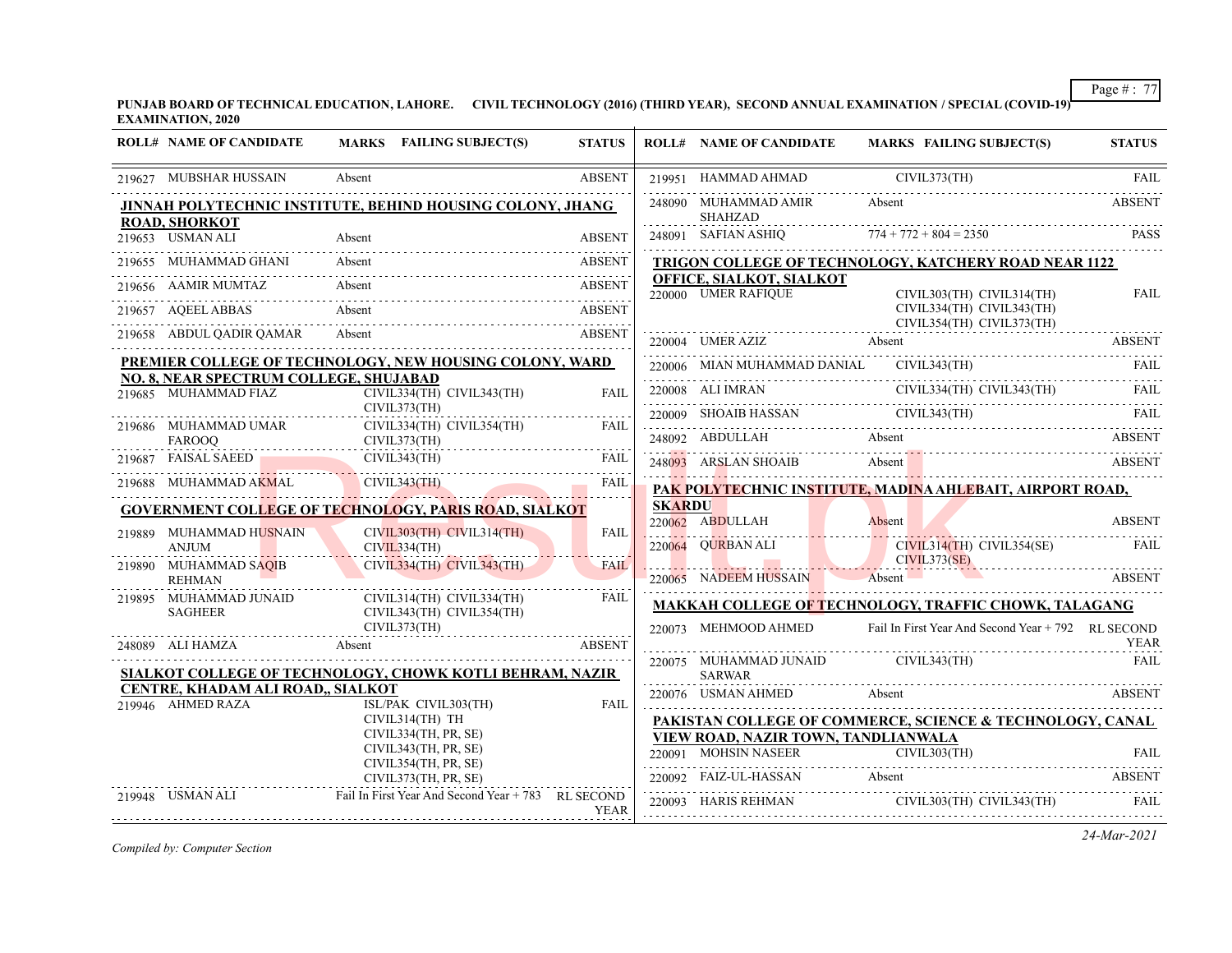**PUNJAB BOARD OF TECHNICAL EDUCATION, LAHORE. CIVIL TECHNOLOGY (2016) (THIRD YEAR), SECOND ANNUAL EXAMINATION / SPECIAL (COVID-19) EXAMINATION, 2020**

|               | <b>ROLL# NAME OF CANDIDATE</b>            | MARKS FAILING SUBJECT(S)                                                         | <b>STATUS</b> |        | <b>ROLL# NAME OF CANDIDATE</b>                     | <b>MARKS FAILING SUBJECT(S)</b>                                        | <b>STATUS</b> |
|---------------|-------------------------------------------|----------------------------------------------------------------------------------|---------------|--------|----------------------------------------------------|------------------------------------------------------------------------|---------------|
| <b>SHARIF</b> | 220175 ALLAH BAKHSH HUSSAIN               | LEADS COLLEGE OF TECHNOLOGY, NEAR TOWN COMMITTEE, TAUNSA<br>ISL/PAK CIVIL303(TH) | FAII.         |        | 220322 MUHAMMAD MANSOOR<br><b>MALOOK</b>           | CIVIL303(TH) CIVIL314(TH)<br>CIVIL343(TH) CIVIL354(TH)<br>CIVIL373(TH) | <b>FAIL</b>   |
|               |                                           | CIVIL314(TH) TH                                                                  |               |        | 220323 GHULAM MHOI UD DIN                          | Absent                                                                 | <b>ABSENT</b> |
|               |                                           | CIVIL334(TH) CIVIL343(TH)<br>CIVIL354(TH) CIVIL373(TH)                           |               |        | 220324 MUHAMMAD ZEESHAN                            | CIVIL334(TH) CIVIL343(TH)<br>CIVIL354(TH) CIVIL373(TH)                 | FAIL          |
|               | 220176 MUHAMMAD YOUNIS                    | Absent                                                                           | <b>ABSENT</b> |        | 248096 SEHRAB HUSSAIN                              | Absent                                                                 | ABSENT        |
|               | 220177 MUHAMMAD ARSALAN<br><b>ILYAS</b>   | Absent                                                                           | <b>ABSENT</b> |        |                                                    | RACHNA POLYTECHNIC INSTITUTE, HOUSING COLONY, JHANG ROAD,              |               |
|               | 220179 MATLOOB AHMAD                      | CIVIL334(TH) CIVIL343(TH)<br>CIVIL373(TH)                                        | FAIL          |        | <b>TOBA TEK SINGH</b><br>220367 AHMAD ASHRAF HANSI | Absent                                                                 | <b>ABSENT</b> |
|               | 220182 MUHAMMAD RASHID                    | CIVIL373(TH)                                                                     | <b>FAIL</b>   |        |                                                    | TOBA TEK SINGH POLYTECHNIC INSTITUTE, OPP. NEW FOREST PARK,            |               |
|               | 220185 UZAIR KALEEM CI                    | CIVIL343(TH) CIVIL373(TH)                                                        | FAIL          |        | 220404 ABDULLAH AKBAR                              | NEAR MADINA MILLS JHANG ROAD, TOBA TEK SINGH                           |               |
|               | 220192 MUHAMMAD UMER KHAN                 | CIVIL343(TH) CIVIL354(TH)                                                        | FAIL          |        |                                                    | Absent                                                                 | <b>ABSENT</b> |
|               | 220194 FAHAD GULFAM AHMED                 | CIVIL303(TH) CIVIL354(TH)<br>CIVIL373(TH)                                        | FAII.         |        | 220405 WASEEM ABBAS                                | Fail In First Year And Second Year + 847 RL SECOND                     | <b>YEAR</b>   |
|               | MUHAMMAD IMRAN                            | MUHAMMAD IMRAN Absent ABSENT                                                     |               |        | 220406 UMAIR AKBAR                                 |                                                                        | FAIL          |
|               | 248094 MOHSIN AZEEM                       | Absent                                                                           | <b>ABSENT</b> | 220409 | MUHAMMAD USMAN SAIF                                | CIVIL373(TH)                                                           | FAIL          |
|               | 248095 MUHAMMAD NADEEM                    | CIVIL373(TH)                                                                     | FAIL          |        | 220412 MUHAMMAD USAMA                              | Absent                                                                 | ABSENT        |
|               | SAJJAD                                    |                                                                                  |               |        | 220413 MUHAMMAD ZAIN YASIN                         | CIVIL343(TH) CIVIL373(TH)                                              | FAIL          |
|               |                                           | GOVERNMENT COLLEGE OF TECHNOLOGY, HATTAR ROAD, NEAR                              |               |        |                                                    | PUNJAB INSTITUTE OF TECHNOLOGY, FAISAL TOWN, OPP. GOVT.                |               |
|               | <b>HEAVY MECHANICAL COMPLEX-3, TAXILA</b> |                                                                                  |               |        | DEGREE COLLEGE,, VEHARI                            |                                                                        |               |
|               | 220306 MUHAMMAD AWAIS KHAN Absent         |                                                                                  | <b>ABSENT</b> |        | 220474 ABDUL REHMAN                                | CIVIL334(TH) CIVIL354(TH)<br>CIVIL373(TH)                              | <b>FAIL</b>   |
|               |                                           | 220310 SAAD MULAZIM CIVIL343(TH) CIVIL373(TH) FAIL                               |               |        |                                                    | 220475 MUHAMMAD HUSSAIN CIVIL303(TH) CIVIL373(TH) FAIL                 |               |
|               |                                           | 220312 BILAL MAQSOOD KHAN CIVIL343(TH) CIVIL373(TH) FAIL                         | FAIL          |        | 220476 MUHAMMAD BILAL                              | Absent                                                                 | <b>ABSENT</b> |
|               |                                           | 220313 MUJAHID RIAZ CIVIL343(TH) CIVIL373(TH) FAIL                               |               |        | <b>MUNEER</b>                                      |                                                                        |               |
|               |                                           | 220314 MUHAMMAD TAIF Absent ABSENT                                               |               |        | 220477 SARDAR ALI ZAID                             | CIVIL303(TH) CIVIL314(TH)<br>TH CIVIL334(TH)                           | <b>FAIL</b>   |
|               |                                           | 220315 QAMAR ABBAS CIVIL343(TH) FAIL                                             | FAIL          |        |                                                    | CIVIL343(TH) CIVIL354(TH)                                              |               |
|               | 220318 MUHAMMAD ASAD FAROOQAbsent         |                                                                                  |               |        | 220479 ZUBAIRA AHMAD                               | Absent                                                                 | <b>ABSENT</b> |
|               |                                           | 220319 KHAWAR SHAHZAD CIVIL334(TH) CIVIL373(TH)                                  | FAII.         |        | 220481 MUHAMMAD OASIM                              | Absent<br>220481 MUHAMMAD QASIM Absent Absent ABSENT                   | <b>ABSENT</b> |
|               | 220320 MUHAMMAD UMAIR                     | CIVIL303(TH) CIVIL334(TH)                                                        | FAIL          |        | 220482 AWAIS SHABBIR                               | Absent                                                                 | ABSENT        |
|               |                                           | CIVIL343(TH) CIVIL354(TH)<br>CIVIL373(TH)                                        |               |        |                                                    | 248097 KAMRAN JAVED CIVIL303(TH) FAIL                                  |               |

*Compiled by: Computer Section*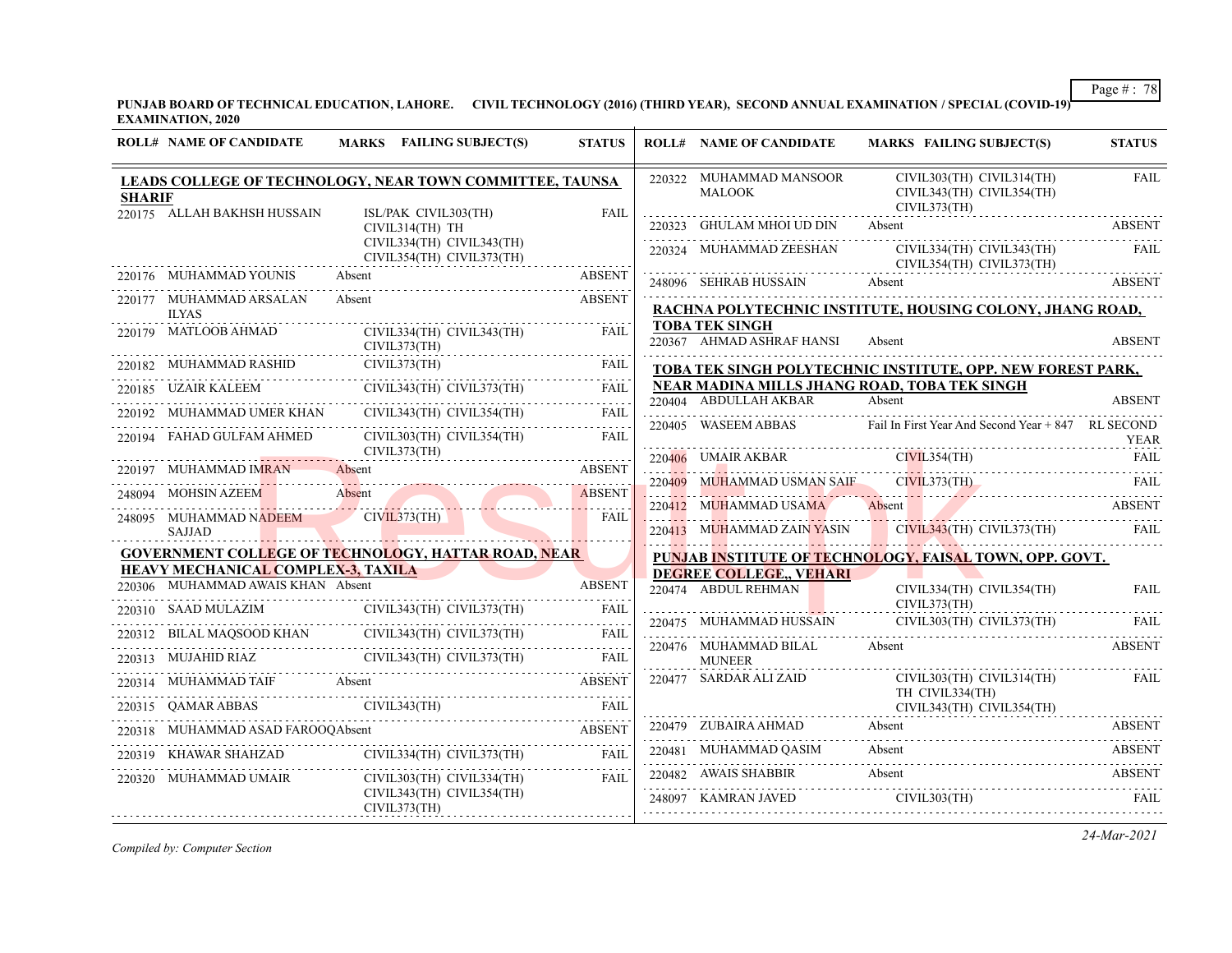**PUNJAB BOARD OF TECHNICAL EDUCATION, LAHORE. CIVIL TECHNOLOGY (2016) (THIRD YEAR), SECOND ANNUAL EXAMINATION / SPECIAL (COVID-19) EXAMINATION, 2020**

|        | <b>ROLL# NAME OF CANDIDATE</b>                   | <b>MARKS</b> FAILING SUBJECT(S)                                                                                                                      | <b>STATUS</b> | <b>ROLL# NAME OF CANDIDATE</b>             | <b>MARKS FAILING SUBJECT(S)</b>                                                                                                 | <b>STATUS</b> |
|--------|--------------------------------------------------|------------------------------------------------------------------------------------------------------------------------------------------------------|---------------|--------------------------------------------|---------------------------------------------------------------------------------------------------------------------------------|---------------|
|        | 248098 FAISAL ZAMAN                              | CIVIL343(TH) CIVIL354(TH)                                                                                                                            | <b>FAIL</b>   | 220622 SHERAZ AHMAD MALIK                  | ISL/PAK CIVIL303(TH, PR)                                                                                                        | <b>FAIL</b>   |
|        | POF INSTITUTE OF TECHNOLOGY, , WAH CANTT         |                                                                                                                                                      |               |                                            | CIVIL314(TH, PR) TH<br>CIVIL334(TH, PR)                                                                                         |               |
|        | 220519 MUHAMMAD SHAHZAIB                         | CIVIL334(TH) CIVIL343(TH)                                                                                                                            | <b>FAIL</b>   |                                            | CIVIL343(TH, PR)<br>CIVIL354(TH, PR)                                                                                            |               |
|        | <b>KAYANI</b>                                    | CIVIL354(TH) CIVIL373(TH)                                                                                                                            |               |                                            | CIVIL373(TH, PR)                                                                                                                |               |
|        | <b>G.T.ROAD, WAH CANTT</b><br>220574 ABDUL WAHAB | WAH SWEDISH INSTITUTE OF TECHNOLOGY, OPP. (RPR) WAH NOBEL<br>ISL/PAK CIVIL303(TH, PR)<br>CIVIL314(TH, PR) TH<br>CIVIL334(TH, PR)<br>CIVIL343(TH, PR) | <b>FAIL</b>   | 220623 MUHAMMAD ADNAN                      | ISL/PAK CIVIL303(TH, PR)<br>CIVIL314(TH, PR) TH<br>CIVIL334(TH, PR)<br>CIVIL343(TH, PR)<br>CIVIL354(TH, PR)<br>CIVIL373(TH, PR) | <b>FAIL</b>   |
|        |                                                  | CIVIL354(TH, PR)<br>CIVIL373(TH, PR)                                                                                                                 |               | 220624 DANYAL NAWAZ                        | Absent                                                                                                                          | <b>ABSENT</b> |
|        | 220575 MUHAMMAD<br>SHABIH-UL-HASSNAIN            | CIVIL334(TH)                                                                                                                                         | FAIL          | 220628 WAQAS MAQBOOL                       | Absent                                                                                                                          | <b>ABSENT</b> |
|        | 220576 MUHAMMAD AHMED RAZA                       | CIVIL343(TH)                                                                                                                                         | <b>FAIL</b>   |                                            | THE PUNJAB COLLEGE OF TECHNOLOGY, BANGLA ROAD, YAZMAN                                                                           |               |
|        | 220577 HASSAN SHEHZAD                            | CIVIL334(TH) CIVIL343(TH)                                                                                                                            | <b>FAIL</b>   | 220633 AFRAN ALI NAZ                       | Absent                                                                                                                          | <b>ABSENT</b> |
|        | 220578 NOMAN KHAN                                | Absent                                                                                                                                               | <b>ABSENT</b> | 220635 MUHAMMAD AWAIS<br><b>RAFAQAT</b>    | Absent<br>the contract of the contract of the contract of the contract of the contract of the contract of the contract of       | <b>ABSENT</b> |
|        | 220579 HAMDAN AHMAD                              | <b>Absent</b>                                                                                                                                        | <b>ABSENT</b> |                                            | STANDARD POLYTECHNIC INSTITUTE, SPI SHAKARGARH ROAD,,                                                                           |               |
|        | 220580 ATIF KHAN                                 | CIVIL343(TH)                                                                                                                                         | FAIL          | <b>ZAFARWAL</b><br>220657 MUHAMMAD HANZALA | ISL/PAK CIVIL303(TH)                                                                                                            | <b>FAIL</b>   |
| 220581 | SYED ABDULLAH SHAH<br><b>BUKHARI</b>             | Absent                                                                                                                                               | <b>ABSENT</b> | <b>AFZAL</b>                               | $CIVIL314(TH)$ TH<br>CIVIL334(TH) CIVIL343(TH)                                                                                  |               |
|        | 220582 MUHAMMAD IDREES KHAN Absent               |                                                                                                                                                      | <b>ABSENT</b> |                                            | CIVIL354(TH) CIVIL373(TH)                                                                                                       |               |
|        | 220583 MOTEEB AHMED                              | Absent                                                                                                                                               | <b>ABSENT</b> | 220659 WASEEM SALEEM                       | CIVIL334(TH)                                                                                                                    | FAIL          |
| 220584 | KHALID MEHMOOD                                   | Absent                                                                                                                                               | <b>ABSENT</b> | 220663 MUHAMMAD AMEEN                      | Absent                                                                                                                          | <b>ABSENT</b> |
|        |                                                  | 220585 MUHAMMAD FAISAL CIVIL343(TH) CIVIL354(TH) FAIL                                                                                                |               | 220666 MUHAMMAD HAMZA                      | CIVIL334(TH)                                                                                                                    | FAIL          |
|        | 220586 ABDUL SAMI                                | CIVIL343(TH)                                                                                                                                         | FAIL          | 220671 RIZWAN AZIZ                         | CIVIL334(TH)                                                                                                                    | FAIL          |
|        | 220587 SALEEM KHAN                               | CIVIL334(TH)                                                                                                                                         | FAIL          | 220677 MUHAMMAD ABDULLAH                   | CIVIL334(TH)                                                                                                                    | FAIL          |
|        | 220588 MUBEEN ARSHAD                             | CIVIL334(TH)                                                                                                                                         |               | 220678 SAQIB ALI                           | CIVIL334(TH)                                                                                                                    | FAIL          |
|        | 220591 ALI HAMZA<br><b>Absent</b>                |                                                                                                                                                      | <b>ABSENT</b> | 220679 RASHID JAVAID                       | $913 + 828 + 760 = 2501$                                                                                                        | <b>PASS</b>   |
|        |                                                  | CHENAB INSTITUTE OFTECHNOLOGY, SHADMAN TOWN, WAZIRABAD                                                                                               |               |                                            | CIVIL334(TH) CIVIL354(TH)<br>220680 MUHAMMAD WAQAS CIVIL334(TH) CIVIL354(TH) FAIL                                               |               |
|        |                                                  |                                                                                                                                                      |               | 220682 MUHAMMAD NOMAN                      | CIVIL334(TH)                                                                                                                    | FAIL          |

*24-Mar-2021*

Page # : 79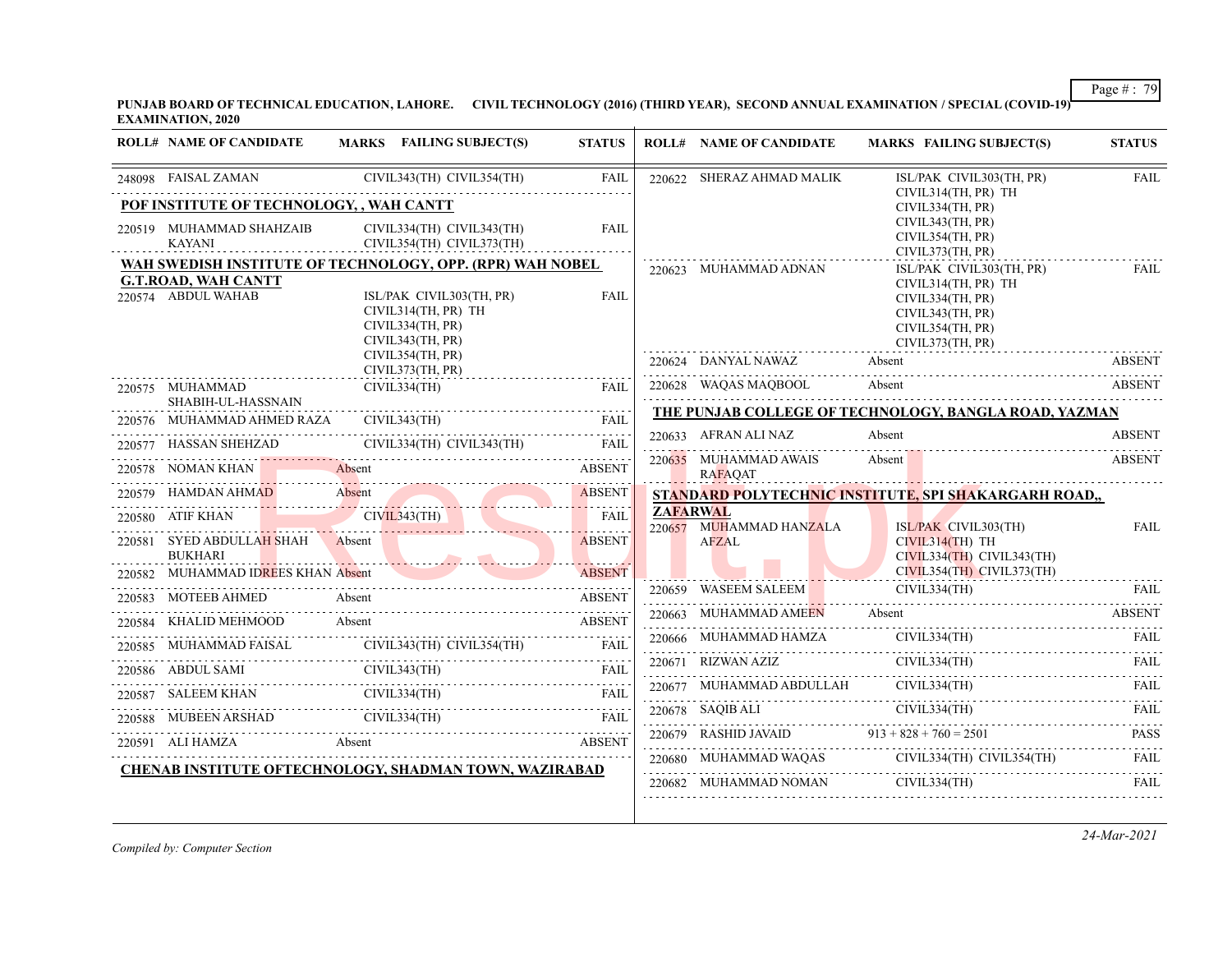**PUNJAB BOARD OF TECHNICAL EDUCATION, LAHORE. CIVIL TECHNOLOGY (2016) (THIRD YEAR), SECOND ANNUAL EXAMINATION / SPECIAL (COVID-19) EXAMINATION, 2020**  $\overline{1}$ 

|        | <b>ROLL# NAME OF CANDIDATE</b>             | <b>MARKS</b> FAILING SUBJECT(S)                                                           | <b>STATUS</b>      | <b>ROLL# NAME OF CANDIDATE</b> | <b>MARKS FAILING SUBJECT(S)</b> | $\bold{STATUS}$ |
|--------|--------------------------------------------|-------------------------------------------------------------------------------------------|--------------------|--------------------------------|---------------------------------|-----------------|
|        | 220683 MUHAMMAD USMAN                      | CIVIL303(TH) CIVIL314(TH)<br>CIVIL334(TH) CIVIL373(TH)                                    | <b>FAIL</b>        |                                |                                 |                 |
|        | 220684 ABDUL TOHEED                        | Absent                                                                                    | <b>ABSENT</b>      |                                |                                 |                 |
|        | 220686 USMAN AZAM                          | Absent                                                                                    | <b>ABSENT</b>      |                                |                                 |                 |
|        | 220687 ALI HASSAN                          | CIVIL334(TH) CIVIL343(TH)<br>CIVIL354(TH) CIVIL373(TH)                                    | .<br><b>FAIL</b>   |                                |                                 |                 |
|        | 220689 AZHAR SOHAIL                        | $891 + 803 + 670 = 2364$                                                                  | <b>PASS</b>        |                                |                                 |                 |
|        | 220690 FIDA RASOOL                         | CIVIL303(TH) CIVIL334(TH)<br>.                                                            | <b>FAIL</b>        |                                |                                 |                 |
|        | 220692 TAHIR RASHEED                       | CIVIL334(TH)                                                                              | المتمامين<br>FAIL  |                                |                                 |                 |
|        | 220700 MUHAMMAD ASIF MALIK                 | CIVIL303(TH) CIVIL314(TH)<br>TH CIVIL334(TH)<br>CIVIL343(TH) CIVIL354(TH)<br>CIVIL373(TH) | <b>FAIL</b>        |                                |                                 |                 |
| 220701 | MUHAMMAD NASIM                             | Absent                                                                                    | <b>ABSENT</b><br>. |                                |                                 |                 |
|        | 220702 SYED HASNAIN HAIDER<br><b>NAQVI</b> | Absent                                                                                    | <b>ABSENT</b>      |                                |                                 |                 |

Page # : 80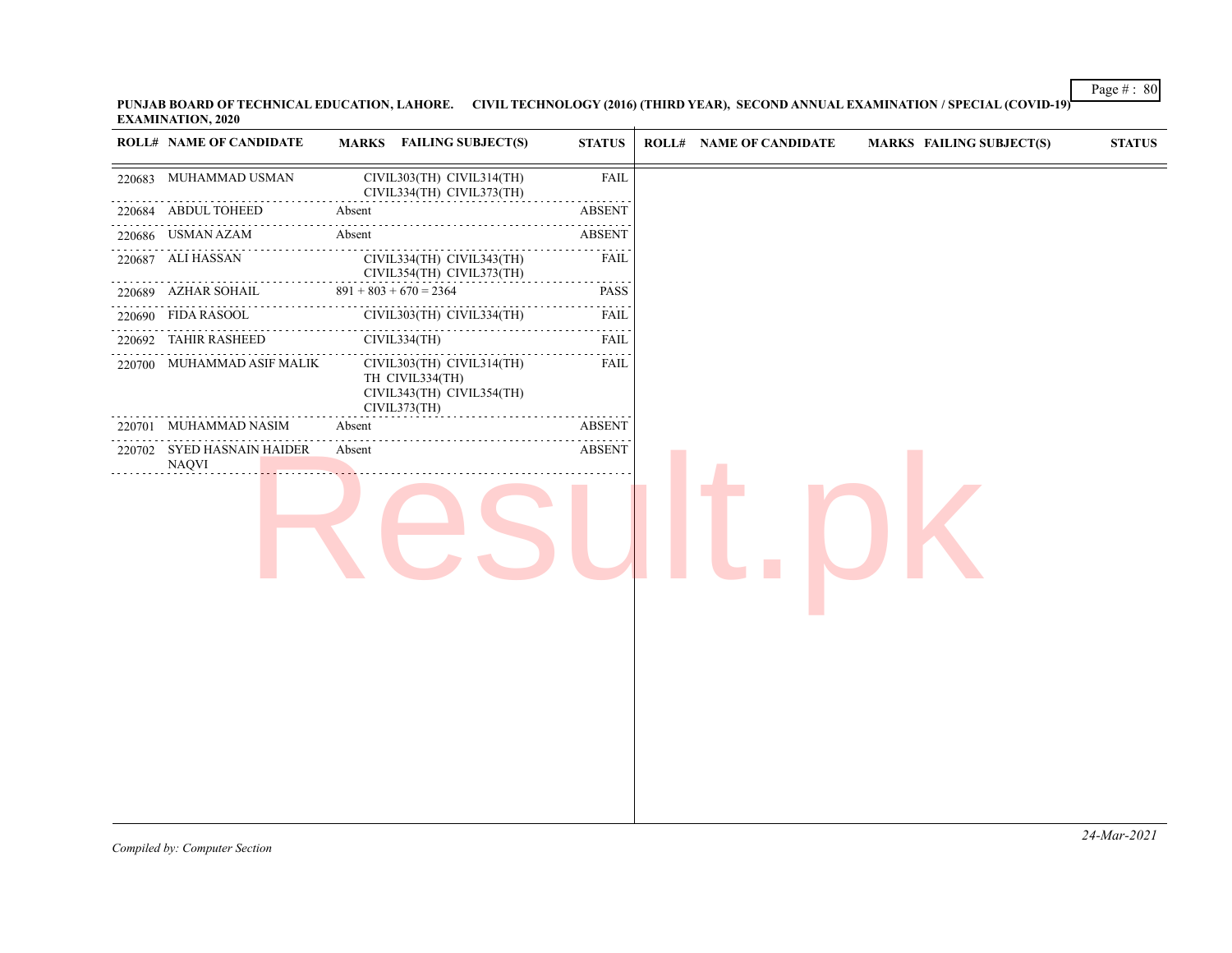Page  $\# : 81$ **PUNJAB BOARD OF TECHNICAL EDUCATION, LAHORE. CIVIL TECHNOLOGY (WITH SPECIALIZATION IN QUANTITY SURVEY)(12) (THIRD YEAR), SECOND ANNUAL EXAMINATION / SPECIAL (COVID-19) EXAMINATION, 2020**

| <b>ROLL# NAME OF CANDIDATE</b>                      | <b>MARKS</b> FAILING SUBJECT(S)                                   | <b>STATUS</b> | <b>ROLL# NAME OF CANDIDATE</b> | <b>MARKS FAILING SUBJECT(S)</b> | <b>STATUS</b> |
|-----------------------------------------------------|-------------------------------------------------------------------|---------------|--------------------------------|---------------------------------|---------------|
|                                                     | <b>CONSTRUCTION TECHNOLOGY TRAINING INSTITUTE, P.O. BOX #145,</b> |               |                                |                                 |               |
| <b>SECTOR 1/12, ISLAMABAD</b><br>220820 REHAN AHMED | TH ISL/PAK QS-323(TH)<br>QS-343(TH) TH QS314<br>QS335(TH)         | <b>FAIL</b>   |                                |                                 |               |
| 220822 MUSTAJAB KHAN                                | QS314                                                             | <b>FAIL</b>   |                                |                                 |               |
| 220826 FAIZAN NAZEER                                | Absent                                                            | <b>ABSENT</b> |                                |                                 |               |
|                                                     | ASKARI INSTITUTE OF TECHNOLOGY, G.T ROAD RAWAT, RAWALPINDI        |               |                                |                                 |               |
| 220831 MURAD SADIQ                                  | Fail In First Year And Second Year + 678 RL SECOND                | <b>YEAR</b>   |                                |                                 |               |
|                                                     |                                                                   |               |                                |                                 |               |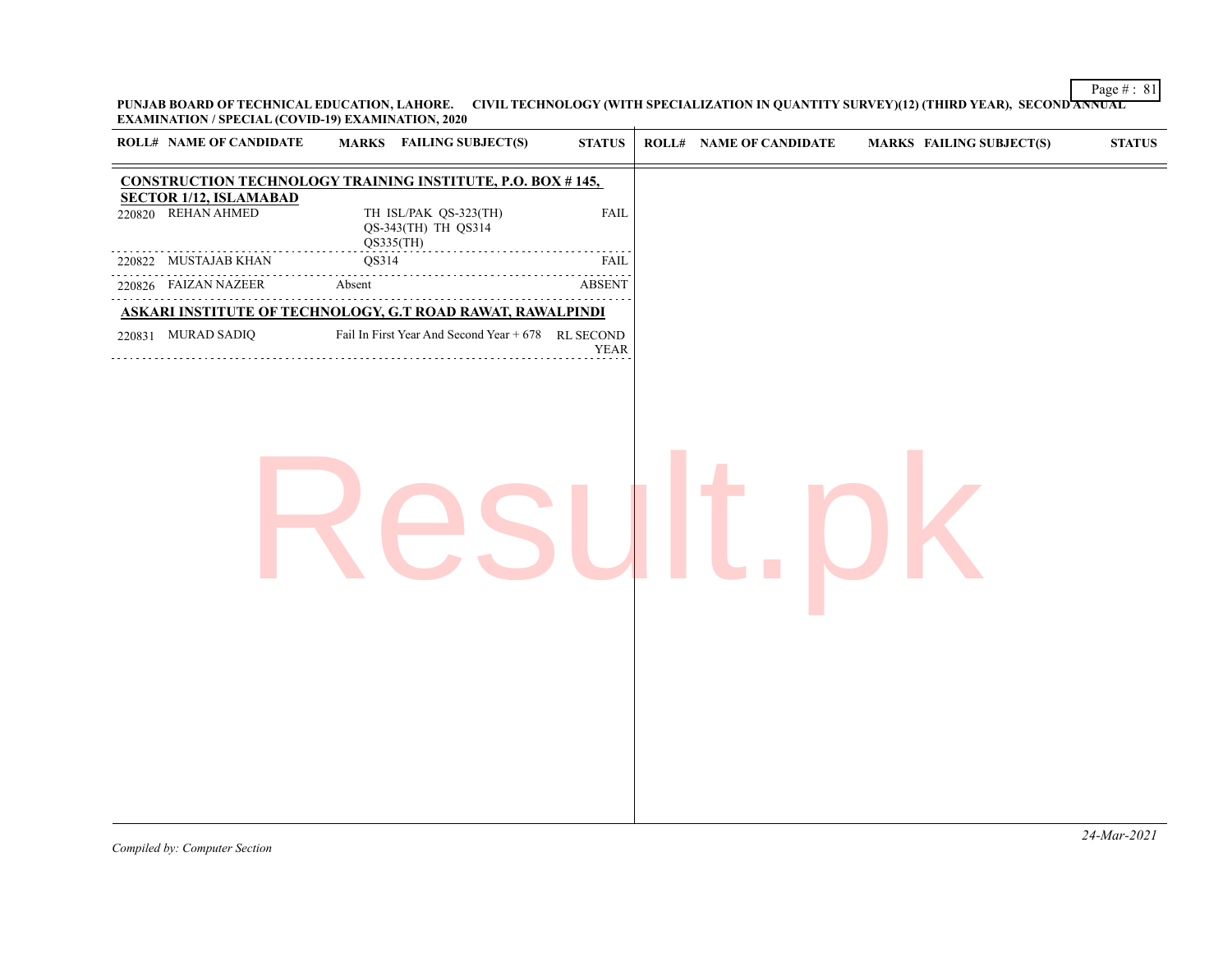Page  $\# : 82$ **PUNJAB BOARD OF TECHNICAL EDUCATION, LAHORE. COMPUTER INFORMATION TECHNOLOGY(12) (THIRD YEAR), SECOND ANNUAL EXAMINATION / SPECIAL (COVID-19) EXAMINATION, 2020**

| <b>ROLL# NAME OF CANDIDATE</b>                                              | <b>MARKS</b> FAILING SUBJECT(S)                                                                                                                                                        | <b>STATUS</b> | <b>ROLL# NAME OF CANDIDATE</b> | MARKS FAILING SUBJECT(S)                                         | <b>STATUS</b> |
|-----------------------------------------------------------------------------|----------------------------------------------------------------------------------------------------------------------------------------------------------------------------------------|---------------|--------------------------------|------------------------------------------------------------------|---------------|
|                                                                             | <b>GOVERNMENT COLLEGE OF TECHNOLOGY, BAGHDAD ROAD,</b>                                                                                                                                 |               |                                | <b>RAWALPINDI SWEDISH INSTITUTE OF TECHNOLOGY, BAHADUR PLAZA</b> |               |
| <b>BAHAWALPUR</b><br>220834 MUHAMMAD USMAN<br>ALEEM                         | Fail In First Year And Second Year $+610$ RL SECOND                                                                                                                                    | <b>YEAR</b>   | 220854 ARSLAN HAIDER           | SHAIR PAO COLONY NEAR COMMITTEE CHOWK, RAWALPINDI<br>CIT342      | <b>FAIL</b>   |
| SARWAR ROAD, DERA GHAZI KHAN<br>220837 MUHAMMAD NABEEL                      | MIR CHAKAR KHAN RIND UNIVERSITY OF TECHNOLOGY,, SAKHI<br>ISL/PAK MGT331 CIT342<br>CIT332(TH, PR, SE) CIT<br>323(TH, PR, SE) CIT353(TH, PR,<br>SE) CIT363(PR, SE) CIT315(TH,<br>PR, SE) | <b>FAIL</b>   |                                |                                                                  |               |
| 220838 MUHAMMAD KHALID<br>WALEED                                            | <u>SITARA INSTITUTE OF MANAGEMENT &amp; TECHNOLOGY, JARANWALA</u><br>ROAD, KOH-E-NOOR CHOWK, AZIZ FATIMA TRUST, FAISALABAD<br>Absent                                                   | <b>ABSENT</b> |                                |                                                                  |               |
| <b>CHURCH ROAD,, GUJRANWALA</b><br>220840 SABA JAVED                        | <b>CHRISTIAN TECHNICAL TRAINING CENTRE, P.O.BOX NO. 90 CIVIL LINE</b><br>Fail In First Year And Second Year $+ 758$ RL SECOND                                                          | <b>YEAR</b>   |                                |                                                                  |               |
| #3, NEAR G.C.C KAMALIA, KAMALIA<br>248099 HASAN BILAL                       | <b>GOVERNMENT COLLEGE OF TECHNOLOGY, CHICHAWATNI ROAD, STOP</b><br>Absent                                                                                                              | <b>ABSENT</b> |                                |                                                                  |               |
| <b>LAHORE</b><br>220843 HAFIZ ABUBAKAR ZAHEER Absent                        | <b>ABBAS COLLEGE OF TECHNOLOGY, 13-B, LAKE ROAD, LAHORE,</b>                                                                                                                           | <b>ABSENT</b> |                                |                                                                  |               |
| <b>ALLAMA IOBAL TOWN, LAHORE</b><br>220846 MEHROZE NADEEM<br><b>KHOKHAR</b> | PAK POLYTECHNIC INSTITUTE, 32-CIVIC CENTRE MOON MARKET<br>Absent                                                                                                                       | <b>ABSENT</b> |                                |                                                                  |               |
| TOWN COMMERCIAL MARKET, RAWALPINDI<br>220848 NUSRAT HUSSAIN                 | RAWALPINDI SWEDISH INSTITUTE OF TECHNOLOGY, B-84 SATTELLITE<br>Fail In First Year And Second Year + 688 RL SECOND                                                                      |               |                                |                                                                  |               |
|                                                                             | EAR<br>220849 KAMIL OBAID CIT 323(TH) CIT315(TH) FAIL<br>220851 FAYYAZ AHMED Absent ABSENT<br>220851 FAYYAZ AHMED Absent                                                               | YEAR<br>FAIL  |                                |                                                                  |               |
|                                                                             |                                                                                                                                                                                        | <b>ABSENT</b> |                                |                                                                  |               |
| CHOUDARY<br>. <del>. .</del> .                                              | 248100 MUHAMMAD ATIF MGT331 CIT 323(TH)<br>CIT315(TH)                                                                                                                                  | FAIL          |                                |                                                                  |               |

*Compiled by: Computer Section*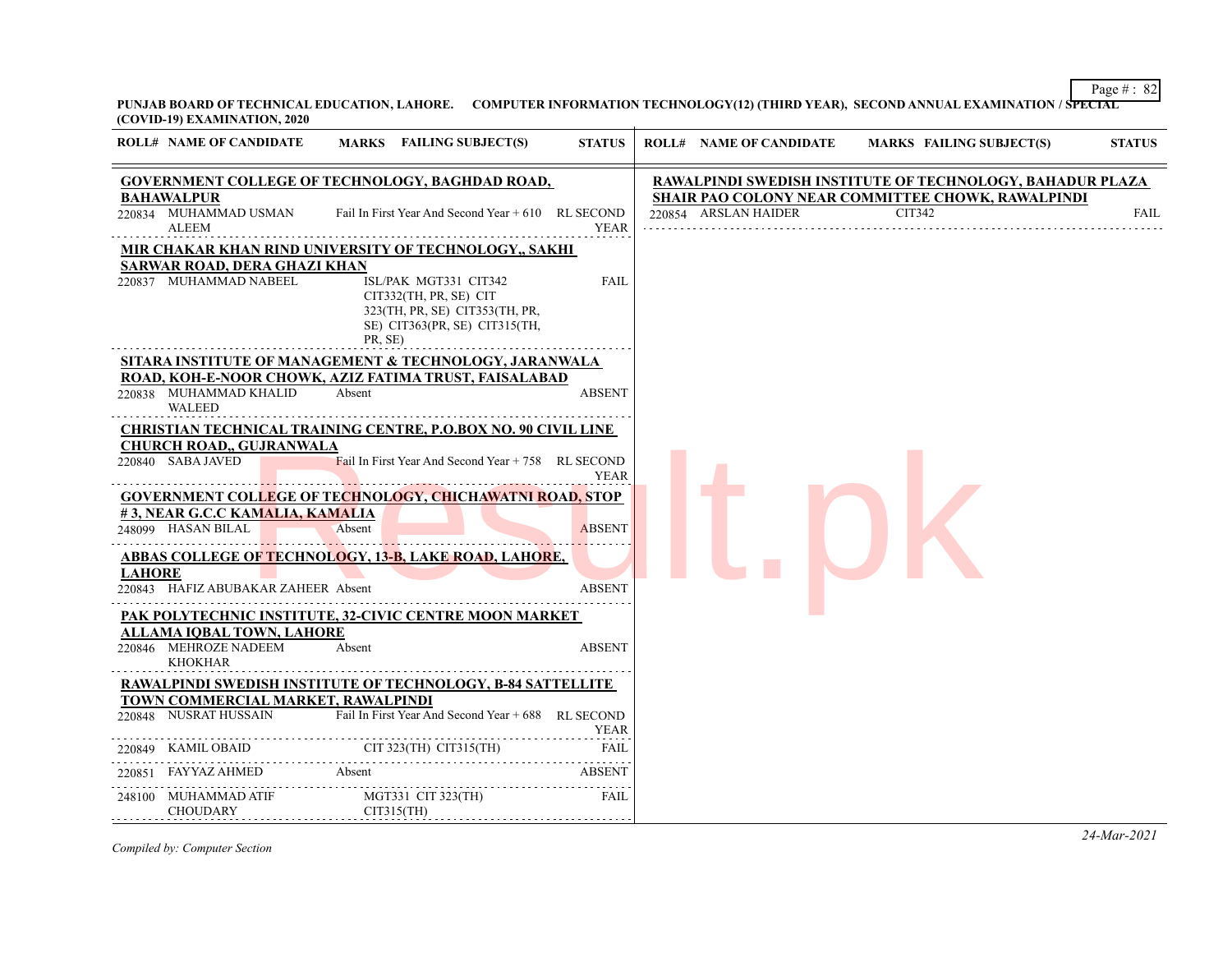**PUNJAB BOARD OF TECHNICAL EDUCATION, LAHORE. COMPUTER INFORMATION TECHNOLOGY(2016) (THIRD YEAR), SECOND ANNUAL EXAMINATION / SPECIAL (COVID-19) EXAMINATION, 2020**

| <b>ROLL# NAME OF CANDIDATE</b>   | MARKS FAILING SUBJECT(S)                                                              | <b>STATUS</b>    |               |                                                       | ROLL# NAME OF CANDIDATE MARKS FAILING SUBJECT(S)                                                                                                                                                                               | <b>STATUS</b>            |
|----------------------------------|---------------------------------------------------------------------------------------|------------------|---------------|-------------------------------------------------------|--------------------------------------------------------------------------------------------------------------------------------------------------------------------------------------------------------------------------------|--------------------------|
|                                  | <b>GOVT. COLLEGE OF TECHNOLOGY, FATEH JANG ROAD, ATTOCK</b>                           |                  |               |                                                       | GOVERNMENT POLYTECHNIC INSTITUTE FOR WOMEN, SECTOR H8-1,                                                                                                                                                                       |                          |
| 220883 NOMAN AZIZ                | Fail In First Year And Second Year + 668 RL SECOND                                    | <b>YEAR</b>      |               | <b>ISLAMABAD</b><br>221139 FARZANA AMIR               | ISL/PAK                                                                                                                                                                                                                        | <b>FAIL</b>              |
|                                  | GOVERNMENT COLLEGE OF TECHNOLOGY, BAGHDAD ROAD,                                       |                  |               |                                                       | <b>GOVERNMENT COLLEGE OF TECHNOLOGY, CHICHAWATNI ROAD, STOP</b>                                                                                                                                                                |                          |
| <b>BAHAWALPUR</b>                |                                                                                       |                  |               | #3, NEAR G.C.C KAMALIA, KAMALIA                       |                                                                                                                                                                                                                                |                          |
| 220945 DILSHAD HUSSAIN           | Fail In First Year And Second Year + 695 RL SECOND                                    | YEAR             |               |                                                       | 248108 RIZWAN ELAHI 752 + Fail In Second Year + 786                                                                                                                                                                            | <b>RL SECOND</b><br>YEAR |
| 248101 MUHAMMAD MUDASAR          | CIT303(PR, SE) CIT324(PR, SE)                                                         | FAIL             |               |                                                       | <b>GOVERNMENT COLLEGE OF TECHNOLOGY FOR PRINTING AND</b>                                                                                                                                                                       |                          |
|                                  | CIT333(PR, SE) CIT344(PR, SE)<br>$CIT352(PR, SE)$ $CIT362(PR, SE)$                    |                  |               | <b>GRAPHIC ARTS, ALLAMA IOBAL TOWN, LAHORE</b>        |                                                                                                                                                                                                                                |                          |
| 248102 MUHAMMAD YOUSAF           | ISL/PAK ENG311 MGT331                                                                 | .<br><b>FAIL</b> |               | 221338 MUHAMMAD MOHSIN CIT324(TH, SE)<br>FAROOQ AHMAD |                                                                                                                                                                                                                                | <b>FAIL</b>              |
| MAQBOOL                          | CIT303(TH) CIT324(TH)<br>CIT305(TH) CIT324(TH)<br>CIT333(TH) CIT344(TH)<br>CIT352(TH) |                  |               |                                                       | 248109 SALMAN KHAN GHOURI $678 +$ Fail In Second Year + 618                                                                                                                                                                    | <b>RL SECOND</b><br>YEAR |
| 248103 ABDUL SABOOR              | ISL/PAK ENG311 MGT331                                                                 | FAIL             |               |                                                       | PAK POLYTECHNIC INSTITUTE, 32-CIVIC CENTRE MOON MARKET                                                                                                                                                                         |                          |
|                                  | $CIT303(TH)$ $CIT324(TH)$                                                             |                  |               | <b>ALLAMA IQBAL TOWN, LAHORE</b>                      |                                                                                                                                                                                                                                |                          |
|                                  | $CIT333(TH)$ $CIT344(TH)$                                                             |                  |               |                                                       | 221424 ZAIN MAJID MGT331 CIT324(TH) FAIL                                                                                                                                                                                       |                          |
|                                  | CIT352(TH)                                                                            |                  |               | 221426 ABID ALI Absent                                |                                                                                                                                                                                                                                | ABSENT                   |
| <b>GATE OPP. GPO. BAHAWALPUR</b> | <b>GOVERNMENT COLLEGE OF TECHNOLOGY FOR WOMEN, NEAR FAREED</b>                        |                  |               |                                                       | 248110 MUHAMMAD WASEEM CIT303(TH) FAIL                                                                                                                                                                                         |                          |
| 220986 KHALIDA PERVEEN           | Absent                                                                                | <b>ABSENT</b>    |               |                                                       | THE GRACE COLLEGE OF TECHNOLOGY & COMPUTER SCIENCES, H#                                                                                                                                                                        |                          |
|                                  | SITARA INSTITUTE OF MANAGEMENT & TECHNOLOGY, JARANWALA                                |                  |               | <b>S-27 QUAID-E-MILLAT COLONY,, LAHORE</b>            |                                                                                                                                                                                                                                |                          |
|                                  | ROAD, KOH-E-NOOR CHOWK, AZIZ FATIMA TRUST, FAISALABAD                                 |                  |               |                                                       | 248111 MUHAMMAD TANZEEL UR Fail In First Year And Second Year + 805 RL SECOND                                                                                                                                                  |                          |
|                                  | 221049 ASMATULLAH MUAWIA Absent ABSENT                                                |                  | <mark></mark> | <b>REHMAN</b>                                         | <u> Experimental American American Strategic</u>                                                                                                                                                                               | <b>YEAR</b>              |
| 248104 PARIS                     | $695 + 659 + 752 = 2106$                                                              | <b>PASS</b>      |               |                                                       | ALLAMA IQBAL COLLEGE OF TECHNOLOGY, OPP. SORENTO CNG NEAR                                                                                                                                                                      |                          |
|                                  |                                                                                       |                  |               | <b>HALLAH CHOWK BYPASS, PATTOKI</b>                   |                                                                                                                                                                                                                                |                          |
| 248105 AMAR SHAFIQUE             | Fail In First Year And Second Year + 626 RL SECOND                                    | <b>YEAR</b>      |               | 221496 MALIK HASNAIN                                  | ISL/PAK ENG311 MGT331<br>$CIT303(TH)$ $CIT324(TH)$                                                                                                                                                                             | <b>FAIL</b>              |
| <b>MUSTAFA</b>                   | 248106 MUHAMMAD MUDASSAR Fail In First Year And Second Year + 753 RL SECOND           | <b>YEAR</b>      |               |                                                       | $CIT333(TH)$ $CIT344(TH)$<br>CIT352(TH)                                                                                                                                                                                        |                          |
|                                  |                                                                                       |                  |               | 248112 SHARAFAT ALLAH RAKHA                           | 248112 SHARAFAT ALLAH RAKHA RL Fee RL Fee RL Fee RL Fee RL Fee RL Fee RL Fee RL Fee RL Fee RL Fee RL Fee RL Fee RL Fee RL Fee RL Fee RL Fee RL Fee RL Fee RL Fee RL Fee RL Fee RL Fee RL Fee RL Fee RL Fee RL Fee RL Fee RL Fe |                          |
| <b>CHURCH ROAD., GUJRANWALA</b>  | <b>CHRISTIAN TECHNICAL TRAINING CENTRE, P.O.BOX NO. 90 CIVIL LINE</b>                 |                  |               |                                                       |                                                                                                                                                                                                                                |                          |
|                                  | 221108 KALEEM ULLAH $662 + \text{Fall In Second Year} + 712$                          | RL SECOND        |               |                                                       | ASKARI INSTITUTE OF TECHNOLOGY, G.T ROAD RAWAT, RAWALPINDI                                                                                                                                                                     |                          |
|                                  |                                                                                       | YEAR             |               | 221547 AHMED                                          | Absent                                                                                                                                                                                                                         | <b>ABSENT</b>            |
|                                  | 221113 NOUMAN ALI Fail In First Year And Second Year + 704 RL SECOND                  | YEAR             |               | <b>RAWALPINDI</b>                                     | RAWALPINDI POLYTECHNIC INSTITUTE, NE-273 TEPO ROAD,                                                                                                                                                                            |                          |
|                                  | 248107 SHAHZAIB YOUSAF CIT303(TH) FAIL                                                | FAIL             |               | 221574 MUHAMMAD HAROON                                | Absent                                                                                                                                                                                                                         | <b>ABSENT</b>            |
|                                  |                                                                                       |                  |               | <b>JAVED</b>                                          |                                                                                                                                                                                                                                |                          |
|                                  |                                                                                       |                  |               |                                                       |                                                                                                                                                                                                                                |                          |

*Compiled by: Computer Section*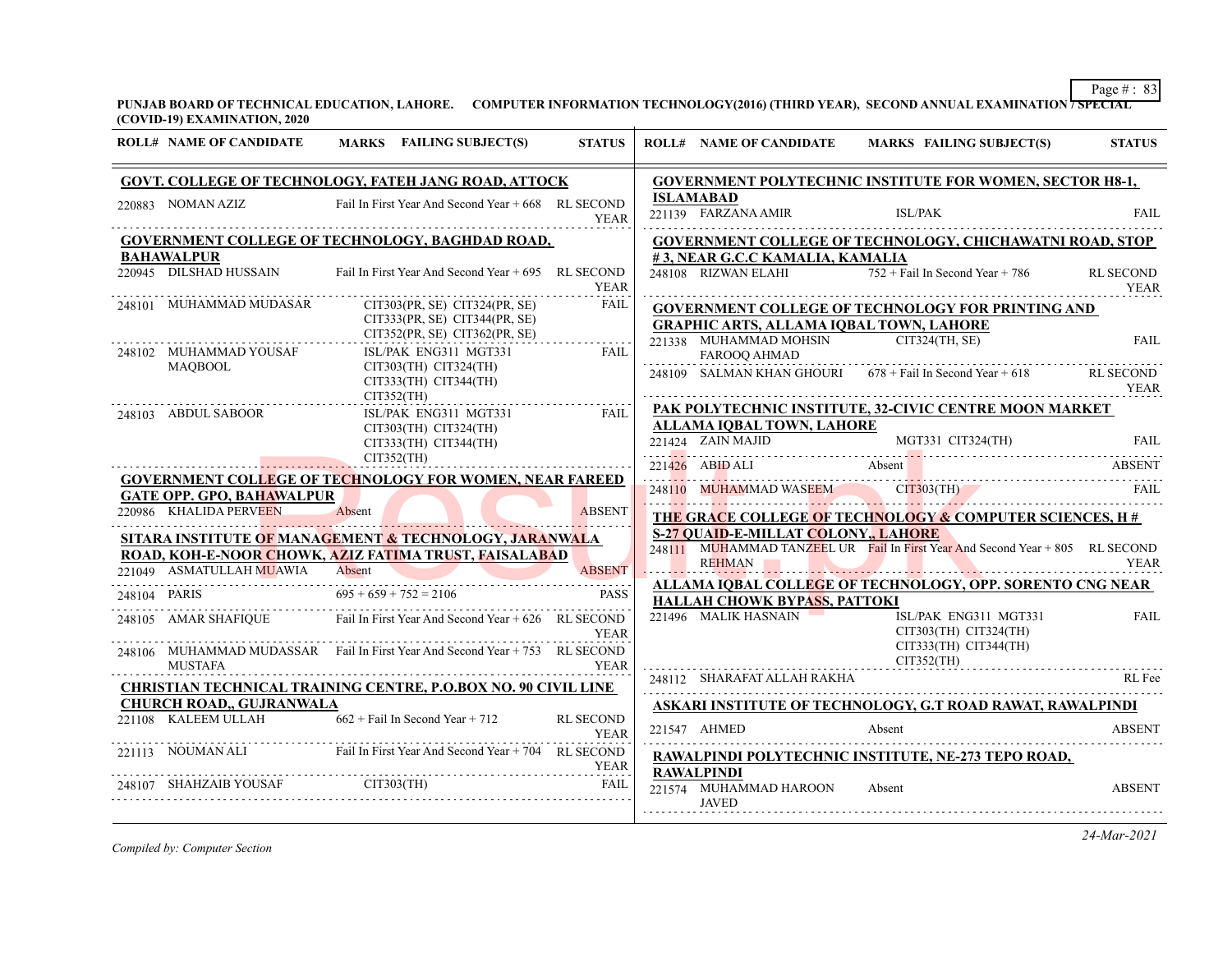**PUNJAB BOARD OF TECHNICAL EDUCATION, LAHORE. COMPUTER INFORMATION TECHNOLOGY(2016) (THIRD YEAR), SECOND ANNUAL EXAMINATION / SPECIAL (COVID-19) EXAMINATION, 2020**

| <b>ROLL# NAME OF CANDIDATE</b>            | MARKS FAILING SUBJECT(S)                                                              | <b>STATUS</b> |
|-------------------------------------------|---------------------------------------------------------------------------------------|---------------|
| 221575 MUHAMMAD SAJJAD                    | Absent                                                                                | <b>ABSENT</b> |
| TOWN COMMERCIAL MARKET, RAWALPINDI        | <b>RAWALPINDI SWEDISH INSTITUTE OF TECHNOLOGY, B-84 SATTELLITE</b>                    |               |
| 221577 ABDULLAH ZULFIQAR                  | CIT324(TH)                                                                            | <b>FAIL</b>   |
| 221578 SAMEER FAISAL                      | Fail In First Year And Second Year + 702 RL SECOND                                    | YEAR          |
| 221579 OSAMA ISHTIAQ                      | Absent                                                                                | <b>ABSENT</b> |
| 221580 CHAUDHRY MUNEEB UD<br><b>DIN</b>   | Absent                                                                                | ABSENT        |
| 221581 SHEHZAD MUSTAFA                    | Fail In First Year And Second Year + 677 RL SECOND                                    | YEAR          |
| 221583 AHTASHAM UL HAQ                    | Absent                                                                                | <b>ABSENT</b> |
| 221584 HUSNAIN BUTT                       | Absent                                                                                | ABSENT        |
| 221586 JABBAR AHSAN                       | Absent                                                                                | ABSENT        |
| 221588 MALIK TOUQEER AHMAD Absent<br>AWAN |                                                                                       | <b>ABSENT</b> |
| 221589 TALHA SHAFIQUE                     | Fail In First Year And Second Year $+631$ RL SECOND                                   | YEAR          |
| 221590 MUHAMMAD FAISAL                    | Fail In First Year And Second Year $+675$ RL SECOND                                   | <b>YEAR</b>   |
|                                           | <b>RAWALPINDI SWEDISH INSTITUTE OF TECHNOLOGY, BAHADUR PLAZA</b>                      |               |
| 221668 MUGHEES HUMAYOU                    | <u>SHAIR PAO COLONY NEAR COMMITTEE CHOWK, RAWALPINDI</u><br>CIT324(TH)                | <b>FAIL</b>   |
| 221669 WASIB AHMED                        | Fail In First Year And Second Year + 681 RL SECOND                                    | YEAR          |
| 221670 DANISH HUSSAIN SATTI               | Fail In First Year And Second Year + 746 RL SECOND                                    | <b>YEAR</b>   |
| 221671 MASOOD UR REHMAN                   | Fail In First Year And Second Year + 742 RL SECOND                                    | YEAR          |
|                                           | 221672 IZHAR ISHTIAQ Absent ABSENT                                                    | <b>ABSENT</b> |
| 221673 AMOON SOHAIL                       | ISL/PAK                                                                               | FAIL          |
| 248113 MUHAMMAD BILAL                     | ISL/PAK ENG311 MGT331<br>CIT303(TH) CIT324(TH)<br>CIT333(TH) CIT344(TH)<br>CIT352(TH) | FAIL          |

Page  $\# : 84$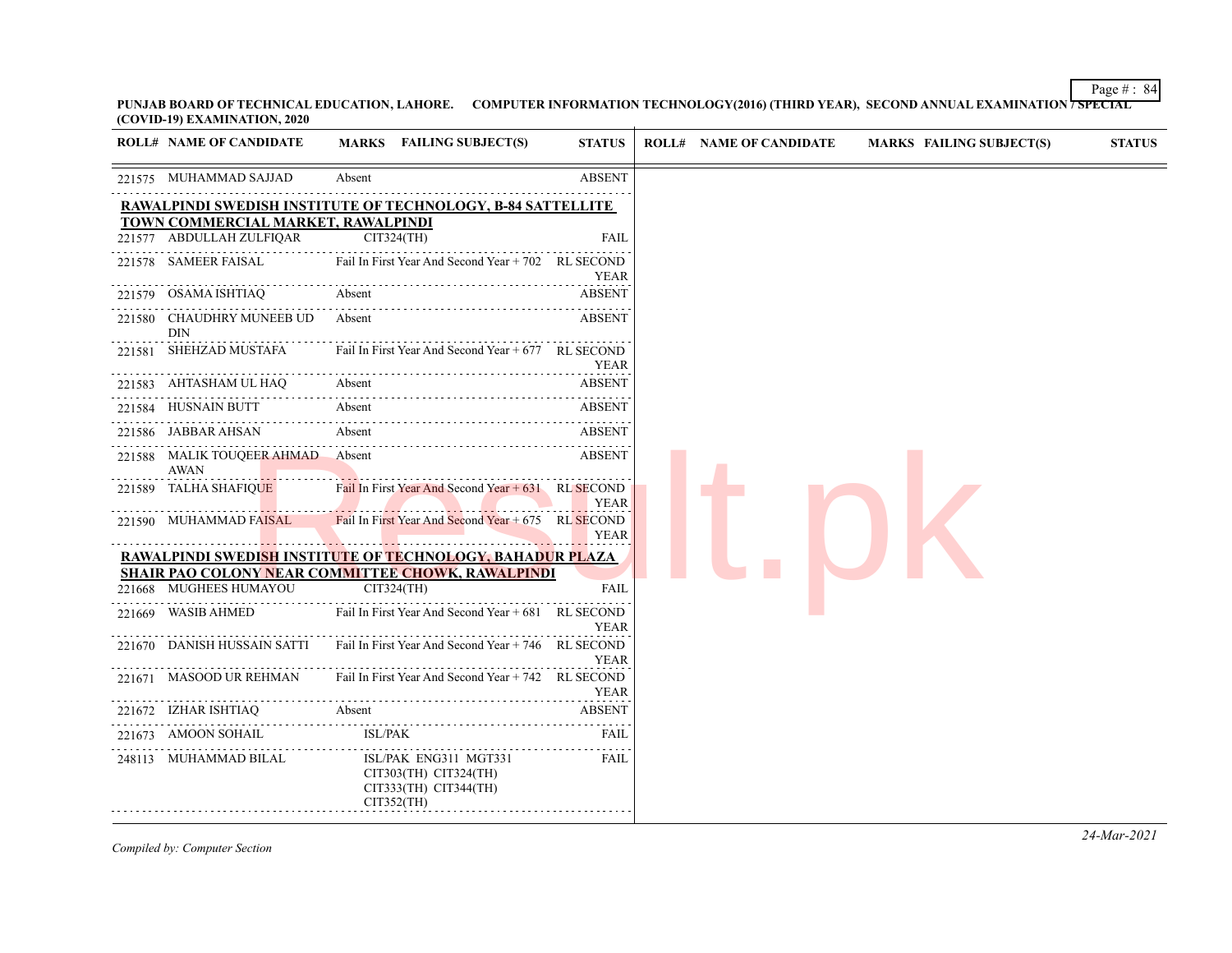PUNJAB BOARD OF TECHNICAL EDUCATION, LAHORE. ELECTRICAL TECHNOLOGY(12) (THIRD YEAR), SECOND ANNUAL EXAMINATION / SPECIAL (COVID-19) **EXAMINATION, 2020**

| $ET316$ (TH)<br>221764    HAFIZ MUHAMMAD UMAR<br>GOVERNMENT COLLEGE OF TECHNOLOGY, BAGHDAD ROAD,<br><b>ASLAM</b><br><b>BAHAWALPUR</b><br>$\overbrace{221755} \quad \overbrace{SAJJAD} \quad \overbrace{H} \quad \overbrace{ET316(TH)} \qquad \qquad \overbrace{FAIL} \qquad \qquad \overbrace{FAIL}$<br><b>GOVERNMENT COLLEGE OF TECHNOLOGY, CHAK DAULAT, JHELUM</b><br>248114 SABIT RAHIM $780 + 742 + 785 = 2307$<br><b>PASS</b><br>221765 MUHAMMAD AHSAN<br>Absent<br><b>FAROOO</b><br>SWEDISH INSTITUTE OF TECHNOLOGY, OUDHAR WAL CHOWK,<br><b>QUAID-E-AZAM INSTITUTE OF TECHNOLOGY, ISMAIL AND SAQIB PLAZA</b><br><b>CHAKWAL</b><br>CHOWK SANGLAN WALA, KHANEWAL<br><b>ABSENT</b><br>Absent<br>$ET316$ (TH)<br>221766 MUHAMMAD UMER<br><b>RAFIQUE</b><br>PAK POLYTECHNIC INSTITUTE, FAISALABAD ROAD, CHINIOT<br>ABBAS COLLEGE OF TECHNOLOGY, 13-B, LAKE ROAD, LAHORE,<br><b>ABSENT</b><br>Absent<br><b>LAHORE</b><br>ET316(TH)<br>221771 ABDUL SAMI<br><u>ASIAN COLLEGE OF TECHNOLOGY, BAHOO CHOWK, SABZI MANDI</u><br><b>ROAD, CHISHTIAN</b><br>ANJUMAN-E-HIMAYAT-E-ISLAM MUHAMMAD AMIN POLY TECHNIC<br>221758 MUHAMMAD HASSAN ET316(TH) ET364(TH)<br><b>FAIL</b><br>INSTITUTE & VOCATIONAL TRAINING CENTRE, NEAR FAWARA CHOWK,<br>SAIDPUR MAIN BOULEVARD, SABZAZAR SCHEME MORE, LAHORE<br>DEPALPUR POLYTECHNIC INSTITUTE, OKARA ROAD DEPALPUR,<br>$ET364$ (TH)<br>221767 ALI HASSAN ET364(TH) FAIL<br><b>DEPALPUR</b><br>244826 ZEESHAN SALEEM<br>FAIL<br><b>INSTITUTE OF ENGINEERING &amp; TECHNOLOGY, NTC BUILDING, PTCL</b><br><b>COLONY. MUGHALPURA, LAHORE</b><br><b>SCIENCE INSTITUTE OF TECHNOLOGY, MOHSIN TOWN PULL DATT,</b><br>$221768$ AMJAD ALI<br>ET316(TH)<br>DERA GHAZI KHAN<br>221759 MUHAMMAD FAHAD ET335(TH) ET364(TH)<br><b>FAIL</b><br>JAPAN POLYTECHNIC INSTITUTE, MANGA ROAD, RAIWIND, LAHORE<br><b>GOVERNMENT COLLEGE OF TECHNOLOGY, SAMANABAD, FAISALABAD</b><br>221769 MUHAMMAD FAROOQ<br>$ET316$ (TH)<br>Absent<br><b>ABSENT</b><br><b>LAHORE POLYTECHNIC INSTITUTE, BAND ROAD NEAR CHOWK YATEEM</b><br><b>ARSHAD</b><br><b>KHANA, LAHORE</b><br>221761 MUHAMMAD TANVEER<br>ET316(TH)<br>FAIL<br>221770 SHAHAR YAR TARIQ<br>Absent<br><b>SARWAR</b><br>SITARA INSTITUTE OF MANAGEMENT & TECHNOLOGY, JARANWALA<br>PAK CANADIAN POLYTECHNIC INSTITUTE, 180 ALLAMA IQBAL ROAD<br>ROAD, KOH-E-NOOR CHOWK, AZIZ FATIMA TRUST, FAISALABAD<br>MUSTAFABAD, (DHARAM PURA), LAHORE<br>221772 M. AHSAN AHMAD SIDDIQUI ET316(TH)<br>R.L.UMC<br>KHALID<br>PAK POLYTECHNIC INSTITUTE, 32-CIVIC CENTRE MOON MARKET<br><b>GUJRANWALA SWEDISH INSTITUTE OF TECHNOLOGY, OPP. GOLD</b><br>ALLAMA IOBAL TOWN, LAHORE<br>MARRIAGE HALL G.T.ROAD, GUJRANWALA<br>$\begin{tabular}{ccccc} 221775 & HAMZA KHAN & & ET316 (TH) & FAIL \\ \hline 221776 & IMTIAZ AHMED & & & & & & PASS \\ \end{tabular}$<br>221763 MUHAMMAD AFZAAL<br>ET364(TH)<br><b>FAIL</b><br><b>ITTEFAQ COLLEGE OF ENGINEERING &amp; TECHNOLOGY (CAMPUS II),</b><br>221777 SHAHZAIB IDREES ET316(TH) ET364(TH)<br>FAIL<br>4-KM FORTABBAS ROAD HAROONABAD, HAROONABAD | <b>ROLL# NAME OF CANDIDATE</b> | MARKS FAILING SUBJECT(S) | <b>STATUS</b> | <b>ROLL# NAME OF CANDIDATE</b> | <b>MARKS FAILING SUBJECT(S)</b> | <b>STATUS</b> |
|--------------------------------------------------------------------------------------------------------------------------------------------------------------------------------------------------------------------------------------------------------------------------------------------------------------------------------------------------------------------------------------------------------------------------------------------------------------------------------------------------------------------------------------------------------------------------------------------------------------------------------------------------------------------------------------------------------------------------------------------------------------------------------------------------------------------------------------------------------------------------------------------------------------------------------------------------------------------------------------------------------------------------------------------------------------------------------------------------------------------------------------------------------------------------------------------------------------------------------------------------------------------------------------------------------------------------------------------------------------------------------------------------------------------------------------------------------------------------------------------------------------------------------------------------------------------------------------------------------------------------------------------------------------------------------------------------------------------------------------------------------------------------------------------------------------------------------------------------------------------------------------------------------------------------------------------------------------------------------------------------------------------------------------------------------------------------------------------------------------------------------------------------------------------------------------------------------------------------------------------------------------------------------------------------------------------------------------------------------------------------------------------------------------------------------------------------------------------------------------------------------------------------------------------------------------------------------------------------------------------------------------------------------------------------------------------------------------------------------------------------------------------------------------------------------------------------------------------------------------------------------------------------------------------------------------------------------------------------------------------------------------------------------------------------|--------------------------------|--------------------------|---------------|--------------------------------|---------------------------------|---------------|
|                                                                                                                                                                                                                                                                                                                                                                                                                                                                                                                                                                                                                                                                                                                                                                                                                                                                                                                                                                                                                                                                                                                                                                                                                                                                                                                                                                                                                                                                                                                                                                                                                                                                                                                                                                                                                                                                                                                                                                                                                                                                                                                                                                                                                                                                                                                                                                                                                                                                                                                                                                                                                                                                                                                                                                                                                                                                                                                                                                                                                                                  |                                |                          |               |                                |                                 | <b>FAIL</b>   |
|                                                                                                                                                                                                                                                                                                                                                                                                                                                                                                                                                                                                                                                                                                                                                                                                                                                                                                                                                                                                                                                                                                                                                                                                                                                                                                                                                                                                                                                                                                                                                                                                                                                                                                                                                                                                                                                                                                                                                                                                                                                                                                                                                                                                                                                                                                                                                                                                                                                                                                                                                                                                                                                                                                                                                                                                                                                                                                                                                                                                                                                  |                                |                          |               |                                |                                 |               |
|                                                                                                                                                                                                                                                                                                                                                                                                                                                                                                                                                                                                                                                                                                                                                                                                                                                                                                                                                                                                                                                                                                                                                                                                                                                                                                                                                                                                                                                                                                                                                                                                                                                                                                                                                                                                                                                                                                                                                                                                                                                                                                                                                                                                                                                                                                                                                                                                                                                                                                                                                                                                                                                                                                                                                                                                                                                                                                                                                                                                                                                  |                                |                          |               |                                |                                 | <b>ABSENT</b> |
|                                                                                                                                                                                                                                                                                                                                                                                                                                                                                                                                                                                                                                                                                                                                                                                                                                                                                                                                                                                                                                                                                                                                                                                                                                                                                                                                                                                                                                                                                                                                                                                                                                                                                                                                                                                                                                                                                                                                                                                                                                                                                                                                                                                                                                                                                                                                                                                                                                                                                                                                                                                                                                                                                                                                                                                                                                                                                                                                                                                                                                                  |                                |                          |               |                                |                                 |               |
|                                                                                                                                                                                                                                                                                                                                                                                                                                                                                                                                                                                                                                                                                                                                                                                                                                                                                                                                                                                                                                                                                                                                                                                                                                                                                                                                                                                                                                                                                                                                                                                                                                                                                                                                                                                                                                                                                                                                                                                                                                                                                                                                                                                                                                                                                                                                                                                                                                                                                                                                                                                                                                                                                                                                                                                                                                                                                                                                                                                                                                                  | 221756 MUHAMMAD ALI            |                          |               |                                |                                 | <b>FAIL</b>   |
|                                                                                                                                                                                                                                                                                                                                                                                                                                                                                                                                                                                                                                                                                                                                                                                                                                                                                                                                                                                                                                                                                                                                                                                                                                                                                                                                                                                                                                                                                                                                                                                                                                                                                                                                                                                                                                                                                                                                                                                                                                                                                                                                                                                                                                                                                                                                                                                                                                                                                                                                                                                                                                                                                                                                                                                                                                                                                                                                                                                                                                                  |                                |                          |               |                                |                                 |               |
|                                                                                                                                                                                                                                                                                                                                                                                                                                                                                                                                                                                                                                                                                                                                                                                                                                                                                                                                                                                                                                                                                                                                                                                                                                                                                                                                                                                                                                                                                                                                                                                                                                                                                                                                                                                                                                                                                                                                                                                                                                                                                                                                                                                                                                                                                                                                                                                                                                                                                                                                                                                                                                                                                                                                                                                                                                                                                                                                                                                                                                                  | 221757 NOMAN-UL-HASSAN         |                          |               |                                |                                 |               |
|                                                                                                                                                                                                                                                                                                                                                                                                                                                                                                                                                                                                                                                                                                                                                                                                                                                                                                                                                                                                                                                                                                                                                                                                                                                                                                                                                                                                                                                                                                                                                                                                                                                                                                                                                                                                                                                                                                                                                                                                                                                                                                                                                                                                                                                                                                                                                                                                                                                                                                                                                                                                                                                                                                                                                                                                                                                                                                                                                                                                                                                  |                                |                          |               |                                |                                 | <b>FAIL</b>   |
|                                                                                                                                                                                                                                                                                                                                                                                                                                                                                                                                                                                                                                                                                                                                                                                                                                                                                                                                                                                                                                                                                                                                                                                                                                                                                                                                                                                                                                                                                                                                                                                                                                                                                                                                                                                                                                                                                                                                                                                                                                                                                                                                                                                                                                                                                                                                                                                                                                                                                                                                                                                                                                                                                                                                                                                                                                                                                                                                                                                                                                                  |                                |                          |               |                                |                                 |               |
|                                                                                                                                                                                                                                                                                                                                                                                                                                                                                                                                                                                                                                                                                                                                                                                                                                                                                                                                                                                                                                                                                                                                                                                                                                                                                                                                                                                                                                                                                                                                                                                                                                                                                                                                                                                                                                                                                                                                                                                                                                                                                                                                                                                                                                                                                                                                                                                                                                                                                                                                                                                                                                                                                                                                                                                                                                                                                                                                                                                                                                                  |                                |                          |               |                                |                                 |               |
|                                                                                                                                                                                                                                                                                                                                                                                                                                                                                                                                                                                                                                                                                                                                                                                                                                                                                                                                                                                                                                                                                                                                                                                                                                                                                                                                                                                                                                                                                                                                                                                                                                                                                                                                                                                                                                                                                                                                                                                                                                                                                                                                                                                                                                                                                                                                                                                                                                                                                                                                                                                                                                                                                                                                                                                                                                                                                                                                                                                                                                                  |                                |                          |               |                                |                                 |               |
|                                                                                                                                                                                                                                                                                                                                                                                                                                                                                                                                                                                                                                                                                                                                                                                                                                                                                                                                                                                                                                                                                                                                                                                                                                                                                                                                                                                                                                                                                                                                                                                                                                                                                                                                                                                                                                                                                                                                                                                                                                                                                                                                                                                                                                                                                                                                                                                                                                                                                                                                                                                                                                                                                                                                                                                                                                                                                                                                                                                                                                                  |                                |                          |               |                                |                                 |               |
|                                                                                                                                                                                                                                                                                                                                                                                                                                                                                                                                                                                                                                                                                                                                                                                                                                                                                                                                                                                                                                                                                                                                                                                                                                                                                                                                                                                                                                                                                                                                                                                                                                                                                                                                                                                                                                                                                                                                                                                                                                                                                                                                                                                                                                                                                                                                                                                                                                                                                                                                                                                                                                                                                                                                                                                                                                                                                                                                                                                                                                                  |                                |                          |               |                                |                                 | <b>FAIL</b>   |
|                                                                                                                                                                                                                                                                                                                                                                                                                                                                                                                                                                                                                                                                                                                                                                                                                                                                                                                                                                                                                                                                                                                                                                                                                                                                                                                                                                                                                                                                                                                                                                                                                                                                                                                                                                                                                                                                                                                                                                                                                                                                                                                                                                                                                                                                                                                                                                                                                                                                                                                                                                                                                                                                                                                                                                                                                                                                                                                                                                                                                                                  |                                |                          |               |                                |                                 |               |
|                                                                                                                                                                                                                                                                                                                                                                                                                                                                                                                                                                                                                                                                                                                                                                                                                                                                                                                                                                                                                                                                                                                                                                                                                                                                                                                                                                                                                                                                                                                                                                                                                                                                                                                                                                                                                                                                                                                                                                                                                                                                                                                                                                                                                                                                                                                                                                                                                                                                                                                                                                                                                                                                                                                                                                                                                                                                                                                                                                                                                                                  |                                |                          |               |                                |                                 | FAII.         |
|                                                                                                                                                                                                                                                                                                                                                                                                                                                                                                                                                                                                                                                                                                                                                                                                                                                                                                                                                                                                                                                                                                                                                                                                                                                                                                                                                                                                                                                                                                                                                                                                                                                                                                                                                                                                                                                                                                                                                                                                                                                                                                                                                                                                                                                                                                                                                                                                                                                                                                                                                                                                                                                                                                                                                                                                                                                                                                                                                                                                                                                  | 221760 MUHAMMAD TAYYAB         |                          |               |                                |                                 |               |
|                                                                                                                                                                                                                                                                                                                                                                                                                                                                                                                                                                                                                                                                                                                                                                                                                                                                                                                                                                                                                                                                                                                                                                                                                                                                                                                                                                                                                                                                                                                                                                                                                                                                                                                                                                                                                                                                                                                                                                                                                                                                                                                                                                                                                                                                                                                                                                                                                                                                                                                                                                                                                                                                                                                                                                                                                                                                                                                                                                                                                                                  |                                |                          |               |                                |                                 | <b>ABSENT</b> |
|                                                                                                                                                                                                                                                                                                                                                                                                                                                                                                                                                                                                                                                                                                                                                                                                                                                                                                                                                                                                                                                                                                                                                                                                                                                                                                                                                                                                                                                                                                                                                                                                                                                                                                                                                                                                                                                                                                                                                                                                                                                                                                                                                                                                                                                                                                                                                                                                                                                                                                                                                                                                                                                                                                                                                                                                                                                                                                                                                                                                                                                  |                                |                          |               |                                |                                 |               |
|                                                                                                                                                                                                                                                                                                                                                                                                                                                                                                                                                                                                                                                                                                                                                                                                                                                                                                                                                                                                                                                                                                                                                                                                                                                                                                                                                                                                                                                                                                                                                                                                                                                                                                                                                                                                                                                                                                                                                                                                                                                                                                                                                                                                                                                                                                                                                                                                                                                                                                                                                                                                                                                                                                                                                                                                                                                                                                                                                                                                                                                  | 221762 MUHAMMAD SOHAIB         |                          |               |                                |                                 | FAII.         |
|                                                                                                                                                                                                                                                                                                                                                                                                                                                                                                                                                                                                                                                                                                                                                                                                                                                                                                                                                                                                                                                                                                                                                                                                                                                                                                                                                                                                                                                                                                                                                                                                                                                                                                                                                                                                                                                                                                                                                                                                                                                                                                                                                                                                                                                                                                                                                                                                                                                                                                                                                                                                                                                                                                                                                                                                                                                                                                                                                                                                                                                  |                                |                          |               |                                |                                 |               |
|                                                                                                                                                                                                                                                                                                                                                                                                                                                                                                                                                                                                                                                                                                                                                                                                                                                                                                                                                                                                                                                                                                                                                                                                                                                                                                                                                                                                                                                                                                                                                                                                                                                                                                                                                                                                                                                                                                                                                                                                                                                                                                                                                                                                                                                                                                                                                                                                                                                                                                                                                                                                                                                                                                                                                                                                                                                                                                                                                                                                                                                  |                                |                          |               |                                |                                 |               |
|                                                                                                                                                                                                                                                                                                                                                                                                                                                                                                                                                                                                                                                                                                                                                                                                                                                                                                                                                                                                                                                                                                                                                                                                                                                                                                                                                                                                                                                                                                                                                                                                                                                                                                                                                                                                                                                                                                                                                                                                                                                                                                                                                                                                                                                                                                                                                                                                                                                                                                                                                                                                                                                                                                                                                                                                                                                                                                                                                                                                                                                  |                                |                          |               |                                |                                 |               |
|                                                                                                                                                                                                                                                                                                                                                                                                                                                                                                                                                                                                                                                                                                                                                                                                                                                                                                                                                                                                                                                                                                                                                                                                                                                                                                                                                                                                                                                                                                                                                                                                                                                                                                                                                                                                                                                                                                                                                                                                                                                                                                                                                                                                                                                                                                                                                                                                                                                                                                                                                                                                                                                                                                                                                                                                                                                                                                                                                                                                                                                  |                                |                          |               |                                |                                 |               |
|                                                                                                                                                                                                                                                                                                                                                                                                                                                                                                                                                                                                                                                                                                                                                                                                                                                                                                                                                                                                                                                                                                                                                                                                                                                                                                                                                                                                                                                                                                                                                                                                                                                                                                                                                                                                                                                                                                                                                                                                                                                                                                                                                                                                                                                                                                                                                                                                                                                                                                                                                                                                                                                                                                                                                                                                                                                                                                                                                                                                                                                  |                                |                          |               |                                |                                 |               |

*Compiled by: Computer Section*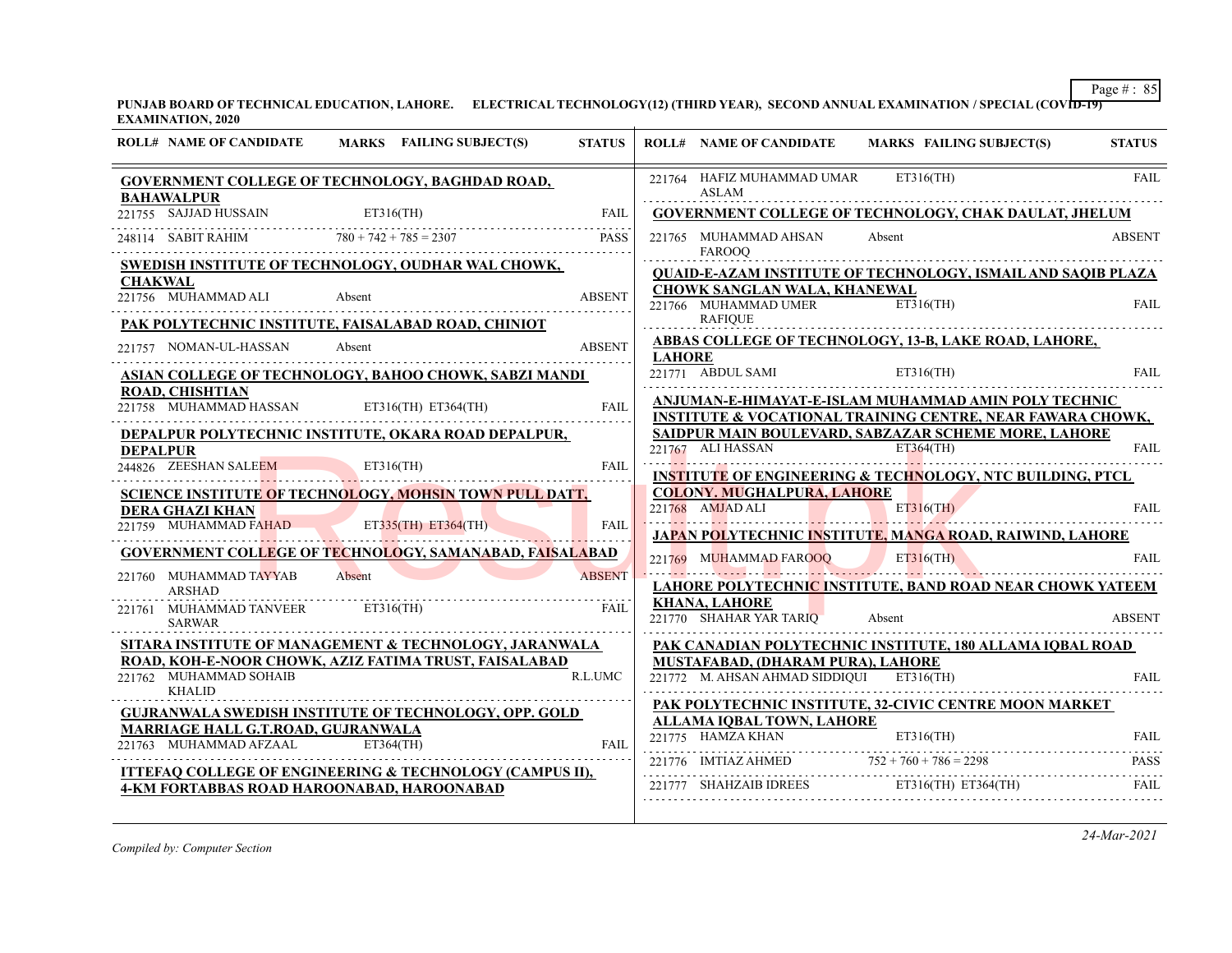PUNJAB BOARD OF TECHNICAL EDUCATION, LAHORE. ELECTRICAL TECHNOLOGY(12) (THIRD YEAR), SECOND ANNUAL EXAMINATION / SPECIAL (COVID-19) **EXAMINATION, 2020**

| 221778 SARFARAZ RASHEED<br>$ET316$ (TH)<br><b>FAIL</b><br>SWEDISH INSTITUTE OF TECHNOLOGY, OPP. GRID STATION, VEHARI<br><b>OURESHI</b><br><b>CHOWK, MULTAN</b><br>221787 MUHAMMAD UMAIR<br>PAK PUNJAB COLLEGE OF TECHNOLOGY, OPP. TAJ BAGH PULL CANAL<br>Absent<br><b>BANK ROAD, HARBANCEPURA, LAHORE</b><br>THE CITY COLLEGE OF TECHNOLOGY, WAINS AUTO CENTRE, OPP<br>248115 MUSTAFA RAZA AWAN ET364(TH)<br><b>FAIL</b><br>FAISAL MOVERS, VEHARI CHOWK, LARRI ADDA, MULTAN<br>221788 INTIZAR HUSSAIN<br>PUNJAB INSTITUTE OF ENGINEERING & TECHNOLOGY, ADJACENT<br>$ET316$ (TH) | <b>ABSENT</b><br>FAIL<br><b>ABSENT</b> |
|---------------------------------------------------------------------------------------------------------------------------------------------------------------------------------------------------------------------------------------------------------------------------------------------------------------------------------------------------------------------------------------------------------------------------------------------------------------------------------------------------------------------------------------------------------------------------------|----------------------------------------|
|                                                                                                                                                                                                                                                                                                                                                                                                                                                                                                                                                                                 |                                        |
|                                                                                                                                                                                                                                                                                                                                                                                                                                                                                                                                                                                 |                                        |
|                                                                                                                                                                                                                                                                                                                                                                                                                                                                                                                                                                                 |                                        |
|                                                                                                                                                                                                                                                                                                                                                                                                                                                                                                                                                                                 |                                        |
| SHAHZADA MARKET, GHAZI ROAD, LAHORE<br>221789 MUHAMMAD MURTAZA<br>Absent<br>221779 AHMED KHAN<br>$\overline{ET316(TH)}$ ET322<br><b>FAIL</b>                                                                                                                                                                                                                                                                                                                                                                                                                                    |                                        |
| THE NATIONAL COLLEGE, 858-D BOSSAN ROAD, MULTAN<br>PUNJAB POLYTECHNIC INSTITUTE, ALLAMA IOBAL ROAD, AL-HAMRA                                                                                                                                                                                                                                                                                                                                                                                                                                                                    |                                        |
| $ET316(TH)$ $ET335(TH)$<br>221790 MUHAMMAD HUSSNAIN<br><b>COMPLEX BOHARWALA CHOWK, NEAR RAILWAY STATION, LAHORE</b><br><b>NASIR</b><br>221773 AHSAN ALI KHAN<br><b>ABSENT</b><br>Absent                                                                                                                                                                                                                                                                                                                                                                                         | FAIL                                   |
| 221791 UMAIR SHOUKAT ET316(TH)<br>221774 HASSAN NADEEM<br>Absent<br><b>ABSENT</b>                                                                                                                                                                                                                                                                                                                                                                                                                                                                                               |                                        |
| THE UNI-TECH COLLEGE OF MANAGEMENT & TECHNOLOGY, 56/2-L<br>GOVERNMENT COLLEGE OF TECHNOLOGY, COLLEGE ROAD, LAYYAH                                                                                                                                                                                                                                                                                                                                                                                                                                                               |                                        |
| NEAR KARMAWALA G.T ROAD, OKARA<br>$804 +$ Fail In Second Year + 893<br>221780 ABDUL WAHEED<br><b>RL SECOND</b><br>221792 ALI HAIDER<br>Absent                                                                                                                                                                                                                                                                                                                                                                                                                                   | <b>ABSENT</b>                          |
| <b>YEAR</b><br>221793 MAQBOOL HUSSAIN 820 + 774 + 825 = 2419                                                                                                                                                                                                                                                                                                                                                                                                                                                                                                                    | <b>PASS</b>                            |
| NATIONAL POLYTECHNIC INSTITUTE, BODLA WELFARE TRUST GT<br>RAWALPINDI POLYTECHNIC INSTITUTE, NE-273 TEPO ROAD,<br><b>ROAD, MIAN CHANNU</b>                                                                                                                                                                                                                                                                                                                                                                                                                                       |                                        |
| 221781 MUHAMMAD HAMZA ASIF Fail In First Year + $704 + 785$<br><b>RL FIRST</b><br>RAWALPINDI<br>221794 ARSLAN ALI<br><b>YEAR</b><br>$697 + 685 + 736 = 2118$                                                                                                                                                                                                                                                                                                                                                                                                                    | <b>PASS</b>                            |
| DR A. Q. KHAN INSTITUTE OF TECHNOLOGY, MULTAN ROAD CHAH<br>221795 SYED FIDA HUSSAIN SHAH Absent                                                                                                                                                                                                                                                                                                                                                                                                                                                                                 | <b>ABSENT</b>                          |
| <b>MIANA, MIANWALI</b><br>248116 IMRAN ULLAH KHAN $792 + 763 + 773 = 2328$<br><b>RAWALPINDI SWEDISH INSTITUTE OF TECHNOLOGY, BAHADUR PLAZA</b><br><b>PASS</b>                                                                                                                                                                                                                                                                                                                                                                                                                   |                                        |
| SHAIR PAO COLONY NEAR COMMITTEE CHOWK, RAWALPINDI<br><b>GOVERNMENT COLLEGE OF TECHNOLOGY, QASIM PUR COLONY,</b><br>$ET316$ (TH)<br>221796 MUHAMMAD ASAD<br><b>MULTAN</b><br><b>NADEEM</b>                                                                                                                                                                                                                                                                                                                                                                                       | FAIL                                   |
| <u>221783 SHAHID RAMZAN</u> ET316(TH) ET322 ET343(TH)<br>221783 SHAHID RAMZAN ET316(TH) ET322 ET343(TH)<br><b>FAIL</b><br>221797 ZAIN UL ABDIN<br>Absent                                                                                                                                                                                                                                                                                                                                                                                                                        | <b>ABSENT</b>                          |
| $ET364$ (TH)<br>221784 MUHAMMAD YOUNIS<br>FAIL<br><b>SWEDISH INSTITUTE OF TECHNOLOGY, D-329 COMMERCIAL MARKET,</b>                                                                                                                                                                                                                                                                                                                                                                                                                                                              |                                        |
| $ET364$ (TH)<br>221785 MUHAMMAD SALEEM<br><b>RAWALPINDI</b><br><b>FAIL</b>                                                                                                                                                                                                                                                                                                                                                                                                                                                                                                      |                                        |
| ET316(TH) FAIL FAIL FAIL<br>KASIB POLYTECHNIC INSTITUTE, 242-B, GULGASHT COLONY, MULTAN                                                                                                                                                                                                                                                                                                                                                                                                                                                                                         |                                        |
| $ET316$ (TH)<br>221786 MUHAMMAD ISHAQ<br>FAIL                                                                                                                                                                                                                                                                                                                                                                                                                                                                                                                                   | <b>ABSENT</b>                          |
| 221800 MUHAMMAD TAYYAB ET316(TH) ET343(TH) FAIL<br>MULTAN POLYTECHNIC INSTITUTE, 2656 MASOOM SHAH ROAD,                                                                                                                                                                                                                                                                                                                                                                                                                                                                         |                                        |
| 221801 SANAULLAH ET316(TH)<br><b>MULTAN</b><br>221782 ADEEL UR REHMAN<br>ET316(TH)<br>FAIL                                                                                                                                                                                                                                                                                                                                                                                                                                                                                      | FAIL                                   |

*Compiled by: Computer Section*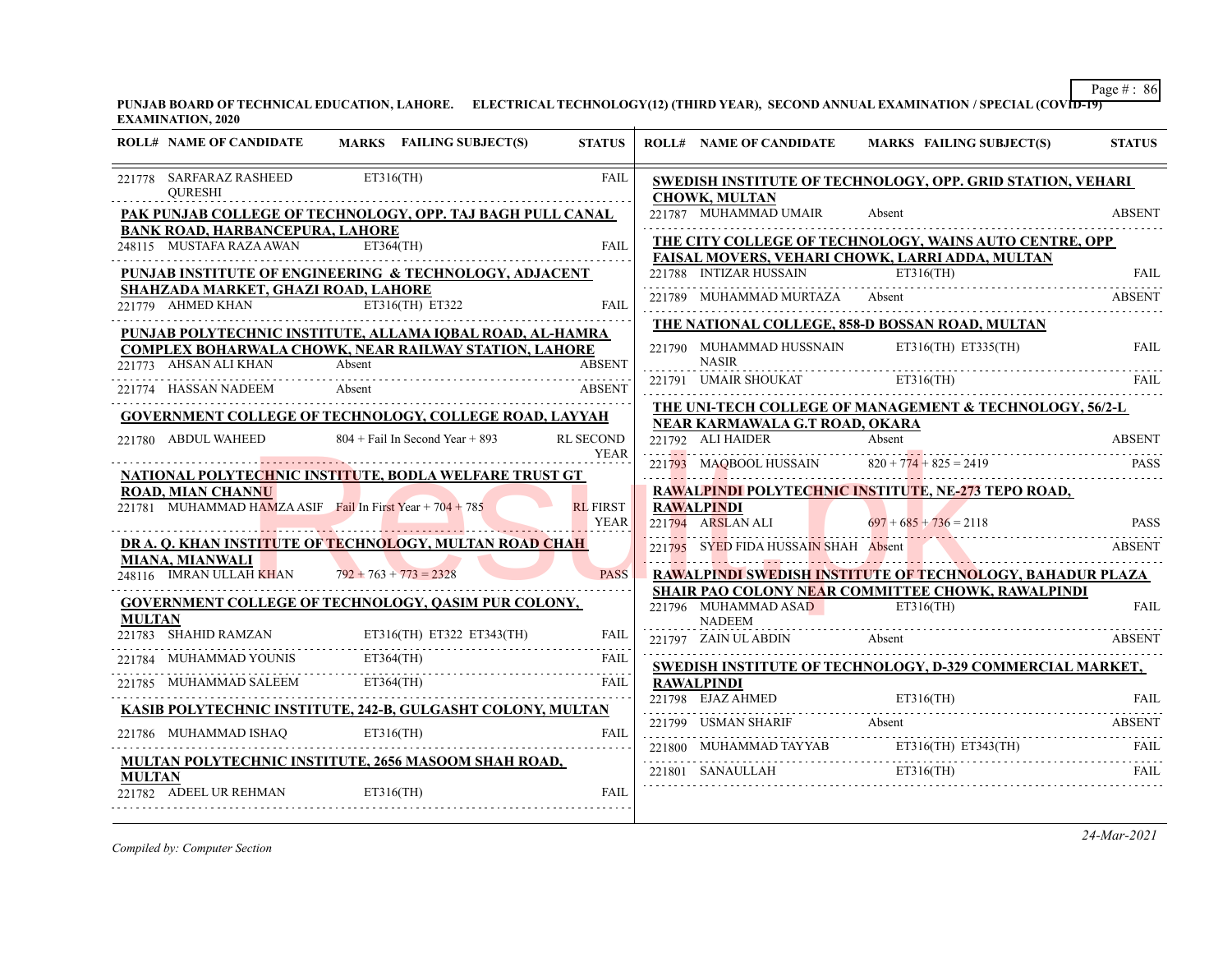PUNJAB BOARD OF TECHNICAL EDUCATION, LAHORE. ELECTRICAL TECHNOLOGY(12) (THIRD YEAR), SECOND ANNUAL EXAMINATION / SPECIAL (COVID-19) **EXAMINATION, 2020**

| <b>ROLL# NAME OF CANDIDATE</b><br><b>MARKS</b> FAILING SUBJECT(S)<br><b>STATUS</b><br>MARKS FAILING SUBJECT(S)<br><b>ROLL# NAME OF CANDIDATE</b><br><b>GOVERNMENT COLLEGE OF TECHNOLOGY, JEHAZ GROUND OLD</b><br>TOBA TEK SINGH POLYTECHNIC INSTITUTE, OPP. NEW FOREST PARK,<br>HARRAPA ROAD, SAHIWAL<br>NEAR MADINA MILLS JHANG ROAD, TOBA TEK SINGH<br>ET316(TH) ET335(TH)<br>221802 M. AHSAN SHABBIR<br>221812 ALI RAZA<br>ET316(TH) ET335(TH)<br>FAIL<br>ET364(TH)<br>POF INSTITUTE OF TECHNOLOGY, , WAH CANTT<br>NATIONAL POLYTECHNIC INSTITUTE, INSIDE MONTGOMERY BISCUIT<br>221813 AMIR ULLAH<br>$ET316$ (TH)<br><b>FACTORY, G.T ROAD, SAHIWAL</b><br>221803 WAQAS MUNAWAR<br>Absent<br><b>ABSENT</b><br>WAH SWEDISH INSTITUTE OF TECHNOLOGY, OPP. (RPR) WAH NOBEL<br><b>G.T.ROAD, WAH CANTT</b><br>PUNJAB POLYTECHNIC INSTITUTE, BISMILLAH TOWN, GOJRA ROAD,<br>221814 SYED SHAHZEB HASSAN $745 + 739 + 811 = 2295$<br><b>SAMMUNDRI</b><br><b>BUKHARY</b><br>221804 MUHAMMAD ZAIN<br>$809 + 748 + 837 = 2394$<br><b>PASS</b><br><b>MUHAYODDIN</b><br>221815 MUHAMMAD KAMRAN<br>ET316(TH)<br><b>SAJID</b><br><b>GOVERNMENT COLLEGE OF TECHNOLOGY, PAF ROAD, SARGODHA</b><br>221816 MUHAMMAD SALMAN ET335(TH)<br>221805 MUHAMMAD JAHAN ZAIB $693 + 764 + 820 = 2277$<br><b>PASS</b><br>Absent<br>221817 KUMAIL ABBAS<br><b>KHAN</b><br>PAKISTAN COLLEGE OF TECHNOLOGY, 199-A, CHUNGI NO. 9 SATELLITE<br><b>TOWN, SARGODHA</b><br>221806 MUHAMMAD FARRUKH<br><b>ABSENT</b><br>Absent<br><b>NADEEM</b><br>LAHORE POLYTECHNIC INSTITUTE, SHAH MUHAMMAD PLAZA,<br>LAHORE-SARGODHA ROAD, NEAR BHATTI CHOWK, SHEIKHUPURA<br>221807 AHTISHAM UL HAQ<br>ISL/PAK TH MGM321<br>FAIL<br>ET316(TH) ET322 ET335(TH)<br>$ET343(TH)$ $ET353(TH)$<br>$ET364$ (TH)<br>OXFORD POLYTECHNIC INSTITUTE, HIRAN MINAR ROAD,<br><b>SHEIKHUPURA</b><br>221808 AQIB SAEED<br><b>PASS</b><br>$779 + 738 + 840 = 2357$<br>$777 + 747 + 840 = 2364$<br>221809 MUHAMMAD AQEEL<br><b>PASS</b><br>PAKISTAN COLLEGE OF COMMERCE, SCIENCE & TECHNOLOGY, CANAL<br>VIEW ROAD, NAZIR TOWN, TANDLIANWALA<br>221810 MUHAMMAD TAYYAB<br>$ET316$ (TH)<br>FAIL<br><b>LEADS COLLEGE OF TECHNOLOGY, NEAR TOWN COMMITTEE, TAUNSA</b><br><b>SHARIF</b><br>221811 AMEER HAMZA<br>$ET316(TH)$ $ET364(TH)$<br>FAIL |  |  |  |               |
|-------------------------------------------------------------------------------------------------------------------------------------------------------------------------------------------------------------------------------------------------------------------------------------------------------------------------------------------------------------------------------------------------------------------------------------------------------------------------------------------------------------------------------------------------------------------------------------------------------------------------------------------------------------------------------------------------------------------------------------------------------------------------------------------------------------------------------------------------------------------------------------------------------------------------------------------------------------------------------------------------------------------------------------------------------------------------------------------------------------------------------------------------------------------------------------------------------------------------------------------------------------------------------------------------------------------------------------------------------------------------------------------------------------------------------------------------------------------------------------------------------------------------------------------------------------------------------------------------------------------------------------------------------------------------------------------------------------------------------------------------------------------------------------------------------------------------------------------------------------------------------------------------------------------------------------------------------------------------------------------------------------------------------------------------------------------------------------------------------------------------------------------------------------------------------------------------------------------------------------------------------------------------|--|--|--|---------------|
|                                                                                                                                                                                                                                                                                                                                                                                                                                                                                                                                                                                                                                                                                                                                                                                                                                                                                                                                                                                                                                                                                                                                                                                                                                                                                                                                                                                                                                                                                                                                                                                                                                                                                                                                                                                                                                                                                                                                                                                                                                                                                                                                                                                                                                                                         |  |  |  | <b>STATUS</b> |
|                                                                                                                                                                                                                                                                                                                                                                                                                                                                                                                                                                                                                                                                                                                                                                                                                                                                                                                                                                                                                                                                                                                                                                                                                                                                                                                                                                                                                                                                                                                                                                                                                                                                                                                                                                                                                                                                                                                                                                                                                                                                                                                                                                                                                                                                         |  |  |  |               |
|                                                                                                                                                                                                                                                                                                                                                                                                                                                                                                                                                                                                                                                                                                                                                                                                                                                                                                                                                                                                                                                                                                                                                                                                                                                                                                                                                                                                                                                                                                                                                                                                                                                                                                                                                                                                                                                                                                                                                                                                                                                                                                                                                                                                                                                                         |  |  |  | <b>FAIL</b>   |
|                                                                                                                                                                                                                                                                                                                                                                                                                                                                                                                                                                                                                                                                                                                                                                                                                                                                                                                                                                                                                                                                                                                                                                                                                                                                                                                                                                                                                                                                                                                                                                                                                                                                                                                                                                                                                                                                                                                                                                                                                                                                                                                                                                                                                                                                         |  |  |  |               |
|                                                                                                                                                                                                                                                                                                                                                                                                                                                                                                                                                                                                                                                                                                                                                                                                                                                                                                                                                                                                                                                                                                                                                                                                                                                                                                                                                                                                                                                                                                                                                                                                                                                                                                                                                                                                                                                                                                                                                                                                                                                                                                                                                                                                                                                                         |  |  |  | <b>FAIL</b>   |
|                                                                                                                                                                                                                                                                                                                                                                                                                                                                                                                                                                                                                                                                                                                                                                                                                                                                                                                                                                                                                                                                                                                                                                                                                                                                                                                                                                                                                                                                                                                                                                                                                                                                                                                                                                                                                                                                                                                                                                                                                                                                                                                                                                                                                                                                         |  |  |  |               |
|                                                                                                                                                                                                                                                                                                                                                                                                                                                                                                                                                                                                                                                                                                                                                                                                                                                                                                                                                                                                                                                                                                                                                                                                                                                                                                                                                                                                                                                                                                                                                                                                                                                                                                                                                                                                                                                                                                                                                                                                                                                                                                                                                                                                                                                                         |  |  |  |               |
|                                                                                                                                                                                                                                                                                                                                                                                                                                                                                                                                                                                                                                                                                                                                                                                                                                                                                                                                                                                                                                                                                                                                                                                                                                                                                                                                                                                                                                                                                                                                                                                                                                                                                                                                                                                                                                                                                                                                                                                                                                                                                                                                                                                                                                                                         |  |  |  | <b>PASS</b>   |
|                                                                                                                                                                                                                                                                                                                                                                                                                                                                                                                                                                                                                                                                                                                                                                                                                                                                                                                                                                                                                                                                                                                                                                                                                                                                                                                                                                                                                                                                                                                                                                                                                                                                                                                                                                                                                                                                                                                                                                                                                                                                                                                                                                                                                                                                         |  |  |  |               |
|                                                                                                                                                                                                                                                                                                                                                                                                                                                                                                                                                                                                                                                                                                                                                                                                                                                                                                                                                                                                                                                                                                                                                                                                                                                                                                                                                                                                                                                                                                                                                                                                                                                                                                                                                                                                                                                                                                                                                                                                                                                                                                                                                                                                                                                                         |  |  |  | FAIL          |
|                                                                                                                                                                                                                                                                                                                                                                                                                                                                                                                                                                                                                                                                                                                                                                                                                                                                                                                                                                                                                                                                                                                                                                                                                                                                                                                                                                                                                                                                                                                                                                                                                                                                                                                                                                                                                                                                                                                                                                                                                                                                                                                                                                                                                                                                         |  |  |  | <b>FAIL</b>   |
|                                                                                                                                                                                                                                                                                                                                                                                                                                                                                                                                                                                                                                                                                                                                                                                                                                                                                                                                                                                                                                                                                                                                                                                                                                                                                                                                                                                                                                                                                                                                                                                                                                                                                                                                                                                                                                                                                                                                                                                                                                                                                                                                                                                                                                                                         |  |  |  | <b>ABSENT</b> |
|                                                                                                                                                                                                                                                                                                                                                                                                                                                                                                                                                                                                                                                                                                                                                                                                                                                                                                                                                                                                                                                                                                                                                                                                                                                                                                                                                                                                                                                                                                                                                                                                                                                                                                                                                                                                                                                                                                                                                                                                                                                                                                                                                                                                                                                                         |  |  |  |               |
|                                                                                                                                                                                                                                                                                                                                                                                                                                                                                                                                                                                                                                                                                                                                                                                                                                                                                                                                                                                                                                                                                                                                                                                                                                                                                                                                                                                                                                                                                                                                                                                                                                                                                                                                                                                                                                                                                                                                                                                                                                                                                                                                                                                                                                                                         |  |  |  |               |
|                                                                                                                                                                                                                                                                                                                                                                                                                                                                                                                                                                                                                                                                                                                                                                                                                                                                                                                                                                                                                                                                                                                                                                                                                                                                                                                                                                                                                                                                                                                                                                                                                                                                                                                                                                                                                                                                                                                                                                                                                                                                                                                                                                                                                                                                         |  |  |  |               |
|                                                                                                                                                                                                                                                                                                                                                                                                                                                                                                                                                                                                                                                                                                                                                                                                                                                                                                                                                                                                                                                                                                                                                                                                                                                                                                                                                                                                                                                                                                                                                                                                                                                                                                                                                                                                                                                                                                                                                                                                                                                                                                                                                                                                                                                                         |  |  |  |               |
|                                                                                                                                                                                                                                                                                                                                                                                                                                                                                                                                                                                                                                                                                                                                                                                                                                                                                                                                                                                                                                                                                                                                                                                                                                                                                                                                                                                                                                                                                                                                                                                                                                                                                                                                                                                                                                                                                                                                                                                                                                                                                                                                                                                                                                                                         |  |  |  |               |
|                                                                                                                                                                                                                                                                                                                                                                                                                                                                                                                                                                                                                                                                                                                                                                                                                                                                                                                                                                                                                                                                                                                                                                                                                                                                                                                                                                                                                                                                                                                                                                                                                                                                                                                                                                                                                                                                                                                                                                                                                                                                                                                                                                                                                                                                         |  |  |  |               |
|                                                                                                                                                                                                                                                                                                                                                                                                                                                                                                                                                                                                                                                                                                                                                                                                                                                                                                                                                                                                                                                                                                                                                                                                                                                                                                                                                                                                                                                                                                                                                                                                                                                                                                                                                                                                                                                                                                                                                                                                                                                                                                                                                                                                                                                                         |  |  |  |               |
|                                                                                                                                                                                                                                                                                                                                                                                                                                                                                                                                                                                                                                                                                                                                                                                                                                                                                                                                                                                                                                                                                                                                                                                                                                                                                                                                                                                                                                                                                                                                                                                                                                                                                                                                                                                                                                                                                                                                                                                                                                                                                                                                                                                                                                                                         |  |  |  |               |
|                                                                                                                                                                                                                                                                                                                                                                                                                                                                                                                                                                                                                                                                                                                                                                                                                                                                                                                                                                                                                                                                                                                                                                                                                                                                                                                                                                                                                                                                                                                                                                                                                                                                                                                                                                                                                                                                                                                                                                                                                                                                                                                                                                                                                                                                         |  |  |  |               |
|                                                                                                                                                                                                                                                                                                                                                                                                                                                                                                                                                                                                                                                                                                                                                                                                                                                                                                                                                                                                                                                                                                                                                                                                                                                                                                                                                                                                                                                                                                                                                                                                                                                                                                                                                                                                                                                                                                                                                                                                                                                                                                                                                                                                                                                                         |  |  |  |               |
|                                                                                                                                                                                                                                                                                                                                                                                                                                                                                                                                                                                                                                                                                                                                                                                                                                                                                                                                                                                                                                                                                                                                                                                                                                                                                                                                                                                                                                                                                                                                                                                                                                                                                                                                                                                                                                                                                                                                                                                                                                                                                                                                                                                                                                                                         |  |  |  |               |
|                                                                                                                                                                                                                                                                                                                                                                                                                                                                                                                                                                                                                                                                                                                                                                                                                                                                                                                                                                                                                                                                                                                                                                                                                                                                                                                                                                                                                                                                                                                                                                                                                                                                                                                                                                                                                                                                                                                                                                                                                                                                                                                                                                                                                                                                         |  |  |  |               |
|                                                                                                                                                                                                                                                                                                                                                                                                                                                                                                                                                                                                                                                                                                                                                                                                                                                                                                                                                                                                                                                                                                                                                                                                                                                                                                                                                                                                                                                                                                                                                                                                                                                                                                                                                                                                                                                                                                                                                                                                                                                                                                                                                                                                                                                                         |  |  |  |               |
|                                                                                                                                                                                                                                                                                                                                                                                                                                                                                                                                                                                                                                                                                                                                                                                                                                                                                                                                                                                                                                                                                                                                                                                                                                                                                                                                                                                                                                                                                                                                                                                                                                                                                                                                                                                                                                                                                                                                                                                                                                                                                                                                                                                                                                                                         |  |  |  |               |
|                                                                                                                                                                                                                                                                                                                                                                                                                                                                                                                                                                                                                                                                                                                                                                                                                                                                                                                                                                                                                                                                                                                                                                                                                                                                                                                                                                                                                                                                                                                                                                                                                                                                                                                                                                                                                                                                                                                                                                                                                                                                                                                                                                                                                                                                         |  |  |  |               |
|                                                                                                                                                                                                                                                                                                                                                                                                                                                                                                                                                                                                                                                                                                                                                                                                                                                                                                                                                                                                                                                                                                                                                                                                                                                                                                                                                                                                                                                                                                                                                                                                                                                                                                                                                                                                                                                                                                                                                                                                                                                                                                                                                                                                                                                                         |  |  |  |               |
|                                                                                                                                                                                                                                                                                                                                                                                                                                                                                                                                                                                                                                                                                                                                                                                                                                                                                                                                                                                                                                                                                                                                                                                                                                                                                                                                                                                                                                                                                                                                                                                                                                                                                                                                                                                                                                                                                                                                                                                                                                                                                                                                                                                                                                                                         |  |  |  |               |
|                                                                                                                                                                                                                                                                                                                                                                                                                                                                                                                                                                                                                                                                                                                                                                                                                                                                                                                                                                                                                                                                                                                                                                                                                                                                                                                                                                                                                                                                                                                                                                                                                                                                                                                                                                                                                                                                                                                                                                                                                                                                                                                                                                                                                                                                         |  |  |  |               |
|                                                                                                                                                                                                                                                                                                                                                                                                                                                                                                                                                                                                                                                                                                                                                                                                                                                                                                                                                                                                                                                                                                                                                                                                                                                                                                                                                                                                                                                                                                                                                                                                                                                                                                                                                                                                                                                                                                                                                                                                                                                                                                                                                                                                                                                                         |  |  |  |               |

*Compiled by: Computer Section*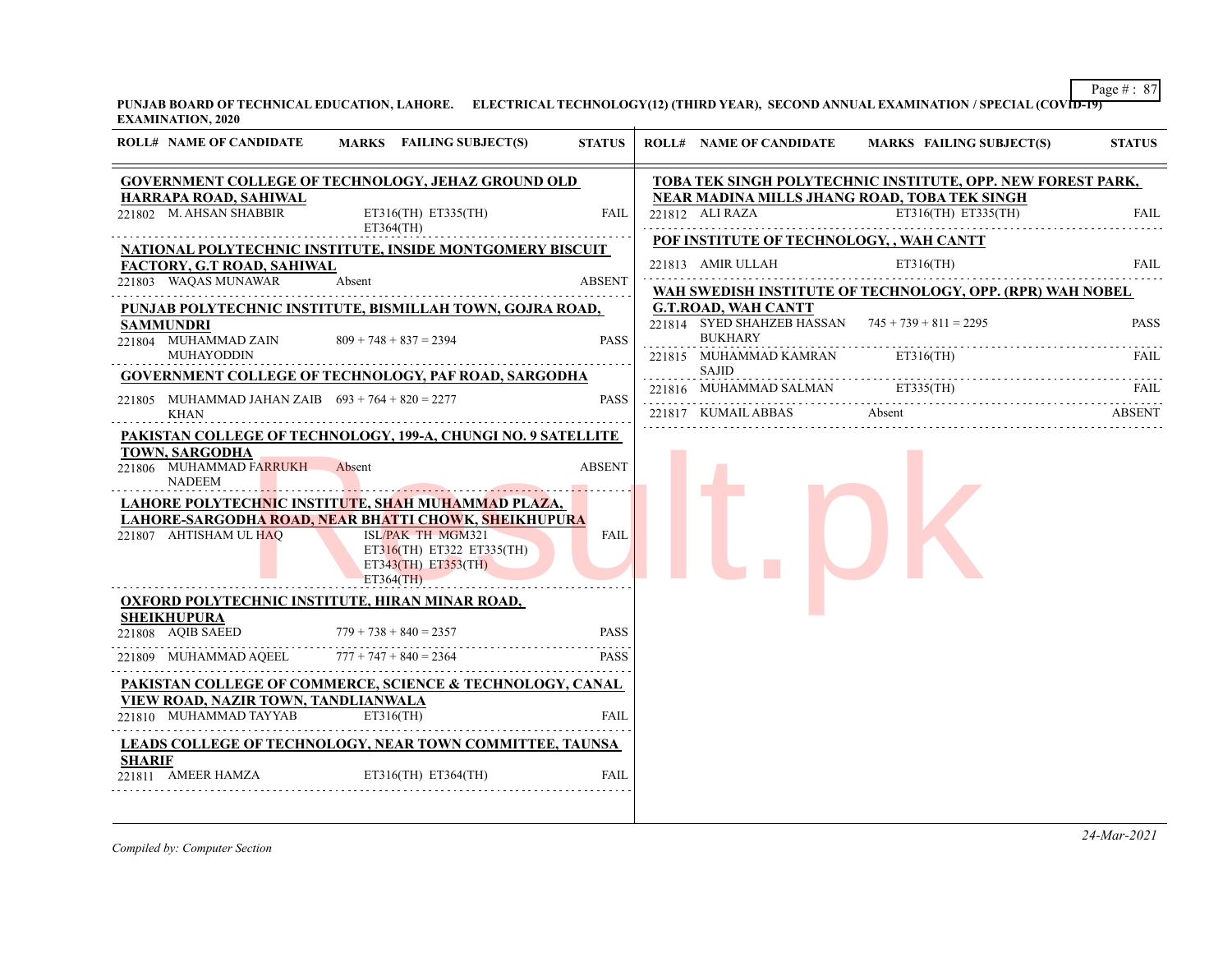**PUNJAB BOARD OF TECHNICAL EDUCATION, LAHORE. ELECTRICAL TECHNOLOGY (2014) (THIRD YEAR), SECOND ANNUAL EXAMINATION / SPECIAL (COVID-19) EXAMINATION, 2020**

| <b>ROLL# NAME OF CANDIDATE</b>         | MARKS FAILING SUBJECT(S)                                              | <b>STATUS</b>              | <b>ROLL# NAME OF CANDIDATE</b>                                                                                                                                                                                                                                         | <b>MARKS FAILING SUBJECT(S)</b>                            | <b>STATUS</b>      |
|----------------------------------------|-----------------------------------------------------------------------|----------------------------|------------------------------------------------------------------------------------------------------------------------------------------------------------------------------------------------------------------------------------------------------------------------|------------------------------------------------------------|--------------------|
| <b>AHMADPUR EAST</b>                   | UNITED COLLEGE OF TECHNOLOGY, AMEER HUMZA TOWN,,                      |                            | 221989 MUHAMMAD ZAKARIA                                                                                                                                                                                                                                                | ET364(REV)(TH) ET335(REV)<br>(TH) ET322 ET316(REV)(TH)     | <b>FAIL</b>        |
| 221843 MUHAMMAD SHAFIQUE               | Absent                                                                | <b>ABSENT</b>              | 221995 HAMZA AMANAT                                                                                                                                                                                                                                                    | Absent                                                     | <b>ABSENT</b>      |
| 221844 MUHAMMAD FAHAEEM                | Absent                                                                | <b>ABSENT</b>              | 221999 MUHAMMAD WASEEM                                                                                                                                                                                                                                                 | Absent                                                     | <b>ABSENT</b>      |
| 221845 MUHAMMAD IJAZ                   | Absent                                                                | ABSENT                     | 222003 AHMAD RAZA                                                                                                                                                                                                                                                      | Absent                                                     | <b>ABSENT</b>      |
| 221847 MOHAMMAD SALTAN<br><b>SAEED</b> | $ET364(REV)(TH)$ $ET343(REV)$<br>$(TH)$ ET335(REV)(TH)                | <b>FAIL</b>                | 222005 SHAFI ULLAH                                                                                                                                                                                                                                                     | $ET364(REV)(TH)$ $ET316(REV)$<br>(TH)                      | <b>FAIL</b>        |
|                                        | ET316(REV)(TH)                                                        |                            | 222008 ABDUL GHAFFAR AWAN                                                                                                                                                                                                                                              | ET364(REV)(TH)                                             | FAII.              |
| 221850 MUHAMMAD ZUBAIR                 | Absent<br>JINNAH COLLEGE OF ENGINEERING & TECHNOLOGY, JATOEE BY PASS, | <b>ABSENT</b>              | 222009 SANA ULLAH                                                                                                                                                                                                                                                      | $ET364(REV)(TH)$ $ET343(REV)$<br>(TH) ET335(REV)(TH) ET322 | FAIL               |
|                                        | <b>BAHAWAL NALA, OPP. GOVT. BOYS DEGREE COLLEGE, ALIPUR</b>           |                            |                                                                                                                                                                                                                                                                        | ET316(REV)(TH)                                             |                    |
| 221859 FARHAN LIAQAT                   | Absent                                                                | <b>ABSENT</b>              | 222010 SYED IRTAZA HASSAN<br>KAZMI                                                                                                                                                                                                                                     | $ET364(REV)(TH)$ $ET316(REV)$<br>(TH)                      | <b>FAIL</b>        |
|                                        | DR. ABDUL QADEER POLYTECHNIC INSTITUTE, ALLAHABAD MOHALLA             |                            | 222011 BAOIR HUSSAIN                                                                                                                                                                                                                                                   | Absent                                                     | <b>ABSENT</b>      |
| 221887 HUZAIFA ABID                    | HAJI LUKHAY KHAN, WARD NO. 1 TEH. CHUNIAN, ALLAHABAD<br>Absent        | <b>ABSENT</b>              | 222012 MUHAMMAD USMAN                                                                                                                                                                                                                                                  | $MGM321$ ET364(REV)(TH)<br>$ET343(REV)(TH)$ $ET335(REV)$   | <b>FAIL</b>        |
| 221889 SHAHZAD TABASSAM                | Absent                                                                | <b>ABSENT</b>              |                                                                                                                                                                                                                                                                        | $(TH)$ ET322 ET316(REV)(TH)                                | .                  |
|                                        | 221894 MUHAMMAD AZAZ YOUNAS ET364(REV)(TH) ET343(REV)                 | a dia dalam<br><b>FAIL</b> | 222016 MUHAMMAD SHAHBAZ Absent<br><u>in the second contract of the second contract of the second contract of the second contract of the second contract of the second contract of the second contract of the second contract of the second contract of the second </u> | ABSENT                                                     |                    |
|                                        | $(TH)$ ET316(REV)(TH)                                                 |                            |                                                                                                                                                                                                                                                                        | <b>GOVERNMENT COLLEGE OF TECHNOLOGY, BAGHDAD ROAD,</b>     |                    |
| 221895 ARBAZ AFZAL                     | ET316(REV)(TH)                                                        | FAIL                       | <b>BAHAWALPUR</b><br>222200 USAMA AZEEM                                                                                                                                                                                                                                |                                                            | <b>FULL FAIL</b>   |
| 221896 MUHAMMAD ASHFAO                 | Absent                                                                | <b>ABSENT</b>              |                                                                                                                                                                                                                                                                        |                                                            |                    |
|                                        | <b>GOVT. COLLEGE OF TECHNOLOGY, FATEH JANG ROAD, ATTOCK</b>           |                            | 222201 MUHAMMAD IMRAN ADIL                                                                                                                                                                                                                                             | ET364(REV)(TH, PR, SE)<br>ET343(REV)(PR, SE)               | FAIL               |
| 221977 MUHAMMAD SHOAIB                 | ET364(REV)(TH) ET322<br>ET316(REV)(TH)                                | <b>FAIL</b>                |                                                                                                                                                                                                                                                                        | ET335(REV)(TH, PR, SE) ET322<br>ET316(REV)(TH, PR, SE)     |                    |
| 221979 MUHAMMAD SALAH UD DINAbsent     |                                                                       | <b>ABSENT</b>              |                                                                                                                                                                                                                                                                        | ET353(PR, SE)                                              |                    |
| 221982 MUHAMMAD FAHEEM                 | $ET364(REV)(TH)$ $ET335(REV)$                                         | <b>FAIL</b>                | 222202 HASSAN TARIQ                                                                                                                                                                                                                                                    | ET364(REV)(TH) ET343(REV)<br>(TH) ET322 ET316(REV)(TH)     | FAIL               |
| 221983 YASEEN ALI                      | $(TH)$ ET322 ET316(REV)(TH)                                           |                            | 222208 ZAIN UL ABIDIN                                                                                                                                                                                                                                                  | Absent                                                     | <b>ABSENT</b>      |
|                                        | ET364(REV)(TH) ET343(REV)<br>$(TH)$ ET335(REV)(TH)                    | <b>FAIL</b>                | 222209 MUHAMMAD UMAIR                                                                                                                                                                                                                                                  | Absent                                                     | .<br><b>ABSENT</b> |
| 221984 DANISH KHAN Absent              |                                                                       | <b>ABSENT</b>              | 222211 SULTAN MEHMOOD                                                                                                                                                                                                                                                  | ET364(REV)(TH) ET335(REV)<br>(TH) ET322 ET316(REV)(TH)     | FAIL               |
| 221986 ABDUL REHMAN                    | $ET364(REV)(TH)$ $ET335(REV)$<br>$(TH)$ ET316(REV)(TH)                | FAIL                       | 222213 MUHAMMAD YOUSAF                                                                                                                                                                                                                                                 | Absent                                                     | <b>ABSENT</b>      |
| 221988 MUHAMMAD AKSAR                  | ET335(REV)(TH)                                                        | <b>FAIL</b>                | 222214 GULZAIB                                                                                                                                                                                                                                                         | Absent                                                     | <b>ABSENT</b>      |

*Compiled by: Computer Section*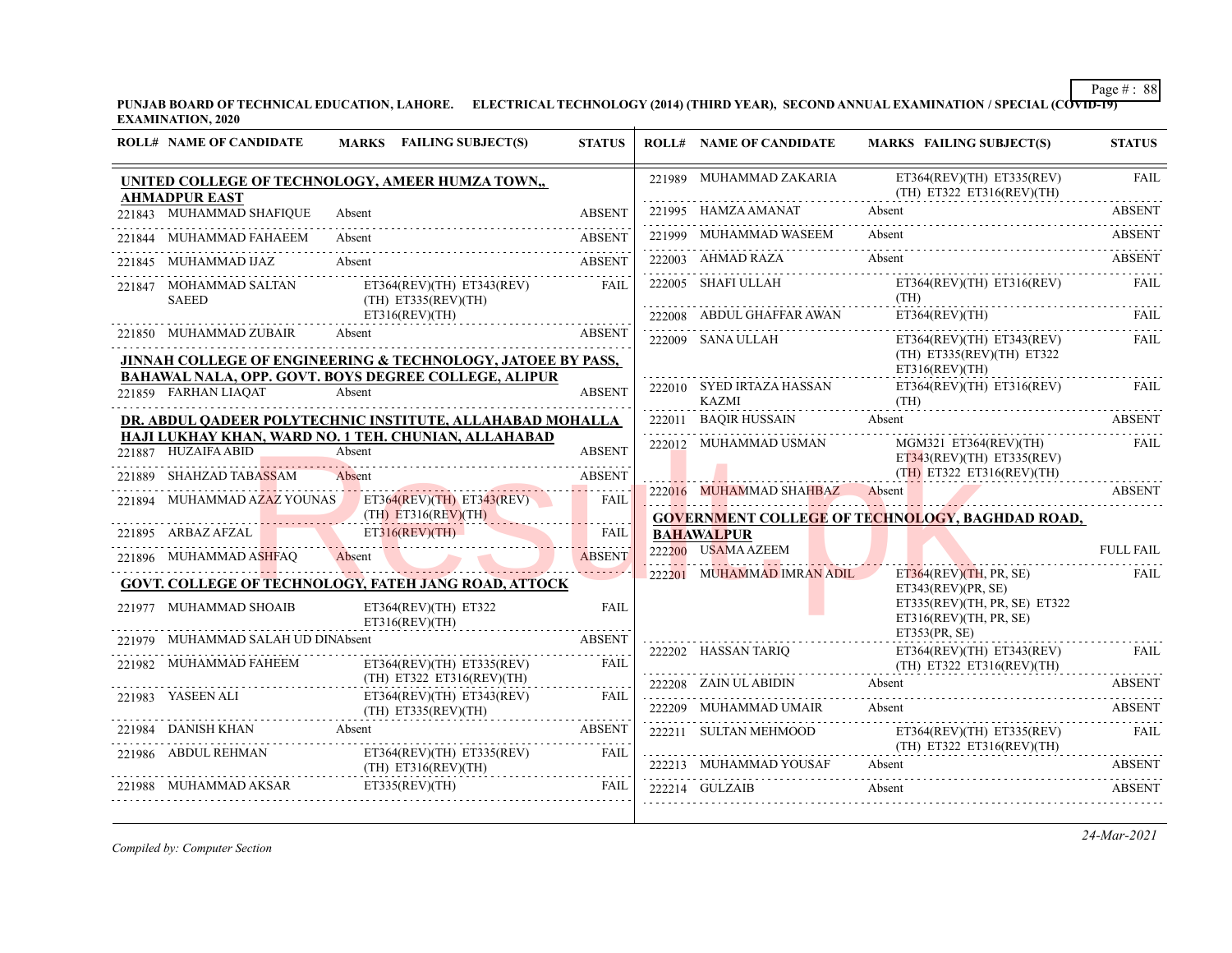**PUNJAB BOARD OF TECHNICAL EDUCATION, LAHORE. ELECTRICAL TECHNOLOGY (2014) (THIRD YEAR), SECOND ANNUAL EXAMINATION / SPECIAL (COVID-19) EXAMINATION, 2020**

| <b>ROLL# NAME OF CANDIDATE</b>                                 | <b>MARKS</b> FAILING SUBJECT(S)                                   | <b>STATUS</b>                    |                | <b>ROLL# NAME OF CANDIDATE</b>              | <b>MARKS FAILING SUBJECT(S)</b>                                     | <b>STATUS</b> |
|----------------------------------------------------------------|-------------------------------------------------------------------|----------------------------------|----------------|---------------------------------------------|---------------------------------------------------------------------|---------------|
| 222217 MUHAMMAD SHAHZAD                                        | Absent                                                            | <b>ABSENT</b>                    |                |                                             | KHAN MUHAMMAD KHAN COLLEGE OF EDUCATION & TECHNOLOGY,               |               |
| 222224 MAJID AZIZ                                              | ET316(REV)(TH)                                                    |                                  |                | NEAR GOVT. GIRLS HIGH SCHOOL, BHIMBER (AJK) |                                                                     |               |
| FARAKH MAJEED                                                  | ET364(REV)(TH) ET335(REV)<br>$(TH)$ ET316(REV)(TH)                | FAII.                            |                | 222418 AHSAN NADEEM                         | $ET364(REV)(TH)$ $ET335(REV)$<br>(TH) ET322                         | <b>FAIL</b>   |
|                                                                | 222229 WAQAR YOUNIS ET364(REV)(TH) FAIL                           | FAIL                             |                | <b>BUREWALA</b>                             | ALLAMA IQBAL COLLEGE, NEAR MODEL TOWN CHICHAWATNI ROAD,             |               |
|                                                                | 222230 HAROON SIDDIQUE Absent ABSENT                              | <b>ABSENT</b>                    |                | 222428 MUHAMMAD SULEMAN                     | ET364(REV)(TH) ET343(REV)                                           | FAIL          |
| 222234 SYED ABDUL HANNAN                                       | ET364(REV)(TH) ET343(REV) FAIL                                    |                                  |                |                                             | (TH) ET335(REV)(TH) ET322<br>$ET316(REV)(TH)$ $ET353(TH)$           |               |
| <b>TAHIR</b>                                                   | (TH) ET335(REV)(TH) ET322                                         |                                  |                |                                             | <b>GAGGOO COLLEGE OF ENGINEERING &amp; TECHNOLOGY, SHAIKH FAZAL</b> |               |
| 222236 AFZAAL SARWAR Absent                                    | ET316(REV)(TH)                                                    | <b>Example 2</b> ABSENT          |                | ROAD, 187/E-B GAGGOO MANDI, BUREWALA        |                                                                     |               |
|                                                                |                                                                   |                                  |                |                                             | 222439 MUHAMMAD HAMZA ET364(REV)(TH) FAIL                           |               |
| 222239 SIRMAD ABBAS Absent                                     |                                                                   | <b>ABSENT</b>                    |                | 222440 HAMMAD HUSSAIN                       | Absent                                                              | <b>ABSENT</b> |
| 248117 ZAHID ASLAM                                             | MGM321 ET364(REV)(TH, PR,<br>SE) ET343(REV)(TH, PR, SE)           | <b>FAIL</b>                      |                | 222441 MUHAMMAD JAWAD                       | Absent                                                              | ABSENT        |
|                                                                | ET335(REV)(TH, PR, SE) E T322<br>ET316(REV)(TH, PR, SE)           |                                  |                |                                             | $248124$ USMAN ALI ET335(REV)(TH) FAIL                              |               |
|                                                                | ET353(PR, SE)                                                     |                                  |                |                                             | <b>GOVERNMENT COLLEGE OF TECHNOLOGY, CHAK NO 507 EB,</b>            |               |
| 248118 HAMMAD MEHMOOD                                          | $ET364(REV)(TH)$ $ET316(REV)$                                     | FAIL                             |                | <b>BUREWALA</b>                             |                                                                     |               |
| 248119 AMAR HAYYAT Absent                                      | (TH)                                                              | .<br>Registration                |                | 248125 MOHAMMAD WAQAS TAHIR ET364(REV)(TH)  |                                                                     | FAIL          |
|                                                                |                                                                   | cancelled due to                 |                |                                             | 248126 HAMZA NAZEER ET316(REV)(TH) FAIL                             |               |
|                                                                |                                                                   | No Chance                        |                |                                             | NATIONAL POLYTECHNIC INSTITUTE, LAHORE ROAD, CANAL BANK,            |               |
| 248120 MUZAMMIL ZAFAR                                          | ET364(REV)(TH) ET322<br>ET316(REV)(TH)                            | Registration<br>cancelled due to |                | <b>BUREWALA</b><br>222558 AMIR RAZA FAISAL  | $ET364(REV)(TH)$ $ET343(REV)$                                       | <b>FAIL</b>   |
|                                                                |                                                                   | No Chance                        |                |                                             | $(TH)$                                                              |               |
|                                                                | U.K INSTITUTE OF TECHNOLOGY, 26-A NEW SATELLITE TOWN,             |                                  |                | 222559 MUJAHID SARFRAZ                      | Absent                                                              | ABSENT        |
| <b>BAHAWLPUR, BAHAWALPUR</b><br>248121 MUHAMMAD JAVAID         | ET335(REV)(TH) ET316(REV)                                         | Registration                     |                |                                             | RAWALPINDI POLYTECHNIC INSTITUTE, CHAKWAL CAMPUS, CITI              |               |
|                                                                | (TH)                                                              | cancelled due to                 |                | TRADE CENTRE, TEHSIL CHOWK, CHAKWAL         |                                                                     |               |
|                                                                |                                                                   | No Chance                        |                | 222567 NAUMAN KHALID                        | $ET364(REV)(TH)$ $ET343(REV)$                                       | <b>FAIL</b>   |
|                                                                | <b>AZEEM COLLEGE OF TECHNOLOGY &amp; MANGEMENT, NEAR UBL BANK</b> |                                  |                | 222568 NASIR ABBAS Absent                   | (TH)                                                                | ABSENT        |
| <b>SHAHAB CENTRE, BASTI MALOOK</b><br>248122 RAO NAFEES HAIDER |                                                                   | <b>FULL FAIL</b>                 |                | 222569 SHAKEEL HUSSAIN                      | Absent                                                              | <b>ABSENT</b> |
|                                                                | <b>FARAN INSTITUTE OF TECHNOLOGY, MIRPUR CHOWK, BHIMBER (AJK)</b> |                                  |                | 222571 MUHAMMAD KAMRAN                      | Absent<br><b>ABSENT</b>                                             |               |
|                                                                |                                                                   |                                  |                |                                             |                                                                     |               |
| 248123 USAMA BIN AMJAD                                         | ET335(REV)(TH)                                                    | <b>FAIL</b>                      |                |                                             | SWEDISH INSTITUTE OF TECHNOLOGY, OUDHAR WAL CHOWK,                  |               |
|                                                                |                                                                   |                                  | <b>CHAKWAL</b> |                                             |                                                                     |               |
|                                                                |                                                                   |                                  |                |                                             |                                                                     |               |

*Compiled by: Computer Section*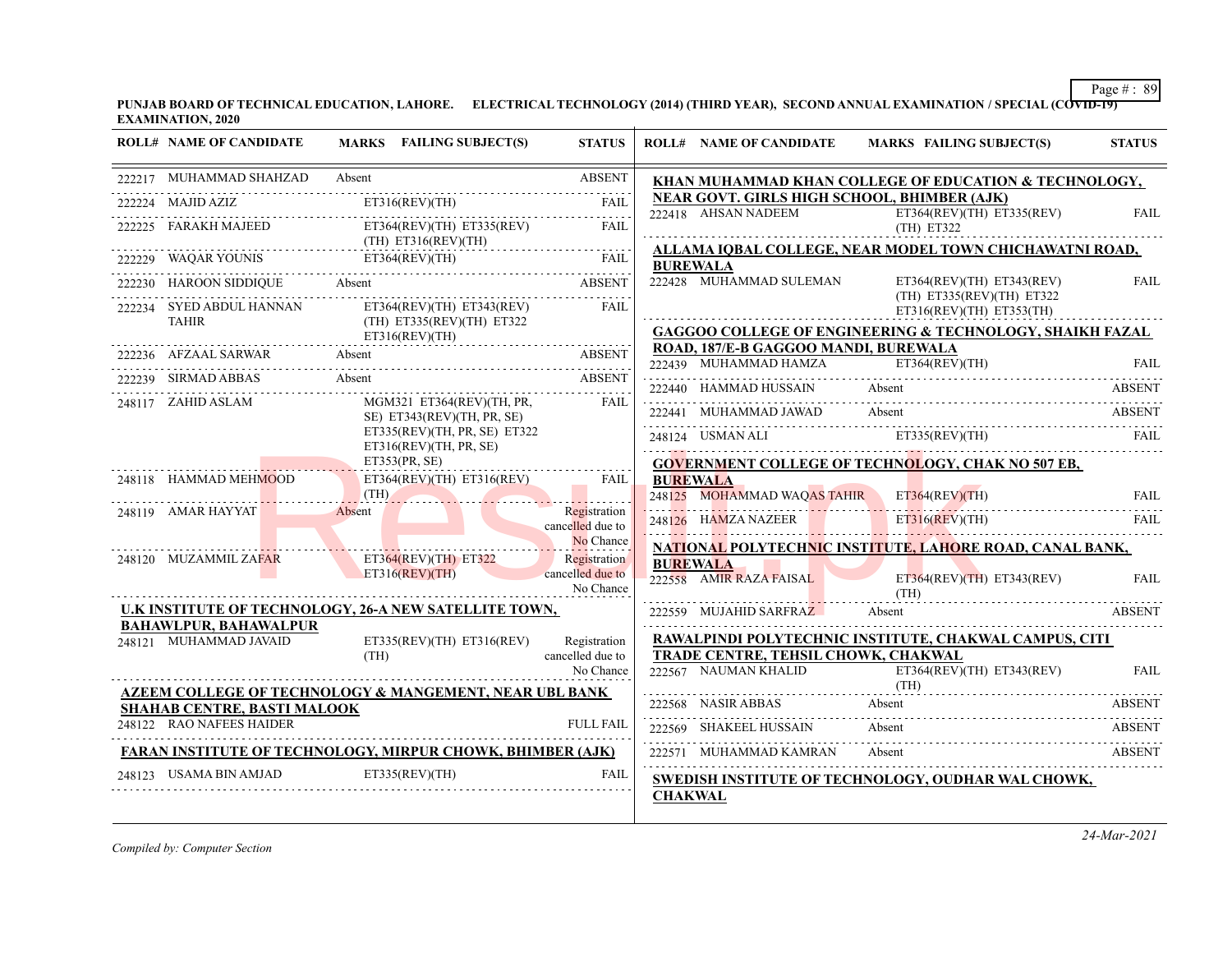**PUNJAB BOARD OF TECHNICAL EDUCATION, LAHORE. ELECTRICAL TECHNOLOGY (2014) (THIRD YEAR), SECOND ANNUAL EXAMINATION / SPECIAL (COVID-19) EXAMINATION, 2020**

|        | <b>ROLL# NAME OF CANDIDATE</b>          | MARKS FAILING SUBJECT(S)                                                 | <b>STATUS</b> |                 | <b>ROLL# NAME OF CANDIDATE</b>          | MARKS FAILING SUBJECT(S)                                                                                                                                                                                                                                            | <b>STATUS</b> |
|--------|-----------------------------------------|--------------------------------------------------------------------------|---------------|-----------------|-----------------------------------------|---------------------------------------------------------------------------------------------------------------------------------------------------------------------------------------------------------------------------------------------------------------------|---------------|
|        | 222590 MUHAMMAD USMAN                   | ET364(REV)(TH)                                                           | <b>FAIL</b>   |                 | 222686 MUHAMMAD ZAID ALI                | ET335(REV)(TH)                                                                                                                                                                                                                                                      | <b>FAIL</b>   |
| 222591 | <b>ZEESHAN HAIDER</b>                   | Absent                                                                   | <b>ABSENT</b> |                 |                                         | LAYYAH INSTITUTE OF TECHNOLOGY, LAYYAH ROAD,, CHOWK AZAM                                                                                                                                                                                                            |               |
|        | 222593 AHSAN MEHFOOZ                    | Absent                                                                   | ABSENT        |                 | 248127 USMAN ALI                        | MGM321 ISL/PAK TH                                                                                                                                                                                                                                                   | <b>FAIL</b>   |
|        | 222594 MUHAMMAD YASIR Absent            |                                                                          | ABSENT        |                 |                                         | ET364(REV)(TH) ET343(REV)<br>$(TH)$ ET335(REV)(TH) ET322                                                                                                                                                                                                            |               |
|        |                                         | 222597 ABDUL BASIT ET364(REV)(TH) ET316(REV)                             | FAIL          |                 |                                         | $ET316(REV)(TH)$ $ET353(TH)$<br>KASIB POLYTECHNIC INSTITUTE, NEAR AL-REHMAN CNG STATION,                                                                                                                                                                            |               |
|        |                                         | 222599 MUHAMMAD HAMZA Fail In First Year And Second Year + 748 RL SECOND | <b>YEAR</b>   |                 | JINNAH CHOWK, DASKA<br>222727 UMER IJAZ | Absent                                                                                                                                                                                                                                                              | ABSENT        |
|        | <b>NEAR POLICE STATION, CHICHAWATNI</b> | JINNAH COLLEGE OF ENGINEERING & TECHNOLOGY, TOP OF MCB,                  |               |                 |                                         | DEPALPUR POLYTECHNIC INSTITUTE, OKARA ROAD DEPALPUR,                                                                                                                                                                                                                |               |
|        | 222618 MUAZZAM KHALID                   | ET364(REV)(TH) ET335(REV)<br>(TH)                                        | <b>FAIL</b>   | <b>DEPALPUR</b> | $222760$ NOMAN AZIZ                     | Absent                                                                                                                                                                                                                                                              | <b>ABSENT</b> |
|        |                                         | 222619 MUHAMMAD HUSSAIN ET364(REV)(TH) ET335(REV)<br>$(TH)$ ET322        | FAIL          |                 | <b>GHAZI KHAN</b>                       | <b>AL-GHAZI INSTITUTE OF TECHNOLOGY, PLOT#42, BLOCK#16, DERA</b>                                                                                                                                                                                                    |               |
|        |                                         | 222620 TAUSEEQ SADIQ Absent ABSENT                                       |               |                 |                                         | 222763 MIRZA SHAFIQ-UR-REHMAN ET364(REV)(TH) ET316(REV)                                                                                                                                                                                                             | <b>FAIL</b>   |
|        |                                         | 222621 MUHAMMAD IQBAL ET364(REV)(TH) ET335(REV) FAIL (TH) ET316(REV)(TH) |               |                 |                                         | (TH)<br>MIR CHAKAR KHAN RIND UNIVERSITY OF TECHNOLOGY,, SAKHI                                                                                                                                                                                                       |               |
|        |                                         | 222622 FAZEEL AHMAD Absent ABSENT ABSENT                                 | ABSENT        |                 | SARWAR ROAD, DERA GHAZI KHAN            |                                                                                                                                                                                                                                                                     |               |
|        |                                         | 222624 SYED ALI HASSAN ET316(REV)(TH) FAIL                               |               |                 | 222810 SHAH KAMAL AHMAD                 | Absent<br>$\frac{222810}{1000}$ SHAH NAWIAL ATIMAD AUSCIII                                                                                                                                                                                                          | <b>ABSENT</b> |
|        |                                         | 222627 HARIS IQBAL Absent                                                | ABSENT        |                 | 222811 MEHTAB ALI                       | Absent                                                                                                                                                                                                                                                              | ABSENT        |
|        | 222628 ATIQ UR REHMAN                   | $ET364(REV)(TH)$ $ET343(REV)$<br>$(TH)$ ET335(REV)(TH)<br>ET316(REV)(TH) | FAIL          |                 | DERA GHAZI KHAN                         | <b>SCIENCE INSTITUTE OF TECHNOLOGY, MOHSIN TOWN PULL DATT,</b>                                                                                                                                                                                                      |               |
|        | 222630 HAFIZ MUBEEN JAVEED              | ET364(REV)(TH) ET343(REV)<br>(TH) ET335(REV)(TH) ET322                   | FAIL          |                 |                                         | 222836 SANA ULLAH Absent ABSENT<br>222837 HAFIZ MUHAMMAD SAIFAL ET364(REV)(TH) ET335(REV)<br>$(TH)$ ET316(REV)(TH)                                                                                                                                                  | FAIL          |
|        | 222631 MUHAMMAD KASHAN ATIF             | ET316(REV)(TH)<br>MGM321 ET364(REV)(TH) FAIL<br>ET335(REV)(TH, PR)       |               |                 | 222839 SALAH MUNAWAR                    | ET364(REV)(TH) ET335(REV)<br>$(TH)$ ET322 ET316(REV)(TH)                                                                                                                                                                                                            | FAIL          |
|        |                                         | ET316(REV)(TH, PR)<br>ET353(TH)                                          |               |                 |                                         | ET353(TH)<br>222841 RAYASAT BASHIR Absent ABSENT                                                                                                                                                                                                                    |               |
|        |                                         | PAK POLYTECHNIC INSTITUTE, FAISALABAD ROAD, CHINIOT                      |               |                 |                                         | $\begin{tabular}{ll} 222842 & HASSAN ALI RAZA & \text{ET364(REV)(TH) ET335(REV) } \end{tabular} \begin{tabular}{ll} \multicolumn{2}{l} \textbf{FAIL} \\ (TH) ET316(REV)(TH) \\ \end{tabular} \begin{tabular}{ll} \multicolumn{2}{l} \textbf{FAIL} \\ \end{tabular}$ |               |
|        | 222666 MUHAMMAD JUNAID ARIF             | ET364(REV)(TH) ET343(REV)<br>$(TH)$ ET335(REV)(TH)                       | FAIL          |                 |                                         | 248128 MUHAMMAD ASLAM Absent ABSENT                                                                                                                                                                                                                                 |               |
|        | COLONY, BAHAWALNAGAR ROAD, CHISHTIAN    | <b>GREAT JINNAH COLLEGE OF TECHNOLOGY,, OPPOSITE WAPDA</b>               |               |                 |                                         | JAPAN POLYTECHNIC INSTITUTE, , DHING SHAH ADDA                                                                                                                                                                                                                      |               |

*Compiled by: Computer Section*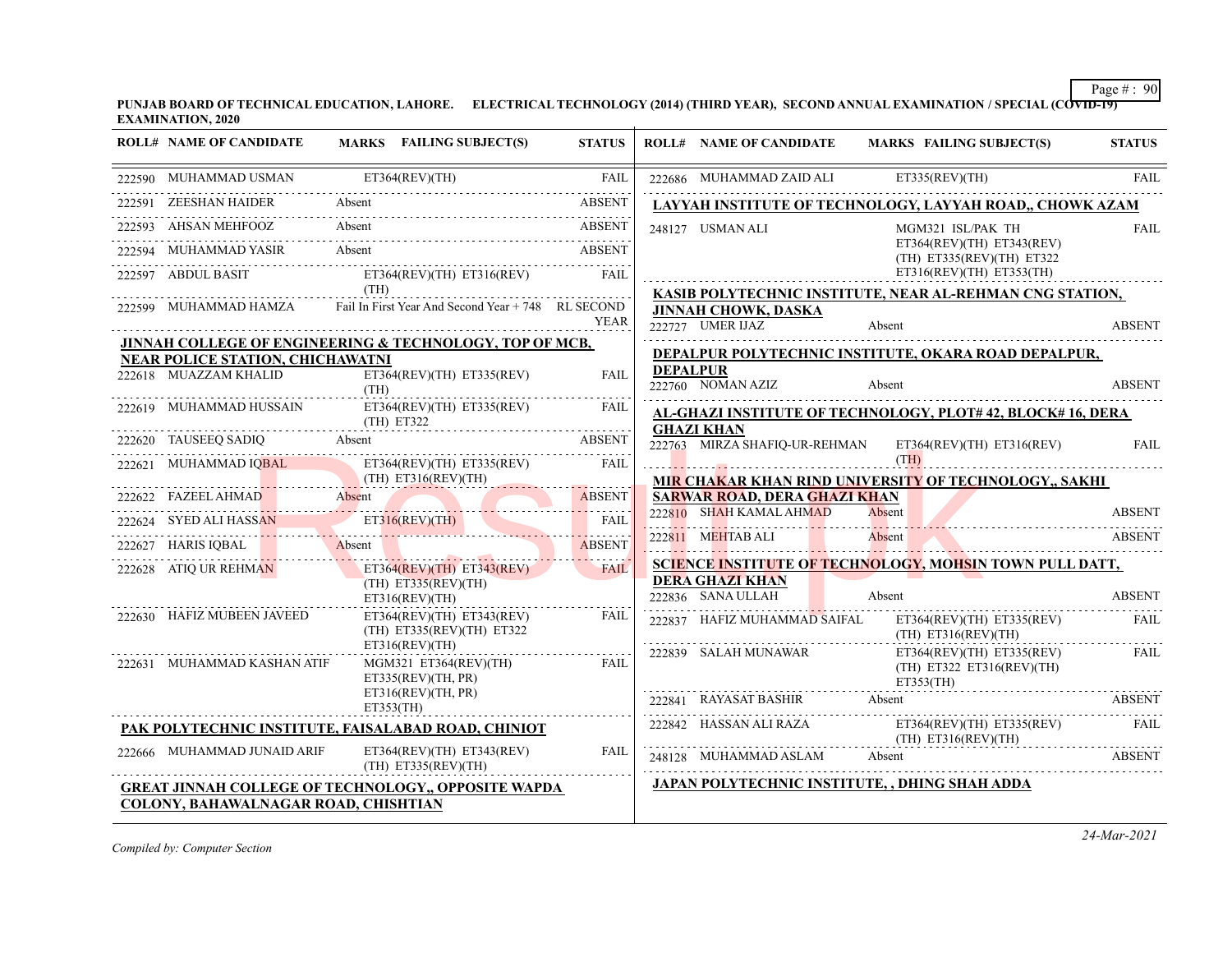**PUNJAB BOARD OF TECHNICAL EDUCATION, LAHORE. ELECTRICAL TECHNOLOGY (2014) (THIRD YEAR), SECOND ANNUAL EXAMINATION / SPECIAL (COVID-19) EXAMINATION, 2020**

| <b>ROLL# NAME OF CANDIDATE</b>                                                   | MARKS FAILING SUBJECT(S)                                                                     | <b>STATUS</b> | <b>ROLL# NAME OF CANDIDATE</b>            | <b>MARKS FAILING SUBJECT(S)</b>                                                                 | <b>STATUS</b> |
|----------------------------------------------------------------------------------|----------------------------------------------------------------------------------------------|---------------|-------------------------------------------|-------------------------------------------------------------------------------------------------|---------------|
| 222876 MUHAMMAD MUDASSAR<br><b>SHARIF</b><br><u> 1990 - Johann Barbara, mart</u> | $ET364(REV)(TH)$ $ET335(REV)$<br>(TH)                                                        | <b>FAIL</b>   | 223340 NABEEL IQBAL                       | ET364(REV)(TH) ET343(REV)<br>(TH) ET322 ET316(REV)(TH)                                          | <b>FAIL</b>   |
| 222879 USAMA ABBAS                                                               | ET316(REV)(TH)<br>2879 USAMA ABBAS ET316(REV)(TH) FAIL                                       | <b>FAIL</b>   | 223342 USAMA WALEED                       | ET364(REV)(TH) ET343(REV)<br>(TH) ET335(REV)(TH) ET322                                          | <b>FAIL</b>   |
|                                                                                  | 222881 ZAHID YAHYA ET322 ET316(REV)(TH) FAIL                                                 | FAIL          | 223343 HAMAYAL IJAZ                       | ET364(REV)(TH) ET335(REV)                                                                       | FAIL          |
|                                                                                  | GOVERNMENT COLLEGE OF TECHNOLOGY, SAMANABAD, FAISALABAD                                      |               |                                           | (TH)                                                                                            |               |
| 223173 SAIF RASOOL                                                               | MGM321 ET364(REV)(TH)<br>ET343(REV)(TH) ET335(REV)<br>(TH) ET322 ET316(REV)(TH)<br>ET353(TH) | FAIL          | 223344 MUHAMMAD ABRAR                     | $ET364(REV)(TH)$ $ET343(REV)$<br>(TH) ET335(REV)(TH) ET322<br>ET316(REV)(TH, PR)<br>ET353(TH)   | FAIL          |
|                                                                                  | 223176 HAMZA SHAFIQ Absent AB                                                                | ABSENT        | 223345 AHMAD UL REHMAN                    | ET364(REV)(TH) ET316(REV)<br>(TH)                                                               | FAIL          |
| 223178 AFTAB MUJAHID                                                             | Absent<br><b>ABSENT</b>                                                                      |               | 223346 HAFIZ TOUSEEF AHSAN<br>JAVED       | ET364(REV)(TH) ET343(REV)<br>$(TH)$ ET316(REV)(TH)                                              | FAIL          |
| 223180 MEHROZ RASOOL                                                             | $ET364(REV)(TH)$ $ET335(REV)$<br>(TH) ET322 ET316(REV)(TH)                                   | FAIL          | 223348 MUHAMMAD MAROUF                    | ET316(REV)(TH)                                                                                  | FAIL          |
|                                                                                  | 223184 ZUBAIR TAHIR Absent ABSENT ABSENT                                                     | ABSENT        | AZAM<br>.<br>223349 HASNAIN ARSHAD        | ET364(REV)(TH) ET343(REV)                                                                       | FAIL          |
| 223185 MUHAMMAD USMAN                                                            | TH ET364(REV)(TH)<br>$ET343(REV)(TH)$ $ET335(REV)$                                           | FAIL          | 223350 FAIZAN HUSSAIN                     | (TH) ET316(REV)(TH)<br>ET316(REV)(TH)                                                           | FAIL          |
|                                                                                  | $(TH)$ ET322 ET316(REV)(TH)<br>ET353(TH)                                                     |               | 248131 AURANG ZAIB                        | MGM321 ISL/PAK TH                                                                               | <b>FAIL</b>   |
| 223510 AHSIN RAZA                                                                | ET364(REV)(TH) ET322                                                                         | FAIL          |                                           | ET364(REV)(TH, PR)<br>ET343(REV)(TH, PR)                                                        |               |
| 248129 MUHAMMAD IBTESAAM<br><b>AHMAD</b>                                         | MGM321 ISL/PAK ET364(REV)<br>$(TH)$ ET343(REV)(TH)<br>$ET335(REV)(TH)$ $ET316(REV)$          | FAIL          |                                           | ET335(REV)(TH, PR) ET322<br>ET316(REV)(TH, PR)<br>ET353(TH, PR)                                 |               |
|                                                                                  | (TH)                                                                                         |               |                                           | IMIT, COLLEGE OF TECHNOLOGY, 108/2-A, PEOPLES COLONY,                                           |               |
| 248130 WAJAHAT HASSAN                                                            | ISL/PAK ET364(REV)(TH)<br>$ET335(REV)(TH)$ $ET316(REV)$<br>(TH)                              | FAIL          | <b>FAISALABAD</b><br>223355 ALI REHMAN    | Absent                                                                                          | <b>ABSENT</b> |
|                                                                                  | <b>GOVERNMENT STAFF TRAINING COLLEGE, PEOPLES COLONY NEAR D</b>                              |               |                                           | <b>IMPERIAL INSTITUTE OF TECHNOLOGY, 84-C PEOPLES COLONY #1,</b>                                |               |
| <b>GROUND, FAISALABAD</b>                                                        |                                                                                              |               | <b>FAISALABAD</b><br>223417 AAMIR SHEHZAD | Absent                                                                                          | <b>ABSENT</b> |
|                                                                                  | ET364(REV)(TH) FAIL PASSIVE ET364(REV)(TH) FAIL                                              | FAIL          | 223418 MUHAMMAD TALHA                     | Absent                                                                                          | <b>ABSENT</b> |
| 223330 ADEEL AHMAD ET364(REV)(TH)                                                | ADEEL AHMAD ET364(REV)(TH) FAIL                                                              | <b>FAIL</b>   | <b>MUMTAZ</b>                             |                                                                                                 |               |
| 223333 UMAR RASHEED                                                              | Absent                                                                                       | <b>ABSENT</b> |                                           | 223419 MUHAMMAD ARSLAN ET343(REV)(TH) ET322<br>223419 MUHAMMAD ARSLAN ET343(REV)(TH) ET322 FAIL |               |
|                                                                                  | 223335 AWAIS MASOOD IDREES Absent                                                            | ABSENT        | 223422 HASHIR AKRAM                       | Absent                                                                                          | ABSENT        |
|                                                                                  | 223337 BABAR ALI RAZA ET364(REV)(TH)                                                         | FAIL          | 223427 KASHIF ALI                         | $ET343(REV)(TH)$ $ET316(REV)$<br>(TH)                                                           | FAIL          |

*Compiled by: Computer Section*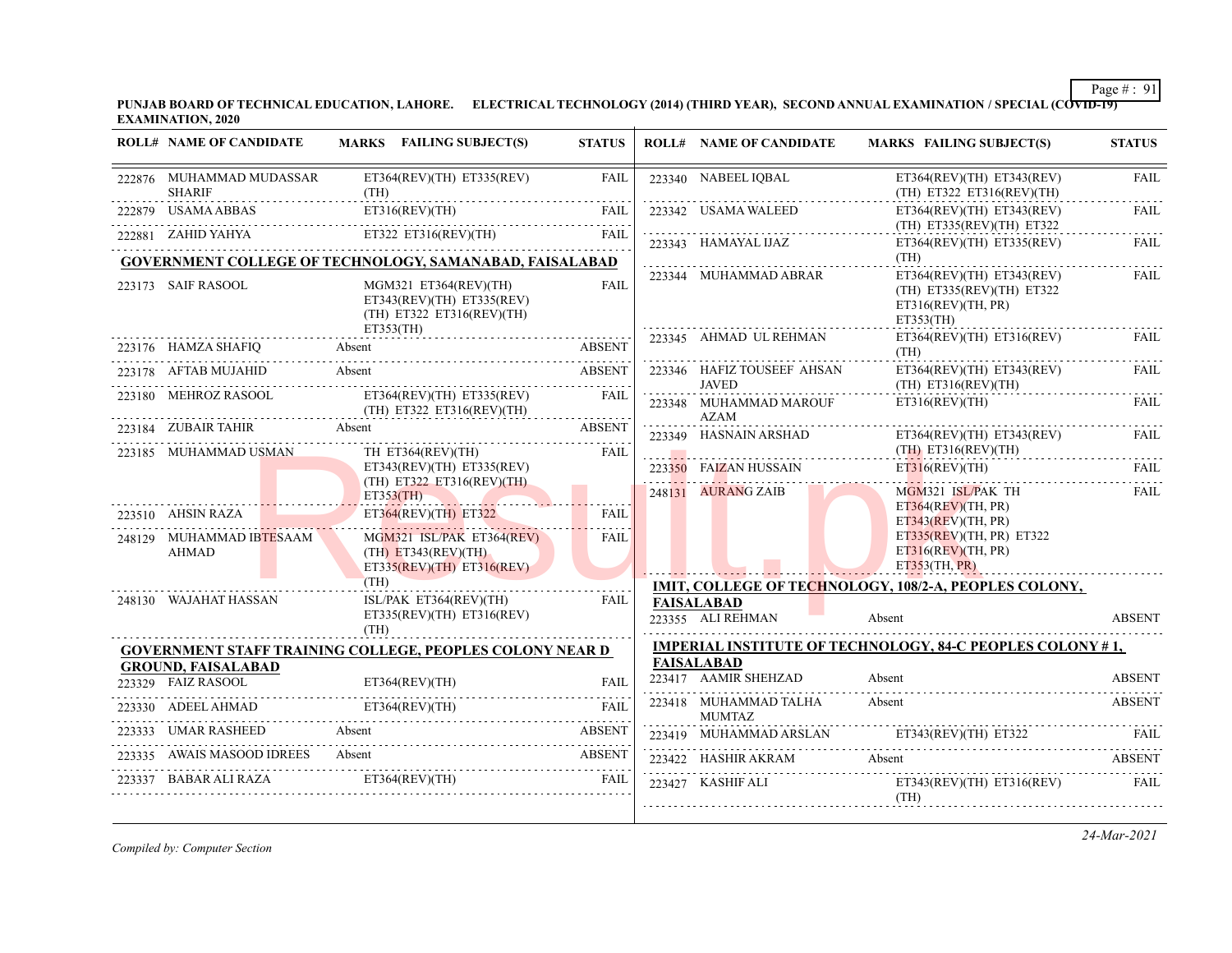**PUNJAB BOARD OF TECHNICAL EDUCATION, LAHORE. ELECTRICAL TECHNOLOGY (2014) (THIRD YEAR), SECOND ANNUAL EXAMINATION / SPECIAL (COVID-19) EXAMINATION, 2020**

| <b>ROLL# NAME OF CANDIDATE</b>                       | MARKS FAILING SUBJECT(S)                                                                                        | <b>STATUS</b> |               | <b>ROLL# NAME OF CANDIDATE</b>                          | <b>MARKS FAILING SUBJECT(S)</b>                                               | <b>STATUS</b>                                 |
|------------------------------------------------------|-----------------------------------------------------------------------------------------------------------------|---------------|---------------|---------------------------------------------------------|-------------------------------------------------------------------------------|-----------------------------------------------|
| 223428 SUNIL SALEEM                                  | Absent                                                                                                          | <b>ABSENT</b> |               | 248134 MUHAMMAD USMAN<br><b>KHURSHID</b>                | $ET364(REV)(TH)$ $ET335(REV)$<br>(TH) E T316 (REV) (TH)                       | <b>FAIL</b><br>.                              |
|                                                      | JINNAH POLYTECHNIC INSTITUTE, ZUBAIR COLONY JARANWALA                                                           |               |               |                                                         | TAMEER-E- MILLAT INSTITUTE OF TECHNOLOGY, RATWAL, FATEH                       |                                               |
| ROAD, FAISALABAD<br>223451 MUHAMMAD HASSAAN<br>AHMAD | MGM321 ISL/PAK TH<br>ET364(REV)(TH) ET343(REV)<br>(TH) ET335(REV)(TH) ET322                                     | <b>FAIL</b>   | JANG          | 223589 MUHAMMAD FAROOQ                                  | $ET364(REV)(TH)$ $ET335(REV)$<br>(TH) E T322                                  | <b>FAIL</b>                                   |
|                                                      | $ET316(REV)(TH)$ $ET353(TH)$                                                                                    |               |               | 248135 ATIF ALI                                         | Absent                                                                        | Registration<br>cancelled due to              |
|                                                      | JINNAH POLYTECHNIC INSTITUTE, NEAR NOVALTY PULL SAMUNDRI                                                        |               |               |                                                         |                                                                               | No Chance                                     |
| ROAD,, FAISALABAD<br>223491 AHSAN FORUQ              | MGM321 ISL/PAK TH<br>ET364(REV)(TH) ET343(REV)<br>(TH) ET335(REV)(TH) ET322                                     | <b>FAIL</b>   |               |                                                         | 248136 BILAWAL ISHAQ ET335(REV)(TH)                                           | Registration<br>cancelled due to<br>No Chance |
|                                                      | ET316(REV)(TH) ET353(TH)                                                                                        |               |               |                                                         | RISE COLLEGE OF MANAGEMENT & TECHNOLOGY, SHAHEED                              |                                               |
| 223494 MUHAMMAD USMAN                                | Absent                                                                                                          | <b>ABSENT</b> | <b>GILGIT</b> |                                                         | <b>BAINAZEER CHOWK, OPP RANGERS HEAD QUARTERS KHAZANA ROAD,</b>               |                                               |
| 223495 MUHAMMAD AYAZ AKBER Absent                    |                                                                                                                 | <b>ABSENT</b> |               | 223612 MUHAMMAD UMER                                    | $ET335(REV)(TH)$ $ET316(REV)$<br>(TH)                                         | <b>FAIL</b>                                   |
|                                                      | SITARA INSTITUTE OF MANAGEMENT & TECHNOLOGY, JARANWALA<br>ROAD, KOH-E-NOOR CHOWK, AZIZ FATIMA TRUST, FAISALABAD |               |               |                                                         | KNOWLEDGE HOUSE INSTITUE OF TECHNOLOGY, NEAR SHELL                            |                                               |
| 223554 MUHAMMAD AWAIS AHMADAbsent                    |                                                                                                                 | <b>ABSENT</b> |               | PETROLEUM PANSERA ROAD, GOJRA                           |                                                                               |                                               |
| <b>KHAN</b>                                          | MMAD AWAIS AHMADADSent                                                                                          |               |               | 223630 USMAN YOUSAF                                     | MGM321 TH ET364(REV)(TH)<br>$ET343(REV)(TH)$ $ET335(REV)$                     | FAIL                                          |
|                                                      | 223555 MUHAMMAD SAQIB Absent ABSENT ABSENT                                                                      | <b>ABSENT</b> |               |                                                         | $(TH)$ ET322 ET316(REV)(TH)                                                   |                                               |
| 223556 MUHAMMAD UMAR<br><b>SARFRAZ SAHI</b>          | Absent                                                                                                          | <b>ABSENT</b> |               |                                                         | ET353(TH)                                                                     |                                               |
|                                                      | <u> Emma Martin Martin Martin Martin </u><br>223558 GHULAM NABI SANI ET364(REV)(TH) ET322 FAIL                  | FAIL          |               |                                                         | PAKTECH COLLEGE OF TECHNOLOGY, CHOWK RAILWAY STATION,,                        |                                               |
| 223559 ALI RAZA                                      | Absent                                                                                                          | <b>ABSENT</b> |               | 223667 ALI HAIDAR                                       | $MGM321$ ET364(REV)(TH)<br>$ET343(REV)(TH)$ $ET335(REV)$                      | <b>FAIL</b>                                   |
|                                                      | 223560 MUHAMMAD ZIA 873 + Fail In Second Year + 777 RL SECOND                                                   | <b>YEAR</b>   |               |                                                         | $(TH)$ ET322 ET316(REV)(TH)<br>ET353(TH)                                      |                                               |
|                                                      | 223564 MUHAMMAD SHAHZAD ET364(REV)(TH) FAIL                                                                     |               |               | 248137 ASSAM HASSAN                                     | ET364(REV)(TH) ET322                                                          | FAIL                                          |
|                                                      | 223578 MUHAMMAD AWAIS Absent ABSENT ABSENT                                                                      |               |               |                                                         | ET316(REV)(TH)                                                                |                                               |
| 223579 USAMA RIAZ                                    | ET364(REV)(TH) ET335(REV)                                                                                       | FAIL          |               | <b>COLONY, JHANG ROAD, GOJRA</b><br>223679 MUHAMMAD ALI | <b>TOBA TEK SINGH POLYTECHNIC INSTITUTE, II CAMPUS, 448-P MAJOR</b><br>Absent | ABSENT                                        |
|                                                      | 223580 ZUBAIR ALI Absent BERTY ABSENT                                                                           | <b>ABSENT</b> |               |                                                         |                                                                               |                                               |
|                                                      | 248132 SANA UR REHMAN ETTS35(REV)(TH) FAIL                                                                      |               |               | <b>GUJRANWALA</b>                                       | ARSHAD INSTITUTE OF TECHNOLOGY, OPP. RESCUE 1122 PINDI BYPASS,                |                                               |
| 248133 WASEEM ABBAS Absent                           | <b>EXAMPLE 2018 ABSENT</b>                                                                                      |               |               | 223706 MUHAMMAD SAQIB                                   | Absent                                                                        | <b>ABSENT</b>                                 |
|                                                      |                                                                                                                 |               |               | 223707 NABEEL ARIF                                      | Absent                                                                        | <b>ABSENT</b>                                 |

*Compiled by: Computer Section*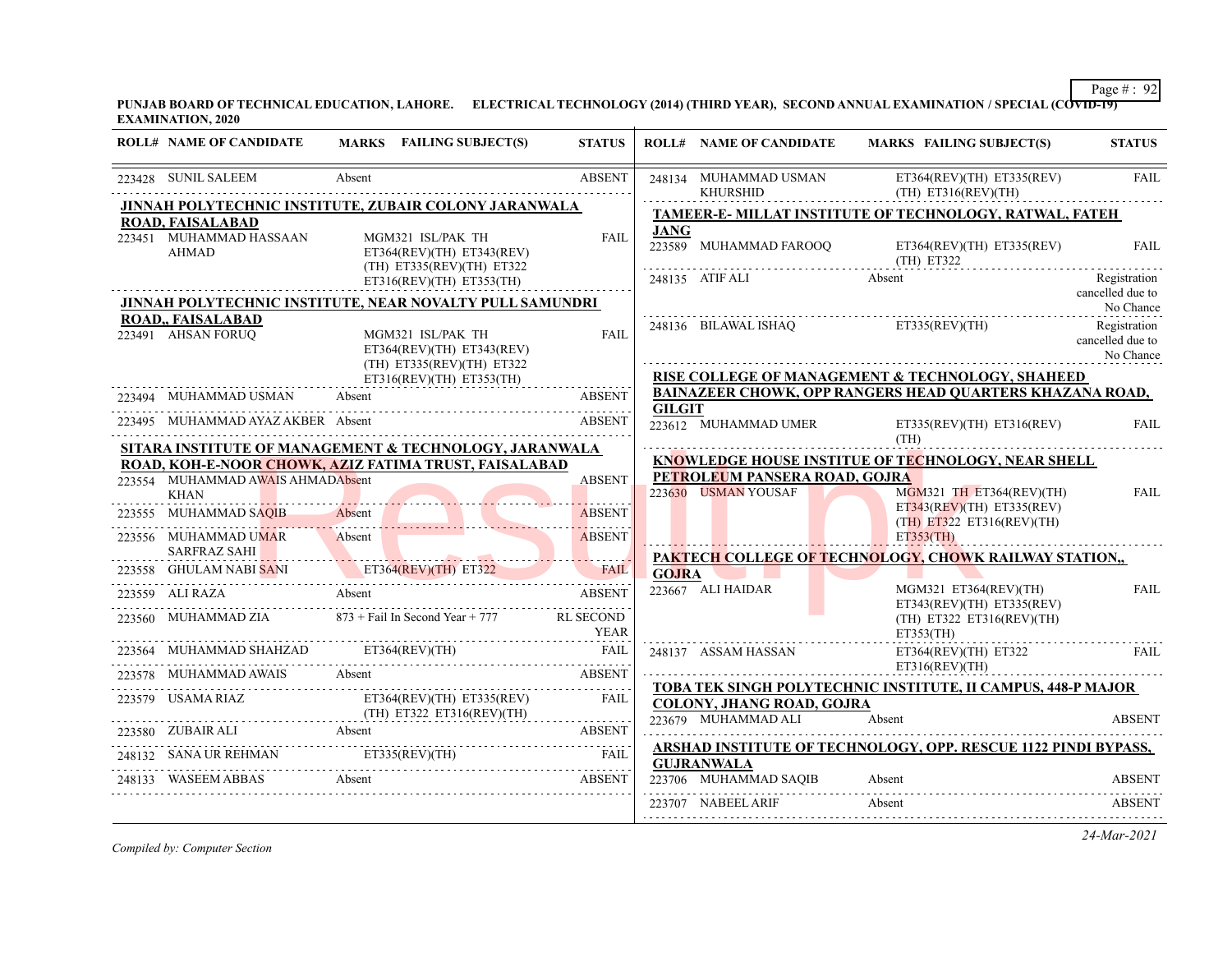**PUNJAB BOARD OF TECHNICAL EDUCATION, LAHORE. ELECTRICAL TECHNOLOGY (2014) (THIRD YEAR), SECOND ANNUAL EXAMINATION / SPECIAL (COVID-19) EXAMINATION, 2020**

| <b>ROLL# NAME OF CANDIDATE</b>                               | MARKS FAILING SUBJECT(S)                                                                                                                                                                                                                                                                                                              | <b>STATUS</b> |               | <b>ROLL# NAME OF CANDIDATE</b>                | <b>MARKS FAILING SUBJECT(S)</b>                                                                                                                                                                                                                                                                                                                                                                                                                                          | <b>STATUS</b> |
|--------------------------------------------------------------|---------------------------------------------------------------------------------------------------------------------------------------------------------------------------------------------------------------------------------------------------------------------------------------------------------------------------------------|---------------|---------------|-----------------------------------------------|--------------------------------------------------------------------------------------------------------------------------------------------------------------------------------------------------------------------------------------------------------------------------------------------------------------------------------------------------------------------------------------------------------------------------------------------------------------------------|---------------|
|                                                              | CHRISTIAN TECHNICAL TRAINING CENTRE, P.O.BOX NO. 90 CIVIL LINE                                                                                                                                                                                                                                                                        |               |               | 224015 SHOAIB AHMAD                           | Absent                                                                                                                                                                                                                                                                                                                                                                                                                                                                   | <b>ABSENT</b> |
| CHURCH ROAD,, GUJRANWALA<br>223768 MOAZAM ALI                | ET364(REV)(TH) ET343(REV)                                                                                                                                                                                                                                                                                                             | FAIL          |               |                                               | 224016 USMAN ALI Absent ABSENT                                                                                                                                                                                                                                                                                                                                                                                                                                           |               |
|                                                              | (TH) ET322                                                                                                                                                                                                                                                                                                                            |               |               | 224021 TALHA HABIB                            | Absent<br>224021 TALHA HABIB Absent ABSENT                                                                                                                                                                                                                                                                                                                                                                                                                               |               |
|                                                              | <b>FARAN INSTITUTE OF TECHNOLOGY, AHMAD PLAZA NEAR KHIALI BY</b>                                                                                                                                                                                                                                                                      |               |               | 224024 MUHAMMAD KHIZAR                        | 224024 MUHAMMAD KHIZAR Absent Absent ABSENT                                                                                                                                                                                                                                                                                                                                                                                                                              |               |
| PASS G.T.ROAD, GUJRANWALA<br>248138 MUHAMMAD NABEEL<br>ISHAO | MGM321 ISL/PAK TH<br>ET364(REV)(TH) ET343(REV)<br>(TH) ET335(REV)(TH) ET322                                                                                                                                                                                                                                                           | <b>FAIL</b>   |               | 224025 WAJAHAT ISHAQ                          | MGM321 ET364(REV)(TH)<br>$ET343(REV)(TH)$ $ET335(REV)$<br>(TH) ET322 ET316(REV)(TH)<br>ET353(TH)                                                                                                                                                                                                                                                                                                                                                                         | FAIL          |
|                                                              | $51316(REV)(TH)$ $51322$<br>248139 NUMAN ALI<br>248139 NUMAN ALI $869 + 740 + 829 = 2438$ PASS<br>NUMAN ALI $869 + 740 + 829 = 2438$ PASS<br>TALAL ARSILARY CONTRACT CONTRACT PART OF THE CONTRACT CONTRACT CONTRACT CONTRACT CONTRACT CONTRACT CONTRACT CONTRACT CONTRACT CONTRACT CONTRACT CONTRACT CONTRACT CONTRACT CONTRACT CONT |               |               |                                               | 224026 NUMAN ASGHAR Absent ABSENT ABSENT                                                                                                                                                                                                                                                                                                                                                                                                                                 |               |
|                                                              | 248140 TALAL ARSHAD ET364(REV)(TH) ET343(REV) Registration<br>(TH) cancelled due to                                                                                                                                                                                                                                                   |               |               |                                               | $\begin{tabular}{ll} 224039 & ZAIN AKMAL ABBAS \\ \hline \multicolumn{3}{l}{\textbf{C11}} & \multicolumn{3}{l}{\textbf{ET36}} \textbf{(REV)} & \multicolumn{3}{l}{\textbf{F1}} \\ \multicolumn{3}{l}{\textbf{C24039}} & \multicolumn{3}{l}{\textbf{Z4IN AKMAL ABBAS}} & \multicolumn{3}{l}{\textbf{(TH)} ET316 \textbf{(REV)} \textbf{(TH)}} \\ \multicolumn{3}{l}{\textbf{CT316}} & \multicolumn{3}{l}{\textbf{(REV)} \textbf{(TH)}} & \multicolumn{3}{l}{\textbf{ET31$ |               |
|                                                              |                                                                                                                                                                                                                                                                                                                                       | No Chance     |               |                                               | 248143 MUHAMMAD AHTISHAM Absent ABSENT                                                                                                                                                                                                                                                                                                                                                                                                                                   |               |
| LEATHER COLLEGE, G.T. ROAD, GUJRANWALA                       | <b>GOVERNMENT COLLEGE OF TECHNOLOGY, NIGAR PHATTAK, NEAR</b>                                                                                                                                                                                                                                                                          |               |               | 248144 MUHAMMAD FARHAN<br><b>NAWAZ</b>        | ET364(REV)(TH) ET316(REV)<br>(TH)                                                                                                                                                                                                                                                                                                                                                                                                                                        | FAIL          |
| 248141 ZAIN UL ABIDEEN                                       | MGM321 ET364(REV)(TH)<br>$ET343(REV)(TH)$ $ET335(REV)$<br>(TH, PR) ET322 ET316(REV)                                                                                                                                                                                                                                                   | FAIL          |               |                                               | 248145 GHULAM HUSSAIN ET316(REV)(TH) FAIL<br><b>QUAID-E-AZAM COLLEGE OF TECHNOLOGY, OPP. GOVERNMENT HIGH.</b>                                                                                                                                                                                                                                                                                                                                                            |               |
|                                                              | (TH, PR)                                                                                                                                                                                                                                                                                                                              |               |               |                                               | <b>SCHOOL #1, MAIN BAZAR ROAD, QILA DIDAR SINGH, GUJRANWALA</b>                                                                                                                                                                                                                                                                                                                                                                                                          |               |
| 248142 MUSHARAF ISHFAQ Absent                                |                                                                                                                                                                                                                                                                                                                                       | <b>ABSENT</b> |               |                                               | 224063 TALHA ARSHAD ET364(REV)(TH) ET343(REV)<br>(TH) ET322 ET316(REV)(TH)                                                                                                                                                                                                                                                                                                                                                                                               | <b>FAIL</b>   |
| MARRIAGE HALL G.T.ROAD, GUJRANWALA                           | <b>GUJRANWALA SWEDISH INSTITUTE OF TECHNOLOGY, OPP. GOLD</b>                                                                                                                                                                                                                                                                          |               |               |                                               | 224065 MUHAMMAD REHMAN ET364(REV)(TH) ET335(REV)                                                                                                                                                                                                                                                                                                                                                                                                                         | .<br>FAIL     |
| 223999 ATA-UR-REHMAN                                         | NET A LIBRE HIMAN Absent                                                                                                                                                                                                                                                                                                              | <b>ABSENT</b> |               |                                               | ARSHAD INSTITUTE OF TECHNOLOGY, GULZAR E MADINA ROAD,                                                                                                                                                                                                                                                                                                                                                                                                                    |               |
| 224001 BASIT ALI Absent                                      |                                                                                                                                                                                                                                                                                                                                       | <b>ABSENT</b> | <b>GUJRAT</b> |                                               |                                                                                                                                                                                                                                                                                                                                                                                                                                                                          |               |
| 224002 WAQAR UL HASSAN                                       | ET364(REV)(TH) ET316(REV)<br>(TH)                                                                                                                                                                                                                                                                                                     | FAIL          |               | 224087 MUHAMMAD SAOLAIN<br><b>ASHRAF</b>      | Absent                                                                                                                                                                                                                                                                                                                                                                                                                                                                   | <b>ABSENT</b> |
| 224004 REHAN                                                 | MGM321 ET364(REV)(TH) FAIL                                                                                                                                                                                                                                                                                                            |               |               |                                               | 224089 TAYYAB ALI RAZA ET364(REV)(TH) ET322 FAIL<br>E T316(REV)(TH)                                                                                                                                                                                                                                                                                                                                                                                                      |               |
|                                                              | $ET343(REV)(TH)$ $ET335(REV)$<br>(TH) ET316(REV)(TH)<br>ET353(TH)                                                                                                                                                                                                                                                                     |               |               | 224090 MUHAMMAD UMER Absent<br><b>MEHBOOB</b> |                                                                                                                                                                                                                                                                                                                                                                                                                                                                          | ABSENT        |
|                                                              | 224007 ASHAR AZEEM Absent ABSENT ABSENT                                                                                                                                                                                                                                                                                               |               |               |                                               | <b>CHENAB INSTITUTE OF TECHNOLOGY, JALALPUR JATTAN ROAD,</b>                                                                                                                                                                                                                                                                                                                                                                                                             |               |
|                                                              | 224009 ZARYAB ALI ET364(REV)(TH) ET316(REV) FAIL (TH)                                                                                                                                                                                                                                                                                 |               | <b>GUJRAT</b> | 224110 SYED DANYAAL ALI Absent                |                                                                                                                                                                                                                                                                                                                                                                                                                                                                          | <b>ABSENT</b> |
|                                                              | 224010 MALIK ALI HAIDER Absent ABSENT ABSENT                                                                                                                                                                                                                                                                                          |               |               |                                               | <b>FARAN INSTITUTE OFTECHNOLOGY, G.T ROAD OPP SERVICE</b>                                                                                                                                                                                                                                                                                                                                                                                                                |               |
| 224014 HAMZA ALI                                             | ET364(REV)(TH) ET343(REV)<br>$(TH)$ ET316(REV)(TH)                                                                                                                                                                                                                                                                                    | FAIL          |               | <b>INDUSTRIES, GUJRAT</b>                     |                                                                                                                                                                                                                                                                                                                                                                                                                                                                          |               |

*Compiled by: Computer Section*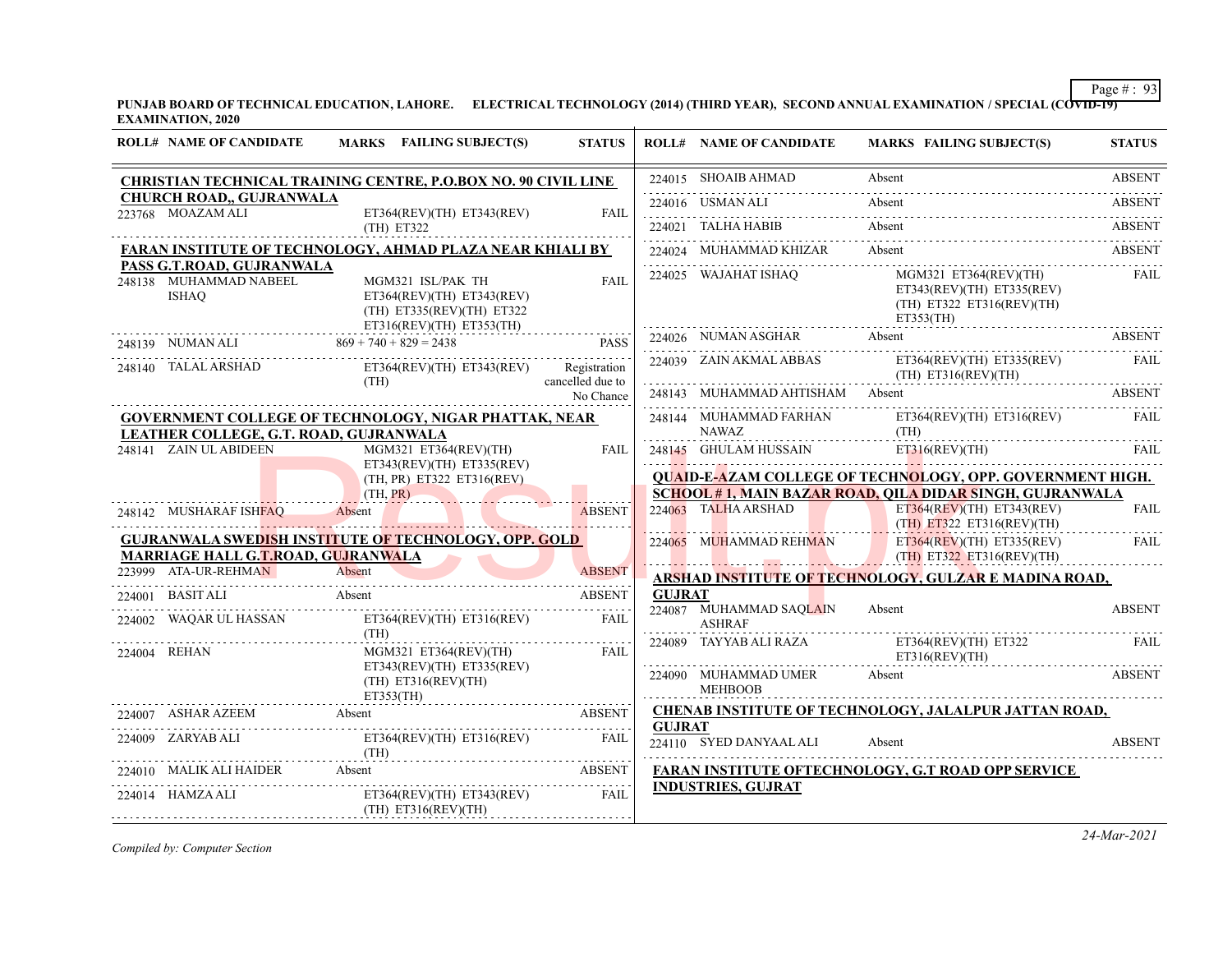**PUNJAB BOARD OF TECHNICAL EDUCATION, LAHORE. ELECTRICAL TECHNOLOGY (2014) (THIRD YEAR), SECOND ANNUAL EXAMINATION / SPECIAL (COVID-19) EXAMINATION, 2020**

| <b>ROLL# NAME OF CANDIDATE</b>                    | MARKS FAILING SUBJECT(S)                                                                                                                                                                                                                                                                                                                                                    | <b>STATUS</b> | <b>ROLL# NAME OF CANDIDATE</b>                        | <b>MARKS FAILING SUBJECT(S)</b>                                                        | <b>STATUS</b> |
|---------------------------------------------------|-----------------------------------------------------------------------------------------------------------------------------------------------------------------------------------------------------------------------------------------------------------------------------------------------------------------------------------------------------------------------------|---------------|-------------------------------------------------------|----------------------------------------------------------------------------------------|---------------|
| 224126 MUHAMMAD NOMAN TARIQ                       | ET364(REV)(TH) ET322<br>ET316(REV)(TH)                                                                                                                                                                                                                                                                                                                                      | <b>FAIL</b>   | 224326 KHALID MASOOD KHAN Absent                      |                                                                                        | <b>ABSENT</b> |
| 224128 NOUMAN ZULFIQAR                            | $ET364(REV)(TH)$ $ET335(REV)$<br>(TH)                                                                                                                                                                                                                                                                                                                                       | FAIL          | 224334 WAJHI UL HASSAN                                | $ET364(REV)(TH)$ $ET335(REV)$<br>$(TH)$ ET322 ET316(REV)(TH)                           | FAIL          |
| 224129 ALI HASSAN                                 | $ET364(REV)(TH)$ $ET343(REV)$<br>$(TH)$ ET335(REV)(TH) ET322                                                                                                                                                                                                                                                                                                                | <b>FAIL</b>   | 224344 SYED JOHN ABBAS NAQVI Absent                   | ET353(TH)<br>224344 SYED JOHN ABBAS NAQVI Absent ABSENT                                |               |
|                                                   | ET316(REV)(TH) ET353(TH)                                                                                                                                                                                                                                                                                                                                                    | .             |                                                       | MUSLIM COLLEGE OF TECHNOLOGY, GUJRANWALA ROAD, HAFIZABAD                               |               |
| 224131 USMAN ALI 1                                | ET364(REV)(TH) ET316(REV)<br>(TH)                                                                                                                                                                                                                                                                                                                                           | FAIL          | 224364 WALEED ALI                                     | ET364(REV)(TH) ET343(REV)<br>(TH) ET335(REV)(TH) ET322                                 | <b>FAIL</b>   |
|                                                   | 224132 USAMA AZMAT Absent ABSENT ABSENT                                                                                                                                                                                                                                                                                                                                     | <b>ABSENT</b> |                                                       |                                                                                        |               |
| 224133 MUHAMMAD UMAR                              | Absent                                                                                                                                                                                                                                                                                                                                                                      | <b>ABSENT</b> | 224413 FAIZAN ALI TAJ Absent                          | 224412 UMAIR MEHMOOD ET364(REV)(TH) ET335(REV) FAIL (TH) ET322                         |               |
|                                                   | GOVERNMENT SWEDISH PAKISTANI COLLEGE OF TECHNOLOGY,                                                                                                                                                                                                                                                                                                                         |               |                                                       | <b>ABSENT</b>                                                                          |               |
| REHMAN SHAHEED ROAD, GUJRAT<br>224277 WAQAR AHMED | Absent                                                                                                                                                                                                                                                                                                                                                                      | <b>ABSENT</b> |                                                       | AL-REHMAN POLYTECHNIC INSTITUTE, OPP NADRA OFFICE, JHUMRA                              |               |
|                                                   |                                                                                                                                                                                                                                                                                                                                                                             |               | <b>ROAD, JARANWALA</b><br>224524 SAJID REHMAN SALEEMI | ET316(REV)(TH)                                                                         | FAII.         |
|                                                   | 224278 AFTAB MASEEH Absent ABSENT ABSENT                                                                                                                                                                                                                                                                                                                                    |               | 224525 NADEEM HUSSAIN                                 | Absent                                                                                 | ABSENT        |
|                                                   | 224279 ZAIN UL ABIDEEN 737 + Fail In Second Year + 729 RL SECOND                                                                                                                                                                                                                                                                                                            | YEAR          |                                                       | 224525 NADEEM HUSSAIN Absent Assex ABSENT                                              |               |
| 224281 AWAIS NISAR                                | ET364(REV)(TH, PR)<br>ET343(REV)(TH, PR)                                                                                                                                                                                                                                                                                                                                    | FAIL          | 224526 MUHAMMAD HAMMAD<br><b>KASHIF</b>               | ISL/PAK ET364(REV)(TH) FAIL<br>ET343(REV)(TH) ET335(REV)<br>$(TH)$ ET316(REV)(TH)      |               |
|                                                   | ET335(REV)(TH, PR) ET322                                                                                                                                                                                                                                                                                                                                                    |               |                                                       | LAHORE POLYTECHNIC INSTITUTE, FARHAN PUBLIC HIGH SCHOOL                                |               |
|                                                   | ET316(REV)(TH, PR)<br>ET353(TH, PR)                                                                                                                                                                                                                                                                                                                                         |               | <b>ROAD., JARANWALA</b>                               |                                                                                        |               |
| 224289 MUHAMMAD SHERAZ<br><b>ASHRAF</b>           | $ET335(REV)(TH)$ $ET316(REV)$<br>(TH)                                                                                                                                                                                                                                                                                                                                       | <b>FAIL</b>   | 224549 MUHAMMAD ALEEM<br><b>ANWAR</b>                 | MGM321 ISL/PAK TH<br>ET364(REV)(TH, PR)                                                | <b>FAIL</b>   |
| 224292 HAFIZ AHMAD ALI SHAHID                     | $MGM321$ $ET364(REV)(TH)$<br>$ET335(REV)(TH)$ $ET322$<br>ET316(REV)(TH)                                                                                                                                                                                                                                                                                                     | FAIL          |                                                       | ET343(REV)(TH, PR)<br>ET335(REV)(TH, PR) E T322<br>ET316(REV)(TH, PR)<br>ET353(TH, PR) |               |
|                                                   | <b>SHADABIA INSTITUTE OF TECHNOLOGY, OPP. S.A FAN BUILDING, NEAR</b>                                                                                                                                                                                                                                                                                                        |               | 224550 SAJAWAL HUSSAIN                                | $MGM321$ $ET364(REV)(TH)$                                                              | <b>FAIL</b>   |
| SMALL INDUSTRIAL ESTATE G.T ROAD, GUJRAT          |                                                                                                                                                                                                                                                                                                                                                                             |               |                                                       | $ET343(REV)(TH)$ $ET335(REV)$<br>$(TH)$ ET322 ET316(REV)(TH)                           |               |
|                                                   | $\begin{tabular}{ll} \multicolumn{2}{l}{{\small 224296}} \multicolumn{2}{c}{ARSLAN ZAFAR} & \multicolumn{2}{c}{ET364(REV)(TH)} & \multicolumn{2}{c}{ET3535(REV)}\\ & \multicolumn{2}{c}{(TH)} & \multicolumn{2}{c}{ET322} & \multicolumn{2}{c}{ET316(REV)(TH)}\\ \multicolumn{2}{c}{(TH)} & \multicolumn{2}{c}{ET322} & \multicolumn{2}{c}{ET316(REV)(TH)}\\ \end{tabular}$ | FAIL          |                                                       | 224552 ALI ASIM Fail In First Year And Second Year + 823 RL SECOND                     |               |
| 224297 KHALIL UR RAHMAN Absent                    |                                                                                                                                                                                                                                                                                                                                                                             | <b>ABSENT</b> |                                                       |                                                                                        | YEAR          |
| 248146 MUHAMMAD NUMAN                             | ET364(REV)(TH) ET343(REV) FAIL                                                                                                                                                                                                                                                                                                                                              |               |                                                       | 224553 MUHAMMAD SAQIB ZAFAR ET316(REV)(TH) FAIL                                        |               |
|                                                   | (TH) ET335(REV)(TH) ET322                                                                                                                                                                                                                                                                                                                                                   |               |                                                       | 224556 MUHAMMAD AHTISHAM ET343(REV)(TH)                                                | FAIL.         |
| <b>GULLEN KHEL</b>                                | ET316(REV)(TH)<br>SAIFIA POLYTECHNIC INSTITUTE, PAKKI MOR, KALA BAGH ROAD,                                                                                                                                                                                                                                                                                                  |               |                                                       | 224557 UMER NAZEER ET364(REV)(TH) ET343(REV)<br>$(TH)$ ET316(REV)(TH)                  | <b>FAIL</b>   |

*Compiled by: Computer Section*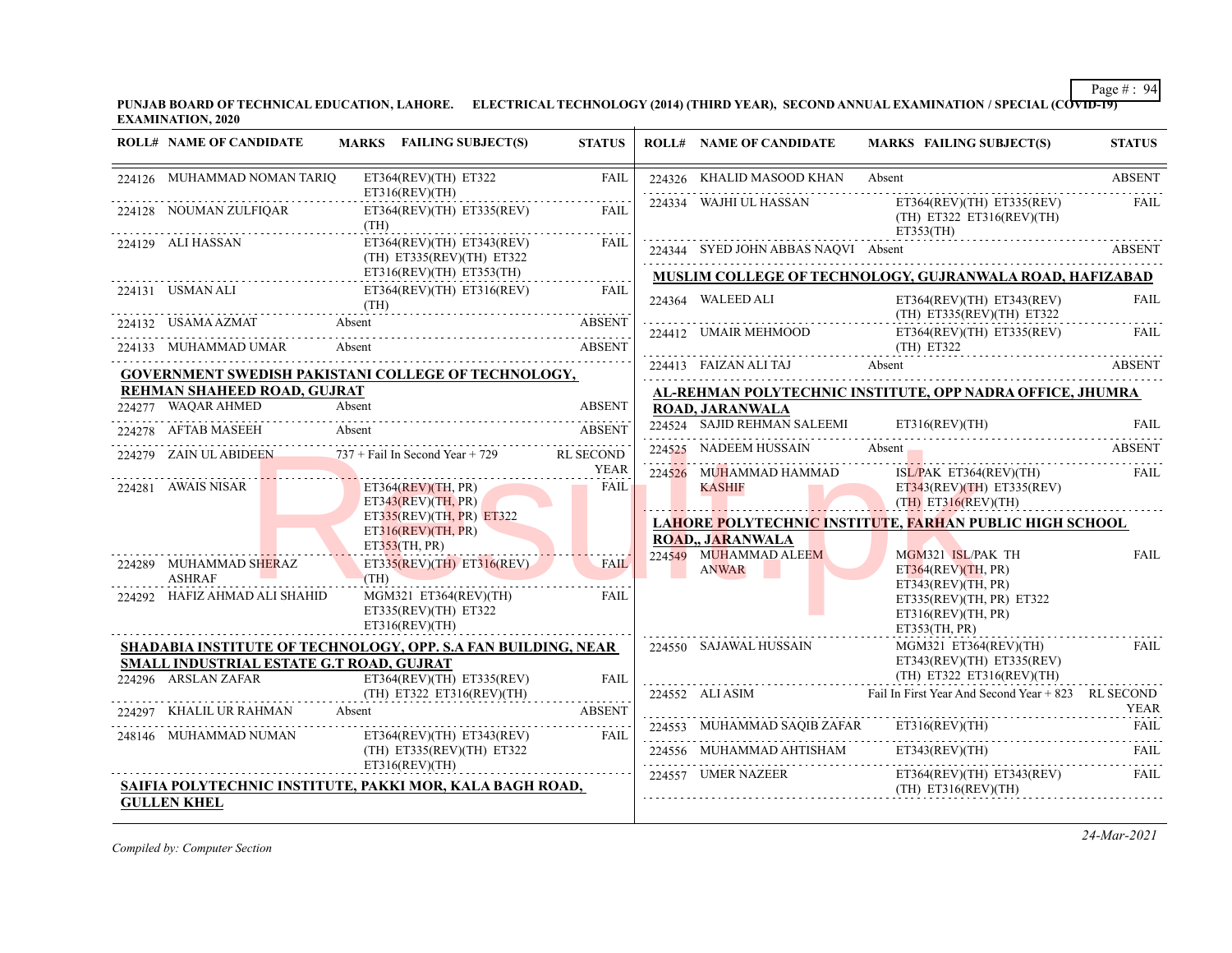**PUNJAB BOARD OF TECHNICAL EDUCATION, LAHORE. ELECTRICAL TECHNOLOGY (2014) (THIRD YEAR), SECOND ANNUAL EXAMINATION / SPECIAL (COVID-19) EXAMINATION, 2020**

|              | <b>ROLL# NAME OF CANDIDATE</b>                  | <b>MARKS</b> FAILING SUBJECT(S)                                              | <b>STATUS</b>    |           | <b>ROLL# NAME OF CANDIDATE</b>                                  | <b>MARKS FAILING SUBJECT(S)</b>                                                                | <b>STATUS</b>                                 |
|--------------|-------------------------------------------------|------------------------------------------------------------------------------|------------------|-----------|-----------------------------------------------------------------|------------------------------------------------------------------------------------------------|-----------------------------------------------|
|              |                                                 | <b>GOVERNMENT COLLEGE OF TECHNOLOGY, 15KM CHINIOT ROAD,</b>                  |                  |           | 224890 DANYAL JAMIL                                             | Absent                                                                                         | <b>ABSENT</b>                                 |
| <b>JHANG</b> | 224686 MUHAMMAD USAMA<br>ZULFIOAR               | MGM321 ISL/PAK TH<br>ET364(REV)(TH) ET316(REV)<br>(TH)                       | <b>FAIL</b>      |           | 224892 SYED ALI HUSNAIN SHAH                                    | MGM321 ET364(REV)(PR)<br>ET343(REV)(TH, PR)<br>ET335(REV)(TH) ET322<br>ET316(REV)(TH)          | FAIL                                          |
|              | 224687 GHULAM GHOUS                             | <b>ISL/PAK TH</b>                                                            | FAIL             |           | 224893 TALHA HASSAN                                             | Absent                                                                                         | <b>ABSENT</b>                                 |
|              |                                                 | 224689 NAUMAN KHALIQ Absent ABSENT                                           | <b>ABSENT</b>    |           | 224894 MUHAMMAD SHEHROZ                                         | Absent                                                                                         | <b>ABSENT</b>                                 |
|              | 224695 MUHAAMAD TAUSIF<br><b>HAIDER</b><br>.    | ET316(REV)(TH)                                                               | FAIL             |           | KIANI<br>.<br>224909 USMAN ALI                                  | ISL/PAK TH ET364(REV)(TH,                                                                      | <b>FAIL</b>                                   |
|              | 224696 ALI HAIDER                               | $ET364(REV)(TH)$ $ET343(REV)$<br>(TH) ET335(REV)(TH) ET322<br>ET316(REV)(TH) | <b>FAIL</b><br>. |           |                                                                 | PR, SE) ET343(REV)(TH)<br>ET335(REV)(TH, PR, SE) E T322<br>ET316(REV)(TH) ET353(TH,<br>PR, SE) |                                               |
|              | 224738 NOMAN ANJAM                              | ET364(REV)(TH) ET343(REV)<br>$(TH)$ ET322 ET316(REV)(TH)                     | FAIL             |           | 248147 MUHAMMAD HASSAN<br><b>HANIF</b>                          | MGM321 ET364(REV)(TH)<br>$ET335(REV)(TH)$ $ET316(REV)$                                         | <b>FAIL</b>                                   |
|              | <b>ROAD, JHANG</b>                              | SAIFIA POLYTECHNIC INSTITUTE, MOHALLA MUHAMMDIA GOJRA                        |                  |           |                                                                 | (TH)                                                                                           |                                               |
|              | 224768 MUHAMMAD NUMAN                           | Absent                                                                       | <b>ABSENT</b>    |           | 248148 AQEEL HUSSNAIN                                           | ET316(REV)(TH) FAIL                                                                            |                                               |
|              | <b>ASHRAF</b><br>224769 QAISAR ABBAS            | Absent                                                                       | ABSENT           |           | 248149 MUHAMMAD HAROON                                          | ET335(REV)(TH)                                                                                 | Registration<br>cancelled due to<br>No Chance |
|              |                                                 | <b>FARAN INSTITUTE OF TECHNOLOGY, KAHKASHAN MARRIAGE HALL,</b>               |                  |           |                                                                 | <b>PUNJAB COLLEGE OF TECHNOLOGY, OLD G.T ROAD, OPPOSIT D.H.O</b>                               |                                               |
|              | <b>ROHTAS ROAD, JHELUM</b><br>224778 ALI HASSAN | Fail In First Year And Second Year + 793 RL SECOND                           | <b>YEAR</b>      |           | <b>HOSPITAL, JHELUM</b><br>224925 MUSTAFA FAISAL ET316(REV)(TH) |                                                                                                | <b>FAIL</b>                                   |
|              |                                                 | 224780 SAQIBALI Absent Absent Absent ABSENT                                  | <b>ABSENT</b>    |           |                                                                 | <b>GOVERNMENT COLLEGE OF TECHNOLOGY, OPPOSIT DHQ, JOHARABAD</b>                                |                                               |
|              |                                                 | 224781 SYED SHAHZAIB ALI SHAH ET364(REV)(TH) ET316(REV)<br>(TH)              | FAIL             | (KHUSHAB) | 224995 MUHAMMAD AKASH                                           | ET364(REV)(TH) ET335(REV)<br>BASHIR (TH) ET322 ET316(REV)(TH)                                  | <b>FAIL</b>                                   |
|              | 224782 MUHAMMAD HAMMAD                          | ET316(REV)(TH)                                                               | <b>FAIL</b>      |           |                                                                 | STANDARD POLYTECHNIC INSTITUTE, MAIN G.T ROAD,, KAMOKE                                         |                                               |
|              |                                                 | <b>GOVERNMENT COLLEGE OF TECHNOLOGY, CHAK DAULAT, JHELUM</b>                 |                  |           | 225085 AMEER HAMZA                                              | MGM321 TH ET364(REV)(TH.                                                                       | <b>FAIL</b>                                   |
|              | 224881 SHERAZ AHMED                             | $ET364(REV)(TH)$ $ET316(REV)$<br>(TH)                                        | <b>FAIL</b>      |           |                                                                 | PR, SE) ET343(REV)(TH, PR,<br>SE) ET335(REV)(TH, PR, SE)                                       |                                               |
| 224887       | MUHAMMAD SAAD UMAIR Absent                      | <b>ABSENT</b>                                                                |                  |           | ET353(TH, PR, SE)                                               | ET322 ET316(REV)(TH, PR, SE)                                                                   |                                               |
|              | 224888 RAJA MUHAMMAD<br><b>TAIMOOR KHAN</b>     | ET364(REV)(TH, PR, SE)<br>ET343(REV)(TH, PR)                                 | FAIL             |           | 225091 SYED HASSAN ALI                                          | $ET364(REV)(TH)$ $ET343(REV)$<br>(TH)                                                          | FAIL                                          |
|              |                                                 | ET335(REV)(TH, PR) ET322<br>ET316(REV)(TH, PR)<br>ET353(TH)                  |                  |           | <b>CANTT, KAMRA</b>                                             | KAMRA POLYTECHNIC INSTITUTE, AYAZ ARCADE G.T. ROAD, KAMRA                                      |                                               |

*Compiled by: Computer Section*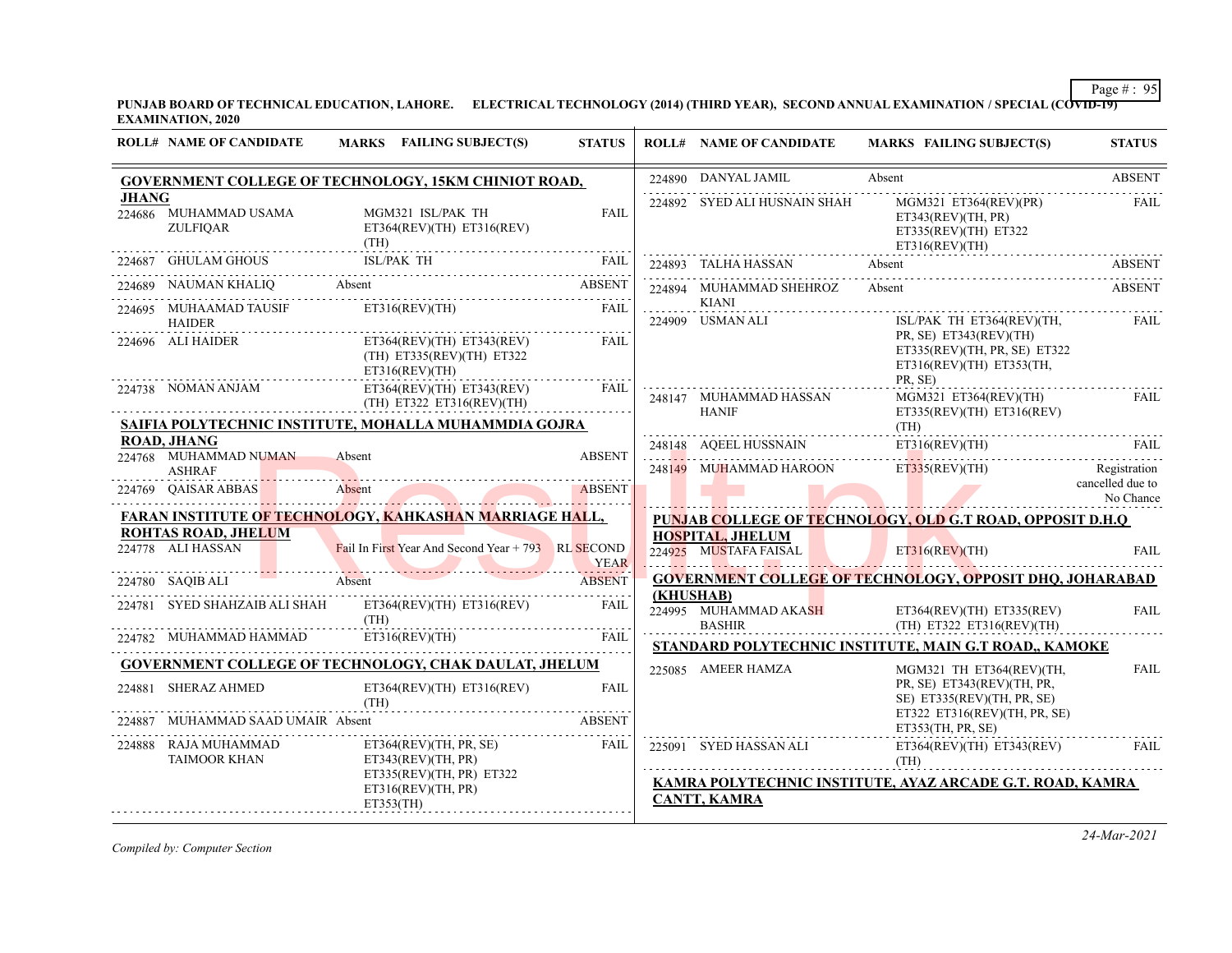**PUNJAB BOARD OF TECHNICAL EDUCATION, LAHORE. ELECTRICAL TECHNOLOGY (2014) (THIRD YEAR), SECOND ANNUAL EXAMINATION / SPECIAL (COVID-19) EXAMINATION, 2020**

| <b>ROLL# NAME OF CANDIDATE</b>                          | MARKS FAILING SUBJECT(S)                                                    | <b>STATUS</b> | <b>ROLL# NAME OF CANDIDATE</b>          | <b>MARKS FAILING SUBJECT(S)</b>                                           | <b>STATUS</b> |
|---------------------------------------------------------|-----------------------------------------------------------------------------|---------------|-----------------------------------------|---------------------------------------------------------------------------|---------------|
| 225102 MUHAMMAD BASIT ALI<br><b>YOUSAFI</b>             | Absent                                                                      | <b>ABSENT</b> | 225247 AMIR SOHAIL                      | ET364(REV)(TH) ET316(REV)<br>(TH)                                         | <b>FAIL</b>   |
| 225104 HASEEB                                           | Absent                                                                      | <b>ABSENT</b> | 225252 MUHAMMAD OSAMA                   | Absent                                                                    | <b>ABSENT</b> |
| 225106 MUHAMMAD RAUF                                    | Absent                                                                      | <b>ABSENT</b> | <b>ASGHAR</b><br>225254 MUHAMMAD ARSLAN | ET364(REV)(TH) ET322                                                      | FAII.         |
| 225107 AZHAR ALI                                        | Absent                                                                      | ABSENT        | 225255 ZEESHAN RASHEED                  | ET364(REV)(TH) ET335(REV)                                                 | <b>FAIL</b>   |
| 225109 KAMRAN KHAN                                      | $ET364(REV)(TH)$ $ET316(REV)$<br>(TH)                                       | FAIL          |                                         | $(TH)$ ET316(REV)(TH)                                                     |               |
| 225110 MAAZ ALI KHAN                                    | ET364(REV)(TH) ET343(REV)                                                   | FAIL          | 225256 MUHAMMAD AWAIS RAZA              | ET364(REV)(TH) ET343(REV)<br>$(TH)$ ET335(REV)(TH) ET322                  | <b>FAIL</b>   |
|                                                         | (TH) ET316(REV)(TH)                                                         |               | 225257 SOHAIL SARDAR                    | ET364(REV)(TH) ET322<br>ET316(REV)(TH)                                    | FAIL          |
| <b>FATEHPUR ROAD,, KAROR LAL ESAN</b>                   | ALI COLLEGE OF TECHNOLOGY, ASTATION ROAD, WARD # 5, NEAR                    |               | 225259 MUHAMMAD BILAL Absent            |                                                                           | <b>ABSENT</b> |
| 225129 SHAUKAT ABBAS                                    | Absent                                                                      | <b>ABSENT</b> | 225260 GULRAIZ JAHANGIR                 | $ET364(REV)(TH)$ $ET335(REV)$<br>$(TH)$ ET322 ET316(REV)(TH)              | FAIL          |
| <b>ROAD,, KASUR</b>                                     | HAMZA POLYTECHNIC INSTITUTE, COLLEGE CHOWK, GAMAN SHAH                      |               | 225262 MUHAMMAD AMMAR                   | $ET364(REV)(TH)$ $ET322$<br>ET316(REV)(TH)                                | <b>FAIL</b>   |
| 225167 MUHAMMAD RIZWAN                                  | MGM321 ISL/PAK TH<br>ET364(REV)(TH) ET343(REV)<br>(TH) ET335(REV)(TH) ET322 | FAII.         | 225264 MUHAMMAD SHAKIR                  | $ET364(REV)(TH)$ $ET335(REV)$<br>$(TH)$ ET316(REV)(TH)                    | <b>FAIL</b>   |
|                                                         | $ET316(REV)(TH)$ $ET353(TH)$                                                |               | 225267 GHULAM MUJTABA                   | $ET364(REV)(TH)$ $ET343(REV)$<br>$(TH)$ ET335(REV)(TH) ET322              | FAIL          |
| 225169 BILAL IQBAL                                      | $ET364(REV)(TH)$ $ET335(REV)$<br>$(TH)$ ET316(REV)(TH)                      | FAIL          |                                         | $ET316$ (REV)(TH)                                                         |               |
| 225171 MOHSAN AKRAM                                     | Absent                                                                      | <b>ABSENT</b> | 225268 MUHAMMAD AWAIS                   | $ET364(REV)(TH)$ $ET322$<br>$ET316$ (REV)(TH)                             | FAIL          |
| 225172 MUHAMMAD ASHFAO                                  | ET316(REV)(TH)                                                              | <b>FAIL</b>   | 225269 MUHAMMAD UMAIR                   | ET364(REV)(TH)                                                            | <b>FAIL</b>   |
| 225173 ADEEL AKBAR                                      | $ET364(REV)(TH)$ $ET316(REV)$<br>(TH)                                       | <b>FAIL</b>   | 225270 BILAL BASHEER                    | MGM321 TH ET364(REV)(TH)                                                  | FAIL          |
| 225175 MUHAMMAD AZEEM<br><b>AMANAT</b>                  | Absent                                                                      | <b>ABSENT</b> |                                         | $ET343(REV)(TH)$ $ET335(REV)$<br>$(TH)$ ET322 ET316(REV)(TH)<br>ET353(TH) |               |
| 225178 MOHSIN RASHEED                                   | Absent                                                                      | <b>ABSENT</b> | 225271 MUHAMMAD AKBAR                   | Absent                                                                    | <b>ABSENT</b> |
| 225180 MUHAMMAD RASHID                                  | ET364(REV)(TH) ET335(REV)<br>(TH) ET322 ET316(REV)(TH)                      | FAIL          | 225272 RIZWAN HAIDAR                    | Absent                                                                    | ABSENT        |
|                                                         | LAHORE POLYTECHNIC INSTITUTE, NEAR DARBAR BABA KAMAL                        |               | 225274 SHAHZAIB RASHEED                 | Absent                                                                    | <b>ABSENT</b> |
| <b>CHISHTI FEROZEPUR ROAD, KASUR</b><br>225238 ALI RAZA | Absent                                                                      | <b>ABSENT</b> |                                         | 225275 MUHAMMAD AYYAZ IQBAL ET364(REV)(TH) ET322 FAIL<br>ET316(REV)(TH)   |               |
| 225241 MUHAMMAD RIZWAN                                  | Absent                                                                      | <b>ABSENT</b> | 225277 SAJAWAL ALI HUSSAIN              | ET364(REV)(TH) ET343(REV)<br>(TH) ET335(REV)(TH) ET322                    | FAIL          |
| 225245 JHANZAIB                                         | Absent                                                                      | <b>ABSENT</b> | 225278 ZAIB UL REHMAN Absent            | ET316(REV)(TH)                                                            | <b>ABSENT</b> |

*Compiled by: Computer Section*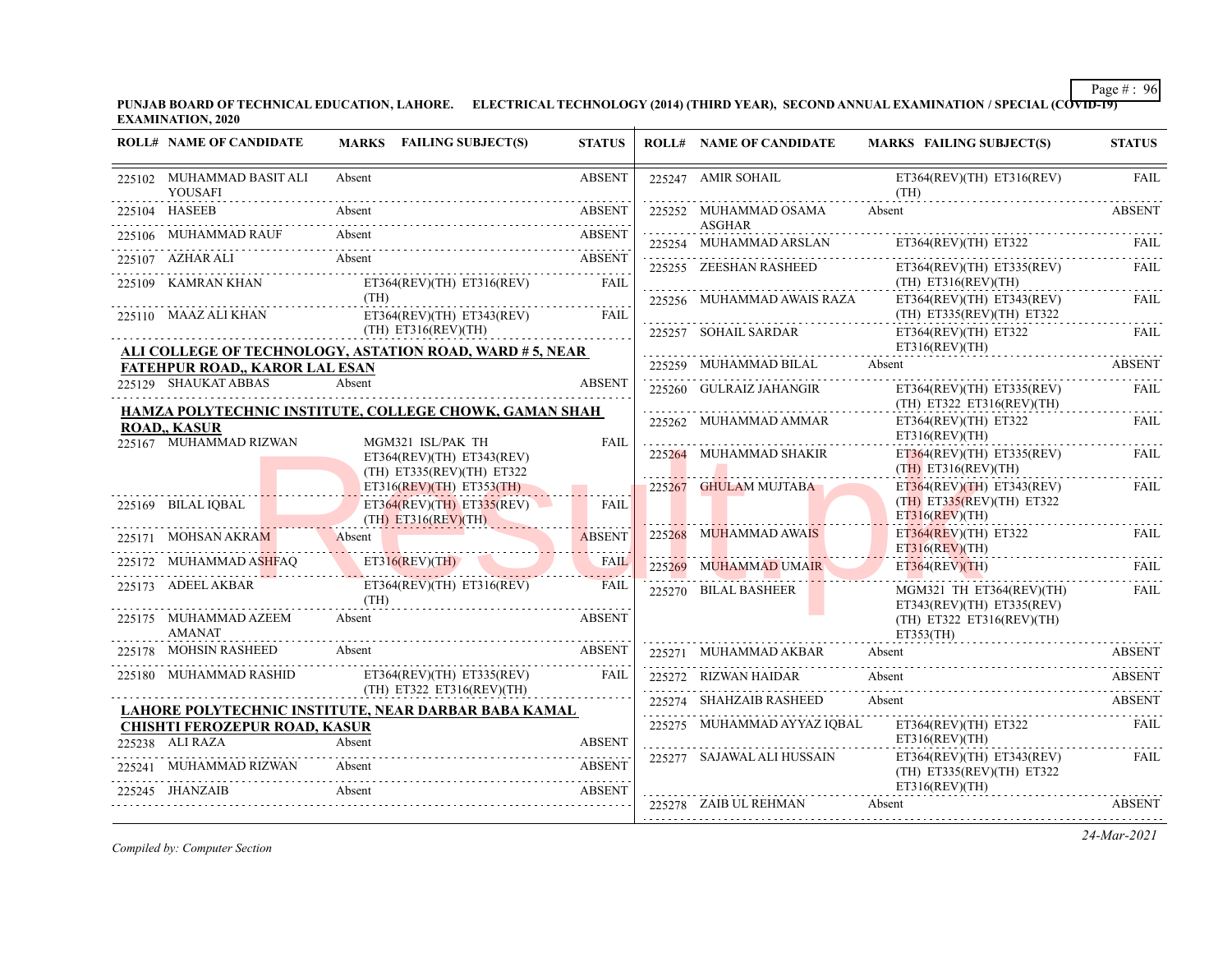**PUNJAB BOARD OF TECHNICAL EDUCATION, LAHORE. ELECTRICAL TECHNOLOGY (2014) (THIRD YEAR), SECOND ANNUAL EXAMINATION / SPECIAL (COVID-19) EXAMINATION, 2020**

| <b>ROLL# NAME OF CANDIDATE</b>                        | MARKS FAILING SUBJECT(S)                                                                                                                                                       | <b>STATUS</b>       |                | <b>ROLL# NAME OF CANDIDATE</b>                     | <b>MARKS FAILING SUBJECT(S)</b>                                                                                                            | <b>STATUS</b>           |
|-------------------------------------------------------|--------------------------------------------------------------------------------------------------------------------------------------------------------------------------------|---------------------|----------------|----------------------------------------------------|--------------------------------------------------------------------------------------------------------------------------------------------|-------------------------|
| 225279 ZIA-UR-REHMAN                                  | TH ET364(REV)(TH)<br>$ET343(REV)(TH)$ $ET322$                                                                                                                                  | FAIL                |                | 248154 MUHAMMAD ADNAN                              | $ET364(REV)(TH)$ $ET343(REV)$<br>(TH)                                                                                                      | <b>FAIL</b>             |
| 225280 MUHAMMAD SAGAR                                 | ET364(REV)(TH) ET335(REV)<br>(TH) ET322 ET316(REV)(TH)                                                                                                                         | FAIL<br>.           |                | <b>COLONY, KHANEWAL</b>                            | <b>HAWK COLLEGE OF TECHNOLOGY, STREET #1 BLOCK X, PEOPLES</b>                                                                              |                         |
| 225281 ZAHID REHMAN                                   | $ET364(REV)(TH)$ $ET335(REV)$<br>(TH) ET322 ET316(REV)(TH)                                                                                                                     | FAIL                |                | 248155 SHAHZAIB                                    | MGM321 ET364(REV)(TH)<br>ET322 ET316(REV)(TH)                                                                                              | <b>FAIL</b>             |
| 225282 ABDULLAH                                       | ET364(REV)(TH) ET335(REV)<br>$(TH)$ ET322 ET316(REV)(TH)                                                                                                                       | FAIL                |                | CHOWK SANGLAN WALA, KHANEWAL                       | <b>QUAID-E-AZAM INSTITUTE OF TECHNOLOGY, ISMAIL AND SAQIB PLAZA</b>                                                                        |                         |
| 225283 MUSHARAF ABBAS KHAN                            | $ET364(REV)(TH)$ $ET316(REV)$<br>(TH)                                                                                                                                          | FAIL                |                | 225407 MUDASSAR REHMAN                             | ET364(REV)(TH) ET343(REV)<br>(TH) ET335(REV)(TH) ET322                                                                                     | <b>FAIL</b>             |
| 225285 MUHAMMAD ARSLAN                                | MGM321 ET364(REV)(TH)<br>ET343(REV)(TH) ET335(REV)                                                                                                                             | <b>FAIL</b>         |                | 225408 SAAD MEHMOOD                                | ET316(REV)(TH)<br>$ET364(REV)(TH)$ $ET335(REV)$                                                                                            | FAIL                    |
| 225295 MUHAMMAD AMIR                                  | (TH) ET322 ET316(REV)(TH)<br>Absent                                                                                                                                            | ABSENT              |                | 225412 MUHAMMAD USMAN                              | $(TH)$ ET322 ET316(REV)(TH)<br>$ET364(REV)(TH)$ $ET316(REV)$                                                                               | FAIL                    |
| 225302 MUZAMMAL MANZOOR                               | 5302 MUZAMMAL MANZOOR Absent ABSENT ABSENT                                                                                                                                     |                     |                |                                                    | (TH)<br>$\begin{tabular}{ll} \bf 225413 & {\small \bf DANISH RAFIQUE} & \tt ET364(REV)(TH) & \tt ET322 & \tt FAIL \\ \hline \end{tabular}$ |                         |
| 248150 SHARAFAT MASIH                                 | $\begin{tabular}{ll} \multicolumn{2}{l}{{\bf ET364(REV)(TH) \ ET335(REV)}} & \multicolumn{2}{l}{\bf FAIL} \\ (TH) \  \, ET316(REV)(TH) & \multicolumn{2}{l}{\bf \end{tabular}$ | FAIL                |                |                                                    | 225415 MUHAMMAD HAIDER ALI ET364(REV)(TH) ET343(REV)<br>$(TH)$ ET335(REV)(TH)                                                              | FAIL                    |
|                                                       | 248151 NAZAM RAZA<br>The ET364(REV)(TH)<br>DR. ABDUL QADEER KHAN COLLEGE OF TECHNOLOGY, G.T. ROAD,                                                                             |                     |                |                                                    | 225416 ANNS JAVAID Absent ABSENT                                                                                                           |                         |
| <b>CIVIL LINES, KHANEWAL</b><br>225329 HASNAIN HAIDER | Absent                                                                                                                                                                         | <b>ABSENT</b>       |                | 225418 RANA SHARIQ IQBAL                           | ET364(REV)(TH) E T322<br>ET316(REV)(TH)                                                                                                    | <b>EAIL</b>             |
| 225330 AWAIS ALI                                      | ET364(REV)(TH) ET322                                                                                                                                                           | <b>FAIL</b>         |                | 225420 MUHAMMAD YOUSAF SHAHAbsent                  |                                                                                                                                            | ABSENT                  |
|                                                       | ET316(REV)(TH)                                                                                                                                                                 |                     |                |                                                    | 248156 MUHAMMAD RAMZAN ET364(REV)(TH) FAIL                                                                                                 |                         |
| 225334 HASSAN RAZA                                    | 225332 ABDUL HASEEB ET316(REV)(TH) FAII<br>ET316(REV)(TH)                                                                                                                      | <b>FAIL</b><br>FAIL |                |                                                    | 248157 ATIF HUSSAIN ET364(REV)(TH) ET315(REV)<br>(TH) ET316(REV)(TH)                                                                       | FAIL                    |
| 225335 RASHID SHABBIR                                 | ET364(REV)(TH) ET343(REV)                                                                                                                                                      | FAIL                |                |                                                    | 248158 ARBAZ HUSSAIN Absent ABSENT                                                                                                         |                         |
|                                                       | (TH)                                                                                                                                                                           |                     |                |                                                    | ALI COLLEGE OF ENGINEERING & TECHNOLOGY, MODEL TOWN,                                                                                       |                         |
| 225336 SAJID UR REHMAN                                | $MGM321$ $ET364$ (REV)(TH)<br>ET316(REV)(TH)                                                                                                                                   | FAIL.               | <b>KHANPUR</b> | 248159 MUHAMMAD SAJID ET343(REV)(TH)               |                                                                                                                                            | <b>FAIL</b>             |
| 225338 MUHAMMAD MUSTAQEEM Absent                      |                                                                                                                                                                                |                     |                |                                                    | <b>ORIENTAL INSTITUTE OF TECHNOLOGY, AKRAM TOWER G.T ROAD,</b>                                                                             |                         |
| 225340 MUHAMMAD KASHIF                                |                                                                                                                                                                                |                     | <b>KHARIAN</b> |                                                    |                                                                                                                                            |                         |
| 248152 USAMA BIN ZAHID                                | ET364(REV)(TH) ET322<br>ET316(REV)(TH)                                                                                                                                         | FAIL                |                | 225487 MUHAMMAD OASIM<br>225495 RAJA ZEESHAN AHMED | Absent<br>Absent                                                                                                                           | ABSENT<br><b>ABSENT</b> |
| 248153 MUHAMMAD SOHAIB                                | $ET364(REV)(TH)$ $ET316(REV)$<br>(TH)                                                                                                                                          | - FAIL              |                |                                                    |                                                                                                                                            |                         |

*Compiled by: Computer Section*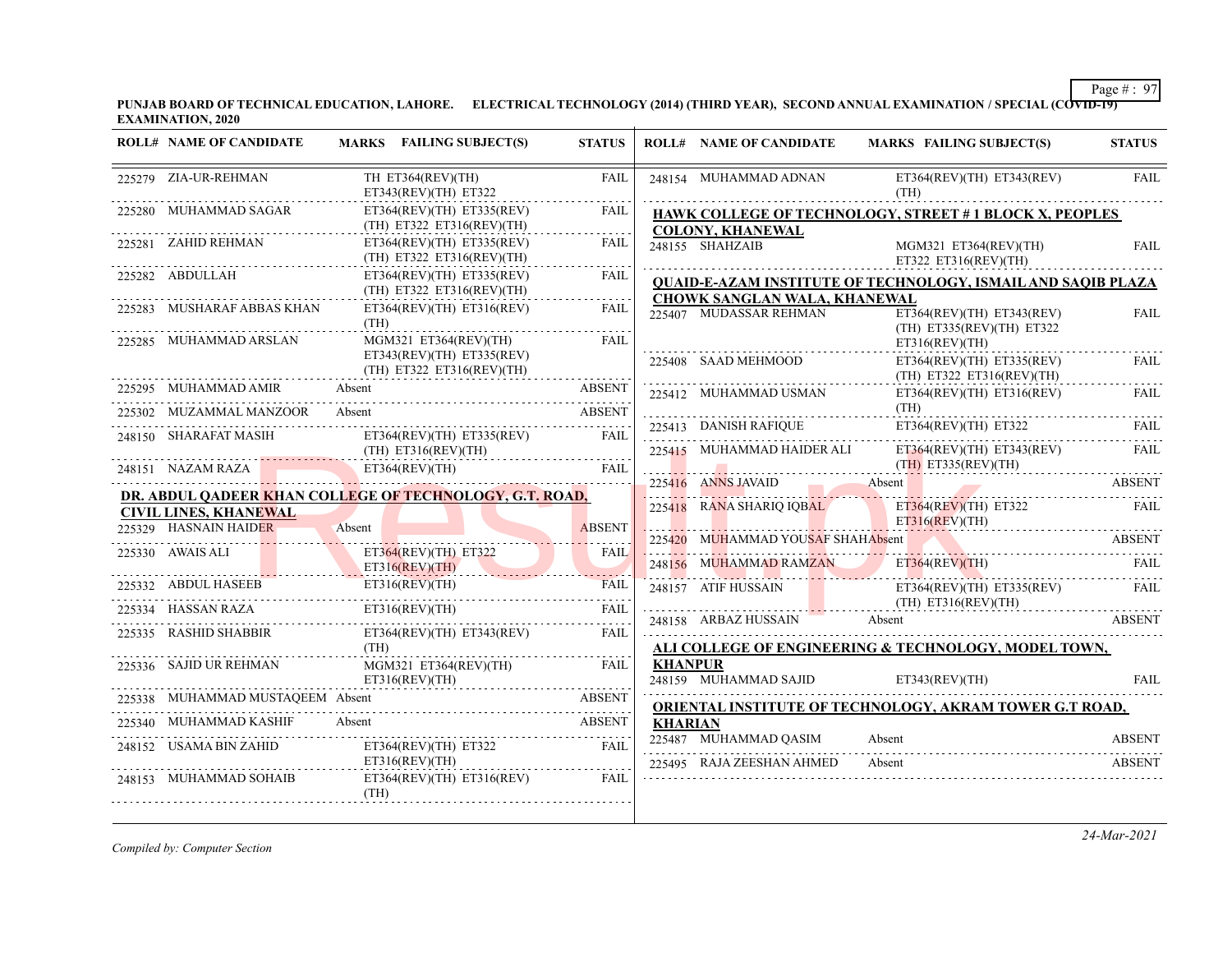**PUNJAB BOARD OF TECHNICAL EDUCATION, LAHORE. ELECTRICAL TECHNOLOGY (2014) (THIRD YEAR), SECOND ANNUAL EXAMINATION / SPECIAL (COVID-19) EXAMINATION, 2020**

|              | <b>ROLL# NAME OF CANDIDATE</b>           | MARKS FAILING SUBJECT(S)                                                 | <b>STATUS</b> |               | <b>ROLL# NAME OF CANDIDATE</b>    | <b>MARKS FAILING SUBJECT(S)</b>                                                                                               | <b>STATUS</b>    |
|--------------|------------------------------------------|--------------------------------------------------------------------------|---------------|---------------|-----------------------------------|-------------------------------------------------------------------------------------------------------------------------------|------------------|
|              | 248160 HAMMAD TAJ                        | ET364(REV)(TH, PR, SE)<br>ET343(REV)(PR, SE)<br>ET335(REV)(PR, SE) ET322 | <b>FAIL</b>   | <b>LAHORE</b> | 225671 MUHAMMAD USMAN             | ABBAS COLLEGE OF TECHNOLOGY, 13-B, LAKE ROAD, LAHORE,<br>$ET364(REV)(TH)$ $ET322$                                             | <b>FAIL</b>      |
|              |                                          | ET316(REV)(TH, PR, SE)<br>ET353(PR, SE)                                  |               |               | <b>HAFEEZ</b><br>.                | ET316(REV)(TH)                                                                                                                |                  |
|              |                                          | 248161 SUFIYAN ZAHID Absent ABSENT                                       |               |               |                                   | AHMAD HASSAN POLYTECHNIC INSTITUTE, DEV SAMAJ ROAD, LAHORE                                                                    |                  |
|              | 248162 MUHAMMAD USMAN                    | Absent                                                                   | <b>ABSENT</b> |               | 225765 MUHAMMAD UMAR              | MGM321 ISL/PAK TH<br>ET364(REV)(TH, SE)                                                                                       | <b>FAIL</b>      |
|              |                                          | AHAD COLLEGE OF TECHNOLOGY, NEAR BY NEW TEHSIL OFFICE, KOT               |               |               |                                   | ET343(REV)(SE) ET335(REV)                                                                                                     |                  |
| <b>ADDU</b>  |                                          |                                                                          |               |               |                                   | (TH, SE) ET322 ET316(REV)<br>(TH, SE) ET353(SE)                                                                               |                  |
|              | 225542 MUHAMMAD HASNAIN<br><b>ABBAS</b>  | Fail In First Year And Second Year + 883 RL SECOND                       | YEAR          |               | 225766 USMAN AHMAD                | MGM321 ET364(REV)(TH, PR,                                                                                                     | FAIL             |
|              | 225544 MUHAMMAD SALEEM                   | ET343(REV)(TH) ET316(REV)                                                | FAII.         |               |                                   | SE) ET343(REV)(PR, SE)<br>ET335(REV)(TH, PR, SE) ET322                                                                        |                  |
|              | 248163 ZIA ULLAH                         | (TH)<br>ET316(REV)(TH)                                                   | FAII.         |               |                                   | ET316(REV)(TH, PR, SE)<br>ET353(PR, SE)                                                                                       |                  |
|              |                                          | AL-REHMAN COLLEGE OF TECHNOLOGY, MINI BYPASS ROAD NEAR                   |               |               | 225772 HAMZA SHAHZAD              | ET322                                                                                                                         | FAII.            |
|              | NOORAY WALA PHATAK, KOT ADDU             |                                                                          |               |               |                                   | 225777 NISAR AHMAD $769 + \text{Fall In Second Year} + 828$                                                                   | <b>RL SECOND</b> |
|              | 225572 SYED SAGHEER ABBAS                | ET364(REV)(TH) ET343(REV)                                                | <b>FAIL</b>   |               |                                   |                                                                                                                               | <b>YEAR</b>      |
|              | SHAH<br>225573 MAJID HUSSAIN             | (TH)<br>ET322                                                            | <b>FAIL</b>   |               |                                   | 225778 MUHAMMAD JAVED AZIZ ET364(REV)(TH) ET343(REV)<br>$(TH)$ ET322                                                          | FAIL             |
|              |                                          | <b>CRESCENT COLLEGE OF TECHNOLOGY, MINI BYPASS ROAD, NEAR</b>            |               |               |                                   | 225784 AHMED TAHIR ET364(REV)(TH) ET322 FAIL                                                                                  |                  |
|              |                                          | G.C.C. KOT ADDU DISTT. MUZAFAR GARH, KOT ADDU                            |               |               | 225785 MUHAMMAD UZAIR AHMEDAbsent |                                                                                                                               | <b>ABSENT</b>    |
|              | 225579 MUHAMMAD ZEESHAN<br>ASLAM         | $ET335(REV)(TH)$ $ET316(REV)$<br>(TH)                                    | <b>FAIL</b>   |               | 225793 ABRAHAM VINCENT            | $ISL/PAK$ $ET364(REV)(TH)$<br>ET335(REV)(TH) ET322                                                                            | FAIL             |
|              |                                          | <b>GLOBAL COLLEGE OF TECHNOLOGY, CHOWK NOOR SHAH, KOT ADDU</b>           |               |               |                                   | 225794 ZUNAIN UL HASSAN 754 + 725 + 795 = 2274 PASS                                                                           |                  |
|              | 225590 MUNEER ABBAS                      | Fail In First Year And Second Year + 857 RL SECOND                       | <b>YEAR</b>   |               |                                   |                                                                                                                               | FAIL.            |
|              | 225591 MUHAMMAD AAMIR M<br><b>EHMOOD</b> | $ET335(REV)(TH)$ $ET316(REV)$<br>(TH)                                    | FAII.         |               | 248165 SAYYAM JAVED               | ET364(REV)(TH) ET316(REV)<br>(TH)                                                                                             | FAIL             |
|              | 225592 ASIF SHEHZAD                      | MGM321 ET364(REV)(TH)                                                    | <b>FAIL</b>   |               |                                   | 248166 MUHAMMAD SHOAIB ET364(REV)(TH) FAIL                                                                                    |                  |
|              |                                          | ET343(REV)(TH) ET322<br>ET316(REV)(TH)                                   |               |               |                                   | 248167 CH. RAIQUE SHAHBAZ ET335(REV)(TH)                                                                                      | <b>FAIL</b>      |
|              | 225594 MUNEEB UL HASSAN                  | ET364(REV)(TH) ET343(REV)<br>$(TH)$ ET322 ET316(REV)(TH)                 | FAIL          |               |                                   | ANJUMAN-E-HIMAYAT-E-ISLAM MUHAMMAD AMIN POLY TECHNIC<br><b>INSTITUTE &amp; VOCATIONAL TRAINING CENTRE, NEAR FAWARA CHOWK,</b> |                  |
|              |                                          | <b>FARAN INSTITUTE OF TECHNOLOGY, G&amp;A PLAZA NEW KATCHERY,</b>        |               |               |                                   | SAIDPUR MAIN BOULEVARD, SABZAZAR SCHEME MORE, LAHORE                                                                          |                  |
| <b>KOTLY</b> |                                          |                                                                          |               |               | 225830 FAHAD ALI Absent           |                                                                                                                               | <b>ABSENT</b>    |
|              | 225646 MUHAMMAD ADREES                   | Absent                                                                   | <b>ABSENT</b> |               |                                   |                                                                                                                               |                  |
|              |                                          |                                                                          |               |               |                                   | $225831 \quad \text{NAVEED IQBAL} \quad \text{ET364(REV)(TH)} \quad \text{FAIL}$                                              |                  |

*Compiled by: Computer Section*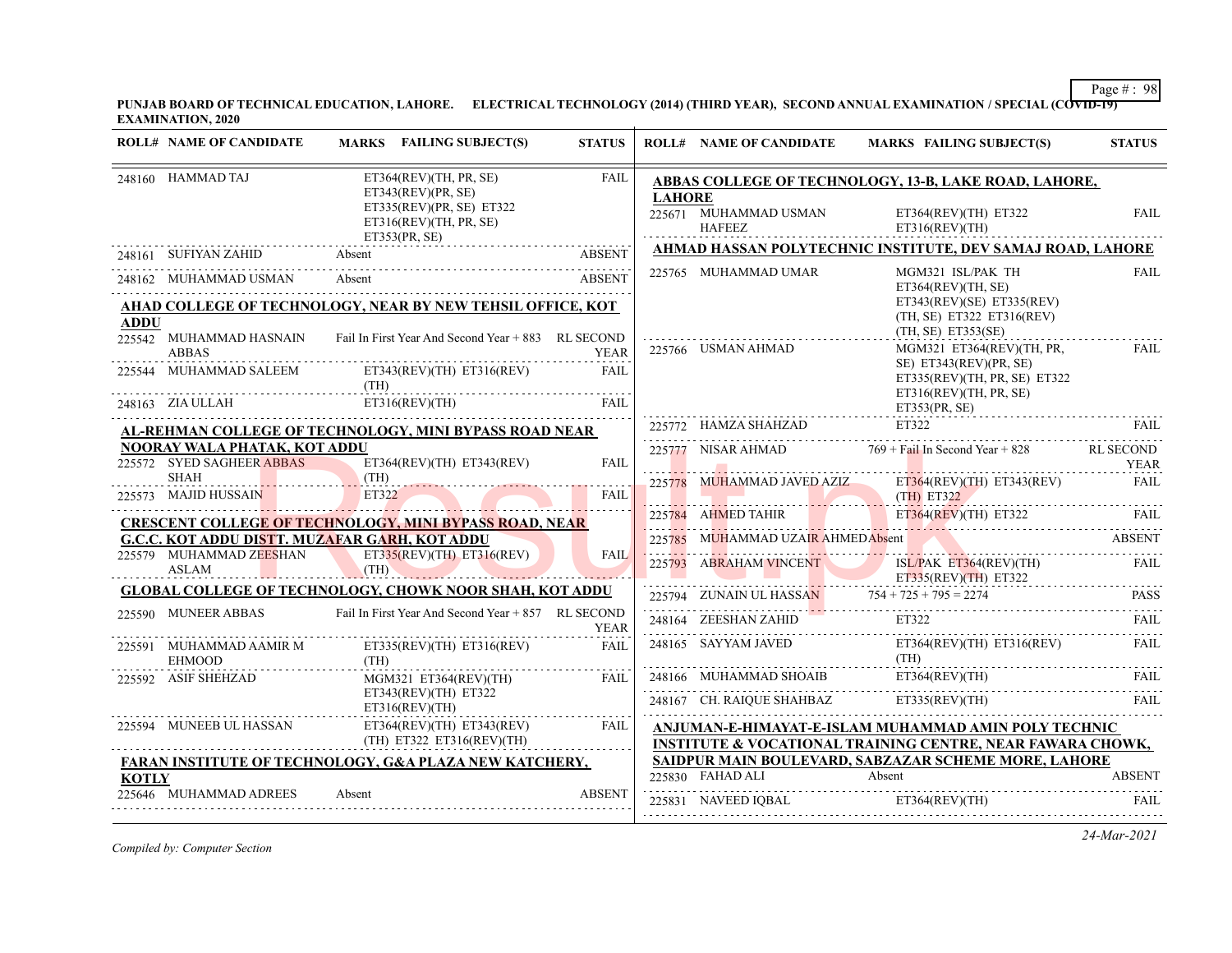**PUNJAB BOARD OF TECHNICAL EDUCATION, LAHORE. ELECTRICAL TECHNOLOGY (2014) (THIRD YEAR), SECOND ANNUAL EXAMINATION / SPECIAL (COVID-19) EXAMINATION, 2020**

|               | <b>ROLL# NAME OF CANDIDATE</b>           | MARKS FAILING SUBJECT(S)                                                                                                                                                                                                                                                                                                                                                                                                                                     | <b>STATUS</b>     | <b>ROLL# NAME OF CANDIDATE</b>                                                                                  | MARKS FAILING SUBJECT(S)                                                                                                                                                                                                                                                                                                                                                                                                                       | <b>STATUS</b> |
|---------------|------------------------------------------|--------------------------------------------------------------------------------------------------------------------------------------------------------------------------------------------------------------------------------------------------------------------------------------------------------------------------------------------------------------------------------------------------------------------------------------------------------------|-------------------|-----------------------------------------------------------------------------------------------------------------|------------------------------------------------------------------------------------------------------------------------------------------------------------------------------------------------------------------------------------------------------------------------------------------------------------------------------------------------------------------------------------------------------------------------------------------------|---------------|
|               | 225832 RANA MUHAMMAD IRFAN               | $ET364(REV)(TH)$ $ET335(REV)$<br>$(TH)$ ET322                                                                                                                                                                                                                                                                                                                                                                                                                | <b>FAIL</b>       | 226147 MUHAMMAD JAHANZAIB<br><b>BAIG</b>                                                                        | MGM321 ISL/PAK TH<br>ET364(REV)(TH, PR)                                                                                                                                                                                                                                                                                                                                                                                                        | <b>FAIL</b>   |
|               | 225835 MUHAMMAD WAQAR                    | 835 MUHAMMAD WAQAR Absent ABSENT ABSENT                                                                                                                                                                                                                                                                                                                                                                                                                      |                   |                                                                                                                 | ET343(REV)(TH, PR)<br>ET335(REV)(TH, PR) ET322                                                                                                                                                                                                                                                                                                                                                                                                 |               |
|               | 225837 MUNEEB YOUNAS Absent              | MUNEEB YOUNAS Absent ABSENT                                                                                                                                                                                                                                                                                                                                                                                                                                  | <b>ABSENT</b>     |                                                                                                                 | ET316(REV)(TH, PR)<br>ET353(TH, PR)                                                                                                                                                                                                                                                                                                                                                                                                            |               |
|               | 225842 KAMRAN AHMAD                      | ET364(REV)(TH) ET322<br>ET316(REV)(TH)                                                                                                                                                                                                                                                                                                                                                                                                                       | FAIL              | 226148 TAHIR USMAN                                                                                              | MGM321 ISL/PAK TH                                                                                                                                                                                                                                                                                                                                                                                                                              | <b>FAIL</b>   |
|               |                                          | 225845 MOHAMMAD ADREES AWAN ET364(REV)(TH) ET322<br>ET316(REV)(TH)                                                                                                                                                                                                                                                                                                                                                                                           | FAIL              |                                                                                                                 | ET364(REV)(TH, PR)<br>ET343(REV)(TH, PR)<br>ET335(REV)(TH, PR) ET322                                                                                                                                                                                                                                                                                                                                                                           |               |
|               | 225846 ABDUL BASIT Absent                |                                                                                                                                                                                                                                                                                                                                                                                                                                                              | <b>ABSENT</b>     |                                                                                                                 | ET316(REV)(TH, PR)<br>ET353(TH, PR)                                                                                                                                                                                                                                                                                                                                                                                                            |               |
|               | <b>YOUSAF</b>                            | 225847 MUHAMMAD USMAN 826 + Fail In Second Year + 801 RL SECOND                                                                                                                                                                                                                                                                                                                                                                                              | YEAR              | 226149 SYED ZAIN-UL-ABUDEEN                                                                                     | $ET364(REV)(TH)$ $ET322$<br>ET316(REV)(TH)                                                                                                                                                                                                                                                                                                                                                                                                     | <b>FAIL</b>   |
|               | <b>SUBHANI</b>                           | 225851 MUHAMMAD HUSSAIN ET335(REV)(TH) ET322 FAIL                                                                                                                                                                                                                                                                                                                                                                                                            |                   | 226159 AHSAN SABIR                                                                                              | $ET364(REV)(TH)$ $ET316(REV)$                                                                                                                                                                                                                                                                                                                                                                                                                  | FAIL          |
|               |                                          | $\fbox{\parbox{0.85\textwidth}{\begin{tabular}{lcccccc} \multicolumn{2}{c}{\textbf{SUBHANI}} & & & & & & & & & & \\ \multicolumn{2}{c}{\textbf{225853}} & \multicolumn{2}{c}{\textbf{IONAID AMJAD MUSTAFA}} & & & & & & & & & & & \\ \multicolumn{2}{c}{\textbf{225853}} & \multicolumn{2}{c}{\textbf{IONAID AMJAD MUSTAFA}} & & & & & & & & & & \\ \multicolumn{2}{c}{\textbf{225853}} & \multicolumn{2}{c}{\textbf{225853}} & \multicolumn{2}{c}{\textbf{$ |                   | 226161 ASAD ULLAH                                                                                               | (TH)<br>MGM321 ET364(REV)(TH)<br>ET322 ET316(REV)(TH)                                                                                                                                                                                                                                                                                                                                                                                          | FAIL          |
|               |                                          | 248168 ZUHAIB AHMED KHAN ET364(REV)(TH) ET316(REV) FAIL<br>CITY POLYTECHNIC INSTITUTE, JALAL CENTRE, G.T ROAD, SHAHDARA,                                                                                                                                                                                                                                                                                                                                     |                   | 226166 MUHAMMAD ADNAN Absent<br><b>BASHIR</b>                                                                   |                                                                                                                                                                                                                                                                                                                                                                                                                                                | <b>ABSENT</b> |
| <b>LAHORE</b> |                                          |                                                                                                                                                                                                                                                                                                                                                                                                                                                              |                   |                                                                                                                 | 226167 SULMAN NAVEED ET364(REV)(TH) ET335(REV) FAIL                                                                                                                                                                                                                                                                                                                                                                                            |               |
|               | 225873 MUHAMMAD MUZAMIL<br><b>SATTAR</b> | $764 +$ Fail In Second Year + 852                                                                                                                                                                                                                                                                                                                                                                                                                            | RL SECOND<br>YEAR | $\frac{1}{\sqrt{1-\frac{1}{2}}}\left(\frac{1}{\sqrt{1-\frac{1}{2}}}\right)$                                     | <u> 1999 - Januar Strandorf, francuski filozof (</u>                                                                                                                                                                                                                                                                                                                                                                                           |               |
|               | 225874 ZAID MUHAMM <mark>AD</mark> BILAL | $ET364(REV)(TH)$ $ET335(REV)$<br>(TH) ET322                                                                                                                                                                                                                                                                                                                                                                                                                  | FAIL              | 226177 USAMA MUSHTAQ                                                                                            | 226169 ABDUL QAYYUM Absent ABSENT<br>MGM321 ET364(REV)(TH)                                                                                                                                                                                                                                                                                                                                                                                     | FAIL          |
|               | 225882 ARSLAN ABBAS                      | ET364(REV)(TH) ET335(REV)<br>$(TH)$ ET322 ET316(REV)(TH)                                                                                                                                                                                                                                                                                                                                                                                                     | <b>FAIL</b>       | the contract of the contract of the contract of the contract of the contract of the contract of the contract of | $ET335(REV)(TH)$ $ET322$<br>ET316(REV)(TH)                                                                                                                                                                                                                                                                                                                                                                                                     |               |
|               |                                          | 225883 ASIM HUSSAIN Fail In First Year And Second Year + 773 RL SECOND                                                                                                                                                                                                                                                                                                                                                                                       | YEAR              | 226180 HANNAN JAVED                                                                                             | 226179 HAFIZ MUHAMMAD UMAR Absent ABSENT<br>$ET364(REV)(TH)$ $ET343(REV)$                                                                                                                                                                                                                                                                                                                                                                      | FAIL          |
|               | 225885 SHAHZAIB ALI                      | $ET364(REV)(TH)$ $ET343(REV)$<br>(TH) ET335(REV)(TH) ET322                                                                                                                                                                                                                                                                                                                                                                                                   | <b>FAIL</b>       |                                                                                                                 | (TH) ET335(REV)(TH) ET322<br>ET316(REV)(TH) ET353(TH)                                                                                                                                                                                                                                                                                                                                                                                          |               |
|               | 248169 AHMED SAFDAR                      | ET316(REV)(TH)<br>MGM321 ET364(REV)(TH, PR)                                                                                                                                                                                                                                                                                                                                                                                                                  | -----<br><br>FAIL |                                                                                                                 | 226183 WAQAS AHMAD ET364(REV)(TH) ET316(REV) FAIL (TH)                                                                                                                                                                                                                                                                                                                                                                                         |               |
|               |                                          | ET343(REV)(TH, PR)                                                                                                                                                                                                                                                                                                                                                                                                                                           |                   |                                                                                                                 | 226185 JUNAID AHMAD Absent ABSENT ABSENT                                                                                                                                                                                                                                                                                                                                                                                                       |               |
|               |                                          | ET335(REV)(TH, PR) ET322<br>ET316(REV)(TH, PR)                                                                                                                                                                                                                                                                                                                                                                                                               |                   |                                                                                                                 | 226188 MUDASSAR IQBAL Absent Absent ABSENT                                                                                                                                                                                                                                                                                                                                                                                                     |               |
|               |                                          | ET353(TH, PR)<br><b>GOVERNMENT COLLEGE OF TECHNOLOGY, RAIWIND ROAD CAMPUS-II,</b>                                                                                                                                                                                                                                                                                                                                                                            |                   |                                                                                                                 | $226408 \quad \text{MAHAD SHARAFAT} \qquad \qquad \text{ET364(REV)(TH) ET335(REV)} \\qquad \qquad \text{(TH) ET322 ET316(REV)(TH)} \\qquad \qquad \text{(TH) ET322 ET316(REV)(TH)} \\qquad \qquad \text{(TH) ET3232 ET316(REV)(TH)} \\qquad \qquad \text{(TH) ET33522 ET316(REV)(TH)} \\qquad \qquad \text{(TH) ET32322 ET316(REV)(TH)} \\qquad \qquad \text{(TH) ET3352222} \\qquad \qquad \text{(TH) ET33522} \\qquad \qquad \text{(TH) ET3$ | <b>FAIL</b>   |
| <b>LAHORE</b> |                                          |                                                                                                                                                                                                                                                                                                                                                                                                                                                              |                   |                                                                                                                 | 226412 UMAIS KHALIQ Fail In First Year And Second Year + 806 RL SECOND                                                                                                                                                                                                                                                                                                                                                                         | <b>YEAR</b>   |

*Compiled by: Computer Section*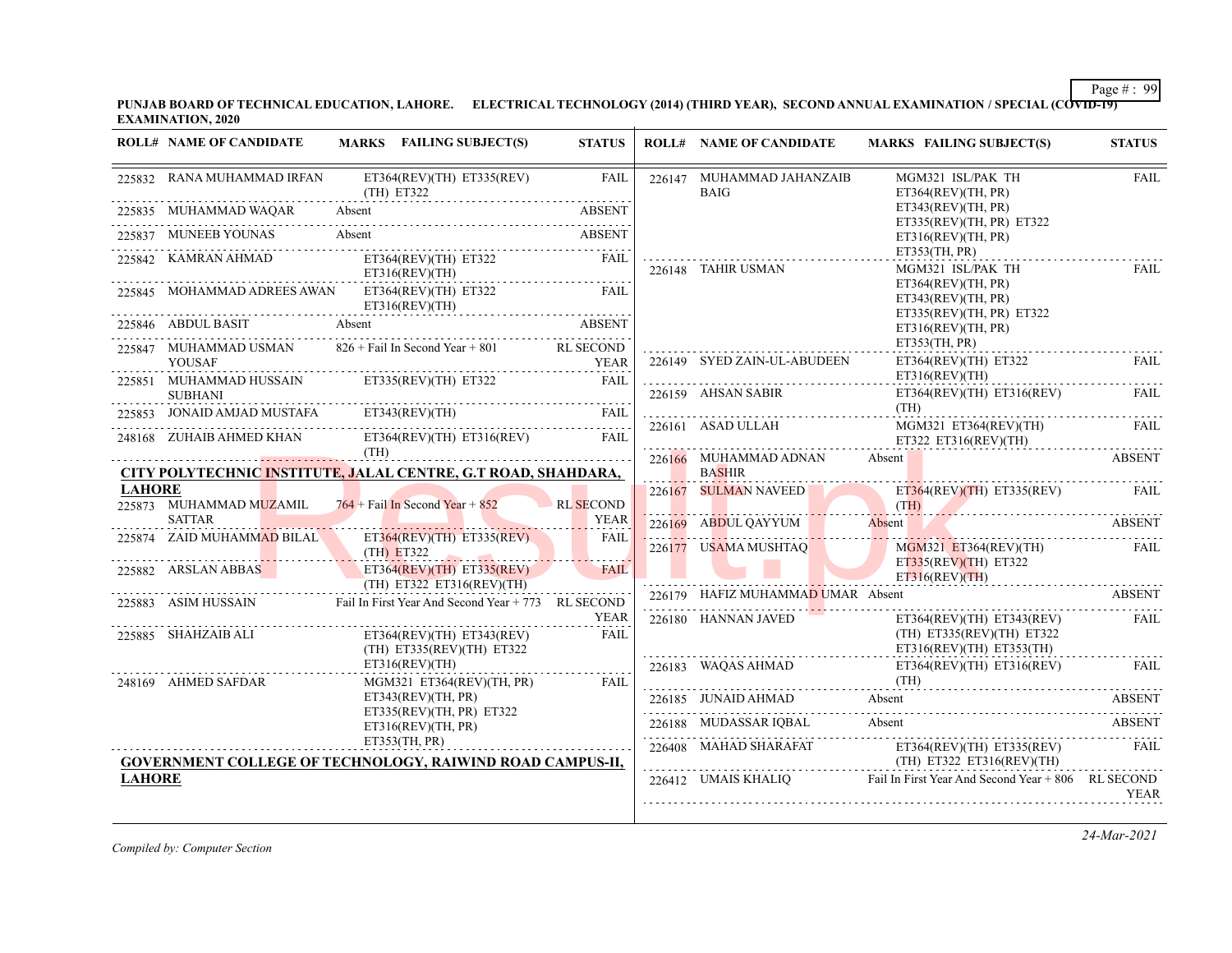**PUNJAB BOARD OF TECHNICAL EDUCATION, LAHORE. ELECTRICAL TECHNOLOGY (2014) (THIRD YEAR), SECOND ANNUAL EXAMINATION / SPECIAL (COVID-19) EXAMINATION, 2020**

| <b>ROLL# NAME OF CANDIDATE</b>                                                                                                                                                                                                                    | <b>MARKS</b> FAILING SUBJECT(S)                                                                                                     | <b>STATUS</b>    | <b>ROLL# NAME OF CANDIDATE</b>        | <b>MARKS FAILING SUBJECT(S)</b>                                                                                                 | <b>STATUS</b>                    |
|---------------------------------------------------------------------------------------------------------------------------------------------------------------------------------------------------------------------------------------------------|-------------------------------------------------------------------------------------------------------------------------------------|------------------|---------------------------------------|---------------------------------------------------------------------------------------------------------------------------------|----------------------------------|
| 226414 AAMIR ALI                                                                                                                                                                                                                                  | Absent                                                                                                                              | <b>ABSENT</b>    | 226314 TAMOOR ASLAM                   | MGM321 TH ET364(REV)(TH,                                                                                                        | <b>FAIL</b>                      |
|                                                                                                                                                                                                                                                   | 248170 SYED HASHIM SHAH MGM321 ET364(REV)(TH)                                                                                       | <b>FAIL</b>      |                                       | PR, SE) ET343(REV)(TH, PR,<br>SE) ET335(REV)(TH, PR, SE)<br>ET322 ET316(REV)(TH, PR, SE)                                        |                                  |
|                                                                                                                                                                                                                                                   | 248171 ALI ISMAIL Absent ABSENT ADMONITRATION ASSETT                                                                                |                  |                                       | ET353(TH, PR, SE)                                                                                                               |                                  |
|                                                                                                                                                                                                                                                   | 248172 USAMA SHAHZAD ET335(REV)(TH) ET322 FAIL<br>ET316(REV)(TH)                                                                    |                  | 226316 NAEEM NAZIR                    | ET364(REV)(TH)                                                                                                                  | FAIL.                            |
|                                                                                                                                                                                                                                                   | 248173 ZAHID MUBARIK Absent ABSENT ABSENT                                                                                           |                  | 226318 MUHAMMAD IRFAN                 | ET343(REV)(TH) ET316(REV)<br>(TH)                                                                                               | <b>FAIL</b>                      |
|                                                                                                                                                                                                                                                   | 248176 SHAHBAZ AHMAD ET343(REV)(TH, PR) FAIL<br>ET316(REV)(TH) ET353(PR)                                                            |                  | 226320 ABDUL MANAN                    | $ET364(REV)(TH)$ $ET343(REV)$<br>(TH) ET335(REV)(TH) ET322<br>ET316(REV)(TH)                                                    | FAIL                             |
|                                                                                                                                                                                                                                                   | <b>IMPERIAL COLLEGE OF TECHNOLOGY, 6-ALLAMA IOBAL ROAD,</b>                                                                         |                  |                                       | $\texttt{226321} \quad \texttt{SHARAFAT RAHIM} \quad \texttt{ET316(REV)(TH)} \quad \texttt{FAIL} \quad \texttt{1316(REV) (TH)}$ |                                  |
| 226216 AHSAN                                                                                                                                                                                                                                      | BOHARWALA CHOWK NEAR RAILWAY STATION, LAHORE<br>$874 +$ Fail In Second Year + 804                                                   | RL SECOND        |                                       | 226323 MUHAMMAD MUJAHID ET364(REV)(TH) ET343(REV)                                                                               | FAIL                             |
|                                                                                                                                                                                                                                                   | YEAR<br>HAN                                                                                                                         | <b>ABSENT</b>    |                                       | $(TH)$ ET335(REV)(TH)<br>ET316(REV)(TH)                                                                                         |                                  |
|                                                                                                                                                                                                                                                   | 226221 MOHSIN KHAN Absent Absent ABSENT<br><b>INSTITUTE OF ENGINEERING &amp; TECHNOLOGY, NTC BUILDING, PTCL</b>                     |                  | 248175 RAJA ASIM MAROOF               | ET364(REV)(TH)                                                                                                                  | Registration<br>cancelled due to |
| <b>COLONY. MUGHALPURA, LAHORE</b>                                                                                                                                                                                                                 |                                                                                                                                     |                  |                                       |                                                                                                                                 | No Chance                        |
| 226249 GHUFRAN SHAHID                                                                                                                                                                                                                             | ET364(REV)(TH) ET335(REV)<br>$(TH)$ ET322                                                                                           | <b>FAIL</b>      |                                       | LAHORE COLLEGE OF TECHNOLOGY & MANAGEMENT, 18-KM<br>FEROZEPURE ROAD OPP. DURA FOAM INDUSTRY, LAHORE                             |                                  |
| 226250 YASIR MEHMOOD                                                                                                                                                                                                                              | ET364(REV)(TH) ET316(REV)<br>(TH)                                                                                                   | FAIL             | 226355 ILYAS AKRAM                    | Absent                                                                                                                          | <b>ABSENT</b>                    |
| 226252 MUHAMMAD AHSAN                                                                                                                                                                                                                             | $ET364(REV)(TH)$ $ET335(REV)$<br>$(TH)$ ET316(REV)(TH)                                                                              | FAIL             | <b>KHANA, LAHORE</b>                  | <b>LAHORE POLYTECHNIC INSTITUTE, BAND ROAD NEAR CHOWK YATEEM</b>                                                                |                                  |
| 226253 HAMMAD AHMAD                                                                                                                                                                                                                               | $ET364(REV)(TH)$ $ET335(REV)$<br>(TH)                                                                                               | <b>FAIL</b>      | 226371 MUHAMMAD NAKASH<br><b>KHAN</b> | Absent                                                                                                                          | ABSENT                           |
| 226255 MUHAMMAD TALHA                                                                                                                                                                                                                             | $ET364(REV)(TH)$ $ET343(REV)$<br>$(TH)$ ET335(REV)(TH) ET322                                                                        | FAIL             | 226372 KAZIM ALI                      | Absent                                                                                                                          | <b>ABSENT</b>                    |
|                                                                                                                                                                                                                                                   | ET316(REV)(TH) ET353(TH)                                                                                                            |                  | <b>37-MAIN RAVI ROAD, LAHORE</b>      | LAHORE POLYTECHNIC INSTITUTE, MANZOOR TRADE CENTRE,                                                                             |                                  |
|                                                                                                                                                                                                                                                   |                                                                                                                                     |                  |                                       |                                                                                                                                 |                                  |
| and a straightful and a straightful and a straightful and a straightful and a straightful and a straightful an<br>Simple and a straightful and a straightful and a straightful and a straightful and a straightful and a straigh<br>248174 KASHAN | ET364(REV)(TH)                                                                                                                      | FAIL             | 226389 ABRAR AHMAD                    | $ET364(REV)(TH)$ $ET335(REV)$<br>$(TH)$ ET316(REV)(TH)                                                                          | <b>FAIL</b>                      |
| 226312 RAO ZESHAN ANWAR                                                                                                                                                                                                                           | JAPAN POLYTECHNIC INSTITUTE, MANGA ROAD, RAIWIND, LAHORE<br>$ET364(REV)(TH)$ $ET335(REV)$<br>(TH) ET322 ET316(REV)(TH)<br>ETS53(TH) | <b>FAIL</b>      | 226390 HUSSNAIN AHMED                 | MGM321 TH ET364(REV)(TH)<br>ET343(REV)(TH) ET335(REV)<br>(TH) ET322 ET316(REV)(TH)<br>ET353(TH)                                 | FAIL                             |
| 226313 IKRAM SHAKEEL                                                                                                                                                                                                                              |                                                                                                                                     | <b>FULL FAIL</b> | 226394 MUHAMMAD ILYAS                 | Absent                                                                                                                          | ABSENT                           |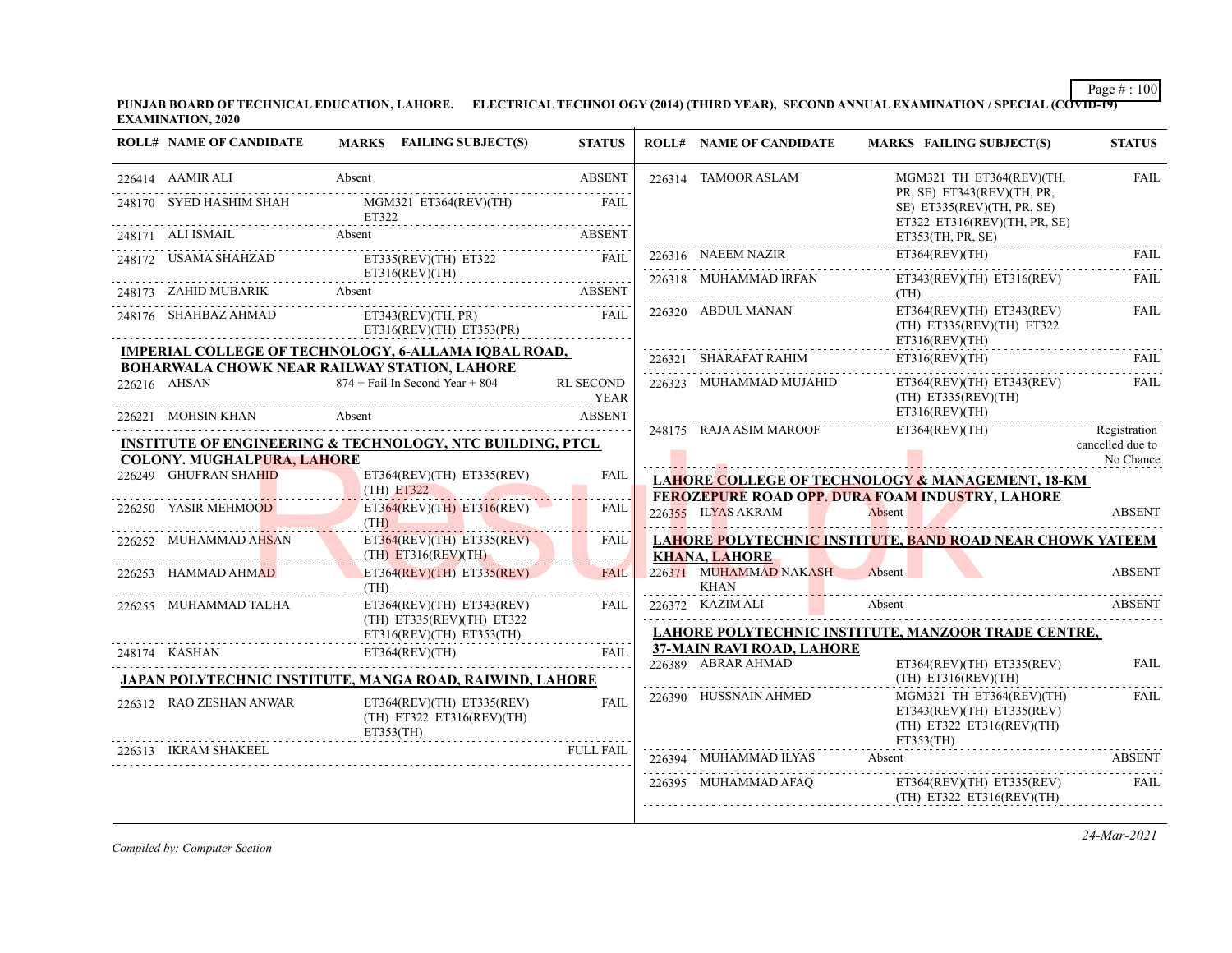**PUNJAB BOARD OF TECHNICAL EDUCATION, LAHORE. ELECTRICAL TECHNOLOGY (2014) (THIRD YEAR), SECOND ANNUAL EXAMINATION / SPECIAL (COVID-19) EXAMINATION, 2020**

|             | <b>ROLL# NAME OF CANDIDATE</b>                         | MARKS FAILING SUBJECT(S)                                                       | <b>STATUS</b>                   |   | <b>ROLL# NAME OF CANDIDATE</b>                                                                                                            | MARKS FAILING SUBJECT(S)                                                                                                                                                                                                                                                               | <b>STATUS</b> |
|-------------|--------------------------------------------------------|--------------------------------------------------------------------------------|---------------------------------|---|-------------------------------------------------------------------------------------------------------------------------------------------|----------------------------------------------------------------------------------------------------------------------------------------------------------------------------------------------------------------------------------------------------------------------------------------|---------------|
|             |                                                        | PAK CANADIAN POLYTECHNIC INSTITUTE, 180 ALLAMA IQBAL ROAD                      |                                 |   | $226649$ SAJID ALI                                                                                                                        | ET335(REV)(TH)<br>$226649$ SAJID ALI ET335(REV)(TH) FAIL                                                                                                                                                                                                                               |               |
|             | MUSTAFABAD, (DHARAM PURA), LAHORE<br>226484 MOBEEN ALI |                                                                                |                                 |   | 226650 SYED MOEEZ ALI                                                                                                                     | ET335(REV)(TH)                                                                                                                                                                                                                                                                         | FAII.         |
| 226485 ASIF |                                                        | 226484 MOBEEN ALI ET335(REV)(TH) FAIL FAIL<br>Absent ABSENT                    |                                 |   | 226652 KASHAN RAFIQ                                                                                                                       | MGM321 ET335(REV)(TH)<br>ET316(REV)(TH)                                                                                                                                                                                                                                                | <b>FAIL</b>   |
|             | <b>FAROOQ ZAKI</b>                                     | 226488 MUHAMMAD UMAR ET335(REV)(TH) ET316(REV) FAIL<br>(TH)                    |                                 |   | 226653 WAQAR AHMAD<br>(TH) E T322                                                                                                         | $ET364(REV)(TH)$ $ET335(REV)$                                                                                                                                                                                                                                                          | FAIL          |
|             |                                                        | 226489 MOHAMMAD UMAR ET364(REV)(TH) ET335(REV) FAIL<br>(TH) ET316(REV)(TH)     |                                 |   |                                                                                                                                           | 226656 ABDULLAH NISAR ET364(REV)(TH) ET335(REV) FAIL<br>$(TH)$ . The continuum of the continuum of the continuum of the continuum of the continuum of the continuum of the continuum of the continuum of the continuum of the continuum of the continuum of the continuum of the conti |               |
|             | 226491 TAYYAB ALI Absent                               | TABLE Absent<br>THE ABSENT                                                     |                                 |   |                                                                                                                                           | 226658 HAFIZ REHMAN Absent Absent ABSENT ABSENT                                                                                                                                                                                                                                        |               |
|             | 226492 MUHAMMAD AQIF                                   | ET335(REV)(TH) ET322<br>ET316(REV)(TH)                                         | FAIL                            |   |                                                                                                                                           | 226660 ADILYOUNAS Absent ABSENT                                                                                                                                                                                                                                                        |               |
|             | 226494 MUHAMMAD YOUSAF                                 | ET335(REV)(TH) ET322 FAIL                                                      |                                 |   |                                                                                                                                           | $226663 \quad \text{MUBASHIR HAFEEZ} \qquad \qquad \text{E} \text{T} 335 (\text{REV}) (\text{TH}) \qquad \qquad \text{FAIL}$                                                                                                                                                           |               |
|             | KHAN                                                   | ET316(REV)(TH)                                                                 |                                 |   |                                                                                                                                           | 226664 SYED MUHAMMAD ET343(REV)(TH) ET335(REV) FAIL                                                                                                                                                                                                                                    |               |
|             | 226495 TARIQ MAHMOOD                                   | MGM321 ISL/PAK ET364(REV)<br>$(TH)$ ET343(REV)(TH)                             | <b>FAIL</b>                     | . | 226666 SYED MUHAMMAD ALI Absent                                                                                                           | SHAHEER HAIDER NAQVI (TH) (TH)                                                                                                                                                                                                                                                         | ABSENT        |
|             |                                                        | ET335(REV)(TH) ET322<br>ET316(REV)(TH)                                         |                                 |   | 226668 ARSLAN KARAMAT                                                                                                                     | ET343(REV)(TH) ET335(REV) FAIL                                                                                                                                                                                                                                                         |               |
|             | 226496 RIZWAN NAZIR                                    | $ET364(REV)(TH)$ $ET343(REV)$<br>$(TH)$ ET335(REV)(TH) ET322                   | FAIL                            |   | the contract of the contract of the contract of the contract of the contract of the contract of the<br>226671 HAFIZ MUHAMMAD AFZAL Absent | (TH)                                                                                                                                                                                                                                                                                   | ABSENT        |
|             |                                                        | <u> 1960 - Johann Johann Stoff, fransk politik (d. 1970)</u><br>ET316(REV)(TH) |                                 |   | 226672 HAFIZ MUHAMMAD ABDUL Absent                                                                                                        |                                                                                                                                                                                                                                                                                        | <b>ABSENT</b> |
|             | 226497 WAQAS AHMAD                                     | Absent                                                                         | ABSENT                          |   | <b>OUDOOS</b>                                                                                                                             |                                                                                                                                                                                                                                                                                        |               |
|             |                                                        | 248177 MUHAMMAD AHAD AMIN $843 +$ Fail In Second Year + 767                    | <b>RL SECOND</b><br><b>YEAR</b> |   | $248178$ AZIZ UL HAQ                                                                                                                      | $ET335(REV)(TH)$ ET316(REV)<br>(TH)                                                                                                                                                                                                                                                    | FAIL          |
|             |                                                        | PAK POLYTECHNIC INSTITUTE, 32-CIVIC CENTRE MOON MARKET                         |                                 |   | 248179 AHMAD BILAL                                                                                                                        | $ET343(REV)(TH)$ $ET335(REV)$<br>(TH)                                                                                                                                                                                                                                                  | FAIL          |
|             | ALLAMA IOBAL TOWN, LAHORE                              |                                                                                |                                 |   |                                                                                                                                           | PAK PUNJAB COLLEGE OF TECHNOLOGY, OPP. TAJ BAGH PULL CANAL                                                                                                                                                                                                                             |               |
|             | 226644 SYYED MUHAMMAD<br>HASSAN NASIR BUKHARI          | MGM321 ISL/PAK TH<br>ET364(REV)(TH, PR)                                        | FAII.                           |   | <b>BANK ROAD, HARBANCEPURA, LAHORE</b>                                                                                                    |                                                                                                                                                                                                                                                                                        |               |
|             |                                                        | ET343(REV)(TH, PR)<br>ET335(REV)(TH, PR) ET322                                 |                                 |   | 226724 BILAL AHMED                                                                                                                        | ET335(REV)(TH) ET322<br>ET316(REV)(TH) ET353(TH)                                                                                                                                                                                                                                       | <b>FAIL</b>   |
|             |                                                        | ET316(REV)(TH, PR)<br>ET353(TH, PR)                                            |                                 |   | 226728 RANA USAMA                                                                                                                         | $MGM321$ $ET364(REV)(TH)$<br>ET343(REV)(TH) ET316(REV)                                                                                                                                                                                                                                 | FAIL          |
|             | 226645 MUSAB UL HASSAN                                 | MGM321 ISL/PAK TH                                                              | <b>FAIL</b>                     |   |                                                                                                                                           | (TH)                                                                                                                                                                                                                                                                                   |               |
|             |                                                        | ET364(REV)(TH, PR)<br>ET343(REV)(TH, PR)                                       |                                 |   | 226732 MUHAMMAD IJAZ ILYAS                                                                                                                | ET364(REV)(TH)                                                                                                                                                                                                                                                                         | FAII.         |
|             |                                                        | ET335(REV)(TH, PR) ET322<br>ET316(REV)(TH, PR)<br>ET353(TH, PR)                |                                 |   | 226735 TAIMOOR MAJID                                                                                                                      | $ET364(REV)(TH)$ $ET343(REV)$<br>(TH) ET335(REV)(TH) ET322<br>ET316(REV)(TH)                                                                                                                                                                                                           | FAIL          |
|             | 226646 ABDULLAH MUHAMMAD<br>AKRAM                      | ET364(REV)(TH) ET335(REV)<br>(TH) ET322 ET316(REV)(TH)                         | FAIL                            |   |                                                                                                                                           | 248180 NAEEM HAMZA MAZHAR ET364(REV)(TH)                                                                                                                                                                                                                                               | <b>FAIL</b>   |

*Compiled by: Computer Section*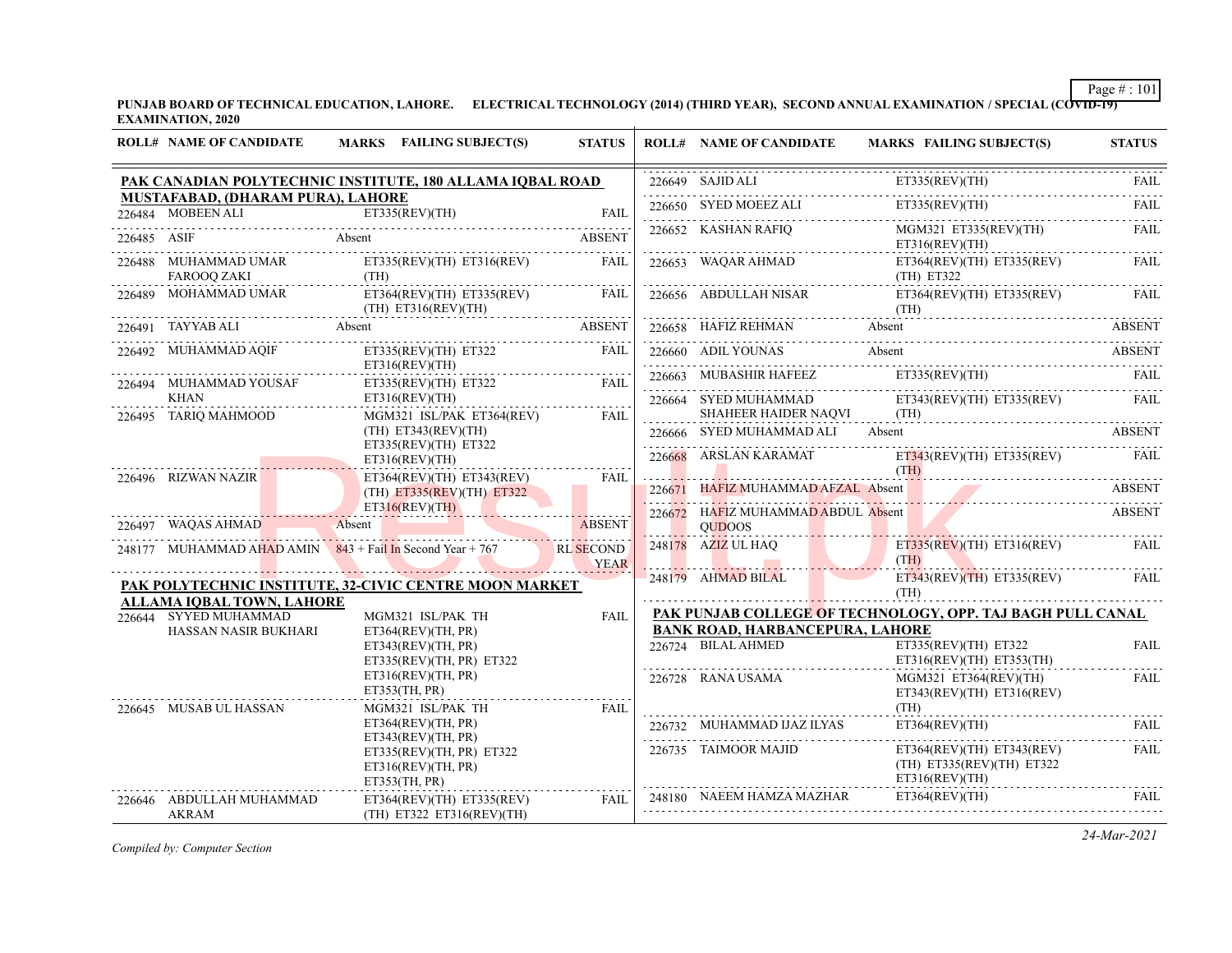**PUNJAB BOARD OF TECHNICAL EDUCATION, LAHORE. ELECTRICAL TECHNOLOGY (2014) (THIRD YEAR), SECOND ANNUAL EXAMINATION / SPECIAL (COVID-19) EXAMINATION, 2020**

| <b>ROLL# NAME OF CANDIDATE</b>                             | <b>MARKS</b> FAILING SUBJECT(S)                                                        | <b>STATUS</b> | <b>ROLL# NAME OF CANDIDATE</b>                                                               | MARKS FAILING SUBJECT(S)                                                                                                                                                                                                                                                                    | <b>STATUS</b>                                 |
|------------------------------------------------------------|----------------------------------------------------------------------------------------|---------------|----------------------------------------------------------------------------------------------|---------------------------------------------------------------------------------------------------------------------------------------------------------------------------------------------------------------------------------------------------------------------------------------------|-----------------------------------------------|
| SHAHZADA MARKET, GHAZI ROAD, LAHORE<br>226757 NAUMAN SAEED | PUNJAB INSTITUTE OF ENGINEERING & TECHNOLOGY, ADJACENT<br>MGM321 ISL/PAK TH            | <b>FAIL</b>   | 248182 PATRAS MASIH                                                                          | $ET335(REV)(TH)$ $ET316(REV)$<br>(TH)                                                                                                                                                                                                                                                       | Registration<br>cancelled due to<br>No Chance |
|                                                            | ET364(REV)(TH) ET343(REV)<br>$(TH)$ ET335(REV)(TH) ET322<br>ET316(REV)(TH) ET353(TH)   |               | <b>S-27 QUAID-E-MILLAT COLONY,, LAHORE</b><br>226878 MUHAMMAD HAMZA $806 + 839 + 928 = 2573$ | THE GRACE COLLEGE OF TECHNOLOGY & COMPUTER SCIENCES, H#                                                                                                                                                                                                                                     | PASS                                          |
| 226762 SAAD ABDULLAH Absent                                |                                                                                        | ABSENT        |                                                                                              |                                                                                                                                                                                                                                                                                             | FAIL                                          |
| 226764 MUHAMMAD AHMAD                                      | Absent                                                                                 | ABSENT        |                                                                                              | ${\small \begin{tabular}{ll} \bf 248183 & MUHAMMAD ABDULLAH & \tt ET364(REV)(TH) & \tt ET335(REV) \\ \tt LAEEQ & (TH) & \tt ET316(REV)(TH) \\ \end{tabular}}$                                                                                                                               |                                               |
|                                                            | PUNJAB POLYTECHNIC INSTITUTE, ALLAMA IQBAL ROAD, AL-HAMRA                              |               |                                                                                              | <b>GOVERNMENT COLLEGE OF TECHNOLOGY, COLLEGE ROAD, LAYYAH</b>                                                                                                                                                                                                                               |                                               |
|                                                            | <b>COMPLEX BOHARWALA CHOWK, NEAR RAILWAY STATION, LAHORE</b>                           |               | 226962 RANA MUNEEB RAZA                                                                      |                                                                                                                                                                                                                                                                                             | FULL FAIL                                     |
| 226814 MUHAMMAD TAYYAB<br>ASGHAR                           | MGM321 ET364(REV)(TH)<br>$ET343(REV)(TH)$ $ET335(REV)$<br>$(TH)$ ET322 ET316(REV)(TH)  | FAIL          |                                                                                              | 248184 MUHAMMAD IRFAN ET364(REV)(TH) ET316(REV) FAIL<br>$\text{(TH)}$ . The continuum of the continuum of the continuum of the continuum of the continuum of the continuum of the continuum of the continuum of the continuum of the continuum of the continuum of the continuum of the con |                                               |
| 226815 MUHAMMAD UMAIR                                      | MGM321 ISL/PAK TH                                                                      | FAIL          |                                                                                              | 248185 MUHAMMAD HAYYAT Absent ABSENT                                                                                                                                                                                                                                                        |                                               |
| HAKEEM                                                     | ET364(REV)(TH) ET343(REV)<br>(TH) ET335(REV)(TH) ET322<br>$ET316(REV)(TH)$ $ET353(TH)$ | .             | <b>COLLEGE ROAD, LAYYAH</b>                                                                  | LICCS INSTITUTE OF MODERN TECHNOLOGY, HOUSING COLONY                                                                                                                                                                                                                                        |                                               |
|                                                            |                                                                                        |               | 226973 SHAFIQ-UL-HUSNAIN                                                                     | Absent                                                                                                                                                                                                                                                                                      | <b>ABSENT</b>                                 |
|                                                            | 226822 HASEEB SHAHBAZ ET335(REV)(TH) FAIL 226823 MUHAMMAD AQIB Absent                  |               |                                                                                              | MILLAT COLLEGE OF TECHNOLOGY, SUPER CHOWK, KHANEWAL                                                                                                                                                                                                                                         |                                               |
|                                                            | 226824 RAQIB ALI Absent ABSENT                                                         |               | <b>ROAD, LODHRAN, LODHRAN</b><br>227025 IBRAR AHMAD                                          | Absent                                                                                                                                                                                                                                                                                      | <b>ABSENT</b>                                 |
| 226825 HAMZA AMIR BUTT ET364(REV)(TH)                      | 825 HAMZA AMIR BUTT ET364(REV)(TH) FAIL                                                |               | 227026 MUHAMMAD ZESHAN                                                                       | Absent                                                                                                                                                                                                                                                                                      | ABSENT                                        |
|                                                            | 226826 KHURRAM SHEHZAD ET364(REV)(TH) FAIL                                             |               |                                                                                              | AKHTAR RAH<br>248186 MUHAMMAD ALI ET316(REV)(TH)                                                                                                                                                                                                                                            | FAIL                                          |
| 226829 MUHAMMAD ADNAN                                      | Absent<br><b>ABSENT</b>                                                                |               |                                                                                              |                                                                                                                                                                                                                                                                                             |                                               |
| STANDARD POLYTECHNIC INSTITUTE, 42-1-B1,PECO               |                                                                                        |               |                                                                                              | <b>ORIENTAL INSTITUTE OF TECHNOLOGY, HOUSE #2, GALI</b><br>QALANDARANWALI, MOH. SHAFQATABAD, PHALIA ROAD,, MANDI                                                                                                                                                                            |                                               |
|                                                            | ROAD, OPP. MASJID-E-KHIZRA, LINK ROAD STOP, TOWNSHIP, LAHORE                           |               | <b>BAHAUDDIN</b>                                                                             |                                                                                                                                                                                                                                                                                             |                                               |
| ZIKARIA                                                    | 226855 MUHAMMAD UMAR MGM321 ET316(REV)(TH)                                             | <b>FAIL</b>   | 227083 HAMZA ASHRAF                                                                          | MGM321 ISL/PAK TH<br>$ET364(REV)(TH)$ $ET343(REV)$                                                                                                                                                                                                                                          | <b>FAIL</b>                                   |
| 226856 GHAZANFAR ALI SIAL                                  | MGM321 ET364(REV)(TH)<br>$ET335(REV)(TH)$ $ET322$                                      | FAIL          |                                                                                              | $(TH)$ ET335(REV)(TH) ET322<br>ET316(REV)(TH) ET353(TH)                                                                                                                                                                                                                                     | .                                             |
|                                                            | ET316(REV)(TH)<br>226858 MUHAMMAD RIMAZ ASRAR ET364(REV)(TH) ET335(REV) FAIL           | --<br>        |                                                                                              | $\begin{tabular}{ll} \bf 227084 & HASNAT AHMAD & \tt ET364(REV)(TH) & \tt ET335(REV) & \tt FAIL \\ \hline \end{tabular}$                                                                                                                                                                    |                                               |
|                                                            | (TH)                                                                                   |               |                                                                                              | 227085 ZOHAIB Absent ABSENT                                                                                                                                                                                                                                                                 |                                               |
| 248181 GHALIB AMIR                                         | ET364(REV)(TH) ET343(REV) FAIL<br>$(TH)$ ET322 ET316(REV)(TH)                          |               | 227086 MUHAMMAD ASAD<br>HAROON<br><b>HAROON</b>                                              | Absent                                                                                                                                                                                                                                                                                      | ABSENT                                        |
|                                                            |                                                                                        |               | 227088 MUNEEB HASSAN                                                                         | Absent                                                                                                                                                                                                                                                                                      | ABSENT                                        |

*Compiled by: Computer Section*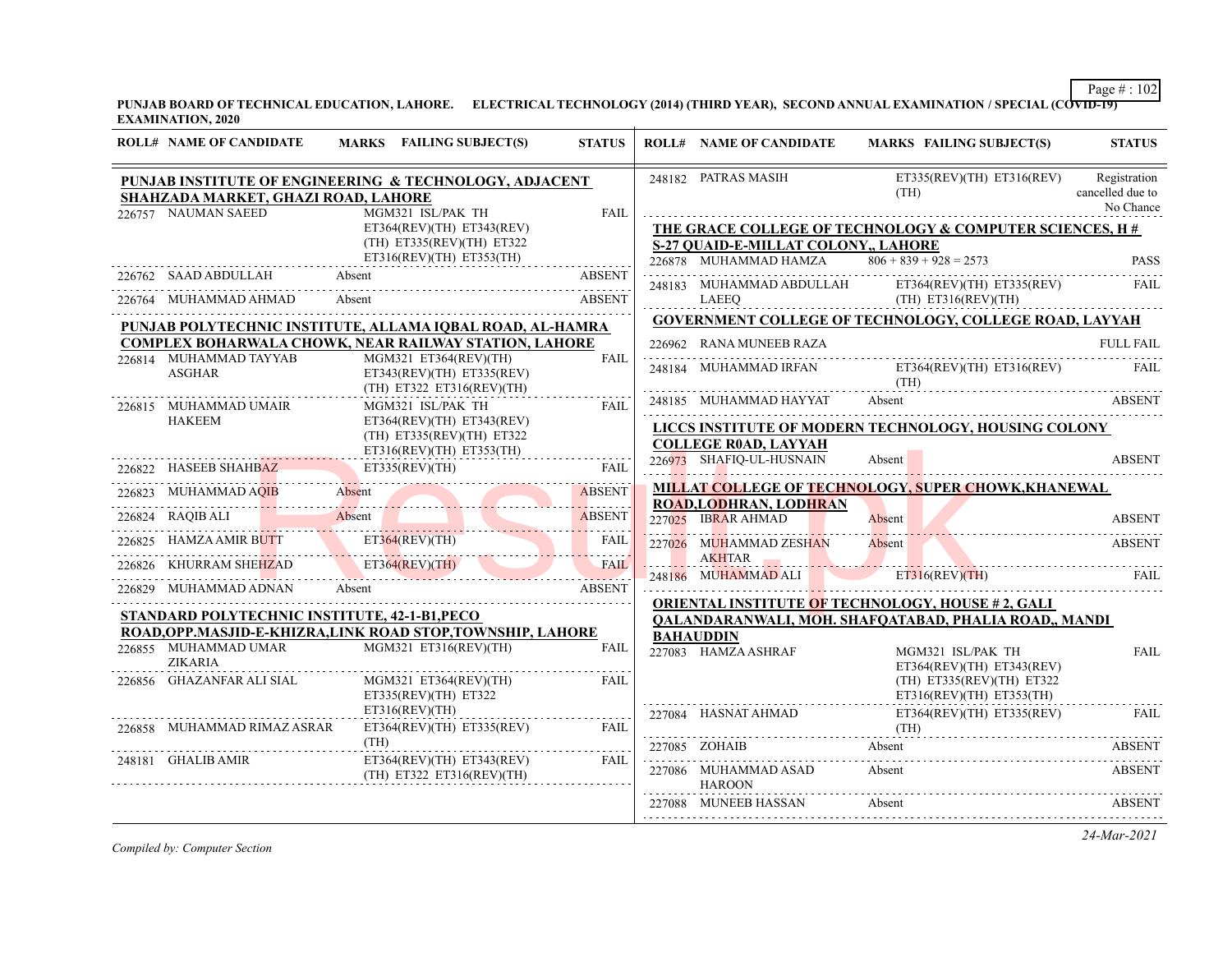**PUNJAB BOARD OF TECHNICAL EDUCATION, LAHORE. ELECTRICAL TECHNOLOGY (2014) (THIRD YEAR), SECOND ANNUAL EXAMINATION / SPECIAL (COVID-19) EXAMINATION, 2020**

|               | <b>ROLL# NAME OF CANDIDATE</b>                | MARKS FAILING SUBJECT(S)                                     | <b>STATUS</b> | <b>ROLL# NAME OF CANDIDATE</b>    | <b>MARKS FAILING SUBJECT(S)</b>                                                                          | <b>STATUS</b> |
|---------------|-----------------------------------------------|--------------------------------------------------------------|---------------|-----------------------------------|----------------------------------------------------------------------------------------------------------|---------------|
|               | 248187 MUHAMMAD ZOHAIB<br><b>AKRAM KHAN</b>   | Absent                                                       | <b>ABSENT</b> | 227239 MUHAMMAD ZUBAIR            | Absent                                                                                                   | <b>ABSENT</b> |
|               |                                               | FAIZUL ISLAM INSTITUTE OF TECHNOLOGY, GT ROAD, MANDRA        |               |                                   | <b>GOVERNMENT COLLEGE OF TECHNOLOGY, KALA BAGH ROAD, NEAR</b>                                            |               |
|               |                                               | Absent                                                       | <b>ABSENT</b> | BEROWLI RAILWAY STATION, MIANWALI |                                                                                                          |               |
|               | 227127 MUHAMMAD IKRAM                         |                                                              |               | 227324 SAMEER HAMZA KHAN          | MGM321 ISL/PAK TH<br>ET364(REV)(TH, PR)                                                                  | <b>FAIL</b>   |
|               |                                               | MUEEN-UL-ISLAM POLYTECHNIC INSTITUTE, ALLAMA IQBAL ROAD,     |               |                                   | ET343(REV)(TH, PR)                                                                                       |               |
|               | MUSLIM LEAGUE CHOWK, MIAN CHANNU              |                                                              |               |                                   | ET335(REV)(TH, PR) ET322                                                                                 |               |
|               | 227136 HABIB UR REHMAN                        | Absent                                                       | <b>ABSENT</b> |                                   | ET316(REV)(TH, PR)                                                                                       |               |
|               | 227137 AHMAD RAZA                             | ET364(REV)(TH) ET316(REV)<br>(TH)                            | <b>FAIL</b>   | 227325 MAJID KHAN                 | ET353(TH, PR)<br>$ET335(REV)(TH)$ $ET316(REV)$                                                           | <b>FAIL</b>   |
|               | 227138 SHAROON                                | Fail In First Year And Second Year + 807 RL SECOND           |               | 227330 MUHAMMAD                   | (TH)<br>Absent                                                                                           | <b>ABSENT</b> |
|               |                                               |                                                              | <b>YEAR</b>   | FARHAN-UL-HAQUE                   |                                                                                                          |               |
|               | <b>ROAD, MIAN CHANNU</b>                      | NATIONAL POLYTECHNIC INSTITUTE, BODLA WELFARE TRUST GT       |               | 227331 USAMA ZAIB KHAN            | $ET364(REV)(TH)$ $ET335(REV)$                                                                            | FAIL          |
|               | 227153 MUHAMMAD SAEED                         | Absent                                                       | <b>ABSENT</b> | 227333 MUHAMMAD ATTAR KHAN        | $(TH)$ ET322 ET316(REV)(TH)<br>$ET364(REV)(TH)$ $ET335(REV)$                                             | <b>FAIL</b>   |
|               | 248188 MUHAMMAD HAMZA                         | $ET364(REV)(TH)$ $ET316(REV)$                                | <b>FAIL</b>   |                                   | (TH)                                                                                                     |               |
|               |                                               | (TH)                                                         |               | 227334 MEER TALHA KHAN            | ET364(REV)(TH) ET335(REV)                                                                                | FAIL          |
|               |                                               | <b>QUAID-E-AZAM POLYTECHNIC INSTITUTE, MIAN CHANNU, MIAN</b> |               |                                   | $(TH)$ ET316(REV)(TH)                                                                                    |               |
| <b>CHANNU</b> |                                               |                                                              |               | 227336 ADNAN GHAFOOR              | $ET364(REV)(TH)$ $ET335(REV)$                                                                            | FAIL          |
|               | 227173 MUHAMMAD SHOAIB ZAIDI Absent           |                                                              | <b>ABSENT</b> |                                   | $(TH)$ ET316(REV)(TH)                                                                                    |               |
|               | 227175 AQIB JAVEED                            | Absent                                                       | <b>ABSENT</b> | 248189 MUHAMMAD ARSHAD            | $ET364(REV)(TH)$ $ET335(REV)$<br>$(TH)$ ET322                                                            | FAIL          |
|               |                                               |                                                              |               | 248190 SALEEMULLAH                | $ET364(REV)(TH)$ $ET316(REV)$                                                                            | <b>FAIL</b>   |
|               |                                               | DR A. Q. KHAN INSTITUTE OF TECHNOLOGY, MULTAN ROAD CHAH      |               |                                   | (TH)                                                                                                     |               |
|               | <b>MIANA, MIANWALI</b><br>227219 ABDUL RAHMAN | Absent                                                       | <b>ABSENT</b> | 248191 SANA UR REHMAN             | ET316(REV)(TH)                                                                                           | FAIL          |
|               | 227220 SHAHZAIB                               | $ET364(REV)(TH)$ $ET316(REV)$                                | <b>FAIL</b>   |                                   | HI-TECH ENGINEERING COLLEGE, MADNI PLAZA NEAR KALYAL<br>CHOWK, SECTOR B/4 ALLAMA IQBAL ROAD, MIRPUR(AJK) |               |
|               |                                               | 227223 AHSAN AMEER Absent ABSENT ABSENT                      |               | 227350 MUHAMMAD DANYAL            | ET322 ET316(REV)(TH)                                                                                     | <b>FAIL</b>   |
|               | 227227 AITIZAZ HUSSAIN                        | Absent                                                       | <b>ABSENT</b> | <b>TARIO</b>                      |                                                                                                          |               |
|               |                                               |                                                              |               |                                   | KASHMIR ENGINEERING COLLEGE, AL-NOOR PLAZA SECTOR F3 PART2,                                              |               |
|               | 227228 MUHAMMAD SHOZAB<br><b>IOBAL</b>        | $ET364(REV)(TH)$ $ET335(REV)$<br>(TH)                        | <b>FAIL</b>   | NEAR PURANI CHUNGI, MIRPUR(AJK)   | 227374 WASEEM AKRAM ET364(REV)(TH) ET335(REV)                                                            |               |
|               |                                               | 227231 MUHAMMAD YOUNAS ET364(REV)(TH) FAIL                   |               |                                   | $(TH)$ ET316(REV)(TH)                                                                                    | <b>FAIL</b>   |
|               | 227235 MUHAMMAD IRFAN                         | Absent                                                       | ABSENT        |                                   | MIRPUR INSTITUTE OF TECHNOLOGY, 383-HALL ROAD, SECTOR F-3,                                               |               |
|               | 227236 HAFEEZULLAH KHAN                       | $ET364(REV)(TH)$ $ET335(REV)$<br>$(TH)$ ET316(REV)(TH)       | FAIL          | <b>MIRPUR(AJK)</b>                | 227390 TASSDIQ SARFRAZ ET322 ET316(REV)(TH) FAIL                                                         |               |

*Compiled by: Computer Section*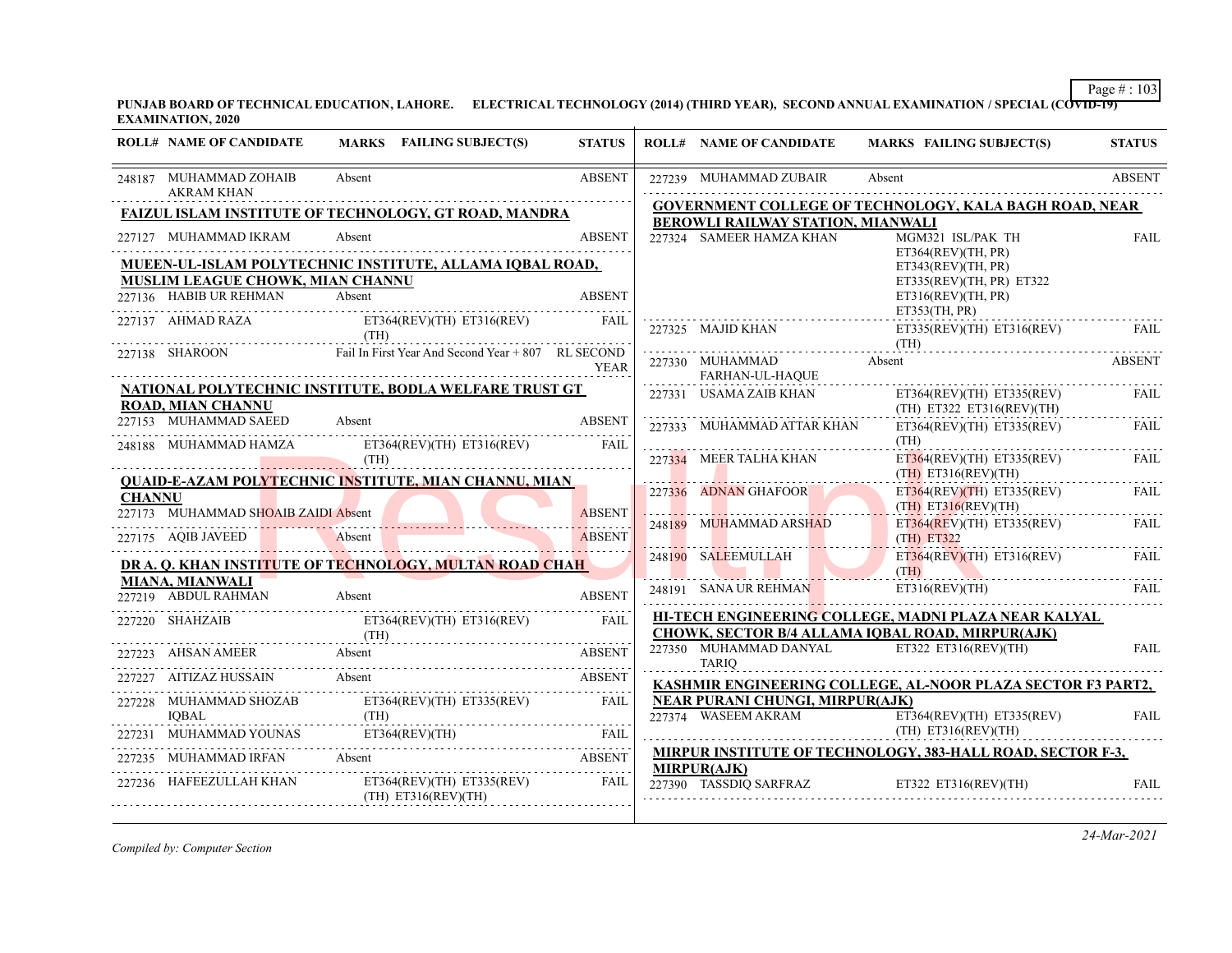**PUNJAB BOARD OF TECHNICAL EDUCATION, LAHORE. ELECTRICAL TECHNOLOGY (2014) (THIRD YEAR), SECOND ANNUAL EXAMINATION / SPECIAL (COVID-19) EXAMINATION, 2020**

|               | <b>ROLL# NAME OF CANDIDATE</b>                 | MARKS FAILING SUBJECT(S)                                                                                | <b>STATUS</b>                                 | <b>ROLL# NAME OF CANDIDATE</b>                | <b>MARKS FAILING SUBJECT(S)</b>                                              | <b>STATUS</b> |
|---------------|------------------------------------------------|---------------------------------------------------------------------------------------------------------|-----------------------------------------------|-----------------------------------------------|------------------------------------------------------------------------------|---------------|
|               | 248192 NOMAN KHADIM                            | $ET335(REV)(TH)$ $ET316(REV)$<br>(TH)                                                                   | Registration<br>cancelled due to<br>No Chance | <b>GRID STATION, QASIM PUR COLONY, MULTAN</b> | SIR SYED COLLEGE OF TECHNOLOGY, OLD BAHAWALPUR ROAD, NEAR                    |               |
|               |                                                | GOVERNMENT COLLEGE OF TECHNOLOGY, QASIM PUR COLONY,                                                     |                                               | 227410 KEVIN NAZIR                            | Absent                                                                       | <b>ABSENT</b> |
| <b>MULTAN</b> |                                                |                                                                                                         |                                               |                                               | SWEDISH INSTITUTE OF TECHNOLOGY, OPP. GRID STATION, VEHARI                   |               |
|               | 227579 MUHAMMAD TANVEER                        | Absent                                                                                                  | <b>ABSENT</b>                                 | <b>CHOWK, MULTAN</b><br>227741 MURAD NADEEM   |                                                                              |               |
|               | 227581 MUHAMMAD UMAR SATTARAbsent              |                                                                                                         | <b>ABSENT</b>                                 |                                               | $783 + 707 + 853 = 2343$                                                     | <b>PASS</b>   |
|               |                                                | 227582 MUAZ BIN QASIM ET364(REV)(TH) FAIL                                                               |                                               | 227742 MUDDASIR NAZAR                         | Absent                                                                       | <b>ABSENT</b> |
|               | 227589 SHAHID HUSSAIN $835 + 779 + 816 = 2430$ |                                                                                                         | PASS                                          | 248196 UMER ALI ABBASI                        | $ET364(REV)(TH)$ $ET343(REV)$<br>$(TH)$ ET335(REV) $(TH)$<br>ET316(REV)(TH)  | FAIL          |
|               |                                                | 227594 ALI RAZA ET335(REV)(TH, PR) FAIL                                                                 |                                               | 248519 MUHAMMAD ZUBAIR                        |                                                                              | RL Fee        |
|               | 227597 AKRAM HUSSAIN Absent                    |                                                                                                         | <b>Example 2018 ABSENT</b>                    | <b>TAYYAB</b>                                 |                                                                              |               |
|               | 227601 RIZWAN HUSSAIN                          | Absent                                                                                                  | <b>ABSENT</b>                                 |                                               | THE CITY COLLEGE OF TECHNOLOGY, WAINS AUTO CENTRE, OPP                       |               |
|               |                                                | 248193 MUHAMMAD BABAR $784 +$ Fail In Second Year + 746                                                 | <b>RL SECOND</b><br>YEAR                      | 227851 MUHAMMAD SALMAN                        | FAISAL MOVERS, VEHARI CHOWK, LARRI ADDA, MULTAN<br>MGM321 ISL/PAK ET364(REV) | FAIL          |
|               | 248194 WAZEER AHMAD Absent                     | <b>ABSENT</b>                                                                                           |                                               |                                               | $(TH)$ ET343(REV)(TH)<br>$ET335(REV)(TH)$ $ET322$                            |               |
|               |                                                | KASIB POLYTECHNIC INSTITUTE, 242-B, GULGASHT COLONY, MULTAN                                             |                                               |                                               | ET316(REV)(TH)                                                               |               |
|               | 227618 ASFAND ALI                              | $MGM321$ ET364(REV)(TH)<br>$ET343(REV)(TH)$ $ET335(REV)$                                                | <b>FAIL</b>                                   | 227853 OAISER ABBASS                          | ET364(REV)(TH) ET343(REV)<br>$(TH)$ ET335(REV)(TH)<br>ET316(REV)(TH)         | <b>FAIL</b>   |
|               |                                                | $(TH)$ ET316(REV)(TH)<br>ET353(TH)                                                                      |                                               | 227854 IRFAN RAMZAN                           | Absent<br>227854 IRFAN RAMZAN Absent ABSENT                                  | <b>ABSENT</b> |
|               | 248195 MUHAMMAD NADEEM                         | $ET343$ (REV)(TH)                                                                                       | FAIL                                          | 227856 AHSAN HAYAT KHARAL                     | MGM321 ET364(REV)(TH) FAIL<br>ET316(REV)(TH)                                 |               |
| <b>MULTAN</b> |                                                | <b>MULTAN POLYTECHNIC INSTITUTE, 2656 MASOOM SHAH ROAD,</b>                                             |                                               | 227858 MUHAMMAD HARIS KHAN                    | $ET364(REV)(TH)$ $ET316(REV)$<br>(TH)                                        | FAIL          |
|               | 227654 FARHAN HABIB                            | $815 + 795 + 893 = 2503$                                                                                | <b>PASS</b>                                   | 227860 ARSLAN ASGHAR                          | ET364(REV)(TH) ET322<br>ET316(REV)(TH)                                       | FAIL          |
|               | 227656 MUHAMMAD ASIF                           | ET364(REV)(TH) ET343(REV)<br>(TH)                                                                       | FAIL                                          | 227863 ALLAH DITTA                            | $ET335(REV)(TH)$ $ET316(REV)$<br>(TH)                                        | .<br>FAIL     |
|               | 227657 MOHSIN ABBAS                            | $ET364(REV)(TH)$ $ET343(REV)$<br>(TH)                                                                   | FAII.                                         | 227865 MUHAMMAD ZUBAIR<br><b>REHMANI</b>      | ET316(REV)(TH)                                                               | FAIL          |
|               | 227659 MUHAMMAD IRFAN ALI                      | MGM321 ISL/PAK TH<br>$ET364(REV)(TH)$ $ET343(REV)$<br>$(TH)$ ET335(REV)(TH)<br>ET316(REV)(TH) ET353(TH) | FAIL                                          | 227866 MUHAMMAD IMRAN RIAZ                    | ET364(REV)(TH) ET343(REV)<br>(TH) ET335(REV)(TH) ET322<br>ET316(REV)(TH)     | FAIL          |
|               | 227661 SALMAN ABDUL REHMAN Absent              |                                                                                                         | <b>ABSENT</b>                                 | 227869 MUHAMMAD IMRAN                         | Absent                                                                       | <b>ABSENT</b> |

*Compiled by: Computer Section*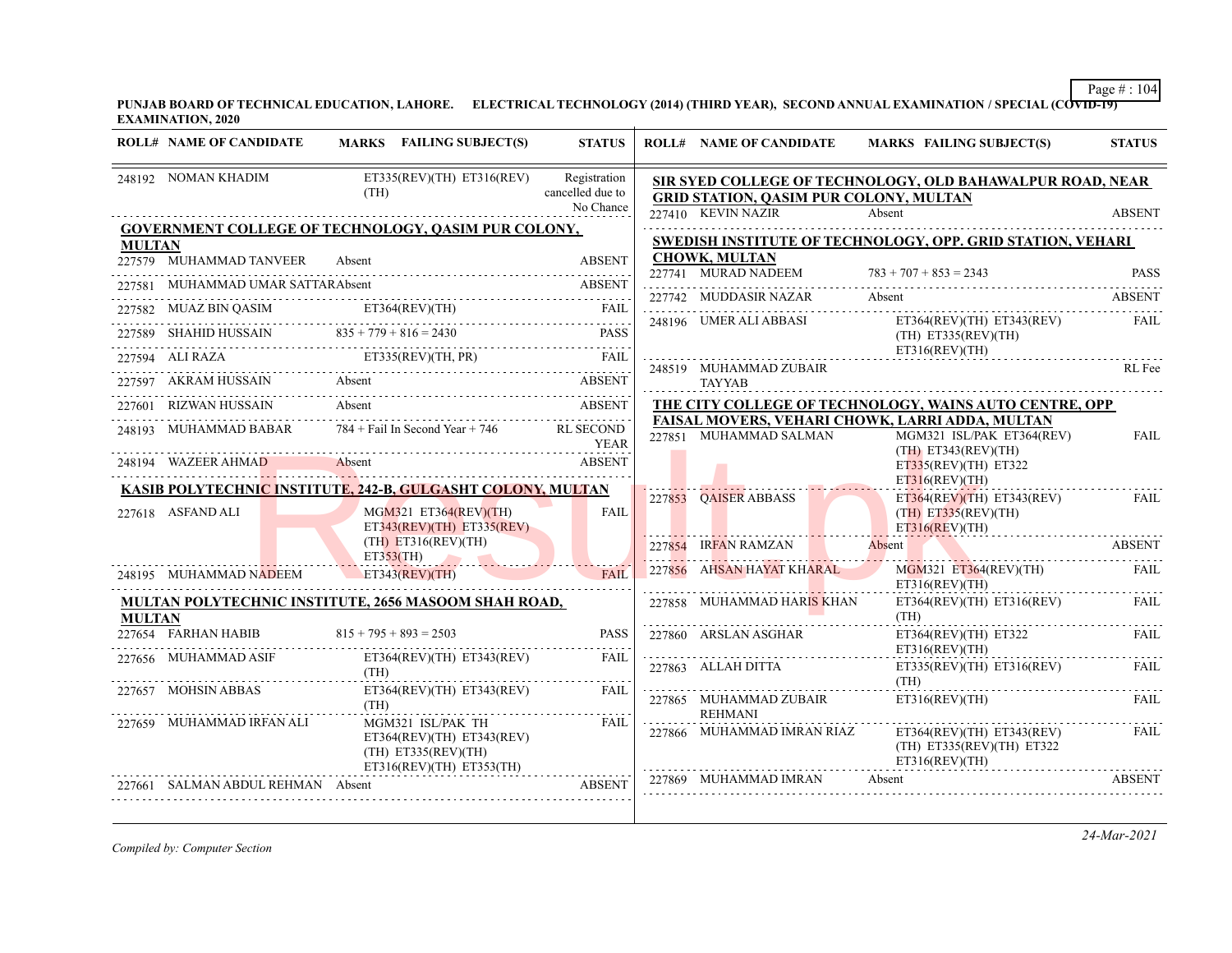**PUNJAB BOARD OF TECHNICAL EDUCATION, LAHORE. ELECTRICAL TECHNOLOGY (2014) (THIRD YEAR), SECOND ANNUAL EXAMINATION / SPECIAL (COVID-19) EXAMINATION, 2020**

| <b>ROLL# NAME OF CANDIDATE</b>                                     | MARKS FAILING SUBJECT(S)                                                       | <b>STATUS</b>    |              | <b>ROLL# NAME OF CANDIDATE</b>                                |        | <b>MARKS FAILING SUBJECT(S)</b>                                            | <b>STATUS</b> |
|--------------------------------------------------------------------|--------------------------------------------------------------------------------|------------------|--------------|---------------------------------------------------------------|--------|----------------------------------------------------------------------------|---------------|
| 227871 MUHAMMAD UMAR<br><b>IFTIKHAR</b>                            | ET364(REV)(TH) ET335(REV)<br>(TH) ET353(TH)                                    | <b>FAIL</b>      |              | DERA GHAZI KHAN ROAD, MUZAFFARGARH                            |        | MULTAN COLLEGE OF MANAGEMENT & INFORMATION TECHNOLOGY,                     |               |
| 227872 MOHAMMAD WAQAS Absent                                       | 2 MOHAMMAD WAQAS Absent ABSENT                                                 | <b>ABSENT</b>    |              | 248201 MUHAMMAD YASIR $953 + 913 + 1047 = 2913$               |        |                                                                            | <b>PASS</b>   |
| 227873 ADEEL AHMAD                                                 | ET364(REV)(TH) ET343(REV) FAIL<br>$(TH)$ ET335(REV)(TH)<br>ET316(REV)(TH)      | ^* /<br>         |              | SHAHZAD<br>OPPOSITE GENERAL BUS STAND, NANKANA SAHIB          |        | CHENAB INSTITUTE OF TECHNOLOGY, MANGTANWALA ROAD,                          |               |
| 227878 SHAHID MEHMOOD Absent                                       | AHID MEHMOOD Absent ABSENT                                                     |                  |              |                                                               |        | 228016 MUHAMMAD WAQAS ET322 ET316(REV)(TH) FAIL                            |               |
| 227879 MUHAMMAD HAMZA KHAN                                         | $ET364(REV)(TH)$ $ET322$<br>ET316(REV)(TH)                                     | FAIL             |              |                                                               |        | 228018 MUHAMMAD YASEEN MGM321 ET364(REV)(TH)                               | FAIL.         |
| 227880 HAMZA HASAN                                                 | Absent                                                                         | ABSENT           |              |                                                               |        | 228020 MUHAMMAD AKRAM Fail In First Year And Second Year + 728 RL SECOND   | <b>YEAR</b>   |
| 227881 MUHAMMAD SHAHZAD<br><b>KHAN</b>                             | Absent                                                                         | ABSENT           |              | 2-KM MURIDKE ROAD, NAROWAL, NAROWAL                           |        | ABDUL WAHAB TARKAIT COLLEGE OF TECHNOLOGY AND SCIENCES,                    |               |
| 248197 HAMZA KHALID<br>$\frac{1}{\text{MAX} \times \text{Matrix}}$ | $ET364(REV)(TH)$ $ET316(REV)$                                                  | FAIL             |              | 228060 KHALIL AHMAD                                           |        | MGM321 ISL/PAK TH<br>ET364(REV)(TH) ET343(REV)                             | <b>FAIL</b>   |
| 248198 SALMAN MUSHTAQ                                              | ET316(REV)(TH)                                                                 | FAIL             |              |                                                               |        | $(TH)$ ET335(REV)(TH) ET322<br>ET316(REV)(TH) ET353(TH)                    |               |
| 248199 MUHAMMAD IZHAR<br>HUSSAIN                                   | $ET364(REV)(TH)$ $ET343(REV)$<br>$(TH)$ ET335(REV)(TH)<br>ET316(REV)(TH)       | <b>FAIL</b>      |              |                                                               |        | 228061 FALAK SHER MGM321 ET364(REV)(TH) FALAK SHER MGM321 ET364(REV)(TH)   | .             |
| 248200 ABDUL BASIT                                                 | <b>Absent</b>                                                                  | Registration     |              |                                                               |        | 228065 TALHA REHMAN Absent ABSENT                                          |               |
|                                                                    |                                                                                | cancelled due to |              |                                                               |        | CITY COLLEGE OF TECHNOLOGY, PASRUR ROAD,, NAROWAL                          |               |
|                                                                    | <b>GOVERNMENT COLLEGE OF TECHNOLOGY (BOYS), DERA GHAZI KHAN</b>                | No Chance        |              | 228088 BABAR SHAHZAD BHATTI ET364(REV)(TH)                    |        |                                                                            | <b>FAIL</b>   |
| ROAD, ALIPUR BYPASS, MUZAFFARGARH                                  |                                                                                |                  |              | 228089 SHOUKAT ALI                                            |        | ET364(REV)(TH) ET316(REV) FAIL                                             |               |
| 227991 MUHAMMAD YASIR ZIA                                          | MGM321 ISL/PAK TH                                                              | FAIL             |              |                                                               | (TH)   |                                                                            |               |
|                                                                    | ET364(REV)(TH) ET343(REV)<br>(TH) ET335(REV)(TH) ET322                         |                  |              |                                                               |        | <b>QUAID-E-AZAM COLLEGE OF TECHNOLOGY, JAGOWALA ROAD NEAR</b>              |               |
| 227995 SHAHER YAR Absent                                           | $ET316(REV)(TH)$ $ET353(TH)$                                                   | <b>ABSENT</b>    |              | <b>CHAND COLONY, NAUSHERA VIRKAN</b><br>228176 ABRAAR HUSSAIN |        | $ET364(REV)(TH)$ $ET316(REV)$                                              | FAIL          |
|                                                                    | JINNAH COLLEGE OF TECHNOLOGY, GANISH WAH CANAL ROAD,                           |                  |              |                                                               | (TH)   | OKARA POLYTECHNIC INSTITUTE, KARMANWALA TOWN, G.T ROAD,,                   |               |
| MULTAN ROAD,, MUZAFFARGARH                                         |                                                                                |                  | <b>OKARA</b> |                                                               |        |                                                                            |               |
| 228001 MUHAMMAD AAMAR GUL                                          | MGM321 ISL/PAK ET364(REV)<br>$(TH)$ ET343(REV)(TH)<br>$ET335(REV)(TH)$ $ET322$ | <b>FAIL</b>      |              | 228197 MUZAMAL HUSSAIN                                        |        | ET364(REV)(TH) ET343(REV)<br>$(TH)$ ET335(REV)(TH) ET322<br>ET316(REV)(TH) | FAIL          |
|                                                                    | ET316(REV)(TH) ET353(TH)                                                       |                  |              | 228202 MIRZA ADNAN ULLAH                                      | Absent |                                                                            | ABSENT        |
| 228003 MUJAHID ABBAS $825 + 773 + 831 = 2429$                      | $D$ ABBAS $825 + 773 + 831 = 2429$ PASS                                        | PASS             |              | 228206 SAJID REHMAN                                           | Absent |                                                                            | ABSENT        |
| 228004 GOHAR IJAZ                                                  | $844 + 825 + 885 = 2554$                                                       | <b>PASS</b>      |              | 248202 ARSLAN ALI                                             | Absent |                                                                            | ABSENT        |
|                                                                    |                                                                                |                  |              |                                                               |        |                                                                            |               |

*Compiled by: Computer Section*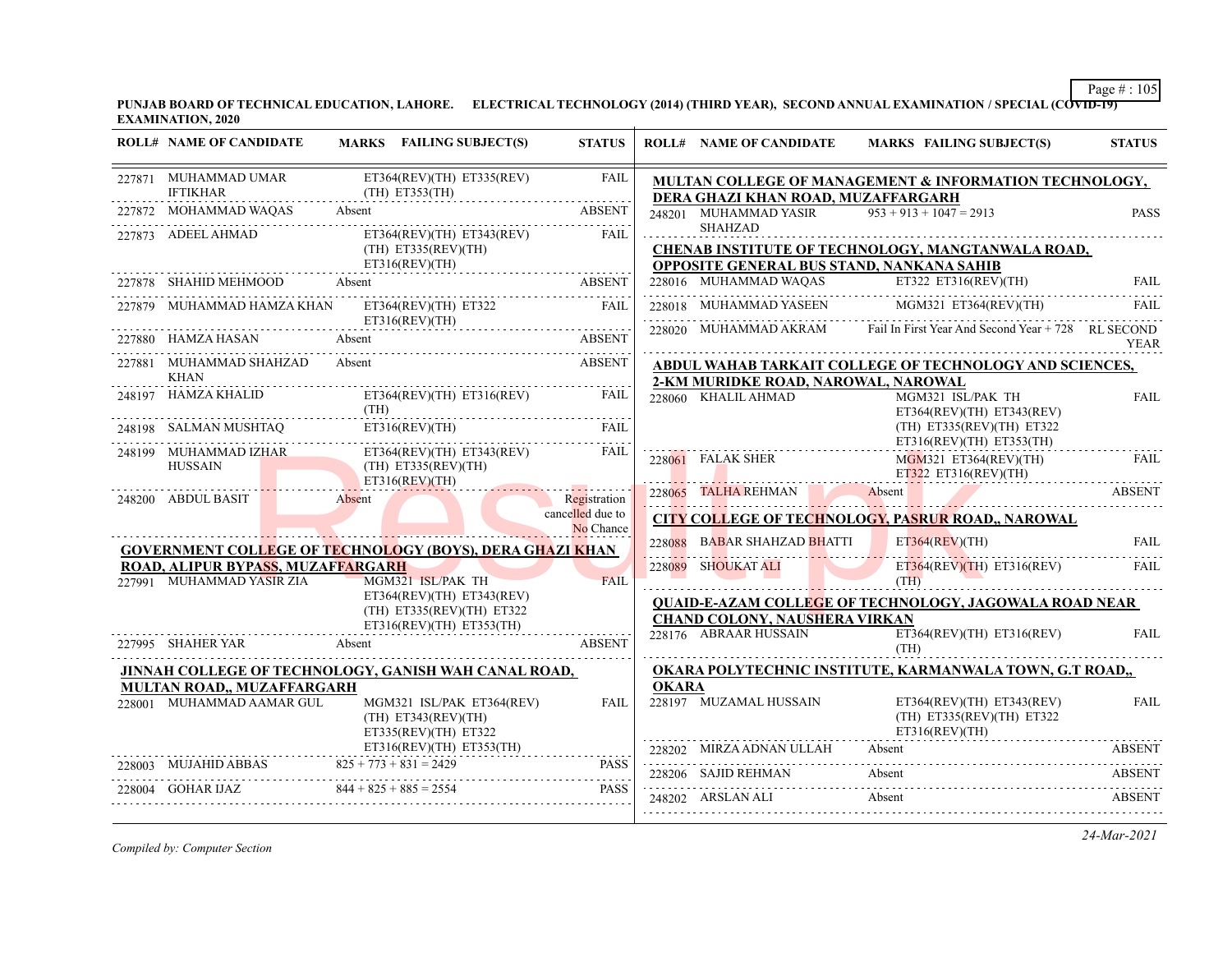**PUNJAB BOARD OF TECHNICAL EDUCATION, LAHORE. ELECTRICAL TECHNOLOGY (2014) (THIRD YEAR), SECOND ANNUAL EXAMINATION / SPECIAL (COVID-19) EXAMINATION, 2020**

| $951 + 817 + 852 = 2620$<br>228401 BABER ALI<br><b>PASS</b><br>SIR SYED POLYTECHNIC INSTITUTE, DEPALPUR CHOWK, OKARA<br>228241 SAQIB ALI<br>MGM321 ISL/PAK TH<br>FAIL<br>ALLAMA IQBAL COLLEGE OF TECHNOLOGY, OPP. SORENTO CNG NEAR<br>ET364(REV)(TH, PR)<br>HALLAH CHOWK BYPASS, PATTOKI<br>ET343(REV)(TH, PR)<br>228423 EHSAN UL HASSAN ET364(REV)(TH) ET316(REV)<br><b>FAIL</b><br>ET335(REV)(TH, PR) ET322<br>(TH)<br>ET316(REV)(TH, PR)<br>RL Fee<br>ET353(TH, PR)<br>228242 RANA ASIF MAHMOOD<br><b>QUAID-E-AZAM COLLEGE OF ENGINEERING &amp; TECHNOLOGY, G.T</b><br>Absent<br>ABSENT<br>ROAD, OPP. MODEL CITY, PATTOKI<br>228244 KAMRAN ALI ET316(REV)(TH) FAIL<br>228470 MUHAMMAD MANSOOR<br>Absent<br><b>ABSENT</b><br>228246 MUHAMMAD MAHBOOB Absent ABSENT ABSENT<br><b>MEHAR</b><br>228472 BILAL AHMAD<br>$ET364(REV)(TH)$ $ET316(REV)$<br>FAIL<br>248203 SYED ZEESHAN AHMAD ET316(REV)(TH) FAIL<br>(TH)<br>228474 MUHAMMAD NOMAN ET364(REV)(TH) FAIL<br>THE UNI-TECH COLLEGE OF MANAGEMENT & TECHNOLOGY, 56/2-L<br>NEAR KARMAWALA G.T ROAD, OKARA<br>$228476$ TAFSEER ABBAS $781 +$ Fail In Second Year + 834 RL SECOND<br>228317 GHULAM MOHI UD DIN Absent<br><b>ABSENT</b><br>TEAR<br>228487 SVED TAVVAD AVDAM<br>228319 TAYYAB SAFDAR ET364(REV)(TH)<br>228487 SYED TAYYAB AKRAM Absent Absent ABSENT<br>FAIL<br>MUHAMMAD JAHANZAIB Absent ABSENT<br><b>CHENAB POLYTECHNIC INSTITUTE, NEAR NADRA OFFICE, QENCHI</b><br><b>CHOWK, PHALIA</b><br>228322 MUHAMMAD NAVEED ET335(REV)(TH) ET316(REV) FAIL<br>248206 ABUBAKAR MEHMOOD<br>Absent<br><b>ABSENT</b><br>(TH)<br><b>KHALID</b><br><b>SIPRA</b><br>$\lfloor \ldots \rfloor$<br>$ET364(REV)(TH)$ $ET316(REV)$<br>228324 AZIZ ULLAH<br>FAIL<br>(TH)<br><b>GOVERNMENT (CMYB) COLLEGE OF TECHNOLOGY, JHELUM ROAD,</b><br><b>PIND DADAN KHAN</b><br>Absent<br>228325 MUHAMMAD TAUSEEF<br><b>ABSENT</b><br>228624 MUHAMMAD IBRAHIM<br>$ET364(REV)(TH)$ $ET343(REV)$<br>FAII.<br><b>YOUSAF</b><br>$(TH)$ ET335(REV)(TH)<br>228326 ZEESHANALI Absent ABSENT ABSENT<br><b>ABSENT</b><br>228625 MUHAMMAD TAYYAB ALI<br>MGM321 ET364(REV)(TH)<br><b>FAIL</b><br>228329 SHAHZAIB AMJAD<br>Absent<br><b>ABSENT</b><br>ET343(REV)(TH)<br>228627 DANISH JAVED MGM321 ET364(REV)(TH) FAIL<br>PAKPATTAN POLYTECHNIC INSTITUTE, AL GHAFOOR MARKET<br>SAHIWAL ROAD, NEAR SHELL PETROL PUMP, PAKPATTAN SHARIF<br>TAMEER E MILLAT INSTITUTE OF TECHNOLOGY, KHEWARA, PIND<br>228337 MUHAMMAD TAQI ET316(REV)(TH)<br>FAIL<br><b>DADAN KHAN</b><br>228630 AAMIR SOHAIL<br>ET364(REV)(TH) ET335(REV)<br><b>FAIL</b><br>228338 ASAD JABBAR ET364(REV)(TH) ET335(REV) FAIL<br>(TH) ET316(REV)(TH) (TH) ET316(REV)(TH)<br>(TH) ET322<br>$\begin{tabular}{ll} 228631 & FARRAAN ADIL & \multicolumn{2}{c}{ETS4(REV)(TH)} & ETS35(REV)\\ \multicolumn{2}{c}{\textbf{0.1}} & \multicolumn{2}{c}{\textbf{(H)}} & ETS32 & ETS16(REV)(TH)\\ \multicolumn{2}{c}{\textbf{(REV)}(TH)} & \multicolumn{2}{c}{\textbf{(H)}} & ETS22 & ETS16(REV)(TH)\\ \end{tabular}$<br>FAIL<br>$\begin{tabular}{llllll} \multicolumn{2}{c}{228341} & SHAH ZAIB & Absent & ABSENT \\ \hline 248204 & KHAWAR SULTAN SALVI & ET316(REV)(TH) & FAIL \\ \hline \end{tabular}$<br>DR. RASHAD INSTITUTE OF TECHNICAL EDUCATION, P.O KHAUR, PINDI<br><b>GHEB</b><br>PASRUR COLLEGE OF TECHNOLOGY, NAROWAL BYPASS, PASRUR | <b>ROLL# NAME OF CANDIDATE</b> | MARKS FAILING SUBJECT(S) | <b>STATUS</b> | <b>ROLL# NAME OF CANDIDATE</b> | MARKS FAILING SUBJECT(S) | <b>STATUS</b> |
|------------------------------------------------------------------------------------------------------------------------------------------------------------------------------------------------------------------------------------------------------------------------------------------------------------------------------------------------------------------------------------------------------------------------------------------------------------------------------------------------------------------------------------------------------------------------------------------------------------------------------------------------------------------------------------------------------------------------------------------------------------------------------------------------------------------------------------------------------------------------------------------------------------------------------------------------------------------------------------------------------------------------------------------------------------------------------------------------------------------------------------------------------------------------------------------------------------------------------------------------------------------------------------------------------------------------------------------------------------------------------------------------------------------------------------------------------------------------------------------------------------------------------------------------------------------------------------------------------------------------------------------------------------------------------------------------------------------------------------------------------------------------------------------------------------------------------------------------------------------------------------------------------------------------------------------------------------------------------------------------------------------------------------------------------------------------------------------------------------------------------------------------------------------------------------------------------------------------------------------------------------------------------------------------------------------------------------------------------------------------------------------------------------------------------------------------------------------------------------------------------------------------------------------------------------------------------------------------------------------------------------------------------------------------------------------------------------------------------------------------------------------------------------------------------------------------------------------------------------------------------------------------------------------------------------------------------------------------------------------------------------------------------------------------------------------------------------------------------------------------------------------------------------------------------------------------------------------------------------------------------------------------------------------------------------------------------|--------------------------------|--------------------------|---------------|--------------------------------|--------------------------|---------------|
|                                                                                                                                                                                                                                                                                                                                                                                                                                                                                                                                                                                                                                                                                                                                                                                                                                                                                                                                                                                                                                                                                                                                                                                                                                                                                                                                                                                                                                                                                                                                                                                                                                                                                                                                                                                                                                                                                                                                                                                                                                                                                                                                                                                                                                                                                                                                                                                                                                                                                                                                                                                                                                                                                                                                                                                                                                                                                                                                                                                                                                                                                                                                                                                                                                                                                                                              |                                |                          |               |                                |                          |               |
|                                                                                                                                                                                                                                                                                                                                                                                                                                                                                                                                                                                                                                                                                                                                                                                                                                                                                                                                                                                                                                                                                                                                                                                                                                                                                                                                                                                                                                                                                                                                                                                                                                                                                                                                                                                                                                                                                                                                                                                                                                                                                                                                                                                                                                                                                                                                                                                                                                                                                                                                                                                                                                                                                                                                                                                                                                                                                                                                                                                                                                                                                                                                                                                                                                                                                                                              |                                |                          |               |                                |                          |               |
|                                                                                                                                                                                                                                                                                                                                                                                                                                                                                                                                                                                                                                                                                                                                                                                                                                                                                                                                                                                                                                                                                                                                                                                                                                                                                                                                                                                                                                                                                                                                                                                                                                                                                                                                                                                                                                                                                                                                                                                                                                                                                                                                                                                                                                                                                                                                                                                                                                                                                                                                                                                                                                                                                                                                                                                                                                                                                                                                                                                                                                                                                                                                                                                                                                                                                                                              |                                |                          |               |                                |                          |               |
|                                                                                                                                                                                                                                                                                                                                                                                                                                                                                                                                                                                                                                                                                                                                                                                                                                                                                                                                                                                                                                                                                                                                                                                                                                                                                                                                                                                                                                                                                                                                                                                                                                                                                                                                                                                                                                                                                                                                                                                                                                                                                                                                                                                                                                                                                                                                                                                                                                                                                                                                                                                                                                                                                                                                                                                                                                                                                                                                                                                                                                                                                                                                                                                                                                                                                                                              |                                |                          |               |                                |                          |               |
|                                                                                                                                                                                                                                                                                                                                                                                                                                                                                                                                                                                                                                                                                                                                                                                                                                                                                                                                                                                                                                                                                                                                                                                                                                                                                                                                                                                                                                                                                                                                                                                                                                                                                                                                                                                                                                                                                                                                                                                                                                                                                                                                                                                                                                                                                                                                                                                                                                                                                                                                                                                                                                                                                                                                                                                                                                                                                                                                                                                                                                                                                                                                                                                                                                                                                                                              |                                |                          |               |                                |                          |               |
|                                                                                                                                                                                                                                                                                                                                                                                                                                                                                                                                                                                                                                                                                                                                                                                                                                                                                                                                                                                                                                                                                                                                                                                                                                                                                                                                                                                                                                                                                                                                                                                                                                                                                                                                                                                                                                                                                                                                                                                                                                                                                                                                                                                                                                                                                                                                                                                                                                                                                                                                                                                                                                                                                                                                                                                                                                                                                                                                                                                                                                                                                                                                                                                                                                                                                                                              |                                |                          |               |                                |                          |               |
|                                                                                                                                                                                                                                                                                                                                                                                                                                                                                                                                                                                                                                                                                                                                                                                                                                                                                                                                                                                                                                                                                                                                                                                                                                                                                                                                                                                                                                                                                                                                                                                                                                                                                                                                                                                                                                                                                                                                                                                                                                                                                                                                                                                                                                                                                                                                                                                                                                                                                                                                                                                                                                                                                                                                                                                                                                                                                                                                                                                                                                                                                                                                                                                                                                                                                                                              |                                |                          |               |                                |                          |               |
|                                                                                                                                                                                                                                                                                                                                                                                                                                                                                                                                                                                                                                                                                                                                                                                                                                                                                                                                                                                                                                                                                                                                                                                                                                                                                                                                                                                                                                                                                                                                                                                                                                                                                                                                                                                                                                                                                                                                                                                                                                                                                                                                                                                                                                                                                                                                                                                                                                                                                                                                                                                                                                                                                                                                                                                                                                                                                                                                                                                                                                                                                                                                                                                                                                                                                                                              |                                |                          |               |                                |                          |               |
|                                                                                                                                                                                                                                                                                                                                                                                                                                                                                                                                                                                                                                                                                                                                                                                                                                                                                                                                                                                                                                                                                                                                                                                                                                                                                                                                                                                                                                                                                                                                                                                                                                                                                                                                                                                                                                                                                                                                                                                                                                                                                                                                                                                                                                                                                                                                                                                                                                                                                                                                                                                                                                                                                                                                                                                                                                                                                                                                                                                                                                                                                                                                                                                                                                                                                                                              |                                |                          |               |                                |                          |               |
|                                                                                                                                                                                                                                                                                                                                                                                                                                                                                                                                                                                                                                                                                                                                                                                                                                                                                                                                                                                                                                                                                                                                                                                                                                                                                                                                                                                                                                                                                                                                                                                                                                                                                                                                                                                                                                                                                                                                                                                                                                                                                                                                                                                                                                                                                                                                                                                                                                                                                                                                                                                                                                                                                                                                                                                                                                                                                                                                                                                                                                                                                                                                                                                                                                                                                                                              |                                |                          |               |                                |                          |               |
|                                                                                                                                                                                                                                                                                                                                                                                                                                                                                                                                                                                                                                                                                                                                                                                                                                                                                                                                                                                                                                                                                                                                                                                                                                                                                                                                                                                                                                                                                                                                                                                                                                                                                                                                                                                                                                                                                                                                                                                                                                                                                                                                                                                                                                                                                                                                                                                                                                                                                                                                                                                                                                                                                                                                                                                                                                                                                                                                                                                                                                                                                                                                                                                                                                                                                                                              |                                |                          |               |                                |                          |               |
|                                                                                                                                                                                                                                                                                                                                                                                                                                                                                                                                                                                                                                                                                                                                                                                                                                                                                                                                                                                                                                                                                                                                                                                                                                                                                                                                                                                                                                                                                                                                                                                                                                                                                                                                                                                                                                                                                                                                                                                                                                                                                                                                                                                                                                                                                                                                                                                                                                                                                                                                                                                                                                                                                                                                                                                                                                                                                                                                                                                                                                                                                                                                                                                                                                                                                                                              |                                |                          |               |                                |                          |               |
|                                                                                                                                                                                                                                                                                                                                                                                                                                                                                                                                                                                                                                                                                                                                                                                                                                                                                                                                                                                                                                                                                                                                                                                                                                                                                                                                                                                                                                                                                                                                                                                                                                                                                                                                                                                                                                                                                                                                                                                                                                                                                                                                                                                                                                                                                                                                                                                                                                                                                                                                                                                                                                                                                                                                                                                                                                                                                                                                                                                                                                                                                                                                                                                                                                                                                                                              |                                |                          |               |                                |                          |               |
|                                                                                                                                                                                                                                                                                                                                                                                                                                                                                                                                                                                                                                                                                                                                                                                                                                                                                                                                                                                                                                                                                                                                                                                                                                                                                                                                                                                                                                                                                                                                                                                                                                                                                                                                                                                                                                                                                                                                                                                                                                                                                                                                                                                                                                                                                                                                                                                                                                                                                                                                                                                                                                                                                                                                                                                                                                                                                                                                                                                                                                                                                                                                                                                                                                                                                                                              |                                |                          |               |                                |                          |               |
|                                                                                                                                                                                                                                                                                                                                                                                                                                                                                                                                                                                                                                                                                                                                                                                                                                                                                                                                                                                                                                                                                                                                                                                                                                                                                                                                                                                                                                                                                                                                                                                                                                                                                                                                                                                                                                                                                                                                                                                                                                                                                                                                                                                                                                                                                                                                                                                                                                                                                                                                                                                                                                                                                                                                                                                                                                                                                                                                                                                                                                                                                                                                                                                                                                                                                                                              |                                |                          |               |                                |                          |               |
|                                                                                                                                                                                                                                                                                                                                                                                                                                                                                                                                                                                                                                                                                                                                                                                                                                                                                                                                                                                                                                                                                                                                                                                                                                                                                                                                                                                                                                                                                                                                                                                                                                                                                                                                                                                                                                                                                                                                                                                                                                                                                                                                                                                                                                                                                                                                                                                                                                                                                                                                                                                                                                                                                                                                                                                                                                                                                                                                                                                                                                                                                                                                                                                                                                                                                                                              |                                |                          |               |                                |                          |               |
|                                                                                                                                                                                                                                                                                                                                                                                                                                                                                                                                                                                                                                                                                                                                                                                                                                                                                                                                                                                                                                                                                                                                                                                                                                                                                                                                                                                                                                                                                                                                                                                                                                                                                                                                                                                                                                                                                                                                                                                                                                                                                                                                                                                                                                                                                                                                                                                                                                                                                                                                                                                                                                                                                                                                                                                                                                                                                                                                                                                                                                                                                                                                                                                                                                                                                                                              |                                |                          |               |                                |                          |               |
|                                                                                                                                                                                                                                                                                                                                                                                                                                                                                                                                                                                                                                                                                                                                                                                                                                                                                                                                                                                                                                                                                                                                                                                                                                                                                                                                                                                                                                                                                                                                                                                                                                                                                                                                                                                                                                                                                                                                                                                                                                                                                                                                                                                                                                                                                                                                                                                                                                                                                                                                                                                                                                                                                                                                                                                                                                                                                                                                                                                                                                                                                                                                                                                                                                                                                                                              |                                |                          |               |                                |                          |               |
|                                                                                                                                                                                                                                                                                                                                                                                                                                                                                                                                                                                                                                                                                                                                                                                                                                                                                                                                                                                                                                                                                                                                                                                                                                                                                                                                                                                                                                                                                                                                                                                                                                                                                                                                                                                                                                                                                                                                                                                                                                                                                                                                                                                                                                                                                                                                                                                                                                                                                                                                                                                                                                                                                                                                                                                                                                                                                                                                                                                                                                                                                                                                                                                                                                                                                                                              |                                |                          |               |                                |                          |               |
|                                                                                                                                                                                                                                                                                                                                                                                                                                                                                                                                                                                                                                                                                                                                                                                                                                                                                                                                                                                                                                                                                                                                                                                                                                                                                                                                                                                                                                                                                                                                                                                                                                                                                                                                                                                                                                                                                                                                                                                                                                                                                                                                                                                                                                                                                                                                                                                                                                                                                                                                                                                                                                                                                                                                                                                                                                                                                                                                                                                                                                                                                                                                                                                                                                                                                                                              |                                |                          |               |                                |                          |               |
|                                                                                                                                                                                                                                                                                                                                                                                                                                                                                                                                                                                                                                                                                                                                                                                                                                                                                                                                                                                                                                                                                                                                                                                                                                                                                                                                                                                                                                                                                                                                                                                                                                                                                                                                                                                                                                                                                                                                                                                                                                                                                                                                                                                                                                                                                                                                                                                                                                                                                                                                                                                                                                                                                                                                                                                                                                                                                                                                                                                                                                                                                                                                                                                                                                                                                                                              |                                |                          |               |                                |                          |               |
|                                                                                                                                                                                                                                                                                                                                                                                                                                                                                                                                                                                                                                                                                                                                                                                                                                                                                                                                                                                                                                                                                                                                                                                                                                                                                                                                                                                                                                                                                                                                                                                                                                                                                                                                                                                                                                                                                                                                                                                                                                                                                                                                                                                                                                                                                                                                                                                                                                                                                                                                                                                                                                                                                                                                                                                                                                                                                                                                                                                                                                                                                                                                                                                                                                                                                                                              |                                |                          |               |                                |                          |               |

*Compiled by: Computer Section*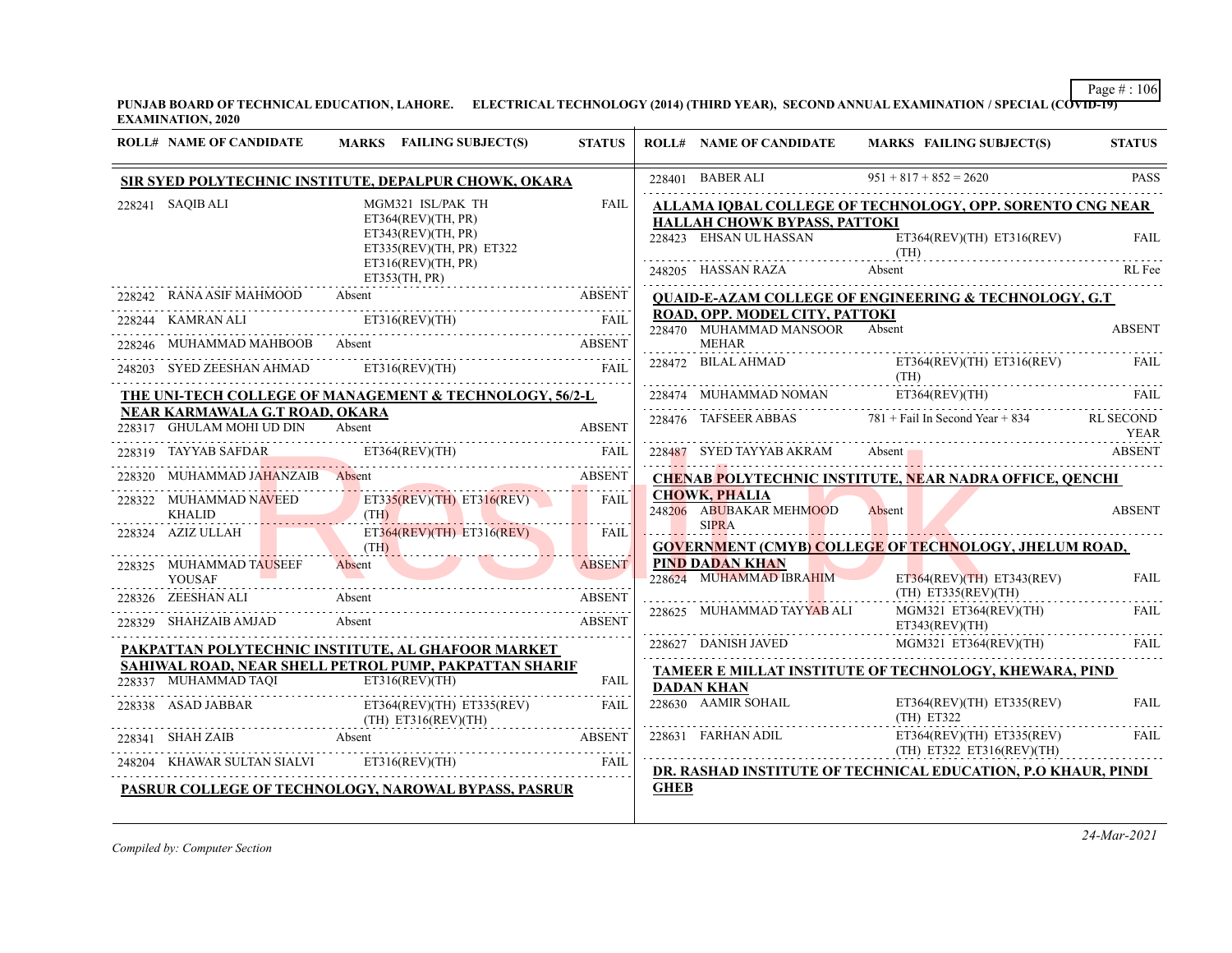**PUNJAB BOARD OF TECHNICAL EDUCATION, LAHORE. ELECTRICAL TECHNOLOGY (2014) (THIRD YEAR), SECOND ANNUAL EXAMINATION / SPECIAL (COVID-19) EXAMINATION, 2020**

|               | <b>ROLL# NAME OF CANDIDATE</b>                                                        | MARKS FAILING SUBJECT(S)  |                                                                                        | <b>STATUS</b>                    | <b>ROLL# NAME OF CANDIDATE</b>                                                                            |                | <b>MARKS FAILING SUBJECT(S)</b>                          | <b>STATUS</b>                                 |
|---------------|---------------------------------------------------------------------------------------|---------------------------|----------------------------------------------------------------------------------------|----------------------------------|-----------------------------------------------------------------------------------------------------------|----------------|----------------------------------------------------------|-----------------------------------------------|
|               | 228644 MUHAMMAD HASNAIN                                                               |                           | MGM321 ISL/PAK ET364(REV)<br>(TH, PR, SE) ET343(REV)(TH,<br>PR, SE) ET335(REV)(TH, PR, | <b>FAIL</b>                      | 248209 UMAR KHAN                                                                                          |                | ET364(REV)(TH) ET335(REV)<br>$(TH)$ ET322 ET316(REV)(TH) | Registration<br>cancelled due to<br>No Chance |
|               |                                                                                       | PR, SE) ET353(TH, PR, SE) | SE) ET322 ET316(REV)(TH,                                                               |                                  | SWEDISH INSTITUTE OF TECHNOLOGY, , RAHIM YAR KHAN                                                         |                |                                                          |                                               |
|               | 228646 MUHAMMAD RAZA ALI Absent                                                       |                           |                                                                                        | <b>ABSENT</b>                    | 228820 MUHAMMAD MOHSIN                                                                                    | ET364(REV)(TH) |                                                          | <b>FAIL</b>                                   |
|               | 28647 SHEHZAD ABBAS Absent ABSENT ABSENT<br>228647 SHEHZAD ABBAS                      |                           |                                                                                        |                                  | 228824 ZUBAIR FAROOQ Absent ABSENT                                                                        |                |                                                          |                                               |
|               | HOPE POLYTECHNIC COLLEGE, NEAR REST HOUSE ROAD, HAJIRA,                               |                           |                                                                                        |                                  | BURAQ INSTITUTE OF SCIENCE AND TECHNOLOGY, 11-D, 6TH ROAD,                                                |                |                                                          |                                               |
| <b>POONCH</b> |                                                                                       |                           |                                                                                        |                                  | SATELLITE TOWN, RAWALPINDI<br>228930 HARIS-UR-RAHMAN                                                      | Absent         |                                                          | <b>ABSENT</b>                                 |
|               | 228671 USAMA MUBARAK                                                                  | Absent                    |                                                                                        | <b>ABSENT</b>                    |                                                                                                           |                |                                                          |                                               |
|               | 228677 ZIAD NAWAZ                                                                     | Absent                    |                                                                                        | <b>ABSENT</b>                    | 248210 ZAIN NISAR                                                                                         | Absent         |                                                          | Registration<br>cancelled due to              |
|               | 248207 AWAIS QADIR Absent                                                             |                           | Absent                                                                                 | <b>ABSENT</b>                    |                                                                                                           |                |                                                          | No Chance                                     |
|               | <u>AL-HIRA POLYTECHNIC INSTITUTE, NEAR MAIN BAZAR, QUAIDABAD</u>                      |                           |                                                                                        |                                  | <b>INSTITUTE OF ENGINEERING AND TECHNOLOGY, ST# 25, NASEER ABAD,</b>                                      |                |                                                          |                                               |
|               | 228714 MUHAMMAD SAJJAD<br>AHMAD                                                       | Absent                    |                                                                                        | <b>ABSENT</b>                    | NEAR GOLRA MORE, PESHAWAR ROAD, RAWALPINDI<br>229036 MUJEEB SAJJAD ET322 ET316(REV)(TH) FAIL              |                |                                                          |                                               |
|               | 228716 MUHAMMAD SHAUKAT                                                               | Absent                    |                                                                                        | <b>ABSENT</b>                    | 229037 MUHAMMAD AWAIS Absent                                                                              |                |                                                          | ABSENT                                        |
|               | RIAZ.                                                                                 |                           |                                                                                        |                                  | 229038 MUHAMMAD AHSAN Fail In First Year And Second Year + 856 RL SECOND                                  |                |                                                          |                                               |
|               | <b>GOVERNMENT COLLEGE OF TECHNOLOGY, SHAHBAZ PUR ROAD,</b>                            |                           |                                                                                        |                                  | <b>NAWAZ</b>                                                                                              |                |                                                          | YEAR                                          |
|               | OPPOSITE COCA-COLA FACTORY, RAHIM YAR KHAN<br>228770 ASIF ALI<br>8770 ASIF ALI Absent |                           |                                                                                        | <b>ABSENT</b>                    | 229039 USMAN ALI KHAN ET316(REV)(TH)                                                                      |                |                                                          | FAII.                                         |
|               |                                                                                       |                           |                                                                                        | 1111.1111                        | RAWALPINDI INSTITUTE OF TECHNOLOGY, MAKKAH SHOPPING                                                       |                |                                                          |                                               |
|               | 228771 SYED ASAD ALI Absent ABSENT 228773 JAM ISHTIAQ AHMED Absent ABSENT             |                           |                                                                                        |                                  | <b>CENTRE KHANNA ROAD, RAWALPINDI</b>                                                                     |                |                                                          |                                               |
|               |                                                                                       |                           |                                                                                        |                                  | 229057 SAAD MAKHMOOD ET322 FAIL                                                                           |                |                                                          |                                               |
|               | 248208 ZUBAIR MIRZA ET316(REV)(TH)                                                    |                           |                                                                                        | Registration<br>cancelled due to | 229060 SAJID MAHMOOD ET316(REV)(TH)                                                                       |                |                                                          |                                               |
|               |                                                                                       |                           |                                                                                        | No Chance                        |                                                                                                           |                |                                                          |                                               |
|               | RAHIM YAR KHAN COLLEGE OF TECHNOLOGY, NEAR GHARIB SHAH                                |                           |                                                                                        |                                  | 248211 MAAZ ABBASI Fail In First Year And Second Year + 844 RL SECOND                                     |                |                                                          | <b>YEAR</b>                                   |
|               | <b>BRIDGE BYPASS ROAD, RAHIM YAR KHAN</b><br>228794 ASAD ALI                          |                           | $ET364(REV)(TH)$ $ET335(REV)$                                                          | <b>FAIL</b>                      | RAWALPINDI POLYTECHNIC INSTITUTE, NE-273 TEPO ROAD,                                                       |                |                                                          |                                               |
|               |                                                                                       | (TH)                      |                                                                                        |                                  | <b>RAWALPINDI</b>                                                                                         |                |                                                          |                                               |
|               | 228795 ATIO UR REHMAN                                                                 |                           | $ET364(REV)(TH)$ $ET335(REV)$                                                          | FAII.                            | 229129 MUHAMMAD ATIF ABBASI Absent                                                                        |                |                                                          | <b>ABSENT</b>                                 |
|               | 228796 TANZEEL AHMED                                                                  | (TH)                      | $ET364(REV)(TH)$ $ET335(REV)$                                                          | FAIL                             | $\begin{tabular}{lllllllll} \bf 229130 & \bf MUHAMMAD HASSAN & \tt ET322 & \tt FAIL \\ \bf \end{tabular}$ |                |                                                          |                                               |
|               |                                                                                       | $(TH)$ ET316(REV)(TH)     |                                                                                        |                                  | 229134 AAMIR SIDDIQUE Absent<br>229134 AAMIR SIDDIQUE Absent Absent ABSENT                                |                |                                                          |                                               |
|               | 228797 ZUBAIR RASHEED                                                                 | (TH)                      | $ET364(REV)(TH)$ $ET335(REV)$                                                          | FAIL                             | 229136 KASHIF AZIZ                                                                                        | Absent         |                                                          | ABSENT                                        |
|               |                                                                                       |                           |                                                                                        |                                  |                                                                                                           |                |                                                          |                                               |

*Compiled by: Computer Section*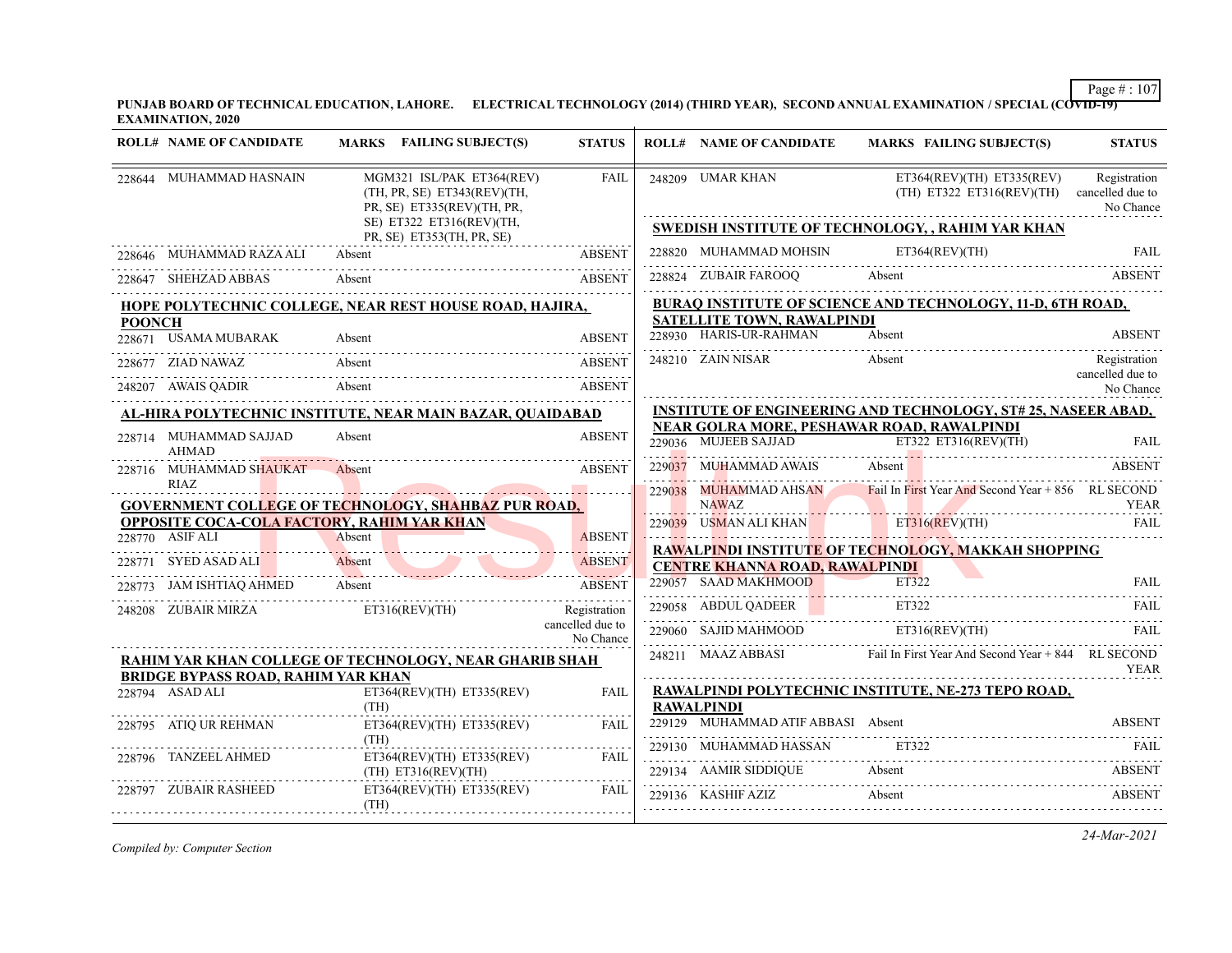**PUNJAB BOARD OF TECHNICAL EDUCATION, LAHORE. ELECTRICAL TECHNOLOGY (2014) (THIRD YEAR), SECOND ANNUAL EXAMINATION / SPECIAL (COVID-19) EXAMINATION, 2020**

| <b>ROLL# NAME OF CANDIDATE</b>                          | MARKS FAILING SUBJECT(S)                                                                     | <b>STATUS</b> | <b>ROLL# NAME OF CANDIDATE</b> | <b>MARKS FAILING SUBJECT(S)</b>                                                                                                                                                        | <b>STATUS</b> |
|---------------------------------------------------------|----------------------------------------------------------------------------------------------|---------------|--------------------------------|----------------------------------------------------------------------------------------------------------------------------------------------------------------------------------------|---------------|
|                                                         |                                                                                              |               |                                |                                                                                                                                                                                        |               |
| 229138 ROOMAN ALI                                       | Absent                                                                                       | <b>ABSENT</b> | 229239 ZAIN UL ABEDEEN         | $ET364(REV)(TH)$ $ET335(REV)$<br>(TH) E T316 (REV)(TH)                                                                                                                                 | <b>FAIL</b>   |
|                                                         | 229139 MUHAMMAD NOMAN ET343(REV)(TH) ET316(REV)                                              | FAIL          | 229242 SUFYAN HAFEEZ           | ET364(REV)(TH) ET343(REV)<br>$(TH)$ ET316(REV)(TH)                                                                                                                                     | FAIL          |
|                                                         | 229141 ATIF JAVED Absent ABSENT                                                              |               |                                |                                                                                                                                                                                        |               |
|                                                         | 248212 MUHAMMAD SHAHZAIB ET316(REV)(TH)                                                      | FAIL          |                                | $\begin{tabular}{ll} \bf 229246 & SHER AHMED & \tt ET364(REV)(TH) & ET316(REV) & \tt FAIL \\ \hline \end{tabular} \begin{tabular}{ll} \bf 229246 & SHER AHMED & \tt TH) \end{tabular}$ |               |
| <b>GHAURI</b>                                           | CHAUKI<br>248213 BILAL AHMED ET316(REV)(TH) FAIL                                             |               |                                | $\begin{tabular}{c} {\bf 229247} \hspace*{2.0cm} \bf 8AEED ANWER \hspace*{2.0cm} \hspace*{2.0cm} \bf 8BSET \hspace*{2.0cm} \end{tabular}$                                              |               |
|                                                         | 248214 ALI HAIDER Fail In First Year And Second Year + 750 RL SECOND                         |               |                                | $\texttt{229248} \quad \text{KASHIF ISLAM} \qquad \qquad \text{ET316(REV)(TH)} \qquad \qquad \text{FAIL} \qquad \qquad \text{FAIL}$                                                    |               |
|                                                         |                                                                                              | <b>YEAR</b>   |                                | $229250$ AHSAN EJAZ ET364(REV)(TH) ET322 FAIL                                                                                                                                          |               |
|                                                         | <b>RAWALPINDI SWEDISH INSTITUTE OF TECHNOLOGY, B-84 SATTELLITE</b>                           |               |                                | 229253 FAHAD ALI ET316(REV)(TH) FAIL ET316(REV)(TH) FAIL                                                                                                                               |               |
| TOWN COMMERCIAL MARKET, RAWALPINDI<br>229144 ZIA UL HAQ | Absent                                                                                       | <b>ABSENT</b> |                                | 229255 AMANULLAH Absent ABSENT ABSENT                                                                                                                                                  |               |
| 229145 ZEESHAN RASHED                                   | Absent                                                                                       |               |                                | 229257 MUHAMMAD AWAIS Absent ABSENT ABSENT                                                                                                                                             |               |
|                                                         | 145 ZEESHAN RASHED Absent ABSENT ABSENT                                                      |               |                                | 229258 QAISAR MEHMOOD ET316(REV)(TH) FAIL                                                                                                                                              |               |
|                                                         | 229146 YASIR MEHMOOD SHAH Absent<br><u>ADDENT A0308</u>                                      | <b>ABSENT</b> |                                | 229259 RAHEELAFTAB Absent ABSENT ABSENT                                                                                                                                                |               |
|                                                         | 248215 HARIS SHAHRAN Absent ABSENT                                                           |               |                                |                                                                                                                                                                                        |               |
|                                                         | RAWALPINDI SWEDISH INSTITUTE OF TECHNOLOGY, BAHADUR PLAZA                                    |               |                                | 229261 MUHAMMAD RASHID ET364(REV)(TH) ET316(REV) FAIL                                                                                                                                  |               |
| 229227 NAVEED AKHTER                                    | SHAIR PAO COLONY NEAR COMMITTEE CHOWK, RAWALPINDI<br>MGM321 ISL/PAK TH                       | <b>FAIL</b>   | 229262 AHSAN TANVEER           | Absent<br><b>ABSENT</b>                                                                                                                                                                |               |
|                                                         | $ET364(REV)(TH)$ $ET343(REV)$<br>$(TH)$ ET335(REV)(TH) ET322<br>$ET316(REV)(TH)$ $ET353(TH)$ |               | 248216 MUHAMMAD MUNIB          | MGM321 ET364(REV)(TH)<br>$ET343(REV)(TH)$ $ET335(REV)$<br>$(TH)$ ET322 ET316(REV)(TH)                                                                                                  | FAIL          |
| 229229 ALI USAMA ET316(REV)(TH)                         |                                                                                              | FAIL          | 248217 TAQEER AHMED            | $ET364(REV)(TH)$ $ET335(REV)$ FAIL<br>(TH) ET316(REV)(TH)                                                                                                                              |               |
| 229231 MUHAMMAD USMAN Absent                            |                                                                                              | <b>ABSENT</b> |                                | SWEDISH INSTITUTE OF TECHNOLOGY, D-329 COMMERCIAL MARKET,                                                                                                                              |               |
|                                                         | 229232 RAJA SAQIB ALI Absent ABSENT                                                          |               | <b>RAWALPINDI</b>              |                                                                                                                                                                                        |               |
|                                                         | 229233 OBAID QAYYUM Absent Absent ABSENT                                                     |               | 229362 NAEEM AKHTAR            | MGM321 ISL/PAK TH<br>ET364(REV)(TH, PR)                                                                                                                                                | FAIL          |
| 229234 MUHAMMAD HAMZA<br><b>NAEEM</b>                   | ET364(REV)(TH) ET316(REV)<br>(TH)                                                            | FAIL          |                                | ET343(REV)(TH, PR)<br>ET335(REV)(TH, PR) ET322                                                                                                                                         |               |
| 229235 ABDUL MANAN                                      | $ET364(REV)(TH)$ $ET316(REV)$<br>(TH)                                                        | FAIL          |                                | ET316(REV)(TH, PR)<br>ET353(TH, PR)                                                                                                                                                    |               |
| 229236 HASSAM ET316(REV)(T                              | ET316(REV)(TH) FAIL                                                                          |               | 229365 MUHAMMAD AWAIS          | $ET335(REV)(TH)$ $ET316(REV)$                                                                                                                                                          | FAII.         |
| 229237 MUHAMMAD SALMAN<br><b>RAZA</b>                   | $ET364(REV)(TH)$ $ET335(REV)$<br>$(TH)$ ET316(REV)(TH)                                       | FAIL          | 229366 AHTESHAM UL HASSAN      | ET364(REV)(TH) ET335(REV)<br>$(TH)$ ET316(REV)(TH)                                                                                                                                     | FAIL          |
| $229238$ ADIL AZIZ                                      | ET364(REV)(TH)<br>ADIL AZIZ ET364(REV)(TH) FAIL                                              | FAIL          |                                | $\begin{tabular}{ll} \bf 229368 & ABDUL SAMAD KHAM & \tt FT316 (REV)(TH) & \tt FAIL \\ \hline \end{tabular}$                                                                           |               |

*Compiled by: Computer Section*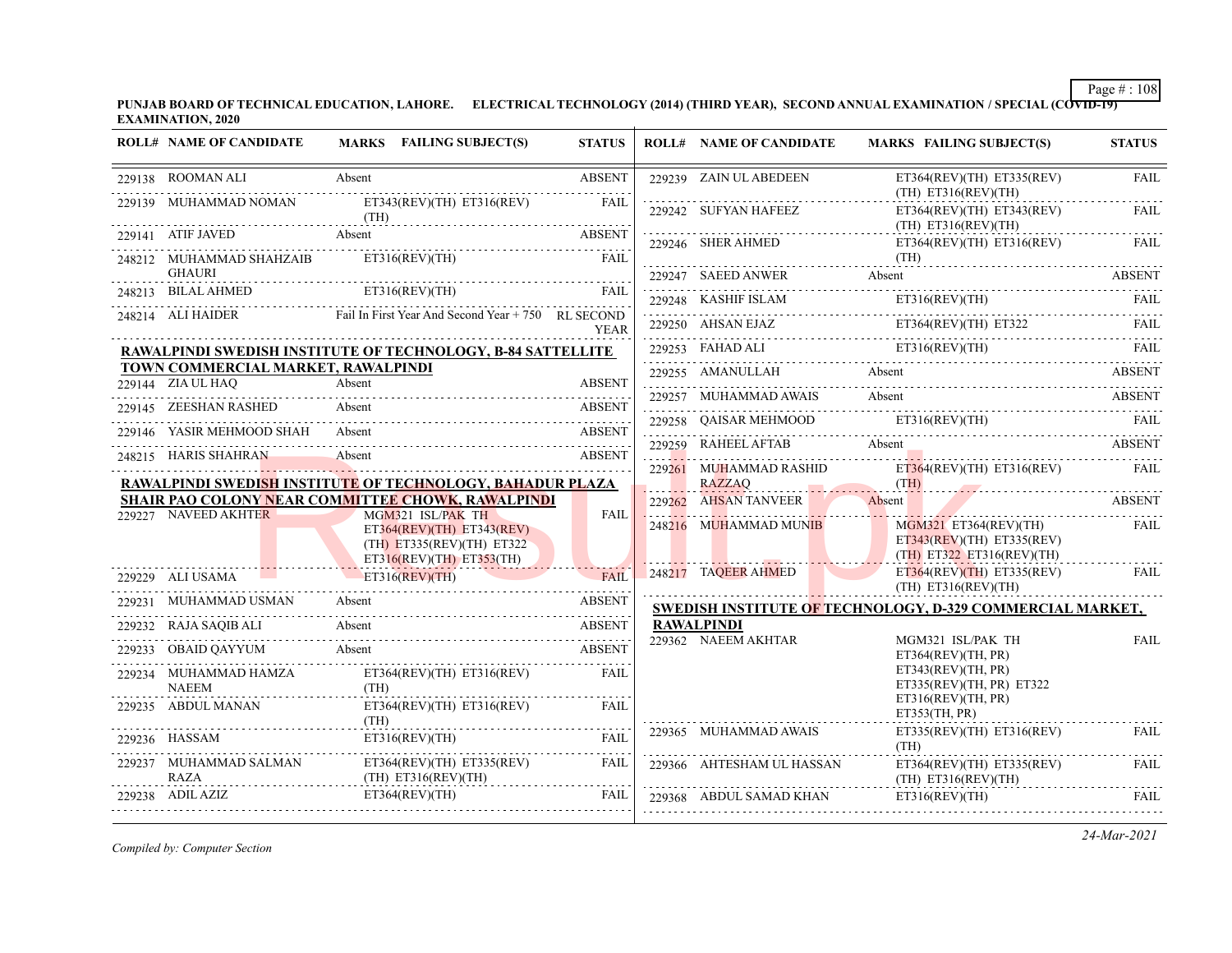**PUNJAB BOARD OF TECHNICAL EDUCATION, LAHORE. ELECTRICAL TECHNOLOGY (2014) (THIRD YEAR), SECOND ANNUAL EXAMINATION / SPECIAL (COVID-19) EXAMINATION, 2020**

| <b>ROLL# NAME OF CANDIDATE</b>                                | <b>MARKS</b> FAILING SUBJECT(S)                                                           | <b>STATUS</b> | <b>ROLL# NAME OF CANDIDATE</b>               | <b>MARKS FAILING SUBJECT(S)</b>                                                 | <b>STATUS</b>                    |
|---------------------------------------------------------------|-------------------------------------------------------------------------------------------|---------------|----------------------------------------------|---------------------------------------------------------------------------------|----------------------------------|
| 229373 SHAH ZAIB KHAN                                         | Absent                                                                                    | <b>ABSENT</b> | 229411 MUHAMMAD DANISH                       | ET364(REV)(TH) ET335(REV)                                                       | FAIL                             |
| 229374 FAIZ ALAM                                              | ET364(REV)(TH) ET335(REV)<br>(TH) ET322 ET316(REV)(TH)                                    | FAIL          | <b>IDREES</b>                                | $(TH)$ $ET316(REV)(TH)$<br>229414 ARSLAN HAFEEZ ET316(REV)(TH)                  | FAIL                             |
| 229375 YASIR ALI                                              | TH ET364(REV)(TH)<br>ET343(REV)(TH) ET322                                                 | FAIL          |                                              | 229417 SHAH ZAIB MASIH ET343(REV)(TH) ET322<br>ET316(REV)(TH)                   | <b>FAIL</b>                      |
| 229376 HURAIRA BAIG                                           | $ET343(REV)(TH)$ $ET322$<br>ET316(REV)(TH)                                                | FAIL          | 229419 MUHAMMAD ZAHEER<br>QURESHI            | Absent                                                                          | <b>ABSENT</b>                    |
| 229378 SYED ALI IMRAN KAZMI                                   | $ET364(REV)(TH)$ $ET343(REV)$<br>(TH) ET335(REV)(TH) ET322                                | FAIL          |                                              | 229426 QAZI ALI FAIZAN Absent ABSENT ABSENT                                     |                                  |
|                                                               | ET316(REV)(TH)                                                                            |               | 229427 ISMAIL AHMED Absent                   |                                                                                 | ABSENT                           |
| 229380 MUHAMMAD TOHEED                                        | 229379 ZUHAIB SULTAN ET335(REV)(TH) FAIL<br>Absent                                        | <b>ABSENT</b> | 229428 MAHTAB HAMEED                         | ISL/PAK ET343(REV)(TH)<br>$ET335(REV)(TH)$ $ET316(REV)$<br>(TH)                 | FAIL                             |
| <b>IMTIAZ SHAH</b><br>229381 MUHAMMAD WASEEM<br><b>BHATTI</b> | $ET343(REV)(TH)$ $ET322$                                                                  | <b>FAIL</b>   | 229430 MUHAMMAD ARSLAN                       | ISL/PAK ET343(REV)(TH)<br>ET335(REV)(TH) ET322                                  | <b>FAIL</b>                      |
|                                                               |                                                                                           |               |                                              | ET316(REV)(TH)                                                                  |                                  |
|                                                               | 229384 ABDUL BASIT YOUSAF ET364(REV)(TH) FAIL<br>229386 KHURRAM NASER ET364(REV)(TH) FAIL |               | 229434 WAJAHAT YASEEN<br>248218 ARSLAN SAEED | Absent<br>ET364(REV)(TH) ET343(REV)                                             | ABSENT<br>FAIL                   |
| 229388 MUHAMMAD ARSLAN ET364(REV)(TH)<br><b>SALEEM</b>        | <u> 1988 - Jan James James James</u>                                                      | FAIL          | 248219 AMMAR AZIZ                            | (TH) ET322<br>$ET364(REV)(TH)$ $ET316(REV)$                                     | FAIL                             |
|                                                               | 229390 MUZAFFAR IQBAL Absent Absent ABSENT                                                |               |                                              | $\overline{\text{TR}}$                                                          |                                  |
|                                                               | 229391 HASNAIN KHAN Absent                                                                |               | 248220 DOJANA BIN NASIR                      | Absent                                                                          | Registration<br>cancelled due to |
|                                                               | 229393 LIAQAT HUSSAIN ISL/PAK FAIL                                                        |               |                                              |                                                                                 | No Chance                        |
| $229394 \quad \text{ATIF SOHAL} \label{eq:29394}$             | ISL/PAK ET364(REV)(TH)<br>ET316(REV)(TH)                                                  | FAIL          | 248221 YOUSAF                                | $ET343(REV)(TH)$ $ET335(REV)$<br>(TH) ET322 ET316(REV)(TH) cancelled due to     | Registration                     |
|                                                               | 229396 ARSLAN SIDDIQUE ET322 ET316(REV)(TH) FAIL                                          |               |                                              | ET353(TH) No Chance<br>248222 QASIM RAFIQUE Absent                              | <b>ABSENT</b>                    |
|                                                               | 229397 SYED FARAZ ANJUM ET322 ET316(REV)(TH) FAIL                                         |               |                                              |                                                                                 |                                  |
| 229398 SHARJEEL AHMED MALIK                                   | ET322 ET316(REV)(TH)                                                                      | FAIL          | <b>SADIOABAD</b>                             | SADIOABAD POLYTECHNIC INSTITUTE (CAMPUS-I), KLP ROAD,                           |                                  |
| 229399 SHEIKH MUHAMMAD                                        | $ET364(REV)(TH)$ $ET322$                                                                  | FAIL          | 229472 ALI RAZA                              | Absent                                                                          | <b>ABSENT</b>                    |
| <b>SHAHZAIB ZAHID</b><br>229404 JAWAD SAID                    | ET316(REV)(TH)<br>$ET364(REV)(TH)$ $ET343(REV)$                                           | FAIL          |                                              | 229476 MOHAMMAD BILAL KHALID ET364(REV)(TH) ET335(REV)<br>$(TH)$ ET316(REV)(TH) | FAIL                             |
|                                                               | $(TH)$ ET335(REV)(TH)<br>ET316(REV)(TH)                                                   |               |                                              | 229482 FARAZ HUSSAIN 829 + Fail In Second Year + 870                            | RL SECOND<br>YEAR                |
| 229406 SHAHZAIB GILL                                          | ET322 ET316(REV)(TH)                                                                      | FAIL          |                                              | SUPERIOR POLYTECHNIC INSTITUTE, CANAL BANK ALI TOWN,                            |                                  |
| 229409 MUHAMMAD RIASAT<br>MUMTAZ KHAN                         | Absent                                                                                    | <b>ABSENT</b> | <b>SADIQABAD</b>                             |                                                                                 |                                  |

*Compiled by: Computer Section*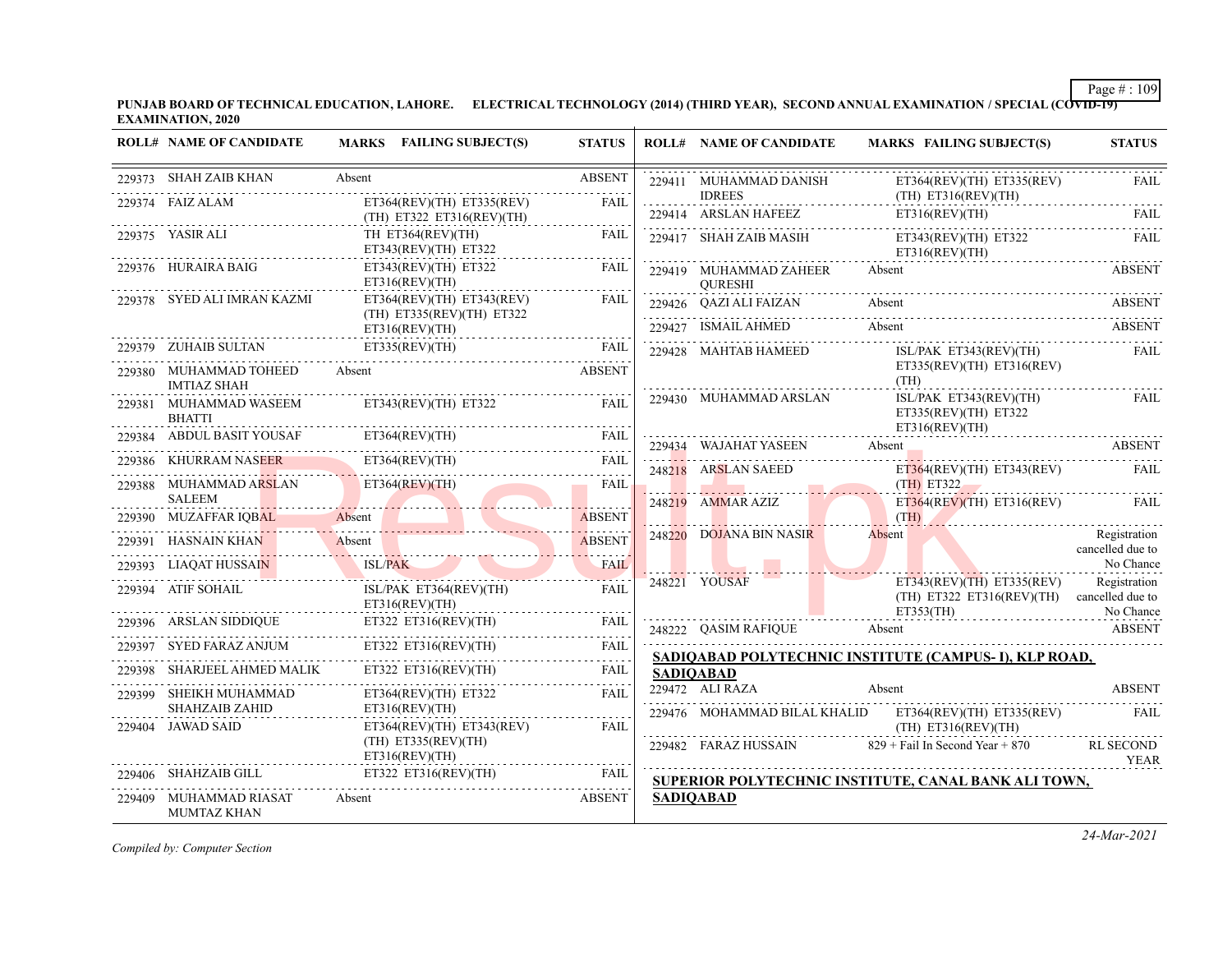**PUNJAB BOARD OF TECHNICAL EDUCATION, LAHORE. ELECTRICAL TECHNOLOGY (2014) (THIRD YEAR), SECOND ANNUAL EXAMINATION / SPECIAL (COVID-19) EXAMINATION, 2020**

|                 | <b>ROLL# NAME OF CANDIDATE</b>                                       | MARKS FAILING SUBJECT(S)                                                                                                                                  | <b>STATUS</b> | <b>ROLL# NAME OF CANDIDATE</b>                 | <b>MARKS FAILING SUBJECT(S)</b>                                                            | <b>STATUS</b> |  |  |
|-----------------|----------------------------------------------------------------------|-----------------------------------------------------------------------------------------------------------------------------------------------------------|---------------|------------------------------------------------|--------------------------------------------------------------------------------------------|---------------|--|--|
|                 | 229484 KANWAR ASHAR KHALID                                           | Absent                                                                                                                                                    | <b>ABSENT</b> | 229838 HAMAD HASSAN                            | Absent                                                                                     | <b>ABSENT</b> |  |  |
| 229485          | KHAIR MUHAMMAD                                                       | Absent                                                                                                                                                    | <b>ABSENT</b> | 248223 SHAHAR YAR                              | ET316(REV)(TH)                                                                             |               |  |  |
|                 | 229488 MUHAMMAD MAAZ                                                 | $ET364(REV)(TH)$ $ET335(REV)$                                                                                                                             | FAII.         | 248224 MUHAMMAD MOHSIN ALI Absent              |                                                                                            | <b>ABSENT</b> |  |  |
|                 | <b>SALAH-UD-DIN</b><br>229489 ZEESHAN HAIDER                         | $(TH)$ ET316(REV)(TH)<br>Absent                                                                                                                           | <b>ABSENT</b> | 248225 YASIR MAHMOOD                           | Absent                                                                                     | ABSENT        |  |  |
|                 |                                                                      |                                                                                                                                                           |               | 248226 MUHAMMAD HASSAN                         | ET316(REV)(TH)                                                                             | FAIL          |  |  |
|                 | HARRAPA ROAD, SAHIWAL                                                | GOVERNMENT COLLEGE OF TECHNOLOGY, JEHAZ GROUND OLD                                                                                                        |               | 248227 MUHAMMAD UMER                           | $820 + 687 + 734 = 2241$                                                                   | <b>PASS</b>   |  |  |
|                 | 229808 KHAWAR JAHANGIR                                               | MGM321 ISL/PAK TH                                                                                                                                         | <b>FAIL</b>   | 248228 AWAIS IMTIAZ Absent                     | <b>ABSENT</b>                                                                              |               |  |  |
|                 | ET364(REV)(TH, PR)<br>ET343(REV)(TH, PR)                             |                                                                                                                                                           |               |                                                | NATIONAL POLYTECHNIC INSTITUTE, INSIDE MONTGOMERY BISCUIT                                  |               |  |  |
|                 |                                                                      | ET335(REV)(TH, PR) ET322                                                                                                                                  |               | FACTORY, G.T ROAD, SAHIWAL                     |                                                                                            |               |  |  |
| 229809          | MUHAMMAD USMAN                                                       | ET316(REV)(TH, PR, SE)<br>ET353(TH, PR)<br>MGM321 ISL/PAK TH                                                                                              | FAII.         | 229845 AFAO RAUF                               | MGM321 ISL/PAK TH<br>ET364(REV)(TH) ET343(REV)<br>(TH) ET335(REV)(TH) ET322                | <b>FAIL</b>   |  |  |
| <b>ABDULLAH</b> |                                                                      | ET364(REV)(TH, PR)<br>ET343(REV)(TH, PR)<br>ET335(REV)(TH, PR) ET322<br>ET316(REV)(TH, PR)                                                                |               | 229846 SYED MOHAMMAD SHAH<br><b>MEER BABAR</b> | $ET316(REV)(TH)$ $ET353(TH)$<br>ET364(REV)(TH) ET335(REV)<br>$(TH)$ ET316(REV)(TH)         | <b>FAIL</b>   |  |  |
|                 |                                                                      | ET353(TH, PR)                                                                                                                                             |               | 229847 MUHAMMAD RAIZ                           | ET316(REV)(TH)                                                                             | FAII.         |  |  |
|                 | 229810 ALI HASNAIN                                                   | MGM321 ISL/PAK TH<br>ET364(REV)(TH, PR)                                                                                                                   | FAIL          | 229849 MUHAMMAD USMAN<br><b>ZAFAR</b>          | Absent                                                                                     | <b>ABSENT</b> |  |  |
|                 |                                                                      | ET343(REV)(TH, PR)                                                                                                                                        |               |                                                | <b>QUAID-E-AZAM COLLEGE OF ENGINEERING &amp; TECHNOLOGY, 13-UMAR</b>                       |               |  |  |
|                 |                                                                      | ET335(REV)(TH, PR) E T322<br>ET316(REV)(TH, PR)                                                                                                           |               | <b>BLOCK SHADAB TOWN, SAHIWAL</b>              |                                                                                            |               |  |  |
|                 |                                                                      | ET353(TH, PR)                                                                                                                                             |               | 229874 HAFIZ MUHAMMAD                          | MGM321 ISL/PAK TH                                                                          | <b>FAIL</b>   |  |  |
|                 | 229811 MUHAMMAD MUBASHIR $755 + 786 + 889 = 2430$<br><b>SHAFIOUE</b> |                                                                                                                                                           | <b>PASS</b>   | <b>MUDASSAR AKRAM</b>                          | $ET364(REV)(TH)$ $ET343(REV)$<br>(TH) ET335(REV)(TH) ET322<br>$ET316(REV)(TH)$ $ET353(TH)$ |               |  |  |
|                 | 229816 IHSANULLAH                                                    | $ET364(REV)(TH)$ $ET335(REV)$<br>$(TH)$ ET316(REV)(TH)                                                                                                    | <b>FAIL</b>   | 229881 MOHAMMAD AFZAL                          | Absent                                                                                     | <b>ABSENT</b> |  |  |
|                 | 229818 MUHAMMAD WAQAS                                                | $959 + 945 + 995 = 2899$                                                                                                                                  | <b>PASS</b>   | 229882 MUHAMMAD ARSLAN                         | $ET364(REV)(TH)$ $ET322$                                                                   | FAII.         |  |  |
|                 | 229826 MUHAMMAD USMAN                                                | Absent                                                                                                                                                    | <b>ABSENT</b> | 229883 HARIS IDREES                            | MGM321 ISL/PAK ET364(REV)                                                                  | .<br>FAIL     |  |  |
|                 | 229827 NISAR ALAM                                                    | Absent                                                                                                                                                    | <b>ABSENT</b> |                                                | $(TH)$ ET343(REV)(TH)<br>ET335(REV)(TH) ET322                                              |               |  |  |
| 229829          | MUHAMMAD USMAN                                                       | ET335(REV)(TH, PR)                                                                                                                                        | FAIL          |                                                | $ET316(REV)(TH)$ $ET353(TH)$                                                               |               |  |  |
|                 |                                                                      | ET316(REV)(TH, PR)                                                                                                                                        |               | SCHOOL, GIRLS COLLEGE ROAD,, SAHIWAL           | SAHIWAL POLYTECHNIC INSTITUTE, NEAR GOVT. GIRLS PILOT                                      |               |  |  |
|                 | 229836 MUHAMMAD KASHIF                                               | $\texttt{229835} \quad \texttt{YASIR SADI AHMED} \qquad \qquad \texttt{ET316(REV)(TH)} \qquad \qquad \texttt{FAIL} \qquad \qquad \texttt{FAIL}$<br>Absent | <b>ABSENT</b> | 229888 AHAD IOBAL                              | $ET364(REV)(TH)$ $ET316(REV)$<br>(TH)                                                      | <b>FAIL</b>   |  |  |

*Compiled by: Computer Section*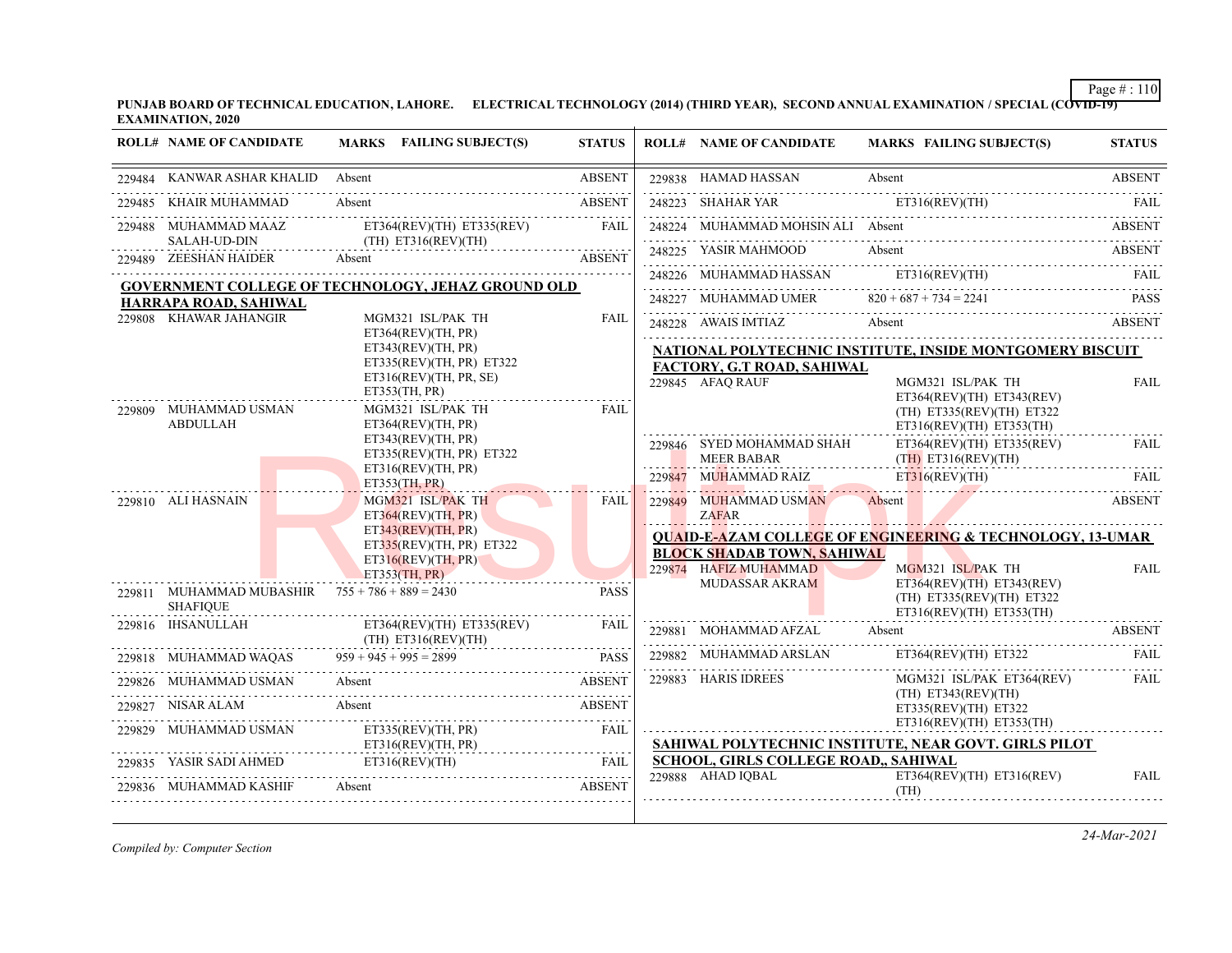Page # : 111 |

**PUNJAB BOARD OF TECHNICAL EDUCATION, LAHORE. ELECTRICAL TECHNOLOGY (2014) (THIRD YEAR), SECOND ANNUAL EXAMINATION / SPECIAL (COVID-19) EXAMINATION, 2020**

|              | <b>ROLL# NAME OF CANDIDATE</b>                                                                                                                                                                                                                                                                                                                                                                                                                                | MARKS FAILING SUBJECT(S)                                                                                  | <b>STATUS</b> | <b>ROLL# NAME OF CANDIDATE</b>                              | <b>MARKS FAILING SUBJECT(S)</b>                                                                                                                                                                                 | <b>STATUS</b>                   |
|--------------|---------------------------------------------------------------------------------------------------------------------------------------------------------------------------------------------------------------------------------------------------------------------------------------------------------------------------------------------------------------------------------------------------------------------------------------------------------------|-----------------------------------------------------------------------------------------------------------|---------------|-------------------------------------------------------------|-----------------------------------------------------------------------------------------------------------------------------------------------------------------------------------------------------------------|---------------------------------|
|              |                                                                                                                                                                                                                                                                                                                                                                                                                                                               | PUNJAB POLYTECHNIC INSTITUTE, BISMILLAH TOWN, GOJRA ROAD,                                                 |               |                                                             | PAKISTAN COLLEGE OF TECHNOLOGY, 199-A, CHUNGI NO. 9 SATELLITE                                                                                                                                                   |                                 |
|              | <b>SAMMUNDRI</b><br>229908 SHAH ZAIB                                                                                                                                                                                                                                                                                                                                                                                                                          | Absent                                                                                                    | <b>ABSENT</b> | <b>TOWN, SARGODHA</b><br>230291 HAFIZ MUHAMMAD IKRAM Absent |                                                                                                                                                                                                                 | <b>ABSENT</b>                   |
|              | 248229 MUHAMMAD HUSNAIN                                                                                                                                                                                                                                                                                                                                                                                                                                       | ET316(REV)(TH)                                                                                            | <b>FAIL</b>   |                                                             | JINNAH COLLEGE OF ENGINEERING & TECHNOLOGY, MAIN ROAD,                                                                                                                                                          |                                 |
|              | SAMUNDARI FAISALABAD, SAMMUNDRI                                                                                                                                                                                                                                                                                                                                                                                                                               | <b>QUAID POLYTECHNIC INSTITUTE, RAJBAH ROAD FAREED TOWN</b>                                               |               | <b>NEAR BUS STAND, SHAH KOT</b><br>230345 IHSAN ELAHI       | ET335(REV)(TH) ET316(REV)                                                                                                                                                                                       | FAIL                            |
|              | 229929 ASAD YOUSAF                                                                                                                                                                                                                                                                                                                                                                                                                                            | ET322                                                                                                     | FAIL          | 230346 MUHAMMAD BILAL                                       | Absent<br>230346 MUHAMMAD BILAL Absent Absent ABSENT                                                                                                                                                            | <b>ABSENT</b>                   |
|              |                                                                                                                                                                                                                                                                                                                                                                                                                                                               | 248230 USMAN GHANI $839 + 856 + 862 = 2557$ PASS                                                          | <b>PASS</b>   |                                                             |                                                                                                                                                                                                                 | <b>ABSENT</b>                   |
|              | 248231 NOUMAN ASGHAR                                                                                                                                                                                                                                                                                                                                                                                                                                          | Absent                                                                                                    | <b>ABSENT</b> | 230352 ABDULLAH JAWAD                                       | ET335(REV)(TH) ET322                                                                                                                                                                                            | <b>FAIL</b>                     |
| <b>HILLS</b> |                                                                                                                                                                                                                                                                                                                                                                                                                                                               | <b>GOVERNMENT COLLEGE OF TECHNOLOGY, SHAHKOT ROAD, SANGLA</b>                                             |               | $-220258$ $-7555516$ (REV)(TH)                              | $\begin{tabular}{ll} 230358 & ZEESHAN ALI & \multicolumn{2}{c}{E}T343(REV)(TH) & ET335(REV) \\ \multicolumn{2}{c}{.} & (TH) & ET316(REV)(TH) \\ \multicolumn{2}{c}{.} & (TH) & ET316(REV)(TH) \\ \end{tabular}$ | <b>FAIL</b>                     |
|              | $\fbox{\parbox{1.5cm} {\begin{minipage}{0.9cm} \begin{tabular}{@{}c@{}} \multicolumn{3}{c}{O}} \multicolumn{3}{c}{A} \multicolumn{3}{c}{A} \multicolumn{3}{c}{H} \multicolumn{3}{c}{M} \multicolumn{3}{c}{A} \multicolumn{3}{c}{H} \multicolumn{3}{c}{A} \multicolumn{3}{c}{H} \multicolumn{3}{c}{A} \multicolumn{3}{c}{H} \multicolumn{3}{c}{A} \multicolumn{3}{c}{B} \multicolumn{3}{c}{A} \multicolumn{3}{c}{B} \multicolumn{3}{c}{A} \multicolumn{3}{c}{$ | ET335(REV)(TH) ET322<br>ET316(REV)(TH)                                                                    | FAIL          |                                                             | LAHORE POLYTECHNIC INSTITUTE, GHOUSIA MOHALLA, COLLEGE                                                                                                                                                          |                                 |
|              | 230032 HUSSAN TAMOOR                                                                                                                                                                                                                                                                                                                                                                                                                                          | Absent                                                                                                    | <b>ABSENT</b> | <b>ROAD, SHAH KOT</b>                                       |                                                                                                                                                                                                                 |                                 |
|              | <b>SUGAR MILLS, SANGLA HILLS</b><br>230048 ALI HUSNAIN                                                                                                                                                                                                                                                                                                                                                                                                        | <u>LAHORE POLYTECHNIC INSTITUTE, SAFDAR ABAD ROAD, NEAR HUDA</u><br>$ET364(REV)(TH)$ $ET335(REV)$<br>(TH) | <b>FAIL</b>   | 230364 MUHAMMAD SHAHROZ                                     | $MGM321$ ET364(REV)(TH, PR,<br>$SE$ ) ET343(REV)(PR, SE)<br>ET335(REV)(TH, PR, SE) ET322<br>ET316(REV)(TH, PR, SE)<br>ET353(PR, SE)                                                                             | FAIL                            |
|              |                                                                                                                                                                                                                                                                                                                                                                                                                                                               | <b>GOVERNMENT COLLEGE OF TECHNOLOGY, PAF ROAD, SARGODHA</b>                                               |               | 230365 MUHAMMAD UMER JAVID Absent                           |                                                                                                                                                                                                                 | <b>ABSENT</b>                   |
|              | MUHAMMAD YASIR PERVAZ Absent                                                                                                                                                                                                                                                                                                                                                                                                                                  |                                                                                                           | <b>ABSENT</b> | 230366 FARHAN RIAZ                                          | $813 +$ Fail In Second Year + 737                                                                                                                                                                               | <b>RL SECOND</b><br><b>YEAR</b> |
|              | MUHAMMAD UZAIR KHAN Absent                                                                                                                                                                                                                                                                                                                                                                                                                                    |                                                                                                           | <b>ABSENT</b> |                                                             | 230367 HAFIZ MUHAMMAD AMIR Fail In First Year And Second Year + 833 RL SECOND                                                                                                                                   | <b>YEAR</b>                     |
|              | 230180 BAQIR ALI                                                                                                                                                                                                                                                                                                                                                                                                                                              | Absent                                                                                                    | <b>ABSENT</b> |                                                             | STANDARD POLYTECHNIC INSTITUTE (S.P.I), ZAFARWAL ROAD, NEAR                                                                                                                                                     |                                 |
|              | 230181 SYED MUHAMMAD HAMZA Absent<br>ABBAS                                                                                                                                                                                                                                                                                                                                                                                                                    |                                                                                                           | <b>ABSENT</b> | NEW BUS STAND, SHAKARGARH                                   |                                                                                                                                                                                                                 |                                 |
|              | 230182 SHAHID IMRAN                                                                                                                                                                                                                                                                                                                                                                                                                                           | Absent                                                                                                    | <b>ABSENT</b> | 230398 AHSAN SHAHBAZ                                        | 230398 AHSAN SHAHBAZ Absent ABSENT                                                                                                                                                                              |                                 |
|              | 248232 MUHAMMAD MIRAJ                                                                                                                                                                                                                                                                                                                                                                                                                                         | ET335(REV)(TH) ET316(REV) Registration                                                                    |               | 230401 MUHAMMAD USMAN Absent                                |                                                                                                                                                                                                                 | ABSENT                          |
|              | <b>NAVEED</b>                                                                                                                                                                                                                                                                                                                                                                                                                                                 | (TH) cancelled due to                                                                                     | No Chance     |                                                             | $230405$ ALI AHSAN JAVED ET322 ET316(REV)(TH) FAIL                                                                                                                                                              |                                 |
|              | 248233 MUHAMMAD ASIF IQBAL                                                                                                                                                                                                                                                                                                                                                                                                                                    | ET364(REV)(TH) ET316(REV) FAIL<br>(TH)                                                                    |               | 230408 MUHAMMAD IBTISAM                                     | $ET343(REV)(TH)$ $ET335(REV)$<br>$(TH)$ ET316(REV)(TH)                                                                                                                                                          | FAIL                            |
|              |                                                                                                                                                                                                                                                                                                                                                                                                                                                               | HIRA POLYTECHNIC INSTITUTE, GREEN TOWN LAHORE ROAD,                                                       |               | 230409 TANVEER ALI                                          | $ET364(REV)(TH)$ $ET343(REV)$<br>$(TH)$ ET335(REV)(TH)                                                                                                                                                          | <b>FAIL</b>                     |
|              | <b>SARGODHA</b><br>230266 UMAR ARIF                                                                                                                                                                                                                                                                                                                                                                                                                           | ET322                                                                                                     | <b>FAIL</b>   |                                                             | ET316(REV)(TH)                                                                                                                                                                                                  |                                 |

*Compiled by: Computer Section*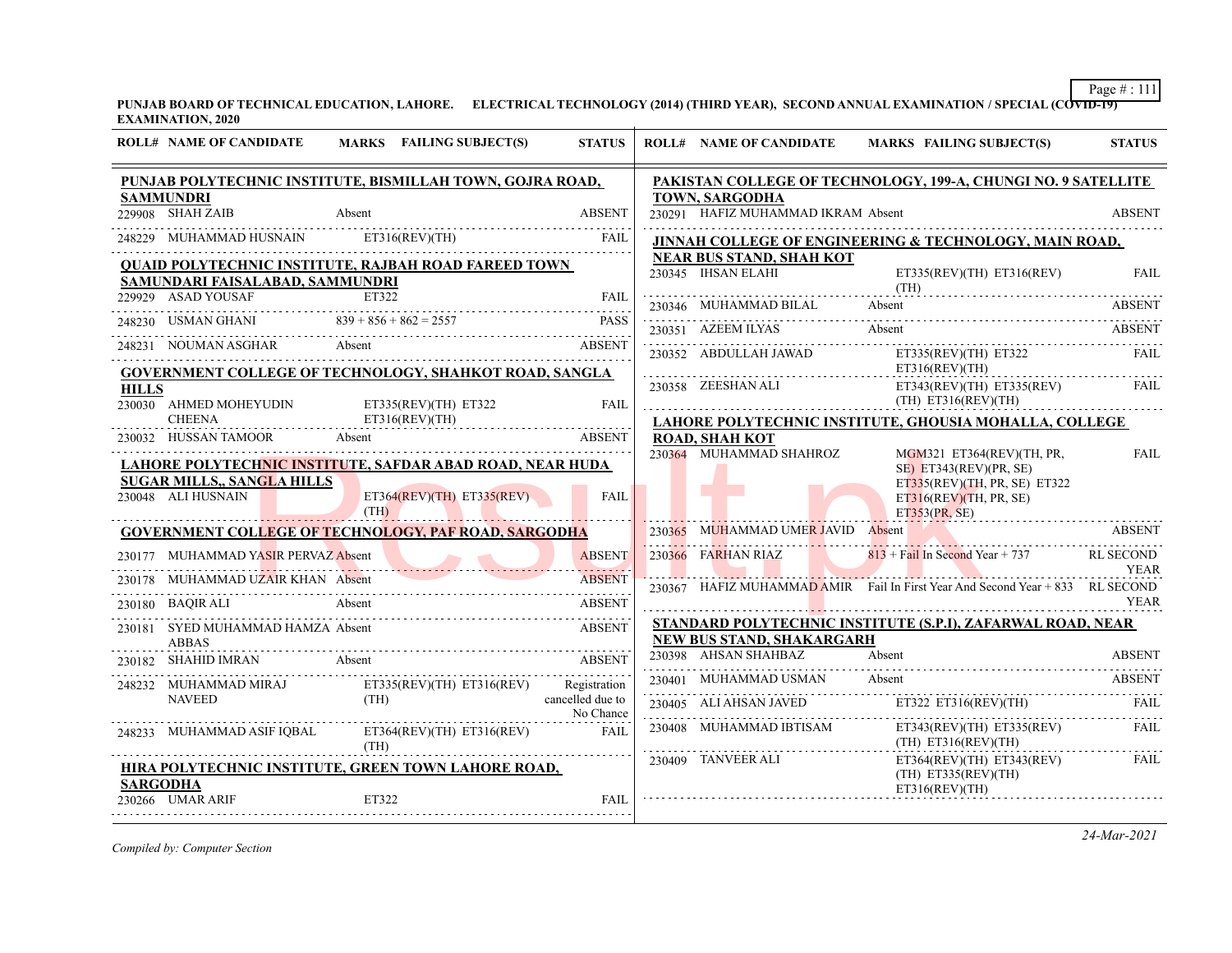**PUNJAB BOARD OF TECHNICAL EDUCATION, LAHORE. ELECTRICAL TECHNOLOGY (2014) (THIRD YEAR), SECOND ANNUAL EXAMINATION / SPECIAL (COVID-19) EXAMINATION, 2020**

| <b>ROLL# NAME OF CANDIDATE</b>         | MARKS FAILING SUBJECT(S)                                                        | <b>STATUS</b>     |        | <b>ROLL# NAME OF CANDIDATE</b>                                                                                                                  | MARKS FAILING SUBJECT(S)                                                                                                                              | <b>STATUS</b>           |
|----------------------------------------|---------------------------------------------------------------------------------|-------------------|--------|-------------------------------------------------------------------------------------------------------------------------------------------------|-------------------------------------------------------------------------------------------------------------------------------------------------------|-------------------------|
|                                        | <b>AGLOW COLLEGE OF SCIENCE AND TECHNOLOGY, SHEIKHUPURA,</b>                    |                   |        | 230685 UMER DRAZ                                                                                                                                | Fail In First Year $+769 + 908$                                                                                                                       | <b>RL FIRST</b><br>YEAR |
| <b>SHEIKHUPURA</b><br>230425 HARI SON  | Fail In First Year And Second Year + 808 RL SECOND                              | <b>YEAR</b>       |        | <b>ROAD, SHORKOT</b>                                                                                                                            | JINNAH POLYTECHNIC INSTITUTE, BEHIND HOUSING COLONY, JHANG                                                                                            |                         |
| 230426 MUHAMMAD RIAZ                   | Fail In First Year And Second Year + 820 RL SECOND                              | <b>YEAR</b>       |        |                                                                                                                                                 | 230718 NAYYAR ABBAS ET364(REV)(TH) ET343(REV)                                                                                                         | <b>FAIL</b>             |
| <b>BASHIR</b>                          | 230428 MUHAMMAD USMAN ET364(REV)(TH) ET316(REV)<br>$(TH)$ $\Delta R$ $\Delta R$ | FAIL              |        | 230720 MUHAMMAD TAHIR Absent<br><b>SHAKOOR</b>                                                                                                  |                                                                                                                                                       | <b>ABSENT</b>           |
| 230430 HASEEB AHMED Absent             |                                                                                 | <b>ABSENT</b>     |        |                                                                                                                                                 | 230722 MUHAMMAD MEHTAB $ET364(\text{REV})(\text{TH})$ $ET333(\text{REV})$<br>(TH) $ET335(\text{REV})(\text{TH})$ $ET322$<br>(TH) ET335(REV)(TH) ET322 | FAIL                    |
| OPP. ALI INDUSTRIES, SHEIKHUPURA       | ALI INSTITUTE OF TECHNOLOGY & TEXTILE, 1 KM FAISALABAD ROAD,                    |                   |        | 230724 MUHAMMAD ASJID UR<br>REHMAN                                                                                                              | Absent                                                                                                                                                | <b>ABSENT</b>           |
| 230508 AZHAR TANVEER                   | Absent                                                                          | <b>ABSENT</b>     |        |                                                                                                                                                 | PREMIER COLLEGE OF TECHNOLOGY, NEW HOUSING COLONY, WARD                                                                                               |                         |
|                                        | 230515 MUHAMMAD ZAHID $949 + 930 + 967 = 2846$                                  | <b>PASS</b>       |        | NO. 8, NEAR SPECTRUM COLLEGE, SHUJABAD                                                                                                          |                                                                                                                                                       |                         |
|                                        | 248253 MUHAMMAD ADNAN ET364(REV)(TH)                                            | FAIL              |        | 230769 MUHAMMAD HASNAIN Absent                                                                                                                  |                                                                                                                                                       | ABSENT                  |
|                                        | <u>LAHORE POLYTECHNIC INSTITUTE, SHAH MUHAMMAD PLAZA, </u>                      |                   |        | 230770 FAHMEED AHMAD                                                                                                                            | Absent                                                                                                                                                | <b>ABSENT</b>           |
|                                        | LAHORE-SARGODHA ROAD, NEAR BHATTI CHOWK, SHEIKHUPURA                            |                   |        |                                                                                                                                                 | <b>GOVERNMENT COLLEGE OF TECHNOLOGY, PARIS ROAD, SIALKOT</b>                                                                                          |                         |
|                                        | 230620 MUHAMMAD ATIF Fail In First Year And Second Year + 824 RL SECOND         | <b>YEAR</b>       |        | 230958 BILAL AHMED QADRI<br><u> Hermann Man</u>                                                                                                 | $ET364(REV)(TH)$ $ET335(REV)$<br>$(TH)$ ET322 ET316(REV)(TH)                                                                                          | <b>FAIL</b>             |
| 248254 ALI HASSAN                      | MGM321 ET322 ET316(REV)<br>(TH)                                                 | <b>FAIL</b>       | 230962 | MUHAMMAD USMAN                                                                                                                                  | Absent                                                                                                                                                | <b>ABSENT</b>           |
|                                        | MGM321 ET316(REV)(TH)<br>248255 HASSAAN FALAK MGM321 ET316(REV)(TH)             | FAIL              |        | 230965 JAWAD AHMED SHAH<br><u> El anglico de la contrada de la contrada de la contrada de la contrada de la contrada de la contrada de la c</u> | $ET335(REV)(TH)$ $ET316(REV)$<br>(TH)<br><u> 1998 - Januar Barbara, martin f</u>                                                                      | FAIL                    |
|                                        | <b>OXFORD POLYTECHNIC INSTITUTE, HIRAN MINAR ROAD,</b>                          |                   |        | 230966 DANISH MUNIR                                                                                                                             | $ET364(REV)(PR)$ $ET343(REV)$                                                                                                                         | FAIL                    |
| <b>SHEIKHUPURA</b><br>230674 ABU BAKAR | $798 + 852 + 941 = 2591$                                                        | <b>PASS</b>       |        |                                                                                                                                                 | (PR, SE) ET335(REV)(PR)<br>ET316(REV)(PR, SE) ET353(PR)                                                                                               |                         |
| 230675 FARMAN ALI                      | MGM321 ISL/PAK TH                                                               | FAIL              |        |                                                                                                                                                 | SIALKOT COLLEGE OF TECHNOLOGY, CHOWK KOTLI BEHRAM, NAZIR                                                                                              |                         |
|                                        | ET364(REV)(TH, PR)                                                              |                   |        | CENTRE, KHADAM ALI ROAD,, SIALKOT                                                                                                               |                                                                                                                                                       |                         |
|                                        | ET343(REV)(TH, PR)<br>ET335(REV)(TH, PR) E T322                                 |                   |        | 248520 MUHAMMAD HAROON<br><b>ASLAM GORAYA</b>                                                                                                   | $855 + 782 + 850 = 2487$                                                                                                                              | <b>PASS</b>             |
|                                        | ET316(REV)(TH, PR)                                                              |                   |        |                                                                                                                                                 | TRIGON COLLEGE OF TECHNOLOGY, KATCHERY ROAD NEAR 1122                                                                                                 |                         |
|                                        | ET353(TH, PR)                                                                   |                   |        | <b>OFFICE, SIALKOT, SIALKOT</b>                                                                                                                 |                                                                                                                                                       |                         |
|                                        | 230676 MIRZA NAVEED IMAAN 845 + Fail In Second Year + 793                       | RL SECOND<br>YEAR |        | 231048 BASHARAT ALI                                                                                                                             | MGM321 ISL/PAK TH<br>ET364(REV)(TH) ET343(REV)                                                                                                        | <b>FAIL</b>             |
| SYED MAHTAB HASSAN                     | SYED MAHTAB HASSAN Absent ABSENT                                                | <b>ABSENT</b>     |        |                                                                                                                                                 | (TH) ET335(REV)(TH) ET322                                                                                                                             |                         |
|                                        | MUHAMMAD MEHRAN $804 + 843 + 855 = 2502$ PASS                                   | PASS              |        |                                                                                                                                                 | ET316(REV)(TH) ET353(TH)                                                                                                                              |                         |
| 230684 SAJAWAL HUSSAIN                 | $843 + 785 + 838 = 2466$<br>684 SAJAWAL HUSSAIN 843 + 785 + 838 = 2466 PASS     |                   |        |                                                                                                                                                 |                                                                                                                                                       |                         |
|                                        |                                                                                 |                   |        |                                                                                                                                                 |                                                                                                                                                       |                         |

*Compiled by: Computer Section*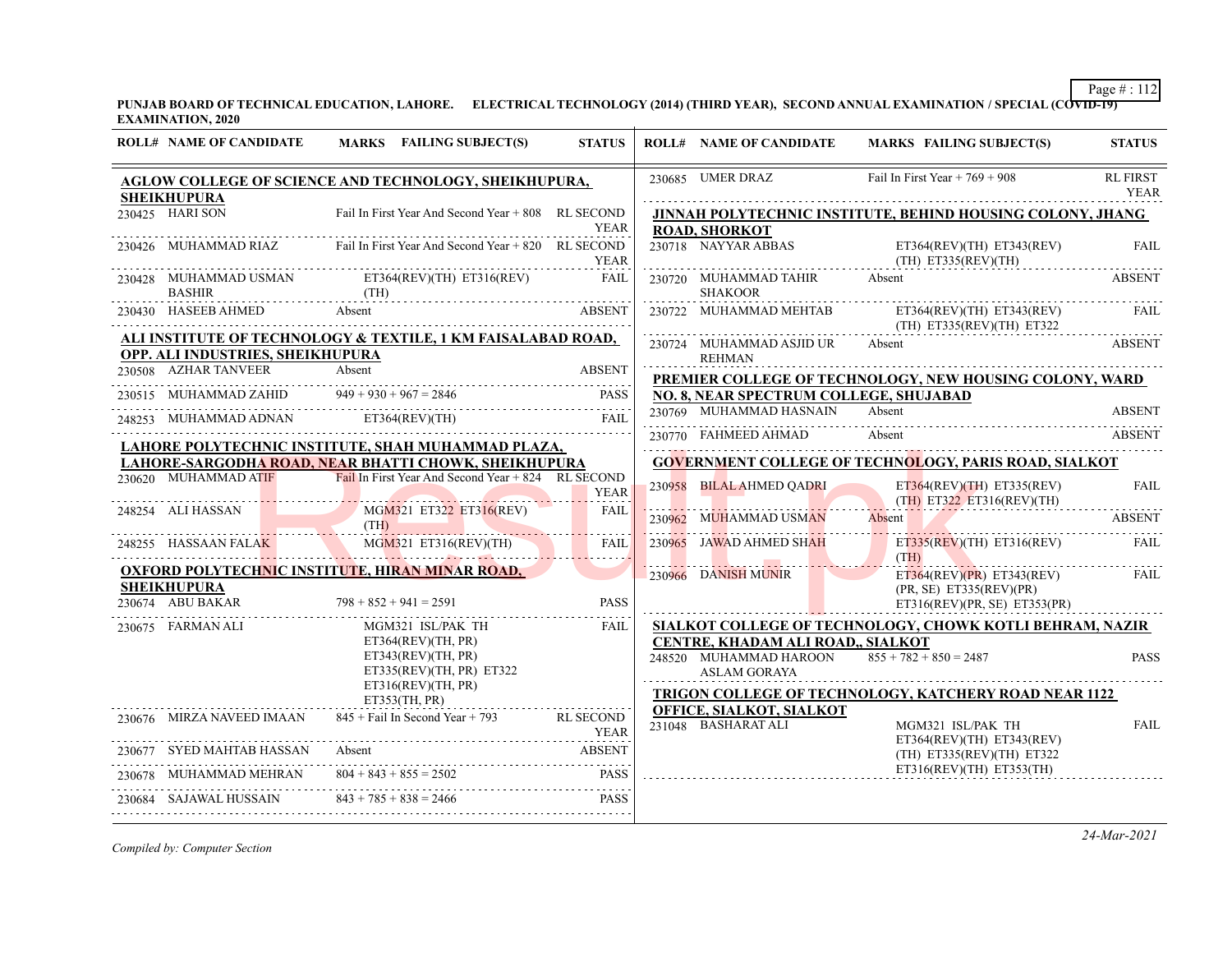**PUNJAB BOARD OF TECHNICAL EDUCATION, LAHORE. ELECTRICAL TECHNOLOGY (2014) (THIRD YEAR), SECOND ANNUAL EXAMINATION / SPECIAL (COVID-19) EXAMINATION, 2020**

|               | <b>ROLL# NAME OF CANDIDATE</b>                           | MARKS FAILING SUBJECT(S)                                                                                                                                                                                                                                     | <b>STATUS</b>                                 | <b>ROLL# NAME OF CANDIDATE</b>  | <b>MARKS FAILING SUBJECT(S)</b>                                                                 | <b>STATUS</b> |
|---------------|----------------------------------------------------------|--------------------------------------------------------------------------------------------------------------------------------------------------------------------------------------------------------------------------------------------------------------|-----------------------------------------------|---------------------------------|-------------------------------------------------------------------------------------------------|---------------|
|               | 231056 MUHAMMAD AJAB GUL<br>JAAN                         | MGM321 ET364(REV)(TH)<br>ET343(REV)(TH) ET335(REV)<br>(TH) ET322 ET316(REV)(TH)                                                                                                                                                                              | FAIL                                          | 231254 ABDUL MANAN BASHARAT     | MGM321 ISL/PAK TH<br>ET364(REV)(TH, PR)<br>ET343(REV)(TH, PR)                                   | <b>FAIL</b>   |
|               | 248256 MOHSIN IQBAL                                      | $ET364(REV)(TH)$ $ET343(REV)$<br>$(TH)$ ET335(REV)(TH) ET322<br>ET316(REV)(TH)                                                                                                                                                                               | FAIL                                          |                                 | ET335(REV)(TH, PR) E T322<br>ET316(REV)(TH, PR, SE)<br>ET353(TH, PR, SE)                        |               |
|               | 248257 IHTISHAM SARWAR                                   | Absent                                                                                                                                                                                                                                                       | Registration<br>cancelled due to<br>No Chance | 231255 SHEHBAZ                  | ET364(REV)(PR) ET343(REV)<br>(PR) ET335(REV)(TH, PR)<br>ET316(REV)(TH, PR, SE)<br>ET353(PR, SE) | <b>FAIL</b>   |
|               |                                                          | PAK POLYTECHNIC INSTITUTE, MADINA AHLEBAIT, AIRPORT ROAD,                                                                                                                                                                                                    |                                               | 231256 UMAR FAROOQ              | $ET343(REV)(TH)$ $ET335(REV)$                                                                   | FAIL          |
| <b>SKARDU</b> | 231098 MUZAMMIL AHMED                                    | MGM321 ET364(REV)(TH)<br>ET316(REV)(TH)                                                                                                                                                                                                                      | FAII.                                         |                                 | $(TH, PR)$ ET322 ET316(REV)<br>$(SE)$ ET353(PR, SE)                                             |               |
|               |                                                          | <b>MAKKAH COLLEGE OF TECHNOLOGY, TRAFFIC CHOWK, TALAGANG</b>                                                                                                                                                                                                 |                                               | 231257 MUHAMMAD SIDDIQUE        | ET364(REV)(PR) ET343(REV)<br>(TH, PR) ET335(REV)(TH, PR)<br>ET322 ET316(REV)(PR)                | <b>FAIL</b>   |
|               | 231106 MUHAMMAD HABIB                                    | Absent                                                                                                                                                                                                                                                       | <b>ABSENT</b>                                 |                                 | ET353(PR)                                                                                       |               |
|               | 248258 HASSAN ZOHAIB                                     | ET364(REV)(TH) ET322                                                                                                                                                                                                                                         | FAIL                                          | 231258 MUHAMMAD AMIN KHAN       | ET364(REV)(PR) ET343(REV)                                                                       | FAIL          |
|               |                                                          | PAKISTAN COLLEGE OF COMMERCE, SCIENCE & TECHNOLOGY, CANAL                                                                                                                                                                                                    |                                               |                                 | (TH, PR) ET335(REV)(TH, PR)<br>ET322 ET353(PR)                                                  |               |
|               | VIEW ROAD, NAZIR TOWN, TANDLIANWALA<br>231135 ZAIB OASIM | $ET335(REV)(TH)$ $ET316(REV)$                                                                                                                                                                                                                                | <b>FAIL</b>                                   | 231259 JIBRAN KHAN              | ET335(REV)(TH) ET322 FAIL                                                                       |               |
|               |                                                          | (TH)                                                                                                                                                                                                                                                         |                                               | 231260 AKRAM NAWAZ              | Absent                                                                                          | <b>ABSENT</b> |
|               |                                                          | <b>LEADS COLLEGE OF TECHNOLOGY, NEAR TOWN COMMITTEE, TAUNSA</b>                                                                                                                                                                                              |                                               | 231261 MUHAMMAD USMAN           | $ET364(REV)(TH)$ $ET343(REV)$                                                                   | <b>FAIL</b>   |
| <b>SHARIF</b> | 231159 MUHAMMAD SHAREEF                                  | <u>and the state of the state of the state of the state of the state of the state of the state of the state of the state of the state of the state of the state of the state of the state of the state of the state of the state</u><br>ET335(REV)(TH) ET322 | <b>FAIL</b>                                   |                                 | $(TH)$ ET335(REV)(TH)<br>ET316(REV)(TH)                                                         |               |
|               |                                                          | <br><b>GOVERNMENT COLLEGE OF TECHNOLOGY, HATTAR ROAD, NEAR</b>                                                                                                                                                                                               |                                               | $231264$ HAMZA ZEB              | Absent                                                                                          | <b>ABSENT</b> |
|               | HEAVY MECHANICAL COMPLEX-3, TAXILA<br>231252 AHSAN ALI   | ET364(REV)(TH, PR)                                                                                                                                                                                                                                           | FAIL                                          | 231265 MUHAMMAD SHOAIB<br>AKBAR | Absent                                                                                          | <b>ABSENT</b> |
|               |                                                          | ET343(REV)(PR) ET335(REV)<br>(TH, PR) ET322 ET316(REV)<br>(TH, PR, SE) ET353(PR, SE)                                                                                                                                                                         |                                               | 248259 ANAS RAHMAN SHAHID       | MGM321 ISL/PAK TH<br>ET364(REV)(TH, PR)<br>ET343(REV)(TH, PR)                                   | FAIL          |
|               | 231253 MUHAMMAD NAVEED<br><b>KHAWAR</b>                  | ET364(REV)(TH, PR)<br>ET343(REV)(TH, PR)<br>ET335(REV)(TH, PR) ET322                                                                                                                                                                                         | FAIL                                          |                                 | ET335(REV)(TH, PR) E T322<br>ET316(REV)(TH, PR, SE)<br>ET353(TH, PR, SE)                        |               |
|               |                                                          | ET316(REV)(TH, PR)                                                                                                                                                                                                                                           |                                               | 248260 ZEESHAN UR REHMAN        | ET364(REV)(PR) ET335(REV)<br>(TH, PR) ET316(REV)(TH, PR)                                        | <b>FAIL</b>   |
|               |                                                          |                                                                                                                                                                                                                                                              |                                               | 248261 DANIAL AHMED             | ET316(REV)(TH)                                                                                  | <b>FAIL</b>   |
|               |                                                          |                                                                                                                                                                                                                                                              |                                               |                                 | RACHNA POLYTECHNIC INSTITUTE, HOUSING COLONY, JHANG ROAD,                                       |               |
|               |                                                          |                                                                                                                                                                                                                                                              |                                               | <b>TOBA TEK SINGH</b>           |                                                                                                 |               |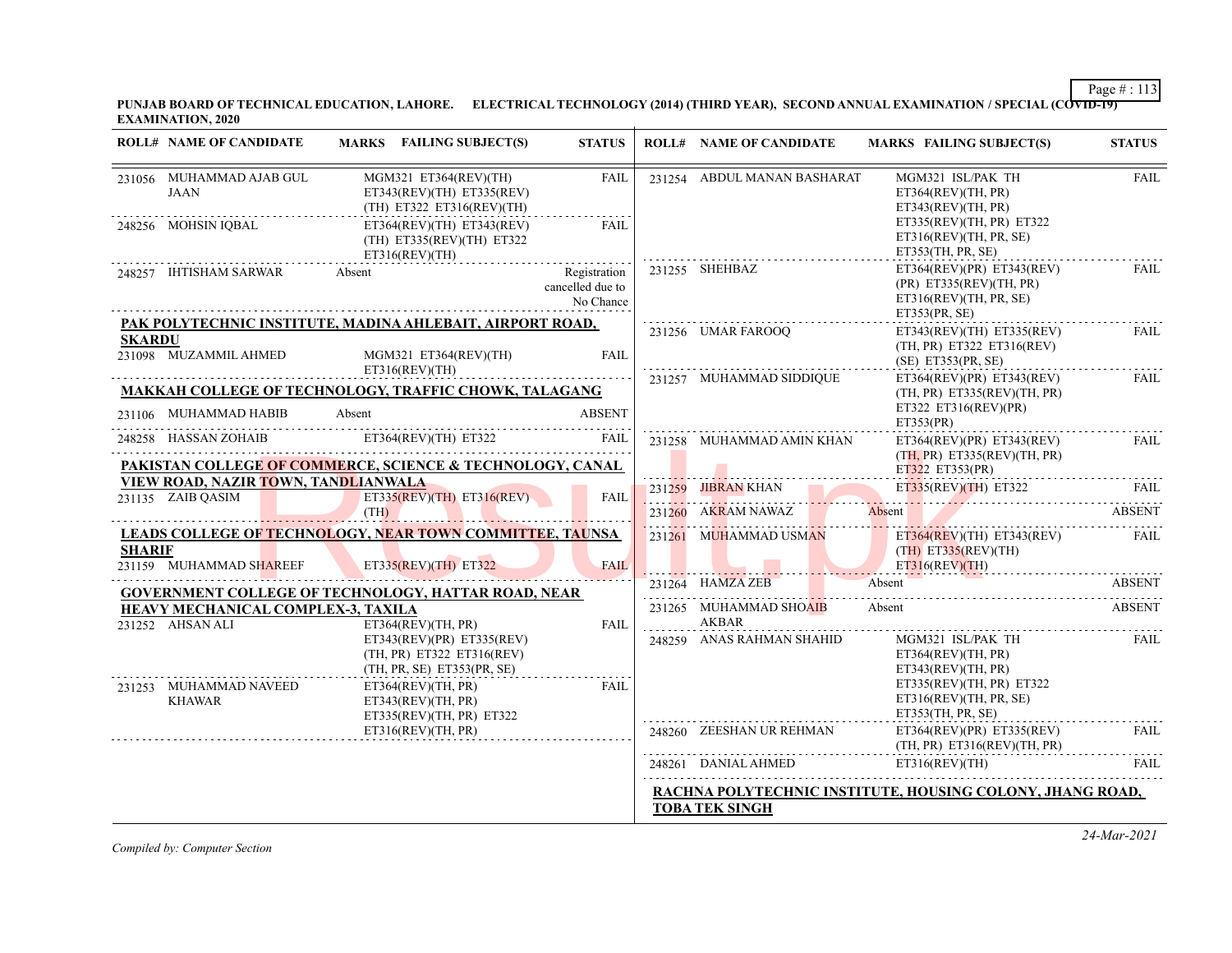**PUNJAB BOARD OF TECHNICAL EDUCATION, LAHORE. ELECTRICAL TECHNOLOGY (2014) (THIRD YEAR), SECOND ANNUAL EXAMINATION / SPECIAL (COVID-19) EXAMINATION, 2020**

|        | <b>ROLL# NAME OF CANDIDATE</b>               | MARKS FAILING SUBJECT(S)                                                  | <b>STATUS</b> | <b>ROLL# NAME OF CANDIDATE</b>                           |        | <b>MARKS FAILING SUBJECT(S)</b>                                               | <b>STATUS</b>         |  |
|--------|----------------------------------------------|---------------------------------------------------------------------------|---------------|----------------------------------------------------------|--------|-------------------------------------------------------------------------------|-----------------------|--|
|        | 231304 ABDUL REHMAN JAVED                    | ET335(REV)(TH)                                                            | <b>FAIL</b>   | POF INSTITUTE OF TECHNOLOGY, , WAH CANTT                 |        |                                                                               |                       |  |
| 231306 | TAYYAB KHALID                                | ET316(REV)(TH)                                                            | FAIL          | 231424 FAHEEM ULLAH                                      |        | MGM321 ISL/PAK ET364(REV)                                                     | FAIL                  |  |
|        | 231308 MUHAMMAD SUFYAN<br><b>TARIQ</b>       | MGM321 ET335(REV)(TH)<br>ET322                                            | <b>FAIL</b>   |                                                          |        | $(TH)$ ET335(REV)(TH)<br>ET316(REV)(TH)                                       |                       |  |
|        |                                              | TOBA TEK SINGH POLYTECHNIC INSTITUTE, OPP. NEW FOREST PARK,               |               | 231427 MUHAMMAD MOEEZ KHAN Absent                        |        |                                                                               | ABSENT                |  |
|        | NEAR MADINA MILLS JHANG ROAD, TOBA TEK SINGH |                                                                           |               | 231428 MUHAMMAD MOHSIN                                   |        | ET364(REV)(TH, PR)                                                            | FAIL                  |  |
|        | 231324 MUHAMMAD SARFRAZ<br><b>ABBAS</b>      | $ET343(REV)(TH)$ $ET335(REV)$<br>(TH)                                     | <b>FAIL</b>   |                                                          |        | $ET343(REV)(TH)$ $ET335(REV)$<br>$(TH)$ ET316(REV)(TH)<br>ET353(PR)           |                       |  |
|        | 231325 ZEESHAN KHIZAR                        | ISL/PAK TH ET364(REV)(TH,<br>$PR)$ ET343(REV)(TH, PR)                     | FAIL          | 231429 MUSARAT HUSSAIN                                   |        | Absent<br>231429 MUSARAT HUSSAIN Absent Absent ABSENT                         | <b>ABSENT</b>         |  |
|        |                                              | ET335(REV)(TH, PR) ET322<br>ET316(REV)(TH, PR)                            |               | 231432 IMAD- UD-DIN                                      | Absent |                                                                               | <b>ABSENT</b>         |  |
|        |                                              | ET353(TH, PR)                                                             |               |                                                          |        | WAH SWEDISH INSTITUTE OF TECHNOLOGY, OPP. (RPR) WAH NOBEL                     |                       |  |
|        | 231326 ALI NADIR                             | TH ET364(REV)(TH, PR)<br>ET343(REV)(TH, PR)<br>ET335(REV)(TH, PR)         | FAIL          | <b>G.T.ROAD, WAH CANTT</b><br>231272 MUHAMMAD SAJID RAZA |        | $ET364(REV)(TH)$ $ET316(REV)$<br>(TH)                                         | <b>FAIL</b>           |  |
|        | 231328 MUHAMMAD USMAN                        | ET316(REV)(TH, PR)<br>ET353(PR)<br>$ET364(REV)(TH)$ $ET335(REV)$          | FAIL          | 231503 MUHAMMAD ADALAT KHAN                              |        | MGM321 ET364(REV)(TH)<br>$ET335(REV)(TH)$ $ET316(REV)$<br>$(TH)$ ET353 $(TH)$ | <b>FAIL</b>           |  |
|        |                                              | $(TH)$ ET316(REV)(TH)                                                     |               | 231504 ARIF HUSSAIN                                      |        | Absent                                                                        | <b>ABSENT</b>         |  |
|        | 231330 MUHAMMAD QASIM                        | ET364(REV)(TH) ET343(REV)<br>$(TH)$ ET335(REV)(TH)                        | <b>FAIL</b>   |                                                          |        | 231504 ARIF HUSSAIN Absent ABSENT<br>231506 UMAIR ALI Absent ABSENT ABSENT    |                       |  |
|        | 248262 RASHID MANHAS                         | ET316(REV)(TH)<br>Absent                                                  | <b>ABSENT</b> | 231508 ALI HAIDER                                        |        | Absent<br>231508 ALI HAIDER Absent ABSENT                                     |                       |  |
|        | DEGREE COLLEGE,, VEHARI                      | PUNJAB INSTITUTE OF TECHNOLOGY, FAISAL TOWN, OPP. GOVT.                   |               | 231510 USAMA SULTAN                                      |        | MGM321 ET364(REV)(TH)<br>$ET335(REV)(TH)$ $ET316(REV)$<br>(TH)                | <b>FAIL</b>           |  |
|        | 231374 HAFIZ ZEESAN AHMAD                    | MGM321 TH ET364(REV)(TH)                                                  | FAIL          | 231511 MUHAMMAD IBRAHEEM Absent                          |        |                                                                               | <b>ABSENT</b>         |  |
|        | <b>KHAN</b>                                  | $ET343(REV)(TH)$ $ET335(REV)$<br>$(TH)$ ET322 ET316(REV)(TH)<br>ET353(TH) |               | 231512 USMAN ALI MURAD                                   |        | ET335(REV)(TH) ET316(REV) FAIL<br>(TH)                                        |                       |  |
|        | 231375 MUHAMMAD YOUSAF                       | ET364(REV)(TH)                                                            | FAIL          | 231513 BASIT ALI                                         |        | $ET335(REV)(TH)$ $ET316(REV)$<br>(TH)                                         | FAIL                  |  |
|        | 231377 MUHAMMAD MUZAMIL<br><b>KHAN</b>       | MGM321 ET343(REV)(TH)<br>ET316(REV)(TH)                                   | <b>FAIL</b>   |                                                          |        | ET364(REV)(TH)<br>231514 NAVEED UL ISLAM ET364(REV)(TH) FAIL                  |                       |  |
|        |                                              | 231379 ABDUL QADEER 813 + Fail In Second Year + 854 RL SECOND             |               |                                                          |        | 231516 ALI HANIF ET335(REV)(TH) FAIL                                          |                       |  |
|        | 248263 MUHAMMAD DANISH AZIZ                  | YEAR YEAR<br>ET364(REV)(TH)                                               | <b>FAIL</b>   | 231522 MOHSIN-ULLAH-KHAN Absent                          |        |                                                                               | <b>ABSENT</b>         |  |
|        | 248264 MUHAMMAD MAZHAR Absent<br>WAHEED      | <b>ABSENT</b>                                                             |               | 231523 HASSAN FAROOQ<br>231526 JAWAD SAJID               |        | Absent<br>ET335(REV)(TH)                                                      | <b>ABSENT</b><br>FAIL |  |

*Compiled by: Computer Section*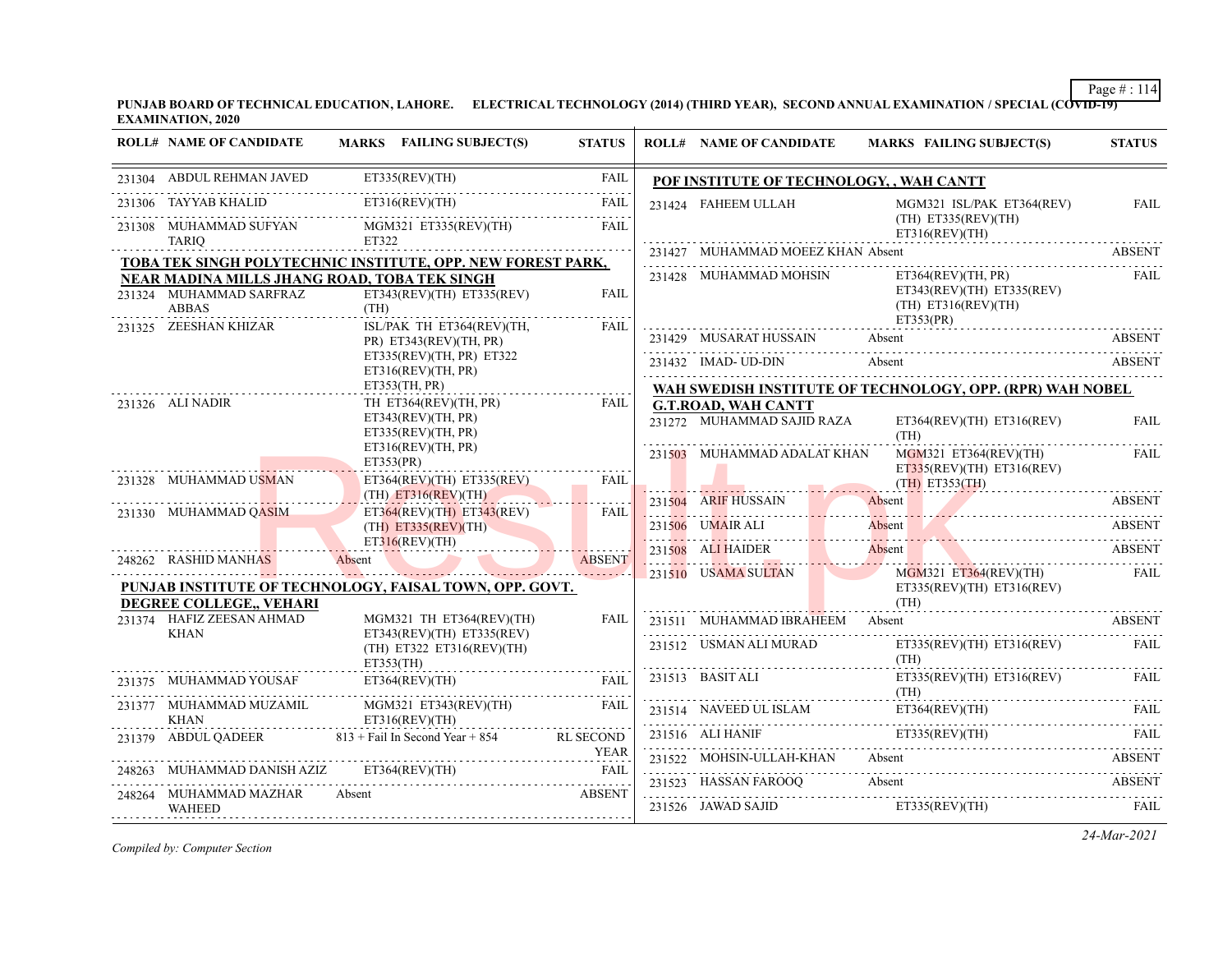Page # : 115 **PUNJAB BOARD OF TECHNICAL EDUCATION, LAHORE. ELECTRICAL TECHNOLOGY (2014) (THIRD YEAR), SECOND ANNUAL EXAMINATION / SPECIAL (COVID-19) EXAMINATION, 2020**

|                 | <b>ROLL# NAME OF CANDIDATE</b> | MARKS FAILING SUBJECT(S)                                                                                                   | <b>STATUS</b>                                      | <b>ROLL# NAME OF CANDIDATE</b> | <b>MARKS FAILING SUBJECT(S)</b> | <b>STATUS</b> |
|-----------------|--------------------------------|----------------------------------------------------------------------------------------------------------------------------|----------------------------------------------------|--------------------------------|---------------------------------|---------------|
|                 | 231530 AHMED SHEHZAD           | ET335(REV)(TH) ET322<br>ET316(REV)(TH)<br>.                                                                                | FAIL                                               |                                |                                 |               |
|                 | 231538 SHEHR YAR KHAN          | Absent                                                                                                                     | <b>ABSENT</b>                                      |                                |                                 |               |
|                 | 231540 KASHIF ALI              | ET316(REV)(TH)                                                                                                             | FAIL                                               |                                |                                 |               |
|                 | 231544 MUHAMMAD ABBAS          | Absent                                                                                                                     | ABSENT                                             |                                |                                 |               |
|                 | 231547 YASIR AYAZ              | ISL/PAK ET364(REV)(TH)<br>ET335(REV)(TH) ET316(REV)<br>(TH)                                                                | FAIL                                               |                                |                                 |               |
|                 | 231549 SAMEER ALI SHAH         | Absent                                                                                                                     | <b>ABSENT</b>                                      |                                |                                 |               |
|                 | 248265 KASHIF KHAN             | Absent                                                                                                                     | .<br>Registration<br>cancelled due to<br>No Chance |                                |                                 |               |
|                 |                                | <b>CHENAB INSTITUTE OFTECHNOLOGY, SHADMAN TOWN, WAZIRABAD</b>                                                              |                                                    |                                |                                 |               |
|                 | 231582 HAMZA BUTT              | Absent                                                                                                                     | <b>ABSENT</b>                                      |                                |                                 |               |
|                 |                                | STANDARD POLYTECHNIC INSTITUTE, SPI SHAKARGARH ROAD,,                                                                      |                                                    |                                |                                 |               |
| <b>ZAFARWAL</b> | 231609 HAMZA ASGHAR            | Absent                                                                                                                     | <b>ABSENT</b>                                      |                                |                                 |               |
|                 |                                |                                                                                                                            |                                                    |                                |                                 |               |
|                 | 231612 REHMAN BIN YOUNIS       | $ET364(REV)(TH)$ $ET335(REV)$<br>(TH) ET322 ET316(REV)(TH)<br>ET353(TH)                                                    | FAIL                                               |                                |                                 |               |
|                 | 231619 MUHAMMAD HAMZA          | the property of the property of the con-<br>$ET364(REV)(TH)$ $ET343(REV)$<br>$(TH)$ ET335(REV)(TH) ET322<br>ET316(REV)(TH) | <b>FAIL</b>                                        |                                |                                 |               |
|                 | 231624 NOUMAN HANEEF           | Absent                                                                                                                     | <b>ABSENT</b>                                      |                                |                                 |               |
|                 | 231625 ABDUL SHAKOOR           | $907 +$ Fail In Second Year + 825                                                                                          | <b>RL SECOND</b><br><b>YEAR</b>                    |                                |                                 |               |
|                 | 231626 AWAIS LAIQUAT           | Absent                                                                                                                     | <b>ABSENT</b>                                      |                                |                                 |               |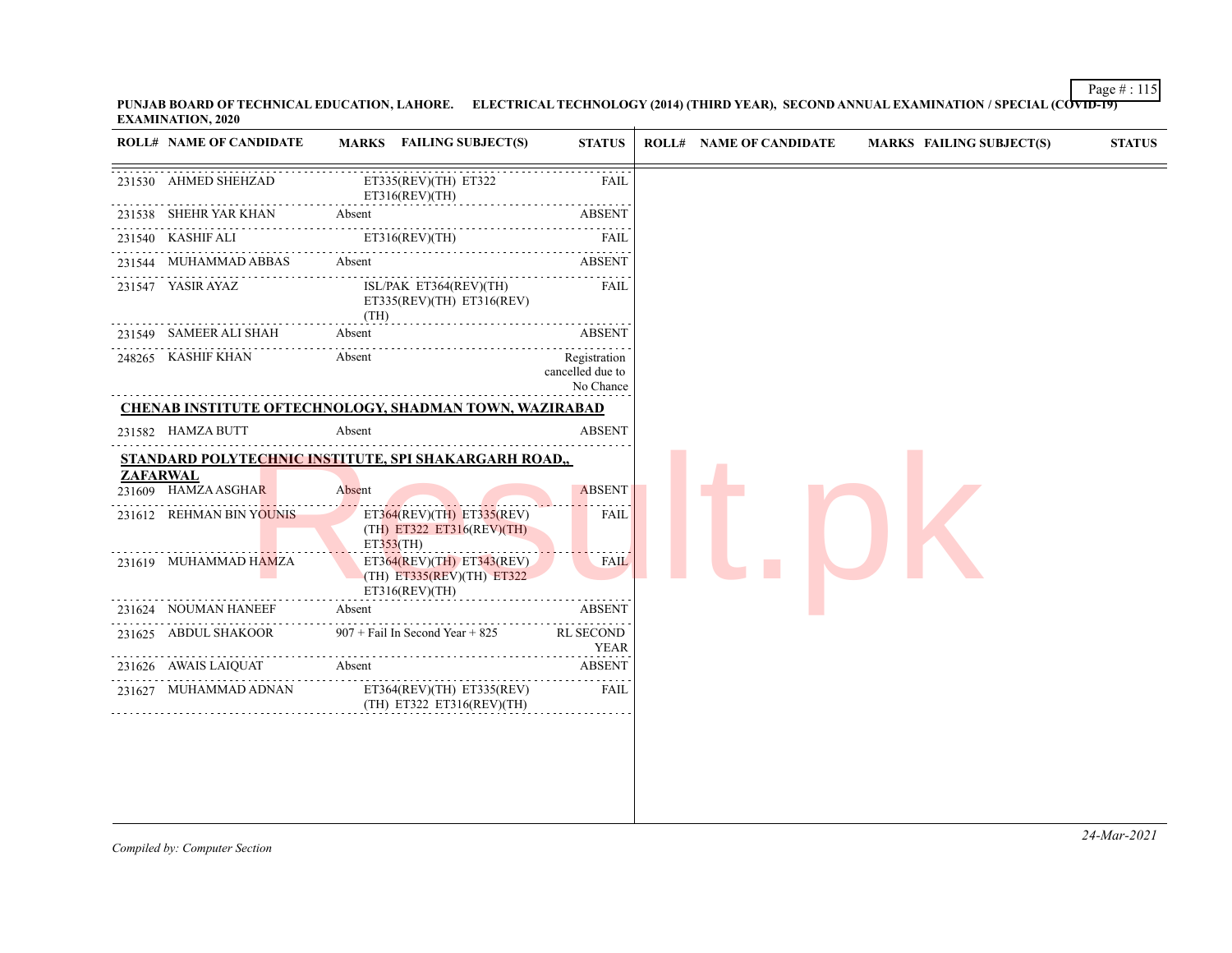Page # : 116 **PUNJAB BOARD OF TECHNICAL EDUCATION, LAHORE. ELECTRICAL TECHNOLOGY WITH SPECIALIZATION IN MINING(12) (THIRD YEAR), SECOND ANNUAL EXAMINATION / SPECIAL (COVID-19) EXAMINATION, 2020**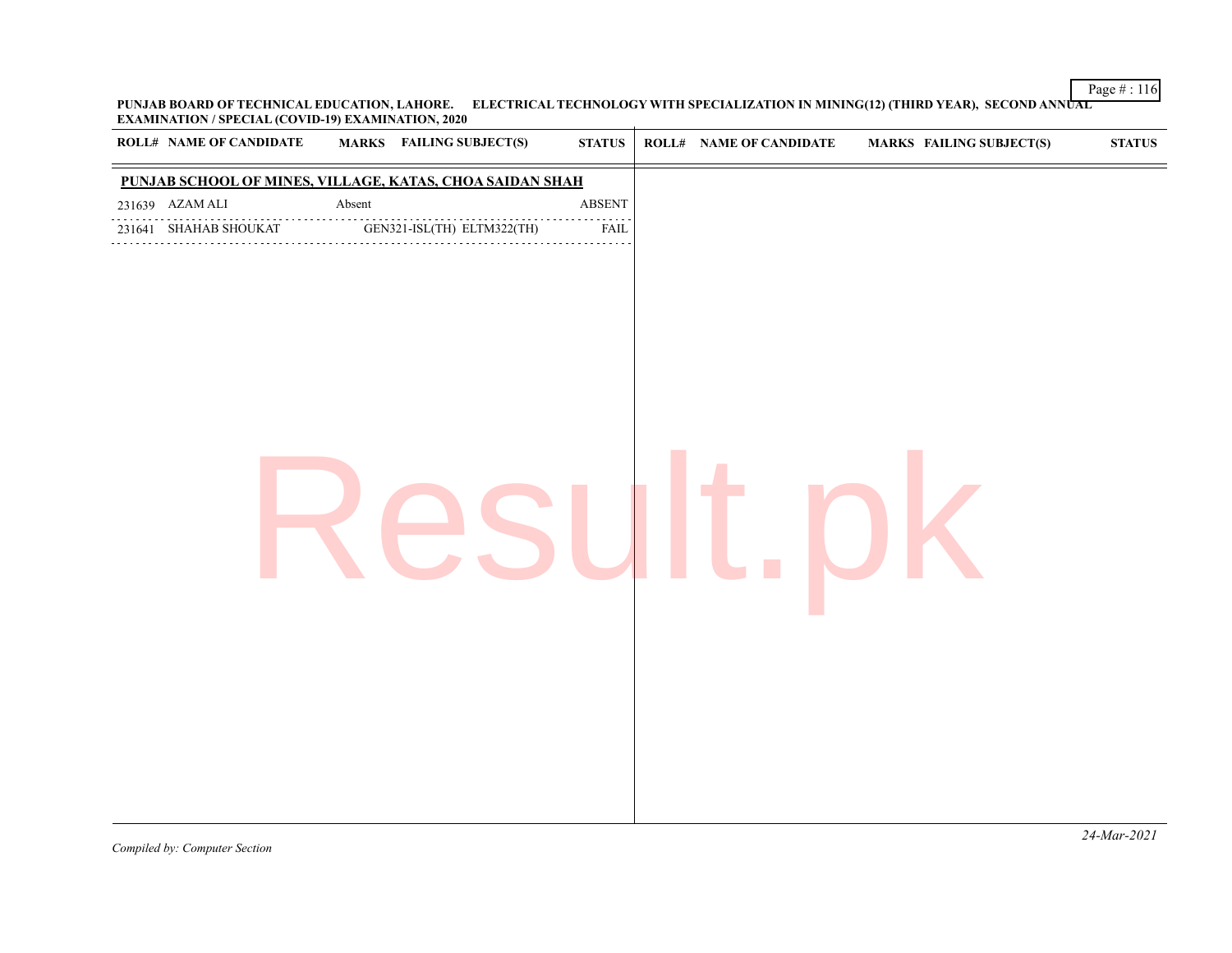Page # : 117 **PUNJAB BOARD OF TECHNICAL EDUCATION, LAHORE. ELECTRONICS TECHNOLOGY(12) (THIRD YEAR), SECOND ANNUAL EXAMINATION / SPECIAL (COVID-19) EXAMINATION, 2020**

| <b>ROLL# NAME OF CANDIDATE</b>           | <b>MARKS</b> FAILING SUBJECT(S)                                                                                | <b>STATUS</b>                                                    | <b>ROLL# NAME OF CANDIDATE</b> | <b>MARKS FAILING SUBJECT(S)</b> | $\bold{STATUS}$ |
|------------------------------------------|----------------------------------------------------------------------------------------------------------------|------------------------------------------------------------------|--------------------------------|---------------------------------|-----------------|
|                                          | RAWALPINDI SWEDISH INSTITUTE OF TECHNOLOGY, BAHADUR PLAZA<br>SHAIR PAO COLONY NEAR COMMITTEE CHOWK, RAWALPINDI |                                                                  |                                |                                 |                 |
| 231642 USMAN AHMED                       | $716 + 758 + 673 = 2147$                                                                                       | <b>PASS</b>                                                      |                                |                                 |                 |
| 231643 MALIK AHMED HASSAN                | ELTR353(TH)                                                                                                    | $\omega_{\alpha}=\omega_{\alpha}=\omega_{\alpha}$<br><b>FAIL</b> |                                |                                 |                 |
| POF INSTITUTE OF TECHNOLOGY, , WAH CANTT | .                                                                                                              |                                                                  |                                |                                 |                 |
| 231644 SAYED MEHDI HUSSAIN               | Absent                                                                                                         | <b>ABSENT</b>                                                    |                                |                                 |                 |
|                                          |                                                                                                                |                                                                  |                                |                                 |                 |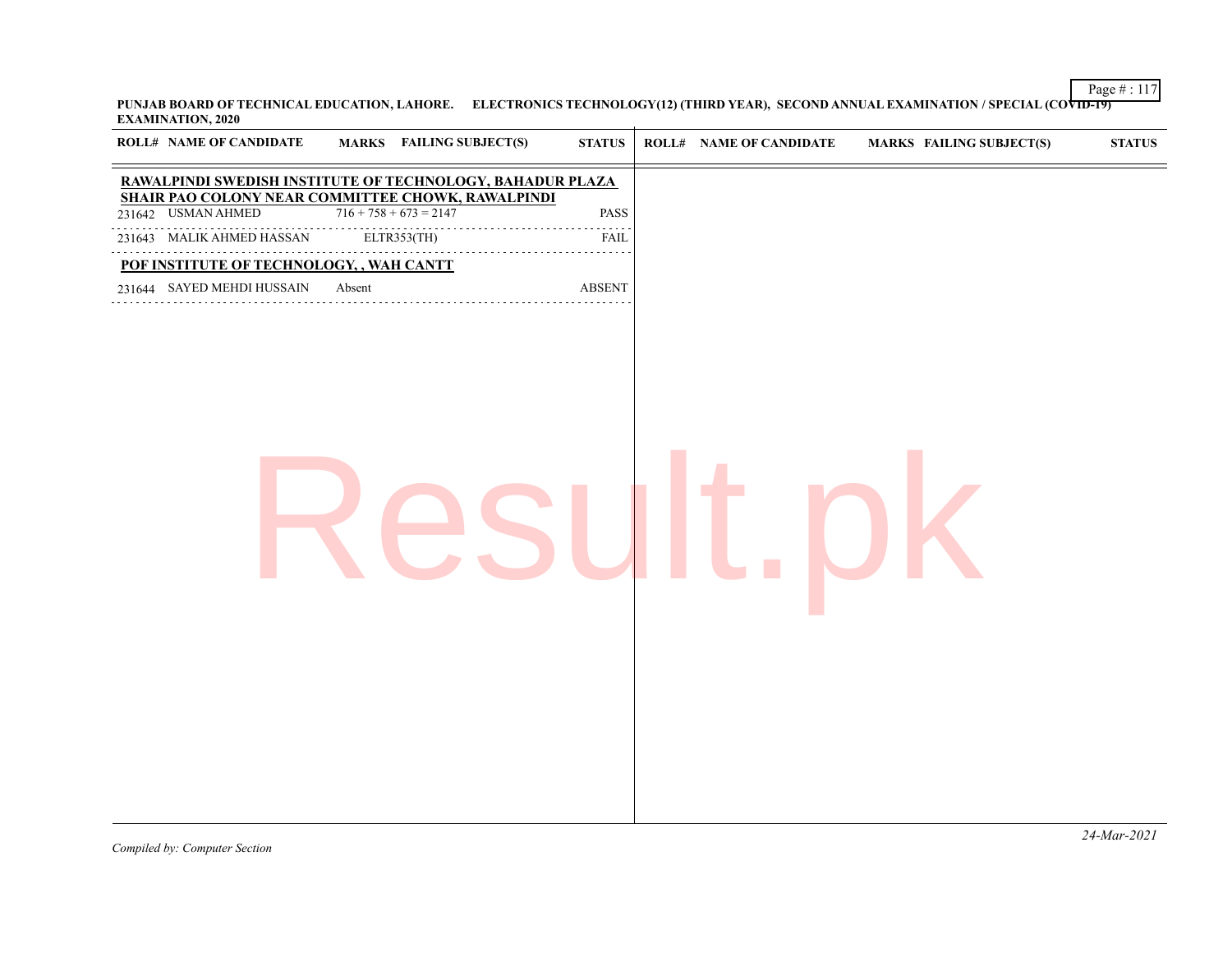**PUNJAB BOARD OF TECHNICAL EDUCATION, LAHORE. ELECTRONICS TECHNOLOGY (2014) (THIRD YEAR), SECOND ANNUAL EXAMINATION / SPECIAL (COVID-19) EXAMINATION, 2020**

| <b>ROLL# NAME OF CANDIDATE</b><br>MARKS FAILING SUBJECT(S)<br><b>STATUS</b><br><b>ROLL# NAME OF CANDIDATE</b><br>MARKS FAILING SUBJECT(S)<br><b>GOVT. COLLEGE OF TECHNOLOGY, FATEH JANG ROAD, ATTOCK</b><br>CHRISTIAN TECHNICAL TRAINING CENTRE, P.O.BOX NO. 90 CIVIL LINE<br>CHURCH ROAD,, GUJRANWALA<br>ELTR343(TH)<br><b>FAIL</b><br>231650 MUHAMMAD NAVEED<br>MUHAMMAD NAVEED ELIR343(IH) FAIL<br>231863 MUHAMMAD AWAIS<br>Absent<br>231651 FURQAN ALI Absent ABSENT<br>231865 IMRAN AFZAL ELTR343(TH) FAIL<br>231652 BILAL HASSAN Absent ABSENT<br><b>ABSENT</b><br>231868 MUHAMMAD JUNAID IQBALAbsent ABSENT<br><b>GOVERNMENT COLLEGE OF TECHNOLOGY, BAGHDAD ROAD,</b><br>$\begin{tabular}{lllllllll} \multicolumn{2}{c l}{{231869}}&{\text{SYED AFAQ RAZA}} & {\text{ELTR343(TH) ELTR363(TH)} & \multicolumn{2}{c}{\text{FAIL}}\\ & & {\text{ALL}}\\ & & & {\text{231873}} & {\text{HAMZA ASHFAQ KHAN}} & {\text{ELTR314(TH)} & \multicolumn{2}{c}{\text{FAIL}}\\ & & & & {\text{ELTR314(TH)} } & & \\ \end{tabular}$<br><b>BAHAWALPUR</b><br>231695 UMER IMAM<br>ELTR343(TH)<br><b>FAIL</b> | <b>STATUS</b><br><b>ABSENT</b>   |
|-----------------------------------------------------------------------------------------------------------------------------------------------------------------------------------------------------------------------------------------------------------------------------------------------------------------------------------------------------------------------------------------------------------------------------------------------------------------------------------------------------------------------------------------------------------------------------------------------------------------------------------------------------------------------------------------------------------------------------------------------------------------------------------------------------------------------------------------------------------------------------------------------------------------------------------------------------------------------------------------------------------------------------------------------------------------------------------------------------|----------------------------------|
|                                                                                                                                                                                                                                                                                                                                                                                                                                                                                                                                                                                                                                                                                                                                                                                                                                                                                                                                                                                                                                                                                                     |                                  |
|                                                                                                                                                                                                                                                                                                                                                                                                                                                                                                                                                                                                                                                                                                                                                                                                                                                                                                                                                                                                                                                                                                     |                                  |
|                                                                                                                                                                                                                                                                                                                                                                                                                                                                                                                                                                                                                                                                                                                                                                                                                                                                                                                                                                                                                                                                                                     |                                  |
|                                                                                                                                                                                                                                                                                                                                                                                                                                                                                                                                                                                                                                                                                                                                                                                                                                                                                                                                                                                                                                                                                                     |                                  |
|                                                                                                                                                                                                                                                                                                                                                                                                                                                                                                                                                                                                                                                                                                                                                                                                                                                                                                                                                                                                                                                                                                     |                                  |
|                                                                                                                                                                                                                                                                                                                                                                                                                                                                                                                                                                                                                                                                                                                                                                                                                                                                                                                                                                                                                                                                                                     |                                  |
|                                                                                                                                                                                                                                                                                                                                                                                                                                                                                                                                                                                                                                                                                                                                                                                                                                                                                                                                                                                                                                                                                                     |                                  |
| <b>GUJRANWALA SWEDISH INSTITUTE OF TECHNOLOGY, OPP. GOLD</b><br><b>GOVERNMENT COLLEGE OF TECHNOLOGY, CHAK NO 507 EB,</b>                                                                                                                                                                                                                                                                                                                                                                                                                                                                                                                                                                                                                                                                                                                                                                                                                                                                                                                                                                            |                                  |
| MARRIAGE HALL G.T.ROAD, GUJRANWALA<br><b>BUREWALA</b>                                                                                                                                                                                                                                                                                                                                                                                                                                                                                                                                                                                                                                                                                                                                                                                                                                                                                                                                                                                                                                               |                                  |
| 231916 UZAIR SHAHID<br>ELTR343(TH)<br>231758 MUHAMMAD ZAHID<br><b>ABSENT</b><br>Absent                                                                                                                                                                                                                                                                                                                                                                                                                                                                                                                                                                                                                                                                                                                                                                                                                                                                                                                                                                                                              | <b>FAIL</b>                      |
| 231917 ALI HAMZA<br>Absent<br>Absent<br>231759 KAIFEE JAMAL<br>ABSENT                                                                                                                                                                                                                                                                                                                                                                                                                                                                                                                                                                                                                                                                                                                                                                                                                                                                                                                                                                                                                               | ABSENT                           |
| 231918 ATEEB AHMAD Absent ABSENT<br>231760 MUHAMMAD BILAL Absent<br>ABSENT<br>MUHAMMAD BILAL Absent ABSENT                                                                                                                                                                                                                                                                                                                                                                                                                                                                                                                                                                                                                                                                                                                                                                                                                                                                                                                                                                                          |                                  |
| 248266 WALEED HUSSAIN ELTR353(TH) FAIL<br>GOVERNMENT SWEDISH PAKISTANI COLLEGE OF TECHNOLOGY,                                                                                                                                                                                                                                                                                                                                                                                                                                                                                                                                                                                                                                                                                                                                                                                                                                                                                                                                                                                                       |                                  |
| REHMAN SHAHEED ROAD, GUJRAT<br>MIR CHAKAR KHAN RIND UNIVERSITY OF TECHNOLOGY,, SAKHI<br>232008 MUHAMMAD UMAIR<br>Absent                                                                                                                                                                                                                                                                                                                                                                                                                                                                                                                                                                                                                                                                                                                                                                                                                                                                                                                                                                             | <b>ABSENT</b>                    |
| SARWAR ROAD, DERA GHAZI KHAN<br><u> Expansion de la proprietat de la proprietat de la proprietat de la proprietat de la proprietat de la proprieta</u><br>ARSHAD<br>231774 HAMZA ZAHID ELTR343(TH) ELTR353(TH)<br><b>FAIL</b>                                                                                                                                                                                                                                                                                                                                                                                                                                                                                                                                                                                                                                                                                                                                                                                                                                                                       |                                  |
| 232020 ZUNAIR HASSAN ELTR353(TH) FAIL                                                                                                                                                                                                                                                                                                                                                                                                                                                                                                                                                                                                                                                                                                                                                                                                                                                                                                                                                                                                                                                               |                                  |
| FAISALABAD POLYT <mark>ECHNIC INSTITUTE, 161-B, GU</mark> LISTAN COLONY # 2<br>AL-REHMAN POLYTECHNIC INSTITUTE, OPP NADRA OFFICE, JHUMRA<br><b>MILLAT CHOWK, FAISALABAD</b>                                                                                                                                                                                                                                                                                                                                                                                                                                                                                                                                                                                                                                                                                                                                                                                                                                                                                                                         |                                  |
| <b>ROAD, JARANWALA</b><br>231781 MUHAMMAD HASSAN<br><b>ABSENT</b><br>Absent<br>232038 WAQAS ZAHEER<br>ELTR353(TH)<br><b>NAWAZ</b>                                                                                                                                                                                                                                                                                                                                                                                                                                                                                                                                                                                                                                                                                                                                                                                                                                                                                                                                                                   | FAII.                            |
| 248267 ARSLAN SHABBIR ELTR343(TH) ELTR353(TH)<br><b>FAIL</b><br><b>GOVERNMENT COLLEGE OF TECHNOLOGY, CHAK DAULAT, JHELUM</b>                                                                                                                                                                                                                                                                                                                                                                                                                                                                                                                                                                                                                                                                                                                                                                                                                                                                                                                                                                        |                                  |
| 248268 MUHAMMAD ISMAIL<br>ELTR353(TH)<br>JINNAH POLYTECHNIC INSTITUTE, ZUBAIR COLONY JARANWALA<br><b>ROAD, FAISALABAD</b>                                                                                                                                                                                                                                                                                                                                                                                                                                                                                                                                                                                                                                                                                                                                                                                                                                                                                                                                                                           | Registration<br>cancelled due to |
| 231784 KASHIF ALI<br><b>ABSENT</b><br>Absent                                                                                                                                                                                                                                                                                                                                                                                                                                                                                                                                                                                                                                                                                                                                                                                                                                                                                                                                                                                                                                                        | No Chance                        |
| KAHUTA INSTITUTE OF TECHNOLOGY, 6 KM KALAR SYDEN ROAD<br>JINNAH POLYTECHNIC INSTITUTE, NEAR NOVALTY PULL SAMUNDRI<br><b>NAUGRAN, KAHUTA</b>                                                                                                                                                                                                                                                                                                                                                                                                                                                                                                                                                                                                                                                                                                                                                                                                                                                                                                                                                         |                                  |
| <b>ROAD., FAISALABAD</b><br>232101 ISLAM SAEED<br>ELTR314(TH)                                                                                                                                                                                                                                                                                                                                                                                                                                                                                                                                                                                                                                                                                                                                                                                                                                                                                                                                                                                                                                       | <b>FAIL</b>                      |
| 231797 MUHAMMAD USMAN NASIR ELTR343(TH) ELTR353(TH)<br><b>FAIL</b><br>KAMRA POLYTECHNIC INSTITUTE, AYAZ ARCADE G.T. ROAD, KAMRA<br>.                                                                                                                                                                                                                                                                                                                                                                                                                                                                                                                                                                                                                                                                                                                                                                                                                                                                                                                                                                |                                  |
| <b>SITARA INSTITUTE OF MANAGEMENT &amp; TECHNOLOGY, JARANWALA</b><br><b>CANTT, KAMRA</b>                                                                                                                                                                                                                                                                                                                                                                                                                                                                                                                                                                                                                                                                                                                                                                                                                                                                                                                                                                                                            |                                  |
|                                                                                                                                                                                                                                                                                                                                                                                                                                                                                                                                                                                                                                                                                                                                                                                                                                                                                                                                                                                                                                                                                                     |                                  |
| ROAD, KOH-E-NOOR CHOWK, AZIZ FATIMA TRUST, FAISALABAD<br><u>232106 FAISAL SHAHZAD</u> TH ELTR343(TH) ELTR353(TH) FAIL<br>ELTR343(TH) ELTR353(TH)<br>231824 MUHAMMAD AWAIS<br><b>FAIL</b>                                                                                                                                                                                                                                                                                                                                                                                                                                                                                                                                                                                                                                                                                                                                                                                                                                                                                                            |                                  |

*Compiled by: Computer Section*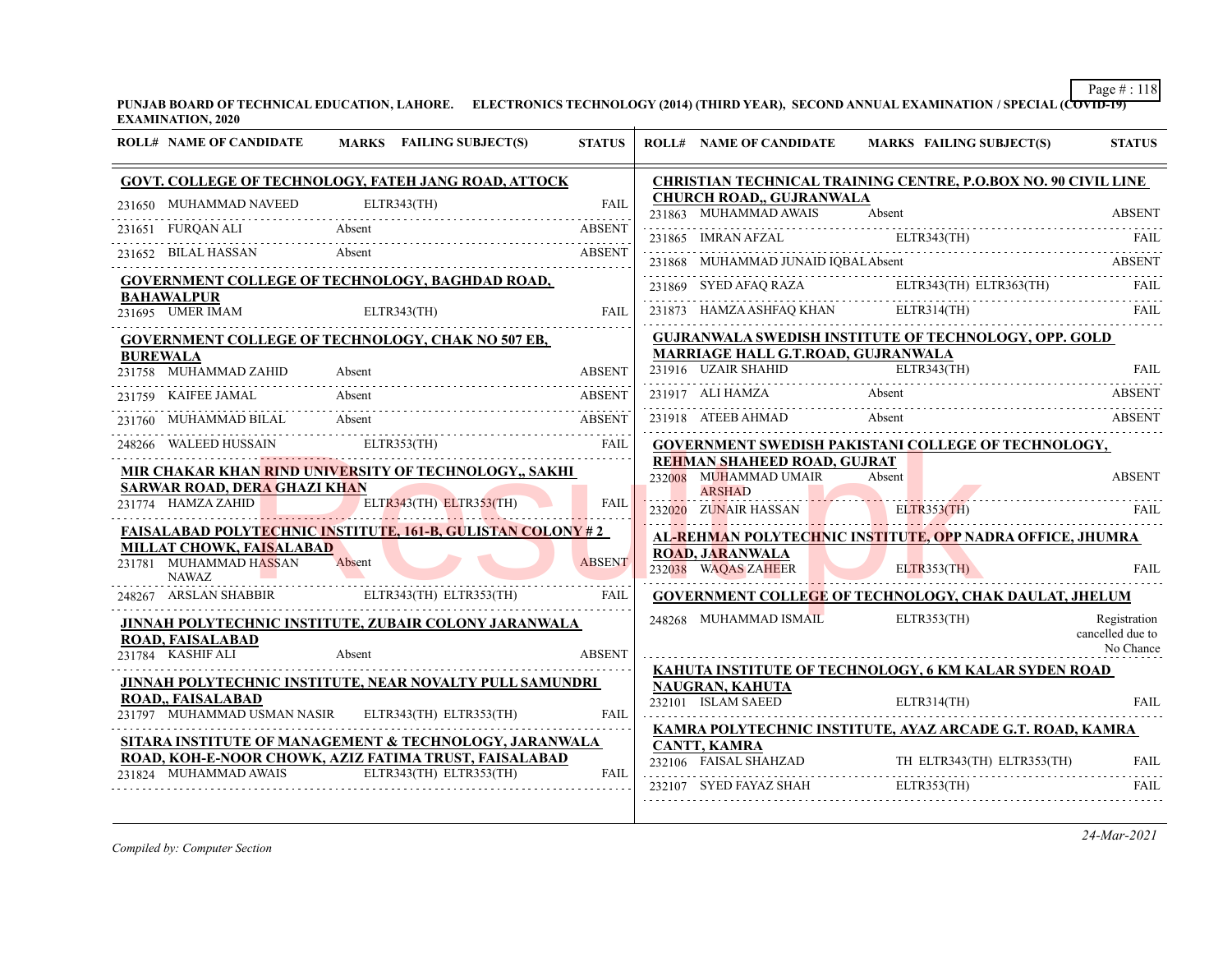**PUNJAB BOARD OF TECHNICAL EDUCATION, LAHORE. ELECTRONICS TECHNOLOGY (2014) (THIRD YEAR), SECOND ANNUAL EXAMINATION / SPECIAL (COVID-19) EXAMINATION, 2020**

|               | <b>ROLL# NAME OF CANDIDATE</b>                                | MARKS FAILING SUBJECT(S)                                              | <b>STATUS</b>                 |                 | <b>ROLL# NAME OF CANDIDATE</b>                                 | <b>MARKS FAILING SUBJECT(S)</b>                                                | <b>STATUS</b> |
|---------------|---------------------------------------------------------------|-----------------------------------------------------------------------|-------------------------------|-----------------|----------------------------------------------------------------|--------------------------------------------------------------------------------|---------------|
|               |                                                               | AHMAD HASSAN POLYTECHNIC INSTITUTE, DEV SAMAJ ROAD, LAHORE            |                               |                 |                                                                | PAK POLYTECHNIC INSTITUTE, 32-CIVIC CENTRE MOON MARKET                         |               |
|               | 232128 HAMZA SHEHBAZ                                          | ELTR353(TH)                                                           | <b>FAIL</b>                   |                 | <b>ALLAMA IQBAL TOWN, LAHORE</b><br>232354 MUHAMMAD ZAIN       | ISL/PAK ELTR343(TH)                                                            | <b>FAIL</b>   |
|               |                                                               | 232131 HAROON MUGHAL Absent                                           | <b>ABSENT</b>                 |                 | ELTR353(TH)                                                    |                                                                                |               |
|               |                                                               | <b>GOVERNMENT COLLEGE OF TECHNOLOGY, RAIWIND ROAD CAMPUS-II,</b>      |                               |                 |                                                                | 232356 TALHA SHAMRAIZ Absent ABSENT ABSENT                                     |               |
| <b>LAHORE</b> | 232257 MUDASSER ASHRAF                                        | ELTR353(TH)                                                           | FAIL                          |                 | 248273 WASIF SAJJAD                                            | ISL/PAK ELTR343(TH)<br>ELTR353(TH)                                             | <b>FAIL</b>   |
|               | 232258 WAHAB ALI                                              | Fail In First Year And Second Year + 722 RL SECOND                    |                               |                 |                                                                | <b>GOVERNMENT COLLEGE OF TECHNOLOGY, QASIM PUR COLONY,</b>                     |               |
|               | 232261 MUHAMMAD AHMAD                                         | Fail In First Year And Second Year + 630 RL SECOND                    | <b>YEAR</b>                   | <b>MULTAN</b>   |                                                                | 232458 HAMZA RABBANI ELTR343(TH) ELTR353(TH) FAIL                              |               |
|               |                                                               |                                                                       | <b>YEAR</b>                   |                 | 232459 MUHAMMAD HANZLA $877 + 958 + 810 = 2645$                |                                                                                | <b>PASS</b>   |
|               | 232264 HASEEB AMIR MAJEED                                     | Fail In First Year And Second Year + 660 RL SECOND                    | YEAR                          |                 | 232460 MUHAMMAD AHTASHAM Absent<br><b>ASIF</b>                 |                                                                                | <b>ABSENT</b> |
|               |                                                               | 232266 USAMA AMEER ELTR343(TH) FAIL FAIL                              |                               |                 | 232462 BILAL SHAFIQ                                            | ELTR343(TH) ELTR353(TH)                                                        | FAIL          |
|               |                                                               | 232267 AWAIS IQBAL Absent ABSENT ABSENT                               | <b>ABSENT</b>                 |                 | ELTR303(TH)                                                    |                                                                                |               |
|               |                                                               | 232268 BASIT ALI Absent ABSENT                                        |                               |                 | $232468$ MUHAMMAD ZEESHAN $700 + 765 + 767 = 2232$             | 232467 RASHID YOUSAF ELTR343(TH) FAIL                                          | <b>PASS</b>   |
|               |                                                               | 232269 TAIMOOR ARIF ELTR353(TH) FAIL                                  |                               |                 | <b>HAFEEZ</b>                                                  |                                                                                |               |
|               |                                                               | 248269 ALI HAMAYON ELITR353(TH) ELITR353(TH)                          |                               |                 |                                                                | 232470 MUHAMMAD ASIF ELTR343(TH) ELTR353(TH) FAIL                              |               |
|               |                                                               | 248270 ABDUL HASEEB 766 + Fail In Second Year + 704 RL SECOND         | <b>EXPRESS</b>                |                 |                                                                | 248274 MUHAMMAD RIZWAN ASIF Absent ABSENT                                      |               |
|               |                                                               | <b>INSTITUTE OF ENGINEERING &amp; TECHNOLOGY, NTC BUILDING, PTCL-</b> |                               |                 |                                                                | JINNAH POLYTECHNIC INSTITUTE, BHAWANA JHANG ROAD, PANSERA                      |               |
|               | <b>COLONY. MUGHALPURA, LAHORE</b><br>232289 MUHAMMAD UMER     | Fail In First Year And Second Year + 697 RL SECOND                    |                               |                 |                                                                | 231803 MUHAMMAD UMAIR AFZAL Fail In First Year And Second Year + 629 RL SECOND | <b>YEAR</b>   |
|               |                                                               |                                                                       | <b>YEAR</b>                   |                 |                                                                | <b>GOVERNMENT COLLEGE OF TECHNOLOGY, COLLEGE ROAD, PINDI</b>                   |               |
|               | <b>KHANA, LAHORE</b>                                          | LAHORE POLYTECHNIC INSTITUTE, BAND ROAD NEAR CHOWK YATEEM             |                               | <b>BHATTIAN</b> | 232524 AMEER USMAN                                             | Absent                                                                         | <b>ABSENT</b> |
|               | 248271 ADEEL SERWAR                                           | ELTR353(TH)                                                           | FAIL                          |                 | 232525 ZEESHAN ASGHAR                                          | Absent                                                                         | ABSENT        |
|               |                                                               | <u>PAK CANADIAN POLYTECHNIC INSTITUTE, 180 ALLAMA IQBAL ROAD</u>      |                               |                 |                                                                | RAWALPINDI INSTITUTE OF TECHNOLOGY, MAKKAH SHOPPING                            |               |
|               | <b>MUSTAFABAD, (DHARAM PURA), LAHORE</b><br>232311 HASSAN GUL | Absent                                                                | <b>ABSENT</b>                 |                 | CENTRE KHANNA ROAD, RAWALPINDI<br>232529 MUHAMMAD WAQAS Absent |                                                                                | <b>ABSENT</b> |
|               | 248272 MUHAMMAD AHSAN                                         | <b>Absent</b>                                                         | .<br>Registration             |                 |                                                                |                                                                                |               |
|               |                                                               |                                                                       | cancelled due to<br>No Chance |                 | <b>RAWALPINDI</b>                                              | RAWALPINDI POLYTECHNIC INSTITUTE, NE-273 TEPO ROAD,                            |               |
|               |                                                               |                                                                       |                               |                 | 232556 WAQAR ISHAQ                                             | ELTR343(TH)                                                                    | FAIL          |
|               |                                                               |                                                                       |                               |                 |                                                                |                                                                                |               |

*Compiled by: Computer Section*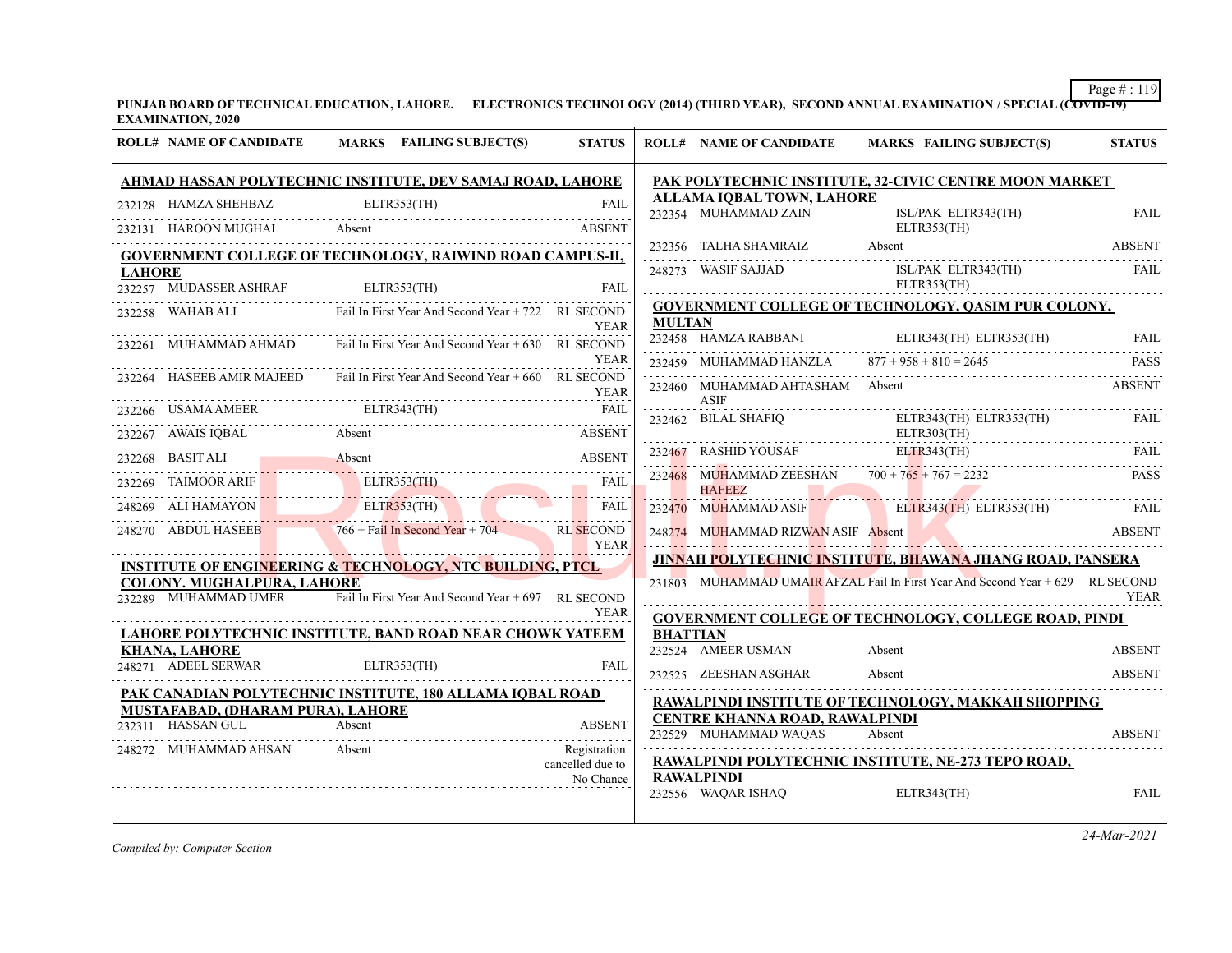**PUNJAB BOARD OF TECHNICAL EDUCATION, LAHORE. ELECTRONICS TECHNOLOGY (2014) (THIRD YEAR), SECOND ANNUAL EXAMINATION / SPECIAL (COVID-19) EXAMINATION, 2020**

|        | <b>ROLL# NAME OF CANDIDATE</b>           | <b>MARKS</b> FAILING SUBJECT(S)                             | <b>STATUS</b> |              | <b>ROLL# NAME OF CANDIDATE</b>             | <b>MARKS FAILING SUBJECT(S)</b>                              | <b>STATUS</b> |
|--------|------------------------------------------|-------------------------------------------------------------|---------------|--------------|--------------------------------------------|--------------------------------------------------------------|---------------|
|        |                                          | RAWALPINDI SWEDISH INSTITUTE OF TECHNOLOGY, B-84 SATTELLITE |               |              | 232643 FARHAN MEHRBAN                      | ELTR343(TH)                                                  | <b>FAIL</b>   |
|        | TOWN COMMERCIAL MARKET, RAWALPINDI       | 232563 HASNAT MUNIR ELTR343(TH) FAIL                        | <b>FAIL</b>   |              | 232647 MUHAMMAD BILAL<br><b>SAMEEN</b>     | Absent                                                       | <b>ABSENT</b> |
|        | 232564 ANIQ ABBASI                       | BBASI Absent ABSENT                                         | <b>ABSENT</b> |              | 232648 MUHAMMAD IBRAHIM<br><b>KHAN</b>     | ELTR353(TH) ELTR363(TH)                                      | <b>FAIL</b>   |
|        | 232565 AUN KALEEM                        | ISL/PAK TH ELTR343(TH)<br>ELTR353(TH) ELTR363(TH)           | <b>FAIL</b>   |              | 248275 AAMIR KHAN $688 + 771 + 655 = 2114$ |                                                              | <b>PASS</b>   |
|        |                                          | ELTR303(TH) ELTR314(TH)                                     | .             |              |                                            | GOVERNMENT COLLEGE OF TECHNOLOGY, SHAHKOT ROAD, SANGLA       |               |
|        | 232568 MUHAMMAD AOIL IOBAL Absent        | <b>ABSENT</b>                                               |               | <b>HILLS</b> | 232681 NAWAZ AHMAD                         | OSHE311 ELTR343(TH, PR)                                      |               |
|        | 232571 OSAMA ZAHOOR                      | ELTR343(TH)                                                 | <b>FAIL</b>   |              |                                            | ELTR353(TH, PR) ELTR363(TH,                                  | <b>FAIL</b>   |
|        |                                          | ELTR343(TH) ELTR314(TH)                                     |               |              |                                            | PR) ELTR303(TH, PR)<br>ELTR314(TH, PR)                       |               |
|        |                                          | 232577 UMAIR ZIA ABBASI Absent ABSENT                       |               |              |                                            | ELTR-332(PR)                                                 |               |
|        | 232578 RAJA NAYYER NAVEED                | ELTR343(TH, PR) ELTR353(TH)<br>ELTR314(TH)                  | FAIL.         |              | 232683 MUHAMMAD HASHIM<br><b>SHAFIO</b>    | ELTR343(TH)                                                  | <b>FAIL</b>   |
|        | 232579 ZEESHAN                           | ELTR343(TH) ELTR314(TH)                                     | FAIL          |              | 232687 ZEESHAN ARIF                        | Absent                                                       |               |
|        | 232580 WAQAR ABBAS                       | Fail In First Year And Second Year $+ 598$ RL SECOND        | <b>YEAR</b>   |              | 232688 MUHAMMAD WAQAR<br><b>ASGHAR</b>     | Absent                                                       | <b>ABSENT</b> |
|        |                                          | 232584 JAWAD MAZHAR ELTR343(TH) ELTR353(TH)                 | <b>FAIL</b>   |              | 232690 MANAHAM YOURAIB Absent              |                                                              | ABSENT        |
| 232591 | ZEESHAN AHME <mark>D</mark>              | Absent<br>Absent                                            | ABSENT        |              | 248276 MUHAMMAD TALHA AFZAL                | TH ELTR353(TH)                                               | <b>FAIL</b>   |
|        | 232595 ZEESHAN SAFDAR                    | Absent                                                      | <b>ABSENT</b> |              |                                            | 248277 HAMZA NAWAZ ELTR343(TH) FAIL                          |               |
|        | 232596 MUHAMMAD HASSAAN<br><b>SHERAZ</b> | Absent                                                      | <b>ABSENT</b> |              |                                            | <b>GOVERNMENT COLLEGE OF TECHNOLOGY, PAF ROAD, SARGODHA</b>  |               |
|        |                                          |                                                             | <b>ABSENT</b> |              | 232734 ABDUL WAHAB                         | ELTR343(TH)                                                  | <b>FAIL</b>   |
|        | 232598 DANIYAL AZIZ                      | 232597 HASSAN TARIQ Absent ABSE<br>Absent                   | <b>ABSENT</b> |              |                                            | 232735 FAHAD MEHMOOD ELTR343(TH) ELTR353(TH)                 | FAIL          |
|        |                                          | RAWALPINDI SWEDISH INSTITUTE OF TECHNOLOGY, BAHADUR PLAZA   |               |              | 232736 ARSLAN RIAZ                         | Absent                                                       | ABSENT        |
|        |                                          | SHAIR PAO COLONY NEAR COMMITTEE CHOWK, RAWALPINDI           |               |              | 232738 ALTAF MEHMOOD HAIDER Absent         |                                                              | ABSENT        |
|        | 232526 MAJID SADIO                       | ISL/PAK TH OSHE311<br>ELTR343(TH) ELTR353(TH)               | <b>FAIL</b>   |              | 232740 SYED HAIDER ALI ZAIDI Absent        |                                                              | ABSENT        |
|        |                                          | ELTR363(TH) ELTR303(TH)<br>ELTR314(TH)                      |               |              | 232742 USAMA MASOOD                        | Absent                                                       | <b>ABSENT</b> |
|        | 232638 SAAD ZAMAN                        |                                                             |               |              |                                            | <b>AGLOW COLLEGE OF SCIENCE AND TECHNOLOGY, SHEIKHUPURA,</b> |               |
|        |                                          | ELTR343(TH) ELTR353(TH)                                     | FAIL          |              | <b>SHEIKHUPURA</b><br>248278 HASEEB NAZISH | ELTR343(TH) ELTR363(TH)                                      | FAIL          |
|        | 232640 CHAUDHRY FAIZAN<br>MAJEED         | ELTR343(TH) ELTR353(TH)                                     | <b>FAIL</b>   |              |                                            | ELTR314(TH)                                                  |               |

*Compiled by: Computer Section*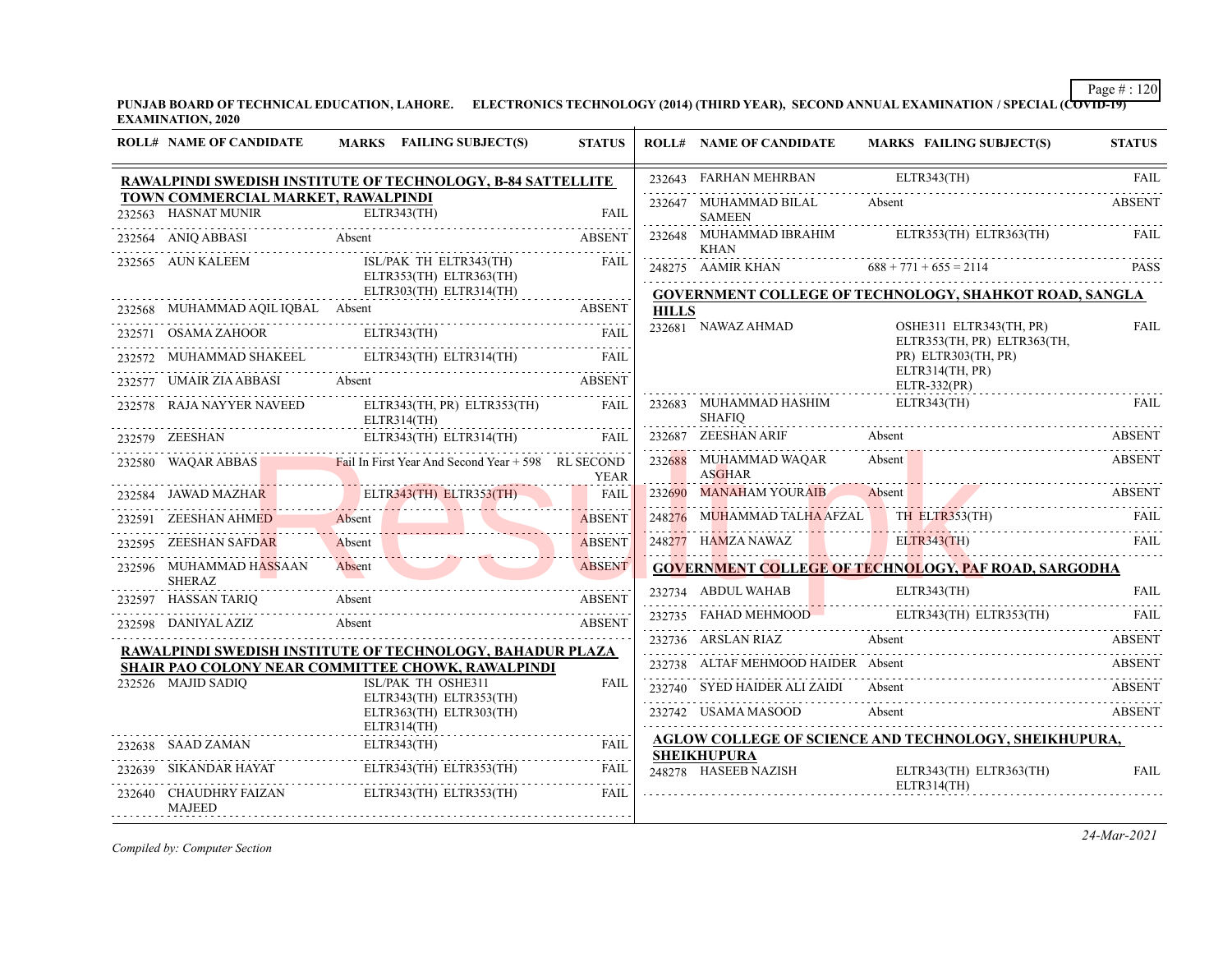Page # : 121 **PUNJAB BOARD OF TECHNICAL EDUCATION, LAHORE. ELECTRONICS TECHNOLOGY (2014) (THIRD YEAR), SECOND ANNUAL EXAMINATION / SPECIAL (COVID-19) EXAMINATION, 2020**

|                        | <b>ROLL# NAME OF CANDIDATE</b>                      | MARKS FAILING SUBJECT(S)                                           | <b>STATUS</b> |
|------------------------|-----------------------------------------------------|--------------------------------------------------------------------|---------------|
|                        |                                                     | <b>GOVERNMENT COLLEGE OF TECHNOLOGY, PARIS ROAD, SIALKOT</b>       |               |
|                        | 232824 MUHAMMAD USMAN RAFIQ<br>.                    | ISL/PAK ELTR343(TH)<br>ELTR353(TH)                                 | FAIL          |
|                        |                                                     | TOBA TEK SINGH POLYTECHNIC INSTITUTE, OPP. NEW FOREST PARK,        |               |
|                        | 248279 MUHAMMAD AKMAL                               | <b>NEAR MADINA MILLS JHANG ROAD, TOBA TEK SINGH</b><br>ELTR343(TH) | <b>FAIL</b>   |
|                        | POF INSTITUTE OF TECHNOLOGY, , WAH CANTT            |                                                                    |               |
| 232879                 | AWAIS SHABBIR                                       | ELTR343(TH) ELTR353(TH)                                            | <b>FAIL</b>   |
| 232885 UZAIR AHMAD     |                                                     | Absent                                                             | <b>ABSENT</b> |
|                        |                                                     | WAH POLYTECHNIC COLLEGE, NEAR JAMIA MASJID SIDDIQUIA, LALA         |               |
| <b>RUKH, WAH CANTT</b> |                                                     |                                                                    |               |
|                        | 232923 MUHAMMAD SULEMAN                             | ELTR343(TH) ELTR353(TH)                                            | <b>FAIL</b>   |
|                        |                                                     | WAH SWEDISH INSTITUTE OF TECHNOLOGY, OPP. (RPR) WAH NOBEL          |               |
|                        | <u>G.T.ROAD, WAH CANTT</u><br>232840 ZOHAIB HUSSAIN | ELTR343(TH) ELTR353(TH)                                            | <b>FAIL</b>   |
| 232841 EJAZ ALI        |                                                     | ELTR343(TH)                                                        | <b>FAIL</b>   |
| 232953 SAIF ANWAR      |                                                     | ELTR343(TH) ELTR353(TH)                                            | <b>FAIL</b>   |
|                        | 232954 MUMTAZ AHMAD                                 | <b>ELTR353(TH)</b>                                                 | FAIL          |
|                        | 232955 MUHAMMAD USMAN                               | Absent                                                             | <b>ABSENT</b> |
|                        | 232957 SYED AWAIS HASAN                             | Absent                                                             | <b>ABSENT</b> |
|                        | 232960 SAAD ALI KHAN                                | Absent                                                             | <b>ABSENT</b> |
|                        |                                                     |                                                                    |               |
|                        | 232963 ANEES AHMED KHAN                             | Absent                                                             | <b>ABSENT</b> |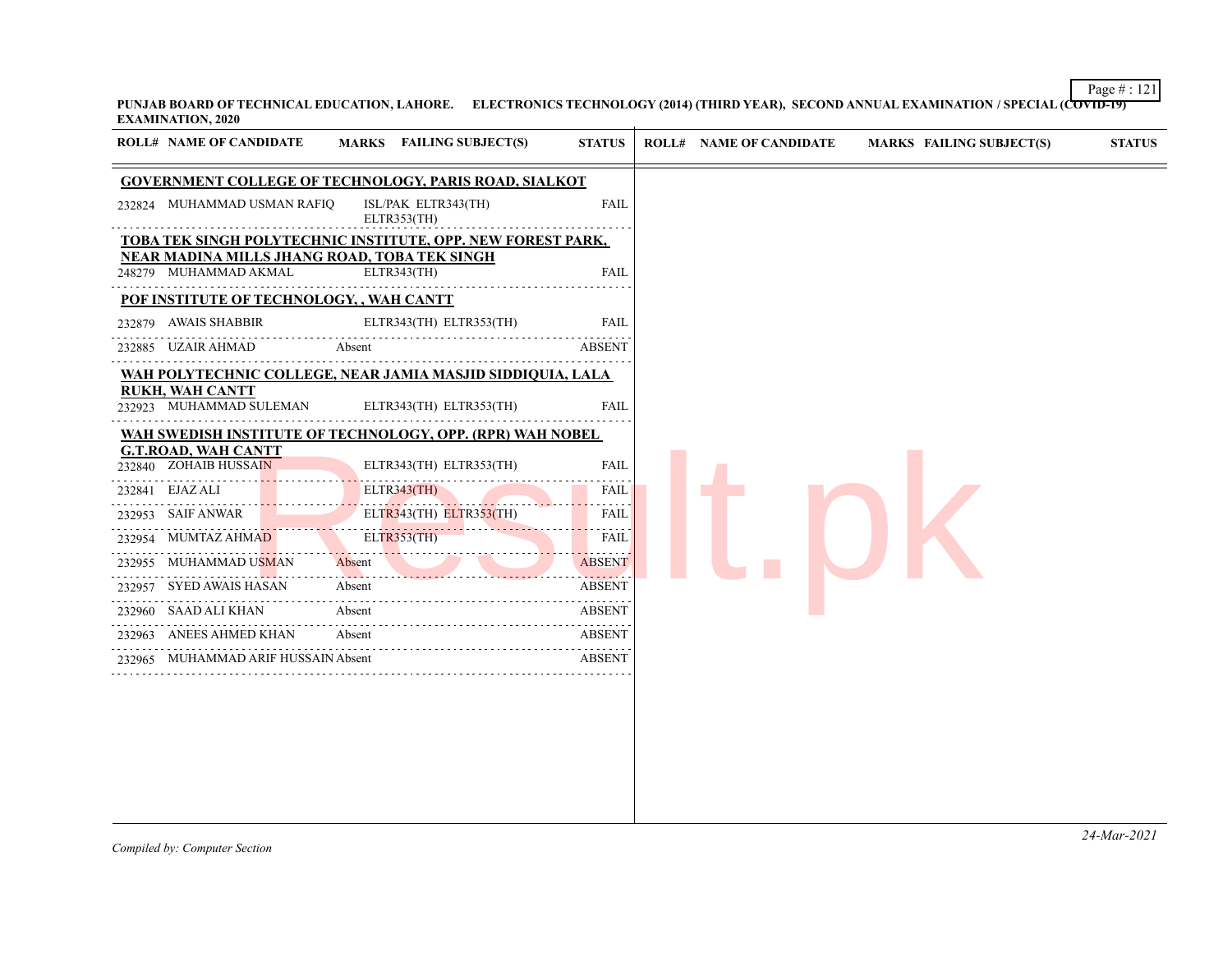Page # : 122 **PUNJAB BOARD OF TECHNICAL EDUCATION, LAHORE. FOOD PROCESSING AND PRESERVATION TECHNOLOGY (2014) (THIRD YEAR), SECOND ANNUAL EXAMINATION / SPECIAL (COVID-19) EXAMINATION, 2020**

| <b>ROLL# NAME OF CANDIDATE</b>              | <b>MARKS</b> FAILING SUBJECT(S)                                                                                                                                                                   | <b>STATUS</b> | ROLL# NAME OF CANDIDATE | <b>MARKS FAILING SUBJECT(S)</b> | $\bold{STATUS}$ |
|---------------------------------------------|---------------------------------------------------------------------------------------------------------------------------------------------------------------------------------------------------|---------------|-------------------------|---------------------------------|-----------------|
| HARRAPA ROAD, SAHIWAL<br>248280 AMEER ALMAS | <b>GOVERNMENT COLLEGE OF TECHNOLOGY, JEHAZ GROUND OLD</b><br>$\begin{array}{c} \text{ISL/PAK} \text{ FPPT332(TH, SE)} \\ \text{FPPT362(SE)} \text{ FPPT323(REV)} \end{array}$<br>(TH) FPPT392(SE) | <b>FAIL</b>   |                         |                                 |                 |
|                                             |                                                                                                                                                                                                   |               |                         |                                 |                 |
|                                             |                                                                                                                                                                                                   |               |                         |                                 |                 |
|                                             |                                                                                                                                                                                                   |               |                         |                                 |                 |
|                                             |                                                                                                                                                                                                   |               |                         |                                 |                 |
|                                             |                                                                                                                                                                                                   |               |                         |                                 |                 |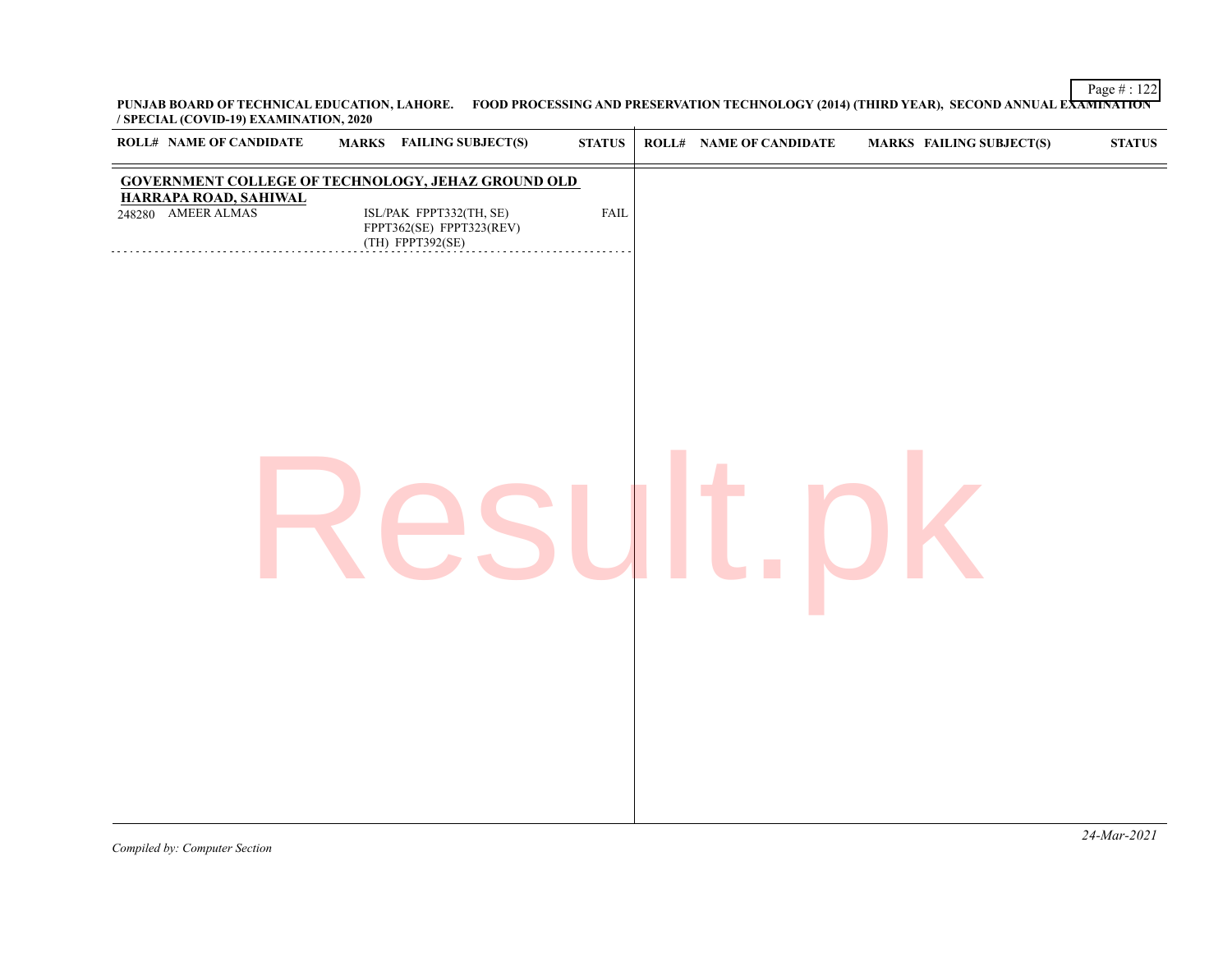PUNJAB BOARD OF TECHNICAL EDUCATION, LAHORE. FOOD TECHNOLOGY(15) (THIRD YEAR), SECOND ANNUAL EXAMINATION / SPECIAL (COVID-19) E<del>XAMINATION,</del><br>2020

| <b>ROLL# NAME OF CANDIDATE</b>                         |        | <b>MARKS</b> FAILING SUBJECT(S)                                | ${\bf STATUS}$     | <b>ROLL# NAME OF CANDIDATE</b> | <b>MARKS FAILING SUBJECT(S)</b> | $\boldsymbol{\text{STATUS}}$ |
|--------------------------------------------------------|--------|----------------------------------------------------------------|--------------------|--------------------------------|---------------------------------|------------------------------|
|                                                        |        | <b>GOVERNMENT COLLEGE OF TECHNOLOGY, SAMANABAD, FAISALABAD</b> |                    |                                |                                 |                              |
| 233253 MUHAMMAD ARSLAN                                 |        | MGM321 FT353(TH)                                               | <b>FAIL</b>        |                                |                                 |                              |
| 233254 MUHAMMAD HASAN<br>$\ensuremath{\mathsf{NAEEM}}$ | Absent | .                                                              | .<br><b>ABSENT</b> |                                |                                 |                              |
|                                                        |        |                                                                |                    |                                |                                 |                              |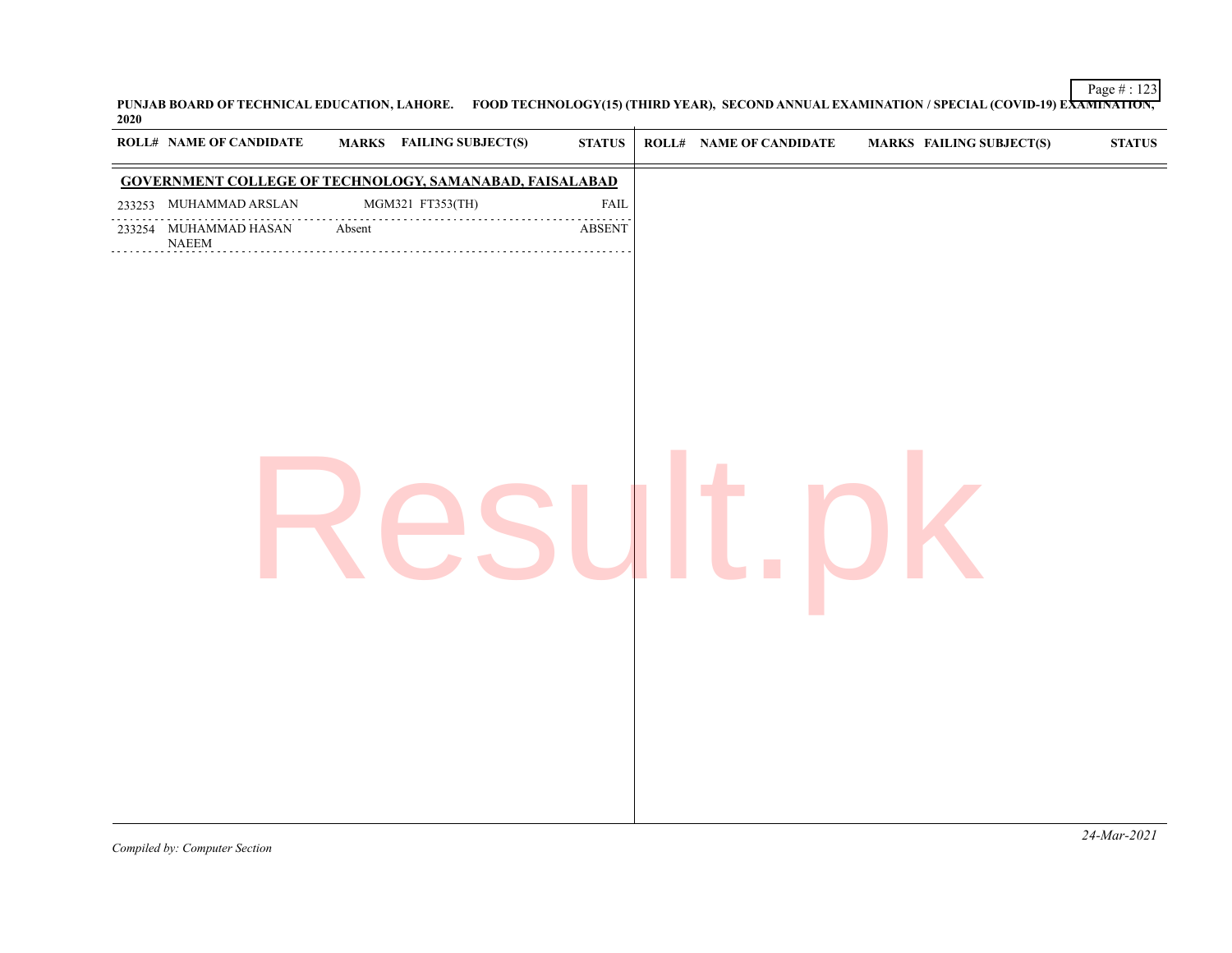Page # : 124 **PUNJAB BOARD OF TECHNICAL EDUCATION, LAHORE. GLASS CERAMICS & POTTERY DEVELOPMENT TECHNOLOGY (2014) (THIRD YEAR), SECOND ANNUAL EXAMINATION / SPECIAL (COVID-19) EXAMINATION, 2020**

|               | <b>ROLL# NAME OF CANDIDATE</b>                                                                                                |         | MARKS FAILING SUBJECT(S)        | <b>STATUS</b>            | <b>ROLL# NAME OF CANDIDATE</b> | MARKS FAILING SUBJECT(S) | ${\bf STATUS}$ |
|---------------|-------------------------------------------------------------------------------------------------------------------------------|---------|---------------------------------|--------------------------|--------------------------------|--------------------------|----------------|
|               | <b>GOVERNMENT COLLEGE OF TECHNOLOGY FOR GLASS CERAMICS &amp;</b><br>POTTERY DEVELOPMENT, NEAR NATIONAL FAN LINK ROAD SHAHDRA, |         |                                 |                          |                                |                          |                |
| <b>LAHORE</b> | 233296 MIAN ABID HUSSAIN                                                                                                      |         | 706 + Fail In Second Year + 471 | RL SECOND<br><b>YEAR</b> |                                |                          |                |
|               | 233297 GOHAR NASEER                                                                                                           | ISL/PAK |                                 | <b>FAIL</b>              |                                |                          |                |
|               |                                                                                                                               |         |                                 |                          |                                |                          |                |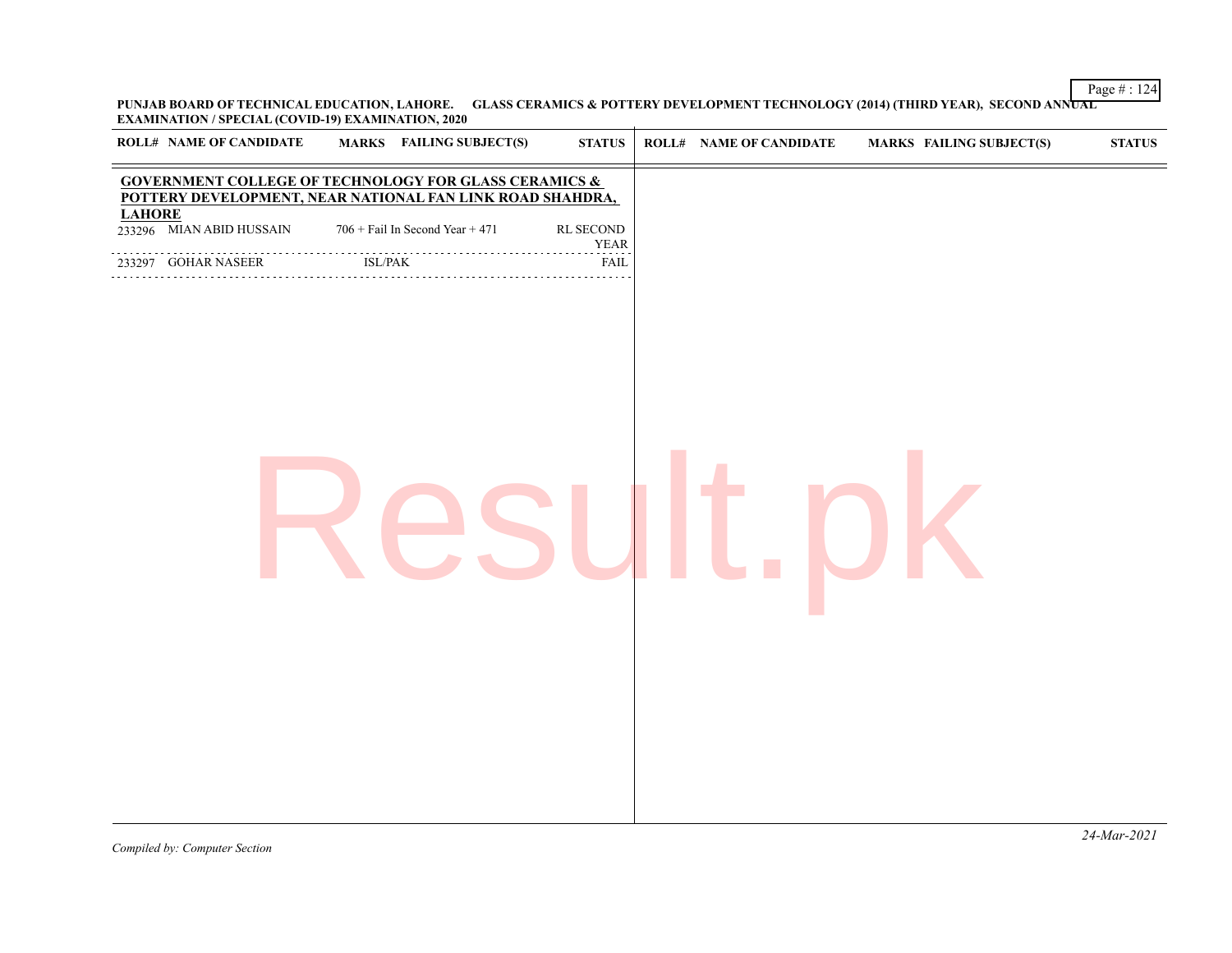Page # : 125 **PUNJAB BOARD OF TECHNICAL EDUCATION, LAHORE. INSTRUMENT TECHNOLOGY(12) (THIRD YEAR), SECOND ANNUAL EXAMINATION / SPECIAL (COVID-19) EXAMINATION, 2020**  $\overline{1}$ 

| <b>ROLL# NAME OF CANDIDATE</b> | MARKS FAILING SUBJECT(S)                                    | ${\bf STATUS}$ | ROLL# NAME OF CANDIDATE | <b>MARKS FAILING SUBJECT(S)</b> | ${\bf STATUS}$ |
|--------------------------------|-------------------------------------------------------------|----------------|-------------------------|---------------------------------|----------------|
|                                | <b>GOVERNMENT COLLEGE OF TECHNOLOGY, PAF ROAD, SARGODHA</b> |                |                         |                                 |                |
| 233342 RANA MUHAMMAD NABEEL    | IT314(TH) IT323(TH) IT343(TH)<br>IT352(TH) IT361(PR, SE)    | ${\rm FAIL}$   |                         |                                 |                |
|                                |                                                             |                |                         |                                 |                |
|                                |                                                             |                |                         |                                 |                |
|                                |                                                             |                |                         |                                 |                |
|                                |                                                             |                |                         |                                 |                |
|                                |                                                             |                |                         |                                 |                |
|                                |                                                             |                |                         |                                 |                |
|                                |                                                             |                |                         |                                 |                |
|                                |                                                             |                |                         |                                 |                |
|                                |                                                             |                |                         |                                 |                |
|                                |                                                             |                |                         |                                 |                |
|                                |                                                             |                |                         |                                 |                |
|                                |                                                             |                |                         |                                 |                |
|                                |                                                             |                |                         |                                 |                |
|                                |                                                             |                |                         |                                 |                |
|                                |                                                             |                |                         |                                 |                |
|                                |                                                             |                |                         |                                 |                |
|                                |                                                             |                |                         |                                 |                |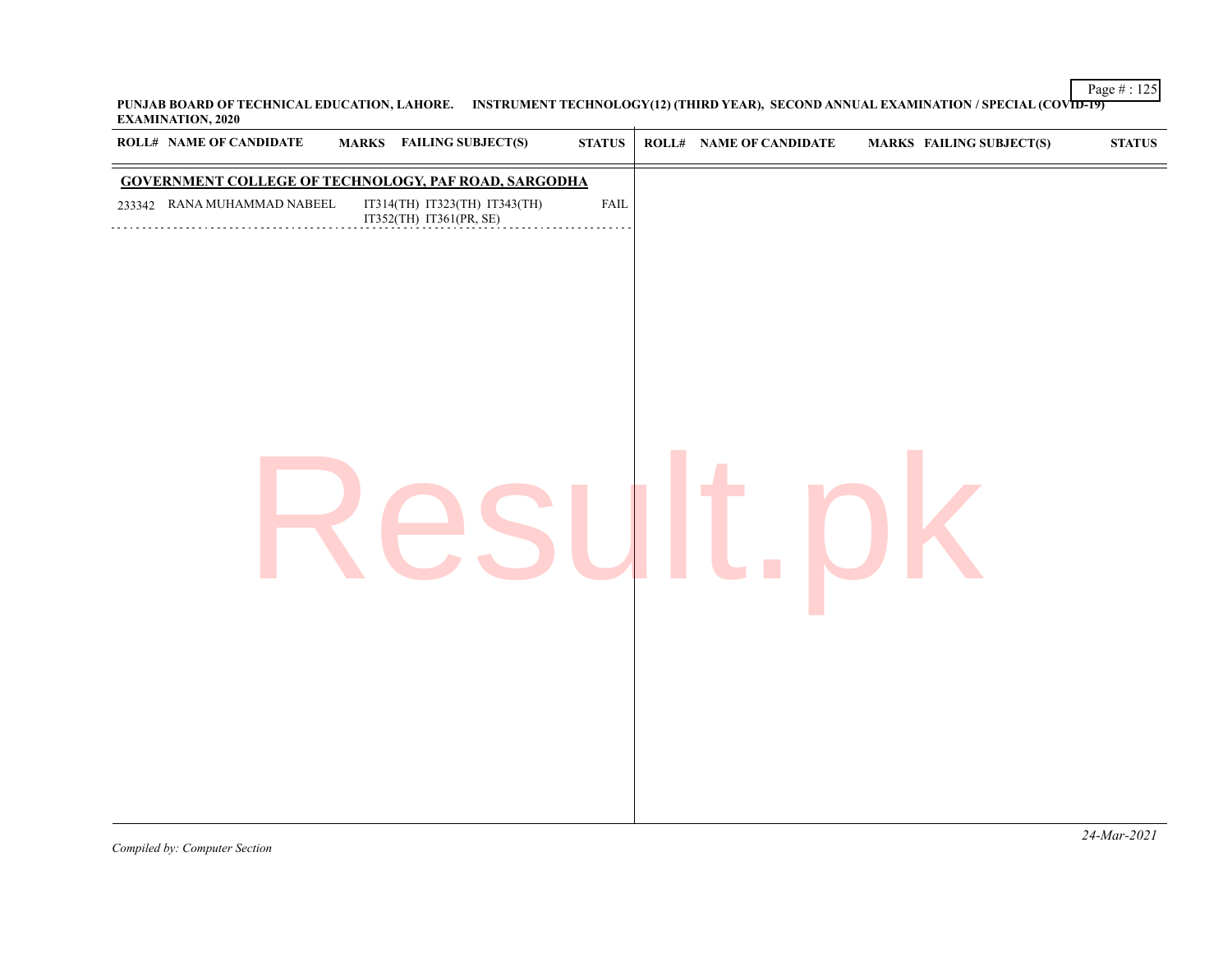Page # : 126 **PUNJAB BOARD OF TECHNICAL EDUCATION, LAHORE. INSTRUMENTATION TECHNOLOGY (2015) (THIRD YEAR), SECOND ANNUAL EXAMINATION / SPECIAL (COVID-19) EXAMINATION, 2020**

|                 | <b>GOVERNMENT COLLEGE OF TECHNOLOGY, SAMANABAD, FAISALABAD</b><br>233414 MUHAMMAD IRFAN |                                                                                        |                   | <b>STATUS</b> | <b>ROLL# NAME OF CANDIDATE</b> | <b>MARKS FAILING SUBJECT(S)</b> | <b>STATUS</b> |
|-----------------|-----------------------------------------------------------------------------------------|----------------------------------------------------------------------------------------|-------------------|---------------|--------------------------------|---------------------------------|---------------|
|                 |                                                                                         |                                                                                        |                   |               |                                |                                 |               |
|                 |                                                                                         | ISL/PAK IT304(TH) IT313(TH)                                                            | <b>FAIL</b>       |               |                                |                                 |               |
|                 | 248281 AQIB MAQSOOD                                                                     | $688 + 751 + 810 = 2249$                                                               | PASS              |               |                                |                                 |               |
|                 |                                                                                         | <b>GOVERNMENT COLLEGE OF TECHNOLOGY, NIGAR PHATTAK, NEAR</b>                           |                   |               |                                |                                 |               |
|                 | LEATHER COLLEGE, G.T. ROAD, GUJRANWALA<br>233448 ALI SHABRAIZ                           | $679 + 672 + 651 = 2002$                                                               | <b>PASS</b>       |               |                                |                                 |               |
|                 | 233449 ABID HUSSAIN                                                                     | MGM321                                                                                 | FAIL              |               |                                |                                 |               |
|                 | 233450 MUHAMMAD SHAHBAZ                                                                 | Absent                                                                                 | ABSENT            |               |                                |                                 |               |
|                 |                                                                                         | 233452 MUHAMMAD AQIB BUTT 660 + Fail In Second Year + 547                              | RL SECOND<br>YEAR |               |                                |                                 |               |
|                 |                                                                                         | <b>GOVERNMENT COLLEGE OF TECHNOLOGY, PAF ROAD, SARGODHA</b>                            |                   |               |                                |                                 |               |
|                 | 233538 ADNAN SAEED                                                                      | MGM321 ISL/PAK                                                                         | <b>FAIL</b>       |               |                                |                                 |               |
|                 | 233539 SEMAAB SHEHROZ                                                                   | IT313(TH)                                                                              | FAIL              |               |                                |                                 |               |
| 233541          | JUNAID HASSAN                                                                           | Absent                                                                                 | <b>ABSENT</b>     |               |                                |                                 |               |
|                 |                                                                                         | 233542 MUHAMMAD AWAIS SULTANFail In First Year And Second Year + 774 RL SECOND         | <b>YEAR</b>       |               |                                |                                 |               |
| <b>SARGODHA</b> | 233546 AHMAD HASSAN                                                                     | <b>HIRA POLYTECHNIC INSTITUTE, GREEN TOWN LAHORE ROAD,</b><br>$687 + 741 + 704 = 2132$ | <b>PASS</b>       |               |                                |                                 |               |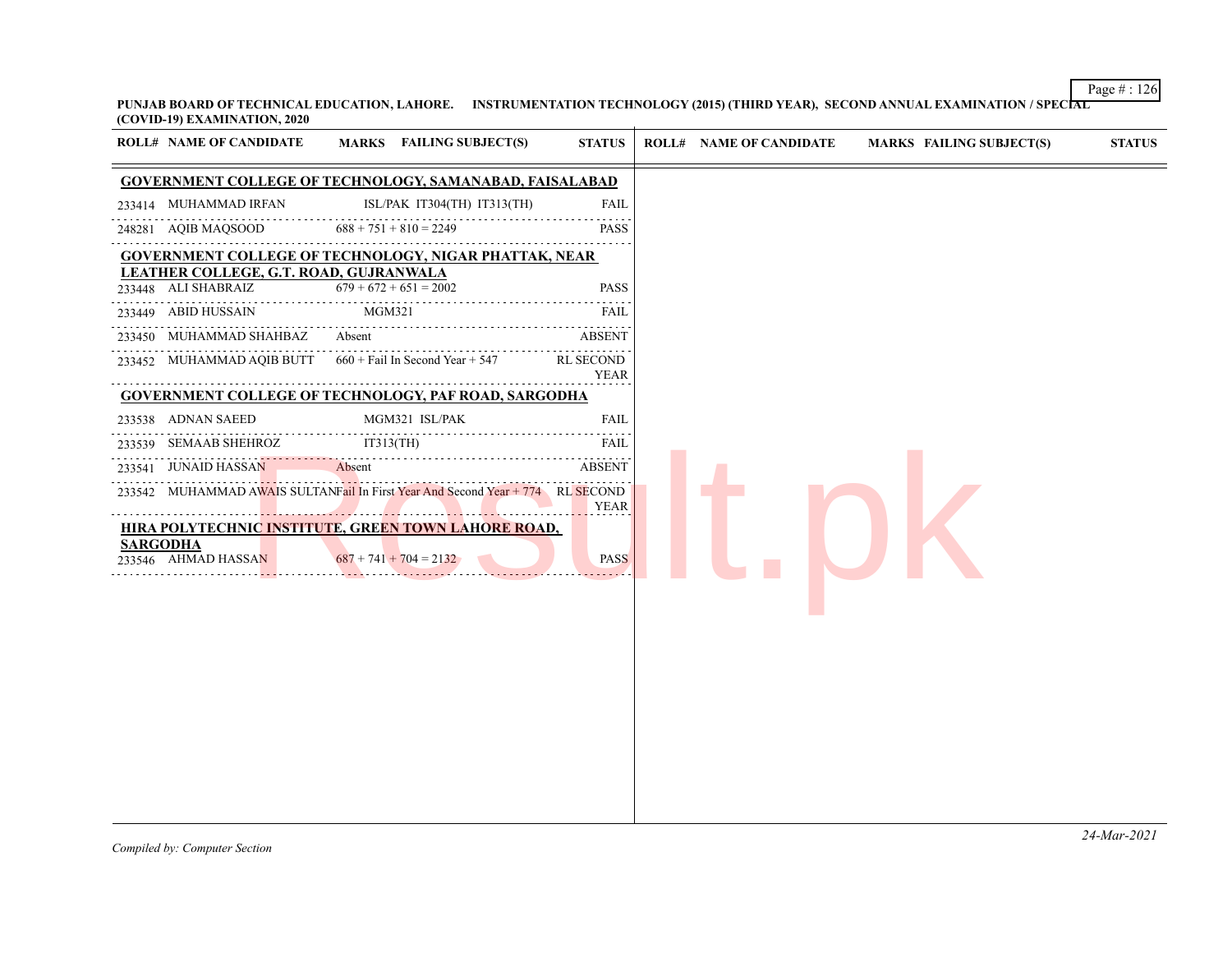Page # : 127 **PUNJAB BOARD OF TECHNICAL EDUCATION, LAHORE. LAND AND MINE SURVEYING TECHNOLOGY (14) (THIRD YEAR), SECOND ANNUAL EXAMINATION / SPECIAL (COVID-19) EXAMINATION, 2020**

| ROLL# NAME OF CANDIDATE | MARKS FAILING SUBJECT(S)                                      | ${\bf STATUS}$ | ROLL# NAME OF CANDIDATE | <b>MARKS FAILING SUBJECT(S)</b> | $\bold{STATUS}$ |
|-------------------------|---------------------------------------------------------------|----------------|-------------------------|---------------------------------|-----------------|
|                         | PUNJAB SCHOOL OF MINES, VILLAGE, KATAS, CHOA SAIDAN SHAH      |                |                         |                                 |                 |
| 248282 SALAH UD DIN     | TH TH COMP343(TH)<br>L&MS323(TH) L&MS333(TH)<br>$MIN372$ (TH) | FAIL           |                         |                                 |                 |
|                         |                                                               |                |                         |                                 |                 |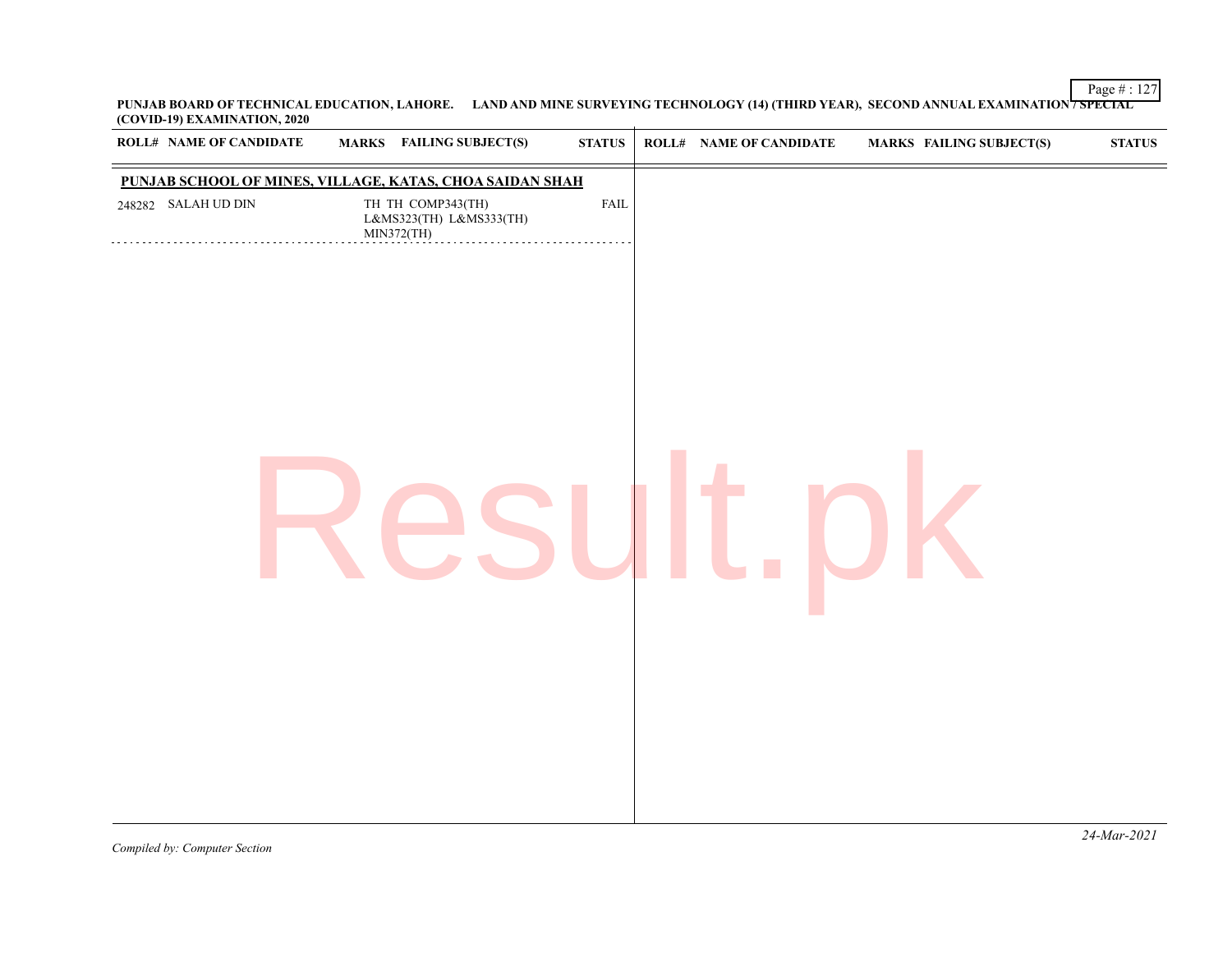**PUNJAB BOARD OF TECHNICAL EDUCATION, LAHORE. LEATHER TECHNOLOGY(2016) (THIRD YEAR), SECOND ANNUAL EXAMINATION / SPECIAL (COVID-19) EXAMINATION, 2020**  $\overline{1}$ 

| <b>ROLL# NAME OF CANDIDATE</b><br><b>MARKS</b> FAILING SUBJECT(S)<br><b>STATUS</b><br><b>ROLL# NAME OF CANDIDATE</b><br><b>MARKS FAILING SUBJECT(S)</b><br><b>STATUS</b><br><b>INSTITUTE OF LEATHER TECHNOLOGY, G.T.ROAD, GUJRANWALA</b><br>233606 NISAR AHMAD<br>Absent<br><b>ABSENT</b><br>$765 +$ Fail In Second Year + 593<br>233608 SHAHWAIZ UL HASSAN<br>$\mathop{\mathrm{RL}}$ SECOND<br><b>YEAR</b> |  |  |  |  |  |  |
|-------------------------------------------------------------------------------------------------------------------------------------------------------------------------------------------------------------------------------------------------------------------------------------------------------------------------------------------------------------------------------------------------------------|--|--|--|--|--|--|
|                                                                                                                                                                                                                                                                                                                                                                                                             |  |  |  |  |  |  |
|                                                                                                                                                                                                                                                                                                                                                                                                             |  |  |  |  |  |  |
|                                                                                                                                                                                                                                                                                                                                                                                                             |  |  |  |  |  |  |
|                                                                                                                                                                                                                                                                                                                                                                                                             |  |  |  |  |  |  |
|                                                                                                                                                                                                                                                                                                                                                                                                             |  |  |  |  |  |  |
|                                                                                                                                                                                                                                                                                                                                                                                                             |  |  |  |  |  |  |
|                                                                                                                                                                                                                                                                                                                                                                                                             |  |  |  |  |  |  |
|                                                                                                                                                                                                                                                                                                                                                                                                             |  |  |  |  |  |  |

Page # : 128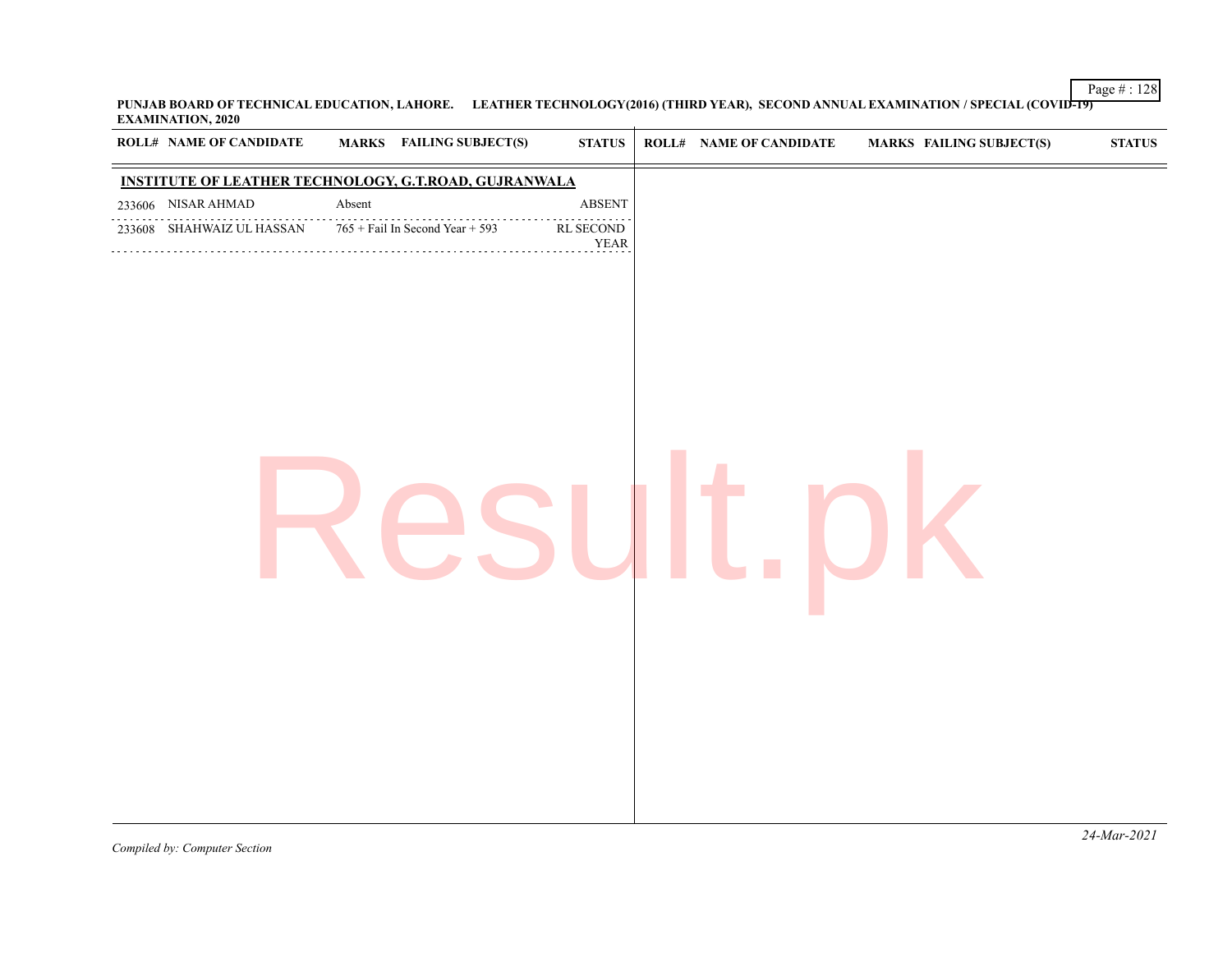**PUNJAB BOARD OF TECHNICAL EDUCATION, LAHORE. MECHANICAL TECHNOLOGY(12) (THIRD YEAR), SECOND ANNUAL EXAMINATION / SPECIAL (COVID-19) EXAMINATION, 2020**

|        | <b>ROLL# NAME OF CANDIDATE</b>                  | MARKS FAILING SUBJECT(S)                                                 | <b>STATUS</b> | <b>ROLL# NAME OF CANDIDATE</b>               | <b>MARKS FAILING SUBJECT(S)</b>                                | <b>STATUS</b> |
|--------|-------------------------------------------------|--------------------------------------------------------------------------|---------------|----------------------------------------------|----------------------------------------------------------------|---------------|
|        |                                                 | <b>GOVT. COLLEGE OF TECHNOLOGY, FATEH JANG ROAD, ATTOCK</b>              |               | 234038 HASNAIN MURTAZA                       | MECH312(TH) MECH343(TH)<br>MECH362(TH) MECH392(TH)             | FAIL          |
|        | 233774 ZAIN ALI HAYDER                          | Absent                                                                   | <b>ABSENT</b> | 234039 UMAR AMIN                             | $MECH312$ (TH)                                                 | FAIL          |
|        | 233787 MUHAMMAD FAISAL                          | Absent                                                                   | <b>ABSENT</b> | 234044    MUHAMMAD MUSARRAT                  | MECH312(TH) MECH362(TH)                                        | FAIL          |
|        | 233788 HABIB UR REHMAN                          | Absent                                                                   | <b>ABSENT</b> | <b>NAZIR</b>                                 | MECH374(TH)                                                    |               |
| 233793 | WAHAB ALI KHAN                                  | $MECH-323$ (TH)                                                          | FAIL          |                                              | 234045 HAIDER ALI Absent ABSENT                                |               |
|        | 233798 HASNAIN BIN TARIO                        | MECH-323(TH) MECH312(TH)<br>MECH353(TH) MECH362(TH)                      | FAIL          | 234047 AHMED RAZA<br>234049 MUHAMMAD ZEESHAN | MECH312(TH) MECH362(TH) FAIL<br>Absent                         | <b>ABSENT</b> |
|        | 233804 DILDAR AHMED                             | Absent                                                                   | ABSENT        | 234050 MUHAMMAD HANZALA                      | MECH312(TH) MECH343(TH)                                        | <b>FAIL</b>   |
|        | MUHAMMAD FAISAL                                 | MECH343(TH) MECH362(TH)                                                  | <b>FAIL</b>   |                                              | MECH353(TH)                                                    |               |
|        | 233810 KHURAM SHEHZAD                           | MECH-323(TH) MECH353(TH)                                                 | FAIL          | 234059 ARBAZ ZAHOOR                          | MECH-323(TH)                                                   | FAIL          |
|        | 233813 SAMEED ALI                               | Absent                                                                   | <b>ABSENT</b> | 234060 ZOHAIB UL RAHMAN                      | MECH312(TH) MECH362(TH)<br>MECH382(TH) MECH392(TH)             | <b>FAIL</b>   |
|        | 233819 AYYAZ HUSSAIN                            | MECH353(TH)                                                              | <b>FAIL</b>   | 234061 EJAZ ALI                              | MECH362(TH)                                                    | FAIL          |
|        |                                                 | 233820 SAGHIR HUSSAIN Fail In First Year And Second Year + 817 RL SECOND | <b>YEAR</b>   | 234064 HASSAN RAZA                           | $MECH362$ (TH)<br>234064 HASSAN RAZA MECH362(TH) FAIL          | FAIL          |
|        | 233824 NAZAQAT MEHMOOD $825 + 834 + 844 = 2503$ |                                                                          | <b>PASS</b>   | 234066 SHOAIB AHMAD Absent                   |                                                                | <b>ABSENT</b> |
|        | 248283 BILAL AHMED KHAN                         | 4 NAZAQAT MEHMOOD $825 + 834 + 844 = 2503$<br>$MECH-323(TH)$             | .<br>FAIL     | 234068 MUHAMMAD USMAN                        | MECH362(TH) MECH392(TH)                                        |               |
|        |                                                 |                                                                          |               | 234069 HAMZA JAVED                           | Absent                                                         | ABSENT        |
|        | <b>BAHAWALPUR</b>                               | <b>GOVERNMENT COLLEGE OF TECHNOLOGY, BAGHDAD ROAD,</b>                   |               | 234077 ADNAN IQBAL                           | Absent                                                         | ABSENT        |
|        | 234022 MEHRAN SALEEM                            | Absent                                                                   | <b>ABSENT</b> | 234078 MATEEN UL HASSAN                      | MECH343(TH) MECH382(TH)<br>MECH392(TH)                         | FAIL          |
|        | 234023 MUHAMMAD ASIF                            | Absent                                                                   | <b>ABSENT</b> | 234082 USMAN ALI                             | Absent                                                         | ABSENT        |
|        | 234024 MOHAMMAD ASAD ABBAS Absent               |                                                                          | <b>ABSENT</b> | 234086 NOMAN INTIZAR                         | Absent                                                         | <b>ABSENT</b> |
|        | 234027 NAFEES-UL-REHMAN                         | Fail In First Year And Second Year + 758 RL SECOND                       | <b>YEAR</b>   | 234087 MUHAMMAD MUZAMMIL                     | MECH312(TH) MECH343(TH)                                        | FAIL          |
|        | 234028 MUZAMMAIL RAFIO                          | MECH-323(TH) MECH312(TH)<br>MECH353(TH) MECH362(TH)                      | <b>FAIL</b>   |                                              | MECH353(TH) MECH362(TH)<br>MECH382(TH)                         |               |
|        |                                                 | MECH382(TH) MECH392(TH)                                                  |               | 234088 ARSLAN IOBAL                          | Absent                                                         | <b>ABSENT</b> |
|        | 234033 BILAL AHMAD                              | Fail In First Year And Second Year + 677 RL SECOND                       | <b>YEAR</b>   | 234089 MUHAMMAD SAJAWAL                      | $831 + 764 + 745 = 2340$                                       | <b>PASS</b>   |
|        | 234034 HASSAN ALI                               | Absent                                                                   | <b>ABSENT</b> | 248284 MUHAMMAD MUGHEES ZIA                  | MECH343(TH) MECH362(TH)<br>MECH392(TH)                         | FAIL          |
|        | 234036 SYED WALEED BIN AYYAZ                    | MECH362(TH)                                                              | FAIL          | 248285 MUHAMMAD SALMAN                       | ISL/PAK MECH-323(TH)<br>MECH312(TH) MECH343(TH)<br>MECH362(TH) | FAIL          |

*Compiled by: Computer Section*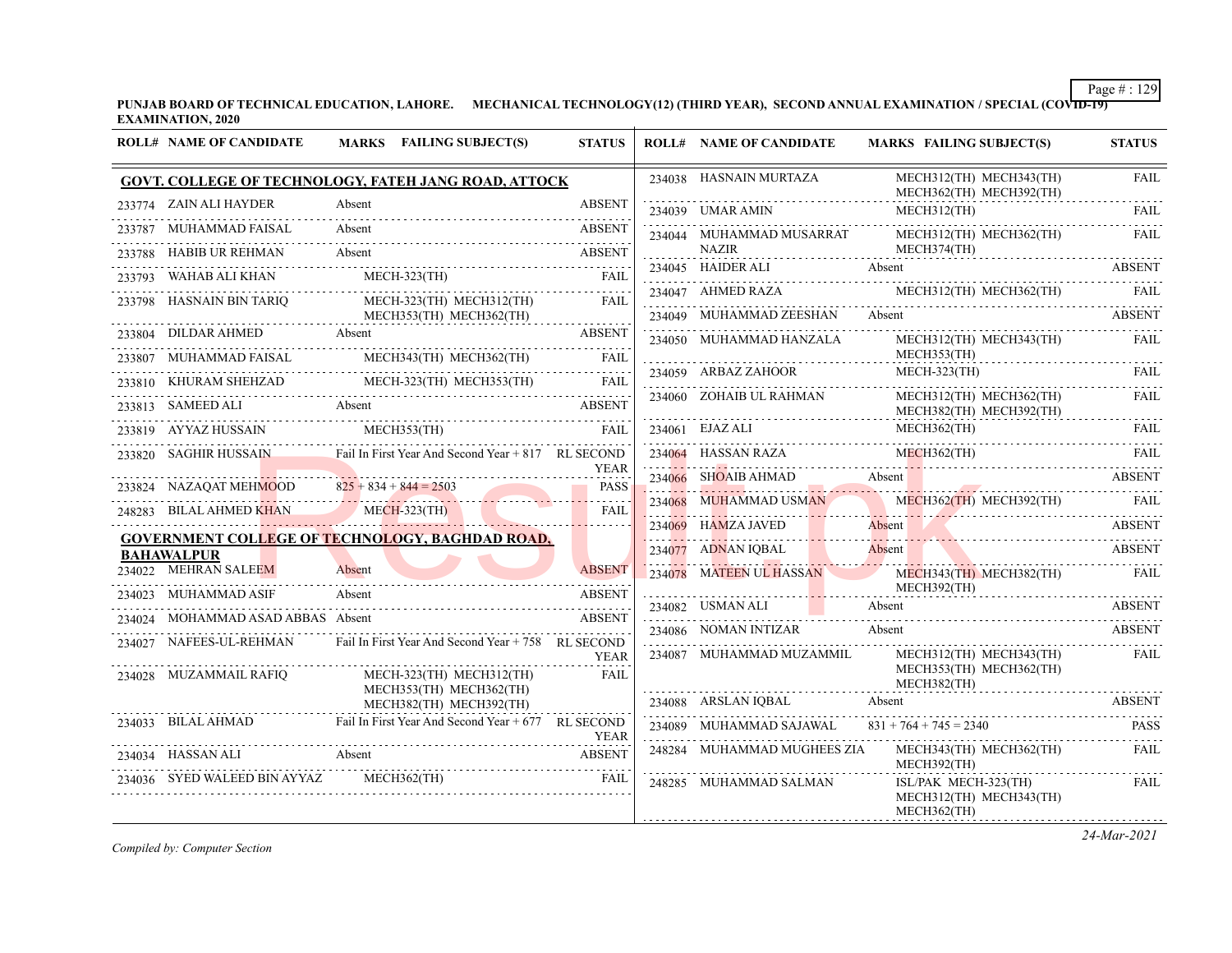**PUNJAB BOARD OF TECHNICAL EDUCATION, LAHORE. MECHANICAL TECHNOLOGY(12) (THIRD YEAR), SECOND ANNUAL EXAMINATION / SPECIAL (COVID-19) EXAMINATION, 2020**

|                | <b>ROLL# NAME OF CANDIDATE</b>                      | MARKS FAILING SUBJECT(S)                                                                        | <b>STATUS</b>                              | <b>ROLL# NAME OF CANDIDATE</b>                     | MARKS FAILING SUBJECT(S)                                                                                                                                                                                                                                                                                                                                                                                                               | <b>STATUS</b>                   |
|----------------|-----------------------------------------------------|-------------------------------------------------------------------------------------------------|--------------------------------------------|----------------------------------------------------|----------------------------------------------------------------------------------------------------------------------------------------------------------------------------------------------------------------------------------------------------------------------------------------------------------------------------------------------------------------------------------------------------------------------------------------|---------------------------------|
|                | 248286 FAISAL SAJJAD                                | Absent                                                                                          | Registration<br>cancelled due to           |                                                    | PAK POLYTECHNIC INSTITUTE, FAISALABAD ROAD, CHINIOT                                                                                                                                                                                                                                                                                                                                                                                    |                                 |
|                |                                                     |                                                                                                 | No Chance                                  | 234277 MUHAMMAD ASIF RAZA $802 + 760 + 769 = 2331$ |                                                                                                                                                                                                                                                                                                                                                                                                                                        | <b>PASS</b>                     |
|                |                                                     | U.K POLYTECHNIC INSTITUTE, HAIDER COLONY, MODEL TOWN-B NEAR                                     |                                            |                                                    | MIR CHAKAR KHAN RIND UNIVERSITY OF TECHNOLOGY,, SAKHI                                                                                                                                                                                                                                                                                                                                                                                  |                                 |
|                | <b>CHIKAN WALA CHOWK, BAHAWALPUR</b>                |                                                                                                 |                                            | SARWAR ROAD, DERA GHAZI KHAN                       |                                                                                                                                                                                                                                                                                                                                                                                                                                        |                                 |
|                | 234092 MUHAMMAD YOUSAF<br><b>MUNIR</b>              | Absent                                                                                          | <b>ABSENT</b>                              |                                                    | 234335 FAISAL NAVEED MECH-323(TH) MECH353(TH)                                                                                                                                                                                                                                                                                                                                                                                          | FAIL                            |
|                |                                                     | <b>JINNAH COLLEGE OF ENGINEERING &amp; TECHNOLOGY, NEAR G.C.C, 505</b>                          |                                            |                                                    | 234337 MUHAMMAD JAMIL First Year + $751 + 853$                                                                                                                                                                                                                                                                                                                                                                                         | <b>RL FIRST</b><br><b>YEAR</b>  |
|                | <b>SHAHDAB ROAD, BUREWALA</b><br>234191 AHMAD TAHIR | $893 + 877 + 932 = 2702$                                                                        | <b>PASS</b>                                |                                                    | 234338 SAAD ULLAH PERVEZ 842 + Fail In Second Year + 803                                                                                                                                                                                                                                                                                                                                                                               | <b>RL SECOND</b><br><b>YEAR</b> |
|                | 234193 MUHAMMAD SOHAIL                              | Absent                                                                                          | <b>ABSENT</b>                              |                                                    | TEAR 234339 KHALID RAFIQ MECH353(TH) FAIL PRESENTED A RELEVANCE MECH353(TH)                                                                                                                                                                                                                                                                                                                                                            |                                 |
|                | 234197 MUHAMMAD FAIZAN<br><b>SHAHBAZ</b>            | Absent                                                                                          | <b>ABSENT</b>                              |                                                    | $\begin{tabular}{llllll} \multicolumn{2}{l}{{\textbf{234342}}}&\multicolumn{2}{l}{{\textbf{M}}{\textbf{U}}{\textbf{H}}\textbf{AMMAD RAMZAN}}&\multicolumn{2}{l}{\textbf{MECH353(TH)}}&\multicolumn{2}{l}{{\textbf{FALL}}}\\ \multicolumn{2}{l}{\textbf{15.23}}&\multicolumn{2}{l}{{\textbf{M}}{\textbf{U}}{\textbf{H}}\textbf{AMMAD RAMZAN}}&\multicolumn{2}{l}{{\textbf{M}}{\textbf{U}}{\textbf{H}}{\textbf{M}}&\multicolumn{2}{l}{{$ |                                 |
|                | 234198 HAMZA ABBAS                                  | Absent<br><b>ABSENT</b>                                                                         |                                            |                                                    |                                                                                                                                                                                                                                                                                                                                                                                                                                        | FAIL                            |
|                | 248287 KASHIF NOSHEER                               | MECH312(TH) MECH343(TH)                                                                         | FAII.                                      |                                                    | <b>GOVERNMENT COLLEGE OF TECHNOLOGY, SAMANABAD, FAISALABAD</b>                                                                                                                                                                                                                                                                                                                                                                         |                                 |
| <b>CHAKWAL</b> |                                                     | MECH353(TH)<br>SWEDISH INSTITUTE OF TECHNOLOGY, OUDHAR WAL CHOWK,                               |                                            | 234574 ABDUL AZEEM                                 | ISL/PAK MECH-323(TH)<br><b>INDUSTRIAL MANA TH</b><br>MECH343(TH) MECH362(TH)<br>MECH382(TH) MECH392(TH)                                                                                                                                                                                                                                                                                                                                | <b>FAIL</b>                     |
|                | 234230 ASIM ALI RAZA                                | Absent                                                                                          | <b>ABSENT</b><br>22222222<br><b>ABSENT</b> | 234576 MUHAMMAD HASSAN                             | $MECH-323$ (TH) MECH312(TH)                                                                                                                                                                                                                                                                                                                                                                                                            | .<br>FAIL                       |
|                |                                                     | 234231 MUHAMMAD AMEER Absent                                                                    | .                                          |                                                    | MECH353(TH) MECH362(TH)<br>MECH374(PR) MECH392(TH)                                                                                                                                                                                                                                                                                                                                                                                     |                                 |
|                |                                                     | 234232 GHULAM MUJTABA Absent Absent<br>MUHAMMAD KHALIL MECH382(TH)                              | FAIL                                       | 234596 ABU BAKAR SIDDIQUE Absent                   | 234596 ABU BAKAR SIDDIQUE Absent ABSENT                                                                                                                                                                                                                                                                                                                                                                                                | <b>ABSENT</b>                   |
| 234234         |                                                     |                                                                                                 |                                            | 234597 HASSAN ALI                                  | Absent                                                                                                                                                                                                                                                                                                                                                                                                                                 | <b>ABSENT</b>                   |
|                |                                                     | ${\bf 234235} \quad {\bf SHAMEER\ YAQOOB} \qquad {\bf MECH-323 (TH)\ NECH382 (TH) \qquad FAIL}$ |                                            |                                                    |                                                                                                                                                                                                                                                                                                                                                                                                                                        |                                 |
|                | 234236 BABAR ALI                                    | MECH-323(TH) MECH353(TH)<br>MECH382(TH)                                                         | FAIL                                       |                                                    | $\begin{tabular}{ll} 234598 & AFTAB SANNY & \multicolumn{2}{c}{MECH-323(TH)} \quad MECH312(TH) & \multicolumn{2}{c}{FAIL} \\ \multicolumn{2}{c}{MECH-323(TH)} \quad MECH353(TH) & \multicolumn{2}{c}{FAIL} \\ \multicolumn{2}{c}{MECH-343(TH)} \quad MECH353(TH) & \multicolumn{2}{c}{MECH-353(TH)} \\ \multicolumn{2}{c}{MECH-343(TH)} \quad MECH353(TH) & \multicolumn{2}{c}{HECH-343(TH)} \\ \multicolumn{2}{c}{MECH$               |                                 |
|                | 234237 MUHAMMAD AUN                                 | MECH-323(TH) MECH353(TH) FAIL                                                                   |                                            |                                                    | 248289 NOUMAN AJMAL $772 + 734 + 823 = 2329$                                                                                                                                                                                                                                                                                                                                                                                           | <b>PASS</b>                     |
|                | 234241 MUHAMMAD TAYYAB BILALAbsent                  | MECH382(TH)<br><b>ABSENT</b>                                                                    |                                            | <b>GROUND, FAISALABAD</b>                          | GOVERNMENT STAFF TRAINING COLLEGE, PEOPLES COLONY NEAR D                                                                                                                                                                                                                                                                                                                                                                               |                                 |
|                | 234242 NABEEL ROHAIL SAJJAD                         | MECH-323(TH) MECH353(TH) FAIL                                                                   |                                            | 234731 MUHAMMAD SOHAIB<br><b>SALEEM</b>            | $920 + 926 + 962 = 2808$                                                                                                                                                                                                                                                                                                                                                                                                               | <b>PASS</b>                     |
|                |                                                     | MECH392(TH)                                                                                     |                                            | 234732 MUHAMMAD IMRAN                              | $851 + 857 + 809 = 2517$                                                                                                                                                                                                                                                                                                                                                                                                               | <b>PASS</b>                     |
|                | 234244 MUHAMMAD SAFEER<br><b>HAIDER</b>             | Absent                                                                                          | <b>ABSENT</b>                              |                                                    | 234739 MUHAMMAD AWAIS EJAZ MECH312(TH) MECH343(TH)                                                                                                                                                                                                                                                                                                                                                                                     | FAIL                            |
|                | 234245 AITAZAZ AHSAN                                | Absent                                                                                          | <b>ABSENT</b>                              | 234741 AHSAN PERVEZ                                | MECH353(TH)<br>Absent                                                                                                                                                                                                                                                                                                                                                                                                                  | <b>ABSENT</b>                   |
|                | 248288     KAZIM HASNAIN                            | Absent                                                                                          | ABSENT                                     |                                                    |                                                                                                                                                                                                                                                                                                                                                                                                                                        |                                 |
|                |                                                     |                                                                                                 |                                            |                                                    |                                                                                                                                                                                                                                                                                                                                                                                                                                        |                                 |

*Compiled by: Computer Section*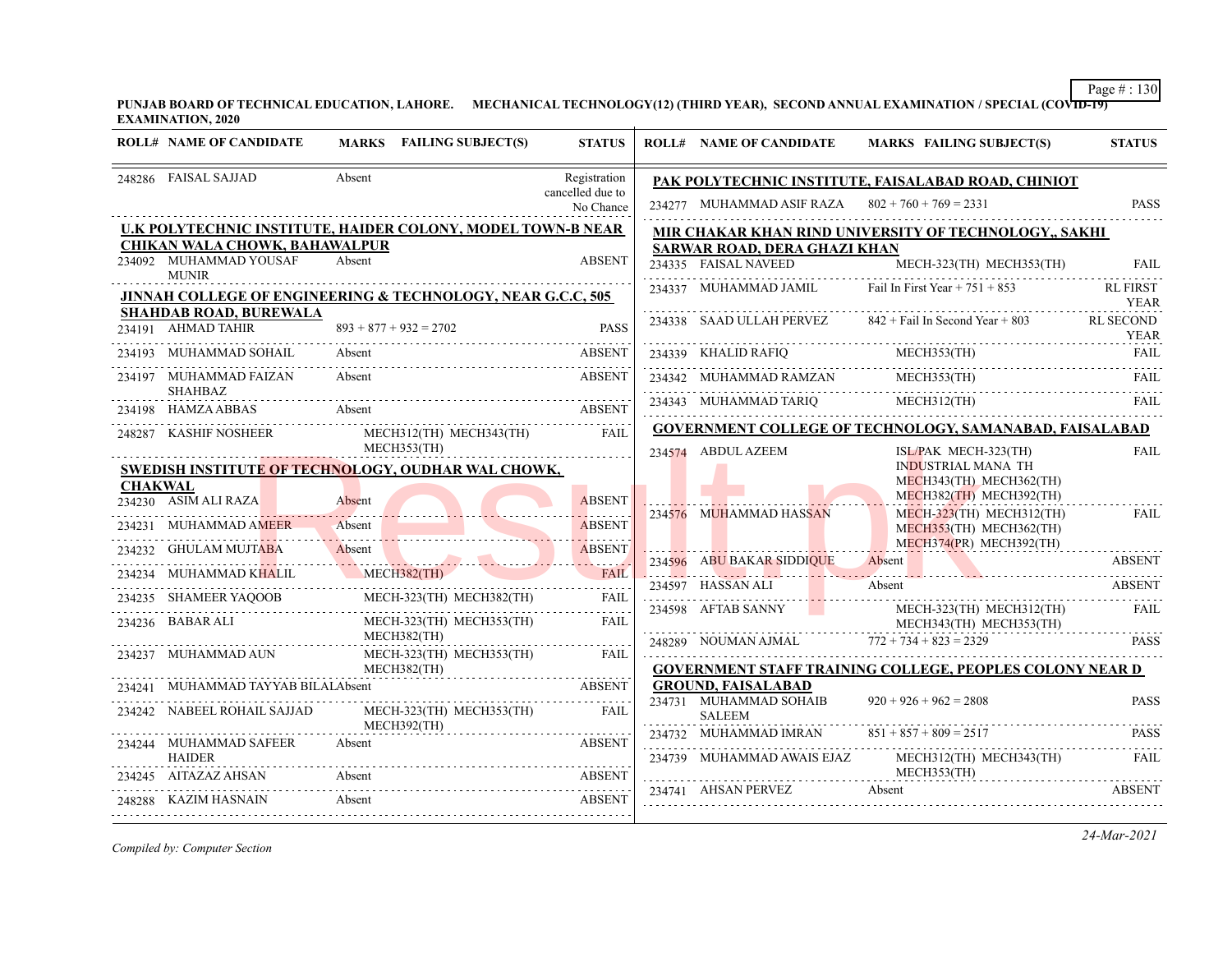**PUNJAB BOARD OF TECHNICAL EDUCATION, LAHORE. MECHANICAL TECHNOLOGY(12) (THIRD YEAR), SECOND ANNUAL EXAMINATION / SPECIAL (COVID-19) EXAMINATION, 2020**

| <b>ROLL# NAME OF CANDIDATE</b>                                   | MARKS FAILING SUBJECT(S)                                                                  | <b>STATUS</b>                   | <b>ROLL# NAME OF CANDIDATE</b>                       | <b>MARKS FAILING SUBJECT(S)</b>                                                                                           | <b>STATUS</b>                                 |
|------------------------------------------------------------------|-------------------------------------------------------------------------------------------|---------------------------------|------------------------------------------------------|---------------------------------------------------------------------------------------------------------------------------|-----------------------------------------------|
| 234743 NAJAM KHALID                                              | Absent                                                                                    | <b>ABSENT</b><br>and a series   | 248293 SYED ZIA-UR-REHMAN<br><b>SHAH</b>             | MECH362(TH)                                                                                                               | <b>FAIL</b>                                   |
| 234745 MUHAMMAD UMAIR<br><b>AKHTAR</b>                           | MECH353(TH) MECH382(TH)                                                                   | <b>FAIL</b>                     | 248294 ABU SUFYAN                                    | Absent                                                                                                                    | <b>ABSENT</b>                                 |
| 248290 GHULAM SHABBIR                                            | ISL/PAK MECH-323(TH)<br>MECH312(TH) MECH343(TH)<br>MECH353(TH) MECH362(TH)<br>MECH382(TH) | FAIL                            | 234821 TOSEEF ALI                                    | SITARA INSTITUTE OF MANAGEMENT & TECHNOLOGY, JARANWALA<br>ROAD, KOH-E-NOOR CHOWK, AZIZ FATIMA TRUST, FAISALABAD<br>Absent | <b>ABSENT</b>                                 |
| 248291 ALI HASSAN                                                | $MECH-323(PR, SE)$<br>MECH312(PR, SE)                                                     | FAII.                           | 234827 MUHAMMAD TABASSUM Absent<br><b>ASLAM</b>      |                                                                                                                           | <b>ABSENT</b>                                 |
|                                                                  | MECH343(PR, SE)                                                                           |                                 | 234830 MIAN MUHAMMAD BILAL                           | MECH-323(TH) MECH382(TH)                                                                                                  | FAIL                                          |
|                                                                  | MECH353(PR, SE)<br>MECH362(PR, SE)<br>MECH374(PR, SE)<br>MECH382(PR, SE)                  |                                 | 248295 MUHAMMAD SOHAIB MECH-323(TH)<br><b>AKHTAR</b> |                                                                                                                           | Registration<br>cancelled due to<br>No Chance |
|                                                                  | MECH392(PR, SE)<br>JINNAH POLYTECHNIC INSTITUTE, NEAR NOVALTY PULL SAMUNDRI               |                                 | 248296 MUHAMMAD OADEER UL Absent<br><b>HASSAN</b>    |                                                                                                                           | Registration<br>cancelled due to<br>No Chance |
| ROAD,, FAISALABAD<br>234772 SYED MUNTAZIR HUSSAIN<br><b>SHAH</b> | MECH-323(TH) MECH382(TH)                                                                  | <b>FAIL</b>                     | 248297 SYED MOAZZAM ALI SHAH Absent                  |                                                                                                                           | Registration<br>cancelled due to              |
|                                                                  | 234773 ZAIN SARFRAZ MECH343(TH) MECH343(TH) FAIL 234776 FARHAN AHMAD MECH343(TH) FAIL     |                                 | 248298 TALHA MEHMOOD                                 | Absent ABSENT                                                                                                             | No Chance                                     |
|                                                                  | 4776 FARHAN AHMAD MECH343(TH)                                                             |                                 |                                                      | <b>CHRISTIAN TECHNICAL TRAINING CENTRE, P.O.BOX NO. 90 CIVIL LINE</b>                                                     |                                               |
| 234777 ALI AHMED KHAN Absent                                     |                                                                                           | <b>ABSENT</b>                   | <b>CHURCH ROAD., GUJRANWALA</b>                      |                                                                                                                           |                                               |
| 234778 AHMED MUSTAFA                                             | Absent                                                                                    | <b>ABSENT</b>                   | 234894 WAQAR HASSAN                                  | Absent                                                                                                                    | <b>ABSENT</b>                                 |
| 234779 RANA BILAL UR REHMAN Absent                               |                                                                                           | <b>ABSENT</b>                   | 234899 MUHAMMAD AWAIS<br>MEHMOOD                     | Absent<br><b>The Committee of the Committee of the Committee</b>                                                          | <b>ABSENT</b>                                 |
| 234780 MUHAMMAD IRFAN                                            | $751 +$ Fail In Second Year + 843                                                         | <b>RL SECOND</b><br><b>YEAR</b> |                                                      | 234900 OSAMA Absent ABSENT                                                                                                |                                               |
| 234781 RAO MUHAMMAD HASHIM<br><b>MUSHTAQ</b>                     | MECH343(TH) MECH353(TH)                                                                   | FAIL                            | 234901 USMAN SANDHU                                  | Absent                                                                                                                    | ABSENT                                        |
| 234782 ASAD RASHEED                                              | MECH362(TH)<br>$MECH-323$ (TH)<br>1782 ASAD RASHEED MECH-323(TH) FAIL FAIL                |                                 |                                                      | 234903 NELSON MASIH Absent ABSENT ABSENT                                                                                  |                                               |
| 234783 MUHAMMAD MOHSIN RAZA                                      | ISL/PAK MECH353(TH)                                                                       | <b>FAIL</b>                     | 234906 USAMA YASIN Absent                            |                                                                                                                           | ABSENT                                        |
|                                                                  | MECH362(TH) MECH382(TH)                                                                   |                                 | 234909 MUHAMMAD YAHYA                                | Absent                                                                                                                    | <b>ABSENT</b>                                 |
| 234792 MUHAMMAD WAQAR                                            | 234785 ARSLAN IBRAR Absent ABSENT<br>Absent                                               | <b>ABSENT</b><br><b>ABSENT</b>  | 234911 ADNAN MASIH                                   | MECH-323(TH) MECH353(TH)<br>MECH382(TH) MECH392(TH)                                                                       | <b>FAIL</b>                                   |
| 248292 HAMZA MUSTAFA                                             | $809 +$ Fail In Second Year + 800                                                         | <b>RL SECOND</b>                |                                                      | 234912 AHSAN ULLAH Fail In First Year And Second Year + 725 RL SECOND                                                     | <b>YEAR</b>                                   |
|                                                                  |                                                                                           | <b>YEAR</b>                     | 234913 SAJAWAL DILSHAD MECH382(TH)                   |                                                                                                                           | <b>FAIL</b>                                   |

*Compiled by: Computer Section*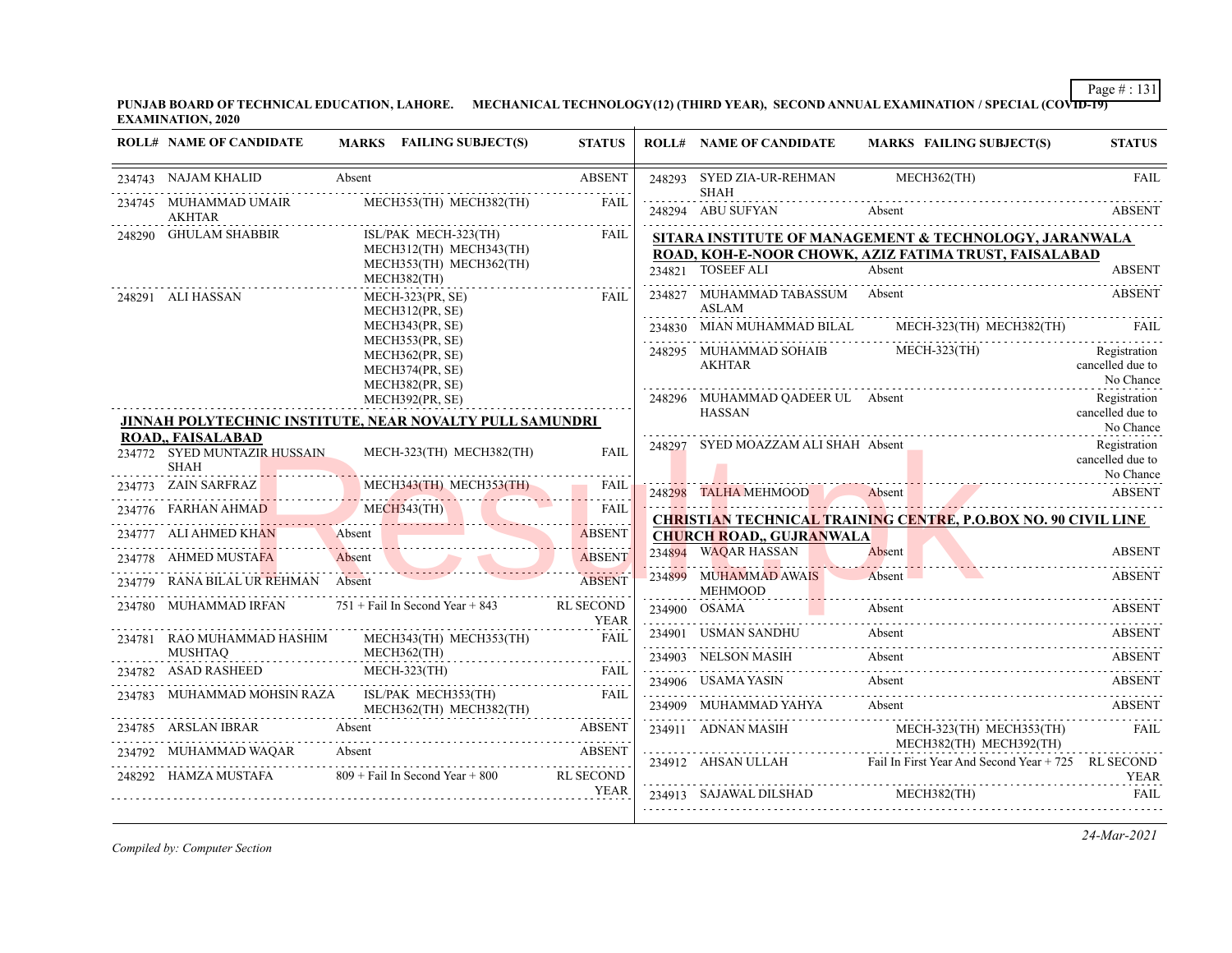**PUNJAB BOARD OF TECHNICAL EDUCATION, LAHORE. MECHANICAL TECHNOLOGY(12) (THIRD YEAR), SECOND ANNUAL EXAMINATION / SPECIAL (COVID-19) EXAMINATION, 2020**

|               | <b>ROLL# NAME OF CANDIDATE</b>                                    | MARKS FAILING SUBJECT(S)                                           | <b>STATUS</b>                 | <b>ROLL# NAME OF CANDIDATE</b>                   | MARKS FAILING SUBJECT(S)                                        | <b>STATUS</b>    |
|---------------|-------------------------------------------------------------------|--------------------------------------------------------------------|-------------------------------|--------------------------------------------------|-----------------------------------------------------------------|------------------|
|               | 234916 ZOHAIB RIAZ                                                | Absent                                                             | <b>ABSENT</b>                 | 235153 IBTSAM PARVEZ                             | Absent                                                          | <b>ABSENT</b>    |
|               | 234917 WAQAS ALAM GILL                                            | Absent                                                             | <b>ABSENT</b>                 |                                                  |                                                                 |                  |
|               |                                                                   | 234919 ZARYAB NAWAZ Absent ABSENT                                  |                               |                                                  | <b>GOVERNMENT SWEDISH PAKISTANI COLLEGE OF TECHNOLOGY,</b>      |                  |
|               | 234920 WAQAR TAYAB Absent                                         |                                                                    | <b>ABSENT</b>                 | REHMAN SHAHEED ROAD, GUJRAT<br>235317 ZULQARNAIN | $\overline{923} + 831 + 818 = 2572$                             | <b>PASS</b>      |
|               | 234921 MUHAMMAD ABDUL                                             | Absent<br>REHMAN SHOUKAT                                           | ABSENT                        |                                                  |                                                                 |                  |
|               | 234927 SHAHZAIB                                                   | Absent                                                             | ABSENT                        |                                                  | 235325 ZEESHAN WARIS MECH312(TH) MECH353(PR)<br>MECH362(PR, SE) | FAIL             |
|               | 248299 ABDUL HANAN                                                | Absent                                                             | Registration                  |                                                  | MECH362(PR, SE)<br>MECH374(PR)                                  |                  |
|               |                                                                   |                                                                    | cancelled due to<br>No Chance |                                                  | 248300 NAZIM HUSSAIN $800 + 667 + 647 = 2114$                   | <b>PASS</b>      |
|               |                                                                   | GOVERNMENT COLLEGE OF TECHNOLOGY, NIGAR PHATTAK, NEAR              |                               |                                                  | SAIFIA POLYTECHNIC INSTITUTE, PAKKI MOR, KALA BAGH ROAD,        |                  |
|               | LEATHER COLLEGE, G.T. ROAD, GUJRANWALA<br>235035 HAFIZ SAFI ULLAH | $MECH-323(TH)$                                                     | <b>FAIL</b>                   | <b>GULLEN KHEL</b><br>$235361$ NASIR KHAN        |                                                                 | <b>FULL FAIL</b> |
|               |                                                                   | 235038 MUHAMMAD ADNAN MECH-323(TH) MECH312(TH)                     | FAIL                          | 235367 MUHAMMAD MUSTAFEEZ                        | MECH-323(TH) MECH312(TH)                                        | <b>FAIL</b>      |
|               |                                                                   | MECH353(TH) MECH392(TH)                                            |                               |                                                  | TH MECH343(TH)                                                  |                  |
|               | PINDI BYPASS, GUJRANWALA                                          | <b>SWEDISH INSTITUTE OF TECHNOLOGY (CAMPUS III), OPP BISE NEAR</b> |                               |                                                  | MECH353(TH) MECH362(TH)<br>MECH374(TH) MECH382(TH)              |                  |
|               | 235079 NAEEM ULLAH                                                | Absent                                                             | <b>ABSENT</b>                 | 235371 MUHAMMAD UZAIR AZIZ                       | $ISL/PAK$ MECH-323(TH)                                          | <b>FAIL</b>      |
|               | 235081 FAISAL KHAN                                                | Absent                                                             | .<br><b>ABSENT</b>            | <b>KHAN</b>                                      | <b>INDUSTRIAL MANA</b><br>MECH312(TH) TH                        |                  |
|               |                                                                   | 235082 MUHAMMAD MUBEEN BAIGAbsent                                  | .                             |                                                  | MECH343(TH) MECH353(TH)<br>MECH362(TH) MECH374(TH)              |                  |
|               | 235083 ABD UL REHMAN                                              | Absent                                                             | <b>ABSENT</b>                 |                                                  | MECH382(TH) MECH392(TH)                                         |                  |
|               |                                                                   | 235084 AHMED ALI Absent ABSENT                                     |                               | 235372 DAUD MASSIAH                              | ISL/PAK MECH-323(TH)<br><b>INDUSTRIAL MANA TH</b>               | <b>FAIL</b>      |
|               |                                                                   | 235085 NOMAN Absent ABSENT                                         |                               |                                                  | MECH343(TH) MECH374(TH)                                         |                  |
|               |                                                                   | 235086 ASAD KHALID Absent ABSENT                                   |                               | 235373 ANWAR AKHTAR                              | MECH-323(TH) INDUSTRIAL<br>MANA MECH343(TH)                     | FAIL             |
|               |                                                                   | 235095 ATEEK UL REHMAN Absent ABSENT                               |                               |                                                  | MECH374(TH)                                                     |                  |
|               |                                                                   | <b>CHENAB INSTITUTE OF TECHNOLOGY, JALALPUR JATTAN ROAD,</b>       |                               | 235375 MUHAMMAD HAMZA<br>MUSHTAQ                 | MECH-323(TH) MECH353(TH)                                        | FAIL.            |
| <b>GUJRAT</b> | 235114 ABDUL JABBAR                                               | Absent                                                             | <b>ABSENT</b>                 | 235379 SYED JAFFIR TAYYAR                        | MECH-323(TH) TH<br>MECH343(TH) MECH353(TH)<br>MECH362(TH)       | FAIL             |
|               | PETROLEUM, GUJRAT                                                 | <b>FARAN INSTITUTE OF TECHNOLOGY, G.T ROAD, OPP. YOUNIS</b>        |                               | 235383 MALIK MAJEED ABBAS                        | ISL/PAK MECH-323(TH) FAIL<br>MECH343(TH) MECH353(TH)            |                  |
|               | 235151 HAMZA IRFAN                                                | Absent                                                             | <b>ABSENT</b>                 | 235384 SAQIB SHAHZAD Absent                      |                                                                 | <b>ABSENT</b>    |

*Compiled by: Computer Section*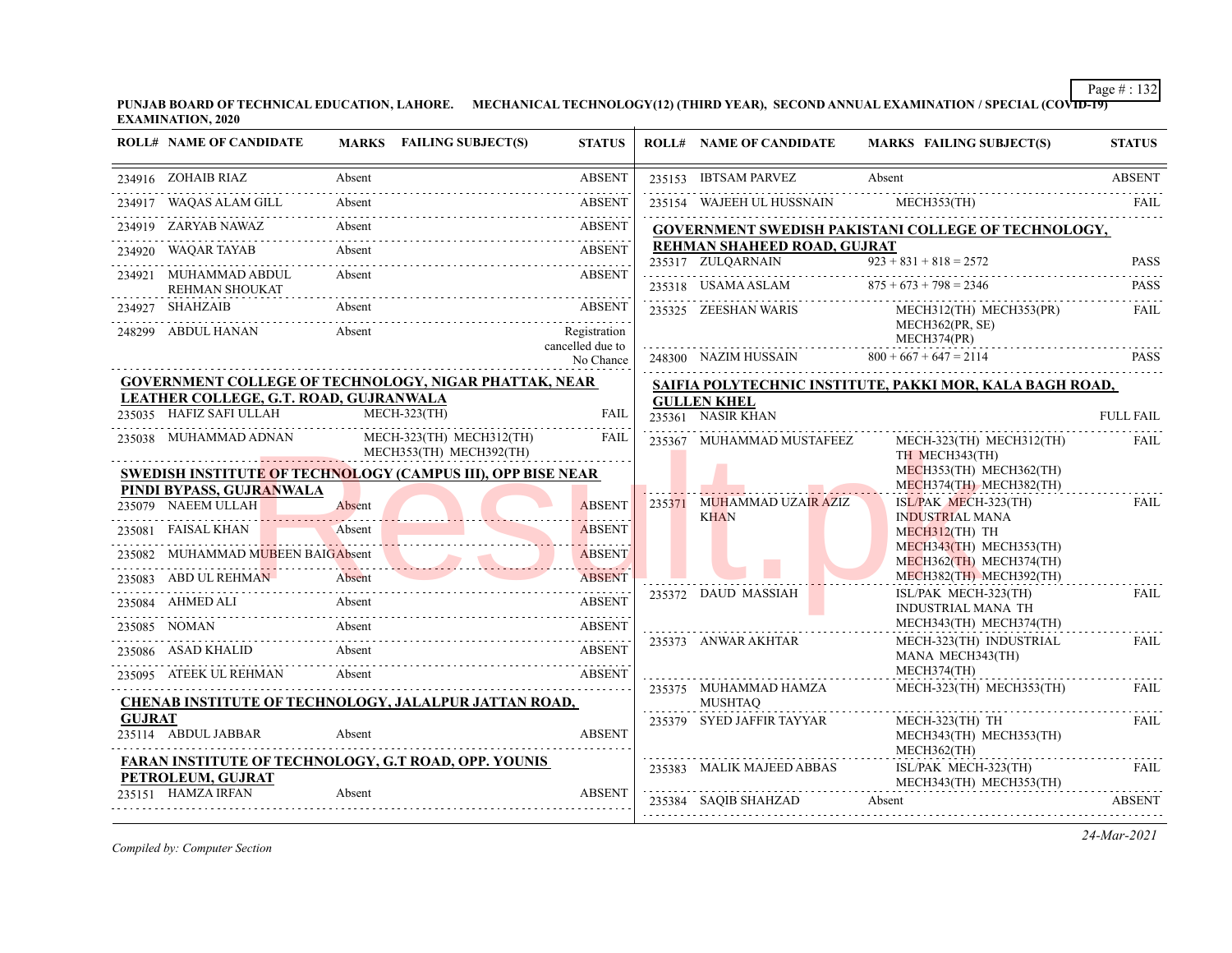**PUNJAB BOARD OF TECHNICAL EDUCATION, LAHORE. MECHANICAL TECHNOLOGY(12) (THIRD YEAR), SECOND ANNUAL EXAMINATION / SPECIAL (COVID-19) EXAMINATION, 2020**

|              | <b>ROLL# NAME OF CANDIDATE</b>     | MARKS FAILING SUBJECT(S)                                                      | <b>STATUS</b>                  | <b>ROLL# NAME OF CANDIDATE</b>      | <b>MARKS FAILING SUBJECT(S)</b>                                                                                               | <b>STATUS</b>    |
|--------------|------------------------------------|-------------------------------------------------------------------------------|--------------------------------|-------------------------------------|-------------------------------------------------------------------------------------------------------------------------------|------------------|
|              | 235388 ABDUL BASIT                 | ISL/PAK MECH-323(TH)<br>MECH343(TH) MECH353(TH)                               | FAIL                           | 248302 MUHAMMAD WASEEM              | ISL/PAK MECH-323(TH, PR,<br>SE) INDUSTRIAL MANA                                                                               | <b>FAIL</b>      |
|              | 235390 MUHAMMAD AWAIS              | ISL/PAK MECH-323(TH)<br>MECH343(TH) MECH353(TH)<br>MECH382(TH)                | FAIL                           |                                     | MECH312(TH, PR, SE)<br>MECH343(TH, PR, SE)<br>MECH353(TH, PR, SE)                                                             |                  |
|              | 235392 MUHAMMAD UMAIR AZIZ<br>KHAN | TH MECH353(TH)<br>MECH362(TH) MECH374(TH)<br>MECH382(TH)                      | FAIL                           |                                     | MECH362(TH, PR, SE)<br>MECH374(PR, SE)<br>MECH382(TH, PR, SE)<br>MECH392(TH, PR, SE)                                          |                  |
|              |                                    | <b>GOVERNMENT COLLEGE OF TECHNOLOGY, 15KM CHINIOT ROAD,</b>                   |                                | 248303 MUHAMMAD AHSAN FIDA          | ISL/PAK MECH-323(TH, PR,                                                                                                      | FAIL             |
| <b>JHANG</b> | 235549 SYED ALAMDAR SAFDAR Absent  |                                                                               | <b>ABSENT</b>                  |                                     | SE) INDUSTRIAL MANA<br>MECH312(TH, PR, SE)                                                                                    |                  |
|              | 235550 HASSNAIN AMEER              | ISL/PAK INDUSTRIAL MANA<br>MECH343(TH) MECH353(TH)<br>MECH362(TH) MECH374(TH) | FAIL                           |                                     | MECH343(TH, PR, SE)<br>MECH353(TH, PR, SE)<br>MECH362(TH, PR, SE)<br>MECH374(TH, PR, SE)                                      |                  |
|              | 235556 MUHAMMAD AKRAM JANI         |                                                                               |                                |                                     | MECH382(TH, PR, SE)                                                                                                           |                  |
|              | 235557 RAFAI ALI HAMID Absent      |                                                                               | <b>ABSENT</b>                  |                                     | MECH392(TH, PR, SE)                                                                                                           |                  |
|              | 235560 ABDUL BASIT Absent          | UL BASIT Absent ABSENT                                                        |                                | 248304 MUHAMMAD SABEEH              | MECH-323(TH) MECH353(TH)                                                                                                      | FAIL             |
|              |                                    | 235564 MUHAMMAD IMTANAN MECH343(TH) MECH374(TH)                               | $\overline{\phantom{a}}$ FAIL. |                                     | <b>GOVERNMENT COLLEGE OF TECHNOLOGY, OPPOSIT DHQ, JOHARABAD</b>                                                               |                  |
|              | AWAN                               | MECH392(TH)                                                                   |                                | (KHUSHAB)<br>235751 FAISAL ABBAS    |                                                                                                                               | <b>FULL FAIL</b> |
|              | <b>ROAD, JHANG</b>                 | SAIFIA POLYTECHNIC INSTITUTE. MOHALLA MUHAMMDIA GOJRA                         |                                | 235753 KALEEM ULLAH Absent          |                                                                                                                               | <b>ABSENT</b>    |
|              | 235584 OONAIN ABBAS                | MECH-323(TH) MECH353(TH)<br>MECH362(TH) MECH382(TH)                           | <b>FAIL</b>                    |                                     | 235753 KALEEM ULLAH Absent Absent ABSENT<br>235755 AHMED SHOAIB Absent ABSENT                                                 |                  |
|              |                                    | <b>MECH392(TH)</b>                                                            |                                |                                     | PAKISTAN COLLEGE OF TECHNOLOGY, INFRONT OF D.C OFFICE,                                                                        |                  |
|              |                                    | <b>GOVERNMENT COLLEGE OF TECHNOLOGY, CHAK DAULAT, JHELUM</b>                  |                                | MIANWALI ROAD,, JOHARABAD (KHUSHAB) |                                                                                                                               |                  |
|              | 235651 MUHAMMAD IBRAHEEM Absent    |                                                                               | <b>ABSENT</b>                  | <b>UTTRA</b>                        | 235758 MUHAMMAD MEHRAN MECH-323(TH) MECH343(TH)<br>MECH353(TH) MECH362(TH)<br>MECH382(TH) MECH392(TH)                         | <b>FAIL</b>      |
|              | 235658 HASEEB AHMED                | Absent                                                                        | ABSENT                         |                                     | SARGODHA COLLEGE OF TECHNOLOGY, NEAR SATELLITE TOWN,                                                                          |                  |
|              |                                    | 235659 NASIR JAVID $721 + 688 + 667 = 2076$ PASS                              | PASS                           | <b>MIANWALI ROAD, KHUSHAB</b>       |                                                                                                                               |                  |
|              |                                    |                                                                               |                                | 248305 UMER FAROOQ                  | Absent                                                                                                                        | <b>ABSENT</b>    |
|              |                                    |                                                                               |                                |                                     | ANJUMAN-E-HIMAYAT-E-ISLAM MUHAMMAD AMIN POLY TECHNIC                                                                          |                  |
|              |                                    |                                                                               |                                |                                     | <b>INSTITUTE &amp; VOCATIONAL TRAINING CENTRE, NEAR FAWARA CHOWK,</b><br>SAIDPUR MAIN BOULEVARD, SABZAZAR SCHEME MORE, LAHORE |                  |
|              |                                    |                                                                               |                                | 235918 MASOOD                       | MECH343(TH) MECH382(TH)<br>MECH392(TH)                                                                                        | <b>FAIL</b>      |
|              |                                    |                                                                               |                                | 235922 MUHAMMAD AFZAL               | Absent                                                                                                                        | <b>ABSENT</b>    |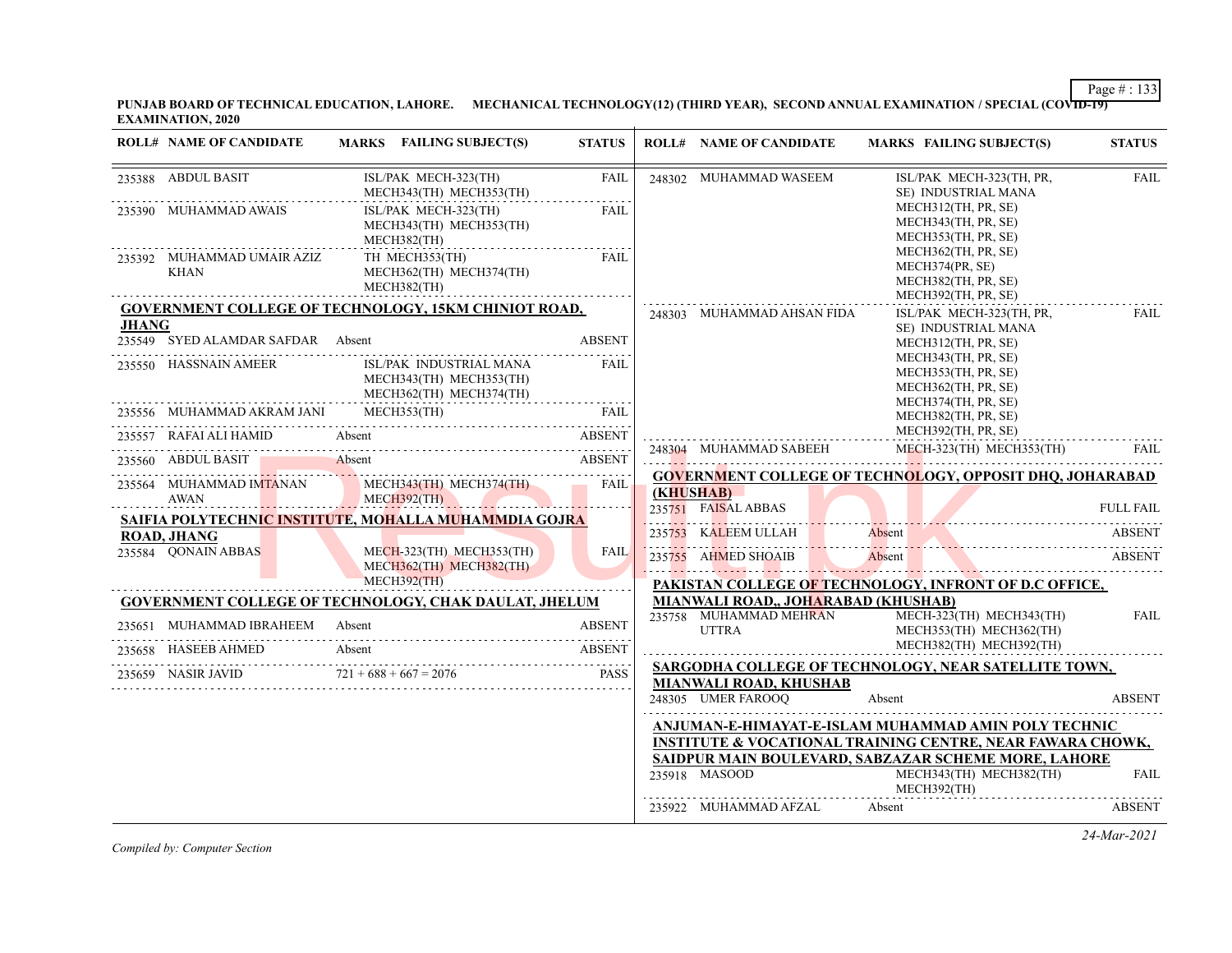**PUNJAB BOARD OF TECHNICAL EDUCATION, LAHORE. MECHANICAL TECHNOLOGY(12) (THIRD YEAR), SECOND ANNUAL EXAMINATION / SPECIAL (COVID-19) EXAMINATION, 2020**

| <b>ROLL# NAME OF CANDIDATE</b>                                 |        | <b>MARKS</b> FAILING SUBJECT(S)                                                                                      | <b>STATUS</b> | <b>ROLL# NAME OF CANDIDATE</b> | <b>MARKS FAILING SUBJECT(S)</b>                                                                      | <b>STATUS</b> |
|----------------------------------------------------------------|--------|----------------------------------------------------------------------------------------------------------------------|---------------|--------------------------------|------------------------------------------------------------------------------------------------------|---------------|
| 235927 MUHAMMAD HAMMAD<br>ALAM                                 |        | MECH353(TH) MECH392(TH)                                                                                              | FAIL          |                                | IMPERIAL COLLEGE OF TECHNOLOGY, 6-ALLAMA IQBAL ROAD,<br>BOHARWALA CHOWK NEAR RAILWAY STATION, LAHORE |               |
| 235932 AFAQ RAJA MECH-323(TH) MECH343(TH)                      |        |                                                                                                                      | <b>FAIL</b>   | 236462 MUHAMMAD SAJAWAL        | ISL/PAK MECH-323(TH)                                                                                 | FAIL          |
| 235936 FRAZ AHMAD                                              |        | MECH312(TH) MECH343(TH)<br>MECH353(TH) MECH374(TH)<br>MECH382(TH) MECH392(TH)                                        | <b>FAIL</b>   | KHAN                           | <b>INDUSTRIAL MANA</b><br>MECH312(TH) TH<br>MECH343(TH) MECH353(TH)<br>MECH362(TH) MECH374(TH)       |               |
| 235937 SAFI IQBAL MECH382(TH) FAIL                             |        |                                                                                                                      | FAIL          |                                | MECH382(TH) MECH392(TH)                                                                              |               |
| 235938 MUHAMMAD JUNAID ABID                                    |        | MECH-323(TH) MECH312(TH)<br>MECH343(TH) MECH353(TH)<br>MECH392(TH)                                                   | FAIL          | 236495 ZAMAN SHER              | ISL/PAK MECH-323(TH)<br><b>INDUSTRIAL MANA</b><br>MECH312(TH) TH                                     | <b>FAIL</b>   |
| 235942 MUHAMMAD FAKHAR AZIZ                                    |        | MECH-323(TH) MECH343(TH) FAIL                                                                                        |               |                                | MECH343(TH) MECH353(TH)<br>MECH362(TH) MECH374(TH)                                                   |               |
| 235946 RAHEEL LIAQAT Absent ABSENT ABSENT                      |        |                                                                                                                      |               |                                | MECH382(TH) MECH392(TH)                                                                              |               |
| 235947 NASIR HUSSAIN Absent                                    |        |                                                                                                                      | ABSENT        | 236497 HASSAN KASHIF           | MECH343(TH) MECH362(TH)<br>MECH382(TH)                                                               | <b>FAIL</b>   |
| 235952 HAMAD AZAM Absent ABSENT                                |        |                                                                                                                      |               |                                | 236500 ABDULLAH KHADIM Absent ABSENT                                                                 |               |
| 235953 MUHAMMAD TAHIR MECH312(TH) MECH343(TH)<br><b>SALEEM</b> |        | <u> 1998 - Januar Marian, martin amerikan di sebagai pertama di sebagai pertama di sebagai pertama di sebagai pe</u> | FAIL          | 236502 HANAN AHMAD             | MECH362(TH) MECH374(TH) FAIL<br>MECH382(TH)                                                          |               |
| 235954 ABDUL REHMAN MECH312(TH) FAIL                           |        |                                                                                                                      |               |                                | -236507 MOHAMMAD SAUD Absent ABSENT                                                                  |               |
| <b>GOVERNMENT COLLEGE OF TECHNOLOGY, RAILWAY ROAD, LAHORE</b>  |        |                                                                                                                      |               | 236508 NOUMAN ANEES KHAN       | MECH-323(TH) MECH312(TH)<br>MECH343(TH) MECH353(TH)                                                  | FAIL          |
| 236371 GULRAIZ                                                 | Absent | AIZ Absent ABSENT                                                                                                    | <b>ABSENT</b> |                                | $MECH382$ (TH)                                                                                       |               |
| 236384 TALHA KARAMAT MECH353(SE) MECH392(PR) FAIL              |        |                                                                                                                      |               |                                | $MECH362$ (TH)<br>236509 TAYYAB ZIA MECH362(TH) FAIL                                                 |               |
| 236387 MUHAMMAD KASHIF                                         |        | $MECH-323$ (TH, PR)<br>MECH312(TH) MECH343(TH,<br>PR) MECH353(TH, PR)                                                | FAIL          | 236517 MUHAMMAD HADI SHAH      | MECH-323(TH) MECH353(TH)<br>MECH362(TH) MECH374(TH)<br>MECH382(TH)                                   | FAIL          |
|                                                                |        | MECH362(TH, PR)                                                                                                      |               |                                | 236518 AMIR JAVED Absent ABSENT                                                                      |               |
|                                                                |        | MECH374(PR) MECH382(TH,<br>PR) MECH392(PR)                                                                           |               | 236526 MUHAMMAD BILAL Absent   | 236526 MUHAMMAD BILAL Absent ABSENT                                                                  |               |
| 236394 ALI HASSAN                                              |        | MECH353(TH) MECH362(TH)<br>MECH382(TH)                                                                               | FAIL          |                                | 236530 ALI SARFRAZ Absent ABSENT                                                                     |               |
| 236395 SHAMROZ AFZAL                                           |        | MECH-323(TH) MECH343(TH,<br>PR, SE) MECH353(TH)                                                                      | <b>FAIL</b>   |                                | 236535 DANISH TARIQ MECH343(TH) MECH382(TH) FAIL MECH392(TH)                                         |               |
|                                                                |        | MECH362(TH)                                                                                                          |               |                                | ${\bf \substack{236536\\ \text{MECH-323(TH)}\\ \text{MECH382(TH)}} \text{MECH-343(H)} }$             | FAII.         |
| 248306 MUHAMMAD RIZWAN<br>MUHAMMAD RIZWAN Absent ABSENT        |        |                                                                                                                      |               |                                | 236539 ALI AHMAD Fail In First Year And Second Year + 712 RL SECOND                                  |               |
| 248307 AJMAL RAZA                                              |        | $800 + 804 + 836 = 2440$                                                                                             | <b>PASS</b>   |                                |                                                                                                      | YEAR          |
|                                                                |        |                                                                                                                      |               | 236540 ABDUL MAJID NASEEM      | Absent                                                                                               | <b>ABSENT</b> |

*Compiled by: Computer Section*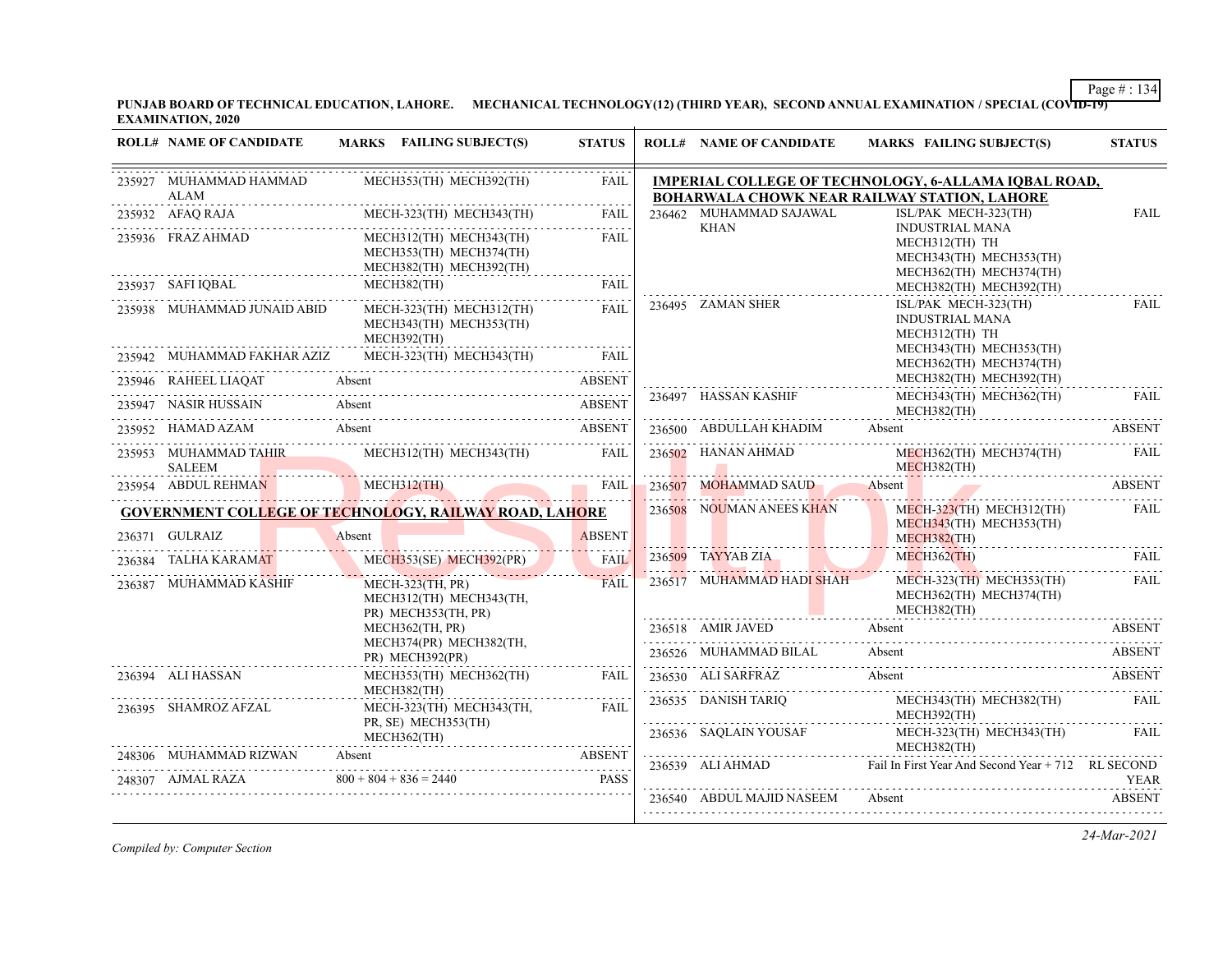**PUNJAB BOARD OF TECHNICAL EDUCATION, LAHORE. MECHANICAL TECHNOLOGY(12) (THIRD YEAR), SECOND ANNUAL EXAMINATION / SPECIAL (COVID-19) EXAMINATION, 2020**

|        | <b>ROLL# NAME OF CANDIDATE</b>    | MARKS FAILING SUBJECT(S)                                             | <b>STATUS</b> |        | <b>ROLL# NAME OF CANDIDATE</b>                      | <b>MARKS FAILING SUBJECT(S)</b>                          | <b>STATUS</b>                   |
|--------|-----------------------------------|----------------------------------------------------------------------|---------------|--------|-----------------------------------------------------|----------------------------------------------------------|---------------------------------|
|        | 236543 DAWOOD MUNIR               | Absent                                                               | <b>ABSENT</b> |        | 236596 MUHAMMAD TAHIR                               | MECH-323(TH) MECH312(TH)                                 | <b>FAIL</b>                     |
| 236549 | <b>USMAN SABIR</b>                | MECH353(TH)                                                          | FAII.         |        | <b>SALEEM</b>                                       | MECH353(TH) MECH362(TH)<br>MECH382(TH) MECH392(TH)       |                                 |
|        | MUHAMMAD KASHIF                   | Absent                                                               | <b>ABSENT</b> |        | 248311 MUHAMMAD AWAIS<br><b>KHATAK</b>              | MECH-323(TH) MECH343(TH)                                 | <b>FAIL</b>                     |
|        | 236552 KHALIL HUSSAIN             | MECH343(TH)                                                          | <b>FAIL</b>   |        |                                                     | JAPAN POLYTECHNIC INSTITUTE, MANGA ROAD, RAIWIND, LAHORE |                                 |
| 236554 | MUHAMMAD AWAIS                    | Absent                                                               | <b>ABSENT</b> |        | 236640 MUHAMMAD SHAKEEL                             | MECH-323(TH) MECH343(TH)                                 | <b>FAIL</b>                     |
|        | 236556 UMAIR KHAN<br>.            | MECH-323(TH) MECH382(TH)                                             | <b>FAIL</b>   |        |                                                     | MECH353(TH) MECH362(TH)<br>MECH382(TH) MECH392(TH)       |                                 |
|        | 236557 IMRAN ALI BUTT             | MECH-323(TH) MECH312(TH)<br>MECH343(TH) MECH353(TH)<br>MECH382(TH)   | <b>FAIL</b>   |        | 236642 ZEESHAN AHMAD                                | MECH343(TH) MECH362(TH)<br>MECH382(TH) MECH392(TH)       | <b>FAIL</b>                     |
|        | 248308 NATIQ UR REHMAN            | ISL/PAK MECH-323(TH)                                                 | FAII.         |        | 236643 USAMA AMIN                                   | MECH382(TH)                                              | FAII.                           |
|        | <b>GULROO</b>                     | <b>INDUSTRIAL MANA</b><br>MECH312(TH) MECH343(TH)                    |               |        | 236646 OASIM ALI KHAN                               | Absent                                                   | <b>ABSENT</b>                   |
|        |                                   | MECH353(TH) MECH362(TH)                                              |               |        | 236647 ZULFIQAR AHMAD                               | Absent                                                   | ABSENT                          |
|        |                                   | MECH374(TH) MECH382(TH)<br>MECH392(TH)<br>.                          |               | 236648 | MUHAMMAD KAMRAN                                     | MECH343(TH) MECH382(TH)                                  | FAIL                            |
|        | 248309 ASHIR RIAZ                 | Absent                                                               | <b>ABSENT</b> |        | 236649 MUHAMMAD IJAZ                                | MECH362(TH) MECH382(TH)                                  | FAIL                            |
|        | 248310 MUHAMMAD HASSAM            | MECH343(TH)                                                          | <b>FAIL</b>   |        | 236650 SAQIB HAMEED                                 | $MECH382$ (TH)                                           | FAIL                            |
|        | <b>SHAHID</b>                     | <b>INSTITUTE OF ENGINEERING &amp; TECHNOLOGY, NTC BUILDING, PTCL</b> |               |        | 236651 HAMAD UR REHMAN                              | $MECH-323$ (TH) MECH343(TH)<br>MECH382(TH) MECH392(TH)   | FAIL                            |
|        | <b>COLONY. MUGHALPURA, LAHORE</b> |                                                                      |               |        | 236653 ALI HUSSAIN                                  | MECH343(TH) MECH353(TH)                                  | <b>FAIL</b>                     |
|        | 236583 MUHAMMAD OMER              | MECH-323(TH) MECH312(TH)<br>MECH343(TH) MECH353(TH)                  | <b>FAIL</b>   |        |                                                     | MECH362(TH) MECH382(TH)                                  |                                 |
|        |                                   | MECH382(TH)                                                          |               |        | 236655 QAZLBASH AKRAM                               | MECH-323(TH) MECH343(TH)<br>MECH353(TH) MECH382(TH)      | FAIL                            |
|        | 236585 MUHAMMAD MUAZAM ALI        | MECH353(TH) MECH382(TH)                                              | FAIL          |        | 236659 AZMAN SAMEEH Absent                          |                                                          | <b>ABSENT</b>                   |
|        | 236588 ALI AHMAD<br>.             | MECH382(TH)                                                          | FAII.         |        | 236662 ARSHAD ALI                                   | MECH-323(TH) MECH382(TH)                                 | FAIL                            |
|        | 236589 SYED ALI HAIDER            | MECH-323(TH) MECH312(TH)<br>MECH343(TH) MECH353(TH)                  | FAIL          |        | 236663 SUFYYAN ALI                                  | Absent                                                   | <b>ABSENT</b>                   |
|        |                                   | MECH362(TH) MECH374(TH)                                              |               |        | 236666 AMJAD RASHEED                                | Absent                                                   | ABSENT                          |
|        | 236592 SYED ALI FARHAN            | $MECH382$ (TH)<br>$MECH382$ (TH)                                     | <b>FAIL</b>   |        | 236667 NAVEED ASLAM                                 | MECH-323(TH) MECH362(TH)<br>MECH382(TH)                  | <b>FAIL</b>                     |
|        | 236593 AMMAR ALI                  | MECH312(TH) MECH343(TH)                                              | FAIL          |        | 236668 SAMAD ALI                                    | Absent                                                   | ABSENT                          |
|        |                                   | MECH353(TH) MECH374(TH)<br>MECH382(TH)                               |               |        | 236669 MALIK TAIMOUR AHMAD $854 + 763 + 818 = 2435$ |                                                          | <b>PASS</b>                     |
|        | 236595 MUSTANSAR HABIB            | MECH382(TH)                                                          | <b>FAIL</b>   |        | 248312 MUHAMMAD SABIR                               | $801 +$ Fail In Second Year + 822                        | <b>RL SECOND</b><br><b>YEAR</b> |

*Compiled by: Computer Section*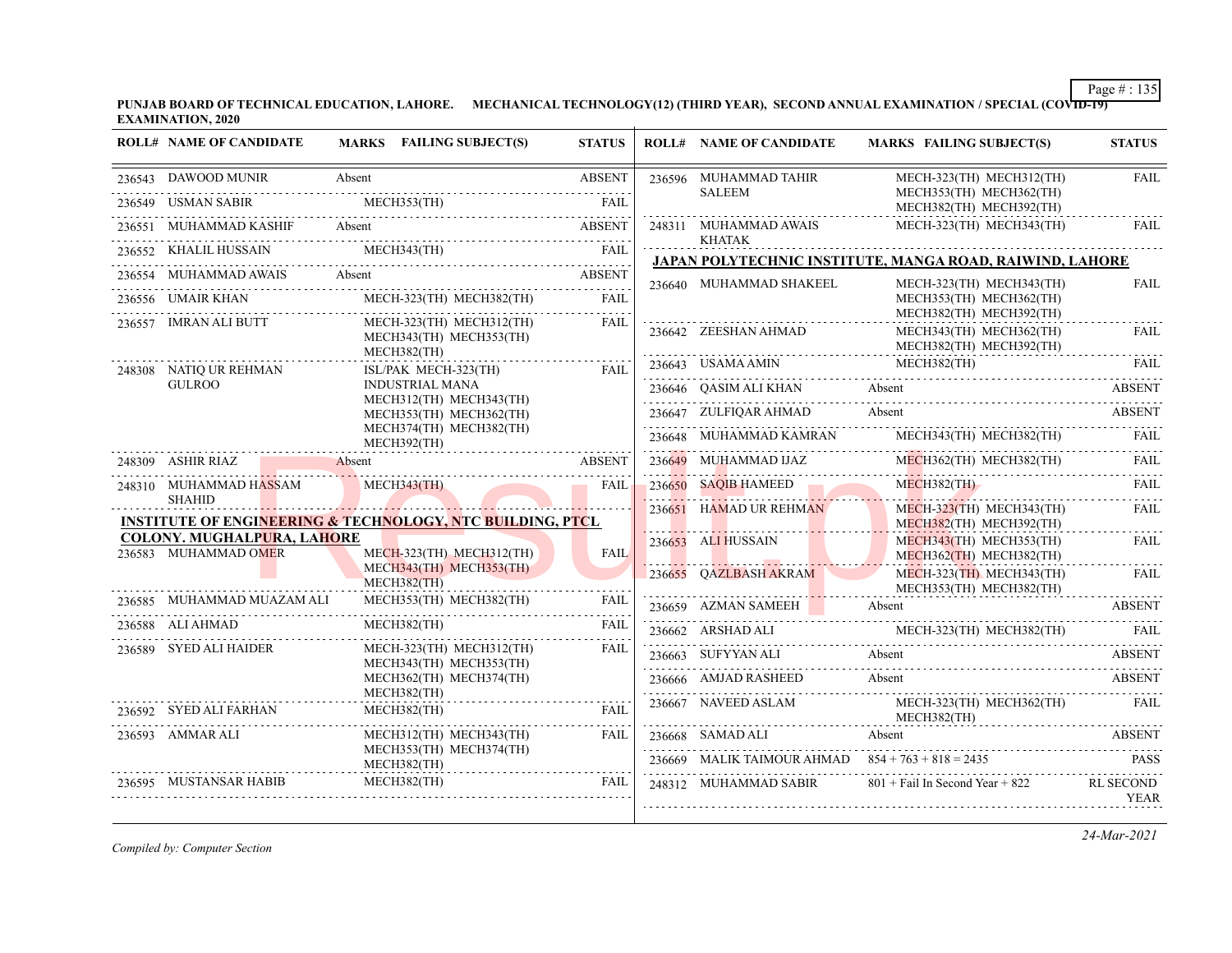**PUNJAB BOARD OF TECHNICAL EDUCATION, LAHORE. MECHANICAL TECHNOLOGY(12) (THIRD YEAR), SECOND ANNUAL EXAMINATION / SPECIAL (COVID-19) EXAMINATION, 2020**

| <b>ROLL# NAME OF CANDIDATE</b>            | MARKS FAILING SUBJECT(S)                                                                  | <b>STATUS</b> | <b>ROLL# NAME OF CANDIDATE</b>        | MARKS FAILING SUBJECT(S)                                                                                                                                                                                                                                                                                                                                                                                                     | <b>STATUS</b> |
|-------------------------------------------|-------------------------------------------------------------------------------------------|---------------|---------------------------------------|------------------------------------------------------------------------------------------------------------------------------------------------------------------------------------------------------------------------------------------------------------------------------------------------------------------------------------------------------------------------------------------------------------------------------|---------------|
| 248313 MUHAMMAD ARSHAD ALI                | MECH343(TH)                                                                               | FAIL          | 236793 ZAHOOR IMRAN                   | Absent                                                                                                                                                                                                                                                                                                                                                                                                                       | <b>ABSENT</b> |
| 248314 ZOHAIB HASSAN                      | MECH-323(TH) MECH343(TH)<br>MECH382(TH)                                                   | FAIL          | 236794 MUHAMMAD HAMZA<br><b>KARIM</b> | MECH382(TH)                                                                                                                                                                                                                                                                                                                                                                                                                  | FAII.         |
|                                           | MECH-323(TH) MECH343(TH)<br>MECH382(TH)                                                   | <b>FAIL</b>   |                                       | 248317 MUSHARRAF LIAQAT Absent ABSENT                                                                                                                                                                                                                                                                                                                                                                                        |               |
|                                           | LAHORE POLYTECHNIC INSTITUTE, BAND ROAD NEAR CHOWK YATEEM                                 |               |                                       | PITAC COLLEGE OF TECHNOLOGY, 234 FEROZEPUR ROAD, LAHORE                                                                                                                                                                                                                                                                                                                                                                      |               |
| KHANA, LAHORE                             |                                                                                           |               |                                       | 248318 USMAN SUBHANI MECH392(TH) FAIL                                                                                                                                                                                                                                                                                                                                                                                        |               |
| 236682 MUHAMMAD AWAIS                     | Absent ABSENT                                                                             |               |                                       | <b>GOVERNMENT COLLEGE OF TECHNOLOGY, COLLEGE ROAD, LAYYAH</b>                                                                                                                                                                                                                                                                                                                                                                |               |
| 236685 MUHAMMAD AHMAD<br><b>ALLAH DIN</b> | Absent                                                                                    | <b>ABSENT</b> | 237078 JAMSHAID AFZAL                 | MECH-323(TH) MECH312(TH)                                                                                                                                                                                                                                                                                                                                                                                                     | <b>FAIL</b>   |
| 236686 AHSAN MASOOD                       | MECH343(TH) MECH382(TH)                                                                   | <b>FAIL</b>   |                                       | $MECH362(TH)$ MECH362(TH) MECH374(TH) MECH374(TH) MECH374(TH) MECH374(TH) MECH374(TH) MECH382(TH) MECH374(TH) MECH374(TH) MECH374(TH) MECH374(TH) MECH374(TH) MECH374(TH) MECH374(TH) MECH374(TH) MECH374(TH) MECH374(TH) MECH37                                                                                                                                                                                             |               |
|                                           | MECH392(TH)                                                                               |               |                                       |                                                                                                                                                                                                                                                                                                                                                                                                                              |               |
|                                           | 236687 NOMAN AFTAB Absent ABSENT<br><b>ABSENT</b>                                         |               |                                       | 237082 MUHAMMAD RIZWAN MECH-323(TH) MECH382(TH) FAIL                                                                                                                                                                                                                                                                                                                                                                         |               |
|                                           | 236688 KAMRAN SAJID Absent RESENT                                                         |               |                                       | 237083 MUHAMMAD EHTASHAM Absent ABSENT                                                                                                                                                                                                                                                                                                                                                                                       |               |
| 37-MAIN RAVI ROAD, LAHORE                 | LAHORE POLYTECHNIC INSTITUTE, MANZOOR TRADE CENTRE,                                       |               | 237084 MUHAMMAD SHEHBAZ               | JHAMMAD SHEHBAZ Absent ABSENT ABSENT                                                                                                                                                                                                                                                                                                                                                                                         |               |
| 236702 ALI HAIDER                         | MECH-323(TH, PR)<br>MECH312(TH, PR) TH                                                    | <b>FAIL</b>   |                                       | $\begin{tabular}{c c c c} \multicolumn{2}{c }{\textbf{237088}} & \multicolumn{2}{c }{\textbf{MUECH-323(TH)}} & \multicolumn{2}{c }{\textbf{MECH-323(TH)}} & \multicolumn{2}{c }{\textbf{MECH-323(TH)}} & \multicolumn{2}{c }{\textbf{MECH-323(TH)}} & \multicolumn{2}{c }{\textbf{HECH-323(TH)}} & \multicolumn{2}{c }{\textbf{HECH-323(TH)}} & \multicolumn{2}{c }{\textbf{HECH-323(TH)}} & \multicolumn{2}{c }{\textbf{HE$ |               |
|                                           | MECH343(PR) MECH353(PR)<br>MECH362(TH, PR)                                                |               |                                       | 237089 SHAHID RASOOL Absent ABSENT                                                                                                                                                                                                                                                                                                                                                                                           |               |
|                                           | MECH374(PR) MECH382(TH,<br>PR) MECH392(TH, PR)                                            |               |                                       | 237090 SHEHZAD HASSAN MECH-323(TH) MECH353(TH)                                                                                                                                                                                                                                                                                                                                                                               |               |
| 236708 ALI REHMAN NAWAZ                   | Absent ABSEN                                                                              | <b>ABSENT</b> | 237096 MUHAMMAD MUZAMMIL              | MECH-323(TH) MECH312(TH)<br>MECH353(TH)                                                                                                                                                                                                                                                                                                                                                                                      | FAIL          |
| 236710 MUHAMMAD WAHAB                     | Absent<br>236710 MUHAMMAD WAHAB Absent ABSENT ABSENT                                      | <b>ABSENT</b> | 237097 MUHAMMAD ZUBAB                 | MECH312(TH) MECH353(TH)<br>MECH392(TH)                                                                                                                                                                                                                                                                                                                                                                                       | <b>FAIL</b>   |
| DAROGHAWALA, LAHORE                       | <b>MALAYSIAN INSTITUTE OF TECHNOLOGY, SALAMAT PURA,</b>                                   |               |                                       | 248319 MUHAMMAD ASHIQ MECH392(TH) FAIL                                                                                                                                                                                                                                                                                                                                                                                       |               |
| 236781 AMMAD UL HAQ                       | MECH-323(TH) MECH353(TH)                                                                  | <b>FAIL</b>   |                                       | $248320$ MUHAMMAD ALI RAZA<br>FULL FAIL<br>248321 MITHAMMAD OARDA                                                                                                                                                                                                                                                                                                                                                            |               |
| 236784 SHAHEER AHMED MUJTABA Absent       | MECH362(TH) MECH382(TH)                                                                   |               |                                       |                                                                                                                                                                                                                                                                                                                                                                                                                              |               |
|                                           | SHAHEER AHMED MUJTABA Absent ABSENT<br>248316 NADEEM WAHEED $822 + 759 + 834 = 2415$ PASS |               |                                       | $\begin{tabular}{llllll} \multicolumn{2}{c}{\textbf{248321}} & {\textbf{MUHAMMAD QASIM}} & \textbf{Absent} & \textbf{ABSENT} \\ \multicolumn{2}{c}{\textbf{248521}} & {\textbf{GHAZANFAR ALI}} & \textbf{MECH353(TH)} & \textbf{FALI} \\ \multicolumn{2}{c}{\textbf{248521}} & {\textbf{GHAZANFAR ALI}} & \textbf{MECH353(TH)} & \textbf{FALI} \\ \end{tabular}$                                                             |               |
|                                           |                                                                                           |               |                                       | LICCS INSTITUTE OF MODERN TECHNOLOGY, HOUSING COLONY                                                                                                                                                                                                                                                                                                                                                                         |               |
| <b>BANK ROAD, HARBANCEPURA, LAHORE</b>    | PAK PUNJAB COLLEGE OF TECHNOLOGY, OPP. TAJ BAGH PULL CANAL                                |               | <b>COLLEGE ROAD, LAYYAH</b>           |                                                                                                                                                                                                                                                                                                                                                                                                                              |               |
| 236789 ALI HAMZA                          | 36789 ALI HAMZA MECH353(TH) MECH382(TH) FAIL                                              | <b>FAIL</b>   | 237147 MUHAMMAD ZEESHAN               | Absent                                                                                                                                                                                                                                                                                                                                                                                                                       | <b>ABSENT</b> |
|                                           | 236790 ABU BAKAR ABBAS MECH343(TH) MECH353(TH)<br>MECH362(TH) MECH382(TH)                 | <b>FAIL</b>   | 248322 KHURAM SHAHZAD                 | Absent                                                                                                                                                                                                                                                                                                                                                                                                                       | ABSENT        |

*Compiled by: Computer Section*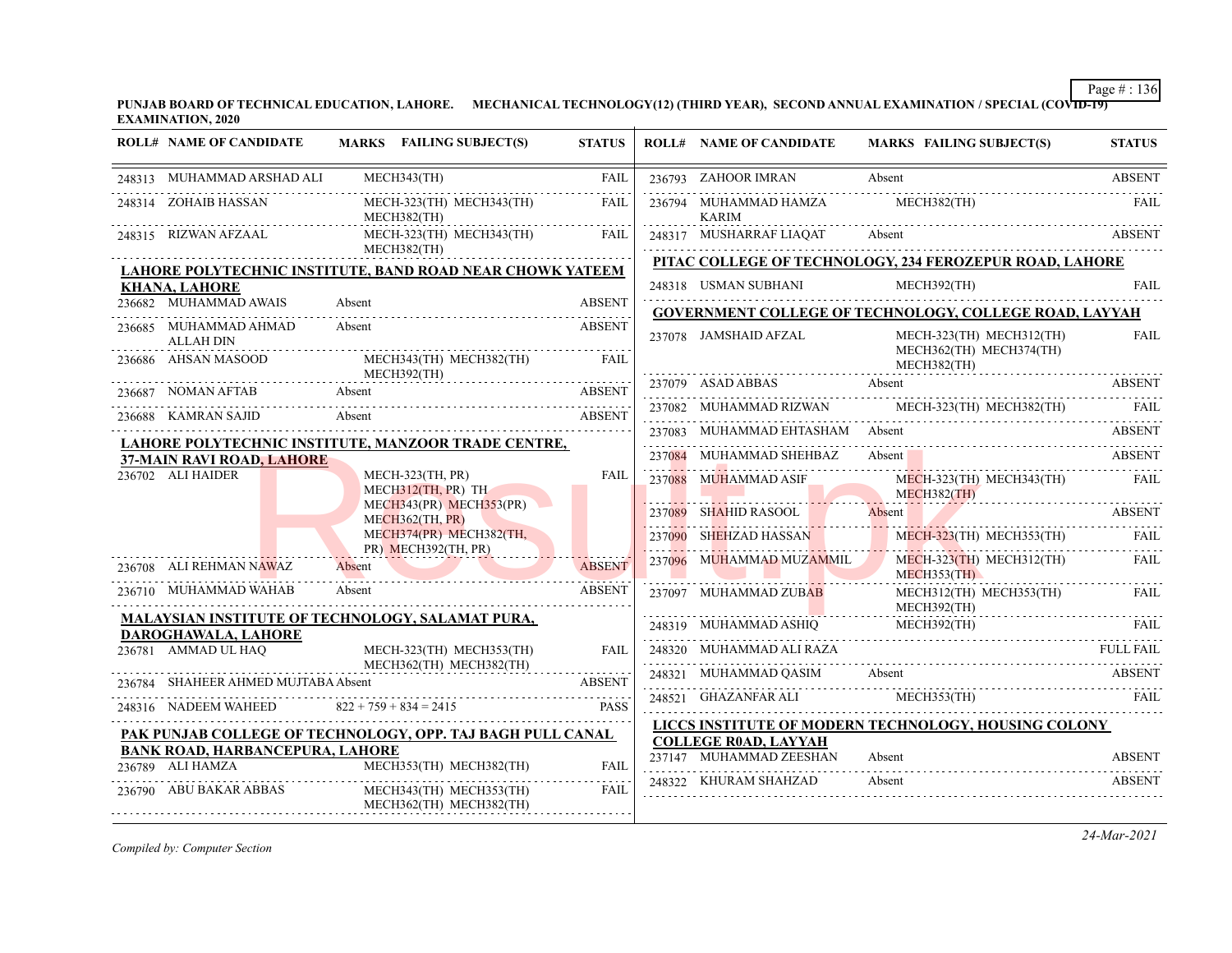**PUNJAB BOARD OF TECHNICAL EDUCATION, LAHORE. MECHANICAL TECHNOLOGY(12) (THIRD YEAR), SECOND ANNUAL EXAMINATION / SPECIAL (COVID-19) EXAMINATION, 2020**

| <b>ROLL# NAME OF CANDIDATE</b>                     | <b>MARKS</b> FAILING SUBJECT(S)                                                                        | <b>STATUS</b> |                 | <b>ROLL# NAME OF CANDIDATE</b>        | <b>MARKS FAILING SUBJECT(S)</b>                                                                                                 | <b>STATUS</b> |
|----------------------------------------------------|--------------------------------------------------------------------------------------------------------|---------------|-----------------|---------------------------------------|---------------------------------------------------------------------------------------------------------------------------------|---------------|
|                                                    | FAIZUL ISLAM INSTITUTE OF TECHNOLOGY, GT ROAD, MANDRA                                                  |               |                 | 237404 MUHAMMAD SHAKEEL               | MECH-323(TH) MECH343(TH)<br>MECH353(TH) MECH374(TH)                                                                             | <b>FAIL</b>   |
| 237247 MUHAMMAD SHAYAN<br>TARIQ                    | Absent                                                                                                 | <b>ABSENT</b> |                 |                                       | MECH392(TH)                                                                                                                     |               |
|                                                    | 237252 MOHSIN NAWAZ Fail In First Year And Second Year + 698 RL SECOND                                 | YEAR          |                 | BEROWLI RAILWAY STATION, MIANWALI     | <b>GOVERNMENT COLLEGE OF TECHNOLOGY, KALA BAGH ROAD, NEAR</b>                                                                   |               |
| 237256 HASNAIN TASADDAQ Absent                     | HASNAIN TASADDAQ Absent ABSENT                                                                         | <b>ABSENT</b> |                 | 237506 MUHAMMAD UMAR<br><b>FAROOO</b> | ISL/PAK MECH-323(TH, PR,<br>SE) MECH312(TH, PR, SE) TH                                                                          | <b>FAIL</b>   |
| 237261 HAMAYOUN NASEER MECH353(TH)<br><b>AHMED</b> |                                                                                                        | FAII.         |                 |                                       | MECH343(TH, PR, SE)<br>MECH353(TH, PR, SE)                                                                                      |               |
|                                                    | ${\bf 237263} \quad {\bf MUHAMMAD ANEEQ} \qquad {\bf MECH353(TH)} \qquad {\bf FAIL} \qquad {\bf FAIL}$ |               |                 |                                       | MECH362(TH, PR, SE)<br>MECH374(TH, PR, SE)                                                                                      |               |
| 248323 SAYYED ALI HASSAN Absent<br><b>GILLANI</b>  |                                                                                                        | <b>ABSENT</b> |                 |                                       | MECH382(TH, PR, SE)<br>MECH392(TH, PR, SE)                                                                                      |               |
|                                                    | 248324 HAMZA PERVEZ MINHAS MECH-323(TH) FAIL                                                           | FAIL          |                 | 237507 MUHAMMAD ZAHID IQABL           | ISL/PAK MECH-323(TH)<br>MECH312(TH) MECH343(TH)                                                                                 | <b>FAIL</b>   |
| <b>MIANA, MIANWALI</b>                             | DR A. Q. KHAN INSTITUTE OF TECHNOLOGY, MULTAN ROAD CHAH                                                |               |                 |                                       | MECH353(TH) MECH382(TH)<br>MECH392(TH)                                                                                          |               |
| 237378 MUHAMMAD HAMZA                              | ISL/PAK MECH-323(TH, PR)<br><b>INDUSTRIAL MANA</b>                                                     | <b>FAIL</b>   |                 | 237508 MUHAMMAD KASHIF KHAN Absent    |                                                                                                                                 |               |
|                                                    | MECH312(TH, PR) TH                                                                                     |               |                 | 237509 HASNAIN ABBAS                  | MECH-323(TH) MECH343(TH)<br>MECH382(TH)_MECH392(TH)                                                                             | FAIL          |
|                                                    | MECH343(TH, PR)<br>MECH353(TH, PR)                                                                     |               |                 | 237513 RAZWAN AHMED                   | Absent<br><u> 1999 - John Barbara, martin da basar 1999 - 1999 - 1999 - 1999 - 1999 - 1999 - 1999 - 1999 - 1999 - 1999 - 19</u> | <b>ABSENT</b> |
|                                                    | MECH362(TH, PR)<br>MECH374(TH, PR)                                                                     |               |                 | 237515 MUHAMMAD ISMAEEL               | Absent                                                                                                                          | ABSENT        |
|                                                    | MECH382(TH, PR)<br>MECH392(TH, PR)                                                                     |               |                 | 237519 RAEES AHMAD KHAN               | Absent<br>237519 RAEES AHMAD KHAN Absent ABSENT                                                                                 | <b>ABSENT</b> |
| 237381 MUHAMMAD LUOMAN                             | <b>Contract Contract</b><br>Absent<br><b>Contract Contract</b>                                         | <b>ABSENT</b> |                 | 237520 SHAHZAIB RAMZAN                | Absent<br><b>Contract Contract Contract Contract Contract</b>                                                                   | ABSENT        |
| 237384 YAQOOB SHAH MECH-323(TH)                    |                                                                                                        |               |                 | 237522 MUHAMMAD WAQAS                 | Absent                                                                                                                          | <b>ABSENT</b> |
| 237386 MUHAMMAD ARSHAD                             | Absent                                                                                                 | <b>ABSENT</b> |                 | 237523 MUHAMMAD RAMZAN                | MECH382(TH) MECH392(TH)                                                                                                         | -FAIL         |
|                                                    | 237388 SYED SHAHBAZ HAIDER Absent ABSENT                                                               |               |                 | 237525 INAM ULLAH KHAN                | ISL/PAK MECH-323(TH)<br>MECH312(TH) TH                                                                                          | <b>FAIL</b>   |
| 237389 MUHAMMAD SHAHBAZ                            | MECH-323(TH) MECH343(TH)<br>MECH353(TH)                                                                | FAIL          |                 |                                       | MECH343(TH) MECH353(TH)<br>MECH374(TH) MECH382(TH)                                                                              |               |
| 237390 MUHAMMAD SAIF ULLAH                         | <b>MECH-323(TH)</b>                                                                                    |               |                 |                                       | MECH392(TH)                                                                                                                     |               |
| 237393 DANISH HAIDER                               | Absent<br><b>ABSENT</b>                                                                                |               |                 | 248325 MUHAMMAD SHOAIB KHAN           | MECH392(TH)                                                                                                                     | <b>FAIL</b>   |
|                                                    | 237394 ASAD AYYUB Absent ABSENT                                                                        |               | <b>MIANWALI</b> |                                       | SAIFIA POLYTECHNIC INSTITUTE, GULSHAN E SAIFIA, PAF ROAD,                                                                       |               |
|                                                    | 237396 ZAINUL ABIDEEN Absent ABSENT ABSENT                                                             | ABSENT        |                 | 237532 BURHAN ALI                     | MECH-323(TH) MECH312(TH)<br>MECH343(TH) MECH362(TH)                                                                             | <b>FAIL</b>   |
| 237398 NADEEM RASHEED                              | Absent                                                                                                 | <b>ABSENT</b> |                 |                                       | MECH392(TH)                                                                                                                     |               |

*Compiled by: Computer Section*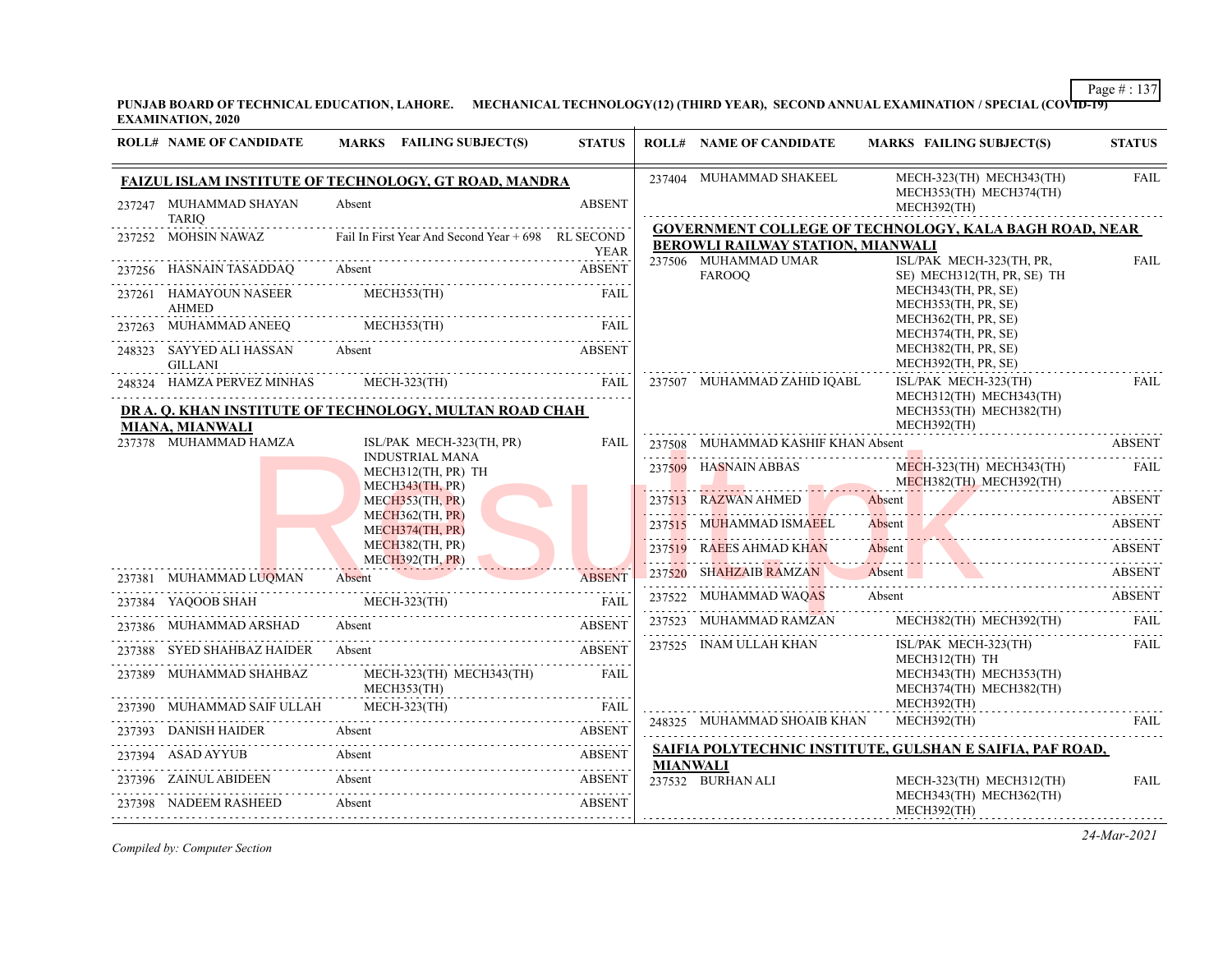**PUNJAB BOARD OF TECHNICAL EDUCATION, LAHORE. MECHANICAL TECHNOLOGY(12) (THIRD YEAR), SECOND ANNUAL EXAMINATION / SPECIAL (COVID-19) EXAMINATION, 2020**

|               | <b>ROLL# NAME OF CANDIDATE</b>                  | MARKS FAILING SUBJECT(S)                                                  | <b>STATUS</b> |             | <b>ROLL# NAME OF CANDIDATE</b>                     | <b>MARKS FAILING SUBJECT(S)</b>                                                                                                              | <b>STATUS</b>                    |
|---------------|-------------------------------------------------|---------------------------------------------------------------------------|---------------|-------------|----------------------------------------------------|----------------------------------------------------------------------------------------------------------------------------------------------|----------------------------------|
|               | 237533 MUHAMMAD ZAHID                           | MECH-323(TH) MECH312(TH)                                                  | FAIL          |             | 237868 ABDUL REHMAN                                | Absent                                                                                                                                       | <b>ABSENT</b>                    |
|               |                                                 | MECH392(TH)<br>GOVERNMENT COLLEGE OF TECHNOLOGY, QASIM PUR COLONY,        |               | .           |                                                    | 237870 MUHAMMAD MUSAWAR MECH-323(TH) MECH353(TH) FAIL                                                                                        |                                  |
| <b>MULTAN</b> |                                                 |                                                                           |               |             | 237875 SYED TOUQEER IMAM                           | Absent                                                                                                                                       | <b>ABSENT</b>                    |
|               |                                                 | 237754 AFTAB UR REHMAN MECH-323(TH) MECH312(TH) FAIL                      |               | 1.1.1.1.1.1 | <b>GARDAZI</b><br>237877 MUHAMMAD WAQAS            | MECH343(TH)                                                                                                                                  | FAIL                             |
|               | 237759 MUHAMMAD NABEEL Absent<br><b>MANZOOR</b> |                                                                           | <b>ABSENT</b> | .           | AHMAD                                              |                                                                                                                                              |                                  |
|               | <b>HASHMI</b>                                   | 237771 MUHAMMAD SHOAIB MECH-323(TH) MECH343(TH) FAIL                      |               |             |                                                    | $\begin{tabular}{ll} \bf 248328 & RASHID LATIF & MECH353(TH) & FAIL \\ \bf \end{tabular}$<br>248329 MUHAMMAD KASHIF MECH-323(TH) MECH392(TH) | FAIL                             |
|               | 237777 MUZAMMIL HASSAN Absent                   |                                                                           | ABSENT        |             | <b>SIDDIQUE</b>                                    |                                                                                                                                              |                                  |
|               | 237781 MUHAMMAD FAISAL IOBAL Absent             |                                                                           | ABSENT        |             | 248330 MUHAMMAD ABBAS                              | $MECH312$ (TH)                                                                                                                               | Registration<br>cancelled due to |
|               |                                                 | 237782 MUHAMMAD USAMA RIAZ Absent ABSENT                                  |               |             |                                                    |                                                                                                                                              | No Chance                        |
|               | 237785 FAHAD MAQSOOD                            | 785 FAHAD MAQSOOD Absent ABSENT                                           |               |             | <b>CHOWK, MULTAN</b>                               | SWEDISH INSTITUTE OF TECHNOLOGY, OPP. GRID STATION, VEHARI                                                                                   |                                  |
|               |                                                 | 237787 MUNEEB KHAN Absent ABSENT                                          |               |             | 237948 HADAR ZAHID<br>237948 HADAR ZAHID 4         | Absent                                                                                                                                       | <b>ABSENT</b>                    |
|               |                                                 | 237793 UMAIR KHAN Absent ABSENT                                           |               |             | 237952 MUHAMMAD SABIR RIAZ Absent                  |                                                                                                                                              | ABSENT                           |
|               |                                                 | 237795 ALI HAMZA 808 + 751 + 735 = 2294 PASS                              |               |             |                                                    | 237956 UZAIR AHMAD MECH-323(TH) FAIL                                                                                                         |                                  |
|               |                                                 | 237796 FAHAD MUSHTAQ MECH312(TH) MECH343(TH)                              | <b>FAIL</b>   |             |                                                    | 237958 ATIF HUSSAIN Absent ABSENT                                                                                                            |                                  |
|               | 248326 MUHAMMAD HASEEB<br>ATHAR                 | MECH-323(TH) INDUSTRIAL<br>MANA MECH312(TH) TH<br>MECH343(TH) MECH353(TH) | <b>FAIL</b>   |             | 237963 OSAMA SHAHWAR                               | MECH312(TH) MECH343(TH)<br>MECH353(TH) MECH374(PR)<br>MECH382(TH)                                                                            | FAIL                             |
|               |                                                 | MECH362(TH) MECH374(TH,                                                   |               |             | 237966 MUNEEB AHMAD KHAN                           | $MECH382$ (TH)                                                                                                                               | FAII.                            |
|               |                                                 | SE) MECH382(TH)<br>MECH392(TH)<br>MECH-323(TH) MECH312(TH)                | FAIL          |             | 237971 MUHAMMAD MUJ <mark>AH</mark> ID             | MECH312(TH) MECH353(TH)<br>MECH362(TH)                                                                                                       | FAIL                             |
|               | 248327 MUHAMMAD USMAN                           | MECH343(TH) MECH382(TH)<br>MECH392(TH)                                    |               |             | 237973 HAFIZ MUHAMMAD SAQIB Absent<br><b>WAOAS</b> |                                                                                                                                              | ABSENT                           |
|               | 248440 MAHFOOZ AHMAD                            | Absent<br><b>ABSENT</b>                                                   |               |             | 237974 MUHAMMAD ASIF                               | Absent                                                                                                                                       | ABSENT                           |
|               |                                                 | MULTAN POLYTECHNIC INSTITUTE, 2656 MASOOM SHAH ROAD,                      |               |             | 237975 MUHAMMAD AOUN RAZA Absent                   |                                                                                                                                              | <b>ABSENT</b>                    |
| <b>MULTAN</b> | 237545 MUHAMMAD UMAIR                           | MECH392(TH)                                                               | <b>FAIL</b>   | .           | 248331 MUHAMMAD SIDDIQUE<br><b>ASGHAR</b>          | Absent                                                                                                                                       | <b>ABSENT</b>                    |
|               | 237546 SHARAZ ULLAH KHALDI                      | ISL/PAK MECH-323(TH)<br>MECH312(TH) MECH343(TH)<br>MECH362(TH)            | FAIL          |             | 248332 MUHAMMAD NOUMAN                             | Absent<br>THE CITY COLLEGE OF TECHNOLOGY, WAINS AUTO CENTRE, OPP                                                                             | ABSENT                           |
|               | 237867 SAQLAIN HASSAN                           | MECH-323(TH) MECH353(TH)                                                  | FAIL          |             |                                                    | <b>FAISAL MOVERS, VEHARI CHOWK, LARRI ADDA, MULTAN</b>                                                                                       |                                  |

*Compiled by: Computer Section*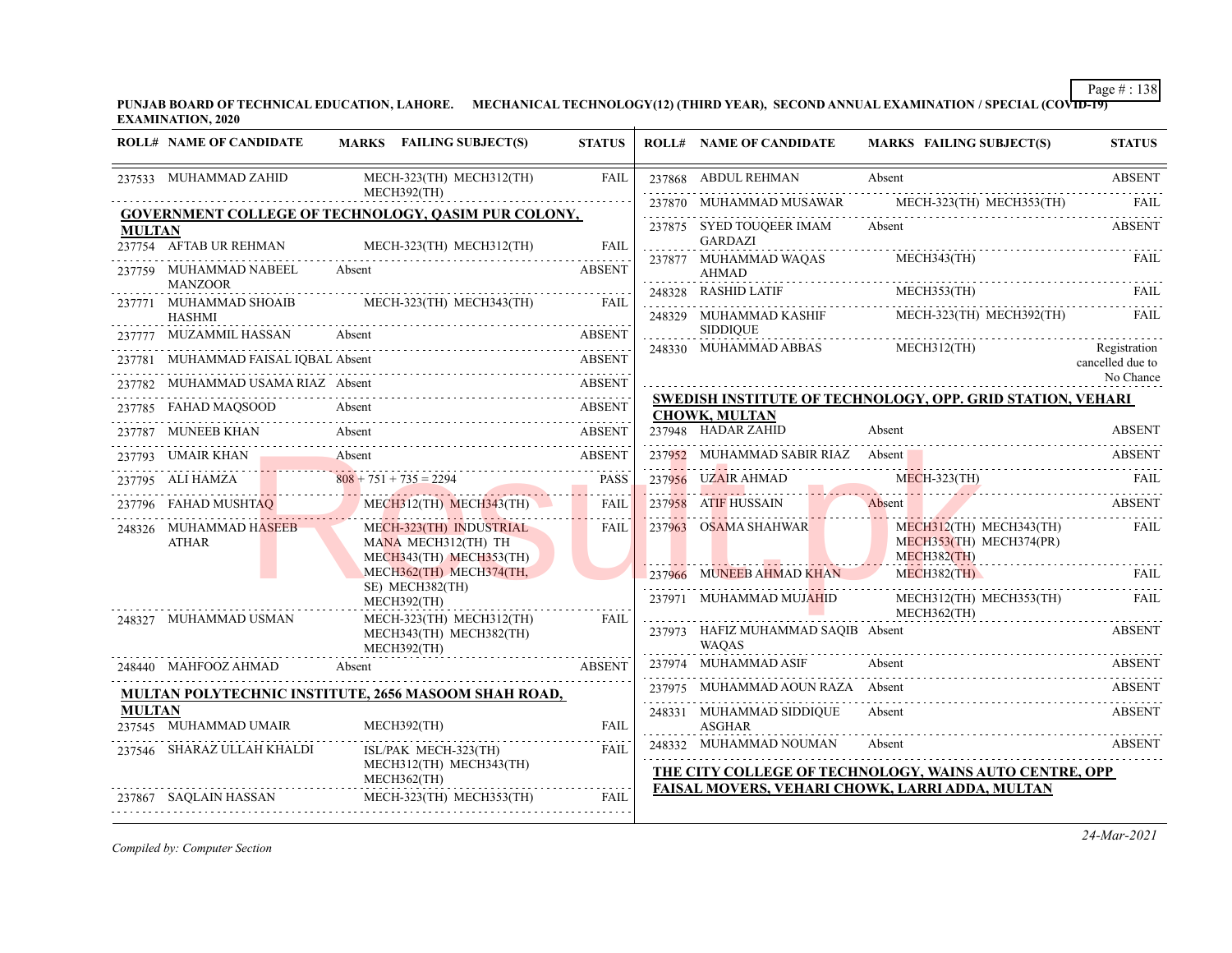**PUNJAB BOARD OF TECHNICAL EDUCATION, LAHORE. MECHANICAL TECHNOLOGY(12) (THIRD YEAR), SECOND ANNUAL EXAMINATION / SPECIAL (COVID-19) EXAMINATION, 2020**

| <b>ROLL# NAME OF CANDIDATE</b>                                  | MARKS FAILING SUBJECT(S)                                                                                                                                             | <b>STATUS</b> |              | <b>ROLL# NAME OF CANDIDATE</b>         | <b>MARKS FAILING SUBJECT(S)</b>                                                                                                                                                                                                                                                     | <b>STATUS</b>                   |
|-----------------------------------------------------------------|----------------------------------------------------------------------------------------------------------------------------------------------------------------------|---------------|--------------|----------------------------------------|-------------------------------------------------------------------------------------------------------------------------------------------------------------------------------------------------------------------------------------------------------------------------------------|---------------------------------|
| 238060 MUHAMMAD ATIF RAZA                                       | ISL/PAK MECH-323(TH)                                                                                                                                                 | <b>FAIL</b>   |              | 238239 MUHAMMAD ABID                   | MECH362(TH)                                                                                                                                                                                                                                                                         | <b>FAIL</b>                     |
|                                                                 | <b>INDUSTRIAL MANA</b><br>MECH312(TH) TH<br>MECH343(TH) MECH353(TH)                                                                                                  |               |              | 238240 MUHAMMAD IMRAN                  | MECH312(TH) MECH343(TH)<br>MECH362(TH) MECH382(TH)                                                                                                                                                                                                                                  | <b>FAIL</b>                     |
|                                                                 | MECH362(TH) MECH374(TH)<br>MECH382(TH) MECH392(TH)                                                                                                                   |               |              |                                        | 238241 SAJID HUSSAIN Fail In First Year And Second Year + 796 RL SECOND                                                                                                                                                                                                             | <b>YEAR</b>                     |
| 238062 ALI MOMEN                                                | MECH312(TH) MECH382(TH)<br>MECH392(TH)                                                                                                                               | FAIL          |              | 238245 MUHAMMAD SHAHID                 | MECH-323(TH) INDUSTRIAL<br>MANA MECH312(TH)                                                                                                                                                                                                                                         | <b>FAIL</b>                     |
|                                                                 | $\underbrace{\text{138065}}_{\text{238065}}\text{ HASSAN RAZA} \underbrace{\text{MECH343(TH)}}_{\text{238065}} \text{FAIL} \underbrace{\text{FAIL}}_{\text{238066}}$ |               |              |                                        | MECH343(TH) MECH353(TH)<br>MECH362(TH) MECH382(TH)                                                                                                                                                                                                                                  |                                 |
| 238073 MOHSIN RAZA                                              | MECH312(TH) MECH343(TH)<br>MECH353(TH)                                                                                                                               | FAIL          |              |                                        | 238251 MUHAMMAD SHEHZAD ALI 867 + Fail In Second Year + 780                                                                                                                                                                                                                         | <b>RL SECOND</b><br><b>YEAR</b> |
| 238077 HAMID RAZA                                               | MECH382(TH) MECH392(TH)                                                                                                                                              | FAIL          |              | 238252 NADEEM AKHTAR                   | Fail In First Year And Second Year + 776 RL SECOND                                                                                                                                                                                                                                  |                                 |
| 238079 MUHAMMAD MUDESER<br><b>MUNIR</b>                         | MECH353(TH)                                                                                                                                                          | FAIL          |              |                                        | 238253 MUHAMMAD AMIR SAEED Absent                                                                                                                                                                                                                                                   | <b>YEAR</b><br><b>ABSENT</b>    |
|                                                                 | MECH353(TH)                                                                                                                                                          | <b>FAIL</b>   |              | 238256 MUHAMMAD ARSLAN                 | 865 + Fail In Second Year + 778 RL SECOND                                                                                                                                                                                                                                           |                                 |
| 238082 JAVED AHMAD                                              | MECH343(TH) MECH392(TH)                                                                                                                                              | FAIL          |              |                                        |                                                                                                                                                                                                                                                                                     | YEAR                            |
| 238084 ALI IRSHAD                                               | 8084 ALI IRSHAD MECH-323(TH) MECH-392(TH) FAIL                                                                                                                       | FAIL          |              | 238265 RASHID HUSSAIN                  | 238264 MUHAMMAD YASIR Absent Absent ABSENT ABSENT<br>Absent and the state of the state of the state of the state of the state of the state of the state of the state of the state of the state of the state of the state of the state of the state of the state of the state of the | ABSENT                          |
|                                                                 | JINNAH COLLEGE OF TECHNOLOGY, GANISH WAH CANAL ROAD, .                                                                                                               |               |              |                                        |                                                                                                                                                                                                                                                                                     |                                 |
| <b>MULTAN ROAD., MUZAFFARGARH</b><br>238225 MUHAMMAD AMJAD AMIN |                                                                                                                                                                      | FAIL          |              | <b>BOYS, MEHR SHARIF ROAD, NAROWAL</b> | <b>MEHMOOD KHAN GOVERNMENT COLLEGE OF TECHNOLOGY FOR</b>                                                                                                                                                                                                                            |                                 |
|                                                                 | $ISL/PAK$ MECH-323(TH)<br><b>INDUSTRIAL MANA</b><br>MECH312(TH) TH<br>$\mathcal{L}$                                                                                  |               |              | 238354 HAROON JAVEED                   | <b>INDUSTRIAL MANA</b><br>MECH392(TH)                                                                                                                                                                                                                                               | <b>FAIL</b>                     |
|                                                                 | MECH343(TH) MECH353(TH)                                                                                                                                              |               |              |                                        | <b>OKARA POLYTECHNIC INSTITUTE, KARMANWALA TOWN, G.T ROAD,,</b>                                                                                                                                                                                                                     |                                 |
| 238226 MUHAMMAD SHAN ALI                                        | MECH362(TH) MECH374(TH)<br>MECH382(TH) MECH392(TH)<br>ISL/PAK MECH-323(TH)                                                                                           | <b>FAIL</b>   | <b>OKARA</b> | 238380 ABDUR REHMAN                    | ISL/PAK MECH-323(TH)<br><b>INDUSTRIAL MANA</b>                                                                                                                                                                                                                                      | <b>FAIL</b>                     |
|                                                                 | <b>INDUSTRIAL MANA</b><br>MECH312(TH) TH<br>MECH343(TH) MECH353(TH)<br>MECH362(TH) MECH374(TH)                                                                       |               |              |                                        | MECH312(TH) TH<br>MECH343(TH) MECH353(TH)<br>MECH362(TH) MECH374(TH)<br>MECH382(TH) MECH392(TH)                                                                                                                                                                                     |                                 |
| 238228 MUHAMMAD ZEESHAN                                         | MECH382(TH) MECH392(TH)<br>MECH312(TH)                                                                                                                               | <b>FAIL</b>   |              | 238381 HASNAIN ALI ASHRAF              | ISL/PAK MECH-323(TH)<br><b>INDUSTRIAL MANA</b>                                                                                                                                                                                                                                      | <b>FAIL</b>                     |
| 238230 MUHAMMAD SAMIULLAH                                       | $MECH312$ (TH)                                                                                                                                                       | FAIL          |              |                                        | MECH312(TH) TH                                                                                                                                                                                                                                                                      |                                 |
| 238231 SAQLAIN ZIA                                              | Absent                                                                                                                                                               | <b>ABSENT</b> |              |                                        | MECH343(TH) MECH353(TH)<br>MECH362(TH) MECH374(TH)                                                                                                                                                                                                                                  |                                 |
|                                                                 | MUNEEB UR RAHMAN MECH312(TH) FAIL                                                                                                                                    | FAIL          |              | 238387 AMEER HAMZA                     | MECH382(TH) MECH392(TH)<br>MECH-323(TH)                                                                                                                                                                                                                                             | <b>FAIL</b>                     |
| 238234 MUHAMMAD IRFAN                                           | Absent                                                                                                                                                               | ABSENT        |              |                                        |                                                                                                                                                                                                                                                                                     |                                 |
|                                                                 |                                                                                                                                                                      |               |              |                                        |                                                                                                                                                                                                                                                                                     |                                 |

*Compiled by: Computer Section*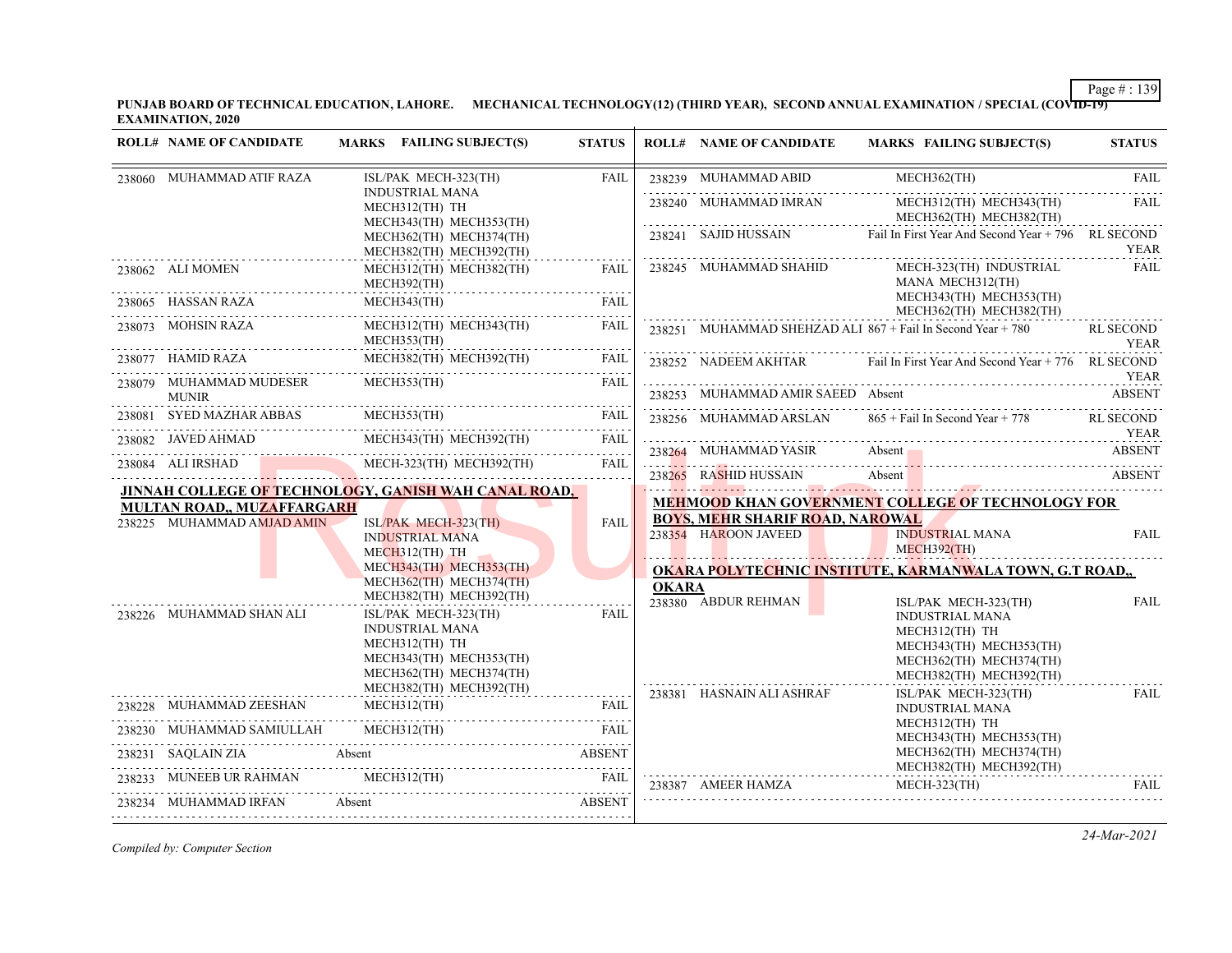**PUNJAB BOARD OF TECHNICAL EDUCATION, LAHORE. MECHANICAL TECHNOLOGY(12) (THIRD YEAR), SECOND ANNUAL EXAMINATION / SPECIAL (COVID-19) EXAMINATION, 2020**

| <b>ROLL# NAME OF CANDIDATE</b>                     | MARKS FAILING SUBJECT(S)                                                                                                                                                                                                                                                                                                                                                                       | <b>STATUS</b>                    | <b>ROLL# NAME OF CANDIDATE</b>          | <b>MARKS FAILING SUBJECT(S)</b>                                                                                                                                                                                                                                                                                                                                                                                                | <b>STATUS</b> |
|----------------------------------------------------|------------------------------------------------------------------------------------------------------------------------------------------------------------------------------------------------------------------------------------------------------------------------------------------------------------------------------------------------------------------------------------------------|----------------------------------|-----------------------------------------|--------------------------------------------------------------------------------------------------------------------------------------------------------------------------------------------------------------------------------------------------------------------------------------------------------------------------------------------------------------------------------------------------------------------------------|---------------|
| 238393 NISHAF SAJID                                | Absent<br>238393 NISHAF SAJID Absent ABSENT                                                                                                                                                                                                                                                                                                                                                    | <b>ABSENT</b>                    | 238537 MOHAMMAD HAMZA                   | ISL/PAK MECH-323(TH)                                                                                                                                                                                                                                                                                                                                                                                                           | <b>FAIL</b>   |
| 238397 ALI HASSAN                                  | Absent<br>38397 ALI HASSAN Absent ABSENT                                                                                                                                                                                                                                                                                                                                                       | <b>ABSENT</b>                    | <b>AMANAT</b>                           | MECH312(TH) MECH343(TH)<br>MECH353(TH) MECH374(TH)                                                                                                                                                                                                                                                                                                                                                                             |               |
|                                                    | 238402 ALIHAMZA Absent ABSENT                                                                                                                                                                                                                                                                                                                                                                  |                                  |                                         | MECH382(TH)                                                                                                                                                                                                                                                                                                                                                                                                                    |               |
|                                                    | 248333 JAFFAR RAHEEM Absent ABSENT ABSENT ABSENT                                                                                                                                                                                                                                                                                                                                               | <b>ABSENT</b>                    | PIND DADAN KHAN                         | <b>GOVERNMENT (CMYB) COLLEGE OF TECHNOLOGY, JHELUM ROAD,</b>                                                                                                                                                                                                                                                                                                                                                                   |               |
| HALLAH CHOWK BYPASS, PATTOKI                       | ALLAMA IQBAL COLLEGE OF TECHNOLOGY, OPP. SORENTO CNG NEAR                                                                                                                                                                                                                                                                                                                                      |                                  | 238623 MUHAMMAD TURAB<br><b>MUSTAFA</b> | MECH-323(TH) MECH382(TH)                                                                                                                                                                                                                                                                                                                                                                                                       | <b>FAIL</b>   |
|                                                    | 238447 SAJJAD RASHEED MECH353(TH) FAIL                                                                                                                                                                                                                                                                                                                                                         |                                  |                                         | 238624 HUZAIFA AKRAM MECH312(TH) MECH353(TH)<br>MECH382(TH)                                                                                                                                                                                                                                                                                                                                                                    | FAIL          |
| 248334 SUFYAN RAFIQUE                              | <b>Absent</b>                                                                                                                                                                                                                                                                                                                                                                                  | Registration<br>cancelled due to | ARSHAD                                  | 238626 MUHAMMAD TALHA Fail In First Year And Second Year + 745 RL SECOND<br>read and the set of the set of the set of the set of the set of the set of the set of the set of the set of th                                                                                                                                                                                                                                     |               |
|                                                    | <b>QUAID-E-AZAM COLLEGE OF ENGINEERING &amp; TECHNOLOGY, G.T</b>                                                                                                                                                                                                                                                                                                                               | No Chance                        | 238627 NISAR AKBAR                      | Absent<br><b>ABSENT</b>                                                                                                                                                                                                                                                                                                                                                                                                        |               |
| ROAD, OPP. MODEL CITY, PATTOKI                     |                                                                                                                                                                                                                                                                                                                                                                                                |                                  |                                         | $\begin{tabular}{c} 238630 & USMAN ALL \\ \hline \end{tabular} \begin{tabular}{c} 238630 & USMAN ALL \\ \hline \end{tabular} \begin{tabular}{c} 238630 & USMAN ALL \\ \hline \end{tabular} \begin{tabular}{c} 238630 & 238630 & 238630 \\ \hline \end{tabular} \begin{tabular}{c} 238630 & 238630 \\ \hline \end{tabular} \begin{tabular}{c} 238630 & 238630 \\ \hline \end{tabular} \begin{tabular}{c} 238630 & 238630 \\ \h$ |               |
| 238489 ARSLAN ZAFAR                                | ISL/PAK MECH-323(TH)<br><b>INDUSTRIAL MANA</b>                                                                                                                                                                                                                                                                                                                                                 | <b>FAIL</b>                      |                                         | <b>GOVERNMENT COLLEGE OF TECHNOLOGY, SHAHBAZ PUR ROAD,</b><br><b>OPPOSITE COCA-COLA FACTORY, RAHIM YAR KHAN</b>                                                                                                                                                                                                                                                                                                                |               |
|                                                    | MECH312(TH) TH<br>MECH343(TH) MECH353(TH)<br>MECH362(TH) MECH374(TH)<br>MECH382(TH) MECH392(TH)                                                                                                                                                                                                                                                                                                |                                  | 238734 ANWAR-UL-WAHAB<br>HAIDERY        | MECH-323(TH) MECH343(TH)<br>MECH353(TH) MECH362(TH)<br>MECH382(TH) MECH392(TH)                                                                                                                                                                                                                                                                                                                                                 | <b>FAIL</b>   |
| 238490 MUHAMMAD KAMRAN                             | ISL/PAK MECH-323(TH)<br><b>INDUSTRIAL MANA</b><br>MECH312(TH) TH<br>MECH343(TH) MECH353(TH)<br>MECH362(TH) MECH374(TH)<br>MECH382(TH) MECH392(TH)                                                                                                                                                                                                                                              | FAIL                             | 238735 USAMA ZAHID                      | ISL/PAK MECH-323(TH)<br><b>INDUSTRIAL MANA</b><br>MECH312(TH) TH<br>MECH343(TH) MECH353(TH)<br>MECH362(TH) MECH374(TH)<br>MECH382(TH) MECH392(TH)                                                                                                                                                                                                                                                                              | FAIL          |
| 238493 MUHAMMAD ARSLAN                             | Absent                                                                                                                                                                                                                                                                                                                                                                                         | <b>ABSENT</b>                    | 238736 USMAN JAVEED                     | MECH353(TH) MECH362(TH)                                                                                                                                                                                                                                                                                                                                                                                                        | <b>FAIL</b>   |
| <b>BASHIR</b>                                      | 238497 UMAIR RAMZAN 812 + Fail In Second Year + 795 RL SECOND<br>$238498$ NUMAN SADIQUE $823 + 753 + 821 = 2397$ PASS                                                                                                                                                                                                                                                                          | YEAR                             | 238743 TALHA SAIF                       | ISL/PAK MECH-323(TH, PR)<br>MECH312(TH, PR)<br>MECH343(PR) MECH353(TH,                                                                                                                                                                                                                                                                                                                                                         | FAIL          |
|                                                    | CITY COLLEGE OF TECHNOLOGY, GHOUSIA CHOWK, SHOOR KOT                                                                                                                                                                                                                                                                                                                                           |                                  |                                         | PR) MECH362(TH, PR)<br>MECH374(PR) MECH382(TH,<br>PR) MECH392(TH, PR)                                                                                                                                                                                                                                                                                                                                                          |               |
| <b>ROAD,, PEER MAHAL</b><br>238529 SAJID ALI BABAR | MECH-323(TH)                                                                                                                                                                                                                                                                                                                                                                                   | <b>FAIL</b>                      | 238744 FARHAN ALI                       | MECH343(TH) MECH382(TH)<br>MECH392(TH)                                                                                                                                                                                                                                                                                                                                                                                         | FAIL          |
|                                                    | ${\bf 238531} \quad {\bf MUHAMMAD ZAHID IQBAL} \qquad {\bf MECH\text{-}323(TH)} \quad {\bf MECH\text{-}353(TH)} \qquad {\bf FAIL} \qquad \qquad {\bf 1311} \qquad {\bf 2321} \qquad {\bf 2332} \qquad {\bf 2333} \qquad {\bf 2341} \qquad {\bf 2341} \qquad {\bf 2353} \qquad {\bf 2363} \qquad {\bf 2371} \qquad {\bf 23853} \qquad {\bf 23853} \qquad {\bf 23853} \qquad {\bf 23853} \qquad$ |                                  | 248335 HASSNAIN ALI                     | MECH-323(TH) MECH312(TH)<br>MECH343(TH) MECH382(TH)                                                                                                                                                                                                                                                                                                                                                                            | <b>FAIL</b>   |
|                                                    | 238532 MUHAMMAD UMAIR ISL/PAK MECH353(TH) FAIL                                                                                                                                                                                                                                                                                                                                                 | FAIL                             |                                         | MECH392(TH)                                                                                                                                                                                                                                                                                                                                                                                                                    |               |
| 238536 QAISAR NADEEM                               | MECH-323(TH) MECH353(TH)<br>MECH392(TH)                                                                                                                                                                                                                                                                                                                                                        | FAIL                             | ARSHAD                                  | 248336 MUHAMMAD IRFAN Fail In First Year And Second Year + 840 RL SECOND                                                                                                                                                                                                                                                                                                                                                       | YEAR          |

*Compiled by: Computer Section*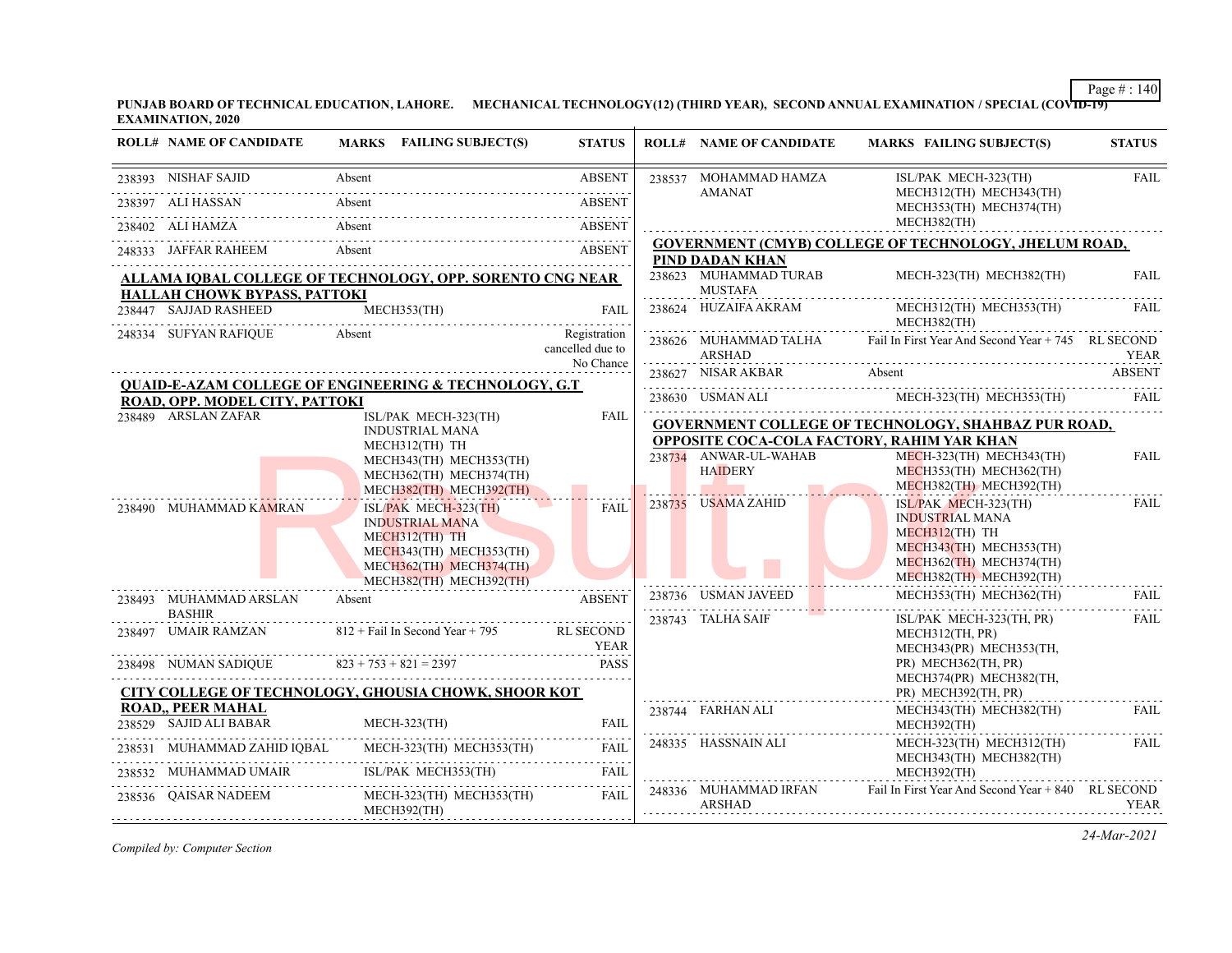**PUNJAB BOARD OF TECHNICAL EDUCATION, LAHORE. MECHANICAL TECHNOLOGY(12) (THIRD YEAR), SECOND ANNUAL EXAMINATION / SPECIAL (COVID-19) EXAMINATION, 2020**

|        | <b>ROLL# NAME OF CANDIDATE</b>                                                                                                                                                                                                                                                                                                                     | <b>MARKS</b> FAILING SUBJECT(S)                        | <b>STATUS</b>                                 |        | <b>ROLL# NAME OF CANDIDATE</b>                    | <b>MARKS FAILING SUBJECT(S)</b>                                                                                                                                                                   | <b>STATUS</b>  |
|--------|----------------------------------------------------------------------------------------------------------------------------------------------------------------------------------------------------------------------------------------------------------------------------------------------------------------------------------------------------|--------------------------------------------------------|-----------------------------------------------|--------|---------------------------------------------------|---------------------------------------------------------------------------------------------------------------------------------------------------------------------------------------------------|----------------|
|        | 248337 TALHA AMJAD                                                                                                                                                                                                                                                                                                                                 | MECH-323(TH) MECH343(TH)                               | <b>FAIL</b>                                   |        | 248340 SYED ALI HAIDER MECH312(TH)                |                                                                                                                                                                                                   | <b>FAIL</b>    |
|        |                                                                                                                                                                                                                                                                                                                                                    | MECH362(TH) MECH382(TH)                                |                                               |        |                                                   | ASKARI INSTITUTE OF TECHNOLOGY, G.T ROAD RAWAT, RAWALPINDI                                                                                                                                        |                |
|        | 248338 HAMZA TARIQ                                                                                                                                                                                                                                                                                                                                 | Absent                                                 | Registration<br>cancelled due to<br>No Chance |        | 248341 FASAHAT ALI                                | Absent                                                                                                                                                                                            | <b>ABSENT</b>  |
|        |                                                                                                                                                                                                                                                                                                                                                    | RAHIM YAR KHAN COLLEGE OF TECHNOLOGY, NEAR GHARIB SHAH |                                               |        |                                                   | RAWALPINDI INSTITUTE OF TECHNOLOGY, MAKKAH SHOPPING                                                                                                                                               |                |
|        | <b>BRIDGE BYPASS ROAD, RAHIM YAR KHAN</b>                                                                                                                                                                                                                                                                                                          |                                                        |                                               |        | CENTRE KHANNA ROAD, RAWALPINDI                    |                                                                                                                                                                                                   |                |
|        | 238795 TAHIR ALI KHAN                                                                                                                                                                                                                                                                                                                              | MECH-323(TH) MECH353(TH)<br>MECH362(TH)                | <b>FAIL</b>                                   |        | 239069 MUHAMMAD NOMAN<br><b>ZAMEER QADRI</b><br>. | MECH-323(TH) MECH353(TH)<br>MECH362(TH)                                                                                                                                                           | <b>FAIL</b>    |
|        | 238797 FAIZAN IBRAR                                                                                                                                                                                                                                                                                                                                | MECH343(TH) MECH353(TH)                                | <b>FAIL</b>                                   |        | 239070 AKHLAQ HUSSAIN                             | ISL/PAK MECH353(TH)<br>MECH362(TH)                                                                                                                                                                | <b>FAIL</b>    |
|        | 238798 MEHROAZ GUL                                                                                                                                                                                                                                                                                                                                 | MECH343(TH) MECH353(TH)<br>MECH362(TH) MECH392(TH)     | FAIL                                          |        | 239072 SAJID HUSSAIN                              | MECH312(TH) MECH353(TH)<br>MECH382(TH)                                                                                                                                                            | FAIL           |
|        | ${\small \begin{tabular}{ll} \bf 238799 & \bf MUHAMMAD AHMAD & \bf \end{tabular}} {\small \begin{tabular}{ll} \bf 138799 & \bf 138799 & \bf 238799 & \bf 338799 & \bf 13879 & \bf 338799 & \bf 13879 & \bf 13879 & \bf 13879 & \bf 13879 & \bf 13879 & \bf 13879 & \bf 13879 & \bf 13879 & \bf 13879 & \bf 13879 & \bf 13879 & \bf 13879 & \bf 13$ | MECH343(TH) MECH353(TH)<br>MECH374(TH)                 | FAIL                                          |        |                                                   | $\begin{tabular}{ll} \bf 239074 & A BID ULLAH KHAN & MECH353(TH) & FAIL \\ \hline \end{tabular} \begin{tabular}{ll} \bf 239074 & A BID ULLAH KHAN & \bf 239074 & ABD DLLAH KHAN \\ \end{tabular}$ |                |
|        |                                                                                                                                                                                                                                                                                                                                                    | 238804 SHAHZAD ALI Absent ABSENT AREA                  | <b>ABSENT</b>                                 |        | 248342 DANISH SAJJAD                              | MECH353(TH)                                                                                                                                                                                       | FAIL           |
|        | 238806 ABDUL MANAN                                                                                                                                                                                                                                                                                                                                 | Absent                                                 | <b>ABSENT</b>                                 |        |                                                   | RAWALPINDI SWEDISH INSTITUTE OF TECHNOLOGY, BAHADUR PLAZA                                                                                                                                         |                |
|        | 238815 FAISAL RIAZ                                                                                                                                                                                                                                                                                                                                 | Absent                                                 | ABSENT                                        |        |                                                   | SHAIR PAO COLONY NEAR COMMITTEE CHOWK, RAWALPINDI                                                                                                                                                 |                |
|        |                                                                                                                                                                                                                                                                                                                                                    | <u> 1999 - Jan James Maria (h. 1989).</u>              |                                               |        | 239214 MATEEN ADNAN                               | MECH374(SE)                                                                                                                                                                                       | FAIL           |
|        |                                                                                                                                                                                                                                                                                                                                                    | 238816 WAQAS ASLAM DURRANI 846 + 814 + 808 = 2468 PASS |                                               |        |                                                   | 239223 SADAM HUSSAIN MECH343(TH) MECH362(TH) FAIL                                                                                                                                                 |                |
|        |                                                                                                                                                                                                                                                                                                                                                    | 248339 ZUBAIR ZAFAR MECH-323(TH)                       | <b>FAIL</b>                                   | 239225 | EHTASHAM BIN SABIR                                | Absent                                                                                                                                                                                            | <b>ABSENT</b>  |
|        |                                                                                                                                                                                                                                                                                                                                                    | SWEDISH INSTITUTE OF TECHNOLOGY, , RAHIM YAR KHAN      |                                               |        | 239228 MATEEN TARIQ                               | MECH343(TH) MECH353(TH)                                                                                                                                                                           | FAIL           |
|        | 238873 M MAZHAR AKRAM                                                                                                                                                                                                                                                                                                                              | M MAZHAR AKRAM MECH343(TH)                             |                                               |        |                                                   | MECH362(TH) MECH374(TH)<br>$MECH382$ (TH)                                                                                                                                                         |                |
|        | 238874 MUHAMMAD TAIMOOR                                                                                                                                                                                                                                                                                                                            | MECH362(TH)                                            | <b>FAIL</b>                                   |        | 239229 SAOLAIN EJAZ                               | MECH-323(TH) MECH312(TH)                                                                                                                                                                          | FAIL           |
|        | 238876 NAEEM SATTAR                                                                                                                                                                                                                                                                                                                                | MECH353(TH) MECH392(TH)                                | FAIL                                          |        |                                                   | TH MECH353(TH)<br>MECH362(TH) MECH374(TH)                                                                                                                                                         |                |
|        | 238879 SYED MUHAMMAD AHMAD                                                                                                                                                                                                                                                                                                                         | MECH312(TH) MECH353(TH)                                | FAIL                                          |        |                                                   | MECH382(TH)                                                                                                                                                                                       |                |
|        | <b>GILLANI</b>                                                                                                                                                                                                                                                                                                                                     | MECH362(TH) MECH382(TH)<br>MECH392(TH)                 |                                               |        | 239230 MUHAMMAD USMAN                             | Absent<br>239230 MUHAMMAD USMAN Absent Absent ABSENT                                                                                                                                              |                |
|        | 238880 MUHAMMAD USAMA                                                                                                                                                                                                                                                                                                                              | Absent                                                 | <b>ABSENT</b>                                 |        | 239234 TALHA ALIYAN                               | Absent                                                                                                                                                                                            | <b>ABSENT</b>  |
|        | SHAHZAD                                                                                                                                                                                                                                                                                                                                            |                                                        |                                               |        | 239235 SOHAIL AHMED                               | Fail In First Year And Second Year + 749 RL SECOND                                                                                                                                                |                |
|        | 238889 AZHAR SIDDIQUI<br><u> </u>                                                                                                                                                                                                                                                                                                                  | MECH-323(TH) MECH353(TH)<br>MECH374(TH) MECH392(TH)    | FAIL                                          |        | 239238 HASSAN ABDULLAH                            | Absent                                                                                                                                                                                            | YEAR<br>ABSENT |
| 238897 |                                                                                                                                                                                                                                                                                                                                                    | WASEEM AHMAD Absent ABSENT ABSENT                      | <b>ABSENT</b>                                 |        |                                                   |                                                                                                                                                                                                   |                |
| 238898 | NABEEL AYUB                                                                                                                                                                                                                                                                                                                                        | Absent                                                 | ABSENT                                        |        |                                                   | 239239 MUHAMMAD DANIYAL MECH-323(TH) MECH353(TH)                                                                                                                                                  | FAIL           |
| 238899 | REHMAN ALI                                                                                                                                                                                                                                                                                                                                         |                                                        | <b>ABSENT</b>                                 |        | 239245 FARHAN AHMED 874 + 809 + 798 = 2481        |                                                                                                                                                                                                   | PASS           |

*Compiled by: Computer Section*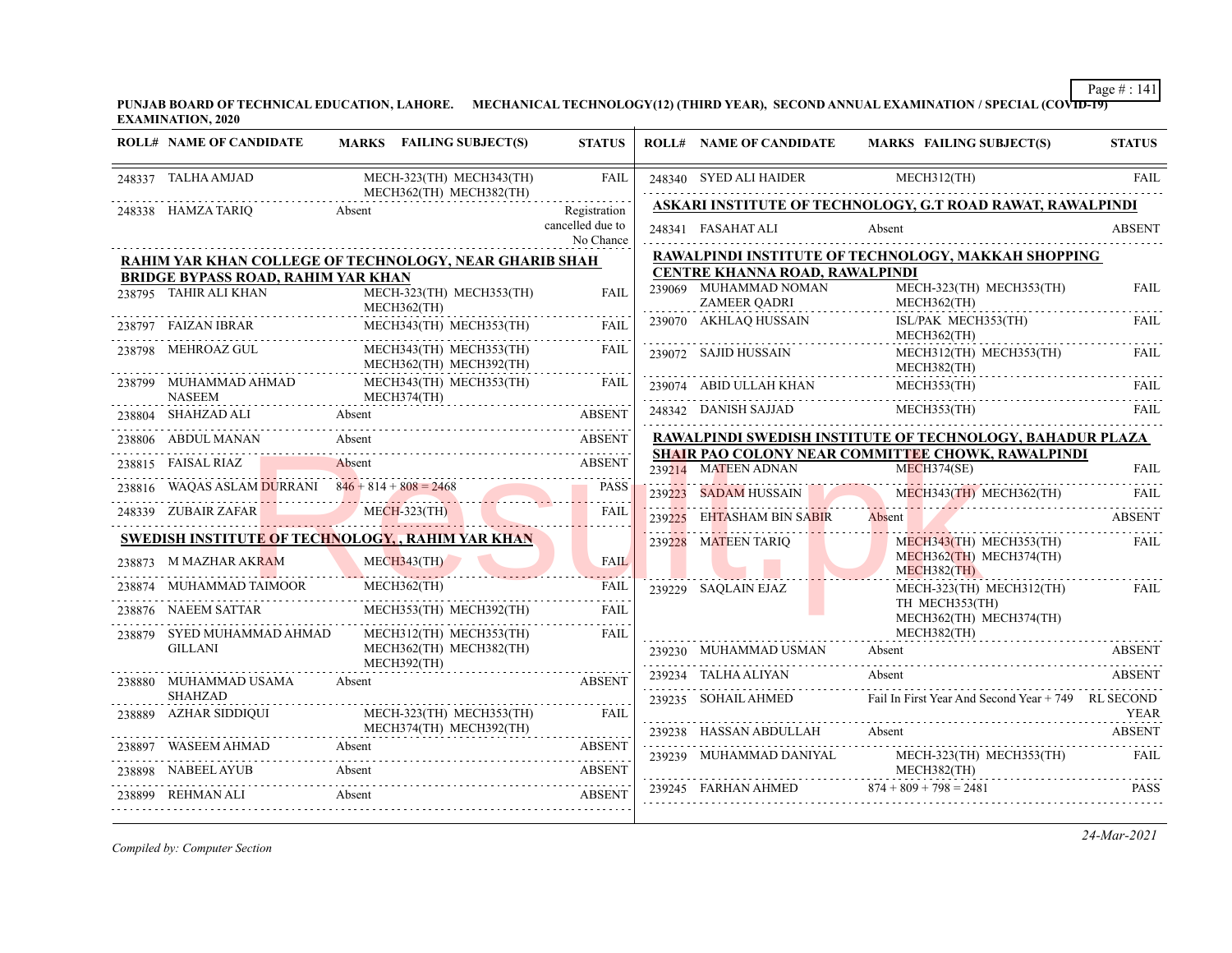**PUNJAB BOARD OF TECHNICAL EDUCATION, LAHORE. MECHANICAL TECHNOLOGY(12) (THIRD YEAR), SECOND ANNUAL EXAMINATION / SPECIAL (COVID-19) EXAMINATION, 2020**

|        | <b>ROLL# NAME OF CANDIDATE</b>                  | MARKS FAILING SUBJECT(S)                                                      | <b>STATUS</b> | <b>ROLL# NAME OF CANDIDATE</b>                                                | <b>MARKS FAILING SUBJECT(S)</b>                                            | <b>STATUS</b>            |
|--------|-------------------------------------------------|-------------------------------------------------------------------------------|---------------|-------------------------------------------------------------------------------|----------------------------------------------------------------------------|--------------------------|
|        | 239247 MOIN UD DIN SADIO                        | MECH-323(TH) MECH353(TH)<br>MECH362(TH)                                       | <b>FAIL</b>   | 239284 MALIK MUHAMMAD<br><b>SHAHRUKH KHAN</b>                                 | Absent                                                                     | <b>ABSENT</b>            |
|        | 239248 KASHIF IMRAN KIYANI                      | MECH-323(TH) MECH312(TH)<br>MECH343(TH) MECH353(TH)                           | <b>FAIL</b>   | 239285 TAIMOUR REHMAN                                                         | MECH-323(TH) MECH353(TH)<br>MECH374(TH) MECH392(TH)                        | FAIL                     |
|        |                                                 | MECH374(TH)                                                                   |               | 239286 NABEEL PERWAIZ                                                         | Absent                                                                     | <b>ABSENT</b>            |
|        | 239249 AMEER HAMZA                              | MECH-323(TH) MECH353(TH)<br>MECH362(TH)                                       | <b>FAIL</b>   | 239288 SAOIB NAZIR                                                            | Absent<br>239288 SAQIB NAZIR Absent Absent ABSENT                          | <b>ABSENT</b>            |
|        | 239253 SAYYAM ZAFEER                            | MECH-323(TH) MECH353(TH)<br>MECH374(TH)                                       | <b>FAIL</b>   | 239289 ABDULLAH NAEEM Absent                                                  |                                                                            | ABSENT                   |
|        | 239254 KASHIF IMTIAZ KIANI                      | MECH-323(TH) MECH353(TH)                                                      | <b>FAIL</b>   | 239290 ALI HAMZA                                                              | MECH343(TH) MECH353(TH)                                                    | FAIL                     |
|        | 239258 MUHAMMAD SHAHZAIB Absent<br><b>ZAHID</b> |                                                                               | <b>ABSENT</b> | 239292 MUHAMMAD MUBEEN<br><b>KHAN</b>                                         | MECH-323(TH) MECH343(TH)<br>MECH353(TH) MECH362(TH)<br>MECH374(TH)         | FAIL                     |
|        | 239259 MUHAMMAD ABDULLAH Absent                 |                                                                               | <b>ABSENT</b> | 239295 MUHAMMAD WAHEED                                                        | MECH312(TH) MECH343(TH)                                                    | <b>FAIL</b>              |
|        | 239264 ZAIN SHAHZAD                             | MECH-323(TH) MECH374(TH)                                                      | <b>FAIL</b>   |                                                                               | MECH353(TH) MECH382(TH)                                                    |                          |
|        | 239266 NADEEM FAHEEM                            | MECH362(TH) MECH374(TH)                                                       | <b>FAIL</b>   | 239296 MUHAMMAD WALEED                                                        | MECH-323(TH) MECH312(TH)<br>MECH353(TH) MECH374(TH)                        | FAIL                     |
|        | 239267 ABDUL SUBHAN                             | MECH-323(TH) MECH353(TH)                                                      | FAIL          |                                                                               | MECH382(TH)                                                                |                          |
|        |                                                 | MECH374(TH)                                                                   |               | 239297 RAFAOAT ANWAR                                                          | $820 +$ Fail In Second Year + 752                                          | <b>RL SECOND</b><br>YEAR |
|        | 239268 MUDASSIR SHAH                            | <b>MECH-323(TH)</b>                                                           | FAIL          | 239300 MUHAMMAD AHSAN                                                         | MECH-323(TH) INDUSTRIAL                                                    | FAIL                     |
|        | 239269 MOHSIN NASEER                            | $MECH-323(TH)$ $MECH353(TH)$<br>MECH374(TH)                                   | FAIL          | <b>RAZZAQUE BUTT</b>                                                          | MANA MECH312(TH)<br>MECH343(TH) MECH353(TH)                                |                          |
|        | 239270 UMAIR ASLAM                              | $MECH-323(TH)$ MECH353(TH)<br>$MECH374$ (TH)<br><u> Andrea Andrea Andrea </u> | FAIL          |                                                                               | MECH362(TH) MECH374(TH)<br>$MECH392$ (TH)                                  | .                        |
|        | 239273 MUHAMMAD USAMA MALIKAbsent               |                                                                               | <b>ABSENT</b> | 239306 FAISAL NIAZ                                                            | MECH343(TH) MECH353(TH)                                                    | FAIL                     |
|        | 239275 SAAD ALI KHAN                            | MECH374(TH)                                                                   | <b>FAIL</b>   | 239309 HAMZA ANWAR                                                            | MECH343(TH) MECH353(TH)                                                    | FAIL                     |
|        | 239276 MUHAMMAD ASIM                            | MECH-323(TH) MECH343(TH)<br>MECH353(TH) MECH374(TH)<br>MECH392(TH)            | FAIL<br>.     | the contract of the contract of the contract of<br>239310 SYED KHIZAR HUSSAIN | ISL/PAK MECH-323(TH)<br>MECH343(TH) MECH353(TH)<br>MECH362(TH) MECH374(TH) | FAIL                     |
|        | OBAID ASIM                                      | MECH-323(TH) MECH353(TH)                                                      | <b>FAIL</b>   |                                                                               | MECH382(TH)                                                                |                          |
|        |                                                 | MECH-323(TH) MECH353(TH)<br>HAROON KHAN MECH-323(TH) MECH353(TH) FAIL         |               | 239312 MALIK MUHAMMAD<br><b>ANWAAR</b>                                        | MECH343(TH) MECH353(TH)                                                    | <b>FAIL</b>              |
|        | 239279 HASEEB HAIDER                            | Absent                                                                        | ABSENT        | 239314 CH SAIF UR REHMAN                                                      | Absent                                                                     | ABSENT                   |
| 239280 | HASSAN TARIQ                                    | Absent                                                                        | ABSENT        | 239315 TAYYEB JAVED                                                           | Absent                                                                     | ABSENT                   |
|        | 239281 EHTISHAM HUSSAIN ABID                    | MECH-323(TH) MECH312(TH)<br>MECH353(TH) MECH374(TH)                           | FAIL          | 239317 MUHAMMAD UMAIR<br><b>RAFIOUE</b><br>.                                  | Absent                                                                     | ABSENT                   |
|        |                                                 | MECH392(TH)                                                                   |               | 239323 USAMA YOUNAS                                                           | MECH353(TH) MECH374(TH)<br>MECH392(TH)                                     | FAIL                     |

*Compiled by: Computer Section*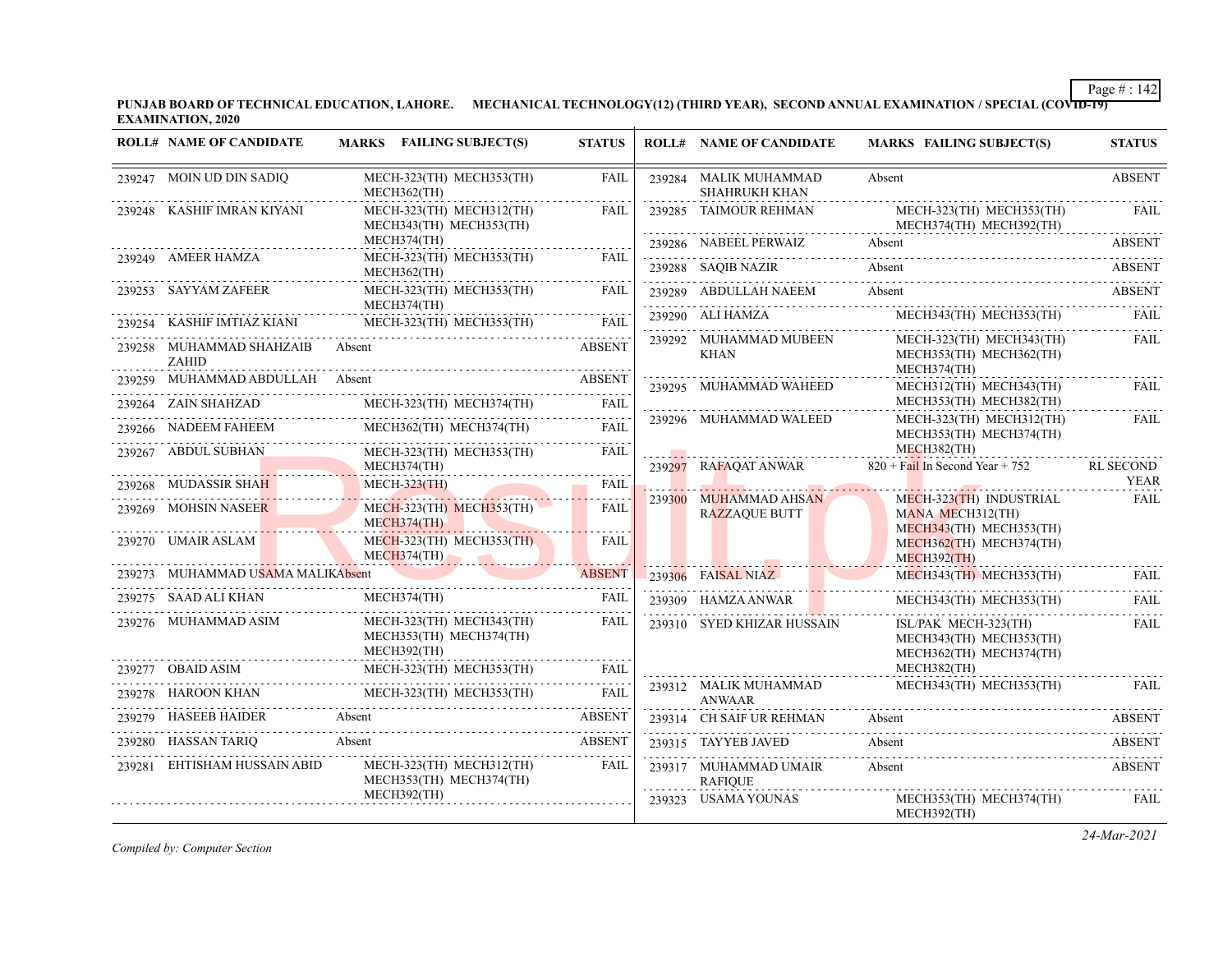**PUNJAB BOARD OF TECHNICAL EDUCATION, LAHORE. MECHANICAL TECHNOLOGY(12) (THIRD YEAR), SECOND ANNUAL EXAMINATION / SPECIAL (COVID-19) EXAMINATION, 2020**

| <b>ROLL# NAME OF CANDIDATE</b>                          | MARKS FAILING SUBJECT(S)                                                  | <b>STATUS</b> | <b>ROLL# NAME OF CANDIDATE</b> | <b>MARKS FAILING SUBJECT(S)</b>                                       | <b>STATUS</b> |
|---------------------------------------------------------|---------------------------------------------------------------------------|---------------|--------------------------------|-----------------------------------------------------------------------|---------------|
| 239324 SAIF ULLAH QAISER                                | MECH312(TH) MECH343(TH)                                                   | <b>FAIL</b>   | 239364 HAMZA ARSHAD            | Absent                                                                | <b>ABSENT</b> |
|                                                         | MECH353(TH) MECH382(TH)<br>MECH392(TH)                                    |               | 239365 MEHMOOD ALAM            | Absent                                                                | <b>ABSENT</b> |
| 239326 AQIB HASSAN                                      | MECH353(TH) MECH374(TH)<br>.9326 AQIB HASSAN MECH353(TH) MECH374(TH) FAIL |               |                                | 239367 ABDULLAH SHAFIQUE MECH353(TH) FAIL                             |               |
| 239327 NABEEL AHMAD QURESHI Absent                      | ABSEN AHMAD QURESHI Absent ABSENT ABSENT                                  | <b>ABSENT</b> | 239368 EJAZ ROZI Absent        |                                                                       | <b>ABSENT</b> |
|                                                         | 239329 IMRAN MUSA MECH353(TH) MECH374(TH) FAIL                            |               | 239371 SHAN                    | MECH-323(TH) MECH353(TH) FAIL<br>MECH374(TH) MECH382(TH)              |               |
| 239330 MOAZ BIN HASSAN                                  | 9330 MOAZ BIN HASSAN Absent ABSENT ABSENT                                 | <b>ABSENT</b> | 239374 SAYEED QURASHI Absent   |                                                                       | <b>ABSENT</b> |
| 239331 NABEEL ASHFAQ                                    | Absent                                                                    | <b>ABSENT</b> | 239378 MUHAMMAD UMER ZAHID     | MECH-323(TH) MECH353(TH)                                              | FAIL          |
| 239333 MUHAMMAD DANYAL<br><b>AKRAM</b>                  | MECH-323(TH) MECH353(TH)<br>MECH374(TH) MECH382(TH)                       | <b>FAIL</b>   | <b>KHAN</b>                    | MECH374(TH) MECH382(TH)<br>MECH392(TH)                                |               |
| 239335 CH MUHAMMAD USAMA                                | MECH353(TH)                                                               | FAIL          |                                | 239379 SOLOMAN VISHAL MECH353(TH) MECH382(TH) FAIL                    |               |
| <b>HUSSAIN</b><br>239336 MUHAMMAD AHMED<br><b>MUNIR</b> | Absent                                                                    | <b>ABSENT</b> | 239385 AQEEL AHMED             | MECH343(TH) MECH353(TH)<br>MECH374(TH) MECH382(TH)<br>MECH392(TH)     | FAIL          |
| 239338 UMAIR QASIM                                      | Absent                                                                    | <b>ABSENT</b> |                                | 239393 YAWAR ABBAS Absent Absent ABSENT                               |               |
| 239339 WAHAB AZHAR                                      | Absent                                                                    | <b>ABSENT</b> | 239395 HASNAT IFTIKHAR         | Absent                                                                | ABSENT        |
|                                                         | 239340 SHAFQET RAZA MECH353(TH) MECH374(TH)                               | FAIL          | 239404 SARMAD KAYANI           | MECH382(TH) FAIL<br><b>START</b>                                      |               |
| 239341 JUNAID ASHRAF                                    | Absent                                                                    | <b>ABSENT</b> | 239405 IRTIQA AMIN             | MECH-323(TH) MECH392(TH)                                              | FAIL          |
| 239343 MATEEN ISHTIAQ                                   | Absent                                                                    | <b>ABSENT</b> | 239406 HAROON AHMED            | MECH-323(TH) MECH343(TH)                                              | FAIL          |
| 239344 SAGHIR NAEEM                                     | MECH343(TH) MECH353(TH)<br>MECH392(TH)                                    | <b>FAIL</b>   |                                | $MECH392$ (TH)<br>239407 HUSSNAIN UL ABIDEEN Absent ABSENT            |               |
| 239345 MUHAMMAD USAMA<br><b>ASLAM</b>                   | Absent                                                                    | <b>ABSENT</b> |                                | 239408 AFZAL AHMAD MECH374(TH) FAIL                                   |               |
| 239346 MEHRAN TARIQ                                     | Absent                                                                    | <b>ABSENT</b> |                                | 239409 MUHAMMAD AYAZ Absent ABSENT                                    |               |
| 239348 AAMIR SHAHZAD                                    | Absent                                                                    | <b>ABSENT</b> | 248343 WIRRAD SHAHID           | ISL/PAK MECH-323(TH)<br>MECH312(TH) TH                                | FAIL          |
| 239353 MUHAMMAD ALI ZAMIN                               | MECH353(TH) MECH362(TH)<br>MECH374(TH) MECH382(TH)<br>MECH392(TH)         | FAIL          |                                | MECH343(TH) MECH353(TH)<br>MECH374(TH, SE)<br>MECH382(TH) MECH392(TH) |               |
| 239355     HAFIZ ARSALAN HUSSAIN                        | MECH312(TH) MECH353(TH)                                                   | FAIL          | 248344 MUHAMMAD ATIF HANIF     | MECH-323(TH) INDUSTRIAL                                               | FAIL          |
| 239360 MUHAMMAD BILAL AKSEER                            | MECH-323(TH) MECH343(TH)<br>MECH353(TH)                                   | FAIL          |                                | MANA MECH343(TH)<br>MECH353(TH) MECH374(TH,<br>SE) MECH382(TH)        |               |
| 239363 SHABAB HUSSAIN                                   | MECH-323(TH) MECH353(TH)<br>MECH374(TH)                                   | FAIL          | 248345 SHEHZADA ALI AHMED      | Absent                                                                | ABSENT        |

*Compiled by: Computer Section*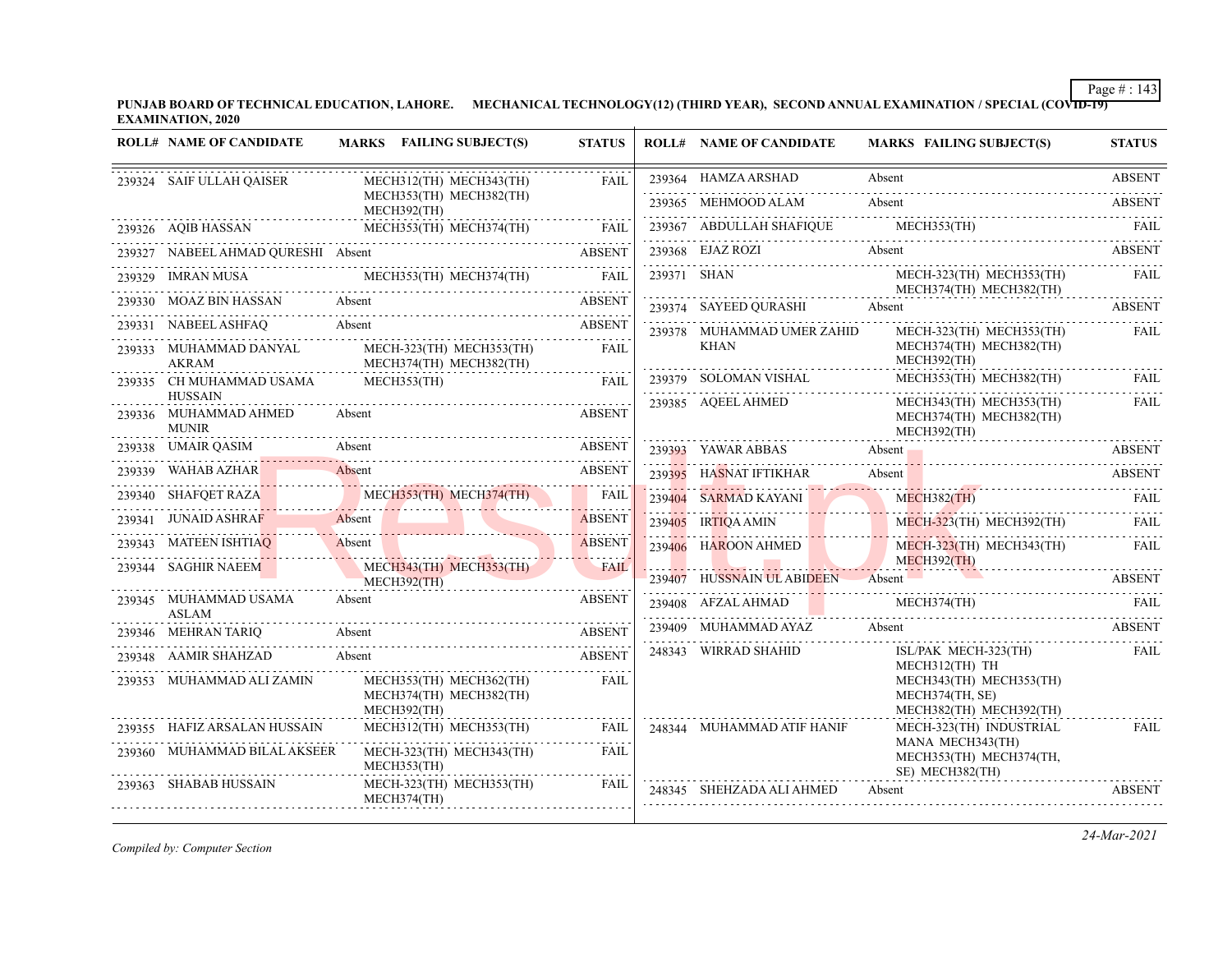**PUNJAB BOARD OF TECHNICAL EDUCATION, LAHORE. MECHANICAL TECHNOLOGY(12) (THIRD YEAR), SECOND ANNUAL EXAMINATION / SPECIAL (COVID-19) EXAMINATION, 2020**

| <b>ROLL# NAME OF CANDIDATE</b>            | <b>MARKS</b> FAILING SUBJECT(S)                                                                 | <b>STATUS</b>                    | <b>ROLL# NAME OF CANDIDATE</b>                                                                                  | <b>MARKS FAILING SUBJECT(S)</b>                                                                                                                                                                                                                                                                                                                                                                                          | <b>STATUS</b>    |
|-------------------------------------------|-------------------------------------------------------------------------------------------------|----------------------------------|-----------------------------------------------------------------------------------------------------------------|--------------------------------------------------------------------------------------------------------------------------------------------------------------------------------------------------------------------------------------------------------------------------------------------------------------------------------------------------------------------------------------------------------------------------|------------------|
|                                           | 248346 KHIZAR MAQBOOL ABBASI MECH-323(TH) MECH353(TH)                                           | FAIL                             | 239575 MUHAMMAD AMIR                                                                                            | MECH312(TH) MECH343(TH)<br>MECH353(TH) MECH362(TH)                                                                                                                                                                                                                                                                                                                                                                       | <b>FAIL</b>      |
| 248347 MUHAMMAD ABDULLAH Absent           |                                                                                                 | <b>ABSENT</b>                    |                                                                                                                 | 239579 AKRAM HUSSAIN Absent ABSENT                                                                                                                                                                                                                                                                                                                                                                                       |                  |
|                                           |                                                                                                 |                                  | 239580 HUSSAIN JABBAR                                                                                           | MECH-323(TH) MECH343(TH)                                                                                                                                                                                                                                                                                                                                                                                                 | FAIL             |
| 248349 AZAD AKBAR Absent                  |                                                                                                 | <b>ABSENT</b>                    |                                                                                                                 | MECH353(TH) MECH362(TH)                                                                                                                                                                                                                                                                                                                                                                                                  |                  |
| 248350 SAJAWAL KHAN Absent                |                                                                                                 | <b>ABSENT</b>                    | 248355 SAJID SAGHEER                                                                                            | MECH-323(TH) MECH343(TH)<br>MECH353(TH)                                                                                                                                                                                                                                                                                                                                                                                  | <b>FAIL</b>      |
| 248351 TOSEEF AHMAD                       | MECH312(TH) MECH343(TH)<br>MECH353(TH) MECH382(TH) cancelled due to<br>MECH392(TH)              | Registration<br>No Chance        | 248356 ALI GOHAR SOOMRO                                                                                         | MECH-323(TH) MECH343(TH)<br>MECH353(TH) MECH374(TH)                                                                                                                                                                                                                                                                                                                                                                      | <b>FAIL</b><br>. |
|                                           |                                                                                                 |                                  |                                                                                                                 | <b>ALLAMA IOBAL POLYTECHNIC INSTITUTE, 841 STREET NO 2 TUFAIL</b>                                                                                                                                                                                                                                                                                                                                                        |                  |
|                                           | 248352 ABDUR REHMAN Absent ABSENT<br>248522 AZHAR ABBAS MECH-323(TH)                            | FAIL                             | 239585 MUHAMMAD AKHLAO                                                                                          | SHAHEED ROADMADINA MARKET NEAR OVER HEAD BRIDGE, SAHIWAL<br>Absent                                                                                                                                                                                                                                                                                                                                                       | <b>ABSENT</b>    |
|                                           |                                                                                                 |                                  |                                                                                                                 |                                                                                                                                                                                                                                                                                                                                                                                                                          |                  |
| <b>KLP ROAD, SADIOABAD</b>                | SADIQABAD POLYTECHNIC INSTITUTE (CAMPUS II), BY PASS CHOWK                                      |                                  | HARRAPA ROAD, SAHIWAL                                                                                           | <b>GOVERNMENT COLLEGE OF TECHNOLOGY, JEHAZ GROUND OLD</b>                                                                                                                                                                                                                                                                                                                                                                |                  |
| 239532 MUHAMMAD KHUBAIB                   | Absent                                                                                          | <b>ABSENT</b>                    | 239977 MOIN-UL-DEEN                                                                                             | $907 + 860 + 839 = 2606$                                                                                                                                                                                                                                                                                                                                                                                                 | <b>PASS</b>      |
| <b>ABBASI</b>                             | 239534 FAISAL RASHEED MECH-323(TH) MECH353(TH)                                                  | FAIL                             | 239978 SUBHAN JAVED AKHTAR                                                                                      | ISL/PAK MECH-323(TH, PR,<br>SE) INDUSTRIAL MANA                                                                                                                                                                                                                                                                                                                                                                          | FAIL             |
| 239540 ASAD ALI                           | Absent                                                                                          | <b>ABSENT</b>                    |                                                                                                                 | MECH312(TH, PR) TH                                                                                                                                                                                                                                                                                                                                                                                                       |                  |
|                                           |                                                                                                 |                                  |                                                                                                                 | MECH343(TH, PR, SE)<br>MECH353(TH, PR)                                                                                                                                                                                                                                                                                                                                                                                   |                  |
| 239542 MUHAMMAD ARBAZ                     | $MECH-323(TH)$ $MECH312(TH)$<br>MECH343(TH) MECH374(TH)<br>MECH382(TH)                          | FAIL                             |                                                                                                                 | MECH362(TH, PR)<br>MECH374(TH, PR)                                                                                                                                                                                                                                                                                                                                                                                       |                  |
| 239544 ARSLAN BASHEER                     | Absent                                                                                          | <b>ABSENT</b>                    |                                                                                                                 | MECH382(TH, PR)                                                                                                                                                                                                                                                                                                                                                                                                          |                  |
| 239545 MUBARAK ALI                        | ISL/PAK MECH-323(TH)                                                                            | <b>FAIL</b>                      | 239979 MUHAMMAD USAMA                                                                                           | $MECH392$ (TH, PR, SE)<br>MECH-323(TH) MECH353(TH)                                                                                                                                                                                                                                                                                                                                                                       | .<br>FAIL        |
|                                           | <b>INDUSTRIAL MANA</b>                                                                          |                                  | the contract of the contract of the contract of the contract of the contract of the contract of the contract of | MECH382(TH) MECH392(TH)                                                                                                                                                                                                                                                                                                                                                                                                  |                  |
|                                           | MECH312(TH) TH<br>MECH343(TH) MECH353(TH)<br>MECH362(TH) MECH374(TH)<br>MECH382(TH) MECH392(TH) |                                  | 239981 MUHAMMAD IMRAN ALI                                                                                       | $MECH-323$ (TH) $MECH312$ (SE)<br>MECH343(TH, SE)<br>MECH353(TH, SE)                                                                                                                                                                                                                                                                                                                                                     | FAIL             |
|                                           | 248353 USMAN MAQBOOL Absent ABSENT                                                              |                                  |                                                                                                                 | MECH362(TH, SE)<br>MECH374(PR, SE)                                                                                                                                                                                                                                                                                                                                                                                       |                  |
| 248354 GHULAM HAIDER MECH353(TH)          |                                                                                                 | Registration<br>cancelled due to |                                                                                                                 | MECH382(TH, SE)<br>MECH392(SE)                                                                                                                                                                                                                                                                                                                                                                                           |                  |
|                                           |                                                                                                 | No Chance                        | 239982 MUHAMMAD ADEEL                                                                                           | MECH343(TH) MECH362(TH)                                                                                                                                                                                                                                                                                                                                                                                                  | FAIL.            |
|                                           |                                                                                                 |                                  |                                                                                                                 | MECH374(TH)                                                                                                                                                                                                                                                                                                                                                                                                              |                  |
|                                           | SUPERIOR POLYTECHNIC INSTITUTE, CANAL BANK ALI TOWN,                                            |                                  |                                                                                                                 |                                                                                                                                                                                                                                                                                                                                                                                                                          |                  |
| <b>SADIOABAD</b><br>239572 MUHAMMAD ZAKKI | MECH343(TH) MECH353(TH)                                                                         | <b>FAIL</b>                      | 240007 FAIZAN BASHIR                                                                                            | MECH343(TH)<br>$\begin{tabular}{ll} \bf 239991 & \bf SAJD ALI & \bf MECH343(TH) & \bf FAIL \\ \bf \end{tabular} \begin{tabular}{ll} \bf 239991 & \bf SAJD ALI & \bf 239991 & \bf FAIL \\ \bf 239991 & \bf 239991 & \bf FAIL \\ \bf 239991 & \bf FALI & \bf 239991 & \bf FALI \\ \bf 239991 & \bf FALI & \bf 239991 & \bf FALI \\ \bf 239991 & \bf FALI & \bf 239991 & \bf FALI \\ \bf 239991$<br>MECH353(TH) MECH382(TH) |                  |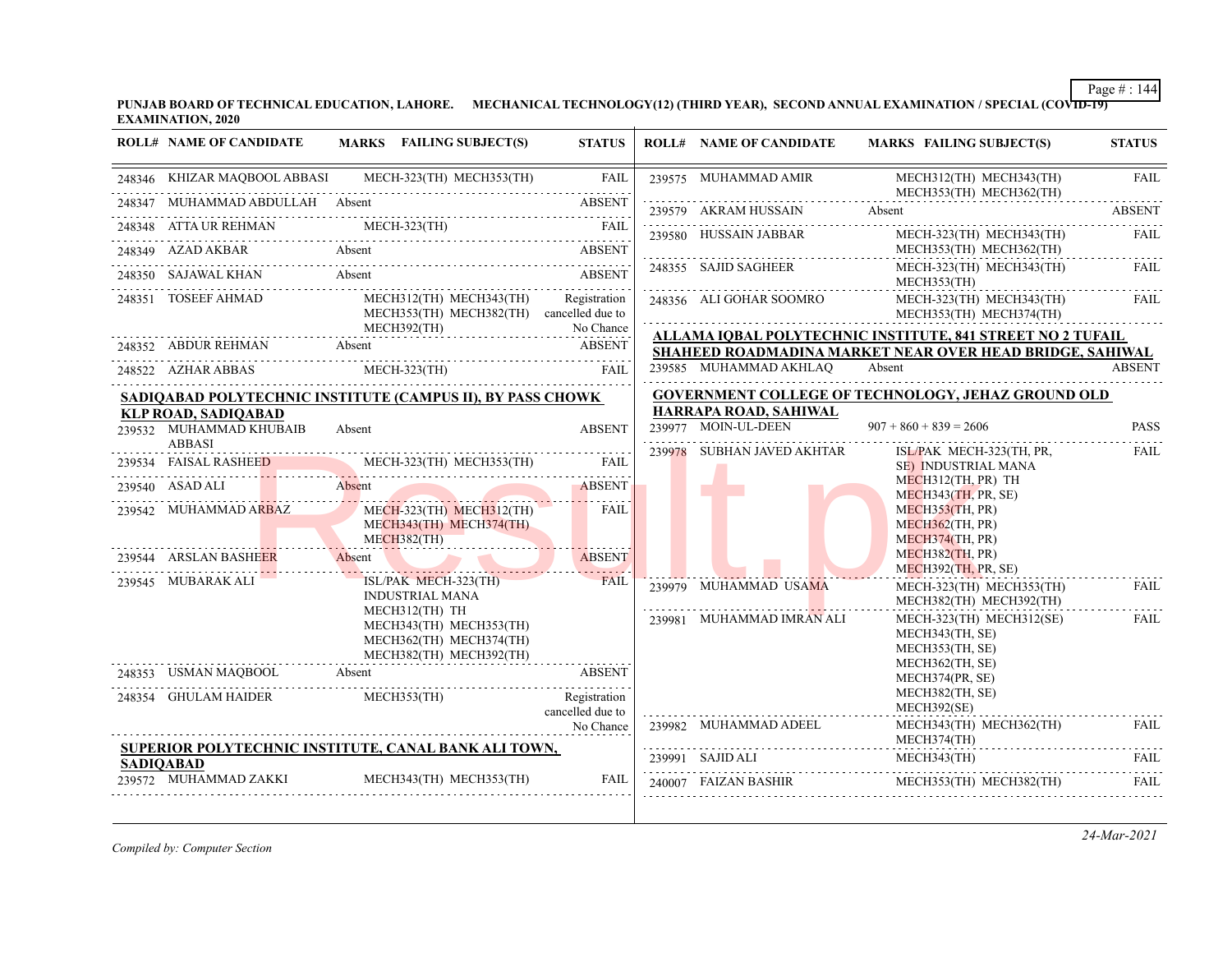**PUNJAB BOARD OF TECHNICAL EDUCATION, LAHORE. MECHANICAL TECHNOLOGY(12) (THIRD YEAR), SECOND ANNUAL EXAMINATION / SPECIAL (COVID-19) EXAMINATION, 2020**

|        | <b>ROLL# NAME OF CANDIDATE</b>           | MARKS FAILING SUBJECT(S)                                                                  | <b>STATUS</b>                                 | <b>ROLL# NAME OF CANDIDATE</b>                                   | <b>MARKS FAILING SUBJECT(S)</b>                                                                        | <b>STATUS</b> |
|--------|------------------------------------------|-------------------------------------------------------------------------------------------|-----------------------------------------------|------------------------------------------------------------------|--------------------------------------------------------------------------------------------------------|---------------|
|        | 240008 SALMAN YASEEN                     | MECH-323(TH) MECH343(TH)<br>MECH353(TH, SE)<br>MECH362(TH) MECH374(TH,<br>PR) MECH392(TH) | FAIL                                          | <b>BLOCK SHADAB TOWN, SAHIWAL</b><br>240132 MUHAMMAD ATFAN HAKIM | QUAID-E-AZAM COLLEGE OF ENGINEERING & TECHNOLOGY, 13-UMAR<br>ISL/PAK MECH-323(TH)                      | <b>FAIL</b>   |
|        | 240013 ALI RAZA                          | MECH382(TH)                                                                               | FAIL                                          |                                                                  | <b>INDUSTRIAL MANA</b><br>MECH312(TH) TH                                                               |               |
|        |                                          | 240016 ZAHID MEHMOOD MECH343(TH) MECH382(TH) FAIL                                         |                                               |                                                                  | MECH343(TH) MECH353(TH)<br>MECH362(TH) MECH374(TH)                                                     |               |
|        |                                          | $240028 \quad \text{MUHAMMAD SHAHBAZ} \quad \text{MECH343(TH)} \quad \text{MECH382(TH)}$  | FAIL                                          |                                                                  | MECH382(TH) MECH392(TH)                                                                                | .             |
|        | 240037 MUHAMMAD ADNAN                    | Absent                                                                                    | <b>ABSENT</b>                                 | 240133 TAUSEEF AHMAD                                             | ISL/PAK MECH-323(TH)<br><b>INDUSTRIAL MANA</b>                                                         | FAIL          |
|        |                                          | 240046 HAMZA AZAM Absent ABSENT                                                           |                                               |                                                                  | MECH312(TH) TH<br>MECH343(TH) MECH353(TH)                                                              |               |
|        |                                          | 240047 RAHEEL AFZAL MECH374(SE) FAIL RECH374(SE)                                          |                                               |                                                                  | MECH362(TH) MECH374(TH)                                                                                |               |
|        | 240056 MUHAMMAD                          | MECH343(TH)<br>SHAIQ-UL-EMAN                                                              | FAIL                                          | 240134 AFTAB HUSSAIN                                             | MECH382(TH) MECH392(TH)<br>Absent                                                                      | <b>ABSENT</b> |
|        | 240063 NOUMAN ALI                        |                                                                                           |                                               |                                                                  | 240135 HAFIZ MUHAMMAD AQIB $884 + 811 + 868 = 2563$                                                    | <b>PASS</b>   |
| 240064 |                                          | SHAHZAIB AHMAD KHAN MECH343(TH) MECH353(TH) FAIL                                          |                                               | AZIZ                                                             |                                                                                                        |               |
|        | 240065 MUHAMMAD ABU SUFYAN Absent        |                                                                                           | <b>ABSENT</b>                                 | 240136 MUHAMMAD USMAN                                            | MECH-323(TH) INDUSTRIAL<br>MANA MECH312(TH)                                                            | FAIL          |
|        | 240066 MUHAMMAD ALI UMAR<br><b>SAEED</b> | MECH-323(TH) MECH353(TH)<br>$MECH382$ (TH)                                                | FAIL                                          | 240137 AHMAD ANIQ                                                | MECH353(TH) MECH392(TH)<br>240137 AHMAD ANIQ Absent ABSENT                                             |               |
|        | 248357 MUHAMMAD UMAIR                    | MECH-323(TH) MECH343(TH)<br>MECH382(TH)                                                   | <b>FAIL</b>                                   | 240139 M.MOHSIN SHABBIR                                          | Absent                                                                                                 | <b>ABSENT</b> |
|        | 248358 ISHTIAQ AHMAD                     | MECH343(TH) MECH382(TH)<br>MECH392(TH)                                                    | FAIL                                          |                                                                  | 240140 MAZHAR HUSSAIN MECH-323(TH) MECH343(TH)                                                         | FAIL          |
|        | 248359 MUHAMMAD NADEEM                   | Fail In First Year And Second Year + 793 RL SECOND                                        |                                               | 240141 ABDUL UR RAHMAN                                           | MECH-323(TH) MECH374(TH)<br>MECH392(TH)                                                                | FAII.         |
|        | 248360 AQIB JAVED                        | MECH-323(TH) MECH312(TH)                                                                  | <b>YEAR</b><br><b>FAIL</b>                    |                                                                  | MECH-323(TH) MECH343(TH)<br>MECH353(TH) MECH392(TH)                                                    | FAIL          |
|        |                                          | MECH343(TH) MECH353(TH)                                                                   |                                               |                                                                  | 240143 FAISAL SHAHZAD MECH-323(TH) MECH392(TH)<br>240143 FAISAL SHAHZAD MECH-323(TH) MECH-392(TH) FAIL |               |
|        | 248361 MUHAMMAD AHSAN                    | MECH382(TH) MECH392(TH)<br>MECH-323(TH) MECH312(SE)                                       | FAIL                                          | 240144 MUHAMMAD ZEESHAN ALI Absent                               |                                                                                                        | <b>ABSENT</b> |
|        |                                          | MECH343(TH)                                                                               |                                               | 240150 NAEEM AKRAM                                               | $MECH-323$ (TH)                                                                                        | FAIL          |
|        | 248362 TAJMUL ALI                        | MECH-323(TH) MECH312(TH)<br>MECH353(TH)                                                   | FAIL.                                         | 240153 MUHAMAD ZUBAIR                                            | ISL/PAK MECH-323(TH)                                                                                   | FAIL          |
|        | 248363 WAQAR HUSSAIN                     | MECH-323(TH)                                                                              | Registration<br>cancelled due to<br>No Chance |                                                                  | <b>INDUSTRIAL MANA</b><br>MECH312(TH) TH<br>MECH343(TH) MECH353(TH)<br>MECH362(TH) MECH374(TH)         |               |
|        | 248364 AWAIS BABAR                       | $773 +$ Fail In Second Year + 738                                                         | <b>RL SECOND</b><br><b>YEAR</b>               |                                                                  | MECH382(TH) MECH392(TH)                                                                                |               |

*Compiled by: Computer Section*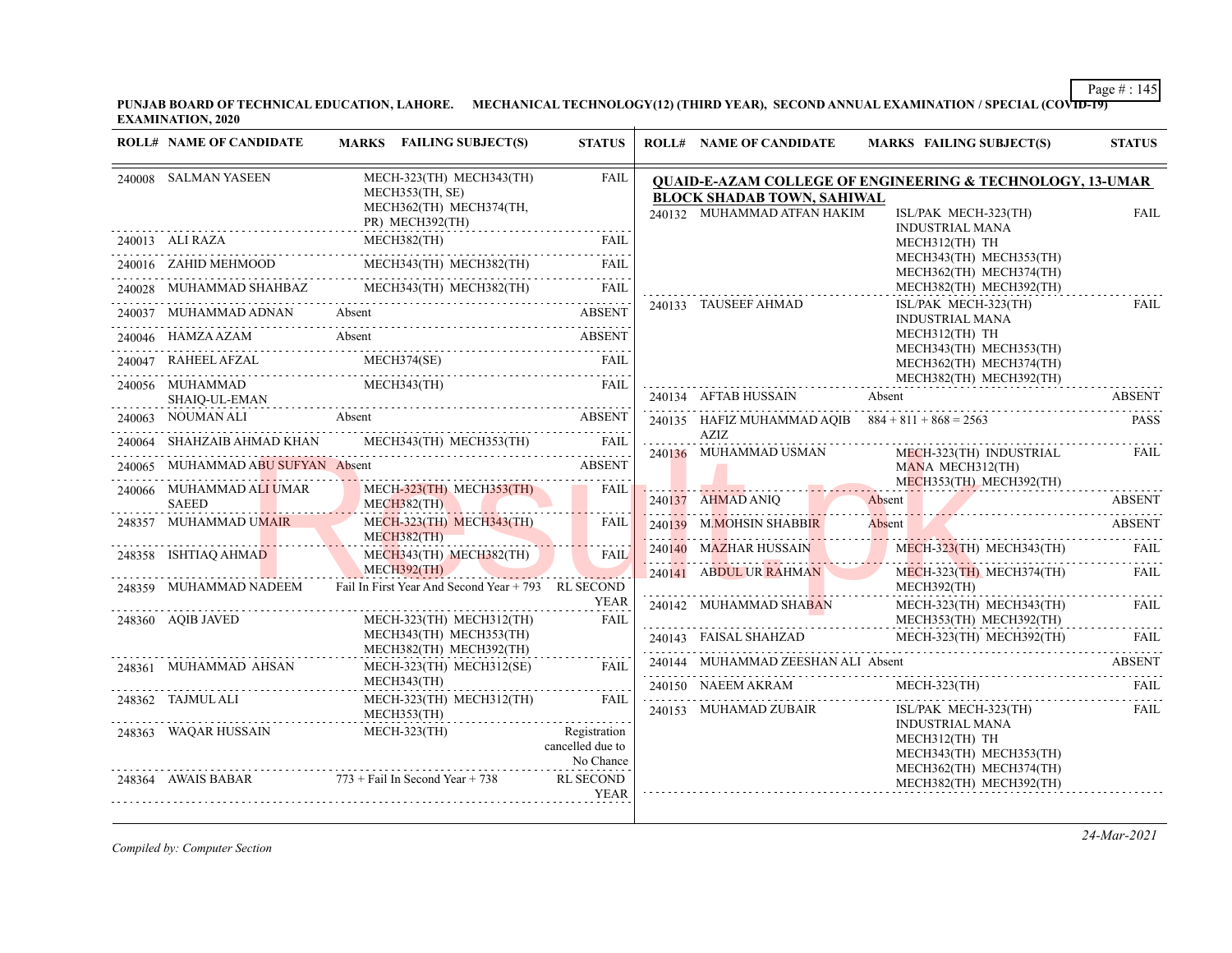**PUNJAB BOARD OF TECHNICAL EDUCATION, LAHORE. MECHANICAL TECHNOLOGY(12) (THIRD YEAR), SECOND ANNUAL EXAMINATION / SPECIAL (COVID-19) EXAMINATION, 2020**

|                                                | <b>ROLL# NAME OF CANDIDATE</b>              | MARKS FAILING SUBJECT(S)                                                                  | <b>STATUS</b> |        | <b>ROLL# NAME OF CANDIDATE</b>                                 | MARKS FAILING SUBJECT(S)                                                     | <b>STATUS</b>                                 |
|------------------------------------------------|---------------------------------------------|-------------------------------------------------------------------------------------------|---------------|--------|----------------------------------------------------------------|------------------------------------------------------------------------------|-----------------------------------------------|
|                                                | 240154 MOHAMMAD ZAHID KHALIL<br><b>NOOR</b> | MECH312(TH) MECH362(TH)<br>MECH392(TH)                                                    | <b>FAIL</b>   |        | 240447 MUHAMMAD TANVEER                                        |                                                                              | <b>FULL FAIL</b>                              |
|                                                | 240155 KHALID HUSSAIN                       | Absent                                                                                    | <b>ABSENT</b> |        | 240448 MUHAMMAD ABDULLAH                                       |                                                                              | <b>FULL FAIL</b>                              |
|                                                | 240157 MUJAHID ASLAM Absent                 |                                                                                           | ABSENT        |        | 240452 MAHBOOB AALAM MECH312(TH)                               |                                                                              | FAIL                                          |
|                                                | 240159 RASHID SHAFIE                        | MECH353(TH) MECH392(TH)                                                                   | <b>FAIL</b>   |        | 240457 MUHAMMAD SHOAIB<br><b>HASSAN</b>                        | $834 + 839 + 703 = 2376$                                                     | <b>PASS</b>                                   |
| 240161                                         | GHULAM MOHIUD DIN                           | MECH312(TH) MECH362(TH)<br>MECH392(TH)                                                    | FAIL          |        | 240460 SHAHRAM ALI $758 + 782 + 769 = 2309$                    |                                                                              | PASS                                          |
|                                                |                                             | 240164 SHAHBAZ ALI MECH343(TH) MECH353(TH) FAIL                                           |               |        |                                                                | 240465 MUHAMMAD RAMZAN Fail In First Year And Second Year + 753 RL SECOND    | <b>YEAR</b>                                   |
|                                                | 240166 MUHAMMAD HAMZA                       | MECH-323(TH) MECH374(TH)<br>MECH392(TH)                                                   | FAIL          |        | <b>HASSAN</b>                                                  | 240466 MUHAMMAD SUFYAN UL Fail In First Year And Second Year + 741 RL SECOND | <b>YEAR</b>                                   |
|                                                | 240169 IHSAN WARIS                          | Absent<br>IHSAN WARIS Absent ABSENT                                                       | <b>ABSENT</b> |        |                                                                | 240468 SOHAIL SHAFIQUE MECH312(TH) MECH343(TH)                               | FAIL                                          |
|                                                | 240174 MUHAMMAD OAMAR                       | Absent                                                                                    | <b>ABSENT</b> |        |                                                                | 240469 HAMMAD SHOQAT Fail In First Year + $755 + 738$                        | <b>RL FIRST</b><br>YEAR                       |
|                                                | 240175 AMIR SHAHZAD                         | Absent                                                                                    | <b>ABSENT</b> |        |                                                                | 240476 MUHAMMAD KASHIF Fail In First Year + $770 + 685$                      | <b>RL FIRST</b>                               |
|                                                | 240176 SYED ATTIQ ALI ZAIDI                 | Absent                                                                                    | <b>ABSENT</b> |        | USAMA BIN AZHAR MECH343(TH)                                    |                                                                              | <b>YEAR</b>                                   |
|                                                | 240180 TAIMOOR ALI CHAUDHARY                | MECH-323(TH) MECH312(TH)                                                                  | <b>FAIL</b>   | 240477 |                                                                |                                                                              | FAIL                                          |
|                                                |                                             | MECH343(TH) MECH382(TH)<br>$MECH392$ (TH)                                                 |               |        | MUHAMMAD ARSLAN Absent                                         | 240482 MUHAMMAD ARSLAN Absent ABSENT                                         |                                               |
|                                                | 248365 MUJAHID HUSSAIN ALI                  | $835 + 709 + 778 = 2322$                                                                  | <b>PASS</b>   | 240484 |                                                                | JAVED IQBAL MECH343(TH) FAIL                                                 |                                               |
|                                                |                                             | <b>GOVERNMENT COLLEGE OF TECHNOLOGY, SHAHKOT ROAD, SANGLA</b>                             |               |        | 248368 ATIF SHAHZAD                                            | MECH382(TH)                                                                  | FAIL                                          |
| <b>HILLS</b><br><b>USMAN HUSSAIN</b><br>240270 |                                             | ISL/PAK MECH-323(TH, PR)<br><b>INDUSTRIAL MANA</b>                                        | <b>FAIL</b>   |        | 248369 MUHAMMAD FAISAL                                         | Absent                                                                       | Registration<br>cancelled due to<br>No Chance |
|                                                |                                             | MECH312(TH, PR) TH<br>MECH343(TH, PR)                                                     |               |        | 248370 SHERAZ AHMAD                                            | $776 + 762 + 796 = 2334$                                                     | <b>PASS</b>                                   |
|                                                |                                             | MECH353(TH, PR)                                                                           |               |        |                                                                | HIRA POLYTECHNIC INSTITUTE, GREEN TOWN LAHORE ROAD,                          |                                               |
|                                                |                                             | MECH362(TH, PR)<br>MECH374(TH, PR)<br>MECH382(TH, PR)<br>MECH392(TH, PR)                  |               |        | <b>SARGODHA</b><br>240546 MUHAMMAD AHTASHAM<br><b>ZULFIOAR</b> | ISL/PAK MECH-323(TH, PR)<br><b>INDUSTRIAL MANA</b><br>MECH312(TH, PR) TH     | <b>FAIL</b>                                   |
|                                                | 248366 MUHAMMAD ARSLAN                      | ISL/PAK MECH-323(TH)<br>MECH312(TH) MECH343(TH)<br>MECH353(TH) MECH382(TH)<br>MECH392(TH) | FAIL          |        |                                                                | MECH343(TH, PR)<br>MECH353(TH, PR)<br>MECH362(TH, PR)<br>MECH374(TH, PR)     |                                               |
|                                                | 248367 MUHAMMAD BILAL                       | ISL/PAK MECH382(TH)                                                                       | FAII.         |        |                                                                | MECH382(TH, PR)<br>MECH392(TH, PR)                                           |                                               |
|                                                |                                             | <b>GOVERNMENT COLLEGE OF TECHNOLOGY, PAF ROAD, SARGODHA</b>                               |               |        | 240549 UMER RAUF                                               | MECH382(TH)                                                                  | <b>FAIL</b>                                   |
|                                                |                                             |                                                                                           |               |        |                                                                |                                                                              |                                               |

*Compiled by: Computer Section*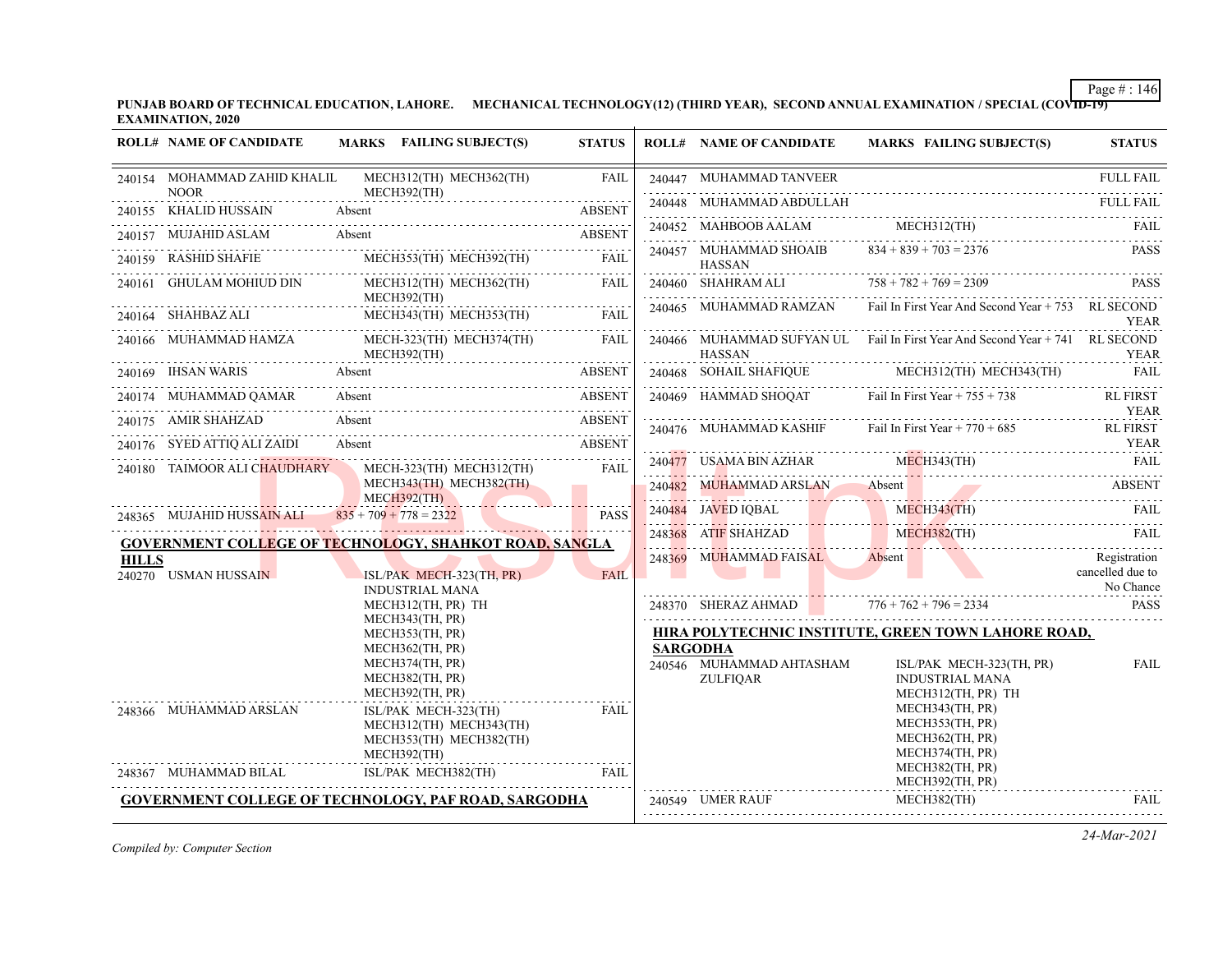**PUNJAB BOARD OF TECHNICAL EDUCATION, LAHORE. MECHANICAL TECHNOLOGY(12) (THIRD YEAR), SECOND ANNUAL EXAMINATION / SPECIAL (COVID-19) EXAMINATION, 2020**

| <b>ROLL# NAME OF CANDIDATE</b>                                              |                | MARKS FAILING SUBJECT(S)                                                                                                             | <b>STATUS</b>            | <b>ROLL# NAME OF CANDIDATE</b>                                        |                          | MARKS FAILING SUBJECT(S)                                                                                                                                                                   | <b>STATUS</b> |
|-----------------------------------------------------------------------------|----------------|--------------------------------------------------------------------------------------------------------------------------------------|--------------------------|-----------------------------------------------------------------------|--------------------------|--------------------------------------------------------------------------------------------------------------------------------------------------------------------------------------------|---------------|
| 248371 MUHAMMAD HASHIM<br>KHAN                                              | <b>ISL/PAK</b> |                                                                                                                                      | <b>FAIL</b>              | 240775 BILAWAL AFZAL                                                  |                          | ISL/PAK MECH-323(TH, PR)<br><b>INDUSTRIAL MANA</b>                                                                                                                                         | <b>FAIL</b>   |
| SARGODHA INSTITUTE OF TECHNOLOGY, 6TH COLLEGE ROAD,                         |                |                                                                                                                                      |                          |                                                                       |                          | MECH312(TH, PR) TH<br>MECH343(TH, PR)                                                                                                                                                      |               |
| <b>SARGODHA</b><br>240491 MUHAMMAD HAMZA                                    |                | $MECH-323$ (TH)                                                                                                                      | <b>FAIL</b>              |                                                                       |                          | MECH353(TH, PR)<br>MECH362(TH, PR)                                                                                                                                                         |               |
| ALI INSTITUTE OF TECHNOLOGY & TEXTILE, 1 KM FAISALABAD ROAD,                |                |                                                                                                                                      |                          |                                                                       |                          | MECH374(TH, PR)                                                                                                                                                                            |               |
| OPP. ALI INDUSTRIES, SHEIKHUPURA                                            |                |                                                                                                                                      |                          |                                                                       |                          | MECH382(TH, PR)<br>MECH392(TH, PR)                                                                                                                                                         |               |
| 240641 MUHAMMAD ASIF                                                        | Absent         |                                                                                                                                      | <b>ABSENT</b>            | 240778 HAMMAD ALI                                                     |                          | MECH-323(TH) MECH343(TH)                                                                                                                                                                   | FAIL          |
| 240644 FAISAL OADEER                                                        |                | Fail In First Year And Second Year + 844 RL SECOND                                                                                   | <b>YEAR</b>              |                                                                       |                          | MECH353(TH) MECH362(TH)<br>MECH374(TH) MECH382(TH)                                                                                                                                         |               |
| 240645 SULAIMAN TABASSUM                                                    |                | ISL/PAK MECH-323(TH)<br><b>INDUSTRIAL MANA</b><br>MECH312(TH) TH<br>MECH343(TH) MECH353(TH)<br>MECH362(TH) MECH374(TH)               | FAIL                     | 240786 HAMZA MANZOOR                                                  |                          | MECH392(TH)<br>ISL/PAK MECH-323(TH)<br><b>INDUSTRIAL MANA</b><br>MECH312(TH) MECH362(TH)<br>MECH382(TH) MECH392(TH)                                                                        | FAIL          |
|                                                                             |                | MECH382(TH) MECH392(TH)                                                                                                              |                          | 240787 KHUBAIB AHMAD                                                  |                          | Fail In First Year And Second Year + 876 RL SECOND                                                                                                                                         |               |
| 240647 AMEER HAMZA                                                          |                | MECH-323(TH) MECH343(TH)                                                                                                             | FAIL                     |                                                                       |                          |                                                                                                                                                                                            | <b>YEAR</b>   |
|                                                                             |                | MECH362(TH)                                                                                                                          |                          | 240788 MOHSIN ALI                                                     |                          | $MECH-323$ (TH)                                                                                                                                                                            | FAIL          |
| 240649 RASHID MEHMOOD<br>0649 RASHID MEHMOOD Absent ABSENT                  | Absent         |                                                                                                                                      | <b>ABSENT</b>            | 240796 MUHAMMAD WASEEM<br>240796 MUHAMMAD WASEEM Absent ABSENT ABSENT | Absent                   |                                                                                                                                                                                            | <b>ABSENT</b> |
| 248400 AHSAN NAWAZ                                                          |                | $816 +$ Fail In Second Year + 919                                                                                                    | RL SECOND<br><b>YEAR</b> | 240800 ARFAN HYDER                                                    | Absent                   |                                                                                                                                                                                            | <b>ABSENT</b> |
| LAHORE POLYTECHNIC INSTITUTE, SHAH MUHAMMAD PLAZA,                          |                |                                                                                                                                      |                          | 240803 ALI HUSSAIN                                                    | Absent                   |                                                                                                                                                                                            | ABSENT        |
| LAHORE-SARGODHA ROAD, NEAR BHATTI CHOWK, SHEIKHUPURA<br>240774 JUNAID AHMAD |                | $ISL/PAKMECH-323(TH, PR)$<br><b>INDUSTRIAL MANA</b>                                                                                  | <b>FAIL</b>              | 248301 AKAASHA HUSNAIN                                                |                          | ISL/PAK MECH-323(TH)<br>MECH312(TH) MECH343(TH)<br>MECH382(TH) MECH392(TH)                                                                                                                 | FAIL          |
|                                                                             |                | MECH312(TH, PR) TH<br>MECH343(TH, PR)<br>MECH353(TH, PR)<br>MECH362(TH, PR)<br>MECH374(TH, PR)<br>MECH382(TH, PR)<br>MECH392(TH, PR) |                          | 248401 SHAHBAZ SHAHID                                                 |                          | ISL/PAK MECH-323(TH, PR)<br><b>INDUSTRIAL MANA</b><br>MECH312(TH, PR) TH<br>MECH343(TH, PR)<br>MECH353(TH, PR)<br>MECH362(TH, PR)<br>MECH374(TH, PR)<br>MECH382(TH, PR)<br>MECH392(TH, PR) | FAIL          |
|                                                                             |                |                                                                                                                                      |                          | 248402 UMAR FAROOQ                                                    | $837 + 866 + 802 = 2505$ |                                                                                                                                                                                            | <b>PASS</b>   |
|                                                                             |                |                                                                                                                                      |                          |                                                                       |                          |                                                                                                                                                                                            |               |
|                                                                             |                |                                                                                                                                      |                          | OXFORD POLYTECHNIC INSTITUTE, HIRAN MINAR ROAD,<br><b>SHEIKHUPURA</b> |                          |                                                                                                                                                                                            |               |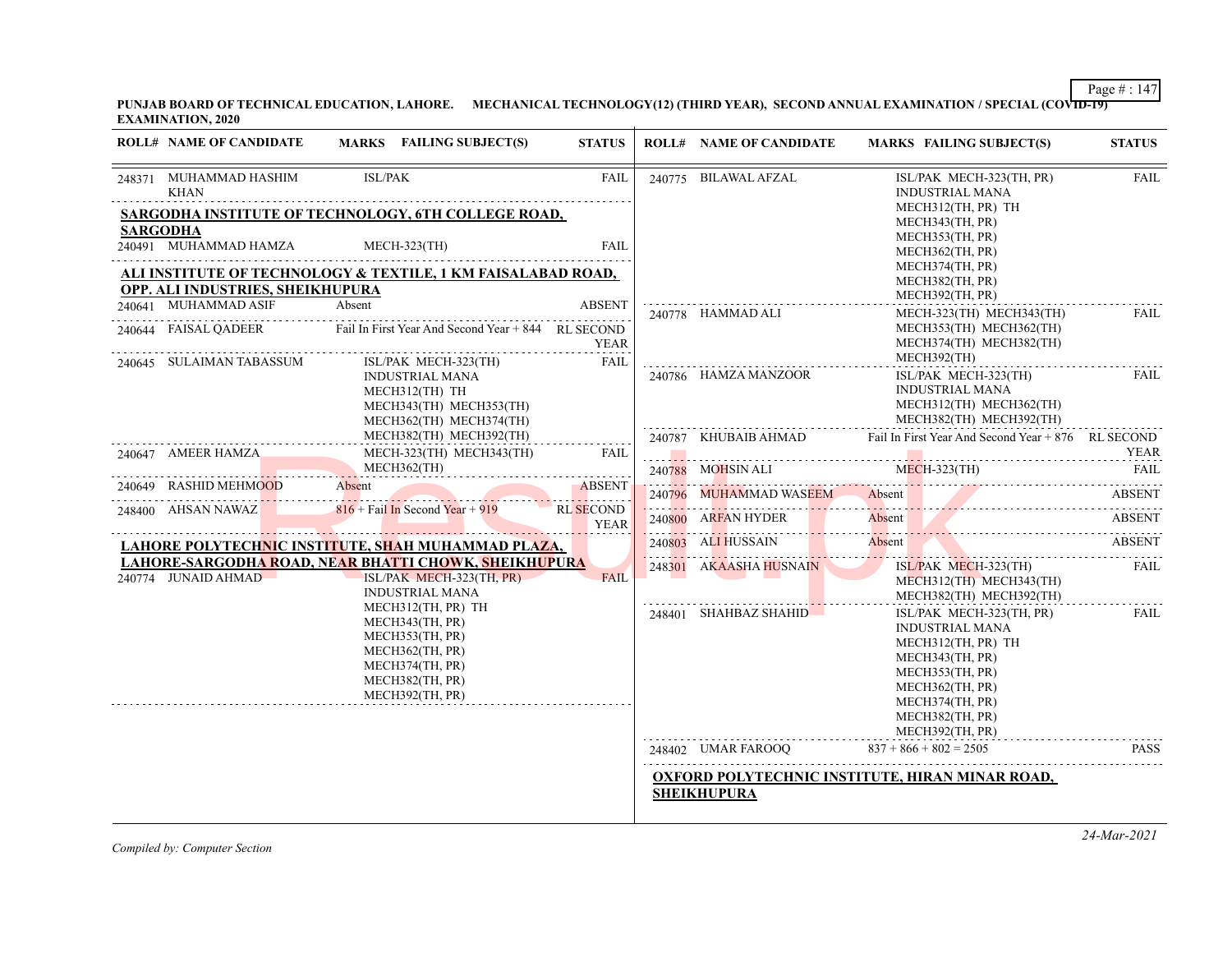**PUNJAB BOARD OF TECHNICAL EDUCATION, LAHORE. MECHANICAL TECHNOLOGY(12) (THIRD YEAR), SECOND ANNUAL EXAMINATION / SPECIAL (COVID-19) EXAMINATION, 2020**

| <b>ROLL# NAME OF CANDIDATE</b>                    | MARKS FAILING SUBJECT(S)                                                                                       | <b>STATUS</b> |               | <b>ROLL# NAME OF CANDIDATE</b>                                   | MARKS FAILING SUBJECT(S)                                                                                                                                                                        | <b>STATUS</b>    |
|---------------------------------------------------|----------------------------------------------------------------------------------------------------------------|---------------|---------------|------------------------------------------------------------------|-------------------------------------------------------------------------------------------------------------------------------------------------------------------------------------------------|------------------|
|                                                   |                                                                                                                |               |               |                                                                  |                                                                                                                                                                                                 |                  |
| 240858 ASAD ZAMAN                                 | ISL/PAK MECH-323(TH, PR)<br><b>INDUSTRIAL MANA</b><br>MECH312(TH, PR) TH<br>MECH343(TH, PR)                    | <b>FAIL</b>   |               | 241087 MUHAMMAD RABI                                             | ISL/PAK MECH-323(TH)<br>MECH312(TH) MECH343(TH)<br>MECH353(TH) MECH362(TH)<br>MECH382(TH)                                                                                                       | <b>FAIL</b>      |
|                                                   | MECH353(TH, PR)<br>MECH362(TH, PR)                                                                             |               |               | 241088 MUHAMMAD NOMAN                                            | Fail In First Year And Second Year + 654 RL SECOND                                                                                                                                              | <b>YEAR</b>      |
|                                                   | MECH374(TH, PR)<br>MECH382(TH, PR)                                                                             |               |               |                                                                  | 241089 MUHAMMAD HASHAM MECH312(TH) MECH343(TH)                                                                                                                                                  | <b>FAIL</b>      |
| 240869 MUHAMMAD ANAYAT Absent                     | MECH392(TH, PR)                                                                                                | <b>ABSENT</b> |               |                                                                  | ${\bf 241095}\quad\text{MOH SIN SHAHZAD}\qquad\qquad\text{MECH312(TH)}\quad\text{MECH343(TH)}\qquad\qquad\text{FAIL}\qquad\qquad\\ \text{MECH353(TH)}\quad\text{MECH362(TH)}\qquad\qquad\qquad$ |                  |
|                                                   |                                                                                                                | FAIL          |               |                                                                  | 241100 ZAHEER U DIN $727 + 651 + 746 = 2124$ PASS                                                                                                                                               |                  |
|                                                   | 248403 ARBAZ HUSSAIN MECH-323(TH) MECH-392(TH)<br><b>GOVERNMENT COLLEGE OF TECHNOLOGY, PARIS ROAD, SIALKOT</b> |               |               |                                                                  | 248404 HAIDER ALI Absent ABSENT                                                                                                                                                                 |                  |
| 241060 MUHAMMAD MUDASSAR $845 + 766 + 790 = 2401$ |                                                                                                                | <b>PASS</b>   |               |                                                                  | ALLAMA IOBAL COLLEGE OF TECHNOLOGY, COLLEGE ROAD, TAUNSA                                                                                                                                        |                  |
|                                                   | MUHAMMAD MUDASSAK $843 + 700 + 790 = 2401$ PASS                                                                |               | <b>SHARIF</b> |                                                                  |                                                                                                                                                                                                 |                  |
| 241063 MUZAMMAL                                   | Fail In First Year $+634 + 639$ RL FIRST                                                                       | <b>YEAR</b>   |               | 241108 GHULAM YASIN                                              | MECH343(TH) MECH353(TH)<br>MECH362(TH) MECH392(TH)                                                                                                                                              | <b>FAIL</b><br>. |
|                                                   | 241065 SYED HASHIM ALI SHAH Absent                                                                             | <b>ABSENT</b> |               | 241110 MUHAMMAD AZHAR                                            | MECH343(TH) MECH362(TH)<br>$MECH392$ (TH)                                                                                                                                                       | FAIL             |
| 241066 MUHAMMAD REHMAN                            | $740 + \text{fail}$ In Second Year + 710 RL SECOND                                                             |               |               | 241112 MUHAMMAD SALEEM                                           | MECH312(TH) MECH343(TH)                                                                                                                                                                         | FAIL             |
|                                                   | 241069 ASAD ULLAH SHABBIR MECH-323(TH) MECH312(TH)                                                             |               |               |                                                                  | MECH353(TH) MECH362(TH)<br>MECH392(TH)                                                                                                                                                          | .                |
| 241070 MUHAMMAD QASIM MECH312(TH)                 | <b>Contract Contract Contract Contract</b>                                                                     | FAIL          |               |                                                                  | <b>GOVERNMENT COLLEGE OF TECHNOLOGY, HATTAR ROAD, NEAR</b>                                                                                                                                      |                  |
| 241073 MUHAMMAD ASAD                              | $MECH-323(PR)$ $MECH312(PR)$<br>MECH343(PR) MECH353(PR)<br>MECH362(PR) MECH374(PR)<br>MECH382(PR) MECH392(PR)  | <b>FAIL</b>   |               | <b>HEAVY MECHANICAL COMPLEX-3, TAXILA</b><br>241331 KHAWAR ABBAS | ISL/PAK MECH-323(TH, PR)<br><b>INDUSTRIAL MANA</b><br>MECH312(TH, PR) TH                                                                                                                        | <b>FAIL</b>      |
| 241074 MUHAMMAD USMAN                             | MECH-323(TH) TH<br>MECH374(TH) MECH382(TH)<br>MECH392(TH)                                                      | <b>FAIL</b>   |               |                                                                  | MECH343(TH, PR)<br>MECH353(TH, PR)<br>MECH362(TH, PR)<br>MECH374(TH, PR)                                                                                                                        |                  |
| 241075 AMMAR GHAZANFAR                            | MECH-323(PR) MECH312(PR,<br>SE) MECH343(PR)                                                                    | FAII.         |               |                                                                  | MECH382(TH, PR)<br>MECH392(TH, PR)                                                                                                                                                              |                  |
|                                                   | MECH353(PR) MECH362(PR,<br>SE) MECH374(PR)<br>MECH382(PR, SE)<br>MECH392(PR)                                   |               |               | 241332 MUHAMMAD ARSLAN                                           | ISL/PAK MECH-323(TH, PR)<br><b>INDUSTRIAL MANA</b><br>MECH312(TH, PR) TH<br>MECH343(TH, PR)                                                                                                     | FAIL             |
| 241076 ASIM HUSSAIN                               | MECH343(TH) MECH353(TH,<br>PR) MECH374(PR)                                                                     | FAIL          |               |                                                                  | MECH353(TH, PR)<br>MECH362(TH, PR)<br>MECH374(TH, PR)<br>MECH382(TH, PR)<br>MECH392(TH, PR)                                                                                                     |                  |

*Compiled by: Computer Section*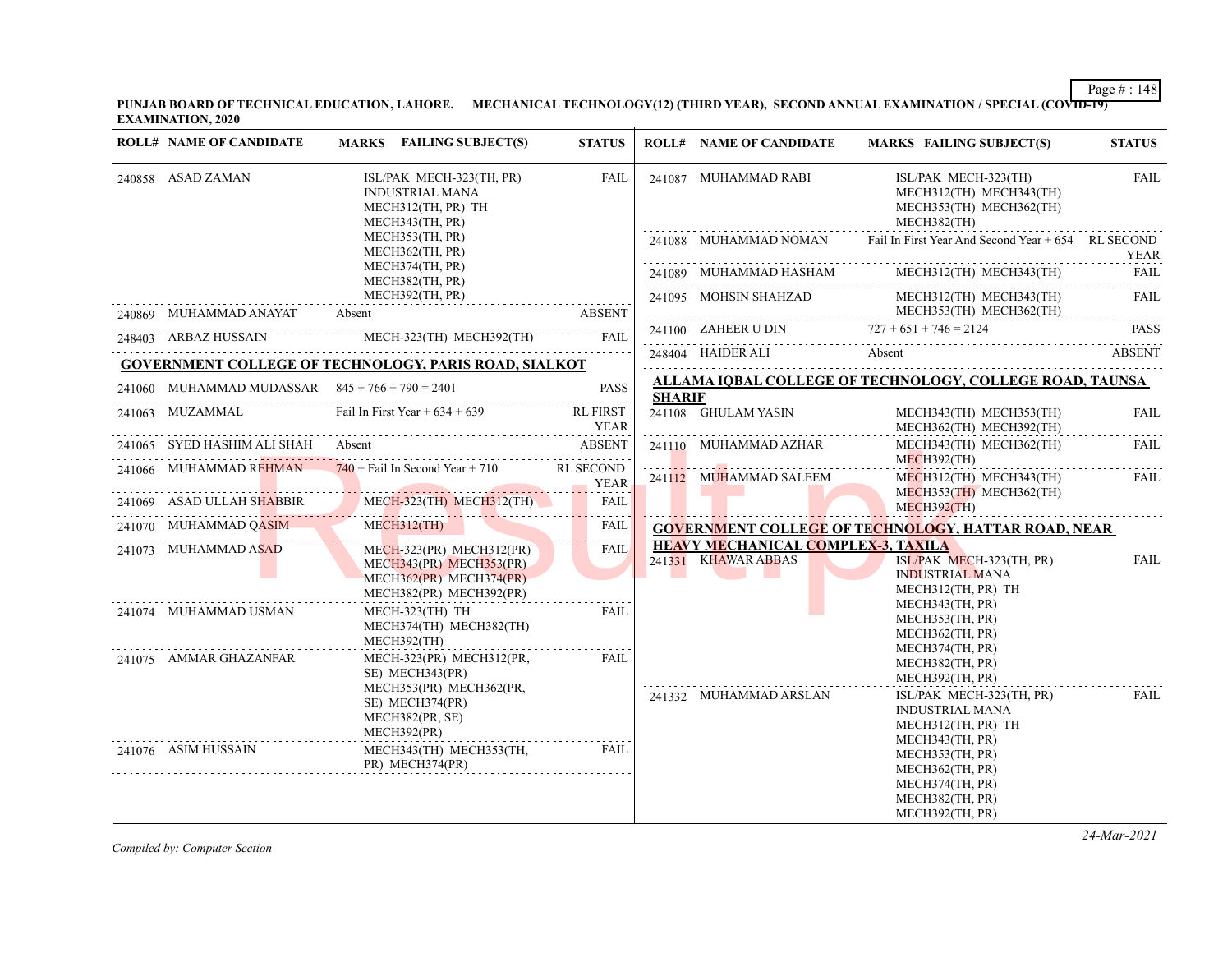**PUNJAB BOARD OF TECHNICAL EDUCATION, LAHORE. MECHANICAL TECHNOLOGY(12) (THIRD YEAR), SECOND ANNUAL EXAMINATION / SPECIAL (COVID-19) EXAMINATION, 2020**

| <b>ROLL# NAME OF CANDIDATE</b>    | MARKS FAILING SUBJECT(S)                                                                                                                                                                                                                       | <b>STATUS</b>              | <b>ROLL# NAME OF CANDIDATE</b>               | <b>MARKS FAILING SUBJECT(S)</b>                                                                              | <b>STATUS</b>                    |
|-----------------------------------|------------------------------------------------------------------------------------------------------------------------------------------------------------------------------------------------------------------------------------------------|----------------------------|----------------------------------------------|--------------------------------------------------------------------------------------------------------------|----------------------------------|
| 241335 UZAIR NAEEM                | MECH343(TH)                                                                                                                                                                                                                                    | <b>FAIL</b>                | 241401 USAMA BIN SAFEER                      | Absent                                                                                                       | <b>ABSENT</b>                    |
| 241337 SYED AHSAN RAZA            | MECH-323(TH) MECH374(PR)<br>MECH382(TH) MECH392(TH)                                                                                                                                                                                            | <b>FAIL</b>                | 241404 MUHAMMAD JUNAID<br><b>KHATTAK</b>     | $721 + 719 + 763 = 2203$                                                                                     | <b>PASS</b>                      |
| 241340 IKRAM MASOOD               | Absent                                                                                                                                                                                                                                         | <b>ABSENT</b>              | 248405 MUHAMMAD SHAHBAZ<br>ASLAM             | Absent                                                                                                       | <b>ABSENT</b>                    |
| 241341 AIZAZ AHMED OADEER         | Absent                                                                                                                                                                                                                                         | ABSENT                     |                                              | 248406 HAMID RAZA KHAN $790 + 676 + 699 = 2165$                                                              | <b>PASS</b>                      |
| 241349 ALI HAMZA                  | Absent                                                                                                                                                                                                                                         | <b>ABSENT</b>              | 248407 USAMA HASAN                           | MECH-323(TH) MECH312(TH)                                                                                     | FAIL                             |
| 241351 RAJA MUHAMMAD MOEZ         | MECH312(TH) MECH362(TH)<br>MECH382(TH) MECH392(TH)                                                                                                                                                                                             | FAII.                      |                                              | MECH343(TH) MECH353(TH)<br>MECH382(TH) MECH392(TH)                                                           |                                  |
|                                   | 241354 RAFI ULLAH SHAH Fail In First Year And Second Year + 738 RL SECOND                                                                                                                                                                      |                            | 248408 USAMA SAEED                           | Absent                                                                                                       | <b>ABSENT</b>                    |
| 241355 ADIL KHAN                  | MECH312(TH) MECH343(TH)                                                                                                                                                                                                                        | <b>YEAR</b><br><b>FAIL</b> |                                              | 248409 AHSAN ALI KHAN MECH-323(TH) MECH-343(TH) FAIL                                                         |                                  |
| 241356 ISMAIL KHAN                | MECH-323(TH) MECH374(PR)<br>MECH382(TH) MECH392(TH)                                                                                                                                                                                            | <b>FAIL</b>                |                                              | WAH BRITISH INSTITUTE OF TECHNOLOGY, OPP. POF WALFARE CNG<br>STATION NEAR AL-ABBAS HOSPITAL G.T.ROAD, TAXILA |                                  |
| 241364 SAJID HUSSAIN              | MECH-323(TH) MECH374(PR)                                                                                                                                                                                                                       | FAIL                       | 241484 WAQAR BIN TANVEER                     | Absent                                                                                                       | <b>ABSENT</b>                    |
| 241365 MUHAMMAD ZAKIR             | MECH343(TH) MECH382(TH)                                                                                                                                                                                                                        | FAIL                       | 248410 DIDAR ALI KHAN                        | Absent                                                                                                       | Registration<br>cancelled due to |
| 241369 AHKAM UL HAQ               | Absent                                                                                                                                                                                                                                         | <b>ABSENT</b>              |                                              |                                                                                                              | No Chance                        |
| 241370 SHARJEEL AHMED DAR         | Absent<br><b>State of the State of the State of the State of the State of the State of the State of the State of the State of the State of the State of the State of the State of the State of the State of the State of the State of the </b> | <b>ABSENT</b>              | NEAR MADINA MILLS JHANG ROAD, TOBA TEK SINGH | <b>TOBA TEK SINGH POLYTECHNIC INSTITUTE, OPP. NEW FOREST PARK,</b>                                           |                                  |
| 241371 RIZWAN FAROOQ              | MECH-323(TH) MECH312(TH)<br>MECH343(TH) MECH353(TH)                                                                                                                                                                                            | FAIL                       | 241530 MUHAMMAD IBRAHEEM<br><b>SAJID</b>     | Absent                                                                                                       | <b>ABSENT</b>                    |
|                                   | MECH362(TH) MECH382(TH)<br>$MECH392$ (TH)<br><u> 1988 - Johann Amerikaanse kommen en de oorlog van de gewone het gewone het gewone het gewone het gewone het g</u>                                                                             |                            | 241533 MUHAMMAD FAIZAN                       | $MECH-323(TH)$ MECH312(TH)<br>MECH343(TH) MECH353(TH)                                                        | FAIL                             |
| 241375 MUHAMMAD UMER              | Absent                                                                                                                                                                                                                                         | <b>ABSENT</b>              |                                              | MECH392(TH)                                                                                                  |                                  |
| 241377 SAAD HASSAN                | ISL/PAK MECH-323(TH)                                                                                                                                                                                                                           | FAIL                       | 241534 MUHAMMAD UMER                         | Absent                                                                                                       |                                  |
|                                   | MECH312(TH) MECH343(TH)<br>MECH382(TH)                                                                                                                                                                                                         |                            | 241535 MUHAMMAD AWAIS NAEEM                  | MECH-323(TH) MECH343(TH)<br>MECH353(TH)                                                                      | <b>FAIL</b>                      |
| 241380 AHSAN SHAHZAD Absent       | 1380 AHSAN SHAHZAD Absent ABSENT ABSENT                                                                                                                                                                                                        |                            | 241536 MUHAMMAD UMAIR                        | Absent                                                                                                       | <b>ABSENT</b>                    |
|                                   | 241382 AYAZ ALI MUNEEB MECH-323(TH) MECH382(TH) FAIL                                                                                                                                                                                           |                            | POF INSTITUTE OF TECHNOLOGY, , WAH CANTT     |                                                                                                              |                                  |
| 241385 MUHAMMAD HAMZA KHAN Absent | MUHAMMAD HAMZA KHAN Absent ABSENT                                                                                                                                                                                                              |                            | 241744 AWAIS ALI                             | MECH382(TH)                                                                                                  | FAII.                            |
| 241388 MUHAMMAD HASAN Absent      |                                                                                                                                                                                                                                                | ABSENT                     | 241746 SAJID HUSSAIN                         | MECH-323(TH) MECH312(TH)                                                                                     | FAIL                             |
| 241391 SAQIB USMAN                | <b>ABSENT</b><br>Absent                                                                                                                                                                                                                        |                            |                                              | MECH343(TH) MECH353(TH)<br>MECH362(TH) MECH382(TH)                                                           |                                  |
| 241394 MUZAMIL SHABIR             | MECH-323(TH) MECH312(TH)<br>MECH362(TH) MECH382(TH)<br>MECH392(TH)                                                                                                                                                                             | FAIL                       | 241748 SAEED AHMED                           | MECH392(TH)<br>Absent                                                                                        | <b>ABSENT</b>                    |

*Compiled by: Computer Section*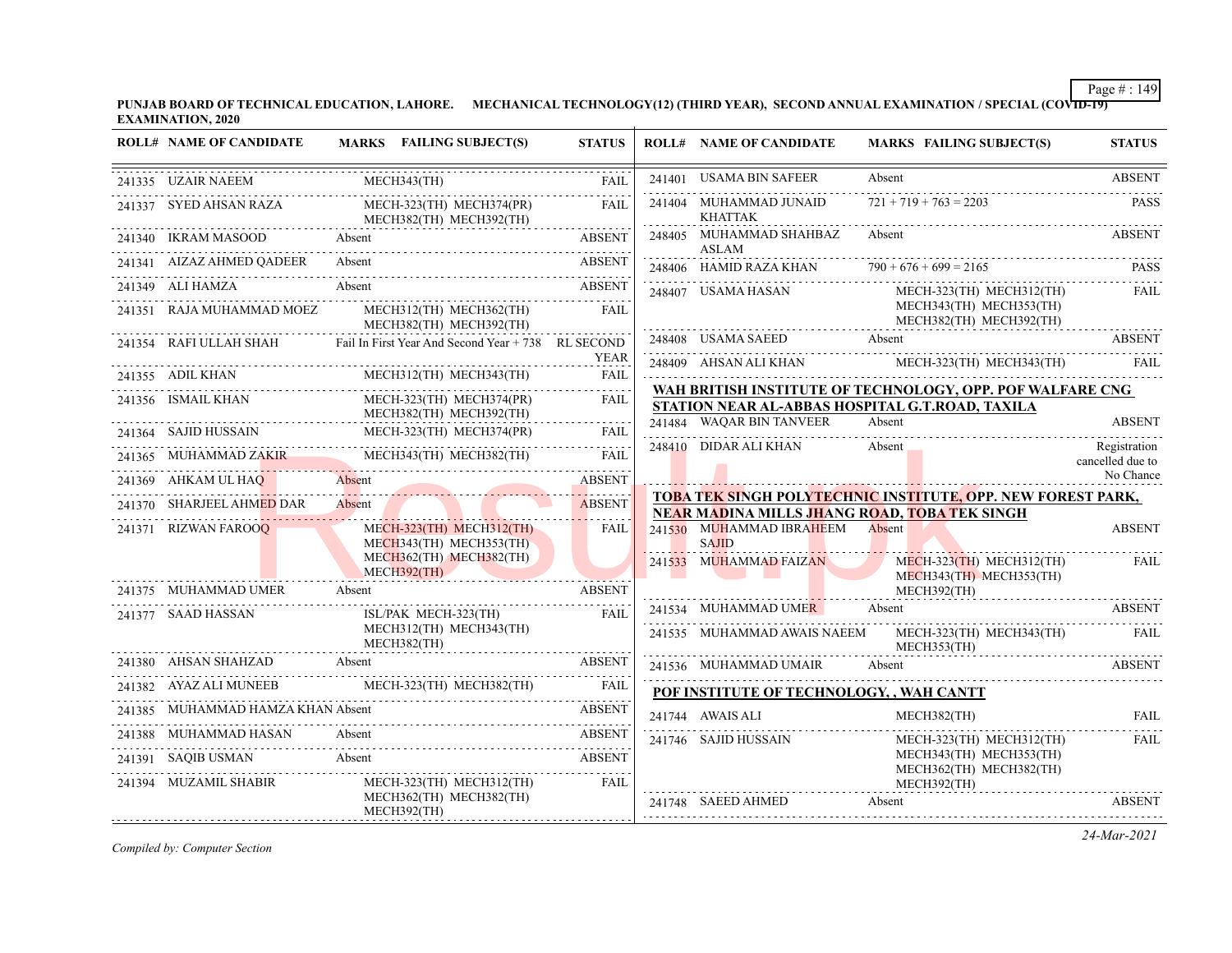**PUNJAB BOARD OF TECHNICAL EDUCATION, LAHORE. MECHANICAL TECHNOLOGY(12) (THIRD YEAR), SECOND ANNUAL EXAMINATION / SPECIAL (COVID-19) EXAMINATION, 2020**

|                                                      | <b>ROLL# NAME OF CANDIDATE</b>              | MARKS FAILING SUBJECT(S)                                                         | <b>STATUS</b> | <b>ROLL# NAME OF CANDIDATE</b>                                                                                                 | <b>MARKS FAILING SUBJECT(S)</b>                                                                                                                                                                                                                                                                                                                                                                       | <b>STATUS</b> |
|------------------------------------------------------|---------------------------------------------|----------------------------------------------------------------------------------|---------------|--------------------------------------------------------------------------------------------------------------------------------|-------------------------------------------------------------------------------------------------------------------------------------------------------------------------------------------------------------------------------------------------------------------------------------------------------------------------------------------------------------------------------------------------------|---------------|
|                                                      | 241750 MUSSADIQ BAIG                        | MECH-323(TH) MECH312(TH)<br>MECH343(TH) MECH362(TH)                              | FAIL          |                                                                                                                                | $\begin{tabular}{c} 241869 \end{tabular} \begin{tabular}{l} {\footnotesize\bf{M}UHAMMAD MUZZAMMIL} \end{tabular} \begin{tabular}{l} \hline \multicolumn{2}{c}{\textbf{ISL/PAK} MECH343(TH)} \end{tabular} \begin{tabular}{l} \hline \multicolumn{2}{c}{\textbf{FAL}} \end{tabular} \end{tabular} \begin{tabular}{l} \hline \multicolumn{2}{c}{\textbf{FAL}} \end{tabular}$                            |               |
|                                                      |                                             | MECH382(TH)                                                                      |               |                                                                                                                                | 241873 USMAN AFZAL Absent ABSENT                                                                                                                                                                                                                                                                                                                                                                      |               |
|                                                      | 241752 FAIZAN TAHIR Absent                  |                                                                                  |               |                                                                                                                                | MECH353(TH)                                                                                                                                                                                                                                                                                                                                                                                           |               |
|                                                      | 241756 MUHAMMAD EITASAM<br>SAJID QAZI       | MECH312(TH) MECH343(TH)<br>MECH353(TH) MECH382(TH)                               | <b>FAIL</b>   |                                                                                                                                | $\begin{tabular}{llllll} \multicolumn{2}{l}{{\text{241874}}}& $\text{FURQAN NASEEM}$ & $\text{MECH353(TH)}$ & \multicolumn{2}{l}{\text{FAIL}}$ \\ \multicolumn{2}{l}{\text{241874}}& $\text{SHIRAZ TARIQ}$ & $\text{MECH-323(TH)}$ & $\text{MECH-343(TH)}$ & \multicolumn{2}{l}{\text{FAIL}}$ \\ \end{tabular}$<br>MECH353(TH) MECH374(TH)                                                            |               |
|                                                      | 241757 AZEEM WAQAR Absent                   |                                                                                  | ABSENT        |                                                                                                                                | WAH SWEDISH INSTITUTE OF TECHNOLOGY, OPP. (RPR) WAH NOBEL                                                                                                                                                                                                                                                                                                                                             |               |
|                                                      | 248412 ABDULLAH BIN ZAHID                   | $MECH-323(PR)$ MECH312(PR)<br>MECH343(PR) MECH353(PR)<br>MECH362(PR) MECH374(PR) | FAIL          | <b>G.T.ROAD, WAH CANTT</b><br>241449 HASNAIN NAWAZ                                                                             | MECH-323(TH) MECH392(TH)                                                                                                                                                                                                                                                                                                                                                                              | <b>FAIL</b>   |
|                                                      |                                             | MECH382(PR) MECH392(PR)                                                          |               | 241450 MUHAMMAD AWAIS KHAN                                                                                                     | MECH-323(TH) MECH362(TH)<br>MECH382(TH)                                                                                                                                                                                                                                                                                                                                                               | FAIL          |
|                                                      |                                             | 248413 HAMMAD KHAN MECH-323(TH) MECH-382(TH) FAIL                                | FAIL          |                                                                                                                                | 241452 SHOAIB RAZA Absent ABSENT                                                                                                                                                                                                                                                                                                                                                                      |               |
|                                                      | <b>RUKH, WAH CANTT</b>                      | WAH POLYTECHNIC COLLEGE, NEAR JAMIA MASJID SIDDIQUIA, LALA                       |               | 241455 ALI RAZA M<br>M                                                                                                         | MECH-323(TH) MECH312(TH)<br>MECH382(TH)                                                                                                                                                                                                                                                                                                                                                               | FAIL          |
|                                                      | 241850 MUHAMMAD HASSAAN<br><b>RAZA KHAN</b> | MECH312(TH) MECH343(TH)<br>MECH353(TH) MECH374(TH)                               | FAIL          | 241458 JAMSHAID SULTAN Absent                                                                                                  |                                                                                                                                                                                                                                                                                                                                                                                                       | <b>ABSENT</b> |
|                                                      |                                             | MECH382(TH)                                                                      | FAIL          |                                                                                                                                | 241460 TOSEEF AHMAD Fail In First Year And Second Year + 766 RL SECOND                                                                                                                                                                                                                                                                                                                                | <b>YEAR</b>   |
|                                                      | 241853 TALHA IRFAN                          | MECH-323(TH) MECH312(TH)<br>MECH343(TH) MECH353(TH)<br>$MECH392$ (TH)            |               |                                                                                                                                | 241461 SAJID ALI KHAN MECH343(TH) MECH382(TH)                                                                                                                                                                                                                                                                                                                                                         | <b>FAIL</b>   |
|                                                      | 241854 MUHAMMAD BILAL                       | MECH-323(TH) MECH312(TH)                                                         | <b>FAIL</b>   |                                                                                                                                | 241462 BASIT ALI KHAN MECH343(TH) MECH382(TH) FAIL                                                                                                                                                                                                                                                                                                                                                    |               |
|                                                      | 241856 MOHAMMAD AMMER ALI                   | MECH-323(TH) MECH312(TH)<br>MECH343(TH) MECH353(TH)                              | <b>FAIL</b>   |                                                                                                                                | 241465 BILAL HUSSAIN MECH-323(TH) MECH312(TH)<br>MECH374(PR) MECH382(TH)                                                                                                                                                                                                                                                                                                                              | <b>FAIL</b>   |
|                                                      |                                             | <b>MECH362(TH)</b>                                                               |               | 241466 MUHAMMAD HASHAM Absent                                                                                                  | the company of the company of the company                                                                                                                                                                                                                                                                                                                                                             | <b>ABSENT</b> |
|                                                      | 241857 FAIZAN JAFFAR                        | ISL/PAK MECH-323(TH)<br>MECH312(TH) MECH343(TH)<br>MECH353(TH) MECH362(TH)       | <b>FAIL</b>   | 241467 MUHAMMAD DANIYAL<br>$\begin{tabular}{c} \bf MECH343(TH) \end{tabular} \begin{tabular}{c} \bf MECH343(TH) \end{tabular}$ | MECH-323(TH) MECH312(TH)<br>MECH343(TH) MECH353(TH)                                                                                                                                                                                                                                                                                                                                                   | FAIL          |
|                                                      | 241858 AHMER ZAHOOR                         | MECH-323(TH) MECH312(TH)<br>MECH343(TH) MECH362(TH)                              | FAIL          | 241468 ZAID IQBAL Absent                                                                                                       | 241468 ZAID IQBAL Absent ABSENT                                                                                                                                                                                                                                                                                                                                                                       |               |
|                                                      |                                             | MECH382(TH)                                                                      |               |                                                                                                                                |                                                                                                                                                                                                                                                                                                                                                                                                       |               |
| 241859 HAFIZ MUHAMMAD KASHIF Absent<br><b>ABSENT</b> |                                             |                                                                                  |               |                                                                                                                                |                                                                                                                                                                                                                                                                                                                                                                                                       |               |
|                                                      | 241861 AFFAN MEHMOOD HASHMI                 | MECH-323(TH) MECH312(TH)<br>MECH343(TH) MECH353(TH)                              | FAIL          |                                                                                                                                | $\begin{tabular}{lllllllll} \multicolumn{2}{c l}{{\small 241469}} & MOHSIN ALL & MECH353(TH) MECH382(TH) & FAIL \\ \multicolumn{2}{c l}{{\small 241471}} & HAMZA & MECH373(TH) MECH374(PR) & FAIL \\ \multicolumn{2}{c l}{{\small 241472}} & MUHAMMAD ZUBAIR & MECH353(TH) & FAIL \\ \multicolumn{2}{c l}{{\small 241472}} & MUHAMMAD ZUBAIR & MECH353(TH) & FAIL \\ \multicolumn{2}{c l}{{\small 24$ |               |
|                                                      |                                             | MECH362(TH)                                                                      |               |                                                                                                                                | 241473 EHSAN ELLAHI Absent ABSENT                                                                                                                                                                                                                                                                                                                                                                     |               |
|                                                      | 241863 MUHAMMAD ABDULLAH Absent             | <b>ABSENT</b>                                                                    |               | 241474 HABIB AHMED                                                                                                             | Absent                                                                                                                                                                                                                                                                                                                                                                                                | ABSENT        |
|                                                      | 241865 MUHAMMAD MUSYIAB<br><b>BAIG</b>      | MECH-323(TH) MECH343(TH)<br>MECH353(TH) MECH362(TH)<br>MECH382(TH)               | FAIL          | 241477 MUHAMMAD KASHIF                                                                                                         | Absent                                                                                                                                                                                                                                                                                                                                                                                                | <b>ABSENT</b> |

*Compiled by: Computer Section*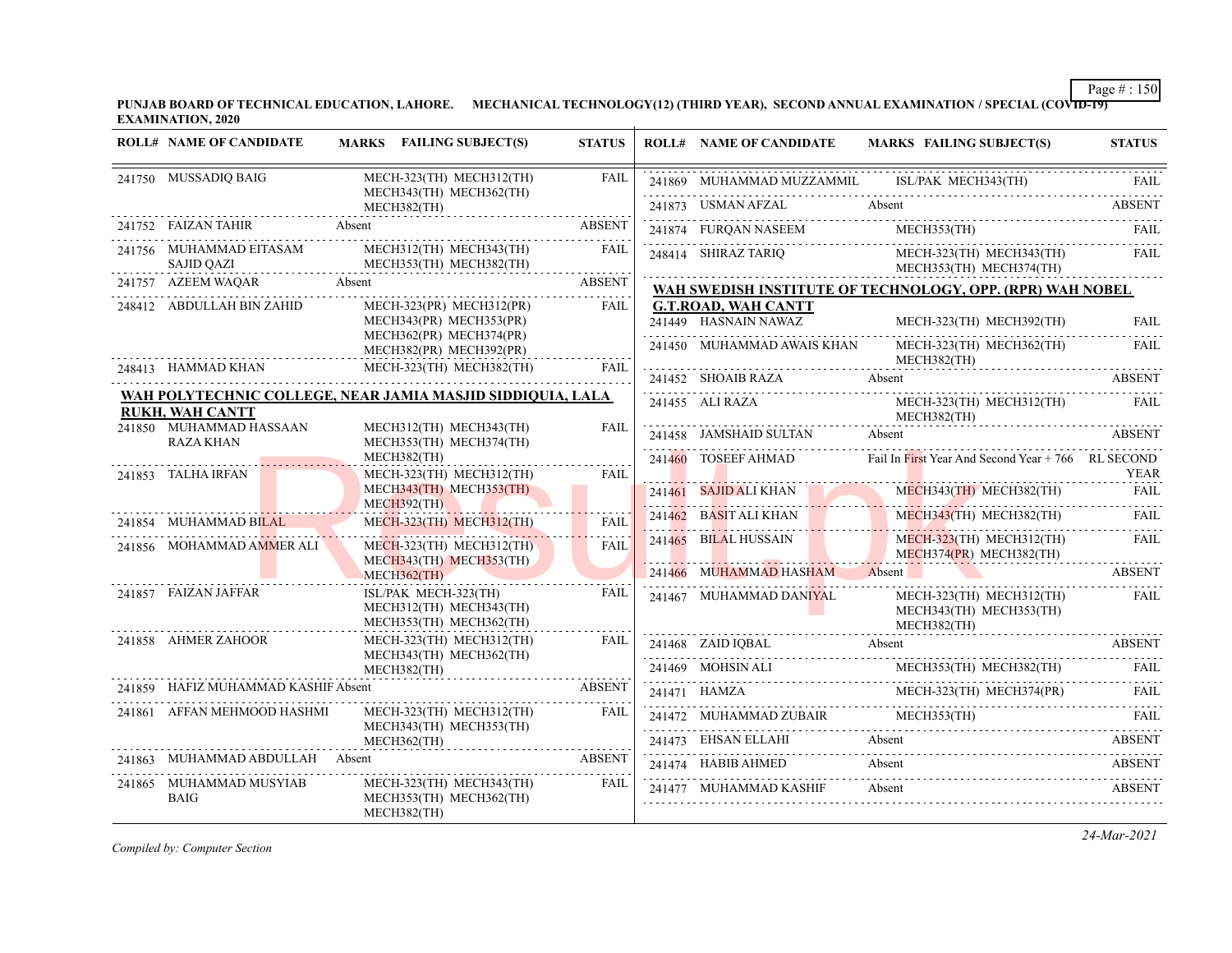**PUNJAB BOARD OF TECHNICAL EDUCATION, LAHORE. MECHANICAL TECHNOLOGY(12) (THIRD YEAR), SECOND ANNUAL EXAMINATION / SPECIAL (COVID-19) EXAMINATION, 2020**

|        | <b>ROLL# NAME OF CANDIDATE</b>                     | MARKS FAILING SUBJECT(S)                                                                                                                                                                                                                                                                                                                                       | <b>STATUS</b> | <b>ROLL# NAME OF CANDIDATE</b>      | MARKS FAILING SUBJECT(S)                                                                                                                                                                                                                                                                                                                                                                                                                | <b>STATUS</b> |
|--------|----------------------------------------------------|----------------------------------------------------------------------------------------------------------------------------------------------------------------------------------------------------------------------------------------------------------------------------------------------------------------------------------------------------------------|---------------|-------------------------------------|-----------------------------------------------------------------------------------------------------------------------------------------------------------------------------------------------------------------------------------------------------------------------------------------------------------------------------------------------------------------------------------------------------------------------------------------|---------------|
|        | 241482 MUHAMMAD RAMZAN                             | Absent                                                                                                                                                                                                                                                                                                                                                         | <b>ABSENT</b> | 242108 MUHAMMAD FARHAN              | Absent                                                                                                                                                                                                                                                                                                                                                                                                                                  | <b>ABSENT</b> |
|        |                                                    | ${\bf \substack{241483\\ \hspace*{2.2cm} \text{OSAMA HABIB}}}\ {\begin{subarray}{c} \text{MECH343(TH)} \text{MECH353(TH)}\\ \text{MECH382(TH)} \text{MECH392(TH)} \end{subarray}}$                                                                                                                                                                             | FAIL          |                                     | 242110 MUHAMMAD RAMZAN MECH-323(TH) MECH353(TH) FAIL                                                                                                                                                                                                                                                                                                                                                                                    |               |
|        | 241485 USMAN MAJEED Fail In First Year + 640 + 789 |                                                                                                                                                                                                                                                                                                                                                                | .<br>RL FIRST |                                     |                                                                                                                                                                                                                                                                                                                                                                                                                                         |               |
|        |                                                    |                                                                                                                                                                                                                                                                                                                                                                | YEAR          |                                     |                                                                                                                                                                                                                                                                                                                                                                                                                                         |               |
|        | 241486 RAJA MUHAMMAD ZUBAIR                        | MECH312(TH) MECH343(TH)<br>MECH362(TH) MECH382(TH)                                                                                                                                                                                                                                                                                                             | FAIL<br>.     |                                     | $\begin{tabular}{lllllllll} \multicolumn{2}{l}{{\small 242112}}&{\text{SAAD LATIF}} &\text{MECH-323(TH)} & \text{FAL} \\ \multicolumn{2}{l}{\small 242114}&{\text{TAIMOOR AFZAL}} &\text{MECH-323(TH)} & \text{BECH-323(TH)} & \text{FAL} \\ \multicolumn{2}{l}{\small 242116}&{\text{MUHAMMAD ADNAN}} & \text{Absent} & \text{ABSENT} \\ \multicolumn{2}{l}{\small 122116}&{\text{MUHAMMAD ADNAN}} & \text{Absent} & \text{ABSENT} \\$ |               |
|        | 242072 AFTAB HUSSAIN                               | ISL/PAK MECH-323(TH)<br>MECH343(TH) MECH353(TH)<br>MECH382(TH)                                                                                                                                                                                                                                                                                                 | FAIL          | 242117 RAFI ULLAH KHAN              | ISL/PAK MECH-323(TH, PR)<br><b>INDUSTRIAL MANA</b><br>MECH312(TH, PR)                                                                                                                                                                                                                                                                                                                                                                   | FAIL          |
|        | 242073 ABDUL HASEEB                                | MECH-323(TH) MECH343(TH)<br>MECH353(TH) MECH362(TH)<br>MECH382(TH) MECH392(TH)                                                                                                                                                                                                                                                                                 | FAIL          |                                     | MECH343(TH, PR)<br>MECH353(TH, PR)<br>MECH362(TH, PR)<br>MECH374(TH, PR)                                                                                                                                                                                                                                                                                                                                                                |               |
|        | 242074 MUHAMMAD REHAN SAEED                        | MECH-323(TH) MECH343(TH)<br>MECH353(TH) MECH362(TH)<br>MECH374(TH) MECH382(TH)                                                                                                                                                                                                                                                                                 | FAIL          |                                     | MECH382(TH, PR)<br>MECH392(TH, PR)                                                                                                                                                                                                                                                                                                                                                                                                      | .             |
|        | 242077 MUHAMMAD SHOAIB                             | MECH-323(TH) MECH312(TH)<br>MECH343(TH) MECH353(TH)<br>MECH362(TH)                                                                                                                                                                                                                                                                                             | FAIL          | 242118 MOBEEN AHMED                 | MECH-323(TH) MECH343(TH)<br>MECH353(TH) MECH362(TH)<br>MECH353(TH) MECH362(TH)<br>MECH374(TH) MECH382(TH)                                                                                                                                                                                                                                                                                                                               | FAIL          |
|        | 242078 SHAHERYAR KHAN M                            | MECH-323(TH) MECH343(TH) FAIL                                                                                                                                                                                                                                                                                                                                  |               |                                     | 242119 AZHAR ALI Absent ABSENT                                                                                                                                                                                                                                                                                                                                                                                                          |               |
|        |                                                    | MECH362(TH)                                                                                                                                                                                                                                                                                                                                                    |               |                                     | 242120 AHMAD RAZA Absent ABSENT                                                                                                                                                                                                                                                                                                                                                                                                         |               |
|        |                                                    | 242080 MALIK SHEHRYAR Absent Absent BEERT                                                                                                                                                                                                                                                                                                                      |               |                                     | 242121 FAIZAN UMER Absent ABSENT ABSENT                                                                                                                                                                                                                                                                                                                                                                                                 |               |
|        |                                                    |                                                                                                                                                                                                                                                                                                                                                                |               |                                     | 242125 MUHAMMAD TALHA Absent ABSENT                                                                                                                                                                                                                                                                                                                                                                                                     |               |
|        |                                                    |                                                                                                                                                                                                                                                                                                                                                                |               | <b>ISHTIAQUE</b>                    | 242126 RAJA MUHAMMAD HASNAN MECH-323(TH) MECH353(TH) FAIL<br>MECH374(TH)                                                                                                                                                                                                                                                                                                                                                                |               |
|        |                                                    | 242085 EHSAN UL HAQ Absent ABSENT                                                                                                                                                                                                                                                                                                                              |               | 242127 MUBASHIR AWAIS Absent        | 242127 MUBASHIR AWAIS Absent Absent ABSENT                                                                                                                                                                                                                                                                                                                                                                                              |               |
| 242088 |                                                    | ARSLAN AHMED Absent ABSENT                                                                                                                                                                                                                                                                                                                                     |               |                                     | 242129 AHMAD RAZA Absent ABSENT                                                                                                                                                                                                                                                                                                                                                                                                         |               |
|        | <b>SHAHID</b>                                      | 242090 MUHAMMAD MAMOON MECH-323(TH) MECH343(TH)                                                                                                                                                                                                                                                                                                                | FAIL          |                                     | 242132 NADEEM SAJJAD ISL/PAK MECH-323(TH) FAIL MECH353(TH)                                                                                                                                                                                                                                                                                                                                                                              |               |
|        | 242096 MAZHAR HUSSAIN Absent                       | ABSENT                                                                                                                                                                                                                                                                                                                                                         |               |                                     | 242133 NOUMAN ARIF Fail In First Year And Second Year + 759 RL SECOND                                                                                                                                                                                                                                                                                                                                                                   |               |
|        |                                                    | ${\bf 242101\quad MUHAMMAD FAIZAN\qquad\qquad MECH-323(TH)\quad MECH343(TH)\qquad\qquad FAIL\qquad\qquad\qquad\qquad MECH382(TH)\qquad\qquad\qquad\qquad\qquad$                                                                                                                                                                                                |               |                                     |                                                                                                                                                                                                                                                                                                                                                                                                                                         | YEAR          |
|        |                                                    |                                                                                                                                                                                                                                                                                                                                                                |               |                                     | $242137 \quad \text{USAMA NAVEED} \qquad \text{MECH353(TH)} \quad \text{MECH392(TH)} \qquad \text{FAIL}$                                                                                                                                                                                                                                                                                                                                |               |
|        | 242105 MUHAMMAD TALHA Absent                       | ${\bf 242104} \quad {\bf 142104} \quad {\bf 242104} \quad {\bf 242105} \quad {\bf 242106} \quad {\bf 242109} \quad {\bf 242109} \quad {\bf 242109} \quad {\bf 242100} \quad {\bf 242100} \quad {\bf 242100} \quad {\bf 242100} \quad {\bf 242100} \quad {\bf 242100} \quad {\bf 242100} \quad {\bf 242100} \quad {\bf 242100} \quad {\bf 242100} \quad {\bf 2$ | ABSENT        |                                     | 242138 MUHAMMAD ARSALAN Absent ABSENT                                                                                                                                                                                                                                                                                                                                                                                                   |               |
|        | <b>KHALID</b>                                      |                                                                                                                                                                                                                                                                                                                                                                |               |                                     | $\begin{tabular}{ll} 242139 & ABDUL WASEY & MECH-323(TH) MECH343(TH) & FAIL \\ \hline \end{tabular} \begin{tabular}{ll} \multicolumn{3}{l}{{\small\textrm{FAIL}}}\end{tabular}$                                                                                                                                                                                                                                                         |               |
|        | 242106 EHSANULLAH                                  | EHSANULLAH Absent ABSENT                                                                                                                                                                                                                                                                                                                                       |               | 242146 MUHAMMAD TAHIR ISMAIL Absent |                                                                                                                                                                                                                                                                                                                                                                                                                                         | ABSENT        |

*Compiled by: Computer Section*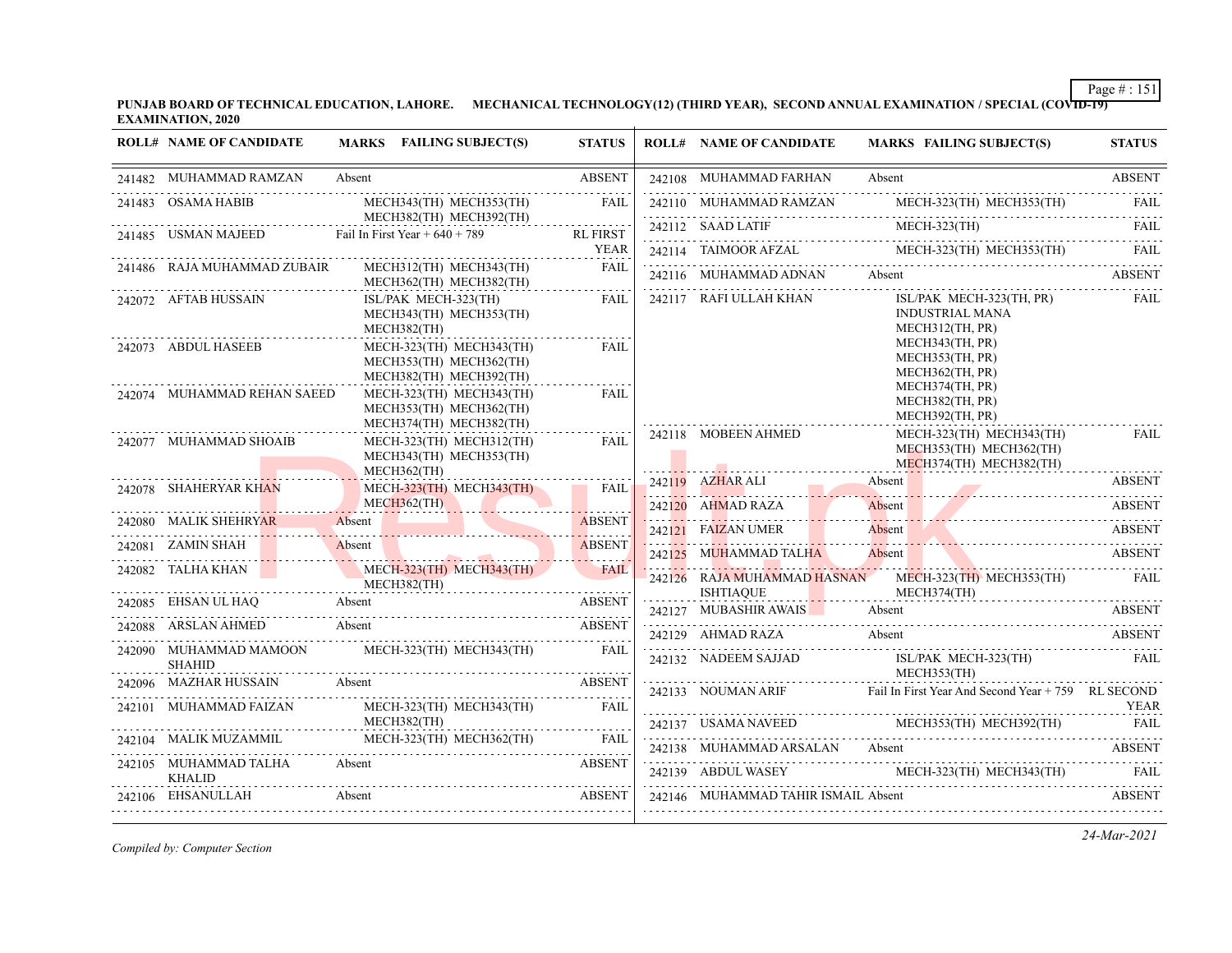Page # : 152 **PUNJAB BOARD OF TECHNICAL EDUCATION, LAHORE. MECHANICAL TECHNOLOGY(12) (THIRD YEAR), SECOND ANNUAL EXAMINATION / SPECIAL (COVID-19) EXAMINATION, 2020**

| <b>ROLL# NAME OF CANDIDATE</b>          | <b>MARKS</b> FAILING SUBJECT(S)                                                | <b>STATUS</b>                   |
|-----------------------------------------|--------------------------------------------------------------------------------|---------------------------------|
| 242147 MUHAMMAD SULIMAN                 | Absent                                                                         | <b>ABSENT</b>                   |
| 242148 AATIF SAEED                      | Absent                                                                         | <b>ABSENT</b>                   |
| 242149 ZUBAIR SHOUKAT                   | Absent                                                                         | .<br>ABSENT                     |
| 242156 KHIZAR ZUBAIR                    | MECH343(TH) MECH353(TH)<br>MECH374(TH) MECH382(TH)                             | $- - - -$<br><b>FAIL</b>        |
| 242158 ARSLAN MALIK                     | MECH343(TH) MECH353(TH)<br>$MECH362$ (TH)                                      | FAIL                            |
| 242159 SHOAIB-UR-REHMAN                 | Absent                                                                         | <b>ABSENT</b>                   |
| 242161 MUHAMMAD FAISAL                  | Absent                                                                         | <b>ABSENT</b>                   |
| 242163 MEHER ALI                        | Absent                                                                         | .<br><b>ABSENT</b>              |
| 242164 KHALIL ASGHAR                    | Absent                                                                         | <b>ABSENT</b>                   |
| 242165 MUHAMMAD YOUNAS                  | .<br>Absent                                                                    | <u>.</u><br>ABSENT              |
| 242168 WAQAR AHMAD                      | MECH-323(TH) MECH312(TH)<br>MECH343(TH)                                        | FAIL                            |
| 242172 MOHSIN WAQAS                     | Absent                                                                         | <b>ABSENT</b>                   |
| 242174 ZAIGHAM AWAIS                    | Absent                                                                         | .<br><b>ABSENT</b>              |
| 242175 MUHAMMAD USMAN                   | $MECH312$ (TH)                                                                 | $\sim 100$ km s $^{-1}$<br>FAIL |
| 242176 MALIK MUHAMMAD<br><b>DILAWAR</b> | MECH-323(TH) MECH312(TH)<br>MECH343(TH) MECH353(TH)<br>MECH362(TH) MECH392(TH) | FAIL                            |
| 248411 ADNAN ZULFIQAR                   | 867 + Fail In Second Year + 800                                                | <b>RL SECOND</b><br><b>YEAR</b> |
| 248415 SHAHZEB ASHRAF                   | MECH-323(TH) MECH343(TH)<br>MECH374(TH) MECH392(TH)                            | FAIL                            |
| 248416 SHAHZAIB KHOKHAR                 | <b>MECH-323(TH)</b>                                                            | FAIL                            |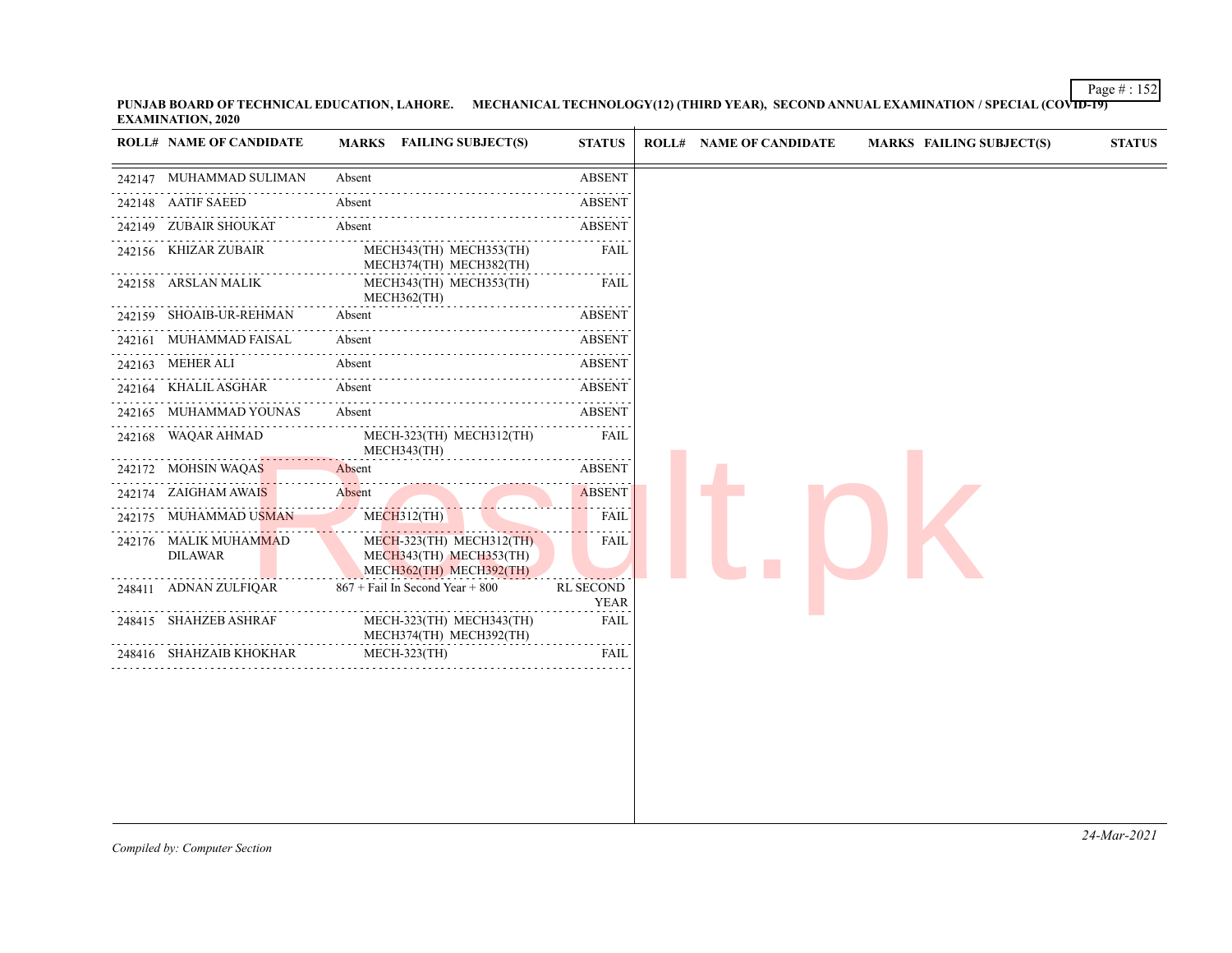**PUNJAB BOARD OF TECHNICAL EDUCATION, LAHORE. MECHANICAL TECHNOLOGY (POWER) WITH SPECIALIZATION IN AUTO & FARM MACHINERY (2015) (THIRD YEAR), SECOND ANNUAL EXAMINATION / SPECIAL (COVID-19) EXAMINATION, 2020**

| <b>GOVERNMENT COLLEGE OF TECHNOLOGY, BAGHDAD ROAD,</b><br><b>BAHAWALPUR</b><br>242230 SYED MUZAFFAR HUSSAIN<br><b>FULL FAIL</b><br>248417 MAAZ-UR-REHMAN<br><b>FULL FAIL</b><br>$703 + 707 + 876 = 2286$<br>248418 MUHAMMAD ARIF<br><b>PASS</b><br>$-1 - 1 - 1$<br>$739 + 751 + 790 = 2280$<br>248419 RAHEEL ZAFAR<br><b>PASS</b><br><b>GOVERNMENT COLLEGE OF TECHNOLOGY, JEHAZ GROUND OLD</b><br>HARRAPA ROAD, SAHIWAL<br>Fail In First Year And Second Year + 898 RL SECOND<br>242347 ALI RAZA<br><b>YEAR</b><br><b>ABSENT</b><br>242350 MUHAMMAD UMAIR YASIN Absent | <b>ROLL# NAME OF CANDIDATE</b> | MARKS FAILING SUBJECT(S) | <b>STATUS</b> | <b>ROLL# NAME OF CANDIDATE</b> | <b>MARKS FAILING SUBJECT(S)</b> | <b>STATUS</b> |
|------------------------------------------------------------------------------------------------------------------------------------------------------------------------------------------------------------------------------------------------------------------------------------------------------------------------------------------------------------------------------------------------------------------------------------------------------------------------------------------------------------------------------------------------------------------------|--------------------------------|--------------------------|---------------|--------------------------------|---------------------------------|---------------|
|                                                                                                                                                                                                                                                                                                                                                                                                                                                                                                                                                                        |                                |                          |               |                                |                                 |               |
|                                                                                                                                                                                                                                                                                                                                                                                                                                                                                                                                                                        |                                |                          |               |                                |                                 |               |
|                                                                                                                                                                                                                                                                                                                                                                                                                                                                                                                                                                        |                                |                          |               |                                |                                 |               |
|                                                                                                                                                                                                                                                                                                                                                                                                                                                                                                                                                                        |                                |                          |               |                                |                                 |               |
|                                                                                                                                                                                                                                                                                                                                                                                                                                                                                                                                                                        |                                |                          |               |                                |                                 |               |
|                                                                                                                                                                                                                                                                                                                                                                                                                                                                                                                                                                        |                                |                          |               |                                |                                 |               |
|                                                                                                                                                                                                                                                                                                                                                                                                                                                                                                                                                                        |                                |                          |               |                                |                                 |               |
|                                                                                                                                                                                                                                                                                                                                                                                                                                                                                                                                                                        |                                |                          |               |                                |                                 |               |
|                                                                                                                                                                                                                                                                                                                                                                                                                                                                                                                                                                        |                                |                          |               |                                |                                 |               |
|                                                                                                                                                                                                                                                                                                                                                                                                                                                                                                                                                                        |                                |                          |               |                                |                                 |               |
|                                                                                                                                                                                                                                                                                                                                                                                                                                                                                                                                                                        |                                |                          |               |                                |                                 |               |
|                                                                                                                                                                                                                                                                                                                                                                                                                                                                                                                                                                        |                                |                          |               |                                |                                 |               |
|                                                                                                                                                                                                                                                                                                                                                                                                                                                                                                                                                                        |                                |                          |               |                                |                                 |               |
|                                                                                                                                                                                                                                                                                                                                                                                                                                                                                                                                                                        |                                |                          |               |                                |                                 |               |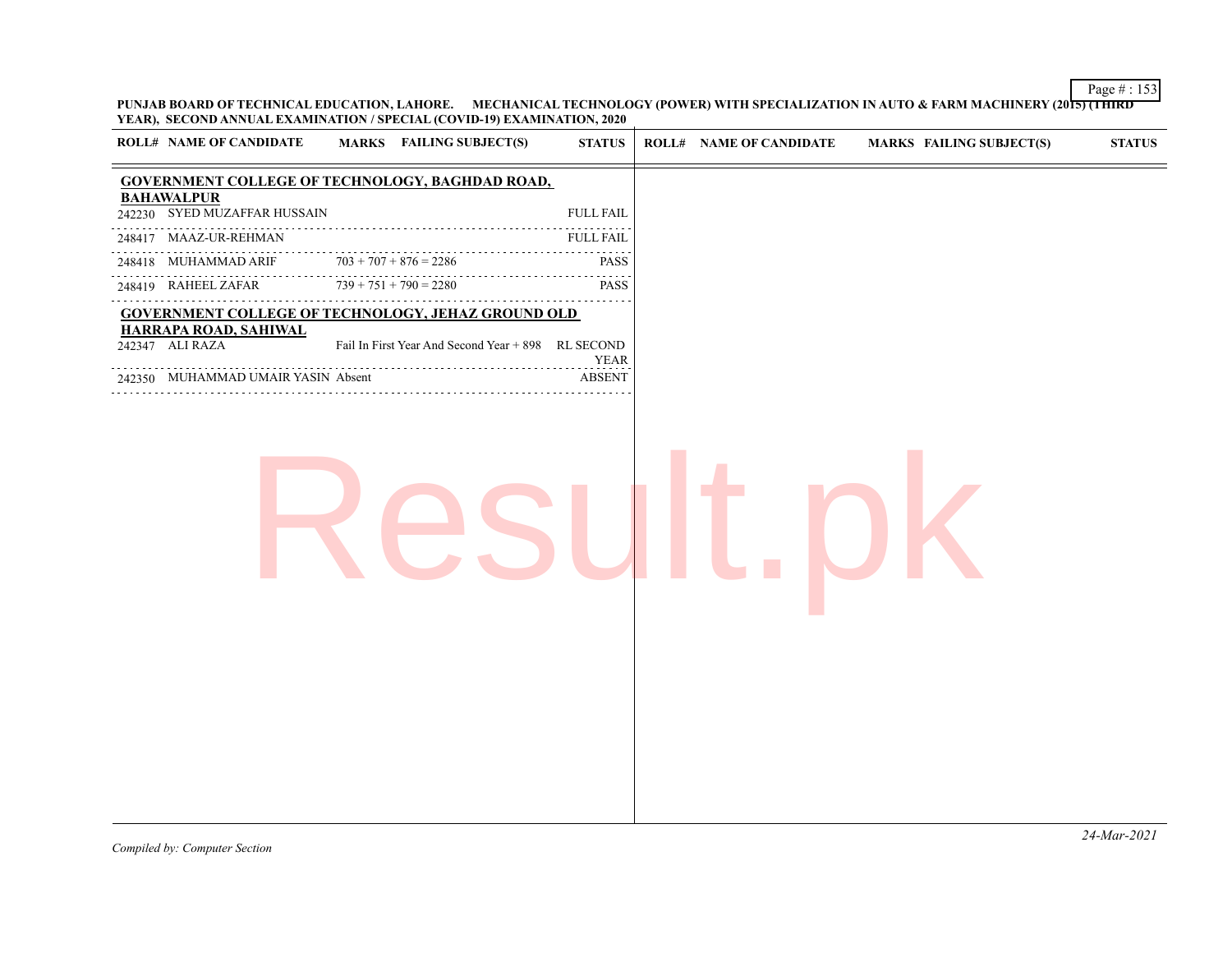**PUNJAB BOARD OF TECHNICAL EDUCATION, LAHORE. MECHANICAL TECHNOLOGY (POWER) WITH SPECIALIZATION IN AUTO MOBILE & DIESEL (2015) (THIRD YEAR), SECOND ANNUAL EXAMINATION / SPECIAL (COVID-19) EXAMINATION, 2020**

| <b>ROLL# NAME OF CANDIDATE</b>                      | <b>MARKS</b> FAILING SUBJECT(S)                                    | <b>STATUS</b>                      | <b>ROLL# NAME OF CANDIDATE</b>        | <b>MARKS FAILING SUBJECT(S)</b>                                      | <b>STATUS</b> |
|-----------------------------------------------------|--------------------------------------------------------------------|------------------------------------|---------------------------------------|----------------------------------------------------------------------|---------------|
|                                                     | <b>GOVT. COLLEGE OF TECHNOLOGY, FATEH JANG ROAD, ATTOCK</b>        |                                    | 242922 MUHAMMAD HANZLA                | Absent                                                               | <b>ABSENT</b> |
| 242422 AWAIS AHMED                                  | Absent                                                             | <b>ABSENT</b><br>a a a a a a a a a | 242923 MOHSIN IQBAL                   | $MT392(TH)$ $AD343(SE)$<br>$AD363$ (TH) $AD373$ (TH)                 | FAIL          |
| TALAGANG ROAD, CHAKWAL                              | GOVERNMENT COLLEGE OF TECHNOLOGY, THOA BAHADER,                    |                                    |                                       | $AD383$ (TH)<br>MT392(TH, PR, SE) AD343(PR,                          | <b>FAIL</b>   |
| 242467 NAEEM AHMED                                  | $785 + 900 + 987 = 2672$                                           | <b>PASS</b>                        | 242925 MUHAMMAD HAMZA<br><b>NAEEM</b> | SE) AD363(PR, SE) AD383(TH)                                          |               |
| 242468 MUHAMMAD ATIF                                | ISL/PAK MGM321 MT392(TH)                                           | FAIL                               | 248421 ABDUL AZIZ                     | $AD363$ (TH)                                                         | FAIL          |
|                                                     | $AD302$ (TH) $AD324$ (TH)<br>$AD343$ (TH) $AD363$ (TH)             |                                    |                                       | <b>GOVERNMENT COLLEGE OF TECHNOLOGY, FAROOQ-E-AZAM ROAD</b>          |               |
|                                                     | $AD373$ (TH) $AD383$ (TH)                                          |                                    | <b>NEAR SHAMSABAD, RAWALPINDI</b>     |                                                                      |               |
| 242469 MUHAMMAD BASIT NAZIR                         | <b>ISL/PAK</b>                                                     | <b>FAIL</b>                        | 242988 HAMZA UMAIR                    | $AD363$ (TH) $AD383$ (TH)                                            | <b>FAIL</b>   |
| 242470 FAHEEM ABBAS                                 | ISL/PAK MGM321 MT392(TH)                                           | FAIL                               | 242989 ABDUL REHMAN                   | Absent                                                               | <b>ABSENT</b> |
|                                                     | $AD343$ (TH) $AD363$ (TH)                                          |                                    | 242991 SAKHAWAT KHAN                  | Fail In First Year And Second Year + 909 RL SECOND                   | YEAR          |
| 242472 MUHAMMAD BILAL<br>HASSAN                     | Absent                                                             | <b>ABSENT</b>                      |                                       | <b>GOVERNMENT COLLEGE OF TECHNOLOGY, PARIS ROAD, SIALKOT</b>         |               |
| 242475 MUJEEB SULTAN                                | $MT392(TH)$ $AD324(TH)$<br>$AD343(TH)$ $AD363(TH)$<br>$AD383$ (TH) | FAIL                               | 243113 AMAN ULLAH                     | ISL/PAK MGM321 MT392(TH)<br>$AD302$ (TH) $AD312$ (TH)                | FAIL          |
| 242476 MUHAMMAD AMIN<br><b>SHEHZAD</b>              | MGM321                                                             | FAIL                               |                                       | $AD324(TH)$ $AD343(TH)$<br>$AD363$ (TH) $AD373$ (TH)<br>$AD383$ (TH) |               |
| 242478 ARBAB ALI                                    | $AD363$ (TH)                                                       | <b>FAIL</b>                        | 243115 NOUMAN AMJAD                   | ISL/PAK MGM321 MT392(TH)                                             | FAIL          |
|                                                     | <b>GOVERNMENT SWEDISH PAKISTANI COLLEGE OF TECHNOLOGY,</b>         |                                    |                                       | $AD343$ (TH) $AD373$ (TH)<br>$AD383$ (TH)                            |               |
| REHMAN SHAHEED ROAD, GUJRAT<br>242550 ABDUL GHAFFAR | Absent                                                             | <b>ABSENT</b>                      |                                       | 243117 MUHAMMAD NASEEB $707 + 653 + 670 = 2030$                      | <b>PASS</b>   |
|                                                     |                                                                    |                                    |                                       |                                                                      |               |
| <b>SECTOR 1/12, ISLAMABAD</b>                       | <b>CONSTRUCTION TECHNOLOGY TRAINING INSTITUTE, P.O. BOX #145,</b>  |                                    |                                       |                                                                      |               |
| 242683 IMTIAZ AHMAD                                 | 242683 IMTIAZ AHMAD MGM321 MT392(TH) FAIL                          |                                    |                                       |                                                                      |               |
| 242684 SYED ATIF SHAH MGM321 MT392(TH)              |                                                                    | <b>FAIL</b>                        |                                       |                                                                      |               |
| 242685 AFAQ AHMAD MGM321 MT392(TH)                  |                                                                    | <b>FAIL</b>                        |                                       |                                                                      |               |
| 242688 TALAT MAHMOOD ARIF                           | Absent                                                             | ABSENT                             |                                       |                                                                      |               |
| 248420 USAMA SHEHZAD                                | $669 + 712 + 812 = 2193$                                           |                                    |                                       |                                                                      |               |
|                                                     | <b>GOVERNMENT COLLEGE OF TECHNOLOGY, RAILWAY ROAD, LAHORE</b>      |                                    |                                       |                                                                      |               |
| 242917 ASAD INAM                                    | $MT392(TH)$ $AD302(PR)$<br>$AD343(SE)$ $AD363(TH)$                 | FAIL                               |                                       |                                                                      |               |
|                                                     |                                                                    |                                    |                                       |                                                                      |               |

*Compiled by: Computer Section*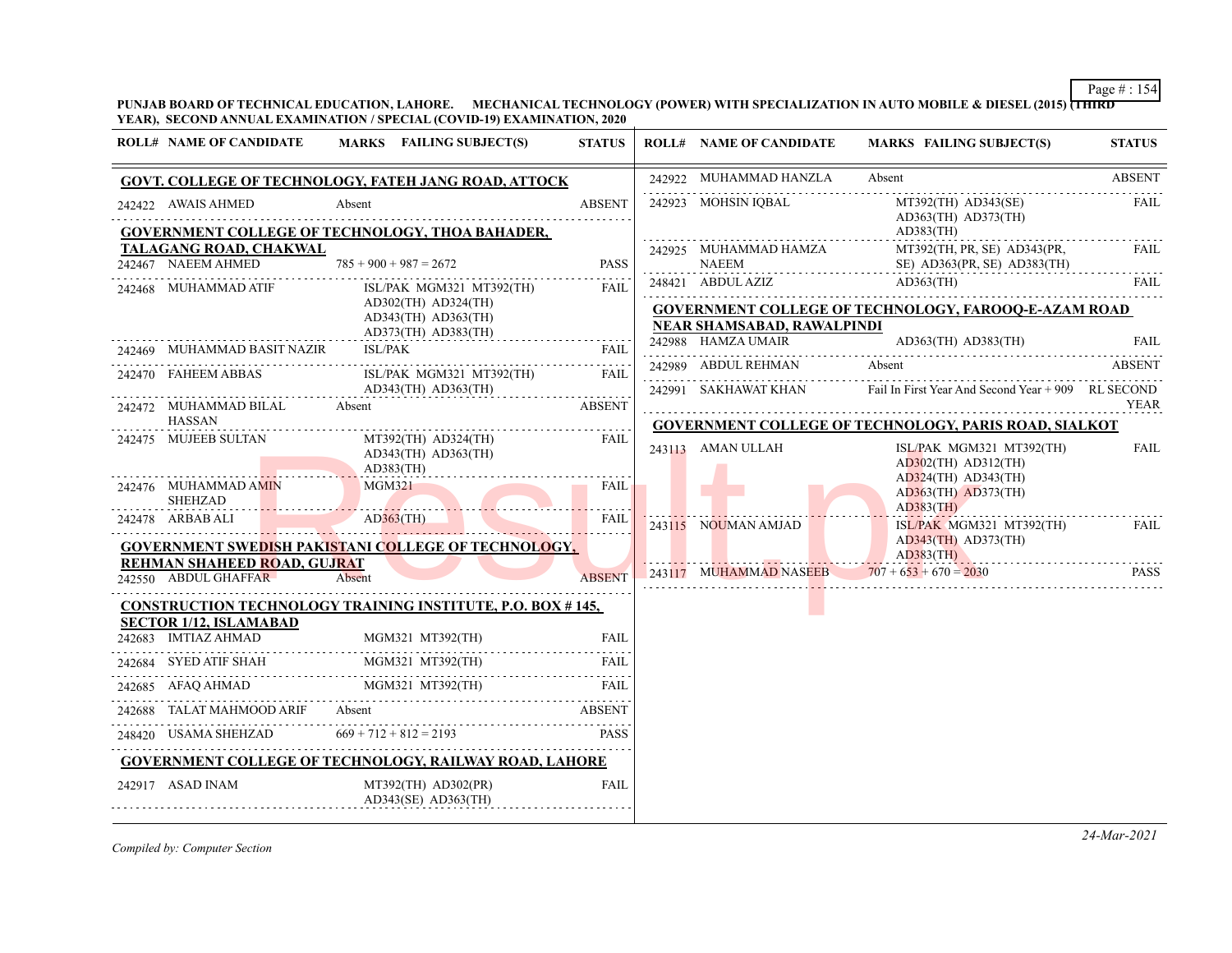**PUNJAB BOARD OF TECHNICAL EDUCATION, LAHORE. MECHANICAL TECHNOLOGY (PRODUCTION) WITH SPECIALIZATION IN FOUNDRY & PATTERN MAKING (2015) (THIRD YEAR), SECOND ANNUAL EXAMINATION / SPECIAL (COVID-19) EXAMINATION, 2020**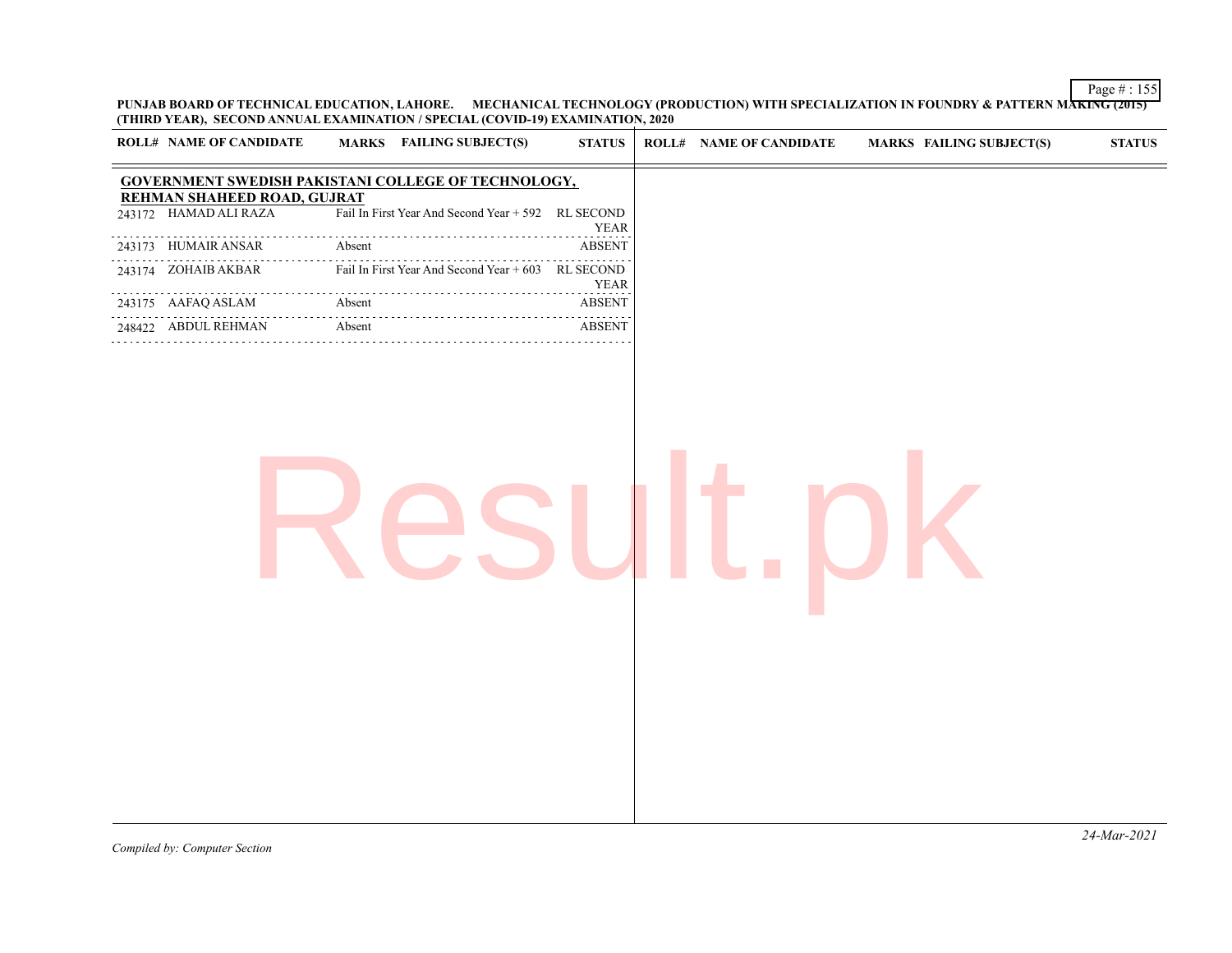**PUNJAB BOARD OF TECHNICAL EDUCATION, LAHORE. MECHANICAL TECHNOLOGY (PRODUCTION) WITH SPECIALIZATION IN METALLURGY AND WELDING(15) (THIRD YEAR), SECOND ANNUAL EXAMINATION / SPECIAL (COVID-19) EXAMINATION, 2020**

| <b>ROLL# NAME OF CANDIDATE</b> | <b>MARKS</b> FAILING SUBJECT(S)                                                                                                                                             | $\bold{STATUS}$ | <b>ROLL# NAME OF CANDIDATE</b> | <b>MARKS FAILING SUBJECT(S)</b> | ${\bf STATUS}$ |
|--------------------------------|-----------------------------------------------------------------------------------------------------------------------------------------------------------------------------|-----------------|--------------------------------|---------------------------------|----------------|
|                                | GOVERNMENT SWEDISH PAKISTANI COLLEGE OF TECHNOLOGY,<br><b>REHMAN SHAHEED ROAD, GUJRAT</b><br>248423 HAFIZ MUHAMMAD UMAIR Fail In First Year And Second Year + 612 RL SECOND | ${\tt YEAR}$    |                                |                                 |                |
|                                |                                                                                                                                                                             |                 |                                |                                 |                |
|                                |                                                                                                                                                                             |                 |                                |                                 |                |
|                                |                                                                                                                                                                             |                 |                                |                                 |                |
|                                |                                                                                                                                                                             |                 |                                |                                 |                |
|                                |                                                                                                                                                                             |                 |                                |                                 |                |
|                                |                                                                                                                                                                             |                 |                                |                                 |                |
|                                |                                                                                                                                                                             |                 |                                |                                 |                |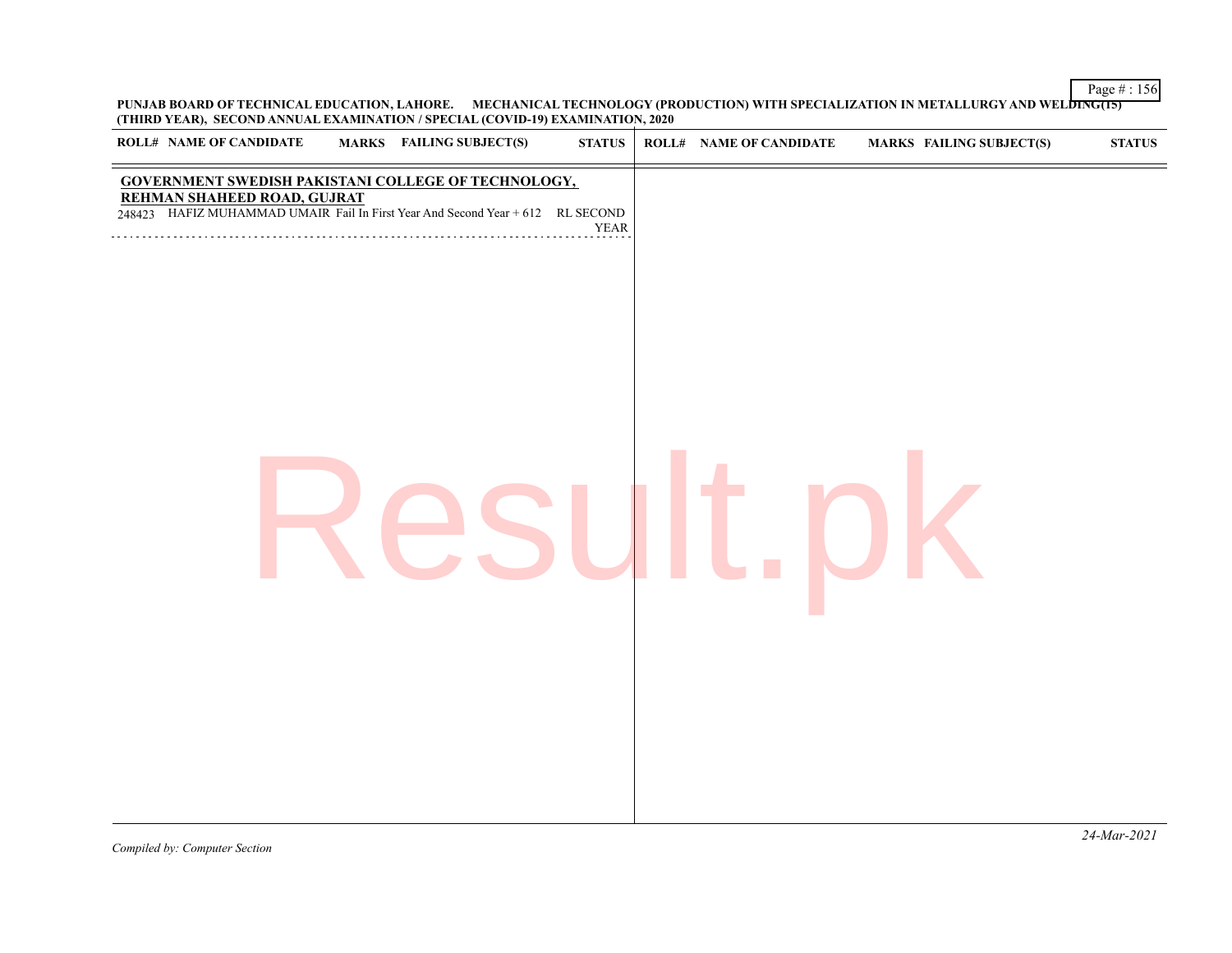**PUNJAB BOARD OF TECHNICAL EDUCATION, LAHORE. MECHANICAL TECHNOLOGY (WITH SPECIALIZATION IN CONSTRUCTION MACHINERY TECHNOLOGY)(12) (THIRD YEAR), SECOND ANNUAL EXAMINATION / SPECIAL (COVID-19) EXAMINATION, 2020**

| <b>CONSTRUCTION TECHNOLOGY TRAINING INSTITUTE, P.O. BOX #145,</b><br><b>SECTOR 1/12, ISLAMABAD</b><br>243413 FAHEEM REHMAN<br><b>FAIL</b><br>ISL/PAK MGM321<br>CMT323(TH, PR) CMT333(TH,<br>PR) CMT343(TH, PR)<br>CMT353(TH, PR) CMT363(TH,<br>PR) CMT372(PR, SE)<br>CMT315(TH, PR)<br>MGM321<br><b>FAIL</b><br>243414 KARIMULLAH KHAN<br>.<br>ISL/PAK MGM321<br><b>FAIL</b><br>243415 SHAYAN GHANI<br>CMT323(TH, PR) CMT333(TH,<br>PR) CMT343(TH, PR)<br>CMT353(TH, PR) CMT363(TH,<br>PR) CMT372(PR, SE)<br>CMT315(TH, PR)<br>.<br>243417 MUHAMMAD HAROON<br>Absent<br><b>ABSENT</b><br>243418 MUHAMMAD SHAFAQAT ALIFail In First Year And Second Year + 706 RL SECOND<br><b>YEAR</b> | <b>ROLL# NAME OF CANDIDATE</b> | MARKS FAILING SUBJECT(S) | <b>STATUS</b> | <b>ROLL# NAME OF CANDIDATE</b> | <b>MARKS FAILING SUBJECT(S)</b> | <b>STATUS</b> |
|----------------------------------------------------------------------------------------------------------------------------------------------------------------------------------------------------------------------------------------------------------------------------------------------------------------------------------------------------------------------------------------------------------------------------------------------------------------------------------------------------------------------------------------------------------------------------------------------------------------------------------------------------------------------------------------|--------------------------------|--------------------------|---------------|--------------------------------|---------------------------------|---------------|
|                                                                                                                                                                                                                                                                                                                                                                                                                                                                                                                                                                                                                                                                                        |                                |                          |               |                                |                                 |               |
|                                                                                                                                                                                                                                                                                                                                                                                                                                                                                                                                                                                                                                                                                        |                                |                          |               |                                |                                 |               |
|                                                                                                                                                                                                                                                                                                                                                                                                                                                                                                                                                                                                                                                                                        |                                |                          |               |                                |                                 |               |
|                                                                                                                                                                                                                                                                                                                                                                                                                                                                                                                                                                                                                                                                                        |                                |                          |               |                                |                                 |               |
|                                                                                                                                                                                                                                                                                                                                                                                                                                                                                                                                                                                                                                                                                        |                                |                          |               |                                |                                 |               |
|                                                                                                                                                                                                                                                                                                                                                                                                                                                                                                                                                                                                                                                                                        |                                |                          |               |                                |                                 |               |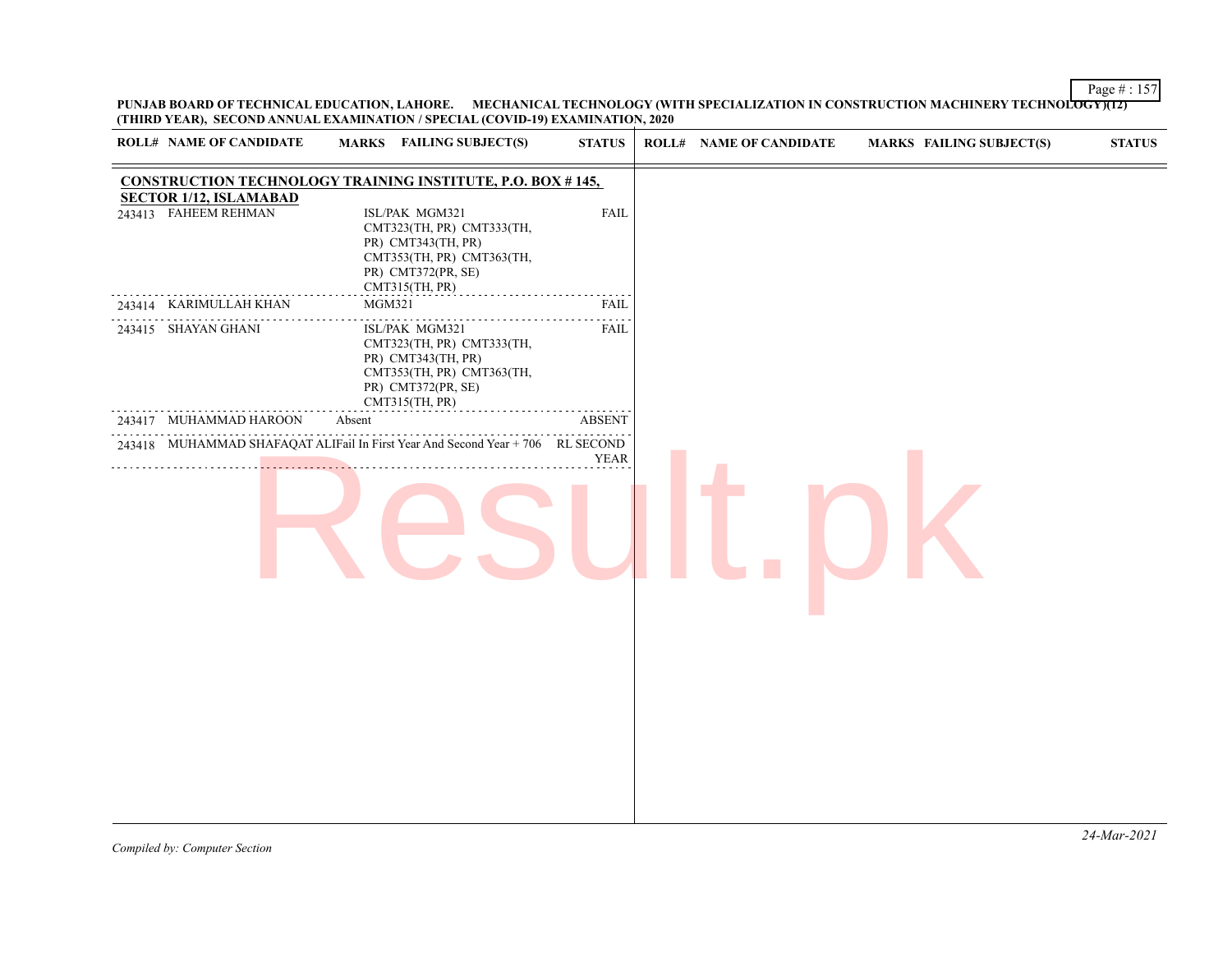**PUNJAB BOARD OF TECHNICAL EDUCATION, LAHORE. MECHANICAL TECHNOLOGY WITH SPECIALIZATION IN DIES & MOULD TECHNOLOGY (13) (THIRD YEAR), SECOND ANNUAL EXAMINATION / SPECIAL (COVID-19) EXAMINATION, 2020**

| <b>ROLL# NAME OF CANDIDATE</b>                                                | <b>MARKS</b> FAILING SUBJECT(S)                                                                             | <b>STATUS</b>                                 | <b>ROLL# NAME OF CANDIDATE</b> | MARKS FAILING SUBJECT(S) | <b>STATUS</b> |
|-------------------------------------------------------------------------------|-------------------------------------------------------------------------------------------------------------|-----------------------------------------------|--------------------------------|--------------------------|---------------|
|                                                                               | PRECISION SYSTEMS TRAINING CENTRE, PCSIR LABORATORIES                                                       |                                               |                                |                          |               |
| <b>COMPLEX (CAMPUS) FEROZEPUR ROAD, LAHORE</b><br>243475 MUHAMMAD HASAN TARIQ |                                                                                                             | <b>FULL FAIL</b>                              |                                |                          |               |
| 243476 SHEIKH SOHAIB AHMAD                                                    | ISL/PAK MECH-323(TH)<br>MECH343(TH) MECH362(TH)<br>TD 352(TH) DM312(TH)<br>DM322(TH) DM335(TH)<br>DM342(TH) | ${\rm FAIL}$                                  |                                |                          |               |
| 248424 HAFIZ MUHAMMAD HAMZA<br><b>BIN WAQAR</b>                               | MECH343(TH)                                                                                                 | Registration<br>cancelled due to<br>No Chance |                                |                          |               |
| 248425 AHSAN EJAZ                                                             | Fail In First Year And Second Year                                                                          | Registration<br>cancelled due to<br>No Chance |                                |                          |               |
|                                                                               |                                                                                                             |                                               |                                |                          |               |
|                                                                               |                                                                                                             |                                               |                                |                          |               |
|                                                                               |                                                                                                             |                                               |                                |                          |               |
|                                                                               |                                                                                                             |                                               |                                |                          |               |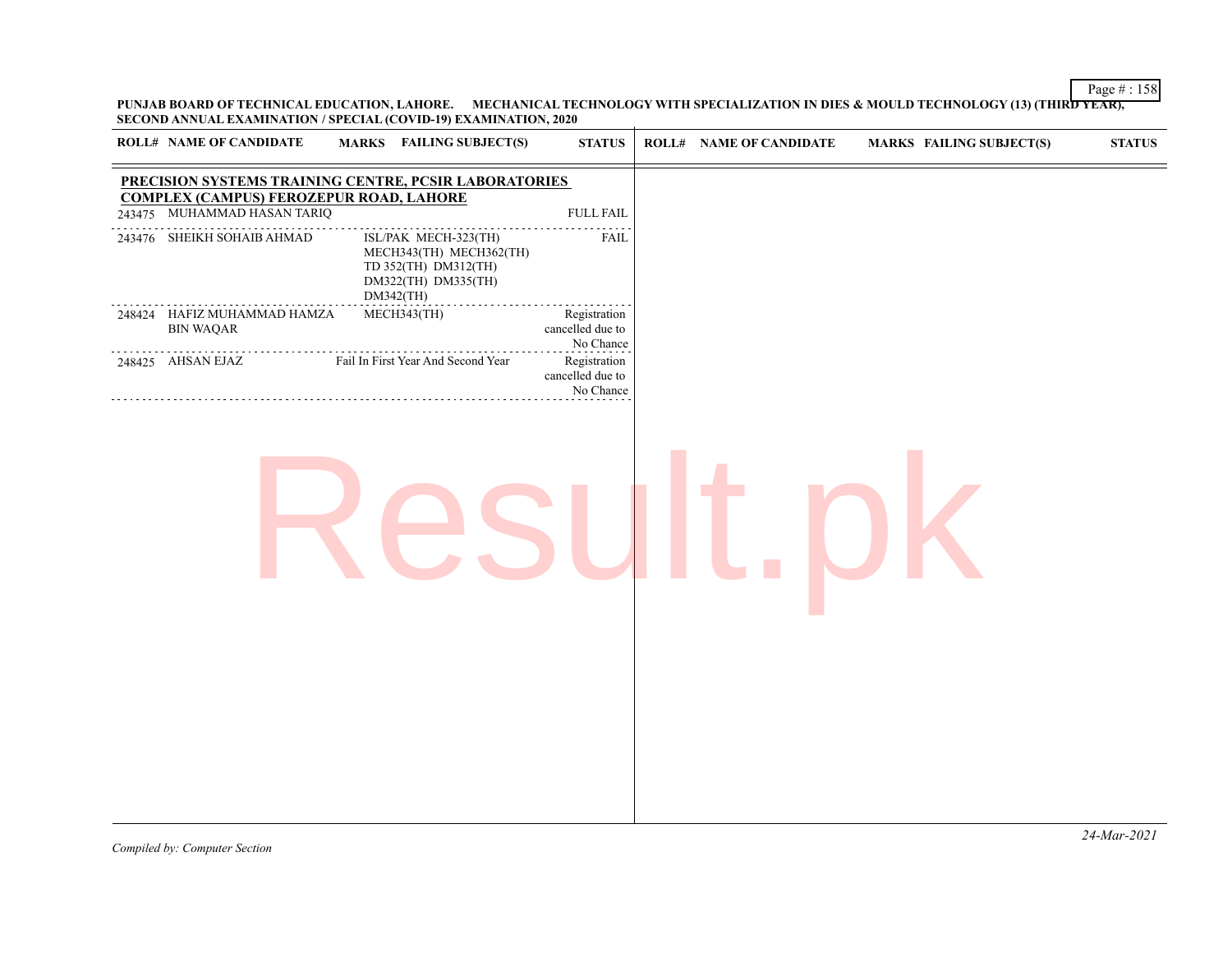**PUNJAB BOARD OF TECHNICAL EDUCATION, LAHORE. MECHANICAL TECHNOLOGY WITH SPECIALIZATION IN HEAT VENTILATION AIR CONDITIONING & REFRIGERATION TECHNOLOGY (2014) (THIRD YEAR), SECOND ANNUAL EXAMINATION / SPECIAL (COVID-19) EXAMINATION, 2020**

| 243522 ATIQ AFZAL<br>243524 MUHAMMAD ISMAIL<br>QAISER<br>243525 MUHAMMAD USMAN | <b>GOVERNMENT COLLEGE OF TECHNOLOGY, CHAK DAULAT, JHELUM</b><br>MGM321 ISL/PAK<br>HVAC315(TH) TH<br>HVAC334(TH) TH TH<br>MGM321 MGM 322 TH                                                                                                                            | FAIL          |
|--------------------------------------------------------------------------------|-----------------------------------------------------------------------------------------------------------------------------------------------------------------------------------------------------------------------------------------------------------------------|---------------|
|                                                                                |                                                                                                                                                                                                                                                                       |               |
|                                                                                |                                                                                                                                                                                                                                                                       |               |
|                                                                                | HVAC334(TH)                                                                                                                                                                                                                                                           | FAIL          |
|                                                                                | Absent                                                                                                                                                                                                                                                                | <b>ABSENT</b> |
|                                                                                | ANJUMAN-E-HIMAYAT-E-ISLAM MUHAMMAD AMIN POLY TECHNIC<br><b>INSTITUTE &amp; VOCATIONAL TRAINING CENTRE, NEAR FAWARA CHOWK,</b><br>SAIDPUR MAIN BOULEVARD, SABZAZAR SCHEME MORE, LAHORE<br>243537 ABDUL MAJEED MAHED Fail In First Year And Second Year + 690 RL SECOND |               |
|                                                                                |                                                                                                                                                                                                                                                                       | <b>YEAR</b>   |
| 243538 JUNAID HASSAN                                                           | HVAC315(TH) TH<br>HVAC334(TH) TH TH                                                                                                                                                                                                                                   | <b>FAIL</b>   |
| 243539 MUHAMMAD NADEEM                                                         | Fail In First Year And Second Year + 692 RL SECOND                                                                                                                                                                                                                    | <b>YEAR</b>   |
|                                                                                | <b>GOVERNMENT COLLEGE OF TECHNOLOGY, RAILWAY ROAD, LAHORE</b>                                                                                                                                                                                                         |               |
| 243658 HAFIZ MUHAMMAD<br><b>HASNAIN</b>                                        | TH                                                                                                                                                                                                                                                                    | FAIL          |
| 248426 HAMZA MAHMOOD                                                           | Absent                                                                                                                                                                                                                                                                | ABSENT        |
| ALLAMA IOBAL TOWN, LAHORE                                                      | <b>PAK POLYTECHNIC INSTITUTE, 32-CIVIC CENTRE MOON MARKET</b>                                                                                                                                                                                                         |               |
| 243683 MUHAMMAD ABUBAKAR<br><b>KHALID</b>                                      | MGM321 HVAC315(TH) TH<br>HVAC334(TH) TH                                                                                                                                                                                                                               | <b>FAIL</b>   |
| 243684 MALIK SHERYAR NADEEM                                                    | TH                                                                                                                                                                                                                                                                    | <b>FAIL</b>   |
|                                                                                | <b>GOVERNMENT COLLEGE OF TECHNOLOGY, FAROOQ-E-AZAM ROAD</b>                                                                                                                                                                                                           |               |
| <b>NEAR SHAMSABAD, RAWALPINDI</b><br>243747 WALEED KHALID                      | HVAC315(TH) TH                                                                                                                                                                                                                                                        | <b>FAIL</b>   |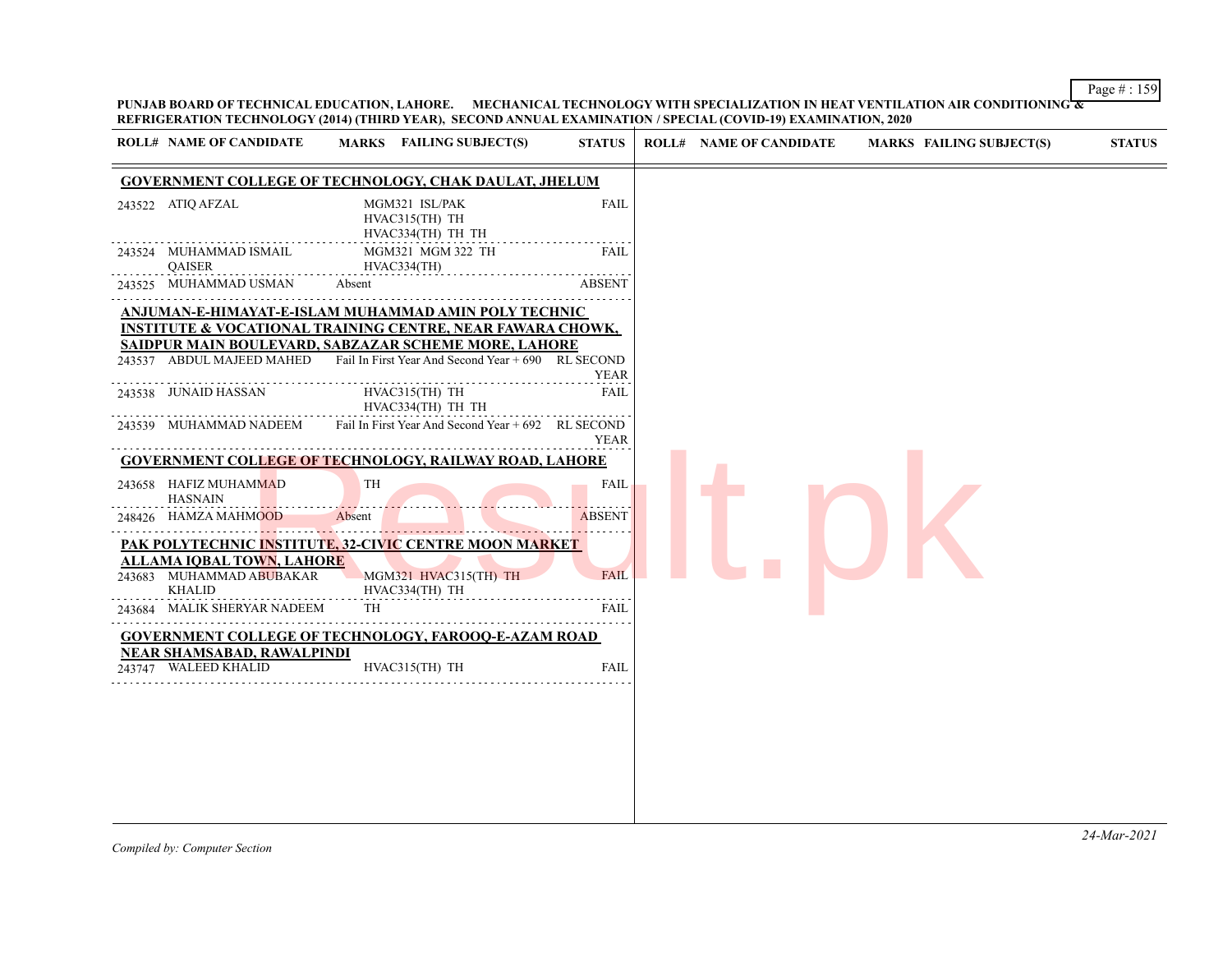**PUNJAB BOARD OF TECHNICAL EDUCATION, LAHORE. MECHANICAL TECHNOLOGY WITH SPECIALIZATION IN MINING(12) (THIRD YEAR), SECOND ANNUAL EXAMINATION / SPECIAL (COVID-19) EXAMINATION, 2020**

*Compiled by: Computer Section*

Page # : 160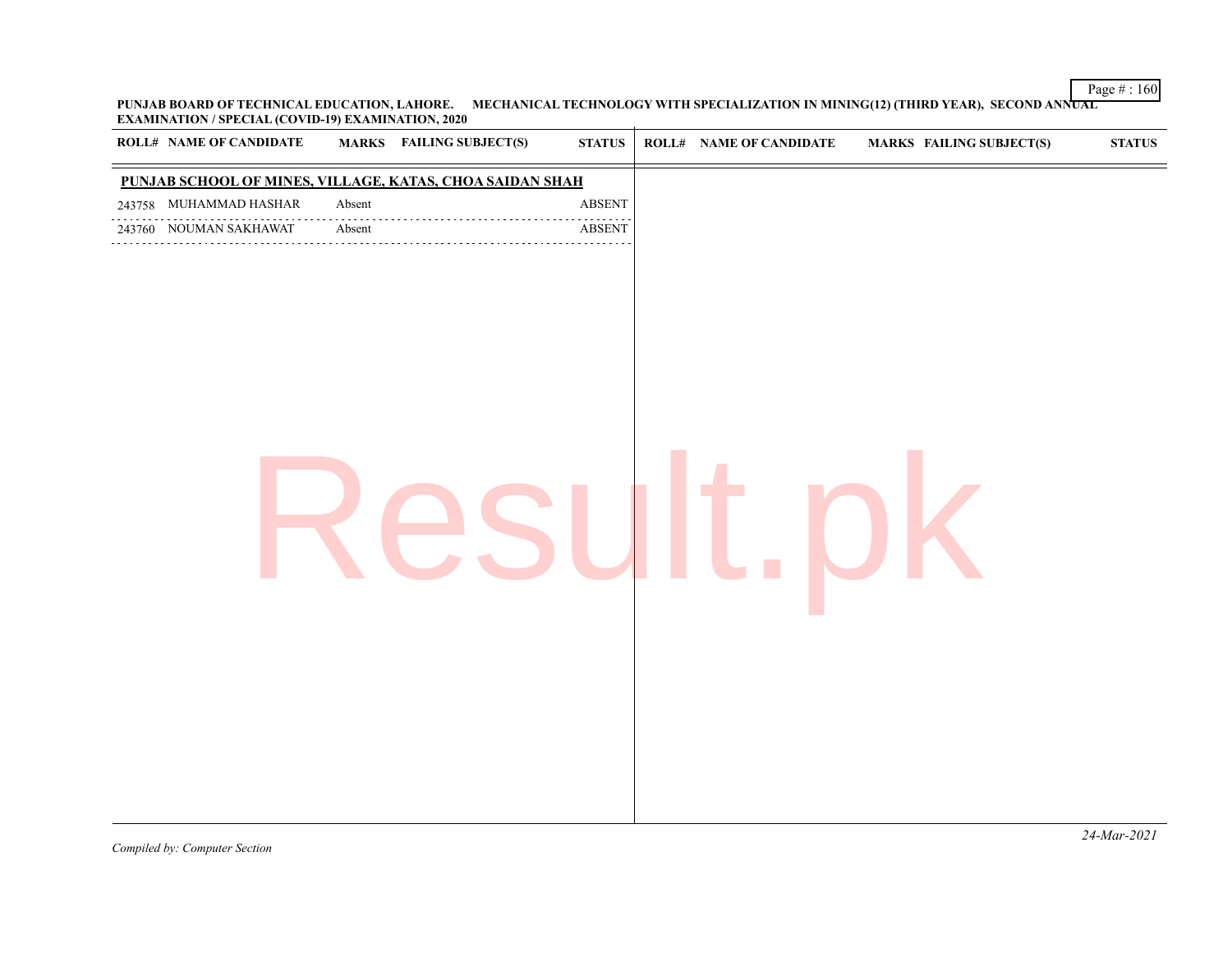**PUNJAB BOARD OF TECHNICAL EDUCATION, LAHORE. MECHANICAL TECHNOLOGY WITH SPECIALIZATION IN PRECISION MECHANICAL & INSTRUMENT TECHNOLOGY (THIRD YEAR), SECOND ANNUAL EXAMINATION / SPECIAL (COVID-19) EXAMINATION, 2020**

| 243812 HAMZAALI<br>243816 MUHAMMAD TAUSEEF<br>243819 MUHAMMAD AHSAN | 243817 MOHAMMAD JAHAN ZAIB Absent | PRECISION SYSTEMS TRAINING CENTRE, PCSIR LABORATORIES<br><b>COMPLEX (CAMPUS) FEROZEPUR ROAD, LAHORE</b><br>ISL/PAK MECH312(TH)<br>MECH-323(TH) MECH343(TH)<br>MECH362(PR, SE) MT312<br>(REV)(TH, SE) | <b>FULL FAIL</b><br>$\sim 100$ km $^{-1}$<br><b>FAIL</b> |  |  |
|---------------------------------------------------------------------|-----------------------------------|------------------------------------------------------------------------------------------------------------------------------------------------------------------------------------------------------|----------------------------------------------------------|--|--|
|                                                                     |                                   |                                                                                                                                                                                                      |                                                          |  |  |
|                                                                     |                                   |                                                                                                                                                                                                      |                                                          |  |  |
|                                                                     |                                   |                                                                                                                                                                                                      |                                                          |  |  |
|                                                                     |                                   |                                                                                                                                                                                                      | <b>ABSENT</b>                                            |  |  |
|                                                                     |                                   | ISL/PAK MECH312(TH)<br>MECH-323(TH) MECH343(TH)<br>MECH362(TH)                                                                                                                                       | FAIL                                                     |  |  |
| 243832 HAMZA ABID                                                   |                                   | Absent                                                                                                                                                                                               | <b>ABSENT</b>                                            |  |  |
| 243833 ABID ALI                                                     |                                   | Absent                                                                                                                                                                                               | <b>ABSENT</b>                                            |  |  |
| 243834 DANISH SALIM                                                 |                                   | Absent                                                                                                                                                                                               | <b>ABSENT</b>                                            |  |  |
| 243835 MUNTAZIR HUSSAIN                                             |                                   | Absent                                                                                                                                                                                               | <b>ABSENT</b>                                            |  |  |
| 243840 SAJID ALI                                                    |                                   | MECH-323(TH) MECH343(TH)                                                                                                                                                                             | 1.1.1.1.1.1<br><b>FAIL</b>                               |  |  |
| 243842 MUHAMMAD UZAIR                                               |                                   | MECH312(SE) MECH-323(TH)<br>MECH343(TH, PR, SE)<br>MECH362(TH) MT312 (REV)<br>(PR, SE)                                                                                                               | FAIL                                                     |  |  |
| 248427 MUHAMMAD JUNAID<br>SHAHZAD                                   |                                   | <b>MECH-323(TH)</b>                                                                                                                                                                                  | Registration<br>cancelled due to<br>No Chance            |  |  |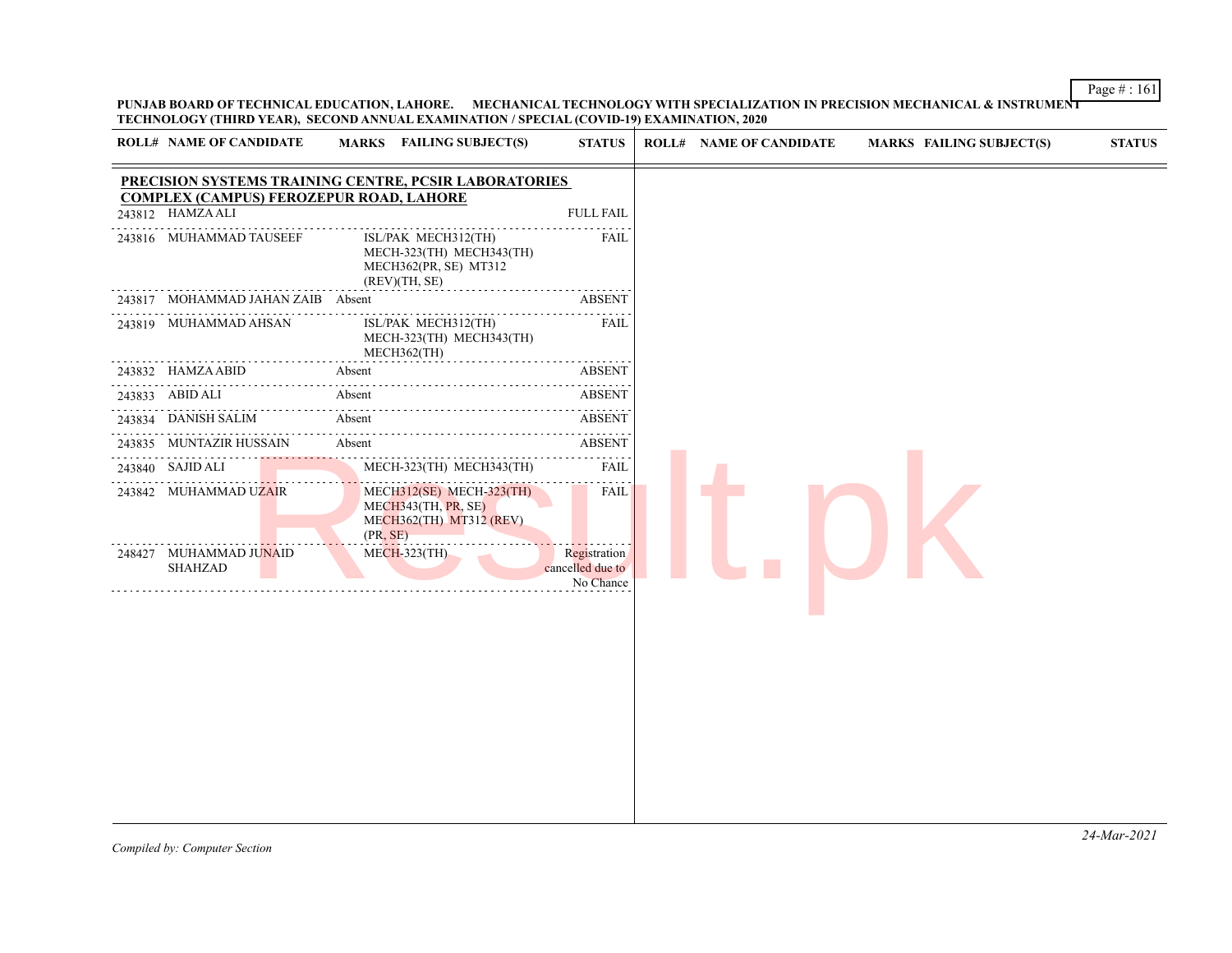Page # : 162 **PUNJAB BOARD OF TECHNICAL EDUCATION, LAHORE. MECHATRONICS TECHNOLOGY(12) (THIRD YEAR), SECOND ANNUAL EXAMINATION / SPECIAL (COVID-19) EXAMINATION, 2020**

| <b>ROLL# NAME OF CANDIDATE</b>                                    | <b>MARKS</b> FAILING SUBJECT(S)                                                                                                                                 | $\bold{STATUS}$ | <b>ROLL# NAME OF CANDIDATE</b> | <b>MARKS FAILING SUBJECT(S)</b> | ${\bf STATUS}$ |
|-------------------------------------------------------------------|-----------------------------------------------------------------------------------------------------------------------------------------------------------------|-----------------|--------------------------------|---------------------------------|----------------|
| <b>HEAVY MECHANICAL COMPLEX-3, TAXILA</b><br>243844 SYED ALI IBAD | <b>GOVERNMENT COLLEGE OF TECHNOLOGY, HATTAR ROAD, NEAR</b><br>ISL/PAK TH MTR311<br>MTR322(TH, PR) MTR334(TH,<br>PR) MTR342(TH, PR)<br>MTR353(TH, PR) MTR363(TH, | <b>FAIL</b>     |                                |                                 |                |
| 243846 MUHAMMAD HAMZA<br><b>MALIK</b>                             | PR) MTR372(PR)<br>MTR382B(TH, PR) MTR391A<br>$650 + 686 + 715 = 2051$                                                                                           | PASS            |                                |                                 |                |
|                                                                   |                                                                                                                                                                 |                 |                                |                                 |                |
|                                                                   |                                                                                                                                                                 |                 |                                |                                 |                |
|                                                                   |                                                                                                                                                                 |                 |                                |                                 |                |
|                                                                   |                                                                                                                                                                 |                 |                                |                                 |                |
|                                                                   |                                                                                                                                                                 |                 |                                |                                 |                |
|                                                                   |                                                                                                                                                                 |                 |                                |                                 |                |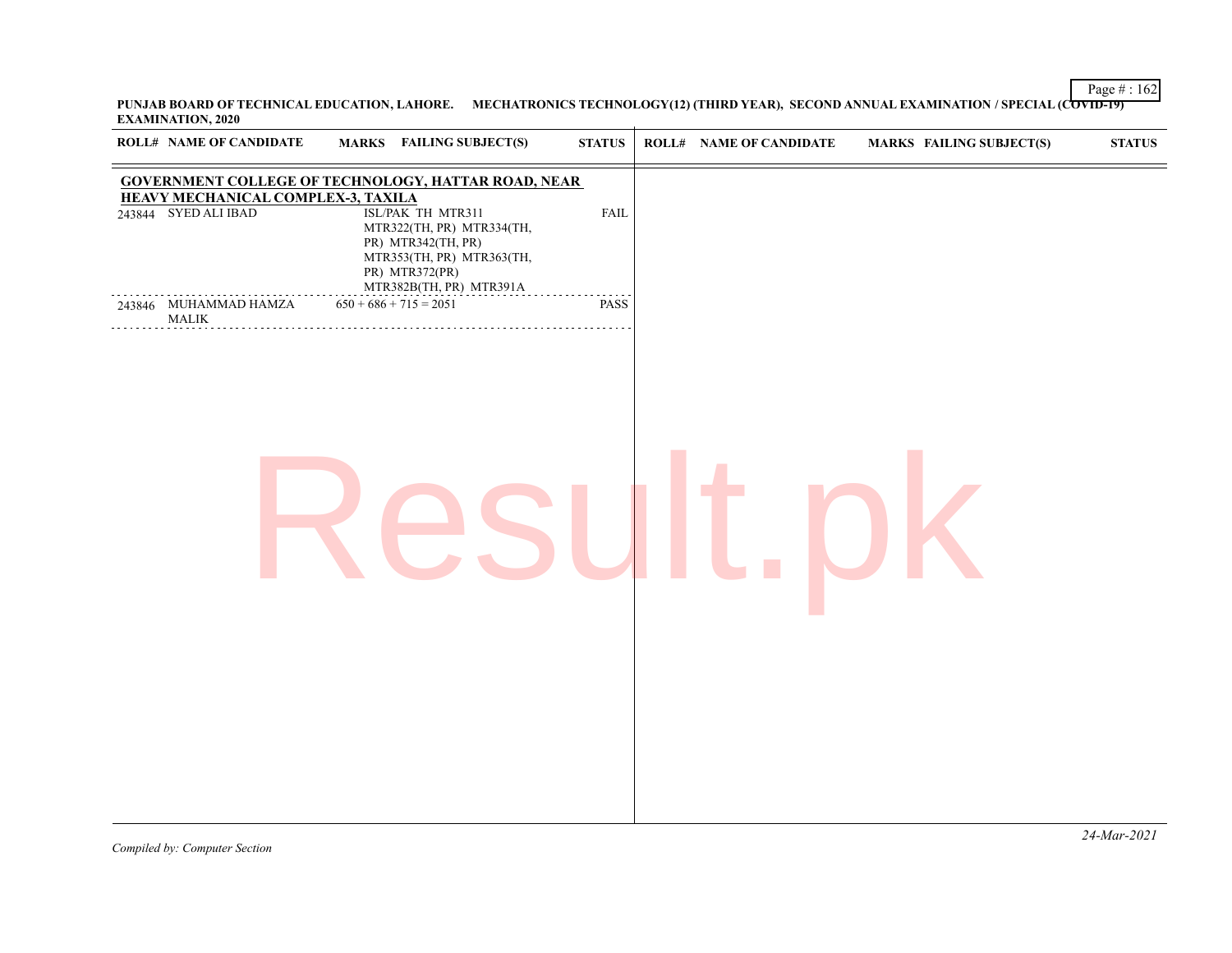**PUNJAB BOARD OF TECHNICAL EDUCATION, LAHORE. MECHATRONICS TECHNOLOGY (2015) (THIRD YEAR), SECOND ANNUAL EXAMINATION / SPECIAL (COVID-19) EXAMINATION, 2020**

| <b>GOVT. COLLEGE OF TECHNOLOGY, FATEH JANG ROAD, ATTOCK</b><br>243889 ALI HAMZA<br>Absent<br><b>ABSENT</b><br><b>GOVERNMENT COLLEGE OF TECHNOLOGY, THOA BAHADER,</b><br><b>TALAGANG ROAD, CHAKWAL</b><br>243944 AHSAN IQBAL<br>Fail In First Year And Second Year + 673 RL SECOND<br><b>YEAR</b><br>FAIL<br>243946 WAQAS ALI<br>MTR303(TH, PR) MTR323(TH,<br>PR) MTR333(TH) MTR343(TH,<br>PR) TH MTR392(PR)<br><b>GOVERNMENT COLLEGE OF TECHNOLOGY, HATTAR ROAD, NEAR</b><br>HEAVY MECHANICAL COMPLEX-3, TAXILA<br>243996 MUHAMMAD OSAMA ILYAS<br>ISL/PAK TH MTR303(TH, PR)<br><b>FAIL</b><br><b>QURESHI</b><br>MTR312(TH, PR) MTR323(TH,<br>PR) MTR333(TH, PR)<br>MTR343(TH, PR) TH<br>MTR362(TH, PR) MTR392(PR)<br>TH<br>243997 MOHSIN ASHFAQ<br>MTR303(TH, PR) MTR312(PR)<br><b>FAIL</b><br>MTR323(TH, PR) MTR333(PR)<br>MTR343(TH, PR) TH<br>MTR362(TH, PR) MTR392(PR)<br>TH<br><b>FAIL</b><br>243998 JARAR ALI | <b>ROLL# NAME OF CANDIDATE</b> | MARKS FAILING SUBJECT(S) | <b>STATUS</b> | <b>ROLL# NAME OF CANDIDATE</b> | <b>MARKS FAILING SUBJECT(S)</b> | <b>STATUS</b> |
|---------------------------------------------------------------------------------------------------------------------------------------------------------------------------------------------------------------------------------------------------------------------------------------------------------------------------------------------------------------------------------------------------------------------------------------------------------------------------------------------------------------------------------------------------------------------------------------------------------------------------------------------------------------------------------------------------------------------------------------------------------------------------------------------------------------------------------------------------------------------------------------------------------------------|--------------------------------|--------------------------|---------------|--------------------------------|---------------------------------|---------------|
|                                                                                                                                                                                                                                                                                                                                                                                                                                                                                                                                                                                                                                                                                                                                                                                                                                                                                                                     |                                |                          |               |                                |                                 |               |
|                                                                                                                                                                                                                                                                                                                                                                                                                                                                                                                                                                                                                                                                                                                                                                                                                                                                                                                     |                                |                          |               |                                |                                 |               |
|                                                                                                                                                                                                                                                                                                                                                                                                                                                                                                                                                                                                                                                                                                                                                                                                                                                                                                                     |                                |                          |               |                                |                                 |               |
|                                                                                                                                                                                                                                                                                                                                                                                                                                                                                                                                                                                                                                                                                                                                                                                                                                                                                                                     |                                |                          |               |                                |                                 |               |
|                                                                                                                                                                                                                                                                                                                                                                                                                                                                                                                                                                                                                                                                                                                                                                                                                                                                                                                     |                                |                          |               |                                |                                 |               |
|                                                                                                                                                                                                                                                                                                                                                                                                                                                                                                                                                                                                                                                                                                                                                                                                                                                                                                                     |                                |                          |               |                                |                                 |               |
|                                                                                                                                                                                                                                                                                                                                                                                                                                                                                                                                                                                                                                                                                                                                                                                                                                                                                                                     |                                |                          |               |                                |                                 |               |
|                                                                                                                                                                                                                                                                                                                                                                                                                                                                                                                                                                                                                                                                                                                                                                                                                                                                                                                     |                                |                          |               |                                |                                 |               |
|                                                                                                                                                                                                                                                                                                                                                                                                                                                                                                                                                                                                                                                                                                                                                                                                                                                                                                                     |                                |                          |               |                                |                                 |               |
|                                                                                                                                                                                                                                                                                                                                                                                                                                                                                                                                                                                                                                                                                                                                                                                                                                                                                                                     |                                |                          |               |                                |                                 |               |
|                                                                                                                                                                                                                                                                                                                                                                                                                                                                                                                                                                                                                                                                                                                                                                                                                                                                                                                     |                                |                          |               |                                |                                 |               |
|                                                                                                                                                                                                                                                                                                                                                                                                                                                                                                                                                                                                                                                                                                                                                                                                                                                                                                                     |                                |                          |               |                                |                                 |               |
|                                                                                                                                                                                                                                                                                                                                                                                                                                                                                                                                                                                                                                                                                                                                                                                                                                                                                                                     |                                |                          |               |                                |                                 |               |
|                                                                                                                                                                                                                                                                                                                                                                                                                                                                                                                                                                                                                                                                                                                                                                                                                                                                                                                     |                                |                          |               |                                |                                 |               |
|                                                                                                                                                                                                                                                                                                                                                                                                                                                                                                                                                                                                                                                                                                                                                                                                                                                                                                                     |                                |                          |               |                                |                                 |               |
|                                                                                                                                                                                                                                                                                                                                                                                                                                                                                                                                                                                                                                                                                                                                                                                                                                                                                                                     |                                |                          |               |                                |                                 |               |
|                                                                                                                                                                                                                                                                                                                                                                                                                                                                                                                                                                                                                                                                                                                                                                                                                                                                                                                     |                                |                          |               |                                |                                 |               |
|                                                                                                                                                                                                                                                                                                                                                                                                                                                                                                                                                                                                                                                                                                                                                                                                                                                                                                                     |                                |                          |               |                                |                                 |               |
|                                                                                                                                                                                                                                                                                                                                                                                                                                                                                                                                                                                                                                                                                                                                                                                                                                                                                                                     |                                |                          |               |                                |                                 |               |
|                                                                                                                                                                                                                                                                                                                                                                                                                                                                                                                                                                                                                                                                                                                                                                                                                                                                                                                     |                                |                          |               |                                |                                 |               |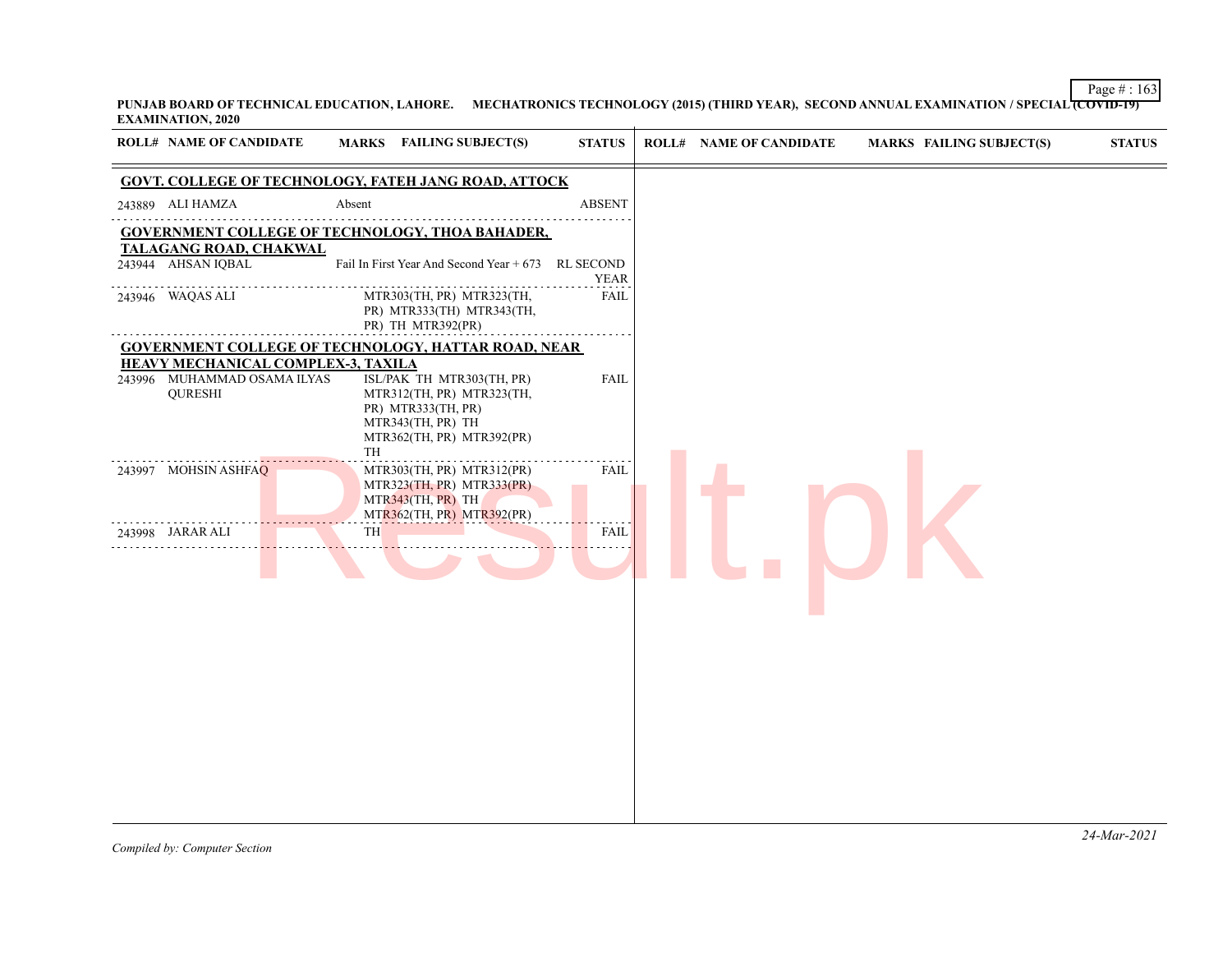**PUNJAB BOARD OF TECHNICAL EDUCATION, LAHORE. MINING TECHNOLOGY(14) (THIRD YEAR), SECOND ANNUAL EXAMINATION / SPECIAL (COVID-19) EXAMINATION, 2020**  $\overline{1}$ 

| ROLL# NAME OF CANDIDATE                                  | <b>MARKS</b> FAILING SUBJECT(S)   | <b>STATUS</b>                                                          | <b>ROLL# NAME OF CANDIDATE</b> | <b>MARKS FAILING SUBJECT(S)</b> | $\bold{STATUS}$ |
|----------------------------------------------------------|-----------------------------------|------------------------------------------------------------------------|--------------------------------|---------------------------------|-----------------|
| PUNJAB SCHOOL OF MINES, VILLAGE, KATAS, CHOA SAIDAN SHAH |                                   |                                                                        |                                |                                 |                 |
| 244014 HAIDER ZAMAN                                      | Fail In First Year + $652 + 645$  | $\mathop{\mathrm{RL}}\nolimits\mathop{\mathrm{FIRST}}$<br>${\bf YEAR}$ |                                |                                 |                 |
| .<br>244015 BADAR ZAMAN                                  | $673 +$ Fail In Second Year + 678 | RL SECOND<br><b>YEAR</b>                                               |                                |                                 |                 |
|                                                          |                                   |                                                                        |                                |                                 |                 |
|                                                          |                                   |                                                                        |                                |                                 |                 |
|                                                          |                                   |                                                                        |                                |                                 |                 |
|                                                          |                                   |                                                                        |                                |                                 |                 |
|                                                          |                                   |                                                                        |                                |                                 |                 |
|                                                          |                                   |                                                                        |                                |                                 |                 |
|                                                          |                                   |                                                                        |                                |                                 |                 |
|                                                          |                                   |                                                                        |                                |                                 |                 |
|                                                          |                                   |                                                                        |                                |                                 |                 |
|                                                          |                                   |                                                                        |                                |                                 |                 |
|                                                          |                                   |                                                                        |                                |                                 |                 |
|                                                          |                                   |                                                                        |                                |                                 |                 |
|                                                          |                                   |                                                                        |                                |                                 |                 |
|                                                          |                                   |                                                                        |                                |                                 |                 |

Page # : 164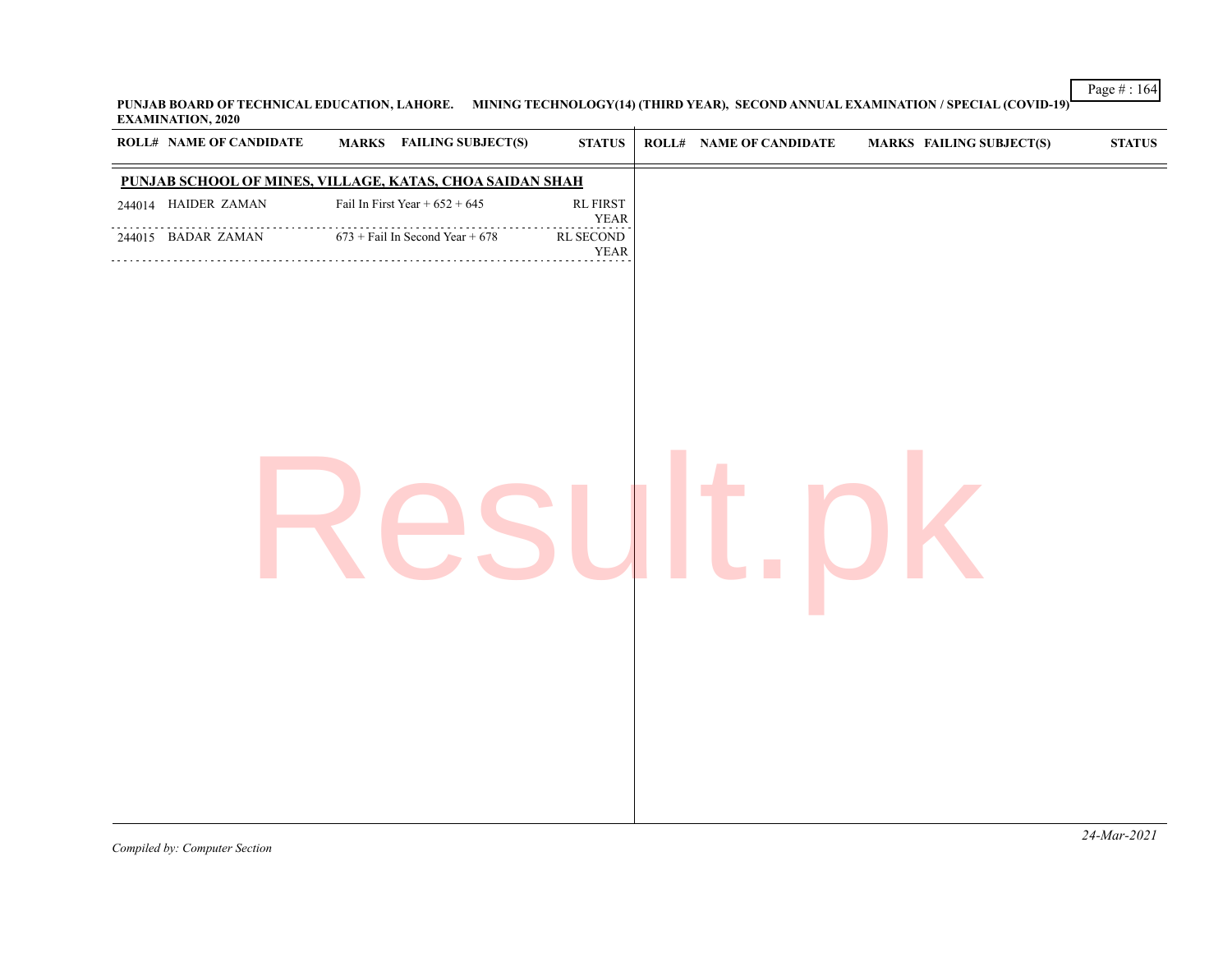Page # : 165 **PUNJAB BOARD OF TECHNICAL EDUCATION, LAHORE. PETROLEUM TECHNOLOGY(12) (THIRD YEAR), SECOND ANNUAL EXAMINATION / SPECIAL (COVID-19) EXAMINATION, 2020**

| <b>GOVERNMENT COLLEGE OF TECHNOLOGY, THOA BAHADER,</b><br>TALAGANG ROAD, CHAKWAL<br>244029 AIZAZ RAUF<br>ISL/PAK<br>FAIL                                                                                                                                                                                                                                                                                                                                                                     |
|----------------------------------------------------------------------------------------------------------------------------------------------------------------------------------------------------------------------------------------------------------------------------------------------------------------------------------------------------------------------------------------------------------------------------------------------------------------------------------------------|
| Absent<br>244030 SOBAN AHMED KHAN<br><b>ABSENT</b><br>MIR CHAKAR KHAN RIND UNIVERSITY OF TECHNOLOGY,, SAKHI<br><b>SARWAR ROAD, DERA GHAZI KHAN</b><br>244031 MUHAMMAD ATHAR TAHIR<br>${\rm FULL \; FAIL}$<br>244032 UMAR ABBAS<br>Absent<br><b>ABSENT</b><br>.<br>Absent<br>244033 HASEEB AHMAD<br>ABSENT<br>and the state of the state of<br><b>RASOOL COLLEGE OF TECHNOLOGY, CHUNGI # 09 BOSAN ROAD,</b><br><b>MULTAN</b><br>244034 HAMZA SHAFI<br>$802 + 790 + 741 = 2333$<br><b>PASS</b> |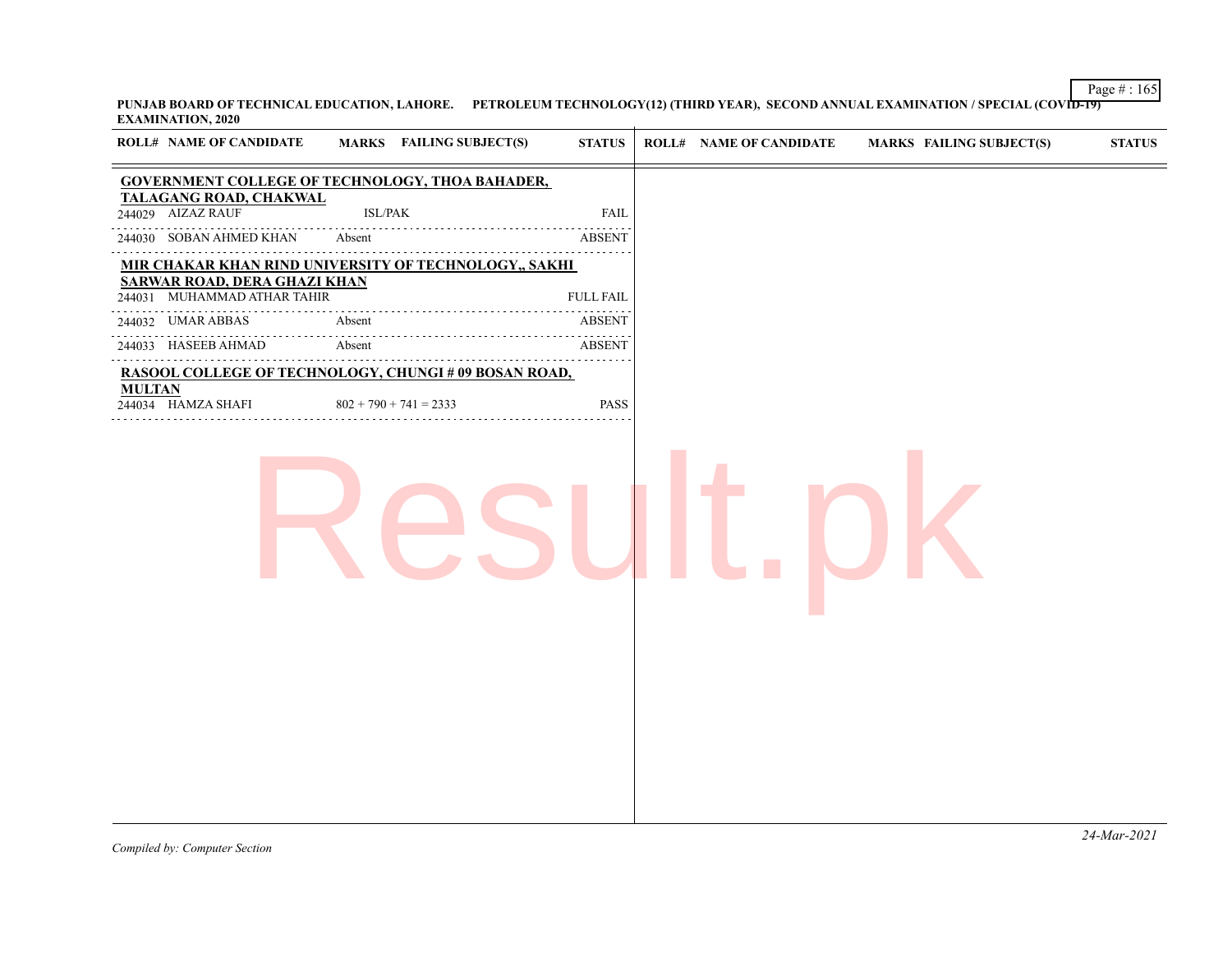Page # : 166 **PUNJAB BOARD OF TECHNICAL EDUCATION, LAHORE. PETROLEUM TECHNOLOGY(16) (THIRD YEAR), SECOND ANNUAL EXAMINATION / SPECIAL (COVID-19) EXAMINATION, 2020**

| <b>ROLL# NAME OF CANDIDATE</b>                           | MARKS FAILING SUBJECT(S)                                                                                | <b>STATUS</b>                                | <b>ROLL# NAME OF CANDIDATE</b> | <b>MARKS FAILING SUBJECT(S)</b> | <b>STATUS</b> |
|----------------------------------------------------------|---------------------------------------------------------------------------------------------------------|----------------------------------------------|--------------------------------|---------------------------------|---------------|
|                                                          | <b>GOVERNMENT COLLEGE OF TECHNOLOGY, THOA BAHADER,</b>                                                  |                                              |                                |                                 |               |
| <b>TALAGANG ROAD, CHAKWAL</b><br>244108 HASSAN SHUMAIL   | PET353(TH) PET343(TH)                                                                                   | <b>FAIL</b>                                  |                                |                                 |               |
| 244112 RAHAT GHOURI                                      | Absent                                                                                                  | الداعات الداري<br><b>ABSENT</b>              |                                |                                 |               |
| 244115 SADAQAT HUSSAIN                                   | PET353(TH) PET373(TH)<br>PET343(TH)                                                                     | .<br><b>FAIL</b><br><u>.</u><br>الداعات عاما |                                |                                 |               |
| 244116 FARHAN AKRAM                                      | PET393(TH) PET343(TH)                                                                                   | <b>FAIL</b>                                  |                                |                                 |               |
| 244117 MUAVIA AHMAD TAHIR                                | PET383(TH) PET353(TH)<br>PET373(TH)                                                                     | <b>FAIL</b>                                  |                                |                                 |               |
| 244118 MUHAMMAD ADEEL ZAFAR Absent                       |                                                                                                         | <b>ABSENT</b>                                |                                |                                 |               |
| <b>SARWAR ROAD, DERA GHAZI KHAN</b><br>244135 AURANGZAIB | MIR CHAKAR KHAN RIND UNIVERSITY OF TECHNOLOGY,, SAKHI<br>PET383(TH) PET303(TH)<br>PET373(TH) PET393(TH) | <b>FAIL</b>                                  |                                |                                 |               |
| 244138 MUHAMMAD SHAHRYAR<br><b>SHAHID</b>                | Absent                                                                                                  | <b>ABSENT</b>                                |                                |                                 |               |
| <b>GHEB</b><br>244152 MUHAMMAD DARAIN<br><b>ABBAS</b>    | DR. RASHAD INSTITUTE OF TECHNICAL EDUCATION, P.O KHAUR, PINDI<br>Absent                                 | <b>ABSENT</b>                                |                                |                                 |               |
| 244154 MUHAMMAD BILAWAL<br><b>SHABAN</b>                 | Absent                                                                                                  | <b>ABSENT</b>                                |                                |                                 |               |
|                                                          |                                                                                                         |                                              |                                |                                 |               |
|                                                          |                                                                                                         |                                              |                                |                                 |               |
|                                                          |                                                                                                         |                                              |                                |                                 |               |
|                                                          |                                                                                                         |                                              |                                |                                 |               |
|                                                          |                                                                                                         |                                              |                                |                                 |               |
|                                                          |                                                                                                         |                                              |                                |                                 |               |
|                                                          |                                                                                                         |                                              |                                |                                 |               |
|                                                          |                                                                                                         |                                              |                                |                                 |               |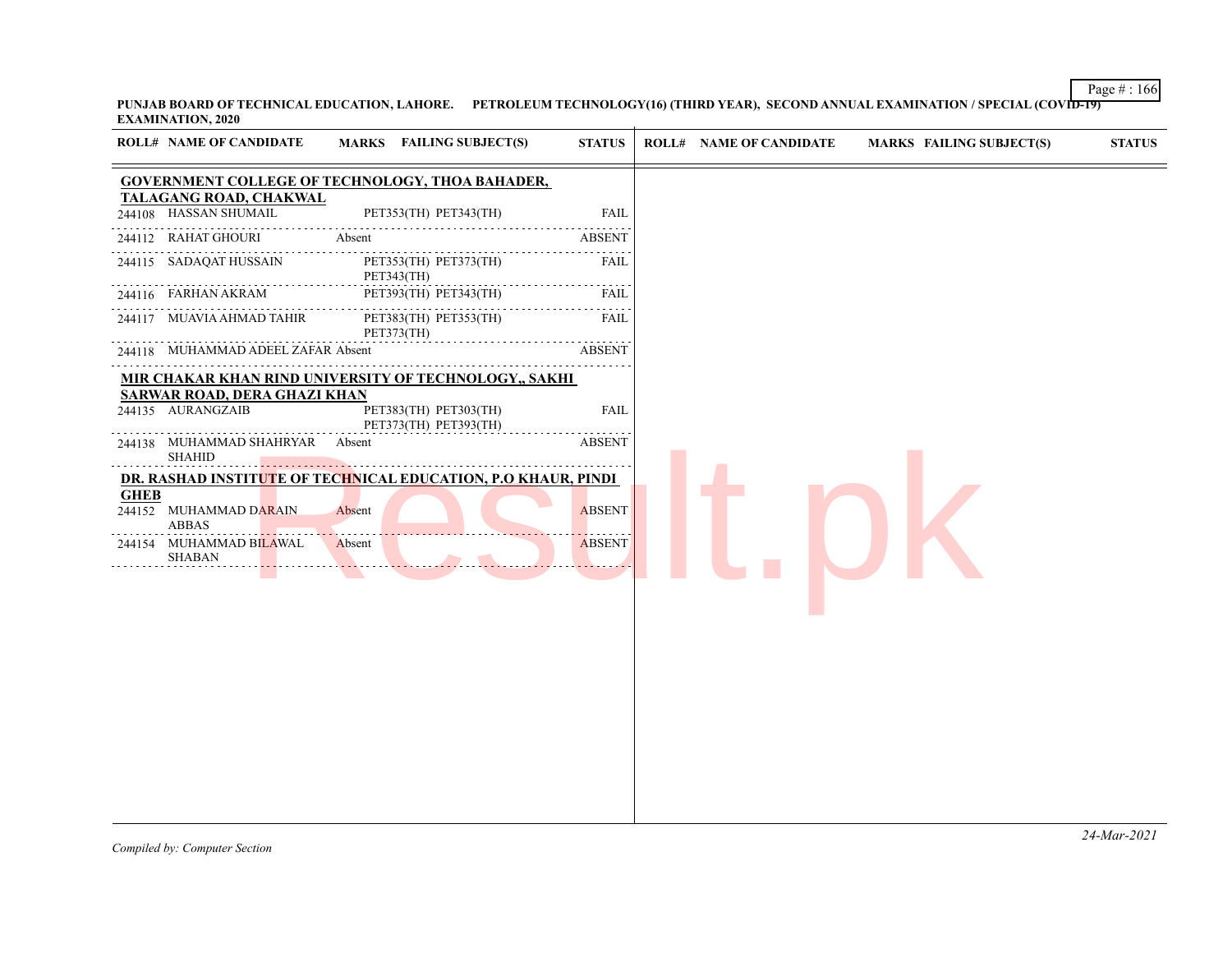Page # : 167 **PUNJAB BOARD OF TECHNICAL EDUCATION, LAHORE. PRINTING AND GRAPHIC ARTS TECHNOLOGY(12) (THIRD YEAR), SECOND ANNUAL EXAMINATION / SPECIAL (COVID-19) EXAMINATION, 2020**

| $\sim$<br><b>ROLL# NAME OF CANDIDATE</b><br><b>MARKS</b> FAILING SUBJECT(S)                                                                                                                                              | $\bold{STATUS}$   | <b>ROLL# NAME OF CANDIDATE</b> | <b>MARKS FAILING SUBJECT(S)</b> | $\bold{STATUS}$ |
|--------------------------------------------------------------------------------------------------------------------------------------------------------------------------------------------------------------------------|-------------------|--------------------------------|---------------------------------|-----------------|
| <b>GOVERNMENT COLLEGE OF TECHNOLOGY FOR PRINTING AND</b><br><b>GRAPHIC ARTS, ALLAMA IQBAL TOWN, LAHORE</b><br>244158 MUHAMMAD DAOOD ZIA $784 + 682 + 706 = 2172$<br>$710 + 714 + 598 = 2022$<br>244159 HAFIZ FARAZ AHMAD | PASS<br>.<br>PASS |                                |                                 |                 |
|                                                                                                                                                                                                                          |                   |                                |                                 |                 |
|                                                                                                                                                                                                                          |                   |                                |                                 |                 |
|                                                                                                                                                                                                                          |                   |                                |                                 |                 |
|                                                                                                                                                                                                                          |                   |                                |                                 |                 |
|                                                                                                                                                                                                                          |                   |                                |                                 |                 |
|                                                                                                                                                                                                                          |                   |                                |                                 |                 |
|                                                                                                                                                                                                                          |                   |                                |                                 |                 |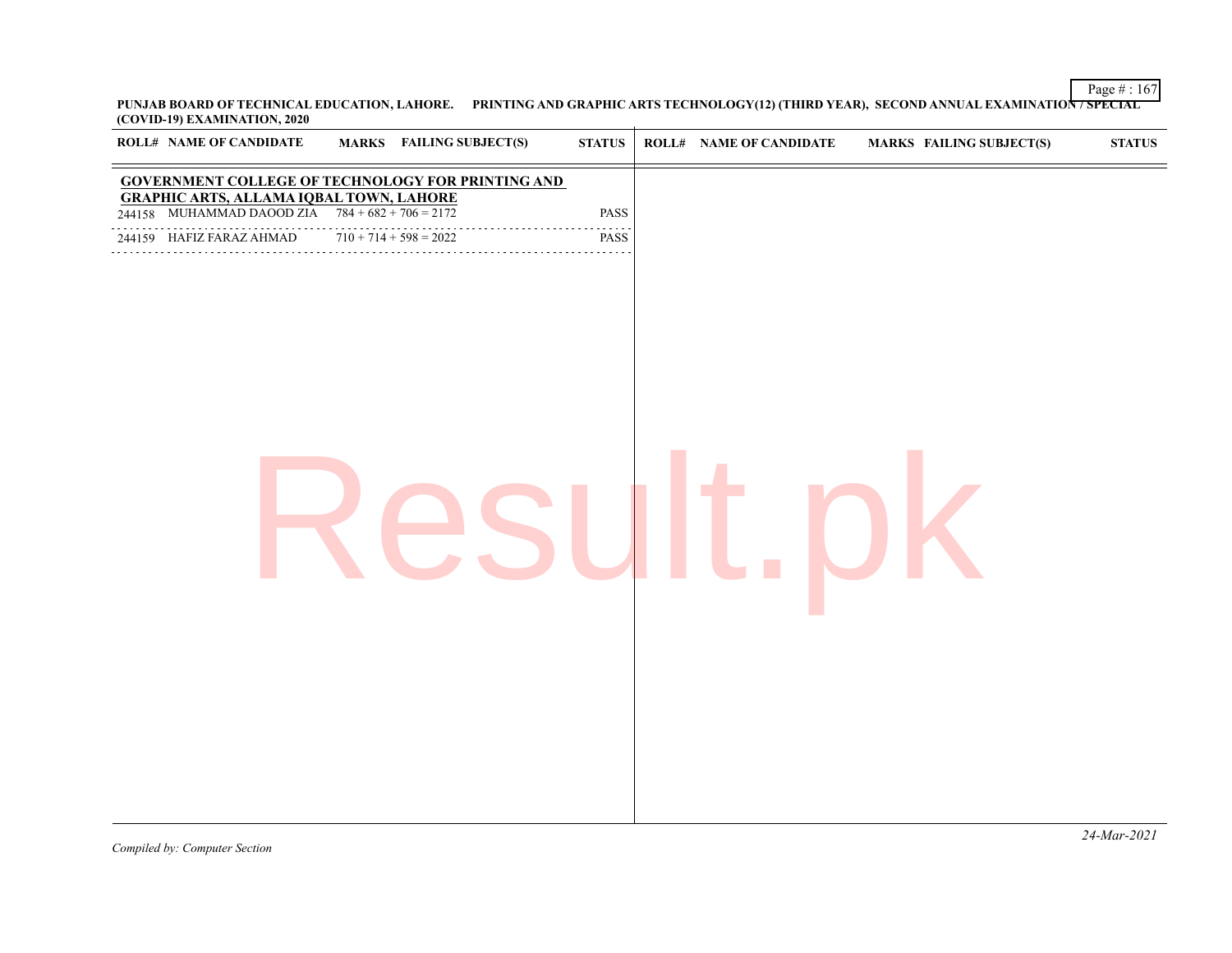**PUNJAB BOARD OF TECHNICAL EDUCATION, LAHORE. PRINTING AND GRAPHIC ARTS TECHNOLOGY(15) (THIRD YEAR), SECOND ANNUAL EXAMINATION / SPECIAL (COVID-19) EXAMINATION, 2020**

| <b>ROLL# NAME OF CANDIDATE</b>                                      | <b>FAILING SUBJECT(S)</b><br><b>MARKS</b>                                                                                                            | <b>STATUS</b> | <b>ROLL# NAME OF CANDIDATE</b> | <b>MARKS FAILING SUBJECT(S)</b> | <b>STATUS</b> |
|---------------------------------------------------------------------|------------------------------------------------------------------------------------------------------------------------------------------------------|---------------|--------------------------------|---------------------------------|---------------|
|                                                                     | <b>GOVERNMENT COLLEGE OF TECHNOLOGY FOR PRINTING AND</b>                                                                                             |               |                                |                                 |               |
| <b>GRAPHIC ARTS, ALLAMA IQBAL TOWN, LAHORE</b><br>244237 SARMAD ALI | ISL/PAK MGM 322<br>PGA303(TH, PR, SE)<br>PGA314(TH, PR, SE)<br>PGA322(TH, PR, SE)<br>PGA334(TH, PR, SE)<br>PGA342(TH, PR, SE) TH TH<br>CH323(TH, PR) | FAIL          |                                |                                 |               |
| 244238 FARASAT UMAR                                                 | PGA303(PR, SE) PGA314(TH,<br>PR, SE) PGA322(TH, PR, SE)<br>PGA334(SE) PGA342(PR, SE)<br>CH323(TH)                                                    | <b>FAIL</b>   |                                |                                 |               |
| 244241 MUHAMMAD SAAD                                                | PGA303(PR, SE)                                                                                                                                       | FAIL          |                                |                                 |               |
| 244244 MUHAMMAD SAIF ARSHAD                                         | PGA303(SE) PGA322(PR, SE)                                                                                                                            | FAIL          |                                |                                 |               |
| 244245 ALI RAZA HAIDER                                              | MGM 322 PGA303(PR, SE)<br>PGA322(PR, SE) PGA334(PR)<br>CH323(TH)                                                                                     | FAIL          |                                |                                 |               |
| 244246 MUHAMMAD HASHAM                                              | PGA303(PR, SE) PGA322(PR,<br>SE) CH323(TH)                                                                                                           | <b>FAIL</b>   |                                |                                 |               |
| 244248 MUHAMMAD SHERAZ                                              | PGA303(PR, SE) PGA322(PR)<br>$CH323$ (TH)                                                                                                            | FAIL          |                                |                                 |               |
| 244251 HUSNAIN WAQAS                                                | CH323(TH)                                                                                                                                            | FAIL          |                                |                                 |               |
| 248428 AIZAZ AHMAD RANA                                             | PGA303(PR, SE) PGA314(PR,<br>SE) PGA322(PR, SE)<br>PGA342(PR, SE)                                                                                    | <b>FAIL</b>   |                                |                                 |               |
| 248429 ALI RAZA                                                     | PGA303(PR, SE)                                                                                                                                       | FAIL          |                                |                                 |               |
| 248430 HAFIZ ABDUL HASEEB<br>KHAN                                   | PGA303(PR, SE) PGA314(PR)<br>PGA322(PR, SE) PGA334(PR,<br>SE) PGA342(PR) CH323(TH)                                                                   | <b>FAIL</b>   |                                |                                 |               |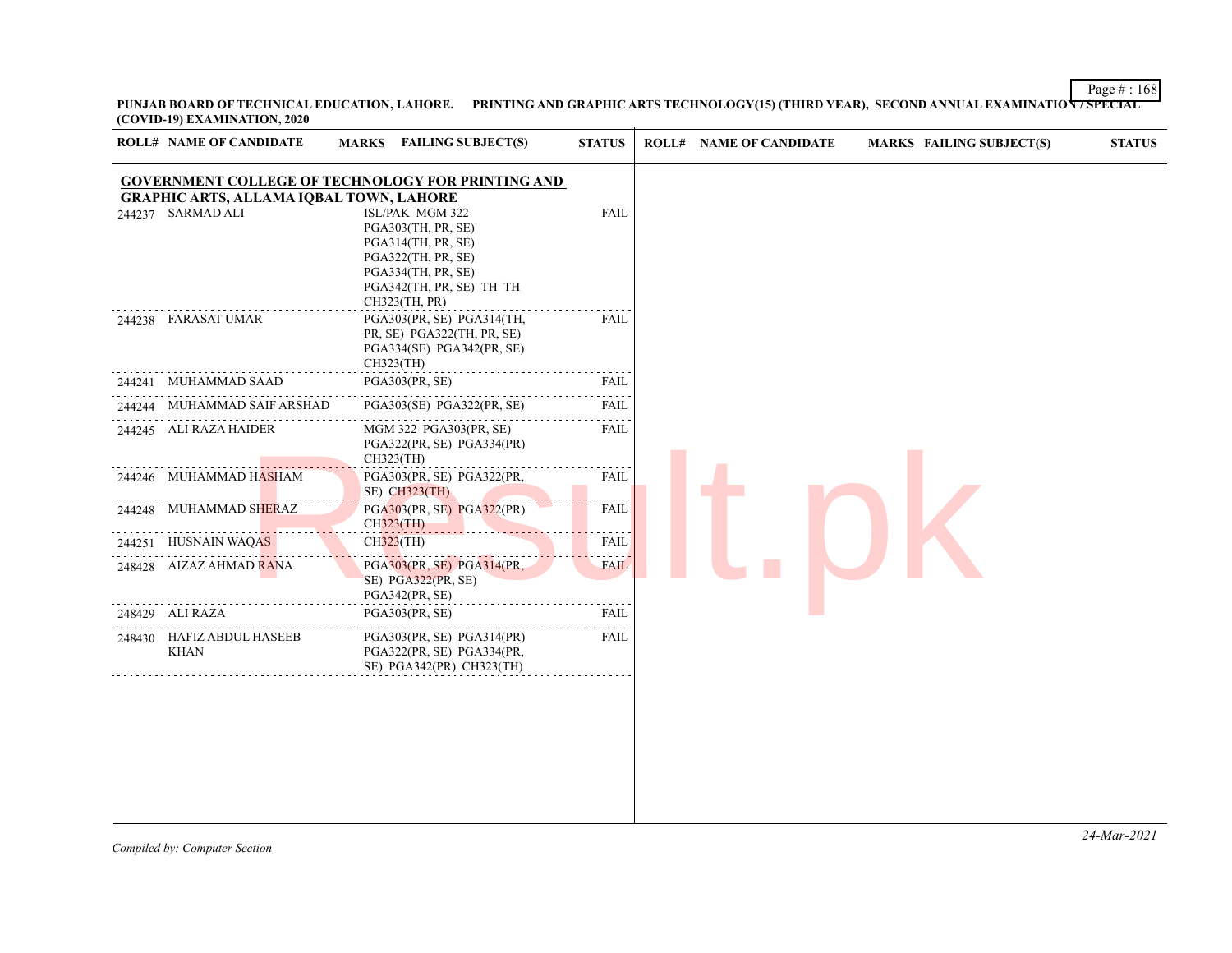Page # : 169 **PUNJAB BOARD OF TECHNICAL EDUCATION, LAHORE. TELECOMMUNICATION TECHNOLOGY(12) (THIRD YEAR), SECOND ANNUAL EXAMINATION / SPECIAL (COVID-19) EXAMINATION, 2020**

| <b>ROLL# NAME OF CANDIDATE</b>                                            | MARKS FAILING SUBJECT(S)                                               | <b>STATUS</b>                                 | <b>ROLL# NAME OF CANDIDATE</b> | <b>MARKS FAILING SUBJECT(S)</b>                                              | <b>STATUS</b> |
|---------------------------------------------------------------------------|------------------------------------------------------------------------|-----------------------------------------------|--------------------------------|------------------------------------------------------------------------------|---------------|
|                                                                           | <b>GOVERNMENT COLLEGE OF TECHNOLOGY, BAGHDAD ROAD,</b>                 |                                               |                                | 244380 MUHAMMAD ARIF KHAN Fail In First Year And Second Year + 753 RL SECOND | YEAR          |
| BAHAWALPUR<br>244278 MUHAMMAD MOHSIN<br>ABBAS HASHMI                      | Absent                                                                 | <b>ABSENT</b>                                 |                                |                                                                              |               |
| 244279 AMEER HAMZA                                                        | Absent                                                                 | <b>ABSENT</b>                                 |                                |                                                                              |               |
|                                                                           | <b>INSTITUTE OF ENGINEERING &amp; TECHNOLOGY, NTC BUILDING, PTCL</b>   |                                               |                                |                                                                              |               |
| <b>COLONY. MUGHALPURA, LAHORE</b><br>244286 TALAL FAYYAZ KHAN             | Fail In First Year And Second Year + 738 RL SECOND                     | <b>YEAR</b>                                   |                                |                                                                              |               |
| 244287 FAHAD DOUAD                                                        | TC313(TH)                                                              | FAIL                                          |                                |                                                                              |               |
|                                                                           | <b>RAWALPINDI SWEDISH INSTITUTE OF TECHNOLOGY, D-324,</b>              |                                               |                                |                                                                              |               |
| <b>COMMERCIAL MARKET, SATELLITE TOWN, RAWALPINDI</b><br>244326 ATIF AFTAB | TC313(TH)                                                              | FAIL                                          |                                |                                                                              |               |
| 244328 HURERA SHAKEEL                                                     | MGM311                                                                 | <b>FAIL</b>                                   |                                |                                                                              |               |
|                                                                           | 244330 USMAN PARVEZ Fail In First Year And Second Year + 692 RL SECOND | <b>YEAR</b>                                   |                                |                                                                              |               |
| 244331 ANUS GUL                                                           | Absent                                                                 | <b>ABSENT</b>                                 |                                |                                                                              |               |
| 244335 WALEED AKBER                                                       | Absent                                                                 | <b>ABSENT</b><br>.                            |                                |                                                                              |               |
| 248431 ZEESHAN ALI MOHSIN                                                 | Fail In Second Year                                                    | Registration<br>cancelled due to<br>No Chance |                                |                                                                              |               |
| 248432 LUQMAN AKHTAR                                                      | Absent                                                                 | Registration<br>cancelled due to<br>No Chance |                                |                                                                              |               |
|                                                                           | <b>GOVERNMENT COLLEGE OF TECHNOLOGY, HATTAR ROAD, NEAR</b>             |                                               |                                |                                                                              |               |
| HEAVY MECHANICAL COMPLEX-3, TAXILA<br>244368 QASIM SHEHZAD                | TC313(TH) TC343(TH)<br>TC353(TH) TC364(TH)                             | <b>FAIL</b>                                   |                                |                                                                              |               |
| 244370 MUHAMMAD UMAIR                                                     | TC353(TH)                                                              | <b>FAIL</b>                                   |                                |                                                                              |               |
| 244372 SUFYAN                                                             | ISL/PAK MGM311 TC313(PR)<br>TC353(TH)                                  | FAIL                                          |                                |                                                                              |               |
| 244374 NAUMAN MUNIR                                                       | Absent                                                                 | <b>ABSENT</b>                                 |                                |                                                                              |               |
| 244375 HAMMAD HUSSAIN SHAH TC313(TH) TC353(TH)                            |                                                                        | FAIL                                          |                                |                                                                              |               |
| <b>RUKH, WAH CANTT</b>                                                    | WAH POLYTECHNIC COLLEGE, NEAR JAMIA MASJID SIDDIQUIA, LALA             |                                               |                                |                                                                              |               |

*Compiled by: Computer Section*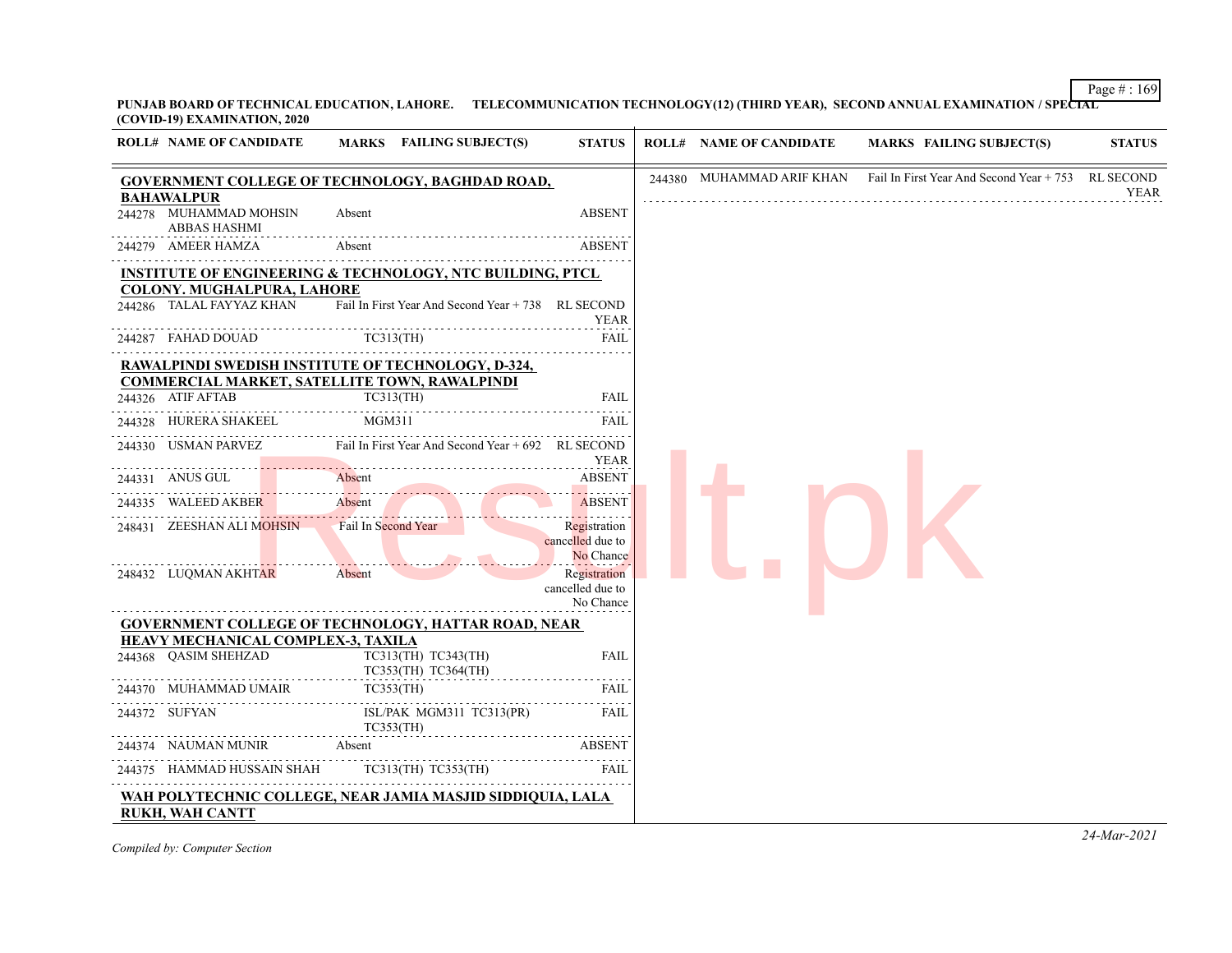Page # : 170 **PUNJAB BOARD OF TECHNICAL EDUCATION, LAHORE. TEXTILE SPINING TECHNOLOGY (2014) (THIRD YEAR), SECOND ANNUAL EXAMINATION / SPECIAL (COVID-19) EXAMINATION, 2020**  $\overline{1}$ 

|               | ROLL# NAME OF CANDIDATE |           | <b>MARKS</b> FAILING SUBJECT(S)                            | $\boldsymbol{\text{STATUS}}$ | <b>ROLL# NAME OF CANDIDATE</b> | <b>MARKS FAILING SUBJECT(S)</b> | ${\bf STATUS}$ |
|---------------|-------------------------|-----------|------------------------------------------------------------|------------------------------|--------------------------------|---------------------------------|----------------|
|               |                         |           | <b>GOVERNMENT COLLEGE OF TECHNOLOGY, QASIM PUR COLONY,</b> |                              |                                |                                 |                |
| <b>MULTAN</b> | 248433 MUHAMMAD KASHIF  | TS344(PR) | TT314(REV)(PR) TT323(REV)<br>$(PR)$ TT332 $(REV)(PR)$      | FAIL                         |                                |                                 |                |
|               |                         |           |                                                            |                              |                                |                                 |                |
|               |                         |           |                                                            |                              |                                |                                 |                |
|               |                         |           |                                                            |                              |                                |                                 |                |
|               |                         |           |                                                            |                              |                                |                                 |                |
|               |                         |           |                                                            |                              |                                |                                 |                |
|               |                         |           |                                                            |                              |                                |                                 |                |
|               |                         |           |                                                            |                              |                                |                                 |                |
|               |                         |           |                                                            |                              |                                |                                 |                |
|               |                         |           |                                                            |                              |                                |                                 |                |
|               |                         |           |                                                            |                              |                                |                                 |                |
|               |                         |           |                                                            |                              |                                |                                 |                |
|               |                         |           |                                                            |                              |                                |                                 |                |
|               |                         |           |                                                            |                              |                                |                                 |                |
|               |                         |           |                                                            |                              |                                |                                 |                |